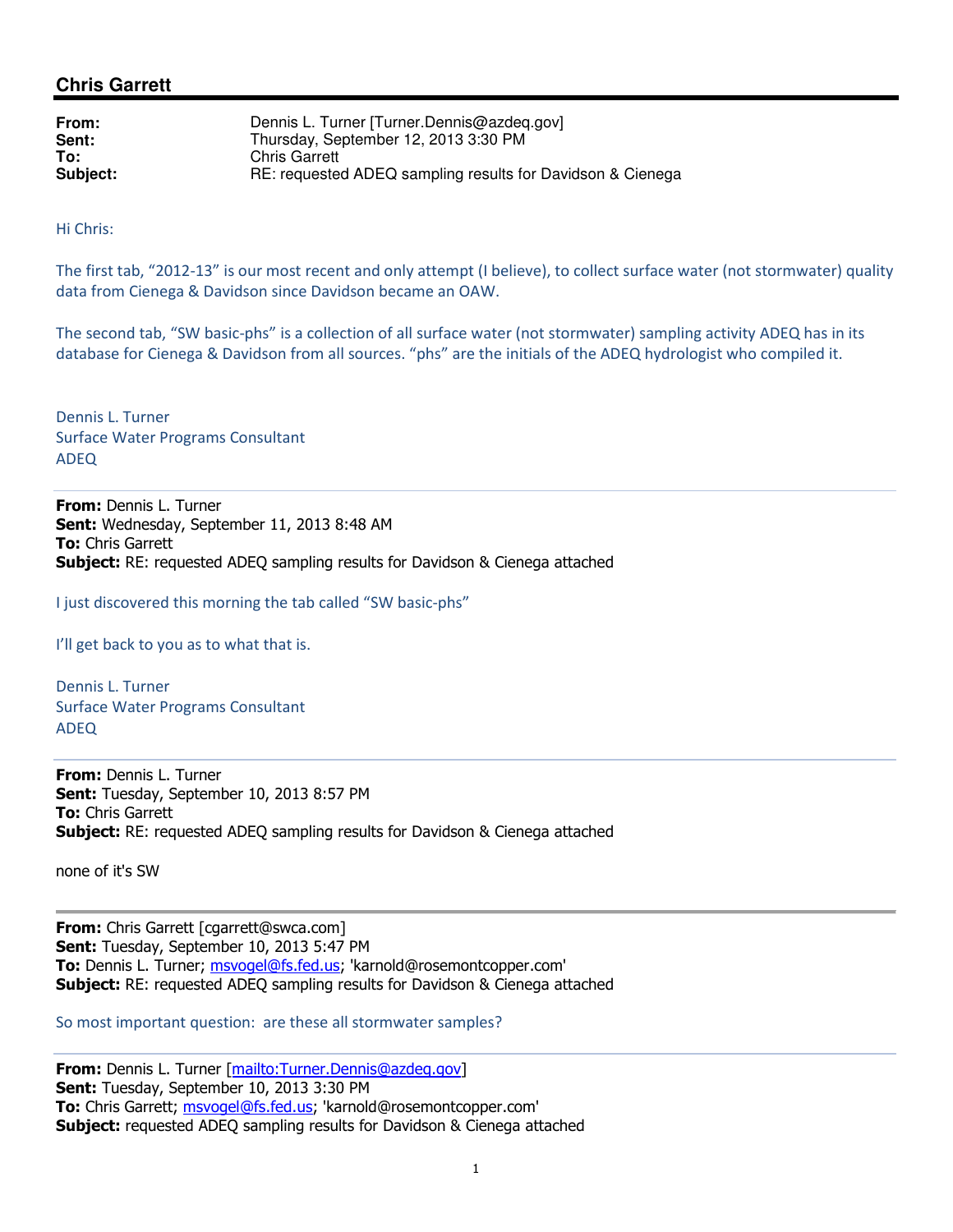Dennis L. Turner Surface Water Programs Consultant ADEQ

NOTICE: This e-mail (and any attachments) may contain PRIVILEGED OR CONFIDENTIAL information and is intended only for the use of the specific individual(s) to whom it is addressed. It may contain information that is privileged and confidential under state and federal law. This information may be used or disclosed only in accordance with law, and you may be subject to penalties under law for improper use or further disclosure of the information in this e-mail and its attachments. If you have received this e-mail in error, please immediately notify the person named above by reply e-mail, and then delete the original e-mail. Thank you.

NOTICE: This e-mail (and any attachments) may contain PRIVILEGED OR CONFIDENTIAL information and is intended only for the use of the specific individual(s) to whom it is addressed. It may contain information that is privileged and confidential under state and federal law. This information may be used or disclosed only in accordance with law, and you may be subject to penalties under law for improper use or further disclosure of the information in this e-mail and its attachments. If you have received this e-mail in error, please immediately notify the person named above by reply e-mail, and then delete the original e-mail. Thank you.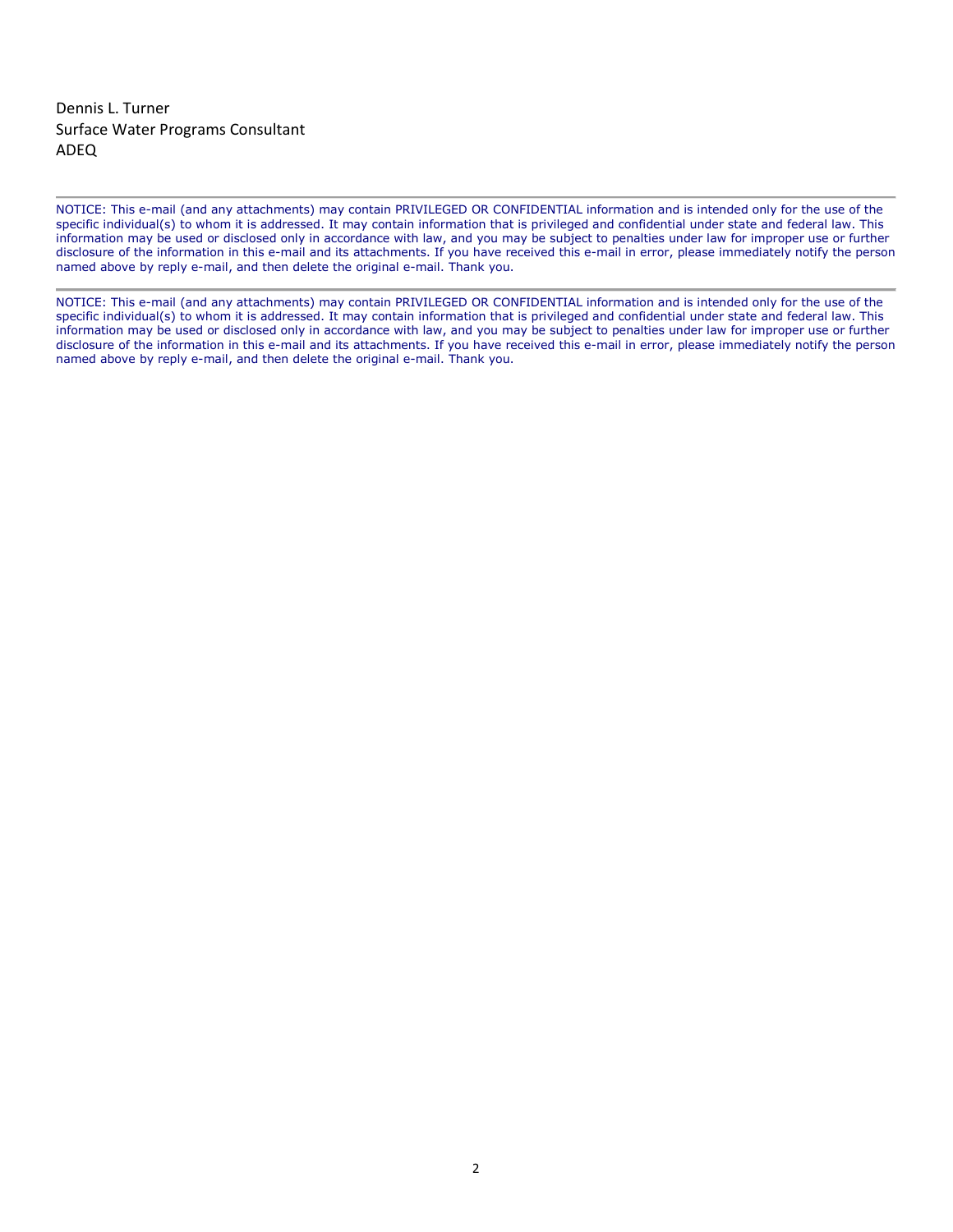| SAMPLE DATE   SAMPLE TIME<br>ANALYSIS_TYPE CHEMICAL_NAME<br><b>RESULT</b><br>$\mathbf{1}$<br>SITE ID<br><b>SITE NAME</b><br>$\overline{2}$<br>SCDVC002.50<br>DAVIDSON CANYON - AT OAW SPRING SOURCE<br>10-Sep-12 0900<br><b>TOTAL</b><br>ALKALINITY,<br>3<br>SCDVC002.50<br>10-Sep-12 0900<br><b>TOTAL</b><br>DAVIDSON CANYON - AT OAW SPRING SOURCE<br>ALUMINUM<br>4<br>SCDVC002.50<br>10-Sep-12 0900<br><b>TOTAL</b><br><b>AMMONIA AS</b><br>DAVIDSON CANYON - AT OAW SPRING SOURCE<br>SCDVC002.50<br><b>TOTAL</b><br>5<br>DAVIDSON CANYON - AT OAW SPRING SOURCE<br>10-Sep-12 0900<br><b>ANTIMONY</b><br>6<br>SCDVC002.50<br><b>DISSOLVED</b><br>DAVIDSON CANYON - AT OAW SPRING SOURCE<br>10-Sep-12 0900<br><b>ANTIMONY</b><br>$\overline{7}$<br><b>SCDVC002.50</b><br>DAVIDSON CANYON - AT OAW SPRING SOURCE<br>10-Sep-12 0900<br><b>TOTAL</b><br>ARSENIC,<br>2.3<br>SCDVC002.50<br><b>DISSOLVED</b><br>2.0<br>8<br>DAVIDSON CANYON - AT OAW SPRING SOURCE<br>10-Sep-12 0900<br>ARSENIC,<br>9<br><b>SCDVC002.50</b><br><b>TOTAL</b><br>120<br>DAVIDSON CANYON - AT OAW SPRING SOURCE<br>10-Sep-12 0900<br><b>BARIUM AND</b><br>SCDVC002.50<br><b>TOTAL</b><br>10<br>DAVIDSON CANYON - AT OAW SPRING SOURCE<br>10-Sep-12 0900<br><b>BERYLLIUM AND</b><br>11<br>SCDVC002.50<br>10-Sep-12 0900<br><b>TOTAL</b><br>DAVIDSON CANYON - AT OAW SPRING SOURCE<br><b>BORON (BORON</b><br>SCDVC002.50<br>12<br><b>TOTAL</b><br>CADMIUM<br>DAVIDSON CANYON - AT OAW SPRING SOURCE<br>10-Sep-12 0900<br>13<br>SCDVC002.50<br>DAVIDSON CANYON - AT OAW SPRING SOURCE<br>10-Sep-12 0900<br><b>DISSOLVED</b><br>CADMIUM<br>SCDVC002.50<br><b>TOTAL</b><br><b>CALCIUM</b><br>98<br>14<br>DAVIDSON CANYON - AT OAW SPRING SOURCE<br>10-Sep-12 0900<br>15<br>SCDVC002.50<br><b>TOTAL</b><br>DAVIDSON CANYON - AT OAW SPRING SOURCE<br>10-Sep-12 0900<br><b>CALCIUM</b><br>300<br>16<br>SCDVC002.50<br><b>TOTAL</b><br>DAVIDSON CANYON - AT OAW SPRING SOURCE<br>10-Sep-12 0900<br><b>CARBONATE</b><br>SCDVC002.50<br>17<br><b>TOTAL</b><br><b>CHLORIDE</b><br>4.4<br>DAVIDSON CANYON - AT OAW SPRING SOURCE<br>10-Sep-12 0900<br>18<br>SCDVC002.50<br><b>TOTAL</b><br>DAVIDSON CANYON - AT OAW SPRING SOURCE<br>10-Sep-12 0900<br><b>CHROMIUM</b><br>SCDVC002.50<br>19<br><b>TOTAL</b><br><b>COPPER</b><br>DAVIDSON CANYON - AT OAW SPRING SOURCE<br>10-Sep-12 0900<br>20<br>SCDVC002.50<br><b>DISSOLVED</b><br>DAVIDSON CANYON - AT OAW SPRING SOURCE<br>10-Sep-12 0900<br><b>COPPER</b><br>21<br><b>SCDVC002.50</b><br><b>CALCULATED</b><br><b>CROSS-</b><br>0.34<br>DAVIDSON CANYON - AT OAW SPRING SOURCE<br>10-Sep-12 0900<br>SCDVC002.50<br>22<br>10-Sep-12 0900<br><b>STANDARD</b><br><b>DEPTH</b><br>0.09<br>FT.<br>DAVIDSON CANYON - AT OAW SPRING SOURCE<br>23<br>SCDVC002.50<br>DAVIDSON CANYON - AT OAW SPRING SOURCE<br>10-Sep-12 0900<br><b>DISSOLVED</b><br><b>DISSOLVED</b><br>5.11<br>24<br>SCDVC002.50<br>10-Sep-12 0900<br><b>STANDARD</b><br><b>DISSOLVED</b><br>68.0<br>DAVIDSON CANYON - AT OAW SPRING SOURCE<br>SCDVC002.50<br>25<br>10-Sep-12 0900<br><b>TOTAL</b><br>E. COLI<br>10.9<br>DAVIDSON CANYON - AT OAW SPRING SOURCE<br>26<br>SCDVC002.50<br><b>TOTAL</b><br>E. COLI<br>23.3<br>10-Sep-12 0900<br>DAVIDSON CANYON - AT OAW SPRING SOURCE<br>27<br>SCDVC002.50<br><b>TOTAL</b><br><b>FLOW</b><br>0.01<br>DAVIDSON CANYON - AT OAW SPRING SOURCE<br>10-Sep-12 0900<br>28<br>SCDVC002.50<br>0.003<br><b>CFS</b><br>DAVIDSON CANYON - AT OAW SPRING SOURCE<br>10-Sep-12 0900<br><b>STANDARD</b><br><b>FLOW</b><br>29<br><b>SCDVC002.50</b><br><b>TOTAL</b><br><b>FLUORIDE</b><br>0.62<br>10-Sep-12 0900<br>DAVIDSON CANYON - AT OAW SPRING SOURCE<br>30<br>SCDVC002.50<br>10-Sep-12 0900<br><b>CALCULATED</b><br><b>HARDNESS</b><br>320<br>DAVIDSON CANYON - AT OAW SPRING SOURCE<br>SCDVC002.50<br><b>TOTAL</b><br>300<br>31<br>DAVIDSON CANYON - AT OAW SPRING SOURCE<br>10-Sep-12 0900<br><b>HYDROGEN</b><br>32<br>SCDVC002.50<br><b>DISSOLVED</b><br><b>IRON</b><br>DAVIDSON CANYON - AT OAW SPRING SOURCE<br>10-Sep-12 0900<br>33<br>SCDVC002.50<br>10-Sep-12 0900<br><b>TOTAL</b><br>KJELDAHL<br>0.22<br>DAVIDSON CANYON - AT OAW SPRING SOURCE<br>SCDVC002.50<br><b>TOTAL</b><br>34<br>10-Sep-12 0900<br><b>LEAD AND</b><br>DAVIDSON CANYON - AT OAW SPRING SOURCE<br>35<br>SCDVC002.50<br>10-Sep-12 0900<br><b>DISSOLVED</b><br><b>LEAD AND</b><br>DAVIDSON CANYON - AT OAW SPRING SOURCE<br>36<br><b>SCDVC002.50</b><br>DAVIDSON CANYON - AT OAW SPRING SOURCE<br>10-Sep-12 0900<br><b>TOTAL</b><br>18<br><b>MAGNESIUM</b><br>37<br>SCDVC002.50<br><b>TOTAL</b><br>58<br>DAVIDSON CANYON - AT OAW SPRING SOURCE<br>10-Sep-12 0900<br><b>MANGANESE</b><br>38<br>SCDVC002.50<br><b>TOTAL</b><br>DAVIDSON CANYON - AT OAW SPRING SOURCE<br>10-Sep-12 0900<br>MERCURY, | W<br>Χ         |
|-----------------------------------------------------------------------------------------------------------------------------------------------------------------------------------------------------------------------------------------------------------------------------------------------------------------------------------------------------------------------------------------------------------------------------------------------------------------------------------------------------------------------------------------------------------------------------------------------------------------------------------------------------------------------------------------------------------------------------------------------------------------------------------------------------------------------------------------------------------------------------------------------------------------------------------------------------------------------------------------------------------------------------------------------------------------------------------------------------------------------------------------------------------------------------------------------------------------------------------------------------------------------------------------------------------------------------------------------------------------------------------------------------------------------------------------------------------------------------------------------------------------------------------------------------------------------------------------------------------------------------------------------------------------------------------------------------------------------------------------------------------------------------------------------------------------------------------------------------------------------------------------------------------------------------------------------------------------------------------------------------------------------------------------------------------------------------------------------------------------------------------------------------------------------------------------------------------------------------------------------------------------------------------------------------------------------------------------------------------------------------------------------------------------------------------------------------------------------------------------------------------------------------------------------------------------------------------------------------------------------------------------------------------------------------------------------------------------------------------------------------------------------------------------------------------------------------------------------------------------------------------------------------------------------------------------------------------------------------------------------------------------------------------------------------------------------------------------------------------------------------------------------------------------------------------------------------------------------------------------------------------------------------------------------------------------------------------------------------------------------------------------------------------------------------------------------------------------------------------------------------------------------------------------------------------------------------------------------------------------------------------------------------------------------------------------------------------------------------------------------------------------------------------------------------------------------------------------------------------------------------------------------------------------------------------------------------------------------------------------------------------------------------------------------------------------------------------------------------------------------------------------------------------------------------------------------------------------------------------------------------------------------------------------------------------------------------------------------------------------------------------------------------------------------------------------------------------------------------------------------------------------------------------------------------------------------------------------------------------------------------------------------------------------------------------------------------------------------------------------------------------------------------------------------|----------------|
|                                                                                                                                                                                                                                                                                                                                                                                                                                                                                                                                                                                                                                                                                                                                                                                                                                                                                                                                                                                                                                                                                                                                                                                                                                                                                                                                                                                                                                                                                                                                                                                                                                                                                                                                                                                                                                                                                                                                                                                                                                                                                                                                                                                                                                                                                                                                                                                                                                                                                                                                                                                                                                                                                                                                                                                                                                                                                                                                                                                                                                                                                                                                                                                                                                                                                                                                                                                                                                                                                                                                                                                                                                                                                                                                                                                                                                                                                                                                                                                                                                                                                                                                                                                                                                                                                                                                                                                                                                                                                                                                                                                                                                                                                                                                                                                               | <b>UNIT</b>    |
|                                                                                                                                                                                                                                                                                                                                                                                                                                                                                                                                                                                                                                                                                                                                                                                                                                                                                                                                                                                                                                                                                                                                                                                                                                                                                                                                                                                                                                                                                                                                                                                                                                                                                                                                                                                                                                                                                                                                                                                                                                                                                                                                                                                                                                                                                                                                                                                                                                                                                                                                                                                                                                                                                                                                                                                                                                                                                                                                                                                                                                                                                                                                                                                                                                                                                                                                                                                                                                                                                                                                                                                                                                                                                                                                                                                                                                                                                                                                                                                                                                                                                                                                                                                                                                                                                                                                                                                                                                                                                                                                                                                                                                                                                                                                                                                               |                |
|                                                                                                                                                                                                                                                                                                                                                                                                                                                                                                                                                                                                                                                                                                                                                                                                                                                                                                                                                                                                                                                                                                                                                                                                                                                                                                                                                                                                                                                                                                                                                                                                                                                                                                                                                                                                                                                                                                                                                                                                                                                                                                                                                                                                                                                                                                                                                                                                                                                                                                                                                                                                                                                                                                                                                                                                                                                                                                                                                                                                                                                                                                                                                                                                                                                                                                                                                                                                                                                                                                                                                                                                                                                                                                                                                                                                                                                                                                                                                                                                                                                                                                                                                                                                                                                                                                                                                                                                                                                                                                                                                                                                                                                                                                                                                                                               |                |
|                                                                                                                                                                                                                                                                                                                                                                                                                                                                                                                                                                                                                                                                                                                                                                                                                                                                                                                                                                                                                                                                                                                                                                                                                                                                                                                                                                                                                                                                                                                                                                                                                                                                                                                                                                                                                                                                                                                                                                                                                                                                                                                                                                                                                                                                                                                                                                                                                                                                                                                                                                                                                                                                                                                                                                                                                                                                                                                                                                                                                                                                                                                                                                                                                                                                                                                                                                                                                                                                                                                                                                                                                                                                                                                                                                                                                                                                                                                                                                                                                                                                                                                                                                                                                                                                                                                                                                                                                                                                                                                                                                                                                                                                                                                                                                                               |                |
|                                                                                                                                                                                                                                                                                                                                                                                                                                                                                                                                                                                                                                                                                                                                                                                                                                                                                                                                                                                                                                                                                                                                                                                                                                                                                                                                                                                                                                                                                                                                                                                                                                                                                                                                                                                                                                                                                                                                                                                                                                                                                                                                                                                                                                                                                                                                                                                                                                                                                                                                                                                                                                                                                                                                                                                                                                                                                                                                                                                                                                                                                                                                                                                                                                                                                                                                                                                                                                                                                                                                                                                                                                                                                                                                                                                                                                                                                                                                                                                                                                                                                                                                                                                                                                                                                                                                                                                                                                                                                                                                                                                                                                                                                                                                                                                               |                |
|                                                                                                                                                                                                                                                                                                                                                                                                                                                                                                                                                                                                                                                                                                                                                                                                                                                                                                                                                                                                                                                                                                                                                                                                                                                                                                                                                                                                                                                                                                                                                                                                                                                                                                                                                                                                                                                                                                                                                                                                                                                                                                                                                                                                                                                                                                                                                                                                                                                                                                                                                                                                                                                                                                                                                                                                                                                                                                                                                                                                                                                                                                                                                                                                                                                                                                                                                                                                                                                                                                                                                                                                                                                                                                                                                                                                                                                                                                                                                                                                                                                                                                                                                                                                                                                                                                                                                                                                                                                                                                                                                                                                                                                                                                                                                                                               |                |
|                                                                                                                                                                                                                                                                                                                                                                                                                                                                                                                                                                                                                                                                                                                                                                                                                                                                                                                                                                                                                                                                                                                                                                                                                                                                                                                                                                                                                                                                                                                                                                                                                                                                                                                                                                                                                                                                                                                                                                                                                                                                                                                                                                                                                                                                                                                                                                                                                                                                                                                                                                                                                                                                                                                                                                                                                                                                                                                                                                                                                                                                                                                                                                                                                                                                                                                                                                                                                                                                                                                                                                                                                                                                                                                                                                                                                                                                                                                                                                                                                                                                                                                                                                                                                                                                                                                                                                                                                                                                                                                                                                                                                                                                                                                                                                                               | UG/L           |
|                                                                                                                                                                                                                                                                                                                                                                                                                                                                                                                                                                                                                                                                                                                                                                                                                                                                                                                                                                                                                                                                                                                                                                                                                                                                                                                                                                                                                                                                                                                                                                                                                                                                                                                                                                                                                                                                                                                                                                                                                                                                                                                                                                                                                                                                                                                                                                                                                                                                                                                                                                                                                                                                                                                                                                                                                                                                                                                                                                                                                                                                                                                                                                                                                                                                                                                                                                                                                                                                                                                                                                                                                                                                                                                                                                                                                                                                                                                                                                                                                                                                                                                                                                                                                                                                                                                                                                                                                                                                                                                                                                                                                                                                                                                                                                                               | UG/L           |
|                                                                                                                                                                                                                                                                                                                                                                                                                                                                                                                                                                                                                                                                                                                                                                                                                                                                                                                                                                                                                                                                                                                                                                                                                                                                                                                                                                                                                                                                                                                                                                                                                                                                                                                                                                                                                                                                                                                                                                                                                                                                                                                                                                                                                                                                                                                                                                                                                                                                                                                                                                                                                                                                                                                                                                                                                                                                                                                                                                                                                                                                                                                                                                                                                                                                                                                                                                                                                                                                                                                                                                                                                                                                                                                                                                                                                                                                                                                                                                                                                                                                                                                                                                                                                                                                                                                                                                                                                                                                                                                                                                                                                                                                                                                                                                                               | UG/L           |
|                                                                                                                                                                                                                                                                                                                                                                                                                                                                                                                                                                                                                                                                                                                                                                                                                                                                                                                                                                                                                                                                                                                                                                                                                                                                                                                                                                                                                                                                                                                                                                                                                                                                                                                                                                                                                                                                                                                                                                                                                                                                                                                                                                                                                                                                                                                                                                                                                                                                                                                                                                                                                                                                                                                                                                                                                                                                                                                                                                                                                                                                                                                                                                                                                                                                                                                                                                                                                                                                                                                                                                                                                                                                                                                                                                                                                                                                                                                                                                                                                                                                                                                                                                                                                                                                                                                                                                                                                                                                                                                                                                                                                                                                                                                                                                                               |                |
|                                                                                                                                                                                                                                                                                                                                                                                                                                                                                                                                                                                                                                                                                                                                                                                                                                                                                                                                                                                                                                                                                                                                                                                                                                                                                                                                                                                                                                                                                                                                                                                                                                                                                                                                                                                                                                                                                                                                                                                                                                                                                                                                                                                                                                                                                                                                                                                                                                                                                                                                                                                                                                                                                                                                                                                                                                                                                                                                                                                                                                                                                                                                                                                                                                                                                                                                                                                                                                                                                                                                                                                                                                                                                                                                                                                                                                                                                                                                                                                                                                                                                                                                                                                                                                                                                                                                                                                                                                                                                                                                                                                                                                                                                                                                                                                               |                |
|                                                                                                                                                                                                                                                                                                                                                                                                                                                                                                                                                                                                                                                                                                                                                                                                                                                                                                                                                                                                                                                                                                                                                                                                                                                                                                                                                                                                                                                                                                                                                                                                                                                                                                                                                                                                                                                                                                                                                                                                                                                                                                                                                                                                                                                                                                                                                                                                                                                                                                                                                                                                                                                                                                                                                                                                                                                                                                                                                                                                                                                                                                                                                                                                                                                                                                                                                                                                                                                                                                                                                                                                                                                                                                                                                                                                                                                                                                                                                                                                                                                                                                                                                                                                                                                                                                                                                                                                                                                                                                                                                                                                                                                                                                                                                                                               |                |
|                                                                                                                                                                                                                                                                                                                                                                                                                                                                                                                                                                                                                                                                                                                                                                                                                                                                                                                                                                                                                                                                                                                                                                                                                                                                                                                                                                                                                                                                                                                                                                                                                                                                                                                                                                                                                                                                                                                                                                                                                                                                                                                                                                                                                                                                                                                                                                                                                                                                                                                                                                                                                                                                                                                                                                                                                                                                                                                                                                                                                                                                                                                                                                                                                                                                                                                                                                                                                                                                                                                                                                                                                                                                                                                                                                                                                                                                                                                                                                                                                                                                                                                                                                                                                                                                                                                                                                                                                                                                                                                                                                                                                                                                                                                                                                                               |                |
|                                                                                                                                                                                                                                                                                                                                                                                                                                                                                                                                                                                                                                                                                                                                                                                                                                                                                                                                                                                                                                                                                                                                                                                                                                                                                                                                                                                                                                                                                                                                                                                                                                                                                                                                                                                                                                                                                                                                                                                                                                                                                                                                                                                                                                                                                                                                                                                                                                                                                                                                                                                                                                                                                                                                                                                                                                                                                                                                                                                                                                                                                                                                                                                                                                                                                                                                                                                                                                                                                                                                                                                                                                                                                                                                                                                                                                                                                                                                                                                                                                                                                                                                                                                                                                                                                                                                                                                                                                                                                                                                                                                                                                                                                                                                                                                               | MG/L           |
|                                                                                                                                                                                                                                                                                                                                                                                                                                                                                                                                                                                                                                                                                                                                                                                                                                                                                                                                                                                                                                                                                                                                                                                                                                                                                                                                                                                                                                                                                                                                                                                                                                                                                                                                                                                                                                                                                                                                                                                                                                                                                                                                                                                                                                                                                                                                                                                                                                                                                                                                                                                                                                                                                                                                                                                                                                                                                                                                                                                                                                                                                                                                                                                                                                                                                                                                                                                                                                                                                                                                                                                                                                                                                                                                                                                                                                                                                                                                                                                                                                                                                                                                                                                                                                                                                                                                                                                                                                                                                                                                                                                                                                                                                                                                                                                               | MG/L           |
|                                                                                                                                                                                                                                                                                                                                                                                                                                                                                                                                                                                                                                                                                                                                                                                                                                                                                                                                                                                                                                                                                                                                                                                                                                                                                                                                                                                                                                                                                                                                                                                                                                                                                                                                                                                                                                                                                                                                                                                                                                                                                                                                                                                                                                                                                                                                                                                                                                                                                                                                                                                                                                                                                                                                                                                                                                                                                                                                                                                                                                                                                                                                                                                                                                                                                                                                                                                                                                                                                                                                                                                                                                                                                                                                                                                                                                                                                                                                                                                                                                                                                                                                                                                                                                                                                                                                                                                                                                                                                                                                                                                                                                                                                                                                                                                               |                |
|                                                                                                                                                                                                                                                                                                                                                                                                                                                                                                                                                                                                                                                                                                                                                                                                                                                                                                                                                                                                                                                                                                                                                                                                                                                                                                                                                                                                                                                                                                                                                                                                                                                                                                                                                                                                                                                                                                                                                                                                                                                                                                                                                                                                                                                                                                                                                                                                                                                                                                                                                                                                                                                                                                                                                                                                                                                                                                                                                                                                                                                                                                                                                                                                                                                                                                                                                                                                                                                                                                                                                                                                                                                                                                                                                                                                                                                                                                                                                                                                                                                                                                                                                                                                                                                                                                                                                                                                                                                                                                                                                                                                                                                                                                                                                                                               | MG/L           |
|                                                                                                                                                                                                                                                                                                                                                                                                                                                                                                                                                                                                                                                                                                                                                                                                                                                                                                                                                                                                                                                                                                                                                                                                                                                                                                                                                                                                                                                                                                                                                                                                                                                                                                                                                                                                                                                                                                                                                                                                                                                                                                                                                                                                                                                                                                                                                                                                                                                                                                                                                                                                                                                                                                                                                                                                                                                                                                                                                                                                                                                                                                                                                                                                                                                                                                                                                                                                                                                                                                                                                                                                                                                                                                                                                                                                                                                                                                                                                                                                                                                                                                                                                                                                                                                                                                                                                                                                                                                                                                                                                                                                                                                                                                                                                                                               |                |
|                                                                                                                                                                                                                                                                                                                                                                                                                                                                                                                                                                                                                                                                                                                                                                                                                                                                                                                                                                                                                                                                                                                                                                                                                                                                                                                                                                                                                                                                                                                                                                                                                                                                                                                                                                                                                                                                                                                                                                                                                                                                                                                                                                                                                                                                                                                                                                                                                                                                                                                                                                                                                                                                                                                                                                                                                                                                                                                                                                                                                                                                                                                                                                                                                                                                                                                                                                                                                                                                                                                                                                                                                                                                                                                                                                                                                                                                                                                                                                                                                                                                                                                                                                                                                                                                                                                                                                                                                                                                                                                                                                                                                                                                                                                                                                                               |                |
|                                                                                                                                                                                                                                                                                                                                                                                                                                                                                                                                                                                                                                                                                                                                                                                                                                                                                                                                                                                                                                                                                                                                                                                                                                                                                                                                                                                                                                                                                                                                                                                                                                                                                                                                                                                                                                                                                                                                                                                                                                                                                                                                                                                                                                                                                                                                                                                                                                                                                                                                                                                                                                                                                                                                                                                                                                                                                                                                                                                                                                                                                                                                                                                                                                                                                                                                                                                                                                                                                                                                                                                                                                                                                                                                                                                                                                                                                                                                                                                                                                                                                                                                                                                                                                                                                                                                                                                                                                                                                                                                                                                                                                                                                                                                                                                               |                |
|                                                                                                                                                                                                                                                                                                                                                                                                                                                                                                                                                                                                                                                                                                                                                                                                                                                                                                                                                                                                                                                                                                                                                                                                                                                                                                                                                                                                                                                                                                                                                                                                                                                                                                                                                                                                                                                                                                                                                                                                                                                                                                                                                                                                                                                                                                                                                                                                                                                                                                                                                                                                                                                                                                                                                                                                                                                                                                                                                                                                                                                                                                                                                                                                                                                                                                                                                                                                                                                                                                                                                                                                                                                                                                                                                                                                                                                                                                                                                                                                                                                                                                                                                                                                                                                                                                                                                                                                                                                                                                                                                                                                                                                                                                                                                                                               | <b>OTHERS</b>  |
|                                                                                                                                                                                                                                                                                                                                                                                                                                                                                                                                                                                                                                                                                                                                                                                                                                                                                                                                                                                                                                                                                                                                                                                                                                                                                                                                                                                                                                                                                                                                                                                                                                                                                                                                                                                                                                                                                                                                                                                                                                                                                                                                                                                                                                                                                                                                                                                                                                                                                                                                                                                                                                                                                                                                                                                                                                                                                                                                                                                                                                                                                                                                                                                                                                                                                                                                                                                                                                                                                                                                                                                                                                                                                                                                                                                                                                                                                                                                                                                                                                                                                                                                                                                                                                                                                                                                                                                                                                                                                                                                                                                                                                                                                                                                                                                               |                |
|                                                                                                                                                                                                                                                                                                                                                                                                                                                                                                                                                                                                                                                                                                                                                                                                                                                                                                                                                                                                                                                                                                                                                                                                                                                                                                                                                                                                                                                                                                                                                                                                                                                                                                                                                                                                                                                                                                                                                                                                                                                                                                                                                                                                                                                                                                                                                                                                                                                                                                                                                                                                                                                                                                                                                                                                                                                                                                                                                                                                                                                                                                                                                                                                                                                                                                                                                                                                                                                                                                                                                                                                                                                                                                                                                                                                                                                                                                                                                                                                                                                                                                                                                                                                                                                                                                                                                                                                                                                                                                                                                                                                                                                                                                                                                                                               | MG/L           |
|                                                                                                                                                                                                                                                                                                                                                                                                                                                                                                                                                                                                                                                                                                                                                                                                                                                                                                                                                                                                                                                                                                                                                                                                                                                                                                                                                                                                                                                                                                                                                                                                                                                                                                                                                                                                                                                                                                                                                                                                                                                                                                                                                                                                                                                                                                                                                                                                                                                                                                                                                                                                                                                                                                                                                                                                                                                                                                                                                                                                                                                                                                                                                                                                                                                                                                                                                                                                                                                                                                                                                                                                                                                                                                                                                                                                                                                                                                                                                                                                                                                                                                                                                                                                                                                                                                                                                                                                                                                                                                                                                                                                                                                                                                                                                                                               | <b>PERCENT</b> |
|                                                                                                                                                                                                                                                                                                                                                                                                                                                                                                                                                                                                                                                                                                                                                                                                                                                                                                                                                                                                                                                                                                                                                                                                                                                                                                                                                                                                                                                                                                                                                                                                                                                                                                                                                                                                                                                                                                                                                                                                                                                                                                                                                                                                                                                                                                                                                                                                                                                                                                                                                                                                                                                                                                                                                                                                                                                                                                                                                                                                                                                                                                                                                                                                                                                                                                                                                                                                                                                                                                                                                                                                                                                                                                                                                                                                                                                                                                                                                                                                                                                                                                                                                                                                                                                                                                                                                                                                                                                                                                                                                                                                                                                                                                                                                                                               | CFU/100        |
|                                                                                                                                                                                                                                                                                                                                                                                                                                                                                                                                                                                                                                                                                                                                                                                                                                                                                                                                                                                                                                                                                                                                                                                                                                                                                                                                                                                                                                                                                                                                                                                                                                                                                                                                                                                                                                                                                                                                                                                                                                                                                                                                                                                                                                                                                                                                                                                                                                                                                                                                                                                                                                                                                                                                                                                                                                                                                                                                                                                                                                                                                                                                                                                                                                                                                                                                                                                                                                                                                                                                                                                                                                                                                                                                                                                                                                                                                                                                                                                                                                                                                                                                                                                                                                                                                                                                                                                                                                                                                                                                                                                                                                                                                                                                                                                               | CFU/100        |
|                                                                                                                                                                                                                                                                                                                                                                                                                                                                                                                                                                                                                                                                                                                                                                                                                                                                                                                                                                                                                                                                                                                                                                                                                                                                                                                                                                                                                                                                                                                                                                                                                                                                                                                                                                                                                                                                                                                                                                                                                                                                                                                                                                                                                                                                                                                                                                                                                                                                                                                                                                                                                                                                                                                                                                                                                                                                                                                                                                                                                                                                                                                                                                                                                                                                                                                                                                                                                                                                                                                                                                                                                                                                                                                                                                                                                                                                                                                                                                                                                                                                                                                                                                                                                                                                                                                                                                                                                                                                                                                                                                                                                                                                                                                                                                                               | FT/SEC         |
|                                                                                                                                                                                                                                                                                                                                                                                                                                                                                                                                                                                                                                                                                                                                                                                                                                                                                                                                                                                                                                                                                                                                                                                                                                                                                                                                                                                                                                                                                                                                                                                                                                                                                                                                                                                                                                                                                                                                                                                                                                                                                                                                                                                                                                                                                                                                                                                                                                                                                                                                                                                                                                                                                                                                                                                                                                                                                                                                                                                                                                                                                                                                                                                                                                                                                                                                                                                                                                                                                                                                                                                                                                                                                                                                                                                                                                                                                                                                                                                                                                                                                                                                                                                                                                                                                                                                                                                                                                                                                                                                                                                                                                                                                                                                                                                               |                |
|                                                                                                                                                                                                                                                                                                                                                                                                                                                                                                                                                                                                                                                                                                                                                                                                                                                                                                                                                                                                                                                                                                                                                                                                                                                                                                                                                                                                                                                                                                                                                                                                                                                                                                                                                                                                                                                                                                                                                                                                                                                                                                                                                                                                                                                                                                                                                                                                                                                                                                                                                                                                                                                                                                                                                                                                                                                                                                                                                                                                                                                                                                                                                                                                                                                                                                                                                                                                                                                                                                                                                                                                                                                                                                                                                                                                                                                                                                                                                                                                                                                                                                                                                                                                                                                                                                                                                                                                                                                                                                                                                                                                                                                                                                                                                                                               | MG/L           |
|                                                                                                                                                                                                                                                                                                                                                                                                                                                                                                                                                                                                                                                                                                                                                                                                                                                                                                                                                                                                                                                                                                                                                                                                                                                                                                                                                                                                                                                                                                                                                                                                                                                                                                                                                                                                                                                                                                                                                                                                                                                                                                                                                                                                                                                                                                                                                                                                                                                                                                                                                                                                                                                                                                                                                                                                                                                                                                                                                                                                                                                                                                                                                                                                                                                                                                                                                                                                                                                                                                                                                                                                                                                                                                                                                                                                                                                                                                                                                                                                                                                                                                                                                                                                                                                                                                                                                                                                                                                                                                                                                                                                                                                                                                                                                                                               | MG/L           |
|                                                                                                                                                                                                                                                                                                                                                                                                                                                                                                                                                                                                                                                                                                                                                                                                                                                                                                                                                                                                                                                                                                                                                                                                                                                                                                                                                                                                                                                                                                                                                                                                                                                                                                                                                                                                                                                                                                                                                                                                                                                                                                                                                                                                                                                                                                                                                                                                                                                                                                                                                                                                                                                                                                                                                                                                                                                                                                                                                                                                                                                                                                                                                                                                                                                                                                                                                                                                                                                                                                                                                                                                                                                                                                                                                                                                                                                                                                                                                                                                                                                                                                                                                                                                                                                                                                                                                                                                                                                                                                                                                                                                                                                                                                                                                                                               | MG/L           |
|                                                                                                                                                                                                                                                                                                                                                                                                                                                                                                                                                                                                                                                                                                                                                                                                                                                                                                                                                                                                                                                                                                                                                                                                                                                                                                                                                                                                                                                                                                                                                                                                                                                                                                                                                                                                                                                                                                                                                                                                                                                                                                                                                                                                                                                                                                                                                                                                                                                                                                                                                                                                                                                                                                                                                                                                                                                                                                                                                                                                                                                                                                                                                                                                                                                                                                                                                                                                                                                                                                                                                                                                                                                                                                                                                                                                                                                                                                                                                                                                                                                                                                                                                                                                                                                                                                                                                                                                                                                                                                                                                                                                                                                                                                                                                                                               |                |
|                                                                                                                                                                                                                                                                                                                                                                                                                                                                                                                                                                                                                                                                                                                                                                                                                                                                                                                                                                                                                                                                                                                                                                                                                                                                                                                                                                                                                                                                                                                                                                                                                                                                                                                                                                                                                                                                                                                                                                                                                                                                                                                                                                                                                                                                                                                                                                                                                                                                                                                                                                                                                                                                                                                                                                                                                                                                                                                                                                                                                                                                                                                                                                                                                                                                                                                                                                                                                                                                                                                                                                                                                                                                                                                                                                                                                                                                                                                                                                                                                                                                                                                                                                                                                                                                                                                                                                                                                                                                                                                                                                                                                                                                                                                                                                                               | MG/L           |
|                                                                                                                                                                                                                                                                                                                                                                                                                                                                                                                                                                                                                                                                                                                                                                                                                                                                                                                                                                                                                                                                                                                                                                                                                                                                                                                                                                                                                                                                                                                                                                                                                                                                                                                                                                                                                                                                                                                                                                                                                                                                                                                                                                                                                                                                                                                                                                                                                                                                                                                                                                                                                                                                                                                                                                                                                                                                                                                                                                                                                                                                                                                                                                                                                                                                                                                                                                                                                                                                                                                                                                                                                                                                                                                                                                                                                                                                                                                                                                                                                                                                                                                                                                                                                                                                                                                                                                                                                                                                                                                                                                                                                                                                                                                                                                                               |                |
|                                                                                                                                                                                                                                                                                                                                                                                                                                                                                                                                                                                                                                                                                                                                                                                                                                                                                                                                                                                                                                                                                                                                                                                                                                                                                                                                                                                                                                                                                                                                                                                                                                                                                                                                                                                                                                                                                                                                                                                                                                                                                                                                                                                                                                                                                                                                                                                                                                                                                                                                                                                                                                                                                                                                                                                                                                                                                                                                                                                                                                                                                                                                                                                                                                                                                                                                                                                                                                                                                                                                                                                                                                                                                                                                                                                                                                                                                                                                                                                                                                                                                                                                                                                                                                                                                                                                                                                                                                                                                                                                                                                                                                                                                                                                                                                               |                |
|                                                                                                                                                                                                                                                                                                                                                                                                                                                                                                                                                                                                                                                                                                                                                                                                                                                                                                                                                                                                                                                                                                                                                                                                                                                                                                                                                                                                                                                                                                                                                                                                                                                                                                                                                                                                                                                                                                                                                                                                                                                                                                                                                                                                                                                                                                                                                                                                                                                                                                                                                                                                                                                                                                                                                                                                                                                                                                                                                                                                                                                                                                                                                                                                                                                                                                                                                                                                                                                                                                                                                                                                                                                                                                                                                                                                                                                                                                                                                                                                                                                                                                                                                                                                                                                                                                                                                                                                                                                                                                                                                                                                                                                                                                                                                                                               | MG/L           |
|                                                                                                                                                                                                                                                                                                                                                                                                                                                                                                                                                                                                                                                                                                                                                                                                                                                                                                                                                                                                                                                                                                                                                                                                                                                                                                                                                                                                                                                                                                                                                                                                                                                                                                                                                                                                                                                                                                                                                                                                                                                                                                                                                                                                                                                                                                                                                                                                                                                                                                                                                                                                                                                                                                                                                                                                                                                                                                                                                                                                                                                                                                                                                                                                                                                                                                                                                                                                                                                                                                                                                                                                                                                                                                                                                                                                                                                                                                                                                                                                                                                                                                                                                                                                                                                                                                                                                                                                                                                                                                                                                                                                                                                                                                                                                                                               | UG/L           |
|                                                                                                                                                                                                                                                                                                                                                                                                                                                                                                                                                                                                                                                                                                                                                                                                                                                                                                                                                                                                                                                                                                                                                                                                                                                                                                                                                                                                                                                                                                                                                                                                                                                                                                                                                                                                                                                                                                                                                                                                                                                                                                                                                                                                                                                                                                                                                                                                                                                                                                                                                                                                                                                                                                                                                                                                                                                                                                                                                                                                                                                                                                                                                                                                                                                                                                                                                                                                                                                                                                                                                                                                                                                                                                                                                                                                                                                                                                                                                                                                                                                                                                                                                                                                                                                                                                                                                                                                                                                                                                                                                                                                                                                                                                                                                                                               |                |
| SCDVC002.50<br><b>DISSOLVED</b><br>39<br>10-Sep-12 0900<br>MERCURY,<br>DAVIDSON CANYON - AT OAW SPRING SOURCE                                                                                                                                                                                                                                                                                                                                                                                                                                                                                                                                                                                                                                                                                                                                                                                                                                                                                                                                                                                                                                                                                                                                                                                                                                                                                                                                                                                                                                                                                                                                                                                                                                                                                                                                                                                                                                                                                                                                                                                                                                                                                                                                                                                                                                                                                                                                                                                                                                                                                                                                                                                                                                                                                                                                                                                                                                                                                                                                                                                                                                                                                                                                                                                                                                                                                                                                                                                                                                                                                                                                                                                                                                                                                                                                                                                                                                                                                                                                                                                                                                                                                                                                                                                                                                                                                                                                                                                                                                                                                                                                                                                                                                                                                 |                |
| 40<br>SCDVC002.50<br>10-Sep-12 0900<br><b>TOTAL</b><br>MOLYBDENUM<br>DAVIDSON CANYON - AT OAW SPRING SOURCE                                                                                                                                                                                                                                                                                                                                                                                                                                                                                                                                                                                                                                                                                                                                                                                                                                                                                                                                                                                                                                                                                                                                                                                                                                                                                                                                                                                                                                                                                                                                                                                                                                                                                                                                                                                                                                                                                                                                                                                                                                                                                                                                                                                                                                                                                                                                                                                                                                                                                                                                                                                                                                                                                                                                                                                                                                                                                                                                                                                                                                                                                                                                                                                                                                                                                                                                                                                                                                                                                                                                                                                                                                                                                                                                                                                                                                                                                                                                                                                                                                                                                                                                                                                                                                                                                                                                                                                                                                                                                                                                                                                                                                                                                   |                |
| 41<br>SCDVC002.50<br>DAVIDSON CANYON - AT OAW SPRING SOURCE<br>10-Sep-12 0900<br><b>TOTAL</b><br><b>NICKEL</b>                                                                                                                                                                                                                                                                                                                                                                                                                                                                                                                                                                                                                                                                                                                                                                                                                                                                                                                                                                                                                                                                                                                                                                                                                                                                                                                                                                                                                                                                                                                                                                                                                                                                                                                                                                                                                                                                                                                                                                                                                                                                                                                                                                                                                                                                                                                                                                                                                                                                                                                                                                                                                                                                                                                                                                                                                                                                                                                                                                                                                                                                                                                                                                                                                                                                                                                                                                                                                                                                                                                                                                                                                                                                                                                                                                                                                                                                                                                                                                                                                                                                                                                                                                                                                                                                                                                                                                                                                                                                                                                                                                                                                                                                                |                |
| SCDVC002.50<br><b>DISSOLVED</b><br><b>NICKEL</b><br>42<br>DAVIDSON CANYON - AT OAW SPRING SOURCE<br>10-Sep-12 0900                                                                                                                                                                                                                                                                                                                                                                                                                                                                                                                                                                                                                                                                                                                                                                                                                                                                                                                                                                                                                                                                                                                                                                                                                                                                                                                                                                                                                                                                                                                                                                                                                                                                                                                                                                                                                                                                                                                                                                                                                                                                                                                                                                                                                                                                                                                                                                                                                                                                                                                                                                                                                                                                                                                                                                                                                                                                                                                                                                                                                                                                                                                                                                                                                                                                                                                                                                                                                                                                                                                                                                                                                                                                                                                                                                                                                                                                                                                                                                                                                                                                                                                                                                                                                                                                                                                                                                                                                                                                                                                                                                                                                                                                            |                |
| SCDVC002.50<br>43<br>10-Sep-12 0900<br><b>TOTAL</b><br>NITRATE +<br>0.30<br>DAVIDSON CANYON - AT OAW SPRING SOURCE                                                                                                                                                                                                                                                                                                                                                                                                                                                                                                                                                                                                                                                                                                                                                                                                                                                                                                                                                                                                                                                                                                                                                                                                                                                                                                                                                                                                                                                                                                                                                                                                                                                                                                                                                                                                                                                                                                                                                                                                                                                                                                                                                                                                                                                                                                                                                                                                                                                                                                                                                                                                                                                                                                                                                                                                                                                                                                                                                                                                                                                                                                                                                                                                                                                                                                                                                                                                                                                                                                                                                                                                                                                                                                                                                                                                                                                                                                                                                                                                                                                                                                                                                                                                                                                                                                                                                                                                                                                                                                                                                                                                                                                                            | MG/L           |
| 44<br>SCDVC002.50<br>SU<br>DAVIDSON CANYON - AT OAW SPRING SOURCE<br>10-Sep-12 0900<br><b>TOTAL</b><br>PH<br>7.63                                                                                                                                                                                                                                                                                                                                                                                                                                                                                                                                                                                                                                                                                                                                                                                                                                                                                                                                                                                                                                                                                                                                                                                                                                                                                                                                                                                                                                                                                                                                                                                                                                                                                                                                                                                                                                                                                                                                                                                                                                                                                                                                                                                                                                                                                                                                                                                                                                                                                                                                                                                                                                                                                                                                                                                                                                                                                                                                                                                                                                                                                                                                                                                                                                                                                                                                                                                                                                                                                                                                                                                                                                                                                                                                                                                                                                                                                                                                                                                                                                                                                                                                                                                                                                                                                                                                                                                                                                                                                                                                                                                                                                                                             |                |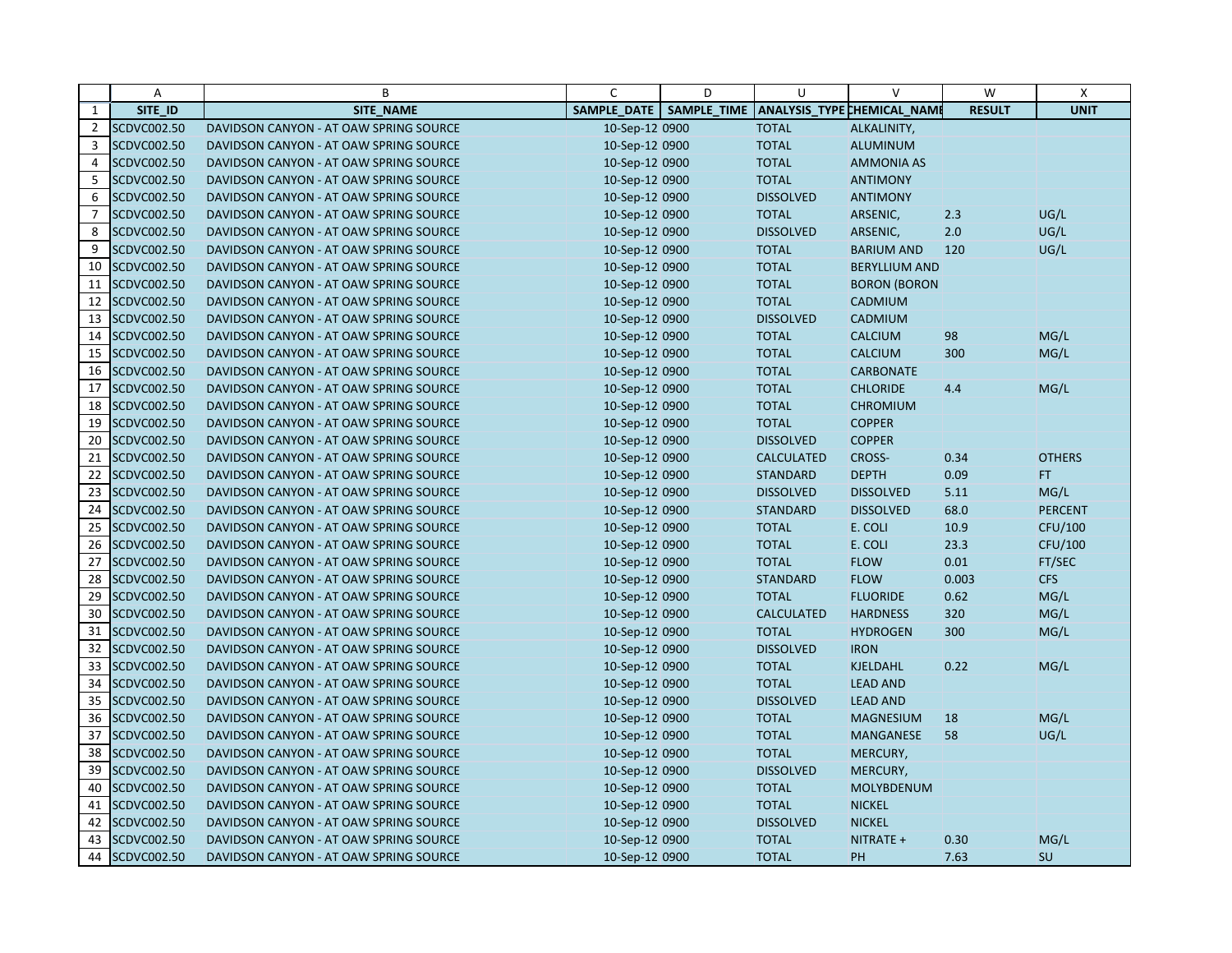|    | A                  | B                                      | C              | D | U                 | $\vee$               | W     | X                |
|----|--------------------|----------------------------------------|----------------|---|-------------------|----------------------|-------|------------------|
| 45 | SCDVC002.50        | DAVIDSON CANYON - AT OAW SPRING SOURCE | 10-Sep-12 0900 |   | <b>TOTAL</b>      | PH                   | 7.82  | SU               |
| 46 | SCDVC002.50        | DAVIDSON CANYON - AT OAW SPRING SOURCE | 10-Sep-12 0900 |   | <b>TOTAL</b>      | <b>PHOSPHORUS</b>    | 0.11  | MG/L             |
| 47 | SCDVC002.50        | DAVIDSON CANYON - AT OAW SPRING SOURCE | 10-Sep-12 0900 |   | <b>TOTAL</b>      | <b>POTASSIUM</b>     | 2.1   | MG/L             |
| 48 | SCDVC002.50        | DAVIDSON CANYON - AT OAW SPRING SOURCE | 10-Sep-12 0900 |   | <b>TOTAL</b>      | <b>SELENIUM AND</b>  |       |                  |
| 49 | SCDVC002.50        | DAVIDSON CANYON - AT OAW SPRING SOURCE | 10-Sep-12 0900 |   | <b>TOTAL</b>      | <b>SILVER</b>        |       |                  |
| 50 | SCDVC002.50        | DAVIDSON CANYON - AT OAW SPRING SOURCE | 10-Sep-12 0900 |   | <b>DISSOLVED</b>  | <b>SILVER</b>        |       |                  |
| 51 | SCDVC002.50        | DAVIDSON CANYON - AT OAW SPRING SOURCE | 10-Sep-12 0900 |   | <b>TOTAL</b>      | SODIUM               | 25    | MG/L             |
| 52 | SCDVC002.50        | DAVIDSON CANYON - AT OAW SPRING SOURCE | 10-Sep-12 0900 |   | <b>STANDARD</b>   | <b>SPECIFIC</b>      | 574.1 | UMHOS/CM         |
| 53 | SCDVC002.50        | DAVIDSON CANYON - AT OAW SPRING SOURCE | 10-Sep-12 0900 |   | <b>STANDARD</b>   | <b>SPECIFIC</b>      | 610   | UMHOS/CM         |
| 54 | SCDVC002.50        | DAVIDSON CANYON - AT OAW SPRING SOURCE | 10-Sep-12 0900 |   | <b>STANDARD</b>   | <b>STREAM WIDTH</b>  | 3.4   | FT.              |
| 55 | SCDVC002.50        | DAVIDSON CANYON - AT OAW SPRING SOURCE | 10-Sep-12 0900 |   | <b>TOTAL</b>      | <b>SULFATE</b>       | 46    | MG/L             |
| 56 | SCDVC002.50        | DAVIDSON CANYON - AT OAW SPRING SOURCE | 10-Sep-12 0900 |   | <b>SUSPENDED</b>  | <b>SUSPENDED</b>     |       |                  |
| 57 | SCDVC002.50        | DAVIDSON CANYON - AT OAW SPRING SOURCE | 10-Sep-12 0900 |   | <b>STANDARD</b>   | TEMPERATURE 26.4     |       | DEG C            |
| 58 | SCDVC002.50        | DAVIDSON CANYON - AT OAW SPRING SOURCE | 10-Sep-12 0900 |   | <b>TOTAL</b>      | TEMPERATURE 23.9     |       | DEG <sub>C</sub> |
| 59 | SCDVC002.50        | DAVIDSON CANYON - AT OAW SPRING SOURCE | 10-Sep-12 0900 |   | <b>TOTAL</b>      | <b>THALLIUM</b>      |       |                  |
| 60 | SCDVC002.50        | DAVIDSON CANYON - AT OAW SPRING SOURCE | 10-Sep-12 0900 |   | <b>DISSOLVED</b>  | <b>THALLIUM</b>      |       |                  |
| 61 | SCDVC002.50        | DAVIDSON CANYON - AT OAW SPRING SOURCE | 10-Sep-12 0900 |   | <b>DISSOLVED</b>  | <b>TOTAL</b>         | 367.3 | MG/L             |
| 62 | SCDVC002.50        | DAVIDSON CANYON - AT OAW SPRING SOURCE | 10-Sep-12 0900 |   | <b>DISSOLVED</b>  | <b>TOTAL</b>         | 410   | MG/L             |
| 63 | SCDVC002.50        | DAVIDSON CANYON - AT OAW SPRING SOURCE | 10-Sep-12 0900 |   | <b>STANDARD</b>   | <b>TURBIDITY</b>     | 1.32  | <b>NTU</b>       |
| 64 | SCDVC002.50        | DAVIDSON CANYON - AT OAW SPRING SOURCE | 10-Sep-12 0900 |   | <b>TOTAL</b>      | <b>ZINC</b>          |       |                  |
| 65 | SCDVC002.50        | DAVIDSON CANYON - AT OAW SPRING SOURCE | 10-Sep-12 0900 |   | <b>DISSOLVED</b>  | <b>ZINC</b>          |       |                  |
| 66 | SCDVC002.50        | DAVIDSON CANYON - AT OAW SPRING SOURCE | 20-Nov-12 1030 |   | <b>TOTAL</b>      | ALKALINITY,          |       |                  |
| 67 | SCDVC002.50        | DAVIDSON CANYON - AT OAW SPRING SOURCE | 20-Nov-12 1030 |   | <b>TOTAL</b>      | <b>AMMONIA AS</b>    |       |                  |
| 68 | SCDVC002.50        | DAVIDSON CANYON - AT OAW SPRING SOURCE | 20-Nov-12 1030 |   | <b>TOTAL</b>      | <b>ANTIMONY</b>      |       |                  |
| 69 | SCDVC002.50        | DAVIDSON CANYON - AT OAW SPRING SOURCE | 20-Nov-12 1030 |   | <b>DISSOLVED</b>  | <b>ANTIMONY</b>      |       |                  |
| 70 | SCDVC002.50        | DAVIDSON CANYON - AT OAW SPRING SOURCE | 20-Nov-12 1030 |   | <b>TOTAL</b>      | ARSENIC,             |       |                  |
| 71 | SCDVC002.50        | DAVIDSON CANYON - AT OAW SPRING SOURCE | 20-Nov-12 1030 |   | <b>DISSOLVED</b>  | ARSENIC,             |       |                  |
| 72 | SCDVC002.50        | DAVIDSON CANYON - AT OAW SPRING SOURCE | 20-Nov-12 1030 |   | <b>TOTAL</b>      | <b>BERYLLIUM AND</b> |       |                  |
| 73 | SCDVC002.50        | DAVIDSON CANYON - AT OAW SPRING SOURCE | 20-Nov-12 1030 |   | <b>TOTAL</b>      | <b>BORON (BORON</b>  |       |                  |
| 74 | SCDVC002.50        | DAVIDSON CANYON - AT OAW SPRING SOURCE | 20-Nov-12 1030 |   | <b>TOTAL</b>      | CADMIUM              |       |                  |
| 75 | SCDVC002.50        | DAVIDSON CANYON - AT OAW SPRING SOURCE | 20-Nov-12 1030 |   | <b>DISSOLVED</b>  | CADMIUM              |       |                  |
| 76 | SCDVC002.50        | DAVIDSON CANYON - AT OAW SPRING SOURCE | 20-Nov-12 1030 |   | <b>TOTAL</b>      | <b>CALCIUM</b>       | 100   | MG/L             |
| 77 | SCDVC002.50        | DAVIDSON CANYON - AT OAW SPRING SOURCE | 20-Nov-12 1030 |   | <b>TOTAL</b>      | <b>CALCIUM</b>       | 340   | MG/L             |
| 78 | SCDVC002.50        | DAVIDSON CANYON - AT OAW SPRING SOURCE | 20-Nov-12 1030 |   | <b>TOTAL</b>      | <b>CARBONATE</b>     |       |                  |
| 79 | SCDVC002.50        | DAVIDSON CANYON - AT OAW SPRING SOURCE | 20-Nov-12 1030 |   | <b>TOTAL</b>      | <b>CHLORIDE</b>      | 4.5   | MG/L             |
| 80 | SCDVC002.50        | DAVIDSON CANYON - AT OAW SPRING SOURCE | 20-Nov-12 1030 |   | <b>TOTAL</b>      | <b>CHROMIUM</b>      |       |                  |
| 81 | SCDVC002.50        | DAVIDSON CANYON - AT OAW SPRING SOURCE | 20-Nov-12 1030 |   | <b>TOTAL</b>      | <b>COPPER</b>        |       |                  |
| 82 | SCDVC002.50        | DAVIDSON CANYON - AT OAW SPRING SOURCE | 20-Nov-12 1030 |   | <b>DISSOLVED</b>  | <b>COPPER</b>        |       |                  |
| 83 | SCDVC002.50        | DAVIDSON CANYON - AT OAW SPRING SOURCE | 20-Nov-12 1030 |   | <b>CALCULATED</b> | CROSS-               | 0.4   | <b>OTHERS</b>    |
| 84 | SCDVC002.50        | DAVIDSON CANYON - AT OAW SPRING SOURCE | 20-Nov-12 1030 |   | <b>STANDARD</b>   | <b>DEPTH</b>         | 0.2   | FT.              |
| 85 | SCDVC002.50        | DAVIDSON CANYON - AT OAW SPRING SOURCE | 20-Nov-12 1030 |   | <b>DISSOLVED</b>  | <b>DISSOLVED</b>     | 3.93  | MG/L             |
| 86 | SCDVC002.50        | DAVIDSON CANYON - AT OAW SPRING SOURCE | 20-Nov-12 1030 |   | <b>STANDARD</b>   | <b>DISSOLVED</b>     | 44.0  | <b>PERCENT</b>   |
| 87 | SCDVC002.50        | DAVIDSON CANYON - AT OAW SPRING SOURCE | 20-Nov-12 1030 |   | <b>TOTAL</b>      | E. COLI              |       |                  |
| 88 | <b>SCDVC002.50</b> | DAVIDSON CANYON - AT OAW SPRING SOURCE | 20-Nov-12 1030 |   | <b>TOTAL</b>      | E. COLI              |       |                  |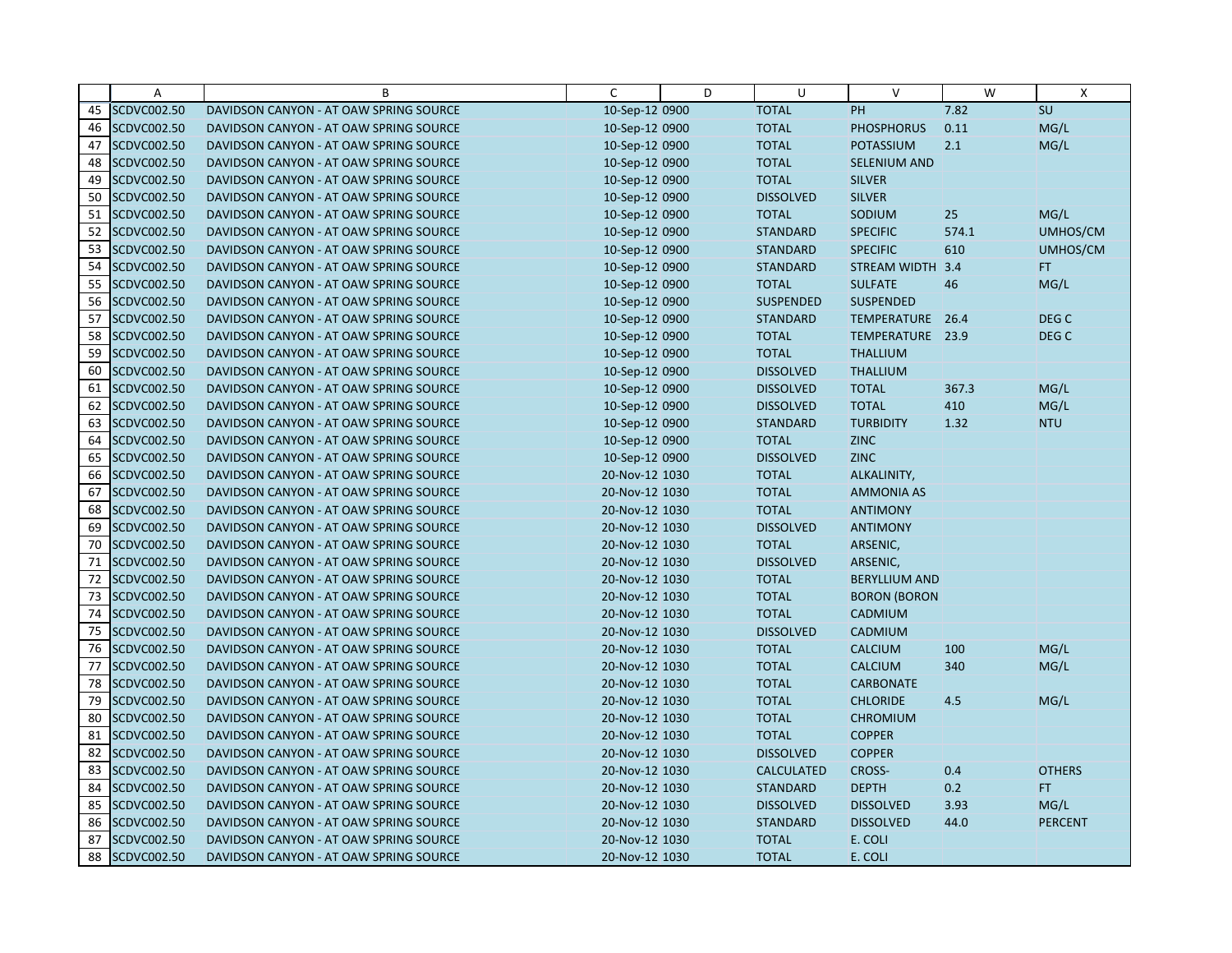|     | Α               | B                                      | C              | D | U                 | $\vee$                  | W     | X                |
|-----|-----------------|----------------------------------------|----------------|---|-------------------|-------------------------|-------|------------------|
| 89  | SCDVC002.50     | DAVIDSON CANYON - AT OAW SPRING SOURCE | 20-Nov-12 1030 |   | <b>TOTAL</b>      | <b>FLOW</b>             | 0.01  | FT/SEC           |
| 90  | SCDVC002.50     | DAVIDSON CANYON - AT OAW SPRING SOURCE | 20-Nov-12 1030 |   | <b>STANDARD</b>   | <b>FLOW</b>             | 0.004 | <b>CFS</b>       |
| 91  | SCDVC002.50     | DAVIDSON CANYON - AT OAW SPRING SOURCE | 20-Nov-12 1030 |   | <b>TOTAL</b>      | <b>FLUORIDE</b>         | 0.51  | MG/L             |
| 92  | SCDVC002.50     | DAVIDSON CANYON - AT OAW SPRING SOURCE | 20-Nov-12 1030 |   | <b>CALCULATED</b> | <b>HARDNESS</b>         | 340   | MG/L             |
| 93  | SCDVC002.50     | DAVIDSON CANYON - AT OAW SPRING SOURCE | 20-Nov-12 1030 |   | <b>TOTAL</b>      | <b>HYDROGEN</b>         | 340   | MG/L             |
| 94  | SCDVC002.50     | DAVIDSON CANYON - AT OAW SPRING SOURCE | 20-Nov-12 1030 |   | <b>TOTAL</b>      | <b>KJELDAHL</b>         | 0.077 | MG/L             |
| 95  | SCDVC002.50     | DAVIDSON CANYON - AT OAW SPRING SOURCE | 20-Nov-12 1030 |   | <b>TOTAL</b>      | <b>LEAD AND</b>         |       |                  |
| 96  | SCDVC002.50     | DAVIDSON CANYON - AT OAW SPRING SOURCE | 20-Nov-12 1030 |   | <b>DISSOLVED</b>  | <b>LEAD AND</b>         |       |                  |
| 97  | SCDVC002.50     | DAVIDSON CANYON - AT OAW SPRING SOURCE | 20-Nov-12 1030 |   | <b>TOTAL</b>      | <b>MAGNESIUM</b>        | 18    | MG/L             |
| 98  | SCDVC002.50     | DAVIDSON CANYON - AT OAW SPRING SOURCE | 20-Nov-12 1030 |   | <b>TOTAL</b>      | <b>MANGANESE</b>        | 57    | UG/L             |
| 99  | SCDVC002.50     | DAVIDSON CANYON - AT OAW SPRING SOURCE | 20-Nov-12 1030 |   | <b>TOTAL</b>      | MERCURY,                |       |                  |
|     | 100 SCDVC002.50 | DAVIDSON CANYON - AT OAW SPRING SOURCE | 20-Nov-12 1030 |   | <b>DISSOLVED</b>  | MERCURY,                |       |                  |
| 101 | SCDVC002.50     | DAVIDSON CANYON - AT OAW SPRING SOURCE | 20-Nov-12 1030 |   | <b>TOTAL</b>      | NITRATE +               |       |                  |
|     | 102 SCDVC002.50 | DAVIDSON CANYON - AT OAW SPRING SOURCE | 20-Nov-12 1030 |   | <b>TOTAL</b>      | PH                      | 7.35  | <b>SU</b>        |
|     | 103 SCDVC002.50 | DAVIDSON CANYON - AT OAW SPRING SOURCE | 20-Nov-12 1030 |   | <b>TOTAL</b>      | <b>PH</b>               | 7.42  | SU               |
| 104 | SCDVC002.50     | DAVIDSON CANYON - AT OAW SPRING SOURCE | 20-Nov-12 1030 |   | <b>TOTAL</b>      | <b>PHOSPHORUS</b>       |       |                  |
|     | 105 SCDVC002.50 | DAVIDSON CANYON - AT OAW SPRING SOURCE | 20-Nov-12 1030 |   | <b>TOTAL</b>      | <b>POTASSIUM</b>        | 2.2   | MG/L             |
|     | 106 SCDVC002.50 | DAVIDSON CANYON - AT OAW SPRING SOURCE | 20-Nov-12 1030 |   | <b>TOTAL</b>      | <b>SELENIUM AND</b>     |       |                  |
| 107 | SCDVC002.50     | DAVIDSON CANYON - AT OAW SPRING SOURCE | 20-Nov-12 1030 |   | <b>TOTAL</b>      | SODIUM                  | 25    | MG/L             |
|     | 108 SCDVC002.50 | DAVIDSON CANYON - AT OAW SPRING SOURCE | 20-Nov-12 1030 |   | <b>STANDARD</b>   | <b>SPECIFIC</b>         | 693   | UMHOS/CM         |
| 109 | SCDVC002.50     | DAVIDSON CANYON - AT OAW SPRING SOURCE | 20-Nov-12 1030 |   | <b>STANDARD</b>   | <b>SPECIFIC</b>         | 700   | UMHOS/CM         |
|     | 110 SCDVC002.50 | DAVIDSON CANYON - AT OAW SPRING SOURCE | 20-Nov-12 1030 |   | <b>STANDARD</b>   | STREAM WIDTH 2.0        |       | FT.              |
|     | 111 SCDVC002.50 | DAVIDSON CANYON - AT OAW SPRING SOURCE | 20-Nov-12 1030 |   | <b>TOTAL</b>      | <b>SULFATE</b>          | 43    | MG/L             |
|     | 112 SCDVC002.50 | DAVIDSON CANYON - AT OAW SPRING SOURCE | 20-Nov-12 1030 |   | <b>SUSPENDED</b>  | <b>SUSPENDED</b>        | 0.85  | MG/L             |
|     | 113 SCDVC002.50 | DAVIDSON CANYON - AT OAW SPRING SOURCE | 20-Nov-12 1030 |   | <b>STANDARD</b>   | TEMPERATURE             | 21.0  | DEG <sub>C</sub> |
|     | 114 SCDVC002.50 | DAVIDSON CANYON - AT OAW SPRING SOURCE | 20-Nov-12 1030 |   | <b>TOTAL</b>      | TEMPERATURE             | 20.4  | DEG <sub>C</sub> |
|     | 115 SCDVC002.50 | DAVIDSON CANYON - AT OAW SPRING SOURCE | 20-Nov-12 1030 |   | <b>DISSOLVED</b>  | <b>TOTAL</b>            | 450   | MG/L             |
|     | 116 SCDVC002.50 | DAVIDSON CANYON - AT OAW SPRING SOURCE | 20-Nov-12 1030 |   | <b>DISSOLVED</b>  | <b>TOTAL</b>            | 440   | MG/L             |
|     | 117 SCDVC002.50 | DAVIDSON CANYON - AT OAW SPRING SOURCE | 20-Nov-12 1030 |   | <b>STANDARD</b>   | <b>TURBIDITY</b>        | 0.72  | <b>NTU</b>       |
|     | 118 SCDVC002.50 | DAVIDSON CANYON - AT OAW SPRING SOURCE | 20-Nov-12 1030 |   | <b>TOTAL</b>      | <b>ZINC</b>             |       |                  |
|     | 119 SCDVC002.50 | DAVIDSON CANYON - AT OAW SPRING SOURCE | 20-Nov-12 1030 |   | <b>DISSOLVED</b>  | <b>ZINC</b>             |       |                  |
|     | 120 SCCIE026.68 | <b>CIENEGA CREEK - AT CEDAR CANYON</b> | 11-Dec-00 1050 |   | <b>TOTAL</b>      | ALKALINITY,             |       |                  |
|     | 121 SCCIE026.68 | CIENEGA CREEK - AT CEDAR CANYON        | 11-Dec-00 1050 |   | <b>TOTAL</b>      | <b>AMMONIA AS</b>       |       |                  |
|     | 122 SCCIE026.68 | <b>CIENEGA CREEK - AT CEDAR CANYON</b> | 11-Dec-00 1050 |   | <b>TOTAL</b>      | <b>ANTIMONY</b>         |       |                  |
|     | 123 SCCIE026.68 | CIENEGA CREEK - AT CEDAR CANYON        | 11-Dec-00 1051 |   | <b>DISSOLVED</b>  | <b>ANTIMONY</b>         |       |                  |
|     | 124 SCCIE026.68 | <b>CIENEGA CREEK - AT CEDAR CANYON</b> | 11-Dec-00 1050 |   | <b>TOTAL</b>      | ARSENIC,                |       |                  |
|     | 125 SCCIE026.68 | CIENEGA CREEK - AT CEDAR CANYON        | 11-Dec-00 1051 |   | <b>DISSOLVED</b>  | ARSENIC,                |       |                  |
|     | 126 SCCIE026.68 | CIENEGA CREEK - AT CEDAR CANYON        | 11-Dec-00 1050 |   | <b>TOTAL</b>      | <b>BARIUM AND</b>       | 280   | UG/L             |
|     | 127 SCCIE026.68 | CIENEGA CREEK - AT CEDAR CANYON        | 11-Dec-00 1051 |   | <b>DISSOLVED</b>  | <b>BARIUM AND</b>       | 270   | UG/L             |
|     | 128 SCCIE026.68 | <b>CIENEGA CREEK - AT CEDAR CANYON</b> | 11-Dec-00 1050 |   | <b>TOTAL</b>      | <b>BERYLLIUM AND</b>    |       |                  |
|     | 129 SCCIE026.68 | <b>CIENEGA CREEK - AT CEDAR CANYON</b> | 11-Dec-00 1051 |   | <b>DISSOLVED</b>  | <b>BERYLLIUM AND</b>    |       |                  |
|     | 130 SCCIE026.68 | CIENEGA CREEK - AT CEDAR CANYON        | 11-Dec-00 1050 |   | <b>TOTAL</b>      | <b>BORON (BORON 110</b> |       | UG/L             |
|     | 131 SCCIE026.68 | CIENEGA CREEK - AT CEDAR CANYON        | 11-Dec-00 1050 |   | <b>TOTAL</b>      | CADMIUM                 |       |                  |
|     | 132 SCCIE026.68 | CIENEGA CREEK - AT CEDAR CANYON        | 11-Dec-00 1051 |   | <b>DISSOLVED</b>  | CADMIUM                 |       |                  |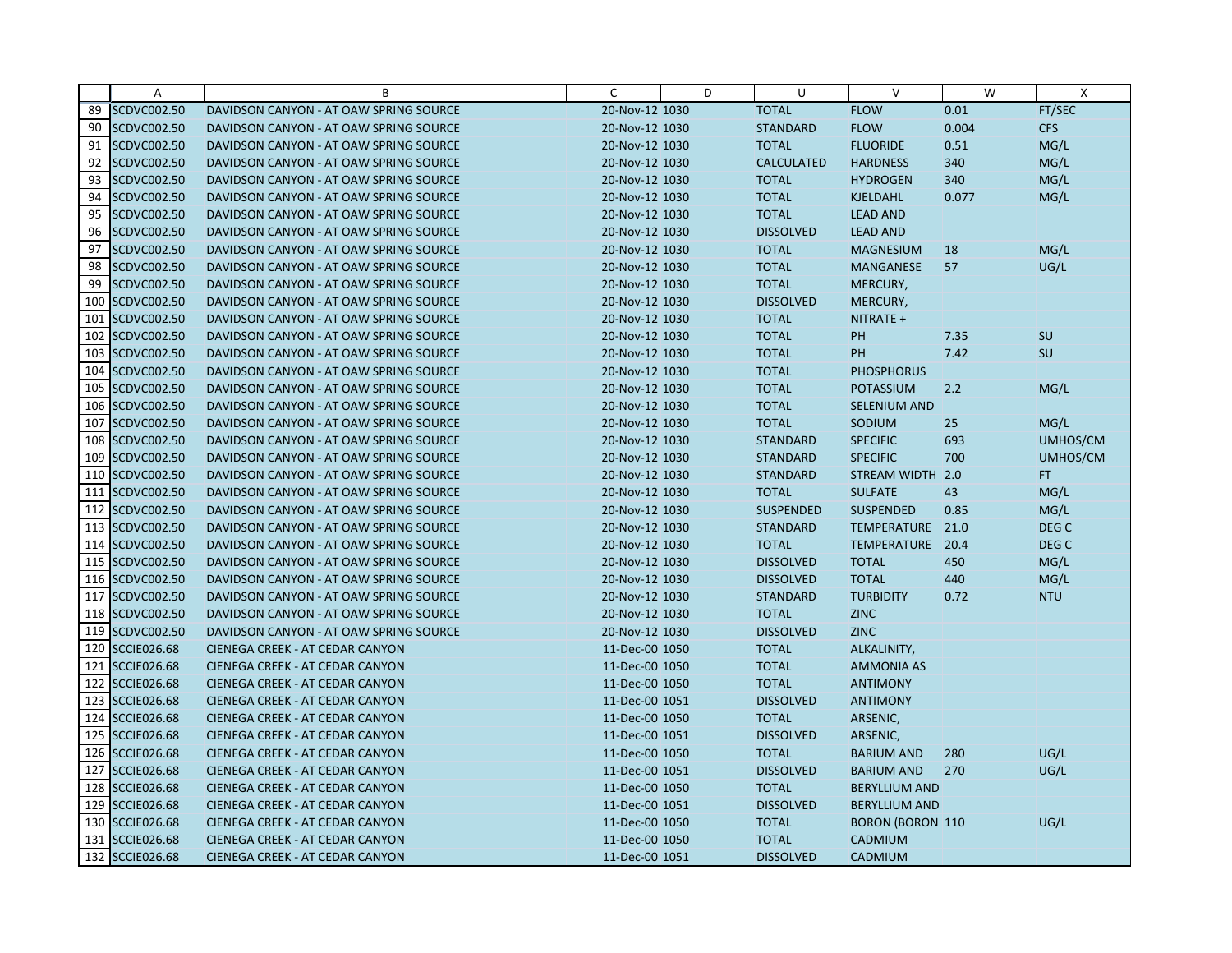|     | Α                  | B                                      | C              | D | U                 | $\vee$              | W     | $\boldsymbol{\mathsf{X}}$ |
|-----|--------------------|----------------------------------------|----------------|---|-------------------|---------------------|-------|---------------------------|
|     | 133 SCCIE026.68    | CIENEGA CREEK - AT CEDAR CANYON        | 11-Dec-00 1050 |   | <b>TOTAL</b>      | <b>CALCIUM</b>      | 71    | MG/L                      |
|     | 134 SCCIE026.68    | <b>CIENEGA CREEK - AT CEDAR CANYON</b> | 11-Dec-00 1050 |   | <b>TOTAL</b>      | <b>CALCIUM</b>      | 340   | MG/L                      |
|     | 135 SCCIE026.68    | <b>CIENEGA CREEK - AT CEDAR CANYON</b> | 11-Dec-00 1050 |   | <b>STANDARD</b>   | <b>CALCIUM</b>      | 280   | MG/L                      |
|     | 136 SCCIE026.68    | <b>CIENEGA CREEK - AT CEDAR CANYON</b> | 11-Dec-00 1050 |   | <b>TOTAL</b>      | <b>CARBONATE</b>    |       |                           |
|     | 137 SCCIE026.68    | <b>CIENEGA CREEK - AT CEDAR CANYON</b> | 11-Dec-00 1050 |   | <b>TOTAL</b>      | <b>CHLORIDE</b>     | 8.8   | MG/L                      |
|     | 138 SCCIE026.68    | <b>CIENEGA CREEK - AT CEDAR CANYON</b> | 11-Dec-00 1050 |   | <b>TOTAL</b>      | <b>CHROMIUM</b>     |       |                           |
|     | 139 SCCIE026.68    | <b>CIENEGA CREEK - AT CEDAR CANYON</b> | 11-Dec-00 1051 |   | <b>DISSOLVED</b>  | <b>CHROMIUM</b>     |       |                           |
|     | 140 SCCIE026.68    | <b>CIENEGA CREEK - AT CEDAR CANYON</b> | 11-Dec-00 1050 |   | <b>TOTAL</b>      | <b>COPPER</b>       |       |                           |
|     | 141 SCCIE026.68    | CIENEGA CREEK - AT CEDAR CANYON        | 11-Dec-00 1051 |   | <b>DISSOLVED</b>  | <b>COPPER</b>       |       |                           |
|     | 142 SCCIE026.68    | <b>CIENEGA CREEK - AT CEDAR CANYON</b> | 11-Dec-00 1052 |   | <b>STANDARD</b>   | <b>DEPTH</b>        | 0.21  | FT.                       |
|     | 143 SCCIE026.68    | <b>CIENEGA CREEK - AT CEDAR CANYON</b> | 11-Dec-00 1052 |   | <b>DISSOLVED</b>  | <b>DISSOLVED</b>    | 6.44  | MG/L                      |
|     | 144 SCCIE026.68    | CIENEGA CREEK - AT CEDAR CANYON        | 11-Dec-00 1052 |   | <b>STANDARD</b>   | <b>DISSOLVED</b>    | 57.1  | <b>PERCENT</b>            |
| 145 | <b>SCCIE026.68</b> | CIENEGA CREEK - AT CEDAR CANYON        | 11-Dec-00 1052 |   | <b>TOTAL</b>      | <b>FLOW</b>         | 0.56  | FT/SEC                    |
|     | 146 SCCIE026.68    | <b>CIENEGA CREEK - AT CEDAR CANYON</b> | 11-Dec-00 1052 |   | <b>STANDARD</b>   | <b>FLOW</b>         | .63   | <b>CFS</b>                |
|     | 147 SCCIE026.68    | <b>CIENEGA CREEK - AT CEDAR CANYON</b> | 11-Dec-00 1050 |   | <b>TOTAL</b>      | <b>FLUORIDE</b>     | 0.35  | MG/L                      |
| 148 | <b>SCCIE026.68</b> | <b>CIENEGA CREEK - AT CEDAR CANYON</b> | 11-Dec-00 1050 |   | <b>CALCULATED</b> | <b>HARDNESS</b>     | 270   | MG/L                      |
|     | 149 SCCIE026.68    | CIENEGA CREEK - AT CEDAR CANYON        | 11-Dec-00 1050 |   | <b>TOTAL</b>      | <b>HYDROGEN</b>     | 415   | MG/L                      |
|     | 150 SCCIE026.68    | CIENEGA CREEK - AT CEDAR CANYON        | 11-Dec-00 1050 |   | <b>TOTAL</b>      | <b>IRON</b>         | 560   | UG/L                      |
| 151 | <b>SCCIE026.68</b> | <b>CIENEGA CREEK - AT CEDAR CANYON</b> | 11-Dec-00 1050 |   | <b>TOTAL</b>      | <b>KJELDAHL</b>     | 0.24  | MG/L                      |
|     | 152 SCCIE026.68    | CIENEGA CREEK - AT CEDAR CANYON        | 11-Dec-00 1050 |   | <b>TOTAL</b>      | <b>LEAD AND</b>     |       |                           |
|     | 153 SCCIE026.68    | CIENEGA CREEK - AT CEDAR CANYON        | 11-Dec-00 1051 |   | <b>DISSOLVED</b>  | <b>LEAD AND</b>     |       |                           |
|     | 154 SCCIE026.68    | <b>CIENEGA CREEK - AT CEDAR CANYON</b> | 11-Dec-00 1050 |   | <b>TOTAL</b>      | <b>MAGNESIUM</b>    | 15    | MG/L                      |
|     | 155 SCCIE026.68    | CIENEGA CREEK - AT CEDAR CANYON        | 11-Dec-00 1050 |   | <b>TOTAL</b>      | <b>MANGANESE</b>    | 350   | UG/L                      |
|     | 156 SCCIE026.68    | <b>CIENEGA CREEK - AT CEDAR CANYON</b> | 11-Dec-00 1050 |   | <b>TOTAL</b>      | MERCURY,            |       |                           |
|     | 157 SCCIE026.68    | CIENEGA CREEK - AT CEDAR CANYON        | 11-Dec-00 1051 |   | <b>DISSOLVED</b>  | MERCURY,            |       |                           |
|     | 158 SCCIE026.68    | <b>CIENEGA CREEK - AT CEDAR CANYON</b> | 11-Dec-00 1050 |   | <b>TOTAL</b>      | <b>NICKEL</b>       |       |                           |
|     | 159 SCCIE026.68    | CIENEGA CREEK - AT CEDAR CANYON        | 11-Dec-00 1051 |   | <b>DISSOLVED</b>  | <b>NICKEL</b>       |       |                           |
|     | 160 SCCIE026.68    | CIENEGA CREEK - AT CEDAR CANYON        | 11-Dec-00 1050 |   | <b>TOTAL</b>      | NITRATE +           | 0.13  | MG/L                      |
|     | 161 SCCIE026.68    | <b>CIENEGA CREEK - AT CEDAR CANYON</b> | 11-Dec-00 1050 |   | <b>TOTAL</b>      | PH                  | 7.9   | SU                        |
|     | 162 SCCIE026.68    | <b>CIENEGA CREEK - AT CEDAR CANYON</b> | 11-Dec-00 1052 |   | <b>TOTAL</b>      | PH                  | 7.81  | SU                        |
|     | 163 SCCIE026.68    | CIENEGA CREEK - AT CEDAR CANYON        | 11-Dec-00 1050 |   | <b>TOTAL</b>      | <b>PHOSPHORUS</b>   | 0.076 | MG/L                      |
|     | 164 SCCIE026.68    | <b>CIENEGA CREEK - AT CEDAR CANYON</b> | 11-Dec-00 1050 |   | <b>TOTAL</b>      | <b>POTASSIUM</b>    | 3.7   | MG/L                      |
|     | 165 SCCIE026.68    | CIENEGA CREEK - AT CEDAR CANYON        | 11-Dec-00 1050 |   | <b>TOTAL</b>      | <b>SELENIUM AND</b> |       |                           |
|     | 166 SCCIE026.68    | <b>CIENEGA CREEK - AT CEDAR CANYON</b> | 11-Dec-00 1051 |   | <b>DISSOLVED</b>  | <b>SELENIUM AND</b> |       |                           |
|     | 167 SCCIE026.68    | <b>CIENEGA CREEK - AT CEDAR CANYON</b> | 11-Dec-00 1050 |   | <b>TOTAL</b>      | <b>SILVER</b>       |       |                           |
|     | 168 SCCIE026.68    | <b>CIENEGA CREEK - AT CEDAR CANYON</b> | 11-Dec-00 1051 |   | <b>DISSOLVED</b>  | <b>SILVER</b>       |       |                           |
|     | 169 SCCIE026.68    | CIENEGA CREEK - AT CEDAR CANYON        | 11-Dec-00 1050 |   | <b>TOTAL</b>      | SODIUM              | 67    | MG/L                      |
|     | 170 SCCIE026.68    | CIENEGA CREEK - AT CEDAR CANYON        | 11-Dec-00 1050 |   | <b>STANDARD</b>   | <b>SPECIFIC</b>     | 680   | UMHOS/CM                  |
| 171 | <b>SCCIE026.68</b> | CIENEGA CREEK - AT CEDAR CANYON        | 11-Dec-00 1052 |   | <b>STANDARD</b>   | <b>SPECIFIC</b>     | 393   | UMHOS/CM                  |
|     | 172 SCCIE026.68    | <b>CIENEGA CREEK - AT CEDAR CANYON</b> | 11-Dec-00 1052 |   | <b>STANDARD</b>   | STREAM WIDTH 4.5    |       | FT.                       |
|     | 173 SCCIE026.68    | <b>CIENEGA CREEK - AT CEDAR CANYON</b> | 11-Dec-00 1050 |   | <b>TOTAL</b>      | <b>SULFATE</b>      | 27    | MG/L                      |
|     | 174 SCCIE026.68    | CIENEGA CREEK - AT CEDAR CANYON        | 11-Dec-00 1050 |   | <b>SUSPENDED</b>  | <b>SUSPENDED</b>    | 22    | MG/L                      |
|     | 175 SCCIE026.68    | CIENEGA CREEK - AT CEDAR CANYON        | 11-Dec-00 1052 |   | <b>STANDARD</b>   | TEMPERATURE 11      |       | DEG <sub>C</sub>          |
|     | 176 SCCIE026.68    | CIENEGA CREEK - AT CEDAR CANYON        | 11-Dec-00 1052 |   | <b>TOTAL</b>      | TEMPERATURE 4.95    |       | DEG C                     |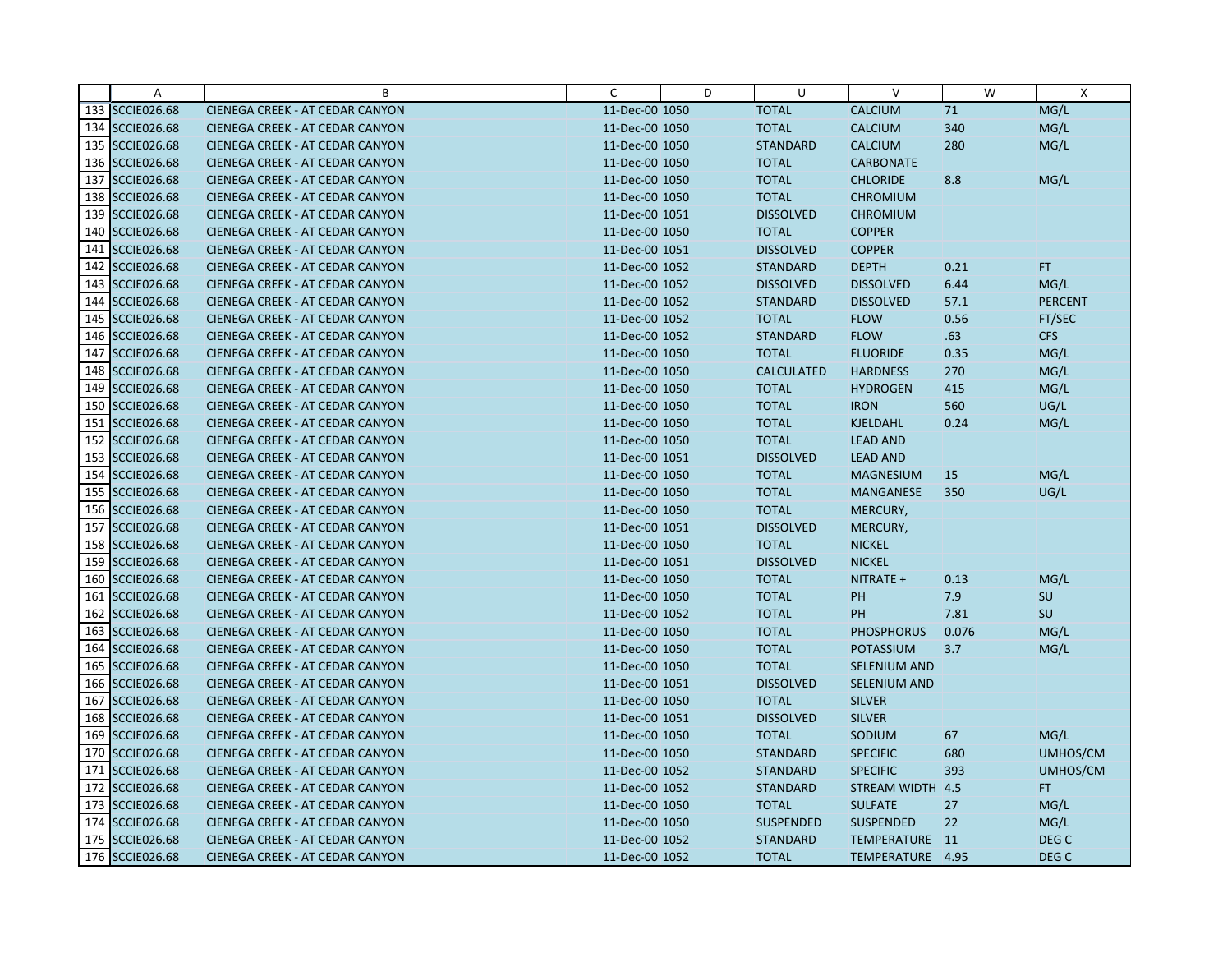|     | Α                  | B                                      | C              | D | U                 | $\vee$               | W     | X              |
|-----|--------------------|----------------------------------------|----------------|---|-------------------|----------------------|-------|----------------|
|     | 177 SCCIE026.68    | CIENEGA CREEK - AT CEDAR CANYON        | 11-Dec-00 1050 |   | <b>TOTAL</b>      | <b>THALLIUM</b>      |       |                |
|     | 178 SCCIE026.68    | CIENEGA CREEK - AT CEDAR CANYON        | 11-Dec-00 1051 |   | <b>DISSOLVED</b>  | <b>THALLIUM</b>      |       |                |
|     | 179 SCCIE026.68    | <b>CIENEGA CREEK - AT CEDAR CANYON</b> | 11-Dec-00 1050 |   | <b>DISSOLVED</b>  | <b>TOTAL</b>         | 430   | MG/L           |
|     | 180 SCCIE026.68    | <b>CIENEGA CREEK - AT CEDAR CANYON</b> | 11-Dec-00 1052 |   | <b>DISSOLVED</b>  | <b>TOTAL</b>         | 251   | MG/L           |
|     | 181 SCCIE026.68    | CIENEGA CREEK - AT CEDAR CANYON        | 11-Dec-00 1050 |   | <b>TOTAL</b>      | <b>TURBIDITY</b>     | 6.9   | <b>NTU</b>     |
|     | 182 SCCIE026.68    | CIENEGA CREEK - AT CEDAR CANYON        | 11-Dec-00 1052 |   | <b>STANDARD</b>   | <b>TURBIDITY</b>     | 8.85  | <b>NTU</b>     |
|     | 183 SCCIE026.68    | CIENEGA CREEK - AT CEDAR CANYON        | 11-Dec-00 1050 |   | <b>TOTAL</b>      | <b>ZINC</b>          |       |                |
|     | 184 SCCIE026.68    | <b>CIENEGA CREEK - AT CEDAR CANYON</b> | 11-Dec-00 1051 |   | <b>DISSOLVED</b>  | ZINC                 |       |                |
|     | 185 SCCIE026.68    | CIENEGA CREEK - AT CEDAR CANYON        | 16-Feb-01 0955 |   | <b>TOTAL</b>      | ALKALINITY,          |       |                |
|     | 186 SCCIE026.68    | CIENEGA CREEK - AT CEDAR CANYON        | 16-Feb-01 0955 |   | <b>TOTAL</b>      | <b>AMMONIA AS</b>    |       |                |
|     | 187 SCCIE026.68    | <b>CIENEGA CREEK - AT CEDAR CANYON</b> | 16-Feb-01 0955 |   | <b>TOTAL</b>      | <b>ANTIMONY</b>      |       |                |
|     | 188 SCCIE026.68    | CIENEGA CREEK - AT CEDAR CANYON        | 16-Feb-01 0955 |   | <b>DISSOLVED</b>  | <b>ANTIMONY</b>      |       |                |
| 189 | <b>SCCIE026.68</b> | CIENEGA CREEK - AT CEDAR CANYON        | 16-Feb-01 0955 |   | <b>TOTAL</b>      | ARSENIC,             |       |                |
|     | 190 SCCIE026.68    | CIENEGA CREEK - AT CEDAR CANYON        | 16-Feb-01 0955 |   | <b>DISSOLVED</b>  | ARSENIC,             |       |                |
|     | 191 SCCIE026.68    | <b>CIENEGA CREEK - AT CEDAR CANYON</b> | 16-Feb-01 0955 |   | <b>TOTAL</b>      | <b>BARIUM AND</b>    | 140   | UG/L           |
| 192 | <b>SCCIE026.68</b> | CIENEGA CREEK - AT CEDAR CANYON        | 16-Feb-01 0955 |   | <b>DISSOLVED</b>  | <b>BARIUM AND</b>    | 250   | UG/L           |
|     | 193 SCCIE026.68    | CIENEGA CREEK - AT CEDAR CANYON        | 16-Feb-01 0955 |   | <b>DISSOLVED</b>  | <b>BERYLLIUM AND</b> |       |                |
|     | 194 SCCIE026.68    | CIENEGA CREEK - AT CEDAR CANYON        | 16-Feb-01 0955 |   | <b>TOTAL</b>      | <b>BERYLLIUM AND</b> |       |                |
|     | 195 SCCIE026.68    | <b>CIENEGA CREEK - AT CEDAR CANYON</b> | 16-Feb-01 0955 |   | <b>TOTAL</b>      | <b>BORON (BORON</b>  |       |                |
|     | 196 SCCIE026.68    | CIENEGA CREEK - AT CEDAR CANYON        | 16-Feb-01 0955 |   | <b>TOTAL</b>      | CADMIUM              |       |                |
| 197 | <b>SCCIE026.68</b> | CIENEGA CREEK - AT CEDAR CANYON        | 16-Feb-01 0955 |   | <b>DISSOLVED</b>  | CADMIUM              |       |                |
|     | 198 SCCIE026.68    | CIENEGA CREEK - AT CEDAR CANYON        | 16-Feb-01 0955 |   | <b>TOTAL</b>      | <b>CALCIUM</b>       | 58    | MG/L           |
|     | 199 SCCIE026.68    | CIENEGA CREEK - AT CEDAR CANYON        | 16-Feb-01 0955 |   | <b>TOTAL</b>      | CALCIUM              | 250   | MG/L           |
|     | 200 SCCIE026.68    | <b>CIENEGA CREEK - AT CEDAR CANYON</b> | 16-Feb-01 0955 |   | <b>STANDARD</b>   | <b>CALCIUM</b>       | 200   | MG/L           |
|     | 201 SCCIE026.68    | CIENEGA CREEK - AT CEDAR CANYON        | 16-Feb-01 0955 |   | <b>TOTAL</b>      | <b>CARBONATE</b>     |       |                |
|     | 202 SCCIE026.68    | CIENEGA CREEK - AT CEDAR CANYON        | 16-Feb-01 0955 |   | <b>TOTAL</b>      | <b>CHLORIDE</b>      | 13    | MG/L           |
|     | 203 SCCIE026.68    | CIENEGA CREEK - AT CEDAR CANYON        | 16-Feb-01 0955 |   | <b>TOTAL</b>      | <b>CHROMIUM</b>      |       |                |
|     | 204 SCCIE026.68    | CIENEGA CREEK - AT CEDAR CANYON        | 16-Feb-01 0955 |   | <b>DISSOLVED</b>  | <b>CHROMIUM</b>      |       |                |
|     | 205 SCCIE026.68    | CIENEGA CREEK - AT CEDAR CANYON        | 16-Feb-01 0955 |   | <b>TOTAL</b>      | <b>COPPER</b>        |       |                |
|     | 206 SCCIE026.68    | <b>CIENEGA CREEK - AT CEDAR CANYON</b> | 16-Feb-01 0955 |   | <b>DISSOLVED</b>  | <b>COPPER</b>        |       |                |
|     | 207 SCCIE026.68    | CIENEGA CREEK - AT CEDAR CANYON        | 16-Feb-01 0956 |   | <b>STANDARD</b>   | <b>DEPTH</b>         | 0.27  | FT.            |
|     | 208 SCCIE026.68    | <b>CIENEGA CREEK - AT CEDAR CANYON</b> | 16-Feb-01 0956 |   | <b>DISSOLVED</b>  | <b>DISSOLVED</b>     | 11.42 | MG/L           |
|     | 209 SCCIE026.68    | CIENEGA CREEK - AT CEDAR CANYON        | 16-Feb-01 0956 |   | <b>STANDARD</b>   | <b>DISSOLVED</b>     | 96.9  | <b>PERCENT</b> |
|     | 210 SCCIE026.68    | <b>CIENEGA CREEK - AT CEDAR CANYON</b> | 16-Feb-01 0956 |   | <b>TOTAL</b>      | <b>FLOW</b>          | 0.56  | FT/SEC         |
|     | 211 SCCIE026.68    | CIENEGA CREEK - AT CEDAR CANYON        | 16-Feb-01 0956 |   | <b>STANDARD</b>   | <b>FLOW</b>          | .71   | <b>CFS</b>     |
|     | 212 SCCIE026.68    | CIENEGA CREEK - AT CEDAR CANYON        | 16-Feb-01 0955 |   | <b>TOTAL</b>      | <b>FLUORIDE</b>      | 0.21  | MG/L           |
|     | 213 SCCIE026.68    | CIENEGA CREEK - AT CEDAR CANYON        | 16-Feb-01 0955 |   | <b>CALCULATED</b> | <b>HARDNESS</b>      | 200   | MG/L           |
|     | 214 SCCIE026.68    | CIENEGA CREEK - AT CEDAR CANYON        | 16-Feb-01 0955 |   | <b>TOTAL</b>      | <b>HYDROGEN</b>      | 300   | MG/L           |
|     | 215 SCCIE026.68    | CIENEGA CREEK - AT CEDAR CANYON        | 16-Feb-01 0955 |   | <b>TOTAL</b>      | <b>IRON</b>          | 330   | UG/L           |
|     | 216 SCCIE026.68    | CIENEGA CREEK - AT CEDAR CANYON        | 16-Feb-01 0955 |   | <b>TOTAL</b>      | KJELDAHL             | 0.10  | MG/L           |
|     | 217 SCCIE026.68    | <b>CIENEGA CREEK - AT CEDAR CANYON</b> | 16-Feb-01 0955 |   | <b>TOTAL</b>      | <b>LEAD AND</b>      |       |                |
|     | 218 SCCIE026.68    | CIENEGA CREEK - AT CEDAR CANYON        | 16-Feb-01 0955 |   | <b>DISSOLVED</b>  | <b>LEAD AND</b>      |       |                |
|     | 219 SCCIE026.68    | CIENEGA CREEK - AT CEDAR CANYON        | 16-Feb-01 0955 |   | <b>TOTAL</b>      | <b>MAGNESIUM</b>     | 13    | MG/L           |
|     | 220 SCCIE026.68    | <b>CIENEGA CREEK - AT CEDAR CANYON</b> | 16-Feb-01 0955 |   | <b>TOTAL</b>      | MANGANESE            | 230   | UG/L           |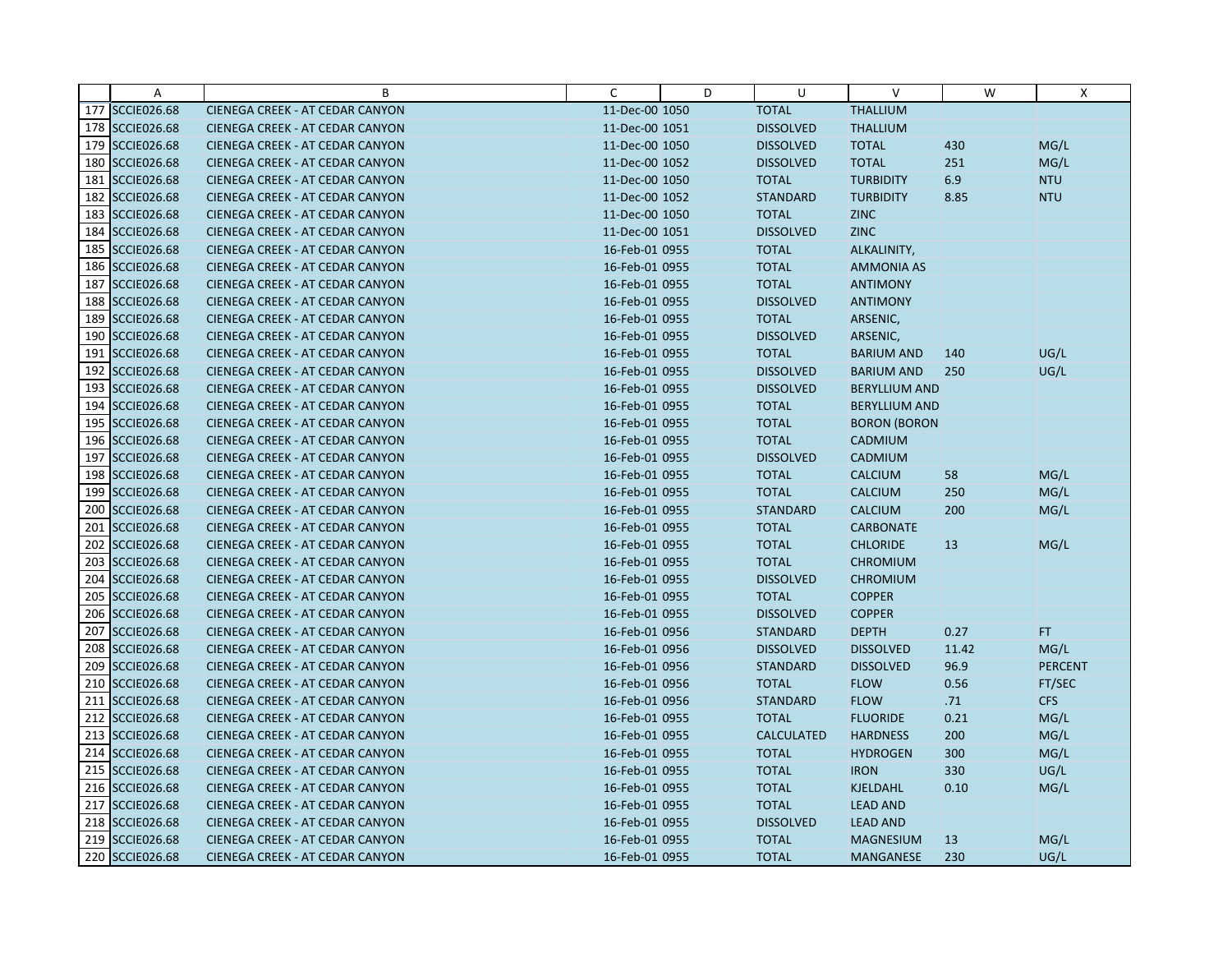|     | Α                  | B                                      | C              | D | U                | V                    | W    | X                |
|-----|--------------------|----------------------------------------|----------------|---|------------------|----------------------|------|------------------|
|     | 221 SCCIE026.68    | CIENEGA CREEK - AT CEDAR CANYON        | 16-Feb-01 0955 |   | <b>TOTAL</b>     | MERCURY,             |      |                  |
|     | 222 SCCIE026.68    | CIENEGA CREEK - AT CEDAR CANYON        | 16-Feb-01 0955 |   | <b>DISSOLVED</b> | MERCURY,             |      |                  |
|     | 223 SCCIE026.68    | CIENEGA CREEK - AT CEDAR CANYON        | 16-Feb-01 0955 |   | <b>TOTAL</b>     | <b>NICKEL</b>        |      |                  |
|     | 224 SCCIE026.68    | CIENEGA CREEK - AT CEDAR CANYON        | 16-Feb-01 0955 |   | <b>DISSOLVED</b> | <b>NICKEL</b>        |      |                  |
|     | 225 SCCIE026.68    | CIENEGA CREEK - AT CEDAR CANYON        | 16-Feb-01 0955 |   | <b>TOTAL</b>     | <b>NITRATE AS N</b>  |      |                  |
|     | 226 SCCIE026.68    | CIENEGA CREEK - AT CEDAR CANYON        | 16-Feb-01 0955 |   | <b>TOTAL</b>     | PH                   | 8.1  | <b>SU</b>        |
|     | 227 SCCIE026.68    | <b>CIENEGA CREEK - AT CEDAR CANYON</b> | 16-Feb-01 0956 |   | <b>TOTAL</b>     | PH                   | 7.8  | SU               |
|     | 228 SCCIE026.68    | CIENEGA CREEK - AT CEDAR CANYON        | 16-Feb-01 0955 |   | <b>TOTAL</b>     | <b>PHOSPHORUS</b>    |      |                  |
|     | 229 SCCIE026.68    | CIENEGA CREEK - AT CEDAR CANYON        | 16-Feb-01 0955 |   | <b>TOTAL</b>     | <b>POTASSIUM</b>     | 2.2  | MG/L             |
|     | 230 SCCIE026.68    | CIENEGA CREEK - AT CEDAR CANYON        | 16-Feb-01 0955 |   | <b>DISSOLVED</b> | <b>SELENIUM AND</b>  |      |                  |
|     | 231 SCCIE026.68    | <b>CIENEGA CREEK - AT CEDAR CANYON</b> | 16-Feb-01 0955 |   | <b>TOTAL</b>     | SELENIUM AND         |      |                  |
|     | 232 SCCIE026.68    | CIENEGA CREEK - AT CEDAR CANYON        | 16-Feb-01 0955 |   | <b>TOTAL</b>     | <b>SILVER</b>        |      |                  |
|     | 233 SCCIE026.68    | CIENEGA CREEK - AT CEDAR CANYON        | 16-Feb-01 0955 |   | <b>DISSOLVED</b> | <b>SILVER</b>        |      |                  |
|     | 234 SCCIE026.68    | <b>CIENEGA CREEK - AT CEDAR CANYON</b> | 16-Feb-01 0955 |   | <b>TOTAL</b>     | SODIUM               | 62   | MG/L             |
|     | 235 SCCIE026.68    | CIENEGA CREEK - AT CEDAR CANYON        | 16-Feb-01 0955 |   | <b>STANDARD</b>  | <b>SPECIFIC</b>      | 460  | UMHOS/CM         |
|     | 236 SCCIE026.68    | CIENEGA CREEK - AT CEDAR CANYON        | 16-Feb-01 0956 |   | <b>STANDARD</b>  | <b>SPECIFIC</b>      | 653  | UMHOS/CM         |
|     | 237 SCCIE026.68    | CIENEGA CREEK - AT CEDAR CANYON        | 16-Feb-01 0956 |   | <b>STANDARD</b>  | STREAM WIDTH 3.2     |      | FT.              |
|     | 238 SCCIE026.68    | CIENEGA CREEK - AT CEDAR CANYON        | 16-Feb-01 0955 |   | <b>TOTAL</b>     | <b>SULFATE</b>       | 34   | MG/L             |
|     | 239 SCCIE026.68    | CIENEGA CREEK - AT CEDAR CANYON        | 16-Feb-01 0955 |   | <b>SUSPENDED</b> | <b>SUSPENDED</b>     | 72   | MG/L             |
|     | 240 SCCIE026.68    | CIENEGA CREEK - AT CEDAR CANYON        | 16-Feb-01 0956 |   | <b>STANDARD</b>  | TEMPERATURE 5        |      | DEG C            |
| 241 | <b>SCCIE026.68</b> | CIENEGA CREEK - AT CEDAR CANYON        | 16-Feb-01 0956 |   | <b>TOTAL</b>     | TEMPERATURE 2.37     |      | DEG <sub>C</sub> |
|     | 242 SCCIE026.68    | <b>CIENEGA CREEK - AT CEDAR CANYON</b> | 16-Feb-01 0955 |   | <b>TOTAL</b>     | <b>THALLIUM</b>      |      |                  |
|     | 243 SCCIE026.68    | CIENEGA CREEK - AT CEDAR CANYON        | 16-Feb-01 0955 |   | <b>DISSOLVED</b> | <b>THALLIUM</b>      |      |                  |
|     | 244 SCCIE026.68    | CIENEGA CREEK - AT CEDAR CANYON        | 16-Feb-01 0955 |   | <b>DISSOLVED</b> | <b>TOTAL</b>         | 270  | MG/L             |
|     | 245 SCCIE026.68    | CIENEGA CREEK - AT CEDAR CANYON        | 16-Feb-01 0956 |   | <b>DISSOLVED</b> | <b>TOTAL</b>         | 418  | MG/L             |
|     | 246 SCCIE026.68    | <b>CIENEGA CREEK - AT CEDAR CANYON</b> | 16-Feb-01 0955 |   | <b>TOTAL</b>     | <b>TURBIDITY</b>     | 9.5  | <b>NTU</b>       |
|     | 247 SCCIE026.68    | CIENEGA CREEK - AT CEDAR CANYON        | 16-Feb-01 0956 |   | <b>STANDARD</b>  | <b>TURBIDITY</b>     | 6.41 | <b>NTU</b>       |
|     | 248 SCCIE026.68    | CIENEGA CREEK - AT CEDAR CANYON        | 16-Feb-01 0955 |   | <b>TOTAL</b>     | <b>ZINC</b>          |      |                  |
|     | 249 SCCIE026.68    | CIENEGA CREEK - AT CEDAR CANYON        | 16-Feb-01 0955 |   | <b>DISSOLVED</b> | <b>ZINC</b>          |      |                  |
|     | 250 SCCIE026.68    | CIENEGA CREEK - AT CEDAR CANYON        | 24-Mar-01 0955 |   | <b>TOTAL</b>     | ALKALINITY,          |      |                  |
|     | 251 SCCIE026.68    | CIENEGA CREEK - AT CEDAR CANYON        | 24-Mar-01 0955 |   | <b>TOTAL</b>     | <b>AMMONIA AS</b>    |      |                  |
|     | 252 SCCIE026.68    | CIENEGA CREEK - AT CEDAR CANYON        | 24-Mar-01 0955 |   | <b>TOTAL</b>     | <b>ANTIMONY</b>      |      |                  |
|     | 253 SCCIE026.68    | CIENEGA CREEK - AT CEDAR CANYON        | 24-Mar-01 0955 |   | <b>DISSOLVED</b> | <b>ANTIMONY</b>      |      |                  |
|     | 254 SCCIE026.68    | CIENEGA CREEK - AT CEDAR CANYON        | 24-Mar-01 0955 |   | <b>TOTAL</b>     | ARSENIC,             |      |                  |
|     | 255 SCCIE026.68    | CIENEGA CREEK - AT CEDAR CANYON        | 24-Mar-01 0955 |   | <b>DISSOLVED</b> | ARSENIC,             |      |                  |
|     | 256 SCCIE026.68    | <b>CIENEGA CREEK - AT CEDAR CANYON</b> | 24-Mar-01 0955 |   | <b>TOTAL</b>     | <b>BARIUM AND</b>    | 140  | UG/L             |
|     | 257 SCCIE026.68    | CIENEGA CREEK - AT CEDAR CANYON        | 24-Mar-01 0955 |   | <b>DISSOLVED</b> | <b>BARIUM AND</b>    | 250  | UG/L             |
|     | 258 SCCIE026.68    | CIENEGA CREEK - AT CEDAR CANYON        | 24-Mar-01 0955 |   | <b>TOTAL</b>     | <b>BERYLLIUM AND</b> |      |                  |
|     | 259 SCCIE026.68    | CIENEGA CREEK - AT CEDAR CANYON        | 24-Mar-01 0955 |   | <b>DISSOLVED</b> | <b>BERYLLIUM AND</b> |      |                  |
|     | 260 SCCIE026.68    | <b>CIENEGA CREEK - AT CEDAR CANYON</b> | 24-Mar-01 0955 |   | <b>TOTAL</b>     | <b>BORON (BORON</b>  |      |                  |
|     | 261 SCCIE026.68    | CIENEGA CREEK - AT CEDAR CANYON        | 24-Mar-01 0955 |   | <b>TOTAL</b>     | CADMIUM              |      |                  |
|     | 262 SCCIE026.68    | CIENEGA CREEK - AT CEDAR CANYON        | 24-Mar-01 0955 |   | <b>DISSOLVED</b> | CADMIUM              |      |                  |
|     | 263 SCCIE026.68    | CIENEGA CREEK - AT CEDAR CANYON        | 24-Mar-01 0955 |   | <b>TOTAL</b>     | <b>CALCIUM</b>       | 58   | MG/L             |
|     | 264 SCCIE026.68    | CIENEGA CREEK - AT CEDAR CANYON        | 24-Mar-01 0955 |   | <b>TOTAL</b>     | <b>CALCIUM</b>       | 250  | MG/L             |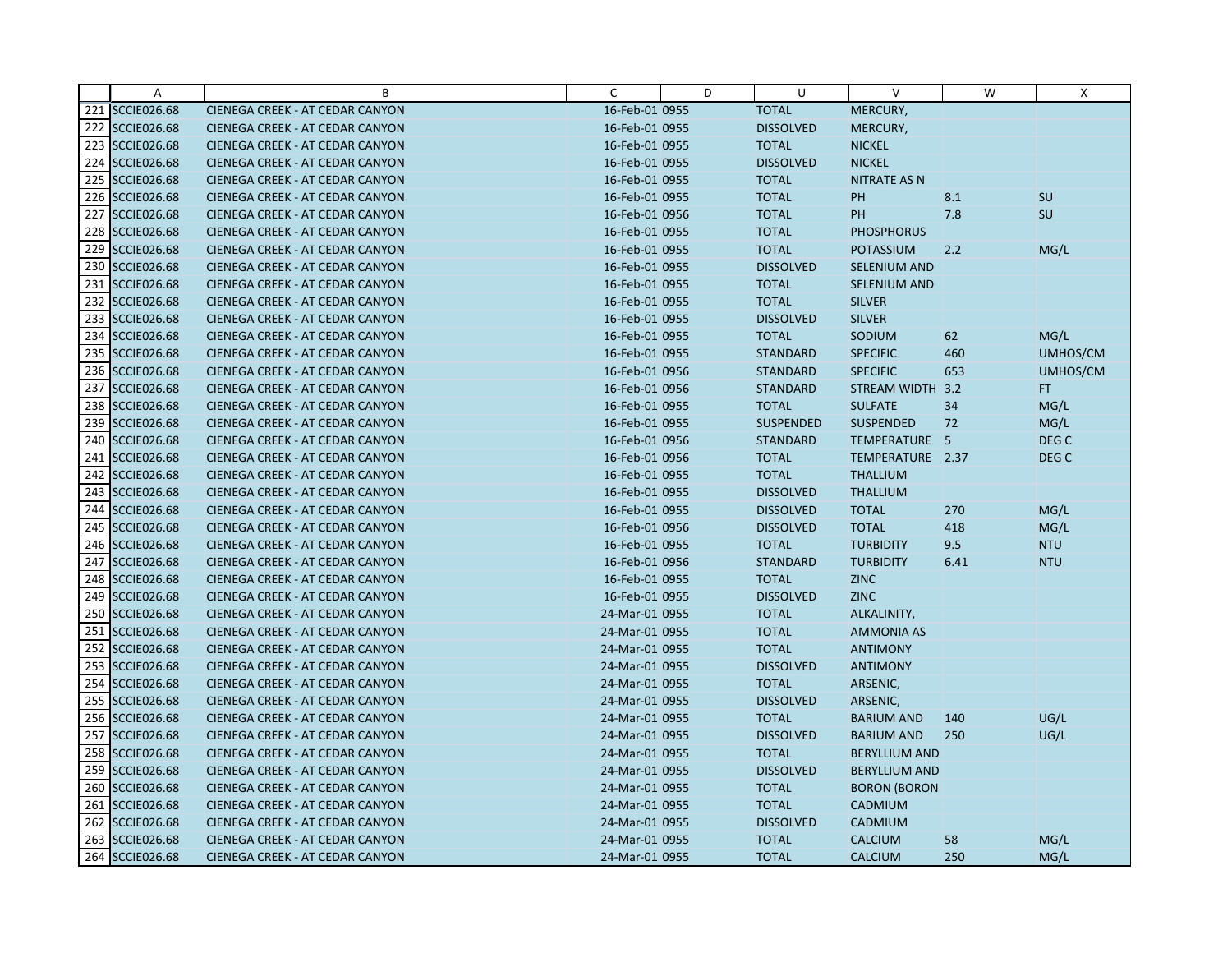|     | Α                  | B                                      | C              | D | U                 | $\vee$              | W    | X              |
|-----|--------------------|----------------------------------------|----------------|---|-------------------|---------------------|------|----------------|
|     | 265 SCCIE026.68    | CIENEGA CREEK - AT CEDAR CANYON        | 24-Mar-01 0955 |   | <b>STANDARD</b>   | <b>CALCIUM</b>      | 200  | MG/L           |
|     | 266 SCCIE026.68    | CIENEGA CREEK - AT CEDAR CANYON        | 24-Mar-01 0955 |   | <b>TOTAL</b>      | <b>CARBONATE</b>    |      |                |
|     | 267 SCCIE026.68    | CIENEGA CREEK - AT CEDAR CANYON        | 24-Mar-01 0955 |   | <b>TOTAL</b>      | <b>CHLORIDE</b>     | 13   | MG/L           |
|     | 268 SCCIE026.68    | CIENEGA CREEK - AT CEDAR CANYON        | 24-Mar-01 0955 |   | <b>TOTAL</b>      | <b>CHROMIUM</b>     |      |                |
|     | 269 SCCIE026.68    | CIENEGA CREEK - AT CEDAR CANYON        | 24-Mar-01 0955 |   | <b>DISSOLVED</b>  | <b>CHROMIUM</b>     |      |                |
|     | 270 SCCIE026.68    | <b>CIENEGA CREEK - AT CEDAR CANYON</b> | 24-Mar-01 0955 |   | <b>DISSOLVED</b>  | <b>COPPER</b>       |      |                |
|     | 271 SCCIE026.68    | <b>CIENEGA CREEK - AT CEDAR CANYON</b> | 24-Mar-01 0955 |   | <b>TOTAL</b>      | <b>COPPER</b>       |      |                |
|     | 272 SCCIE026.68    | CIENEGA CREEK - AT CEDAR CANYON        | 24-Mar-01 0955 |   | <b>TOTAL</b>      | <b>FLUORIDE</b>     | 0.21 | MG/L           |
|     | 273 SCCIE026.68    | CIENEGA CREEK - AT CEDAR CANYON        | 24-Mar-01 0955 |   | <b>CALCULATED</b> | <b>HARDNESS</b>     | 200  | MG/L           |
|     | 274 SCCIE026.68    | <b>CIENEGA CREEK - AT CEDAR CANYON</b> | 24-Mar-01 0955 |   | <b>TOTAL</b>      | <b>HYDROGEN</b>     | 300  | MG/L           |
|     | 275 SCCIE026.68    | <b>CIENEGA CREEK - AT CEDAR CANYON</b> | 24-Mar-01 0955 |   | <b>TOTAL</b>      | <b>IRON</b>         | 330  | UG/L           |
|     | 276 SCCIE026.68    | CIENEGA CREEK - AT CEDAR CANYON        | 24-Mar-01 0955 |   | <b>TOTAL</b>      | <b>KJELDAHL</b>     | 0.10 | MG/L           |
|     | 277 SCCIE026.68    | CIENEGA CREEK - AT CEDAR CANYON        | 24-Mar-01 0955 |   | <b>TOTAL</b>      | <b>LEAD AND</b>     |      |                |
|     | 278 SCCIE026.68    | <b>CIENEGA CREEK - AT CEDAR CANYON</b> | 24-Mar-01 0955 |   | <b>DISSOLVED</b>  | <b>LEAD AND</b>     |      |                |
|     | 279 SCCIE026.68    | CIENEGA CREEK - AT CEDAR CANYON        | 24-Mar-01 0955 |   | <b>TOTAL</b>      | <b>MAGNESIUM</b>    | 13   | MG/L           |
|     | 280 SCCIE026.68    | CIENEGA CREEK - AT CEDAR CANYON        | 24-Mar-01 0955 |   | <b>TOTAL</b>      | <b>MANGANESE</b>    | 230  | UG/L           |
|     | 281 SCCIE026.68    | CIENEGA CREEK - AT CEDAR CANYON        | 24-Mar-01 0955 |   | <b>TOTAL</b>      | MERCURY,            |      |                |
| 282 | <b>SCCIE026.68</b> | CIENEGA CREEK - AT CEDAR CANYON        | 24-Mar-01 0955 |   | <b>DISSOLVED</b>  | MERCURY,            |      |                |
|     | 283 SCCIE026.68    | CIENEGA CREEK - AT CEDAR CANYON        | 24-Mar-01 0955 |   | <b>TOTAL</b>      | <b>NICKEL</b>       |      |                |
|     | 284 SCCIE026.68    | CIENEGA CREEK - AT CEDAR CANYON        | 24-Mar-01 0955 |   | <b>DISSOLVED</b>  | <b>NICKEL</b>       |      |                |
| 285 | <b>SCCIE026.68</b> | CIENEGA CREEK - AT CEDAR CANYON        | 24-Mar-01 0955 |   | <b>TOTAL</b>      | <b>NITRATE AS N</b> |      |                |
|     | 286 SCCIE026.68    | CIENEGA CREEK - AT CEDAR CANYON        | 24-Mar-01 0955 |   | <b>TOTAL</b>      | PH                  | 8.1  | SU             |
|     | 287 SCCIE026.68    | CIENEGA CREEK - AT CEDAR CANYON        | 24-Mar-01 0955 |   | <b>TOTAL</b>      | <b>PHOSPHORUS</b>   |      |                |
|     | 288 SCCIE026.68    | CIENEGA CREEK - AT CEDAR CANYON        | 24-Mar-01 0955 |   | <b>TOTAL</b>      | <b>POTASSIUM</b>    | 2.2  | MG/L           |
|     | 289 SCCIE026.68    | CIENEGA CREEK - AT CEDAR CANYON        | 24-Mar-01 0955 |   | <b>TOTAL</b>      | SELENIUM AND        |      |                |
|     | 290 SCCIE026.68    | <b>CIENEGA CREEK - AT CEDAR CANYON</b> | 24-Mar-01 0955 |   | <b>DISSOLVED</b>  | <b>SELENIUM AND</b> |      |                |
| 291 | <b>SCCIE026.68</b> | CIENEGA CREEK - AT CEDAR CANYON        | 24-Mar-01 0955 |   | <b>TOTAL</b>      | <b>SILVER</b>       |      |                |
|     | 292 SCCIE026.68    | CIENEGA CREEK - AT CEDAR CANYON        | 24-Mar-01 0955 |   | <b>DISSOLVED</b>  | <b>SILVER</b>       |      |                |
|     | 293 SCCIE026.68    | CIENEGA CREEK - AT CEDAR CANYON        | 24-Mar-01 0955 |   | <b>TOTAL</b>      | SODIUM              | 62   | MG/L           |
|     | 294 SCCIE026.68    | CIENEGA CREEK - AT CEDAR CANYON        | 24-Mar-01 0955 |   | <b>STANDARD</b>   | <b>SPECIFIC</b>     | 460  | UMHOS/CM       |
|     | 295 SCCIE026.68    | CIENEGA CREEK - AT CEDAR CANYON        | 24-Mar-01 0955 |   | <b>TOTAL</b>      | <b>SULFATE</b>      | 34   | MG/L           |
|     | 296 SCCIE026.68    | CIENEGA CREEK - AT CEDAR CANYON        | 24-Mar-01 0955 |   | <b>SUSPENDED</b>  | <b>SUSPENDED</b>    | 72   | MG/L           |
|     | 297 SCCIE026.68    | CIENEGA CREEK - AT CEDAR CANYON        | 24-Mar-01 0955 |   | <b>TOTAL</b>      | <b>THALLIUM</b>     |      |                |
|     | 298 SCCIE026.68    | <b>CIENEGA CREEK - AT CEDAR CANYON</b> | 24-Mar-01 0955 |   | <b>DISSOLVED</b>  | <b>THALLIUM</b>     |      |                |
|     | 299 SCCIE026.68    | CIENEGA CREEK - AT CEDAR CANYON        | 24-Mar-01 0955 |   | <b>DISSOLVED</b>  | <b>TOTAL</b>        | 270  | MG/L           |
|     | 300 SCCIE026.68    | <b>CIENEGA CREEK - AT CEDAR CANYON</b> | 24-Mar-01 0955 |   | <b>TOTAL</b>      | <b>TURBIDITY</b>    | 9.5  | <b>NTU</b>     |
|     | 301 SCCIE026.68    | CIENEGA CREEK - AT CEDAR CANYON        | 24-Mar-01 0955 |   | <b>TOTAL</b>      | <b>ZINC</b>         |      |                |
|     | 302 SCCIE026.68    | CIENEGA CREEK - AT CEDAR CANYON        | 24-Mar-01 0955 |   | <b>DISSOLVED</b>  | <b>ZINC</b>         |      |                |
|     | 303 SCCIE026.68    | CIENEGA CREEK - AT CEDAR CANYON        | 19-Apr-01 1000 |   | <b>STANDARD</b>   | <b>DEPTH</b>        | 0.29 | FT.            |
|     | 304 SCCIE026.68    | <b>CIENEGA CREEK - AT CEDAR CANYON</b> | 19-Apr-01 1000 |   | <b>DISSOLVED</b>  | <b>DISSOLVED</b>    | 7.52 | MG/L           |
|     | 305 SCCIE026.68    | CIENEGA CREEK - AT CEDAR CANYON        | 19-Apr-01 1000 |   | <b>STANDARD</b>   | <b>DISSOLVED</b>    | 94.3 | <b>PERCENT</b> |
|     | 306 SCCIE026.68    | CIENEGA CREEK - AT CEDAR CANYON        | 19-Apr-01 1000 |   | <b>TOTAL</b>      | <b>FLOW</b>         | 0.41 | FT/SEC         |
|     | 307 SCCIE026.68    | CIENEGA CREEK - AT CEDAR CANYON        | 19-Apr-01 1000 |   | <b>STANDARD</b>   | <b>FLOW</b>         | .56  | <b>CFS</b>     |
|     | 308 SCCIE026.68    | CIENEGA CREEK - AT CEDAR CANYON        | 19-Apr-01 1000 |   | <b>TOTAL</b>      | PH                  | 8.21 | SU             |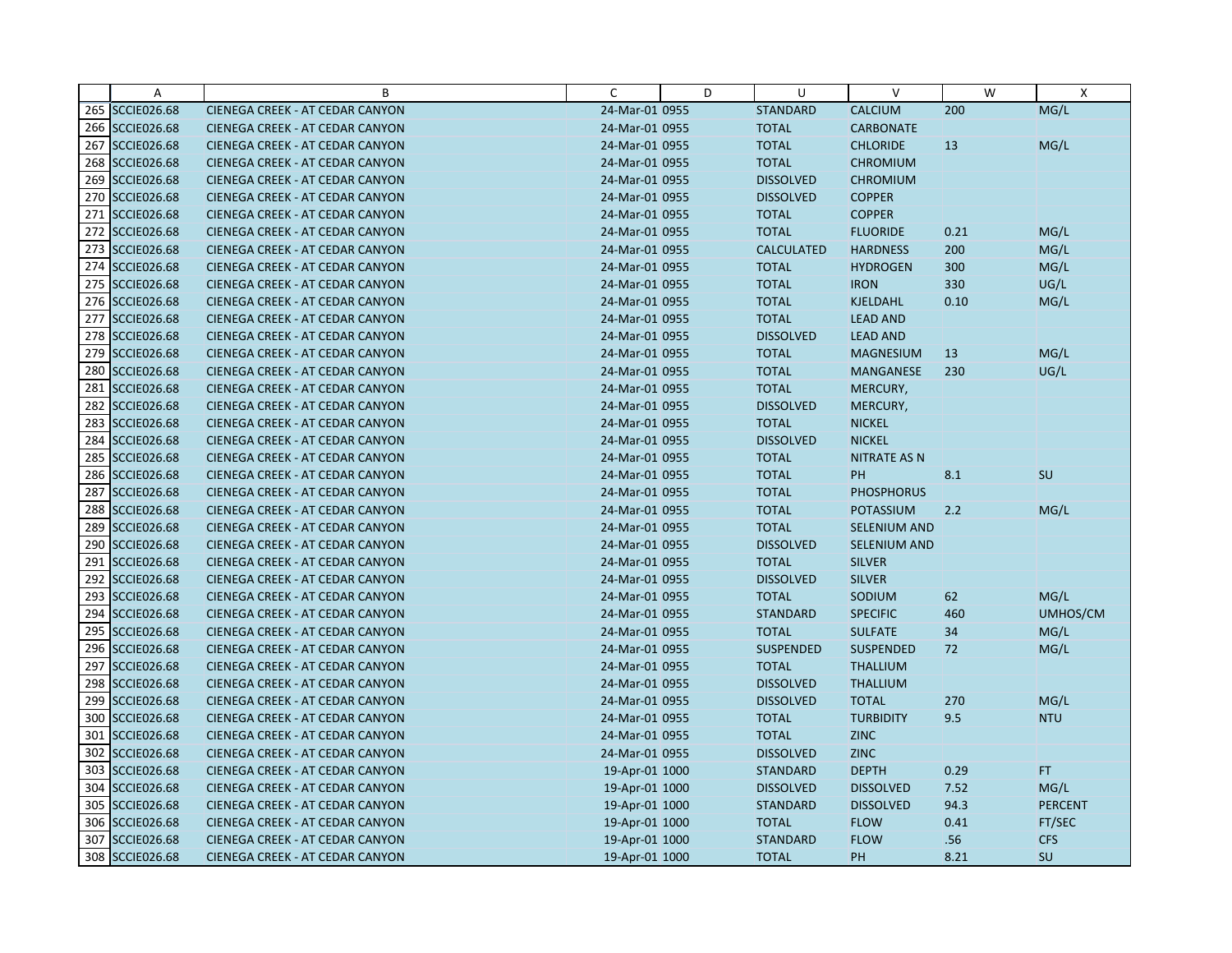|     | A                  | B                                      | C              | D | U                 | $\vee$                  | W    | X                |
|-----|--------------------|----------------------------------------|----------------|---|-------------------|-------------------------|------|------------------|
|     | 309 SCCIE026.68    | CIENEGA CREEK - AT CEDAR CANYON        | 19-Apr-01 1000 |   | <b>STANDARD</b>   | <b>SPECIFIC</b>         | 677  | UMHOS/CM         |
|     | 310 SCCIE026.68    | CIENEGA CREEK - AT CEDAR CANYON        | 19-Apr-01 1000 |   | <b>STANDARD</b>   | STREAM WIDTH 2.4        |      | FT.              |
|     | 311 SCCIE026.68    | <b>CIENEGA CREEK - AT CEDAR CANYON</b> | 19-Apr-01 1000 |   | <b>STANDARD</b>   | TEMPERATURE 27          |      | DEG <sub>C</sub> |
|     | 312 SCCIE026.68    | CIENEGA CREEK - AT CEDAR CANYON        | 19-Apr-01 1000 |   | <b>TOTAL</b>      | TEMPERATURE 15          |      | DEG <sub>C</sub> |
|     | 313 SCCIE026.68    | CIENEGA CREEK - AT CEDAR CANYON        | 19-Apr-01 1000 |   | <b>DISSOLVED</b>  | <b>TOTAL</b>            | 418  | MG/L             |
|     | 314 SCCIE026.68    | CIENEGA CREEK - AT CEDAR CANYON        | 19-Apr-01 1000 |   | <b>STANDARD</b>   | <b>TURBIDITY</b>        | 4.79 | <b>NTU</b>       |
|     | 315 SCCIE026.68    | <b>CIENEGA CREEK - AT CEDAR CANYON</b> | 19-Jul-01 1330 |   | <b>TOTAL</b>      | ALKALINITY,             |      |                  |
|     | 316 SCCIE026.68    | CIENEGA CREEK - AT CEDAR CANYON        | 19-Jul-01 1330 |   | <b>TOTAL</b>      | <b>AMMONIA AS</b>       |      |                  |
|     | 317 SCCIE026.68    | CIENEGA CREEK - AT CEDAR CANYON        | 19-Jul-01 1330 |   | <b>TOTAL</b>      | <b>ANTIMONY</b>         |      |                  |
|     | 318 SCCIE026.68    | CIENEGA CREEK - AT CEDAR CANYON        | 19-Jul-01 1330 |   | <b>DISSOLVED</b>  | <b>ANTIMONY</b>         |      |                  |
|     | 319 SCCIE026.68    | <b>CIENEGA CREEK - AT CEDAR CANYON</b> | 19-Jul-01 1330 |   | <b>TOTAL</b>      | ARSENIC,                |      |                  |
|     | 320 SCCIE026.68    | CIENEGA CREEK - AT CEDAR CANYON        | 19-Jul-01 1330 |   | <b>DISSOLVED</b>  | ARSENIC,                |      |                  |
| 321 | <b>SCCIE026.68</b> | CIENEGA CREEK - AT CEDAR CANYON        | 19-Jul-01 1330 |   | <b>TOTAL</b>      | <b>BARIUM AND</b>       | 250  | UG/L             |
|     | 322 SCCIE026.68    | CIENEGA CREEK - AT CEDAR CANYON        | 19-Jul-01 1330 |   | <b>DISSOLVED</b>  | <b>BARIUM AND</b>       |      |                  |
|     | 323 SCCIE026.68    | CIENEGA CREEK - AT CEDAR CANYON        | 19-Jul-01 1330 |   | <b>DISSOLVED</b>  | <b>BERYLLIUM AND</b>    |      |                  |
|     | 324 SCCIE026.68    | CIENEGA CREEK - AT CEDAR CANYON        | 19-Jul-01 1330 |   | <b>TOTAL</b>      | <b>BERYLLIUM AND</b>    |      |                  |
|     | 325 SCCIE026.68    | CIENEGA CREEK - AT CEDAR CANYON        | 19-Jul-01 1330 |   | <b>TOTAL</b>      | <b>BORON (BORON 130</b> |      | UG/L             |
|     | 326 SCCIE026.68    | CIENEGA CREEK - AT CEDAR CANYON        | 19-Jul-01 1330 |   | <b>TOTAL</b>      | CADMIUM                 |      |                  |
|     | 327 SCCIE026.68    | CIENEGA CREEK - AT CEDAR CANYON        | 19-Jul-01 1330 |   | <b>DISSOLVED</b>  | CADMIUM                 |      |                  |
|     | 328 SCCIE026.68    | CIENEGA CREEK - AT CEDAR CANYON        | 19-Jul-01 1330 |   | <b>TOTAL</b>      | CALCIUM                 | 68   | MG/L             |
|     | 329 SCCIE026.68    | CIENEGA CREEK - AT CEDAR CANYON        | 19-Jul-01 1330 |   | <b>TOTAL</b>      | CALCIUM                 | 340  | MG/L             |
|     | 330 SCCIE026.68    | CIENEGA CREEK - AT CEDAR CANYON        | 19-Jul-01 1330 |   | <b>STANDARD</b>   | <b>CALCIUM</b>          | 220  | MG/L             |
|     | 331 SCCIE026.68    | CIENEGA CREEK - AT CEDAR CANYON        | 19-Jul-01 1330 |   | <b>TOTAL</b>      | <b>CARBONATE</b>        |      |                  |
|     | 332 SCCIE026.68    | CIENEGA CREEK - AT CEDAR CANYON        | 19-Jul-01 1330 |   | <b>TOTAL</b>      | <b>CHLORIDE</b>         | 11   | MG/L             |
|     | 333 SCCIE026.68    | CIENEGA CREEK - AT CEDAR CANYON        | 19-Jul-01 1330 |   | <b>TOTAL</b>      | <b>CHROMIUM</b>         |      |                  |
|     | 334 SCCIE026.68    | <b>CIENEGA CREEK - AT CEDAR CANYON</b> | 19-Jul-01 1330 |   | <b>DISSOLVED</b>  | <b>CHROMIUM</b>         |      |                  |
|     | 335 SCCIE026.68    | CIENEGA CREEK - AT CEDAR CANYON        | 19-Jul-01 1330 |   | <b>TOTAL</b>      | <b>COPPER</b>           |      |                  |
|     | 336 SCCIE026.68    | CIENEGA CREEK - AT CEDAR CANYON        | 19-Jul-01 1330 |   | <b>DISSOLVED</b>  | <b>COPPER</b>           |      |                  |
|     | 337 SCCIE026.68    | CIENEGA CREEK - AT CEDAR CANYON        | 19-Jul-01 1330 |   | <b>TOTAL</b>      | <b>FLUORIDE</b>         | 0.36 | MG/L             |
|     | 338 SCCIE026.68    | CIENEGA CREEK - AT CEDAR CANYON        | 19-Jul-01 1330 |   | <b>CALCULATED</b> | <b>HARDNESS</b>         | 230  | MG/L             |
|     | 339 SCCIE026.68    | CIENEGA CREEK - AT CEDAR CANYON        | 19-Jul-01 1330 |   | <b>TOTAL</b>      | <b>HYDROGEN</b>         | 410  | MG/L             |
|     | 340 SCCIE026.68    | <b>CIENEGA CREEK - AT CEDAR CANYON</b> | 19-Jul-01 1330 |   | <b>TOTAL</b>      | <b>IRON</b>             | 350  | UG/L             |
|     | 341 SCCIE026.68    | CIENEGA CREEK - AT CEDAR CANYON        | 19-Jul-01 1330 |   | <b>TOTAL</b>      | <b>KJELDAHL</b>         | 0.28 | MG/L             |
|     | 342 SCCIE026.68    | CIENEGA CREEK - AT CEDAR CANYON        | 19-Jul-01 1330 |   | <b>TOTAL</b>      | <b>LEAD AND</b>         |      |                  |
|     | 343 SCCIE026.68    | CIENEGA CREEK - AT CEDAR CANYON        | 19-Jul-01 1330 |   | <b>DISSOLVED</b>  | <b>LEAD AND</b>         |      |                  |
|     | 344 SCCIE026.68    | <b>CIENEGA CREEK - AT CEDAR CANYON</b> | 19-Jul-01 1330 |   | <b>TOTAL</b>      | <b>MAGNESIUM</b>        | 15   | MG/L             |
|     | 345 SCCIE026.68    | CIENEGA CREEK - AT CEDAR CANYON        | 19-Jul-01 1330 |   | <b>TOTAL</b>      | <b>MANGANESE</b>        | 180  | UG/L             |
|     | 346 SCCIE026.68    | CIENEGA CREEK - AT CEDAR CANYON        | 19-Jul-01 1330 |   | <b>TOTAL</b>      | MERCURY,                |      |                  |
| 347 | <b>SCCIE026.68</b> | CIENEGA CREEK - AT CEDAR CANYON        | 19-Jul-01 1330 |   | <b>DISSOLVED</b>  | MERCURY,                |      |                  |
|     | 348 SCCIE026.68    | <b>CIENEGA CREEK - AT CEDAR CANYON</b> | 19-Jul-01 1330 |   | <b>TOTAL</b>      | <b>NICKEL</b>           |      |                  |
|     | 349 SCCIE026.68    | CIENEGA CREEK - AT CEDAR CANYON        | 19-Jul-01 1330 |   | <b>DISSOLVED</b>  | <b>NICKEL</b>           |      |                  |
|     | 350 SCCIE026.68    | CIENEGA CREEK - AT CEDAR CANYON        | 19-Jul-01 1330 |   | <b>TOTAL</b>      | NITRATE +               |      |                  |
|     | 351 SCCIE026.68    | CIENEGA CREEK - AT CEDAR CANYON        | 19-Jul-01 1330 |   | <b>TOTAL</b>      | <b>NITRATE AS N</b>     |      |                  |
|     | 352 SCCIE026.68    | CIENEGA CREEK - AT CEDAR CANYON        | 19-Jul-01 1330 |   | <b>TOTAL</b>      | NITRITE AS N            |      |                  |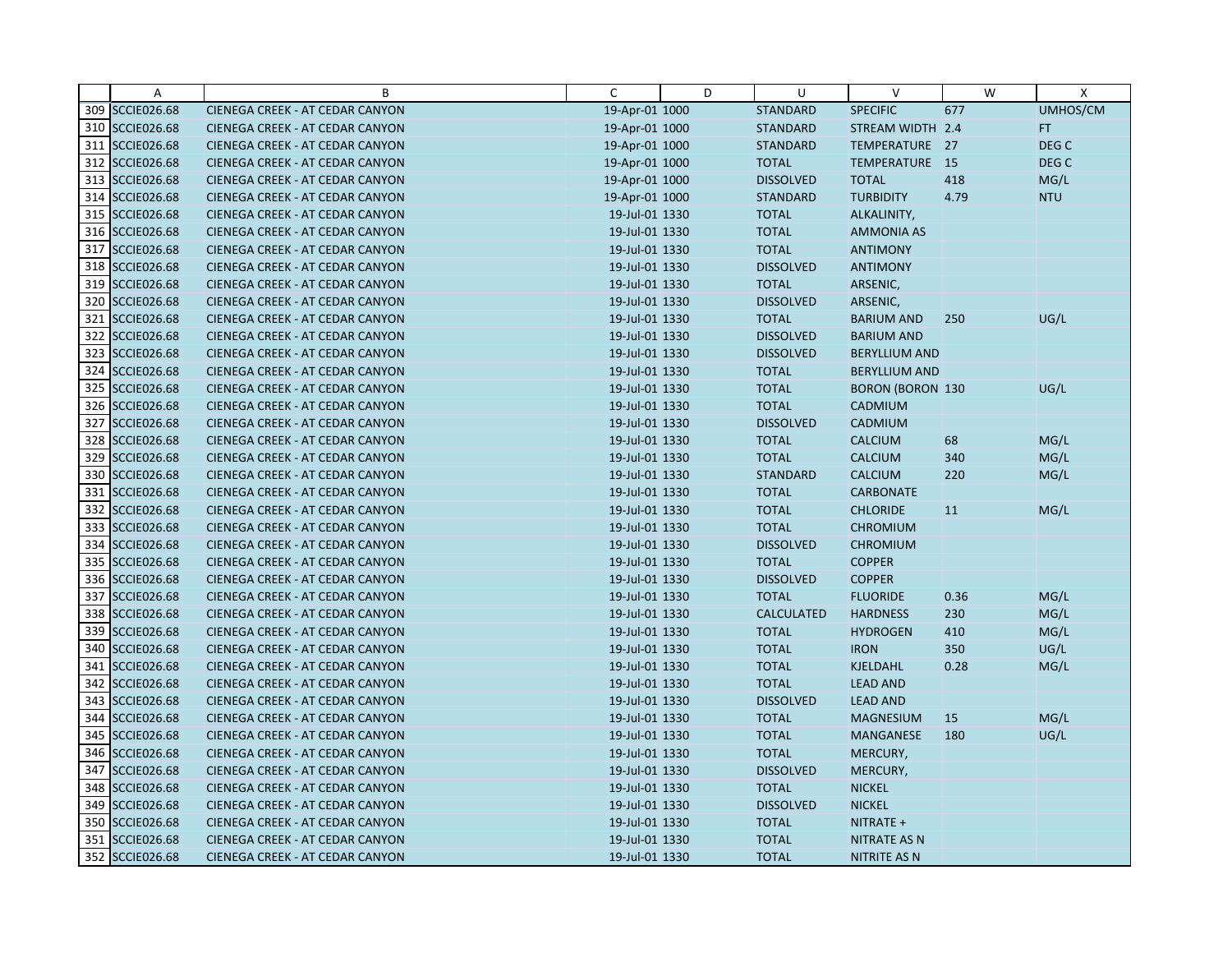|     | Α                  | B                                      | C              | D | U                | $\vee$                  | W     | X              |
|-----|--------------------|----------------------------------------|----------------|---|------------------|-------------------------|-------|----------------|
|     | 353 SCCIE026.68    | CIENEGA CREEK - AT CEDAR CANYON        | 19-Jul-01 1330 |   | <b>TOTAL</b>     | PH                      | 8.2   | SU             |
|     | 354 SCCIE026.68    | CIENEGA CREEK - AT CEDAR CANYON        | 19-Jul-01 1330 |   | <b>TOTAL</b>     | <b>PHOSPHORUS</b>       | 0.071 | MG/L           |
|     | 355 SCCIE026.68    | CIENEGA CREEK - AT CEDAR CANYON        | 19-Jul-01 1330 |   | <b>TOTAL</b>     | <b>POTASSIUM</b>        | 2.4   | MG/L           |
|     | 356 SCCIE026.68    | CIENEGA CREEK - AT CEDAR CANYON        | 19-Jul-01 1330 |   | <b>TOTAL</b>     | SELENIUM AND            |       |                |
|     | 357 SCCIE026.68    | CIENEGA CREEK - AT CEDAR CANYON        | 19-Jul-01 1330 |   | <b>DISSOLVED</b> | <b>SELENIUM AND</b>     |       |                |
|     | 358 SCCIE026.68    | CIENEGA CREEK - AT CEDAR CANYON        | 19-Jul-01 1330 |   | <b>TOTAL</b>     | <b>SILVER</b>           |       |                |
|     | 359 SCCIE026.68    | CIENEGA CREEK - AT CEDAR CANYON        | 19-Jul-01 1330 |   | <b>DISSOLVED</b> | <b>SILVER</b>           |       |                |
|     | 360 SCCIE026.68    | CIENEGA CREEK - AT CEDAR CANYON        | 19-Jul-01 1330 |   | <b>TOTAL</b>     | SODIUM                  | 74    | MG/L           |
| 361 | <b>SCCIE026.68</b> | CIENEGA CREEK - AT CEDAR CANYON        | 19-Jul-01 1330 |   | <b>STANDARD</b>  | <b>SPECIFIC</b>         | 680   | UMHOS/CM       |
|     | 362 SCCIE026.68    | CIENEGA CREEK - AT CEDAR CANYON        | 19-Jul-01 1330 |   | <b>TOTAL</b>     | <b>SULFATE</b>          | 37    | MG/L           |
|     | 363 SCCIE026.68    | CIENEGA CREEK - AT CEDAR CANYON        | 19-Jul-01 1330 |   | SUSPENDED        | <b>SUSPENDED</b>        |       |                |
|     | 364 SCCIE026.68    | CIENEGA CREEK - AT CEDAR CANYON        | 19-Jul-01 1330 |   | <b>TOTAL</b>     | <b>THALLIUM</b>         |       |                |
|     | 365 SCCIE026.68    | CIENEGA CREEK - AT CEDAR CANYON        | 19-Jul-01 1330 |   | <b>DISSOLVED</b> | <b>THALLIUM</b>         |       |                |
|     | 366 SCCIE026.68    | <b>CIENEGA CREEK - AT CEDAR CANYON</b> | 19-Jul-01 1330 |   | <b>DISSOLVED</b> | <b>TOTAL</b>            | 420   | MG/L           |
|     | 367 SCCIE026.68    | CIENEGA CREEK - AT CEDAR CANYON        | 19-Jul-01 1330 |   | <b>TOTAL</b>     | <b>TURBIDITY</b>        | 2.9   | <b>NTU</b>     |
|     | 368 SCCIE026.68    | CIENEGA CREEK - AT CEDAR CANYON        | 19-Jul-01 1330 |   | <b>TOTAL</b>     | <b>ZINC</b>             |       |                |
|     | 369 SCCIE026.68    | CIENEGA CREEK - AT CEDAR CANYON        | 19-Jul-01 1330 |   | <b>DISSOLVED</b> | <b>ZINC</b>             |       |                |
|     | 370 SCCIE026.68    | CIENEGA CREEK - AT CEDAR CANYON        | 18-Sep-01 0915 |   | <b>TOTAL</b>     | ALKALINITY,             | 3.9   | MG/L           |
| 371 | <b>SCCIE026.68</b> | <b>CIENEGA CREEK - AT CEDAR CANYON</b> | 18-Sep-01 0915 |   | <b>TOTAL</b>     | <b>ANTIMONY</b>         |       |                |
|     | 372 SCCIE026.68    | CIENEGA CREEK - AT CEDAR CANYON        | 18-Sep-01 0916 |   | <b>DISSOLVED</b> | <b>ANTIMONY</b>         |       |                |
|     | 373 SCCIE026.68    | CIENEGA CREEK - AT CEDAR CANYON        | 18-Sep-01 0915 |   | <b>TOTAL</b>     | ARSENIC,                |       |                |
|     | 374 SCCIE026.68    | CIENEGA CREEK - AT CEDAR CANYON        | 18-Sep-01 0916 |   | <b>DISSOLVED</b> | ARSENIC,                |       |                |
|     | 375 SCCIE026.68    | CIENEGA CREEK - AT CEDAR CANYON        | 18-Sep-01 0915 |   | <b>TOTAL</b>     | <b>BARIUM AND</b>       | 290   | UG/L           |
|     | 376 SCCIE026.68    | CIENEGA CREEK - AT CEDAR CANYON        | 18-Sep-01 0916 |   | <b>DISSOLVED</b> | <b>BARIUM AND</b>       | 300   | UG/L           |
|     | 377 SCCIE026.68    | CIENEGA CREEK - AT CEDAR CANYON        | 18-Sep-01 0915 |   | <b>TOTAL</b>     | <b>BERYLLIUM AND</b>    |       |                |
|     | 378 SCCIE026.68    | CIENEGA CREEK - AT CEDAR CANYON        | 18-Sep-01 0916 |   | <b>DISSOLVED</b> | <b>BERYLLIUM AND</b>    |       |                |
|     | 379 SCCIE026.68    | CIENEGA CREEK - AT CEDAR CANYON        | 18-Sep-01 0915 |   | <b>TOTAL</b>     | <b>BORON (BORON 110</b> |       | UG/L           |
|     | 380 SCCIE026.68    | <b>CIENEGA CREEK - AT CEDAR CANYON</b> | 18-Sep-01 0915 |   | <b>TOTAL</b>     | CADMIUM                 |       |                |
|     | 381 SCCIE026.68    | CIENEGA CREEK - AT CEDAR CANYON        | 18-Sep-01 0916 |   | <b>DISSOLVED</b> | CADMIUM                 |       |                |
|     | 382 SCCIE026.68    | CIENEGA CREEK - AT CEDAR CANYON        | 18-Sep-01 0915 |   | <b>TOTAL</b>     | <b>CALCIUM</b>          | 66    | MG/L           |
|     | 383 SCCIE026.68    | CIENEGA CREEK - AT CEDAR CANYON        | 18-Sep-01 0915 |   | <b>TOTAL</b>     | <b>CALCIUM</b>          | 320   | MG/L           |
|     | 384 SCCIE026.68    | CIENEGA CREEK - AT CEDAR CANYON        | 18-Sep-01 0915 |   | <b>STANDARD</b>  | <b>CALCIUM</b>          | 220   | MG/L           |
|     | 385 SCCIE026.68    | CIENEGA CREEK - AT CEDAR CANYON        | 18-Sep-01 0915 |   | <b>TOTAL</b>     | <b>CARBONATE</b>        | 4.7   | MG/L           |
|     | 386 SCCIE026.68    | CIENEGA CREEK - AT CEDAR CANYON        | 18-Sep-01 0915 |   | <b>TOTAL</b>     | <b>CHLORIDE</b>         | 13    | MG/L           |
|     | 387 SCCIE026.68    | CIENEGA CREEK - AT CEDAR CANYON        | 18-Sep-01 0915 |   | <b>TOTAL</b>     | <b>CHROMIUM</b>         |       |                |
|     | 388 SCCIE026.68    | CIENEGA CREEK - AT CEDAR CANYON        | 18-Sep-01 0916 |   | <b>DISSOLVED</b> | <b>CHROMIUM</b>         |       |                |
|     | 389 SCCIE026.68    | CIENEGA CREEK - AT CEDAR CANYON        | 18-Sep-01 0915 |   | <b>TOTAL</b>     | <b>COPPER</b>           |       |                |
|     | 390 SCCIE026.68    | CIENEGA CREEK - AT CEDAR CANYON        | 18-Sep-01 0916 |   | <b>DISSOLVED</b> | <b>COPPER</b>           |       |                |
| 391 | <b>SCCIE026.68</b> | CIENEGA CREEK - AT CEDAR CANYON        | 18-Sep-01 0917 |   | <b>STANDARD</b>  | <b>DEPTH</b>            | 0.22  | FT.            |
|     | 392 SCCIE026.68    | CIENEGA CREEK - AT CEDAR CANYON        | 18-Sep-01 0917 |   | <b>DISSOLVED</b> | <b>DISSOLVED</b>        | 6.09  | MG/L           |
|     | 393 SCCIE026.68    | CIENEGA CREEK - AT CEDAR CANYON        | 18-Sep-01 0917 |   | <b>STANDARD</b>  | <b>DISSOLVED</b>        | 76.2  | <b>PERCENT</b> |
|     | 394 SCCIE026.68    | CIENEGA CREEK - AT CEDAR CANYON        | 18-Sep-01 0917 |   | <b>TOTAL</b>     | <b>FLOW</b>             | 0.24  | FT/SEC         |
|     | 395 SCCIE026.68    | CIENEGA CREEK - AT CEDAR CANYON        | 18-Sep-01 0917 |   | <b>STANDARD</b>  | <b>FLOW</b>             | .24   | <b>CFS</b>     |
|     | 396 SCCIE026.68    | CIENEGA CREEK - AT CEDAR CANYON        | 18-Sep-01 0915 |   | <b>TOTAL</b>     | <b>FLUORIDE</b>         | 0.30  | MG/L           |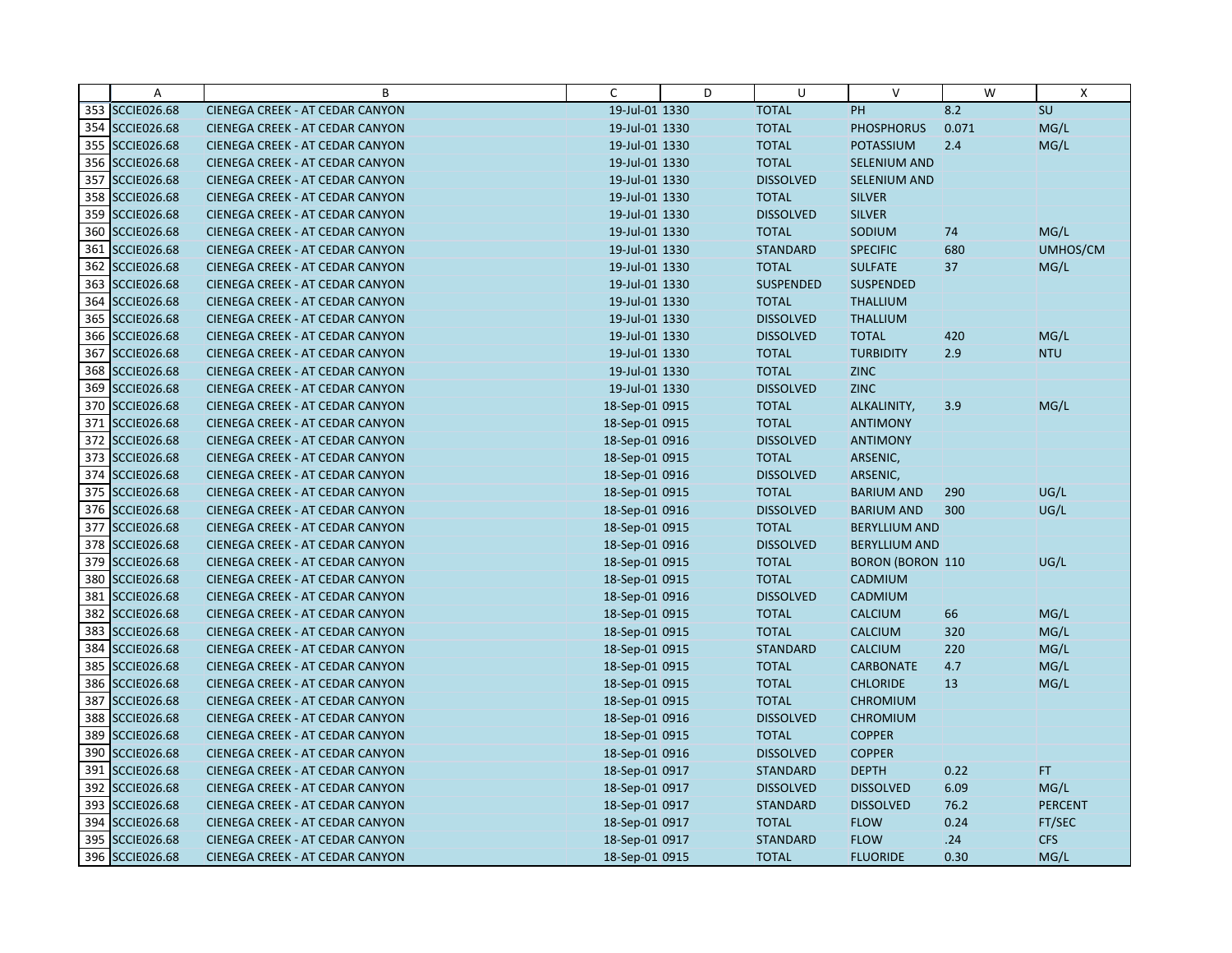|     | Α                  | B                                      | C              | D | U                | $\vee$                   | W    | X                |
|-----|--------------------|----------------------------------------|----------------|---|------------------|--------------------------|------|------------------|
|     | 397 SCCIE026.68    | CIENEGA CREEK - AT CEDAR CANYON        | 18-Sep-01 0915 |   | CALCULATED       | <b>HARDNESS</b>          | 210  | MG/L             |
|     | 398 SCCIE026.68    | CIENEGA CREEK - AT CEDAR CANYON        | 18-Sep-01 0915 |   | <b>TOTAL</b>     | <b>HYDROGEN</b>          | 380  | MG/L             |
|     | 399 SCCIE026.68    | <b>CIENEGA CREEK - AT CEDAR CANYON</b> | 18-Sep-01 0915 |   | <b>TOTAL</b>     | <b>IRON</b>              | 320  | UG/L             |
|     | 400 SCCIE026.68    | <b>CIENEGA CREEK - AT CEDAR CANYON</b> | 18-Sep-01 0915 |   | <b>TOTAL</b>     | <b>LEAD AND</b>          |      |                  |
|     | 401 SCCIE026.68    | CIENEGA CREEK - AT CEDAR CANYON        | 18-Sep-01 0916 |   | <b>DISSOLVED</b> | <b>LEAD AND</b>          |      |                  |
|     | 402 SCCIE026.68    | CIENEGA CREEK - AT CEDAR CANYON        | 18-Sep-01 0915 |   | <b>TOTAL</b>     | <b>MAGNESIUM</b>         | 12   | MG/L             |
|     | 403 SCCIE026.68    | <b>CIENEGA CREEK - AT CEDAR CANYON</b> | 18-Sep-01 0915 |   | <b>TOTAL</b>     | <b>MANGANESE</b>         | 59   | UG/L             |
|     | 404 SCCIE026.68    | CIENEGA CREEK - AT CEDAR CANYON        | 18-Sep-01 0915 |   | <b>TOTAL</b>     | MERCURY,                 |      |                  |
|     | 405 SCCIE026.68    | CIENEGA CREEK - AT CEDAR CANYON        | 18-Sep-01 0916 |   | <b>DISSOLVED</b> | MERCURY,                 |      |                  |
| 406 | <b>SCCIE026.68</b> | CIENEGA CREEK - AT CEDAR CANYON        | 18-Sep-01 0915 |   | <b>TOTAL</b>     | <b>NICKEL</b>            |      |                  |
|     | 407 SCCIE026.68    | <b>CIENEGA CREEK - AT CEDAR CANYON</b> | 18-Sep-01 0916 |   | <b>DISSOLVED</b> | <b>NICKEL</b>            |      |                  |
|     | 408 SCCIE026.68    | CIENEGA CREEK - AT CEDAR CANYON        | 18-Sep-01 0915 |   | <b>TOTAL</b>     | NITRATE +                |      |                  |
| 409 | <b>SCCIE026.68</b> | CIENEGA CREEK - AT CEDAR CANYON        | 18-Sep-01 0915 |   | <b>TOTAL</b>     | PH                       | 8.4  | <b>SU</b>        |
|     | 410 SCCIE026.68    | CIENEGA CREEK - AT CEDAR CANYON        | 18-Sep-01 0917 |   | <b>TOTAL</b>     | PH                       | 8.01 | SU               |
|     | 411 SCCIE026.68    | <b>CIENEGA CREEK - AT CEDAR CANYON</b> | 18-Sep-01 0915 |   | <b>TOTAL</b>     | POTASSIUM                | 5.0  | MG/L             |
|     | 412 SCCIE026.68    | CIENEGA CREEK - AT CEDAR CANYON        | 18-Sep-01 0915 |   | <b>TOTAL</b>     | <b>SELENIUM AND</b>      |      |                  |
|     | 413 SCCIE026.68    | CIENEGA CREEK - AT CEDAR CANYON        | 18-Sep-01 0916 |   | <b>DISSOLVED</b> | SELENIUM AND             |      |                  |
|     | 414 SCCIE026.68    | CIENEGA CREEK - AT CEDAR CANYON        | 18-Sep-01 0915 |   | <b>TOTAL</b>     | <b>SILVER</b>            |      |                  |
|     | 415 SCCIE026.68    | <b>CIENEGA CREEK - AT CEDAR CANYON</b> | 18-Sep-01 0916 |   | <b>DISSOLVED</b> | <b>SILVER</b>            |      |                  |
|     | 416 SCCIE026.68    | CIENEGA CREEK - AT CEDAR CANYON        | 18-Sep-01 0915 |   | <b>TOTAL</b>     | SODIUM                   | 54   | MG/L             |
| 417 | <b>SCCIE026.68</b> | <b>CIENEGA CREEK - AT CEDAR CANYON</b> | 18-Sep-01 0915 |   | <b>STANDARD</b>  | <b>SPECIFIC</b>          | 620  | UMHOS/CM         |
|     | 418 SCCIE026.68    | CIENEGA CREEK - AT CEDAR CANYON        | 18-Sep-01 0917 |   | <b>STANDARD</b>  | <b>SPECIFIC</b>          | 593  | UMHOS/CM         |
|     | 419 SCCIE026.68    | CIENEGA CREEK - AT CEDAR CANYON        | 18-Sep-01 0917 |   | <b>STANDARD</b>  | STREAM WIDTH 1.7         |      | FT.              |
|     | 420 SCCIE026.68    | <b>CIENEGA CREEK - AT CEDAR CANYON</b> | 18-Sep-01 0915 |   | <b>TOTAL</b>     | <b>SULFATE</b>           | 5.7  | MG/L             |
|     | 421 SCCIE026.68    | CIENEGA CREEK - AT CEDAR CANYON        | 18-Sep-01 0915 |   | SUSPENDED        | <b>SUSPENDED</b>         | 14   | MG/L             |
|     | 422 SCCIE026.68    | CIENEGA CREEK - AT CEDAR CANYON        | 18-Sep-01 0917 |   | <b>STANDARD</b>  | TEMPERATURE 16           |      | DEG <sub>C</sub> |
|     | 423 SCCIE026.68    | CIENEGA CREEK - AT CEDAR CANYON        | 18-Sep-01 0917 |   | <b>TOTAL</b>     | TEMPERATURE 18.42        |      | DEG C            |
|     | 424 SCCIE026.68    | CIENEGA CREEK - AT CEDAR CANYON        | 18-Sep-01 0915 |   | <b>TOTAL</b>     | <b>THALLIUM</b>          |      |                  |
|     | 425 SCCIE026.68    | CIENEGA CREEK - AT CEDAR CANYON        | 18-Sep-01 0916 |   | <b>DISSOLVED</b> | <b>THALLIUM</b>          |      |                  |
|     | 426 SCCIE026.68    | <b>CIENEGA CREEK - AT CEDAR CANYON</b> | 18-Sep-01 0915 |   | <b>DISSOLVED</b> | <b>TOTAL</b>             | 380  | MG/L             |
|     | 427 SCCIE026.68    | CIENEGA CREEK - AT CEDAR CANYON        | 18-Sep-01 0917 |   | <b>DISSOLVED</b> | <b>TOTAL</b>             | 379  | MG/L             |
|     | 428 SCCIE026.68    | <b>CIENEGA CREEK - AT CEDAR CANYON</b> | 18-Sep-01 0915 |   | <b>TOTAL</b>     | <b>TURBIDITY</b>         | 8.4  | <b>NTU</b>       |
|     | 429 SCCIE026.68    | CIENEGA CREEK - AT CEDAR CANYON        | 18-Sep-01 0917 |   | <b>STANDARD</b>  | <b>TURBIDITY</b>         | 13.3 | <b>NTU</b>       |
|     | 430 SCCIE026.68    | CIENEGA CREEK - AT CEDAR CANYON        | 18-Sep-01 0915 |   | <b>TOTAL</b>     | <b>ZINC</b>              |      |                  |
|     | 431 SCCIE026.68    | CIENEGA CREEK - AT CEDAR CANYON        | 18-Sep-01 0916 |   | <b>DISSOLVED</b> | <b>ZINC</b>              |      |                  |
|     | 432 SCCIE026.68    | <b>CIENEGA CREEK - AT CEDAR CANYON</b> | 17-Dec-01 1230 |   | <b>TOTAL</b>     | ALKALINITY,              |      |                  |
|     | 433 SCCIE026.68    | CIENEGA CREEK - AT CEDAR CANYON        | 17-Dec-01 1230 |   | <b>TOTAL</b>     | <b>AMMONIA AS</b>        |      |                  |
|     | 434 SCCIE026.68    | CIENEGA CREEK - AT CEDAR CANYON        | 17-Dec-01 1230 |   | <b>TOTAL</b>     | <b>ANTIMONY</b>          |      |                  |
|     | 435 SCCIE026.68    | CIENEGA CREEK - AT CEDAR CANYON        | 17-Dec-01 1231 |   | <b>DISSOLVED</b> | <b>ANTIMONY</b>          |      |                  |
|     | 436 SCCIE026.68    | CIENEGA CREEK - AT CEDAR CANYON        | 17-Dec-01 1230 |   | <b>TOTAL</b>     | ARSENIC,                 |      |                  |
|     | 437 SCCIE026.68    | <b>CIENEGA CREEK - AT CEDAR CANYON</b> | 17-Dec-01 1231 |   | <b>DISSOLVED</b> | ARSENIC,                 |      |                  |
|     | 438 SCCIE026.68    | CIENEGA CREEK - AT CEDAR CANYON        | 17-Dec-01 1230 |   | <b>TOTAL</b>     | <b>BARIUM AND</b>        | 230  | UG/L             |
|     | 439 SCCIE026.68    | CIENEGA CREEK - AT CEDAR CANYON        | 17-Dec-01 1230 |   | <b>TOTAL</b>     | <b>BERYLLIUM AND 120</b> |      | UG/L             |
|     | 440 SCCIE026.68    | <b>CIENEGA CREEK - AT CEDAR CANYON</b> | 17-Dec-01 1231 |   | <b>DISSOLVED</b> | <b>BERYLLIUM AND</b>     |      |                  |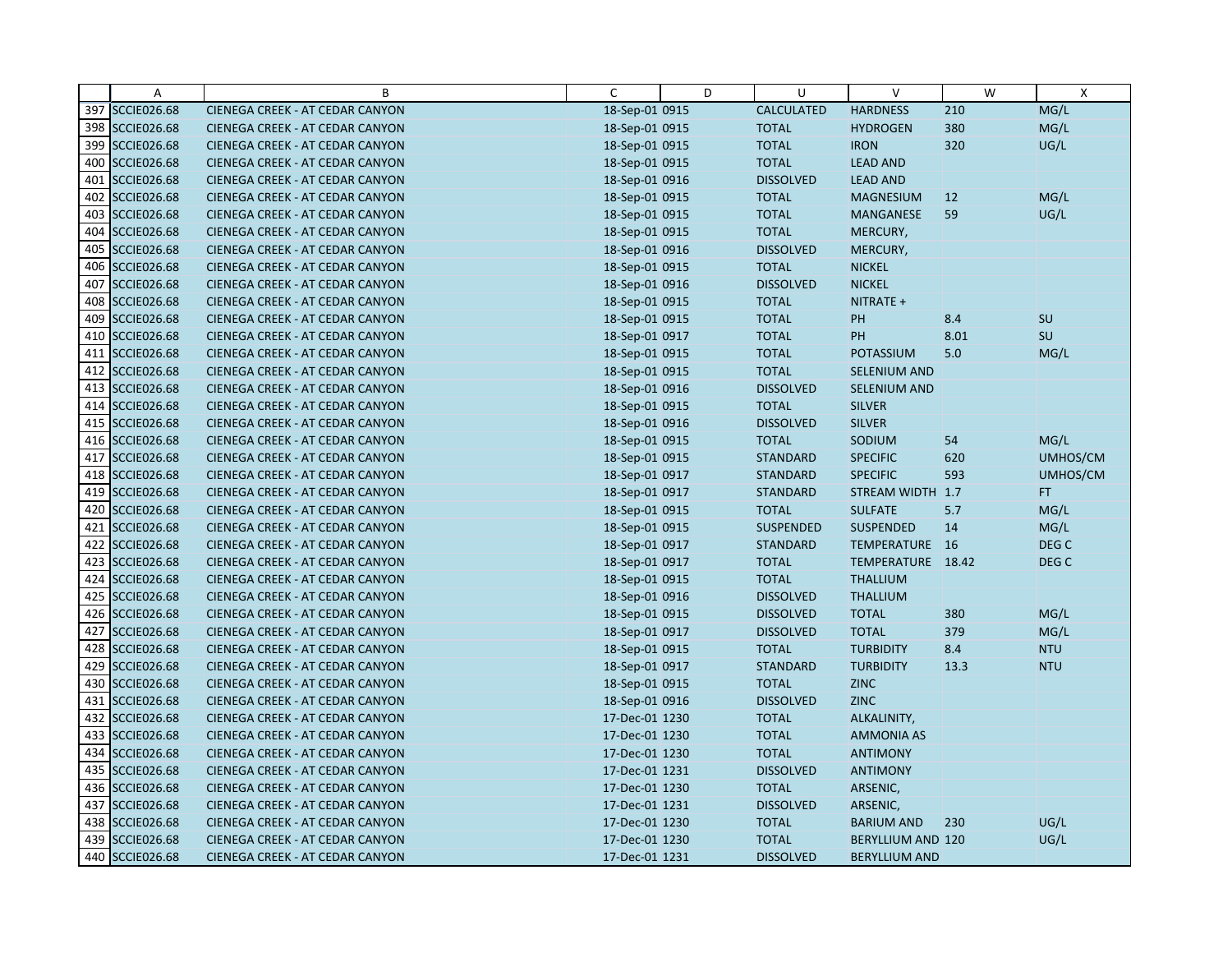|     | Α                  | B                                      | C              | D | U                 | $\vee$              | W     | X               |
|-----|--------------------|----------------------------------------|----------------|---|-------------------|---------------------|-------|-----------------|
|     | 441 SCCIE026.68    | CIENEGA CREEK - AT CEDAR CANYON        | 17-Dec-01 1230 |   | <b>TOTAL</b>      | <b>BORON (BORON</b> |       |                 |
|     | 442 SCCIE026.68    | CIENEGA CREEK - AT CEDAR CANYON        | 17-Dec-01 1230 |   | <b>TOTAL</b>      | CADMIUM             |       |                 |
|     | 443 SCCIE026.68    | <b>CIENEGA CREEK - AT CEDAR CANYON</b> | 17-Dec-01 1231 |   | <b>DISSOLVED</b>  | CADMIUM             |       |                 |
|     | 444 SCCIE026.68    | <b>CIENEGA CREEK - AT CEDAR CANYON</b> | 17-Dec-01 1230 |   | <b>TOTAL</b>      | <b>CALCIUM</b>      | 68    | MG/L            |
|     | 445 SCCIE026.68    | CIENEGA CREEK - AT CEDAR CANYON        | 17-Dec-01 1230 |   | <b>TOTAL</b>      | CALCIUM             | 300   | MG/L            |
|     | 446 SCCIE026.68    | CIENEGA CREEK - AT CEDAR CANYON        | 17-Dec-01 1230 |   | <b>STANDARD</b>   | <b>CALCIUM</b>      | 230   | MG/L            |
| 447 | <b>SCCIE026.68</b> | <b>CIENEGA CREEK - AT CEDAR CANYON</b> | 17-Dec-01 1230 |   | <b>TOTAL</b>      | <b>CARBONATE</b>    |       |                 |
|     | 448 SCCIE026.68    | <b>CIENEGA CREEK - AT CEDAR CANYON</b> | 17-Dec-01 1230 |   | <b>TOTAL</b>      | <b>CHLORIDE</b>     | 19    | MG/L            |
|     | 449 SCCIE026.68    | CIENEGA CREEK - AT CEDAR CANYON        | 17-Dec-01 1230 |   | <b>TOTAL</b>      | <b>CHROMIUM</b>     |       |                 |
|     | 450 SCCIE026.68    | CIENEGA CREEK - AT CEDAR CANYON        | 17-Dec-01 1231 |   | <b>DISSOLVED</b>  | <b>CHROMIUM</b>     |       |                 |
|     | 451 SCCIE026.68    | <b>CIENEGA CREEK - AT CEDAR CANYON</b> | 17-Dec-01 1230 |   | <b>TOTAL</b>      | <b>COPPER</b>       |       |                 |
|     | 452 SCCIE026.68    | CIENEGA CREEK - AT CEDAR CANYON        | 17-Dec-01 1231 |   | <b>DISSOLVED</b>  | <b>COPPER</b>       |       |                 |
|     | 453 SCCIE026.68    | CIENEGA CREEK - AT CEDAR CANYON        | 17-Dec-01 1232 |   | <b>STANDARD</b>   | <b>DEPTH</b>        | 0.16  | <b>FT</b>       |
|     | 454 SCCIE026.68    | CIENEGA CREEK - AT CEDAR CANYON        | 17-Dec-01 1232 |   | <b>DISSOLVED</b>  | <b>DISSOLVED</b>    | 9.55  | MG/L            |
|     | 455 SCCIE026.68    | <b>CIENEGA CREEK - AT CEDAR CANYON</b> | 17-Dec-01 1232 |   | <b>STANDARD</b>   | <b>DISSOLVED</b>    | 81.2  | <b>PERCENT</b>  |
|     | 456 SCCIE026.68    | CIENEGA CREEK - AT CEDAR CANYON        | 17-Dec-01 1232 |   | <b>TOTAL</b>      | <b>FLOW</b>         | 0.62  | FT/SEC          |
|     | 457 SCCIE026.68    | CIENEGA CREEK - AT CEDAR CANYON        | 17-Dec-01 1232 |   | <b>STANDARD</b>   | <b>FLOW</b>         | 1.05  | <b>CFS</b>      |
|     | 458 SCCIE026.68    | CIENEGA CREEK - AT CEDAR CANYON        | 17-Dec-01 1230 |   | <b>TOTAL</b>      | <b>FLUORIDE</b>     | 0.32  | MG/L            |
|     | 459 SCCIE026.68    | <b>CIENEGA CREEK - AT CEDAR CANYON</b> | 17-Dec-01 1230 |   | <b>CALCULATED</b> | <b>HARDNESS</b>     | 220   | MG/L            |
|     | 460 SCCIE026.68    | CIENEGA CREEK - AT CEDAR CANYON        | 17-Dec-01 1230 |   | <b>TOTAL</b>      | <b>HYDROGEN</b>     | 370   | MG/L            |
|     | 461 SCCIE026.68    | CIENEGA CREEK - AT CEDAR CANYON        | 17-Dec-01 1230 |   | <b>TOTAL</b>      | <b>IRON</b>         | 290   | UG/L            |
|     | 462 SCCIE026.68    | <b>CIENEGA CREEK - AT CEDAR CANYON</b> | 17-Dec-01 1230 |   | <b>TOTAL</b>      | KJELDAHL            | 0.20  | MG/L            |
|     | 463 SCCIE026.68    | CIENEGA CREEK - AT CEDAR CANYON        | 17-Dec-01 1230 |   | <b>TOTAL</b>      | <b>LEAD AND</b>     |       |                 |
|     | 464 SCCIE026.68    | <b>CIENEGA CREEK - AT CEDAR CANYON</b> | 17-Dec-01 1231 |   | <b>DISSOLVED</b>  | <b>LEAD AND</b>     |       |                 |
|     | 465 SCCIE026.68    | CIENEGA CREEK - AT CEDAR CANYON        | 17-Dec-01 1230 |   | <b>TOTAL</b>      | <b>MAGNESIUM</b>    | 13    | MG/L            |
|     | 466 SCCIE026.68    | CIENEGA CREEK - AT CEDAR CANYON        | 17-Dec-01 1230 |   | <b>TOTAL</b>      | <b>MANGANESE</b>    | 120   | UG/L            |
| 467 | <b>SCCIE026.68</b> | CIENEGA CREEK - AT CEDAR CANYON        | 17-Dec-01 1230 |   | <b>TOTAL</b>      | MERCURY,            |       |                 |
|     | 468 SCCIE026.68    | CIENEGA CREEK - AT CEDAR CANYON        | 17-Dec-01 1231 |   | <b>DISSOLVED</b>  | MERCURY,            |       |                 |
|     | 469 SCCIE026.68    | CIENEGA CREEK - AT CEDAR CANYON        | 17-Dec-01 1230 |   | <b>TOTAL</b>      | <b>NICKEL</b>       |       |                 |
|     | 470 SCCIE026.68    | <b>CIENEGA CREEK - AT CEDAR CANYON</b> | 17-Dec-01 1231 |   | <b>DISSOLVED</b>  | <b>NICKEL</b>       |       |                 |
|     | 471 SCCIE026.68    | CIENEGA CREEK - AT CEDAR CANYON        | 17-Dec-01 1230 |   | <b>TOTAL</b>      | NITRATE +           |       |                 |
|     | 472 SCCIE026.68    | <b>CIENEGA CREEK - AT CEDAR CANYON</b> | 17-Dec-01 1230 |   | <b>TOTAL</b>      | <b>NITRATE AS N</b> |       |                 |
|     | 473 SCCIE026.68    | CIENEGA CREEK - AT CEDAR CANYON        | 17-Dec-01 1230 |   | <b>TOTAL</b>      | <b>NITRITE AS N</b> |       |                 |
|     | 474 SCCIE026.68    | <b>CIENEGA CREEK - AT CEDAR CANYON</b> | 17-Dec-01 1232 |   | <b>TOTAL</b>      | PH                  | 8.00  | SU              |
|     | 475 SCCIE026.68    | CIENEGA CREEK - AT CEDAR CANYON        | 17-Dec-01 1230 |   | <b>TOTAL</b>      | PH                  | 7.7   | SU              |
|     | 476 SCCIE026.68    | CIENEGA CREEK - AT CEDAR CANYON        | 17-Dec-01 1230 |   | <b>TOTAL</b>      | <b>PHOSPHORUS</b>   | 0.060 | MG/L            |
|     | 477 SCCIE026.68    | CIENEGA CREEK - AT CEDAR CANYON        | 17-Dec-01 1230 |   | <b>TOTAL</b>      | <b>POTASSIUM</b>    | 5.5   | MG/L            |
|     | 478 SCCIE026.68    | CIENEGA CREEK - AT CEDAR CANYON        | 17-Dec-01 1230 |   | <b>TOTAL</b>      | SELENIUM AND        |       |                 |
|     | 479 SCCIE026.68    | CIENEGA CREEK - AT CEDAR CANYON        | 17-Dec-01 1231 |   | <b>DISSOLVED</b>  | SELENIUM AND        |       |                 |
|     | 480 SCCIE026.68    | CIENEGA CREEK - AT CEDAR CANYON        | 17-Dec-01 1230 |   | <b>TOTAL</b>      | <b>SILVER</b>       |       |                 |
|     | 481 SCCIE026.68    | <b>CIENEGA CREEK - AT CEDAR CANYON</b> | 17-Dec-01 1231 |   | <b>DISSOLVED</b>  | <b>SILVER</b>       |       |                 |
| 482 | <b>SCCIE026.68</b> | CIENEGA CREEK - AT CEDAR CANYON        | 17-Dec-01 1232 |   | <b>STANDARD</b>   | <b>SPECIFIC</b>     | 607   | <b>UMHOS/CM</b> |
|     | 483 SCCIE026.68    | CIENEGA CREEK - AT CEDAR CANYON        | 17-Dec-01 1230 |   | <b>STANDARD</b>   | <b>SPECIFIC</b>     | 640   | UMHOS/CM        |
|     | 484 SCCIE026.68    | <b>CIENEGA CREEK - AT CEDAR CANYON</b> | 17-Dec-01 1232 |   | <b>STANDARD</b>   | STREAM WIDTH 1.8    |       | <b>FT</b>       |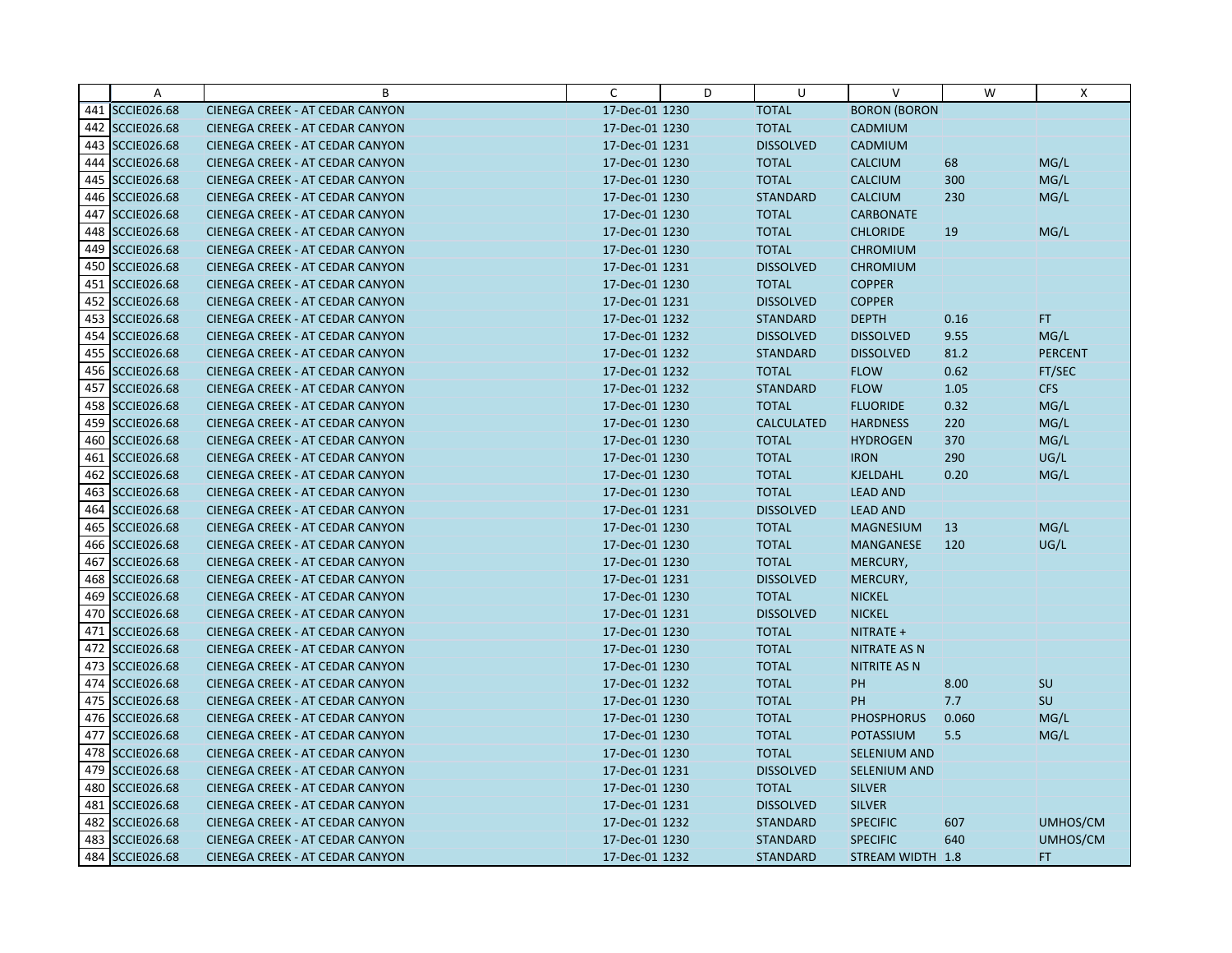|     | Α                  | B                                      | C              | D | U                 | $\vee$               | W    | X                |
|-----|--------------------|----------------------------------------|----------------|---|-------------------|----------------------|------|------------------|
|     | 485 SCCIE026.68    | CIENEGA CREEK - AT CEDAR CANYON        | 17-Dec-01 1230 |   | <b>TOTAL</b>      | <b>SULFATE</b>       | 18   | MG/L             |
|     | 486 SCCIE026.68    | CIENEGA CREEK - AT CEDAR CANYON        | 17-Dec-01 1230 |   | SUSPENDED         | <b>SUSPENDED</b>     | 10   | MG/L             |
| 487 | <b>SCCIE026.68</b> | <b>CIENEGA CREEK - AT CEDAR CANYON</b> | 17-Dec-01 1232 |   | <b>STANDARD</b>   | TEMPERATURE 18       |      | DEG <sub>C</sub> |
|     | 488 SCCIE026.68    | <b>CIENEGA CREEK - AT CEDAR CANYON</b> | 17-Dec-01 1232 |   | <b>TOTAL</b>      | TEMPERATURE 2.35     |      | DEG <sub>C</sub> |
|     | 489 SCCIE026.68    | CIENEGA CREEK - AT CEDAR CANYON        | 17-Dec-01 1230 |   | <b>TOTAL</b>      | <b>THALLIUM</b>      |      |                  |
|     | 490 SCCIE026.68    | CIENEGA CREEK - AT CEDAR CANYON        | 17-Dec-01 1231 |   | <b>DISSOLVED</b>  | <b>THALLIUM</b>      |      |                  |
|     | 491 SCCIE026.68    | CIENEGA CREEK - AT CEDAR CANYON        | 17-Dec-01 1232 |   | <b>DISSOLVED</b>  | <b>TOTAL</b>         | 389  | MG/L             |
|     | 492 SCCIE026.68    | <b>CIENEGA CREEK - AT CEDAR CANYON</b> | 17-Dec-01 1230 |   | <b>DISSOLVED</b>  | <b>TOTAL</b>         | 380  | MG/L             |
|     | 493 SCCIE026.68    | CIENEGA CREEK - AT CEDAR CANYON        | 17-Dec-01 1232 |   | <b>STANDARD</b>   | <b>TURBIDITY</b>     | 3.66 | <b>NTU</b>       |
|     | 494 SCCIE026.68    | CIENEGA CREEK - AT CEDAR CANYON        | 17-Dec-01 1230 |   | <b>TOTAL</b>      | <b>ZINC</b>          |      |                  |
|     | 495 SCCIE026.68    | <b>CIENEGA CREEK - AT CEDAR CANYON</b> | 17-Dec-01 1231 |   | <b>DISSOLVED</b>  | <b>ZINC</b>          |      |                  |
|     | 496 SCCIE026.68    | CIENEGA CREEK - AT CEDAR CANYON        | 20-Mar-02 1230 |   | <b>TOTAL</b>      | ALKALINITY,          |      |                  |
| 497 | <b>SCCIE026.68</b> | CIENEGA CREEK - AT CEDAR CANYON        | 20-Mar-02 1230 |   | <b>TOTAL</b>      | <b>AMMONIA AS</b>    |      |                  |
|     | 498 SCCIE026.68    | CIENEGA CREEK - AT CEDAR CANYON        | 20-Mar-02 1230 |   | <b>TOTAL</b>      | <b>ANTIMONY</b>      |      |                  |
|     | 499 SCCIE026.68    | <b>CIENEGA CREEK - AT CEDAR CANYON</b> | 20-Mar-02 1231 |   | <b>DISSOLVED</b>  | <b>ANTIMONY</b>      |      |                  |
|     | 500 SCCIE026.68    | CIENEGA CREEK - AT CEDAR CANYON        | 20-Mar-02 1230 |   | <b>TOTAL</b>      | ARSENIC,             |      |                  |
|     | 501 SCCIE026.68    | CIENEGA CREEK - AT CEDAR CANYON        | 20-Mar-02 1231 |   | <b>DISSOLVED</b>  | ARSENIC,             |      |                  |
|     | 502 SCCIE026.68    | CIENEGA CREEK - AT CEDAR CANYON        | 20-Mar-02 1230 |   | <b>TOTAL</b>      | <b>BARIUM AND</b>    | 240  | UG/L             |
| 503 | <b>SCCIE026.68</b> | <b>CIENEGA CREEK - AT CEDAR CANYON</b> | 20-Mar-02 1231 |   | <b>DISSOLVED</b>  | <b>BARIUM AND</b>    | 240  | UG/L             |
|     | 504 SCCIE026.68    | CIENEGA CREEK - AT CEDAR CANYON        | 20-Mar-02 1230 |   | <b>TOTAL</b>      | <b>BERYLLIUM AND</b> |      |                  |
|     | 505 SCCIE026.68    | CIENEGA CREEK - AT CEDAR CANYON        | 20-Mar-02 1231 |   | <b>DISSOLVED</b>  | <b>BERYLLIUM AND</b> |      |                  |
| 506 | <b>SCCIE026.68</b> | CIENEGA CREEK - AT CEDAR CANYON        | 20-Mar-02 1230 |   | <b>TOTAL</b>      | <b>BORON (BORON</b>  |      |                  |
|     | 507 SCCIE026.68    | CIENEGA CREEK - AT CEDAR CANYON        | 20-Mar-02 1230 |   | <b>TOTAL</b>      | CADMIUM              |      |                  |
| 508 | <b>SCCIE026.68</b> | CIENEGA CREEK - AT CEDAR CANYON        | 20-Mar-02 1231 |   | <b>DISSOLVED</b>  | CADMIUM              |      |                  |
|     | 509 SCCIE026.68    | CIENEGA CREEK - AT CEDAR CANYON        | 20-Mar-02 1230 |   | <b>TOTAL</b>      | <b>CALCIUM</b>       | 320  | MG/L             |
|     | 510 SCCIE026.68    | CIENEGA CREEK - AT CEDAR CANYON        | 20-Mar-02 1230 |   | <b>STANDARD</b>   | <b>CALCIUM</b>       | 220  | MG/L             |
|     | 511 SCCIE026.68    | CIENEGA CREEK - AT CEDAR CANYON        | 20-Mar-02 1230 |   | <b>TOTAL</b>      | <b>CARBONATE</b>     |      |                  |
|     | 512 SCCIE026.68    | CIENEGA CREEK - AT CEDAR CANYON        | 20-Mar-02 1230 |   | <b>TOTAL</b>      | <b>CHLORIDE</b>      | 8.6  | MG/L             |
|     | 513 SCCIE026.68    | CIENEGA CREEK - AT CEDAR CANYON        | 20-Mar-02 1230 |   | <b>TOTAL</b>      | <b>CHROMIUM</b>      |      |                  |
|     | 514 SCCIE026.68    | <b>CIENEGA CREEK - AT CEDAR CANYON</b> | 20-Mar-02 1231 |   | <b>DISSOLVED</b>  | <b>CHROMIUM</b>      |      |                  |
|     | 515 SCCIE026.68    | CIENEGA CREEK - AT CEDAR CANYON        | 20-Mar-02 1230 |   | <b>TOTAL</b>      | <b>COPPER</b>        |      |                  |
|     | 516 SCCIE026.68    | <b>CIENEGA CREEK - AT CEDAR CANYON</b> | 20-Mar-02 1231 |   | <b>DISSOLVED</b>  | <b>COPPER</b>        |      |                  |
|     | 517 SCCIE026.68    | CIENEGA CREEK - AT CEDAR CANYON        | 20-Mar-02 1232 |   | <b>STANDARD</b>   | <b>DEPTH</b>         | 0.30 | FT.              |
|     | 518 SCCIE026.68    | <b>CIENEGA CREEK - AT CEDAR CANYON</b> | 20-Mar-02 1232 |   | <b>DISSOLVED</b>  | <b>DISSOLVED</b>     | 8.89 | MG/L             |
|     | 519 SCCIE026.68    | CIENEGA CREEK - AT CEDAR CANYON        | 20-Mar-02 1232 |   | <b>STANDARD</b>   | <b>DISSOLVED</b>     | 88.4 | <b>PERCENT</b>   |
|     | 520 SCCIE026.68    | CIENEGA CREEK - AT CEDAR CANYON        | 20-Mar-02 1232 |   | <b>TOTAL</b>      | <b>FLOW</b>          | 0.36 | FT/SEC           |
|     | 521 SCCIE026.68    | CIENEGA CREEK - AT CEDAR CANYON        | 20-Mar-02 1232 |   | <b>STANDARD</b>   | <b>FLOW</b>          | .39  | <b>CFS</b>       |
|     | 522 SCCIE026.68    | CIENEGA CREEK - AT CEDAR CANYON        | 20-Mar-02 1230 |   | <b>TOTAL</b>      | <b>FLUORIDE</b>      | 0.35 | MG/L             |
|     | 523 SCCIE026.68    | CIENEGA CREEK - AT CEDAR CANYON        | 20-Mar-02 1230 |   | <b>CALCULATED</b> | <b>HARDNESS</b>      | 220  | MG/L             |
|     | 524 SCCIE026.68    | CIENEGA CREEK - AT CEDAR CANYON        | 20-Mar-02 1230 |   | <b>TOTAL</b>      | <b>HYDROGEN</b>      | 390  | MG/L             |
|     | 525 SCCIE026.68    | <b>CIENEGA CREEK - AT CEDAR CANYON</b> | 20-Mar-02 1230 |   | <b>TOTAL</b>      | <b>IRON</b>          | 320  | UG/L             |
|     | 526 SCCIE026.68    | CIENEGA CREEK - AT CEDAR CANYON        | 20-Mar-02 1230 |   | <b>TOTAL</b>      | KJELDAHL             | 0.18 | MG/L             |
|     | 527 SCCIE026.68    | CIENEGA CREEK - AT CEDAR CANYON        | 20-Mar-02 1230 |   | <b>TOTAL</b>      | <b>LEAD AND</b>      |      |                  |
|     | 528 SCCIE026.68    | <b>CIENEGA CREEK - AT CEDAR CANYON</b> | 20-Mar-02 1231 |   | <b>DISSOLVED</b>  | <b>LEAD AND</b>      |      |                  |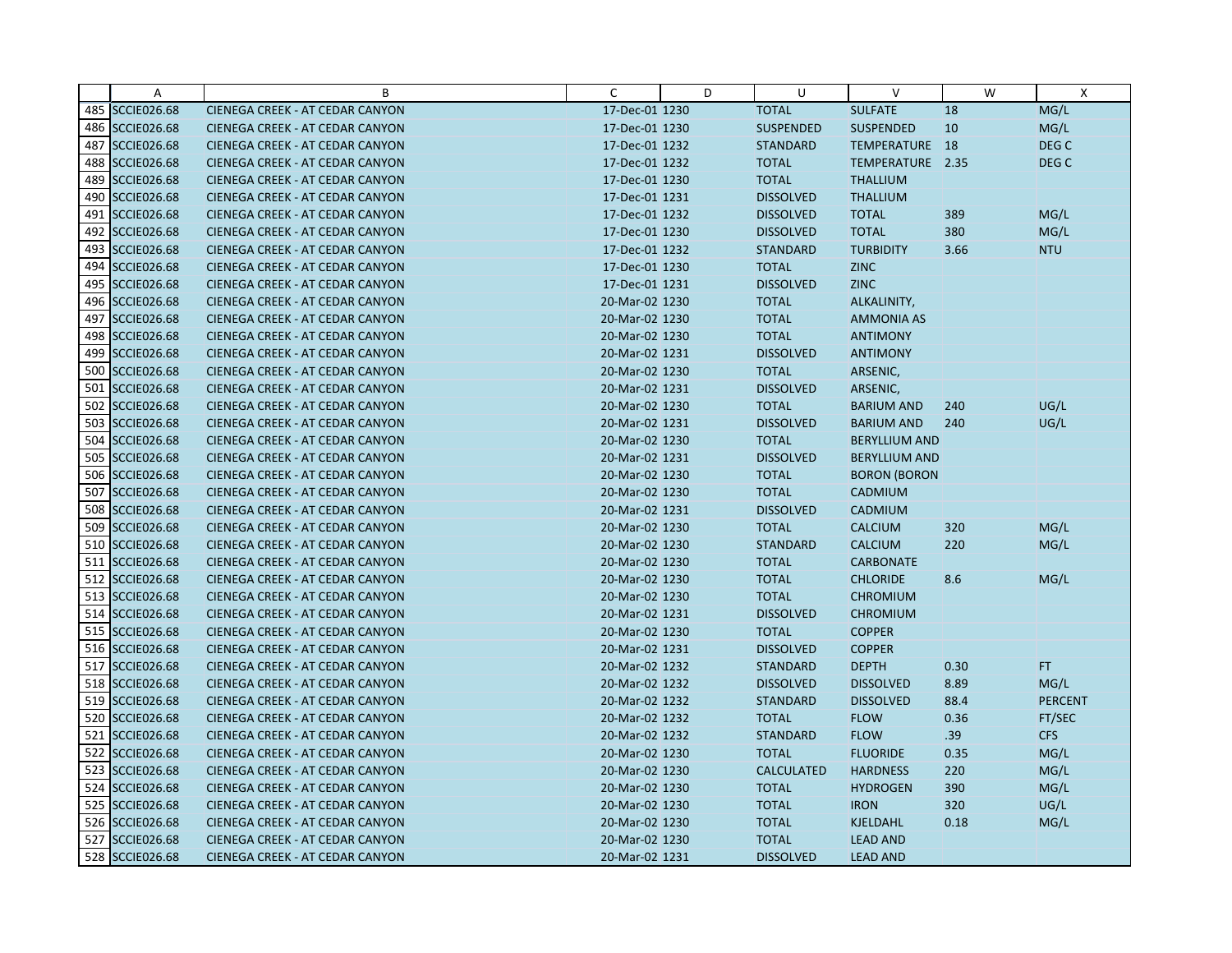|     | A                  | B                                      | C              | D | U                | V                       | W     | X                |
|-----|--------------------|----------------------------------------|----------------|---|------------------|-------------------------|-------|------------------|
|     | 529 SCCIE026.68    | CIENEGA CREEK - AT CEDAR CANYON        | 20-Mar-02 1230 |   | <b>TOTAL</b>     | MANGANESE               | 210   | UG/L             |
|     | 530 SCCIE026.68    | CIENEGA CREEK - AT CEDAR CANYON        | 20-Mar-02 1230 |   | <b>TOTAL</b>     | MERCURY,                |       |                  |
|     | 531 SCCIE026.68    | <b>CIENEGA CREEK - AT CEDAR CANYON</b> | 20-Mar-02 1231 |   | <b>DISSOLVED</b> | MERCURY,                |       |                  |
|     | 532 SCCIE026.68    | CIENEGA CREEK - AT CEDAR CANYON        | 20-Mar-02 1230 |   | <b>TOTAL</b>     | <b>NICKEL</b>           |       |                  |
|     | 533 SCCIE026.68    | <b>CIENEGA CREEK - AT CEDAR CANYON</b> | 20-Mar-02 1231 |   | <b>DISSOLVED</b> | <b>NICKEL</b>           |       |                  |
|     | 534 SCCIE026.68    | CIENEGA CREEK - AT CEDAR CANYON        | 20-Mar-02 1230 |   | <b>TOTAL</b>     | NITRATE +               |       |                  |
|     | 535 SCCIE026.68    | <b>CIENEGA CREEK - AT CEDAR CANYON</b> | 20-Mar-02 1230 |   | <b>TOTAL</b>     | <b>NITRATE AS N</b>     |       |                  |
|     | 536 SCCIE026.68    | <b>CIENEGA CREEK - AT CEDAR CANYON</b> | 20-Mar-02 1230 |   | <b>TOTAL</b>     | <b>NITRITE AS N</b>     |       |                  |
|     | 537 SCCIE026.68    | CIENEGA CREEK - AT CEDAR CANYON        | 20-Mar-02 1232 |   | <b>TOTAL</b>     | PH                      | 8.03  | <b>SU</b>        |
|     | 538 SCCIE026.68    | <b>CIENEGA CREEK - AT CEDAR CANYON</b> | 20-Mar-02 1230 |   | <b>TOTAL</b>     | PH                      | 8.1   | SU               |
|     | 539 SCCIE026.68    | <b>CIENEGA CREEK - AT CEDAR CANYON</b> | 20-Mar-02 1230 |   | <b>TOTAL</b>     | <b>PHOSPHORUS</b>       | 0.062 | MG/L             |
|     | 540 SCCIE026.68    | CIENEGA CREEK - AT CEDAR CANYON        | 20-Mar-02 1230 |   | <b>TOTAL</b>     | <b>SELENIUM AND</b>     |       |                  |
| 541 | <b>SCCIE026.68</b> | CIENEGA CREEK - AT CEDAR CANYON        | 20-Mar-02 1231 |   | <b>DISSOLVED</b> | <b>SELENIUM AND</b>     |       |                  |
|     | 542 SCCIE026.68    | CIENEGA CREEK - AT CEDAR CANYON        | 20-Mar-02 1230 |   | <b>TOTAL</b>     | <b>SILVER</b>           |       |                  |
|     | 543 SCCIE026.68    | CIENEGA CREEK - AT CEDAR CANYON        | 20-Mar-02 1231 |   | <b>DISSOLVED</b> | <b>SILVER</b>           |       |                  |
| 544 | <b>SCCIE026.68</b> | CIENEGA CREEK - AT CEDAR CANYON        | 20-Mar-02 1232 |   | <b>STANDARD</b>  | <b>SPECIFIC</b>         | 591   | UMHOS/CM         |
|     | 545 SCCIE026.68    | CIENEGA CREEK - AT CEDAR CANYON        | 20-Mar-02 1230 |   | <b>STANDARD</b>  | <b>SPECIFIC</b>         | 610   | UMHOS/CM         |
|     | 546 SCCIE026.68    | <b>CIENEGA CREEK - AT CEDAR CANYON</b> | 20-Mar-02 1232 |   | <b>STANDARD</b>  | <b>STREAM WIDTH</b>     | 2.0   | FT.              |
| 547 | <b>SCCIE026.68</b> | CIENEGA CREEK - AT CEDAR CANYON        | 20-Mar-02 1230 |   | <b>TOTAL</b>     | <b>SULFATE</b>          | 20    | MG/L             |
|     | 548 SCCIE026.68    | CIENEGA CREEK - AT CEDAR CANYON        | 20-Mar-02 1230 |   | SUSPENDED        | SUSPENDED               |       |                  |
| 549 | <b>SCCIE026.68</b> | CIENEGA CREEK - AT CEDAR CANYON        | 20-Mar-02 1232 |   | <b>STANDARD</b>  | TEMPERATURE 23.5        |       | DEG <sub>C</sub> |
|     | 550 SCCIE026.68    | CIENEGA CREEK - AT CEDAR CANYON        | 20-Mar-02 1232 |   | <b>TOTAL</b>     | TEMPERATURE 8.32        |       | DEG <sub>C</sub> |
|     | 551 SCCIE026.68    | CIENEGA CREEK - AT CEDAR CANYON        | 20-Mar-02 1230 |   | <b>TOTAL</b>     | <b>THALLIUM</b>         |       |                  |
|     | 552 SCCIE026.68    | <b>CIENEGA CREEK - AT CEDAR CANYON</b> | 20-Mar-02 1231 |   | <b>DISSOLVED</b> | <b>THALLIUM</b>         |       |                  |
|     | 553 SCCIE026.68    | CIENEGA CREEK - AT CEDAR CANYON        | 20-Mar-02 1232 |   | <b>DISSOLVED</b> | <b>TOTAL</b>            | 378   | MG/L             |
|     | 554 SCCIE026.68    | <b>CIENEGA CREEK - AT CEDAR CANYON</b> | 20-Mar-02 1230 |   | <b>DISSOLVED</b> | <b>TOTAL</b>            | 360   | MG/L             |
|     | 555 SCCIE026.68    | CIENEGA CREEK - AT CEDAR CANYON        | 20-Mar-02 1232 |   | <b>STANDARD</b>  | <b>TURBIDITY</b>        | 5.19  | <b>NTU</b>       |
|     | 556 SCCIE026.68    | CIENEGA CREEK - AT CEDAR CANYON        | 20-Mar-02 1230 |   | <b>TOTAL</b>     | <b>ZINC</b>             |       |                  |
|     | 557 SCCIE026.68    | <b>CIENEGA CREEK - AT CEDAR CANYON</b> | 20-Mar-02 1231 |   | <b>DISSOLVED</b> | <b>ZINC</b>             |       |                  |
|     | 558 SCCIE022.98    | CIENEGA CREEK - BELOW STEVENSON CANYON | 30-Sep-98 1200 |   | <b>TOTAL</b>     | ALKALINITY,             |       |                  |
|     | 559 SCCIE022.98    | CIENEGA CREEK - BELOW STEVENSON CANYON | 30-Sep-98 1200 |   | <b>TOTAL</b>     | <b>AMMONIA AS</b>       |       |                  |
|     | 560 SCCIE022.98    | CIENEGA CREEK - BELOW STEVENSON CANYON | 30-Sep-98 1200 |   | <b>TOTAL</b>     | ARSENIC,                |       |                  |
|     | 561 SCCIE022.98    | CIENEGA CREEK - BELOW STEVENSON CANYON | 30-Sep-98 1200 |   | <b>DISSOLVED</b> | ARSENIC,                |       |                  |
|     | 562 SCCIE022.98    | CIENEGA CREEK - BELOW STEVENSON CANYON | 30-Sep-98 1200 |   | <b>TOTAL</b>     | <b>BARIUM AND</b>       | 180   | UG/L             |
|     | 563 SCCIE022.98    | CIENEGA CREEK - BELOW STEVENSON CANYON | 30-Sep-98 1200 |   | <b>DISSOLVED</b> | <b>BARIUM AND</b>       | 180   | UG/L             |
|     | 564 SCCIE022.98    | CIENEGA CREEK - BELOW STEVENSON CANYON | 30-Sep-98 1200 |   | <b>TOTAL</b>     | <b>BERYLLIUM AND</b>    |       |                  |
|     | 565 SCCIE022.98    | CIENEGA CREEK - BELOW STEVENSON CANYON | 30-Sep-98 1200 |   | <b>DISSOLVED</b> | <b>BERYLLIUM AND</b>    |       |                  |
|     | 566 SCCIE022.98    | CIENEGA CREEK - BELOW STEVENSON CANYON | 30-Sep-98 1200 |   | <b>TOTAL</b>     | <b>BORON (BORON 130</b> |       | UG/L             |
| 567 | <b>SCCIE022.98</b> | CIENEGA CREEK - BELOW STEVENSON CANYON | 30-Sep-98 1200 |   | <b>DISSOLVED</b> | <b>BORON (BORON 120</b> |       | UG/L             |
|     | 568 SCCIE022.98    | CIENEGA CREEK - BELOW STEVENSON CANYON | 30-Sep-98 1200 |   | <b>TOTAL</b>     | <b>CADMIUM</b>          |       |                  |
|     | 569 SCCIE022.98    | CIENEGA CREEK - BELOW STEVENSON CANYON | 30-Sep-98 1200 |   | <b>DISSOLVED</b> | CADMIUM                 |       |                  |
|     | 570 SCCIE022.98    | CIENEGA CREEK - BELOW STEVENSON CANYON | 30-Sep-98 1200 |   | <b>TOTAL</b>     | <b>CALCIUM</b>          | 58    | MG/L             |
|     | 571 SCCIE022.98    | CIENEGA CREEK - BELOW STEVENSON CANYON | 30-Sep-98 1200 |   | <b>TOTAL</b>     | <b>CALCIUM</b>          | 210   | MG/L             |
|     | 572 SCCIE022.98    | CIENEGA CREEK - BELOW STEVENSON CANYON | 30-Sep-98 1200 |   | <b>STANDARD</b>  | <b>CALCIUM</b>          | 170   | MG/L             |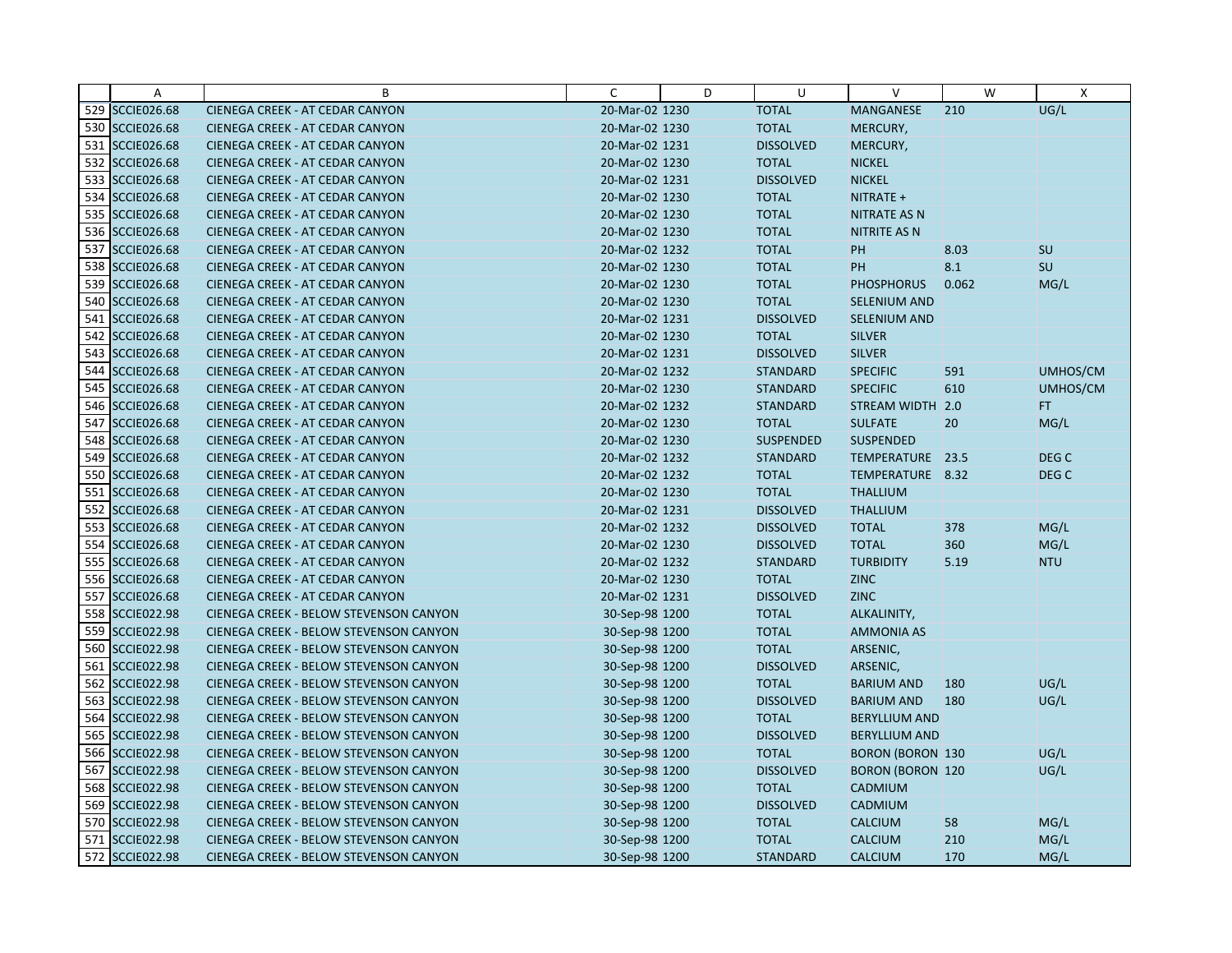|     | A                  | B                                      | C              | D | U                | $\vee$              | W     | X                |
|-----|--------------------|----------------------------------------|----------------|---|------------------|---------------------|-------|------------------|
|     | 573 SCCIE022.98    | CIENEGA CREEK - BELOW STEVENSON CANYON | 30-Sep-98 1200 |   | <b>TOTAL</b>     | <b>CARBONATE</b>    |       |                  |
|     | 574 SCCIE022.98    | CIENEGA CREEK - BELOW STEVENSON CANYON | 30-Sep-98 1200 |   | <b>TOTAL</b>     | <b>CHLORIDE</b>     | 7.6   | MG/L             |
|     | 575 SCCIE022.98    | CIENEGA CREEK - BELOW STEVENSON CANYON | 30-Sep-98 1200 |   | <b>TOTAL</b>     | <b>CHROMIUM</b>     |       |                  |
|     | 576 SCCIE022.98    | CIENEGA CREEK - BELOW STEVENSON CANYON | 30-Sep-98 1200 |   | <b>DISSOLVED</b> | <b>CHROMIUM</b>     |       |                  |
|     | 577 SCCIE022.98    | CIENEGA CREEK - BELOW STEVENSON CANYON | 30-Sep-98 1200 |   | <b>TOTAL</b>     | <b>COPPER</b>       |       |                  |
|     | 578 SCCIE022.98    | CIENEGA CREEK - BELOW STEVENSON CANYON | 30-Sep-98 1200 |   | <b>DISSOLVED</b> | <b>COPPER</b>       |       |                  |
|     | 579 SCCIE022.98    | CIENEGA CREEK - BELOW STEVENSON CANYON | 30-Sep-98 1202 |   | <b>STANDARD</b>  | <b>DEPTH</b>        | 0.24  | FT.              |
|     | 580 SCCIE022.98    | CIENEGA CREEK - BELOW STEVENSON CANYON | 30-Sep-98 1202 |   | <b>DISSOLVED</b> | <b>DISSOLVED</b>    | 6.18  | MG/L             |
| 581 | <b>SCCIE022.98</b> | CIENEGA CREEK - BELOW STEVENSON CANYON | 30-Sep-98 1202 |   | <b>TOTAL</b>     | <b>FLOW</b>         | 0.88  | FT/SEC           |
| 582 | <b>SCCIE022.98</b> | CIENEGA CREEK - BELOW STEVENSON CANYON | 30-Sep-98 1202 |   | <b>STANDARD</b>  | <b>FLOW</b>         | .92   | <b>CFS</b>       |
|     | 583 SCCIE022.98    | CIENEGA CREEK - BELOW STEVENSON CANYON | 30-Sep-98 1200 |   | <b>TOTAL</b>     | <b>FLUORIDE</b>     | 0.4   | MG/L             |
|     | 584 SCCIE022.98    | CIENEGA CREEK - BELOW STEVENSON CANYON | 30-Sep-98 1200 |   | <b>TOTAL</b>     | <b>HYDROGEN</b>     | 260   | MG/L             |
| 585 | <b>SCCIE022.98</b> | CIENEGA CREEK - BELOW STEVENSON CANYON | 30-Sep-98 1200 |   | <b>TOTAL</b>     | <b>IRON</b>         |       |                  |
|     | 586 SCCIE022.98    | CIENEGA CREEK - BELOW STEVENSON CANYON | 30-Sep-98 1200 |   | <b>DISSOLVED</b> | <b>IRON</b>         |       |                  |
| 587 | <b>SCCIE022.98</b> | CIENEGA CREEK - BELOW STEVENSON CANYON | 30-Sep-98 1200 |   | <b>TOTAL</b>     | <b>KJELDAHL</b>     | 0.13  | MG/L             |
| 588 | <b>SCCIE022.98</b> | CIENEGA CREEK - BELOW STEVENSON CANYON | 30-Sep-98 1200 |   | <b>TOTAL</b>     | <b>LEAD AND</b>     |       |                  |
|     | 589 SCCIE022.98    | CIENEGA CREEK - BELOW STEVENSON CANYON | 30-Sep-98 1200 |   | <b>DISSOLVED</b> | <b>LEAD AND</b>     |       |                  |
| 590 | <b>SCCIE022.98</b> | CIENEGA CREEK - BELOW STEVENSON CANYON | 30-Sep-98 1200 |   | <b>TOTAL</b>     | <b>MAGNESIUM</b>    | 8.8   | MG/L             |
| 591 | <b>SCCIE022.98</b> | CIENEGA CREEK - BELOW STEVENSON CANYON | 30-Sep-98 1200 |   | <b>TOTAL</b>     | <b>MANGANESE</b>    |       |                  |
|     | 592 SCCIE022.98    | CIENEGA CREEK - BELOW STEVENSON CANYON | 30-Sep-98 1200 |   | <b>DISSOLVED</b> | <b>MANGANESE</b>    |       |                  |
| 593 | <b>SCCIE022.98</b> | CIENEGA CREEK - BELOW STEVENSON CANYON | 30-Sep-98 1200 |   | <b>TOTAL</b>     | MERCURY,            |       |                  |
|     | 594 SCCIE022.98    | CIENEGA CREEK - BELOW STEVENSON CANYON | 30-Sep-98 1200 |   | <b>DISSOLVED</b> | MERCURY,            |       |                  |
|     | 595 SCCIE022.98    | CIENEGA CREEK - BELOW STEVENSON CANYON | 30-Sep-98 1200 |   | <b>TOTAL</b>     | <b>NICKEL</b>       |       |                  |
|     | 596 SCCIE022.98    | CIENEGA CREEK - BELOW STEVENSON CANYON | 30-Sep-98 1200 |   | <b>DISSOLVED</b> | <b>NICKEL</b>       |       |                  |
|     | 597 SCCIE022.98    | CIENEGA CREEK - BELOW STEVENSON CANYON | 30-Sep-98 1200 |   | <b>TOTAL</b>     | NITRATE +           | 0.16  | MG/L             |
|     | 598 SCCIE022.98    | CIENEGA CREEK - BELOW STEVENSON CANYON | 30-Sep-98 1200 |   | <b>TOTAL</b>     | PH                  | 8.1   | SU               |
| 599 | <b>SCCIE022.98</b> | CIENEGA CREEK - BELOW STEVENSON CANYON | 30-Sep-98 1202 |   | <b>TOTAL</b>     | PH                  | 7.94  | SU               |
|     | 600 SCCIE022.98    | CIENEGA CREEK - BELOW STEVENSON CANYON | 30-Sep-98 1200 |   | <b>TOTAL</b>     | <b>PHOSPHORUS</b>   | 0.025 | MG/L             |
|     | 601 SCCIE022.98    | CIENEGA CREEK - BELOW STEVENSON CANYON | 30-Sep-98 1200 |   | <b>TOTAL</b>     | <b>POTASSIUM</b>    | 1.8   | MG/L             |
|     | 602 SCCIE022.98    | CIENEGA CREEK - BELOW STEVENSON CANYON | 30-Sep-98 1200 |   | <b>TOTAL</b>     | <b>SELENIUM AND</b> |       |                  |
|     | 603 SCCIE022.98    | CIENEGA CREEK - BELOW STEVENSON CANYON | 30-Sep-98 1200 |   | <b>DISSOLVED</b> | <b>SELENIUM AND</b> |       |                  |
|     | 604 SCCIE022.98    | CIENEGA CREEK - BELOW STEVENSON CANYON | 30-Sep-98 1200 |   | <b>TOTAL</b>     | <b>SILVER</b>       |       |                  |
|     | 605 SCCIE022.98    | CIENEGA CREEK - BELOW STEVENSON CANYON | 30-Sep-98 1200 |   | <b>DISSOLVED</b> | <b>SILVER</b>       |       |                  |
|     | 606 SCCIE022.98    | CIENEGA CREEK - BELOW STEVENSON CANYON | 30-Sep-98 1200 |   | <b>TOTAL</b>     | SODIUM              | 46    | MG/L             |
|     | 607 SCCIE022.98    | CIENEGA CREEK - BELOW STEVENSON CANYON | 30-Sep-98 1202 |   | <b>STANDARD</b>  | <b>SPECIFIC</b>     | 474   | UMHOS/CM         |
|     | 608 SCCIE022.98    | CIENEGA CREEK - BELOW STEVENSON CANYON | 30-Sep-98 1200 |   | <b>STANDARD</b>  | <b>SPECIFIC</b>     | 480.  | UMHOS/CM         |
|     | 609 SCCIE022.98    | CIENEGA CREEK - BELOW STEVENSON CANYON | 30-Sep-98 1202 |   | <b>STANDARD</b>  | STREAM WIDTH 3.4    |       | FT.              |
|     | 610 SCCIE022.98    | CIENEGA CREEK - BELOW STEVENSON CANYON | 30-Sep-98 1200 |   | <b>TOTAL</b>     | <b>SULFATE</b>      | 33    | MG/L             |
| 611 | <b>SCCIE022.98</b> | CIENEGA CREEK - BELOW STEVENSON CANYON | 30-Sep-98 1200 |   | <b>SUSPENDED</b> | <b>SUSPENDED</b>    |       |                  |
|     | 612 SCCIE022.98    | CIENEGA CREEK - BELOW STEVENSON CANYON | 30-Sep-98 1202 |   | <b>STANDARD</b>  | TEMPERATURE 28.6    |       | DEG <sub>C</sub> |
|     | 613 SCCIE022.98    | CIENEGA CREEK - BELOW STEVENSON CANYON | 30-Sep-98 1202 |   | <b>TOTAL</b>     | TEMPERATURE 18.2    |       | DEG <sub>C</sub> |
|     | 614 SCCIE022.98    | CIENEGA CREEK - BELOW STEVENSON CANYON | 30-Sep-98 1200 |   | <b>TOTAL</b>     | <b>THALLIUM</b>     |       |                  |
|     | 615 SCCIE022.98    | CIENEGA CREEK - BELOW STEVENSON CANYON | 30-Sep-98 1200 |   | <b>DISSOLVED</b> | <b>THALLIUM</b>     |       |                  |
|     | 616 SCCIE022.98    | CIENEGA CREEK - BELOW STEVENSON CANYON | 30-Sep-98 1200 |   | <b>DISSOLVED</b> | <b>TOTAL</b>        | 310   | MG/L             |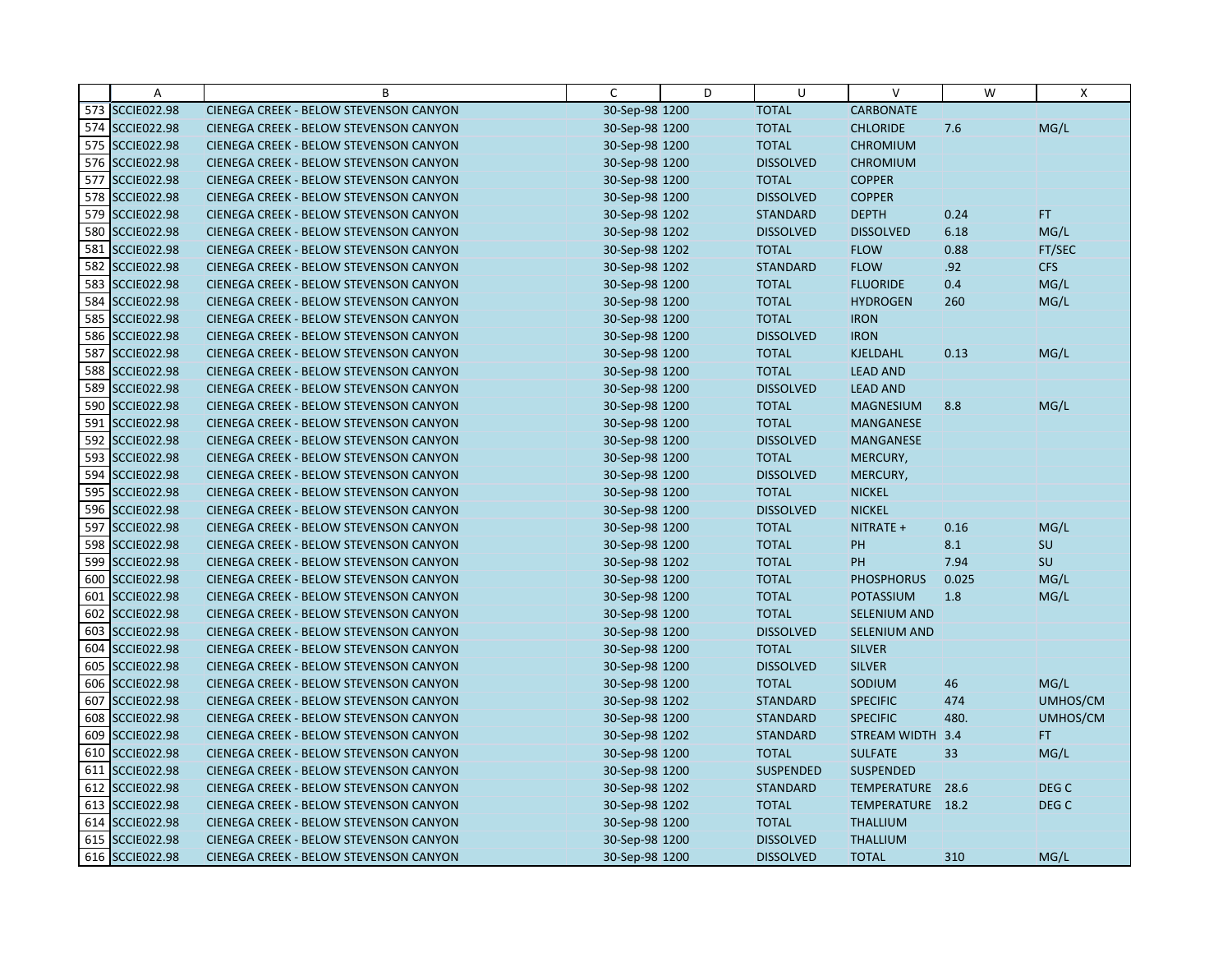|     | A                  | B                                          | C              | D | U                | $\vee$                  | W     | $\mathsf{x}$   |
|-----|--------------------|--------------------------------------------|----------------|---|------------------|-------------------------|-------|----------------|
|     | 617 SCCIE022.98    | CIENEGA CREEK - BELOW STEVENSON CANYON     | 30-Sep-98 1200 |   | <b>TOTAL</b>     | <b>TURBIDITY</b>        | 1.4   | <b>NTU</b>     |
|     | 618 SCCIE022.98    | CIENEGA CREEK - BELOW STEVENSON CANYON     | 30-Sep-98 1202 |   | <b>TOTAL</b>     | <b>TURBIDITY</b>        | 2.94  | <b>NTU</b>     |
|     | 619 SCCIE022.98    | CIENEGA CREEK - BELOW STEVENSON CANYON     | 30-Sep-98 1200 |   | <b>TOTAL</b>     | <b>ZINC</b>             |       |                |
|     | 620 SCCIE022.98    | CIENEGA CREEK - BELOW STEVENSON CANYON     | 30-Sep-98 1200 |   | <b>DISSOLVED</b> | <b>ZINC</b>             |       |                |
|     | 621 SCCIE022.42    | CIENEGA CREEK - AT STEVENSON CANYON        | 26-Nov-91 1430 |   | <b>TOTAL</b>     | ALKALINITY,             |       |                |
|     | 622 SCCIE022.42    | <b>CIENEGA CREEK - AT STEVENSON CANYON</b> | 26-Nov-91 1430 |   | <b>TOTAL</b>     | <b>AMMONIA AS</b>       |       |                |
|     | 623 SCCIE022.42    | <b>CIENEGA CREEK - AT STEVENSON CANYON</b> | 26-Nov-91 1430 |   | <b>TOTAL</b>     | <b>ANTIMONY</b>         |       |                |
|     | 624 SCCIE022.42    | <b>CIENEGA CREEK - AT STEVENSON CANYON</b> | 26-Nov-91 1430 |   | <b>TOTAL</b>     | ARSENIC,                |       |                |
|     | 625 SCCIE022.42    | CIENEGA CREEK - AT STEVENSON CANYON        | 26-Nov-91 1430 |   | <b>TOTAL</b>     | <b>BARIUM AND</b>       | 179   | UG/L           |
|     | 626 SCCIE022.42    | <b>CIENEGA CREEK - AT STEVENSON CANYON</b> | 26-Nov-91 1430 |   | <b>TOTAL</b>     | <b>BERYLLIUM AND</b>    |       |                |
|     | 627 SCCIE022.42    | <b>CIENEGA CREEK - AT STEVENSON CANYON</b> | 26-Nov-91 1430 |   | <b>TOTAL</b>     | <b>BORON (BORON 110</b> |       | UG/L           |
|     | 628 SCCIE022.42    | CIENEGA CREEK - AT STEVENSON CANYON        | 26-Nov-91 1430 |   | <b>TOTAL</b>     | CADMIUM                 |       |                |
|     | 629 SCCIE022.42    | CIENEGA CREEK - AT STEVENSON CANYON        | 26-Nov-91 1430 |   | <b>TOTAL</b>     | <b>CALCIUM</b>          | 60.3  | MG/L           |
|     | 630 SCCIE022.42    | <b>CIENEGA CREEK - AT STEVENSON CANYON</b> | 26-Nov-91 1430 |   | <b>STANDARD</b>  | <b>CALCIUM</b>          | 189   | MG/L           |
|     | 631 SCCIE022.42    | <b>CIENEGA CREEK - AT STEVENSON CANYON</b> | 26-Nov-91 1430 |   | <b>TOTAL</b>     | <b>CALCIUM</b>          | 226   | MG/L           |
| 632 | <b>SCCIE022.42</b> | <b>CIENEGA CREEK - AT STEVENSON CANYON</b> | 26-Nov-91 1430 |   | <b>TOTAL</b>     | <b>CARBONATE</b>        |       |                |
|     | 633 SCCIE022.42    | CIENEGA CREEK - AT STEVENSON CANYON        | 26-Nov-91 1430 |   | <b>TOTAL</b>     | <b>CHLORIDE</b>         | 9.1   | MG/L           |
|     | 634 SCCIE022.42    | <b>CIENEGA CREEK - AT STEVENSON CANYON</b> | 26-Nov-91 1430 |   | <b>TOTAL</b>     | <b>CHROMIUM</b>         |       |                |
|     | 635 SCCIE022.42    | <b>CIENEGA CREEK - AT STEVENSON CANYON</b> | 26-Nov-91 1430 |   | <b>TOTAL</b>     | <b>COPPER</b>           |       |                |
|     | 636 SCCIE022.42    | CIENEGA CREEK - AT STEVENSON CANYON        | 26-Nov-91 1432 |   | <b>STANDARD</b>  | <b>DEPTH</b>            | 0.36  | FT.            |
| 637 | <b>SCCIE022.42</b> | <b>CIENEGA CREEK - AT STEVENSON CANYON</b> | 26-Nov-91 1432 |   | <b>DISSOLVED</b> | <b>DISSOLVED</b>        | 9.3   | MG/L           |
|     | 638 SCCIE022.42    | <b>CIENEGA CREEK - AT STEVENSON CANYON</b> | 26-Nov-91 1432 |   | <b>STANDARD</b>  | <b>DISSOLVED</b>        | 105.7 | <b>PERCENT</b> |
|     | 639 SCCIE022.42    | <b>CIENEGA CREEK - AT STEVENSON CANYON</b> | 26-Nov-91 1432 |   | <b>TOTAL</b>     | <b>FLOW</b>             | 0.55  | FT/SEC         |
|     | 640 SCCIE022.42    | <b>CIENEGA CREEK - AT STEVENSON CANYON</b> | 26-Nov-91 1432 |   | <b>STANDARD</b>  | <b>FLOW</b>             | 1.61  | <b>CFS</b>     |
|     | 641 SCCIE022.42    | <b>CIENEGA CREEK - AT STEVENSON CANYON</b> | 26-Nov-91 1430 |   | <b>TOTAL</b>     | <b>FLUORIDE</b>         | 0.36  | MG/L           |
|     | 642 SCCIE022.42    | <b>CIENEGA CREEK - AT STEVENSON CANYON</b> | 26-Nov-91 1430 |   | <b>TOTAL</b>     | <b>HYDROGEN</b>         | 226   | MG/L           |
|     | 643 SCCIE022.42    | <b>CIENEGA CREEK - AT STEVENSON CANYON</b> | 26-Nov-91 1430 |   | <b>TOTAL</b>     | <b>HYDROXIDE</b>        |       |                |
|     | 644 SCCIE022.42    | CIENEGA CREEK - AT STEVENSON CANYON        | 26-Nov-91 1430 |   | <b>TOTAL</b>     | <b>IRON</b>             |       |                |
|     | 645 SCCIE022.42    | <b>CIENEGA CREEK - AT STEVENSON CANYON</b> | 26-Nov-91 1430 |   | <b>TOTAL</b>     | <b>KJELDAHL</b>         |       |                |
|     | 646 SCCIE022.42    | <b>CIENEGA CREEK - AT STEVENSON CANYON</b> | 26-Nov-91 1430 |   | <b>TOTAL</b>     | <b>LEAD AND</b>         |       |                |
|     | 647 SCCIE022.42    | <b>CIENEGA CREEK - AT STEVENSON CANYON</b> | 26-Nov-91 1430 |   | <b>TOTAL</b>     | <b>MAGNESIUM</b>        | 9.4   | MG/L           |
|     | 648 SCCIE022.42    | <b>CIENEGA CREEK - AT STEVENSON CANYON</b> | 26-Nov-91 1430 |   | <b>TOTAL</b>     | <b>MANGANESE</b>        |       |                |
|     | 649 SCCIE022.42    | <b>CIENEGA CREEK - AT STEVENSON CANYON</b> | 26-Nov-91 1430 |   | <b>TOTAL</b>     | MERCURY,                |       |                |
|     | 650 SCCIE022.42    | <b>CIENEGA CREEK - AT STEVENSON CANYON</b> | 26-Nov-91 1430 |   | <b>TOTAL</b>     | <b>NICKEL</b>           |       |                |
|     | 651 SCCIE022.42    | <b>CIENEGA CREEK - AT STEVENSON CANYON</b> | 26-Nov-91 1430 |   | <b>TOTAL</b>     | NITRATE +               | 0.12  | MG/L           |
|     | 652 SCCIE022.42    | <b>CIENEGA CREEK - AT STEVENSON CANYON</b> | 26-Nov-91 1430 |   | <b>TOTAL</b>     | PH                      | 8.3   | SU             |
|     | 653 SCCIE022.42    | <b>CIENEGA CREEK - AT STEVENSON CANYON</b> | 26-Nov-91 1432 |   | <b>TOTAL</b>     | PH                      | 7.91  | SU             |
|     | 654 SCCIE022.42    | <b>CIENEGA CREEK - AT STEVENSON CANYON</b> | 26-Nov-91 1430 |   | <b>TOTAL</b>     | <b>PHOSPHORUS</b>       |       |                |
|     | 655 SCCIE022.42    | CIENEGA CREEK - AT STEVENSON CANYON        | 26-Nov-91 1430 |   | <b>TOTAL</b>     | POTASSIUM               | 1.2   | MG/L           |
|     | 656 SCCIE022.42    | <b>CIENEGA CREEK - AT STEVENSON CANYON</b> | 26-Nov-91 1430 |   | <b>TOTAL</b>     | <b>SELENIUM AND</b>     |       |                |
|     | 657 SCCIE022.42    | <b>CIENEGA CREEK - AT STEVENSON CANYON</b> | 26-Nov-91 1430 |   | <b>TOTAL</b>     | <b>SILVER</b>           |       |                |
|     | 658 SCCIE022.42    | <b>CIENEGA CREEK - AT STEVENSON CANYON</b> | 26-Nov-91 1430 |   | <b>TOTAL</b>     | SODIUM                  | 45.1  | MG/L           |
|     | 659 SCCIE022.42    | <b>CIENEGA CREEK - AT STEVENSON CANYON</b> | 26-Nov-91 1430 |   | <b>STANDARD</b>  | <b>SPECIFIC</b>         | 506   | UMHOS/CM       |
|     | 660 SCCIE022.42    | CIENEGA CREEK - AT STEVENSON CANYON        | 26-Nov-91 1432 |   | <b>STANDARD</b>  | <b>SPECIFIC</b>         | 508   | UMHOS/CM       |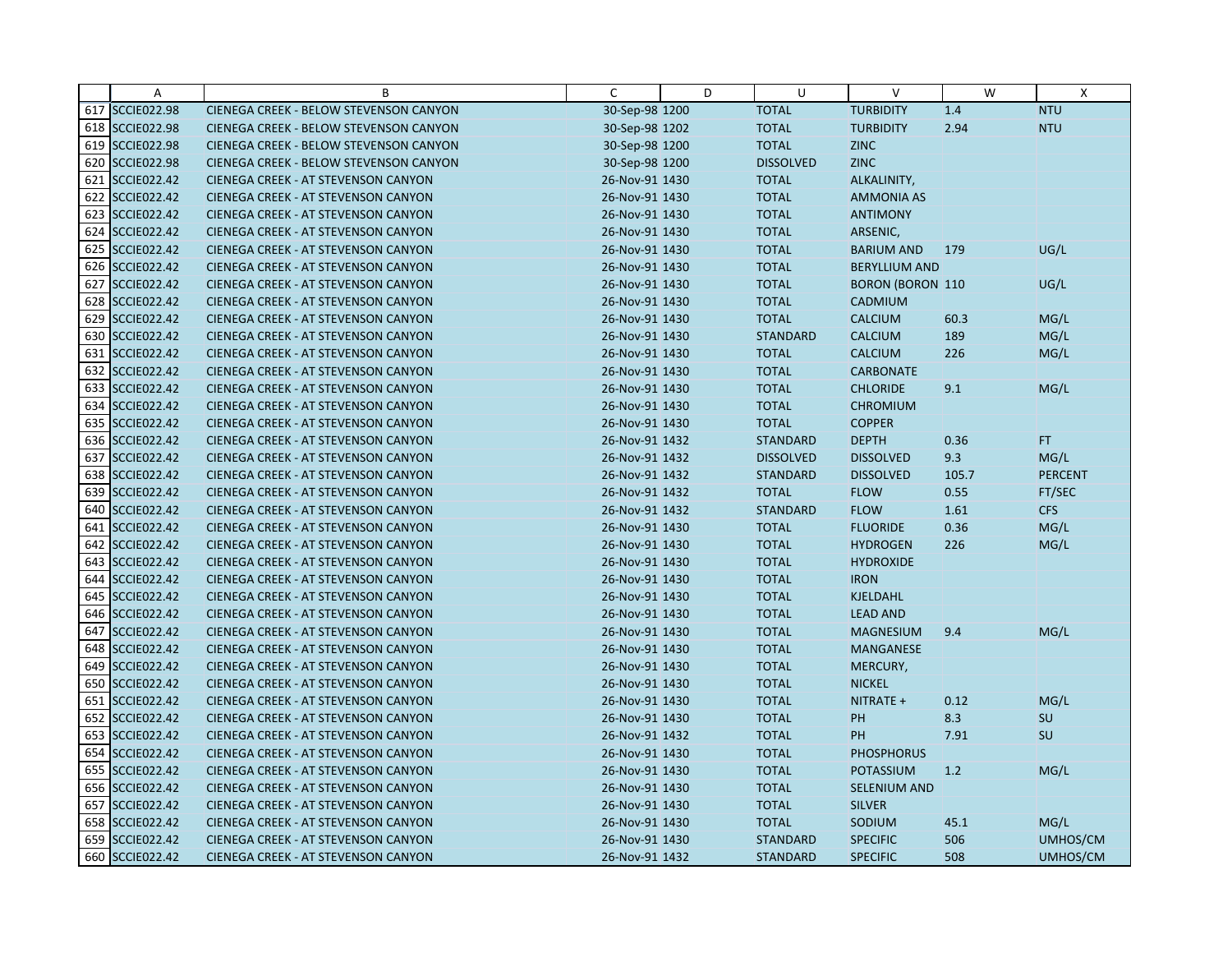|     | $\overline{A}$     | B                                          | C              | D | U                | $\vee$               | W              | X                |
|-----|--------------------|--------------------------------------------|----------------|---|------------------|----------------------|----------------|------------------|
|     | 661 SCCIE022.42    | CIENEGA CREEK - AT STEVENSON CANYON        | 26-Nov-91 1432 |   | <b>STANDARD</b>  | STREAM WIDTH 8.3     |                | FT.              |
|     | 662 SCCIE022.42    | CIENEGA CREEK - AT STEVENSON CANYON        | 26-Nov-91 1430 |   | <b>TOTAL</b>     | <b>STRONTIUM</b>     | 390            | UG/L             |
|     | 663 SCCIE022.42    | <b>CIENEGA CREEK - AT STEVENSON CANYON</b> | 26-Nov-91 1430 |   | <b>TOTAL</b>     | <b>SULFATE</b>       | 42             | MG/L             |
|     | 664 SCCIE022.42    | <b>CIENEGA CREEK - AT STEVENSON CANYON</b> | 26-Nov-91 1430 |   | <b>SUSPENDED</b> | <b>SUSPENDED</b>     |                |                  |
|     | 665 SCCIE022.42    | <b>CIENEGA CREEK - AT STEVENSON CANYON</b> | 26-Nov-91 1432 |   | <b>STANDARD</b>  | TEMPERATURE          | 20.5           | DEG C            |
|     | 666 SCCIE022.42    | <b>CIENEGA CREEK - AT STEVENSON CANYON</b> | 26-Nov-91 1432 |   | <b>TOTAL</b>     | TEMPERATURE 14.0     |                | DEG <sub>C</sub> |
|     | 667 SCCIE022.42    | <b>CIENEGA CREEK - AT STEVENSON CANYON</b> | 26-Nov-91 1430 |   | <b>TOTAL</b>     | <b>THALLIUM</b>      |                |                  |
|     | 668 SCCIE022.42    | <b>CIENEGA CREEK - AT STEVENSON CANYON</b> | 26-Nov-91 1430 |   | <b>DISSOLVED</b> | <b>TOTAL</b>         | 300            | MG/L             |
|     | 669 SCCIE022.42    | <b>CIENEGA CREEK - AT STEVENSON CANYON</b> | 26-Nov-91 1430 |   | <b>TOTAL</b>     | <b>TURBIDITY</b>     | 0.22           | <b>NTU</b>       |
|     | 670 SCCIE022.42    | <b>CIENEGA CREEK - AT STEVENSON CANYON</b> | 26-Nov-91 1432 |   | <b>TOTAL</b>     | <b>TURBIDITY</b>     | 0.30           | <b>NTU</b>       |
|     | 671 SCCIE022.42    | <b>CIENEGA CREEK - AT STEVENSON CANYON</b> | 26-Nov-91 1430 |   | <b>TOTAL</b>     | <b>ZINC</b>          |                |                  |
|     | 672 SCCIE022.42    | <b>CIENEGA CREEK - AT STEVENSON CANYON</b> | 31-Jan-92 1410 |   | <b>TOTAL</b>     | ALKALINITY,          | 3              | MG/L             |
|     | 673 SCCIE022.42    | CIENEGA CREEK - AT STEVENSON CANYON        | 31-Jan-92 1410 |   | <b>TOTAL</b>     | <b>AMMONIA AS</b>    |                |                  |
|     | 674 SCCIE022.42    | <b>CIENEGA CREEK - AT STEVENSON CANYON</b> | 31-Jan-92 1410 |   | <b>TOTAL</b>     | <b>ANTIMONY</b>      |                |                  |
|     | 675 SCCIE022.42    | <b>CIENEGA CREEK - AT STEVENSON CANYON</b> | 31-Jan-92 1410 |   | <b>TOTAL</b>     | ARSENIC,             |                |                  |
|     | 676 SCCIE022.42    | <b>CIENEGA CREEK - AT STEVENSON CANYON</b> | 31-Jan-92 1410 |   | <b>TOTAL</b>     | <b>BARIUM AND</b>    | 161            | UG/L             |
|     | 677 SCCIE022.42    | CIENEGA CREEK - AT STEVENSON CANYON        | 31-Jan-92 1410 |   | <b>TOTAL</b>     | <b>BERYLLIUM AND</b> |                |                  |
|     | 678 SCCIE022.42    | <b>CIENEGA CREEK - AT STEVENSON CANYON</b> | 31-Jan-92 1410 |   | <b>TOTAL</b>     | <b>BORON (BORON</b>  |                |                  |
|     | 679 SCCIE022.42    | <b>CIENEGA CREEK - AT STEVENSON CANYON</b> | 31-Jan-92 1410 |   | <b>TOTAL</b>     | CADMIUM              |                |                  |
|     | 680 SCCIE022.42    | CIENEGA CREEK - AT STEVENSON CANYON        | 31-Jan-92 1410 |   | <b>TOTAL</b>     | <b>CALCIUM</b>       | 63.2           | MG/L             |
|     | 681 SCCIE022.42    | <b>CIENEGA CREEK - AT STEVENSON CANYON</b> | 31-Jan-92 1410 |   | <b>STANDARD</b>  | <b>CALCIUM</b>       | 200            | MG/L             |
|     | 682 SCCIE022.42    | <b>CIENEGA CREEK - AT STEVENSON CANYON</b> | 31-Jan-92 1410 |   | <b>TOTAL</b>     | <b>CALCIUM</b>       | 234            | MG/L             |
|     | 683 SCCIE022.42    | <b>CIENEGA CREEK - AT STEVENSON CANYON</b> | 31-Jan-92 1410 |   | <b>TOTAL</b>     | <b>CARBONATE</b>     | $\overline{7}$ | MG/L             |
|     | 684 SCCIE022.42    | <b>CIENEGA CREEK - AT STEVENSON CANYON</b> | 31-Jan-92 1410 |   | <b>TOTAL</b>     | <b>CHLORIDE</b>      | 9              | MG/L             |
|     | 685 SCCIE022.42    | CIENEGA CREEK - AT STEVENSON CANYON        | 31-Jan-92 1410 |   | <b>TOTAL</b>     | <b>CHROMIUM</b>      |                |                  |
|     | 686 SCCIE022.42    | <b>CIENEGA CREEK - AT STEVENSON CANYON</b> | 31-Jan-92 1410 |   | <b>TOTAL</b>     | <b>COPPER</b>        | 39             | UG/L             |
| 687 | <b>SCCIE022.42</b> | <b>CIENEGA CREEK - AT STEVENSON CANYON</b> | 31-Jan-92 1412 |   | <b>STANDARD</b>  | <b>DEPTH</b>         | 0.66           | FT.              |
|     | 688 SCCIE022.42    | CIENEGA CREEK - AT STEVENSON CANYON        | 31-Jan-92 1412 |   | <b>DISSOLVED</b> | <b>DISSOLVED</b>     | 11.3           | MG/L             |
|     | 689 SCCIE022.42    | <b>CIENEGA CREEK - AT STEVENSON CANYON</b> | 31-Jan-92 1412 |   | <b>STANDARD</b>  | <b>DISSOLVED</b>     | 123.5          | <b>PERCENT</b>   |
|     | 690 SCCIE022.42    | <b>CIENEGA CREEK - AT STEVENSON CANYON</b> | 31-Jan-92 1412 |   | <b>TOTAL</b>     | <b>FLOW</b>          | 0.47           | FT/SEC           |
|     | 691 SCCIE022.42    | <b>CIENEGA CREEK - AT STEVENSON CANYON</b> | 31-Jan-92 1412 |   | <b>STANDARD</b>  | <b>FLOW</b>          | 2.34           | <b>CFS</b>       |
|     | 692 SCCIE022.42    | <b>CIENEGA CREEK - AT STEVENSON CANYON</b> | 31-Jan-92 1410 |   | <b>TOTAL</b>     | <b>FLUORIDE</b>      | 0.34           | MG/L             |
|     | 693 SCCIE022.42    | <b>CIENEGA CREEK - AT STEVENSON CANYON</b> | 31-Jan-92 1410 |   | <b>TOTAL</b>     | <b>HYDROGEN</b>      | 227            | MG/L             |
|     | 694 SCCIE022.42    | <b>CIENEGA CREEK - AT STEVENSON CANYON</b> | 31-Jan-92 1410 |   | <b>TOTAL</b>     | <b>HYDROXIDE</b>     |                |                  |
|     | 695 SCCIE022.42    | <b>CIENEGA CREEK - AT STEVENSON CANYON</b> | 31-Jan-92 1410 |   | <b>TOTAL</b>     | <b>IRON</b>          | 446            | UG/L             |
|     | 696 SCCIE022.42    | <b>CIENEGA CREEK - AT STEVENSON CANYON</b> | 31-Jan-92 1410 |   | <b>TOTAL</b>     | <b>KJELDAHL</b>      | 0.3            | MG/L             |
|     | 697 SCCIE022.42    | <b>CIENEGA CREEK - AT STEVENSON CANYON</b> | 31-Jan-92 1410 |   | <b>TOTAL</b>     | <b>LEAD AND</b>      | $\overline{4}$ | UG/L             |
|     | 698 SCCIE022.42    | <b>CIENEGA CREEK - AT STEVENSON CANYON</b> | 31-Jan-92 1410 |   | <b>TOTAL</b>     | <b>MAGNESIUM</b>     | 10.3           | MG/L             |
|     | 699 SCCIE022.42    | CIENEGA CREEK - AT STEVENSON CANYON        | 31-Jan-92 1410 |   | <b>TOTAL</b>     | <b>MANGANESE</b>     | 12             | UG/L             |
|     | 700 SCCIE022.42    | <b>CIENEGA CREEK - AT STEVENSON CANYON</b> | 31-Jan-92 1410 |   | <b>TOTAL</b>     | MERCURY,             |                |                  |
|     | 701 SCCIE022.42    | <b>CIENEGA CREEK - AT STEVENSON CANYON</b> | 31-Jan-92 1410 |   | <b>TOTAL</b>     | <b>NICKEL</b>        |                |                  |
|     | 702 SCCIE022.42    | <b>CIENEGA CREEK - AT STEVENSON CANYON</b> | 31-Jan-92 1410 |   | <b>TOTAL</b>     | NITRATE +            | 0.09           | MG/L             |
|     | 703 SCCIE022.42    | CIENEGA CREEK - AT STEVENSON CANYON        | 31-Jan-92 1410 |   | <b>TOTAL</b>     | PH                   | 8.4            | SU               |
|     | 704 SCCIE022.42    | CIENEGA CREEK - AT STEVENSON CANYON        | 31-Jan-92 1412 |   | <b>TOTAL</b>     | PH                   | 8.34           | SU               |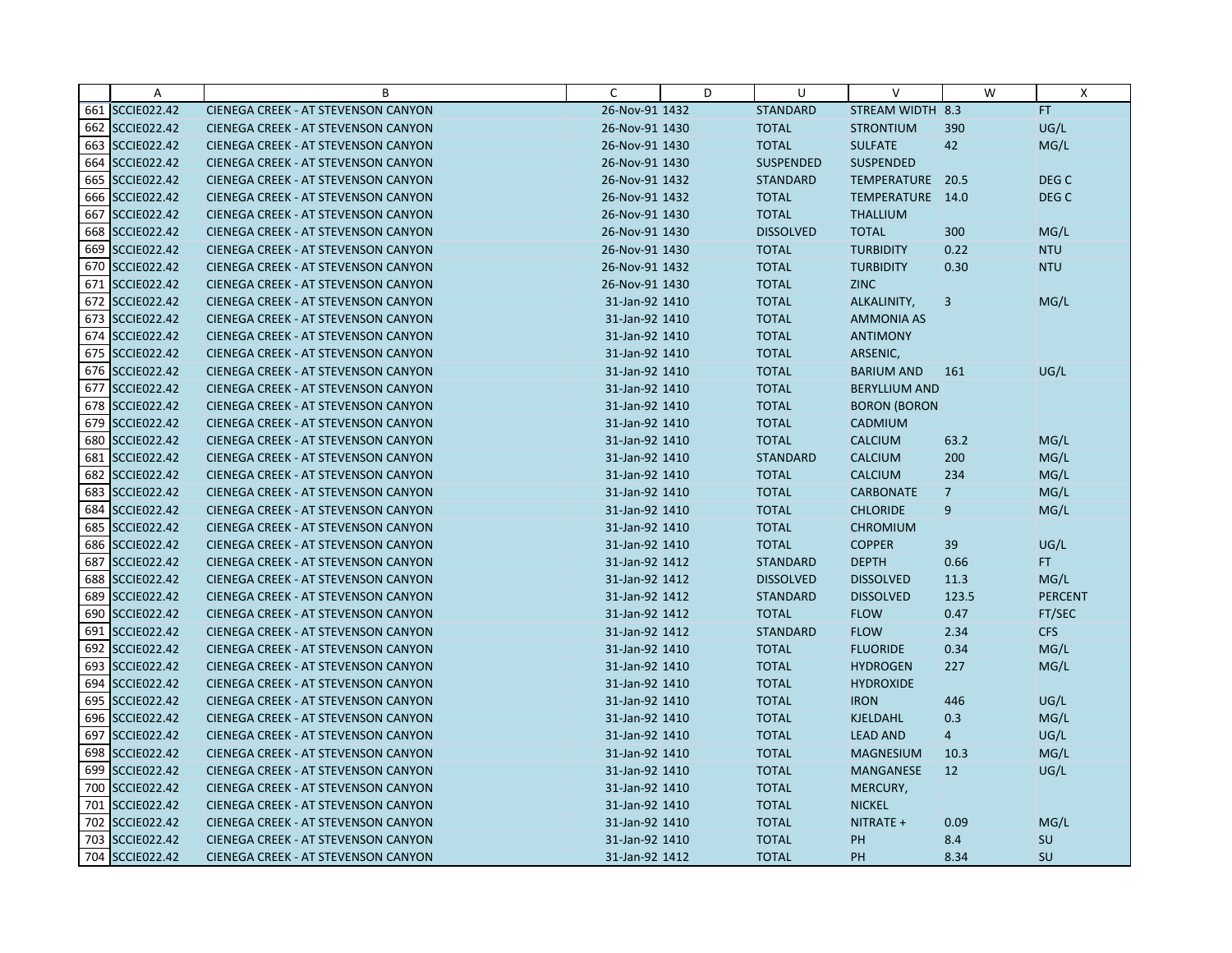|     | $\overline{A}$     | B                                          | C              | D | U                | $\vee$                  | W    | X                |
|-----|--------------------|--------------------------------------------|----------------|---|------------------|-------------------------|------|------------------|
|     | 705 SCCIE022.42    | CIENEGA CREEK - AT STEVENSON CANYON        | 31-Jan-92 1410 |   | <b>TOTAL</b>     | <b>PHOSPHORUS</b>       |      |                  |
|     | 706 SCCIE022.42    | <b>CIENEGA CREEK - AT STEVENSON CANYON</b> | 31-Jan-92 1410 |   | <b>TOTAL</b>     | POTASSIUM               | 2.4  | MG/L             |
|     | 707 SCCIE022.42    | <b>CIENEGA CREEK - AT STEVENSON CANYON</b> | 31-Jan-92 1410 |   | <b>TOTAL</b>     | <b>SELENIUM AND</b>     |      |                  |
|     | 708 SCCIE022.42    | <b>CIENEGA CREEK - AT STEVENSON CANYON</b> | 31-Jan-92 1410 |   | <b>TOTAL</b>     | <b>SILVER</b>           |      |                  |
|     | 709 SCCIE022.42    | <b>CIENEGA CREEK - AT STEVENSON CANYON</b> | 31-Jan-92 1410 |   | <b>TOTAL</b>     | SODIUM                  | 50.0 | MG/L             |
|     | 710 SCCIE022.42    | <b>CIENEGA CREEK - AT STEVENSON CANYON</b> | 31-Jan-92 1410 |   | <b>STANDARD</b>  | <b>SPECIFIC</b>         | 512  | UMHOS/CM         |
|     | 711 SCCIE022.42    | <b>CIENEGA CREEK - AT STEVENSON CANYON</b> | 31-Jan-92 1412 |   | <b>STANDARD</b>  | <b>SPECIFIC</b>         | 508  | UMHOS/CM         |
|     | 712 SCCIE022.42    | <b>CIENEGA CREEK - AT STEVENSON CANYON</b> | 31-Jan-92 1412 |   | <b>STANDARD</b>  | STREAM WIDTH 8.0        |      | FT.              |
|     | 713 SCCIE022.42    | CIENEGA CREEK - AT STEVENSON CANYON        | 31-Jan-92 1410 |   | <b>TOTAL</b>     | <b>STRONTIUM</b>        | 389  | UG/L             |
|     | 714 SCCIE022.42    | <b>CIENEGA CREEK - AT STEVENSON CANYON</b> | 31-Jan-92 1410 |   | <b>TOTAL</b>     | <b>SULFATE</b>          | 43   | MG/L             |
|     | 715 SCCIE022.42    | <b>CIENEGA CREEK - AT STEVENSON CANYON</b> | 31-Jan-92 1410 |   | <b>SUSPENDED</b> | <b>SUSPENDED</b>        |      |                  |
|     | 716 SCCIE022.42    | CIENEGA CREEK - AT STEVENSON CANYON        | 31-Jan-92 1412 |   | <b>STANDARD</b>  | TEMPERATURE             | 18.5 | DEG C            |
|     | 717 SCCIE022.42    | CIENEGA CREEK - AT STEVENSON CANYON        | 31-Jan-92 1412 |   | <b>TOTAL</b>     | TEMPERATURE 12.5        |      | DEG <sub>C</sub> |
|     | 718 SCCIE022.42    | <b>CIENEGA CREEK - AT STEVENSON CANYON</b> | 31-Jan-92 1410 |   | <b>TOTAL</b>     | <b>THALLIUM</b>         |      |                  |
|     | 719 SCCIE022.42    | <b>CIENEGA CREEK - AT STEVENSON CANYON</b> | 31-Jan-92 1410 |   | <b>DISSOLVED</b> | <b>TOTAL</b>            | 330  | MG/L             |
|     | 720 SCCIE022.42    | <b>CIENEGA CREEK - AT STEVENSON CANYON</b> | 31-Jan-92 1410 |   | <b>TOTAL</b>     | <b>TURBIDITY</b>        | 0.40 | <b>NTU</b>       |
|     | 721 SCCIE022.42    | CIENEGA CREEK - AT STEVENSON CANYON        | 31-Jan-92 1412 |   | <b>TOTAL</b>     | <b>TURBIDITY</b>        | 2.3  | <b>NTU</b>       |
|     | 722 SCCIE022.42    | CIENEGA CREEK - AT STEVENSON CANYON        | 31-Jan-92 1410 |   | <b>TOTAL</b>     | <b>ZINC</b>             | 15   | UG/L             |
|     | 723 SCCIE022.42    | <b>CIENEGA CREEK - AT STEVENSON CANYON</b> | 14-May-92 1500 |   | <b>TOTAL</b>     | ALKALINITY,             |      |                  |
|     | 724 SCCIE022.42    | CIENEGA CREEK - AT STEVENSON CANYON        | 14-May-92 1500 |   | <b>TOTAL</b>     | <b>AMMONIA AS</b>       |      |                  |
|     | 725 SCCIE022.42    | CIENEGA CREEK - AT STEVENSON CANYON        | 14-May-92 1500 |   | <b>TOTAL</b>     | <b>ANTIMONY</b>         |      |                  |
|     | 726 SCCIE022.42    | <b>CIENEGA CREEK - AT STEVENSON CANYON</b> | 14-May-92 1500 |   | <b>TOTAL</b>     | ARSENIC,                |      |                  |
|     | 727 SCCIE022.42    | CIENEGA CREEK - AT STEVENSON CANYON        | 14-May-92 1500 |   | <b>TOTAL</b>     | <b>BARIUM AND</b>       | 180  | UG/L             |
|     | 728 SCCIE022.42    | <b>CIENEGA CREEK - AT STEVENSON CANYON</b> | 14-May-92 1500 |   | <b>TOTAL</b>     | <b>BERYLLIUM AND</b>    |      |                  |
|     | 729 SCCIE022.42    | CIENEGA CREEK - AT STEVENSON CANYON        | 14-May-92 1500 |   | <b>TOTAL</b>     | <b>BORON (BORON 140</b> |      | UG/L             |
|     | 730 SCCIE022.42    | <b>CIENEGA CREEK - AT STEVENSON CANYON</b> | 14-May-92 1500 |   | <b>TOTAL</b>     | CADMIUM                 |      |                  |
|     | 731 SCCIE022.42    | CIENEGA CREEK - AT STEVENSON CANYON        | 14-May-92 1500 |   | <b>TOTAL</b>     | <b>CALCIUM</b>          | 57.6 | MG/L             |
|     | 732 SCCIE022.42    | CIENEGA CREEK - AT STEVENSON CANYON        | 14-May-92 1500 |   | <b>STANDARD</b>  | <b>CALCIUM</b>          | 172  | MG/L             |
|     | 733 SCCIE022.42    | <b>CIENEGA CREEK - AT STEVENSON CANYON</b> | 14-May-92 1500 |   | <b>TOTAL</b>     | <b>CALCIUM</b>          | 217  | MG/L             |
|     | 734 SCCIE022.42    | <b>CIENEGA CREEK - AT STEVENSON CANYON</b> | 14-May-92 1500 |   | <b>TOTAL</b>     | <b>CARBONATE</b>        |      |                  |
|     | 735 SCCIE022.42    | CIENEGA CREEK - AT STEVENSON CANYON        | 14-May-92 1500 |   | <b>TOTAL</b>     | <b>CHLORIDE</b>         | 2.6  | MG/L             |
|     | 736 SCCIE022.42    | <b>CIENEGA CREEK - AT STEVENSON CANYON</b> | 14-May-92 1500 |   | <b>TOTAL</b>     | <b>CHROMIUM</b>         |      |                  |
|     | 737 SCCIE022.42    | CIENEGA CREEK - AT STEVENSON CANYON        | 14-May-92 1500 |   | <b>TOTAL</b>     | <b>COPPER</b>           |      |                  |
|     | 738 SCCIE022.42    | <b>CIENEGA CREEK - AT STEVENSON CANYON</b> | 14-May-92 1502 |   | <b>STANDARD</b>  | <b>DEPTH</b>            | 0.67 | FT.              |
|     | 739 SCCIE022.42    | CIENEGA CREEK - AT STEVENSON CANYON        | 14-May-92 1502 |   | <b>DISSOLVED</b> | <b>DISSOLVED</b>        | 7.80 | MG/L             |
|     | 740 SCCIE022.42    | <b>CIENEGA CREEK - AT STEVENSON CANYON</b> | 14-May-92 1502 |   | <b>STANDARD</b>  | <b>DISSOLVED</b>        | 98.9 | <b>PERCENT</b>   |
|     | 741 SCCIE022.42    | <b>CIENEGA CREEK - AT STEVENSON CANYON</b> | 14-May-92 1502 |   | <b>TOTAL</b>     | <b>FLOW</b>             | 0.16 | FT/SEC           |
|     | 742 SCCIE022.42    | CIENEGA CREEK - AT STEVENSON CANYON        | 14-May-92 1502 |   | <b>STANDARD</b>  | <b>FLOW</b>             | 1.23 | <b>CFS</b>       |
|     | 743 SCCIE022.42    | CIENEGA CREEK - AT STEVENSON CANYON        | 14-May-92 1500 |   | <b>TOTAL</b>     | <b>FLUORIDE</b>         | 0.41 | MG/L             |
|     | 744 SCCIE022.42    | <b>CIENEGA CREEK - AT STEVENSON CANYON</b> | 14-May-92 1500 |   | <b>TOTAL</b>     | <b>HYDROGEN</b>         | 265  | MG/L             |
|     | 745 SCCIE022.42    | <b>CIENEGA CREEK - AT STEVENSON CANYON</b> | 14-May-92 1500 |   | <b>TOTAL</b>     | <b>IRON</b>             |      |                  |
| 746 | <b>SCCIE022.42</b> | CIENEGA CREEK - AT STEVENSON CANYON        | 14-May-92 1500 |   | <b>TOTAL</b>     | KJELDAHL                | 0.13 | MG/L             |
|     | 747 SCCIE022.42    | CIENEGA CREEK - AT STEVENSON CANYON        | 14-May-92 1500 |   | <b>TOTAL</b>     | <b>LEAD AND</b>         |      |                  |
|     | 748 SCCIE022.42    | CIENEGA CREEK - AT STEVENSON CANYON        | 14-May-92 1500 |   | <b>TOTAL</b>     | <b>MAGNESIUM</b>        | 9.2  | MG/L             |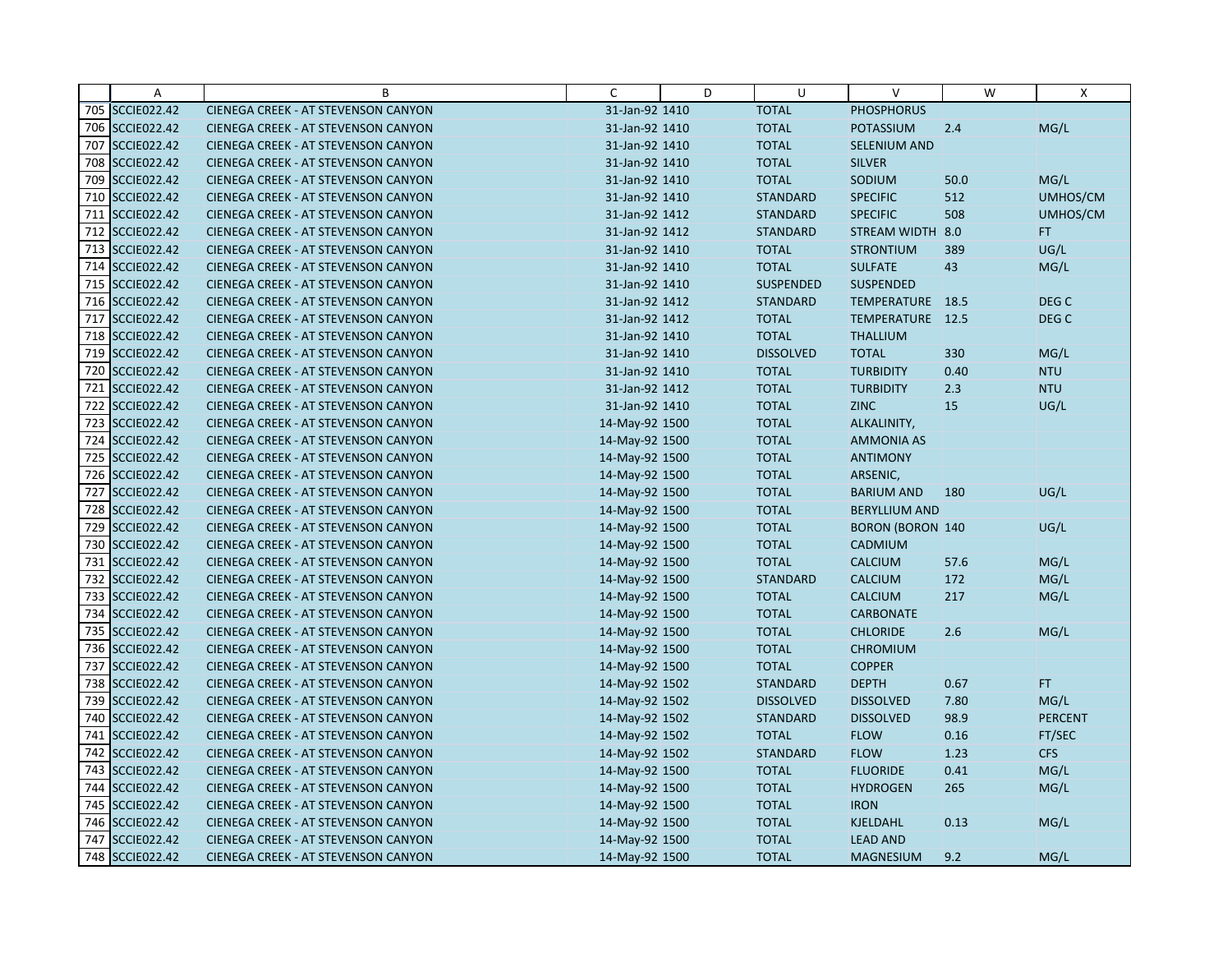|     | A                  | B                                          | C              | D | U                | $\vee$                 | W              | X                |
|-----|--------------------|--------------------------------------------|----------------|---|------------------|------------------------|----------------|------------------|
|     | 749 SCCIE022.42    | CIENEGA CREEK - AT STEVENSON CANYON        | 14-May-92 1500 |   | <b>TOTAL</b>     | MANGANESE              |                |                  |
|     | 750 SCCIE022.42    | <b>CIENEGA CREEK - AT STEVENSON CANYON</b> | 14-May-92 1500 |   | <b>TOTAL</b>     | MERCURY,               |                |                  |
|     | 751 SCCIE022.42    | <b>CIENEGA CREEK - AT STEVENSON CANYON</b> | 14-May-92 1500 |   | <b>TOTAL</b>     | <b>NICKEL</b>          |                |                  |
|     | 752 SCCIE022.42    | <b>CIENEGA CREEK - AT STEVENSON CANYON</b> | 14-May-92 1500 |   | <b>TOTAL</b>     | NITRATE +              |                |                  |
|     | 753 SCCIE022.42    | CIENEGA CREEK - AT STEVENSON CANYON        | 14-May-92 1500 |   | <b>TOTAL</b>     | PH                     | 8.17           | SU               |
|     | 754 SCCIE022.42    | CIENEGA CREEK - AT STEVENSON CANYON        | 14-May-92 1502 |   | <b>TOTAL</b>     | PH                     | 7.87           | SU               |
|     | 755 SCCIE022.42    | <b>CIENEGA CREEK - AT STEVENSON CANYON</b> | 14-May-92 1500 |   | <b>TOTAL</b>     | <b>PHOSPHORUS</b>      |                |                  |
|     | 756 SCCIE022.42    | CIENEGA CREEK - AT STEVENSON CANYON        | 14-May-92 1500 |   | <b>TOTAL</b>     | <b>POTASSIUM</b>       | 2.18           | MG/L             |
|     | 757 SCCIE022.42    | <b>CIENEGA CREEK - AT STEVENSON CANYON</b> | 14-May-92 1500 |   | <b>TOTAL</b>     | SELENIUM AND           |                |                  |
|     | 758 SCCIE022.42    | <b>CIENEGA CREEK - AT STEVENSON CANYON</b> | 14-May-92 1500 |   | <b>TOTAL</b>     | <b>SILVER</b>          |                |                  |
|     | 759 SCCIE022.42    | CIENEGA CREEK - AT STEVENSON CANYON        | 14-May-92 1500 |   | <b>TOTAL</b>     | SODIUM                 | 45.4           | MG/L             |
|     | 760 SCCIE022.42    | <b>CIENEGA CREEK - AT STEVENSON CANYON</b> | 14-May-92 1500 |   | <b>STANDARD</b>  | <b>SPECIFIC</b>        | 502            | UMHOS/CM         |
|     | 761 SCCIE022.42    | <b>CIENEGA CREEK - AT STEVENSON CANYON</b> | 14-May-92 1502 |   | <b>STANDARD</b>  | <b>SPECIFIC</b>        | 503            | UMHOS/CM         |
|     | 762 SCCIE022.42    | <b>CIENEGA CREEK - AT STEVENSON CANYON</b> | 14-May-92 1502 |   | <b>STANDARD</b>  | <b>STREAM WIDTH</b>    | 14.6           | FT.              |
|     | 763 SCCIE022.42    | <b>CIENEGA CREEK - AT STEVENSON CANYON</b> | 14-May-92 1500 |   | <b>TOTAL</b>     | <b>STRONTIUM</b>       | 360            | UG/L             |
|     | 764 SCCIE022.42    | <b>CIENEGA CREEK - AT STEVENSON CANYON</b> | 14-May-92 1500 |   | <b>TOTAL</b>     | <b>SULFATE</b>         | 35.7           | MG/L             |
|     | 765 SCCIE022.42    | CIENEGA CREEK - AT STEVENSON CANYON        | 14-May-92 1500 |   | <b>SUSPENDED</b> | <b>SUSPENDED</b>       |                |                  |
|     | 766 SCCIE022.42    | <b>CIENEGA CREEK - AT STEVENSON CANYON</b> | 14-May-92 1502 |   | <b>STANDARD</b>  | TEMPERATURE 24.5       |                | DEG <sub>C</sub> |
|     | 767 SCCIE022.42    | <b>CIENEGA CREEK - AT STEVENSON CANYON</b> | 14-May-92 1502 |   | <b>TOTAL</b>     | TEMPERATURE 19.5       |                | DEG <sub>C</sub> |
|     | 768 SCCIE022.42    | CIENEGA CREEK - AT STEVENSON CANYON        | 14-May-92 1500 |   | <b>TOTAL</b>     | <b>THALLIUM</b>        |                |                  |
|     | 769 SCCIE022.42    | <b>CIENEGA CREEK - AT STEVENSON CANYON</b> | 14-May-92 1500 |   | <b>DISSOLVED</b> | <b>TOTAL</b>           | 322            | MG/L             |
|     | 770 SCCIE022.42    | <b>CIENEGA CREEK - AT STEVENSON CANYON</b> | 14-May-92 1500 |   | <b>TOTAL</b>     | <b>TURBIDITY</b>       | 0.95           | <b>NTU</b>       |
|     | 771 SCCIE022.42    | <b>CIENEGA CREEK - AT STEVENSON CANYON</b> | 14-May-92 1502 |   | <b>TOTAL</b>     | <b>TURBIDITY</b>       | 2.2            | <b>NTU</b>       |
|     | 772 SCCIE022.42    | <b>CIENEGA CREEK - AT STEVENSON CANYON</b> | 14-May-92 1500 |   | <b>TOTAL</b>     | <b>ZINC</b>            |                |                  |
|     | 773 SCCIE022.42    | <b>CIENEGA CREEK - AT STEVENSON CANYON</b> | 06-Aug-92 0940 |   | <b>TOTAL</b>     | <b>AMMONIA AS</b>      |                |                  |
|     | 774 SCCIE022.42    | <b>CIENEGA CREEK - AT STEVENSON CANYON</b> | 06-Aug-92 0940 |   | <b>TOTAL</b>     | <b>ANTIMONY</b>        |                |                  |
|     | 775 SCCIE022.42    | <b>CIENEGA CREEK - AT STEVENSON CANYON</b> | 06-Aug-92 0940 |   | <b>TOTAL</b>     | ARSENIC,               |                |                  |
|     | 776 SCCIE022.42    | CIENEGA CREEK - AT STEVENSON CANYON        | 06-Aug-92 0940 |   | <b>TOTAL</b>     | <b>BARIUM AND</b>      | 148            | UG/L             |
|     | 777 SCCIE022.42    | CIENEGA CREEK - AT STEVENSON CANYON        | 06-Aug-92 0940 |   | <b>TOTAL</b>     | <b>BERYLLIUM AND</b>   |                |                  |
|     | 778 SCCIE022.42    | <b>CIENEGA CREEK - AT STEVENSON CANYON</b> | 06-Aug-92 0940 |   | <b>TOTAL</b>     | <b>BORON (BORON 81</b> |                | UG/L             |
|     | 779 SCCIE022.42    | <b>CIENEGA CREEK - AT STEVENSON CANYON</b> | 06-Aug-92 0940 |   | <b>TOTAL</b>     | CADMIUM                |                |                  |
|     | 780 SCCIE022.42    | <b>CIENEGA CREEK - AT STEVENSON CANYON</b> | 06-Aug-92 0940 |   | <b>TOTAL</b>     | <b>CALCIUM</b>         | 58.4           | MG/L             |
|     | 781 SCCIE022.42    | CIENEGA CREEK - AT STEVENSON CANYON        | 06-Aug-92 0940 |   | <b>STANDARD</b>  | <b>CALCIUM</b>         | 177            | MG/L             |
|     | 782 SCCIE022.42    | <b>CIENEGA CREEK - AT STEVENSON CANYON</b> | 06-Aug-92 0940 |   | <b>TOTAL</b>     | <b>CALCIUM</b>         | 213            | MG/L             |
|     | 783 SCCIE022.42    | <b>CIENEGA CREEK - AT STEVENSON CANYON</b> | 06-Aug-92 0940 |   | <b>TOTAL</b>     | <b>CARBONATE</b>       | 2 <sup>2</sup> | MG/L             |
|     | 784 SCCIE022.42    | <b>CIENEGA CREEK - AT STEVENSON CANYON</b> | 06-Aug-92 0940 |   | <b>TOTAL</b>     | <b>CHLORIDE</b>        | 8.37           | MG/L             |
|     | 785 SCCIE022.42    | <b>CIENEGA CREEK - AT STEVENSON CANYON</b> | 06-Aug-92 0940 |   | <b>TOTAL</b>     | <b>CHROMIUM</b>        |                |                  |
|     | 786 SCCIE022.42    | <b>CIENEGA CREEK - AT STEVENSON CANYON</b> | 06-Aug-92 0940 |   | <b>TOTAL</b>     | <b>COPPER</b>          |                |                  |
| 787 | <b>SCCIE022.42</b> | <b>CIENEGA CREEK - AT STEVENSON CANYON</b> | 06-Aug-92 0942 |   | <b>STANDARD</b>  | <b>DEPTH</b>           | 0.59           | FT.              |
|     | 788 SCCIE022.42    | <b>CIENEGA CREEK - AT STEVENSON CANYON</b> | 06-Aug-92 0942 |   | <b>DISSOLVED</b> | <b>DISSOLVED</b>       | 6.23           | MG/L             |
|     | 789 SCCIE022.42    | CIENEGA CREEK - AT STEVENSON CANYON        | 06-Aug-92 0942 |   | <b>STANDARD</b>  | <b>DISSOLVED</b>       | 77.4           | <b>PERCENT</b>   |
|     | 790 SCCIE022.42    | <b>CIENEGA CREEK - AT STEVENSON CANYON</b> | 06-Aug-92 0942 |   | <b>TOTAL</b>     | <b>FLOW</b>            | 0.13           | FT/SEC           |
|     | 791 SCCIE022.42    | <b>CIENEGA CREEK - AT STEVENSON CANYON</b> | 06-Aug-92 0942 |   | <b>STANDARD</b>  | <b>FLOW</b>            | 1.35           | <b>CFS</b>       |
|     | 792 SCCIE022.42    | CIENEGA CREEK - AT STEVENSON CANYON        | 06-Aug-92 0940 |   | <b>TOTAL</b>     | <b>FLUORIDE</b>        | 0.39           | MG/L             |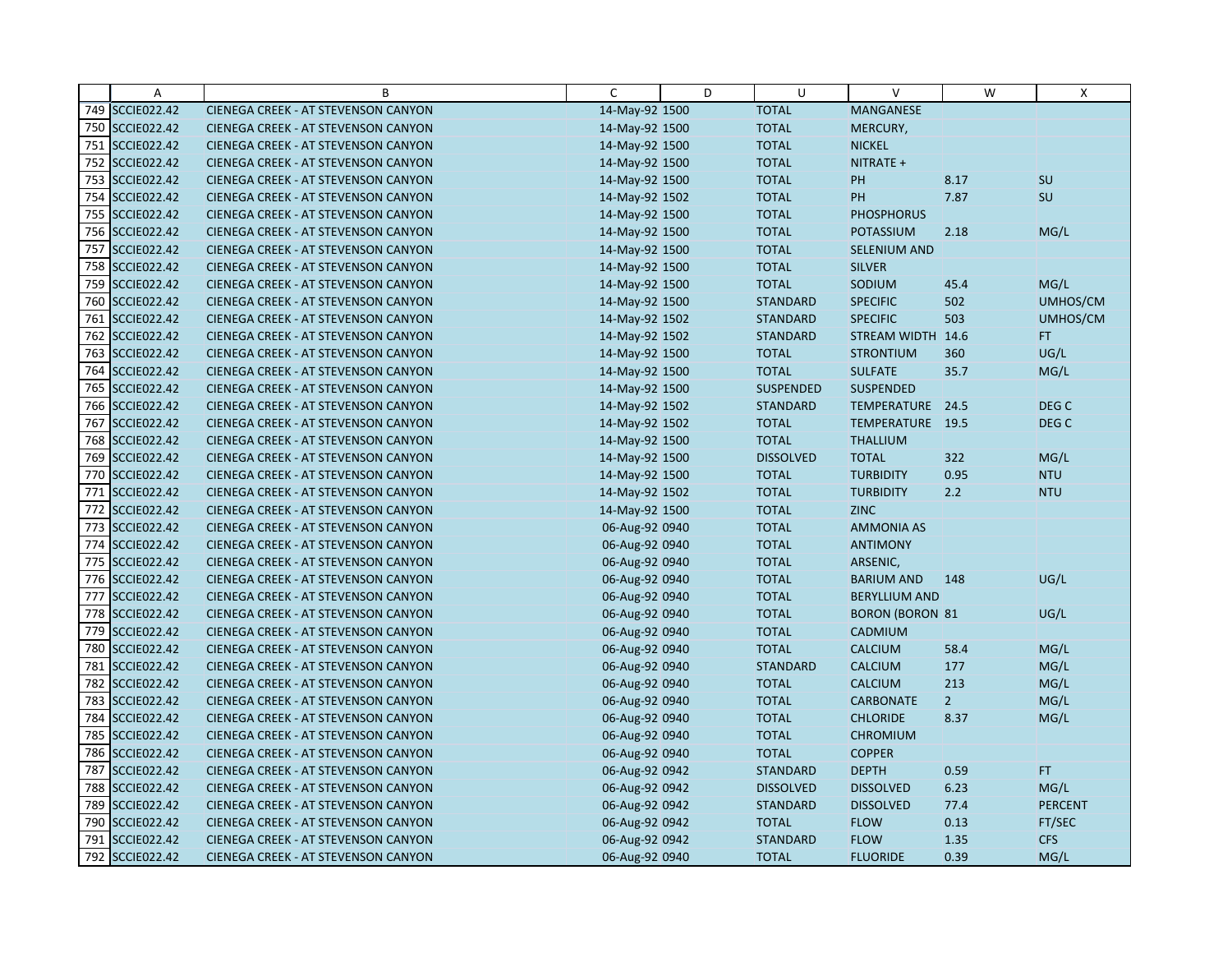|     | A                  | B                                          | C              | D | U                | v                      | W              | X                |
|-----|--------------------|--------------------------------------------|----------------|---|------------------|------------------------|----------------|------------------|
|     | 793 SCCIE022.42    | CIENEGA CREEK - AT STEVENSON CANYON        | 06-Aug-92 0940 |   | <b>TOTAL</b>     | <b>HYDROGEN</b>        | 260            | MG/L             |
|     | 794 SCCIE022.42    | CIENEGA CREEK - AT STEVENSON CANYON        | 06-Aug-92 0940 |   | <b>TOTAL</b>     | <b>HYDROXIDE</b>       |                |                  |
|     | 795 SCCIE022.42    | <b>CIENEGA CREEK - AT STEVENSON CANYON</b> | 06-Aug-92 0940 |   | <b>TOTAL</b>     | <b>IRON</b>            | 248            | UG/L             |
|     | 796 SCCIE022.42    | <b>CIENEGA CREEK - AT STEVENSON CANYON</b> | 06-Aug-92 0940 |   | <b>TOTAL</b>     | <b>KJELDAHL</b>        |                |                  |
|     | 797 SCCIE022.42    | <b>CIENEGA CREEK - AT STEVENSON CANYON</b> | 06-Aug-92 0940 |   | <b>TOTAL</b>     | <b>LEAD AND</b>        |                |                  |
|     | 798 SCCIE022.42    | <b>CIENEGA CREEK - AT STEVENSON CANYON</b> | 06-Aug-92 0940 |   | <b>TOTAL</b>     | <b>MAGNESIUM</b>       | 8.35           | MG/L             |
|     | 799 SCCIE022.42    | <b>CIENEGA CREEK - AT STEVENSON CANYON</b> | 06-Aug-92 0940 |   | <b>TOTAL</b>     | <b>MANGANESE</b>       | 52             | UG/L             |
|     | 800 SCCIE022.42    | <b>CIENEGA CREEK - AT STEVENSON CANYON</b> | 06-Aug-92 0940 |   | <b>TOTAL</b>     | MERCURY,               |                |                  |
|     | 801 SCCIE022.42    | CIENEGA CREEK - AT STEVENSON CANYON        | 06-Aug-92 0940 |   | <b>TOTAL</b>     | <b>NICKEL</b>          |                |                  |
|     | 802 SCCIE022.42    | <b>CIENEGA CREEK - AT STEVENSON CANYON</b> | 06-Aug-92 0940 |   | <b>TOTAL</b>     | NITRATE +              |                |                  |
|     | 803 SCCIE022.42    | <b>CIENEGA CREEK - AT STEVENSON CANYON</b> | 06-Aug-92 0940 |   | <b>TOTAL</b>     | <b>PH</b>              | 8.0            | SU               |
|     | 804 SCCIE022.42    | CIENEGA CREEK - AT STEVENSON CANYON        | 06-Aug-92 0942 |   | <b>TOTAL</b>     | PH                     | 7.73           | SU               |
| 805 | <b>SCCIE022.42</b> | CIENEGA CREEK - AT STEVENSON CANYON        | 06-Aug-92 0940 |   | <b>TOTAL</b>     | <b>PHOSPHORUS</b>      |                |                  |
|     | 806 SCCIE022.42    | <b>CIENEGA CREEK - AT STEVENSON CANYON</b> | 06-Aug-92 0940 |   | <b>TOTAL</b>     | <b>POTASSIUM</b>       | 2.29           | MG/L             |
|     | 807 SCCIE022.42    | <b>CIENEGA CREEK - AT STEVENSON CANYON</b> | 06-Aug-92 0940 |   | <b>TOTAL</b>     | <b>SELENIUM AND</b>    |                |                  |
| 808 | <b>SCCIE022.42</b> | <b>CIENEGA CREEK - AT STEVENSON CANYON</b> | 06-Aug-92 0940 |   | <b>TOTAL</b>     | <b>SILVER</b>          |                |                  |
|     | 809 SCCIE022.42    | CIENEGA CREEK - AT STEVENSON CANYON        | 06-Aug-92 0940 |   | <b>TOTAL</b>     | SODIUM                 | 44.0           | MG/L             |
|     | 810 SCCIE022.42    | CIENEGA CREEK - AT STEVENSON CANYON        | 06-Aug-92 0940 |   | <b>STANDARD</b>  | <b>SPECIFIC</b>        | 497            | UMHOS/CM         |
|     | 811 SCCIE022.42    | <b>CIENEGA CREEK - AT STEVENSON CANYON</b> | 06-Aug-92 0942 |   | <b>STANDARD</b>  | <b>SPECIFIC</b>        | 459            | UMHOS/CM         |
|     | 812 SCCIE022.42    | CIENEGA CREEK - AT STEVENSON CANYON        | 06-Aug-92 0942 |   | <b>STANDARD</b>  | <b>STREAM WIDTH</b>    | 20.0           | FT.              |
|     | 813 SCCIE022.42    | CIENEGA CREEK - AT STEVENSON CANYON        | 06-Aug-92 0940 |   | <b>TOTAL</b>     | <b>STRONTIUM</b>       | 360            | UG/L             |
|     | 814 SCCIE022.42    | <b>CIENEGA CREEK - AT STEVENSON CANYON</b> | 06-Aug-92 0940 |   | <b>TOTAL</b>     | <b>SULFATE</b>         | 40.6           | MG/L             |
|     | 815 SCCIE022.42    | CIENEGA CREEK - AT STEVENSON CANYON        | 06-Aug-92 0940 |   | SUSPENDED        | <b>SUSPENDED</b>       | $\overline{7}$ | MG/L             |
|     | 816 SCCIE022.42    | <b>CIENEGA CREEK - AT STEVENSON CANYON</b> | 06-Aug-92 0942 |   | <b>STANDARD</b>  | TEMPERATURE 27.0       |                | DEG C            |
|     | 817 SCCIE022.42    | CIENEGA CREEK - AT STEVENSON CANYON        | 06-Aug-92 0942 |   | <b>TOTAL</b>     | TEMPERATURE 18.5       |                | DEG <sub>C</sub> |
|     | 818 SCCIE022.42    | <b>CIENEGA CREEK - AT STEVENSON CANYON</b> | 06-Aug-92 0940 |   | <b>TOTAL</b>     | <b>THALLIUM</b>        |                |                  |
|     | 819 SCCIE022.42    | CIENEGA CREEK - AT STEVENSON CANYON        | 06-Aug-92 0940 |   | <b>DISSOLVED</b> | <b>TOTAL</b>           | 294            | MG/L             |
|     | 820 SCCIE022.42    | CIENEGA CREEK - AT STEVENSON CANYON        | 06-Aug-92 0940 |   | <b>TOTAL</b>     | <b>TURBIDITY</b>       | 6.0            | <b>NTU</b>       |
|     | 821 SCCIE022.42    | <b>CIENEGA CREEK - AT STEVENSON CANYON</b> | 06-Aug-92 0942 |   | <b>TOTAL</b>     | <b>TURBIDITY</b>       | 11.2           | <b>NTU</b>       |
|     | 822 SCCIE022.42    | <b>CIENEGA CREEK - AT STEVENSON CANYON</b> | 06-Aug-92 0940 |   | <b>TOTAL</b>     | <b>ZINC</b>            |                |                  |
|     | 823 SCCIE022.42    | CIENEGA CREEK - AT STEVENSON CANYON        | 14-Nov-92 1210 |   | <b>TOTAL</b>     | <b>AMMONIA AS</b>      |                |                  |
|     | 824 SCCIE022.42    | <b>CIENEGA CREEK - AT STEVENSON CANYON</b> | 14-Nov-92 1210 |   | <b>TOTAL</b>     | <b>ANTIMONY</b>        |                |                  |
|     | 825 SCCIE022.42    | CIENEGA CREEK - AT STEVENSON CANYON        | 14-Nov-92 1210 |   | <b>TOTAL</b>     | ARSENIC,               |                |                  |
|     | 826 SCCIE022.42    | <b>CIENEGA CREEK - AT STEVENSON CANYON</b> | 14-Nov-92 1210 |   | <b>TOTAL</b>     | <b>BARIUM AND</b>      | 152            | UG/L             |
|     | 827 SCCIE022.42    | CIENEGA CREEK - AT STEVENSON CANYON        | 14-Nov-92 1210 |   | <b>TOTAL</b>     | <b>BERYLLIUM AND</b>   |                |                  |
|     | 828 SCCIE022.42    | <b>CIENEGA CREEK - AT STEVENSON CANYON</b> | 14-Nov-92 1210 |   | <b>TOTAL</b>     | <b>BORON (BORON 97</b> |                | UG/L             |
|     | 829 SCCIE022.42    | <b>CIENEGA CREEK - AT STEVENSON CANYON</b> | 14-Nov-92 1210 |   | <b>TOTAL</b>     | CADMIUM                |                |                  |
|     | 830 SCCIE022.42    | CIENEGA CREEK - AT STEVENSON CANYON        | 14-Nov-92 1210 |   | <b>TOTAL</b>     | <b>CALCIUM</b>         | 52.6           | MG/L             |
|     | 831 SCCIE022.42    | CIENEGA CREEK - AT STEVENSON CANYON        | 14-Nov-92 1210 |   | <b>STANDARD</b>  | <b>CALCIUM</b>         | 179            | MG/L             |
|     | 832 SCCIE022.42    | <b>CIENEGA CREEK - AT STEVENSON CANYON</b> | 14-Nov-92 1210 |   | <b>TOTAL</b>     | <b>CALCIUM</b>         | 213            | MG/L             |
|     | 833 SCCIE022.42    | <b>CIENEGA CREEK - AT STEVENSON CANYON</b> | 14-Nov-92 1210 |   | <b>TOTAL</b>     | <b>CARBONATE</b>       |                |                  |
|     | 834 SCCIE022.42    | CIENEGA CREEK - AT STEVENSON CANYON        | 14-Nov-92 1210 |   | <b>TOTAL</b>     | <b>CHLORIDE</b>        | 8.69           | MG/L             |
|     | 835 SCCIE022.42    | CIENEGA CREEK - AT STEVENSON CANYON        | 14-Nov-92 1210 |   | <b>TOTAL</b>     | <b>CHROMIUM</b>        |                |                  |
|     | 836 SCCIE022.42    | CIENEGA CREEK - AT STEVENSON CANYON        | 14-Nov-92 1210 |   | <b>TOTAL</b>     | <b>COPPER</b>          |                |                  |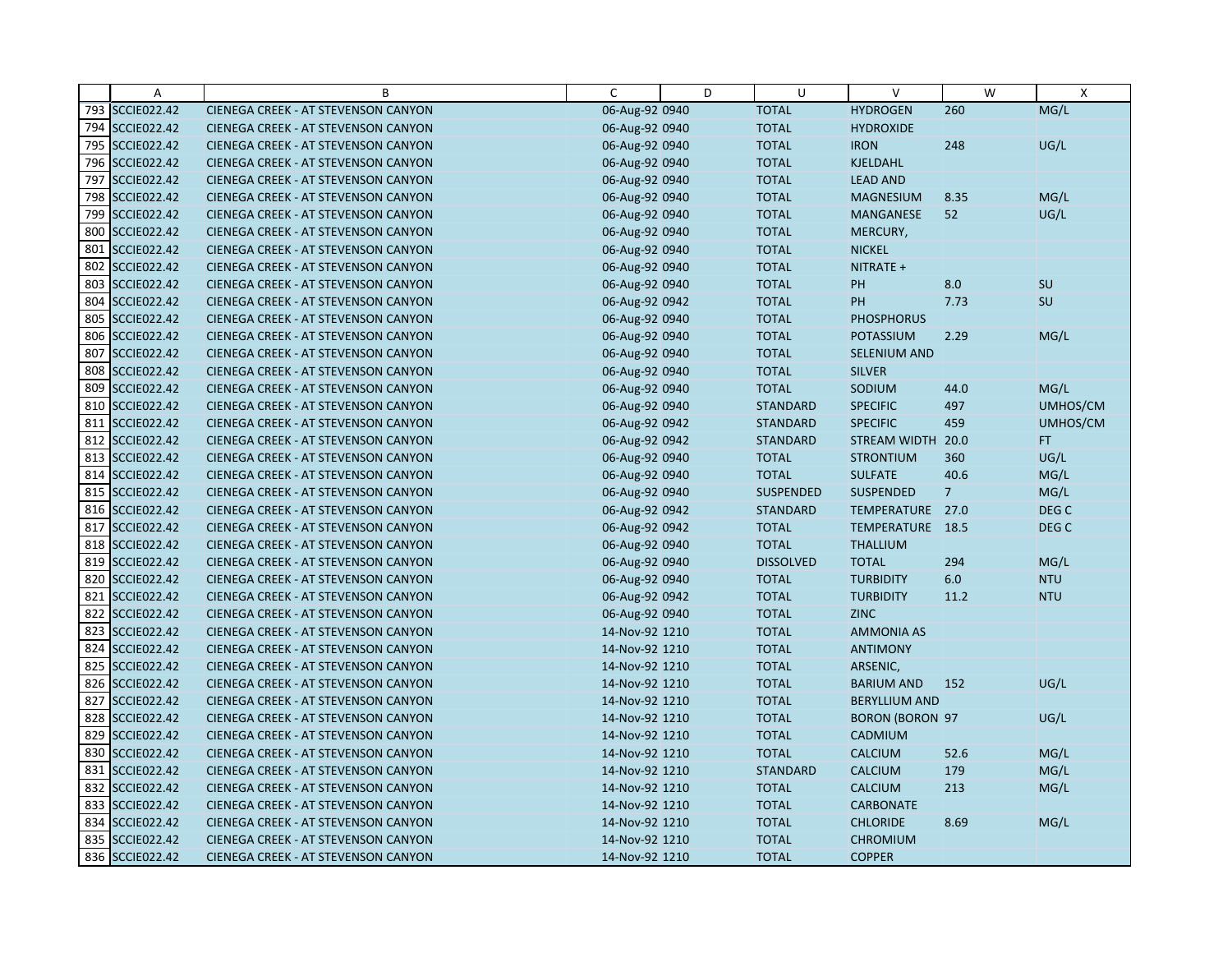|     | Α                  | B                                          | C              | D | U                | $\vee$                  | W              | X                |
|-----|--------------------|--------------------------------------------|----------------|---|------------------|-------------------------|----------------|------------------|
|     | 837 SCCIE022.42    | CIENEGA CREEK - AT STEVENSON CANYON        | 14-Nov-92 1212 |   | <b>STANDARD</b>  | <b>DEPTH</b>            | 1.12           | FT.              |
|     | 838 SCCIE022.42    | CIENEGA CREEK - AT STEVENSON CANYON        | 14-Nov-92 1212 |   | <b>TOTAL</b>     | <b>FLOW</b>             | 0.03           | FT/SEC           |
|     | 839 SCCIE022.42    | <b>CIENEGA CREEK - AT STEVENSON CANYON</b> | 14-Nov-92 1212 |   | <b>STANDARD</b>  | <b>FLOW</b>             | .95            | <b>CFS</b>       |
|     | 840 SCCIE022.42    | <b>CIENEGA CREEK - AT STEVENSON CANYON</b> | 14-Nov-92 1210 |   | <b>TOTAL</b>     | <b>FLUORIDE</b>         | 0.49           | MG/L             |
|     | 841 SCCIE022.42    | CIENEGA CREEK - AT STEVENSON CANYON        | 14-Nov-92 1210 |   | <b>TOTAL</b>     | <b>HYDROGEN</b>         | 268            | MG/L             |
|     | 842 SCCIE022.42    | CIENEGA CREEK - AT STEVENSON CANYON        | 14-Nov-92 1210 |   | <b>TOTAL</b>     | <b>HYDROXIDE</b>        |                |                  |
|     | 843 SCCIE022.42    | <b>CIENEGA CREEK - AT STEVENSON CANYON</b> | 14-Nov-92 1210 |   | <b>TOTAL</b>     | <b>IRON</b>             | 31             | UG/L             |
|     | 844 SCCIE022.42    | <b>CIENEGA CREEK - AT STEVENSON CANYON</b> | 14-Nov-92 1210 |   | <b>TOTAL</b>     | <b>KJELDAHL</b>         |                |                  |
|     | 845 SCCIE022.42    | CIENEGA CREEK - AT STEVENSON CANYON        | 14-Nov-92 1210 |   | <b>TOTAL</b>     | <b>LEAD AND</b>         |                |                  |
|     | 846 SCCIE022.42    | <b>CIENEGA CREEK - AT STEVENSON CANYON</b> | 14-Nov-92 1210 |   | <b>TOTAL</b>     | <b>MAGNESIUM</b>        | 7.6            | MG/L             |
|     | 847 SCCIE022.42    | <b>CIENEGA CREEK - AT STEVENSON CANYON</b> | 14-Nov-92 1210 |   | <b>TOTAL</b>     | <b>MANGANESE</b>        | 10             | UG/L             |
|     | 848 SCCIE022.42    | CIENEGA CREEK - AT STEVENSON CANYON        | 14-Nov-92 1210 |   | <b>TOTAL</b>     | MERCURY,                |                |                  |
| 849 | <b>SCCIE022.42</b> | CIENEGA CREEK - AT STEVENSON CANYON        | 14-Nov-92 1210 |   | <b>TOTAL</b>     | <b>NICKEL</b>           |                |                  |
|     | 850 SCCIE022.42    | <b>CIENEGA CREEK - AT STEVENSON CANYON</b> | 14-Nov-92 1210 |   | <b>TOTAL</b>     | NITRATE +               |                |                  |
|     | 851 SCCIE022.42    | <b>CIENEGA CREEK - AT STEVENSON CANYON</b> | 14-Nov-92 1211 |   | <b>TOTAL</b>     | <b>NITRATE AS N</b>     |                |                  |
|     | 852 SCCIE022.42    | <b>CIENEGA CREEK - AT STEVENSON CANYON</b> | 14-Nov-92 1211 |   | <b>DISSOLVED</b> | <b>NITRITE</b>          |                |                  |
|     | 853 SCCIE022.42    | CIENEGA CREEK - AT STEVENSON CANYON        | 14-Nov-92 1210 |   | <b>TOTAL</b>     | PH                      | 8.1            | <b>SU</b>        |
|     | 854 SCCIE022.42    | <b>CIENEGA CREEK - AT STEVENSON CANYON</b> | 14-Nov-92 1212 |   | <b>TOTAL</b>     | PH                      | 8.00           | SU               |
|     | 855 SCCIE022.42    | <b>CIENEGA CREEK - AT STEVENSON CANYON</b> | 14-Nov-92 1210 |   | <b>TOTAL</b>     | <b>PHOSPHORUS</b>       |                |                  |
|     | 856 SCCIE022.42    | CIENEGA CREEK - AT STEVENSON CANYON        | 14-Nov-92 1210 |   | <b>TOTAL</b>     | <b>POTASSIUM</b>        | 1.77           | MG/L             |
|     | 857 SCCIE022.42    | CIENEGA CREEK - AT STEVENSON CANYON        | 14-Nov-92 1210 |   | <b>TOTAL</b>     | <b>SELENIUM AND</b>     |                |                  |
|     | 858 SCCIE022.42    | <b>CIENEGA CREEK - AT STEVENSON CANYON</b> | 14-Nov-92 1210 |   | <b>TOTAL</b>     | <b>SILVER</b>           |                |                  |
|     | 859 SCCIE022.42    | CIENEGA CREEK - AT STEVENSON CANYON        | 14-Nov-92 1210 |   | <b>TOTAL</b>     | SODIUM                  | 43.2           | MG/L             |
|     | 860 SCCIE022.42    | <b>CIENEGA CREEK - AT STEVENSON CANYON</b> | 14-Nov-92 1210 |   | <b>STANDARD</b>  | <b>SPECIFIC</b>         | 487            | UMHOS/CM         |
|     | 861 SCCIE022.42    | CIENEGA CREEK - AT STEVENSON CANYON        | 14-Nov-92 1212 |   | <b>STANDARD</b>  | <b>SPECIFIC</b>         | 496            | UMHOS/CM         |
|     | 862 SCCIE022.42    | <b>CIENEGA CREEK - AT STEVENSON CANYON</b> | 14-Nov-92 1212 |   | <b>STANDARD</b>  | <b>STREAM WIDTH</b>     | 24.3           | FT.              |
|     | 863 SCCIE022.42    | CIENEGA CREEK - AT STEVENSON CANYON        | 14-Nov-92 1210 |   | <b>TOTAL</b>     | <b>STRONTIUM</b>        | 253            | UG/L             |
|     | 864 SCCIE022.42    | CIENEGA CREEK - AT STEVENSON CANYON        | 14-Nov-92 1210 |   | <b>TOTAL</b>     | <b>SULFATE</b>          | 40.0           | MG/L             |
|     | 865 SCCIE022.42    | <b>CIENEGA CREEK - AT STEVENSON CANYON</b> | 14-Nov-92 1210 |   | <b>SUSPENDED</b> | <b>SUSPENDED</b>        |                |                  |
|     | 866 SCCIE022.42    | <b>CIENEGA CREEK - AT STEVENSON CANYON</b> | 14-Nov-92 1212 |   | <b>STANDARD</b>  | TEMPERATURE 22.0        |                | DEG <sub>C</sub> |
|     | 867 SCCIE022.42    | <b>CIENEGA CREEK - AT STEVENSON CANYON</b> | 14-Nov-92 1212 |   | <b>TOTAL</b>     | TEMPERATURE 11.0        |                | DEG <sub>C</sub> |
|     | 868 SCCIE022.42    | <b>CIENEGA CREEK - AT STEVENSON CANYON</b> | 14-Nov-92 1210 |   | <b>TOTAL</b>     | <b>THALLIUM</b>         |                |                  |
|     | 869 SCCIE022.42    | CIENEGA CREEK - AT STEVENSON CANYON        | 14-Nov-92 1210 |   | <b>DISSOLVED</b> | <b>TOTAL</b>            | 312            | MG/L             |
|     | 870 SCCIE022.42    | <b>CIENEGA CREEK - AT STEVENSON CANYON</b> | 14-Nov-92 1210 |   | <b>TOTAL</b>     | <b>TURBIDITY</b>        | 0.40           | <b>NTU</b>       |
|     | 871 SCCIE022.42    | CIENEGA CREEK - AT STEVENSON CANYON        | 14-Nov-92 1212 |   | <b>TOTAL</b>     | <b>TURBIDITY</b>        | 0.88           | <b>NTU</b>       |
|     | 872 SCCIE022.42    | <b>CIENEGA CREEK - AT STEVENSON CANYON</b> | 14-Nov-92 1210 |   | <b>TOTAL</b>     | <b>ZINC</b>             | 7 <sup>1</sup> | UG/L             |
|     | 873 SCCIE022.42    | <b>CIENEGA CREEK - AT STEVENSON CANYON</b> | 16-Mar-93 1310 |   | <b>TOTAL</b>     | ALKALINITY,             |                |                  |
|     | 874 SCCIE022.42    | <b>CIENEGA CREEK - AT STEVENSON CANYON</b> | 16-Mar-93 1310 |   | <b>TOTAL</b>     | <b>AMMONIA AS</b>       |                |                  |
|     | 875 SCCIE022.42    | CIENEGA CREEK - AT STEVENSON CANYON        | 16-Mar-93 1310 |   | <b>TOTAL</b>     | <b>ANTIMONY</b>         |                |                  |
|     | 876 SCCIE022.42    | <b>CIENEGA CREEK - AT STEVENSON CANYON</b> | 16-Mar-93 1310 |   | <b>TOTAL</b>     | ARSENIC,                |                |                  |
|     | 877 SCCIE022.42    | <b>CIENEGA CREEK - AT STEVENSON CANYON</b> | 16-Mar-93 1310 |   | <b>TOTAL</b>     | <b>BARIUM AND</b>       | 160            | UG/L             |
|     | 878 SCCIE022.42    | <b>CIENEGA CREEK - AT STEVENSON CANYON</b> | 16-Mar-93 1310 |   | <b>TOTAL</b>     | <b>BERYLLIUM AND</b>    |                |                  |
|     | 879 SCCIE022.42    | <b>CIENEGA CREEK - AT STEVENSON CANYON</b> | 16-Mar-93 1310 |   | <b>TOTAL</b>     | <b>BORON (BORON 130</b> |                | UG/L             |
|     | 880 SCCIE022.42    | CIENEGA CREEK - AT STEVENSON CANYON        | 16-Mar-93 1310 |   | <b>TOTAL</b>     | CADMIUM                 |                |                  |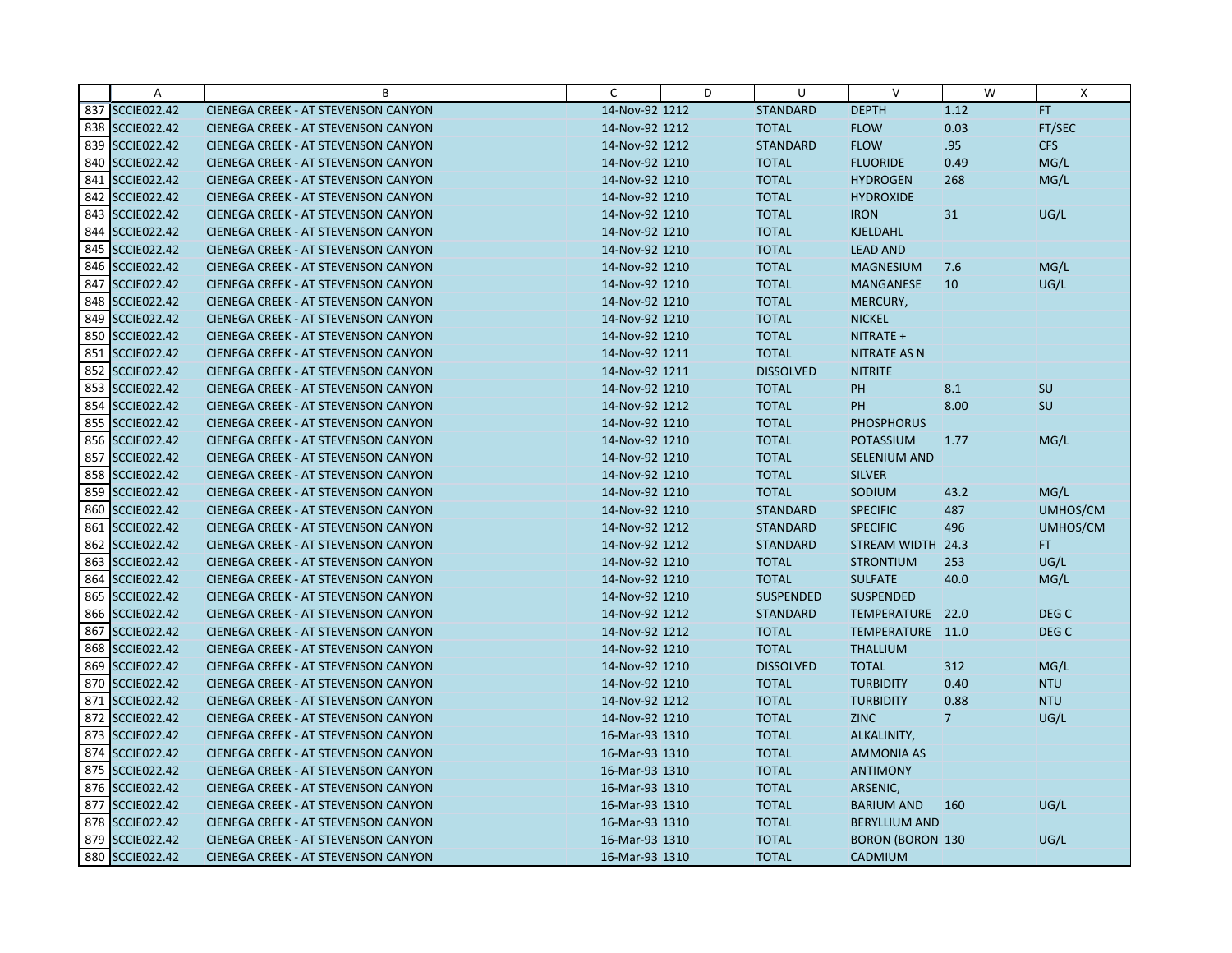|     | $\overline{A}$     | B                                          | C              | D | U                | $\vee$              | W     | $\mathsf{x}$     |
|-----|--------------------|--------------------------------------------|----------------|---|------------------|---------------------|-------|------------------|
|     | 881 SCCIE022.42    | CIENEGA CREEK - AT STEVENSON CANYON        | 16-Mar-93 1310 |   | <b>TOTAL</b>     | <b>CALCIUM</b>      | 57.9  | MG/L             |
|     | 882 SCCIE022.42    | <b>CIENEGA CREEK - AT STEVENSON CANYON</b> | 16-Mar-93 1310 |   | <b>STANDARD</b>  | <b>CALCIUM</b>      | 198   | MG/L             |
|     | 883 SCCIE022.42    | <b>CIENEGA CREEK - AT STEVENSON CANYON</b> | 16-Mar-93 1310 |   | <b>TOTAL</b>     | <b>CALCIUM</b>      | 233   | MG/L             |
|     | 884 SCCIE022.42    | <b>CIENEGA CREEK - AT STEVENSON CANYON</b> | 16-Mar-93 1310 |   | <b>TOTAL</b>     | <b>CARBONATE</b>    |       |                  |
|     | 885 SCCIE022.42    | <b>CIENEGA CREEK - AT STEVENSON CANYON</b> | 16-Mar-93 1310 |   | <b>TOTAL</b>     | <b>CHLORIDE</b>     | 10.0  | MG/L             |
|     | 886 SCCIE022.42    | <b>CIENEGA CREEK - AT STEVENSON CANYON</b> | 16-Mar-93 1310 |   | <b>TOTAL</b>     | <b>CHROMIUM</b>     |       |                  |
| 887 | <b>SCCIE022.42</b> | <b>CIENEGA CREEK - AT STEVENSON CANYON</b> | 16-Mar-93 1310 |   | <b>TOTAL</b>     | <b>COPPER</b>       |       |                  |
|     | 888 SCCIE022.42    | <b>CIENEGA CREEK - AT STEVENSON CANYON</b> | 16-Mar-93 1312 |   | <b>STANDARD</b>  | <b>DEPTH</b>        | 0.29  | FT.              |
|     | 889 SCCIE022.42    | <b>CIENEGA CREEK - AT STEVENSON CANYON</b> | 16-Mar-93 1312 |   | <b>DISSOLVED</b> | <b>DISSOLVED</b>    | 8.7   | MG/L             |
|     | 890 SCCIE022.42    | <b>CIENEGA CREEK - AT STEVENSON CANYON</b> | 16-Mar-93 1312 |   | <b>STANDARD</b>  | <b>DISSOLVED</b>    | 104.8 | <b>PERCENT</b>   |
|     | 891 SCCIE022.42    | <b>CIENEGA CREEK - AT STEVENSON CANYON</b> | 16-Mar-93 1312 |   | <b>TOTAL</b>     | <b>FLOW</b>         | 0.58  | FT/SEC           |
|     | 892 SCCIE022.42    | <b>CIENEGA CREEK - AT STEVENSON CANYON</b> | 16-Mar-93 1312 |   | <b>STANDARD</b>  | <b>FLOW</b>         | 2.61  | <b>CFS</b>       |
|     | 893 SCCIE022.42    | <b>CIENEGA CREEK - AT STEVENSON CANYON</b> | 16-Mar-93 1310 |   | <b>TOTAL</b>     | <b>FLUORIDE</b>     | 0.38  | MG/L             |
|     | 894 SCCIE022.42    | <b>CIENEGA CREEK - AT STEVENSON CANYON</b> | 16-Mar-93 1310 |   | <b>TOTAL</b>     | <b>HYDROGEN</b>     | 284   | MG/L             |
|     | 895 SCCIE022.42    | <b>CIENEGA CREEK - AT STEVENSON CANYON</b> | 16-Mar-93 1310 |   | <b>TOTAL</b>     | <b>IRON</b>         | 280   | UG/L             |
| 896 | <b>SCCIE022.42</b> | <b>CIENEGA CREEK - AT STEVENSON CANYON</b> | 16-Mar-93 1310 |   | <b>TOTAL</b>     | <b>KJELDAHL</b>     | 0.27  | MG/L             |
|     | 897 SCCIE022.42    | CIENEGA CREEK - AT STEVENSON CANYON        | 16-Mar-93 1310 |   | <b>TOTAL</b>     | <b>LEAD AND</b>     |       |                  |
|     | 898 SCCIE022.42    | <b>CIENEGA CREEK - AT STEVENSON CANYON</b> | 16-Mar-93 1310 |   | <b>TOTAL</b>     | <b>MAGNESIUM</b>    | 10.1  | MG/L             |
|     | 899 SCCIE022.42    | <b>CIENEGA CREEK - AT STEVENSON CANYON</b> | 16-Mar-93 1310 |   | <b>TOTAL</b>     | <b>MANGANESE</b>    | 80    | UG/L             |
|     | 900 SCCIE022.42    | CIENEGA CREEK - AT STEVENSON CANYON        | 16-Mar-93 1310 |   | <b>TOTAL</b>     | MERCURY,            |       |                  |
|     | 901 SCCIE022.42    | <b>CIENEGA CREEK - AT STEVENSON CANYON</b> | 16-Mar-93 1310 |   | <b>TOTAL</b>     | <b>NICKEL</b>       |       |                  |
|     | 902 SCCIE022.42    | <b>CIENEGA CREEK - AT STEVENSON CANYON</b> | 16-Mar-93 1310 |   | <b>TOTAL</b>     | NITRATE +           | 0.12  | MG/L             |
|     | 903 SCCIE022.42    | <b>CIENEGA CREEK - AT STEVENSON CANYON</b> | 16-Mar-93 1311 |   | <b>TOTAL</b>     | NITRATE AS N        | 0.12  | MG/L             |
|     | 904 SCCIE022.42    | <b>CIENEGA CREEK - AT STEVENSON CANYON</b> | 16-Mar-93 1311 |   | <b>DISSOLVED</b> | <b>NITRITE</b>      |       |                  |
|     | 905 SCCIE022.42    | <b>CIENEGA CREEK - AT STEVENSON CANYON</b> | 16-Mar-93 1310 |   | <b>TOTAL</b>     | PH                  | 8.29  | <b>SU</b>        |
|     | 906 SCCIE022.42    | <b>CIENEGA CREEK - AT STEVENSON CANYON</b> | 16-Mar-93 1312 |   | <b>TOTAL</b>     | PH                  | 8.26  | SU               |
| 907 | <b>SCCIE022.42</b> | <b>CIENEGA CREEK - AT STEVENSON CANYON</b> | 16-Mar-93 1310 |   | <b>TOTAL</b>     | <b>PHOSPHORUS</b>   |       |                  |
|     | 908 SCCIE022.42    | CIENEGA CREEK - AT STEVENSON CANYON        | 16-Mar-93 1310 |   | <b>TOTAL</b>     | <b>POTASSIUM</b>    | 3.88  | MG/L             |
|     | 909 SCCIE022.42    | <b>CIENEGA CREEK - AT STEVENSON CANYON</b> | 16-Mar-93 1310 |   | <b>TOTAL</b>     | <b>SELENIUM AND</b> |       |                  |
|     | 910 SCCIE022.42    | <b>CIENEGA CREEK - AT STEVENSON CANYON</b> | 16-Mar-93 1310 |   | <b>TOTAL</b>     | <b>SILVER</b>       |       |                  |
|     | 911 SCCIE022.42    | <b>CIENEGA CREEK - AT STEVENSON CANYON</b> | 16-Mar-93 1310 |   | <b>TOTAL</b>     | SODIUM              | 53.0  | MG/L             |
|     | 912 SCCIE022.42    | <b>CIENEGA CREEK - AT STEVENSON CANYON</b> | 16-Mar-93 1310 |   | <b>STANDARD</b>  | <b>SPECIFIC</b>     | 540   | UMHOS/CM         |
|     | 913 SCCIE022.42    | CIENEGA CREEK - AT STEVENSON CANYON        | 16-Mar-93 1312 |   | <b>STANDARD</b>  | <b>SPECIFIC</b>     | 564   | UMHOS/CM         |
|     | 914 SCCIE022.42    | <b>CIENEGA CREEK - AT STEVENSON CANYON</b> | 16-Mar-93 1312 |   | <b>STANDARD</b>  | STREAM WIDTH        | 14.5  | FT.              |
|     | 915 SCCIE022.42    | <b>CIENEGA CREEK - AT STEVENSON CANYON</b> | 16-Mar-93 1310 |   | <b>TOTAL</b>     | <b>STRONTIUM</b>    | 350   | UG/L             |
|     | 916 SCCIE022.42    | <b>CIENEGA CREEK - AT STEVENSON CANYON</b> | 16-Mar-93 1310 |   | <b>TOTAL</b>     | <b>SULFATE</b>      | 38.3  | MG/L             |
|     | 917 SCCIE022.42    | <b>CIENEGA CREEK - AT STEVENSON CANYON</b> | 16-Mar-93 1310 |   | <b>SUSPENDED</b> | <b>SUSPENDED</b>    | 19    | MG/L             |
|     | 918 SCCIE022.42    | <b>CIENEGA CREEK - AT STEVENSON CANYON</b> | 16-Mar-93 1312 |   | <b>STANDARD</b>  | TEMPERATURE 18.0    |       | DEG <sub>C</sub> |
|     | 919 SCCIE022.42    | <b>CIENEGA CREEK - AT STEVENSON CANYON</b> | 16-Mar-93 1312 |   | <b>TOTAL</b>     | TEMPERATURE 17.0    |       | DEG <sub>C</sub> |
|     | 920 SCCIE022.42    | <b>CIENEGA CREEK - AT STEVENSON CANYON</b> | 16-Mar-93 1310 |   | <b>TOTAL</b>     | <b>THALLIUM</b>     |       |                  |
|     | 921 SCCIE022.42    | <b>CIENEGA CREEK - AT STEVENSON CANYON</b> | 16-Mar-93 1310 |   | <b>DISSOLVED</b> | <b>TOTAL</b>        | 352   | MG/L             |
|     | 922 SCCIE022.42    | <b>CIENEGA CREEK - AT STEVENSON CANYON</b> | 16-Mar-93 1310 |   | <b>TOTAL</b>     | <b>TURBIDITY</b>    | 7.3   | <b>NTU</b>       |
|     | 923 SCCIE022.42    | <b>CIENEGA CREEK - AT STEVENSON CANYON</b> | 16-Mar-93 1312 |   | <b>TOTAL</b>     | <b>TURBIDITY</b>    | 9.3   | <b>NTU</b>       |
|     | 924 SCCIE022.42    | CIENEGA CREEK - AT STEVENSON CANYON        | 16-Mar-93 1310 |   | <b>TOTAL</b>     | <b>ZINC</b>         |       |                  |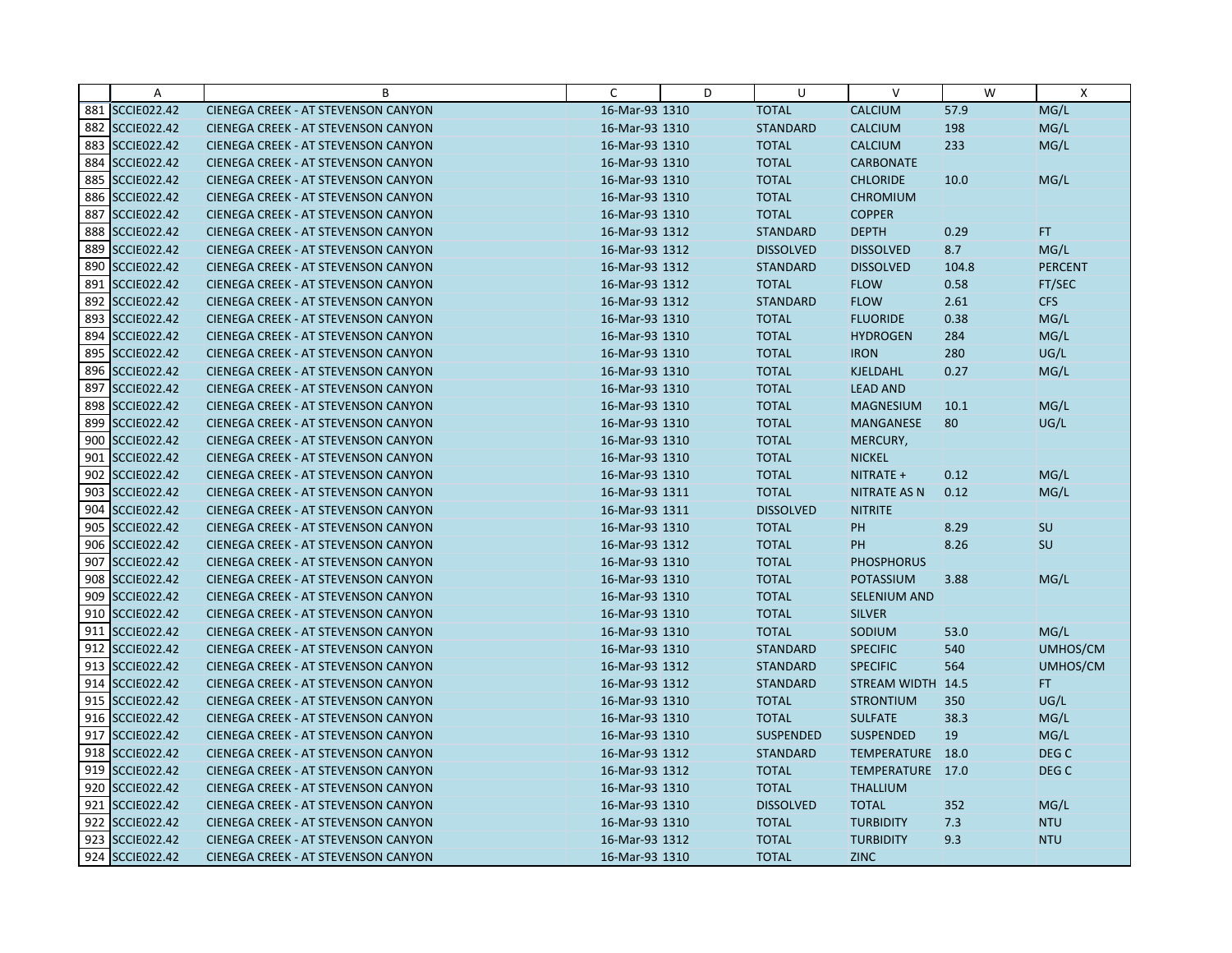| Α               | B                                          | C              | D | U                | $\vee$                  | W     | X              |
|-----------------|--------------------------------------------|----------------|---|------------------|-------------------------|-------|----------------|
| 925 SCCIE022.42 | CIENEGA CREEK - AT STEVENSON CANYON        | 27-May-93 1230 |   | <b>TOTAL</b>     | ALKALINITY,             |       |                |
| 926 SCCIE022.42 | <b>CIENEGA CREEK - AT STEVENSON CANYON</b> | 27-May-93 1230 |   | <b>TOTAL</b>     | <b>AMMONIA AS</b>       |       |                |
| 927 SCCIE022.42 | <b>CIENEGA CREEK - AT STEVENSON CANYON</b> | 27-May-93 1230 |   | <b>TOTAL</b>     | <b>ANTIMONY</b>         |       |                |
| 928 SCCIE022.42 | <b>CIENEGA CREEK - AT STEVENSON CANYON</b> | 27-May-93 1230 |   | <b>TOTAL</b>     | ARSENIC,                |       |                |
| 929 SCCIE022.42 | <b>CIENEGA CREEK - AT STEVENSON CANYON</b> | 27-May-93 1230 |   | <b>TOTAL</b>     | <b>BARIUM AND</b>       | 150   | UG/L           |
| 930 SCCIE022.42 | <b>CIENEGA CREEK - AT STEVENSON CANYON</b> | 27-May-93 1230 |   | <b>TOTAL</b>     | <b>BERYLLIUM AND</b>    |       |                |
| 931 SCCIE022.42 | <b>CIENEGA CREEK - AT STEVENSON CANYON</b> | 27-May-93 1230 |   | <b>TOTAL</b>     | <b>BORON (BORON 150</b> |       | UG/L           |
| 932 SCCIE022.42 | CIENEGA CREEK - AT STEVENSON CANYON        | 27-May-93 1230 |   | <b>TOTAL</b>     | <b>CADMIUM</b>          |       |                |
| 933 SCCIE022.42 | <b>CIENEGA CREEK - AT STEVENSON CANYON</b> | 27-May-93 1230 |   | <b>TOTAL</b>     | <b>CALCIUM</b>          | 55.6  | MG/L           |
| 934 SCCIE022.42 | <b>CIENEGA CREEK - AT STEVENSON CANYON</b> | 27-May-93 1230 |   | <b>STANDARD</b>  | <b>CALCIUM</b>          | 171   | MG/L           |
| 935 SCCIE022.42 | <b>CIENEGA CREEK - AT STEVENSON CANYON</b> | 27-May-93 1230 |   | <b>TOTAL</b>     | <b>CALCIUM</b>          | 220   | MG/L           |
| 936 SCCIE022.42 | CIENEGA CREEK - AT STEVENSON CANYON        | 27-May-93 1230 |   | <b>TOTAL</b>     | <b>CARBONATE</b>        |       |                |
| 937 SCCIE022.42 | <b>CIENEGA CREEK - AT STEVENSON CANYON</b> | 27-May-93 1230 |   | <b>TOTAL</b>     | <b>CHLORIDE</b>         | 7.2   | MG/L           |
| 938 SCCIE022.42 | CIENEGA CREEK - AT STEVENSON CANYON        | 27-May-93 1230 |   | <b>TOTAL</b>     | <b>CHROMIUM</b>         |       |                |
| 939 SCCIE022.42 | <b>CIENEGA CREEK - AT STEVENSON CANYON</b> | 27-May-93 1230 |   | <b>TOTAL</b>     | <b>COPPER</b>           | 10    | UG/L           |
| 940 SCCIE022.42 | <b>CIENEGA CREEK - AT STEVENSON CANYON</b> | 27-May-93 1232 |   | <b>STANDARD</b>  | <b>DEPTH</b>            | 0.23  | FT.            |
| 941 SCCIE022.42 | <b>CIENEGA CREEK - AT STEVENSON CANYON</b> | 27-May-93 1232 |   | <b>DISSOLVED</b> | <b>DISSOLVED</b>        | 8.53  | MG/L           |
| 942 SCCIE022.42 | <b>CIENEGA CREEK - AT STEVENSON CANYON</b> | 27-May-93 1232 |   | <b>STANDARD</b>  | <b>DISSOLVED</b>        | 106.0 | <b>PERCENT</b> |
| 943 SCCIE022.42 | <b>CIENEGA CREEK - AT STEVENSON CANYON</b> | 27-May-93 1232 |   | <b>TOTAL</b>     | <b>FLOW</b>             | 0.84  | FT/SEC         |
| 944 SCCIE022.42 | <b>CIENEGA CREEK - AT STEVENSON CANYON</b> | 27-May-93 1232 |   | <b>STANDARD</b>  | <b>FLOW</b>             | 1.2   | CFS            |
| 945 SCCIE022.42 | <b>CIENEGA CREEK - AT STEVENSON CANYON</b> | 27-May-93 1230 |   | <b>TOTAL</b>     | <b>FLUORIDE</b>         | 0.45  | MG/L           |
| 946 SCCIE022.42 | CIENEGA CREEK - AT STEVENSON CANYON        | 27-May-93 1230 |   | <b>TOTAL</b>     | <b>HYDROGEN</b>         | 268   | MG/L           |
| 947 SCCIE022.42 | <b>CIENEGA CREEK - AT STEVENSON CANYON</b> | 27-May-93 1230 |   | <b>TOTAL</b>     | <b>IRON</b>             | 120   | UG/L           |
| 948 SCCIE022.42 | <b>CIENEGA CREEK - AT STEVENSON CANYON</b> | 27-May-93 1230 |   | <b>TOTAL</b>     | <b>KJELDAHL</b>         | 0.10  | MG/L           |
| 949 SCCIE022.42 | <b>CIENEGA CREEK - AT STEVENSON CANYON</b> | 27-May-93 1230 |   | <b>TOTAL</b>     | <b>LEAD AND</b>         |       |                |
| 950 SCCIE022.42 | CIENEGA CREEK - AT STEVENSON CANYON        | 27-May-93 1230 |   | <b>TOTAL</b>     | <b>MAGNESIUM</b>        | 8.5   | MG/L           |
| 951 SCCIE022.42 | <b>CIENEGA CREEK - AT STEVENSON CANYON</b> | 27-May-93 1230 |   | <b>TOTAL</b>     | MANGANESE               |       |                |
| 952 SCCIE022.42 | <b>CIENEGA CREEK - AT STEVENSON CANYON</b> | 27-May-93 1230 |   | <b>TOTAL</b>     | MERCURY,                |       |                |
| 953 SCCIE022.42 | <b>CIENEGA CREEK - AT STEVENSON CANYON</b> | 27-May-93 1230 |   | <b>TOTAL</b>     | <b>NICKEL</b>           |       |                |
| 954 SCCIE022.42 | <b>CIENEGA CREEK - AT STEVENSON CANYON</b> | 27-May-93 1230 |   | <b>TOTAL</b>     | NITRATE +               |       |                |
| 955 SCCIE022.42 | <b>CIENEGA CREEK - AT STEVENSON CANYON</b> | 27-May-93 1230 |   | <b>TOTAL</b>     | PH                      | 8.26  | <b>SU</b>      |
| 956 SCCIE022.42 | <b>CIENEGA CREEK - AT STEVENSON CANYON</b> | 27-May-93 1232 |   | <b>TOTAL</b>     | PH                      | 8.20  | SU             |
| 957 SCCIE022.42 | <b>CIENEGA CREEK - AT STEVENSON CANYON</b> | 27-May-93 1230 |   | <b>TOTAL</b>     | <b>PHOSPHORUS</b>       | 0.10  | MG/L           |
| 958 SCCIE022.42 | <b>CIENEGA CREEK - AT STEVENSON CANYON</b> | 27-May-93 1230 |   | <b>TOTAL</b>     | <b>POTASSIUM</b>        | 2.57  | MG/L           |
| 959 SCCIE022.42 | <b>CIENEGA CREEK - AT STEVENSON CANYON</b> | 27-May-93 1230 |   | <b>TOTAL</b>     | SELENIUM AND            |       |                |
| 960 SCCIE022.42 | CIENEGA CREEK - AT STEVENSON CANYON        | 27-May-93 1230 |   | <b>TOTAL</b>     | <b>SILVER</b>           |       |                |
| 961 SCCIE022.42 | <b>CIENEGA CREEK - AT STEVENSON CANYON</b> | 27-May-93 1230 |   | <b>TOTAL</b>     | SODIUM                  | 47.9  | MG/L           |
| 962 SCCIE022.42 | <b>CIENEGA CREEK - AT STEVENSON CANYON</b> | 27-May-93 1230 |   | <b>STANDARD</b>  | <b>SPECIFIC</b>         | 480   | UMHOS/CM       |
| 963 SCCIE022.42 | <b>CIENEGA CREEK - AT STEVENSON CANYON</b> | 27-May-93 1232 |   | <b>STANDARD</b>  | <b>SPECIFIC</b>         | 511   | UMHOS/CM       |
| 964 SCCIE022.42 | <b>CIENEGA CREEK - AT STEVENSON CANYON</b> | 27-May-93 1232 |   | <b>STANDARD</b>  | STREAM WIDTH 5.7        |       | FT.            |
| 965 SCCIE022.42 | <b>CIENEGA CREEK - AT STEVENSON CANYON</b> | 27-May-93 1230 |   | <b>TOTAL</b>     | <b>STRONTIUM</b>        | 350   | UG/L           |
| 966 SCCIE022.42 | <b>CIENEGA CREEK - AT STEVENSON CANYON</b> | 27-May-93 1230 |   | <b>TOTAL</b>     | <b>SULFATE</b>          | 41.3  | MG/L           |
| 967 SCCIE022.42 | <b>CIENEGA CREEK - AT STEVENSON CANYON</b> | 27-May-93 1230 |   | SUSPENDED        | <b>SUSPENDED</b>        |       |                |
| 968 SCCIE022.42 | CIENEGA CREEK - AT STEVENSON CANYON        | 27-May-93 1232 |   | <b>STANDARD</b>  | TEMPERATURE 26.5        |       | DEG C          |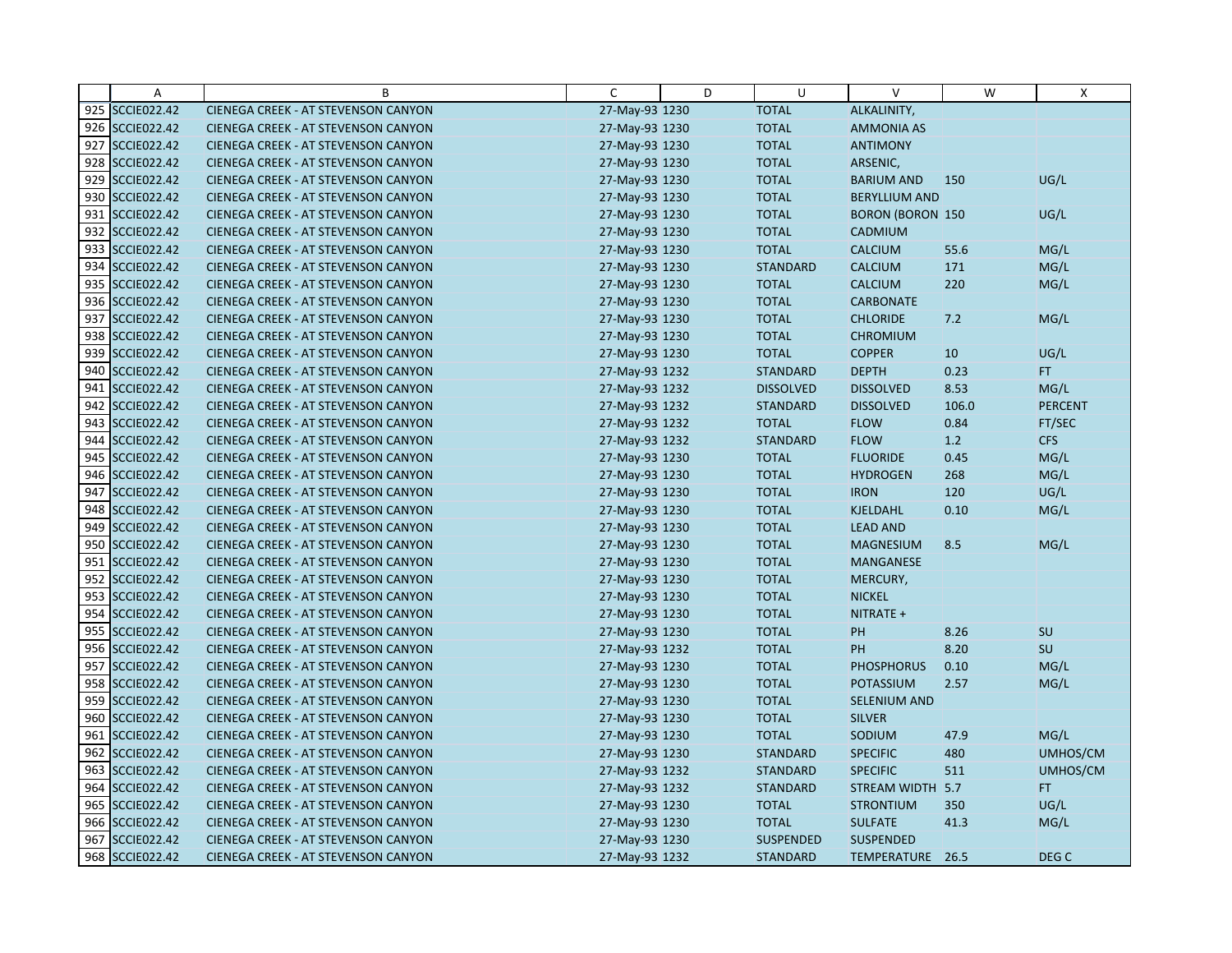|     | $\overline{A}$     | B                                          | C              | D | U                | $\vee$                  | W    | X                |
|-----|--------------------|--------------------------------------------|----------------|---|------------------|-------------------------|------|------------------|
|     | 969 SCCIE022.42    | CIENEGA CREEK - AT STEVENSON CANYON        | 27-May-93 1232 |   | <b>TOTAL</b>     | TEMPERATURE             | 18.5 | DEG <sub>C</sub> |
|     | 970 SCCIE022.42    | <b>CIENEGA CREEK - AT STEVENSON CANYON</b> | 27-May-93 1230 |   | <b>TOTAL</b>     | <b>THALLIUM</b>         |      |                  |
|     | 971 SCCIE022.42    | <b>CIENEGA CREEK - AT STEVENSON CANYON</b> | 27-May-93 1230 |   | <b>DISSOLVED</b> | <b>TOTAL</b>            | 318  | MG/L             |
|     | 972 SCCIE022.42    | <b>CIENEGA CREEK - AT STEVENSON CANYON</b> | 27-May-93 1230 |   | <b>TOTAL</b>     | <b>TURBIDITY</b>        | 2.2  | <b>NTU</b>       |
|     | 973 SCCIE022.42    | <b>CIENEGA CREEK - AT STEVENSON CANYON</b> | 27-May-93 1232 |   | <b>TOTAL</b>     | <b>TURBIDITY</b>        | 3.04 | <b>NTU</b>       |
|     | 974 SCCIE022.42    | <b>CIENEGA CREEK - AT STEVENSON CANYON</b> | 27-May-93 1230 |   | <b>TOTAL</b>     | <b>ZINC</b>             |      |                  |
|     | 975 SCCIE022.42    | <b>CIENEGA CREEK - AT STEVENSON CANYON</b> | 18-Aug-93 1215 |   | <b>TOTAL</b>     | ALKALINITY,             | 2.0  | MG/L             |
|     | 976 SCCIE022.42    | <b>CIENEGA CREEK - AT STEVENSON CANYON</b> | 18-Aug-93 1215 |   | <b>TOTAL</b>     | <b>AMMONIA AS</b>       |      |                  |
|     | 977 SCCIE022.42    | <b>CIENEGA CREEK - AT STEVENSON CANYON</b> | 18-Aug-93 1215 |   | <b>TOTAL</b>     | <b>ANTIMONY</b>         |      |                  |
|     | 978 SCCIE022.42    | <b>CIENEGA CREEK - AT STEVENSON CANYON</b> | 18-Aug-93 1215 |   | <b>TOTAL</b>     | ARSENIC,                |      |                  |
|     | 979 SCCIE022.42    | <b>CIENEGA CREEK - AT STEVENSON CANYON</b> | 18-Aug-93 1215 |   | <b>TOTAL</b>     | <b>BARIUM AND</b>       | 170  | UG/L             |
|     | 980 SCCIE022.42    | <b>CIENEGA CREEK - AT STEVENSON CANYON</b> | 18-Aug-93 1215 |   | <b>TOTAL</b>     | <b>BERYLLIUM AND</b>    |      |                  |
| 981 | <b>SCCIE022.42</b> | <b>CIENEGA CREEK - AT STEVENSON CANYON</b> | 18-Aug-93 1215 |   | <b>TOTAL</b>     | <b>BORON (BORON 150</b> |      | UG/L             |
|     | 982 SCCIE022.42    | <b>CIENEGA CREEK - AT STEVENSON CANYON</b> | 18-Aug-93 1215 |   | <b>TOTAL</b>     | CADMIUM                 |      |                  |
|     | 983 SCCIE022.42    | <b>CIENEGA CREEK - AT STEVENSON CANYON</b> | 18-Aug-93 1215 |   | <b>TOTAL</b>     | <b>CALCIUM</b>          | 55.1 | MG/L             |
| 984 | <b>SCCIE022.42</b> | CIENEGA CREEK - AT STEVENSON CANYON        | 18-Aug-93 1215 |   | <b>STANDARD</b>  | <b>CALCIUM</b>          | 173  | MG/L             |
|     | 985 SCCIE022.42    | <b>CIENEGA CREEK - AT STEVENSON CANYON</b> | 18-Aug-93 1215 |   | <b>TOTAL</b>     | CALCIUM                 | 221  | MG/L             |
|     | 986 SCCIE022.42    | <b>CIENEGA CREEK - AT STEVENSON CANYON</b> | 18-Aug-93 1215 |   | <b>TOTAL</b>     | <b>CARBONATE</b>        | 2.4  | MG/L             |
| 987 | <b>SCCIE022.42</b> | <b>CIENEGA CREEK - AT STEVENSON CANYON</b> | 18-Aug-93 1215 |   | <b>TOTAL</b>     | <b>CHLORIDE</b>         | 8.2  | MG/L             |
|     | 988 SCCIE022.42    | CIENEGA CREEK - AT STEVENSON CANYON        | 18-Aug-93 1215 |   | <b>TOTAL</b>     | <b>CHROMIUM</b>         |      |                  |
| 989 | <b>SCCIE022.42</b> | <b>CIENEGA CREEK - AT STEVENSON CANYON</b> | 18-Aug-93 1215 |   | <b>TOTAL</b>     | <b>COPPER</b>           |      |                  |
|     | 990 SCCIE022.42    | <b>CIENEGA CREEK - AT STEVENSON CANYON</b> | 18-Aug-93 1217 |   | <b>STANDARD</b>  | <b>DEPTH</b>            | 0.18 | FT.              |
|     | 991 SCCIE022.42    | <b>CIENEGA CREEK - AT STEVENSON CANYON</b> | 18-Aug-93 1217 |   | <b>DISSOLVED</b> | <b>DISSOLVED</b>        | 7.40 | MG/L             |
|     | 992 SCCIE022.42    | <b>CIENEGA CREEK - AT STEVENSON CANYON</b> | 18-Aug-93 1217 |   | <b>STANDARD</b>  | <b>DISSOLVED</b>        | 95.7 | <b>PERCENT</b>   |
|     | 993 SCCIE022.42    | <b>CIENEGA CREEK - AT STEVENSON CANYON</b> | 18-Aug-93 1217 |   | <b>TOTAL</b>     | <b>FLOW</b>             | 0.60 | FT/SEC           |
|     | 994 SCCIE022.42    | <b>CIENEGA CREEK - AT STEVENSON CANYON</b> | 18-Aug-93 1217 |   | <b>STANDARD</b>  | <b>FLOW</b>             | .88  | <b>CFS</b>       |
|     | 995 SCCIE022.42    | <b>CIENEGA CREEK - AT STEVENSON CANYON</b> | 18-Aug-93 1215 |   | <b>TOTAL</b>     | <b>FLUORIDE</b>         | 0.44 | MG/L             |
|     | 996 SCCIE022.42    | CIENEGA CREEK - AT STEVENSON CANYON        | 18-Aug-93 1215 |   | <b>TOTAL</b>     | <b>HYDROGEN</b>         | 265  | MG/L             |
|     | 997 SCCIE022.42    | <b>CIENEGA CREEK - AT STEVENSON CANYON</b> | 18-Aug-93 1215 |   | <b>TOTAL</b>     | <b>IRON</b>             | 150  | UG/L             |
|     | 998 SCCIE022.42    | <b>CIENEGA CREEK - AT STEVENSON CANYON</b> | 18-Aug-93 1215 |   | <b>TOTAL</b>     | <b>KJELDAHL</b>         | 0.24 | MG/L             |
|     | 999 SCCIE022.42    | <b>CIENEGA CREEK - AT STEVENSON CANYON</b> | 18-Aug-93 1215 |   | <b>TOTAL</b>     | <b>LEAD AND</b>         |      |                  |
|     | 1000 SCCIE022.42   | <b>CIENEGA CREEK - AT STEVENSON CANYON</b> | 18-Aug-93 1215 |   | <b>TOTAL</b>     | <b>MAGNESIUM</b>        | 8.4  | MG/L             |
|     | 1001 SCCIE022.42   | CIENEGA CREEK - AT STEVENSON CANYON        | 18-Aug-93 1215 |   | <b>TOTAL</b>     | <b>MANGANESE</b>        | 80   | UG/L             |
|     | 1002 SCCIE022.42   | <b>CIENEGA CREEK - AT STEVENSON CANYON</b> | 18-Aug-93 1215 |   | <b>TOTAL</b>     | MERCURY,                |      |                  |
|     | 1003 SCCIE022.42   | <b>CIENEGA CREEK - AT STEVENSON CANYON</b> | 18-Aug-93 1215 |   | <b>TOTAL</b>     | <b>NICKEL</b>           |      |                  |
|     | 1004 SCCIE022.42   | <b>CIENEGA CREEK - AT STEVENSON CANYON</b> | 18-Aug-93 1215 |   | <b>TOTAL</b>     | NITRATE +               | 0.19 | MG/L             |
|     | 1005 SCCIE022.42   | <b>CIENEGA CREEK - AT STEVENSON CANYON</b> | 18-Aug-93 1215 |   | <b>TOTAL</b>     | PH                      | 8.33 | SU               |
|     | 1006 SCCIE022.42   | <b>CIENEGA CREEK - AT STEVENSON CANYON</b> | 18-Aug-93 1217 |   | <b>TOTAL</b>     | PH                      | 7.95 | SU               |
|     | 1007 SCCIE022.42   | <b>CIENEGA CREEK - AT STEVENSON CANYON</b> | 18-Aug-93 1215 |   | <b>TOTAL</b>     | <b>PHOSPHORUS</b>       |      |                  |
|     | 1008 SCCIE022.42   | <b>CIENEGA CREEK - AT STEVENSON CANYON</b> | 18-Aug-93 1215 |   | <b>TOTAL</b>     | <b>POTASSIUM</b>        | 2.40 | MG/L             |
|     | 1009 SCCIE022.42   | <b>CIENEGA CREEK - AT STEVENSON CANYON</b> | 18-Aug-93 1215 |   | <b>TOTAL</b>     | <b>SELENIUM AND</b>     |      |                  |
|     | 1010 SCCIE022.42   | <b>CIENEGA CREEK - AT STEVENSON CANYON</b> | 18-Aug-93 1215 |   | <b>TOTAL</b>     | <b>SILVER</b>           |      |                  |
|     | 1011 SCCIE022.42   | <b>CIENEGA CREEK - AT STEVENSON CANYON</b> | 18-Aug-93 1215 |   | <b>TOTAL</b>     | SODIUM                  | 46.4 | MG/L             |
|     | 1012 SCCIE022.42   | CIENEGA CREEK - AT STEVENSON CANYON        | 18-Aug-93 1215 |   | <b>STANDARD</b>  | <b>SPECIFIC</b>         | 472  | UMHOS/CM         |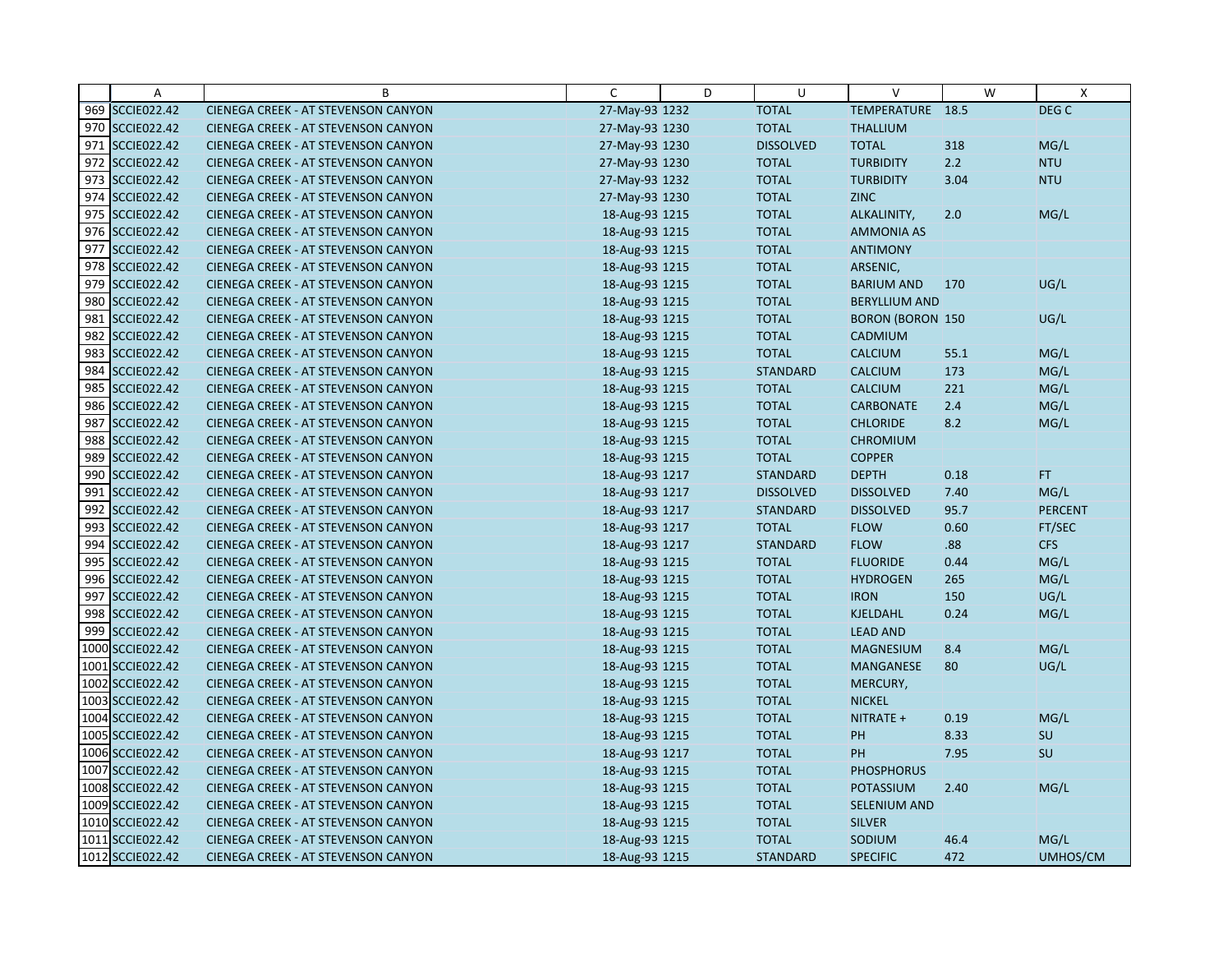| $\overline{A}$   | B                                          | C              | D | U                | $\vee$                  | W              | $\mathsf{x}$     |
|------------------|--------------------------------------------|----------------|---|------------------|-------------------------|----------------|------------------|
| 1013 SCCIE022.42 | CIENEGA CREEK - AT STEVENSON CANYON        | 18-Aug-93 1217 |   | <b>STANDARD</b>  | <b>SPECIFIC</b>         | 480            | UMHOS/CM         |
| 1014 SCCIE022.42 | <b>CIENEGA CREEK - AT STEVENSON CANYON</b> | 18-Aug-93 1217 |   | <b>STANDARD</b>  | STREAM WIDTH 7.1        |                | FT.              |
| 1015 SCCIE022.42 | <b>CIENEGA CREEK - AT STEVENSON CANYON</b> | 18-Aug-93 1215 |   | <b>TOTAL</b>     | <b>STRONTIUM</b>        | 350            | UG/L             |
| 1016 SCCIE022.42 | <b>CIENEGA CREEK - AT STEVENSON CANYON</b> | 18-Aug-93 1215 |   | <b>TOTAL</b>     | <b>SULFATE</b>          | 40.7           | MG/L             |
| 1017 SCCIE022.42 | <b>CIENEGA CREEK - AT STEVENSON CANYON</b> | 18-Aug-93 1215 |   | <b>SUSPENDED</b> | SUSPENDED               | $\overline{7}$ | MG/L             |
| 1018 SCCIE022.42 | <b>CIENEGA CREEK - AT STEVENSON CANYON</b> | 18-Aug-93 1217 |   | <b>STANDARD</b>  | TEMPERATURE             | 28.0           | DEG <sub>C</sub> |
| 1019 SCCIE022.42 | <b>CIENEGA CREEK - AT STEVENSON CANYON</b> | 18-Aug-93 1217 |   | <b>TOTAL</b>     | TEMPERATURE 20.5        |                | DEG <sub>C</sub> |
| 1020 SCCIE022.42 | <b>CIENEGA CREEK - AT STEVENSON CANYON</b> | 18-Aug-93 1215 |   | <b>TOTAL</b>     | <b>THALLIUM</b>         |                |                  |
| 1021 SCCIE022.42 | <b>CIENEGA CREEK - AT STEVENSON CANYON</b> | 18-Aug-93 1215 |   | <b>DISSOLVED</b> | <b>TOTAL</b>            | 323            | MG/L             |
| 1022 SCCIE022.42 | <b>CIENEGA CREEK - AT STEVENSON CANYON</b> | 18-Aug-93 1215 |   | <b>TOTAL</b>     | <b>TURBIDITY</b>        | 3.4            | <b>NTU</b>       |
| 1023 SCCIE022.42 | <b>CIENEGA CREEK - AT STEVENSON CANYON</b> | 18-Aug-93 1217 |   | <b>TOTAL</b>     | <b>TURBIDITY</b>        | 5.82           | <b>NTU</b>       |
| 1024 SCCIE022.42 | <b>CIENEGA CREEK - AT STEVENSON CANYON</b> | 18-Aug-93 1215 |   | <b>TOTAL</b>     | ZINC                    |                |                  |
| 1025 SCCIE022.42 | CIENEGA CREEK - AT STEVENSON CANYON        | 22-Nov-93 1030 |   | <b>TOTAL</b>     | ALKALINITY,             | 2.1            | MG/L             |
| 1026 SCCIE022.42 | <b>CIENEGA CREEK - AT STEVENSON CANYON</b> | 22-Nov-93 1030 |   | <b>TOTAL</b>     | <b>AMMONIA AS</b>       |                |                  |
| 1027 SCCIE022.42 | <b>CIENEGA CREEK - AT STEVENSON CANYON</b> | 22-Nov-93 1030 |   | <b>TOTAL</b>     | <b>ANTIMONY</b>         |                |                  |
| 1028 SCCIE022.42 | <b>CIENEGA CREEK - AT STEVENSON CANYON</b> | 22-Nov-93 1030 |   | <b>TOTAL</b>     | ARSENIC,                |                |                  |
| 1029 SCCIE022.42 | CIENEGA CREEK - AT STEVENSON CANYON        | 22-Nov-93 1030 |   | <b>TOTAL</b>     | <b>BARIUM AND</b>       | 160            | UG/L             |
| 1030 SCCIE022.42 | <b>CIENEGA CREEK - AT STEVENSON CANYON</b> | 22-Nov-93 1030 |   | <b>TOTAL</b>     | <b>BERYLLIUM AND</b>    |                |                  |
| 1031 SCCIE022.42 | <b>CIENEGA CREEK - AT STEVENSON CANYON</b> | 22-Nov-93 1030 |   | <b>TOTAL</b>     | <b>BORON (BORON 150</b> |                | UG/L             |
| 1032 SCCIE022.42 | <b>CIENEGA CREEK - AT STEVENSON CANYON</b> | 22-Nov-93 1030 |   | <b>TOTAL</b>     | CADMIUM                 |                |                  |
| 1033 SCCIE022.42 | <b>CIENEGA CREEK - AT STEVENSON CANYON</b> | 22-Nov-93 1030 |   | <b>TOTAL</b>     | <b>CALCIUM</b>          | 55.8           | MG/L             |
| 1034 SCCIE022.42 | <b>CIENEGA CREEK - AT STEVENSON CANYON</b> | 22-Nov-93 1030 |   | <b>STANDARD</b>  | <b>CALCIUM</b>          | 174            | MG/L             |
| 1035 SCCIE022.42 | <b>CIENEGA CREEK - AT STEVENSON CANYON</b> | 22-Nov-93 1030 |   | <b>TOTAL</b>     | <b>CALCIUM</b>          | 223            | MG/L             |
| 1036 SCCIE022.42 | <b>CIENEGA CREEK - AT STEVENSON CANYON</b> | 22-Nov-93 1030 |   | <b>TOTAL</b>     | <b>CARBONATE</b>        | 2.5            | MG/L             |
| 1037 SCCIE022.42 | <b>CIENEGA CREEK - AT STEVENSON CANYON</b> | 22-Nov-93 1030 |   | <b>TOTAL</b>     | <b>CHLORIDE</b>         | 7.5            | MG/L             |
| 1038 SCCIE022.42 | <b>CIENEGA CREEK - AT STEVENSON CANYON</b> | 22-Nov-93 1030 |   | <b>TOTAL</b>     | <b>CHROMIUM</b>         |                |                  |
| 1039 SCCIE022.42 | <b>CIENEGA CREEK - AT STEVENSON CANYON</b> | 22-Nov-93 1030 |   | <b>TOTAL</b>     | <b>COPPER</b>           |                |                  |
| 1040 SCCIE022.42 | <b>CIENEGA CREEK - AT STEVENSON CANYON</b> | 22-Nov-93 1032 |   | <b>STANDARD</b>  | <b>DEPTH</b>            | 0.46           | FT.              |
| 1041 SCCIE022.42 | <b>CIENEGA CREEK - AT STEVENSON CANYON</b> | 22-Nov-93 1032 |   | <b>DISSOLVED</b> | <b>DISSOLVED</b>        | 9.27           | MG/L             |
| 1042 SCCIE022.42 | <b>CIENEGA CREEK - AT STEVENSON CANYON</b> | 22-Nov-93 1032 |   | <b>STANDARD</b>  | <b>DISSOLVED</b>        | 96.8           | <b>PERCENT</b>   |
| 1043 SCCIE022.42 | <b>CIENEGA CREEK - AT STEVENSON CANYON</b> | 22-Nov-93 1032 |   | <b>TOTAL</b>     | <b>FLOW</b>             | 0.46           | FT/SEC           |
| 1044 SCCIE022.42 | <b>CIENEGA CREEK - AT STEVENSON CANYON</b> | 22-Nov-93 1032 |   | <b>STANDARD</b>  | <b>FLOW</b>             | 2.03           | <b>CFS</b>       |
| 1045 SCCIE022.42 | <b>CIENEGA CREEK - AT STEVENSON CANYON</b> | 22-Nov-93 1030 |   | <b>TOTAL</b>     | <b>FLUORIDE</b>         | 0.43           | MG/L             |
| 1046 SCCIE022.42 | <b>CIENEGA CREEK - AT STEVENSON CANYON</b> | 22-Nov-93 1030 |   | <b>TOTAL</b>     | <b>HYDROGEN</b>         | 267            | MG/L             |
| 1047 SCCIE022.42 | <b>CIENEGA CREEK - AT STEVENSON CANYON</b> | 22-Nov-93 1030 |   | <b>TOTAL</b>     | <b>IRON</b>             | 100            | UG/L             |
| 1048 SCCIE022.42 | <b>CIENEGA CREEK - AT STEVENSON CANYON</b> | 22-Nov-93 1030 |   | <b>TOTAL</b>     | <b>KJELDAHL</b>         | 0.22           | MG/L             |
| 1049 SCCIE022.42 | <b>CIENEGA CREEK - AT STEVENSON CANYON</b> | 22-Nov-93 1030 |   | <b>TOTAL</b>     | <b>LEAD AND</b>         |                |                  |
| 1050 SCCIE022.42 | <b>CIENEGA CREEK - AT STEVENSON CANYON</b> | 22-Nov-93 1030 |   | <b>TOTAL</b>     | <b>MAGNESIUM</b>        | 9.0            | MG/L             |
| 1051 SCCIE022.42 | <b>CIENEGA CREEK - AT STEVENSON CANYON</b> | 22-Nov-93 1030 |   | <b>TOTAL</b>     | <b>MANGANESE</b>        | 50             | UG/L             |
| 1052 SCCIE022.42 | <b>CIENEGA CREEK - AT STEVENSON CANYON</b> | 22-Nov-93 1030 |   | <b>TOTAL</b>     | MERCURY,                |                |                  |
| 1053 SCCIE022.42 | <b>CIENEGA CREEK - AT STEVENSON CANYON</b> | 22-Nov-93 1030 |   | <b>TOTAL</b>     | <b>NICKEL</b>           |                |                  |
| 1054 SCCIE022.42 | <b>CIENEGA CREEK - AT STEVENSON CANYON</b> | 22-Nov-93 1030 |   | <b>TOTAL</b>     | NITRATE +               | 0.16           | MG/L             |
| 1055 SCCIE022.42 | CIENEGA CREEK - AT STEVENSON CANYON        | 22-Nov-93 1030 |   | <b>TOTAL</b>     | PH                      | 8.36           | SU               |
| 1056 SCCIE022.42 | CIENEGA CREEK - AT STEVENSON CANYON        | 22-Nov-93 1032 |   | <b>TOTAL</b>     | PH                      | 8.08           | SU               |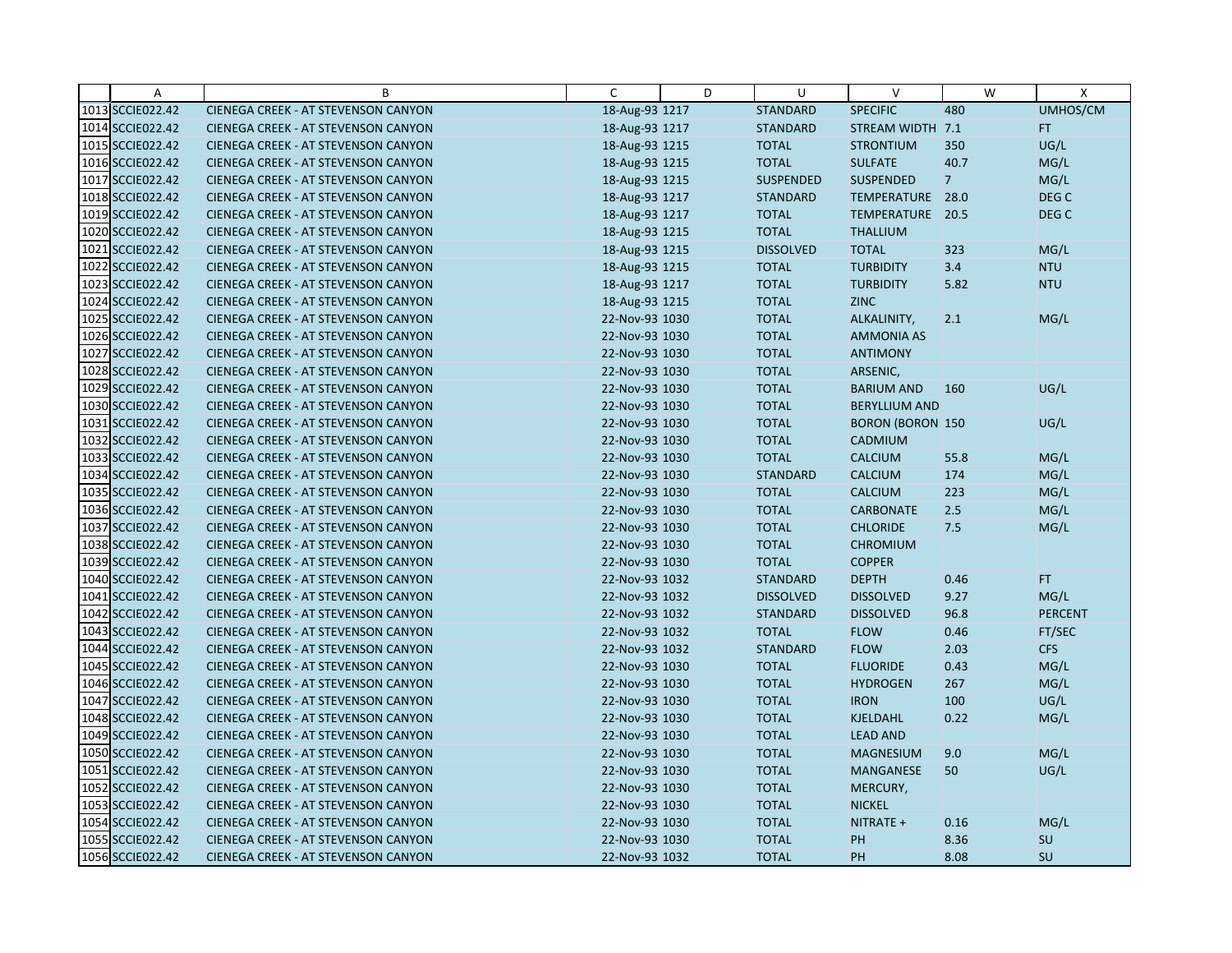| Α                | B                                          | C              | D | U                | $\vee$                   | W               | X                |
|------------------|--------------------------------------------|----------------|---|------------------|--------------------------|-----------------|------------------|
| 1057 SCCIE022.42 | CIENEGA CREEK - AT STEVENSON CANYON        | 22-Nov-93 1030 |   | <b>TOTAL</b>     | <b>PHOSPHORUS</b>        |                 |                  |
| 1058 SCCIE022.42 | <b>CIENEGA CREEK - AT STEVENSON CANYON</b> | 22-Nov-93 1030 |   | <b>TOTAL</b>     | <b>POTASSIUM</b>         | 2.14            | MG/L             |
| 1059 SCCIE022.42 | <b>CIENEGA CREEK - AT STEVENSON CANYON</b> | 22-Nov-93 1030 |   | <b>TOTAL</b>     | <b>SELENIUM AND</b>      |                 |                  |
| 1060 SCCIE022.42 | CIENEGA CREEK - AT STEVENSON CANYON        | 22-Nov-93 1030 |   | <b>TOTAL</b>     | <b>SILVER</b>            |                 |                  |
| 1061 SCCIE022.42 | <b>CIENEGA CREEK - AT STEVENSON CANYON</b> | 22-Nov-93 1030 |   | <b>TOTAL</b>     | SODIUM                   | 44.5            | MG/L             |
| 1062 SCCIE022.42 | <b>CIENEGA CREEK - AT STEVENSON CANYON</b> | 22-Nov-93 1030 |   | <b>STANDARD</b>  | <b>SPECIFIC</b>          | 474             | UMHOS/CM         |
| 1063 SCCIE022.42 | <b>CIENEGA CREEK - AT STEVENSON CANYON</b> | 22-Nov-93 1032 |   | <b>STANDARD</b>  | <b>SPECIFIC</b>          | 508             | UMHOS/CM         |
| 1064 SCCIE022.42 | <b>CIENEGA CREEK - AT STEVENSON CANYON</b> | 22-Nov-93 1032 |   | <b>STANDARD</b>  | STREAM WIDTH 7.7         |                 | FT.              |
| 1065 SCCIE022.42 | <b>CIENEGA CREEK - AT STEVENSON CANYON</b> | 22-Nov-93 1030 |   | <b>TOTAL</b>     | <b>STRONTIUM</b>         | 400             | UG/L             |
| 1066 SCCIE022.42 | <b>CIENEGA CREEK - AT STEVENSON CANYON</b> | 22-Nov-93 1030 |   | <b>TOTAL</b>     | <b>SULFATE</b>           | 38.9            | MG/L             |
| 1067 SCCIE022.42 | <b>CIENEGA CREEK - AT STEVENSON CANYON</b> | 22-Nov-93 1030 |   | SUSPENDED        | <b>SUSPENDED</b>         | $\overline{4}$  | MG/L             |
| 1068 SCCIE022.42 | <b>CIENEGA CREEK - AT STEVENSON CANYON</b> | 22-Nov-93 1032 |   | <b>STANDARD</b>  | TEMPERATURE 18.5         |                 | DEG C            |
| 1069 SCCIE022.42 | <b>CIENEGA CREEK - AT STEVENSON CANYON</b> | 22-Nov-93 1032 |   | <b>TOTAL</b>     | TEMPERATURE 10.5         |                 | DEG <sub>C</sub> |
| 1070 SCCIE022.42 | <b>CIENEGA CREEK - AT STEVENSON CANYON</b> | 22-Nov-93 1030 |   | <b>TOTAL</b>     | <b>THALLIUM</b>          |                 |                  |
| 1071 SCCIE022.42 | <b>CIENEGA CREEK - AT STEVENSON CANYON</b> | 22-Nov-93 1030 |   | <b>DISSOLVED</b> | <b>TOTAL</b>             | 317             | MG/L             |
| 1072 SCCIE022.42 | <b>CIENEGA CREEK - AT STEVENSON CANYON</b> | 22-Nov-93 1030 |   | <b>TOTAL</b>     | <b>TURBIDITY</b>         | 1.11            | <b>NTU</b>       |
| 1073 SCCIE022.42 | <b>CIENEGA CREEK - AT STEVENSON CANYON</b> | 22-Nov-93 1032 |   | <b>TOTAL</b>     | <b>TURBIDITY</b>         | 1.88            | <b>NTU</b>       |
| 1074 SCCIE022.42 | <b>CIENEGA CREEK - AT STEVENSON CANYON</b> | 22-Nov-93 1030 |   | <b>TOTAL</b>     | <b>ZINC</b>              |                 |                  |
| 1075 SCCIE022.42 | <b>CIENEGA CREEK - AT STEVENSON CANYON</b> | 27-Sep-05 0945 |   | <b>TOTAL</b>     | ALKALINITY,              |                 |                  |
| 1076 SCCIE022.42 | <b>CIENEGA CREEK - AT STEVENSON CANYON</b> | 27-Sep-05 0945 |   | <b>TOTAL</b>     | <b>AMMONIA AS</b>        |                 |                  |
| 1077 SCCIE022.42 | <b>CIENEGA CREEK - AT STEVENSON CANYON</b> | 27-Sep-05 0945 |   | <b>TOTAL</b>     | <b>ANTIMONY</b>          |                 |                  |
| 1078 SCCIE022.42 | <b>CIENEGA CREEK - AT STEVENSON CANYON</b> | 27-Sep-05 0945 |   | <b>DISSOLVED</b> | <b>ANTIMONY</b>          |                 |                  |
| 1079 SCCIE022.42 | <b>CIENEGA CREEK - AT STEVENSON CANYON</b> | 27-Sep-05 0945 |   | <b>TOTAL</b>     | ARSENIC,                 |                 |                  |
| 1080 SCCIE022.42 | <b>CIENEGA CREEK - AT STEVENSON CANYON</b> | 27-Sep-05 0945 |   | <b>DISSOLVED</b> | ARSENIC,                 |                 |                  |
| 1081 SCCIE022.42 | <b>CIENEGA CREEK - AT STEVENSON CANYON</b> | 27-Sep-05 0945 |   | <b>TOTAL</b>     | <b>BERYLLIUM AND</b>     |                 |                  |
| 1082 SCCIE022.42 | <b>CIENEGA CREEK - AT STEVENSON CANYON</b> | 27-Sep-05 0945 |   | <b>DISSOLVED</b> | <b>BERYLLIUM AND</b>     |                 |                  |
| 1083 SCCIE022.42 | <b>CIENEGA CREEK - AT STEVENSON CANYON</b> | 27-Sep-05 0945 |   | <b>TOTAL</b>     | <b>BORON (BORON 0.13</b> |                 | MG/L             |
| 1084 SCCIE022.42 | <b>CIENEGA CREEK - AT STEVENSON CANYON</b> | 27-Sep-05 0945 |   | <b>TOTAL</b>     | <b>CADMIUM</b>           |                 |                  |
| 1085 SCCIE022.42 | <b>CIENEGA CREEK - AT STEVENSON CANYON</b> | 27-Sep-05 0945 |   | <b>DISSOLVED</b> | CADMIUM                  |                 |                  |
| 1086 SCCIE022.42 | <b>CIENEGA CREEK - AT STEVENSON CANYON</b> | 27-Sep-05 0945 |   | <b>TOTAL</b>     | <b>CALCIUM</b>           | 53              | MG/L             |
| 1087 SCCIE022.42 | <b>CIENEGA CREEK - AT STEVENSON CANYON</b> | 27-Sep-05 0945 |   | <b>TOTAL</b>     | <b>CALCIUM</b>           | 230             | MG/L             |
| 1088 SCCIE022.42 | <b>CIENEGA CREEK - AT STEVENSON CANYON</b> | 27-Sep-05 0945 |   | <b>STANDARD</b>  | CALCIUM                  | 160             | MG/L             |
| 1089 SCCIE022.42 | <b>CIENEGA CREEK - AT STEVENSON CANYON</b> | 27-Sep-05 0945 |   | <b>TOTAL</b>     | <b>CARBONATE</b>         |                 |                  |
| 1090 SCCIE022.42 | <b>CIENEGA CREEK - AT STEVENSON CANYON</b> | 27-Sep-05 0945 |   | <b>TOTAL</b>     | <b>CHLORIDE</b>          | 6.6             | MG/L             |
| 1091 SCCIE022.42 | <b>CIENEGA CREEK - AT STEVENSON CANYON</b> | 27-Sep-05 0945 |   | <b>TOTAL</b>     | <b>CHROMIUM</b>          |                 |                  |
| 1092 SCCIE022.42 | <b>CIENEGA CREEK - AT STEVENSON CANYON</b> | 27-Sep-05 0945 |   | <b>TOTAL</b>     | <b>COPPER</b>            |                 |                  |
| 1093 SCCIE022.42 | <b>CIENEGA CREEK - AT STEVENSON CANYON</b> | 27-Sep-05 0945 |   | <b>DISSOLVED</b> | <b>COPPER</b>            | 0.211           | UG/L             |
| 1094 SCCIE022.42 | CIENEGA CREEK - AT STEVENSON CANYON        | 27-Sep-05 0945 |   | CALCULATED       | CROSS-                   | 1.21            | <b>OTHERS</b>    |
| 1095 SCCIE022.42 | <b>CIENEGA CREEK - AT STEVENSON CANYON</b> | 27-Sep-05 0945 |   | <b>STANDARD</b>  | <b>DEPTH</b>             | 0.24            | FT.              |
| 1096 SCCIE022.42 | <b>CIENEGA CREEK - AT STEVENSON CANYON</b> | 27-Sep-05 0945 |   | <b>DISSOLVED</b> | <b>DISSOLVED</b>         | 4.98            | MG/L             |
| 1097 SCCIE022.42 | <b>CIENEGA CREEK - AT STEVENSON CANYON</b> | 27-Sep-05 0945 |   | <b>STANDARD</b>  | <b>DISSOLVED</b>         | 61.3            | <b>PERCENT</b>   |
| 1098 SCCIE022.42 | <b>CIENEGA CREEK - AT STEVENSON CANYON</b> | 27-Sep-05 0945 |   | <b>TOTAL</b>     | E. COLI                  | 22              | CFU/100          |
| 1099 SCCIE022.42 | CIENEGA CREEK - AT STEVENSON CANYON        | 27-Sep-05 0945 |   | <b>TOTAL</b>     | <b>FLOW</b>              | 0.31            | FT/SEC           |
| 1100 SCCIE022.42 | <b>CIENEGA CREEK - AT STEVENSON CANYON</b> | 27-Sep-05 0945 |   | <b>STANDARD</b>  | <b>FLOW</b>              | $.5\phantom{0}$ | <b>CFS</b>       |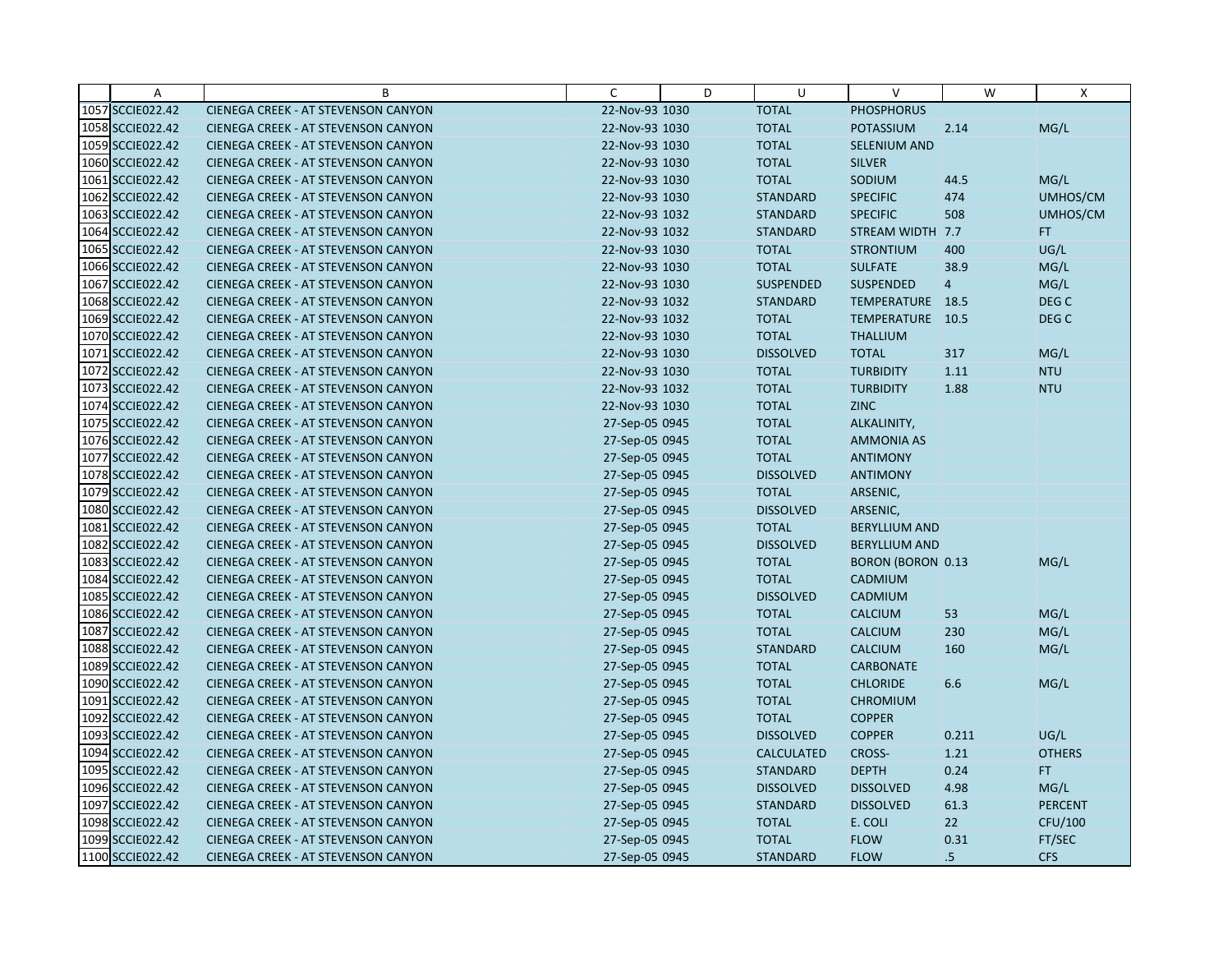| Α                | B                                          | C              | D | U                 | $\vee$                   | W     | $\mathsf{X}$     |
|------------------|--------------------------------------------|----------------|---|-------------------|--------------------------|-------|------------------|
| 1101 SCCIE022.42 | CIENEGA CREEK - AT STEVENSON CANYON        | 27-Sep-05 0945 |   | <b>TOTAL</b>      | <b>FLUORIDE</b>          | 0.42  | MG/L             |
| 1102 SCCIE022.42 | <b>CIENEGA CREEK - AT STEVENSON CANYON</b> | 27-Sep-05 0945 |   | <b>CALCULATED</b> | <b>HARDNESS</b>          | 170   | MG/L             |
| 1103 SCCIE022.42 | <b>CIENEGA CREEK - AT STEVENSON CANYON</b> | 27-Sep-05 0945 |   | <b>TOTAL</b>      | <b>HYDROGEN</b>          | 280   | MG/L             |
| 1104 SCCIE022.42 | <b>CIENEGA CREEK - AT STEVENSON CANYON</b> | 27-Sep-05 0945 |   | <b>TOTAL</b>      | <b>KJELDAHL</b>          |       |                  |
| 1105 SCCIE022.42 | <b>CIENEGA CREEK - AT STEVENSON CANYON</b> | 27-Sep-05 0945 |   | <b>TOTAL</b>      | <b>LEAD AND</b>          |       |                  |
| 1106 SCCIE022.42 | <b>CIENEGA CREEK - AT STEVENSON CANYON</b> | 27-Sep-05 0945 |   | <b>DISSOLVED</b>  | <b>LEAD AND</b>          |       |                  |
| 1107 SCCIE022.42 | <b>CIENEGA CREEK - AT STEVENSON CANYON</b> | 27-Sep-05 0945 |   | <b>TOTAL</b>      | <b>MAGNESIUM</b>         | 8.1   | MG/L             |
| 1108 SCCIE022.42 | CIENEGA CREEK - AT STEVENSON CANYON        | 27-Sep-05 0945 |   | <b>TOTAL</b>      | <b>MANGANESE</b>         |       |                  |
| 1109 SCCIE022.42 | <b>CIENEGA CREEK - AT STEVENSON CANYON</b> | 27-Sep-05 0945 |   | <b>TOTAL</b>      | MERCURY,                 |       |                  |
| 1110 SCCIE022.42 | <b>CIENEGA CREEK - AT STEVENSON CANYON</b> | 27-Sep-05 0945 |   | <b>DISSOLVED</b>  | MERCURY,                 |       |                  |
| 1111 SCCIE022.42 | <b>CIENEGA CREEK - AT STEVENSON CANYON</b> | 27-Sep-05 0945 |   | <b>TOTAL</b>      | NITRATE +                | 0.082 | MG/L             |
| 1112 SCCIE022.42 | <b>CIENEGA CREEK - AT STEVENSON CANYON</b> | 27-Sep-05 0945 |   | <b>TOTAL</b>      | PH                       | 8.60  | SU               |
| 1113 SCCIE022.42 | <b>CIENEGA CREEK - AT STEVENSON CANYON</b> | 27-Sep-05 0945 |   | <b>TOTAL</b>      | PH                       | 8.2   | SU               |
| 1114 SCCIE022.42 | <b>CIENEGA CREEK - AT STEVENSON CANYON</b> | 27-Sep-05 0945 |   | <b>TOTAL</b>      | <b>PHOSPHORUS</b>        | 0.041 | MG/L             |
| 1115 SCCIE022.42 | <b>CIENEGA CREEK - AT STEVENSON CANYON</b> | 27-Sep-05 0945 |   | <b>TOTAL</b>      | <b>POTASSIUM</b>         | 1.6   | MG/L             |
| 1116 SCCIE022.42 | <b>CIENEGA CREEK - AT STEVENSON CANYON</b> | 27-Sep-05 0945 |   | <b>TOTAL</b>      | <b>SELENIUM AND</b>      |       |                  |
| 1117 SCCIE022.42 | <b>CIENEGA CREEK - AT STEVENSON CANYON</b> | 27-Sep-05 0945 |   | <b>TOTAL</b>      | SODIUM                   | 49    | MG/L             |
| 1118 SCCIE022.42 | <b>CIENEGA CREEK - AT STEVENSON CANYON</b> | 27-Sep-05 0945 |   | <b>STANDARD</b>   | <b>SPECIFIC</b>          | 489   | UMHOS/CM         |
| 1119 SCCIE022.42 | <b>CIENEGA CREEK - AT STEVENSON CANYON</b> | 27-Sep-05 0945 |   | <b>STANDARD</b>   | <b>SPECIFIC</b>          | 500   | UMHOS/CM         |
| 1120 SCCIE022.42 | <b>CIENEGA CREEK - AT STEVENSON CANYON</b> | 27-Sep-05 0945 |   | <b>STANDARD</b>   | STREAM WIDTH 5.5         |       | FT.              |
| 1121 SCCIE022.42 | <b>CIENEGA CREEK - AT STEVENSON CANYON</b> | 27-Sep-05 0945 |   | <b>TOTAL</b>      | <b>SULFATE</b>           | 32    | MG/L             |
| 1122 SCCIE022.42 | CIENEGA CREEK - AT STEVENSON CANYON        | 27-Sep-05 0945 |   | SUSPENDED -       | SUSPENDED                |       |                  |
| 1123 SCCIE022.42 | <b>CIENEGA CREEK - AT STEVENSON CANYON</b> | 27-Sep-05 0945 |   | <b>SUSPENDED</b>  | <b>SUSPENDED</b>         |       |                  |
| 1124 SCCIE022.42 | <b>CIENEGA CREEK - AT STEVENSON CANYON</b> | 27-Sep-05 0945 |   | SUSPENDED -       | <b>SUSPENDED</b>         |       |                  |
| 1125 SCCIE022.42 | <b>CIENEGA CREEK - AT STEVENSON CANYON</b> | 27-Sep-05 0945 |   | <b>STANDARD</b>   | TEMPERATURE 26.5         |       | DEG <sub>C</sub> |
| 1126 SCCIE022.42 | CIENEGA CREEK - AT STEVENSON CANYON        | 27-Sep-05 0945 |   | <b>TOTAL</b>      | TEMPERATURE 17.4         |       | DEG <sub>C</sub> |
| 1127 SCCIE022.42 | <b>CIENEGA CREEK - AT STEVENSON CANYON</b> | 27-Sep-05 0945 |   | <b>DISSOLVED</b>  | <b>TOTAL</b>             | 313   | MG/L             |
| 1128 SCCIE022.42 | <b>CIENEGA CREEK - AT STEVENSON CANYON</b> | 27-Sep-05 0945 |   | <b>DISSOLVED</b>  | <b>TOTAL</b>             | 310   | MG/L             |
| 1129 SCCIE022.42 | <b>CIENEGA CREEK - AT STEVENSON CANYON</b> | 27-Sep-05 0945 |   | <b>STANDARD</b>   | <b>TURBIDITY</b>         | 7.45  | <b>NTU</b>       |
| 1130 SCCIE022.42 | <b>CIENEGA CREEK - AT STEVENSON CANYON</b> | 27-Sep-05 0945 |   | <b>TOTAL</b>      | <b>ZINC</b>              |       |                  |
| 1131 SCCIE022.42 | <b>CIENEGA CREEK - AT STEVENSON CANYON</b> | 27-Sep-05 0945 |   | <b>DISSOLVED</b>  | <b>ZINC</b>              |       |                  |
| 1132 SCCIE022.42 | <b>CIENEGA CREEK - AT STEVENSON CANYON</b> | 07-Dec-05 1345 |   | <b>TOTAL</b>      | ALKALINITY,              |       |                  |
| 1133 SCCIE022.42 | <b>CIENEGA CREEK - AT STEVENSON CANYON</b> | 07-Dec-05 1345 |   | <b>TOTAL</b>      | <b>AMMONIA AS</b>        |       |                  |
| 1134 SCCIE022.42 | <b>CIENEGA CREEK - AT STEVENSON CANYON</b> | 07-Dec-05 1345 |   | <b>TOTAL</b>      | <b>ANTIMONY</b>          |       |                  |
| 1135 SCCIE022.42 | <b>CIENEGA CREEK - AT STEVENSON CANYON</b> | 07-Dec-05 1345 |   | <b>DISSOLVED</b>  | <b>ANTIMONY</b>          |       |                  |
| 1136 SCCIE022.42 | <b>CIENEGA CREEK - AT STEVENSON CANYON</b> | 07-Dec-05 1345 |   | <b>TOTAL</b>      | ARSENIC,                 |       |                  |
| 1137 SCCIE022.42 | <b>CIENEGA CREEK - AT STEVENSON CANYON</b> | 07-Dec-05 1345 |   | <b>DISSOLVED</b>  | ARSENIC,                 |       |                  |
| 1138 SCCIE022.42 | <b>CIENEGA CREEK - AT STEVENSON CANYON</b> | 07-Dec-05 1345 |   | <b>TOTAL</b>      | <b>BERYLLIUM AND</b>     |       |                  |
| 1139 SCCIE022.42 | <b>CIENEGA CREEK - AT STEVENSON CANYON</b> | 07-Dec-05 1345 |   | <b>DISSOLVED</b>  | <b>BERYLLIUM AND</b>     |       |                  |
| 1140 SCCIE022.42 | <b>CIENEGA CREEK - AT STEVENSON CANYON</b> | 07-Dec-05 1345 |   | <b>TOTAL</b>      | <b>BORON (BORON 0.12</b> |       | MG/L             |
| 1141 SCCIE022.42 | <b>CIENEGA CREEK - AT STEVENSON CANYON</b> | 07-Dec-05 1345 |   | <b>TOTAL</b>      | CADMIUM                  |       |                  |
| 1142 SCCIE022.42 | <b>CIENEGA CREEK - AT STEVENSON CANYON</b> | 07-Dec-05 1345 |   | <b>DISSOLVED</b>  | CADMIUM                  |       |                  |
| 1143 SCCIE022.42 | <b>CIENEGA CREEK - AT STEVENSON CANYON</b> | 07-Dec-05 1345 |   | <b>TOTAL</b>      | <b>CALCIUM</b>           | 57    | MG/L             |
| 1144 SCCIE022.42 | CIENEGA CREEK - AT STEVENSON CANYON        | 07-Dec-05 1345 |   | <b>TOTAL</b>      | <b>CALCIUM</b>           | 240   | MG/L             |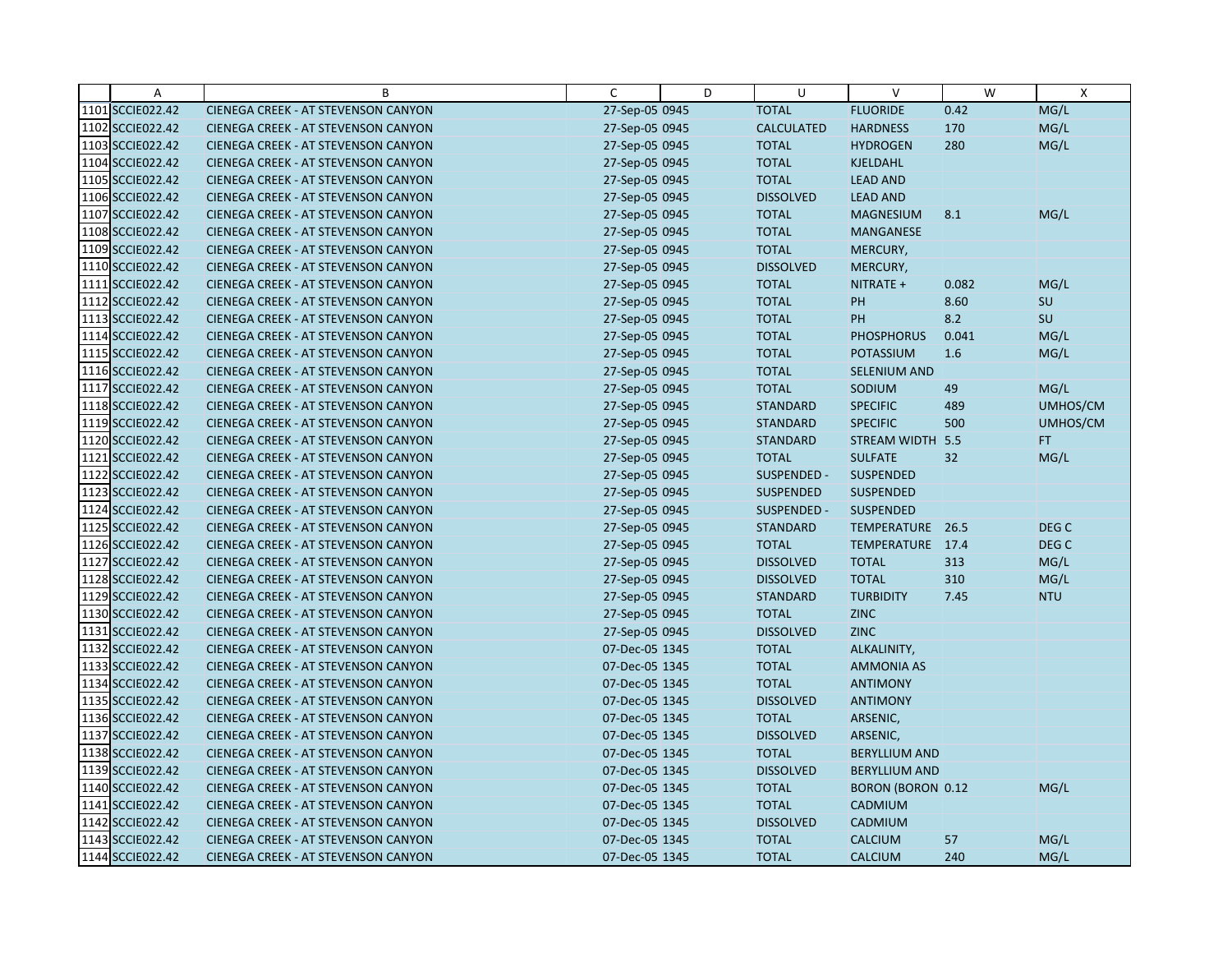| A                | B                                          | C              | D | U                 | $\vee$              | W     | X                |
|------------------|--------------------------------------------|----------------|---|-------------------|---------------------|-------|------------------|
| 1145 SCCIE022.42 | CIENEGA CREEK - AT STEVENSON CANYON        | 07-Dec-05 1345 |   | <b>STANDARD</b>   | <b>CALCIUM</b>      | 180   | MG/L             |
| 1146 SCCIE022.42 | <b>CIENEGA CREEK - AT STEVENSON CANYON</b> | 07-Dec-05 1345 |   | <b>TOTAL</b>      | <b>CARBONATE</b>    |       |                  |
| 1147 SCCIE022.42 | <b>CIENEGA CREEK - AT STEVENSON CANYON</b> | 07-Dec-05 1345 |   | <b>TOTAL</b>      | <b>CHLORIDE</b>     | 8.3   | MG/L             |
| 1148 SCCIE022.42 | <b>CIENEGA CREEK - AT STEVENSON CANYON</b> | 07-Dec-05 1345 |   | <b>TOTAL</b>      | <b>CHROMIUM</b>     |       |                  |
| 1149 SCCIE022.42 | <b>CIENEGA CREEK - AT STEVENSON CANYON</b> | 07-Dec-05 1345 |   | <b>TOTAL</b>      | <b>COPPER</b>       |       |                  |
| 1150 SCCIE022.42 | <b>CIENEGA CREEK - AT STEVENSON CANYON</b> | 07-Dec-05 1345 |   | <b>DISSOLVED</b>  | <b>COPPER</b>       | 0.258 | UG/L             |
| 1151 SCCIE022.42 | <b>CIENEGA CREEK - AT STEVENSON CANYON</b> | 07-Dec-05 1345 |   | <b>CALCULATED</b> | <b>CROSS-</b>       | 1.39  | <b>OTHERS</b>    |
| 1152 SCCIE022.42 | <b>CIENEGA CREEK - AT STEVENSON CANYON</b> | 07-Dec-05 1345 |   | <b>STANDARD</b>   | <b>DEPTH</b>        | 0.29  | FT.              |
| 1153 SCCIE022.42 | <b>CIENEGA CREEK - AT STEVENSON CANYON</b> | 07-Dec-05 1345 |   | <b>DISSOLVED</b>  | <b>DISSOLVED</b>    | 6.47  | MG/L             |
| 1154 SCCIE022.42 | <b>CIENEGA CREEK - AT STEVENSON CANYON</b> | 07-Dec-05 1345 |   | <b>STANDARD</b>   | <b>DISSOLVED</b>    | 70.5  | <b>PERCENT</b>   |
| 1155 SCCIE022.42 | <b>CIENEGA CREEK - AT STEVENSON CANYON</b> | 07-Dec-05 1345 |   | <b>TOTAL</b>      | E. COLI             | 9     | CFU/100          |
| 1156 SCCIE022.42 | <b>CIENEGA CREEK - AT STEVENSON CANYON</b> | 07-Dec-05 1345 |   | <b>TOTAL</b>      | <b>FLOW</b>         | 0.64  | FT/SEC           |
| 1157 SCCIE022.42 | <b>CIENEGA CREEK - AT STEVENSON CANYON</b> | 07-Dec-05 1345 |   | <b>STANDARD</b>   | <b>FLOW</b>         | 1.1   | <b>CFS</b>       |
| 1158 SCCIE022.42 | <b>CIENEGA CREEK - AT STEVENSON CANYON</b> | 07-Dec-05 1345 |   | <b>TOTAL</b>      | <b>FLUORIDE</b>     | 0.40  | MG/L             |
| 1159 SCCIE022.42 | <b>CIENEGA CREEK - AT STEVENSON CANYON</b> | 07-Dec-05 1345 |   | <b>CALCULATED</b> | <b>HARDNESS</b>     | 180   | MG/L             |
| 1160 SCCIE022.42 | <b>CIENEGA CREEK - AT STEVENSON CANYON</b> | 07-Dec-05 1345 |   | <b>TOTAL</b>      | <b>HYDROGEN</b>     | 290   | MG/L             |
| 1161 SCCIE022.42 | CIENEGA CREEK - AT STEVENSON CANYON        | 07-Dec-05 1345 |   | <b>TOTAL</b>      | <b>KJELDAHL</b>     | 0.21  | MG/L             |
| 1162 SCCIE022.42 | <b>CIENEGA CREEK - AT STEVENSON CANYON</b> | 07-Dec-05 1345 |   | <b>TOTAL</b>      | <b>LEAD AND</b>     |       |                  |
| 1163 SCCIE022.42 | <b>CIENEGA CREEK - AT STEVENSON CANYON</b> | 07-Dec-05 1345 |   | <b>DISSOLVED</b>  | <b>LEAD AND</b>     |       |                  |
| 1164 SCCIE022.42 | <b>CIENEGA CREEK - AT STEVENSON CANYON</b> | 07-Dec-05 1345 |   | <b>TOTAL</b>      | <b>MAGNESIUM</b>    | 8.6   | MG/L             |
| 1165 SCCIE022.42 | <b>CIENEGA CREEK - AT STEVENSON CANYON</b> | 07-Dec-05 1345 |   | <b>TOTAL</b>      | <b>MANGANESE</b>    |       |                  |
| 1166 SCCIE022.42 | <b>CIENEGA CREEK - AT STEVENSON CANYON</b> | 07-Dec-05 1345 |   | <b>TOTAL</b>      | MERCURY,            |       |                  |
| 1167 SCCIE022.42 | <b>CIENEGA CREEK - AT STEVENSON CANYON</b> | 07-Dec-05 1345 |   | <b>DISSOLVED</b>  | MERCURY,            |       |                  |
| 1168 SCCIE022.42 | <b>CIENEGA CREEK - AT STEVENSON CANYON</b> | 07-Dec-05 1345 |   | <b>TOTAL</b>      | NITRATE +           | 0.034 | MG/L             |
| 1169 SCCIE022.42 | CIENEGA CREEK - AT STEVENSON CANYON        | 07-Dec-05 1345 |   | <b>TOTAL</b>      | PH                  | 7.75  | SU               |
| 1170 SCCIE022.42 | <b>CIENEGA CREEK - AT STEVENSON CANYON</b> | 07-Dec-05 1345 |   | <b>TOTAL</b>      | <b>PH</b>           | 8.2   | <b>SU</b>        |
| 1171 SCCIE022.42 | <b>CIENEGA CREEK - AT STEVENSON CANYON</b> | 07-Dec-05 1345 |   | <b>TOTAL</b>      | <b>PHOSPHORUS</b>   |       |                  |
| 1172 SCCIE022.42 | <b>CIENEGA CREEK - AT STEVENSON CANYON</b> | 07-Dec-05 1345 |   | <b>TOTAL</b>      | <b>POTASSIUM</b>    | 1.7   | MG/L             |
| 1173 SCCIE022.42 | <b>CIENEGA CREEK - AT STEVENSON CANYON</b> | 07-Dec-05 1345 |   | <b>TOTAL</b>      | <b>SELENIUM AND</b> |       |                  |
| 1174 SCCIE022.42 | <b>CIENEGA CREEK - AT STEVENSON CANYON</b> | 07-Dec-05 1345 |   | <b>TOTAL</b>      | SODIUM              | 46    | MG/L             |
| 1175 SCCIE022.42 | <b>CIENEGA CREEK - AT STEVENSON CANYON</b> | 07-Dec-05 1345 |   | <b>STANDARD</b>   | <b>SPECIFIC</b>     | 504   | UMHOS/CM         |
| 1176 SCCIE022.42 | <b>CIENEGA CREEK - AT STEVENSON CANYON</b> | 07-Dec-05 1345 |   | <b>STANDARD</b>   | <b>SPECIFIC</b>     | 520   | UMHOS/CM         |
| 1177 SCCIE022.42 | <b>CIENEGA CREEK - AT STEVENSON CANYON</b> | 07-Dec-05 1345 |   | <b>STANDARD</b>   | STREAM WIDTH 4.5    |       | FT.              |
| 1178 SCCIE022.42 | <b>CIENEGA CREEK - AT STEVENSON CANYON</b> | 07-Dec-05 1345 |   | <b>TOTAL</b>      | <b>SULFATE</b>      | 36    | MG/L             |
| 1179 SCCIE022.42 | <b>CIENEGA CREEK - AT STEVENSON CANYON</b> | 07-Dec-05 1345 |   | SUSPENDED -       | SUSPENDED           |       |                  |
| 1180 SCCIE022.42 | <b>CIENEGA CREEK - AT STEVENSON CANYON</b> | 07-Dec-05 1345 |   | <b>SUSPENDED</b>  | <b>SUSPENDED</b>    |       |                  |
| 1181 SCCIE022.42 | <b>CIENEGA CREEK - AT STEVENSON CANYON</b> | 07-Dec-05 1345 |   | SUSPENDED -       | <b>SUSPENDED</b>    |       |                  |
| 1182 SCCIE022.42 | <b>CIENEGA CREEK - AT STEVENSON CANYON</b> | 07-Dec-05 1345 |   | <b>STANDARD</b>   | TEMPERATURE 13.4    |       | DEG <sub>C</sub> |
| 1183 SCCIE022.42 | CIENEGA CREEK - AT STEVENSON CANYON        | 07-Dec-05 1345 |   | <b>TOTAL</b>      | TEMPERATURE 11.9    |       | DEG <sub>C</sub> |
| 1184 SCCIE022.42 | <b>CIENEGA CREEK - AT STEVENSON CANYON</b> | 07-Dec-05 1345 |   | <b>DISSOLVED</b>  | <b>TOTAL</b>        | 323   | MG/L             |
| 1185 SCCIE022.42 | <b>CIENEGA CREEK - AT STEVENSON CANYON</b> | 07-Dec-05 1345 |   | <b>DISSOLVED</b>  | <b>TOTAL</b>        | 320   | MG/L             |
| 1186 SCCIE022.42 | <b>CIENEGA CREEK - AT STEVENSON CANYON</b> | 07-Dec-05 1345 |   | <b>STANDARD</b>   | <b>TURBIDITY</b>    | 0.66  | <b>NTU</b>       |
| 1187 SCCIE022.42 | <b>CIENEGA CREEK - AT STEVENSON CANYON</b> | 07-Dec-05 1345 |   | <b>TOTAL</b>      | <b>ZINC</b>         |       |                  |
| 1188 SCCIE022.42 | <b>CIENEGA CREEK - AT STEVENSON CANYON</b> | 07-Dec-05 1345 |   | <b>DISSOLVED</b>  | <b>ZINC</b>         |       |                  |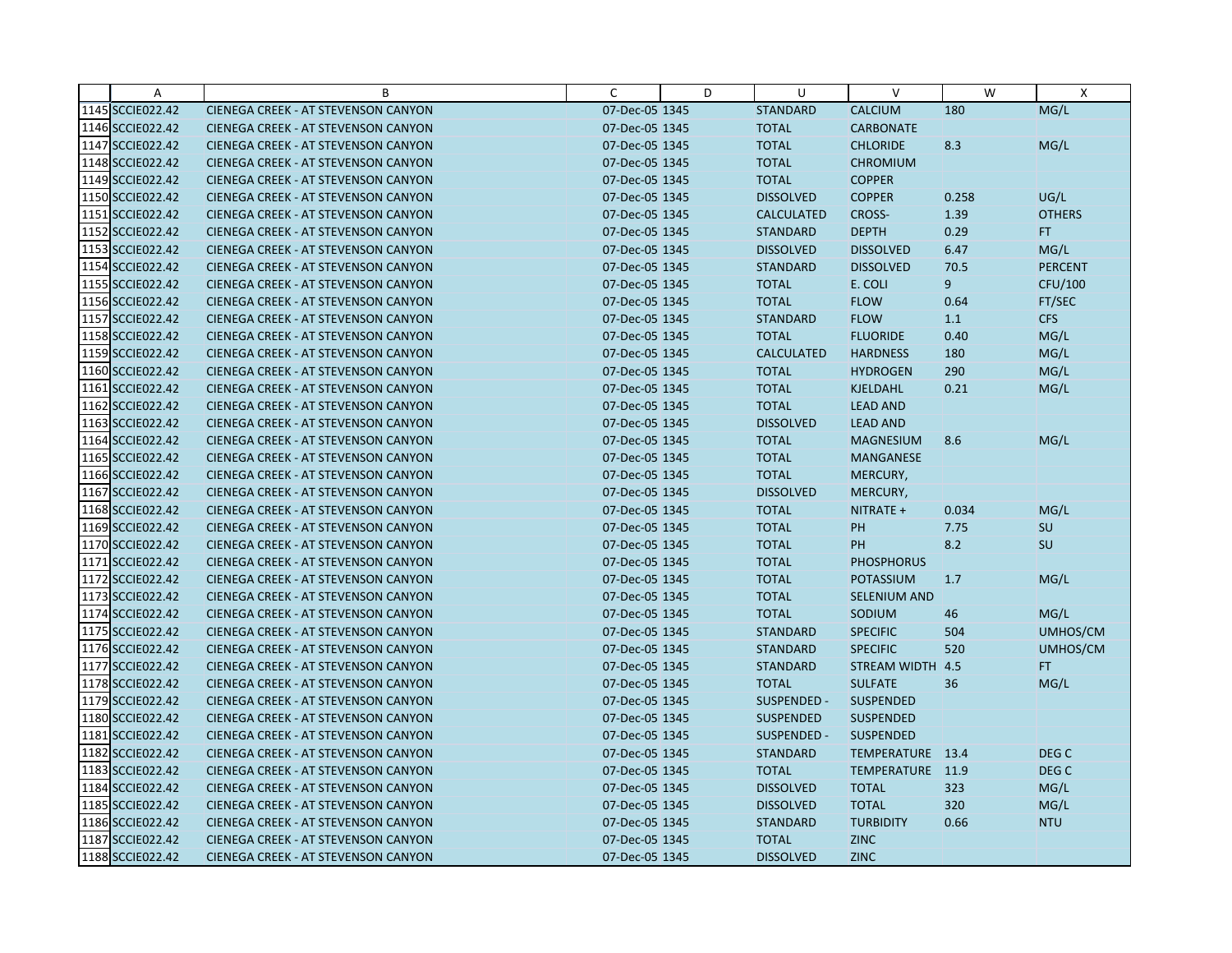| A                | B                                          | C              | D | U                 | $\vee$               | W     | Χ              |
|------------------|--------------------------------------------|----------------|---|-------------------|----------------------|-------|----------------|
| 1189 SCCIE022.42 | CIENEGA CREEK - AT STEVENSON CANYON        | 16-Feb-06 0945 |   | <b>TOTAL</b>      | ALKALINITY,          |       |                |
| 1190 SCCIE022.42 | <b>CIENEGA CREEK - AT STEVENSON CANYON</b> | 16-Feb-06 0945 |   | <b>TOTAL</b>      | <b>AMMONIA AS</b>    |       |                |
| 1191 SCCIE022.42 | <b>CIENEGA CREEK - AT STEVENSON CANYON</b> | 16-Feb-06 0945 |   | <b>TOTAL</b>      | <b>ANTIMONY</b>      |       |                |
| 1192 SCCIE022.42 | CIENEGA CREEK - AT STEVENSON CANYON        | 16-Feb-06 0945 |   | <b>DISSOLVED</b>  | <b>ANTIMONY</b>      |       |                |
| 1193 SCCIE022.42 | <b>CIENEGA CREEK - AT STEVENSON CANYON</b> | 16-Feb-06 0945 |   | <b>TOTAL</b>      | ARSENIC,             |       |                |
| 1194 SCCIE022.42 | <b>CIENEGA CREEK - AT STEVENSON CANYON</b> | 16-Feb-06 0945 |   | <b>DISSOLVED</b>  | ARSENIC,             |       |                |
| 1195 SCCIE022.42 | <b>CIENEGA CREEK - AT STEVENSON CANYON</b> | 16-Feb-06 0945 |   | <b>TOTAL</b>      | <b>BERYLLIUM AND</b> |       |                |
| 1196 SCCIE022.42 | <b>CIENEGA CREEK - AT STEVENSON CANYON</b> | 16-Feb-06 0945 |   | <b>DISSOLVED</b>  | <b>BERYLLIUM AND</b> |       |                |
| 1197 SCCIE022.42 | CIENEGA CREEK - AT STEVENSON CANYON        | 16-Feb-06 0945 |   | <b>TOTAL</b>      | BORON (BORON 0.10    |       | MG/L           |
| 1198 SCCIE022.42 | <b>CIENEGA CREEK - AT STEVENSON CANYON</b> | 16-Feb-06 0945 |   | <b>TOTAL</b>      | CADMIUM              |       |                |
| 1199 SCCIE022.42 | <b>CIENEGA CREEK - AT STEVENSON CANYON</b> | 16-Feb-06 0945 |   | <b>DISSOLVED</b>  | CADMIUM              |       |                |
| 1200 SCCIE022.42 | CIENEGA CREEK - AT STEVENSON CANYON        | 16-Feb-06 0945 |   | <b>TOTAL</b>      | <b>CALCIUM</b>       | 56    | MG/L           |
| 1201 SCCIE022.42 | CIENEGA CREEK - AT STEVENSON CANYON        | 16-Feb-06 0945 |   | <b>TOTAL</b>      | <b>CALCIUM</b>       | 240   | MG/L           |
| 1202 SCCIE022.42 | <b>CIENEGA CREEK - AT STEVENSON CANYON</b> | 16-Feb-06 0945 |   | <b>STANDARD</b>   | <b>CALCIUM</b>       | 170   | MG/L           |
| 1203 SCCIE022.42 | CIENEGA CREEK - AT STEVENSON CANYON        | 16-Feb-06 0945 |   | <b>TOTAL</b>      | <b>CARBONATE</b>     |       |                |
| 1204 SCCIE022.42 | <b>CIENEGA CREEK - AT STEVENSON CANYON</b> | 16-Feb-06 0945 |   | <b>TOTAL</b>      | <b>CHLORIDE</b>      | 7.4   | MG/L           |
| 1205 SCCIE022.42 | CIENEGA CREEK - AT STEVENSON CANYON        | 16-Feb-06 0945 |   | <b>TOTAL</b>      | <b>CHROMIUM</b>      |       |                |
| 1206 SCCIE022.42 | <b>CIENEGA CREEK - AT STEVENSON CANYON</b> | 16-Feb-06 0945 |   | <b>TOTAL</b>      | <b>COPPER</b>        |       |                |
| 1207 SCCIE022.42 | <b>CIENEGA CREEK - AT STEVENSON CANYON</b> | 16-Feb-06 0945 |   | <b>DISSOLVED</b>  | <b>COPPER</b>        | 0.267 | UG/L           |
| 1208 SCCIE022.42 | CIENEGA CREEK - AT STEVENSON CANYON        | 16-Feb-06 0945 |   | <b>CALCULATED</b> | <b>CROSS-</b>        | 2.51  | <b>OTHERS</b>  |
| 1209 SCCIE022.42 | <b>CIENEGA CREEK - AT STEVENSON CANYON</b> | 16-Feb-06 0945 |   | <b>STANDARD</b>   | <b>DEPTH</b>         | 0.65  | FT.            |
| 1210 SCCIE022.42 | <b>CIENEGA CREEK - AT STEVENSON CANYON</b> | 16-Feb-06 0945 |   | <b>DISSOLVED</b>  | <b>DISSOLVED</b>     | 7.08  | MG/L           |
| 1211 SCCIE022.42 | <b>CIENEGA CREEK - AT STEVENSON CANYON</b> | 16-Feb-06 0945 |   | <b>STANDARD</b>   | <b>DISSOLVED</b>     | 73.1  | <b>PERCENT</b> |
| 1212 SCCIE022.42 | <b>CIENEGA CREEK - AT STEVENSON CANYON</b> | 16-Feb-06 0945 |   | <b>TOTAL</b>      | E. COLI              |       |                |
| 1213 SCCIE022.42 | CIENEGA CREEK - AT STEVENSON CANYON        | 16-Feb-06 0945 |   | <b>TOTAL</b>      | <b>FLOW</b>          | 0.27  | FT/SEC         |
| 1214 SCCIE022.42 | <b>CIENEGA CREEK - AT STEVENSON CANYON</b> | 16-Feb-06 0945 |   | <b>STANDARD</b>   | <b>FLOW</b>          | 1.1   | <b>CFS</b>     |
| 1215 SCCIE022.42 | <b>CIENEGA CREEK - AT STEVENSON CANYON</b> | 16-Feb-06 0945 |   | <b>TOTAL</b>      | <b>FLUORIDE</b>      | 0.38  | MG/L           |
| 1216 SCCIE022.42 | CIENEGA CREEK - AT STEVENSON CANYON        | 16-Feb-06 0945 |   | <b>CALCULATED</b> | <b>HARDNESS</b>      | 180   | MG/L           |
| 1217 SCCIE022.42 | <b>CIENEGA CREEK - AT STEVENSON CANYON</b> | 16-Feb-06 0945 |   | <b>TOTAL</b>      | <b>HYDROGEN</b>      | 290   | MG/L           |
| 1218 SCCIE022.42 | <b>CIENEGA CREEK - AT STEVENSON CANYON</b> | 16-Feb-06 0945 |   | <b>TOTAL</b>      | KJELDAHL             |       |                |
| 1219 SCCIE022.42 | CIENEGA CREEK - AT STEVENSON CANYON        | 16-Feb-06 0945 |   | <b>TOTAL</b>      | <b>LEAD AND</b>      |       |                |
| 1220 SCCIE022.42 | <b>CIENEGA CREEK - AT STEVENSON CANYON</b> | 16-Feb-06 0945 |   | <b>DISSOLVED</b>  | <b>LEAD AND</b>      |       |                |
| 1221 SCCIE022.42 | CIENEGA CREEK - AT STEVENSON CANYON        | 16-Feb-06 0945 |   | <b>TOTAL</b>      | <b>MAGNESIUM</b>     | 8.8   | MG/L           |
| 1222 SCCIE022.42 | <b>CIENEGA CREEK - AT STEVENSON CANYON</b> | 16-Feb-06 0945 |   | <b>TOTAL</b>      | <b>MANGANESE</b>     |       |                |
| 1223 SCCIE022.42 | <b>CIENEGA CREEK - AT STEVENSON CANYON</b> | 16-Feb-06 0945 |   | <b>TOTAL</b>      | MERCURY,             |       |                |
| 1224 SCCIE022.42 | <b>CIENEGA CREEK - AT STEVENSON CANYON</b> | 16-Feb-06 0945 |   | <b>DISSOLVED</b>  | MERCURY,             |       |                |
| 1225 SCCIE022.42 | <b>CIENEGA CREEK - AT STEVENSON CANYON</b> | 16-Feb-06 0945 |   | <b>TOTAL</b>      | NITRATE +            |       |                |
| 1226 SCCIE022.42 | CIENEGA CREEK - AT STEVENSON CANYON        | 16-Feb-06 0945 |   | <b>TOTAL</b>      | PH                   | 8.2   | SU             |
| 1227 SCCIE022.42 | CIENEGA CREEK - AT STEVENSON CANYON        | 16-Feb-06 0945 |   | <b>TOTAL</b>      | PH                   | 7.73  | SU             |
| 1228 SCCIE022.42 | <b>CIENEGA CREEK - AT STEVENSON CANYON</b> | 16-Feb-06 0945 |   | <b>TOTAL</b>      | <b>PHOSPHORUS</b>    | 0.024 | MG/L           |
| 1229 SCCIE022.42 | <b>CIENEGA CREEK - AT STEVENSON CANYON</b> | 16-Feb-06 0945 |   | <b>TOTAL</b>      | POTASSIUM            | 1.6   | MG/L           |
| 1230 SCCIE022.42 | <b>CIENEGA CREEK - AT STEVENSON CANYON</b> | 16-Feb-06 0945 |   | <b>TOTAL</b>      | <b>SELENIUM AND</b>  |       |                |
| 1231 SCCIE022.42 | <b>CIENEGA CREEK - AT STEVENSON CANYON</b> | 16-Feb-06 0945 |   | <b>TOTAL</b>      | SODIUM               | 47    | MG/L           |
| 1232 SCCIE022.42 | CIENEGA CREEK - AT STEVENSON CANYON        | 16-Feb-06 0945 |   | <b>STANDARD</b>   | <b>SPECIFIC</b>      | 520   | UMHOS/CM       |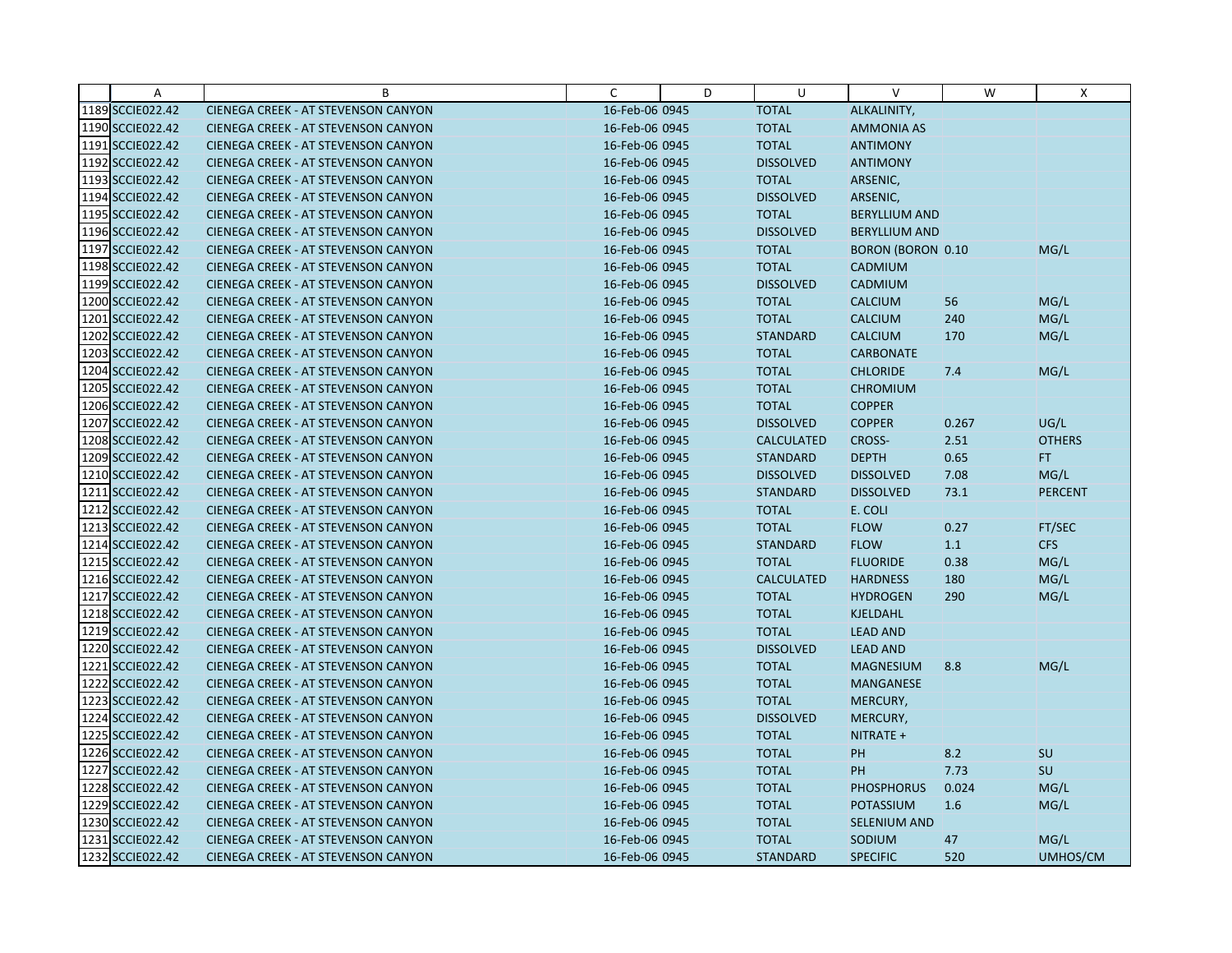| A                | B                                          | C              | D | U                 | v                        | W     | X                |
|------------------|--------------------------------------------|----------------|---|-------------------|--------------------------|-------|------------------|
| 1233 SCCIE022.42 | CIENEGA CREEK - AT STEVENSON CANYON        | 16-Feb-06 0945 |   | <b>STANDARD</b>   | <b>SPECIFIC</b>          | 501   | UMHOS/CM         |
| 1234 SCCIE022.42 | <b>CIENEGA CREEK - AT STEVENSON CANYON</b> | 16-Feb-06 0945 |   | <b>STANDARD</b>   | STREAM WIDTH 3.5         |       | FT.              |
| 1235 SCCIE022.42 | <b>CIENEGA CREEK - AT STEVENSON CANYON</b> | 16-Feb-06 0945 |   | <b>TOTAL</b>      | <b>SULFATE</b>           | 34    | MG/L             |
| 1236 SCCIE022.42 | <b>CIENEGA CREEK - AT STEVENSON CANYON</b> | 16-Feb-06 0945 |   | SUSPENDED -       | <b>SUSPENDED</b>         |       |                  |
| 1237 SCCIE022.42 | <b>CIENEGA CREEK - AT STEVENSON CANYON</b> | 16-Feb-06 0945 |   | <b>SUSPENDED</b>  | <b>SUSPENDED</b>         |       |                  |
| 1238 SCCIE022.42 | <b>CIENEGA CREEK - AT STEVENSON CANYON</b> | 16-Feb-06 0945 |   | SUSPENDED -       | SUSPENDED                |       |                  |
| 1239 SCCIE022.42 | <b>CIENEGA CREEK - AT STEVENSON CANYON</b> | 16-Feb-06 0945 |   | <b>STANDARD</b>   | TEMPERATURE 13.7         |       | DEG <sub>C</sub> |
| 1240 SCCIE022.42 | <b>CIENEGA CREEK - AT STEVENSON CANYON</b> | 16-Feb-06 0945 |   | <b>TOTAL</b>      | TEMPERATURE              | 10.45 | DEG <sub>C</sub> |
| 1241 SCCIE022.42 | <b>CIENEGA CREEK - AT STEVENSON CANYON</b> | 16-Feb-06 0945 |   | <b>DISSOLVED</b>  | <b>TOTAL</b>             | 320   | MG/L             |
| 1242 SCCIE022.42 | <b>CIENEGA CREEK - AT STEVENSON CANYON</b> | 16-Feb-06 0945 |   | <b>DISSOLVED</b>  | <b>TOTAL</b>             | 321   | MG/L             |
| 1243 SCCIE022.42 | <b>CIENEGA CREEK - AT STEVENSON CANYON</b> | 16-Feb-06 0945 |   | <b>STANDARD</b>   | <b>TURBIDITY</b>         | 0.58  | <b>NTU</b>       |
| 1244 SCCIE022.42 | <b>CIENEGA CREEK - AT STEVENSON CANYON</b> | 16-Feb-06 0945 |   | <b>TOTAL</b>      | <b>ZINC</b>              |       |                  |
| 1245 SCCIE022.42 | CIENEGA CREEK - AT STEVENSON CANYON        | 16-Feb-06 0945 |   | <b>DISSOLVED</b>  | <b>ZINC</b>              | 0.11  | MG/L             |
| 1246 SCCIE022.42 | <b>CIENEGA CREEK - AT STEVENSON CANYON</b> | 12-Apr-06 0930 |   | <b>TOTAL</b>      | ALKALINITY,              |       |                  |
| 1247 SCCIE022.42 | <b>CIENEGA CREEK - AT STEVENSON CANYON</b> | 12-Apr-06 0930 |   | <b>TOTAL</b>      | <b>AMMONIA AS</b>        |       |                  |
| 1248 SCCIE022.42 | CIENEGA CREEK - AT STEVENSON CANYON        | 12-Apr-06 0930 |   | <b>TOTAL</b>      | <b>ANTIMONY</b>          |       |                  |
| 1249 SCCIE022.42 | CIENEGA CREEK - AT STEVENSON CANYON        | 12-Apr-06 0930 |   | <b>DISSOLVED</b>  | <b>ANTIMONY</b>          |       |                  |
| 1250 SCCIE022.42 | <b>CIENEGA CREEK - AT STEVENSON CANYON</b> | 12-Apr-06 0930 |   | <b>TOTAL</b>      | ARSENIC,                 |       |                  |
| 1251 SCCIE022.42 | <b>CIENEGA CREEK - AT STEVENSON CANYON</b> | 12-Apr-06 0930 |   | <b>DISSOLVED</b>  | ARSENIC,                 |       |                  |
| 1252 SCCIE022.42 | CIENEGA CREEK - AT STEVENSON CANYON        | 12-Apr-06 0930 |   | <b>TOTAL</b>      | <b>BERYLLIUM AND</b>     |       |                  |
| 1253 SCCIE022.42 | <b>CIENEGA CREEK - AT STEVENSON CANYON</b> | 12-Apr-06 0930 |   | <b>DISSOLVED</b>  | <b>BERYLLIUM AND</b>     |       |                  |
| 1254 SCCIE022.42 | <b>CIENEGA CREEK - AT STEVENSON CANYON</b> | 12-Apr-06 0930 |   | <b>TOTAL</b>      | <b>BORON (BORON 0.11</b> |       | MG/L             |
| 1255 SCCIE022.42 | <b>CIENEGA CREEK - AT STEVENSON CANYON</b> | 12-Apr-06 0930 |   | <b>TOTAL</b>      | CADMIUM                  |       |                  |
| 1256 SCCIE022.42 | <b>CIENEGA CREEK - AT STEVENSON CANYON</b> | 12-Apr-06 0930 |   | <b>DISSOLVED</b>  | CADMIUM                  |       |                  |
| 1257 SCCIE022.42 | <b>CIENEGA CREEK - AT STEVENSON CANYON</b> | 12-Apr-06 0930 |   | <b>TOTAL</b>      | <b>CALCIUM</b>           | 56    | MG/L             |
| 1258 SCCIE022.42 | <b>CIENEGA CREEK - AT STEVENSON CANYON</b> | 12-Apr-06 0930 |   | <b>TOTAL</b>      | <b>CALCIUM</b>           | 230   | MG/L             |
| 1259 SCCIE022.42 | <b>CIENEGA CREEK - AT STEVENSON CANYON</b> | 12-Apr-06 0930 |   | <b>STANDARD</b>   | <b>CALCIUM</b>           | 170   | MG/L             |
| 1260 SCCIE022.42 | CIENEGA CREEK - AT STEVENSON CANYON        | 12-Apr-06 0930 |   | <b>TOTAL</b>      | <b>CARBONATE</b>         |       |                  |
| 1261 SCCIE022.42 | <b>CIENEGA CREEK - AT STEVENSON CANYON</b> | 12-Apr-06 0930 |   | <b>TOTAL</b>      | <b>CHLORIDE</b>          | 7.2   | MG/L             |
| 1262 SCCIE022.42 | <b>CIENEGA CREEK - AT STEVENSON CANYON</b> | 12-Apr-06 0930 |   | <b>TOTAL</b>      | <b>CHROMIUM</b>          |       |                  |
| 1263 SCCIE022.42 | <b>CIENEGA CREEK - AT STEVENSON CANYON</b> | 12-Apr-06 0930 |   | <b>TOTAL</b>      | <b>COPPER</b>            |       |                  |
| 1264 SCCIE022.42 | <b>CIENEGA CREEK - AT STEVENSON CANYON</b> | 12-Apr-06 0930 |   | <b>DISSOLVED</b>  | <b>COPPER</b>            | 0.373 | UG/L             |
| 1265 SCCIE022.42 | CIENEGA CREEK - AT STEVENSON CANYON        | 12-Apr-06 0930 |   | <b>CALCULATED</b> | CROSS-                   | 2.71  | <b>OTHERS</b>    |
| 1266 SCCIE022.42 | <b>CIENEGA CREEK - AT STEVENSON CANYON</b> | 12-Apr-06 0930 |   | <b>STANDARD</b>   | <b>DEPTH</b>             | 0.75  | FT.              |
| 1267 SCCIE022.42 | <b>CIENEGA CREEK - AT STEVENSON CANYON</b> | 12-Apr-06 0930 |   | <b>DISSOLVED</b>  | <b>DISSOLVED</b>         | 6.36  | MG/L             |
| 1268 SCCIE022.42 | <b>CIENEGA CREEK - AT STEVENSON CANYON</b> | 12-Apr-06 0930 |   | <b>STANDARD</b>   | <b>DISSOLVED</b>         | 70.3  | <b>PERCENT</b>   |
| 1269 SCCIE022.42 | <b>CIENEGA CREEK - AT STEVENSON CANYON</b> | 12-Apr-06 0930 |   | <b>TOTAL</b>      | E. COLI                  | 12    | CFU/100          |
| 1270 SCCIE022.42 | <b>CIENEGA CREEK - AT STEVENSON CANYON</b> | 12-Apr-06 0930 |   | <b>TOTAL</b>      | <b>FLOW</b>              | 0.2   | FT/SEC           |
| 1271 SCCIE022.42 | <b>CIENEGA CREEK - AT STEVENSON CANYON</b> | 12-Apr-06 0930 |   | <b>STANDARD</b>   | <b>FLOW</b>              | .72   | <b>CFS</b>       |
| 1272 SCCIE022.42 | <b>CIENEGA CREEK - AT STEVENSON CANYON</b> | 12-Apr-06 0930 |   | <b>TOTAL</b>      | <b>FLUORIDE</b>          | 0.38  | MG/L             |
| 1273 SCCIE022.42 | <b>CIENEGA CREEK - AT STEVENSON CANYON</b> | 12-Apr-06 0930 |   | <b>CALCULATED</b> | <b>HARDNESS</b>          | 180   | MG/L             |
| 1274 SCCIE022.42 | <b>CIENEGA CREEK - AT STEVENSON CANYON</b> | 12-Apr-06 0930 |   | <b>TOTAL</b>      | <b>HYDROGEN</b>          | 280   | MG/L             |
| 1275 SCCIE022.42 | <b>CIENEGA CREEK - AT STEVENSON CANYON</b> | 12-Apr-06 0930 |   | <b>TOTAL</b>      | <b>KJELDAHL</b>          | 0.093 | MG/L             |
| 1276 SCCIE022.42 | CIENEGA CREEK - AT STEVENSON CANYON        | 12-Apr-06 0930 |   | <b>TOTAL</b>      | <b>LEAD AND</b>          |       |                  |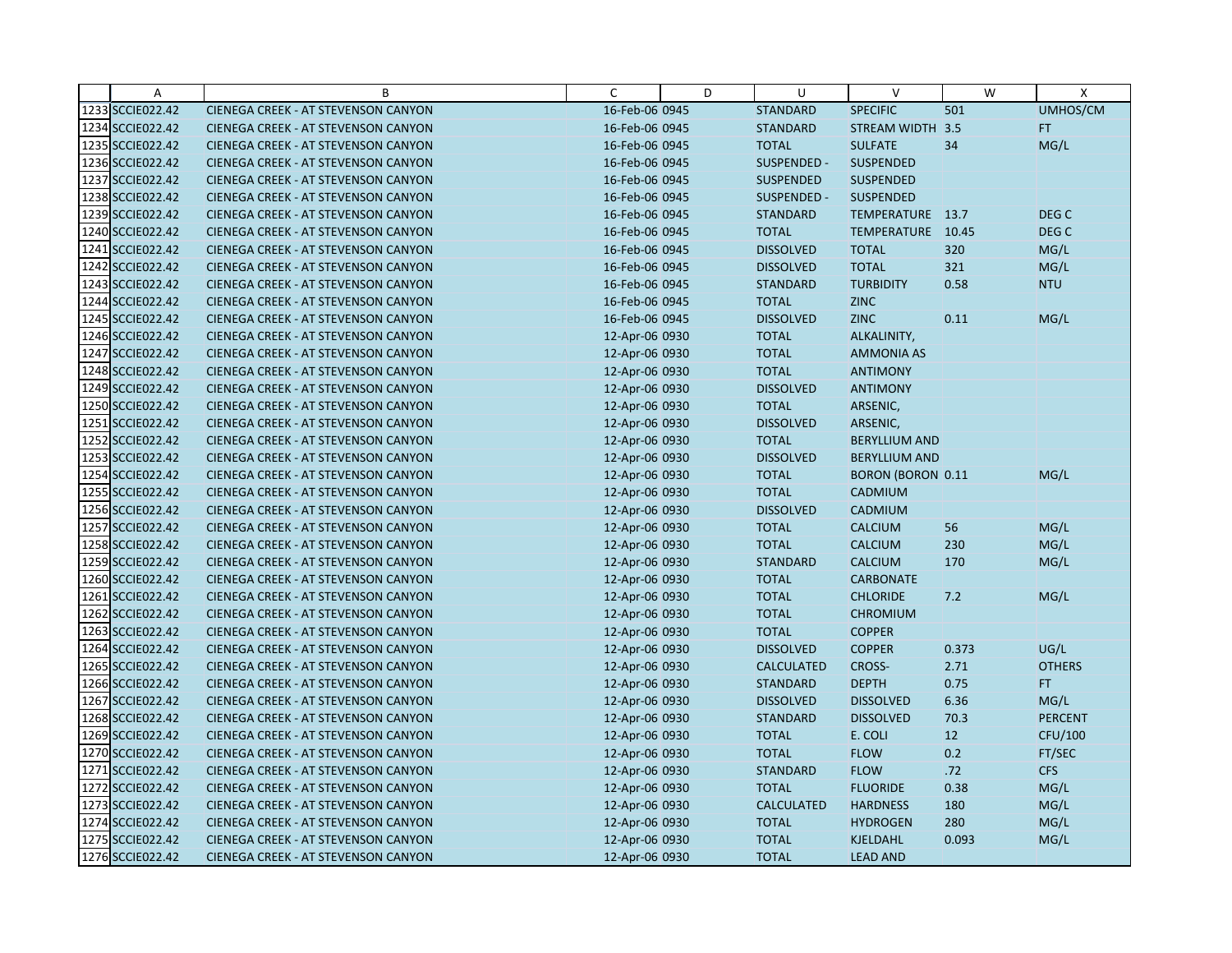| A                | B                                          | $\mathsf{C}$   | D | U                | $\vee$                  | W      | $\mathsf{X}$     |
|------------------|--------------------------------------------|----------------|---|------------------|-------------------------|--------|------------------|
| 1277 SCCIE022.42 | CIENEGA CREEK - AT STEVENSON CANYON        | 12-Apr-06 0930 |   | <b>DISSOLVED</b> | <b>LEAD AND</b>         | 0.0648 | UG/L             |
| 1278 SCCIE022.42 | <b>CIENEGA CREEK - AT STEVENSON CANYON</b> | 12-Apr-06 0930 |   | <b>TOTAL</b>     | <b>MAGNESIUM</b>        | 8.6    | MG/L             |
| 1279 SCCIE022.42 | <b>CIENEGA CREEK - AT STEVENSON CANYON</b> | 12-Apr-06 0930 |   | <b>TOTAL</b>     | <b>MANGANESE</b>        |        |                  |
| 1280 SCCIE022.42 | <b>CIENEGA CREEK - AT STEVENSON CANYON</b> | 12-Apr-06 0930 |   | <b>TOTAL</b>     | MERCURY,                |        |                  |
| 1281 SCCIE022.42 | CIENEGA CREEK - AT STEVENSON CANYON        | 12-Apr-06 0930 |   | <b>DISSOLVED</b> | MERCURY,                |        |                  |
| 1282 SCCIE022.42 | <b>CIENEGA CREEK - AT STEVENSON CANYON</b> | 12-Apr-06 0930 |   | <b>TOTAL</b>     | NITRATE +               |        |                  |
| 1283 SCCIE022.42 | <b>CIENEGA CREEK - AT STEVENSON CANYON</b> | 12-Apr-06 0930 |   | <b>TOTAL</b>     | PH                      | 8.2    | SU               |
| 1284 SCCIE022.42 | CIENEGA CREEK - AT STEVENSON CANYON        | 12-Apr-06 0930 |   | <b>TOTAL</b>     | <b>PH</b>               | 7.70   | SU               |
| 1285 SCCIE022.42 | <b>CIENEGA CREEK - AT STEVENSON CANYON</b> | 12-Apr-06 0930 |   | <b>TOTAL</b>     | <b>PHOSPHORUS</b>       | 0.031  | MG/L             |
| 1286 SCCIE022.42 | <b>CIENEGA CREEK - AT STEVENSON CANYON</b> | 12-Apr-06 0930 |   | <b>TOTAL</b>     | <b>POTASSIUM</b>        | 1.5    | MG/L             |
| 1287 SCCIE022.42 | CIENEGA CREEK - AT STEVENSON CANYON        | 12-Apr-06 0930 |   | <b>TOTAL</b>     | <b>SELENIUM AND</b>     |        |                  |
| 1288 SCCIE022.42 | <b>CIENEGA CREEK - AT STEVENSON CANYON</b> | 12-Apr-06 0930 |   | <b>TOTAL</b>     | SODIUM                  | 47     | MG/L             |
| 1289 SCCIE022.42 | <b>CIENEGA CREEK - AT STEVENSON CANYON</b> | 12-Apr-06 0930 |   | <b>STANDARD</b>  | <b>SPECIFIC</b>         | 500    | UMHOS/CM         |
| 1290 SCCIE022.42 | <b>CIENEGA CREEK - AT STEVENSON CANYON</b> | 12-Apr-06 0930 |   | <b>STANDARD</b>  | <b>SPECIFIC</b>         | 494    | UMHOS/CM         |
| 1291 SCCIE022.42 | <b>CIENEGA CREEK - AT STEVENSON CANYON</b> | 12-Apr-06 0930 |   | <b>STANDARD</b>  | STREAM WIDTH 3.3        |        | FT.              |
| 1292 SCCIE022.42 | <b>CIENEGA CREEK - AT STEVENSON CANYON</b> | 12-Apr-06 0930 |   | <b>TOTAL</b>     | <b>SULFATE</b>          | 36     | MG/L             |
| 1293 SCCIE022.42 | CIENEGA CREEK - AT STEVENSON CANYON        | 12-Apr-06 0930 |   | SUSPENDED -      | SUSPENDED               |        |                  |
| 1294 SCCIE022.42 | <b>CIENEGA CREEK - AT STEVENSON CANYON</b> | 12-Apr-06 0930 |   | <b>SUSPENDED</b> | <b>SUSPENDED</b>        |        |                  |
| 1295 SCCIE022.42 | <b>CIENEGA CREEK - AT STEVENSON CANYON</b> | 12-Apr-06 0930 |   | SUSPENDED -      | <b>SUSPENDED</b>        |        |                  |
| 1296 SCCIE022.42 | CIENEGA CREEK - AT STEVENSON CANYON        | 12-Apr-06 0930 |   | <b>STANDARD</b>  | TEMPERATURE 24.7        |        | DEG C            |
| 1297 SCCIE022.42 | <b>CIENEGA CREEK - AT STEVENSON CANYON</b> | 12-Apr-06 0930 |   | <b>TOTAL</b>     | TEMPERATURE 13.2        |        | DEG <sub>C</sub> |
| 1298 SCCIE022.42 | <b>CIENEGA CREEK - AT STEVENSON CANYON</b> | 12-Apr-06 0930 |   | <b>DISSOLVED</b> | <b>TOTAL</b>            | 310    | MG/L             |
| 1299 SCCIE022.42 | <b>CIENEGA CREEK - AT STEVENSON CANYON</b> | 12-Apr-06 0930 |   | <b>DISSOLVED</b> | <b>TOTAL</b>            | 316    | MG/L             |
| 1300 SCCIE022.42 | <b>CIENEGA CREEK - AT STEVENSON CANYON</b> | 12-Apr-06 0930 |   | <b>STANDARD</b>  | <b>TURBIDITY</b>        | 1.19   | <b>NTU</b>       |
| 1301 SCCIE022.42 | <b>CIENEGA CREEK - AT STEVENSON CANYON</b> | 12-Apr-06 0930 |   | <b>TOTAL</b>     | <b>ZINC</b>             |        |                  |
| 1302 SCCIE022.42 | <b>CIENEGA CREEK - AT STEVENSON CANYON</b> | 12-Apr-06 0930 |   | <b>DISSOLVED</b> | <b>ZINC</b>             |        |                  |
| 1303 SCCIE022.12 | CIENEGA CREEK - BELOW SANDFORD CANYON      | 30-Sep-98 0930 |   | <b>TOTAL</b>     | ALKALINITY,             |        |                  |
| 1304 SCCIE022.12 | CIENEGA CREEK - BELOW SANDFORD CANYON      | 30-Sep-98 0930 |   | <b>TOTAL</b>     | <b>AMMONIA AS</b>       |        |                  |
| 1305 SCCIE022.12 | CIENEGA CREEK - BELOW SANDFORD CANYON      | 30-Sep-98 0930 |   | <b>TOTAL</b>     | ARSENIC,                |        |                  |
| 1306 SCCIE022.12 | CIENEGA CREEK - BELOW SANDFORD CANYON      | 30-Sep-98 0930 |   | <b>DISSOLVED</b> | ARSENIC,                |        |                  |
| 1307 SCCIE022.12 | CIENEGA CREEK - BELOW SANDFORD CANYON      | 30-Sep-98 0930 |   | <b>TOTAL</b>     | <b>BARIUM AND</b>       | 180    | UG/L             |
| 1308 SCCIE022.12 | CIENEGA CREEK - BELOW SANDFORD CANYON      | 30-Sep-98 0930 |   | <b>DISSOLVED</b> | <b>BARIUM AND</b>       | 180    | UG/L             |
| 1309 SCCIE022.12 | CIENEGA CREEK - BELOW SANDFORD CANYON      | 30-Sep-98 0930 |   | <b>TOTAL</b>     | <b>BERYLLIUM AND</b>    |        |                  |
| 1310 SCCIE022.12 | CIENEGA CREEK - BELOW SANDFORD CANYON      | 30-Sep-98 0930 |   | <b>DISSOLVED</b> | <b>BERYLLIUM AND</b>    |        |                  |
| 1311 SCCIE022.12 | CIENEGA CREEK - BELOW SANDFORD CANYON      | 30-Sep-98 0930 |   | <b>TOTAL</b>     | <b>BORON (BORON 130</b> |        | UG/L             |
| 1312 SCCIE022.12 | CIENEGA CREEK - BELOW SANDFORD CANYON      | 30-Sep-98 0930 |   | <b>DISSOLVED</b> | <b>BORON (BORON 120</b> |        | UG/L             |
| 1313 SCCIE022.12 | CIENEGA CREEK - BELOW SANDFORD CANYON      | 30-Sep-98 0930 |   | <b>TOTAL</b>     | CADMIUM                 |        |                  |
| 1314 SCCIE022.12 | CIENEGA CREEK - BELOW SANDFORD CANYON      | 30-Sep-98 0930 |   | <b>DISSOLVED</b> | CADMIUM                 |        |                  |
| 1315 SCCIE022.12 | CIENEGA CREEK - BELOW SANDFORD CANYON      | 30-Sep-98 0930 |   | <b>TOTAL</b>     | <b>CALCIUM</b>          | 56     | MG/L             |
| 1316 SCCIE022.12 | CIENEGA CREEK - BELOW SANDFORD CANYON      | 30-Sep-98 0930 |   | <b>TOTAL</b>     | <b>CALCIUM</b>          | 220    | MG/L             |
| 1317 SCCIE022.12 | CIENEGA CREEK - BELOW SANDFORD CANYON      | 30-Sep-98 0930 |   | <b>STANDARD</b>  | <b>CALCIUM</b>          | 160    | MG/L             |
| 1318 SCCIE022.12 | CIENEGA CREEK - BELOW SANDFORD CANYON      | 30-Sep-98 0930 |   | <b>TOTAL</b>     | <b>CARBONATE</b>        |        |                  |
| 1319 SCCIE022.12 | CIENEGA CREEK - BELOW SANDFORD CANYON      | 30-Sep-98 0930 |   | <b>TOTAL</b>     | <b>CHLORIDE</b>         | 13     | MG/L             |
| 1320 SCCIE022.12 | CIENEGA CREEK - BELOW SANDFORD CANYON      | 30-Sep-98 0930 |   | <b>TOTAL</b>     | <b>CHROMIUM</b>         |        |                  |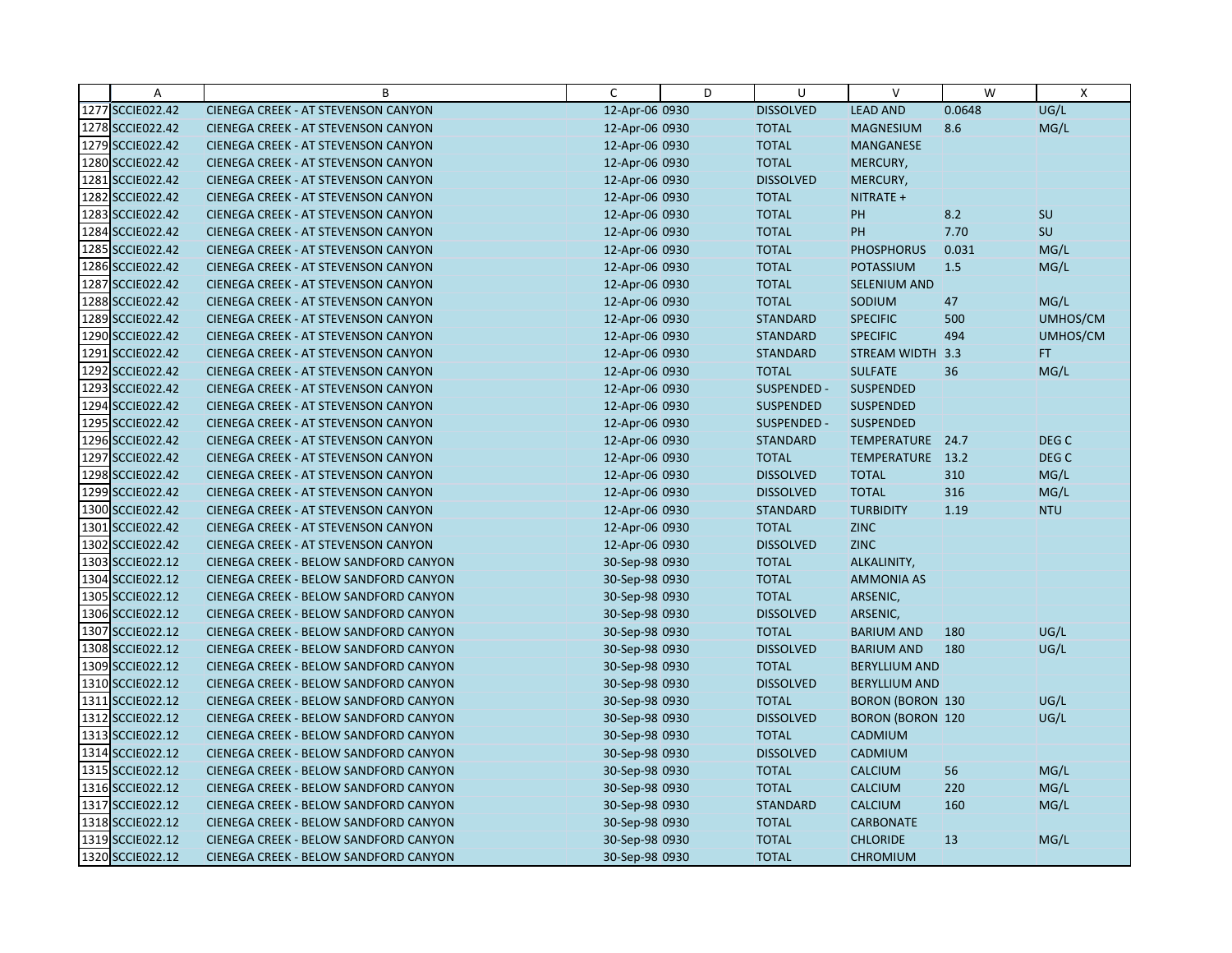| Α                | B                                     | C              | D | U                | $\vee$              | W     | X                |
|------------------|---------------------------------------|----------------|---|------------------|---------------------|-------|------------------|
| 1321 SCCIE022.12 | CIENEGA CREEK - BELOW SANDFORD CANYON | 30-Sep-98 0930 |   | <b>DISSOLVED</b> | <b>CHROMIUM</b>     |       |                  |
| 1322 SCCIE022.12 | CIENEGA CREEK - BELOW SANDFORD CANYON | 30-Sep-98 0930 |   | <b>TOTAL</b>     | <b>COPPER</b>       |       |                  |
| 1323 SCCIE022.12 | CIENEGA CREEK - BELOW SANDFORD CANYON | 30-Sep-98 0930 |   | <b>DISSOLVED</b> | <b>COPPER</b>       |       |                  |
| 1324 SCCIE022.12 | CIENEGA CREEK - BELOW SANDFORD CANYON | 30-Sep-98 0932 |   | <b>STANDARD</b>  | <b>DEPTH</b>        | 0.36  | FT.              |
| 1325 SCCIE022.12 | CIENEGA CREEK - BELOW SANDFORD CANYON | 30-Sep-98 0932 |   | <b>DISSOLVED</b> | <b>DISSOLVED</b>    | 7.17  | MG/L             |
| 1326 SCCIE022.12 | CIENEGA CREEK - BELOW SANDFORD CANYON | 30-Sep-98 0932 |   | <b>STANDARD</b>  | <b>DISSOLVED</b>    | 84.5  | <b>PERCENT</b>   |
| 1327 SCCIE022.12 | CIENEGA CREEK - BELOW SANDFORD CANYON | 30-Sep-98 0932 |   | <b>TOTAL</b>     | <b>FLOW</b>         | 0.28  | FT/SEC           |
| 1328 SCCIE022.12 | CIENEGA CREEK - BELOW SANDFORD CANYON | 30-Sep-98 0932 |   | <b>STANDARD</b>  | <b>FLOW</b>         | .29   | <b>CFS</b>       |
| 1329 SCCIE022.12 | CIENEGA CREEK - BELOW SANDFORD CANYON | 30-Sep-98 0930 |   | <b>TOTAL</b>     | <b>FLUORIDE</b>     | 0.4   | MG/L             |
| 1330 SCCIE022.12 | CIENEGA CREEK - BELOW SANDFORD CANYON | 30-Sep-98 0930 |   | <b>TOTAL</b>     | <b>HYDROGEN</b>     | 270   | MG/L             |
| 1331 SCCIE022.12 | CIENEGA CREEK - BELOW SANDFORD CANYON | 30-Sep-98 0930 |   | <b>TOTAL</b>     | <b>IRON</b>         | 300   | UG/L             |
| 1332 SCCIE022.12 | CIENEGA CREEK - BELOW SANDFORD CANYON | 30-Sep-98 0930 |   | <b>DISSOLVED</b> | <b>IRON</b>         |       |                  |
| 1333 SCCIE022.12 | CIENEGA CREEK - BELOW SANDFORD CANYON | 30-Sep-98 0930 |   | <b>TOTAL</b>     | <b>KJELDAHL</b>     | 0.14  | MG/L             |
| 1334 SCCIE022.12 | CIENEGA CREEK - BELOW SANDFORD CANYON | 30-Sep-98 0930 |   | <b>TOTAL</b>     | <b>LEAD AND</b>     |       |                  |
| 1335 SCCIE022.12 | CIENEGA CREEK - BELOW SANDFORD CANYON | 30-Sep-98 0930 |   | <b>DISSOLVED</b> | <b>LEAD AND</b>     |       |                  |
| 1336 SCCIE022.12 | CIENEGA CREEK - BELOW SANDFORD CANYON | 30-Sep-98 0930 |   | <b>TOTAL</b>     | <b>MAGNESIUM</b>    | 8.9   | MG/L             |
| 1337 SCCIE022.12 | CIENEGA CREEK - BELOW SANDFORD CANYON | 30-Sep-98 0930 |   | <b>TOTAL</b>     | <b>MANGANESE</b>    |       |                  |
| 1338 SCCIE022.12 | CIENEGA CREEK - BELOW SANDFORD CANYON | 30-Sep-98 0930 |   | <b>DISSOLVED</b> | <b>MANGANESE</b>    |       |                  |
| 1339 SCCIE022.12 | CIENEGA CREEK - BELOW SANDFORD CANYON | 30-Sep-98 0930 |   | <b>TOTAL</b>     | MERCURY,            |       |                  |
| 1340 SCCIE022.12 | CIENEGA CREEK - BELOW SANDFORD CANYON | 30-Sep-98 0930 |   | <b>DISSOLVED</b> | MERCURY,            |       |                  |
| 1341 SCCIE022.12 | CIENEGA CREEK - BELOW SANDFORD CANYON | 30-Sep-98 0930 |   | <b>TOTAL</b>     | <b>NICKEL</b>       |       |                  |
| 1342 SCCIE022.12 | CIENEGA CREEK - BELOW SANDFORD CANYON | 30-Sep-98 0930 |   | <b>DISSOLVED</b> | <b>NICKEL</b>       |       |                  |
| 1343 SCCIE022.12 | CIENEGA CREEK - BELOW SANDFORD CANYON | 30-Sep-98 0930 |   | <b>TOTAL</b>     | NITRATE +           | 0.02  | MG/L             |
| 1344 SCCIE022.12 | CIENEGA CREEK - BELOW SANDFORD CANYON | 30-Sep-98 0930 |   | <b>TOTAL</b>     | PH                  | 8.3   | SU               |
| 1345 SCCIE022.12 | CIENEGA CREEK - BELOW SANDFORD CANYON | 30-Sep-98 0932 |   | <b>TOTAL</b>     | PH                  | 8.31  | SU               |
| 1346 SCCIE022.12 | CIENEGA CREEK - BELOW SANDFORD CANYON | 30-Sep-98 0930 |   | <b>TOTAL</b>     | <b>PHOSPHORUS</b>   | 0.021 | MG/L             |
| 1347 SCCIE022.12 | CIENEGA CREEK - BELOW SANDFORD CANYON | 30-Sep-98 0930 |   | <b>TOTAL</b>     | <b>SELENIUM AND</b> |       |                  |
| 1348 SCCIE022.12 | CIENEGA CREEK - BELOW SANDFORD CANYON | 30-Sep-98 0930 |   | <b>DISSOLVED</b> | <b>SELENIUM AND</b> |       |                  |
| 1349 SCCIE022.12 | CIENEGA CREEK - BELOW SANDFORD CANYON | 30-Sep-98 0930 |   | <b>TOTAL</b>     | <b>SILVER</b>       |       |                  |
| 1350 SCCIE022.12 | CIENEGA CREEK - BELOW SANDFORD CANYON | 30-Sep-98 0930 |   | <b>DISSOLVED</b> | <b>SILVER</b>       |       |                  |
| 1351 SCCIE022.12 | CIENEGA CREEK - BELOW SANDFORD CANYON | 30-Sep-98 0930 |   | <b>TOTAL</b>     | SODIUM              | 46    | MG/L             |
| 1352 SCCIE022.12 | CIENEGA CREEK - BELOW SANDFORD CANYON | 30-Sep-98 0930 |   | <b>STANDARD</b>  | <b>SPECIFIC</b>     | 470.  | UMHOS/CM         |
| 1353 SCCIE022.12 | CIENEGA CREEK - BELOW SANDFORD CANYON | 30-Sep-98 0932 |   | <b>STANDARD</b>  | <b>SPECIFIC</b>     | 451   | UMHOS/CM         |
| 1354 SCCIE022.12 | CIENEGA CREEK - BELOW SANDFORD CANYON | 30-Sep-98 0932 |   | <b>STANDARD</b>  | STREAM WIDTH 1.8    |       | FT.              |
| 1355 SCCIE022.12 | CIENEGA CREEK - BELOW SANDFORD CANYON | 30-Sep-98 0930 |   | <b>TOTAL</b>     | <b>SULFATE</b>      | 34    | MG/L             |
| 1356 SCCIE022.12 | CIENEGA CREEK - BELOW SANDFORD CANYON | 30-Sep-98 0930 |   | <b>SUSPENDED</b> | <b>SUSPENDED</b>    | 6     | MG/L             |
| 1357 SCCIE022.12 | CIENEGA CREEK - BELOW SANDFORD CANYON | 30-Sep-98 0932 |   | <b>STANDARD</b>  | TEMPERATURE 21.25   |       | DEG <sub>C</sub> |
| 1358 SCCIE022.12 | CIENEGA CREEK - BELOW SANDFORD CANYON | 30-Sep-98 0932 |   | <b>TOTAL</b>     | TEMPERATURE 17.3    |       | DEG <sub>C</sub> |
| 1359 SCCIE022.12 | CIENEGA CREEK - BELOW SANDFORD CANYON | 30-Sep-98 0930 |   | <b>TOTAL</b>     | <b>THALLIUM</b>     |       |                  |
| 1360 SCCIE022.12 | CIENEGA CREEK - BELOW SANDFORD CANYON | 30-Sep-98 0930 |   | <b>DISSOLVED</b> | <b>THALLIUM</b>     |       |                  |
| 1361 SCCIE022.12 | CIENEGA CREEK - BELOW SANDFORD CANYON | 30-Sep-98 0930 |   | <b>DISSOLVED</b> | <b>TOTAL</b>        | 310   | MG/L             |
| 1362 SCCIE022.12 | CIENEGA CREEK - BELOW SANDFORD CANYON | 30-Sep-98 0930 |   | <b>TOTAL</b>     | <b>TURBIDITY</b>    | 0.46  | <b>NTU</b>       |
| 1363 SCCIE022.12 | CIENEGA CREEK - BELOW SANDFORD CANYON | 30-Sep-98 0932 |   | <b>TOTAL</b>     | <b>TURBIDITY</b>    | 13.3  | <b>NTU</b>       |
| 1364 SCCIE022.12 | CIENEGA CREEK - BELOW SANDFORD CANYON | 30-Sep-98 0930 |   | <b>TOTAL</b>     | <b>ZINC</b>         |       |                  |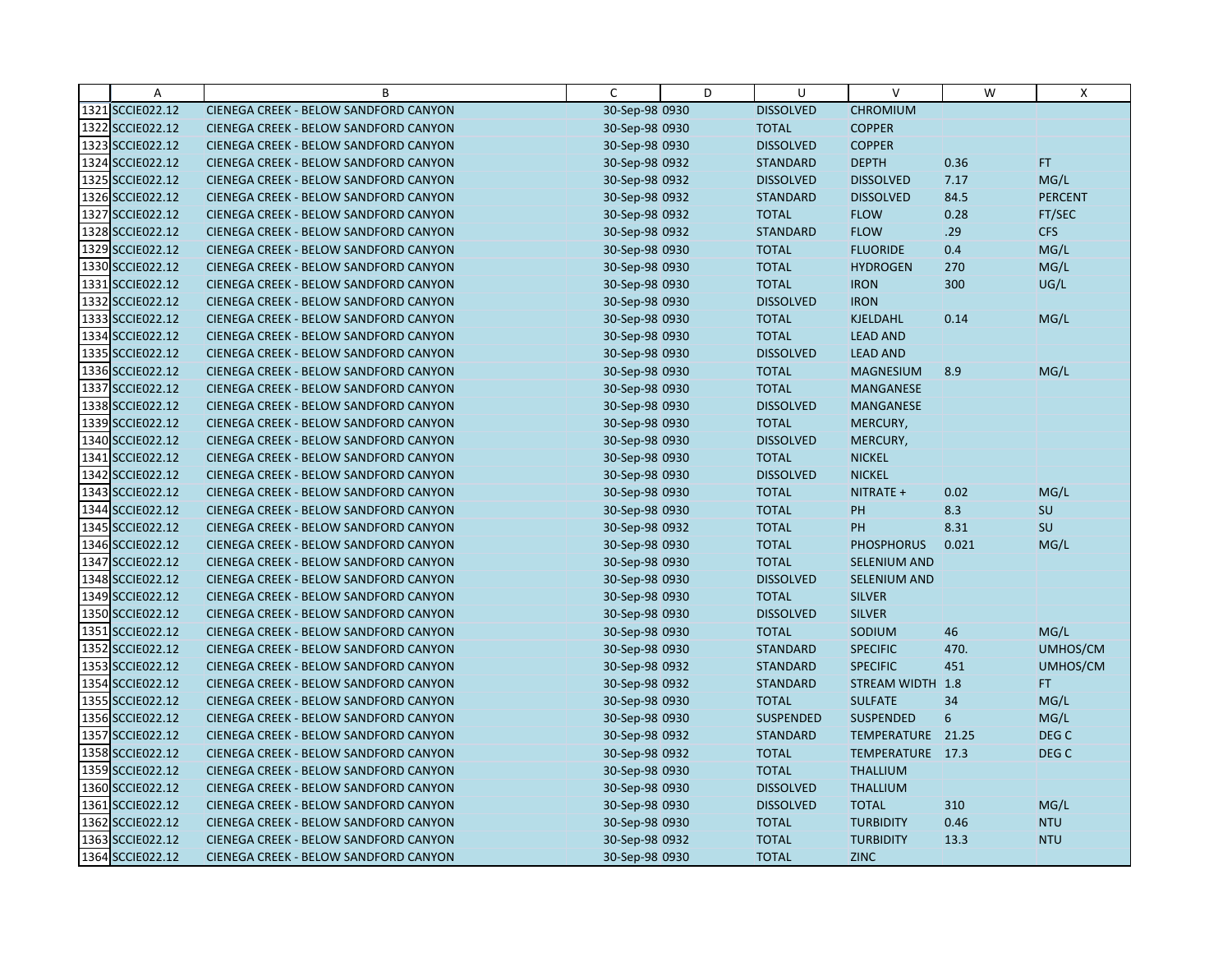| Α                | B                                        | C              | D | U                 | $\vee$                  | W     | X              |
|------------------|------------------------------------------|----------------|---|-------------------|-------------------------|-------|----------------|
| 1365 SCCIE022.12 | CIENEGA CREEK - BELOW SANDFORD CANYON    | 30-Sep-98 0930 |   | <b>DISSOLVED</b>  | <b>ZINC</b>             |       |                |
| 1366 SCCIE020.88 | <b>CIENEGA CREEK - BELOW PUMP CANYON</b> | 11-Dec-00 1330 |   | <b>TOTAL</b>      | ALKALINITY,             |       |                |
| 1367 SCCIE020.88 | <b>CIENEGA CREEK - BELOW PUMP CANYON</b> | 11-Dec-00 1330 |   | <b>TOTAL</b>      | <b>AMMONIA AS</b>       |       |                |
| 1368 SCCIE020.88 | CIENEGA CREEK - BELOW PUMP CANYON        | 11-Dec-00 1330 |   | <b>TOTAL</b>      | <b>ANTIMONY</b>         |       |                |
| 1369 SCCIE020.88 | <b>CIENEGA CREEK - BELOW PUMP CANYON</b> | 11-Dec-00 1331 |   | <b>DISSOLVED</b>  | <b>ANTIMONY</b>         |       |                |
| 1370 SCCIE020.88 | <b>CIENEGA CREEK - BELOW PUMP CANYON</b> | 11-Dec-00 1330 |   | <b>TOTAL</b>      | ARSENIC,                |       |                |
| 1371 SCCIE020.88 | <b>CIENEGA CREEK - BELOW PUMP CANYON</b> | 11-Dec-00 1331 |   | <b>DISSOLVED</b>  | ARSENIC,                |       |                |
| 1372 SCCIE020.88 | CIENEGA CREEK - BELOW PUMP CANYON        | 11-Dec-00 1330 |   | <b>TOTAL</b>      | <b>BARIUM AND</b>       | 210   | UG/L           |
| 1373 SCCIE020.88 | CIENEGA CREEK - BELOW PUMP CANYON        | 11-Dec-00 1331 |   | <b>DISSOLVED</b>  | <b>BARIUM AND</b>       | 220   | UG/L           |
| 1374 SCCIE020.88 | <b>CIENEGA CREEK - BELOW PUMP CANYON</b> | 11-Dec-00 1330 |   | <b>TOTAL</b>      | <b>BERYLLIUM AND</b>    |       |                |
| 1375 SCCIE020.88 | <b>CIENEGA CREEK - BELOW PUMP CANYON</b> | 11-Dec-00 1331 |   | <b>DISSOLVED</b>  | <b>BERYLLIUM AND</b>    |       |                |
| 1376 SCCIE020.88 | CIENEGA CREEK - BELOW PUMP CANYON        | 11-Dec-00 1330 |   | <b>TOTAL</b>      | <b>BORON (BORON 140</b> |       | UG/L           |
| 1377 SCCIE020.88 | <b>CIENEGA CREEK - BELOW PUMP CANYON</b> | 11-Dec-00 1330 |   | <b>TOTAL</b>      | CADMIUM                 |       |                |
| 1378 SCCIE020.88 | <b>CIENEGA CREEK - BELOW PUMP CANYON</b> | 11-Dec-00 1331 |   | <b>DISSOLVED</b>  | CADMIUM                 |       |                |
| 1379 SCCIE020.88 | <b>CIENEGA CREEK - BELOW PUMP CANYON</b> | 11-Dec-00 1330 |   | <b>TOTAL</b>      | <b>CALCIUM</b>          | 59    | MG/L           |
| 1380 SCCIE020.88 | <b>CIENEGA CREEK - BELOW PUMP CANYON</b> | 11-Dec-00 1330 |   | <b>TOTAL</b>      | <b>CALCIUM</b>          | 270   | MG/L           |
| 1381 SCCIE020.88 | CIENEGA CREEK - BELOW PUMP CANYON        | 11-Dec-00 1330 |   | <b>STANDARD</b>   | <b>CALCIUM</b>          | 210   | MG/L           |
| 1382 SCCIE020.88 | <b>CIENEGA CREEK - BELOW PUMP CANYON</b> | 11-Dec-00 1330 |   | <b>TOTAL</b>      | <b>CARBONATE</b>        |       |                |
| 1383 SCCIE020.88 | <b>CIENEGA CREEK - BELOW PUMP CANYON</b> | 11-Dec-00 1330 |   | <b>TOTAL</b>      | <b>CHLORIDE</b>         | 7.1   | MG/L           |
| 1384 SCCIE020.88 | CIENEGA CREEK - BELOW PUMP CANYON        | 11-Dec-00 1330 |   | <b>TOTAL</b>      | <b>CHROMIUM</b>         |       |                |
| 1385 SCCIE020.88 | <b>CIENEGA CREEK - BELOW PUMP CANYON</b> | 11-Dec-00 1331 |   | <b>DISSOLVED</b>  | <b>CHROMIUM</b>         |       |                |
| 1386 SCCIE020.88 | <b>CIENEGA CREEK - BELOW PUMP CANYON</b> | 11-Dec-00 1330 |   | <b>TOTAL</b>      | <b>COPPER</b>           |       |                |
| 1387 SCCIE020.88 | CIENEGA CREEK - BELOW PUMP CANYON        | 11-Dec-00 1331 |   | <b>DISSOLVED</b>  | <b>COPPER</b>           |       |                |
| 1388 SCCIE020.88 | <b>CIENEGA CREEK - BELOW PUMP CANYON</b> | 11-Dec-00 1332 |   | <b>STANDARD</b>   | <b>DEPTH</b>            | 0.55  | FT.            |
| 1389 SCCIE020.88 | CIENEGA CREEK - BELOW PUMP CANYON        | 11-Dec-00 1332 |   | <b>DISSOLVED</b>  | <b>DISSOLVED</b>        | 7.89  | MG/L           |
| 1390 SCCIE020.88 | <b>CIENEGA CREEK - BELOW PUMP CANYON</b> | 11-Dec-00 1332 |   | <b>STANDARD</b>   | <b>DISSOLVED</b>        | 82.8  | <b>PERCENT</b> |
| 1391 SCCIE020.88 | CIENEGA CREEK - BELOW PUMP CANYON        | 11-Dec-00 1332 |   | <b>TOTAL</b>      | <b>FLOW</b>             | 0.51  | FT/SEC         |
| 1392 SCCIE020.88 | <b>CIENEGA CREEK - BELOW PUMP CANYON</b> | 11-Dec-00 1332 |   | <b>STANDARD</b>   | <b>FLOW</b>             | 2.24  | <b>CFS</b>     |
| 1393 SCCIE020.88 | <b>CIENEGA CREEK - BELOW PUMP CANYON</b> | 11-Dec-00 1330 |   | <b>TOTAL</b>      | <b>FLUORIDE</b>         | 0.40  | MG/L           |
| 1394 SCCIE020.88 | <b>CIENEGA CREEK - BELOW PUMP CANYON</b> | 11-Dec-00 1330 |   | <b>CALCULATED</b> | <b>HARDNESS</b>         | 230   | MG/L           |
| 1395 SCCIE020.88 | CIENEGA CREEK - BELOW PUMP CANYON        | 11-Dec-00 1330 |   | <b>TOTAL</b>      | <b>HYDROGEN</b>         | 330   | MG/L           |
| 1396 SCCIE020.88 | <b>CIENEGA CREEK - BELOW PUMP CANYON</b> | 11-Dec-00 1330 |   | <b>TOTAL</b>      | <b>IRON</b>             | 130   | UG/L           |
| 1397 SCCIE020.88 | <b>CIENEGA CREEK - BELOW PUMP CANYON</b> | 11-Dec-00 1330 |   | <b>TOTAL</b>      | <b>KJELDAHL</b>         | 0.170 | MG/L           |
| 1398 SCCIE020.88 | <b>CIENEGA CREEK - BELOW PUMP CANYON</b> | 11-Dec-00 1330 |   | <b>TOTAL</b>      | <b>LEAD AND</b>         |       |                |
| 1399 SCCIE020.88 | <b>CIENEGA CREEK - BELOW PUMP CANYON</b> | 11-Dec-00 1331 |   | <b>DISSOLVED</b>  | <b>LEAD AND</b>         |       |                |
| 1400 SCCIE020.88 | <b>CIENEGA CREEK - BELOW PUMP CANYON</b> | 11-Dec-00 1330 |   | <b>TOTAL</b>      | <b>MAGNESIUM</b>        | 13    | MG/L           |
| 1401 SCCIE020.88 | <b>CIENEGA CREEK - BELOW PUMP CANYON</b> | 11-Dec-00 1330 |   | <b>TOTAL</b>      | <b>MANGANESE</b>        | 110   | UG/L           |
| 1402 SCCIE020.88 | CIENEGA CREEK - BELOW PUMP CANYON        | 11-Dec-00 1330 |   | <b>TOTAL</b>      | MERCURY,                |       |                |
| 1403 SCCIE020.88 | <b>CIENEGA CREEK - BELOW PUMP CANYON</b> | 11-Dec-00 1331 |   | <b>DISSOLVED</b>  | MERCURY,                |       |                |
| 1404 SCCIE020.88 | <b>CIENEGA CREEK - BELOW PUMP CANYON</b> | 11-Dec-00 1330 |   | <b>TOTAL</b>      | <b>NICKEL</b>           |       |                |
| 1405 SCCIE020.88 | CIENEGA CREEK - BELOW PUMP CANYON        | 11-Dec-00 1331 |   | <b>DISSOLVED</b>  | <b>NICKEL</b>           |       |                |
| 1406 SCCIE020.88 | CIENEGA CREEK - BELOW PUMP CANYON        | 11-Dec-00 1330 |   | <b>TOTAL</b>      | NITRATE +               | 0.057 | MG/L           |
| 1407 SCCIE020.88 | CIENEGA CREEK - BELOW PUMP CANYON        | 11-Dec-00 1330 |   | <b>TOTAL</b>      | PH                      | 8.0   | SU             |
| 1408 SCCIE020.88 | CIENEGA CREEK - BELOW PUMP CANYON        | 11-Dec-00 1332 |   | <b>TOTAL</b>      | PH                      | 8.08  | SU             |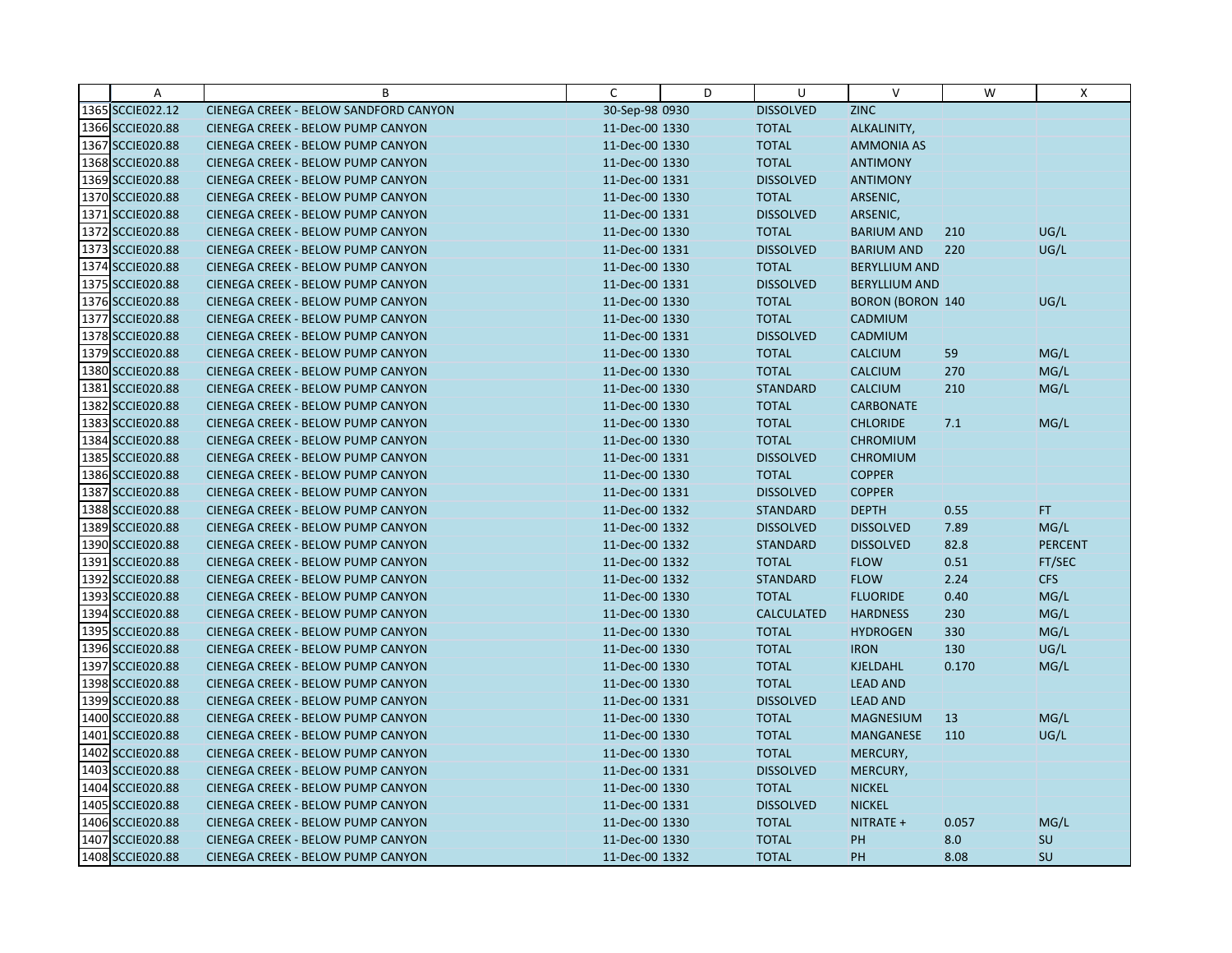| Α                | B                                        | C              | D | U                | $\vee$                  | W              | $\mathsf{X}$     |
|------------------|------------------------------------------|----------------|---|------------------|-------------------------|----------------|------------------|
| 1409 SCCIE020.88 | CIENEGA CREEK - BELOW PUMP CANYON        | 11-Dec-00 1330 |   | <b>TOTAL</b>     | <b>PHOSPHORUS</b>       | 25             | MG/L             |
| 1410 SCCIE020.88 | <b>CIENEGA CREEK - BELOW PUMP CANYON</b> | 11-Dec-00 1330 |   | <b>TOTAL</b>     | POTASSIUM               | 2.6            | MG/L             |
| 1411 SCCIE020.88 | <b>CIENEGA CREEK - BELOW PUMP CANYON</b> | 11-Dec-00 1330 |   | <b>TOTAL</b>     | <b>SELENIUM AND</b>     |                |                  |
| 1412 SCCIE020.88 | CIENEGA CREEK - BELOW PUMP CANYON        | 11-Dec-00 1331 |   | <b>DISSOLVED</b> | <b>SELENIUM AND</b>     |                |                  |
| 1413 SCCIE020.88 | CIENEGA CREEK - BELOW PUMP CANYON        | 11-Dec-00 1330 |   | <b>TOTAL</b>     | <b>SILVER</b>           |                |                  |
| 1414 SCCIE020.88 | <b>CIENEGA CREEK - BELOW PUMP CANYON</b> | 11-Dec-00 1331 |   | <b>DISSOLVED</b> | <b>SILVER</b>           |                |                  |
| 1415 SCCIE020.88 | <b>CIENEGA CREEK - BELOW PUMP CANYON</b> | 11-Dec-00 1330 |   | <b>TOTAL</b>     | SODIUM                  | 58             | MG/L             |
| 1416 SCCIE020.88 | CIENEGA CREEK - BELOW PUMP CANYON        | 11-Dec-00 1330 |   | <b>STANDARD</b>  | <b>SPECIFIC</b>         | 620            | UMHOS/CM         |
| 1417 SCCIE020.88 | CIENEGA CREEK - BELOW PUMP CANYON        | 11-Dec-00 1332 |   | <b>STANDARD</b>  | <b>SPECIFIC</b>         | 359            | UMHOS/CM         |
| 1418 SCCIE020.88 | <b>CIENEGA CREEK - BELOW PUMP CANYON</b> | 11-Dec-00 1332 |   | <b>STANDARD</b>  | STREAM WIDTH 8.3        |                | FT.              |
| 1419 SCCIE020.88 | <b>CIENEGA CREEK - BELOW PUMP CANYON</b> | 11-Dec-00 1330 |   | <b>TOTAL</b>     | <b>SULFATE</b>          | 51             | MG/L             |
| 1420 SCCIE020.88 | CIENEGA CREEK - BELOW PUMP CANYON        | 11-Dec-00 1330 |   | <b>SUSPENDED</b> | <b>SUSPENDED</b>        | 7 <sup>7</sup> | MG/L             |
| 1421 SCCIE020.88 | <b>CIENEGA CREEK - BELOW PUMP CANYON</b> | 11-Dec-00 1332 |   | <b>STANDARD</b>  | TEMPERATURE 16.0        |                | DEG C            |
| 1422 SCCIE020.88 | <b>CIENEGA CREEK - BELOW PUMP CANYON</b> | 11-Dec-00 1332 |   | <b>TOTAL</b>     | TEMPERATURE 10.99       |                | DEG <sub>C</sub> |
| 1423 SCCIE020.88 | CIENEGA CREEK - BELOW PUMP CANYON        | 11-Dec-00 1330 |   | <b>TOTAL</b>     | <b>THALLIUM</b>         |                |                  |
| 1424 SCCIE020.88 | <b>CIENEGA CREEK - BELOW PUMP CANYON</b> | 11-Dec-00 1331 |   | <b>DISSOLVED</b> | <b>THALLIUM</b>         |                |                  |
| 1425 SCCIE020.88 | <b>CIENEGA CREEK - BELOW PUMP CANYON</b> | 11-Dec-00 1330 |   | <b>DISSOLVED</b> | <b>TOTAL</b>            | 390            | MG/L             |
| 1426 SCCIE020.88 | <b>CIENEGA CREEK - BELOW PUMP CANYON</b> | 11-Dec-00 1332 |   | <b>DISSOLVED</b> | <b>TOTAL</b>            | 230            | MG/L             |
| 1427 SCCIE020.88 | CIENEGA CREEK - BELOW PUMP CANYON        | 11-Dec-00 1330 |   | <b>TOTAL</b>     | <b>TURBIDITY</b>        | 1.0            | <b>NTU</b>       |
| 1428 SCCIE020.88 | <b>CIENEGA CREEK - BELOW PUMP CANYON</b> | 11-Dec-00 1332 |   | <b>STANDARD</b>  | <b>TURBIDITY</b>        | 1.75           | <b>NTU</b>       |
| 1429 SCCIE020.88 | <b>CIENEGA CREEK - BELOW PUMP CANYON</b> | 11-Dec-00 1330 |   | <b>TOTAL</b>     | <b>ZINC</b>             |                |                  |
| 1430 SCCIE020.88 | <b>CIENEGA CREEK - BELOW PUMP CANYON</b> | 11-Dec-00 1331 |   | <b>DISSOLVED</b> | <b>ZINC</b>             |                |                  |
| 1431 SCCIE020.88 | CIENEGA CREEK - BELOW PUMP CANYON        | 16-Feb-01 1220 |   | <b>TOTAL</b>     | ALKALINITY,             |                |                  |
| 1432 SCCIE020.88 | <b>CIENEGA CREEK - BELOW PUMP CANYON</b> | 16-Feb-01 1220 |   | <b>TOTAL</b>     | <b>AMMONIA AS</b>       |                |                  |
| 1433 SCCIE020.88 | CIENEGA CREEK - BELOW PUMP CANYON        | 16-Feb-01 1220 |   | <b>TOTAL</b>     | <b>ANTIMONY</b>         |                |                  |
| 1434 SCCIE020.88 | <b>CIENEGA CREEK - BELOW PUMP CANYON</b> | 16-Feb-01 1220 |   | <b>DISSOLVED</b> | <b>ANTIMONY</b>         |                |                  |
| 1435 SCCIE020.88 | <b>CIENEGA CREEK - BELOW PUMP CANYON</b> | 16-Feb-01 1220 |   | <b>TOTAL</b>     | ARSENIC,                |                |                  |
| 1436 SCCIE020.88 | <b>CIENEGA CREEK - BELOW PUMP CANYON</b> | 16-Feb-01 1220 |   | <b>DISSOLVED</b> | ARSENIC,                |                |                  |
| 1437 SCCIE020.88 | <b>CIENEGA CREEK - BELOW PUMP CANYON</b> | 16-Feb-01 1220 |   | <b>TOTAL</b>     | <b>BARIUM AND</b>       | 190            | UG/L             |
| 1438 SCCIE020.88 | CIENEGA CREEK - BELOW PUMP CANYON        | 16-Feb-01 1220 |   | <b>DISSOLVED</b> | <b>BARIUM AND</b>       | 200            | UG/L             |
| 1439 SCCIE020.88 | CIENEGA CREEK - BELOW PUMP CANYON        | 16-Feb-01 1220 |   | <b>TOTAL</b>     | <b>BERYLLIUM AND</b>    |                |                  |
| 1440 SCCIE020.88 | <b>CIENEGA CREEK - BELOW PUMP CANYON</b> | 16-Feb-01 1220 |   | <b>DISSOLVED</b> | <b>BERYLLIUM AND</b>    |                |                  |
| 1441 SCCIE020.88 | <b>CIENEGA CREEK - BELOW PUMP CANYON</b> | 16-Feb-01 1220 |   | <b>TOTAL</b>     | <b>BORON (BORON 120</b> |                | UG/L             |
| 1442 SCCIE020.88 | CIENEGA CREEK - BELOW PUMP CANYON        | 16-Feb-01 1220 |   | <b>DISSOLVED</b> | CADMIUM                 |                |                  |
| 1443 SCCIE020.88 | <b>CIENEGA CREEK - BELOW PUMP CANYON</b> | 16-Feb-01 1220 |   | <b>TOTAL</b>     | CADMIUM                 |                |                  |
| 1444 SCCIE020.88 | <b>CIENEGA CREEK - BELOW PUMP CANYON</b> | 16-Feb-01 1220 |   | <b>TOTAL</b>     | <b>CALCIUM</b>          | 58             | MG/L             |
| 1445 SCCIE020.88 | CIENEGA CREEK - BELOW PUMP CANYON        | 16-Feb-01 1220 |   | <b>TOTAL</b>     | <b>CALCIUM</b>          | 220            | MG/L             |
| 1446 SCCIE020.88 | CIENEGA CREEK - BELOW PUMP CANYON        | 16-Feb-01 1220 |   | <b>STANDARD</b>  | CALCIUM                 | 200            | MG/L             |
| 1447 SCCIE020.88 | <b>CIENEGA CREEK - BELOW PUMP CANYON</b> | 16-Feb-01 1220 |   | <b>TOTAL</b>     | <b>CARBONATE</b>        |                |                  |
| 1448 SCCIE020.88 | <b>CIENEGA CREEK - BELOW PUMP CANYON</b> | 16-Feb-01 1220 |   | <b>TOTAL</b>     | <b>CHLORIDE</b>         | 11             | MG/L             |
| 1449 SCCIE020.88 | CIENEGA CREEK - BELOW PUMP CANYON        | 16-Feb-01 1220 |   | <b>TOTAL</b>     | <b>CHROMIUM</b>         |                |                  |
| 1450 SCCIE020.88 | CIENEGA CREEK - BELOW PUMP CANYON        | 16-Feb-01 1220 |   | <b>DISSOLVED</b> | <b>CHROMIUM</b>         |                |                  |
| 1451 SCCIE020.88 | <b>CIENEGA CREEK - BELOW PUMP CANYON</b> | 16-Feb-01 1220 |   | <b>TOTAL</b>     | <b>COPPER</b>           |                |                  |
| 1452 SCCIE020.88 | CIENEGA CREEK - BELOW PUMP CANYON        | 16-Feb-01 1220 |   | <b>DISSOLVED</b> | <b>COPPER</b>           |                |                  |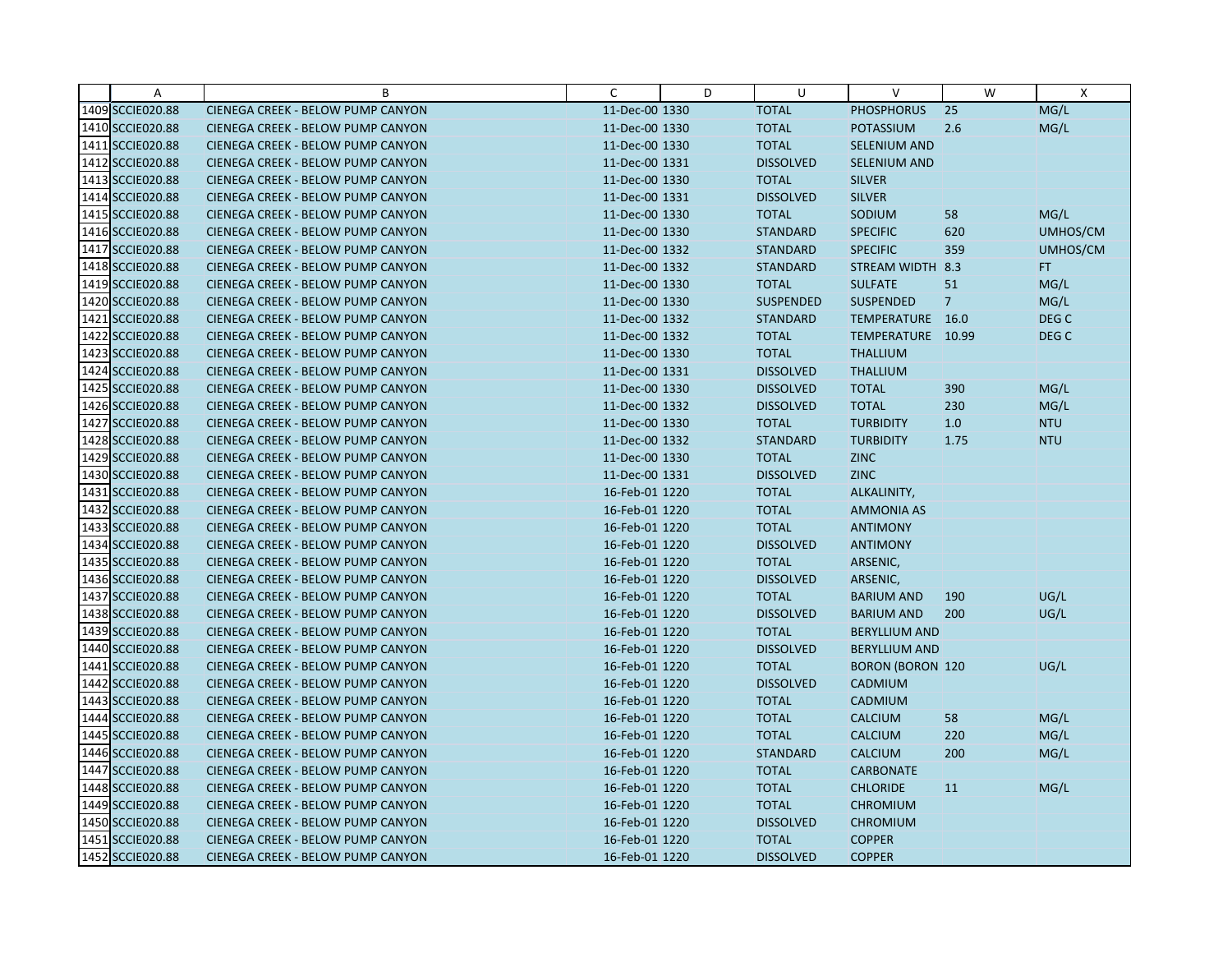| Α                | B                                        | C              | D | U                 | $\vee$              | W     | X                |
|------------------|------------------------------------------|----------------|---|-------------------|---------------------|-------|------------------|
| 1453 SCCIE020.88 | CIENEGA CREEK - BELOW PUMP CANYON        | 16-Feb-01 1221 |   | <b>STANDARD</b>   | <b>DEPTH</b>        | 0.27  | FT               |
| 1454 SCCIE020.88 | CIENEGA CREEK - BELOW PUMP CANYON        | 16-Feb-01 1221 |   | <b>DISSOLVED</b>  | <b>DISSOLVED</b>    | 8.74  | MG/L             |
| 1455 SCCIE020.88 | CIENEGA CREEK - BELOW PUMP CANYON        | 16-Feb-01 1221 |   | <b>STANDARD</b>   | <b>DISSOLVED</b>    | 87.3  | <b>PERCENT</b>   |
| 1456 SCCIE020.88 | <b>CIENEGA CREEK - BELOW PUMP CANYON</b> | 16-Feb-01 1221 |   | <b>TOTAL</b>      | <b>FLOW</b>         | 0.70  | FT/SEC           |
| 1457 SCCIE020.88 | <b>CIENEGA CREEK - BELOW PUMP CANYON</b> | 16-Feb-01 1221 |   | <b>STANDARD</b>   | <b>FLOW</b>         | 1.81  | <b>CFS</b>       |
| 1458 SCCIE020.88 | CIENEGA CREEK - BELOW PUMP CANYON        | 16-Feb-01 1220 |   | <b>TOTAL</b>      | <b>FLUORIDE</b>     | 0.22  | MG/L             |
| 1459 SCCIE020.88 | <b>CIENEGA CREEK - BELOW PUMP CANYON</b> | 16-Feb-01 1220 |   | <b>CALCULATED</b> | <b>HARDNESS</b>     | 190   | MG/L             |
| 1460 SCCIE020.88 | <b>CIENEGA CREEK - BELOW PUMP CANYON</b> | 16-Feb-01 1220 |   | <b>TOTAL</b>      | <b>HYDROGEN</b>     | 270   | MG/L             |
| 1461 SCCIE020.88 | CIENEGA CREEK - BELOW PUMP CANYON        | 16-Feb-01 1220 |   | <b>TOTAL</b>      | <b>IRON</b>         |       |                  |
| 1462 SCCIE020.88 | CIENEGA CREEK - BELOW PUMP CANYON        | 16-Feb-01 1220 |   | <b>TOTAL</b>      | <b>KJELDAHL</b>     | 0.064 | MG/L             |
| 1463 SCCIE020.88 | CIENEGA CREEK - BELOW PUMP CANYON        | 16-Feb-01 1220 |   | <b>TOTAL</b>      | <b>LEAD AND</b>     |       |                  |
| 1464 SCCIE020.88 | CIENEGA CREEK - BELOW PUMP CANYON        | 16-Feb-01 1220 |   | <b>DISSOLVED</b>  | <b>LEAD AND</b>     |       |                  |
| 1465 SCCIE020.88 | CIENEGA CREEK - BELOW PUMP CANYON        | 16-Feb-01 1220 |   | <b>TOTAL</b>      | <b>MAGNESIUM</b>    | 12    | MG/L             |
| 1466 SCCIE020.88 | <b>CIENEGA CREEK - BELOW PUMP CANYON</b> | 16-Feb-01 1220 |   | <b>TOTAL</b>      | <b>MANGANESE</b>    | 59    | UG/L             |
| 1467 SCCIE020.88 | CIENEGA CREEK - BELOW PUMP CANYON        | 16-Feb-01 1220 |   | <b>TOTAL</b>      | MERCURY,            |       |                  |
| 1468 SCCIE020.88 | CIENEGA CREEK - BELOW PUMP CANYON        | 16-Feb-01 1220 |   | <b>DISSOLVED</b>  | MERCURY,            |       |                  |
| 1469 SCCIE020.88 | CIENEGA CREEK - BELOW PUMP CANYON        | 16-Feb-01 1220 |   | <b>TOTAL</b>      | <b>NICKEL</b>       |       |                  |
| 1470 SCCIE020.88 | CIENEGA CREEK - BELOW PUMP CANYON        | 16-Feb-01 1220 |   | <b>DISSOLVED</b>  | <b>NICKEL</b>       |       |                  |
| 1471 SCCIE020.88 | CIENEGA CREEK - BELOW PUMP CANYON        | 16-Feb-01 1220 |   | <b>TOTAL</b>      | <b>NITRATE AS N</b> |       |                  |
| 1472 SCCIE020.88 | CIENEGA CREEK - BELOW PUMP CANYON        | 16-Feb-01 1220 |   | <b>TOTAL</b>      | PH                  | 8.0   | <b>SU</b>        |
| 1473 SCCIE020.88 | CIENEGA CREEK - BELOW PUMP CANYON        | 16-Feb-01 1221 |   | <b>TOTAL</b>      | PH                  | 8.13  | SU               |
| 1474 SCCIE020.88 | CIENEGA CREEK - BELOW PUMP CANYON        | 16-Feb-01 1220 |   | <b>TOTAL</b>      | <b>PHOSPHORUS</b>   |       |                  |
| 1475 SCCIE020.88 | CIENEGA CREEK - BELOW PUMP CANYON        | 16-Feb-01 1220 |   | <b>TOTAL</b>      | <b>POTASSIUM</b>    | 1.9   | MG/L             |
| 1476 SCCIE020.88 | CIENEGA CREEK - BELOW PUMP CANYON        | 16-Feb-01 1220 |   | <b>TOTAL</b>      | <b>SELENIUM AND</b> |       |                  |
| 1477 SCCIE020.88 | CIENEGA CREEK - BELOW PUMP CANYON        | 16-Feb-01 1220 |   | <b>DISSOLVED</b>  | SELENIUM AND        |       |                  |
| 1478 SCCIE020.88 | CIENEGA CREEK - BELOW PUMP CANYON        | 16-Feb-01 1220 |   | <b>TOTAL</b>      | <b>SILVER</b>       |       |                  |
| 1479 SCCIE020.88 | CIENEGA CREEK - BELOW PUMP CANYON        | 16-Feb-01 1220 |   | <b>DISSOLVED</b>  | <b>SILVER</b>       |       |                  |
| 1480 SCCIE020.88 | CIENEGA CREEK - BELOW PUMP CANYON        | 16-Feb-01 1220 |   | <b>TOTAL</b>      | SODIUM              | 59    | MG/L             |
| 1481 SCCIE020.88 | CIENEGA CREEK - BELOW PUMP CANYON        | 16-Feb-01 1220 |   | <b>STANDARD</b>   | <b>SPECIFIC</b>     | 450   | UMHOS/CM         |
| 1482 SCCIE020.88 | CIENEGA CREEK - BELOW PUMP CANYON        | 16-Feb-01 1221 |   | <b>STANDARD</b>   | <b>SPECIFIC</b>     | 597   | UMHOS/CM         |
| 1483 SCCIE020.88 | CIENEGA CREEK - BELOW PUMP CANYON        | 16-Feb-01 1221 |   | <b>STANDARD</b>   | STREAM WIDTH 9.9    |       | FT.              |
| 1484 SCCIE020.88 | CIENEGA CREEK - BELOW PUMP CANYON        | 16-Feb-01 1220 |   | <b>TOTAL</b>      | <b>SULFATE</b>      | 59    | MG/L             |
| 1485 SCCIE020.88 | CIENEGA CREEK - BELOW PUMP CANYON        | 16-Feb-01 1220 |   | <b>SUSPENDED</b>  | <b>SUSPENDED</b>    | 86    | MG/L             |
| 1486 SCCIE020.88 | CIENEGA CREEK - BELOW PUMP CANYON        | 16-Feb-01 1221 |   | <b>STANDARD</b>   | TEMPERATURE 10      |       | DEG <sub>C</sub> |
| 1487 SCCIE020.88 | CIENEGA CREEK - BELOW PUMP CANYON        | 16-Feb-01 1221 |   | <b>TOTAL</b>      | TEMPERATURE 9.1     |       | DEG <sub>C</sub> |
| 1488 SCCIE020.88 | <b>CIENEGA CREEK - BELOW PUMP CANYON</b> | 16-Feb-01 1220 |   | <b>TOTAL</b>      | <b>THALLIUM</b>     |       |                  |
| 1489 SCCIE020.88 | CIENEGA CREEK - BELOW PUMP CANYON        | 16-Feb-01 1220 |   | <b>DISSOLVED</b>  | <b>THALLIUM</b>     |       |                  |
| 1490 SCCIE020.88 | CIENEGA CREEK - BELOW PUMP CANYON        | 16-Feb-01 1220 |   | <b>DISSOLVED</b>  | <b>TOTAL</b>        | 260   | MG/L             |
| 1491 SCCIE020.88 | CIENEGA CREEK - BELOW PUMP CANYON        | 16-Feb-01 1221 |   | <b>DISSOLVED</b>  | <b>TOTAL</b>        | 382   | MG/L             |
| 1492 SCCIE020.88 | CIENEGA CREEK - BELOW PUMP CANYON        | 16-Feb-01 1220 |   | <b>TOTAL</b>      | <b>TURBIDITY</b>    | 7.2   | <b>NTU</b>       |
| 1493 SCCIE020.88 | CIENEGA CREEK - BELOW PUMP CANYON        | 16-Feb-01 1221 |   | <b>STANDARD</b>   | <b>TURBIDITY</b>    | 1.28  | <b>NTU</b>       |
| 1494 SCCIE020.88 | CIENEGA CREEK - BELOW PUMP CANYON        | 16-Feb-01 1220 |   | <b>TOTAL</b>      | <b>ZINC</b>         |       |                  |
| 1495 SCCIE020.88 | CIENEGA CREEK - BELOW PUMP CANYON        | 16-Feb-01 1220 |   | <b>DISSOLVED</b>  | <b>ZINC</b>         |       |                  |
| 1496 SCCIE020.88 | CIENEGA CREEK - BELOW PUMP CANYON        | 18-Apr-01 1130 |   | <b>TOTAL</b>      | ALKALINITY,         |       |                  |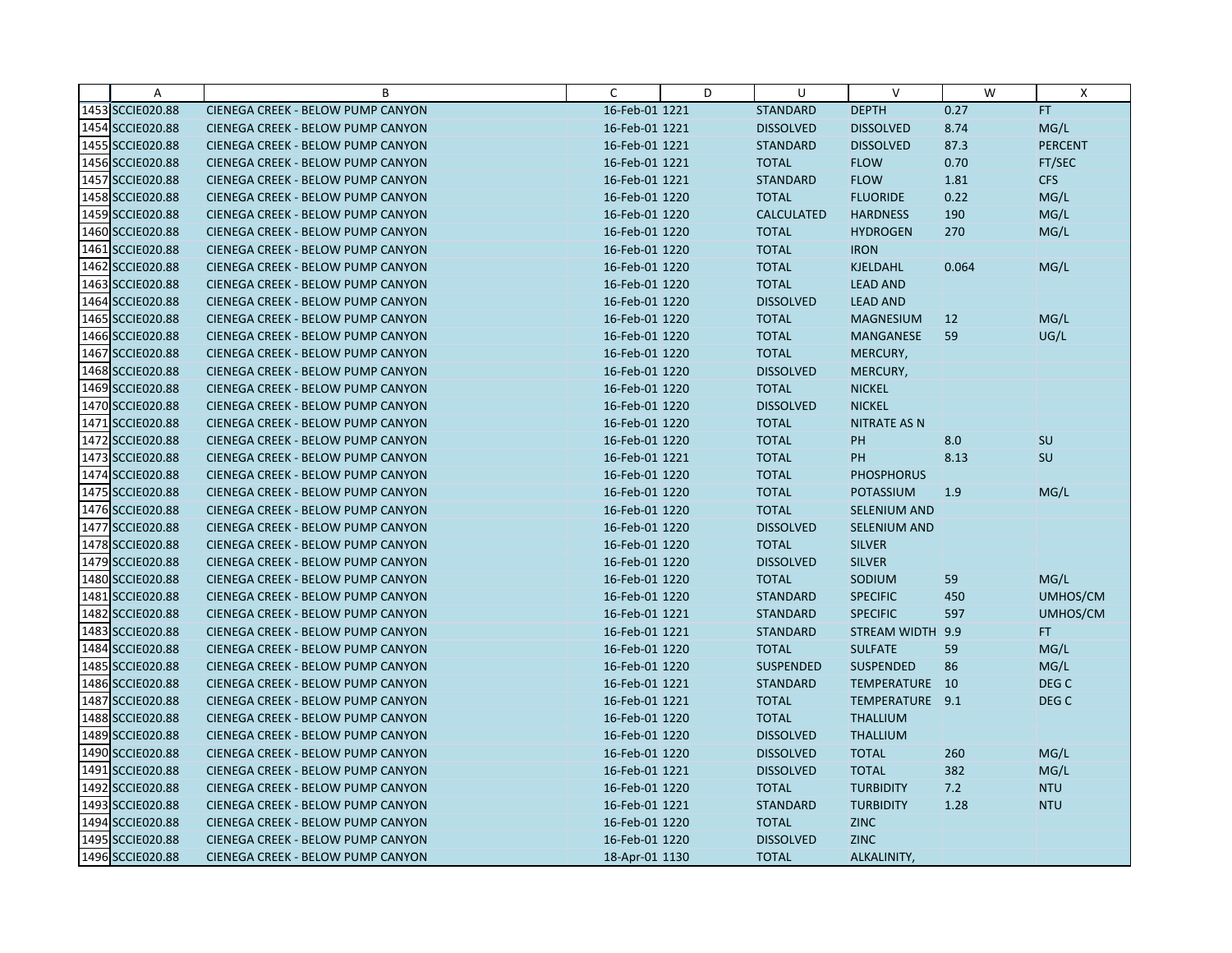| Α                | B                                        | C              | D | U                 | $\vee$                  | W    | X              |
|------------------|------------------------------------------|----------------|---|-------------------|-------------------------|------|----------------|
| 1497 SCCIE020.88 | CIENEGA CREEK - BELOW PUMP CANYON        | 18-Apr-01 1130 |   | <b>TOTAL</b>      | <b>AMMONIA AS</b>       |      |                |
| 1498 SCCIE020.88 | CIENEGA CREEK - BELOW PUMP CANYON        | 18-Apr-01 1130 |   | <b>TOTAL</b>      | <b>ANTIMONY</b>         |      |                |
| 1499 SCCIE020.88 | CIENEGA CREEK - BELOW PUMP CANYON        | 18-Apr-01 1130 |   | <b>DISSOLVED</b>  | <b>ANTIMONY</b>         |      |                |
| 1500 SCCIE020.88 | CIENEGA CREEK - BELOW PUMP CANYON        | 18-Apr-01 1130 |   | <b>TOTAL</b>      | ARSENIC,                |      |                |
| 1501 SCCIE020.88 | CIENEGA CREEK - BELOW PUMP CANYON        | 18-Apr-01 1130 |   | <b>DISSOLVED</b>  | ARSENIC,                |      |                |
| 1502 SCCIE020.88 | CIENEGA CREEK - BELOW PUMP CANYON        | 18-Apr-01 1130 |   | <b>TOTAL</b>      | <b>BARIUM AND</b>       | 180  | UG/L           |
| 1503 SCCIE020.88 | CIENEGA CREEK - BELOW PUMP CANYON        | 18-Apr-01 1130 |   | <b>DISSOLVED</b>  | <b>BARIUM AND</b>       | 180  | UG/L           |
| 1504 SCCIE020.88 | CIENEGA CREEK - BELOW PUMP CANYON        | 18-Apr-01 1130 |   | <b>TOTAL</b>      | <b>BERYLLIUM AND</b>    |      |                |
| 1505 SCCIE020.88 | CIENEGA CREEK - BELOW PUMP CANYON        | 18-Apr-01 1130 |   | <b>DISSOLVED</b>  | <b>BERYLLIUM AND</b>    |      |                |
| 1506 SCCIE020.88 | CIENEGA CREEK - BELOW PUMP CANYON        | 18-Apr-01 1130 |   | <b>TOTAL</b>      | <b>BORON (BORON 150</b> |      | UG/L           |
| 1507 SCCIE020.88 | CIENEGA CREEK - BELOW PUMP CANYON        | 18-Apr-01 1130 |   | <b>TOTAL</b>      | CADMIUM                 |      |                |
| 1508 SCCIE020.88 | CIENEGA CREEK - BELOW PUMP CANYON        | 18-Apr-01 1130 |   | <b>DISSOLVED</b>  | CADMIUM                 |      |                |
| 1509 SCCIE020.88 | CIENEGA CREEK - BELOW PUMP CANYON        | 18-Apr-01 1130 |   | <b>TOTAL</b>      | <b>CALCIUM</b>          | 58   | MG/L           |
| 1510 SCCIE020.88 | CIENEGA CREEK - BELOW PUMP CANYON        | 18-Apr-01 1130 |   | <b>TOTAL</b>      | <b>CALCIUM</b>          | 260  | MG/L           |
| 1511 SCCIE020.88 | CIENEGA CREEK - BELOW PUMP CANYON        | 18-Apr-01 1130 |   | <b>STANDARD</b>   | <b>CALCIUM</b>          | 200  | MG/L           |
| 1512 SCCIE020.88 | CIENEGA CREEK - BELOW PUMP CANYON        | 18-Apr-01 1130 |   | <b>TOTAL</b>      | <b>CARBONATE</b>        |      |                |
| 1513 SCCIE020.88 | CIENEGA CREEK - BELOW PUMP CANYON        | 18-Apr-01 1130 |   | <b>TOTAL</b>      | <b>CHLORIDE</b>         | 9.0  | MG/L           |
| 1514 SCCIE020.88 | CIENEGA CREEK - BELOW PUMP CANYON        | 18-Apr-01 1130 |   | <b>TOTAL</b>      | <b>CHROMIUM</b>         |      |                |
| 1515 SCCIE020.88 | <b>CIENEGA CREEK - BELOW PUMP CANYON</b> | 18-Apr-01 1130 |   | <b>DISSOLVED</b>  | <b>CHROMIUM</b>         |      |                |
| 1516 SCCIE020.88 | CIENEGA CREEK - BELOW PUMP CANYON        | 18-Apr-01 1130 |   | <b>TOTAL</b>      | <b>COPPER</b>           |      |                |
| 1517 SCCIE020.88 | CIENEGA CREEK - BELOW PUMP CANYON        | 18-Apr-01 1130 |   | <b>DISSOLVED</b>  | <b>COPPER</b>           |      |                |
| 1518 SCCIE020.88 | CIENEGA CREEK - BELOW PUMP CANYON        | 18-Apr-01 1131 |   | <b>STANDARD</b>   | <b>DEPTH</b>            | 1.25 | FT.            |
| 1519 SCCIE020.88 | CIENEGA CREEK - BELOW PUMP CANYON        | 18-Apr-01 1131 |   | <b>DISSOLVED</b>  | <b>DISSOLVED</b>        | 7.98 | MG/L           |
| 1520 SCCIE020.88 | CIENEGA CREEK - BELOW PUMP CANYON        | 18-Apr-01 1131 |   | <b>STANDARD</b>   | <b>DISSOLVED</b>        | 99.1 | <b>PERCENT</b> |
| 1521 SCCIE020.88 | CIENEGA CREEK - BELOW PUMP CANYON        | 18-Apr-01 1131 |   | <b>TOTAL</b>      | <b>FLOW</b>             | 0.29 | FT/SEC         |
| 1522 SCCIE020.88 | CIENEGA CREEK - BELOW PUMP CANYON        | 18-Apr-01 1131 |   | <b>STANDARD</b>   | <b>FLOW</b>             | 1.64 | <b>CFS</b>     |
| 1523 SCCIE020.88 | CIENEGA CREEK - BELOW PUMP CANYON        | 18-Apr-01 1130 |   | <b>TOTAL</b>      | <b>FLUORIDE</b>         | 0.39 | MG/L           |
| 1524 SCCIE020.88 | CIENEGA CREEK - BELOW PUMP CANYON        | 18-Apr-01 1130 |   | <b>CALCULATED</b> | <b>HARDNESS</b>         | 190  | MG/L           |
| 1525 SCCIE020.88 | CIENEGA CREEK - BELOW PUMP CANYON        | 18-Apr-01 1130 |   | <b>TOTAL</b>      | <b>HYDROGEN</b>         | 320  | MG/L           |
| 1526 SCCIE020.88 | <b>CIENEGA CREEK - BELOW PUMP CANYON</b> | 18-Apr-01 1130 |   | <b>TOTAL</b>      | <b>IRON</b>             | 130  | UG/L           |
| 1527 SCCIE020.88 | CIENEGA CREEK - BELOW PUMP CANYON        | 18-Apr-01 1130 |   | <b>TOTAL</b>      | KJELDAHL                | 0.16 | MG/L           |
| 1528 SCCIE020.88 | <b>CIENEGA CREEK - BELOW PUMP CANYON</b> | 18-Apr-01 1130 |   | <b>TOTAL</b>      | <b>LEAD AND</b>         |      |                |
| 1529 SCCIE020.88 | CIENEGA CREEK - BELOW PUMP CANYON        | 18-Apr-01 1130 |   | <b>DISSOLVED</b>  | <b>LEAD AND</b>         |      |                |
| 1530 SCCIE020.88 | <b>CIENEGA CREEK - BELOW PUMP CANYON</b> | 18-Apr-01 1130 |   | <b>TOTAL</b>      | <b>MAGNESIUM</b>        | 11   | MG/L           |
| 1531 SCCIE020.88 | CIENEGA CREEK - BELOW PUMP CANYON        | 18-Apr-01 1130 |   | <b>TOTAL</b>      | MANGANESE               | 52   | UG/L           |
| 1532 SCCIE020.88 | CIENEGA CREEK - BELOW PUMP CANYON        | 18-Apr-01 1130 |   | <b>TOTAL</b>      | MERCURY,                |      |                |
| 1533 SCCIE020.88 | CIENEGA CREEK - BELOW PUMP CANYON        | 18-Apr-01 1130 |   | <b>DISSOLVED</b>  | MERCURY,                |      |                |
| 1534 SCCIE020.88 | CIENEGA CREEK - BELOW PUMP CANYON        | 18-Apr-01 1130 |   | <b>TOTAL</b>      | <b>NICKEL</b>           |      |                |
| 1535 SCCIE020.88 | CIENEGA CREEK - BELOW PUMP CANYON        | 18-Apr-01 1130 |   | <b>DISSOLVED</b>  | <b>NICKEL</b>           |      |                |
| 1536 SCCIE020.88 | <b>CIENEGA CREEK - BELOW PUMP CANYON</b> | 18-Apr-01 1130 |   | <b>TOTAL</b>      | NITRATE +               |      |                |
| 1537 SCCIE020.88 | <b>CIENEGA CREEK - BELOW PUMP CANYON</b> | 18-Apr-01 1130 |   | <b>TOTAL</b>      | <b>NITRATE AS N</b>     |      |                |
| 1538 SCCIE020.88 | CIENEGA CREEK - BELOW PUMP CANYON        | 18-Apr-01 1130 |   | <b>TOTAL</b>      | NITRITE AS N            |      |                |
| 1539 SCCIE020.88 | CIENEGA CREEK - BELOW PUMP CANYON        | 18-Apr-01 1130 |   | <b>TOTAL</b>      | PH                      | 8.2  | <b>SU</b>      |
| 1540 SCCIE020.88 | CIENEGA CREEK - BELOW PUMP CANYON        | 18-Apr-01 1131 |   | <b>TOTAL</b>      | PH                      | 7.99 | SU             |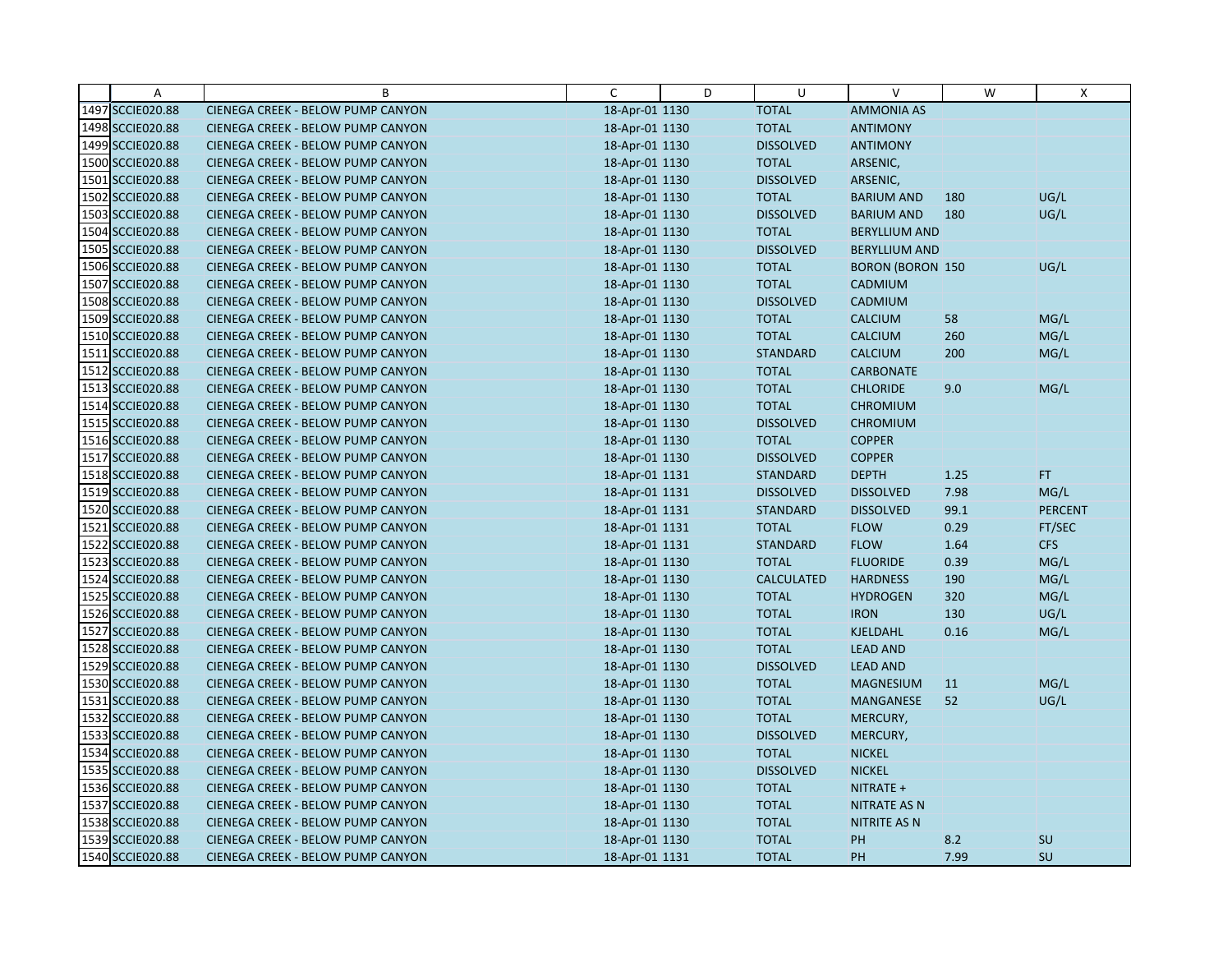| Α                | B                                        | C              | D | U                | $\vee$                  | W    | X          |
|------------------|------------------------------------------|----------------|---|------------------|-------------------------|------|------------|
| 1541 SCCIE020.88 | CIENEGA CREEK - BELOW PUMP CANYON        | 18-Apr-01 1130 |   | <b>TOTAL</b>     | <b>PHOSPHORUS</b>       |      |            |
| 1542 SCCIE020.88 | CIENEGA CREEK - BELOW PUMP CANYON        | 18-Apr-01 1130 |   | <b>TOTAL</b>     | <b>POTASSIUM</b>        | 2.1  | MG/L       |
| 1543 SCCIE020.88 | <b>CIENEGA CREEK - BELOW PUMP CANYON</b> | 18-Apr-01 1130 |   | <b>TOTAL</b>     | <b>SELENIUM AND</b>     |      |            |
| 1544 SCCIE020.88 | <b>CIENEGA CREEK - BELOW PUMP CANYON</b> | 18-Apr-01 1130 |   | <b>DISSOLVED</b> | SELENIUM AND            |      |            |
| 1545 SCCIE020.88 | CIENEGA CREEK - BELOW PUMP CANYON        | 18-Apr-01 1130 |   | <b>TOTAL</b>     | <b>SILVER</b>           |      |            |
| 1546 SCCIE020.88 | CIENEGA CREEK - BELOW PUMP CANYON        | 18-Apr-01 1130 |   | <b>DISSOLVED</b> | <b>SILVER</b>           |      |            |
| 1547 SCCIE020.88 | <b>CIENEGA CREEK - BELOW PUMP CANYON</b> | 18-Apr-01 1130 |   | <b>TOTAL</b>     | SODIUM                  | 55   | MG/L       |
| 1548 SCCIE020.88 | <b>CIENEGA CREEK - BELOW PUMP CANYON</b> | 18-Apr-01 1130 |   | <b>STANDARD</b>  | <b>SPECIFIC</b>         | 600  | UMHOS/CM   |
| 1549 SCCIE020.88 | CIENEGA CREEK - BELOW PUMP CANYON        | 18-Apr-01 1131 |   | <b>STANDARD</b>  | <b>SPECIFIC</b>         | 586  | UMHOS/CM   |
| 1550 SCCIE020.88 | CIENEGA CREEK - BELOW PUMP CANYON        | 18-Apr-01 1131 |   | <b>STANDARD</b>  | <b>STREAM WIDTH</b>     | 4.7  | FT.        |
| 1551 SCCIE020.88 | <b>CIENEGA CREEK - BELOW PUMP CANYON</b> | 18-Apr-01 1130 |   | <b>TOTAL</b>     | <b>SULFATE</b>          | 61   | MG/L       |
| 1552 SCCIE020.88 | CIENEGA CREEK - BELOW PUMP CANYON        | 18-Apr-01 1130 |   | <b>SUSPENDED</b> | <b>SUSPENDED</b>        | 5    | MG/L       |
| 1553 SCCIE020.88 | CIENEGA CREEK - BELOW PUMP CANYON        | 18-Apr-01 1131 |   | <b>STANDARD</b>  | TEMPERATURE 28          |      | DEG C      |
| 1554 SCCIE020.88 | CIENEGA CREEK - BELOW PUMP CANYON        | 18-Apr-01 1131 |   | <b>TOTAL</b>     | TEMPERATURE 19.13       |      | DEG C      |
| 1555 SCCIE020.88 | <b>CIENEGA CREEK - BELOW PUMP CANYON</b> | 18-Apr-01 1130 |   | <b>TOTAL</b>     | <b>THALLIUM</b>         |      |            |
| 1556 SCCIE020.88 | CIENEGA CREEK - BELOW PUMP CANYON        | 18-Apr-01 1130 |   | <b>DISSOLVED</b> | <b>THALLIUM</b>         |      |            |
| 1557 SCCIE020.88 | CIENEGA CREEK - BELOW PUMP CANYON        | 18-Apr-01 1130 |   | <b>DISSOLVED</b> | <b>TOTAL</b>            | 380  | MG/L       |
| 1558 SCCIE020.88 | CIENEGA CREEK - BELOW PUMP CANYON        | 18-Apr-01 1130 |   | <b>DISSOLVED</b> | <b>TOTAL</b>            | 375  | MG/L       |
| 1559 SCCIE020.88 | <b>CIENEGA CREEK - BELOW PUMP CANYON</b> | 18-Apr-01 1130 |   | <b>TOTAL</b>     | <b>TURBIDITY</b>        | 3.1  | <b>NTU</b> |
| 1560 SCCIE020.88 | CIENEGA CREEK - BELOW PUMP CANYON        | 18-Apr-01 1131 |   | <b>STANDARD</b>  | <b>TURBIDITY</b>        | 1.85 | <b>NTU</b> |
| 1561 SCCIE020.88 | CIENEGA CREEK - BELOW PUMP CANYON        | 18-Apr-01 1130 |   | <b>TOTAL</b>     | <b>ZINC</b>             |      |            |
| 1562 SCCIE020.88 | CIENEGA CREEK - BELOW PUMP CANYON        | 18-Apr-01 1130 |   | <b>DISSOLVED</b> | <b>ZINC</b>             |      |            |
| 1563 SCCIE020.88 | CIENEGA CREEK - BELOW PUMP CANYON        | 20-Apr-01 1130 |   | <b>TOTAL</b>     | ALKALINITY,             |      |            |
| 1564 SCCIE020.88 | <b>CIENEGA CREEK - BELOW PUMP CANYON</b> | 20-Apr-01 1130 |   | <b>TOTAL</b>     | <b>AMMONIA AS</b>       |      |            |
| 1565 SCCIE020.88 | CIENEGA CREEK - BELOW PUMP CANYON        | 20-Apr-01 1130 |   | <b>TOTAL</b>     | <b>ANTIMONY</b>         |      |            |
| 1566 SCCIE020.88 | <b>CIENEGA CREEK - BELOW PUMP CANYON</b> | 20-Apr-01 1130 |   | <b>DISSOLVED</b> | <b>ANTIMONY</b>         |      |            |
| 1567 SCCIE020.88 | CIENEGA CREEK - BELOW PUMP CANYON        | 20-Apr-01 1130 |   | <b>TOTAL</b>     | ARSENIC,                |      |            |
| 1568 SCCIE020.88 | CIENEGA CREEK - BELOW PUMP CANYON        | 20-Apr-01 1130 |   | <b>DISSOLVED</b> | ARSENIC,                |      |            |
| 1569 SCCIE020.88 | CIENEGA CREEK - BELOW PUMP CANYON        | 20-Apr-01 1130 |   | <b>TOTAL</b>     | <b>BARIUM AND</b>       | 180  | UG/L       |
| 1570 SCCIE020.88 | <b>CIENEGA CREEK - BELOW PUMP CANYON</b> | 20-Apr-01 1130 |   | <b>DISSOLVED</b> | <b>BARIUM AND</b>       |      |            |
| 1571 SCCIE020.88 | CIENEGA CREEK - BELOW PUMP CANYON        | 20-Apr-01 1130 |   | <b>TOTAL</b>     | <b>BERYLLIUM AND</b>    |      |            |
| 1572 SCCIE020.88 | <b>CIENEGA CREEK - BELOW PUMP CANYON</b> | 20-Apr-01 1130 |   | <b>DISSOLVED</b> | <b>BERYLLIUM AND</b>    |      |            |
| 1573 SCCIE020.88 | CIENEGA CREEK - BELOW PUMP CANYON        | 20-Apr-01 1130 |   | <b>TOTAL</b>     | <b>BORON (BORON 150</b> |      | UG/L       |
| 1574 SCCIE020.88 | <b>CIENEGA CREEK - BELOW PUMP CANYON</b> | 20-Apr-01 1130 |   | <b>TOTAL</b>     | CADMIUM                 |      |            |
| 1575 SCCIE020.88 | CIENEGA CREEK - BELOW PUMP CANYON        | 20-Apr-01 1130 |   | <b>DISSOLVED</b> | CADMIUM                 |      |            |
| 1576 SCCIE020.88 | CIENEGA CREEK - BELOW PUMP CANYON        | 20-Apr-01 1130 |   | <b>TOTAL</b>     | <b>CALCIUM</b>          | 58   | MG/L       |
| 1577 SCCIE020.88 | CIENEGA CREEK - BELOW PUMP CANYON        | 20-Apr-01 1130 |   | <b>TOTAL</b>     | <b>CALCIUM</b>          | 260  | MG/L       |
| 1578 SCCIE020.88 | CIENEGA CREEK - BELOW PUMP CANYON        | 20-Apr-01 1130 |   | <b>STANDARD</b>  | <b>CALCIUM</b>          | 200  | MG/L       |
| 1579 SCCIE020.88 | CIENEGA CREEK - BELOW PUMP CANYON        | 20-Apr-01 1130 |   | <b>TOTAL</b>     | <b>CARBONATE</b>        |      |            |
| 1580 SCCIE020.88 | <b>CIENEGA CREEK - BELOW PUMP CANYON</b> | 20-Apr-01 1130 |   | <b>TOTAL</b>     | <b>CHLORIDE</b>         | 9.0  | MG/L       |
| 1581 SCCIE020.88 | <b>CIENEGA CREEK - BELOW PUMP CANYON</b> | 20-Apr-01 1130 |   | <b>TOTAL</b>     | <b>CHROMIUM</b>         |      |            |
| 1582 SCCIE020.88 | CIENEGA CREEK - BELOW PUMP CANYON        | 20-Apr-01 1130 |   | <b>DISSOLVED</b> | <b>CHROMIUM</b>         |      |            |
| 1583 SCCIE020.88 | CIENEGA CREEK - BELOW PUMP CANYON        | 20-Apr-01 1130 |   | <b>TOTAL</b>     | <b>COPPER</b>           |      |            |
| 1584 SCCIE020.88 | CIENEGA CREEK - BELOW PUMP CANYON        | 20-Apr-01 1130 |   | <b>DISSOLVED</b> | <b>COPPER</b>           |      |            |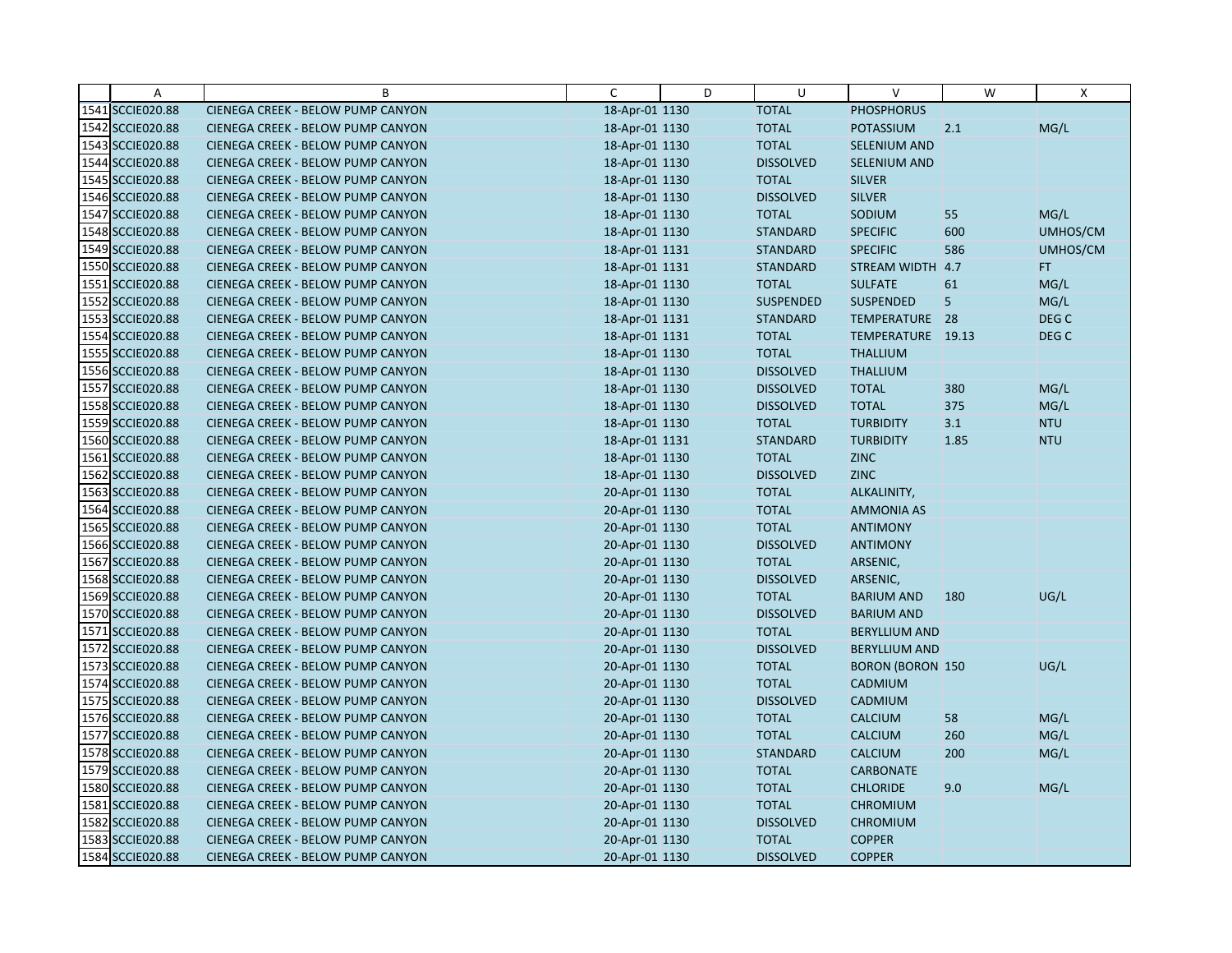| Α                | B                                        | C              | D | U                 | $\vee$                  | W    | $\mathsf{X}$ |
|------------------|------------------------------------------|----------------|---|-------------------|-------------------------|------|--------------|
| 1585 SCCIE020.88 | CIENEGA CREEK - BELOW PUMP CANYON        | 20-Apr-01 1130 |   | <b>TOTAL</b>      | <b>FLUORIDE</b>         | 0.39 | MG/L         |
| 1586 SCCIE020.88 | CIENEGA CREEK - BELOW PUMP CANYON        | 20-Apr-01 1130 |   | <b>CALCULATED</b> | <b>HARDNESS</b>         | 190  | MG/L         |
| 1587 SCCIE020.88 | <b>CIENEGA CREEK - BELOW PUMP CANYON</b> | 20-Apr-01 1130 |   | <b>TOTAL</b>      | <b>HYDROGEN</b>         | 320  | MG/L         |
| 1588 SCCIE020.88 | <b>CIENEGA CREEK - BELOW PUMP CANYON</b> | 20-Apr-01 1130 |   | <b>TOTAL</b>      | <b>IRON</b>             | 130  | UG/L         |
| 1589 SCCIE020.88 | CIENEGA CREEK - BELOW PUMP CANYON        | 20-Apr-01 1130 |   | <b>TOTAL</b>      | KJELDAHL                | 0.16 | MG/L         |
| 1590 SCCIE020.88 | CIENEGA CREEK - BELOW PUMP CANYON        | 20-Apr-01 1130 |   | <b>TOTAL</b>      | <b>LEAD AND</b>         |      |              |
| 1591 SCCIE020.88 | <b>CIENEGA CREEK - BELOW PUMP CANYON</b> | 20-Apr-01 1130 |   | <b>DISSOLVED</b>  | <b>LEAD AND</b>         |      |              |
| 1592 SCCIE020.88 | <b>CIENEGA CREEK - BELOW PUMP CANYON</b> | 20-Apr-01 1130 |   | <b>TOTAL</b>      | <b>MAGNESIUM</b>        | 11   | MG/L         |
| 1593 SCCIE020.88 | CIENEGA CREEK - BELOW PUMP CANYON        | 20-Apr-01 1130 |   | <b>TOTAL</b>      | MANGANESE               | 52   | UG/L         |
| 1594 SCCIE020.88 | CIENEGA CREEK - BELOW PUMP CANYON        | 20-Apr-01 1130 |   | <b>TOTAL</b>      | MERCURY,                |      |              |
| 1595 SCCIE020.88 | <b>CIENEGA CREEK - BELOW PUMP CANYON</b> | 20-Apr-01 1130 |   | <b>DISSOLVED</b>  | MERCURY,                |      |              |
| 1596 SCCIE020.88 | CIENEGA CREEK - BELOW PUMP CANYON        | 20-Apr-01 1130 |   | <b>TOTAL</b>      | <b>NICKEL</b>           |      |              |
| 1597 SCCIE020.88 | CIENEGA CREEK - BELOW PUMP CANYON        | 20-Apr-01 1130 |   | <b>DISSOLVED</b>  | <b>NICKEL</b>           |      |              |
| 1598 SCCIE020.88 | CIENEGA CREEK - BELOW PUMP CANYON        | 20-Apr-01 1130 |   | <b>TOTAL</b>      | NITRATE +               |      |              |
| 1599 SCCIE020.88 | <b>CIENEGA CREEK - BELOW PUMP CANYON</b> | 20-Apr-01 1130 |   | <b>TOTAL</b>      | <b>NITRATE AS N</b>     |      |              |
| 1600 SCCIE020.88 | CIENEGA CREEK - BELOW PUMP CANYON        | 20-Apr-01 1130 |   | <b>TOTAL</b>      | <b>NITRITE AS N</b>     |      |              |
| 1601 SCCIE020.88 | CIENEGA CREEK - BELOW PUMP CANYON        | 20-Apr-01 1130 |   | <b>TOTAL</b>      | PH                      | 8.2  | SU           |
| 1602 SCCIE020.88 | CIENEGA CREEK - BELOW PUMP CANYON        | 20-Apr-01 1130 |   | <b>TOTAL</b>      | <b>PHOSPHORUS</b>       |      |              |
| 1603 SCCIE020.88 | <b>CIENEGA CREEK - BELOW PUMP CANYON</b> | 20-Apr-01 1130 |   | <b>TOTAL</b>      | <b>POTASSIUM</b>        | 2.1  | MG/L         |
| 1604 SCCIE020.88 | CIENEGA CREEK - BELOW PUMP CANYON        | 20-Apr-01 1130 |   | <b>TOTAL</b>      | <b>SELENIUM AND</b>     |      |              |
| 1605 SCCIE020.88 | CIENEGA CREEK - BELOW PUMP CANYON        | 20-Apr-01 1130 |   | <b>DISSOLVED</b>  | <b>SELENIUM AND</b>     |      |              |
| 1606 SCCIE020.88 | CIENEGA CREEK - BELOW PUMP CANYON        | 20-Apr-01 1130 |   | <b>TOTAL</b>      | <b>SILVER</b>           |      |              |
| 1607 SCCIE020.88 | CIENEGA CREEK - BELOW PUMP CANYON        | 20-Apr-01 1130 |   | <b>DISSOLVED</b>  | <b>SILVER</b>           |      |              |
| 1608 SCCIE020.88 | CIENEGA CREEK - BELOW PUMP CANYON        | 20-Apr-01 1130 |   | <b>TOTAL</b>      | SODIUM                  | 55   | MG/L         |
| 1609 SCCIE020.88 | CIENEGA CREEK - BELOW PUMP CANYON        | 20-Apr-01 1130 |   | <b>STANDARD</b>   | <b>SPECIFIC</b>         | 600  | UMHOS/CM     |
| 1610 SCCIE020.88 | <b>CIENEGA CREEK - BELOW PUMP CANYON</b> | 20-Apr-01 1130 |   | <b>TOTAL</b>      | <b>SULFATE</b>          | 61   | MG/L         |
| 1611 SCCIE020.88 | CIENEGA CREEK - BELOW PUMP CANYON        | 20-Apr-01 1130 |   | <b>SUSPENDED</b>  | <b>SUSPENDED</b>        | 5    | MG/L         |
| 1612 SCCIE020.88 | CIENEGA CREEK - BELOW PUMP CANYON        | 20-Apr-01 1130 |   | <b>TOTAL</b>      | <b>THALLIUM</b>         |      |              |
| 1613 SCCIE020.88 | CIENEGA CREEK - BELOW PUMP CANYON        | 20-Apr-01 1130 |   | <b>DISSOLVED</b>  | <b>THALLIUM</b>         |      |              |
| 1614 SCCIE020.88 | <b>CIENEGA CREEK - BELOW PUMP CANYON</b> | 20-Apr-01 1130 |   | <b>DISSOLVED</b>  | <b>TOTAL</b>            | 380  | MG/L         |
| 1615 SCCIE020.88 | CIENEGA CREEK - BELOW PUMP CANYON        | 20-Apr-01 1130 |   | <b>TOTAL</b>      | <b>TURBIDITY</b>        | 3.1  | <b>NTU</b>   |
| 1616 SCCIE020.88 | <b>CIENEGA CREEK - BELOW PUMP CANYON</b> | 20-Apr-01 1130 |   | <b>DISSOLVED</b>  | <b>ZINC</b>             |      |              |
| 1617 SCCIE020.88 | CIENEGA CREEK - BELOW PUMP CANYON        | 20-Apr-01 1130 |   | <b>TOTAL</b>      | <b>ZINC</b>             |      |              |
| 1618 SCCIE020.88 | <b>CIENEGA CREEK - BELOW PUMP CANYON</b> | 18-Sep-01 1100 |   | <b>TOTAL</b>      | ALKALINITY,             |      |              |
| 1619 SCCIE020.88 | CIENEGA CREEK - BELOW PUMP CANYON        | 18-Sep-01 1100 |   | <b>TOTAL</b>      | <b>AMMONIA AS</b>       |      |              |
| 1620 SCCIE020.88 | CIENEGA CREEK - BELOW PUMP CANYON        | 18-Sep-01 1100 |   | <b>TOTAL</b>      | <b>ANTIMONY</b>         |      |              |
| 1621 SCCIE020.88 | CIENEGA CREEK - BELOW PUMP CANYON        | 18-Sep-01 1101 |   | <b>DISSOLVED</b>  | <b>ANTIMONY</b>         |      |              |
| 1622 SCCIE020.88 | CIENEGA CREEK - BELOW PUMP CANYON        | 18-Sep-01 1100 |   | <b>TOTAL</b>      | ARSENIC,                |      |              |
| 1623 SCCIE020.88 | CIENEGA CREEK - BELOW PUMP CANYON        | 18-Sep-01 1101 |   | <b>DISSOLVED</b>  | ARSENIC,                |      |              |
| 1624 SCCIE020.88 | <b>CIENEGA CREEK - BELOW PUMP CANYON</b> | 18-Sep-01 1100 |   | <b>TOTAL</b>      | <b>BARIUM AND</b>       | 180  | UG/L         |
| 1625 SCCIE020.88 | <b>CIENEGA CREEK - BELOW PUMP CANYON</b> | 18-Sep-01 1101 |   | <b>DISSOLVED</b>  | <b>BARIUM AND</b>       | 190  | UG/L         |
| 1626 SCCIE020.88 | CIENEGA CREEK - BELOW PUMP CANYON        | 18-Sep-01 1100 |   | <b>TOTAL</b>      | <b>BERYLLIUM AND</b>    |      |              |
| 1627 SCCIE020.88 | CIENEGA CREEK - BELOW PUMP CANYON        | 18-Sep-01 1101 |   | <b>DISSOLVED</b>  | <b>BERYLLIUM AND</b>    |      |              |
| 1628 SCCIE020.88 | CIENEGA CREEK - BELOW PUMP CANYON        | 18-Sep-01 1100 |   | <b>TOTAL</b>      | <b>BORON (BORON 130</b> |      | UG/L         |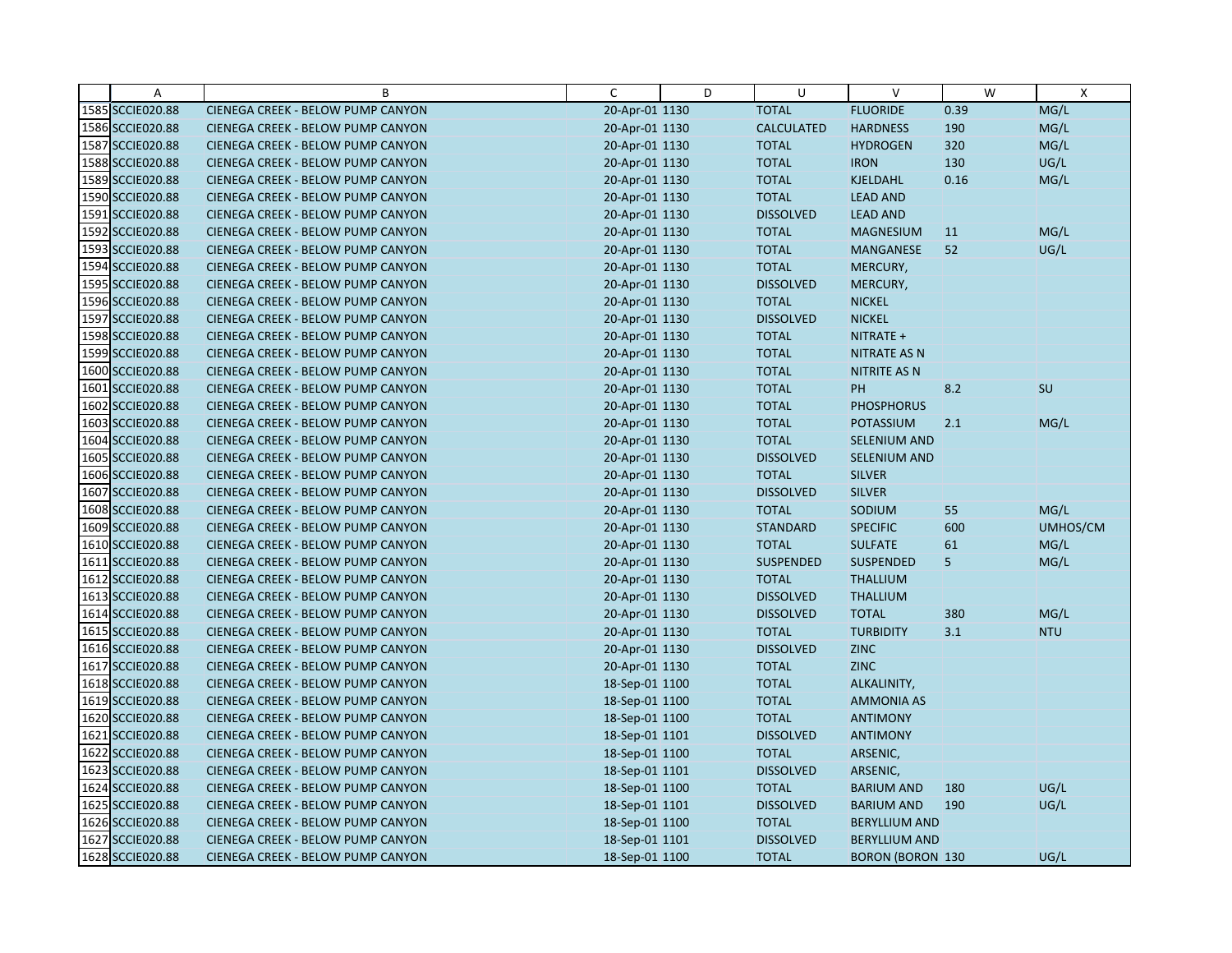| Α                | B                                        | C              | D | U                 | $\vee$              | W     | X              |
|------------------|------------------------------------------|----------------|---|-------------------|---------------------|-------|----------------|
| 1629 SCCIE020.88 | CIENEGA CREEK - BELOW PUMP CANYON        | 18-Sep-01 1100 |   | <b>TOTAL</b>      | CADMIUM             |       |                |
| 1630 SCCIE020.88 | CIENEGA CREEK - BELOW PUMP CANYON        | 18-Sep-01 1101 |   | <b>DISSOLVED</b>  | CADMIUM             |       |                |
| 1631 SCCIE020.88 | <b>CIENEGA CREEK - BELOW PUMP CANYON</b> | 18-Sep-01 1100 |   | <b>TOTAL</b>      | <b>CALCIUM</b>      | 63    | MG/L           |
| 1632 SCCIE020.88 | <b>CIENEGA CREEK - BELOW PUMP CANYON</b> | 18-Sep-01 1100 |   | <b>TOTAL</b>      | <b>CALCIUM</b>      | 250   | MG/L           |
| 1633 SCCIE020.88 | CIENEGA CREEK - BELOW PUMP CANYON        | 18-Sep-01 1100 |   | <b>STANDARD</b>   | <b>CALCIUM</b>      | 210   | MG/L           |
| 1634 SCCIE020.88 | CIENEGA CREEK - BELOW PUMP CANYON        | 18-Sep-01 1100 |   | <b>TOTAL</b>      | <b>CARBONATE</b>    |       |                |
| 1635 SCCIE020.88 | <b>CIENEGA CREEK - BELOW PUMP CANYON</b> | 18-Sep-01 1100 |   | <b>TOTAL</b>      | <b>CHLORIDE</b>     | 11    | MG/L           |
| 1636 SCCIE020.88 | <b>CIENEGA CREEK - BELOW PUMP CANYON</b> | 18-Sep-01 1100 |   | <b>TOTAL</b>      | <b>CHROMIUM</b>     |       |                |
| 1637 SCCIE020.88 | CIENEGA CREEK - BELOW PUMP CANYON        | 18-Sep-01 1101 |   | <b>DISSOLVED</b>  | <b>CHROMIUM</b>     |       |                |
| 1638 SCCIE020.88 | CIENEGA CREEK - BELOW PUMP CANYON        | 18-Sep-01 1100 |   | <b>TOTAL</b>      | <b>COPPER</b>       |       |                |
| 1639 SCCIE020.88 | <b>CIENEGA CREEK - BELOW PUMP CANYON</b> | 18-Sep-01 1101 |   | <b>DISSOLVED</b>  | <b>COPPER</b>       |       |                |
| 1640 SCCIE020.88 | CIENEGA CREEK - BELOW PUMP CANYON        | 18-Sep-01 1102 |   | <b>STANDARD</b>   | <b>DEPTH</b>        | 0.53  | FT.            |
| 1641 SCCIE020.88 | CIENEGA CREEK - BELOW PUMP CANYON        | 18-Sep-01 1102 |   | <b>DISSOLVED</b>  | <b>DISSOLVED</b>    | 6.61  | MG/L           |
| 1642 SCCIE020.88 | CIENEGA CREEK - BELOW PUMP CANYON        | 18-Sep-01 1102 |   | <b>STANDARD</b>   | <b>DISSOLVED</b>    | 83.9  | <b>PERCENT</b> |
| 1643 SCCIE020.88 | <b>CIENEGA CREEK - BELOW PUMP CANYON</b> | 18-Sep-01 1102 |   | <b>TOTAL</b>      | <b>FLOW</b>         | 0.51  | FT/SEC         |
| 1644 SCCIE020.88 | CIENEGA CREEK - BELOW PUMP CANYON        | 18-Sep-01 1102 |   | <b>STANDARD</b>   | <b>FLOW</b>         | 8.    | <b>CFS</b>     |
| 1645 SCCIE020.88 | CIENEGA CREEK - BELOW PUMP CANYON        | 18-Sep-01 1100 |   | <b>TOTAL</b>      | <b>FLUORIDE</b>     | 0.39  | MG/L           |
| 1646 SCCIE020.88 | CIENEGA CREEK - BELOW PUMP CANYON        | 18-Sep-01 1100 |   | <b>CALCULATED</b> | <b>HARDNESS</b>     | 200   | MG/L           |
| 1647 SCCIE020.88 | <b>CIENEGA CREEK - BELOW PUMP CANYON</b> | 18-Sep-01 1100 |   | <b>TOTAL</b>      | <b>HYDROGEN</b>     | 300   | MG/L           |
| 1648 SCCIE020.88 | CIENEGA CREEK - BELOW PUMP CANYON        | 18-Sep-01 1100 |   | <b>TOTAL</b>      | <b>IRON</b>         | 230   | UG/L           |
| 1649 SCCIE020.88 | CIENEGA CREEK - BELOW PUMP CANYON        | 18-Sep-01 1100 |   | <b>TOTAL</b>      | <b>KJELDAHL</b>     | 0.083 | MG/L           |
| 1650 SCCIE020.88 | CIENEGA CREEK - BELOW PUMP CANYON        | 18-Sep-01 1100 |   | <b>TOTAL</b>      | <b>LEAD AND</b>     |       |                |
| 1651 SCCIE020.88 | CIENEGA CREEK - BELOW PUMP CANYON        | 18-Sep-01 1101 |   | <b>DISSOLVED</b>  | <b>LEAD AND</b>     |       |                |
| 1652 SCCIE020.88 | CIENEGA CREEK - BELOW PUMP CANYON        | 18-Sep-01 1100 |   | <b>TOTAL</b>      | <b>MAGNESIUM</b>    | 11    | MG/L           |
| 1653 SCCIE020.88 | CIENEGA CREEK - BELOW PUMP CANYON        | 18-Sep-01 1100 |   | <b>TOTAL</b>      | MANGANESE           | 130   | UG/L           |
| 1654 SCCIE020.88 | <b>CIENEGA CREEK - BELOW PUMP CANYON</b> | 18-Sep-01 1100 |   | <b>TOTAL</b>      | MERCURY,            |       |                |
| 1655 SCCIE020.88 | CIENEGA CREEK - BELOW PUMP CANYON        | 18-Sep-01 1101 |   | <b>DISSOLVED</b>  | MERCURY,            |       |                |
| 1656 SCCIE020.88 | CIENEGA CREEK - BELOW PUMP CANYON        | 18-Sep-01 1100 |   | <b>TOTAL</b>      | <b>NICKEL</b>       |       |                |
| 1657 SCCIE020.88 | CIENEGA CREEK - BELOW PUMP CANYON        | 18-Sep-01 1101 |   | <b>DISSOLVED</b>  | <b>NICKEL</b>       |       |                |
| 1658 SCCIE020.88 | <b>CIENEGA CREEK - BELOW PUMP CANYON</b> | 18-Sep-01 1100 |   | <b>TOTAL</b>      | NITRATE +           |       |                |
| 1659 SCCIE020.88 | CIENEGA CREEK - BELOW PUMP CANYON        | 18-Sep-01 1100 |   | <b>TOTAL</b>      | <b>NITRATE AS N</b> |       |                |
| 1660 SCCIE020.88 | CIENEGA CREEK - BELOW PUMP CANYON        | 18-Sep-01 1100 |   | <b>TOTAL</b>      | <b>NITRITE AS N</b> |       |                |
| 1661 SCCIE020.88 | CIENEGA CREEK - BELOW PUMP CANYON        | 18-Sep-01 1100 |   | <b>TOTAL</b>      | PH                  | 8.2   | SU             |
| 1662 SCCIE020.88 | <b>CIENEGA CREEK - BELOW PUMP CANYON</b> | 18-Sep-01 1102 |   | <b>TOTAL</b>      | <b>PH</b>           | 7.78  | SU             |
| 1663 SCCIE020.88 | CIENEGA CREEK - BELOW PUMP CANYON        | 18-Sep-01 1100 |   | <b>TOTAL</b>      | <b>PHOSPHORUS</b>   |       |                |
| 1664 SCCIE020.88 | CIENEGA CREEK - BELOW PUMP CANYON        | 18-Sep-01 1100 |   | <b>TOTAL</b>      | <b>POTASSIUM</b>    | 2.2   | MG/L           |
| 1665 SCCIE020.88 | CIENEGA CREEK - BELOW PUMP CANYON        | 18-Sep-01 1100 |   | <b>TOTAL</b>      | <b>SELENIUM AND</b> |       |                |
| 1666 SCCIE020.88 | CIENEGA CREEK - BELOW PUMP CANYON        | 18-Sep-01 1101 |   | <b>DISSOLVED</b>  | SELENIUM AND        |       |                |
| 1667 SCCIE020.88 | CIENEGA CREEK - BELOW PUMP CANYON        | 18-Sep-01 1100 |   | <b>TOTAL</b>      | <b>SILVER</b>       |       |                |
| 1668 SCCIE020.88 | <b>CIENEGA CREEK - BELOW PUMP CANYON</b> | 18-Sep-01 1101 |   | <b>DISSOLVED</b>  | <b>SILVER</b>       |       |                |
| 1669 SCCIE020.88 | <b>CIENEGA CREEK - BELOW PUMP CANYON</b> | 18-Sep-01 1100 |   | <b>TOTAL</b>      | SODIUM              | 50    | MG/L           |
| 1670 SCCIE020.88 | CIENEGA CREEK - BELOW PUMP CANYON        | 18-Sep-01 1100 |   | <b>STANDARD</b>   | <b>SPECIFIC</b>     | 600   | UMHOS/CM       |
| 1671 SCCIE020.88 | CIENEGA CREEK - BELOW PUMP CANYON        | 18-Sep-01 1102 |   | <b>STANDARD</b>   | <b>SPECIFIC</b>     | 572   | UMHOS/CM       |
| 1672 SCCIE020.88 | CIENEGA CREEK - BELOW PUMP CANYON        | 18-Sep-01 1102 |   | <b>STANDARD</b>   | STREAM WIDTH 1.5    |       | FT.            |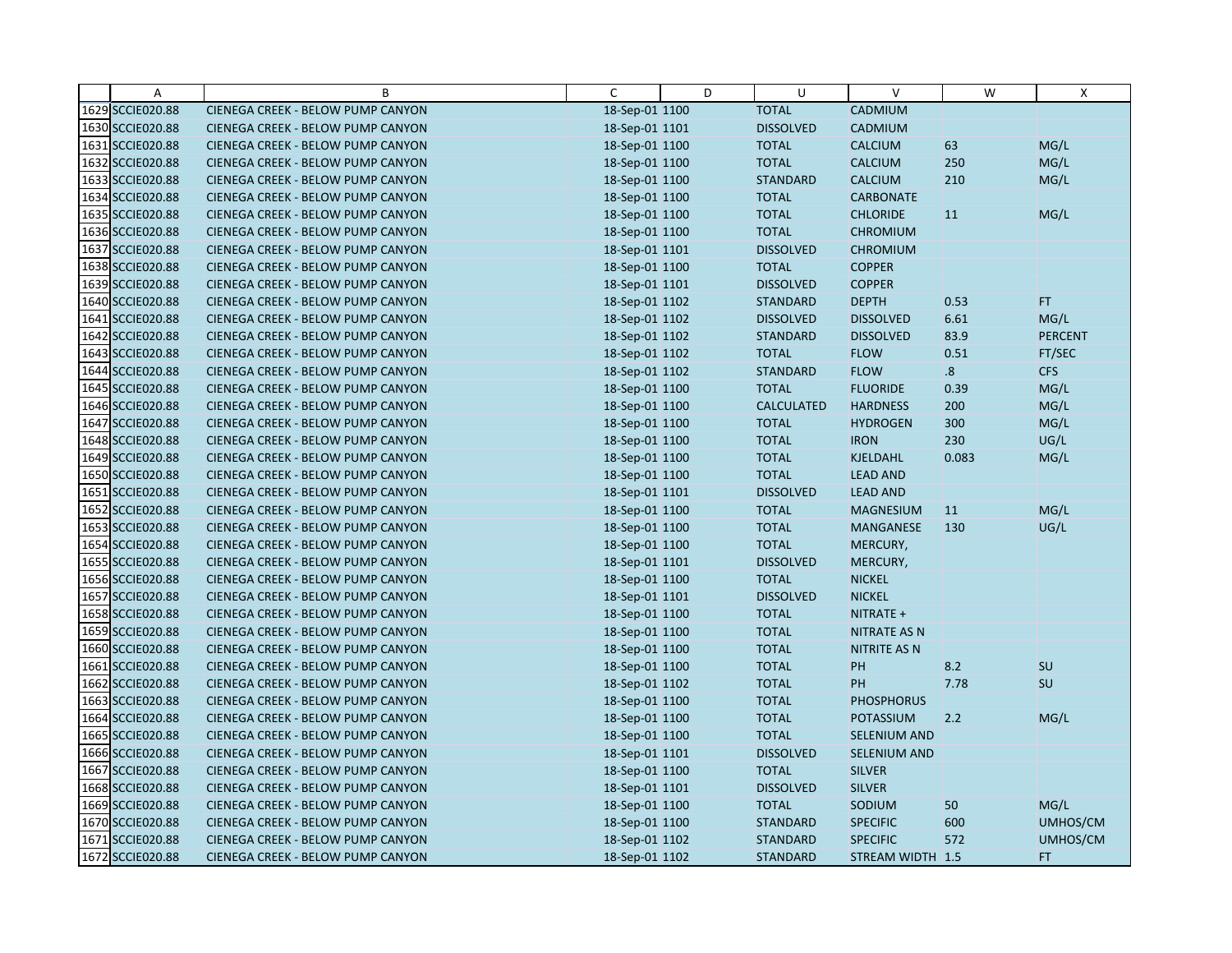| $\overline{A}$   | B                                        | C              | D | U                 | $\vee$                  | W         | $\mathsf{X}$     |
|------------------|------------------------------------------|----------------|---|-------------------|-------------------------|-----------|------------------|
| 1673 SCCIE020.88 | CIENEGA CREEK - BELOW PUMP CANYON        | 18-Sep-01 1100 |   | <b>TOTAL</b>      | <b>SULFATE</b>          | 58        | MG/L             |
| 1674 SCCIE020.88 | CIENEGA CREEK - BELOW PUMP CANYON        | 18-Sep-01 1100 |   | <b>SUSPENDED</b>  | SUSPENDED               | 5         | MG/L             |
| 1675 SCCIE020.88 | <b>CIENEGA CREEK - BELOW PUMP CANYON</b> | 18-Sep-01 1102 |   | <b>STANDARD</b>   | TEMPERATURE 26          |           | DEG <sub>C</sub> |
| 1676 SCCIE020.88 | CIENEGA CREEK - BELOW PUMP CANYON        | 18-Sep-01 1102 |   | <b>TOTAL</b>      | TEMPERATURE 19.64       |           | DEG <sub>C</sub> |
| 1677 SCCIE020.88 | CIENEGA CREEK - BELOW PUMP CANYON        | 18-Sep-01 1100 |   | <b>TOTAL</b>      | <b>THALLIUM</b>         |           |                  |
| 1678 SCCIE020.88 | <b>CIENEGA CREEK - BELOW PUMP CANYON</b> | 18-Sep-01 1101 |   | <b>DISSOLVED</b>  | <b>THALLIUM</b>         |           |                  |
| 1679 SCCIE020.88 | <b>CIENEGA CREEK - BELOW PUMP CANYON</b> | 18-Sep-01 1100 |   | <b>DISSOLVED</b>  | <b>TOTAL</b>            | 370       | MG/L             |
| 1680 SCCIE020.88 | CIENEGA CREEK - BELOW PUMP CANYON        | 18-Sep-01 1102 |   | <b>DISSOLVED</b>  | <b>TOTAL</b>            | 97.7      | MG/L             |
| 1681 SCCIE020.88 | CIENEGA CREEK - BELOW PUMP CANYON        | 18-Sep-01 1100 |   | <b>TOTAL</b>      | <b>TURBIDITY</b>        | 7.0       | <b>NTU</b>       |
| 1682 SCCIE020.88 | <b>CIENEGA CREEK - BELOW PUMP CANYON</b> | 18-Sep-01 1102 |   | <b>STANDARD</b>   | <b>TURBIDITY</b>        | 9.89      | <b>NTU</b>       |
| 1683 SCCIE020.88 | <b>CIENEGA CREEK - BELOW PUMP CANYON</b> | 18-Sep-01 1100 |   | <b>TOTAL</b>      | <b>ZINC</b>             |           |                  |
| 1684 SCCIE020.88 | CIENEGA CREEK - BELOW PUMP CANYON        | 18-Sep-01 1101 |   | <b>DISSOLVED</b>  | <b>ZINC</b>             |           |                  |
| 1685 SCCIE020.88 | CIENEGA CREEK - BELOW PUMP CANYON        | 17-Dec-01 0200 |   | <b>TOTAL</b>      | ALKALINITY,             |           |                  |
| 1686 SCCIE020.88 | <b>CIENEGA CREEK - BELOW PUMP CANYON</b> | 17-Dec-01 0200 |   | <b>TOTAL</b>      | <b>AMMONIA AS</b>       |           |                  |
| 1687 SCCIE020.88 | CIENEGA CREEK - BELOW PUMP CANYON        | 17-Dec-01 0200 |   | <b>TOTAL</b>      | <b>ANTIMONY</b>         |           |                  |
| 1688 SCCIE020.88 | <b>CIENEGA CREEK - BELOW PUMP CANYON</b> | 17-Dec-01 0201 |   | <b>DISSOLVED</b>  | <b>ANTIMONY</b>         |           |                  |
| 1689 SCCIE020.88 | CIENEGA CREEK - BELOW PUMP CANYON        | 17-Dec-01 0200 |   | <b>TOTAL</b>      | ARSENIC,                |           |                  |
| 1690 SCCIE020.88 | CIENEGA CREEK - BELOW PUMP CANYON        | 17-Dec-01 0201 |   | <b>DISSOLVED</b>  | ARSENIC,                |           |                  |
| 1691 SCCIE020.88 | CIENEGA CREEK - BELOW PUMP CANYON        | 17-Dec-01 0200 |   | <b>TOTAL</b>      | <b>BARIUM AND</b>       | 180       | UG/L             |
| 1692 SCCIE020.88 | <b>CIENEGA CREEK - BELOW PUMP CANYON</b> | 17-Dec-01 0200 |   | <b>TOTAL</b>      | <b>BERYLLIUM AND</b>    |           |                  |
| 1693 SCCIE020.88 | CIENEGA CREEK - BELOW PUMP CANYON        | 17-Dec-01 0201 |   | <b>DISSOLVED</b>  | <b>BERYLLIUM AND</b>    |           |                  |
| 1694 SCCIE020.88 | <b>CIENEGA CREEK - BELOW PUMP CANYON</b> | 17-Dec-01 0200 |   | <b>TOTAL</b>      | <b>BORON (BORON 150</b> |           | UG/L             |
| 1695 SCCIE020.88 | CIENEGA CREEK - BELOW PUMP CANYON        | 17-Dec-01 0200 |   | <b>TOTAL</b>      | CADMIUM                 |           |                  |
| 1696 SCCIE020.88 | <b>CIENEGA CREEK - BELOW PUMP CANYON</b> | 17-Dec-01 0201 |   | <b>DISSOLVED</b>  | CADMIUM                 |           |                  |
| 1697 SCCIE020.88 | CIENEGA CREEK - BELOW PUMP CANYON        | 17-Dec-01 0200 |   | <b>TOTAL</b>      | <b>CALCIUM</b>          | 66        | MG/L             |
| 1698 SCCIE020.88 | <b>CIENEGA CREEK - BELOW PUMP CANYON</b> | 17-Dec-01 0200 |   | <b>TOTAL</b>      | <b>CALCIUM</b>          | 240       | MG/L             |
| 1699 SCCIE020.88 | CIENEGA CREEK - BELOW PUMP CANYON        | 17-Dec-01 0200 |   | <b>STANDARD</b>   | <b>CALCIUM</b>          | 200       | MG/L             |
| 1700 SCCIE020.88 | CIENEGA CREEK - BELOW PUMP CANYON        | 17-Dec-01 0200 |   | <b>TOTAL</b>      | <b>CARBONATE</b>        |           |                  |
| 1701 SCCIE020.88 | <b>CIENEGA CREEK - BELOW PUMP CANYON</b> | 17-Dec-01 0200 |   | <b>TOTAL</b>      | <b>CHLORIDE</b>         | <b>12</b> | MG/L             |
| 1702 SCCIE020.88 | CIENEGA CREEK - BELOW PUMP CANYON        | 17-Dec-01 0200 |   | <b>TOTAL</b>      | <b>CHROMIUM</b>         |           |                  |
| 1703 SCCIE020.88 | CIENEGA CREEK - BELOW PUMP CANYON        | 17-Dec-01 0201 |   | <b>DISSOLVED</b>  | <b>CHROMIUM</b>         |           |                  |
| 1704 SCCIE020.88 | <b>CIENEGA CREEK - BELOW PUMP CANYON</b> | 17-Dec-01 0200 |   | <b>TOTAL</b>      | <b>COPPER</b>           |           |                  |
| 1705 SCCIE020.88 | <b>CIENEGA CREEK - BELOW PUMP CANYON</b> | 17-Dec-01 0201 |   | <b>DISSOLVED</b>  | <b>COPPER</b>           |           |                  |
| 1706 SCCIE020.88 | CIENEGA CREEK - BELOW PUMP CANYON        | 17-Dec-01 1402 |   | <b>STANDARD</b>   | <b>DEPTH</b>            | 0.66      | FT.              |
| 1707 SCCIE020.88 | CIENEGA CREEK - BELOW PUMP CANYON        | 17-Dec-01 1402 |   | <b>DISSOLVED</b>  | <b>DISSOLVED</b>        | 9.62      | MG/L             |
| 1708 SCCIE020.88 | <b>CIENEGA CREEK - BELOW PUMP CANYON</b> | 17-Dec-01 1402 |   | <b>STANDARD</b>   | <b>DISSOLVED</b>        | 96.0      | <b>PERCENT</b>   |
| 1709 SCCIE020.88 | CIENEGA CREEK - BELOW PUMP CANYON        | 17-Dec-01 1402 |   | <b>TOTAL</b>      | <b>FLOW</b>             | 0.42      | FT/SEC           |
| 1710 SCCIE020.88 | CIENEGA CREEK - BELOW PUMP CANYON        | 17-Dec-01 1402 |   | <b>STANDARD</b>   | <b>FLOW</b>             | 1.38      | <b>CFS</b>       |
| 1711 SCCIE020.88 | CIENEGA CREEK - BELOW PUMP CANYON        | 17-Dec-01 0200 |   | <b>TOTAL</b>      | <b>FLUORIDE</b>         | 0.40      | MG/L             |
| 1712 SCCIE020.88 | <b>CIENEGA CREEK - BELOW PUMP CANYON</b> | 17-Dec-01 0200 |   | <b>CALCULATED</b> | <b>HARDNESS</b>         | 210       | MG/L             |
| 1713 SCCIE020.88 | CIENEGA CREEK - BELOW PUMP CANYON        | 17-Dec-01 0200 |   | <b>TOTAL</b>      | <b>HYDROGEN</b>         | 290       | MG/L             |
| 1714 SCCIE020.88 | CIENEGA CREEK - BELOW PUMP CANYON        | 17-Dec-01 0200 |   | <b>TOTAL</b>      | <b>KJELDAHL</b>         | 0.073     | MG/L             |
| 1715 SCCIE020.88 | CIENEGA CREEK - BELOW PUMP CANYON        | 17-Dec-01 0200 |   | <b>TOTAL</b>      | <b>LEAD AND</b>         |           |                  |
| 1716 SCCIE020.88 | CIENEGA CREEK - BELOW PUMP CANYON        | 17-Dec-01 0201 |   | <b>DISSOLVED</b>  | <b>LEAD AND</b>         |           |                  |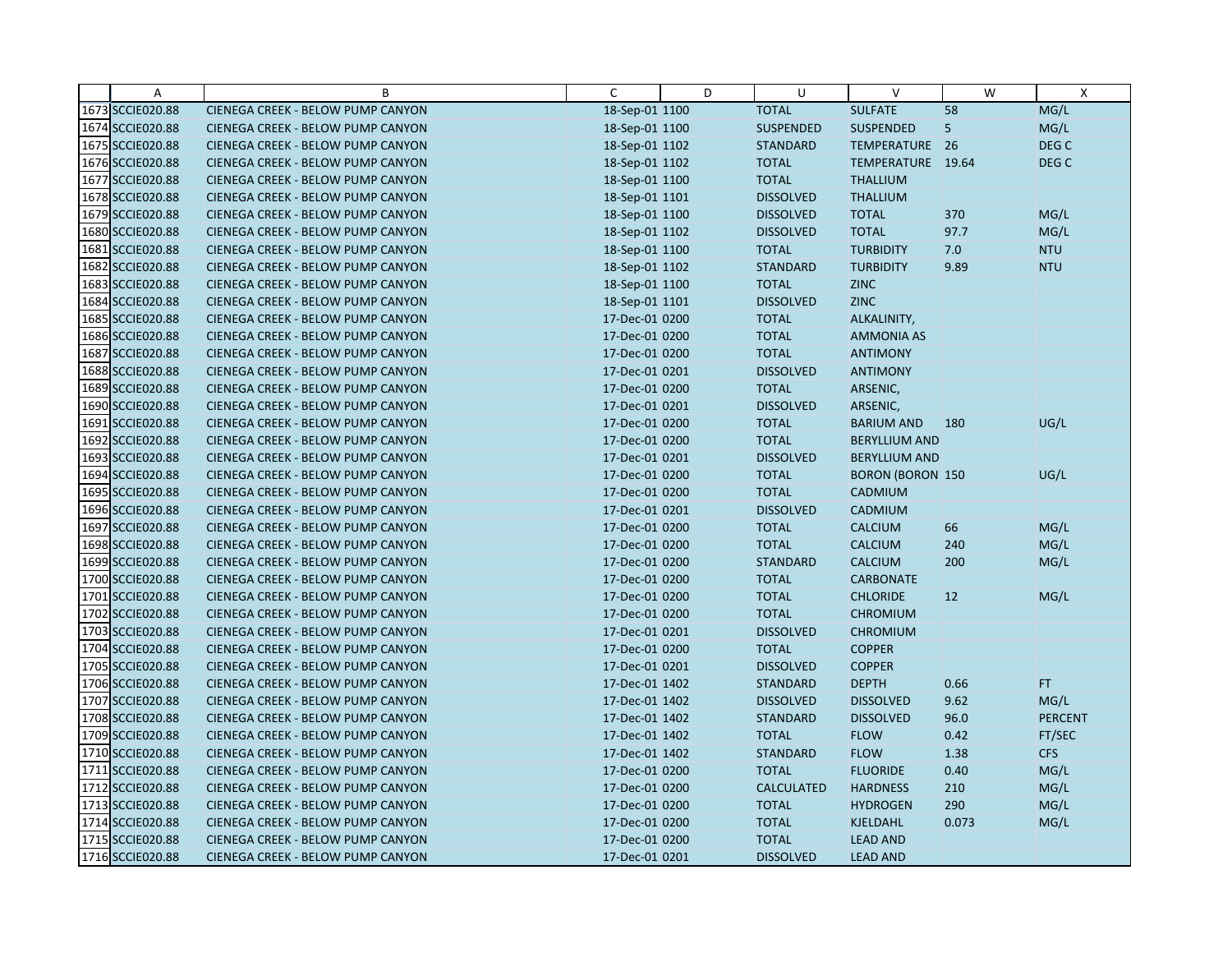| Α                | B                                        | $\mathsf{C}$   | D | U                | $\vee$                  | W     | $\mathsf{X}$     |
|------------------|------------------------------------------|----------------|---|------------------|-------------------------|-------|------------------|
| 1717 SCCIE020.88 | CIENEGA CREEK - BELOW PUMP CANYON        | 17-Dec-01 0200 |   | <b>TOTAL</b>     | <b>MAGNESIUM</b>        | 11    | MG/L             |
| 1718 SCCIE020.88 | CIENEGA CREEK - BELOW PUMP CANYON        | 17-Dec-01 0200 |   | <b>TOTAL</b>     | MANGANESE               | 69    | UG/L             |
| 1719 SCCIE020.88 | <b>CIENEGA CREEK - BELOW PUMP CANYON</b> | 17-Dec-01 0200 |   | <b>TOTAL</b>     | MERCURY,                |       |                  |
| 1720 SCCIE020.88 | CIENEGA CREEK - BELOW PUMP CANYON        | 17-Dec-01 0201 |   | <b>DISSOLVED</b> | MERCURY,                |       |                  |
| 1721 SCCIE020.88 | CIENEGA CREEK - BELOW PUMP CANYON        | 17-Dec-01 0200 |   | <b>TOTAL</b>     | <b>NICKEL</b>           |       |                  |
| 1722 SCCIE020.88 | <b>CIENEGA CREEK - BELOW PUMP CANYON</b> | 17-Dec-01 0201 |   | <b>DISSOLVED</b> | <b>NICKEL</b>           |       |                  |
| 1723 SCCIE020.88 | <b>CIENEGA CREEK - BELOW PUMP CANYON</b> | 17-Dec-01 0200 |   | <b>TOTAL</b>     | <b>NITRATE AS N</b>     | 0.050 | MG/L             |
| 1724 SCCIE020.88 | CIENEGA CREEK - BELOW PUMP CANYON        | 17-Dec-01 0200 |   | <b>TOTAL</b>     | <b>NITRITE AS N</b>     |       |                  |
| 1725 SCCIE020.88 | CIENEGA CREEK - BELOW PUMP CANYON        | 17-Dec-01 1402 |   | <b>TOTAL</b>     | PH                      | 7.93  | <b>SU</b>        |
| 1726 SCCIE020.88 | <b>CIENEGA CREEK - BELOW PUMP CANYON</b> | 17-Dec-01 0200 |   | <b>TOTAL</b>     | <b>PH</b>               | 7.9   | SU               |
| 1727 SCCIE020.88 | <b>CIENEGA CREEK - BELOW PUMP CANYON</b> | 17-Dec-01 0200 |   | <b>TOTAL</b>     | <b>PHOSPHORUS</b>       | 0.020 | MG/L             |
| 1728 SCCIE020.88 | CIENEGA CREEK - BELOW PUMP CANYON        | 17-Dec-01 0200 |   | <b>TOTAL</b>     | POTASSIUM               | 1.9   | MG/L             |
| 1729 SCCIE020.88 | <b>CIENEGA CREEK - BELOW PUMP CANYON</b> | 17-Dec-01 0200 |   | <b>TOTAL</b>     | <b>SELENIUM AND</b>     |       |                  |
| 1730 SCCIE020.88 | <b>CIENEGA CREEK - BELOW PUMP CANYON</b> | 17-Dec-01 0201 |   | <b>DISSOLVED</b> | <b>SELENIUM AND</b>     |       |                  |
| 1731 SCCIE020.88 | CIENEGA CREEK - BELOW PUMP CANYON        | 17-Dec-01 0200 |   | <b>TOTAL</b>     | <b>SILVER</b>           |       |                  |
| 1732 SCCIE020.88 | <b>CIENEGA CREEK - BELOW PUMP CANYON</b> | 17-Dec-01 0201 |   | <b>DISSOLVED</b> | <b>SILVER</b>           |       |                  |
| 1733 SCCIE020.88 | <b>CIENEGA CREEK - BELOW PUMP CANYON</b> | 17-Dec-01 0200 |   | <b>TOTAL</b>     | SODIUM                  | 52    | MG/L             |
| 1734 SCCIE020.88 | <b>CIENEGA CREEK - BELOW PUMP CANYON</b> | 17-Dec-01 1402 |   | <b>STANDARD</b>  | <b>SPECIFIC</b>         | 564   | UMHOS/CM         |
| 1735 SCCIE020.88 | CIENEGA CREEK - BELOW PUMP CANYON        | 17-Dec-01 0200 |   | <b>STANDARD</b>  | <b>SPECIFIC</b>         | 600   | UMHOS/CM         |
| 1736 SCCIE020.88 | <b>CIENEGA CREEK - BELOW PUMP CANYON</b> | 17-Dec-01 1402 |   | <b>STANDARD</b>  | STREAM WIDTH 3.5        |       | FT.              |
| 1737 SCCIE020.88 | <b>CIENEGA CREEK - BELOW PUMP CANYON</b> | 17-Dec-01 0200 |   | <b>TOTAL</b>     | <b>SULFATE</b>          | 57    | MG/L             |
| 1738 SCCIE020.88 | <b>CIENEGA CREEK - BELOW PUMP CANYON</b> | 17-Dec-01 0200 |   | <b>SUSPENDED</b> | <b>SUSPENDED</b>        |       |                  |
| 1739 SCCIE020.88 | CIENEGA CREEK - BELOW PUMP CANYON        | 17-Dec-01 1402 |   | <b>STANDARD</b>  | TEMPERATURE 17          |       | DEG C            |
| 1740 SCCIE020.88 | <b>CIENEGA CREEK - BELOW PUMP CANYON</b> | 17-Dec-01 1402 |   | <b>TOTAL</b>     | TEMPERATURE 8.92        |       | DEG <sub>C</sub> |
| 1741 SCCIE020.88 | CIENEGA CREEK - BELOW PUMP CANYON        | 17-Dec-01 0200 |   | <b>TOTAL</b>     | <b>THALLIUM</b>         |       |                  |
| 1742 SCCIE020.88 | <b>CIENEGA CREEK - BELOW PUMP CANYON</b> | 17-Dec-01 0201 |   | <b>DISSOLVED</b> | <b>THALLIUM</b>         |       |                  |
| 1743 SCCIE020.88 | CIENEGA CREEK - BELOW PUMP CANYON        | 17-Dec-01 1402 |   | <b>DISSOLVED</b> | <b>TOTAL</b>            | 361   | MG/L             |
| 1744 SCCIE020.88 | CIENEGA CREEK - BELOW PUMP CANYON        | 17-Dec-01 0200 |   | <b>DISSOLVED</b> | <b>TOTAL</b>            | 360   | MG/L             |
| 1745 SCCIE020.88 | <b>CIENEGA CREEK - BELOW PUMP CANYON</b> | 17-Dec-01 1402 |   | <b>STANDARD</b>  | <b>TURBIDITY</b>        | 1.99  | <b>NTU</b>       |
| 1746 SCCIE020.88 | CIENEGA CREEK - BELOW PUMP CANYON        | 17-Dec-01 0200 |   | <b>TOTAL</b>     | <b>ZINC</b>             |       |                  |
| 1747 SCCIE020.88 | CIENEGA CREEK - BELOW PUMP CANYON        | 17-Dec-01 0201 |   | <b>DISSOLVED</b> | <b>ZINC</b>             |       |                  |
| 1748 SCCIE020.88 | <b>CIENEGA CREEK - BELOW PUMP CANYON</b> | 20-Mar-02 0930 |   | <b>TOTAL</b>     | ALKALINITY,             |       |                  |
| 1749 SCCIE020.88 | <b>CIENEGA CREEK - BELOW PUMP CANYON</b> | 20-Mar-02 0930 |   | <b>TOTAL</b>     | <b>AMMONIA AS</b>       |       |                  |
| 1750 SCCIE020.88 | CIENEGA CREEK - BELOW PUMP CANYON        | 20-Mar-02 0930 |   | <b>TOTAL</b>     | <b>ANTIMONY</b>         |       |                  |
| 1751 SCCIE020.88 | <b>CIENEGA CREEK - BELOW PUMP CANYON</b> | 20-Mar-02 0931 |   | <b>DISSOLVED</b> | <b>ANTIMONY</b>         |       |                  |
| 1752 SCCIE020.88 | CIENEGA CREEK - BELOW PUMP CANYON        | 20-Mar-02 0930 |   | <b>TOTAL</b>     | ARSENIC,                |       |                  |
| 1753 SCCIE020.88 | CIENEGA CREEK - BELOW PUMP CANYON        | 20-Mar-02 0931 |   | <b>DISSOLVED</b> | ARSENIC,                |       |                  |
| 1754 SCCIE020.88 | CIENEGA CREEK - BELOW PUMP CANYON        | 20-Mar-02 0930 |   | <b>TOTAL</b>     | <b>BARIUM AND</b>       | 160   | UG/L             |
| 1755 SCCIE020.88 | CIENEGA CREEK - BELOW PUMP CANYON        | 20-Mar-02 0931 |   | <b>DISSOLVED</b> | <b>BARIUM AND</b>       | 170   | UG/L             |
| 1756 SCCIE020.88 | <b>CIENEGA CREEK - BELOW PUMP CANYON</b> | 20-Mar-02 0930 |   | <b>TOTAL</b>     | <b>BERYLLIUM AND</b>    |       |                  |
| 1757 SCCIE020.88 | CIENEGA CREEK - BELOW PUMP CANYON        | 20-Mar-02 0931 |   | <b>DISSOLVED</b> | <b>BERYLLIUM AND</b>    |       |                  |
| 1758 SCCIE020.88 | CIENEGA CREEK - BELOW PUMP CANYON        | 20-Mar-02 0930 |   | <b>TOTAL</b>     | <b>BORON (BORON 130</b> |       | UG/L             |
| 1759 SCCIE020.88 | <b>CIENEGA CREEK - BELOW PUMP CANYON</b> | 20-Mar-02 0930 |   | <b>TOTAL</b>     | CADMIUM                 |       |                  |
| 1760 SCCIE020.88 | CIENEGA CREEK - BELOW PUMP CANYON        | 20-Mar-02 0931 |   | <b>DISSOLVED</b> | <b>CADMIUM</b>          |       |                  |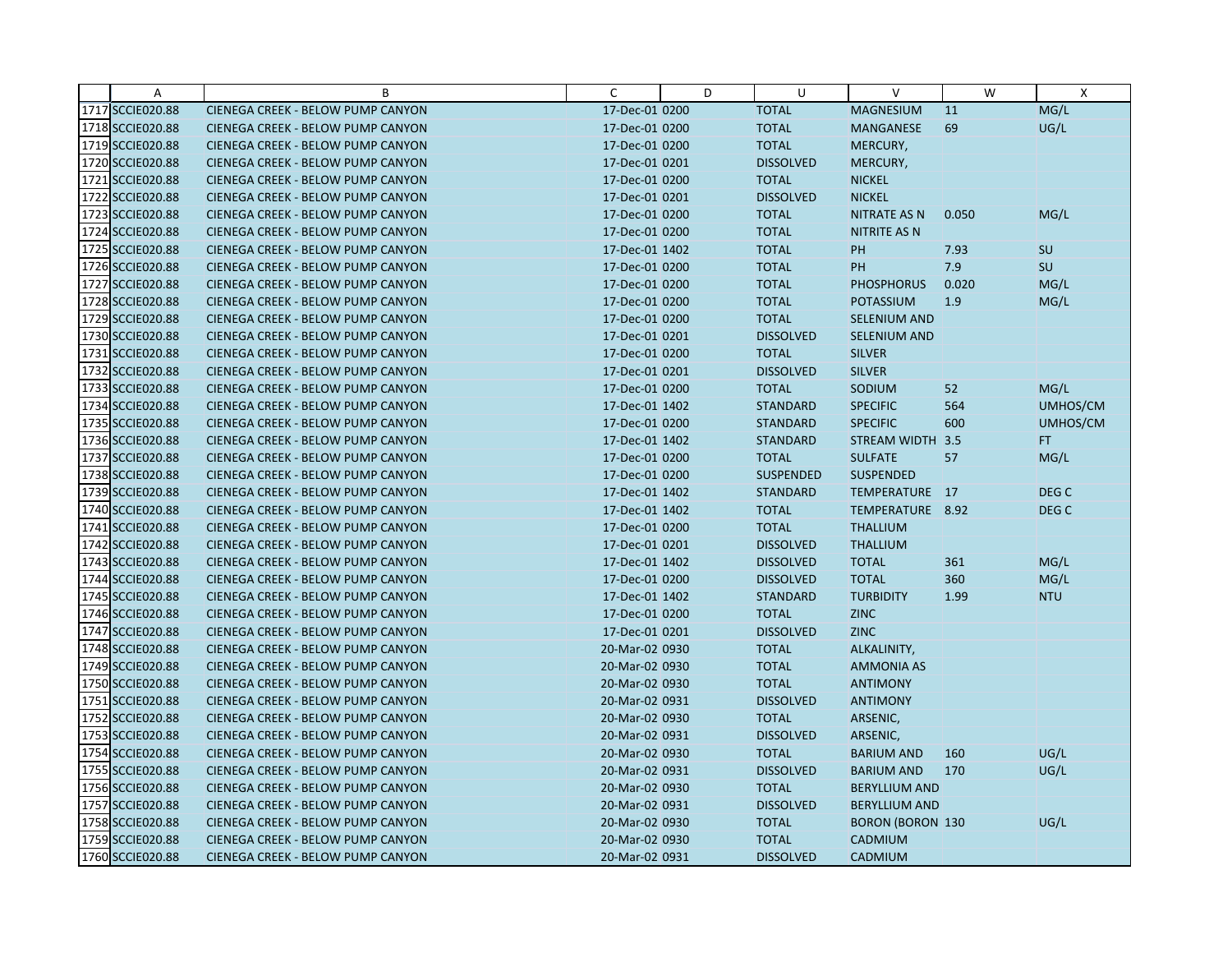| Α                | B                                        | C              | D | U                 | $\vee$              | W     | $\boldsymbol{\mathsf{X}}$ |
|------------------|------------------------------------------|----------------|---|-------------------|---------------------|-------|---------------------------|
| 1761 SCCIE020.88 | CIENEGA CREEK - BELOW PUMP CANYON        | 20-Mar-02 0930 |   | <b>TOTAL</b>      | <b>CALCIUM</b>      | 250   | MG/L                      |
| 1762 SCCIE020.88 | CIENEGA CREEK - BELOW PUMP CANYON        | 20-Mar-02 0930 |   | <b>STANDARD</b>   | <b>CALCIUM</b>      | 200   | MG/L                      |
| 1763 SCCIE020.88 | CIENEGA CREEK - BELOW PUMP CANYON        | 20-Mar-02 0930 |   | <b>TOTAL</b>      | <b>CARBONATE</b>    |       |                           |
| 1764 SCCIE020.88 | CIENEGA CREEK - BELOW PUMP CANYON        | 20-Mar-02 0930 |   | <b>TOTAL</b>      | <b>CHLORIDE</b>     | 8.4   | MG/L                      |
| 1765 SCCIE020.88 | CIENEGA CREEK - BELOW PUMP CANYON        | 20-Mar-02 0930 |   | <b>TOTAL</b>      | <b>CHROMIUM</b>     |       |                           |
| 1766 SCCIE020.88 | CIENEGA CREEK - BELOW PUMP CANYON        | 20-Mar-02 0931 |   | <b>DISSOLVED</b>  | <b>CHROMIUM</b>     |       |                           |
| 1767 SCCIE020.88 | CIENEGA CREEK - BELOW PUMP CANYON        | 20-Mar-02 0930 |   | <b>TOTAL</b>      | <b>COPPER</b>       |       |                           |
| 1768 SCCIE020.88 | <b>CIENEGA CREEK - BELOW PUMP CANYON</b> | 20-Mar-02 0931 |   | <b>DISSOLVED</b>  | <b>COPPER</b>       |       |                           |
| 1769 SCCIE020.88 | CIENEGA CREEK - BELOW PUMP CANYON        | 20-Mar-02 0932 |   | <b>STANDARD</b>   | <b>DEPTH</b>        | 0.32  | FT.                       |
| 1770 SCCIE020.88 | CIENEGA CREEK - BELOW PUMP CANYON        | 20-Mar-02 0932 |   | <b>DISSOLVED</b>  | <b>DISSOLVED</b>    | 8.86  | MG/L                      |
| 1771 SCCIE020.88 | CIENEGA CREEK - BELOW PUMP CANYON        | 20-Mar-02 0932 |   | <b>STANDARD</b>   | <b>DISSOLVED</b>    | 89.4  | <b>PERCENT</b>            |
| 1772 SCCIE020.88 | CIENEGA CREEK - BELOW PUMP CANYON        | 20-Mar-02 0932 |   | <b>TOTAL</b>      | <b>FLOW</b>         | 0.90  | FT/SEC                    |
| 1773 SCCIE020.88 | CIENEGA CREEK - BELOW PUMP CANYON        | 20-Mar-02 0932 |   | <b>STANDARD</b>   | <b>FLOW</b>         | 1.8   | <b>CFS</b>                |
| 1774 SCCIE020.88 | CIENEGA CREEK - BELOW PUMP CANYON        | 20-Mar-02 0930 |   | <b>TOTAL</b>      | <b>FLUORIDE</b>     | 0.58  | MG/L                      |
| 1775 SCCIE020.88 | CIENEGA CREEK - BELOW PUMP CANYON        | 20-Mar-02 0930 |   | <b>CALCULATED</b> | <b>HARDNESS</b>     | 200   | MG/L                      |
| 1776 SCCIE020.88 | CIENEGA CREEK - BELOW PUMP CANYON        | 20-Mar-02 0930 |   | <b>TOTAL</b>      | <b>HYDROGEN</b>     | 300   | MG/L                      |
| 1777 SCCIE020.88 | <b>CIENEGA CREEK - BELOW PUMP CANYON</b> | 20-Mar-02 0930 |   | <b>TOTAL</b>      | <b>KJELDAHL</b>     | 0.12  | MG/L                      |
| 1778 SCCIE020.88 | CIENEGA CREEK - BELOW PUMP CANYON        | 20-Mar-02 0930 |   | <b>TOTAL</b>      | <b>LEAD AND</b>     |       |                           |
| 1779 SCCIE020.88 | CIENEGA CREEK - BELOW PUMP CANYON        | 20-Mar-02 0931 |   | <b>DISSOLVED</b>  | <b>LEAD AND</b>     |       |                           |
| 1780 SCCIE020.88 | CIENEGA CREEK - BELOW PUMP CANYON        | 20-Mar-02 0930 |   | <b>TOTAL</b>      | <b>MANGANESE</b>    | 67    | UG/L                      |
| 1781 SCCIE020.88 | <b>CIENEGA CREEK - BELOW PUMP CANYON</b> | 20-Mar-02 0930 |   | <b>TOTAL</b>      | MERCURY,            |       |                           |
| 1782 SCCIE020.88 | CIENEGA CREEK - BELOW PUMP CANYON        | 20-Mar-02 0931 |   | <b>DISSOLVED</b>  | MERCURY,            |       |                           |
| 1783 SCCIE020.88 | CIENEGA CREEK - BELOW PUMP CANYON        | 20-Mar-02 0930 |   | <b>TOTAL</b>      | <b>NICKEL</b>       |       |                           |
| 1784 SCCIE020.88 | CIENEGA CREEK - BELOW PUMP CANYON        | 20-Mar-02 0931 |   | <b>DISSOLVED</b>  | <b>NICKEL</b>       |       |                           |
| 1785 SCCIE020.88 | CIENEGA CREEK - BELOW PUMP CANYON        | 20-Mar-02 0930 |   | <b>TOTAL</b>      | <b>NITRATE AS N</b> | 0.090 | MG/L                      |
| 1786 SCCIE020.88 | CIENEGA CREEK - BELOW PUMP CANYON        | 20-Mar-02 0930 |   | <b>TOTAL</b>      | <b>NITRITE AS N</b> |       |                           |
| 1787 SCCIE020.88 | CIENEGA CREEK - BELOW PUMP CANYON        | 20-Mar-02 0932 |   | <b>TOTAL</b>      | PH                  | 7.62  | SU                        |
| 1788 SCCIE020.88 | <b>CIENEGA CREEK - BELOW PUMP CANYON</b> | 20-Mar-02 0930 |   | <b>TOTAL</b>      | PH                  | 7.9   | SU                        |
| 1789 SCCIE020.88 | <b>CIENEGA CREEK - BELOW PUMP CANYON</b> | 20-Mar-02 0930 |   | <b>TOTAL</b>      | <b>PHOSPHORUS</b>   |       |                           |
| 1790 SCCIE020.88 | CIENEGA CREEK - BELOW PUMP CANYON        | 20-Mar-02 0930 |   | <b>TOTAL</b>      | SELENIUM AND        |       |                           |
| 1791 SCCIE020.88 | CIENEGA CREEK - BELOW PUMP CANYON        | 20-Mar-02 0931 |   | <b>DISSOLVED</b>  | SELENIUM AND        |       |                           |
| 1792 SCCIE020.88 | CIENEGA CREEK - BELOW PUMP CANYON        | 20-Mar-02 0930 |   | <b>TOTAL</b>      | <b>SILVER</b>       |       |                           |
| 1793 SCCIE020.88 | <b>CIENEGA CREEK - BELOW PUMP CANYON</b> | 20-Mar-02 0931 |   | <b>DISSOLVED</b>  | <b>SILVER</b>       |       |                           |
| 1794 SCCIE020.88 | CIENEGA CREEK - BELOW PUMP CANYON        | 20-Mar-02 0932 |   | <b>STANDARD</b>   | <b>SPECIFIC</b>     | 567   | UMHOS/CM                  |
| 1795 SCCIE020.88 | CIENEGA CREEK - BELOW PUMP CANYON        | 20-Mar-02 0930 |   | <b>STANDARD</b>   | <b>SPECIFIC</b>     | 590   | UMHOS/CM                  |
| 1796 SCCIE020.88 | <b>CIENEGA CREEK - BELOW PUMP CANYON</b> | 20-Mar-02 0932 |   | <b>STANDARD</b>   | STREAM WIDTH 3.7    |       | FT.                       |
| 1797 SCCIE020.88 | <b>CIENEGA CREEK - BELOW PUMP CANYON</b> | 20-Mar-02 0930 |   | <b>TOTAL</b>      | <b>SULFATE</b>      | 55    | MG/L                      |
| 1798 SCCIE020.88 | CIENEGA CREEK - BELOW PUMP CANYON        | 20-Mar-02 0930 |   | <b>SUSPENDED</b>  | <b>SUSPENDED</b>    |       |                           |
| 1799 SCCIE020.88 | CIENEGA CREEK - BELOW PUMP CANYON        | 20-Mar-02 0932 |   | <b>STANDARD</b>   | TEMPERATURE 22.5    |       | DEG <sub>C</sub>          |
| 1800 SCCIE020.88 | CIENEGA CREEK - BELOW PUMP CANYON        | 20-Mar-02 0932 |   | <b>TOTAL</b>      | TEMPERATURE 9.64    |       | DEG <sub>C</sub>          |
| 1801 SCCIE020.88 | CIENEGA CREEK - BELOW PUMP CANYON        | 20-Mar-02 0930 |   | <b>TOTAL</b>      | <b>THALLIUM</b>     |       |                           |
| 1802 SCCIE020.88 | CIENEGA CREEK - BELOW PUMP CANYON        | 20-Mar-02 0931 |   | <b>DISSOLVED</b>  | <b>THALLIUM</b>     |       |                           |
| 1803 SCCIE020.88 | CIENEGA CREEK - BELOW PUMP CANYON        | 20-Mar-02 0932 |   | <b>DISSOLVED</b>  | <b>TOTAL</b>        | 363   | MG/L                      |
| 1804 SCCIE020.88 | CIENEGA CREEK - BELOW PUMP CANYON        | 20-Mar-02 0930 |   | <b>DISSOLVED</b>  | <b>TOTAL</b>        | 350   | MG/L                      |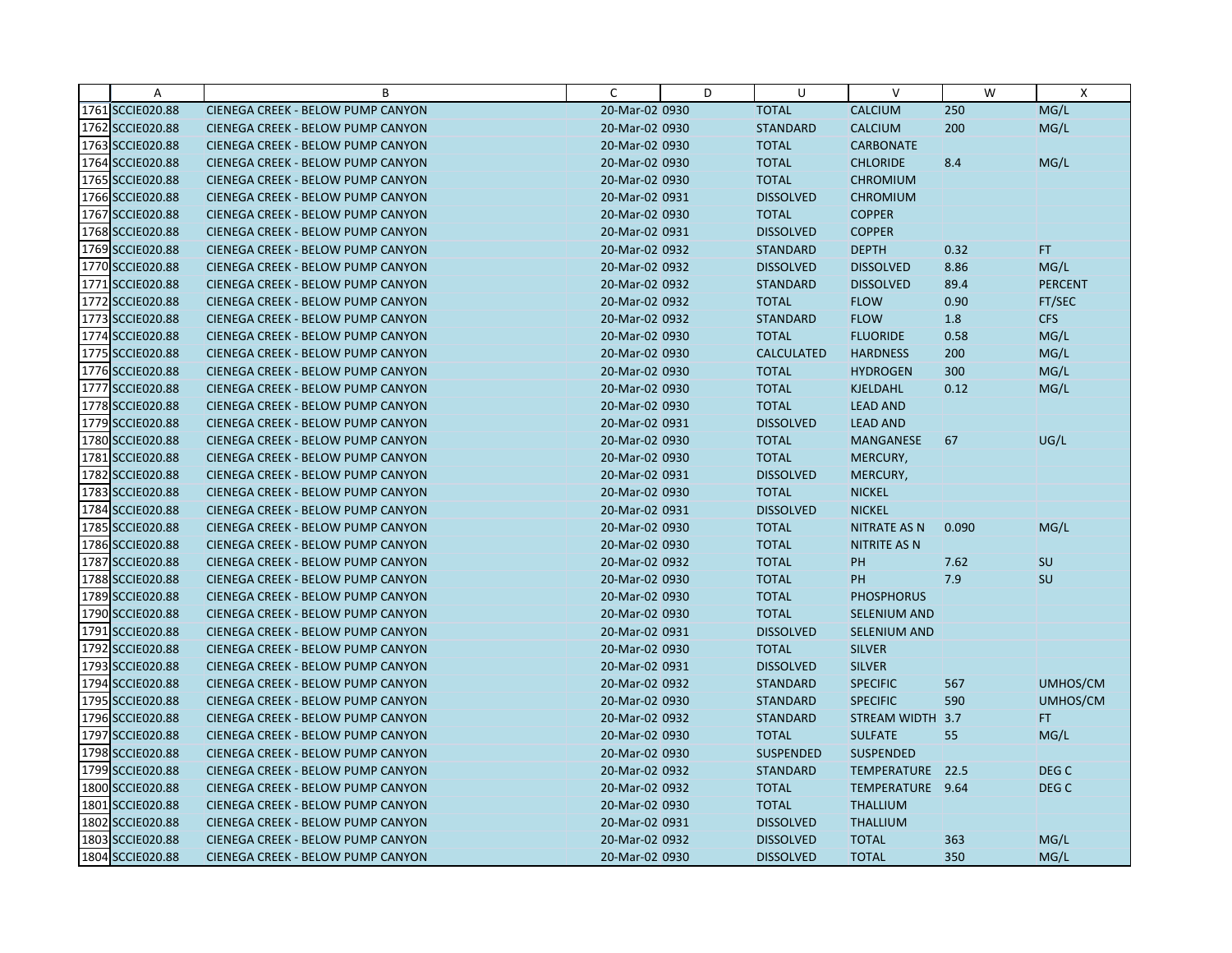| A                | B                                               | C              | D | U                 | $\vee$               | W     | X              |
|------------------|-------------------------------------------------|----------------|---|-------------------|----------------------|-------|----------------|
| 1805 SCCIE020.88 | CIENEGA CREEK - BELOW PUMP CANYON               | 20-Mar-02 0932 |   | <b>STANDARD</b>   | <b>TURBIDITY</b>     | 3.75  | <b>NTU</b>     |
| 1806 SCCIE020.88 | <b>CIENEGA CREEK - BELOW PUMP CANYON</b>        | 20-Mar-02 0930 |   | <b>TOTAL</b>      | <b>ZINC</b>          |       |                |
| 1807 SCCIE020.88 | <b>CIENEGA CREEK - BELOW PUMP CANYON</b>        | 20-Mar-02 0931 |   | <b>DISSOLVED</b>  | <b>ZINC</b>          |       |                |
| 1808 SCCIE020.45 | CIENEGA CREEK - BETWEEN SITES 100480 AND 101177 | 30-Aug-12 1200 |   | <b>TOTAL</b>      | ALKALINITY,          |       |                |
| 1809 SCCIE020.45 | CIENEGA CREEK - BETWEEN SITES 100480 AND 101177 | 30-Aug-12 1200 |   | <b>TOTAL</b>      | <b>AMMONIA AS</b>    | 0.091 | MG/L           |
| 1810 SCCIE020.45 | CIENEGA CREEK - BETWEEN SITES 100480 AND 101177 | 30-Aug-12 1200 |   | <b>TOTAL</b>      | <b>ANTIMONY</b>      |       |                |
| 1811 SCCIE020.45 | CIENEGA CREEK - BETWEEN SITES 100480 AND 101177 | 30-Aug-12 1200 |   | <b>DISSOLVED</b>  | <b>ANTIMONY</b>      |       |                |
| 1812 SCCIE020.45 | CIENEGA CREEK - BETWEEN SITES 100480 AND 101177 | 30-Aug-12 1200 |   | <b>TOTAL</b>      | ARSENIC,             | 3.7   | UG/L           |
| 1813 SCCIE020.45 | CIENEGA CREEK - BETWEEN SITES 100480 AND 101177 | 30-Aug-12 1200 |   | <b>DISSOLVED</b>  | ARSENIC,             |       |                |
| 1814 SCCIE020.45 | CIENEGA CREEK - BETWEEN SITES 100480 AND 101177 | 30-Aug-12 1200 |   | <b>TOTAL</b>      | <b>BERYLLIUM AND</b> |       |                |
| 1815 SCCIE020.45 | CIENEGA CREEK - BETWEEN SITES 100480 AND 101177 | 30-Aug-12 1200 |   | <b>TOTAL</b>      | <b>BORON (BORON</b>  |       |                |
| 1816 SCCIE020.45 | CIENEGA CREEK - BETWEEN SITES 100480 AND 101177 | 30-Aug-12 1200 |   | <b>TOTAL</b>      | CADMIUM              |       |                |
| 1817 SCCIE020.45 | CIENEGA CREEK - BETWEEN SITES 100480 AND 101177 | 30-Aug-12 1200 |   | <b>DISSOLVED</b>  | CADMIUM              |       |                |
| 1818 SCCIE020.45 | CIENEGA CREEK - BETWEEN SITES 100480 AND 101177 | 30-Aug-12 1200 |   | <b>TOTAL</b>      | <b>CALCIUM</b>       | 87    | MG/L           |
| 1819 SCCIE020.45 | CIENEGA CREEK - BETWEEN SITES 100480 AND 101177 | 30-Aug-12 1200 |   | <b>TOTAL</b>      | <b>CALCIUM</b>       | 330   | MG/L           |
| 1820 SCCIE020.45 | CIENEGA CREEK - BETWEEN SITES 100480 AND 101177 | 30-Aug-12 1200 |   | <b>TOTAL</b>      | <b>CARBONATE</b>     |       |                |
| 1821 SCCIE020.45 | CIENEGA CREEK - BETWEEN SITES 100480 AND 101177 | 30-Aug-12 1200 |   | <b>TOTAL</b>      | <b>CHLORIDE</b>      | 11    | MG/L           |
| 1822 SCCIE020.45 | CIENEGA CREEK - BETWEEN SITES 100480 AND 101177 | 30-Aug-12 1200 |   | <b>TOTAL</b>      | <b>CHROMIUM</b>      |       |                |
| 1823 SCCIE020.45 | CIENEGA CREEK - BETWEEN SITES 100480 AND 101177 | 30-Aug-12 1200 |   | <b>TOTAL</b>      | <b>COPPER</b>        |       |                |
| 1824 SCCIE020.45 | CIENEGA CREEK - BETWEEN SITES 100480 AND 101177 | 30-Aug-12 1200 |   | <b>DISSOLVED</b>  | <b>COPPER</b>        |       |                |
| 1825 SCCIE020.45 | CIENEGA CREEK - BETWEEN SITES 100480 AND 101177 | 30-Aug-12 1200 |   | <b>CALCULATED</b> | CROSS-               | 0.57  | <b>OTHERS</b>  |
| 1826 SCCIE020.45 | CIENEGA CREEK - BETWEEN SITES 100480 AND 101177 | 30-Aug-12 1200 |   | <b>STANDARD</b>   | <b>DEPTH</b>         | 0.18  | FT.            |
| 1827 SCCIE020.45 | CIENEGA CREEK - BETWEEN SITES 100480 AND 101177 | 30-Aug-12 1200 |   | <b>DISSOLVED</b>  | <b>DISSOLVED</b>     | 6.80  | MG/L           |
| 1828 SCCIE020.45 | CIENEGA CREEK - BETWEEN SITES 100480 AND 101177 | 30-Aug-12 1200 |   | <b>STANDARD</b>   | <b>DISSOLVED</b>     | 91.1  | <b>PERCENT</b> |
| 1829 SCCIE020.45 | CIENEGA CREEK - BETWEEN SITES 100480 AND 101177 | 30-Aug-12 1200 |   | <b>TOTAL</b>      | E. COLI              | 14.6  | CFU/100        |
| 1830 SCCIE020.45 | CIENEGA CREEK - BETWEEN SITES 100480 AND 101177 | 30-Aug-12 1200 |   | <b>TOTAL</b>      | E. COLI              | 18.7  | CFU/100        |
| 1831 SCCIE020.45 | CIENEGA CREEK - BETWEEN SITES 100480 AND 101177 | 30-Aug-12 1200 |   | <b>TOTAL</b>      | <b>FLOW</b>          | 0.18  | FT/SEC         |
| 1832 SCCIE020.45 | CIENEGA CREEK - BETWEEN SITES 100480 AND 101177 | 30-Aug-12 1200 |   | <b>STANDARD</b>   | <b>FLOW</b>          | 0.16  | <b>CFS</b>     |
| 1833 SCCIE020.45 | CIENEGA CREEK - BETWEEN SITES 100480 AND 101177 | 30-Aug-12 1200 |   | <b>TOTAL</b>      | <b>FLUORIDE</b>      | 0.4   | MG/L           |
| 1834 SCCIE020.45 | CIENEGA CREEK - BETWEEN SITES 100480 AND 101177 | 30-Aug-12 1200 |   | <b>CALCULATED</b> | <b>HARDNESS</b>      | 280   | MG/L           |
| 1835 SCCIE020.45 | CIENEGA CREEK - BETWEEN SITES 100480 AND 101177 | 30-Aug-12 1200 |   | <b>TOTAL</b>      | <b>HYDROGEN</b>      | 320   | MG/L           |
| 1836 SCCIE020.45 | CIENEGA CREEK - BETWEEN SITES 100480 AND 101177 | 30-Aug-12 1200 |   | <b>TOTAL</b>      | <b>KJELDAHL</b>      | 0.26  | MG/L           |
| 1837 SCCIE020.45 | CIENEGA CREEK - BETWEEN SITES 100480 AND 101177 | 30-Aug-12 1200 |   | <b>TOTAL</b>      | <b>LEAD AND</b>      |       |                |
| 1838 SCCIE020.45 | CIENEGA CREEK - BETWEEN SITES 100480 AND 101177 | 30-Aug-12 1200 |   | <b>DISSOLVED</b>  | <b>LEAD AND</b>      |       |                |
| 1839 SCCIE020.45 | CIENEGA CREEK - BETWEEN SITES 100480 AND 101177 | 30-Aug-12 1200 |   | <b>TOTAL</b>      | <b>MAGNESIUM</b>     | 15    | MG/L           |
| 1840 SCCIE020.45 | CIENEGA CREEK - BETWEEN SITES 100480 AND 101177 | 30-Aug-12 1200 |   | <b>TOTAL</b>      | <b>MANGANESE</b>     | 140   | UG/L           |
| 1841 SCCIE020.45 | CIENEGA CREEK - BETWEEN SITES 100480 AND 101177 | 30-Aug-12 1200 |   | <b>TOTAL</b>      | MERCURY,             |       |                |
| 1842 SCCIE020.45 | CIENEGA CREEK - BETWEEN SITES 100480 AND 101177 | 30-Aug-12 1200 |   | <b>DISSOLVED</b>  | MERCURY,             |       |                |
| 1843 SCCIE020.45 | CIENEGA CREEK - BETWEEN SITES 100480 AND 101177 | 30-Aug-12 1200 |   | <b>TOTAL</b>      | NITRATE +            |       |                |
| 1844 SCCIE020.45 | CIENEGA CREEK - BETWEEN SITES 100480 AND 101177 | 30-Aug-12 1200 |   | <b>TOTAL</b>      | <b>PH</b>            | 8.12  | SU             |
| 1845 SCCIE020.45 | CIENEGA CREEK - BETWEEN SITES 100480 AND 101177 | 30-Aug-12 1200 |   | <b>TOTAL</b>      | PH                   | 8.07  | SU             |
| 1846 SCCIE020.45 | CIENEGA CREEK - BETWEEN SITES 100480 AND 101177 | 30-Aug-12 1200 |   | <b>TOTAL</b>      | <b>PHOSPHORUS</b>    |       |                |
| 1847 SCCIE020.45 | CIENEGA CREEK - BETWEEN SITES 100480 AND 101177 | 30-Aug-12 1200 |   | <b>TOTAL</b>      | <b>POTASSIUM</b>     | 3.0   | MG/L           |
| 1848 SCCIE020.45 | CIENEGA CREEK - BETWEEN SITES 100480 AND 101177 | 30-Aug-12 1200 |   | <b>TOTAL</b>      | SELENIUM AND         |       |                |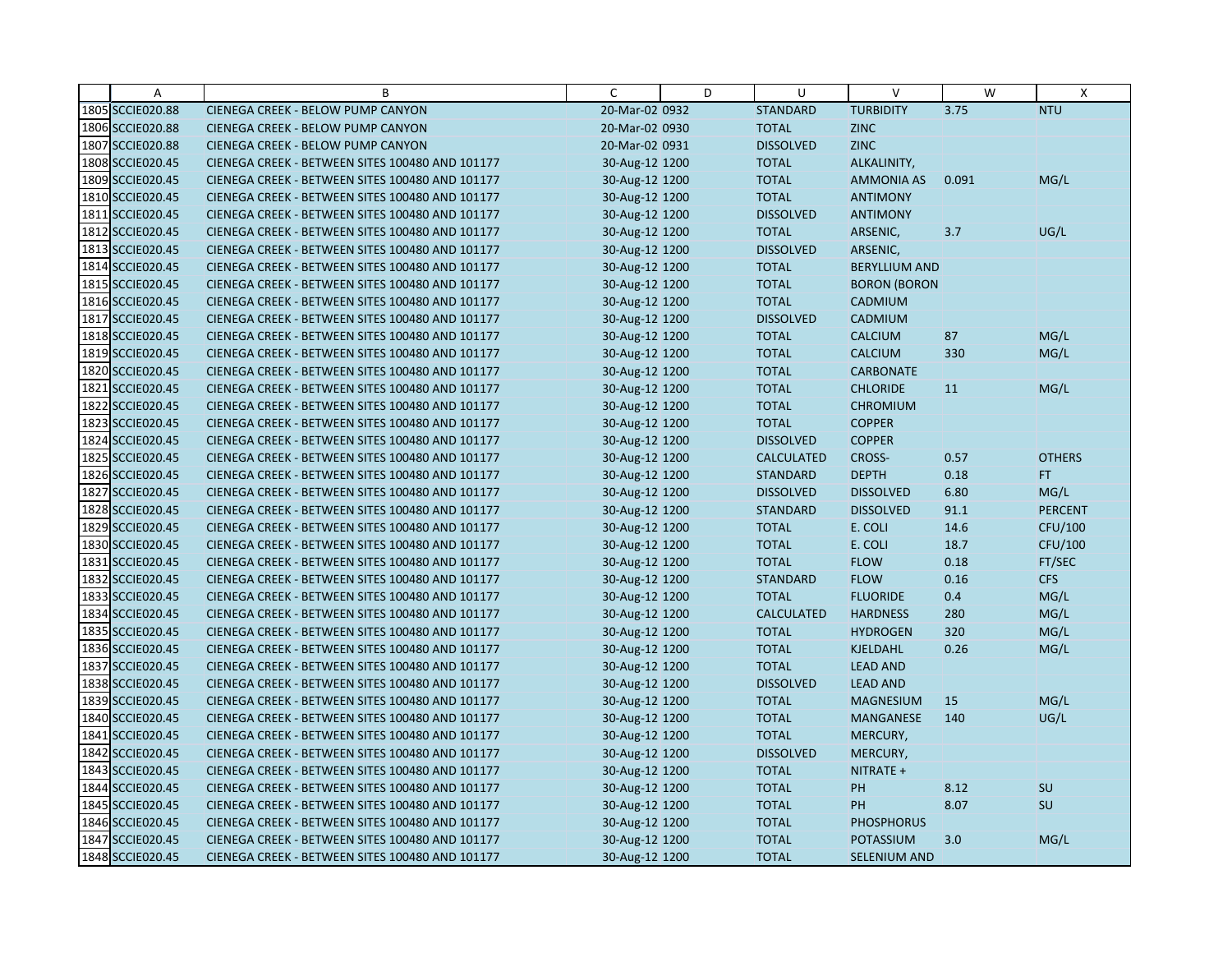| A                | B                                               | C              | D | U                | $\vee$                  | W     | $\mathsf{X}$     |
|------------------|-------------------------------------------------|----------------|---|------------------|-------------------------|-------|------------------|
| 1849 SCCIE020.45 | CIENEGA CREEK - BETWEEN SITES 100480 AND 101177 | 30-Aug-12 1200 |   | <b>TOTAL</b>     | SODIUM                  | 64    | MG/L             |
| 1850 SCCIE020.45 | CIENEGA CREEK - BETWEEN SITES 100480 AND 101177 | 30-Aug-12 1200 |   | <b>STANDARD</b>  | <b>SPECIFIC</b>         | 760   | UMHOS/CM         |
| 1851 SCCIE020.45 | CIENEGA CREEK - BETWEEN SITES 100480 AND 101177 | 30-Aug-12 1200 |   | <b>STANDARD</b>  | <b>SPECIFIC</b>         | 701   | UMHOS/CM         |
| 1852 SCCIE020.45 | CIENEGA CREEK - BETWEEN SITES 100480 AND 101177 | 30-Aug-12 1200 |   | <b>STANDARD</b>  | STREAM WIDTH 3.0        |       | FT.              |
| 1853 SCCIE020.45 | CIENEGA CREEK - BETWEEN SITES 100480 AND 101177 | 30-Aug-12 1200 |   | <b>TOTAL</b>     | <b>SULFATE</b>          | 80    | MG/L             |
| 1854 SCCIE020.45 | CIENEGA CREEK - BETWEEN SITES 100480 AND 101177 | 30-Aug-12 1200 |   | <b>SUSPENDED</b> | <b>SUSPENDED</b>        | 4.1   | MG/L             |
| 1855 SCCIE020.45 | CIENEGA CREEK - BETWEEN SITES 100480 AND 101177 | 30-Aug-12 1200 |   | <b>STANDARD</b>  | TEMPERATURE             | 28.3  | DEG <sub>C</sub> |
| 1856 SCCIE020.45 | CIENEGA CREEK - BETWEEN SITES 100480 AND 101177 | 30-Aug-12 1200 |   | <b>TOTAL</b>     | TEMPERATURE             | 22.8  | DEG <sub>C</sub> |
| 1857 SCCIE020.45 | CIENEGA CREEK - BETWEEN SITES 100480 AND 101177 | 30-Aug-12 1200 |   | <b>DISSOLVED</b> | <b>TOTAL</b>            | 460   | MG/L             |
| 1858 SCCIE020.45 | CIENEGA CREEK - BETWEEN SITES 100480 AND 101177 | 30-Aug-12 1200 |   | <b>DISSOLVED</b> | <b>TOTAL</b>            | 450.6 | MG/L             |
| 1859 SCCIE020.45 | CIENEGA CREEK - BETWEEN SITES 100480 AND 101177 | 30-Aug-12 1200 |   | <b>STANDARD</b>  | <b>TURBIDITY</b>        | 5.88  | <b>NTU</b>       |
| 1860 SCCIE020.45 | CIENEGA CREEK - BETWEEN SITES 100480 AND 101177 | 30-Aug-12 1200 |   | <b>TOTAL</b>     | <b>ZINC</b>             |       |                  |
| 1861 SCCIE020.45 | CIENEGA CREEK - BETWEEN SITES 100480 AND 101177 | 30-Aug-12 1200 |   | <b>DISSOLVED</b> | <b>ZINC</b>             |       |                  |
| 1862 SCCIE019.90 | <b>CIENEGA CREEK - ABOVE THE NARROWS</b>        | 17-Apr-92 1120 |   | <b>TOTAL</b>     | ALKALINITY,             | 4.8   | MG/L             |
| 1863 SCCIE019.90 | <b>CIENEGA CREEK - ABOVE THE NARROWS</b>        | 17-Apr-92 1121 |   | <b>TOTAL</b>     | <b>AMMONIA AS</b>       |       |                  |
| 1864 SCCIE019.90 | <b>CIENEGA CREEK - ABOVE THE NARROWS</b>        | 17-Apr-92 1120 |   | <b>TOTAL</b>     | ARSENIC,                |       |                  |
| 1865 SCCIE019.90 | <b>CIENEGA CREEK - ABOVE THE NARROWS</b>        | 17-Apr-92 1120 |   | <b>TOTAL</b>     | <b>BARIUM AND</b>       | 160   | UG/L             |
| 1866 SCCIE019.90 | <b>CIENEGA CREEK - ABOVE THE NARROWS</b>        | 17-Apr-92 1120 |   | <b>TOTAL</b>     | <b>BORON (BORON 130</b> |       | UG/L             |
| 1867 SCCIE019.90 | <b>CIENEGA CREEK - ABOVE THE NARROWS</b>        | 17-Apr-92 1120 |   | <b>TOTAL</b>     | CADMIUM                 |       |                  |
| 1868 SCCIE019.90 | <b>CIENEGA CREEK - ABOVE THE NARROWS</b>        | 17-Apr-92 1120 |   | <b>TOTAL</b>     | <b>CALCIUM</b>          | 40.3  | MG/L             |
| 1869 SCCIE019.90 | <b>CIENEGA CREEK - ABOVE THE NARROWS</b>        | 17-Apr-92 1120 |   | <b>STANDARD</b>  | <b>CALCIUM</b>          | 145   | MG/L             |
| 1870 SCCIE019.90 | <b>CIENEGA CREEK - ABOVE THE NARROWS</b>        | 17-Apr-92 1120 |   | <b>TOTAL</b>     | <b>CALCIUM</b>          | 193   | MG/L             |
| 1871 SCCIE019.90 | <b>CIENEGA CREEK - ABOVE THE NARROWS</b>        | 17-Apr-92 1120 |   | <b>TOTAL</b>     | <b>CARBONATE</b>        | 5.8   | MG/L             |
| 1872 SCCIE019.90 | <b>CIENEGA CREEK - ABOVE THE NARROWS</b>        | 17-Apr-92 1120 |   | <b>TOTAL</b>     | <b>CHLORIDE</b>         | 7.1   | MG/L             |
| 1873 SCCIE019.90 | <b>CIENEGA CREEK - ABOVE THE NARROWS</b>        | 17-Apr-92 1120 |   | <b>TOTAL</b>     | <b>CHROMIUM</b>         |       |                  |
| 1874 SCCIE019.90 | <b>CIENEGA CREEK - ABOVE THE NARROWS</b>        | 17-Apr-92 1120 |   | <b>TOTAL</b>     | <b>COPPER</b>           | 11    | UG/L             |
| 1875 SCCIE019.90 | <b>CIENEGA CREEK - ABOVE THE NARROWS</b>        | 17-Apr-92 1122 |   | <b>DISSOLVED</b> | <b>DISSOLVED</b>        | 11.8  | MG/L             |
| 1876 SCCIE019.90 | <b>CIENEGA CREEK - ABOVE THE NARROWS</b>        | 17-Apr-92 1120 |   | <b>TOTAL</b>     | <b>FLUORIDE</b>         | 0.40  | MG/L             |
| 1877 SCCIE019.90 | <b>CIENEGA CREEK - ABOVE THE NARROWS</b>        | 17-Apr-92 1120 |   | <b>TOTAL</b>     | <b>HYDROGEN</b>         | 224   | MG/L             |
| 1878 SCCIE019.90 | <b>CIENEGA CREEK - ABOVE THE NARROWS</b>        | 17-Apr-92 1120 |   | <b>TOTAL</b>     | <b>IRON</b>             | 220   | UG/L             |
| 1879 SCCIE019.90 | <b>CIENEGA CREEK - ABOVE THE NARROWS</b>        | 17-Apr-92 1121 |   | <b>TOTAL</b>     | KJELDAHL                | 0.24  | MG/L             |
| 1880 SCCIE019.90 | <b>CIENEGA CREEK - ABOVE THE NARROWS</b>        | 17-Apr-92 1120 |   | <b>TOTAL</b>     | <b>LEAD AND</b>         |       |                  |
| 1881 SCCIE019.90 | <b>CIENEGA CREEK - ABOVE THE NARROWS</b>        | 17-Apr-92 1120 |   | <b>TOTAL</b>     | <b>MAGNESIUM</b>        | 8.6   | MG/L             |
| 1882 SCCIE019.90 | <b>CIENEGA CREEK - ABOVE THE NARROWS</b>        | 17-Apr-92 1120 |   | <b>TOTAL</b>     | <b>MANGANESE</b>        |       |                  |
| 1883 SCCIE019.90 | <b>CIENEGA CREEK - ABOVE THE NARROWS</b>        | 17-Apr-92 1120 |   | <b>TOTAL</b>     | MERCURY,                |       |                  |
| 1884 SCCIE019.90 | <b>CIENEGA CREEK - ABOVE THE NARROWS</b>        | 17-Apr-92 1121 |   | <b>TOTAL</b>     | NITRATE +               |       |                  |
| 1885 SCCIE019.90 | <b>CIENEGA CREEK - ABOVE THE NARROWS</b>        | 17-Apr-92 1122 |   | <b>TOTAL</b>     | PH                      | 8.68  | SU               |
| 1886 SCCIE019.90 | <b>CIENEGA CREEK - ABOVE THE NARROWS</b>        | 17-Apr-92 1120 |   | <b>TOTAL</b>     | PH                      | 8.5   | SU               |
| 1887 SCCIE019.90 | <b>CIENEGA CREEK - ABOVE THE NARROWS</b>        | 17-Apr-92 1121 |   | <b>TOTAL</b>     | <b>PHOSPHORUS</b>       |       |                  |
| 1888 SCCIE019.90 | <b>CIENEGA CREEK - ABOVE THE NARROWS</b>        | 17-Apr-92 1120 |   | <b>TOTAL</b>     | <b>POTASSIUM</b>        | 1.56  | MG/L             |
| 1889 SCCIE019.90 | <b>CIENEGA CREEK - ABOVE THE NARROWS</b>        | 17-Apr-92 1120 |   | <b>TOTAL</b>     | <b>SELENIUM AND</b>     |       |                  |
| 1890 SCCIE019.90 | <b>CIENEGA CREEK - ABOVE THE NARROWS</b>        | 17-Apr-92 1120 |   | <b>TOTAL</b>     | <b>SILVER</b>           |       |                  |
| 1891 SCCIE019.90 | <b>CIENEGA CREEK - ABOVE THE NARROWS</b>        | 17-Apr-92 1120 |   | <b>TOTAL</b>     | SODIUM                  | 46.8  | MG/L             |
| 1892 SCCIE019.90 | <b>CIENEGA CREEK - ABOVE THE NARROWS</b>        | 17-Apr-92 1122 |   | <b>STANDARD</b>  | <b>SPECIFIC</b>         | 503   | UMHOS/CM         |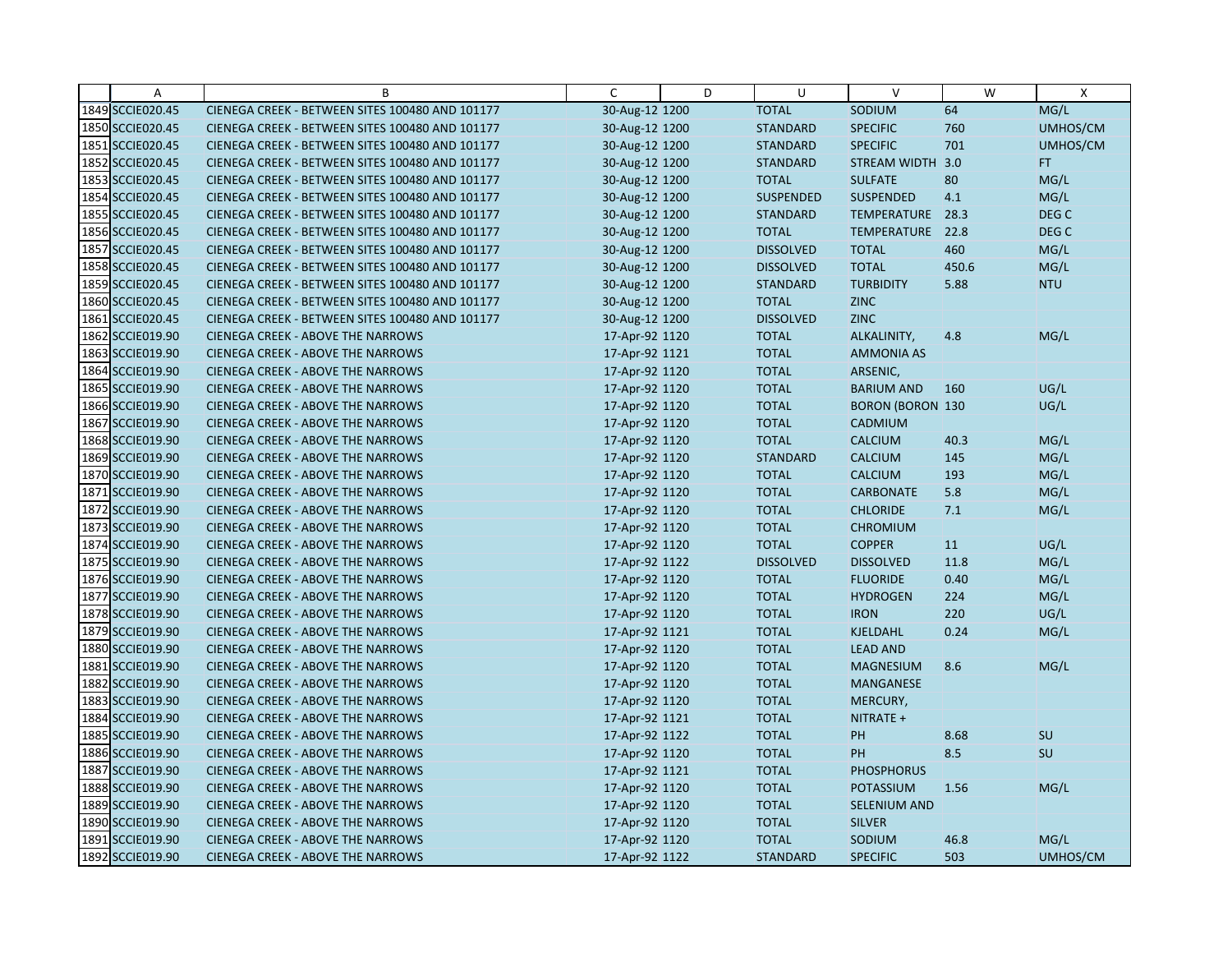| Α                | B                                        | C              | D | U                | $\vee$              | W    | X                |
|------------------|------------------------------------------|----------------|---|------------------|---------------------|------|------------------|
| 1893 SCCIE019.90 | <b>CIENEGA CREEK - ABOVE THE NARROWS</b> | 17-Apr-92 1120 |   | <b>STANDARD</b>  | <b>SPECIFIC</b>     | 292  | UMHOS/CM         |
| 1894 SCCIE019.90 | <b>CIENEGA CREEK - ABOVE THE NARROWS</b> | 17-Apr-92 1120 |   | <b>TOTAL</b>     | <b>SULFATE</b>      | 52.  | MG/L             |
| 1895 SCCIE019.90 | <b>CIENEGA CREEK - ABOVE THE NARROWS</b> | 17-Apr-92 1120 |   | <b>SUSPENDED</b> | <b>SUSPENDED</b>    |      |                  |
| 1896 SCCIE019.90 | <b>CIENEGA CREEK - ABOVE THE NARROWS</b> | 17-Apr-92 1122 |   | <b>STANDARD</b>  | TEMPERATURE 24.0    |      | DEG <sub>C</sub> |
| 1897 SCCIE019.90 | <b>CIENEGA CREEK - ABOVE THE NARROWS</b> | 17-Apr-92 1122 |   | <b>TOTAL</b>     | TEMPERATURE 18.5    |      | DEG <sub>C</sub> |
| 1898 SCCIE019.90 | <b>CIENEGA CREEK - ABOVE THE NARROWS</b> | 17-Apr-92 1120 |   | <b>TOTAL</b>     | <b>THALLIUM</b>     |      |                  |
| 1899 SCCIE019.90 | <b>CIENEGA CREEK - ABOVE THE NARROWS</b> | 17-Apr-92 1122 |   | <b>DISSOLVED</b> | <b>TOTAL</b>        | 252  | MG/L             |
| 1900 SCCIE019.90 | <b>CIENEGA CREEK - ABOVE THE NARROWS</b> | 17-Apr-92 1122 |   | <b>TOTAL</b>     | <b>TURBIDITY</b>    | 3.7  | <b>NTU</b>       |
| 1901 SCCIE019.90 | <b>CIENEGA CREEK - ABOVE THE NARROWS</b> | 17-Apr-92 1120 |   | <b>TOTAL</b>     | <b>TURBIDITY</b>    | 2.4  | <b>NTU</b>       |
| 1902 SCCIE019.90 | <b>CIENEGA CREEK - ABOVE THE NARROWS</b> | 17-Apr-92 1120 |   | <b>TOTAL</b>     | <b>ZINC</b>         | 60   | UG/L             |
| 1903 SCCIE019.90 | <b>CIENEGA CREEK - ABOVE THE NARROWS</b> | 16-Apr-93 1200 |   | <b>TOTAL</b>     | ALKALINITY,         |      |                  |
| 1904 SCCIE019.90 | <b>CIENEGA CREEK - ABOVE THE NARROWS</b> | 16-Apr-93 1201 |   | <b>TOTAL</b>     | <b>AMMONIA AS</b>   |      |                  |
| 1905 SCCIE019.90 | <b>CIENEGA CREEK - ABOVE THE NARROWS</b> | 16-Apr-93 1200 |   | <b>TOTAL</b>     | ARSENIC,            |      |                  |
| 1906 SCCIE019.90 | <b>CIENEGA CREEK - ABOVE THE NARROWS</b> | 16-Apr-93 1200 |   | <b>TOTAL</b>     | <b>BARIUM AND</b>   | 160  | UG/L             |
| 1907 SCCIE019.90 | <b>CIENEGA CREEK - ABOVE THE NARROWS</b> | 16-Apr-93 1200 |   | <b>TOTAL</b>     | <b>BORON (BORON</b> |      |                  |
| 1908 SCCIE019.90 | <b>CIENEGA CREEK - ABOVE THE NARROWS</b> | 16-Apr-93 1200 |   | <b>TOTAL</b>     | CADMIUM             |      |                  |
| 1909 SCCIE019.90 | <b>CIENEGA CREEK - ABOVE THE NARROWS</b> | 16-Apr-93 1200 |   | <b>TOTAL</b>     | <b>CALCIUM</b>      | 59.2 | MG/L             |
| 1910 SCCIE019.90 | <b>CIENEGA CREEK - ABOVE THE NARROWS</b> | 16-Apr-93 1200 |   | <b>STANDARD</b>  | CALCIUM             | 195  | MG/L             |
| 1911 SCCIE019.90 | <b>CIENEGA CREEK - ABOVE THE NARROWS</b> | 16-Apr-93 1200 |   | <b>TOTAL</b>     | <b>CALCIUM</b>      | 247  | MG/L             |
| 1912 SCCIE019.90 | <b>CIENEGA CREEK - ABOVE THE NARROWS</b> | 16-Apr-93 1200 |   | <b>TOTAL</b>     | <b>CARBONATE</b>    |      |                  |
| 1913 SCCIE019.90 | <b>CIENEGA CREEK - ABOVE THE NARROWS</b> | 16-Apr-93 1200 |   | <b>TOTAL</b>     | <b>CHLORIDE</b>     | 10.0 | MG/L             |
| 1914 SCCIE019.90 | <b>CIENEGA CREEK - ABOVE THE NARROWS</b> | 16-Apr-93 1200 |   | <b>TOTAL</b>     | <b>CHROMIUM</b>     |      |                  |
| 1915 SCCIE019.90 | <b>CIENEGA CREEK - ABOVE THE NARROWS</b> | 16-Apr-93 1200 |   | <b>TOTAL</b>     | <b>COPPER</b>       |      |                  |
| 1916 SCCIE019.90 | <b>CIENEGA CREEK - ABOVE THE NARROWS</b> | 16-Apr-93 1202 |   | <b>DISSOLVED</b> | <b>DISSOLVED</b>    | 9.5  | MG/L             |
| 1917 SCCIE019.90 | <b>CIENEGA CREEK - ABOVE THE NARROWS</b> | 16-Apr-93 1202 |   | <b>STANDARD</b>  | <b>DISSOLVED</b>    | 93.9 | <b>PERCENT</b>   |
| 1918 SCCIE019.90 | <b>CIENEGA CREEK - ABOVE THE NARROWS</b> | 16-Apr-93 1200 |   | <b>TOTAL</b>     | <b>FLUORIDE</b>     | 0.43 | MG/L             |
| 1919 SCCIE019.90 | <b>CIENEGA CREEK - ABOVE THE NARROWS</b> | 16-Apr-93 1200 |   | <b>TOTAL</b>     | <b>HYDROGEN</b>     | 301  | MG/L             |
| 1920 SCCIE019.90 | <b>CIENEGA CREEK - ABOVE THE NARROWS</b> | 16-Apr-93 1200 |   | <b>TOTAL</b>     | <b>IRON</b>         | 110  | UG/L             |
| 1921 SCCIE019.90 | <b>CIENEGA CREEK - ABOVE THE NARROWS</b> | 16-Apr-93 1201 |   | <b>TOTAL</b>     | KJELDAHL            | 0.13 | MG/L             |
| 1922 SCCIE019.90 | <b>CIENEGA CREEK - ABOVE THE NARROWS</b> | 16-Apr-93 1200 |   | <b>TOTAL</b>     | <b>LEAD AND</b>     |      |                  |
| 1923 SCCIE019.90 | <b>CIENEGA CREEK - ABOVE THE NARROWS</b> | 16-Apr-93 1200 |   | <b>TOTAL</b>     | <b>MAGNESIUM</b>    | 11.0 | MG/L             |
| 1924 SCCIE019.90 | <b>CIENEGA CREEK - ABOVE THE NARROWS</b> | 16-Apr-93 1200 |   | <b>TOTAL</b>     | <b>MANGANESE</b>    |      |                  |
| 1925 SCCIE019.90 | CIENEGA CREEK - ABOVE THE NARROWS        | 16-Apr-93 1200 |   | <b>TOTAL</b>     | MERCURY,            |      |                  |
| 1926 SCCIE019.90 | <b>CIENEGA CREEK - ABOVE THE NARROWS</b> | 16-Apr-93 1201 |   | <b>TOTAL</b>     | NITRATE +           |      |                  |
| 1927 SCCIE019.90 | <b>CIENEGA CREEK - ABOVE THE NARROWS</b> | 16-Apr-93 1202 |   | <b>TOTAL</b>     | PH                  | 8.22 | SU               |
| 1928 SCCIE019.90 | <b>CIENEGA CREEK - ABOVE THE NARROWS</b> | 16-Apr-93 1200 |   | <b>TOTAL</b>     | PH                  | 8.3  | SU               |
| 1929 SCCIE019.90 | <b>CIENEGA CREEK - ABOVE THE NARROWS</b> | 16-Apr-93 1201 |   | <b>TOTAL</b>     | <b>PHOSPHORUS</b>   |      |                  |
| 1930 SCCIE019.90 | <b>CIENEGA CREEK - ABOVE THE NARROWS</b> | 16-Apr-93 1200 |   | <b>TOTAL</b>     | POTASSIUM           | 2.91 | MG/L             |
| 1931 SCCIE019.90 | <b>CIENEGA CREEK - ABOVE THE NARROWS</b> | 16-Apr-93 1200 |   | <b>TOTAL</b>     | <b>SELENIUM AND</b> |      |                  |
| 1932 SCCIE019.90 | <b>CIENEGA CREEK - ABOVE THE NARROWS</b> | 16-Apr-93 1200 |   | <b>TOTAL</b>     | <b>SILVER</b>       |      |                  |
| 1933 SCCIE019.90 | <b>CIENEGA CREEK - ABOVE THE NARROWS</b> | 16-Apr-93 1200 |   | <b>TOTAL</b>     | SODIUM              | 51.2 | MG/L             |
| 1934 SCCIE019.90 | <b>CIENEGA CREEK - ABOVE THE NARROWS</b> | 16-Apr-93 1202 |   | <b>STANDARD</b>  | <b>SPECIFIC</b>     | 570  | UMHOS/CM         |
| 1935 SCCIE019.90 | <b>CIENEGA CREEK - ABOVE THE NARROWS</b> | 16-Apr-93 1200 |   | <b>STANDARD</b>  | <b>SPECIFIC</b>     | 544  | UMHOS/CM         |
| 1936 SCCIE019.90 | <b>CIENEGA CREEK - ABOVE THE NARROWS</b> | 16-Apr-93 1200 |   | <b>TOTAL</b>     | <b>SULFATE</b>      | 57.  | MG/L             |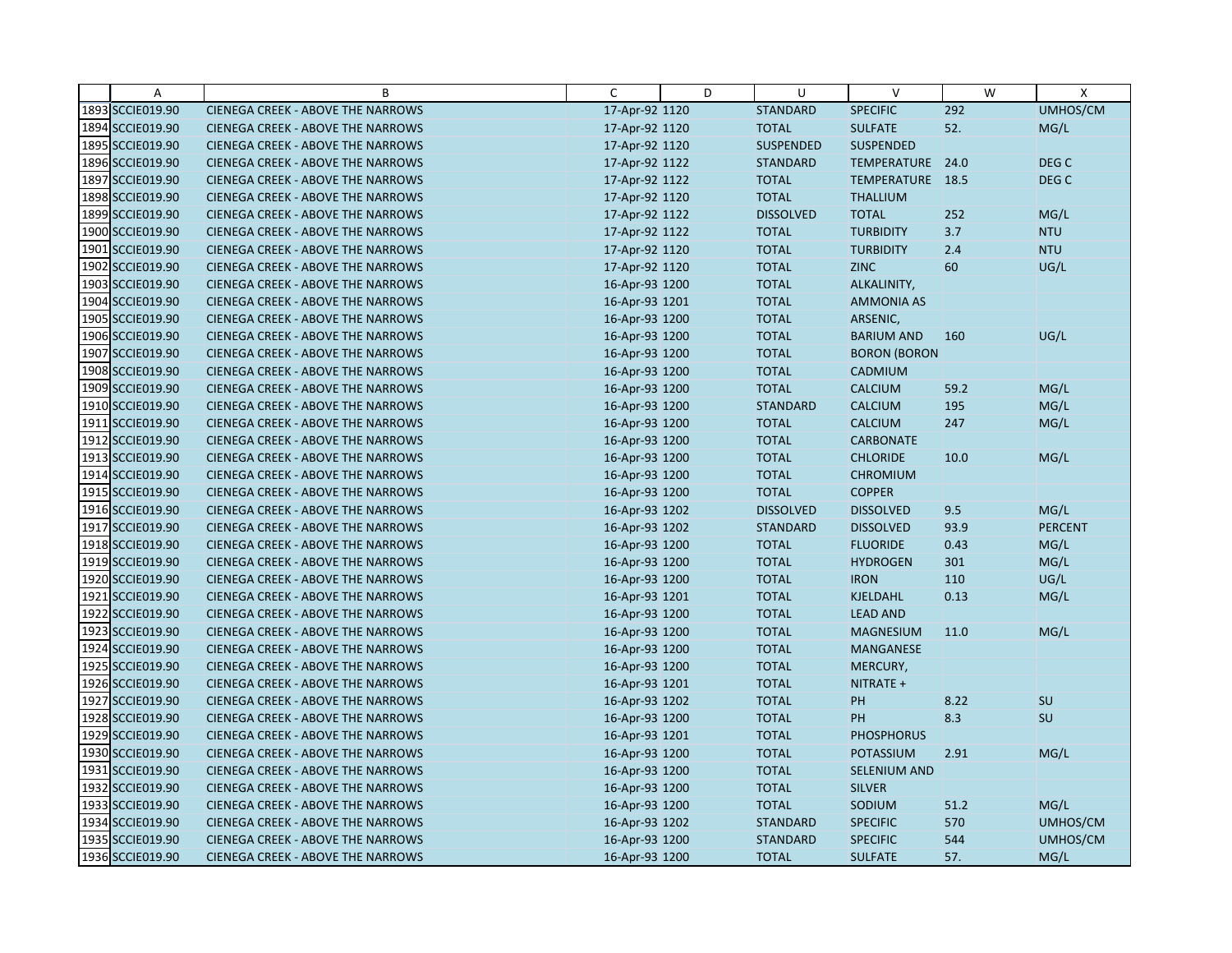| $\overline{A}$   | B                                        | C              | D | U                | $\vee$            | W     | X              |
|------------------|------------------------------------------|----------------|---|------------------|-------------------|-------|----------------|
| 1937 SCCIE019.90 | <b>CIENEGA CREEK - ABOVE THE NARROWS</b> | 16-Apr-93 1200 |   | <b>SUSPENDED</b> | SUSPENDED         |       |                |
| 1938 SCCIE019.90 | CIENEGA CREEK - ABOVE THE NARROWS        | 16-Apr-93 1202 |   | <b>STANDARD</b>  | TEMPERATURE 21.4  |       | DEG C          |
| 1939 SCCIE019.90 | <b>CIENEGA CREEK - ABOVE THE NARROWS</b> | 16-Apr-93 1202 |   | <b>TOTAL</b>     | TEMPERATURE 14.7  |       | DEG C          |
| 1940 SCCIE019.90 | <b>CIENEGA CREEK - ABOVE THE NARROWS</b> | 16-Apr-93 1202 |   | <b>DISSOLVED</b> | <b>TOTAL</b>      | 364   | MG/L           |
| 1941 SCCIE019.90 | <b>CIENEGA CREEK - ABOVE THE NARROWS</b> | 16-Apr-93 1200 |   | <b>DISSOLVED</b> | <b>TOTAL</b>      | 349   | MG/L           |
| 1942 SCCIE019.90 | <b>CIENEGA CREEK - ABOVE THE NARROWS</b> | 16-Apr-93 1202 |   | <b>TOTAL</b>     | <b>TURBIDITY</b>  | 1.8   | <b>NTU</b>     |
| 1943 SCCIE019.90 | <b>CIENEGA CREEK - ABOVE THE NARROWS</b> | 16-Apr-93 1200 |   | <b>TOTAL</b>     | <b>TURBIDITY</b>  | 1.0   | <b>NTU</b>     |
| 1944 SCCIE019.90 | <b>CIENEGA CREEK - ABOVE THE NARROWS</b> | 16-Apr-93 1200 |   | <b>TOTAL</b>     | <b>ZINC</b>       |       |                |
| 1945 SCCIE019.90 | <b>CIENEGA CREEK - ABOVE THE NARROWS</b> | 21-Apr-94 1000 |   | <b>TOTAL</b>     | ALKALINITY,       |       |                |
| 1946 SCCIE019.90 | <b>CIENEGA CREEK - ABOVE THE NARROWS</b> | 21-Apr-94 1001 |   | <b>TOTAL</b>     | <b>AMMONIA AS</b> |       |                |
| 1947 SCCIE019.90 | <b>CIENEGA CREEK - ABOVE THE NARROWS</b> | 21-Apr-94 1000 |   | <b>TOTAL</b>     | ARSENIC,          |       |                |
| 1948 SCCIE019.90 | <b>CIENEGA CREEK - ABOVE THE NARROWS</b> | 21-Apr-94 1000 |   | <b>TOTAL</b>     | <b>CALCIUM</b>    | 51.8  | MG/L           |
| 1949 SCCIE019.90 | <b>CIENEGA CREEK - ABOVE THE NARROWS</b> | 21-Apr-94 1000 |   | <b>STANDARD</b>  | <b>CALCIUM</b>    | 175   | MG/L           |
| 1950 SCCIE019.90 | <b>CIENEGA CREEK - ABOVE THE NARROWS</b> | 21-Apr-94 1000 |   | <b>TOTAL</b>     | <b>CALCIUM</b>    | 234   | MG/L           |
| 1951 SCCIE019.90 | <b>CIENEGA CREEK - ABOVE THE NARROWS</b> | 21-Apr-94 1000 |   | <b>TOTAL</b>     | <b>CARBONATE</b>  |       |                |
| 1952 SCCIE019.90 | <b>CIENEGA CREEK - ABOVE THE NARROWS</b> | 21-Apr-94 1000 |   | <b>TOTAL</b>     | <b>CHLORIDE</b>   | 8.2   | MG/L           |
| 1953 SCCIE019.90 | <b>CIENEGA CREEK - ABOVE THE NARROWS</b> | 21-Apr-94 1000 |   | <b>TOTAL</b>     | <b>COPPER</b>     |       |                |
| 1954 SCCIE019.90 | <b>CIENEGA CREEK - ABOVE THE NARROWS</b> | 21-Apr-94 1002 |   | <b>DISSOLVED</b> | <b>DISSOLVED</b>  | 9.0   | MG/L           |
| 1955 SCCIE019.90 | <b>CIENEGA CREEK - ABOVE THE NARROWS</b> | 21-Apr-94 1002 |   | <b>STANDARD</b>  | <b>DISSOLVED</b>  | 96.3  | <b>PERCENT</b> |
| 1956 SCCIE019.90 | <b>CIENEGA CREEK - ABOVE THE NARROWS</b> | 21-Apr-94 1002 |   | <b>TOTAL</b>     | <b>FLOW</b>       | 2.3   | <b>CFS</b>     |
| 1957 SCCIE019.90 | <b>CIENEGA CREEK - ABOVE THE NARROWS</b> | 21-Apr-94 1000 |   | <b>TOTAL</b>     | <b>FLUORIDE</b>   | 0.43  | MG/L           |
| 1958 SCCIE019.90 | <b>CIENEGA CREEK - ABOVE THE NARROWS</b> | 21-Apr-94 1000 |   | <b>TOTAL</b>     | <b>HYDROGEN</b>   | 285   | MG/L           |
| 1959 SCCIE019.90 | <b>CIENEGA CREEK - ABOVE THE NARROWS</b> | 21-Apr-94 1000 |   | <b>TOTAL</b>     | <b>IRON</b>       |       |                |
| 1960 SCCIE019.90 | <b>CIENEGA CREEK - ABOVE THE NARROWS</b> | 21-Apr-94 1001 |   | <b>TOTAL</b>     | KJELDAHL          | 0.23  | MG/L           |
| 1961 SCCIE019.90 | <b>CIENEGA CREEK - ABOVE THE NARROWS</b> | 21-Apr-94 1000 |   | <b>TOTAL</b>     | <b>MAGNESIUM</b>  | 10.2  | MG/L           |
| 1962 SCCIE019.90 | <b>CIENEGA CREEK - ABOVE THE NARROWS</b> | 21-Apr-94 1000 |   | <b>TOTAL</b>     | MERCURY,          |       |                |
| 1963 SCCIE019.90 | <b>CIENEGA CREEK - ABOVE THE NARROWS</b> | 21-Apr-94 1001 |   | <b>TOTAL</b>     | NITRATE +         |       |                |
| 1964 SCCIE019.90 | <b>CIENEGA CREEK - ABOVE THE NARROWS</b> | 21-Apr-94 1002 |   | <b>TOTAL</b>     | PH                | 8.33  | SU             |
| 1965 SCCIE019.90 | <b>CIENEGA CREEK - ABOVE THE NARROWS</b> | 21-Apr-94 1000 |   | <b>TOTAL</b>     | PH                | 8.3   | SU             |
| 1966 SCCIE019.90 | <b>CIENEGA CREEK - ABOVE THE NARROWS</b> | 21-Apr-94 1001 |   | <b>TOTAL</b>     | <b>PHOSPHORUS</b> | 0.033 | MG/L           |
| 1967 SCCIE019.90 | <b>CIENEGA CREEK - ABOVE THE NARROWS</b> | 21-Apr-94 1000 |   | <b>TOTAL</b>     | <b>POTASSIUM</b>  | 2.89  | MG/L           |
| 1968 SCCIE019.90 | <b>CIENEGA CREEK - ABOVE THE NARROWS</b> | 21-Apr-94 1000 |   | <b>TOTAL</b>     | SODIUM            | 50.7  | MG/L           |
| 1969 SCCIE019.90 | <b>CIENEGA CREEK - ABOVE THE NARROWS</b> | 21-Apr-94 1002 |   | <b>STANDARD</b>  | <b>SPECIFIC</b>   | 495   | UMHOS/CM       |
| 1970 SCCIE019.90 | <b>CIENEGA CREEK - ABOVE THE NARROWS</b> | 21-Apr-94 1000 |   | <b>TOTAL</b>     | <b>SULFATE</b>    | 49.   | MG/L           |
| 1971 SCCIE019.90 | <b>CIENEGA CREEK - ABOVE THE NARROWS</b> | 21-Apr-94 1000 |   | <b>SUSPENDED</b> | <b>SUSPENDED</b>  |       |                |
| 1972 SCCIE019.90 | <b>CIENEGA CREEK - ABOVE THE NARROWS</b> | 21-Apr-94 1002 |   | <b>STANDARD</b>  | TEMPERATURE       | 29.0  | DEG C          |
| 1973 SCCIE019.90 | <b>CIENEGA CREEK - ABOVE THE NARROWS</b> | 21-Apr-94 1002 |   | <b>TOTAL</b>     | TEMPERATURE       | 18.6  | DEG C          |
| 1974 SCCIE019.90 | <b>CIENEGA CREEK - ABOVE THE NARROWS</b> | 21-Apr-94 1002 |   | <b>DISSOLVED</b> | <b>TOTAL</b>      | 318   | MG/L           |
| 1975 SCCIE019.90 | <b>CIENEGA CREEK - ABOVE THE NARROWS</b> | 21-Apr-94 1000 |   | <b>DISSOLVED</b> | <b>TOTAL</b>      | 331   | MG/L           |
| 1976 SCCIE019.90 | <b>CIENEGA CREEK - ABOVE THE NARROWS</b> | 21-Apr-94 1002 |   | <b>TOTAL</b>     | <b>TURBIDITY</b>  | 1.2   | <b>NTU</b>     |
| 1977 SCCIE019.90 | <b>CIENEGA CREEK - ABOVE THE NARROWS</b> | 21-Apr-94 1000 |   | <b>TOTAL</b>     | <b>TURBIDITY</b>  | 0.7   | <b>NTU</b>     |
| 1978 SCCIE019.90 | <b>CIENEGA CREEK - ABOVE THE NARROWS</b> | 31-May-96 1040 |   | <b>TOTAL</b>     | ALKALINITY,       |       |                |
| 1979 SCCIE019.90 | <b>CIENEGA CREEK - ABOVE THE NARROWS</b> | 31-May-96 1040 |   | <b>TOTAL</b>     | <b>AMMONIA AS</b> |       |                |
| 1980 SCCIE019.90 | <b>CIENEGA CREEK - ABOVE THE NARROWS</b> | 31-May-96 1040 |   | <b>DISSOLVED</b> | ARSENIC,          |       |                |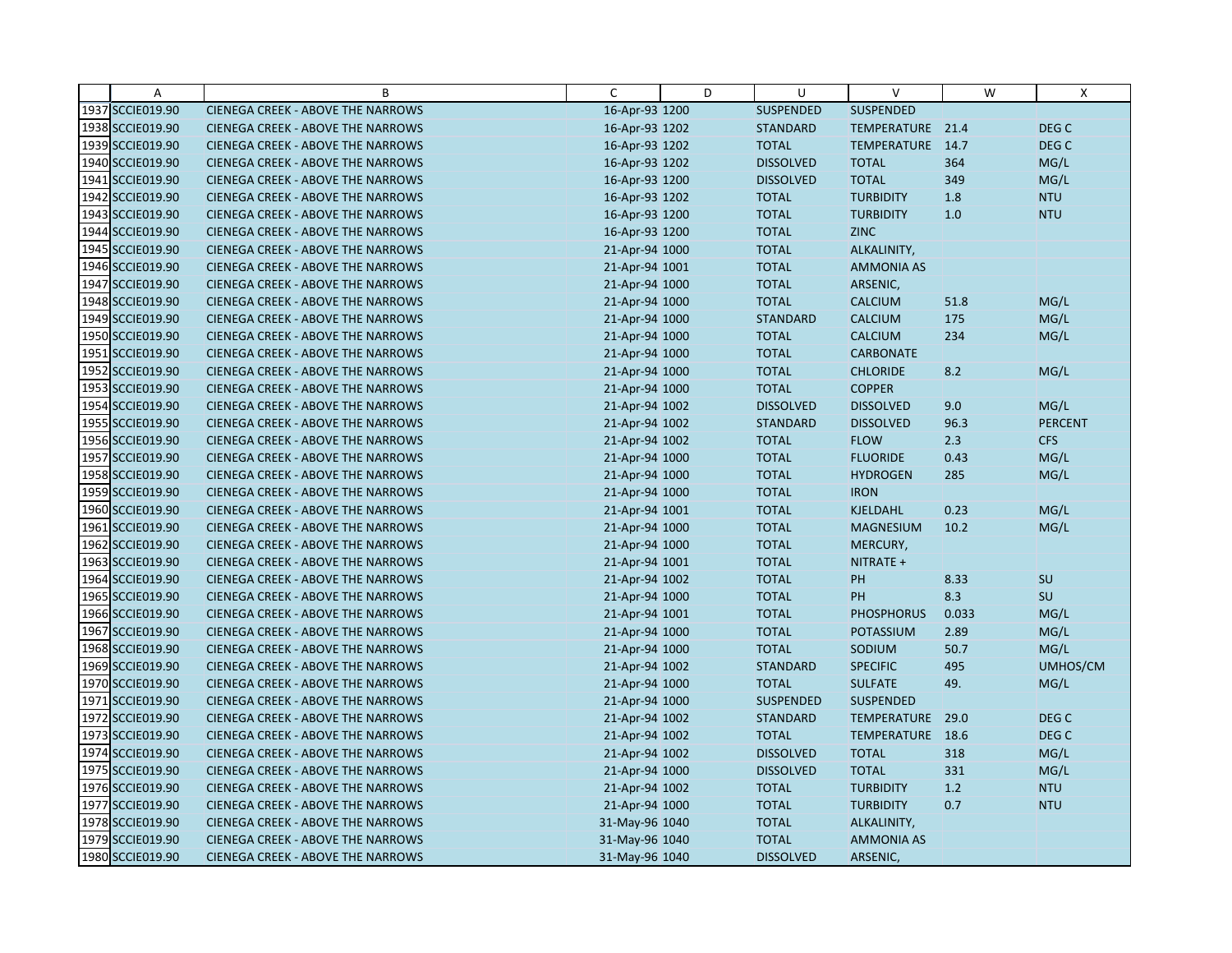| $\overline{A}$   | B                                        | C              | D | U                | $\vee$               | W         | X              |
|------------------|------------------------------------------|----------------|---|------------------|----------------------|-----------|----------------|
| 1981 SCCIE019.90 | <b>CIENEGA CREEK - ABOVE THE NARROWS</b> | 31-May-96 1040 |   | <b>DISSOLVED</b> | CADMIUM              |           |                |
| 1982 SCCIE019.90 | <b>CIENEGA CREEK - ABOVE THE NARROWS</b> | 31-May-96 1040 |   | <b>TOTAL</b>     | <b>CALCIUM</b>       | 43.3      | MG/L           |
| 1983 SCCIE019.90 | <b>CIENEGA CREEK - ABOVE THE NARROWS</b> | 31-May-96 1040 |   | <b>STANDARD</b>  | <b>CALCIUM</b>       | 157.0     | MG/L           |
| 1984 SCCIE019.90 | <b>CIENEGA CREEK - ABOVE THE NARROWS</b> | 31-May-96 1040 |   | <b>TOTAL</b>     | <b>CALCIUM</b>       | 213.0     | MG/L           |
| 1985 SCCIE019.90 | <b>CIENEGA CREEK - ABOVE THE NARROWS</b> | 31-May-96 1040 |   | <b>TOTAL</b>     | <b>CARBONATE</b>     |           |                |
| 1986 SCCIE019.90 | <b>CIENEGA CREEK - ABOVE THE NARROWS</b> | 31-May-96 1040 |   | <b>TOTAL</b>     | <b>CHLORIDE</b>      | 7.2       | MG/L           |
| 1987 SCCIE019.90 | <b>CIENEGA CREEK - ABOVE THE NARROWS</b> | 31-May-96 1040 |   | <b>DISSOLVED</b> | <b>CHROMIUM</b>      |           |                |
| 1988 SCCIE019.90 | <b>CIENEGA CREEK - ABOVE THE NARROWS</b> | 31-May-96 1040 |   | <b>DISSOLVED</b> | <b>COPPER</b>        |           |                |
| 1989 SCCIE019.90 | <b>CIENEGA CREEK - ABOVE THE NARROWS</b> | 31-May-96 1040 |   | <b>DISSOLVED</b> | <b>DISSOLVED</b>     | 8.74      | MG/L           |
| 1990 SCCIE019.90 | <b>CIENEGA CREEK - ABOVE THE NARROWS</b> | 31-May-96 1040 |   | <b>STANDARD</b>  | <b>DISSOLVED</b>     | 118.3     | <b>PERCENT</b> |
| 1991 SCCIE019.90 | <b>CIENEGA CREEK - ABOVE THE NARROWS</b> | 31-May-96 1040 |   | <b>STANDARD</b>  | <b>FLOW</b>          | $\cdot$ 1 | <b>CFS</b>     |
| 1992 SCCIE019.90 | <b>CIENEGA CREEK - ABOVE THE NARROWS</b> | 31-May-96 1040 |   | <b>TOTAL</b>     | <b>FLUORIDE</b>      | 0.46      | MG/L           |
| 1993 SCCIE019.90 | <b>CIENEGA CREEK - ABOVE THE NARROWS</b> | 31-May-96 1040 |   | <b>TOTAL</b>     | <b>HYDROGEN</b>      | 260       | MG/L           |
| 1994 SCCIE019.90 | <b>CIENEGA CREEK - ABOVE THE NARROWS</b> | 31-May-96 1040 |   | <b>TOTAL</b>     | KJELDAHL             | 0.80      | MG/L           |
| 1995 SCCIE019.90 | <b>CIENEGA CREEK - ABOVE THE NARROWS</b> | 31-May-96 1040 |   | <b>TOTAL</b>     | <b>MAGNESIUM</b>     | 9.8       | MG/L           |
| 1996 SCCIE019.90 | <b>CIENEGA CREEK - ABOVE THE NARROWS</b> | 31-May-96 1040 |   | <b>DISSOLVED</b> | MERCURY,             |           |                |
| 1997 SCCIE019.90 | <b>CIENEGA CREEK - ABOVE THE NARROWS</b> | 31-May-96 1040 |   | <b>TOTAL</b>     | NITRATE +            |           |                |
| 1998 SCCIE019.90 | <b>CIENEGA CREEK - ABOVE THE NARROWS</b> | 31-May-96 1040 |   | <b>TOTAL</b>     | PH                   | 8.26      | SU             |
| 1999 SCCIE019.90 | <b>CIENEGA CREEK - ABOVE THE NARROWS</b> | 31-May-96 1040 |   | <b>TOTAL</b>     | <b>PH</b>            | 8.26      | SU             |
| 2000 SCCIE019.90 | CIENEGA CREEK - ABOVE THE NARROWS        | 31-May-96 1040 |   | <b>TOTAL</b>     | <b>PHOSPHORUS</b>    | 0.045     | MG/L           |
| 2001 SCCIE019.90 | <b>CIENEGA CREEK - ABOVE THE NARROWS</b> | 31-May-96 1040 |   | <b>TOTAL</b>     | POTASSIUM            | 1.53      | MG/L           |
| 2002 SCCIE019.90 | <b>CIENEGA CREEK - ABOVE THE NARROWS</b> | 31-May-96 1040 |   | <b>DISSOLVED</b> | <b>SELENIUM AND</b>  |           |                |
| 2003 SCCIE019.90 | <b>CIENEGA CREEK - ABOVE THE NARROWS</b> | 31-May-96 1040 |   | <b>TOTAL</b>     | SODIUM               | 51.2      | MG/L           |
| 2004 SCCIE019.90 | <b>CIENEGA CREEK - ABOVE THE NARROWS</b> | 31-May-96 1040 |   | <b>STANDARD</b>  | <b>SPECIFIC</b>      | 468       | UMHOS/CM       |
| 2005 SCCIE019.90 | <b>CIENEGA CREEK - ABOVE THE NARROWS</b> | 31-May-96 1040 |   | <b>TOTAL</b>     | <b>SULFATE</b>       | 38.7      | MG/L           |
| 2006 SCCIE019.90 | <b>CIENEGA CREEK - ABOVE THE NARROWS</b> | 31-May-96 1040 |   | <b>SUSPENDED</b> | <b>SUSPENDED</b>     | 13        | MG/L           |
| 2007 SCCIE019.90 | <b>CIENEGA CREEK - ABOVE THE NARROWS</b> | 31-May-96 1040 |   | <b>STANDARD</b>  | TEMPERATURE          | 25.1      | DEG C          |
| 2008 SCCIE019.90 | <b>CIENEGA CREEK - ABOVE THE NARROWS</b> | 31-May-96 1040 |   | <b>TOTAL</b>     | TEMPERATURE          | 22.9      | DEG C          |
| 2009 SCCIE019.90 | <b>CIENEGA CREEK - ABOVE THE NARROWS</b> | 31-May-96 1040 |   | <b>DISSOLVED</b> | <b>TOTAL</b>         | 300       | MG/L           |
| 2010 SCCIE019.90 | <b>CIENEGA CREEK - ABOVE THE NARROWS</b> | 31-May-96 1040 |   | <b>DISSOLVED</b> | <b>TOTAL</b>         | 302       | MG/L           |
| 2011 SCCIE019.90 | <b>CIENEGA CREEK - ABOVE THE NARROWS</b> | 31-May-96 1040 |   | <b>TOTAL</b>     | <b>TURBIDITY</b>     | 10.2      | <b>NTU</b>     |
| 2012 SCCIE019.90 | <b>CIENEGA CREEK - ABOVE THE NARROWS</b> | 31-May-96 1040 |   | <b>TOTAL</b>     | <b>TURBIDITY</b>     | 6.10      | <b>NTU</b>     |
| 2013 SCCIE019.90 | <b>CIENEGA CREEK - ABOVE THE NARROWS</b> | 19-Aug-08 1615 |   | <b>TOTAL</b>     | ALKALINITY,          |           |                |
| 2014 SCCIE019.90 | <b>CIENEGA CREEK - ABOVE THE NARROWS</b> | 19-Aug-08 1615 |   | <b>TOTAL</b>     | <b>AMMONIA AS</b>    |           |                |
| 2015 SCCIE019.90 | <b>CIENEGA CREEK - ABOVE THE NARROWS</b> | 19-Aug-08 1615 |   | <b>DISSOLVED</b> | <b>ANTIMONY</b>      |           |                |
| 2016 SCCIE019.90 | <b>CIENEGA CREEK - ABOVE THE NARROWS</b> | 19-Aug-08 1615 |   | <b>TOTAL</b>     | <b>ANTIMONY</b>      |           |                |
| 2017 SCCIE019.90 | <b>CIENEGA CREEK - ABOVE THE NARROWS</b> | 19-Aug-08 1615 |   | <b>TOTAL</b>     | ARSENIC,             |           |                |
| 2018 SCCIE019.90 | <b>CIENEGA CREEK - ABOVE THE NARROWS</b> | 19-Aug-08 1615 |   | <b>DISSOLVED</b> | ARSENIC,             |           |                |
| 2019 SCCIE019.90 | <b>CIENEGA CREEK - ABOVE THE NARROWS</b> | 19-Aug-08 1615 |   | <b>TOTAL</b>     | <b>BARIUM AND</b>    | 0.21      | MG/L           |
| 2020 SCCIE019.90 | <b>CIENEGA CREEK - ABOVE THE NARROWS</b> | 19-Aug-08 1615 |   | <b>DISSOLVED</b> | <b>BERYLLIUM AND</b> |           |                |
| 2021 SCCIE019.90 | <b>CIENEGA CREEK - ABOVE THE NARROWS</b> | 19-Aug-08 1615 |   | <b>TOTAL</b>     | <b>BERYLLIUM AND</b> |           |                |
| 2022 SCCIE019.90 | <b>CIENEGA CREEK - ABOVE THE NARROWS</b> | 19-Aug-08 1615 |   | <b>TOTAL</b>     | BORON (BORON 0.12    |           | MG/L           |
| 2023 SCCIE019.90 | <b>CIENEGA CREEK - ABOVE THE NARROWS</b> | 19-Aug-08 1615 |   | <b>DISSOLVED</b> | CADMIUM              |           |                |
| 2024 SCCIE019.90 | <b>CIENEGA CREEK - ABOVE THE NARROWS</b> | 19-Aug-08 1615 |   | <b>TOTAL</b>     | <b>CADMIUM</b>       |           |                |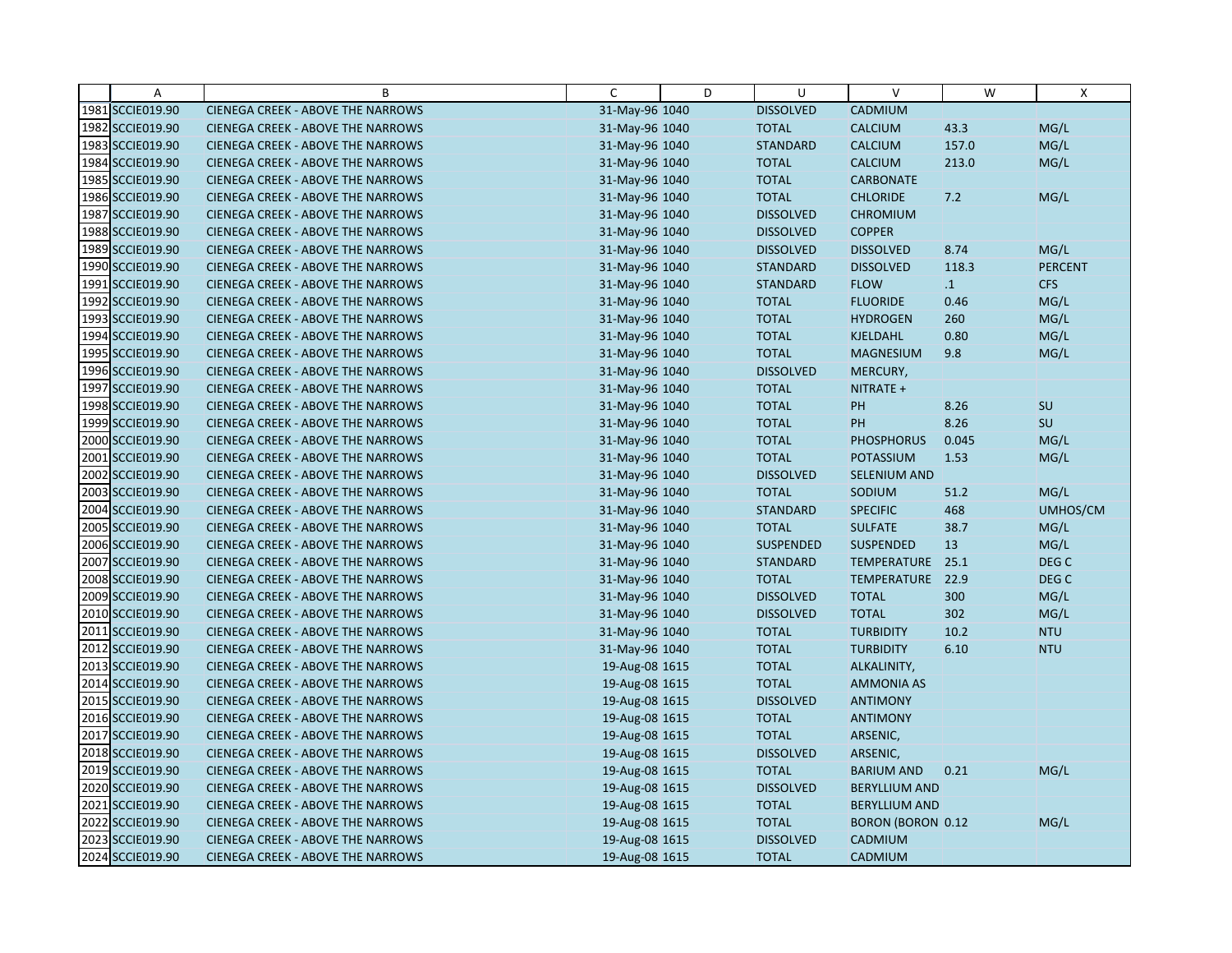| $\overline{A}$   | B                                        | C              | D | U                 | $\vee$               | W     | $\mathsf{x}$ |
|------------------|------------------------------------------|----------------|---|-------------------|----------------------|-------|--------------|
| 2025 SCCIE019.90 | <b>CIENEGA CREEK - ABOVE THE NARROWS</b> | 19-Aug-08 1615 |   | <b>DISSOLVED</b>  | <b>CALCIUM</b>       | 67    | MG/L         |
| 2026 SCCIE019.90 | <b>CIENEGA CREEK - ABOVE THE NARROWS</b> | 19-Aug-08 1615 |   | <b>STANDARD</b>   | <b>CALCIUM</b>       | 210   | MG/L         |
| 2027 SCCIE019.90 | <b>CIENEGA CREEK - ABOVE THE NARROWS</b> | 19-Aug-08 1615 |   | <b>TOTAL</b>      | <b>CALCIUM</b>       | 260   | MG/L         |
| 2028 SCCIE019.90 | <b>CIENEGA CREEK - ABOVE THE NARROWS</b> | 19-Aug-08 1615 |   | <b>TOTAL</b>      | <b>CARBONATE</b>     |       |              |
| 2029 SCCIE019.90 | <b>CIENEGA CREEK - ABOVE THE NARROWS</b> | 19-Aug-08 1615 |   | <b>TOTAL</b>      | <b>CHLORIDE</b>      | 9.7   | MG/L         |
| 2030 SCCIE019.90 | <b>CIENEGA CREEK - ABOVE THE NARROWS</b> | 19-Aug-08 1615 |   | <b>TOTAL</b>      | <b>CHROMIUM</b>      |       |              |
| 2031 SCCIE019.90 | <b>CIENEGA CREEK - ABOVE THE NARROWS</b> | 19-Aug-08 1615 |   | <b>DISSOLVED</b>  | <b>COPPER</b>        |       |              |
| 2032 SCCIE019.90 | <b>CIENEGA CREEK - ABOVE THE NARROWS</b> | 19-Aug-08 1615 |   | <b>TOTAL</b>      | <b>COPPER</b>        |       |              |
| 2033 SCCIE019.90 | <b>CIENEGA CREEK - ABOVE THE NARROWS</b> | 19-Aug-08 1615 |   | <b>TOTAL</b>      | <b>FLUORIDE</b>      | 0.44  | MG/L         |
| 2034 SCCIE019.90 | <b>CIENEGA CREEK - ABOVE THE NARROWS</b> | 19-Aug-08 1615 |   | <b>CALCULATED</b> | <b>HARDNESS</b>      | 210   | MG/L         |
| 2035 SCCIE019.90 | <b>CIENEGA CREEK - ABOVE THE NARROWS</b> | 19-Aug-08 1615 |   | <b>TOTAL</b>      | <b>HYDROGEN</b>      | 320   | MG/L         |
| 2036 SCCIE019.90 | <b>CIENEGA CREEK - ABOVE THE NARROWS</b> | 19-Aug-08 1615 |   | <b>TOTAL</b>      | <b>KJELDAHL</b>      | 0.49  | MG/L         |
| 2037 SCCIE019.90 | <b>CIENEGA CREEK - ABOVE THE NARROWS</b> | 19-Aug-08 1615 |   | <b>DISSOLVED</b>  | <b>LEAD AND</b>      |       |              |
| 2038 SCCIE019.90 | <b>CIENEGA CREEK - ABOVE THE NARROWS</b> | 19-Aug-08 1615 |   | <b>TOTAL</b>      | <b>LEAD AND</b>      |       |              |
| 2039 SCCIE019.90 | <b>CIENEGA CREEK - ABOVE THE NARROWS</b> | 19-Aug-08 1615 |   | <b>DISSOLVED</b>  | <b>MAGNESIUM</b>     | 11    | MG/L         |
| 2040 SCCIE019.90 | <b>CIENEGA CREEK - ABOVE THE NARROWS</b> | 19-Aug-08 1615 |   | <b>TOTAL</b>      | <b>MANGANESE</b>     |       |              |
| 2041 SCCIE019.90 | <b>CIENEGA CREEK - ABOVE THE NARROWS</b> | 19-Aug-08 1615 |   | <b>TOTAL</b>      | MERCURY,             |       |              |
| 2042 SCCIE019.90 | <b>CIENEGA CREEK - ABOVE THE NARROWS</b> | 19-Aug-08 1615 |   | <b>DISSOLVED</b>  | MERCURY,             |       |              |
| 2043 SCCIE019.90 | <b>CIENEGA CREEK - ABOVE THE NARROWS</b> | 19-Aug-08 1615 |   | <b>DISSOLVED</b>  | <b>NICKEL</b>        |       |              |
| 2044 SCCIE019.90 | <b>CIENEGA CREEK - ABOVE THE NARROWS</b> | 19-Aug-08 1615 |   | <b>TOTAL</b>      | NITRATE +            | 0.022 | MG/L         |
| 2045 SCCIE019.90 | <b>CIENEGA CREEK - ABOVE THE NARROWS</b> | 19-Aug-08 1615 |   | <b>TOTAL</b>      | PH                   | 8.3   | SU           |
| 2046 SCCIE019.90 | <b>CIENEGA CREEK - ABOVE THE NARROWS</b> | 19-Aug-08 1615 |   | <b>TOTAL</b>      | <b>PHOSPHORUS</b>    | 0.096 | MG/L         |
| 2047 SCCIE019.90 | <b>CIENEGA CREEK - ABOVE THE NARROWS</b> | 19-Aug-08 1615 |   | <b>DISSOLVED</b>  | POTASSIUM            | 3.8   | MG/L         |
| 2048 SCCIE019.90 | <b>CIENEGA CREEK - ABOVE THE NARROWS</b> | 19-Aug-08 1615 |   | <b>TOTAL</b>      | <b>SELENIUM AND</b>  |       |              |
| 2049 SCCIE019.90 | <b>CIENEGA CREEK - ABOVE THE NARROWS</b> | 19-Aug-08 1615 |   | <b>DISSOLVED</b>  | SODIUM               | 56    | MG/L         |
| 2050 SCCIE019.90 | <b>CIENEGA CREEK - ABOVE THE NARROWS</b> | 19-Aug-08 1615 |   | <b>STANDARD</b>   | <b>SPECIFIC</b>      | 600   | UMHOS/CM     |
| 2051 SCCIE019.90 | <b>CIENEGA CREEK - ABOVE THE NARROWS</b> | 19-Aug-08 1615 |   | <b>TOTAL</b>      | <b>SULFATE</b>       | 53    | MG/L         |
| 2052 SCCIE019.90 | <b>CIENEGA CREEK - ABOVE THE NARROWS</b> | 19-Aug-08 1615 |   | SUSPENDED -       | SUSPENDED            | 9     | MG/L         |
| 2053 SCCIE019.90 | <b>CIENEGA CREEK - ABOVE THE NARROWS</b> | 19-Aug-08 1615 |   | <b>SUSPENDED</b>  | <b>SUSPENDED</b>     | 10    | MG/L         |
| 2054 SCCIE019.90 | <b>CIENEGA CREEK - ABOVE THE NARROWS</b> | 19-Aug-08 1615 |   | SUSPENDED -       | <b>SUSPENDED</b>     |       |              |
| 2055 SCCIE019.90 | <b>CIENEGA CREEK - ABOVE THE NARROWS</b> | 19-Aug-08 1615 |   | <b>DISSOLVED</b>  | <b>TOTAL</b>         | 390   | MG/L         |
| 2056 SCCIE019.90 | <b>CIENEGA CREEK - ABOVE THE NARROWS</b> | 19-Aug-08 1615 |   | <b>TOTAL</b>      | <b>ZINC</b>          |       |              |
| 2057 SCCIE019.90 | <b>CIENEGA CREEK - ABOVE THE NARROWS</b> | 19-Aug-08 1615 |   | <b>DISSOLVED</b>  | <b>ZINC</b>          |       |              |
| 2058 SCCIE007.56 | <b>CIENEGA CREEK - AT TILTED BEDS</b>    | 30-Mar-89 0940 |   | <b>TOTAL</b>      | ALKALINITY,          |       |              |
| 2059 SCCIE007.56 | <b>CIENEGA CREEK - AT TILTED BEDS</b>    | 30-Mar-89 0940 |   | <b>TOTAL</b>      | <b>AMMONIA AS</b>    | 0.07  | MG/L         |
| 2060 SCCIE007.56 | <b>CIENEGA CREEK - AT TILTED BEDS</b>    | 30-Mar-89 0940 |   | <b>TOTAL</b>      | <b>ANTIMONY</b>      |       |              |
| 2061 SCCIE007.56 | <b>CIENEGA CREEK - AT TILTED BEDS</b>    | 30-Mar-89 0940 |   | <b>TOTAL</b>      | ARSENIC,             |       |              |
| 2062 SCCIE007.56 | <b>CIENEGA CREEK - AT TILTED BEDS</b>    | 30-Mar-89 0940 |   | <b>TOTAL</b>      | <b>BARIUM AND</b>    | 70    | UG/L         |
| 2063 SCCIE007.56 | CIENEGA CREEK - AT TILTED BEDS           | 30-Mar-89 0940 |   | <b>TOTAL</b>      | <b>BERYLLIUM AND</b> |       |              |
| 2064 SCCIE007.56 | <b>CIENEGA CREEK - AT TILTED BEDS</b>    | 30-Mar-89 0940 |   | <b>TOTAL</b>      | <b>BORON (BORON</b>  |       |              |
| 2065 SCCIE007.56 | <b>CIENEGA CREEK - AT TILTED BEDS</b>    | 30-Mar-89 0940 |   | <b>TOTAL</b>      | CADMIUM              |       |              |
| 2066 SCCIE007.56 | <b>CIENEGA CREEK - AT TILTED BEDS</b>    | 30-Mar-89 0940 |   | <b>TOTAL</b>      | <b>CALCIUM</b>       | 130   | MG/L         |
| 2067 SCCIE007.56 | <b>CIENEGA CREEK - AT TILTED BEDS</b>    | 30-Mar-89 0940 |   | <b>STANDARD</b>   | <b>CALCIUM</b>       | 449   | MG/L         |
| 2068 SCCIE007.56 | <b>CIENEGA CREEK - AT TILTED BEDS</b>    | 30-Mar-89 0940 |   | <b>TOTAL</b>      | <b>CALCIUM</b>       | 223   | MG/L         |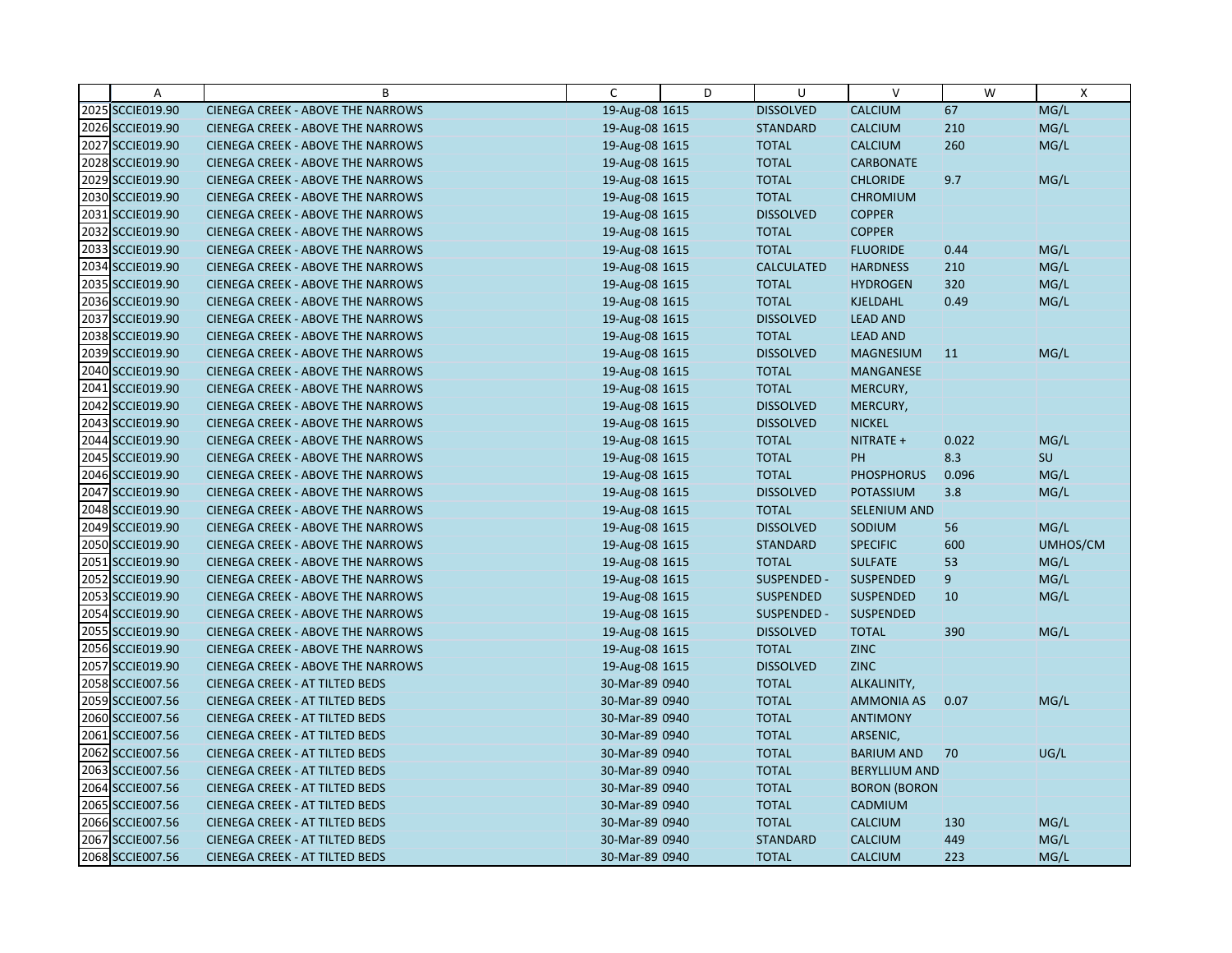| A                | B                                     | C              | D | U                | V                 | W     | X                |
|------------------|---------------------------------------|----------------|---|------------------|-------------------|-------|------------------|
| 2069 SCCIE007.56 | <b>CIENEGA CREEK - AT TILTED BEDS</b> | 30-Mar-89 0940 |   | <b>TOTAL</b>     | <b>CARBONATE</b>  |       |                  |
| 2070 SCCIE007.56 | <b>CIENEGA CREEK - AT TILTED BEDS</b> | 30-Mar-89 0940 |   | <b>TOTAL</b>     | <b>CHLORIDE</b>   | 12.9  | MG/L             |
| 2071 SCCIE007.56 | <b>CIENEGA CREEK - AT TILTED BEDS</b> | 30-Mar-89 0940 |   | <b>TOTAL</b>     | <b>CHROMIUM</b>   |       |                  |
| 2072 SCCIE007.56 | <b>CIENEGA CREEK - AT TILTED BEDS</b> | 30-Mar-89 0940 |   | <b>TOTAL</b>     | <b>COPPER</b>     |       |                  |
| 2073 SCCIE007.56 | <b>CIENEGA CREEK - AT TILTED BEDS</b> | 30-Mar-89 0942 |   | <b>STANDARD</b>  | <b>DEPTH</b>      | 0.2   | FT.              |
| 2074 SCCIE007.56 | <b>CIENEGA CREEK - AT TILTED BEDS</b> | 30-Mar-89 0942 |   | <b>DISSOLVED</b> | <b>DISSOLVED</b>  | 9.05  | MG/L             |
| 2075 SCCIE007.56 | <b>CIENEGA CREEK - AT TILTED BEDS</b> | 30-Mar-89 0942 |   | <b>STANDARD</b>  | <b>DISSOLVED</b>  | 109.9 | <b>PERCENT</b>   |
| 2076 SCCIE007.56 | <b>CIENEGA CREEK - AT TILTED BEDS</b> | 30-Mar-89 0942 |   | <b>TOTAL</b>     | <b>FLOW</b>       | 0.5   | FT/SEC           |
| 2077 SCCIE007.56 | <b>CIENEGA CREEK - AT TILTED BEDS</b> | 30-Mar-89 0942 |   | <b>STANDARD</b>  | <b>FLOW</b>       | .38   | <b>CFS</b>       |
| 2078 SCCIE007.56 | <b>CIENEGA CREEK - AT TILTED BEDS</b> | 30-Mar-89 0940 |   | <b>TOTAL</b>     | <b>FLUORIDE</b>   | 0.77  | MG/L             |
| 2079 SCCIE007.56 | <b>CIENEGA CREEK - AT TILTED BEDS</b> | 30-Mar-89 0940 |   | <b>TOTAL</b>     | <b>HYDROGEN</b>   | 223   | MG/L             |
| 2080 SCCIE007.56 | <b>CIENEGA CREEK - AT TILTED BEDS</b> | 30-Mar-89 0940 |   | <b>TOTAL</b>     | <b>HYDROXIDE</b>  |       |                  |
| 2081 SCCIE007.56 | <b>CIENEGA CREEK - AT TILTED BEDS</b> | 30-Mar-89 0940 |   | <b>TOTAL</b>     | <b>IRON</b>       | 34    | UG/L             |
| 2082 SCCIE007.56 | <b>CIENEGA CREEK - AT TILTED BEDS</b> | 30-Mar-89 0940 |   | <b>TOTAL</b>     | KJELDAHL          | 0.4   | MG/L             |
| 2083 SCCIE007.56 | <b>CIENEGA CREEK - AT TILTED BEDS</b> | 30-Mar-89 0940 |   | <b>TOTAL</b>     | <b>LEAD AND</b>   |       |                  |
| 2084 SCCIE007.56 | <b>CIENEGA CREEK - AT TILTED BEDS</b> | 30-Mar-89 0940 |   | <b>TOTAL</b>     | <b>MAGNESIUM</b>  | 30.3  | MG/L             |
| 2085 SCCIE007.56 | <b>CIENEGA CREEK - AT TILTED BEDS</b> | 30-Mar-89 0940 |   | <b>TOTAL</b>     | MANGANESE         | 22    | UG/L             |
| 2086 SCCIE007.56 | <b>CIENEGA CREEK - AT TILTED BEDS</b> | 30-Mar-89 0940 |   | <b>TOTAL</b>     | MERCURY,          |       |                  |
| 2087 SCCIE007.56 | <b>CIENEGA CREEK - AT TILTED BEDS</b> | 30-Mar-89 0940 |   | <b>TOTAL</b>     | <b>NICKEL</b>     |       |                  |
| 2088 SCCIE007.56 | <b>CIENEGA CREEK - AT TILTED BEDS</b> | 30-Mar-89 0940 |   | <b>TOTAL</b>     | NITRATE +         | 0.19  | MG/L             |
| 2089 SCCIE007.56 | <b>CIENEGA CREEK - AT TILTED BEDS</b> | 30-Mar-89 0940 |   | <b>TOTAL</b>     | PH                | 8     | SU               |
| 2090 SCCIE007.56 | <b>CIENEGA CREEK - AT TILTED BEDS</b> | 30-Mar-89 0942 |   | <b>TOTAL</b>     | PH                | 8.02  | SU               |
| 2091 SCCIE007.56 | <b>CIENEGA CREEK - AT TILTED BEDS</b> | 30-Mar-89 0940 |   | <b>TOTAL</b>     | <b>PHOSPHORUS</b> |       |                  |
| 2092 SCCIE007.56 | <b>CIENEGA CREEK - AT TILTED BEDS</b> | 30-Mar-89 0940 |   | <b>TOTAL</b>     | <b>POTASSIUM</b>  | 3.3   | MG/L             |
| 2093 SCCIE007.56 | <b>CIENEGA CREEK - AT TILTED BEDS</b> | 30-Mar-89 0940 |   | <b>TOTAL</b>     | SELENIUM AND      |       |                  |
| 2094 SCCIE007.56 | <b>CIENEGA CREEK - AT TILTED BEDS</b> | 30-Mar-89 0940 |   | <b>TOTAL</b>     | <b>SILVER</b>     |       |                  |
| 2095 SCCIE007.56 | <b>CIENEGA CREEK - AT TILTED BEDS</b> | 30-Mar-89 0940 |   | <b>TOTAL</b>     | SODIUM            | 52.6  | MG/L             |
| 2096 SCCIE007.56 | <b>CIENEGA CREEK - AT TILTED BEDS</b> | 30-Mar-89 0940 |   | <b>STANDARD</b>  | <b>SPECIFIC</b>   | 1025  | UMHOS/CM         |
| 2097 SCCIE007.56 | <b>CIENEGA CREEK - AT TILTED BEDS</b> | 30-Mar-89 0942 |   | <b>STANDARD</b>  | <b>SPECIFIC</b>   | 1026  | UMHOS/CM         |
| 2098 SCCIE007.56 | <b>CIENEGA CREEK - AT TILTED BEDS</b> | 30-Mar-89 0942 |   | <b>STANDARD</b>  | STREAM WIDTH 4.8  |       | FT.              |
| 2099 SCCIE007.56 | <b>CIENEGA CREEK - AT TILTED BEDS</b> | 30-Mar-89 0940 |   | <b>TOTAL</b>     | <b>STRONTIUM</b>  | 199   | UG/L             |
| 2100 SCCIE007.56 | <b>CIENEGA CREEK - AT TILTED BEDS</b> | 30-Mar-89 0940 |   | <b>TOTAL</b>     | <b>SULFATE</b>    | 307   | MG/L             |
| 2101 SCCIE007.56 | <b>CIENEGA CREEK - AT TILTED BEDS</b> | 30-Mar-89 0940 |   | <b>SUSPENDED</b> | <b>SUSPENDED</b>  |       |                  |
| 2102 SCCIE007.56 | <b>CIENEGA CREEK - AT TILTED BEDS</b> | 30-Mar-89 0942 |   | <b>STANDARD</b>  | TEMPERATURE 20    |       | DEG C            |
| 2103 SCCIE007.56 | <b>CIENEGA CREEK - AT TILTED BEDS</b> | 30-Mar-89 0942 |   | <b>TOTAL</b>     | TEMPERATURE 18.5  |       | DEG <sub>C</sub> |
| 2104 SCCIE007.56 | <b>CIENEGA CREEK - AT TILTED BEDS</b> | 30-Mar-89 0940 |   | <b>TOTAL</b>     | <b>THALLIUM</b>   |       |                  |
| 2105 SCCIE007.56 | <b>CIENEGA CREEK - AT TILTED BEDS</b> | 30-Mar-89 0940 |   | <b>DISSOLVED</b> | <b>TOTAL</b>      | 760   | MG/L             |
| 2106 SCCIE007.56 | <b>CIENEGA CREEK - AT TILTED BEDS</b> | 30-Mar-89 0940 |   | <b>TOTAL</b>     | <b>TURBIDITY</b>  | 0.8   | <b>NTU</b>       |
| 2107 SCCIE007.56 | CIENEGA CREEK - AT TILTED BEDS        | 30-Mar-89 0940 |   | <b>TOTAL</b>     | <b>ZINC</b>       | 31    | UG/L             |
| 2108 SCCIE007.56 | <b>CIENEGA CREEK - AT TILTED BEDS</b> | 23-May-89 0955 |   | <b>TOTAL</b>     | ALKALINITY,       |       |                  |
| 2109 SCCIE007.56 | <b>CIENEGA CREEK - AT TILTED BEDS</b> | 23-May-89 0956 |   | <b>TOTAL</b>     | ALKALINITY,       |       |                  |
| 2110 SCCIE007.56 | <b>CIENEGA CREEK - AT TILTED BEDS</b> | 23-May-89 0955 |   | <b>TOTAL</b>     | AMMONIA AS        | 0.07  | MG/L             |
| 2111 SCCIE007.56 | <b>CIENEGA CREEK - AT TILTED BEDS</b> | 23-May-89 0956 |   | <b>TOTAL</b>     | AMMONIA AS        | 0.09  | MG/L             |
| 2112 SCCIE007.56 | <b>CIENEGA CREEK - AT TILTED BEDS</b> | 23-May-89 0955 |   | <b>TOTAL</b>     | <b>ANTIMONY</b>   |       |                  |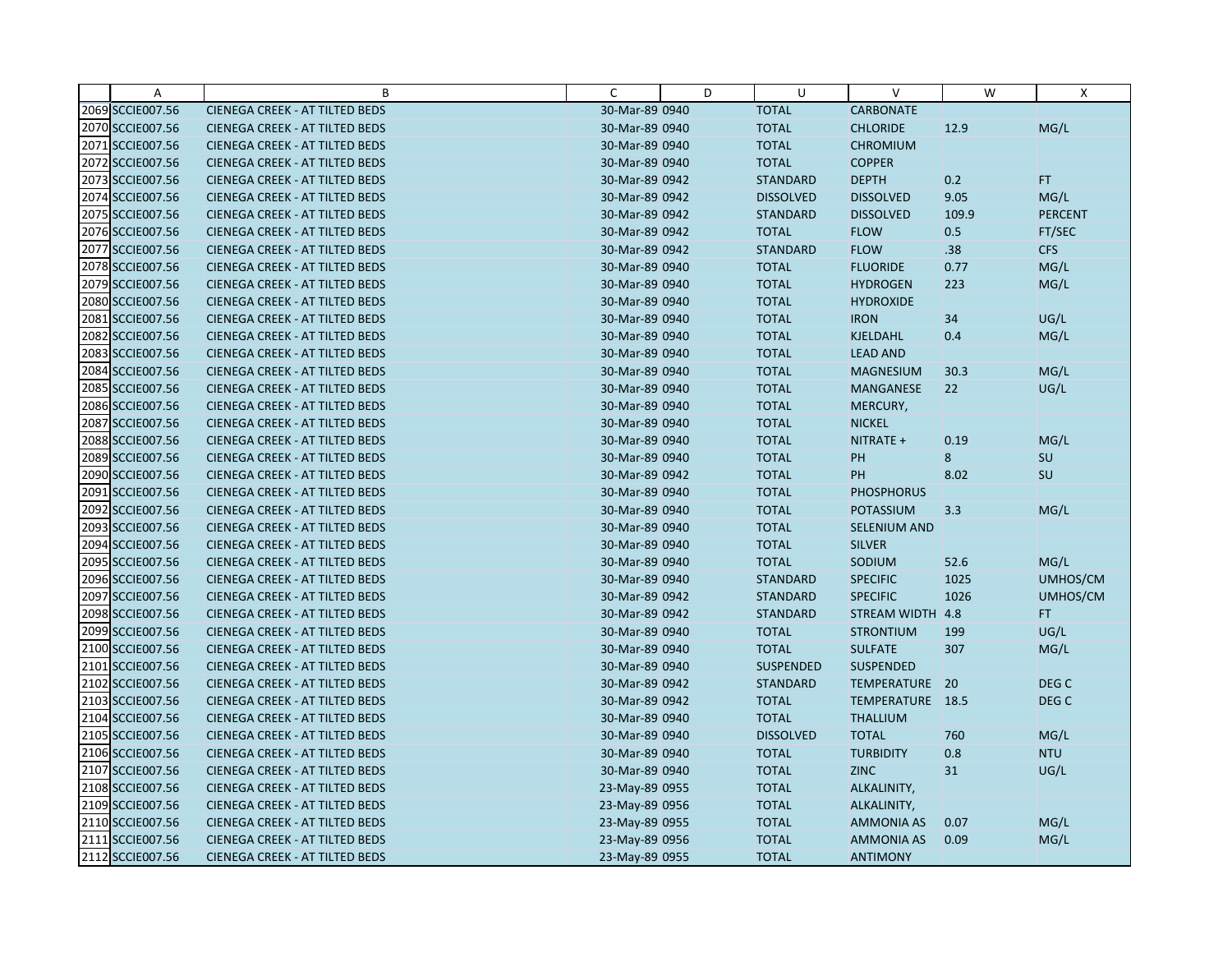| Α                | B                                     | C              | D | U                | $\vee$               | W     | Χ              |
|------------------|---------------------------------------|----------------|---|------------------|----------------------|-------|----------------|
| 2113 SCCIE007.56 | <b>CIENEGA CREEK - AT TILTED BEDS</b> | 23-May-89 0956 |   | <b>TOTAL</b>     | <b>ANTIMONY</b>      |       |                |
| 2114 SCCIE007.56 | <b>CIENEGA CREEK - AT TILTED BEDS</b> | 23-May-89 0955 |   | <b>TOTAL</b>     | ARSENIC,             |       |                |
| 2115 SCCIE007.56 | <b>CIENEGA CREEK - AT TILTED BEDS</b> | 23-May-89 0956 |   | <b>TOTAL</b>     | ARSENIC,             |       |                |
| 2116 SCCIE007.56 | <b>CIENEGA CREEK - AT TILTED BEDS</b> | 23-May-89 0955 |   | <b>TOTAL</b>     | <b>BARIUM AND</b>    | 80    | UG/L           |
| 2117 SCCIE007.56 | <b>CIENEGA CREEK - AT TILTED BEDS</b> | 23-May-89 0956 |   | <b>TOTAL</b>     | <b>BARIUM AND</b>    | 80    | UG/L           |
| 2118 SCCIE007.56 | <b>CIENEGA CREEK - AT TILTED BEDS</b> | 23-May-89 0955 |   | <b>TOTAL</b>     | <b>BERYLLIUM AND</b> |       |                |
| 2119 SCCIE007.56 | <b>CIENEGA CREEK - AT TILTED BEDS</b> | 23-May-89 0956 |   | <b>TOTAL</b>     | <b>BERYLLIUM AND</b> |       |                |
| 2120 SCCIE007.56 | <b>CIENEGA CREEK - AT TILTED BEDS</b> | 23-May-89 0955 |   | <b>TOTAL</b>     | <b>BORON (BORON</b>  |       |                |
| 2121 SCCIE007.56 | <b>CIENEGA CREEK - AT TILTED BEDS</b> | 23-May-89 0956 |   | <b>TOTAL</b>     | <b>BORON (BORON</b>  |       |                |
| 2122 SCCIE007.56 | <b>CIENEGA CREEK - AT TILTED BEDS</b> | 23-May-89 0955 |   | <b>TOTAL</b>     | CADMIUM              |       |                |
| 2123 SCCIE007.56 | <b>CIENEGA CREEK - AT TILTED BEDS</b> | 23-May-89 0956 |   | <b>TOTAL</b>     | CADMIUM              |       |                |
| 2124 SCCIE007.56 | CIENEGA CREEK - AT TILTED BEDS        | 23-May-89 0955 |   | <b>TOTAL</b>     | <b>CALCIUM</b>       | 116   | MG/L           |
| 2125 SCCIE007.56 | <b>CIENEGA CREEK - AT TILTED BEDS</b> | 23-May-89 0956 |   | <b>TOTAL</b>     | <b>CALCIUM</b>       | 116   | MG/L           |
| 2126 SCCIE007.56 | <b>CIENEGA CREEK - AT TILTED BEDS</b> | 23-May-89 0955 |   | <b>STANDARD</b>  | <b>CALCIUM</b>       | 502   | MG/L           |
| 2127 SCCIE007.56 | <b>CIENEGA CREEK - AT TILTED BEDS</b> | 23-May-89 0956 |   | <b>STANDARD</b>  | <b>CALCIUM</b>       | 520   | MG/L           |
| 2128 SCCIE007.56 | <b>CIENEGA CREEK - AT TILTED BEDS</b> | 23-May-89 0955 |   | <b>TOTAL</b>     | <b>CALCIUM</b>       | 222   | MG/L           |
| 2129 SCCIE007.56 | <b>CIENEGA CREEK - AT TILTED BEDS</b> | 23-May-89 0956 |   | <b>TOTAL</b>     | <b>CALCIUM</b>       | 220   | MG/L           |
| 2130 SCCIE007.56 | <b>CIENEGA CREEK - AT TILTED BEDS</b> | 23-May-89 0955 |   | <b>TOTAL</b>     | <b>CARBONATE</b>     |       |                |
| 2131 SCCIE007.56 | <b>CIENEGA CREEK - AT TILTED BEDS</b> | 23-May-89 0956 |   | <b>TOTAL</b>     | <b>CARBONATE</b>     |       |                |
| 2132 SCCIE007.56 | <b>CIENEGA CREEK - AT TILTED BEDS</b> | 23-May-89 0955 |   | <b>TOTAL</b>     | <b>CHLORIDE</b>      | 12.5  | MG/L           |
| 2133 SCCIE007.56 | <b>CIENEGA CREEK - AT TILTED BEDS</b> | 23-May-89 0956 |   | <b>TOTAL</b>     | <b>CHLORIDE</b>      | 12.8  | MG/L           |
| 2134 SCCIE007.56 | <b>CIENEGA CREEK - AT TILTED BEDS</b> | 23-May-89 0955 |   | <b>TOTAL</b>     | <b>CHROMIUM</b>      |       |                |
| 2135 SCCIE007.56 | <b>CIENEGA CREEK - AT TILTED BEDS</b> | 23-May-89 0956 |   | <b>TOTAL</b>     | <b>CHROMIUM</b>      |       |                |
| 2136 SCCIE007.56 | <b>CIENEGA CREEK - AT TILTED BEDS</b> | 23-May-89 0955 |   | <b>TOTAL</b>     | <b>COPPER</b>        |       |                |
| 2137 SCCIE007.56 | <b>CIENEGA CREEK - AT TILTED BEDS</b> | 23-May-89 0956 |   | <b>TOTAL</b>     | <b>COPPER</b>        |       |                |
| 2138 SCCIE007.56 | CIENEGA CREEK - AT TILTED BEDS        | 23-May-89 0957 |   | <b>STANDARD</b>  | <b>DEPTH</b>         | 0.2   | FT.            |
| 2139 SCCIE007.56 | <b>CIENEGA CREEK - AT TILTED BEDS</b> | 23-May-89 0957 |   | <b>DISSOLVED</b> | <b>DISSOLVED</b>     | 7.5   | MG/L           |
| 2140 SCCIE007.56 | <b>CIENEGA CREEK - AT TILTED BEDS</b> | 23-May-89 0957 |   | <b>STANDARD</b>  | <b>DISSOLVED</b>     | 105.3 | <b>PERCENT</b> |
| 2141 SCCIE007.56 | <b>CIENEGA CREEK - AT TILTED BEDS</b> | 23-May-89 0957 |   | <b>TOTAL</b>     | <b>FLOW</b>          | 0.3   | FT/SEC         |
| 2142 SCCIE007.56 | <b>CIENEGA CREEK - AT TILTED BEDS</b> | 23-May-89 0957 |   | <b>STANDARD</b>  | <b>FLOW</b>          | .28   | <b>CFS</b>     |
| 2143 SCCIE007.56 | <b>CIENEGA CREEK - AT TILTED BEDS</b> | 23-May-89 0955 |   | <b>TOTAL</b>     | <b>FLUORIDE</b>      | 0.84  | MG/L           |
| 2144 SCCIE007.56 | <b>CIENEGA CREEK - AT TILTED BEDS</b> | 23-May-89 0956 |   | <b>TOTAL</b>     | <b>FLUORIDE</b>      | 0.88  | MG/L           |
| 2145 SCCIE007.56 | <b>CIENEGA CREEK - AT TILTED BEDS</b> | 23-May-89 0955 |   | <b>TOTAL</b>     | <b>HYDROGEN</b>      | 222   | MG/L           |
| 2146 SCCIE007.56 | <b>CIENEGA CREEK - AT TILTED BEDS</b> | 23-May-89 0956 |   | <b>TOTAL</b>     | <b>HYDROGEN</b>      | 220   | MG/L           |
| 2147 SCCIE007.56 | <b>CIENEGA CREEK - AT TILTED BEDS</b> | 23-May-89 0955 |   | <b>TOTAL</b>     | <b>HYDROXIDE</b>     |       |                |
| 2148 SCCIE007.56 | <b>CIENEGA CREEK - AT TILTED BEDS</b> | 23-May-89 0956 |   | <b>TOTAL</b>     | <b>HYDROXIDE</b>     |       |                |
| 2149 SCCIE007.56 | <b>CIENEGA CREEK - AT TILTED BEDS</b> | 23-May-89 0955 |   | <b>TOTAL</b>     | <b>IRON</b>          |       |                |
| 2150 SCCIE007.56 | <b>CIENEGA CREEK - AT TILTED BEDS</b> | 23-May-89 0956 |   | <b>TOTAL</b>     | <b>IRON</b>          |       |                |
| 2151 SCCIE007.56 | <b>CIENEGA CREEK - AT TILTED BEDS</b> | 23-May-89 0955 |   | <b>TOTAL</b>     | KJELDAHL             | 0.1   | MG/L           |
| 2152 SCCIE007.56 | <b>CIENEGA CREEK - AT TILTED BEDS</b> | 23-May-89 0956 |   | <b>TOTAL</b>     | KJELDAHL             | 0.1   | MG/L           |
| 2153 SCCIE007.56 | <b>CIENEGA CREEK - AT TILTED BEDS</b> | 23-May-89 0955 |   | <b>TOTAL</b>     | <b>LEAD AND</b>      |       |                |
| 2154 SCCIE007.56 | <b>CIENEGA CREEK - AT TILTED BEDS</b> | 23-May-89 0956 |   | <b>TOTAL</b>     | <b>LEAD AND</b>      |       |                |
| 2155 SCCIE007.56 | <b>CIENEGA CREEK - AT TILTED BEDS</b> | 23-May-89 0955 |   | <b>TOTAL</b>     | <b>MAGNESIUM</b>     | 34.6  | MG/L           |
| 2156 SCCIE007.56 | <b>CIENEGA CREEK - AT TILTED BEDS</b> | 23-May-89 0956 |   | <b>TOTAL</b>     | <b>MAGNESIUM</b>     | 35.4  | MG/L           |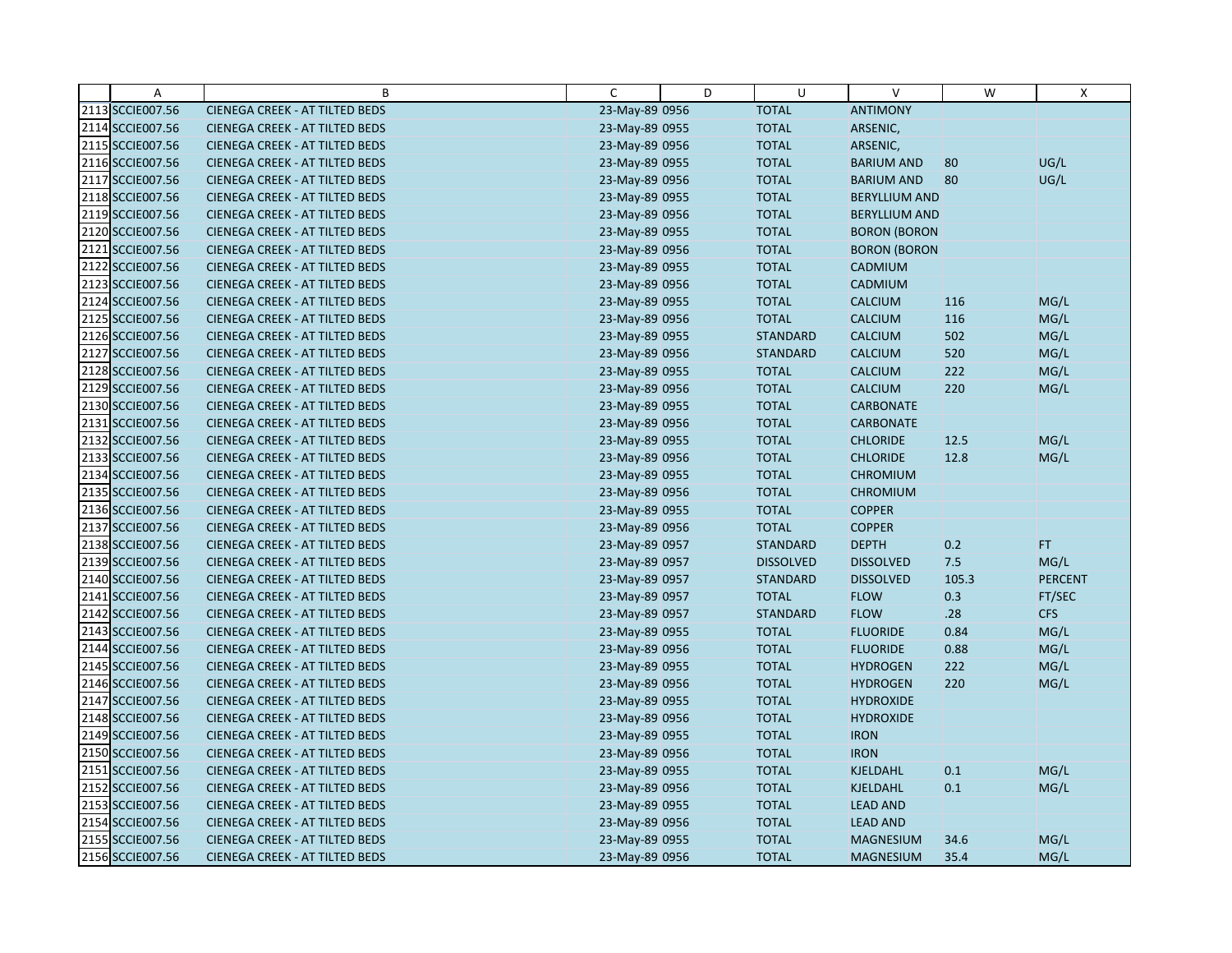| Α                | B                                     | C              | D | U                | V                   | W    | $\boldsymbol{\mathsf{X}}$ |
|------------------|---------------------------------------|----------------|---|------------------|---------------------|------|---------------------------|
| 2157 SCCIE007.56 | <b>CIENEGA CREEK - AT TILTED BEDS</b> | 23-May-89 0955 |   | <b>TOTAL</b>     | MANGANESE           | 44   | UG/L                      |
| 2158 SCCIE007.56 | <b>CIENEGA CREEK - AT TILTED BEDS</b> | 23-May-89 0956 |   | <b>TOTAL</b>     | MANGANESE           | 41   | UG/L                      |
| 2159 SCCIE007.56 | <b>CIENEGA CREEK - AT TILTED BEDS</b> | 23-May-89 0955 |   | <b>TOTAL</b>     | MERCURY,            |      |                           |
| 2160 SCCIE007.56 | <b>CIENEGA CREEK - AT TILTED BEDS</b> | 23-May-89 0956 |   | <b>TOTAL</b>     | MERCURY,            |      |                           |
| 2161 SCCIE007.56 | CIENEGA CREEK - AT TILTED BEDS        | 23-May-89 0955 |   | <b>TOTAL</b>     | <b>NICKEL</b>       |      |                           |
| 2162 SCCIE007.56 | <b>CIENEGA CREEK - AT TILTED BEDS</b> | 23-May-89 0956 |   | <b>TOTAL</b>     | <b>NICKEL</b>       |      |                           |
| 2163 SCCIE007.56 | <b>CIENEGA CREEK - AT TILTED BEDS</b> | 23-May-89 0955 |   | <b>TOTAL</b>     | NITRATE +           |      |                           |
| 2164 SCCIE007.56 | <b>CIENEGA CREEK - AT TILTED BEDS</b> | 23-May-89 0956 |   | <b>TOTAL</b>     | NITRATE +           |      |                           |
| 2165 SCCIE007.56 | CIENEGA CREEK - AT TILTED BEDS        | 23-May-89 0955 |   | <b>TOTAL</b>     | PH                  | 8.1  | <b>SU</b>                 |
| 2166 SCCIE007.56 | <b>CIENEGA CREEK - AT TILTED BEDS</b> | 23-May-89 0956 |   | <b>TOTAL</b>     | PH                  | 8.1  | SU                        |
| 2167 SCCIE007.56 | <b>CIENEGA CREEK - AT TILTED BEDS</b> | 23-May-89 0957 |   | <b>TOTAL</b>     | <b>PH</b>           | 8.15 | SU                        |
| 2168 SCCIE007.56 | <b>CIENEGA CREEK - AT TILTED BEDS</b> | 23-May-89 0955 |   | <b>TOTAL</b>     | <b>PHOSPHORUS</b>   |      |                           |
| 2169 SCCIE007.56 | <b>CIENEGA CREEK - AT TILTED BEDS</b> | 23-May-89 0956 |   | <b>TOTAL</b>     | <b>PHOSPHORUS</b>   |      |                           |
| 2170 SCCIE007.56 | <b>CIENEGA CREEK - AT TILTED BEDS</b> | 23-May-89 0955 |   | <b>TOTAL</b>     | <b>POTASSIUM</b>    | 3.8  | MG/L                      |
| 2171 SCCIE007.56 | <b>CIENEGA CREEK - AT TILTED BEDS</b> | 23-May-89 0956 |   | <b>TOTAL</b>     | <b>POTASSIUM</b>    | 3.9  | MG/L                      |
| 2172 SCCIE007.56 | <b>CIENEGA CREEK - AT TILTED BEDS</b> | 23-May-89 0955 |   | <b>TOTAL</b>     | <b>SELENIUM AND</b> |      |                           |
| 2173 SCCIE007.56 | <b>CIENEGA CREEK - AT TILTED BEDS</b> | 23-May-89 0956 |   | <b>TOTAL</b>     | SELENIUM AND        |      |                           |
| 2174 SCCIE007.56 | <b>CIENEGA CREEK - AT TILTED BEDS</b> | 23-May-89 0955 |   | <b>TOTAL</b>     | <b>SILVER</b>       |      |                           |
| 2175 SCCIE007.56 | <b>CIENEGA CREEK - AT TILTED BEDS</b> | 23-May-89 0956 |   | <b>TOTAL</b>     | <b>SILVER</b>       |      |                           |
| 2176 SCCIE007.56 | <b>CIENEGA CREEK - AT TILTED BEDS</b> | 23-May-89 0955 |   | <b>TOTAL</b>     | SODIUM              | 59.6 | MG/L                      |
| 2177 SCCIE007.56 | CIENEGA CREEK - AT TILTED BEDS        | 23-May-89 0956 |   | <b>TOTAL</b>     | SODIUM              | 59.4 | MG/L                      |
| 2178 SCCIE007.56 | <b>CIENEGA CREEK - AT TILTED BEDS</b> | 23-May-89 0955 |   | <b>STANDARD</b>  | <b>SPECIFIC</b>     | 1010 | UMHOS/CM                  |
| 2179 SCCIE007.56 | <b>CIENEGA CREEK - AT TILTED BEDS</b> | 23-May-89 0956 |   | <b>STANDARD</b>  | <b>SPECIFIC</b>     | 982  | UMHOS/CM                  |
| 2180 SCCIE007.56 | <b>CIENEGA CREEK - AT TILTED BEDS</b> | 23-May-89 0957 |   | <b>STANDARD</b>  | <b>SPECIFIC</b>     | 980  | UMHOS/CM                  |
| 2181 SCCIE007.56 | CIENEGA CREEK - AT TILTED BEDS        | 23-May-89 0957 |   | <b>STANDARD</b>  | STREAM WIDTH 5.8    |      | FT.                       |
| 2182 SCCIE007.56 | <b>CIENEGA CREEK - AT TILTED BEDS</b> | 23-May-89 0955 |   | <b>TOTAL</b>     | <b>STRONTIUM</b>    | 212  | UG/L                      |
| 2183 SCCIE007.56 | <b>CIENEGA CREEK - AT TILTED BEDS</b> | 23-May-89 0956 |   | <b>TOTAL</b>     | <b>STRONTIUM</b>    | 218  | UG/L                      |
| 2184 SCCIE007.56 | <b>CIENEGA CREEK - AT TILTED BEDS</b> | 23-May-89 0955 |   | <b>TOTAL</b>     | <b>SULFATE</b>      | 298  | MG/L                      |
| 2185 SCCIE007.56 | CIENEGA CREEK - AT TILTED BEDS        | 23-May-89 0956 |   | <b>TOTAL</b>     | <b>SULFATE</b>      | 325  | MG/L                      |
| 2186 SCCIE007.56 | <b>CIENEGA CREEK - AT TILTED BEDS</b> | 23-May-89 0955 |   | <b>SUSPENDED</b> | <b>SUSPENDED</b>    |      |                           |
| 2187 SCCIE007.56 | <b>CIENEGA CREEK - AT TILTED BEDS</b> | 23-May-89 0956 |   | SUSPENDED        | <b>SUSPENDED</b>    |      |                           |
| 2188 SCCIE007.56 | <b>CIENEGA CREEK - AT TILTED BEDS</b> | 23-May-89 0957 |   | <b>STANDARD</b>  | TEMPERATURE 31.5    |      | DEG <sub>C</sub>          |
| 2189 SCCIE007.56 | <b>CIENEGA CREEK - AT TILTED BEDS</b> | 23-May-89 0957 |   | <b>TOTAL</b>     | TEMPERATURE 26      |      | DEG <sub>C</sub>          |
| 2190 SCCIE007.56 | <b>CIENEGA CREEK - AT TILTED BEDS</b> | 23-May-89 0955 |   | <b>TOTAL</b>     | <b>THALLIUM</b>     |      |                           |
| 2191 SCCIE007.56 | <b>CIENEGA CREEK - AT TILTED BEDS</b> | 23-May-89 0956 |   | <b>TOTAL</b>     | <b>THALLIUM</b>     |      |                           |
| 2192 SCCIE007.56 | <b>CIENEGA CREEK - AT TILTED BEDS</b> | 23-May-89 0955 |   | <b>DISSOLVED</b> | <b>TOTAL</b>        | 710  | MG/L                      |
| 2193 SCCIE007.56 | CIENEGA CREEK - AT TILTED BEDS        | 23-May-89 0956 |   | <b>DISSOLVED</b> | <b>TOTAL</b>        | 740  | MG/L                      |
| 2194 SCCIE007.56 | <b>CIENEGA CREEK - AT TILTED BEDS</b> | 23-May-89 0955 |   | <b>TOTAL</b>     | <b>TURBIDITY</b>    | 0.52 | <b>NTU</b>                |
| 2195 SCCIE007.56 | <b>CIENEGA CREEK - AT TILTED BEDS</b> | 23-May-89 0956 |   | <b>TOTAL</b>     | <b>TURBIDITY</b>    | 0.5  | <b>NTU</b>                |
| 2196 SCCIE007.56 | CIENEGA CREEK - AT TILTED BEDS        | 23-May-89 0955 |   | <b>TOTAL</b>     | <b>ZINC</b>         |      |                           |
| 2197 SCCIE007.56 | <b>CIENEGA CREEK - AT TILTED BEDS</b> | 23-May-89 0956 |   | <b>TOTAL</b>     | <b>ZINC</b>         |      |                           |
| 2198 SCCIE007.56 | <b>CIENEGA CREEK - AT TILTED BEDS</b> | 25-Jul-89 0850 |   | <b>TOTAL</b>     | ALKALINITY,         |      |                           |
| 2199 SCCIE007.56 | <b>CIENEGA CREEK - AT TILTED BEDS</b> | 25-Jul-89 0850 |   | <b>TOTAL</b>     | <b>AMMONIA AS</b>   | 0.11 | MG/L                      |
| 2200 SCCIE007.56 | <b>CIENEGA CREEK - AT TILTED BEDS</b> | 25-Jul-89 0850 |   | <b>TOTAL</b>     | <b>ANTIMONY</b>     |      |                           |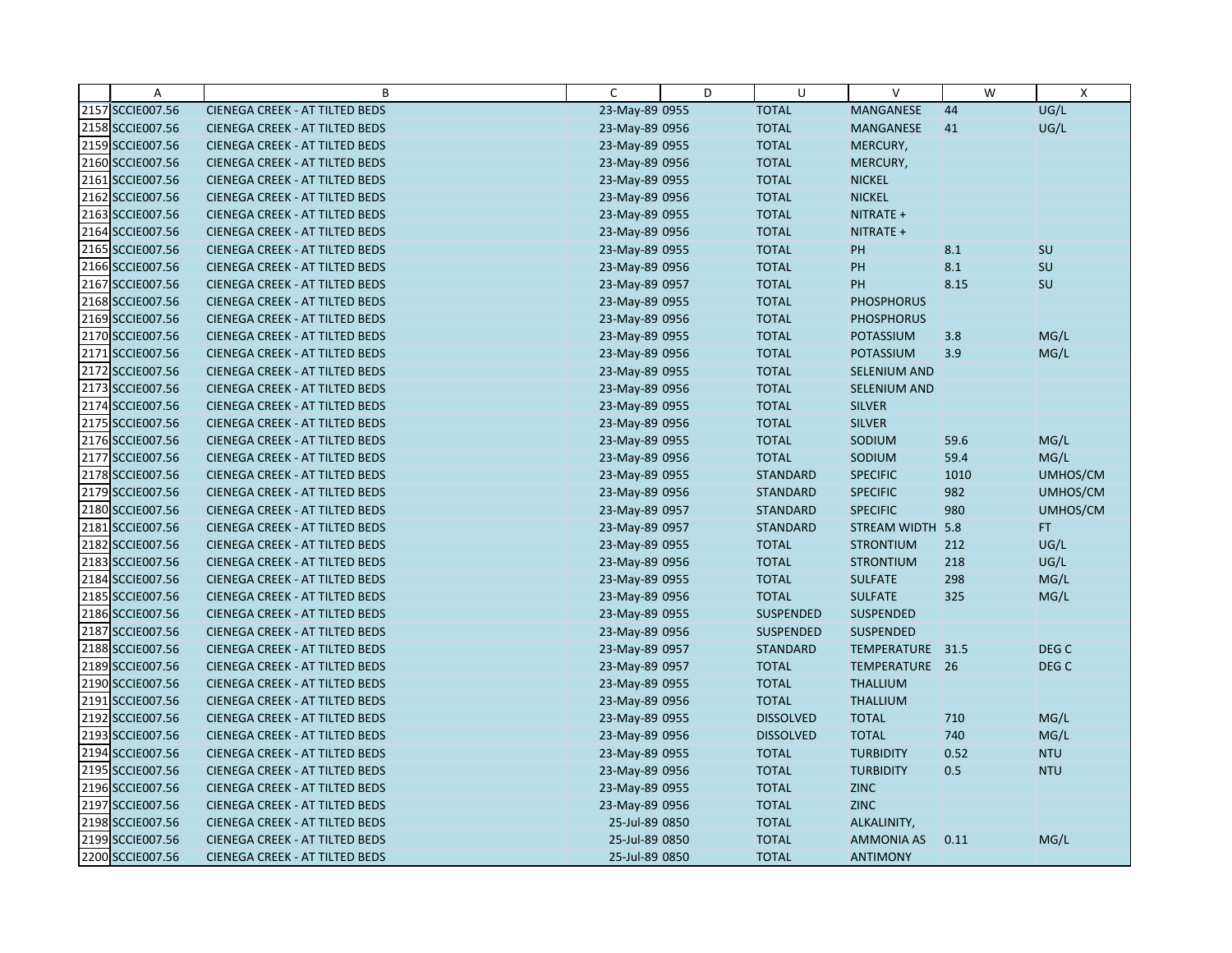| Α                | B                                     | C              | D | U                | v                       | W              | X              |
|------------------|---------------------------------------|----------------|---|------------------|-------------------------|----------------|----------------|
| 2201 SCCIE007.56 | <b>CIENEGA CREEK - AT TILTED BEDS</b> | 25-Jul-89 0850 |   | <b>TOTAL</b>     | ARSENIC,                |                |                |
| 2202 SCCIE007.56 | <b>CIENEGA CREEK - AT TILTED BEDS</b> | 25-Jul-89 0850 |   | <b>TOTAL</b>     | <b>BARIUM AND</b>       | 140            | UG/L           |
| 2203 SCCIE007.56 | <b>CIENEGA CREEK - AT TILTED BEDS</b> | 25-Jul-89 0850 |   | <b>TOTAL</b>     | <b>BERYLLIUM AND</b>    |                |                |
| 2204 SCCIE007.56 | <b>CIENEGA CREEK - AT TILTED BEDS</b> | 25-Jul-89 0850 |   | <b>TOTAL</b>     | <b>BORON (BORON 160</b> |                | UG/L           |
| 2205 SCCIE007.56 | <b>CIENEGA CREEK - AT TILTED BEDS</b> | 25-Jul-89 0850 |   | <b>TOTAL</b>     | CADMIUM                 |                |                |
| 2206 SCCIE007.56 | <b>CIENEGA CREEK - AT TILTED BEDS</b> | 25-Jul-89 0850 |   | <b>TOTAL</b>     | <b>CALCIUM</b>          | 141            | MG/L           |
| 2207 SCCIE007.56 | <b>CIENEGA CREEK - AT TILTED BEDS</b> | 25-Jul-89 0850 |   | <b>STANDARD</b>  | <b>CALCIUM</b>          | 473            | MG/L           |
| 2208 SCCIE007.56 | <b>CIENEGA CREEK - AT TILTED BEDS</b> | 25-Jul-89 0850 |   | <b>TOTAL</b>     | <b>CALCIUM</b>          | 236            | MG/L           |
| 2209 SCCIE007.56 | <b>CIENEGA CREEK - AT TILTED BEDS</b> | 25-Jul-89 0850 |   | <b>TOTAL</b>     | <b>CARBONATE</b>        |                |                |
| 2210 SCCIE007.56 | <b>CIENEGA CREEK - AT TILTED BEDS</b> | 25-Jul-89 0850 |   | <b>TOTAL</b>     | <b>CHLORIDE</b>         | 12             | MG/L           |
| 2211 SCCIE007.56 | <b>CIENEGA CREEK - AT TILTED BEDS</b> | 25-Jul-89 0850 |   | <b>TOTAL</b>     | <b>CHROMIUM</b>         |                |                |
| 2212 SCCIE007.56 | <b>CIENEGA CREEK - AT TILTED BEDS</b> | 25-Jul-89 0850 |   | <b>TOTAL</b>     | <b>COPPER</b>           | 10             | UG/L           |
| 2213 SCCIE007.56 | <b>CIENEGA CREEK - AT TILTED BEDS</b> | 25-Jul-89 0852 |   | <b>STANDARD</b>  | <b>DEPTH</b>            | 0.21           | FT.            |
| 2214 SCCIE007.56 | <b>CIENEGA CREEK - AT TILTED BEDS</b> | 25-Jul-89 0852 |   | <b>DISSOLVED</b> | <b>DISSOLVED</b>        | 7 <sup>2</sup> | MG/L           |
| 2215 SCCIE007.56 | <b>CIENEGA CREEK - AT TILTED BEDS</b> | 25-Jul-89 0852 |   | <b>STANDARD</b>  | <b>DISSOLVED</b>        | 96.5           | <b>PERCENT</b> |
| 2216 SCCIE007.56 | <b>CIENEGA CREEK - AT TILTED BEDS</b> | 25-Jul-89 0850 |   | <b>TOTAL</b>     | <b>FECAL</b>            | 700            | CFU/100        |
| 2217 SCCIE007.56 | <b>CIENEGA CREEK - AT TILTED BEDS</b> | 25-Jul-89 0850 |   | <b>TOTAL</b>     | <b>FECAL</b>            | 900            | CFU/100        |
| 2218 SCCIE007.56 | <b>CIENEGA CREEK - AT TILTED BEDS</b> | 25-Jul-89 0852 |   | <b>TOTAL</b>     | <b>FLOW</b>             | 0.7            | FT/SEC         |
| 2219 SCCIE007.56 | <b>CIENEGA CREEK - AT TILTED BEDS</b> | 25-Jul-89 0852 |   | <b>STANDARD</b>  | <b>FLOW</b>             | .36            | <b>CFS</b>     |
| 2220 SCCIE007.56 | <b>CIENEGA CREEK - AT TILTED BEDS</b> | 25-Jul-89 0850 |   | <b>TOTAL</b>     | <b>FLUORIDE</b>         | 0.83           | MG/L           |
| 2221 SCCIE007.56 | <b>CIENEGA CREEK - AT TILTED BEDS</b> | 25-Jul-89 0850 |   | <b>TOTAL</b>     | <b>HYDROGEN</b>         | 236            | MG/L           |
| 2222 SCCIE007.56 | <b>CIENEGA CREEK - AT TILTED BEDS</b> | 25-Jul-89 0850 |   | <b>TOTAL</b>     | <b>HYDROXIDE</b>        |                |                |
| 2223 SCCIE007.56 | <b>CIENEGA CREEK - AT TILTED BEDS</b> | 25-Jul-89 0850 |   | <b>TOTAL</b>     | <b>IRON</b>             | 11             | UG/L           |
| 2224 SCCIE007.56 | <b>CIENEGA CREEK - AT TILTED BEDS</b> | 25-Jul-89 0850 |   | <b>TOTAL</b>     | <b>KJELDAHL</b>         | 0.1            | MG/L           |
| 2225 SCCIE007.56 | <b>CIENEGA CREEK - AT TILTED BEDS</b> | 25-Jul-89 0850 |   | <b>TOTAL</b>     | <b>LEAD AND</b>         |                |                |
| 2226 SCCIE007.56 | <b>CIENEGA CREEK - AT TILTED BEDS</b> | 25-Jul-89 0850 |   | <b>TOTAL</b>     | <b>MAGNESIUM</b>        | 29.3           | MG/L           |
| 2227 SCCIE007.56 | <b>CIENEGA CREEK - AT TILTED BEDS</b> | 25-Jul-89 0850 |   | <b>TOTAL</b>     | MANGANESE               | 196            | UG/L           |
| 2228 SCCIE007.56 | <b>CIENEGA CREEK - AT TILTED BEDS</b> | 25-Jul-89 0850 |   | <b>TOTAL</b>     | MERCURY,                |                |                |
| 2229 SCCIE007.56 | <b>CIENEGA CREEK - AT TILTED BEDS</b> | 25-Jul-89 0850 |   | <b>TOTAL</b>     | <b>NICKEL</b>           |                |                |
| 2230 SCCIE007.56 | <b>CIENEGA CREEK - AT TILTED BEDS</b> | 25-Jul-89 0850 |   | <b>TOTAL</b>     | NITRATE +               | 0.12           | MG/L           |
| 2231 SCCIE007.56 | <b>CIENEGA CREEK - AT TILTED BEDS</b> | 25-Jul-89 0850 |   | <b>TOTAL</b>     | PH                      | 8.2            | SU             |
| 2232 SCCIE007.56 | <b>CIENEGA CREEK - AT TILTED BEDS</b> | 25-Jul-89 0852 |   | <b>TOTAL</b>     | <b>PH</b>               | 8.04           | SU             |
| 2233 SCCIE007.56 | <b>CIENEGA CREEK - AT TILTED BEDS</b> | 25-Jul-89 0850 |   | <b>TOTAL</b>     | <b>PHOSPHORUS</b>       |                |                |
| 2234 SCCIE007.56 | <b>CIENEGA CREEK - AT TILTED BEDS</b> | 25-Jul-89 0850 |   | <b>TOTAL</b>     | <b>POTASSIUM</b>        | 5.7            | MG/L           |
| 2235 SCCIE007.56 | <b>CIENEGA CREEK - AT TILTED BEDS</b> | 25-Jul-89 0850 |   | <b>TOTAL</b>     | <b>SELENIUM AND</b>     |                |                |
| 2236 SCCIE007.56 | <b>CIENEGA CREEK - AT TILTED BEDS</b> | 25-Jul-89 0850 |   | <b>TOTAL</b>     | <b>SILVER</b>           |                |                |
| 2237 SCCIE007.56 | <b>CIENEGA CREEK - AT TILTED BEDS</b> | 25-Jul-89 0850 |   | <b>TOTAL</b>     | SODIUM                  | 61.7           | MG/L           |
| 2238 SCCIE007.56 | <b>CIENEGA CREEK - AT TILTED BEDS</b> | 25-Jul-89 0850 |   | <b>STANDARD</b>  | <b>SPECIFIC</b>         | 1000           | UMHOS/CM       |
| 2239 SCCIE007.56 | <b>CIENEGA CREEK - AT TILTED BEDS</b> | 25-Jul-89 0852 |   | <b>STANDARD</b>  | <b>SPECIFIC</b>         | 970            | UMHOS/CM       |
| 2240 SCCIE007.56 | <b>CIENEGA CREEK - AT TILTED BEDS</b> | 25-Jul-89 0852 |   | <b>STANDARD</b>  | STREAM WIDTH 2.9        |                | FT.            |
| 2241 SCCIE007.56 | <b>CIENEGA CREEK - AT TILTED BEDS</b> | 25-Jul-89 0850 |   | <b>TOTAL</b>     | <b>STRONTIUM</b>        | 194            | UG/L           |
| 2242 SCCIE007.56 | <b>CIENEGA CREEK - AT TILTED BEDS</b> | 25-Jul-89 0850 |   | <b>TOTAL</b>     | <b>SULFATE</b>          | 330            | MG/L           |
| 2243 SCCIE007.56 | <b>CIENEGA CREEK - AT TILTED BEDS</b> | 25-Jul-89 0850 |   | <b>SUSPENDED</b> | <b>SUSPENDED</b>        |                |                |
| 2244 SCCIE007.56 | <b>CIENEGA CREEK - AT TILTED BEDS</b> | 25-Jul-89 0852 |   | <b>STANDARD</b>  | TEMPERATURE 27.5        |                | DEG C          |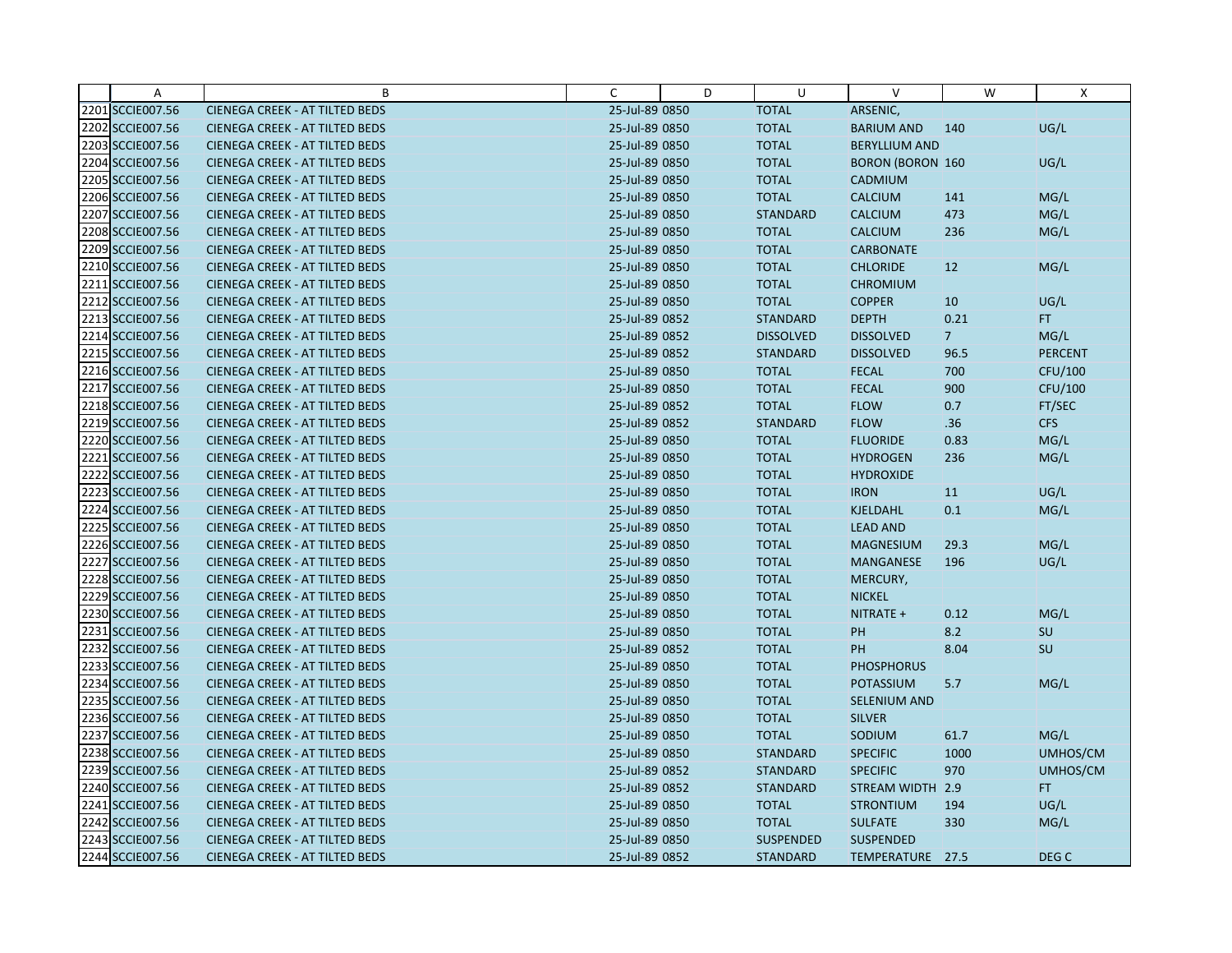| Α                | B                                     | C              | D | U                | V                       | W     | X              |
|------------------|---------------------------------------|----------------|---|------------------|-------------------------|-------|----------------|
| 2245 SCCIE007.56 | <b>CIENEGA CREEK - AT TILTED BEDS</b> | 25-Jul-89 0852 |   | <b>TOTAL</b>     | TEMPERATURE 25          |       | DEG C          |
| 2246 SCCIE007.56 | <b>CIENEGA CREEK - AT TILTED BEDS</b> | 25-Jul-89 0850 |   | <b>TOTAL</b>     | <b>THALLIUM</b>         |       |                |
| 2247 SCCIE007.56 | <b>CIENEGA CREEK - AT TILTED BEDS</b> | 25-Jul-89 0850 |   | <b>DISSOLVED</b> | <b>TOTAL</b>            | 760   | MG/L           |
| 2248 SCCIE007.56 | <b>CIENEGA CREEK - AT TILTED BEDS</b> | 25-Jul-89 0850 |   | <b>TOTAL</b>     | <b>TURBIDITY</b>        | 4.2   | <b>NTU</b>     |
| 2249 SCCIE007.56 | <b>CIENEGA CREEK - AT TILTED BEDS</b> | 25-Jul-89 0850 |   | <b>TOTAL</b>     | <b>ZINC</b>             |       |                |
| 2250 SCCIE007.56 | <b>CIENEGA CREEK - AT TILTED BEDS</b> | 24-Sep-89 0815 |   | <b>TOTAL</b>     | ALKALINITY,             |       |                |
| 2251 SCCIE007.56 | <b>CIENEGA CREEK - AT TILTED BEDS</b> | 24-Sep-89 0816 |   | <b>TOTAL</b>     | ALKALINITY,             |       |                |
| 2252 SCCIE007.56 | <b>CIENEGA CREEK - AT TILTED BEDS</b> | 24-Sep-89 0815 |   | <b>TOTAL</b>     | <b>AMMONIA AS</b>       |       |                |
| 2253 SCCIE007.56 | CIENEGA CREEK - AT TILTED BEDS        | 24-Sep-89 0816 |   | <b>TOTAL</b>     | AMMONIA AS              | 0.11  | MG/L           |
| 2254 SCCIE007.56 | <b>CIENEGA CREEK - AT TILTED BEDS</b> | 24-Sep-89 0815 |   | <b>TOTAL</b>     | <b>ANTIMONY</b>         |       |                |
| 2255 SCCIE007.56 | CIENEGA CREEK - AT TILTED BEDS        | 24-Sep-89 0816 |   | <b>TOTAL</b>     | <b>ANTIMONY</b>         |       |                |
| 2256 SCCIE007.56 | <b>CIENEGA CREEK - AT TILTED BEDS</b> | 24-Sep-89 0815 |   | <b>TOTAL</b>     | ARSENIC,                |       |                |
| 2257 SCCIE007.56 | <b>CIENEGA CREEK - AT TILTED BEDS</b> | 24-Sep-89 0816 |   | <b>TOTAL</b>     | ARSENIC,                |       |                |
| 2258 SCCIE007.56 | <b>CIENEGA CREEK - AT TILTED BEDS</b> | 24-Sep-89 0815 |   | <b>TOTAL</b>     | <b>BARIUM AND</b>       | 120   | UG/L           |
| 2259 SCCIE007.56 | <b>CIENEGA CREEK - AT TILTED BEDS</b> | 24-Sep-89 0816 |   | <b>TOTAL</b>     | <b>BARIUM AND</b>       | 120   | UG/L           |
| 2260 SCCIE007.56 | <b>CIENEGA CREEK - AT TILTED BEDS</b> | 24-Sep-89 0815 |   | <b>TOTAL</b>     | <b>BERYLLIUM AND</b>    |       |                |
| 2261 SCCIE007.56 | <b>CIENEGA CREEK - AT TILTED BEDS</b> | 24-Sep-89 0816 |   | <b>TOTAL</b>     | <b>BERYLLIUM AND</b>    |       |                |
| 2262 SCCIE007.56 | <b>CIENEGA CREEK - AT TILTED BEDS</b> | 24-Sep-89 0815 |   | <b>TOTAL</b>     | <b>BORON (BORON 110</b> |       | UG/L           |
| 2263 SCCIE007.56 | <b>CIENEGA CREEK - AT TILTED BEDS</b> | 24-Sep-89 0816 |   | <b>TOTAL</b>     | <b>BORON (BORON</b>     |       |                |
| 2264 SCCIE007.56 | <b>CIENEGA CREEK - AT TILTED BEDS</b> | 24-Sep-89 0815 |   | <b>TOTAL</b>     | CADMIUM                 |       |                |
| 2265 SCCIE007.56 | CIENEGA CREEK - AT TILTED BEDS        | 24-Sep-89 0816 |   | <b>TOTAL</b>     | <b>CADMIUM</b>          |       |                |
| 2266 SCCIE007.56 | <b>CIENEGA CREEK - AT TILTED BEDS</b> | 24-Sep-89 0815 |   | <b>TOTAL</b>     | <b>CALCIUM</b>          | 128   | MG/L           |
| 2267 SCCIE007.56 | <b>CIENEGA CREEK - AT TILTED BEDS</b> | 24-Sep-89 0816 |   | <b>TOTAL</b>     | <b>CALCIUM</b>          | 128   | MG/L           |
| 2268 SCCIE007.56 | CIENEGA CREEK - AT TILTED BEDS        | 24-Sep-89 0815 |   | <b>STANDARD</b>  | <b>CALCIUM</b>          | 458   | MG/L           |
| 2269 SCCIE007.56 | CIENEGA CREEK - AT TILTED BEDS        | 24-Sep-89 0816 |   | <b>STANDARD</b>  | <b>CALCIUM</b>          | 458   | MG/L           |
| 2270 SCCIE007.56 | <b>CIENEGA CREEK - AT TILTED BEDS</b> | 24-Sep-89 0815 |   | <b>TOTAL</b>     | <b>CALCIUM</b>          | 226   | MG/L           |
| 2271 SCCIE007.56 | <b>CIENEGA CREEK - AT TILTED BEDS</b> | 24-Sep-89 0816 |   | <b>TOTAL</b>     | <b>CALCIUM</b>          | 225   | MG/L           |
| 2272 SCCIE007.56 | <b>CIENEGA CREEK - AT TILTED BEDS</b> | 24-Sep-89 0815 |   | <b>TOTAL</b>     | <b>CARBONATE</b>        |       |                |
| 2273 SCCIE007.56 | CIENEGA CREEK - AT TILTED BEDS        | 24-Sep-89 0816 |   | <b>TOTAL</b>     | <b>CARBONATE</b>        |       |                |
| 2274 SCCIE007.56 | <b>CIENEGA CREEK - AT TILTED BEDS</b> | 24-Sep-89 0815 |   | <b>TOTAL</b>     | <b>CHLORIDE</b>         | 11.6  | MG/L           |
| 2275 SCCIE007.56 | <b>CIENEGA CREEK - AT TILTED BEDS</b> | 24-Sep-89 0816 |   | <b>TOTAL</b>     | <b>CHLORIDE</b>         | 11.5  | MG/L           |
| 2276 SCCIE007.56 | <b>CIENEGA CREEK - AT TILTED BEDS</b> | 24-Sep-89 0815 |   | <b>TOTAL</b>     | <b>CHROMIUM</b>         |       |                |
| 2277 SCCIE007.56 | <b>CIENEGA CREEK - AT TILTED BEDS</b> | 24-Sep-89 0816 |   | <b>TOTAL</b>     | <b>CHROMIUM</b>         |       |                |
| 2278 SCCIE007.56 | <b>CIENEGA CREEK - AT TILTED BEDS</b> | 24-Sep-89 0815 |   | <b>TOTAL</b>     | <b>COPPER</b>           | 30    | UG/L           |
| 2279 SCCIE007.56 | <b>CIENEGA CREEK - AT TILTED BEDS</b> | 24-Sep-89 0816 |   | <b>TOTAL</b>     | <b>COPPER</b>           | 30    | UG/L           |
| 2280 SCCIE007.56 | <b>CIENEGA CREEK - AT TILTED BEDS</b> | 24-Sep-89 0817 |   | <b>STANDARD</b>  | <b>DEPTH</b>            | 0.11  | FT.            |
| 2281 SCCIE007.56 | CIENEGA CREEK - AT TILTED BEDS        | 24-Sep-89 0817 |   | <b>DISSOLVED</b> | <b>DISSOLVED</b>        | 9.22  | MG/L           |
| 2282 SCCIE007.56 | <b>CIENEGA CREEK - AT TILTED BEDS</b> | 24-Sep-89 0817 |   | <b>STANDARD</b>  | <b>DISSOLVED</b>        | 111.9 | <b>PERCENT</b> |
| 2283 SCCIE007.56 | <b>CIENEGA CREEK - AT TILTED BEDS</b> | 24-Sep-89 0817 |   | <b>TOTAL</b>     | <b>FLOW</b>             | 0.77  | FT/SEC         |
| 2284 SCCIE007.56 | <b>CIENEGA CREEK - AT TILTED BEDS</b> | 24-Sep-89 0817 |   | <b>STANDARD</b>  | <b>FLOW</b>             | .26   | <b>CFS</b>     |
| 2285 SCCIE007.56 | <b>CIENEGA CREEK - AT TILTED BEDS</b> | 24-Sep-89 0815 |   | <b>TOTAL</b>     | <b>FLUORIDE</b>         | 0.74  | MG/L           |
| 2286 SCCIE007.56 | <b>CIENEGA CREEK - AT TILTED BEDS</b> | 24-Sep-89 0816 |   | <b>TOTAL</b>     | <b>FLUORIDE</b>         | 0.73  | MG/L           |
| 2287 SCCIE007.56 | <b>CIENEGA CREEK - AT TILTED BEDS</b> | 24-Sep-89 0815 |   | <b>TOTAL</b>     | <b>HYDROGEN</b>         | 226   | MG/L           |
| 2288 SCCIE007.56 | <b>CIENEGA CREEK - AT TILTED BEDS</b> | 24-Sep-89 0816 |   | <b>TOTAL</b>     | <b>HYDROGEN</b>         | 225   | MG/L           |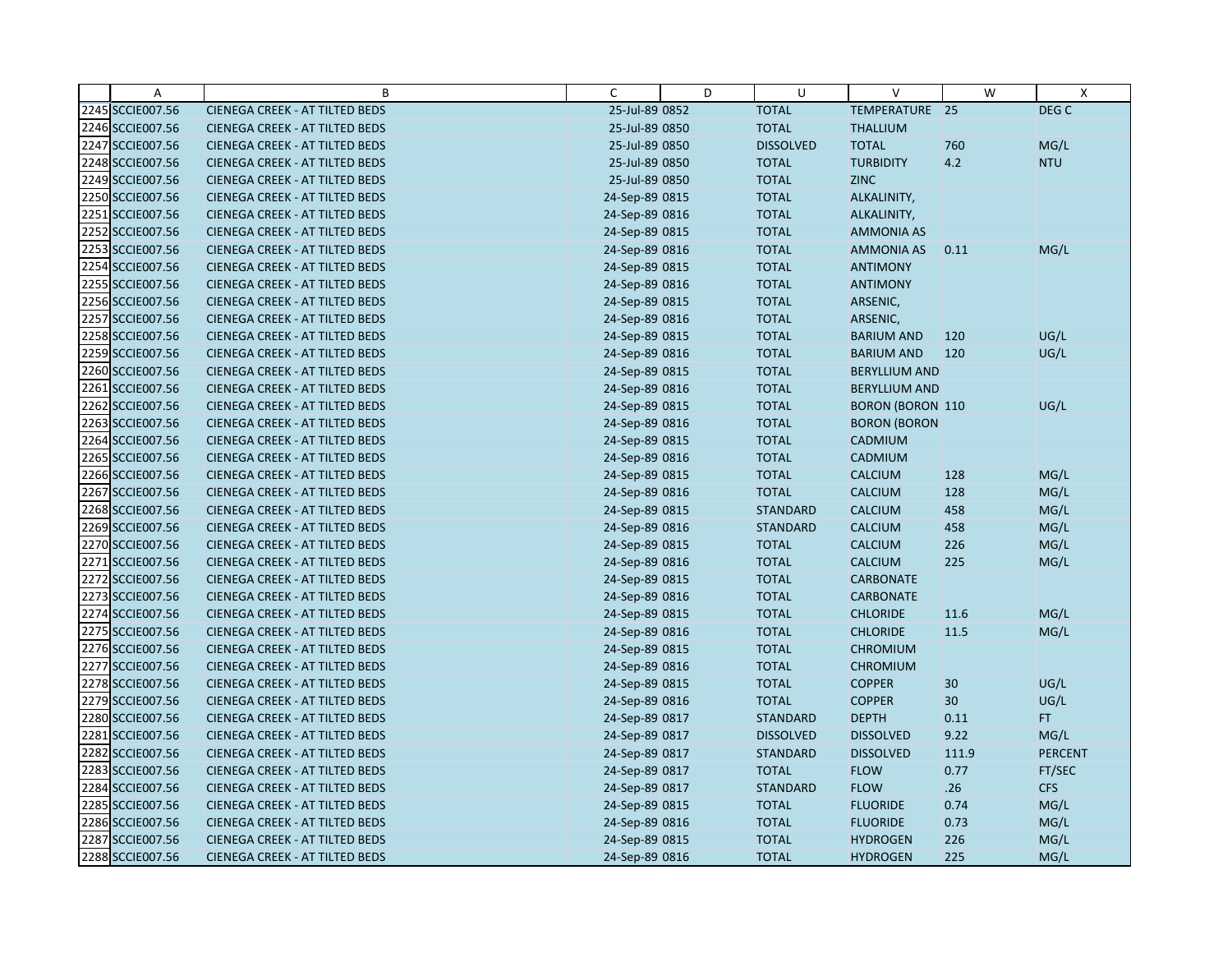| Α                | B                                     | C              | D | U                | $\vee$            | W              | X                |
|------------------|---------------------------------------|----------------|---|------------------|-------------------|----------------|------------------|
| 2289 SCCIE007.56 | <b>CIENEGA CREEK - AT TILTED BEDS</b> | 24-Sep-89 0815 |   | <b>TOTAL</b>     | <b>HYDROXIDE</b>  |                |                  |
| 2290 SCCIE007.56 | <b>CIENEGA CREEK - AT TILTED BEDS</b> | 24-Sep-89 0816 |   | <b>TOTAL</b>     | <b>HYDROXIDE</b>  |                |                  |
| 2291 SCCIE007.56 | <b>CIENEGA CREEK - AT TILTED BEDS</b> | 24-Sep-89 0815 |   | <b>TOTAL</b>     | <b>IRON</b>       | 37             | UG/L             |
| 2292 SCCIE007.56 | <b>CIENEGA CREEK - AT TILTED BEDS</b> | 24-Sep-89 0816 |   | <b>TOTAL</b>     | <b>IRON</b>       | 37             | UG/L             |
| 2293 SCCIE007.56 | <b>CIENEGA CREEK - AT TILTED BEDS</b> | 24-Sep-89 0815 |   | <b>TOTAL</b>     | <b>KJELDAHL</b>   | 0.1            | MG/L             |
| 2294 SCCIE007.56 | <b>CIENEGA CREEK - AT TILTED BEDS</b> | 24-Sep-89 0816 |   | <b>TOTAL</b>     | <b>KJELDAHL</b>   | 0.3            | MG/L             |
| 2295 SCCIE007.56 | <b>CIENEGA CREEK - AT TILTED BEDS</b> | 24-Sep-89 0815 |   | <b>TOTAL</b>     | <b>LEAD AND</b>   |                |                  |
| 2296 SCCIE007.56 | CIENEGA CREEK - AT TILTED BEDS        | 24-Sep-89 0816 |   | <b>TOTAL</b>     | <b>LEAD AND</b>   |                |                  |
| 2297 SCCIE007.56 | <b>CIENEGA CREEK - AT TILTED BEDS</b> | 24-Sep-89 0815 |   | <b>TOTAL</b>     | <b>MAGNESIUM</b>  | 33.5           | MG/L             |
| 2298 SCCIE007.56 | <b>CIENEGA CREEK - AT TILTED BEDS</b> | 24-Sep-89 0816 |   | <b>TOTAL</b>     | <b>MAGNESIUM</b>  | 33.5           | MG/L             |
| 2299 SCCIE007.56 | <b>CIENEGA CREEK - AT TILTED BEDS</b> | 24-Sep-89 0815 |   | <b>TOTAL</b>     | <b>MANGANESE</b>  | 57             | UG/L             |
| 2300 SCCIE007.56 | <b>CIENEGA CREEK - AT TILTED BEDS</b> | 24-Sep-89 0816 |   | <b>TOTAL</b>     | MANGANESE         | 41             | UG/L             |
| 2301 SCCIE007.56 | <b>CIENEGA CREEK - AT TILTED BEDS</b> | 24-Sep-89 0815 |   | <b>TOTAL</b>     | MERCURY,          | 0.4            | UG/L             |
| 2302 SCCIE007.56 | <b>CIENEGA CREEK - AT TILTED BEDS</b> | 24-Sep-89 0816 |   | <b>TOTAL</b>     | MERCURY,          | 0.8            | UG/L             |
| 2303 SCCIE007.56 | CIENEGA CREEK - AT TILTED BEDS        | 24-Sep-89 0815 |   | <b>TOTAL</b>     | <b>NICKEL</b>     |                |                  |
| 2304 SCCIE007.56 | <b>CIENEGA CREEK - AT TILTED BEDS</b> | 24-Sep-89 0816 |   | <b>TOTAL</b>     | <b>NICKEL</b>     |                |                  |
| 2305 SCCIE007.56 | <b>CIENEGA CREEK - AT TILTED BEDS</b> | 24-Sep-89 0815 |   | <b>TOTAL</b>     | NITRATE +         | 0.23           | MG/L             |
| 2306 SCCIE007.56 | <b>CIENEGA CREEK - AT TILTED BEDS</b> | 24-Sep-89 0816 |   | <b>TOTAL</b>     | NITRATE +         | 0.24           | MG/L             |
| 2307 SCCIE007.56 | <b>CIENEGA CREEK - AT TILTED BEDS</b> | 24-Sep-89 0815 |   | <b>TOTAL</b>     | PH                | 8.1            | SU               |
| 2308 SCCIE007.56 | <b>CIENEGA CREEK - AT TILTED BEDS</b> | 24-Sep-89 0816 |   | <b>TOTAL</b>     | PH                | 8              | SU               |
| 2309 SCCIE007.56 | <b>CIENEGA CREEK - AT TILTED BEDS</b> | 24-Sep-89 0817 |   | <b>TOTAL</b>     | <b>PH</b>         | 8.24           | SU               |
| 2310 SCCIE007.56 | <b>CIENEGA CREEK - AT TILTED BEDS</b> | 24-Sep-89 0815 |   | <b>TOTAL</b>     | <b>PHOSPHORUS</b> |                |                  |
| 2311 SCCIE007.56 | <b>CIENEGA CREEK - AT TILTED BEDS</b> | 24-Sep-89 0816 |   | <b>TOTAL</b>     | <b>PHOSPHORUS</b> |                |                  |
| 2312 SCCIE007.56 | <b>CIENEGA CREEK - AT TILTED BEDS</b> | 24-Sep-89 0815 |   | <b>TOTAL</b>     | <b>POTASSIUM</b>  | $\overline{4}$ | MG/L             |
| 2313 SCCIE007.56 | <b>CIENEGA CREEK - AT TILTED BEDS</b> | 24-Sep-89 0816 |   | <b>TOTAL</b>     | <b>POTASSIUM</b>  | 3.9            | MG/L             |
| 2314 SCCIE007.56 | <b>CIENEGA CREEK - AT TILTED BEDS</b> | 24-Sep-89 0815 |   | <b>TOTAL</b>     | SELENIUM AND      |                |                  |
| 2315 SCCIE007.56 | <b>CIENEGA CREEK - AT TILTED BEDS</b> | 24-Sep-89 0816 |   | <b>TOTAL</b>     | SELENIUM AND      |                |                  |
| 2316 SCCIE007.56 | <b>CIENEGA CREEK - AT TILTED BEDS</b> | 24-Sep-89 0815 |   | <b>TOTAL</b>     | <b>SILVER</b>     |                |                  |
| 2317 SCCIE007.56 | <b>CIENEGA CREEK - AT TILTED BEDS</b> | 24-Sep-89 0816 |   | <b>TOTAL</b>     | <b>SILVER</b>     |                |                  |
| 2318 SCCIE007.56 | <b>CIENEGA CREEK - AT TILTED BEDS</b> | 24-Sep-89 0815 |   | <b>TOTAL</b>     | SODIUM            | 57.8           | MG/L             |
| 2319 SCCIE007.56 | <b>CIENEGA CREEK - AT TILTED BEDS</b> | 24-Sep-89 0816 |   | <b>TOTAL</b>     | SODIUM            | 58.9           | MG/L             |
| 2320 SCCIE007.56 | <b>CIENEGA CREEK - AT TILTED BEDS</b> | 24-Sep-89 0815 |   | <b>STANDARD</b>  | <b>SPECIFIC</b>   | 952            | UMHOS/CM         |
| 2321 SCCIE007.56 | <b>CIENEGA CREEK - AT TILTED BEDS</b> | 24-Sep-89 0816 |   | <b>STANDARD</b>  | <b>SPECIFIC</b>   | 945            | UMHOS/CM         |
| 2322 SCCIE007.56 | <b>CIENEGA CREEK - AT TILTED BEDS</b> | 24-Sep-89 0817 |   | <b>STANDARD</b>  | <b>SPECIFIC</b>   | 917            | UMHOS/CM         |
| 2323 SCCIE007.56 | <b>CIENEGA CREEK - AT TILTED BEDS</b> | 24-Sep-89 0817 |   | <b>STANDARD</b>  | STREAM WIDTH 2.6  |                | FT.              |
| 2324 SCCIE007.56 | <b>CIENEGA CREEK - AT TILTED BEDS</b> | 24-Sep-89 0815 |   | <b>TOTAL</b>     | <b>STRONTIUM</b>  | 182            | UG/L             |
| 2325 SCCIE007.56 | <b>CIENEGA CREEK - AT TILTED BEDS</b> | 24-Sep-89 0816 |   | <b>TOTAL</b>     | <b>STRONTIUM</b>  | 182            | UG/L             |
| 2326 SCCIE007.56 | <b>CIENEGA CREEK - AT TILTED BEDS</b> | 24-Sep-89 0815 |   | <b>TOTAL</b>     | <b>SULFATE</b>    | 350            | MG/L             |
| 2327 SCCIE007.56 | <b>CIENEGA CREEK - AT TILTED BEDS</b> | 24-Sep-89 0816 |   | <b>TOTAL</b>     | <b>SULFATE</b>    | 220            | MG/L             |
| 2328 SCCIE007.56 | CIENEGA CREEK - AT TILTED BEDS        | 24-Sep-89 0815 |   | <b>SUSPENDED</b> | SUSPENDED         |                |                  |
| 2329 SCCIE007.56 | <b>CIENEGA CREEK - AT TILTED BEDS</b> | 24-Sep-89 0816 |   | <b>SUSPENDED</b> | <b>SUSPENDED</b>  |                |                  |
| 2330 SCCIE007.56 | <b>CIENEGA CREEK - AT TILTED BEDS</b> | 24-Sep-89 0817 |   | <b>STANDARD</b>  | TEMPERATURE 20.5  |                | DEG <sub>C</sub> |
| 2331 SCCIE007.56 | <b>CIENEGA CREEK - AT TILTED BEDS</b> | 24-Sep-89 0817 |   | <b>TOTAL</b>     | TEMPERATURE 18.5  |                | DEG <sub>C</sub> |
| 2332 SCCIE007.56 | <b>CIENEGA CREEK - AT TILTED BEDS</b> | 24-Sep-89 0815 |   | <b>TOTAL</b>     | <b>THALLIUM</b>   |                |                  |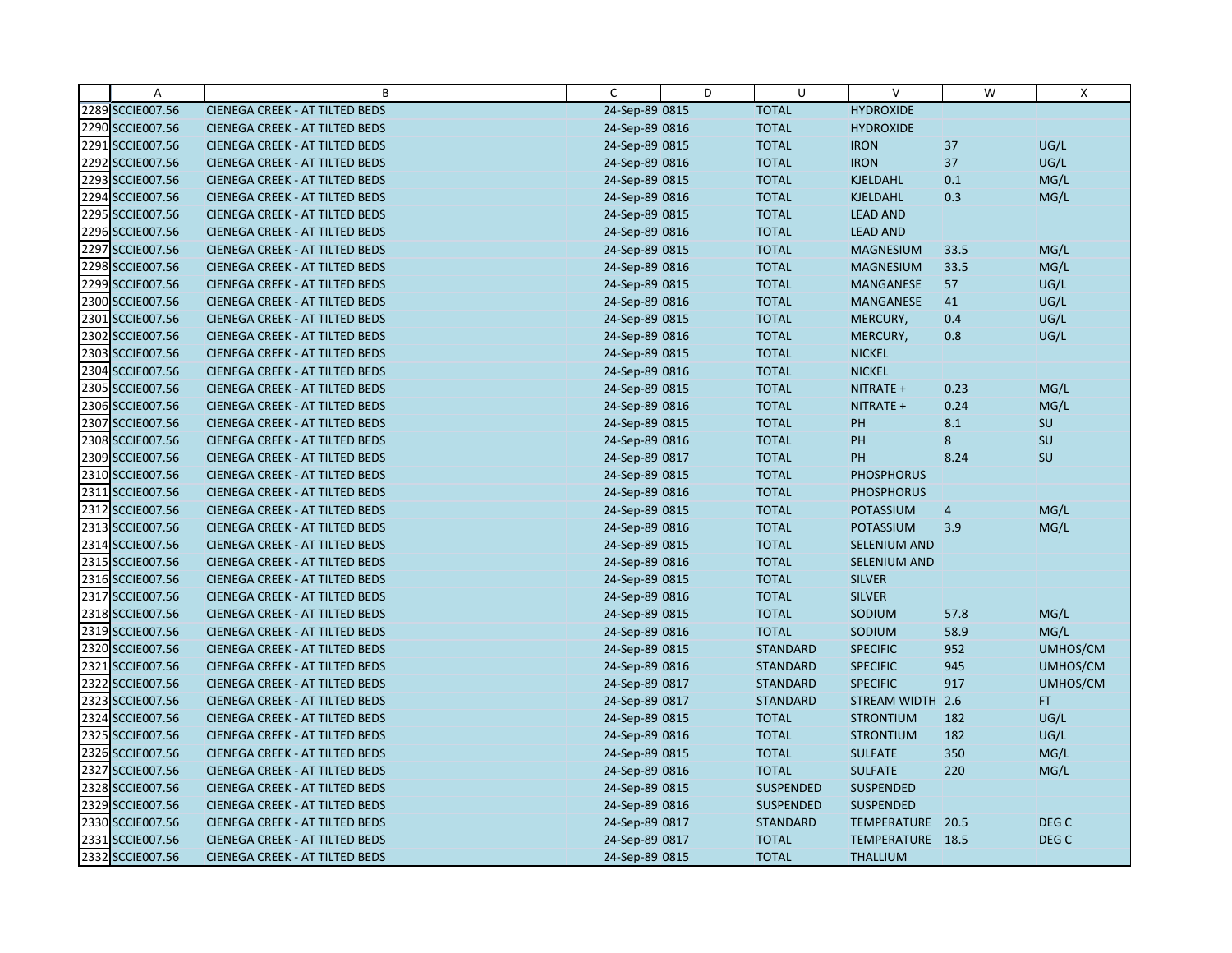| Α                | B                                     | C              | D | U                | $\vee$                  | W     | X              |
|------------------|---------------------------------------|----------------|---|------------------|-------------------------|-------|----------------|
| 2333 SCCIE007.56 | <b>CIENEGA CREEK - AT TILTED BEDS</b> | 24-Sep-89 0816 |   | <b>TOTAL</b>     | <b>THALLIUM</b>         |       |                |
| 2334 SCCIE007.56 | <b>CIENEGA CREEK - AT TILTED BEDS</b> | 24-Sep-89 0815 |   | <b>DISSOLVED</b> | <b>TOTAL</b>            | 670   | MG/L           |
| 2335 SCCIE007.56 | <b>CIENEGA CREEK - AT TILTED BEDS</b> | 24-Sep-89 0816 |   | <b>DISSOLVED</b> | <b>TOTAL</b>            | 700   | MG/L           |
| 2336 SCCIE007.56 | <b>CIENEGA CREEK - AT TILTED BEDS</b> | 24-Sep-89 0815 |   | <b>TOTAL</b>     | <b>TURBIDITY</b>        | $1.5$ | <b>NTU</b>     |
| 2337 SCCIE007.56 | <b>CIENEGA CREEK - AT TILTED BEDS</b> | 24-Sep-89 0816 |   | <b>TOTAL</b>     | <b>TURBIDITY</b>        | 1.1   | <b>NTU</b>     |
| 2338 SCCIE007.56 | <b>CIENEGA CREEK - AT TILTED BEDS</b> | 24-Sep-89 0815 |   | <b>TOTAL</b>     | <b>ZINC</b>             | 14    | UG/L           |
| 2339 SCCIE007.56 | <b>CIENEGA CREEK - AT TILTED BEDS</b> | 24-Sep-89 0816 |   | <b>TOTAL</b>     | <b>ZINC</b>             | 11    | UG/L           |
| 2340 SCCIE007.56 | <b>CIENEGA CREEK - AT TILTED BEDS</b> | 21-Nov-89 0915 |   | <b>TOTAL</b>     | ALKALINITY,             |       |                |
| 2341 SCCIE007.56 | <b>CIENEGA CREEK - AT TILTED BEDS</b> | 21-Nov-89 0915 |   | <b>TOTAL</b>     | <b>AMMONIA AS</b>       |       |                |
| 2342 SCCIE007.56 | <b>CIENEGA CREEK - AT TILTED BEDS</b> | 21-Nov-89 0915 |   | <b>TOTAL</b>     | <b>ANTIMONY</b>         |       |                |
| 2343 SCCIE007.56 | <b>CIENEGA CREEK - AT TILTED BEDS</b> | 21-Nov-89 0915 |   | <b>TOTAL</b>     | ARSENIC,                |       |                |
| 2344 SCCIE007.56 | CIENEGA CREEK - AT TILTED BEDS        | 21-Nov-89 0915 |   | <b>TOTAL</b>     | <b>BARIUM AND</b>       | 89    | UG/L           |
| 2345 SCCIE007.56 | <b>CIENEGA CREEK - AT TILTED BEDS</b> | 21-Nov-89 0915 |   | <b>TOTAL</b>     | <b>BERYLLIUM AND</b>    |       |                |
| 2346 SCCIE007.56 | CIENEGA CREEK - AT TILTED BEDS        | 21-Nov-89 0915 |   | <b>TOTAL</b>     | <b>BORON (BORON 160</b> |       | UG/L           |
| 2347 SCCIE007.56 | <b>CIENEGA CREEK - AT TILTED BEDS</b> | 21-Nov-89 0915 |   | <b>TOTAL</b>     | CADMIUM                 |       |                |
| 2348 SCCIE007.56 | <b>CIENEGA CREEK - AT TILTED BEDS</b> | 21-Nov-89 0915 |   | <b>TOTAL</b>     | <b>CALCIUM</b>          | 124   | MG/L           |
| 2349 SCCIE007.56 | CIENEGA CREEK - AT TILTED BEDS        | 21-Nov-89 0915 |   | <b>STANDARD</b>  | <b>CALCIUM</b>          | 446   | MG/L           |
| 2350 SCCIE007.56 | <b>CIENEGA CREEK - AT TILTED BEDS</b> | 21-Nov-89 0915 |   | <b>TOTAL</b>     | <b>CALCIUM</b>          | 244   | MG/L           |
| 2351 SCCIE007.56 | <b>CIENEGA CREEK - AT TILTED BEDS</b> | 21-Nov-89 0915 |   | <b>TOTAL</b>     | <b>CARBONATE</b>        |       |                |
| 2352 SCCIE007.56 | <b>CIENEGA CREEK - AT TILTED BEDS</b> | 21-Nov-89 0915 |   | <b>TOTAL</b>     | <b>CHLORIDE</b>         | 14.5  | MG/L           |
| 2353 SCCIE007.56 | <b>CIENEGA CREEK - AT TILTED BEDS</b> | 21-Nov-89 0915 |   | <b>TOTAL</b>     | <b>CHROMIUM</b>         |       |                |
| 2354 SCCIE007.56 | <b>CIENEGA CREEK - AT TILTED BEDS</b> | 21-Nov-89 0915 |   | <b>TOTAL</b>     | <b>COPPER</b>           |       |                |
| 2355 SCCIE007.56 | <b>CIENEGA CREEK - AT TILTED BEDS</b> | 21-Nov-89 0917 |   | <b>STANDARD</b>  | <b>DEPTH</b>            | 0.13  | FT.            |
| 2356 SCCIE007.56 | <b>CIENEGA CREEK - AT TILTED BEDS</b> | 21-Nov-89 0917 |   | <b>DISSOLVED</b> | <b>DISSOLVED</b>        | 9.15  | MG/L           |
| 2357 SCCIE007.56 | <b>CIENEGA CREEK - AT TILTED BEDS</b> | 21-Nov-89 0917 |   | <b>STANDARD</b>  | <b>DISSOLVED</b>        | 107.8 | <b>PERCENT</b> |
| 2358 SCCIE007.56 | <b>CIENEGA CREEK - AT TILTED BEDS</b> | 21-Nov-89 0917 |   | <b>TOTAL</b>     | <b>FLOW</b>             | 0.74  | FT/SEC         |
| 2359 SCCIE007.56 | <b>CIENEGA CREEK - AT TILTED BEDS</b> | 21-Nov-89 0917 |   | <b>STANDARD</b>  | <b>FLOW</b>             | .4    | <b>CFS</b>     |
| 2360 SCCIE007.56 | <b>CIENEGA CREEK - AT TILTED BEDS</b> | 21-Nov-89 0915 |   | <b>TOTAL</b>     | <b>FLUORIDE</b>         | 0.72  | MG/L           |
| 2361 SCCIE007.56 | <b>CIENEGA CREEK - AT TILTED BEDS</b> | 21-Nov-89 0915 |   | <b>TOTAL</b>     | <b>HYDROGEN</b>         | 244   | MG/L           |
| 2362 SCCIE007.56 | <b>CIENEGA CREEK - AT TILTED BEDS</b> | 21-Nov-89 0915 |   | <b>TOTAL</b>     | <b>HYDROXIDE</b>        |       |                |
| 2363 SCCIE007.56 | <b>CIENEGA CREEK - AT TILTED BEDS</b> | 21-Nov-89 0915 |   | <b>TOTAL</b>     | <b>IRON</b>             | 94    | UG/L           |
| 2364 SCCIE007.56 | <b>CIENEGA CREEK - AT TILTED BEDS</b> | 21-Nov-89 0915 |   | <b>TOTAL</b>     | <b>KJELDAHL</b>         | 0.2   | MG/L           |
| 2365 SCCIE007.56 | <b>CIENEGA CREEK - AT TILTED BEDS</b> | 21-Nov-89 0915 |   | <b>TOTAL</b>     | <b>LEAD AND</b>         |       |                |
| 2366 SCCIE007.56 | <b>CIENEGA CREEK - AT TILTED BEDS</b> | 21-Nov-89 0915 |   | <b>TOTAL</b>     | <b>MAGNESIUM</b>        | 33.2  | MG/L           |
| 2367 SCCIE007.56 | <b>CIENEGA CREEK - AT TILTED BEDS</b> | 21-Nov-89 0915 |   | <b>TOTAL</b>     | MANGANESE               | 90    | UG/L           |
| 2368 SCCIE007.56 | <b>CIENEGA CREEK - AT TILTED BEDS</b> | 21-Nov-89 0915 |   | <b>TOTAL</b>     | MERCURY,                |       |                |
| 2369 SCCIE007.56 | <b>CIENEGA CREEK - AT TILTED BEDS</b> | 21-Nov-89 0915 |   | <b>TOTAL</b>     | <b>NICKEL</b>           |       |                |
| 2370 SCCIE007.56 | CIENEGA CREEK - AT TILTED BEDS        | 21-Nov-89 0915 |   | <b>TOTAL</b>     | NITRATE +               | 0.26  | MG/L           |
| 2371 SCCIE007.56 | <b>CIENEGA CREEK - AT TILTED BEDS</b> | 21-Nov-89 0915 |   | <b>TOTAL</b>     | PH                      | 8.0   | SU             |
| 2372 SCCIE007.56 | <b>CIENEGA CREEK - AT TILTED BEDS</b> | 21-Nov-89 0917 |   | <b>TOTAL</b>     | PH                      | 8.29  | SU             |
| 2373 SCCIE007.56 | <b>CIENEGA CREEK - AT TILTED BEDS</b> | 21-Nov-89 0915 |   | <b>TOTAL</b>     | <b>PHOSPHORUS</b>       |       |                |
| 2374 SCCIE007.56 | <b>CIENEGA CREEK - AT TILTED BEDS</b> | 21-Nov-89 0915 |   | <b>TOTAL</b>     | <b>POTASSIUM</b>        | 3.7   | MG/L           |
| 2375 SCCIE007.56 | <b>CIENEGA CREEK - AT TILTED BEDS</b> | 21-Nov-89 0915 |   | <b>TOTAL</b>     | SELENIUM AND            |       |                |
| 2376 SCCIE007.56 | <b>CIENEGA CREEK - AT TILTED BEDS</b> | 21-Nov-89 0915 |   | <b>TOTAL</b>     | <b>SILVER</b>           |       |                |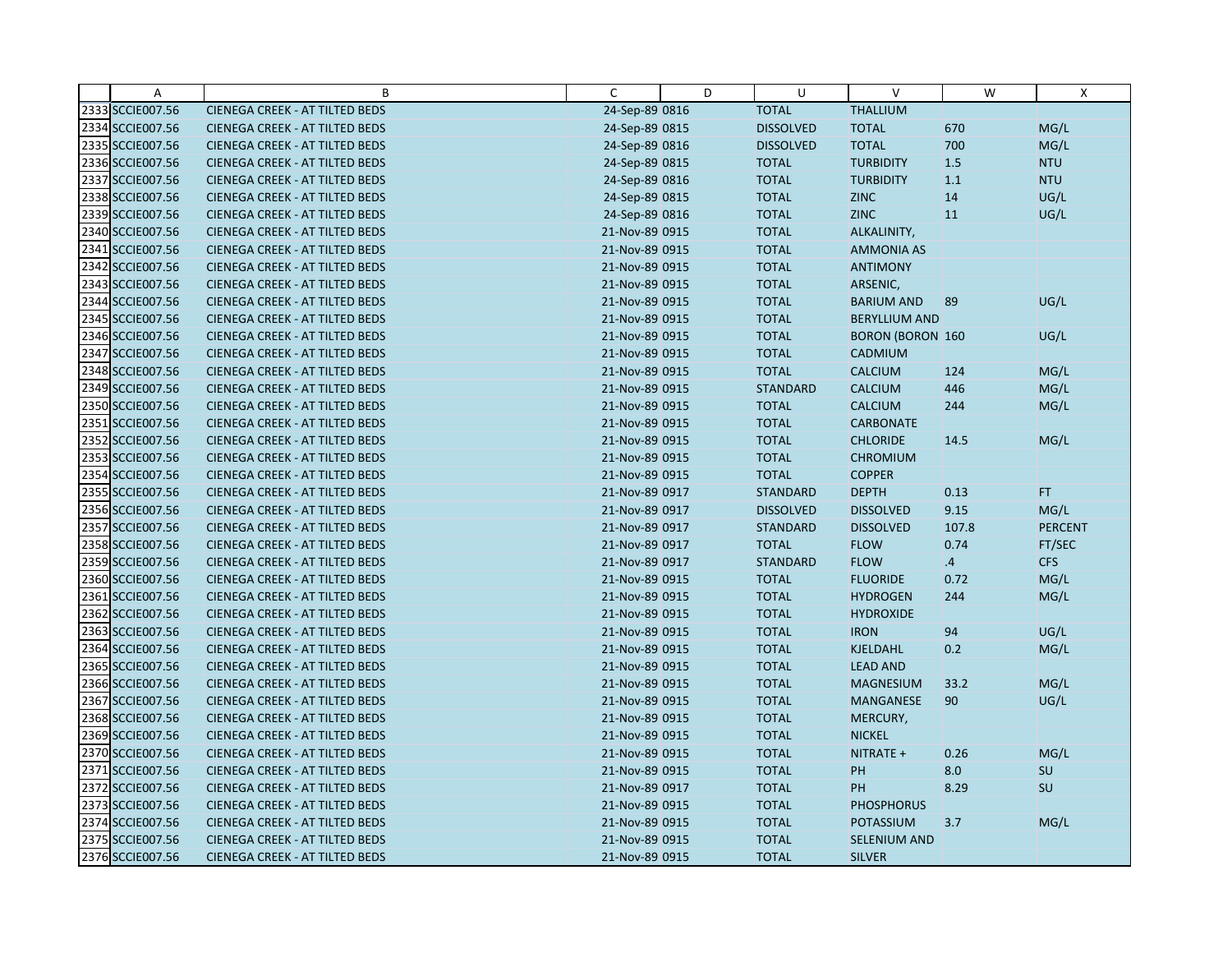| Α                | B                                     | C              | D | U                | $\vee$               | W     | X                |
|------------------|---------------------------------------|----------------|---|------------------|----------------------|-------|------------------|
| 2377 SCCIE007.56 | <b>CIENEGA CREEK - AT TILTED BEDS</b> | 21-Nov-89 0915 |   | <b>TOTAL</b>     | SODIUM               | 59.1  | MG/L             |
| 2378 SCCIE007.56 | <b>CIENEGA CREEK - AT TILTED BEDS</b> | 21-Nov-89 0915 |   | <b>STANDARD</b>  | <b>SPECIFIC</b>      | 755   | UMHOS/CM         |
| 2379 SCCIE007.56 | <b>CIENEGA CREEK - AT TILTED BEDS</b> | 21-Nov-89 0917 |   | <b>STANDARD</b>  | <b>SPECIFIC</b>      | 934   | UMHOS/CM         |
| 2380 SCCIE007.56 | <b>CIENEGA CREEK - AT TILTED BEDS</b> | 21-Nov-89 0917 |   | <b>STANDARD</b>  | STREAM WIDTH 3.0     |       | FT.              |
| 2381 SCCIE007.56 | <b>CIENEGA CREEK - AT TILTED BEDS</b> | 21-Nov-89 0915 |   | <b>TOTAL</b>     | <b>STRONTIUM</b>     | 119   | UG/L             |
| 2382 SCCIE007.56 | <b>CIENEGA CREEK - AT TILTED BEDS</b> | 21-Nov-89 0915 |   | <b>TOTAL</b>     | <b>SULFATE</b>       | 300   | MG/L             |
| 2383 SCCIE007.56 | <b>CIENEGA CREEK - AT TILTED BEDS</b> | 21-Nov-89 0915 |   | <b>SUSPENDED</b> | <b>SUSPENDED</b>     |       |                  |
| 2384 SCCIE007.56 | <b>CIENEGA CREEK - AT TILTED BEDS</b> | 21-Nov-89 0917 |   | <b>STANDARD</b>  | TEMPERATURE 11.0     |       | DEG C            |
| 2385 SCCIE007.56 | <b>CIENEGA CREEK - AT TILTED BEDS</b> | 21-Nov-89 0917 |   | <b>TOTAL</b>     | TEMPERATURE 13.5     |       | DEG <sub>C</sub> |
| 2386 SCCIE007.56 | <b>CIENEGA CREEK - AT TILTED BEDS</b> | 21-Nov-89 0915 |   | <b>TOTAL</b>     | <b>THALLIUM</b>      |       |                  |
| 2387 SCCIE007.56 | <b>CIENEGA CREEK - AT TILTED BEDS</b> | 21-Nov-89 0915 |   | <b>DISSOLVED</b> | <b>TOTAL</b>         | 740   | MG/L             |
| 2388 SCCIE007.56 | <b>CIENEGA CREEK - AT TILTED BEDS</b> | 21-Nov-89 0915 |   | <b>TOTAL</b>     | <b>TURBIDITY</b>     | 1.1   | <b>NTU</b>       |
| 2389 SCCIE007.56 | <b>CIENEGA CREEK - AT TILTED BEDS</b> | 21-Nov-89 0915 |   | <b>TOTAL</b>     | <b>ZINC</b>          |       |                  |
| 2390 SCCIE007.56 | <b>CIENEGA CREEK - AT TILTED BEDS</b> | 31-Jan-90 0930 |   | <b>TOTAL</b>     | ALKALINITY,          |       |                  |
| 2391 SCCIE007.56 | <b>CIENEGA CREEK - AT TILTED BEDS</b> | 31-Jan-90 0930 |   | <b>TOTAL</b>     | <b>AMMONIA AS</b>    |       |                  |
| 2392 SCCIE007.56 | <b>CIENEGA CREEK - AT TILTED BEDS</b> | 31-Jan-90 0930 |   | <b>TOTAL</b>     | <b>ANTIMONY</b>      |       |                  |
| 2393 SCCIE007.56 | <b>CIENEGA CREEK - AT TILTED BEDS</b> | 31-Jan-90 0930 |   | <b>TOTAL</b>     | ARSENIC,             |       |                  |
| 2394 SCCIE007.56 | <b>CIENEGA CREEK - AT TILTED BEDS</b> | 31-Jan-90 0930 |   | <b>TOTAL</b>     | <b>BARIUM AND</b>    |       |                  |
| 2395 SCCIE007.56 | <b>CIENEGA CREEK - AT TILTED BEDS</b> | 31-Jan-90 0930 |   | <b>TOTAL</b>     | <b>BERYLLIUM AND</b> |       |                  |
| 2396 SCCIE007.56 | <b>CIENEGA CREEK - AT TILTED BEDS</b> | 31-Jan-90 0930 |   | <b>TOTAL</b>     | <b>BORON (BORON</b>  |       |                  |
| 2397 SCCIE007.56 | <b>CIENEGA CREEK - AT TILTED BEDS</b> | 31-Jan-90 0930 |   | <b>TOTAL</b>     | CADMIUM              |       |                  |
| 2398 SCCIE007.56 | <b>CIENEGA CREEK - AT TILTED BEDS</b> | 31-Jan-90 0930 |   | <b>TOTAL</b>     | <b>CALCIUM</b>       | 132   | MG/L             |
| 2399 SCCIE007.56 | <b>CIENEGA CREEK - AT TILTED BEDS</b> | 31-Jan-90 0930 |   | <b>STANDARD</b>  | CALCIUM              | 480   | MG/L             |
| 2400 SCCIE007.56 | <b>CIENEGA CREEK - AT TILTED BEDS</b> | 31-Jan-90 0930 |   | <b>TOTAL</b>     | <b>CALCIUM</b>       | 252   | MG/L             |
| 2401 SCCIE007.56 | <b>CIENEGA CREEK - AT TILTED BEDS</b> | 31-Jan-90 0930 |   | <b>TOTAL</b>     | <b>CARBONATE</b>     |       |                  |
| 2402 SCCIE007.56 | <b>CIENEGA CREEK - AT TILTED BEDS</b> | 31-Jan-90 0930 |   | <b>TOTAL</b>     | <b>CHLORIDE</b>      | 10.7  | MG/L             |
| 2403 SCCIE007.56 | <b>CIENEGA CREEK - AT TILTED BEDS</b> | 31-Jan-90 0930 |   | <b>TOTAL</b>     | <b>CHROMIUM</b>      |       |                  |
| 2404 SCCIE007.56 | <b>CIENEGA CREEK - AT TILTED BEDS</b> | 31-Jan-90 0930 |   | <b>TOTAL</b>     | <b>COPPER</b>        |       |                  |
| 2405 SCCIE007.56 | <b>CIENEGA CREEK - AT TILTED BEDS</b> | 31-Jan-90 0932 |   | <b>STANDARD</b>  | <b>DEPTH</b>         | 0.18  | FT.              |
| 2406 SCCIE007.56 | <b>CIENEGA CREEK - AT TILTED BEDS</b> | 31-Jan-90 0932 |   | <b>DISSOLVED</b> | <b>DISSOLVED</b>     | 10.6  | MG/L             |
| 2407 SCCIE007.56 | <b>CIENEGA CREEK - AT TILTED BEDS</b> | 31-Jan-90 0932 |   | <b>STANDARD</b>  | <b>DISSOLVED</b>     | 109.4 | <b>PERCENT</b>   |
| 2408 SCCIE007.56 | <b>CIENEGA CREEK - AT TILTED BEDS</b> | 31-Jan-90 0932 |   | <b>TOTAL</b>     | <b>FLOW</b>          | 0.98  | FT/SEC           |
| 2409 SCCIE007.56 | <b>CIENEGA CREEK - AT TILTED BEDS</b> | 31-Jan-90 0932 |   | <b>STANDARD</b>  | <b>FLOW</b>          | .52   | <b>CFS</b>       |
| 2410 SCCIE007.56 | <b>CIENEGA CREEK - AT TILTED BEDS</b> | 31-Jan-90 0930 |   | <b>TOTAL</b>     | <b>FLUORIDE</b>      | 0.69  | MG/L             |
| 2411 SCCIE007.56 | <b>CIENEGA CREEK - AT TILTED BEDS</b> | 31-Jan-90 0930 |   | <b>TOTAL</b>     | <b>HYDROGEN</b>      | 307   | MG/L             |
| 2412 SCCIE007.56 | <b>CIENEGA CREEK - AT TILTED BEDS</b> | 31-Jan-90 0930 |   | <b>TOTAL</b>     | <b>IRON</b>          | 120   | UG/L             |
| 2413 SCCIE007.56 | <b>CIENEGA CREEK - AT TILTED BEDS</b> | 31-Jan-90 0930 |   | <b>TOTAL</b>     | KJELDAHL             |       |                  |
| 2414 SCCIE007.56 | <b>CIENEGA CREEK - AT TILTED BEDS</b> | 31-Jan-90 0930 |   | <b>TOTAL</b>     | <b>LEAD AND</b>      |       |                  |
| 2415 SCCIE007.56 | <b>CIENEGA CREEK - AT TILTED BEDS</b> | 31-Jan-90 0930 |   | <b>TOTAL</b>     | <b>MAGNESIUM</b>     | 31.0  | MG/L             |
| 2416 SCCIE007.56 | <b>CIENEGA CREEK - AT TILTED BEDS</b> | 31-Jan-90 0930 |   | <b>TOTAL</b>     | <b>MANGANESE</b>     | 70    | UG/L             |
| 2417 SCCIE007.56 | <b>CIENEGA CREEK - AT TILTED BEDS</b> | 31-Jan-90 0930 |   | <b>TOTAL</b>     | MERCURY,             |       |                  |
| 2418 SCCIE007.56 | <b>CIENEGA CREEK - AT TILTED BEDS</b> | 31-Jan-90 0930 |   | <b>TOTAL</b>     | <b>NICKEL</b>        |       |                  |
| 2419 SCCIE007.56 | <b>CIENEGA CREEK - AT TILTED BEDS</b> | 31-Jan-90 0930 |   | <b>TOTAL</b>     | NITRATE +            | 0.29  | MG/L             |
| 2420 SCCIE007.56 | <b>CIENEGA CREEK - AT TILTED BEDS</b> | 31-Jan-90 0930 |   | <b>TOTAL</b>     | PH                   | 8.14  | SU               |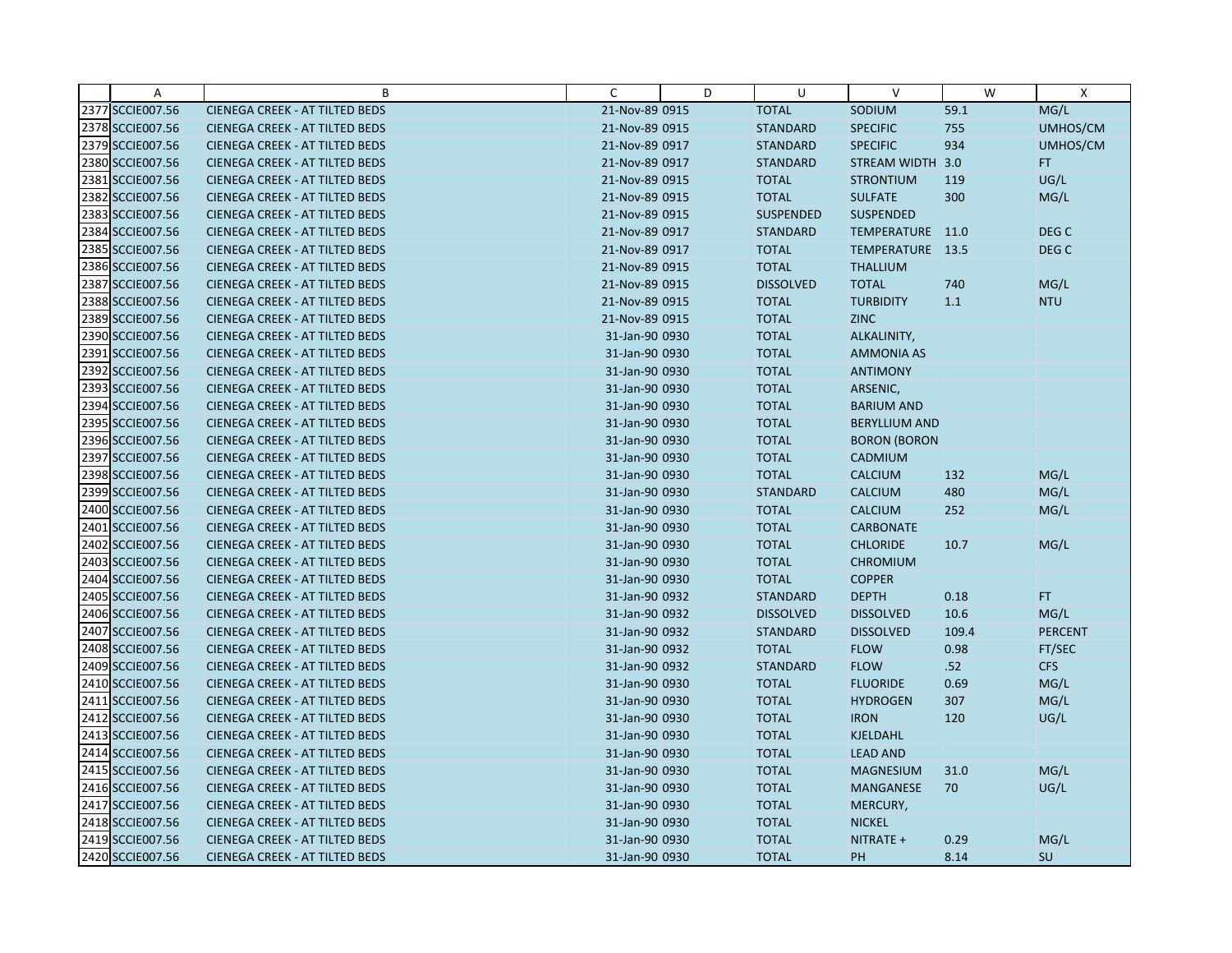| $\overline{A}$   | B                                     | C              | D | U                | $\vee$               | W     | X                |
|------------------|---------------------------------------|----------------|---|------------------|----------------------|-------|------------------|
| 2421 SCCIE007.56 | <b>CIENEGA CREEK - AT TILTED BEDS</b> | 31-Jan-90 0932 |   | <b>TOTAL</b>     | PH                   | 8.62  | SU               |
| 2422 SCCIE007.56 | <b>CIENEGA CREEK - AT TILTED BEDS</b> | 31-Jan-90 0930 |   | <b>TOTAL</b>     | <b>PHOSPHORUS</b>    |       |                  |
| 2423 SCCIE007.56 | <b>CIENEGA CREEK - AT TILTED BEDS</b> | 31-Jan-90 0930 |   | <b>TOTAL</b>     | <b>POTASSIUM</b>     | 5.2   | MG/L             |
| 2424 SCCIE007.56 | CIENEGA CREEK - AT TILTED BEDS        | 31-Jan-90 0930 |   | <b>TOTAL</b>     | SELENIUM AND         |       |                  |
| 2425 SCCIE007.56 | <b>CIENEGA CREEK - AT TILTED BEDS</b> | 31-Jan-90 0930 |   | <b>TOTAL</b>     | <b>SILVER</b>        |       |                  |
| 2426 SCCIE007.56 | <b>CIENEGA CREEK - AT TILTED BEDS</b> | 31-Jan-90 0930 |   | <b>TOTAL</b>     | SODIUM               | 52.6  | MG/L             |
| 2427 SCCIE007.56 | <b>CIENEGA CREEK - AT TILTED BEDS</b> | 31-Jan-90 0930 |   | <b>STANDARD</b>  | <b>SPECIFIC</b>      | 982   | UMHOS/CM         |
| 2428 SCCIE007.56 | <b>CIENEGA CREEK - AT TILTED BEDS</b> | 31-Jan-90 0932 |   | <b>STANDARD</b>  | <b>SPECIFIC</b>      | 924   | UMHOS/CM         |
| 2429 SCCIE007.56 | <b>CIENEGA CREEK - AT TILTED BEDS</b> | 31-Jan-90 0932 |   | <b>STANDARD</b>  | STREAM WIDTH 3.0     |       | FT.              |
| 2430 SCCIE007.56 | <b>CIENEGA CREEK - AT TILTED BEDS</b> | 31-Jan-90 0930 |   | <b>TOTAL</b>     | <b>STRONTIUM</b>     | 227   | UG/L             |
| 2431 SCCIE007.56 | <b>CIENEGA CREEK - AT TILTED BEDS</b> | 31-Jan-90 0930 |   | <b>TOTAL</b>     | <b>SULFATE</b>       | 320   | MG/L             |
| 2432 SCCIE007.56 | <b>CIENEGA CREEK - AT TILTED BEDS</b> | 31-Jan-90 0930 |   | <b>SUSPENDED</b> | <b>SUSPENDED</b>     | 9     | MG/L             |
| 2433 SCCIE007.56 | <b>CIENEGA CREEK - AT TILTED BEDS</b> | 31-Jan-90 0932 |   | <b>STANDARD</b>  | TEMPERATURE 11.0     |       | DEG C            |
| 2434 SCCIE007.56 | <b>CIENEGA CREEK - AT TILTED BEDS</b> | 31-Jan-90 0932 |   | <b>TOTAL</b>     | TEMPERATURE 10.0     |       | DEG <sub>C</sub> |
| 2435 SCCIE007.56 | <b>CIENEGA CREEK - AT TILTED BEDS</b> | 31-Jan-90 0930 |   | <b>TOTAL</b>     | <b>THALLIUM</b>      |       |                  |
| 2436 SCCIE007.56 | <b>CIENEGA CREEK - AT TILTED BEDS</b> | 31-Jan-90 0930 |   | <b>DISSOLVED</b> | <b>TOTAL</b>         | 746   | MG/L             |
| 2437 SCCIE007.56 | <b>CIENEGA CREEK - AT TILTED BEDS</b> | 31-Jan-90 0930 |   | <b>TOTAL</b>     | <b>TURBIDITY</b>     | 0.77  | <b>NTU</b>       |
| 2438 SCCIE007.56 | <b>CIENEGA CREEK - AT TILTED BEDS</b> | 31-Jan-90 0930 |   | <b>TOTAL</b>     | <b>ZINC</b>          |       |                  |
| 2439 SCCIE007.56 | <b>CIENEGA CREEK - AT TILTED BEDS</b> | 27-Mar-90 1030 |   | <b>TOTAL</b>     | ALKALINITY,          |       |                  |
| 2440 SCCIE007.56 | <b>CIENEGA CREEK - AT TILTED BEDS</b> | 27-Mar-90 1030 |   | <b>TOTAL</b>     | <b>AMMONIA AS</b>    |       |                  |
| 2441 SCCIE007.56 | <b>CIENEGA CREEK - AT TILTED BEDS</b> | 27-Mar-90 1030 |   | <b>TOTAL</b>     | <b>ANTIMONY</b>      |       |                  |
| 2442 SCCIE007.56 | <b>CIENEGA CREEK - AT TILTED BEDS</b> | 27-Mar-90 1030 |   | <b>TOTAL</b>     | ARSENIC,             |       |                  |
| 2443 SCCIE007.56 | <b>CIENEGA CREEK - AT TILTED BEDS</b> | 27-Mar-90 1030 |   | <b>TOTAL</b>     | <b>BARIUM AND</b>    |       |                  |
| 2444 SCCIE007.56 | <b>CIENEGA CREEK - AT TILTED BEDS</b> | 27-Mar-90 1030 |   | <b>TOTAL</b>     | <b>BERYLLIUM AND</b> |       |                  |
| 2445 SCCIE007.56 | <b>CIENEGA CREEK - AT TILTED BEDS</b> | 27-Mar-90 1030 |   | <b>TOTAL</b>     | <b>BORON (BORON</b>  |       |                  |
| 2446 SCCIE007.56 | <b>CIENEGA CREEK - AT TILTED BEDS</b> | 27-Mar-90 1030 |   | <b>TOTAL</b>     | CADMIUM              |       |                  |
| 2447 SCCIE007.56 | <b>CIENEGA CREEK - AT TILTED BEDS</b> | 27-Mar-90 1030 |   | <b>TOTAL</b>     | <b>CALCIUM</b>       | 143   | MG/L             |
| 2448 SCCIE007.56 | <b>CIENEGA CREEK - AT TILTED BEDS</b> | 27-Mar-90 1030 |   | <b>STANDARD</b>  | <b>CALCIUM</b>       | 484   | MG/L             |
| 2449 SCCIE007.56 | <b>CIENEGA CREEK - AT TILTED BEDS</b> | 27-Mar-90 1030 |   | <b>TOTAL</b>     | <b>CALCIUM</b>       | 251   | MG/L             |
| 2450 SCCIE007.56 | <b>CIENEGA CREEK - AT TILTED BEDS</b> | 27-Mar-90 1030 |   | <b>TOTAL</b>     | <b>CARBONATE</b>     |       |                  |
| 2451 SCCIE007.56 | CIENEGA CREEK - AT TILTED BEDS        | 27-Mar-90 1030 |   | <b>TOTAL</b>     | <b>CHLORIDE</b>      | 10.3  | MG/L             |
| 2452 SCCIE007.56 | <b>CIENEGA CREEK - AT TILTED BEDS</b> | 27-Mar-90 1030 |   | <b>TOTAL</b>     | <b>CHROMIUM</b>      |       |                  |
| 2453 SCCIE007.56 | <b>CIENEGA CREEK - AT TILTED BEDS</b> | 27-Mar-90 1030 |   | <b>TOTAL</b>     | <b>COPPER</b>        |       |                  |
| 2454 SCCIE007.56 | <b>CIENEGA CREEK - AT TILTED BEDS</b> | 27-Mar-90 1032 |   | <b>STANDARD</b>  | <b>DEPTH</b>         | 0.19  | FT.              |
| 2455 SCCIE007.56 | <b>CIENEGA CREEK - AT TILTED BEDS</b> | 27-Mar-90 1032 |   | <b>DISSOLVED</b> | <b>DISSOLVED</b>     | 9.13  | MG/L             |
| 2456 SCCIE007.56 | <b>CIENEGA CREEK - AT TILTED BEDS</b> | 27-Mar-90 1032 |   | <b>STANDARD</b>  | <b>DISSOLVED</b>     | 108.7 | <b>PERCENT</b>   |
| 2457 SCCIE007.56 | <b>CIENEGA CREEK - AT TILTED BEDS</b> | 27-Mar-90 1030 |   | <b>TOTAL</b>     | <b>FECAL</b>         | 280   | CFU/100          |
| 2458 SCCIE007.56 | <b>CIENEGA CREEK - AT TILTED BEDS</b> | 27-Mar-90 1030 |   | <b>TOTAL</b>     | <b>FECAL</b>         | 180   | <b>CFU/100</b>   |
| 2459 SCCIE007.56 | CIENEGA CREEK - AT TILTED BEDS        | 27-Mar-90 1032 |   | <b>TOTAL</b>     | <b>FLOW</b>          | 1.79  | FT/SEC           |
| 2460 SCCIE007.56 | <b>CIENEGA CREEK - AT TILTED BEDS</b> | 27-Mar-90 1032 |   | <b>STANDARD</b>  | <b>FLOW</b>          | .51   | <b>CFS</b>       |
| 2461 SCCIE007.56 | <b>CIENEGA CREEK - AT TILTED BEDS</b> | 27-Mar-90 1030 |   | <b>TOTAL</b>     | <b>FLUORIDE</b>      | 0.64  | MG/L             |
| 2462 SCCIE007.56 | <b>CIENEGA CREEK - AT TILTED BEDS</b> | 27-Mar-90 1030 |   | <b>TOTAL</b>     | <b>HYDROGEN</b>      | 306   | MG/L             |
| 2463 SCCIE007.56 | <b>CIENEGA CREEK - AT TILTED BEDS</b> | 27-Mar-90 1030 |   | <b>TOTAL</b>     | <b>IRON</b>          | 240   | UG/L             |
| 2464 SCCIE007.56 | <b>CIENEGA CREEK - AT TILTED BEDS</b> | 27-Mar-90 1030 |   | <b>TOTAL</b>     | KJELDAHL             |       |                  |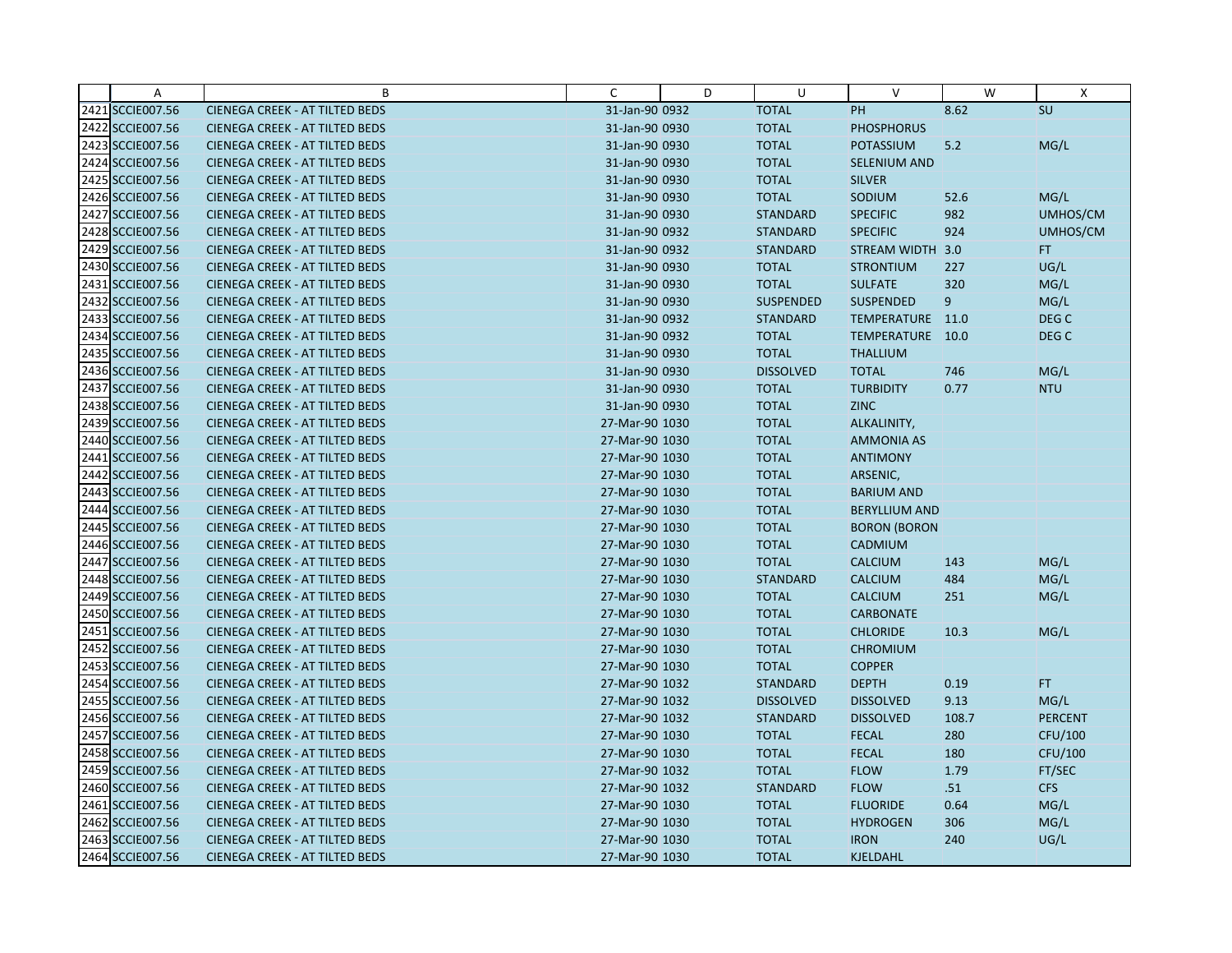| Α                | B                                     | С              | D | U                | V                      | W    | Χ                |
|------------------|---------------------------------------|----------------|---|------------------|------------------------|------|------------------|
| 2465 SCCIE007.56 | <b>CIENEGA CREEK - AT TILTED BEDS</b> | 27-Mar-90 1030 |   | <b>TOTAL</b>     | <b>LEAD AND</b>        |      |                  |
| 2466 SCCIE007.56 | <b>CIENEGA CREEK - AT TILTED BEDS</b> | 27-Mar-90 1030 |   | <b>TOTAL</b>     | <b>MAGNESIUM</b>       | 33.9 | MG/L             |
| 2467 SCCIE007.56 | <b>CIENEGA CREEK - AT TILTED BEDS</b> | 27-Mar-90 1030 |   | <b>TOTAL</b>     | <b>MANGANESE</b>       | 110  | UG/L             |
| 2468 SCCIE007.56 | <b>CIENEGA CREEK - AT TILTED BEDS</b> | 27-Mar-90 1030 |   | <b>TOTAL</b>     | MERCURY,               |      |                  |
| 2469 SCCIE007.56 | <b>CIENEGA CREEK - AT TILTED BEDS</b> | 27-Mar-90 1030 |   | <b>TOTAL</b>     | <b>NICKEL</b>          |      |                  |
| 2470 SCCIE007.56 | <b>CIENEGA CREEK - AT TILTED BEDS</b> | 27-Mar-90 1030 |   | <b>TOTAL</b>     | NITRATE +              |      |                  |
| 2471 SCCIE007.56 | <b>CIENEGA CREEK - AT TILTED BEDS</b> | 27-Mar-90 1030 |   | <b>TOTAL</b>     | PH                     | 8.24 | SU               |
| 2472 SCCIE007.56 | <b>CIENEGA CREEK - AT TILTED BEDS</b> | 27-Mar-90 1032 |   | <b>TOTAL</b>     | PH                     | 8.60 | SU               |
| 2473 SCCIE007.56 | <b>CIENEGA CREEK - AT TILTED BEDS</b> | 27-Mar-90 1030 |   | <b>TOTAL</b>     | <b>PHOSPHORUS</b>      |      |                  |
| 2474 SCCIE007.56 | <b>CIENEGA CREEK - AT TILTED BEDS</b> | 27-Mar-90 1030 |   | <b>TOTAL</b>     | <b>POTASSIUM</b>       | 3.3  | MG/L             |
| 2475 SCCIE007.56 | <b>CIENEGA CREEK - AT TILTED BEDS</b> | 27-Mar-90 1030 |   | <b>TOTAL</b>     | SELENIUM AND           |      |                  |
| 2476 SCCIE007.56 | <b>CIENEGA CREEK - AT TILTED BEDS</b> | 27-Mar-90 1030 |   | <b>TOTAL</b>     | <b>SILVER</b>          |      |                  |
| 2477 SCCIE007.56 | <b>CIENEGA CREEK - AT TILTED BEDS</b> | 27-Mar-90 1030 |   | <b>TOTAL</b>     | SODIUM                 | 57.6 | MG/L             |
| 2478 SCCIE007.56 | <b>CIENEGA CREEK - AT TILTED BEDS</b> | 27-Mar-90 1030 |   | <b>STANDARD</b>  | <b>SPECIFIC</b>        | 985  | UMHOS/CM         |
| 2479 SCCIE007.56 | <b>CIENEGA CREEK - AT TILTED BEDS</b> | 27-Mar-90 1032 |   | <b>STANDARD</b>  | <b>SPECIFIC</b>        | 944  | UMHOS/CM         |
| 2480 SCCIE007.56 | <b>CIENEGA CREEK - AT TILTED BEDS</b> | 27-Mar-90 1032 |   | <b>STANDARD</b>  | <b>STREAM WIDTH</b>    | 2.8  | FT.              |
| 2481 SCCIE007.56 | <b>CIENEGA CREEK - AT TILTED BEDS</b> | 27-Mar-90 1030 |   | <b>TOTAL</b>     | <b>STRONTIUM</b>       | 210  | UG/L             |
| 2482 SCCIE007.56 | <b>CIENEGA CREEK - AT TILTED BEDS</b> | 27-Mar-90 1030 |   | <b>TOTAL</b>     | <b>SULFATE</b>         | 308  | MG/L             |
| 2483 SCCIE007.56 | <b>CIENEGA CREEK - AT TILTED BEDS</b> | 27-Mar-90 1030 |   | <b>SUSPENDED</b> | <b>SUSPENDED</b>       |      |                  |
| 2484 SCCIE007.56 | <b>CIENEGA CREEK - AT TILTED BEDS</b> | 27-Mar-90 1032 |   | <b>STANDARD</b>  | TEMPERATURE 22.0       |      | DEG C            |
| 2485 SCCIE007.56 | <b>CIENEGA CREEK - AT TILTED BEDS</b> | 27-Mar-90 1032 |   | <b>TOTAL</b>     | TEMPERATURE 17.0       |      | DEG <sub>C</sub> |
| 2486 SCCIE007.56 | <b>CIENEGA CREEK - AT TILTED BEDS</b> | 27-Mar-90 1030 |   | <b>TOTAL</b>     | <b>THALLIUM</b>        |      |                  |
| 2487 SCCIE007.56 | <b>CIENEGA CREEK - AT TILTED BEDS</b> | 27-Mar-90 1030 |   | <b>DISSOLVED</b> | <b>TOTAL</b>           | 634  | MG/L             |
| 2488 SCCIE007.56 | <b>CIENEGA CREEK - AT TILTED BEDS</b> | 27-Mar-90 1030 |   | <b>TOTAL</b>     | <b>TURBIDITY</b>       | 2.0  | <b>NTU</b>       |
| 2489 SCCIE007.56 | <b>CIENEGA CREEK - AT TILTED BEDS</b> | 27-Mar-90 1030 |   | <b>TOTAL</b>     | <b>ZINC</b>            |      |                  |
| 2490 SCCIE007.56 | <b>CIENEGA CREEK - AT TILTED BEDS</b> | 06-Nov-92 1130 |   | <b>TOTAL</b>     | <b>AMMONIA AS</b>      |      |                  |
| 2491 SCCIE007.56 | <b>CIENEGA CREEK - AT TILTED BEDS</b> | 06-Nov-92 1130 |   | <b>TOTAL</b>     | <b>ANTIMONY</b>        |      |                  |
| 2492 SCCIE007.56 | <b>CIENEGA CREEK - AT TILTED BEDS</b> | 06-Nov-92 1130 |   | <b>TOTAL</b>     | ARSENIC,               |      |                  |
| 2493 SCCIE007.56 | <b>CIENEGA CREEK - AT TILTED BEDS</b> | 06-Nov-92 1130 |   | <b>TOTAL</b>     | <b>BARIUM AND</b>      | 158  | UG/L             |
| 2494 SCCIE007.56 | <b>CIENEGA CREEK - AT TILTED BEDS</b> | 06-Nov-92 1130 |   | <b>TOTAL</b>     | <b>BERYLLIUM AND</b>   |      |                  |
| 2495 SCCIE007.56 | <b>CIENEGA CREEK - AT TILTED BEDS</b> | 06-Nov-92 1130 |   | <b>TOTAL</b>     | <b>BORON (BORON 74</b> |      | UG/L             |
| 2496 SCCIE007.56 | <b>CIENEGA CREEK - AT TILTED BEDS</b> | 06-Nov-92 1130 |   | <b>TOTAL</b>     | CADMIUM                |      |                  |
| 2497 SCCIE007.56 | CIENEGA CREEK - AT TILTED BEDS        | 06-Nov-92 1130 |   | <b>TOTAL</b>     | CALCIUM                | 145  | MG/L             |
| 2498 SCCIE007.56 | <b>CIENEGA CREEK - AT TILTED BEDS</b> | 06-Nov-92 1130 |   | <b>STANDARD</b>  | <b>CALCIUM</b>         | 504  | MG/L             |
| 2499 SCCIE007.56 | <b>CIENEGA CREEK - AT TILTED BEDS</b> | 06-Nov-92 1130 |   | <b>TOTAL</b>     | <b>CALCIUM</b>         | 299  | MG/L             |
| 2500 SCCIE007.56 | <b>CIENEGA CREEK - AT TILTED BEDS</b> | 06-Nov-92 1130 |   | <b>TOTAL</b>     | <b>CARBONATE</b>       |      |                  |
| 2501 SCCIE007.56 | CIENEGA CREEK - AT TILTED BEDS        | 06-Nov-92 1130 |   | <b>TOTAL</b>     | <b>CHLORIDE</b>        | 10.9 | MG/L             |
| 2502 SCCIE007.56 | <b>CIENEGA CREEK - AT TILTED BEDS</b> | 06-Nov-92 1130 |   | <b>TOTAL</b>     | <b>CHROMIUM</b>        |      |                  |
| 2503 SCCIE007.56 | <b>CIENEGA CREEK - AT TILTED BEDS</b> | 06-Nov-92 1130 |   | <b>TOTAL</b>     | <b>COPPER</b>          | 5    | UG/L             |
| 2504 SCCIE007.56 | <b>CIENEGA CREEK - AT TILTED BEDS</b> | 06-Nov-92 1132 |   | <b>STANDARD</b>  | <b>DEPTH</b>           | 0.03 | FT.              |
| 2505 SCCIE007.56 | <b>CIENEGA CREEK - AT TILTED BEDS</b> | 06-Nov-92 1132 |   | <b>DISSOLVED</b> | <b>DISSOLVED</b>       | 10.9 | MG/L             |
| 2506 SCCIE007.56 | <b>CIENEGA CREEK - AT TILTED BEDS</b> | 06-Nov-92 1132 |   | <b>STANDARD</b>  | <b>DISSOLVED</b>       | 99.6 | <b>PERCENT</b>   |
| 2507 SCCIE007.56 | <b>CIENEGA CREEK - AT TILTED BEDS</b> | 06-Nov-92 1130 |   | <b>TOTAL</b>     | <b>FECAL</b>           | 14   | CFU/100          |
| 2508 SCCIE007.56 | <b>CIENEGA CREEK - AT TILTED BEDS</b> | 06-Nov-92 1130 |   | <b>TOTAL</b>     | <b>FECAL</b>           | 48   | CFU/100          |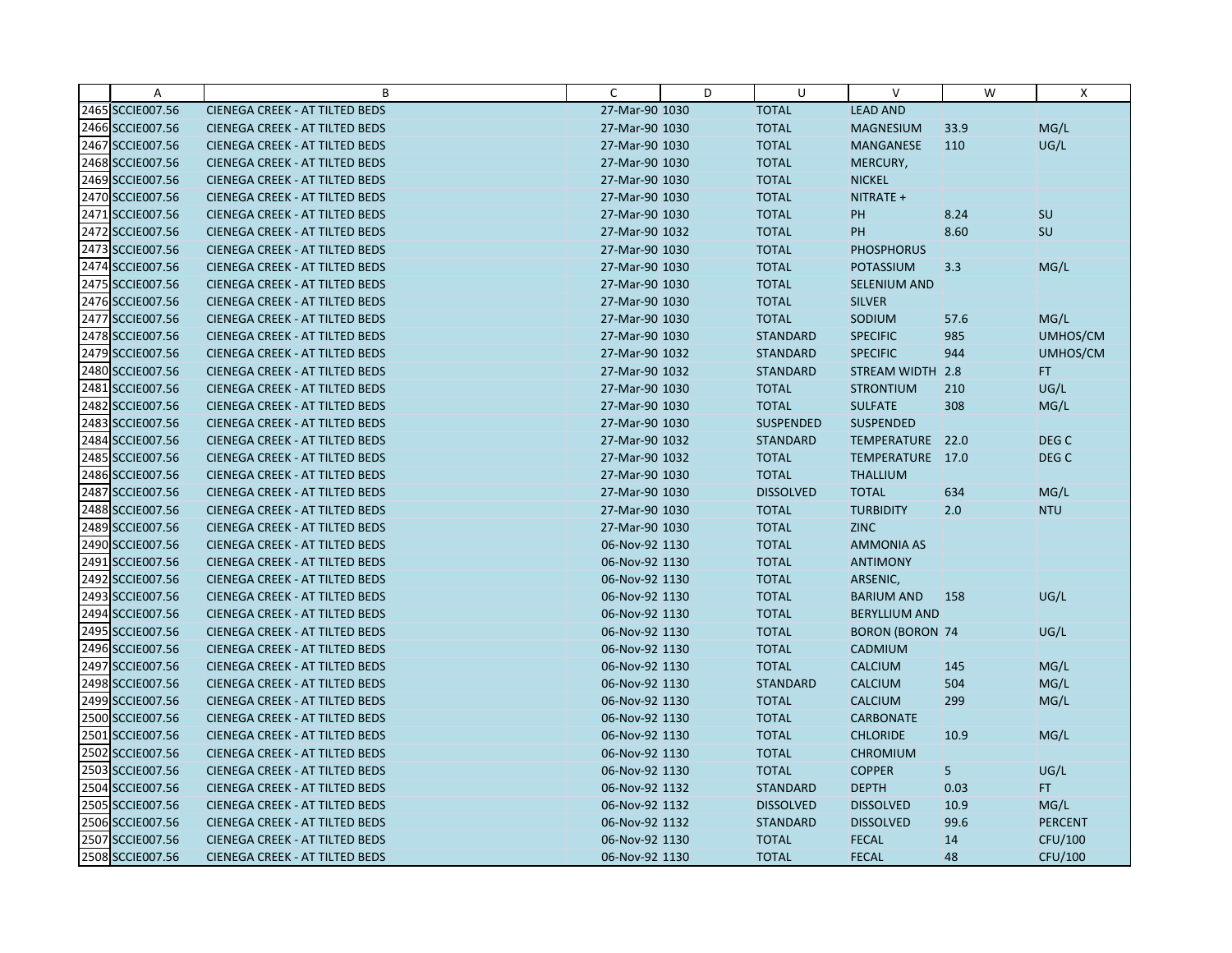| Α                | B                                     | C              | D | U                | $\vee$                 | W              | $\mathsf{X}$     |
|------------------|---------------------------------------|----------------|---|------------------|------------------------|----------------|------------------|
| 2509 SCCIE007.56 | <b>CIENEGA CREEK - AT TILTED BEDS</b> | 06-Nov-92 1132 |   | <b>TOTAL</b>     | <b>FLOW</b>            | 0.34           | FT/SEC           |
| 2510 SCCIE007.56 | <b>CIENEGA CREEK - AT TILTED BEDS</b> | 06-Nov-92 1132 |   | <b>STANDARD</b>  | <b>FLOW</b>            | .02            | <b>CFS</b>       |
| 2511 SCCIE007.56 | <b>CIENEGA CREEK - AT TILTED BEDS</b> | 06-Nov-92 1130 |   | <b>TOTAL</b>     | <b>FLUORIDE</b>        | 0.90           | MG/L             |
| 2512 SCCIE007.56 | <b>CIENEGA CREEK - AT TILTED BEDS</b> | 06-Nov-92 1130 |   | <b>TOTAL</b>     | <b>HYDROGEN</b>        | 369            | MG/L             |
| 2513 SCCIE007.56 | <b>CIENEGA CREEK - AT TILTED BEDS</b> | 06-Nov-92 1130 |   | <b>TOTAL</b>     | <b>HYDROXIDE</b>       |                |                  |
| 2514 SCCIE007.56 | <b>CIENEGA CREEK - AT TILTED BEDS</b> | 06-Nov-92 1130 |   | <b>TOTAL</b>     | <b>IRON</b>            | 120            | UG/L             |
| 2515 SCCIE007.56 | <b>CIENEGA CREEK - AT TILTED BEDS</b> | 06-Nov-92 1130 |   | <b>TOTAL</b>     | <b>KJELDAHL</b>        | 0.29           | MG/L             |
| 2516 SCCIE007.56 | <b>CIENEGA CREEK - AT TILTED BEDS</b> | 06-Nov-92 1130 |   | <b>TOTAL</b>     | <b>LEAD AND</b>        | 33             | UG/L             |
| 2517 SCCIE007.56 | <b>CIENEGA CREEK - AT TILTED BEDS</b> | 06-Nov-92 1130 |   | <b>TOTAL</b>     | <b>MAGNESIUM</b>       | 34.7           | MG/L             |
| 2518 SCCIE007.56 | <b>CIENEGA CREEK - AT TILTED BEDS</b> | 06-Nov-92 1130 |   | <b>TOTAL</b>     | <b>MANGANESE</b>       | 482            | UG/L             |
| 2519 SCCIE007.56 | <b>CIENEGA CREEK - AT TILTED BEDS</b> | 06-Nov-92 1130 |   | <b>TOTAL</b>     | MERCURY,               |                |                  |
| 2520 SCCIE007.56 | <b>CIENEGA CREEK - AT TILTED BEDS</b> | 06-Nov-92 1130 |   | <b>TOTAL</b>     | <b>NICKEL</b>          | $\overline{4}$ | UG/L             |
| 2521 SCCIE007.56 | <b>CIENEGA CREEK - AT TILTED BEDS</b> | 06-Nov-92 1130 |   | <b>TOTAL</b>     | NITRATE +              |                |                  |
| 2522 SCCIE007.56 | <b>CIENEGA CREEK - AT TILTED BEDS</b> | 06-Nov-92 1131 |   | <b>TOTAL</b>     | <b>NITRATE AS N</b>    | 0.20           | MG/L             |
| 2523 SCCIE007.56 | <b>CIENEGA CREEK - AT TILTED BEDS</b> | 06-Nov-92 1130 |   | <b>TOTAL</b>     | PH                     | 8.0            | SU               |
| 2524 SCCIE007.56 | <b>CIENEGA CREEK - AT TILTED BEDS</b> | 06-Nov-92 1132 |   | <b>TOTAL</b>     | PH                     | 8.47           | SU               |
| 2525 SCCIE007.56 | <b>CIENEGA CREEK - AT TILTED BEDS</b> | 06-Nov-92 1130 |   | <b>TOTAL</b>     | <b>PHOSPHORUS</b>      |                |                  |
| 2526 SCCIE007.56 | <b>CIENEGA CREEK - AT TILTED BEDS</b> | 06-Nov-92 1130 |   | <b>TOTAL</b>     | <b>POTASSIUM</b>       | 3.39           | MG/L             |
| 2527 SCCIE007.56 | <b>CIENEGA CREEK - AT TILTED BEDS</b> | 06-Nov-92 1130 |   | <b>TOTAL</b>     | SELENIUM AND           |                |                  |
| 2528 SCCIE007.56 | <b>CIENEGA CREEK - AT TILTED BEDS</b> | 06-Nov-92 1130 |   | <b>TOTAL</b>     | <b>SILVER</b>          | $\overline{2}$ | UG/L             |
| 2529 SCCIE007.56 | <b>CIENEGA CREEK - AT TILTED BEDS</b> | 06-Nov-92 1130 |   | <b>TOTAL</b>     | SODIUM                 | 62.5           | MG/L             |
| 2530 SCCIE007.56 | <b>CIENEGA CREEK - AT TILTED BEDS</b> | 06-Nov-92 1130 |   | <b>STANDARD</b>  | <b>SPECIFIC</b>        | 1100           | UMHOS/CM         |
| 2531 SCCIE007.56 | <b>CIENEGA CREEK - AT TILTED BEDS</b> | 06-Nov-92 1132 |   | <b>STANDARD</b>  | STREAM WIDTH 1.1       |                | FT.              |
| 2532 SCCIE007.56 | <b>CIENEGA CREEK - AT TILTED BEDS</b> | 06-Nov-92 1130 |   | <b>TOTAL</b>     | <b>STRONTIUM</b>       | 174            | UG/L             |
| 2533 SCCIE007.56 | <b>CIENEGA CREEK - AT TILTED BEDS</b> | 06-Nov-92 1130 |   | <b>TOTAL</b>     | <b>SULFATE</b>         | 349            | MG/L             |
| 2534 SCCIE007.56 | <b>CIENEGA CREEK - AT TILTED BEDS</b> | 06-Nov-92 1130 |   | <b>SUSPENDED</b> | <b>SUSPENDED</b>       |                |                  |
| 2535 SCCIE007.56 | <b>CIENEGA CREEK - AT TILTED BEDS</b> | 06-Nov-92 1132 |   | <b>STANDARD</b>  | TEMPERATURE 15.0       |                | DEG <sub>C</sub> |
| 2536 SCCIE007.56 | <b>CIENEGA CREEK - AT TILTED BEDS</b> | 06-Nov-92 1132 |   | <b>TOTAL</b>     | TEMPERATURE 6.0        |                | DEG <sub>C</sub> |
| 2537 SCCIE007.56 | <b>CIENEGA CREEK - AT TILTED BEDS</b> | 06-Nov-92 1130 |   | <b>TOTAL</b>     | <b>THALLIUM</b>        |                |                  |
| 2538 SCCIE007.56 | <b>CIENEGA CREEK - AT TILTED BEDS</b> | 06-Nov-92 1130 |   | <b>DISSOLVED</b> | <b>TOTAL</b>           | 835            | MG/L             |
| 2539 SCCIE007.56 | <b>CIENEGA CREEK - AT TILTED BEDS</b> | 06-Nov-92 1130 |   | <b>TOTAL</b>     | <b>TURBIDITY</b>       | 1.00           | <b>NTU</b>       |
| 2540 SCCIE007.56 | <b>CIENEGA CREEK - AT TILTED BEDS</b> | 06-Nov-92 1132 |   | <b>TOTAL</b>     | <b>TURBIDITY</b>       | 2.22           | <b>NTU</b>       |
| 2541 SCCIE007.56 | <b>CIENEGA CREEK - AT TILTED BEDS</b> | 06-Nov-92 1130 |   | <b>TOTAL</b>     | <b>ZINC</b>            |                |                  |
| 2542 SCCIE007.56 | <b>CIENEGA CREEK - AT TILTED BEDS</b> | 21-Apr-93 1305 |   | <b>TOTAL</b>     | <b>AMMONIA AS</b>      |                |                  |
| 2543 SCCIE007.56 | <b>CIENEGA CREEK - AT TILTED BEDS</b> | 21-Apr-93 1305 |   | <b>TOTAL</b>     | <b>ANTIMONY</b>        |                |                  |
| 2544 SCCIE007.56 | <b>CIENEGA CREEK - AT TILTED BEDS</b> | 21-Apr-93 1305 |   | <b>TOTAL</b>     | ARSENIC,               |                |                  |
| 2545 SCCIE007.56 | <b>CIENEGA CREEK - AT TILTED BEDS</b> | 21-Apr-93 1305 |   | <b>TOTAL</b>     | <b>BARIUM AND</b>      | 80             | UG/L             |
| 2546 SCCIE007.56 | <b>CIENEGA CREEK - AT TILTED BEDS</b> | 21-Apr-93 1305 |   | <b>TOTAL</b>     | <b>BERYLLIUM AND</b>   |                |                  |
| 2547 SCCIE007.56 | <b>CIENEGA CREEK - AT TILTED BEDS</b> | 21-Apr-93 1305 |   | <b>TOTAL</b>     | <b>BORON (BORON 98</b> |                | UG/L             |
| 2548 SCCIE007.56 | <b>CIENEGA CREEK - AT TILTED BEDS</b> | 21-Apr-93 1305 |   | <b>TOTAL</b>     | CADMIUM                |                |                  |
| 2549 SCCIE007.56 | <b>CIENEGA CREEK - AT TILTED BEDS</b> | 21-Apr-93 1305 |   | <b>TOTAL</b>     | <b>CALCIUM</b>         | 138            | MG/L             |
| 2550 SCCIE007.56 | <b>CIENEGA CREEK - AT TILTED BEDS</b> | 21-Apr-93 1305 |   | <b>STANDARD</b>  | <b>CALCIUM</b>         | 463            | MG/L             |
| 2551 SCCIE007.56 | <b>CIENEGA CREEK - AT TILTED BEDS</b> | 21-Apr-93 1305 |   | <b>TOTAL</b>     | <b>CALCIUM</b>         | 235            | MG/L             |
| 2552 SCCIE007.56 | <b>CIENEGA CREEK - AT TILTED BEDS</b> | 21-Apr-93 1305 |   | <b>TOTAL</b>     | <b>CARBONATE</b>       |                |                  |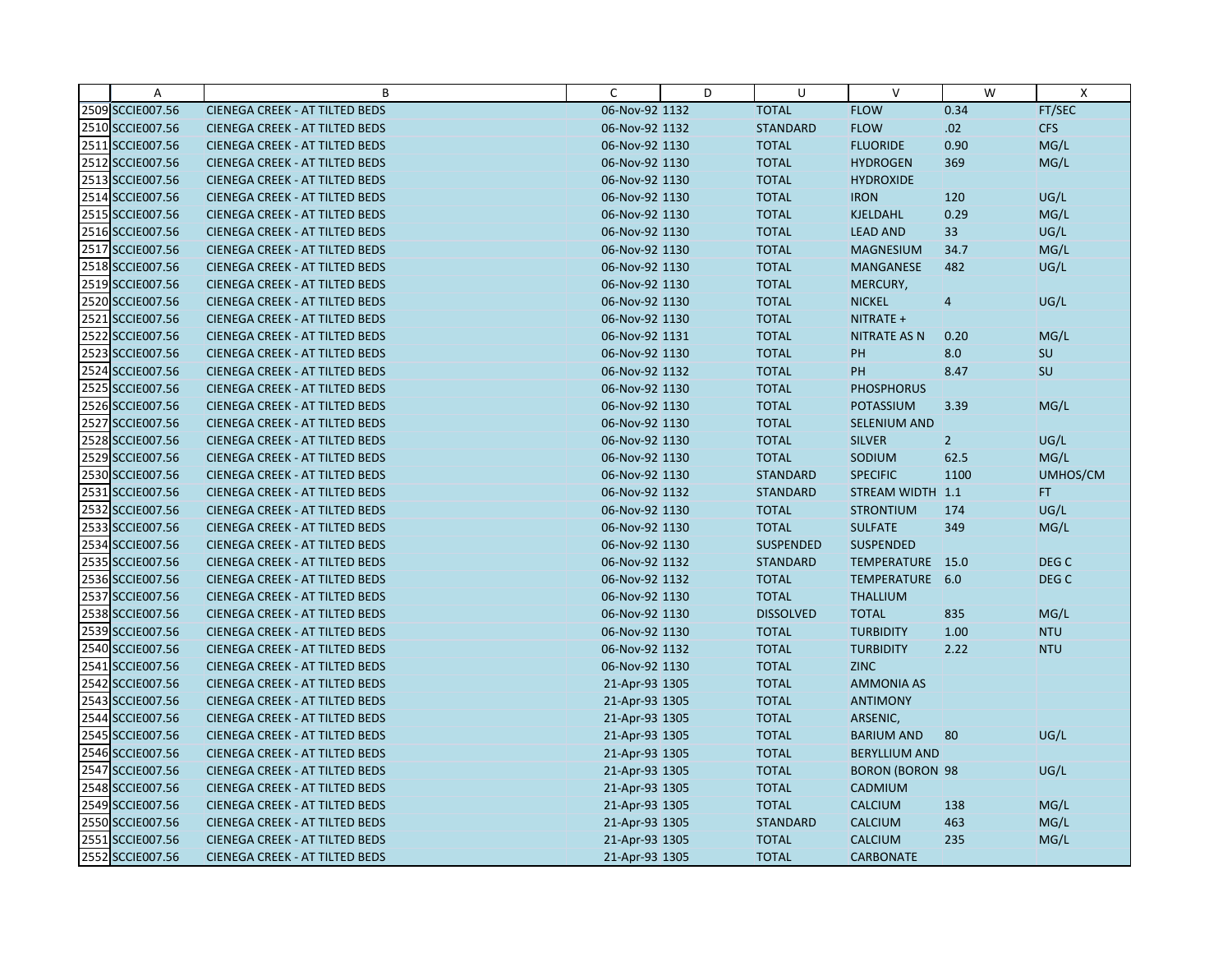| A                | B                                        | C              | D | U                | $\vee$              | W              | $\boldsymbol{\mathsf{X}}$ |
|------------------|------------------------------------------|----------------|---|------------------|---------------------|----------------|---------------------------|
| 2553 SCCIE007.56 | <b>CIENEGA CREEK - AT TILTED BEDS</b>    | 21-Apr-93 1305 |   | <b>TOTAL</b>     | <b>CHLORIDE</b>     | 11             | MG/L                      |
| 2554 SCCIE007.56 | <b>CIENEGA CREEK - AT TILTED BEDS</b>    | 21-Apr-93 1305 |   | <b>TOTAL</b>     | <b>CHROMIUM</b>     |                |                           |
| 2555 SCCIE007.56 | <b>CIENEGA CREEK - AT TILTED BEDS</b>    | 21-Apr-93 1305 |   | <b>TOTAL</b>     | <b>COPPER</b>       | $\overline{4}$ | UG/L                      |
| 2556 SCCIE007.56 | <b>CIENEGA CREEK - AT TILTED BEDS</b>    | 21-Apr-93 1307 |   | <b>STANDARD</b>  | <b>DEPTH</b>        | 0.19           | FT.                       |
| 2557 SCCIE007.56 | <b>CIENEGA CREEK - AT TILTED BEDS</b>    | 21-Apr-93 1307 |   | <b>DISSOLVED</b> | <b>DISSOLVED</b>    | 7.7            | MG/L                      |
| 2558 SCCIE007.56 | <b>CIENEGA CREEK - AT TILTED BEDS</b>    | 21-Apr-93 1307 |   | <b>STANDARD</b>  | <b>DISSOLVED</b>    | 109.1          | <b>PERCENT</b>            |
| 2559 SCCIE007.56 | <b>CIENEGA CREEK - AT TILTED BEDS</b>    | 21-Apr-93 1307 |   | <b>TOTAL</b>     | <b>FLOW</b>         | 0.25           | FT/SEC                    |
| 2560 SCCIE007.56 | <b>CIENEGA CREEK - AT TILTED BEDS</b>    | 21-Apr-93 1307 |   | <b>STANDARD</b>  | <b>FLOW</b>         | .26            | <b>CFS</b>                |
| 2561 SCCIE007.56 | <b>CIENEGA CREEK - AT TILTED BEDS</b>    | 21-Apr-93 1305 |   | <b>TOTAL</b>     | <b>FLUORIDE</b>     | 0.86           | MG/L                      |
| 2562 SCCIE007.56 | <b>CIENEGA CREEK - AT TILTED BEDS</b>    | 21-Apr-93 1305 |   | <b>TOTAL</b>     | <b>HYDROGEN</b>     | 270            | MG/L                      |
| 2563 SCCIE007.56 | <b>CIENEGA CREEK - AT TILTED BEDS</b>    | 21-Apr-93 1305 |   | <b>TOTAL</b>     | <b>HYDROXIDE</b>    |                |                           |
| 2564 SCCIE007.56 | <b>CIENEGA CREEK - AT TILTED BEDS</b>    | 21-Apr-93 1305 |   | <b>TOTAL</b>     | <b>IRON</b>         | 37             | UG/L                      |
| 2565 SCCIE007.56 | <b>CIENEGA CREEK - AT TILTED BEDS</b>    | 21-Apr-93 1305 |   | <b>TOTAL</b>     | <b>KJELDAHL</b>     |                |                           |
| 2566 SCCIE007.56 | <b>CIENEGA CREEK - AT TILTED BEDS</b>    | 21-Apr-93 1305 |   | <b>TOTAL</b>     | <b>LEAD AND</b>     |                |                           |
| 2567 SCCIE007.56 | <b>CIENEGA CREEK - AT TILTED BEDS</b>    | 21-Apr-93 1305 |   | <b>TOTAL</b>     | <b>MAGNESIUM</b>    | 34.7           | MG/L                      |
| 2568 SCCIE007.56 | <b>CIENEGA CREEK - AT TILTED BEDS</b>    | 21-Apr-93 1305 |   | <b>TOTAL</b>     | <b>MANGANESE</b>    | 24             | UG/L                      |
| 2569 SCCIE007.56 | <b>CIENEGA CREEK - AT TILTED BEDS</b>    | 21-Apr-93 1305 |   | <b>TOTAL</b>     | MERCURY,            | 9.9            | UG/L                      |
| 2570 SCCIE007.56 | <b>CIENEGA CREEK - AT TILTED BEDS</b>    | 21-Apr-93 1305 |   | <b>TOTAL</b>     | <b>NICKEL</b>       |                |                           |
| 2571 SCCIE007.56 | <b>CIENEGA CREEK - AT TILTED BEDS</b>    | 21-Apr-93 1306 |   | <b>TOTAL</b>     | <b>NITRATE AS N</b> | 0.2            | MG/L                      |
| 2572 SCCIE007.56 | <b>CIENEGA CREEK - AT TILTED BEDS</b>    | 21-Apr-93 1305 |   | <b>TOTAL</b>     | PH                  | 8.1            | SU                        |
| 2573 SCCIE007.56 | <b>CIENEGA CREEK - AT TILTED BEDS</b>    | 21-Apr-93 1307 |   | <b>TOTAL</b>     | PH                  | 8.17           | SU                        |
| 2574 SCCIE007.56 | <b>CIENEGA CREEK - AT TILTED BEDS</b>    | 21-Apr-93 1305 |   | <b>TOTAL</b>     | <b>PHOSPHORUS</b>   |                |                           |
| 2575 SCCIE007.56 | <b>CIENEGA CREEK - AT TILTED BEDS</b>    | 21-Apr-93 1305 |   | <b>TOTAL</b>     | POTASSIUM           | 3.98           | MG/L                      |
| 2576 SCCIE007.56 | <b>CIENEGA CREEK - AT TILTED BEDS</b>    | 21-Apr-93 1305 |   | <b>TOTAL</b>     | <b>SELENIUM AND</b> |                |                           |
| 2577 SCCIE007.56 | <b>CIENEGA CREEK - AT TILTED BEDS</b>    | 21-Apr-93 1305 |   | <b>TOTAL</b>     | <b>SILVER</b>       |                |                           |
| 2578 SCCIE007.56 | <b>CIENEGA CREEK - AT TILTED BEDS</b>    | 21-Apr-93 1305 |   | <b>TOTAL</b>     | SODIUM              | 77.1           | MG/L                      |
| 2579 SCCIE007.56 | <b>CIENEGA CREEK - AT TILTED BEDS</b>    | 21-Apr-93 1305 |   | <b>STANDARD</b>  | <b>SPECIFIC</b>     | 1100           | UMHOS/CM                  |
| 2580 SCCIE007.56 | <b>CIENEGA CREEK - AT TILTED BEDS</b>    | 21-Apr-93 1307 |   | <b>STANDARD</b>  | <b>SPECIFIC</b>     | 1077           | UMHOS/CM                  |
| 2581 SCCIE007.56 | <b>CIENEGA CREEK - AT TILTED BEDS</b>    | 21-Apr-93 1307 |   | <b>STANDARD</b>  | STREAM WIDTH 5.2    |                | FT.                       |
| 2582 SCCIE007.56 | <b>CIENEGA CREEK - AT TILTED BEDS</b>    | 21-Apr-93 1305 |   | <b>TOTAL</b>     | <b>STRONTIUM</b>    | 192            | UG/L                      |
| 2583 SCCIE007.56 | <b>CIENEGA CREEK - AT TILTED BEDS</b>    | 21-Apr-93 1305 |   | <b>TOTAL</b>     | <b>SULFATE</b>      | 319            | MG/L                      |
| 2584 SCCIE007.56 | <b>CIENEGA CREEK - AT TILTED BEDS</b>    | 21-Apr-93 1305 |   | <b>SUSPENDED</b> | <b>SUSPENDED</b>    |                |                           |
| 2585 SCCIE007.56 | <b>CIENEGA CREEK - AT TILTED BEDS</b>    | 21-Apr-93 1307 |   | <b>STANDARD</b>  | TEMPERATURE 29.5    |                | DEG <sub>C</sub>          |
| 2586 SCCIE007.56 | <b>CIENEGA CREEK - AT TILTED BEDS</b>    | 21-Apr-93 1307 |   | <b>TOTAL</b>     | TEMPERATURE 26.5    |                | DEG <sub>C</sub>          |
| 2587 SCCIE007.56 | <b>CIENEGA CREEK - AT TILTED BEDS</b>    | 21-Apr-93 1305 |   | <b>TOTAL</b>     | <b>THALLIUM</b>     |                |                           |
| 2588 SCCIE007.56 | <b>CIENEGA CREEK - AT TILTED BEDS</b>    | 21-Apr-93 1305 |   | <b>DISSOLVED</b> | <b>TOTAL</b>        | 825            | MG/L                      |
| 2589 SCCIE007.56 | <b>CIENEGA CREEK - AT TILTED BEDS</b>    | 21-Apr-93 1305 |   | <b>TOTAL</b>     | <b>TURBIDITY</b>    | 0.13           | <b>NTU</b>                |
| 2590 SCCIE007.56 | <b>CIENEGA CREEK - AT TILTED BEDS</b>    | 21-Apr-93 1305 |   | <b>TOTAL</b>     | <b>ZINC</b>         | 12             | UG/L                      |
| 2591 SCCIE007.32 | CIENEGA CREEK - BELOW TILTED BEDS        | 29-Sep-98 1000 |   | <b>TOTAL</b>     | ALKALINITY,         |                |                           |
| 2592 SCCIE007.32 | <b>CIENEGA CREEK - BELOW TILTED BEDS</b> | 29-Sep-98 1000 |   | <b>TOTAL</b>     | <b>AMMONIA AS</b>   |                |                           |
| 2593 SCCIE007.32 | <b>CIENEGA CREEK - BELOW TILTED BEDS</b> | 29-Sep-98 1000 |   | <b>TOTAL</b>     | ARSENIC,            |                |                           |
| 2594 SCCIE007.32 | CIENEGA CREEK - BELOW TILTED BEDS        | 29-Sep-98 1000 |   | <b>DISSOLVED</b> | ARSENIC,            |                |                           |
| 2595 SCCIE007.32 | CIENEGA CREEK - BELOW TILTED BEDS        | 29-Sep-98 1000 |   | <b>TOTAL</b>     | <b>BARIUM AND</b>   | 100            | UG/L                      |
| 2596 SCCIE007.32 | CIENEGA CREEK - BELOW TILTED BEDS        | 29-Sep-98 1000 |   | <b>DISSOLVED</b> | <b>BARIUM AND</b>   | 100            | UG/L                      |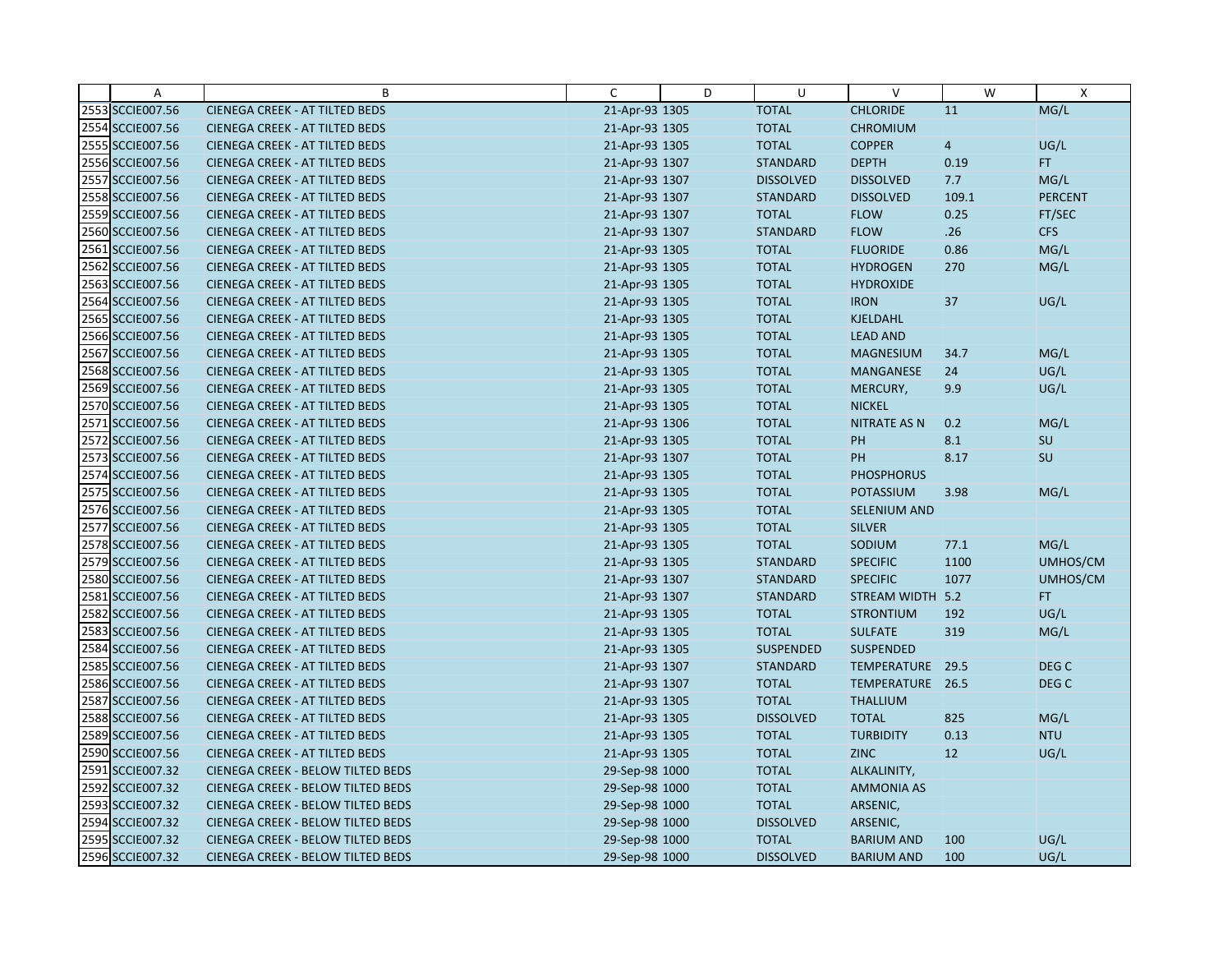| Α                | B                                        | C              | D | U                | $\vee$                  | W         | X              |
|------------------|------------------------------------------|----------------|---|------------------|-------------------------|-----------|----------------|
| 2597 SCCIE007.32 | CIENEGA CREEK - BELOW TILTED BEDS        | 29-Sep-98 1000 |   | <b>TOTAL</b>     | <b>BERYLLIUM AND</b>    |           |                |
| 2598 SCCIE007.32 | CIENEGA CREEK - BELOW TILTED BEDS        | 29-Sep-98 1000 |   | <b>DISSOLVED</b> | <b>BERYLLIUM AND</b>    |           |                |
| 2599 SCCIE007.32 | CIENEGA CREEK - BELOW TILTED BEDS        | 29-Sep-98 1000 |   | <b>TOTAL</b>     | <b>BORON (BORON 120</b> |           | UG/L           |
| 2600 SCCIE007.32 | CIENEGA CREEK - BELOW TILTED BEDS        | 29-Sep-98 1000 |   | <b>DISSOLVED</b> | <b>BORON (BORON 100</b> |           | UG/L           |
| 2601 SCCIE007.32 | CIENEGA CREEK - BELOW TILTED BEDS        | 29-Sep-98 1000 |   | <b>TOTAL</b>     | CADMIUM                 |           |                |
| 2602 SCCIE007.32 | CIENEGA CREEK - BELOW TILTED BEDS        | 29-Sep-98 1000 |   | <b>DISSOLVED</b> | CADMIUM                 |           |                |
| 2603 SCCIE007.32 | CIENEGA CREEK - BELOW TILTED BEDS        | 29-Sep-98 1000 |   | <b>TOTAL</b>     | <b>CALCIUM</b>          | 140       | MG/L           |
| 2604 SCCIE007.32 | CIENEGA CREEK - BELOW TILTED BEDS        | 29-Sep-98 1000 |   | <b>TOTAL</b>     | CALCIUM                 | 250       | MG/L           |
| 2605 SCCIE007.32 | CIENEGA CREEK - BELOW TILTED BEDS        | 29-Sep-98 1000 |   | <b>STANDARD</b>  | <b>CALCIUM</b>          | 470       | MG/L           |
| 2606 SCCIE007.32 | <b>CIENEGA CREEK - BELOW TILTED BEDS</b> | 29-Sep-98 1000 |   | <b>TOTAL</b>     | <b>CARBONATE</b>        |           |                |
| 2607 SCCIE007.32 | CIENEGA CREEK - BELOW TILTED BEDS        | 29-Sep-98 1000 |   | <b>TOTAL</b>     | <b>CHLORIDE</b>         | 9.1       | MG/L           |
| 2608 SCCIE007.32 | CIENEGA CREEK - BELOW TILTED BEDS        | 29-Sep-98 1000 |   | <b>TOTAL</b>     | <b>CHROMIUM</b>         |           |                |
| 2609 SCCIE007.32 | CIENEGA CREEK - BELOW TILTED BEDS        | 29-Sep-98 1000 |   | <b>DISSOLVED</b> | <b>CHROMIUM</b>         |           |                |
| 2610 SCCIE007.32 | <b>CIENEGA CREEK - BELOW TILTED BEDS</b> | 29-Sep-98 1000 |   | <b>TOTAL</b>     | <b>COPPER</b>           |           |                |
| 2611 SCCIE007.32 | <b>CIENEGA CREEK - BELOW TILTED BEDS</b> | 29-Sep-98 1000 |   | <b>DISSOLVED</b> | <b>COPPER</b>           |           |                |
| 2612 SCCIE007.32 | CIENEGA CREEK - BELOW TILTED BEDS        | 29-Sep-98 1002 |   | <b>STANDARD</b>  | <b>DEPTH</b>            | 0.11      | FT.            |
| 2613 SCCIE007.32 | <b>CIENEGA CREEK - BELOW TILTED BEDS</b> | 29-Sep-98 1002 |   | <b>DISSOLVED</b> | <b>DISSOLVED</b>        | 8.44      | MG/L           |
| 2614 SCCIE007.32 | CIENEGA CREEK - BELOW TILTED BEDS        | 29-Sep-98 1002 |   | <b>STANDARD</b>  | <b>DISSOLVED</b>        | 107.1     | <b>PERCENT</b> |
| 2615 SCCIE007.32 | <b>CIENEGA CREEK - BELOW TILTED BEDS</b> | 29-Sep-98 1002 |   | <b>TOTAL</b>     | <b>FLOW</b>             | 0.18      | FT/SEC         |
| 2616 SCCIE007.32 | CIENEGA CREEK - BELOW TILTED BEDS        | 29-Sep-98 1002 |   | <b>STANDARD</b>  | <b>FLOW</b>             | $\cdot$ 1 | <b>CFS</b>     |
| 2617 SCCIE007.32 | CIENEGA CREEK - BELOW TILTED BEDS        | 29-Sep-98 1000 |   | <b>TOTAL</b>     | <b>FLUORIDE</b>         | 0.71      | MG/L           |
| 2618 SCCIE007.32 | CIENEGA CREEK - BELOW TILTED BEDS        | 29-Sep-98 1000 |   | <b>TOTAL</b>     | <b>HYDROGEN</b>         | 300       | MG/L           |
| 2619 SCCIE007.32 | CIENEGA CREEK - BELOW TILTED BEDS        | 29-Sep-98 1000 |   | <b>TOTAL</b>     | <b>IRON</b>             | 100       | UG/L           |
| 2620 SCCIE007.32 | <b>CIENEGA CREEK - BELOW TILTED BEDS</b> | 29-Sep-98 1000 |   | <b>DISSOLVED</b> | <b>IRON</b>             |           |                |
| 2621 SCCIE007.32 | CIENEGA CREEK - BELOW TILTED BEDS        | 29-Sep-98 1000 |   | <b>TOTAL</b>     | KJELDAHL                | 0.15      | MG/L           |
| 2622 SCCIE007.32 | CIENEGA CREEK - BELOW TILTED BEDS        | 29-Sep-98 1000 |   | <b>TOTAL</b>     | <b>LEAD AND</b>         |           |                |
| 2623 SCCIE007.32 | CIENEGA CREEK - BELOW TILTED BEDS        | 29-Sep-98 1000 |   | <b>DISSOLVED</b> | <b>LEAD AND</b>         |           |                |
| 2624 SCCIE007.32 | <b>CIENEGA CREEK - BELOW TILTED BEDS</b> | 29-Sep-98 1000 |   | <b>TOTAL</b>     | <b>MAGNESIUM</b>        | 33        | MG/L           |
| 2625 SCCIE007.32 | CIENEGA CREEK - BELOW TILTED BEDS        | 29-Sep-98 1000 |   | <b>TOTAL</b>     | MANGANESE               | 180       | UG/L           |
| 2626 SCCIE007.32 | CIENEGA CREEK - BELOW TILTED BEDS        | 29-Sep-98 1000 |   | <b>DISSOLVED</b> | <b>MANGANESE</b>        | 160       | UG/L           |
| 2627 SCCIE007.32 | CIENEGA CREEK - BELOW TILTED BEDS        | 29-Sep-98 1000 |   | <b>TOTAL</b>     | MERCURY,                |           |                |
| 2628 SCCIE007.32 | CIENEGA CREEK - BELOW TILTED BEDS        | 29-Sep-98 1000 |   | <b>DISSOLVED</b> | MERCURY,                |           |                |
| 2629 SCCIE007.32 | CIENEGA CREEK - BELOW TILTED BEDS        | 29-Sep-98 1000 |   | <b>TOTAL</b>     | <b>NICKEL</b>           |           |                |
| 2630 SCCIE007.32 | CIENEGA CREEK - BELOW TILTED BEDS        | 29-Sep-98 1000 |   | <b>DISSOLVED</b> | <b>NICKEL</b>           |           |                |
| 2631 SCCIE007.32 | CIENEGA CREEK - BELOW TILTED BEDS        | 29-Sep-98 1000 |   | <b>TOTAL</b>     | NITRATE +               | 0.05      | MG/L           |
| 2632 SCCIE007.32 | CIENEGA CREEK - BELOW TILTED BEDS        | 29-Sep-98 1002 |   | <b>TOTAL</b>     | PH                      | 7.95      | SU             |
| 2633 SCCIE007.32 | CIENEGA CREEK - BELOW TILTED BEDS        | 29-Sep-98 1000 |   | <b>TOTAL</b>     | PH                      | 8         | SU             |
| 2634 SCCIE007.32 | CIENEGA CREEK - BELOW TILTED BEDS        | 29-Sep-98 1000 |   | <b>TOTAL</b>     | <b>PHOSPHORUS</b>       |           |                |
| 2635 SCCIE007.32 | <b>CIENEGA CREEK - BELOW TILTED BEDS</b> | 29-Sep-98 1000 |   | <b>TOTAL</b>     | <b>POTASSIUM</b>        | 3.6       | MG/L           |
| 2636 SCCIE007.32 | CIENEGA CREEK - BELOW TILTED BEDS        | 29-Sep-98 1000 |   | <b>TOTAL</b>     | SELENIUM AND            |           |                |
| 2637 SCCIE007.32 | CIENEGA CREEK - BELOW TILTED BEDS        | 29-Sep-98 1000 |   | <b>DISSOLVED</b> | <b>SELENIUM AND</b>     |           |                |
| 2638 SCCIE007.32 | CIENEGA CREEK - BELOW TILTED BEDS        | 29-Sep-98 1000 |   | <b>TOTAL</b>     | <b>SILVER</b>           |           |                |
| 2639 SCCIE007.32 | CIENEGA CREEK - BELOW TILTED BEDS        | 29-Sep-98 1000 |   | <b>DISSOLVED</b> | <b>SILVER</b>           |           |                |
| 2640 SCCIE007.32 | <b>CIENEGA CREEK - BELOW TILTED BEDS</b> | 29-Sep-98 1000 |   | <b>TOTAL</b>     | SODIUM                  | 47        | MG/L           |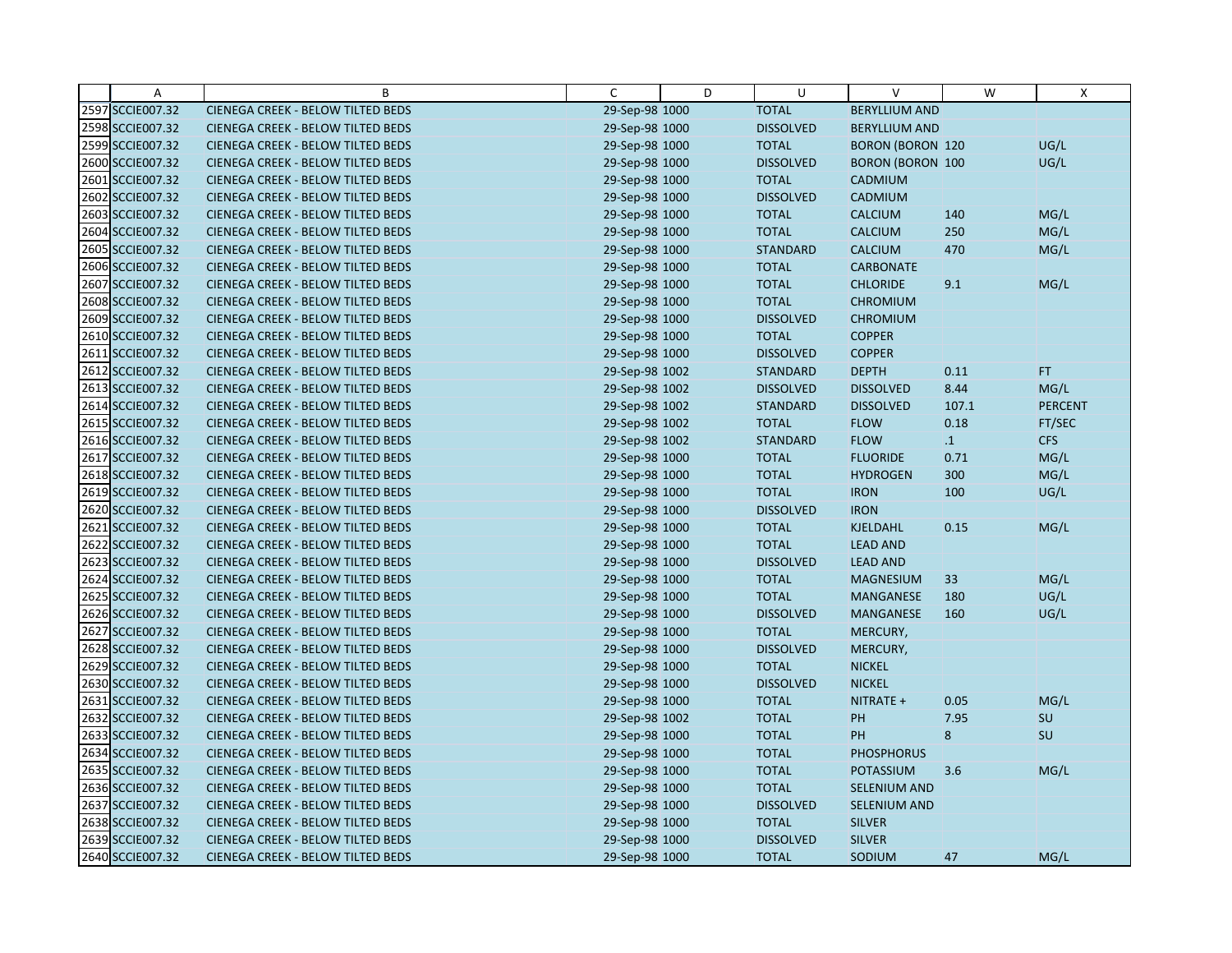| Α                | B                                        | C              | D | U                | $\vee$                  | W    | X                |
|------------------|------------------------------------------|----------------|---|------------------|-------------------------|------|------------------|
| 2641 SCCIE007.32 | CIENEGA CREEK - BELOW TILTED BEDS        | 29-Sep-98 1002 |   | <b>STANDARD</b>  | <b>SPECIFIC</b>         | 981  | UMHOS/CM         |
| 2642 SCCIE007.32 | <b>CIENEGA CREEK - BELOW TILTED BEDS</b> | 29-Sep-98 1000 |   | <b>STANDARD</b>  | <b>SPECIFIC</b>         | 960. | UMHOS/CM         |
| 2643 SCCIE007.32 | <b>CIENEGA CREEK - BELOW TILTED BEDS</b> | 29-Sep-98 1002 |   | <b>STANDARD</b>  | STREAM WIDTH 3.1        |      | FT.              |
| 2644 SCCIE007.32 | <b>CIENEGA CREEK - BELOW TILTED BEDS</b> | 29-Sep-98 1000 |   | <b>TOTAL</b>     | <b>SULFATE</b>          | 290  | MG/L             |
| 2645 SCCIE007.32 | <b>CIENEGA CREEK - BELOW TILTED BEDS</b> | 29-Sep-98 1000 |   | <b>SUSPENDED</b> | <b>SUSPENDED</b>        |      |                  |
| 2646 SCCIE007.32 | CIENEGA CREEK - BELOW TILTED BEDS        | 29-Sep-98 1002 |   | <b>STANDARD</b>  | TEMPERATURE             | 23.3 | DEG <sub>C</sub> |
| 2647 SCCIE007.32 | <b>CIENEGA CREEK - BELOW TILTED BEDS</b> | 29-Sep-98 1002 |   | <b>TOTAL</b>     | TEMPERATURE 20.7        |      | DEG <sub>C</sub> |
| 2648 SCCIE007.32 | <b>CIENEGA CREEK - BELOW TILTED BEDS</b> | 29-Sep-98 1000 |   | <b>TOTAL</b>     | <b>THALLIUM</b>         |      |                  |
| 2649 SCCIE007.32 | <b>CIENEGA CREEK - BELOW TILTED BEDS</b> | 29-Sep-98 1000 |   | <b>DISSOLVED</b> | <b>THALLIUM</b>         |      |                  |
| 2650 SCCIE007.32 | <b>CIENEGA CREEK - BELOW TILTED BEDS</b> | 29-Sep-98 1000 |   | <b>DISSOLVED</b> | <b>TOTAL</b>            | 710  | MG/L             |
| 2651 SCCIE007.32 | <b>CIENEGA CREEK - BELOW TILTED BEDS</b> | 29-Sep-98 1002 |   | <b>TOTAL</b>     | <b>TURBIDITY</b>        | 1.5  | <b>NTU</b>       |
| 2652 SCCIE007.32 | <b>CIENEGA CREEK - BELOW TILTED BEDS</b> | 29-Sep-98 1000 |   | <b>TOTAL</b>     | <b>TURBIDITY</b>        | 0.77 | <b>NTU</b>       |
| 2653 SCCIE007.32 | <b>CIENEGA CREEK - BELOW TILTED BEDS</b> | 29-Sep-98 1000 |   | <b>TOTAL</b>     | <b>ZINC</b>             |      |                  |
| 2654 SCCIE007.32 | CIENEGA CREEK - BELOW TILTED BEDS        | 29-Sep-98 1000 |   | <b>DISSOLVED</b> | <b>ZINC</b>             |      |                  |
| 2655 SCCIE006.69 | CIENEGA CREEK - SW OF BENCHMARK 3490     | 11-Dec-00 1547 |   | <b>STANDARD</b>  | <b>DEPTH</b>            | 0.30 | FT.              |
| 2656 SCCIE006.69 | CIENEGA CREEK - SW OF BENCHMARK 3490     | 11-Dec-00 1547 |   | <b>DISSOLVED</b> | <b>DISSOLVED</b>        | 6.95 | MG/L             |
| 2657 SCCIE006.69 | CIENEGA CREEK - SW OF BENCHMARK 3490     | 11-Dec-00 1547 |   | <b>STANDARD</b>  | <b>DISSOLVED</b>        | 78.4 | <b>PERCENT</b>   |
| 2658 SCCIE006.69 | CIENEGA CREEK - SW OF BENCHMARK 3490     | 11-Dec-00 1547 |   | <b>TOTAL</b>     | <b>FLOW</b>             | 0.69 | FT/SEC           |
| 2659 SCCIE006.69 | CIENEGA CREEK - SW OF BENCHMARK 3490     | 11-Dec-00 1547 |   | <b>STANDARD</b>  | <b>FLOW</b>             | 1.28 | <b>CFS</b>       |
| 2660 SCCIE006.69 | CIENEGA CREEK - SW OF BENCHMARK 3490     | 11-Dec-00 1547 |   | <b>TOTAL</b>     | PH                      | 7.77 | <b>SU</b>        |
| 2661 SCCIE006.69 | CIENEGA CREEK - SW OF BENCHMARK 3490     | 11-Dec-00 1547 |   | <b>STANDARD</b>  | <b>SPECIFIC</b>         | 711  | UMHOS/CM         |
| 2662 SCCIE006.69 | CIENEGA CREEK - SW OF BENCHMARK 3490     | 11-Dec-00 1547 |   | <b>STANDARD</b>  | STREAM WIDTH 5.5        |      | FT.              |
| 2663 SCCIE006.69 | CIENEGA CREEK - SW OF BENCHMARK 3490     | 11-Dec-00 1547 |   | <b>STANDARD</b>  | TEMPERATURE 17          |      | DEG <sub>C</sub> |
| 2664 SCCIE006.69 | CIENEGA CREEK - SW OF BENCHMARK 3490     | 11-Dec-00 1547 |   | <b>TOTAL</b>     | TEMPERATURE 15.15       |      | DEG <sub>C</sub> |
| 2665 SCCIE006.69 | CIENEGA CREEK - SW OF BENCHMARK 3490     | 11-Dec-00 1547 |   | <b>DISSOLVED</b> | <b>TOTAL</b>            | 456  | MG/L             |
| 2666 SCCIE006.69 | CIENEGA CREEK - SW OF BENCHMARK 3490     | 11-Dec-00 1547 |   | <b>STANDARD</b>  | <b>TURBIDITY</b>        | 0.89 | <b>NTU</b>       |
| 2667 SCCIE006.69 | CIENEGA CREEK - SW OF BENCHMARK 3490     | 12-Dec-00 1545 |   | <b>TOTAL</b>     | ALKALINITY,             |      |                  |
| 2668 SCCIE006.69 | CIENEGA CREEK - SW OF BENCHMARK 3490     | 12-Dec-00 1545 |   | <b>TOTAL</b>     | <b>AMMONIA AS</b>       |      |                  |
| 2669 SCCIE006.69 | CIENEGA CREEK - SW OF BENCHMARK 3490     | 12-Dec-00 1545 |   | <b>TOTAL</b>     | <b>ANTIMONY</b>         |      |                  |
| 2670 SCCIE006.69 | CIENEGA CREEK - SW OF BENCHMARK 3490     | 12-Dec-00 1546 |   | <b>DISSOLVED</b> | <b>ANTIMONY</b>         |      |                  |
| 2671 SCCIE006.69 | CIENEGA CREEK - SW OF BENCHMARK 3490     | 12-Dec-00 1545 |   | <b>TOTAL</b>     | ARSENIC,                |      |                  |
| 2672 SCCIE006.69 | CIENEGA CREEK - SW OF BENCHMARK 3490     | 12-Dec-00 1546 |   | <b>DISSOLVED</b> | ARSENIC,                |      |                  |
| 2673 SCCIE006.69 | CIENEGA CREEK - SW OF BENCHMARK 3490     | 12-Dec-00 1545 |   | <b>TOTAL</b>     | <b>BARIUM AND</b>       | 140  | UG/L             |
| 2674 SCCIE006.69 | CIENEGA CREEK - SW OF BENCHMARK 3490     | 12-Dec-00 1546 |   | <b>DISSOLVED</b> | <b>BARIUM AND</b>       | 140  | UG/L             |
| 2675 SCCIE006.69 | CIENEGA CREEK - SW OF BENCHMARK 3490     | 12-Dec-00 1545 |   | <b>TOTAL</b>     | <b>BERYLLIUM AND</b>    |      |                  |
| 2676 SCCIE006.69 | CIENEGA CREEK - SW OF BENCHMARK 3490     | 12-Dec-00 1546 |   | <b>DISSOLVED</b> | <b>BERYLLIUM AND</b>    |      |                  |
| 2677 SCCIE006.69 | CIENEGA CREEK - SW OF BENCHMARK 3490     | 12-Dec-00 1545 |   | <b>TOTAL</b>     | <b>BORON (BORON 130</b> |      | UG/L             |
| 2678 SCCIE006.69 | CIENEGA CREEK - SW OF BENCHMARK 3490     | 12-Dec-00 1545 |   | <b>TOTAL</b>     | CADMIUM                 |      |                  |
| 2679 SCCIE006.69 | CIENEGA CREEK - SW OF BENCHMARK 3490     | 12-Dec-00 1546 |   | <b>DISSOLVED</b> | CADMIUM                 |      |                  |
| 2680 SCCIE006.69 | CIENEGA CREEK - SW OF BENCHMARK 3490     | 12-Dec-00 1545 |   | <b>TOTAL</b>     | <b>CALCIUM</b>          | 180  | MG/L             |
| 2681 SCCIE006.69 | CIENEGA CREEK - SW OF BENCHMARK 3490     | 12-Dec-00 1545 |   | <b>TOTAL</b>     | <b>CALCIUM</b>          | 290  | MG/L             |
| 2682 SCCIE006.69 | CIENEGA CREEK - SW OF BENCHMARK 3490     | 12-Dec-00 1545 |   | <b>STANDARD</b>  | CALCIUM                 | 630  | MG/L             |
| 2683 SCCIE006.69 | CIENEGA CREEK - SW OF BENCHMARK 3490     | 12-Dec-00 1545 |   | <b>TOTAL</b>     | <b>CARBONATE</b>        |      |                  |
| 2684 SCCIE006.69 | CIENEGA CREEK - SW OF BENCHMARK 3490     | 12-Dec-00 1545 |   | <b>TOTAL</b>     | <b>CHLORIDE</b>         | 6.9  | MG/L             |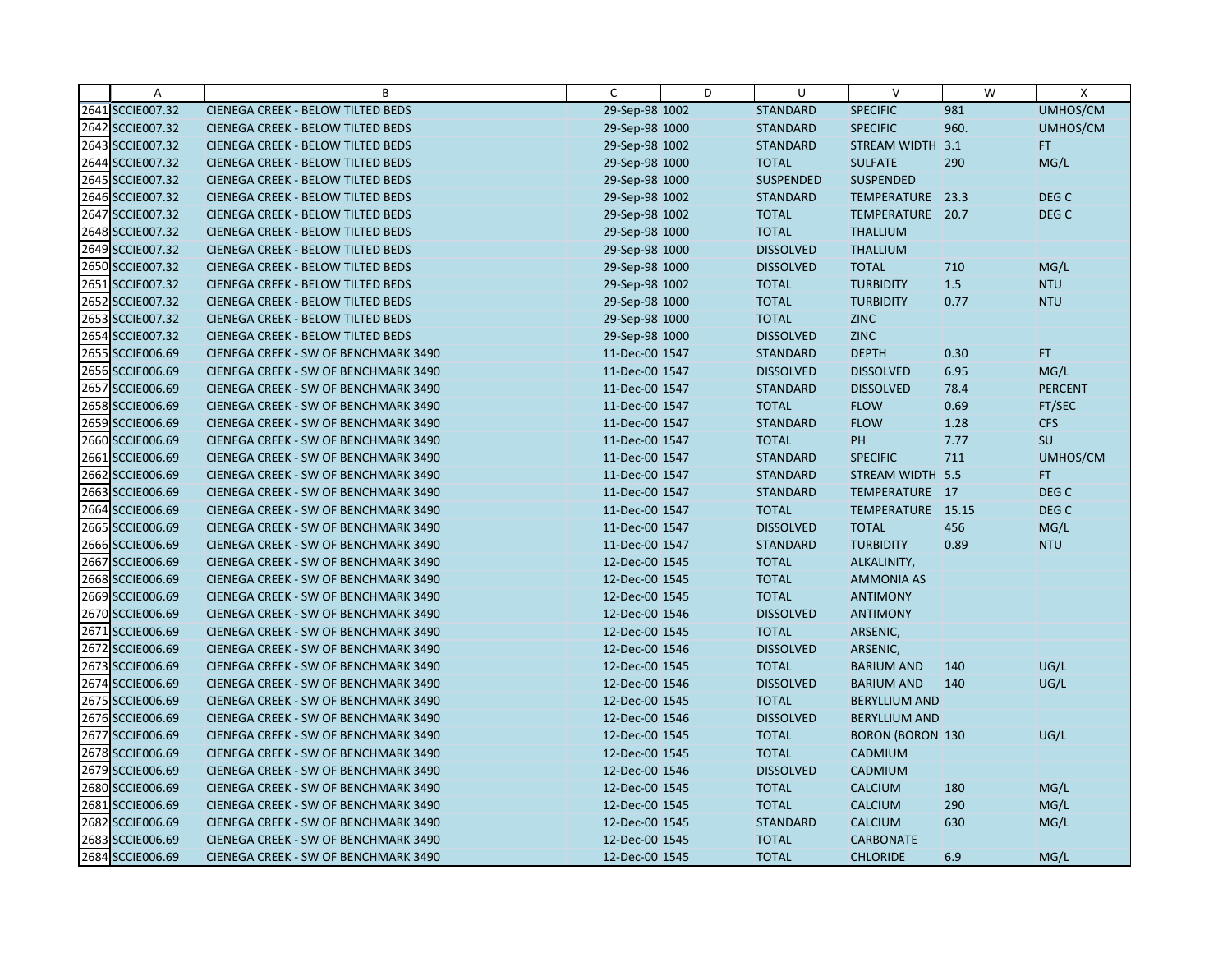| Α                | B                                    | $\mathsf{C}$   | D | U                 | V                    | W              | X          |
|------------------|--------------------------------------|----------------|---|-------------------|----------------------|----------------|------------|
| 2685 SCCIE006.69 | CIENEGA CREEK - SW OF BENCHMARK 3490 | 12-Dec-00 1545 |   | <b>TOTAL</b>      | <b>CHROMIUM</b>      |                |            |
| 2686 SCCIE006.69 | CIENEGA CREEK - SW OF BENCHMARK 3490 | 12-Dec-00 1546 |   | <b>DISSOLVED</b>  | <b>CHROMIUM</b>      |                |            |
| 2687 SCCIE006.69 | CIENEGA CREEK - SW OF BENCHMARK 3490 | 12-Dec-00 1545 |   | <b>TOTAL</b>      | <b>COPPER</b>        |                |            |
| 2688 SCCIE006.69 | CIENEGA CREEK - SW OF BENCHMARK 3490 | 12-Dec-00 1546 |   | <b>DISSOLVED</b>  | <b>COPPER</b>        |                |            |
| 2689 SCCIE006.69 | CIENEGA CREEK - SW OF BENCHMARK 3490 | 12-Dec-00 1545 |   | <b>TOTAL</b>      | <b>FLUORIDE</b>      | 0.72           | MG/L       |
| 2690 SCCIE006.69 | CIENEGA CREEK - SW OF BENCHMARK 3490 | 12-Dec-00 1545 |   | <b>CALCULATED</b> | <b>HARDNESS</b>      | 620            | MG/L       |
| 2691 SCCIE006.69 | CIENEGA CREEK - SW OF BENCHMARK 3490 | 12-Dec-00 1545 |   | <b>TOTAL</b>      | <b>HYDROGEN</b>      | 350            | MG/L       |
| 2692 SCCIE006.69 | CIENEGA CREEK - SW OF BENCHMARK 3490 | 12-Dec-00 1545 |   | <b>TOTAL</b>      | <b>IRON</b>          |                |            |
| 2693 SCCIE006.69 | CIENEGA CREEK - SW OF BENCHMARK 3490 | 12-Dec-00 1545 |   | <b>TOTAL</b>      | KJELDAHL             | 0.074          | MG/L       |
| 2694 SCCIE006.69 | CIENEGA CREEK - SW OF BENCHMARK 3490 | 12-Dec-00 1545 |   | <b>TOTAL</b>      | <b>LEAD AND</b>      |                |            |
| 2695 SCCIE006.69 | CIENEGA CREEK - SW OF BENCHMARK 3490 | 12-Dec-00 1546 |   | <b>DISSOLVED</b>  | <b>LEAD AND</b>      |                |            |
| 2696 SCCIE006.69 | CIENEGA CREEK - SW OF BENCHMARK 3490 | 12-Dec-00 1545 |   | <b>TOTAL</b>      | <b>MAGNESIUM</b>     | 42             | MG/L       |
| 2697 SCCIE006.69 | CIENEGA CREEK - SW OF BENCHMARK 3490 | 12-Dec-00 1545 |   | <b>TOTAL</b>      | <b>MANGANESE</b>     | 110            | UG/L       |
| 2698 SCCIE006.69 | CIENEGA CREEK - SW OF BENCHMARK 3490 | 12-Dec-00 1545 |   | <b>TOTAL</b>      | MERCURY,             |                |            |
| 2699 SCCIE006.69 | CIENEGA CREEK - SW OF BENCHMARK 3490 | 12-Dec-00 1546 |   | <b>DISSOLVED</b>  | MERCURY,             |                |            |
| 2700 SCCIE006.69 | CIENEGA CREEK - SW OF BENCHMARK 3490 | 12-Dec-00 1545 |   | <b>TOTAL</b>      | <b>NICKEL</b>        |                |            |
| 2701 SCCIE006.69 | CIENEGA CREEK - SW OF BENCHMARK 3490 | 12-Dec-00 1546 |   | <b>DISSOLVED</b>  | <b>NICKEL</b>        |                |            |
| 2702 SCCIE006.69 | CIENEGA CREEK - SW OF BENCHMARK 3490 | 12-Dec-00 1545 |   | <b>TOTAL</b>      | NITRATE +            | 0.17           | MG/L       |
| 2703 SCCIE006.69 | CIENEGA CREEK - SW OF BENCHMARK 3490 | 12-Dec-00 1545 |   | <b>TOTAL</b>      | <b>PH</b>            | 7.9            | SU         |
| 2704 SCCIE006.69 | CIENEGA CREEK - SW OF BENCHMARK 3490 | 12-Dec-00 1545 |   | <b>TOTAL</b>      | <b>PHOSPHORUS</b>    |                |            |
| 2705 SCCIE006.69 | CIENEGA CREEK - SW OF BENCHMARK 3490 | 12-Dec-00 1545 |   | <b>TOTAL</b>      | <b>POTASSIUM</b>     | 4.6            | MG/L       |
| 2706 SCCIE006.69 | CIENEGA CREEK - SW OF BENCHMARK 3490 | 12-Dec-00 1545 |   | <b>TOTAL</b>      | <b>SELENIUM AND</b>  |                |            |
| 2707 SCCIE006.69 | CIENEGA CREEK - SW OF BENCHMARK 3490 | 12-Dec-00 1546 |   | <b>DISSOLVED</b>  | <b>SELENIUM AND</b>  |                |            |
| 2708 SCCIE006.69 | CIENEGA CREEK - SW OF BENCHMARK 3490 | 12-Dec-00 1545 |   | <b>TOTAL</b>      | <b>SILVER</b>        |                |            |
| 2709 SCCIE006.69 | CIENEGA CREEK - SW OF BENCHMARK 3490 | 12-Dec-00 1546 |   | <b>DISSOLVED</b>  | <b>SILVER</b>        |                |            |
| 2710 SCCIE006.69 | CIENEGA CREEK - SW OF BENCHMARK 3490 | 12-Dec-00 1545 |   | <b>TOTAL</b>      | SODIUM               | 67             | MG/L       |
| 2711 SCCIE006.69 | CIENEGA CREEK - SW OF BENCHMARK 3490 | 12-Dec-00 1545 |   | <b>STANDARD</b>   | <b>SPECIFIC</b>      | 1200           | UMHOS/CM   |
| 2712 SCCIE006.69 | CIENEGA CREEK - SW OF BENCHMARK 3490 | 12-Dec-00 1545 |   | <b>TOTAL</b>      | <b>SULFATE</b>       | 420            | MG/L       |
| 2713 SCCIE006.69 | CIENEGA CREEK - SW OF BENCHMARK 3490 | 12-Dec-00 1545 |   | <b>SUSPENDED</b>  | <b>SUSPENDED</b>     | 7 <sup>1</sup> | MG/L       |
| 2714 SCCIE006.69 | CIENEGA CREEK - SW OF BENCHMARK 3490 | 12-Dec-00 1545 |   | <b>TOTAL</b>      | <b>THALLIUM</b>      |                |            |
| 2715 SCCIE006.69 | CIENEGA CREEK - SW OF BENCHMARK 3490 | 12-Dec-00 1546 |   | <b>DISSOLVED</b>  | <b>THALLIUM</b>      |                |            |
| 2716 SCCIE006.69 | CIENEGA CREEK - SW OF BENCHMARK 3490 | 12-Dec-00 1545 |   | <b>DISSOLVED</b>  | <b>TOTAL</b>         | 910            | MG/L       |
| 2717 SCCIE006.69 | CIENEGA CREEK - SW OF BENCHMARK 3490 | 12-Dec-00 1545 |   | <b>TOTAL</b>      | <b>TURBIDITY</b>     | 0.20           | <b>NTU</b> |
| 2718 SCCIE006.69 | CIENEGA CREEK - SW OF BENCHMARK 3490 | 12-Dec-00 1545 |   | <b>TOTAL</b>      | <b>ZINC</b>          |                |            |
| 2719 SCCIE006.69 | CIENEGA CREEK - SW OF BENCHMARK 3490 | 12-Dec-00 1546 |   | <b>DISSOLVED</b>  | <b>ZINC</b>          |                |            |
| 2720 SCCIE006.69 | CIENEGA CREEK - SW OF BENCHMARK 3490 | 22-Feb-01 1210 |   | <b>TOTAL</b>      | ALKALINITY,          |                |            |
| 2721 SCCIE006.69 | CIENEGA CREEK - SW OF BENCHMARK 3490 | 22-Feb-01 1210 |   | <b>TOTAL</b>      | <b>AMMONIA AS</b>    |                |            |
| 2722 SCCIE006.69 | CIENEGA CREEK - SW OF BENCHMARK 3490 | 22-Feb-01 1210 |   | <b>TOTAL</b>      | <b>ANTIMONY</b>      |                |            |
| 2723 SCCIE006.69 | CIENEGA CREEK - SW OF BENCHMARK 3490 | 22-Feb-01 1210 |   | <b>DISSOLVED</b>  | <b>ANTIMONY</b>      |                |            |
| 2724 SCCIE006.69 | CIENEGA CREEK - SW OF BENCHMARK 3490 | 22-Feb-01 1210 |   | <b>TOTAL</b>      | ARSENIC,             |                |            |
| 2725 SCCIE006.69 | CIENEGA CREEK - SW OF BENCHMARK 3490 | 22-Feb-01 1210 |   | <b>DISSOLVED</b>  | ARSENIC,             |                |            |
| 2726 SCCIE006.69 | CIENEGA CREEK - SW OF BENCHMARK 3490 | 22-Feb-01 1210 |   | <b>TOTAL</b>      | <b>BARIUM AND</b>    |                |            |
| 2727 SCCIE006.69 | CIENEGA CREEK - SW OF BENCHMARK 3490 | 22-Feb-01 1210 |   | <b>DISSOLVED</b>  | <b>BARIUM AND</b>    |                |            |
| 2728 SCCIE006.69 | CIENEGA CREEK - SW OF BENCHMARK 3490 | 22-Feb-01 1210 |   | <b>TOTAL</b>      | <b>BERYLLIUM AND</b> |                |            |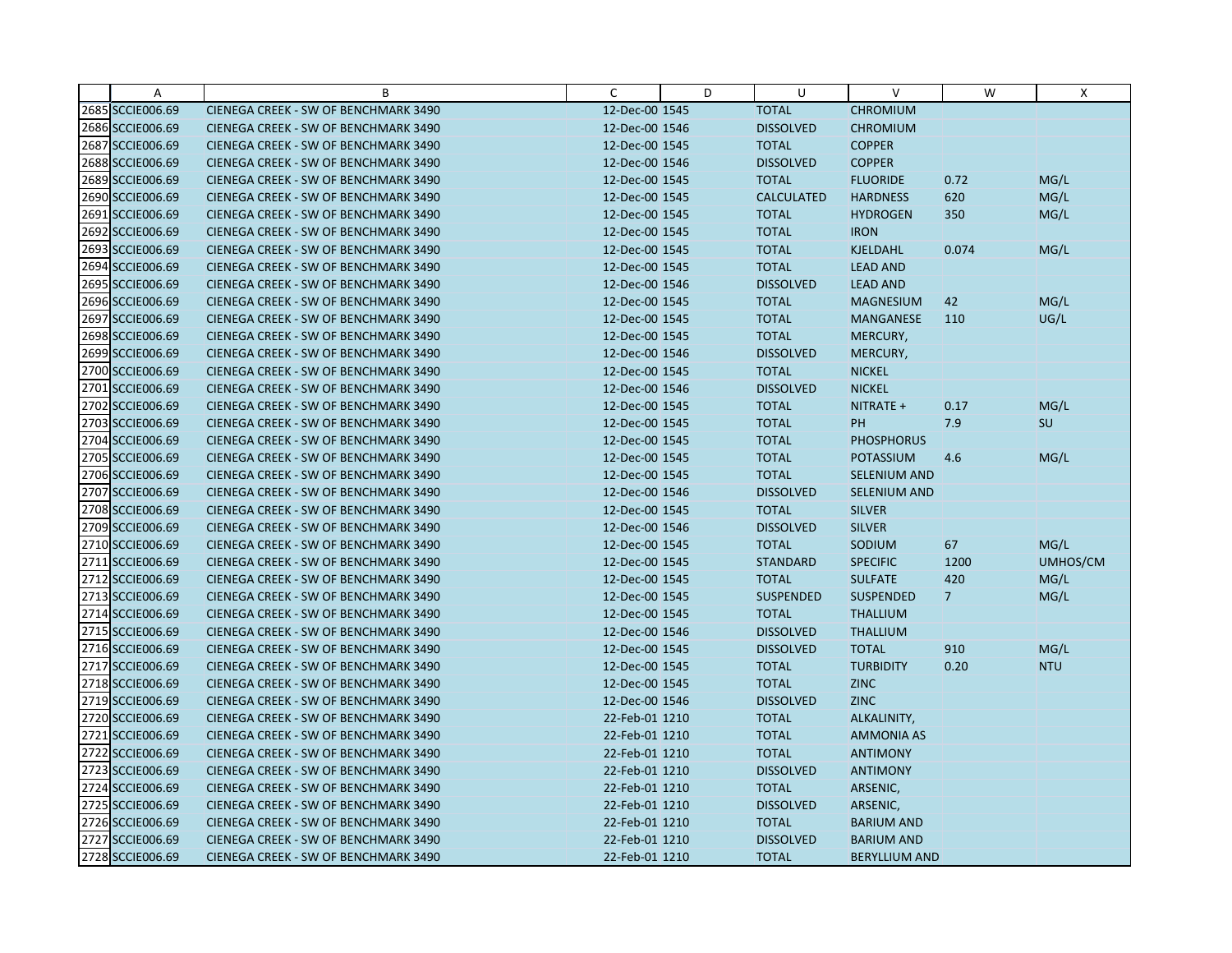| Α                | B                                           | C              | D | U                 | V                       | W     | X              |
|------------------|---------------------------------------------|----------------|---|-------------------|-------------------------|-------|----------------|
| 2729 SCCIE006.69 | CIENEGA CREEK - SW OF BENCHMARK 3490        | 22-Feb-01 1210 |   | <b>DISSOLVED</b>  | <b>BERYLLIUM AND</b>    |       |                |
| 2730 SCCIE006.69 | CIENEGA CREEK - SW OF BENCHMARK 3490        | 22-Feb-01 1210 |   | <b>TOTAL</b>      | <b>BORON (BORON 120</b> |       | UG/L           |
| 2731 SCCIE006.69 | CIENEGA CREEK - SW OF BENCHMARK 3490        | 22-Feb-01 1210 |   | <b>TOTAL</b>      | CADMIUM                 |       |                |
| 2732 SCCIE006.69 | CIENEGA CREEK - SW OF BENCHMARK 3490        | 22-Feb-01 1210 |   | <b>DISSOLVED</b>  | CADMIUM                 |       |                |
| 2733 SCCIE006.69 | CIENEGA CREEK - SW OF BENCHMARK 3490        | 22-Feb-01 1210 |   | <b>TOTAL</b>      | <b>CALCIUM</b>          | 140   | MG/L           |
| 2734 SCCIE006.69 | CIENEGA CREEK - SW OF BENCHMARK 3490        | 22-Feb-01 1210 |   | <b>TOTAL</b>      | <b>CALCIUM</b>          | 240   | MG/L           |
| 2735 SCCIE006.69 | CIENEGA CREEK - SW OF BENCHMARK 3490        | 22-Feb-01 1210 |   | <b>STANDARD</b>   | <b>CALCIUM</b>          | 510   | MG/L           |
| 2736 SCCIE006.69 | CIENEGA CREEK - SW OF BENCHMARK 3490        | 22-Feb-01 1210 |   | <b>TOTAL</b>      | <b>CARBONATE</b>        |       |                |
| 2737 SCCIE006.69 | CIENEGA CREEK - SW OF BENCHMARK 3490        | 22-Feb-01 1210 |   | <b>TOTAL</b>      | <b>CHLORIDE</b>         | 9.4   | MG/L           |
| 2738 SCCIE006.69 | CIENEGA CREEK - SW OF BENCHMARK 3490        | 22-Feb-01 1210 |   | <b>TOTAL</b>      | <b>CHROMIUM</b>         |       |                |
| 2739 SCCIE006.69 | CIENEGA CREEK - SW OF BENCHMARK 3490        | 22-Feb-01 1210 |   | <b>DISSOLVED</b>  | <b>CHROMIUM</b>         |       |                |
| 2740 SCCIE006.69 | CIENEGA CREEK - SW OF BENCHMARK 3490        | 22-Feb-01 1210 |   | <b>TOTAL</b>      | <b>COPPER</b>           |       |                |
| 2741 SCCIE006.69 | CIENEGA CREEK - SW OF BENCHMARK 3490        | 22-Feb-01 1210 |   | <b>DISSOLVED</b>  | <b>COPPER</b>           |       |                |
| 2742 SCCIE006.69 | CIENEGA CREEK - SW OF BENCHMARK 3490        | 22-Feb-01 1211 |   | <b>STANDARD</b>   | <b>DEPTH</b>            | 0.17  | FT.            |
| 2743 SCCIE006.69 | CIENEGA CREEK - SW OF BENCHMARK 3490        | 22-Feb-01 1211 |   | <b>DISSOLVED</b>  | <b>DISSOLVED</b>        | 9.57  | MG/L           |
| 2744 SCCIE006.69 | CIENEGA CREEK - SW OF BENCHMARK 3490        | 22-Feb-01 1211 |   | <b>STANDARD</b>   | <b>DISSOLVED</b>        | 108.8 | <b>PERCENT</b> |
| 2745 SCCIE006.69 | CIENEGA CREEK - SW OF BENCHMARK 3490        | 22-Feb-01 1211 |   | <b>TOTAL</b>      | <b>FLOW</b>             | 0.79  | FT/SEC         |
| 2746 SCCIE006.69 | CIENEGA CREEK - SW OF BENCHMARK 3490        | 22-Feb-01 1211 |   | <b>STANDARD</b>   | <b>FLOW</b>             | 1.26  | <b>CFS</b>     |
| 2747 SCCIE006.69 | CIENEGA CREEK - SW OF BENCHMARK 3490        | 22-Feb-01 1210 |   | <b>TOTAL</b>      | <b>FLUORIDE</b>         | 0.63  | MG/L           |
| 2748 SCCIE006.69 | CIENEGA CREEK - SW OF BENCHMARK 3490        | 22-Feb-01 1210 |   | <b>CALCULATED</b> | <b>HARDNESS</b>         | 510   | MG/L           |
| 2749 SCCIE006.69 | CIENEGA CREEK - SW OF BENCHMARK 3490        | 22-Feb-01 1210 |   | <b>TOTAL</b>      | <b>HYDROGEN</b>         | 290   | MG/L           |
| 2750 SCCIE006.69 | CIENEGA CREEK - SW OF BENCHMARK 3490        | 22-Feb-01 1210 |   | <b>TOTAL</b>      | <b>IRON</b>             |       |                |
| 2751 SCCIE006.69 | CIENEGA CREEK - SW OF BENCHMARK 3490        | 22-Feb-01 1210 |   | <b>TOTAL</b>      | <b>KJELDAHL</b>         | 0.12  | MG/L           |
| 2752 SCCIE006.69 | CIENEGA CREEK - SW OF BENCHMARK 3490        | 22-Feb-01 1210 |   | <b>TOTAL</b>      | <b>LEAD AND</b>         |       |                |
| 2753 SCCIE006.69 | CIENEGA CREEK - SW OF BENCHMARK 3490        | 22-Feb-01 1210 |   | <b>DISSOLVED</b>  | <b>LEAD AND</b>         |       |                |
| 2754 SCCIE006.69 | CIENEGA CREEK - SW OF BENCHMARK 3490        | 22-Feb-01 1210 |   | <b>TOTAL</b>      | <b>MAGNESIUM</b>        | 38    | MG/L           |
| 2755 SCCIE006.69 | CIENEGA CREEK - SW OF BENCHMARK 3490        | 22-Feb-01 1210 |   | <b>TOTAL</b>      | MANGANESE               |       |                |
| 2756 SCCIE006.69 | CIENEGA CREEK - SW OF BENCHMARK 3490        | 22-Feb-01 1210 |   | <b>TOTAL</b>      | MERCURY,                |       |                |
| 2757 SCCIE006.69 | <b>CIENEGA CREEK - SW OF BENCHMARK 3490</b> | 22-Feb-01 1210 |   | <b>DISSOLVED</b>  | MERCURY,                |       |                |
| 2758 SCCIE006.69 | CIENEGA CREEK - SW OF BENCHMARK 3490        | 22-Feb-01 1210 |   | <b>TOTAL</b>      | <b>NICKEL</b>           |       |                |
| 2759 SCCIE006.69 | CIENEGA CREEK - SW OF BENCHMARK 3490        | 22-Feb-01 1210 |   | <b>DISSOLVED</b>  | <b>NICKEL</b>           |       |                |
| 2760 SCCIE006.69 | CIENEGA CREEK - SW OF BENCHMARK 3490        | 22-Feb-01 1210 |   | <b>TOTAL</b>      | NITRATE +               |       |                |
| 2761 SCCIE006.69 | CIENEGA CREEK - SW OF BENCHMARK 3490        | 22-Feb-01 1210 |   | <b>TOTAL</b>      | <b>NITRATE AS N</b>     |       |                |
| 2762 SCCIE006.69 | CIENEGA CREEK - SW OF BENCHMARK 3490        | 22-Feb-01 1210 |   | <b>TOTAL</b>      | <b>NITRITE AS N</b>     |       |                |
| 2763 SCCIE006.69 | CIENEGA CREEK - SW OF BENCHMARK 3490        | 22-Feb-01 1210 |   | <b>TOTAL</b>      | PH                      | 8.2   | <b>SU</b>      |
| 2764 SCCIE006.69 | CIENEGA CREEK - SW OF BENCHMARK 3490        | 22-Feb-01 1211 |   | <b>TOTAL</b>      | PH                      | 7.66  | SU             |
| 2765 SCCIE006.69 | CIENEGA CREEK - SW OF BENCHMARK 3490        | 22-Feb-01 1210 |   | <b>TOTAL</b>      | <b>PHOSPHORUS</b>       |       |                |
| 2766 SCCIE006.69 | CIENEGA CREEK - SW OF BENCHMARK 3490        | 22-Feb-01 1210 |   | <b>TOTAL</b>      | <b>POTASSIUM</b>        | 3.6   | MG/L           |
| 2767 SCCIE006.69 | CIENEGA CREEK - SW OF BENCHMARK 3490        | 22-Feb-01 1210 |   | <b>TOTAL</b>      | SELENIUM AND            |       |                |
| 2768 SCCIE006.69 | CIENEGA CREEK - SW OF BENCHMARK 3490        | 22-Feb-01 1210 |   | <b>DISSOLVED</b>  | SELENIUM AND            |       |                |
| 2769 SCCIE006.69 | CIENEGA CREEK - SW OF BENCHMARK 3490        | 22-Feb-01 1210 |   | <b>TOTAL</b>      | <b>SILVER</b>           |       |                |
| 2770 SCCIE006.69 | CIENEGA CREEK - SW OF BENCHMARK 3490        | 22-Feb-01 1210 |   | <b>DISSOLVED</b>  | <b>SILVER</b>           |       |                |
| 2771 SCCIE006.69 | CIENEGA CREEK - SW OF BENCHMARK 3490        | 22-Feb-01 1210 |   | <b>TOTAL</b>      | SODIUM                  | 62    | MG/L           |
| 2772 SCCIE006.69 | CIENEGA CREEK - SW OF BENCHMARK 3490        | 22-Feb-01 1210 |   | <b>STANDARD</b>   | <b>SPECIFIC</b>         | 1100  | UMHOS/CM       |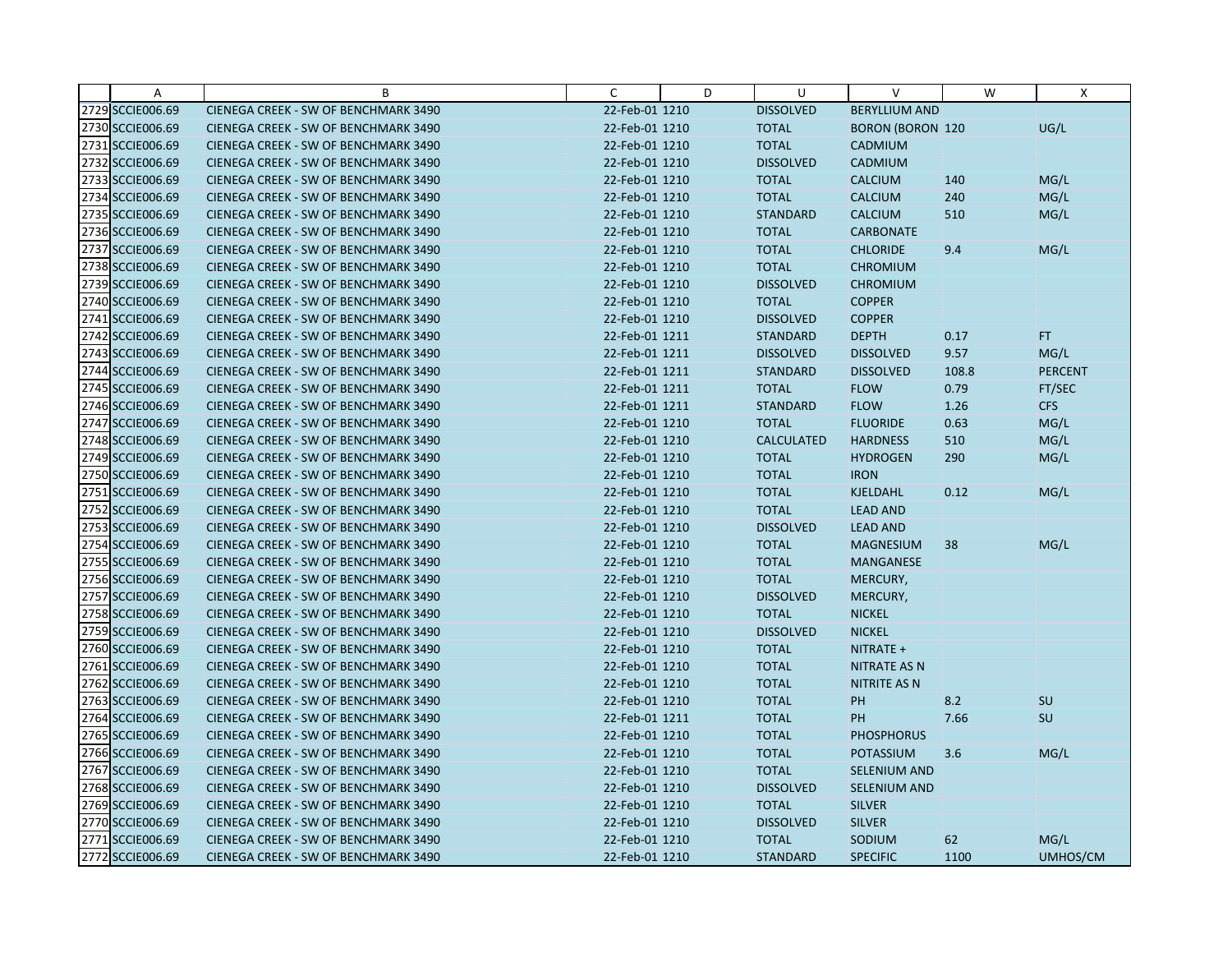| Α                | B                                    | C              | D | U                | $\vee$                  | W    | X                |
|------------------|--------------------------------------|----------------|---|------------------|-------------------------|------|------------------|
| 2773 SCCIE006.69 | CIENEGA CREEK - SW OF BENCHMARK 3490 | 22-Feb-01 1211 |   | <b>STANDARD</b>  | <b>SPECIFIC</b>         | 1162 | UMHOS/CM         |
| 2774 SCCIE006.69 | CIENEGA CREEK - SW OF BENCHMARK 3490 | 22-Feb-01 1211 |   | <b>STANDARD</b>  | STREAM WIDTH 7.7        |      | FT.              |
| 2775 SCCIE006.69 | CIENEGA CREEK - SW OF BENCHMARK 3490 | 22-Feb-01 1210 |   | <b>TOTAL</b>     | <b>SULFATE</b>          | 400  | MG/L             |
| 2776 SCCIE006.69 | CIENEGA CREEK - SW OF BENCHMARK 3490 | 22-Feb-01 1210 |   | <b>SUSPENDED</b> | <b>SUSPENDED</b>        |      |                  |
| 2777 SCCIE006.69 | CIENEGA CREEK - SW OF BENCHMARK 3490 | 22-Feb-01 1211 |   | <b>STANDARD</b>  | TEMPERATURE 19          |      | DEG <sub>C</sub> |
| 2778 SCCIE006.69 | CIENEGA CREEK - SW OF BENCHMARK 3490 | 22-Feb-01 1211 |   | <b>TOTAL</b>     | TEMPERATURE 15.69       |      | DEG <sub>C</sub> |
| 2779 SCCIE006.69 | CIENEGA CREEK - SW OF BENCHMARK 3490 | 22-Feb-01 1210 |   | <b>TOTAL</b>     | <b>THALLIUM</b>         |      |                  |
| 2780 SCCIE006.69 | CIENEGA CREEK - SW OF BENCHMARK 3490 | 22-Feb-01 1210 |   | <b>DISSOLVED</b> | <b>THALLIUM</b>         |      |                  |
| 2781 SCCIE006.69 | CIENEGA CREEK - SW OF BENCHMARK 3490 | 22-Feb-01 1210 |   | <b>DISSOLVED</b> | <b>TOTAL</b>            | 810  | MG/L             |
| 2782 SCCIE006.69 | CIENEGA CREEK - SW OF BENCHMARK 3490 | 22-Feb-01 1211 |   | <b>DISSOLVED</b> | <b>TOTAL</b>            | 745  | MG/L             |
| 2783 SCCIE006.69 | CIENEGA CREEK - SW OF BENCHMARK 3490 | 22-Feb-01 1210 |   | <b>TOTAL</b>     | <b>TURBIDITY</b>        | 0.15 | <b>NTU</b>       |
| 2784 SCCIE006.69 | CIENEGA CREEK - SW OF BENCHMARK 3490 | 22-Feb-01 1211 |   | <b>STANDARD</b>  | <b>TURBIDITY</b>        | 0.25 | <b>NTU</b>       |
| 2785 SCCIE006.69 | CIENEGA CREEK - SW OF BENCHMARK 3490 | 22-Feb-01 1210 |   | <b>TOTAL</b>     | <b>ZINC</b>             |      |                  |
| 2786 SCCIE006.69 | CIENEGA CREEK - SW OF BENCHMARK 3490 | 22-Feb-01 1210 |   | <b>DISSOLVED</b> | <b>ZINC</b>             |      |                  |
| 2787 SCCIE006.69 | CIENEGA CREEK - SW OF BENCHMARK 3490 | 17-Apr-01 1600 |   | <b>TOTAL</b>     | ALKALINITY,             |      |                  |
| 2788 SCCIE006.69 | CIENEGA CREEK - SW OF BENCHMARK 3490 | 17-Apr-01 1600 |   | <b>TOTAL</b>     | <b>AMMONIA AS</b>       |      |                  |
| 2789 SCCIE006.69 | CIENEGA CREEK - SW OF BENCHMARK 3490 | 17-Apr-01 1600 |   | <b>TOTAL</b>     | <b>ANTIMONY</b>         |      |                  |
| 2790 SCCIE006.69 | CIENEGA CREEK - SW OF BENCHMARK 3490 | 17-Apr-01 1600 |   | <b>DISSOLVED</b> | <b>ANTIMONY</b>         |      |                  |
| 2791 SCCIE006.69 | CIENEGA CREEK - SW OF BENCHMARK 3490 | 17-Apr-01 1600 |   | <b>DISSOLVED</b> | <b>ANTIMONY</b>         |      |                  |
| 2792 SCCIE006.69 | CIENEGA CREEK - SW OF BENCHMARK 3490 | 17-Apr-01 1600 |   | <b>TOTAL</b>     | ARSENIC,                |      |                  |
| 2793 SCCIE006.69 | CIENEGA CREEK - SW OF BENCHMARK 3490 | 17-Apr-01 1600 |   | <b>DISSOLVED</b> | ARSENIC,                |      |                  |
| 2794 SCCIE006.69 | CIENEGA CREEK - SW OF BENCHMARK 3490 | 17-Apr-01 1600 |   | <b>DISSOLVED</b> | ARSENIC,                |      |                  |
| 2795 SCCIE006.69 | CIENEGA CREEK - SW OF BENCHMARK 3490 | 17-Apr-01 1600 |   | <b>TOTAL</b>     | <b>BARIUM AND</b>       |      |                  |
| 2796 SCCIE006.69 | CIENEGA CREEK - SW OF BENCHMARK 3490 | 17-Apr-01 1600 |   | <b>DISSOLVED</b> | <b>BARIUM AND</b>       |      |                  |
| 2797 SCCIE006.69 | CIENEGA CREEK - SW OF BENCHMARK 3490 | 17-Apr-01 1600 |   | <b>TOTAL</b>     | <b>BERYLLIUM AND</b>    |      |                  |
| 2798 SCCIE006.69 | CIENEGA CREEK - SW OF BENCHMARK 3490 | 17-Apr-01 1600 |   | <b>DISSOLVED</b> | <b>BERYLLIUM AND</b>    |      |                  |
| 2799 SCCIE006.69 | CIENEGA CREEK - SW OF BENCHMARK 3490 | 17-Apr-01 1600 |   | <b>DISSOLVED</b> | <b>BERYLLIUM AND</b>    |      |                  |
| 2800 SCCIE006.69 | CIENEGA CREEK - SW OF BENCHMARK 3490 | 17-Apr-01 1600 |   | <b>TOTAL</b>     | <b>BORON (BORON 150</b> |      | UG/L             |
| 2801 SCCIE006.69 | CIENEGA CREEK - SW OF BENCHMARK 3490 | 17-Apr-01 1600 |   | <b>TOTAL</b>     | CADMIUM                 |      |                  |
| 2802 SCCIE006.69 | CIENEGA CREEK - SW OF BENCHMARK 3490 | 17-Apr-01 1600 |   | <b>DISSOLVED</b> | CADMIUM                 |      |                  |
| 2803 SCCIE006.69 | CIENEGA CREEK - SW OF BENCHMARK 3490 | 17-Apr-01 1600 |   | <b>DISSOLVED</b> | CADMIUM                 |      |                  |
| 2804 SCCIE006.69 | CIENEGA CREEK - SW OF BENCHMARK 3490 | 17-Apr-01 1600 |   | <b>TOTAL</b>     | <b>CALCIUM</b>          | 140  | MG/L             |
| 2805 SCCIE006.69 | CIENEGA CREEK - SW OF BENCHMARK 3490 | 17-Apr-01 1600 |   | <b>TOTAL</b>     | <b>CALCIUM</b>          | 260  | MG/L             |
| 2806 SCCIE006.69 | CIENEGA CREEK - SW OF BENCHMARK 3490 | 17-Apr-01 1600 |   | <b>STANDARD</b>  | <b>CALCIUM</b>          | 510  | MG/L             |
| 2807 SCCIE006.69 | CIENEGA CREEK - SW OF BENCHMARK 3490 | 17-Apr-01 1600 |   | <b>TOTAL</b>     | <b>CARBONATE</b>        |      |                  |
| 2808 SCCIE006.69 | CIENEGA CREEK - SW OF BENCHMARK 3490 | 17-Apr-01 1600 |   | <b>TOTAL</b>     | <b>CHLORIDE</b>         | 9.0  | MG/L             |
| 2809 SCCIE006.69 | CIENEGA CREEK - SW OF BENCHMARK 3490 | 17-Apr-01 1600 |   | <b>DISSOLVED</b> | <b>CHROMIUM</b>         |      |                  |
| 2810 SCCIE006.69 | CIENEGA CREEK - SW OF BENCHMARK 3490 | 17-Apr-01 1600 |   | <b>TOTAL</b>     | <b>CHROMIUM</b>         |      |                  |
| 2811 SCCIE006.69 | CIENEGA CREEK - SW OF BENCHMARK 3490 | 17-Apr-01 1600 |   | <b>DISSOLVED</b> | <b>CHROMIUM</b>         |      |                  |
| 2812 SCCIE006.69 | CIENEGA CREEK - SW OF BENCHMARK 3490 | 17-Apr-01 1600 |   | <b>TOTAL</b>     | <b>COPPER</b>           |      |                  |
| 2813 SCCIE006.69 | CIENEGA CREEK - SW OF BENCHMARK 3490 | 17-Apr-01 1600 |   | <b>DISSOLVED</b> | <b>COPPER</b>           |      |                  |
| 2814 SCCIE006.69 | CIENEGA CREEK - SW OF BENCHMARK 3490 | 17-Apr-01 1600 |   | <b>DISSOLVED</b> | <b>COPPER</b>           |      |                  |
| 2815 SCCIE006.69 | CIENEGA CREEK - SW OF BENCHMARK 3490 | 17-Apr-01 1210 |   | <b>STANDARD</b>  | <b>DEPTH</b>            | 0.19 | FT.              |
| 2816 SCCIE006.69 | CIENEGA CREEK - SW OF BENCHMARK 3490 | 17-Apr-01 1210 |   | <b>DISSOLVED</b> | <b>DISSOLVED</b>        | 8.91 | MG/L             |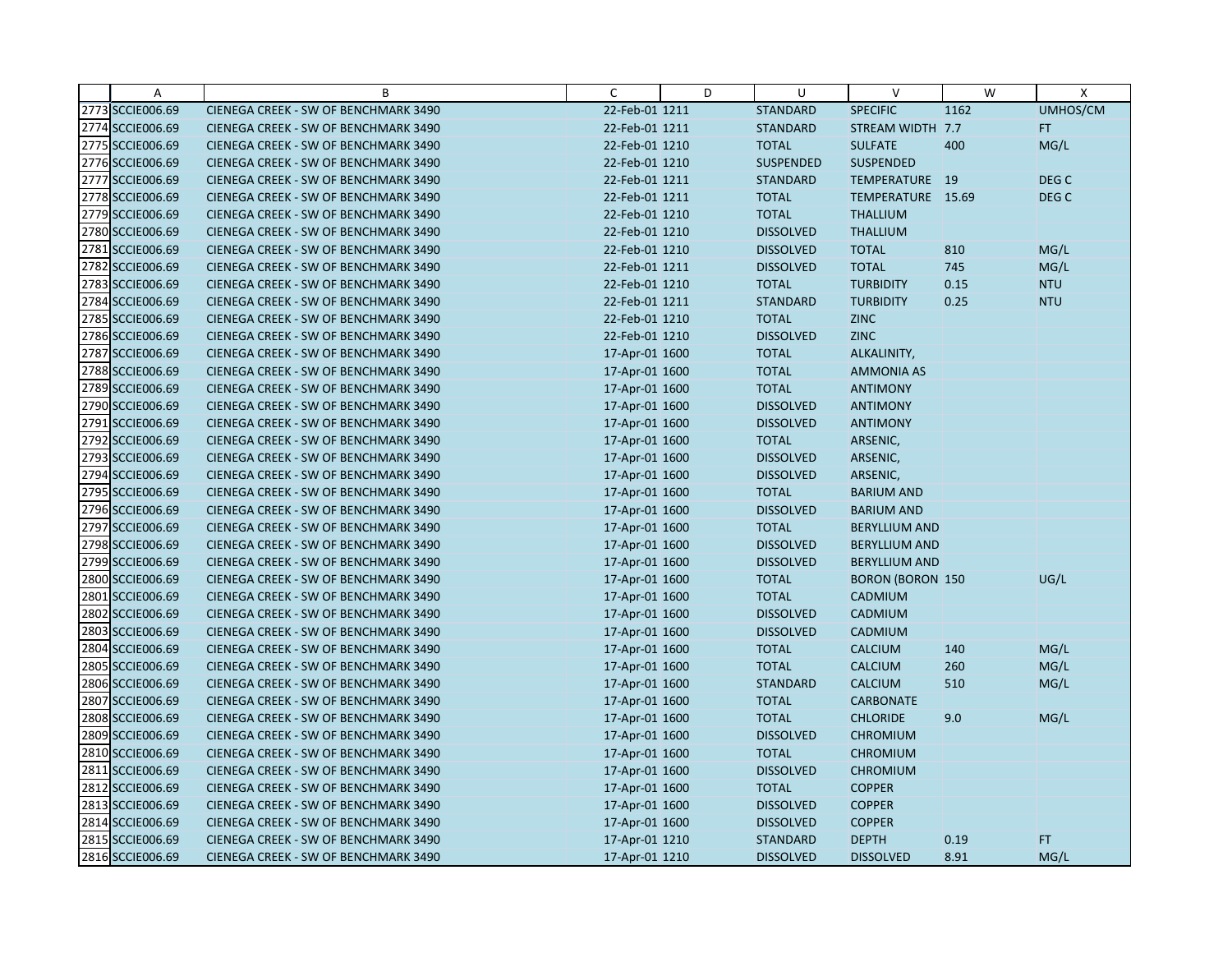| $\overline{A}$   | B                                    | C              | D | $\cup$            | $\vee$              | W              | X                |
|------------------|--------------------------------------|----------------|---|-------------------|---------------------|----------------|------------------|
| 2817 SCCIE006.69 | CIENEGA CREEK - SW OF BENCHMARK 3490 | 17-Apr-01 1210 |   | <b>STANDARD</b>   | <b>DISSOLVED</b>    | 114.0          | <b>PERCENT</b>   |
| 2818 SCCIE006.69 | CIENEGA CREEK - SW OF BENCHMARK 3490 | 17-Apr-01 1210 |   | <b>TOTAL</b>      | <b>FLOW</b>         | 0.34           | FT/SEC           |
| 2819 SCCIE006.69 | CIENEGA CREEK - SW OF BENCHMARK 3490 | 17-Apr-01 1210 |   | <b>STANDARD</b>   | <b>FLOW</b>         | .75            | <b>CFS</b>       |
| 2820 SCCIE006.69 | CIENEGA CREEK - SW OF BENCHMARK 3490 | 17-Apr-01 1600 |   | <b>TOTAL</b>      | <b>FLUORIDE</b>     | 0.70           | MG/L             |
| 2821 SCCIE006.69 | CIENEGA CREEK - SW OF BENCHMARK 3490 | 17-Apr-01 1600 |   | <b>CALCULATED</b> | <b>HARDNESS</b>     | 500            | MG/L             |
| 2822 SCCIE006.69 | CIENEGA CREEK - SW OF BENCHMARK 3490 | 17-Apr-01 1600 |   | <b>TOTAL</b>      | <b>HYDROGEN</b>     | 320            | MG/L             |
| 2823 SCCIE006.69 | CIENEGA CREEK - SW OF BENCHMARK 3490 | 17-Apr-01 1600 |   | <b>TOTAL</b>      | <b>IRON</b>         |                |                  |
| 2824 SCCIE006.69 | CIENEGA CREEK - SW OF BENCHMARK 3490 | 17-Apr-01 1600 |   | <b>TOTAL</b>      | <b>KJELDAHL</b>     | 0.13           | MG/L             |
| 2825 SCCIE006.69 | CIENEGA CREEK - SW OF BENCHMARK 3490 | 17-Apr-01 1600 |   | <b>TOTAL</b>      | <b>LEAD AND</b>     |                |                  |
| 2826 SCCIE006.69 | CIENEGA CREEK - SW OF BENCHMARK 3490 | 17-Apr-01 1600 |   | <b>DISSOLVED</b>  | <b>LEAD AND</b>     |                |                  |
| 2827 SCCIE006.69 | CIENEGA CREEK - SW OF BENCHMARK 3490 | 17-Apr-01 1600 |   | <b>DISSOLVED</b>  | <b>LEAD AND</b>     |                |                  |
| 2828 SCCIE006.69 | CIENEGA CREEK - SW OF BENCHMARK 3490 | 17-Apr-01 1600 |   | <b>TOTAL</b>      | <b>MAGNESIUM</b>    | 36             | MG/L             |
| 2829 SCCIE006.69 | CIENEGA CREEK - SW OF BENCHMARK 3490 | 17-Apr-01 1600 |   | <b>TOTAL</b>      | <b>MANGANESE</b>    |                |                  |
| 2830 SCCIE006.69 | CIENEGA CREEK - SW OF BENCHMARK 3490 | 17-Apr-01 1600 |   | <b>TOTAL</b>      | MERCURY,            |                |                  |
| 2831 SCCIE006.69 | CIENEGA CREEK - SW OF BENCHMARK 3490 | 17-Apr-01 1600 |   | <b>DISSOLVED</b>  | MERCURY,            |                |                  |
| 2832 SCCIE006.69 | CIENEGA CREEK - SW OF BENCHMARK 3490 | 17-Apr-01 1600 |   | <b>DISSOLVED</b>  | MERCURY,            |                |                  |
| 2833 SCCIE006.69 | CIENEGA CREEK - SW OF BENCHMARK 3490 | 17-Apr-01 1600 |   | <b>TOTAL</b>      | <b>NICKEL</b>       |                |                  |
| 2834 SCCIE006.69 | CIENEGA CREEK - SW OF BENCHMARK 3490 | 17-Apr-01 1600 |   | <b>DISSOLVED</b>  | <b>NICKEL</b>       |                |                  |
| 2835 SCCIE006.69 | CIENEGA CREEK - SW OF BENCHMARK 3490 | 17-Apr-01 1600 |   | <b>DISSOLVED</b>  | <b>NICKEL</b>       |                |                  |
| 2836 SCCIE006.69 | CIENEGA CREEK - SW OF BENCHMARK 3490 | 17-Apr-01 1600 |   | <b>TOTAL</b>      | NITRATE +           |                |                  |
| 2837 SCCIE006.69 | CIENEGA CREEK - SW OF BENCHMARK 3490 | 17-Apr-01 1600 |   | <b>TOTAL</b>      | <b>NITRATE AS N</b> | 0.068          | MG/L             |
| 2838 SCCIE006.69 | CIENEGA CREEK - SW OF BENCHMARK 3490 | 17-Apr-01 1600 |   | <b>TOTAL</b>      | <b>NITRITE AS N</b> |                |                  |
| 2839 SCCIE006.69 | CIENEGA CREEK - SW OF BENCHMARK 3490 | 17-Apr-01 1210 |   | <b>TOTAL</b>      | PH                  | 7.8            | SU               |
| 2840 SCCIE006.69 | CIENEGA CREEK - SW OF BENCHMARK 3490 | 17-Apr-01 1600 |   | <b>TOTAL</b>      | PH                  | 8.0            | <b>SU</b>        |
| 2841 SCCIE006.69 | CIENEGA CREEK - SW OF BENCHMARK 3490 | 17-Apr-01 1600 |   | <b>TOTAL</b>      | <b>PHOSPHORUS</b>   |                |                  |
| 2842 SCCIE006.69 | CIENEGA CREEK - SW OF BENCHMARK 3490 | 17-Apr-01 1600 |   | <b>TOTAL</b>      | <b>POTASSIUM</b>    | 3.6            | MG/L             |
| 2843 SCCIE006.69 | CIENEGA CREEK - SW OF BENCHMARK 3490 | 17-Apr-01 1600 |   | <b>TOTAL</b>      | SELENIUM AND        |                |                  |
| 2844 SCCIE006.69 | CIENEGA CREEK - SW OF BENCHMARK 3490 | 17-Apr-01 1600 |   | <b>DISSOLVED</b>  | SELENIUM AND        |                |                  |
| 2845 SCCIE006.69 | CIENEGA CREEK - SW OF BENCHMARK 3490 | 17-Apr-01 1600 |   | <b>DISSOLVED</b>  | SELENIUM AND        |                |                  |
| 2846 SCCIE006.69 | CIENEGA CREEK - SW OF BENCHMARK 3490 | 17-Apr-01 1600 |   | <b>TOTAL</b>      | <b>SILVER</b>       |                |                  |
| 2847 SCCIE006.69 | CIENEGA CREEK - SW OF BENCHMARK 3490 | 17-Apr-01 1600 |   | <b>DISSOLVED</b>  | <b>SILVER</b>       |                |                  |
| 2848 SCCIE006.69 | CIENEGA CREEK - SW OF BENCHMARK 3490 | 17-Apr-01 1600 |   | <b>DISSOLVED</b>  | <b>SILVER</b>       |                |                  |
| 2849 SCCIE006.69 | CIENEGA CREEK - SW OF BENCHMARK 3490 | 17-Apr-01 1600 |   | <b>TOTAL</b>      | SODIUM              | 59             | MG/L             |
| 2850 SCCIE006.69 | CIENEGA CREEK - SW OF BENCHMARK 3490 | 17-Apr-01 1210 |   | <b>STANDARD</b>   | <b>SPECIFIC</b>     | 1101           | UMHOS/CM         |
| 2851 SCCIE006.69 | CIENEGA CREEK - SW OF BENCHMARK 3490 | 17-Apr-01 1600 |   | <b>STANDARD</b>   | <b>SPECIFIC</b>     | 1100           | UMHOS/CM         |
| 2852 SCCIE006.69 | CIENEGA CREEK - SW OF BENCHMARK 3490 | 17-Apr-01 1210 |   | <b>STANDARD</b>   | STREAM WIDTH 8.0    |                | FT.              |
| 2853 SCCIE006.69 | CIENEGA CREEK - SW OF BENCHMARK 3490 | 17-Apr-01 1600 |   | <b>TOTAL</b>      | <b>SULFATE</b>      | 400            | MG/L             |
| 2854 SCCIE006.69 | CIENEGA CREEK - SW OF BENCHMARK 3490 | 17-Apr-01 1600 |   | <b>SUSPENDED</b>  | SUSPENDED           | $\overline{4}$ | MG/L             |
| 2855 SCCIE006.69 | CIENEGA CREEK - SW OF BENCHMARK 3490 | 17-Apr-01 1210 |   | <b>STANDARD</b>   | TEMPERATURE 31      |                | DEG <sub>C</sub> |
| 2856 SCCIE006.69 | CIENEGA CREEK - SW OF BENCHMARK 3490 | 17-Apr-01 1210 |   | <b>TOTAL</b>      | TEMPERATURE 22.24   |                | DEG <sub>C</sub> |
| 2857 SCCIE006.69 | CIENEGA CREEK - SW OF BENCHMARK 3490 | 17-Apr-01 1600 |   | <b>TOTAL</b>      | <b>THALLIUM</b>     |                |                  |
| 2858 SCCIE006.69 | CIENEGA CREEK - SW OF BENCHMARK 3490 | 17-Apr-01 1600 |   | <b>DISSOLVED</b>  | <b>THALLIUM</b>     |                |                  |
| 2859 SCCIE006.69 | CIENEGA CREEK - SW OF BENCHMARK 3490 | 17-Apr-01 1600 |   | <b>DISSOLVED</b>  | <b>THALLIUM</b>     |                |                  |
| 2860 SCCIE006.69 | CIENEGA CREEK - SW OF BENCHMARK 3490 | 17-Apr-01 1210 |   | <b>DISSOLVED</b>  | <b>TOTAL</b>        | 705            | MG/L             |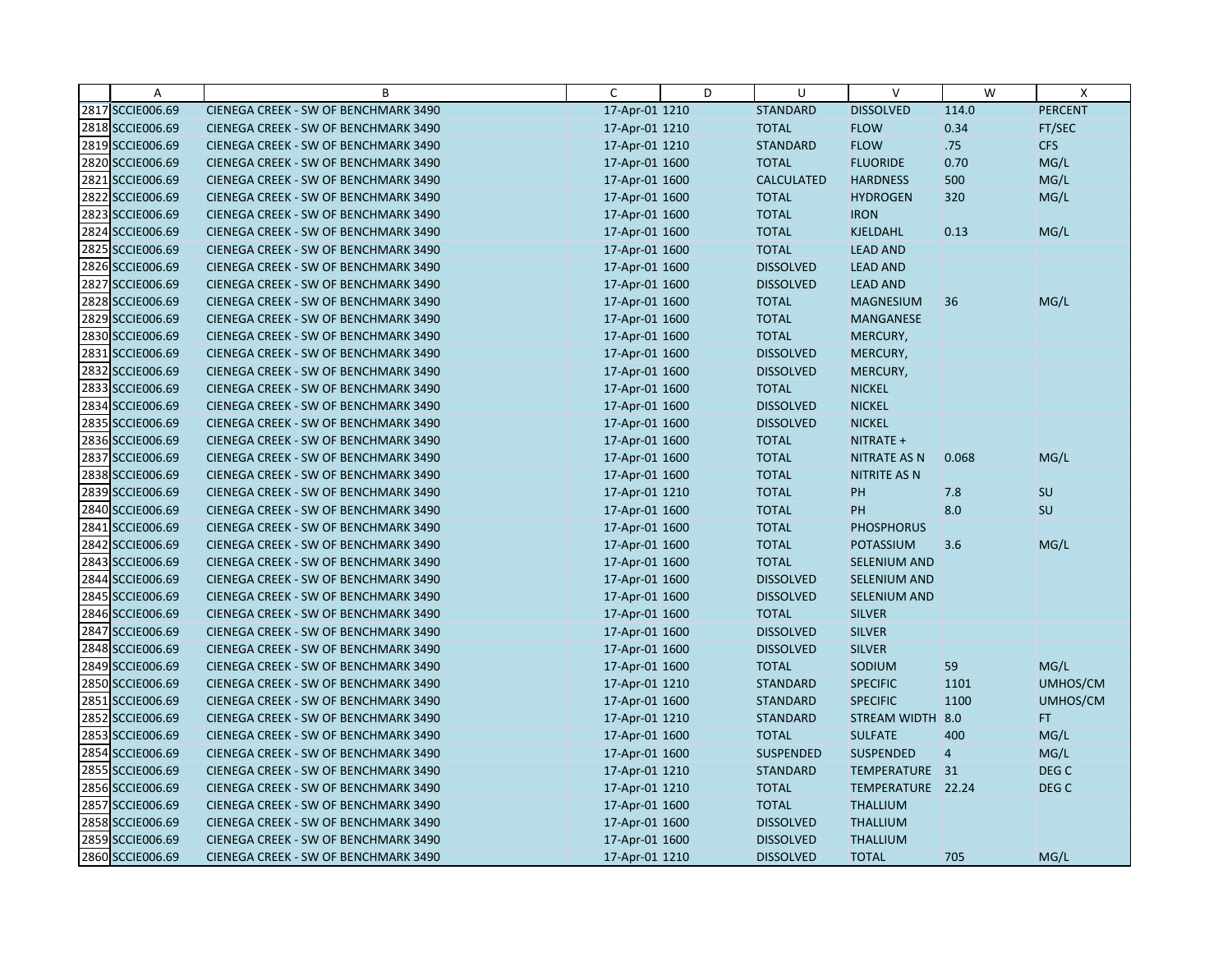| Α                | B                                    | C              | D | U                 | $\vee$                  | W    | $\mathsf{X}$   |
|------------------|--------------------------------------|----------------|---|-------------------|-------------------------|------|----------------|
| 2861 SCCIE006.69 | CIENEGA CREEK - SW OF BENCHMARK 3490 | 17-Apr-01 1600 |   | <b>DISSOLVED</b>  | <b>TOTAL</b>            | 850  | MG/L           |
| 2862 SCCIE006.69 | CIENEGA CREEK - SW OF BENCHMARK 3490 | 17-Apr-01 1210 |   | <b>STANDARD</b>   | <b>TURBIDITY</b>        | 0.74 | <b>NTU</b>     |
| 2863 SCCIE006.69 | CIENEGA CREEK - SW OF BENCHMARK 3490 | 17-Apr-01 1600 |   | <b>TOTAL</b>      | <b>TURBIDITY</b>        | 1.4  | <b>NTU</b>     |
| 2864 SCCIE006.69 | CIENEGA CREEK - SW OF BENCHMARK 3490 | 17-Apr-01 1600 |   | <b>DISSOLVED</b>  | <b>ZINC</b>             |      |                |
| 2865 SCCIE006.69 | CIENEGA CREEK - SW OF BENCHMARK 3490 | 17-Apr-01 1600 |   | <b>TOTAL</b>      | <b>ZINC</b>             |      |                |
| 2866 SCCIE006.69 | CIENEGA CREEK - SW OF BENCHMARK 3490 | 17-Apr-01 1600 |   | <b>DISSOLVED</b>  | <b>ZINC</b>             |      |                |
| 2867 SCCIE006.69 | CIENEGA CREEK - SW OF BENCHMARK 3490 | 18-Sep-01 1350 |   | <b>TOTAL</b>      | ALKALINITY,             |      |                |
| 2868 SCCIE006.69 | CIENEGA CREEK - SW OF BENCHMARK 3490 | 18-Sep-01 1350 |   | <b>TOTAL</b>      | <b>AMMONIA AS</b>       |      |                |
| 2869 SCCIE006.69 | CIENEGA CREEK - SW OF BENCHMARK 3490 | 18-Sep-01 1350 |   | <b>TOTAL</b>      | <b>ANTIMONY</b>         |      |                |
| 2870 SCCIE006.69 | CIENEGA CREEK - SW OF BENCHMARK 3490 | 18-Sep-01 1351 |   | <b>DISSOLVED</b>  | <b>ANTIMONY</b>         |      |                |
| 2871 SCCIE006.69 | CIENEGA CREEK - SW OF BENCHMARK 3490 | 18-Sep-01 1350 |   | <b>TOTAL</b>      | ARSENIC,                |      |                |
| 2872 SCCIE006.69 | CIENEGA CREEK - SW OF BENCHMARK 3490 | 18-Sep-01 1351 |   | <b>DISSOLVED</b>  | ARSENIC,                |      |                |
| 2873 SCCIE006.69 | CIENEGA CREEK - SW OF BENCHMARK 3490 | 18-Sep-01 1350 |   | <b>TOTAL</b>      | <b>BARIUM AND</b>       | 110  | UG/L           |
| 2874 SCCIE006.69 | CIENEGA CREEK - SW OF BENCHMARK 3490 | 18-Sep-01 1351 |   | <b>DISSOLVED</b>  | <b>BARIUM AND</b>       | 110  | UG/L           |
| 2875 SCCIE006.69 | CIENEGA CREEK - SW OF BENCHMARK 3490 | 18-Sep-01 1350 |   | <b>TOTAL</b>      | <b>BERYLLIUM AND</b>    |      |                |
| 2876 SCCIE006.69 | CIENEGA CREEK - SW OF BENCHMARK 3490 | 18-Sep-01 1351 |   | <b>DISSOLVED</b>  | <b>BERYLLIUM AND</b>    |      |                |
| 2877 SCCIE006.69 | CIENEGA CREEK - SW OF BENCHMARK 3490 | 18-Sep-01 1350 |   | <b>TOTAL</b>      | <b>BORON (BORON 130</b> |      | UG/L           |
| 2878 SCCIE006.69 | CIENEGA CREEK - SW OF BENCHMARK 3490 | 18-Sep-01 1350 |   | <b>TOTAL</b>      | CADMIUM                 |      |                |
| 2879 SCCIE006.69 | CIENEGA CREEK - SW OF BENCHMARK 3490 | 18-Sep-01 1351 |   | <b>DISSOLVED</b>  | CADMIUM                 |      |                |
| 2880 SCCIE006.69 | CIENEGA CREEK - SW OF BENCHMARK 3490 | 18-Sep-01 1350 |   | <b>TOTAL</b>      | <b>CALCIUM</b>          | 120  | MG/L           |
| 2881 SCCIE006.69 | CIENEGA CREEK - SW OF BENCHMARK 3490 | 18-Sep-01 1350 |   | <b>TOTAL</b>      | <b>CALCIUM</b>          | 260  | MG/L           |
| 2882 SCCIE006.69 | CIENEGA CREEK - SW OF BENCHMARK 3490 | 18-Sep-01 1350 |   | <b>STANDARD</b>   | <b>CALCIUM</b>          | 480  | MG/L           |
| 2883 SCCIE006.69 | CIENEGA CREEK - SW OF BENCHMARK 3490 | 18-Sep-01 1350 |   | <b>TOTAL</b>      | <b>CARBONATE</b>        |      |                |
| 2884 SCCIE006.69 | CIENEGA CREEK - SW OF BENCHMARK 3490 | 18-Sep-01 1350 |   | <b>TOTAL</b>      | <b>CHLORIDE</b>         | 9.2  | MG/L           |
| 2885 SCCIE006.69 | CIENEGA CREEK - SW OF BENCHMARK 3490 | 18-Sep-01 1350 |   | <b>TOTAL</b>      | <b>CHROMIUM</b>         |      |                |
| 2886 SCCIE006.69 | CIENEGA CREEK - SW OF BENCHMARK 3490 | 18-Sep-01 1351 |   | <b>DISSOLVED</b>  | <b>CHROMIUM</b>         |      |                |
| 2887 SCCIE006.69 | CIENEGA CREEK - SW OF BENCHMARK 3490 | 18-Sep-01 1350 |   | <b>TOTAL</b>      | <b>COPPER</b>           |      |                |
| 2888 SCCIE006.69 | CIENEGA CREEK - SW OF BENCHMARK 3490 | 18-Sep-01 1351 |   | <b>DISSOLVED</b>  | <b>COPPER</b>           |      |                |
| 2889 SCCIE006.69 | CIENEGA CREEK - SW OF BENCHMARK 3490 | 18-Sep-01 1352 |   | <b>STANDARD</b>   | <b>DEPTH</b>            | 0.13 | FT.            |
| 2890 SCCIE006.69 | CIENEGA CREEK - SW OF BENCHMARK 3490 | 18-Sep-01 1352 |   | <b>DISSOLVED</b>  | <b>DISSOLVED</b>        | 5.45 | MG/L           |
| 2891 SCCIE006.69 | CIENEGA CREEK - SW OF BENCHMARK 3490 | 18-Sep-01 1352 |   | <b>STANDARD</b>   | <b>DISSOLVED</b>        | 80.0 | <b>PERCENT</b> |
| 2892 SCCIE006.69 | CIENEGA CREEK - SW OF BENCHMARK 3490 | 18-Sep-01 1352 |   | <b>TOTAL</b>      | <b>FLOW</b>             | 0.65 | FT/SEC         |
| 2893 SCCIE006.69 | CIENEGA CREEK - SW OF BENCHMARK 3490 | 18-Sep-01 1352 |   | <b>STANDARD</b>   | <b>FLOW</b>             | .69  | <b>CFS</b>     |
| 2894 SCCIE006.69 | CIENEGA CREEK - SW OF BENCHMARK 3490 | 18-Sep-01 1350 |   | <b>TOTAL</b>      | <b>FLUORIDE</b>         | 0.71 | MG/L           |
| 2895 SCCIE006.69 | CIENEGA CREEK - SW OF BENCHMARK 3490 | 18-Sep-01 1350 |   | <b>CALCULATED</b> | <b>HARDNESS</b>         | 430  | MG/L           |
| 2896 SCCIE006.69 | CIENEGA CREEK - SW OF BENCHMARK 3490 | 18-Sep-01 1350 |   | <b>TOTAL</b>      | <b>HYDROGEN</b>         | 317  | MG/L           |
| 2897 SCCIE006.69 | CIENEGA CREEK - SW OF BENCHMARK 3490 | 18-Sep-01 1350 |   | <b>TOTAL</b>      | <b>IRON</b>             |      |                |
| 2898 SCCIE006.69 | CIENEGA CREEK - SW OF BENCHMARK 3490 | 18-Sep-01 1350 |   | <b>TOTAL</b>      | KJELDAHL                |      |                |
| 2899 SCCIE006.69 | CIENEGA CREEK - SW OF BENCHMARK 3490 | 18-Sep-01 1350 |   | <b>TOTAL</b>      | <b>LEAD AND</b>         |      |                |
| 2900 SCCIE006.69 | CIENEGA CREEK - SW OF BENCHMARK 3490 | 18-Sep-01 1351 |   | <b>DISSOLVED</b>  | <b>LEAD AND</b>         |      |                |
| 2901 SCCIE006.69 | CIENEGA CREEK - SW OF BENCHMARK 3490 | 18-Sep-01 1350 |   | <b>TOTAL</b>      | <b>MAGNESIUM</b>        | 32   | MG/L           |
| 2902 SCCIE006.69 | CIENEGA CREEK - SW OF BENCHMARK 3490 | 18-Sep-01 1350 |   | <b>TOTAL</b>      | MANGANESE               | 65   | UG/L           |
| 2903 SCCIE006.69 | CIENEGA CREEK - SW OF BENCHMARK 3490 | 18-Sep-01 1350 |   | <b>TOTAL</b>      | MERCURY,                |      |                |
| 2904 SCCIE006.69 | CIENEGA CREEK - SW OF BENCHMARK 3490 | 18-Sep-01 1351 |   | <b>DISSOLVED</b>  | MERCURY,                |      |                |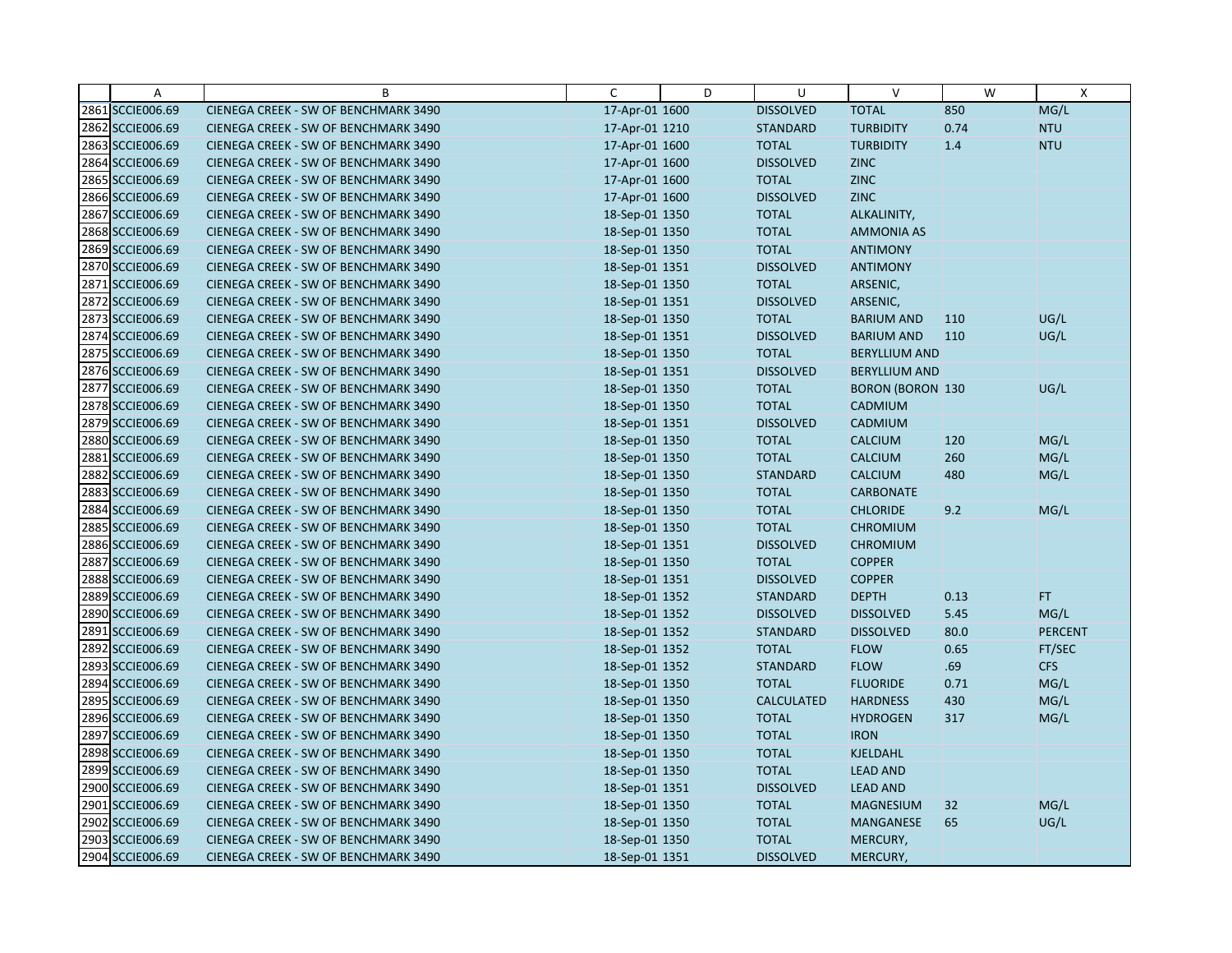| Α                | B                                    | C              | D | U                | $\vee$                  | W    | X                |
|------------------|--------------------------------------|----------------|---|------------------|-------------------------|------|------------------|
| 2905 SCCIE006.69 | CIENEGA CREEK - SW OF BENCHMARK 3490 | 18-Sep-01 1350 |   | <b>TOTAL</b>     | <b>NICKEL</b>           |      |                  |
| 2906 SCCIE006.69 | CIENEGA CREEK - SW OF BENCHMARK 3490 | 18-Sep-01 1351 |   | <b>DISSOLVED</b> | <b>NICKEL</b>           |      |                  |
| 2907 SCCIE006.69 | CIENEGA CREEK - SW OF BENCHMARK 3490 | 18-Sep-01 1350 |   | <b>TOTAL</b>     | NITRATE +               | 0.11 | MG/L             |
| 2908 SCCIE006.69 | CIENEGA CREEK - SW OF BENCHMARK 3490 | 18-Sep-01 1350 |   | <b>TOTAL</b>     | PH                      | 8.2  | SU               |
| 2909 SCCIE006.69 | CIENEGA CREEK - SW OF BENCHMARK 3490 | 18-Sep-01 1352 |   | <b>TOTAL</b>     | PH                      | 7.67 | SU               |
| 2910 SCCIE006.69 | CIENEGA CREEK - SW OF BENCHMARK 3490 | 18-Sep-01 1350 |   | <b>TOTAL</b>     | <b>PHOSPHORUS</b>       |      |                  |
| 2911 SCCIE006.69 | CIENEGA CREEK - SW OF BENCHMARK 3490 | 18-Sep-01 1350 |   | <b>TOTAL</b>     | <b>POTASSIUM</b>        | 4.1  | MG/L             |
| 2912 SCCIE006.69 | CIENEGA CREEK - SW OF BENCHMARK 3490 | 18-Sep-01 1350 |   | <b>TOTAL</b>     | <b>SELENIUM AND</b>     |      |                  |
| 2913 SCCIE006.69 | CIENEGA CREEK - SW OF BENCHMARK 3490 | 18-Sep-01 1351 |   | <b>DISSOLVED</b> | SELENIUM AND            |      |                  |
| 2914 SCCIE006.69 | CIENEGA CREEK - SW OF BENCHMARK 3490 | 18-Sep-01 1350 |   | <b>TOTAL</b>     | <b>SILVER</b>           |      |                  |
| 2915 SCCIE006.69 | CIENEGA CREEK - SW OF BENCHMARK 3490 | 18-Sep-01 1351 |   | <b>DISSOLVED</b> | <b>SILVER</b>           |      |                  |
| 2916 SCCIE006.69 | CIENEGA CREEK - SW OF BENCHMARK 3490 | 18-Sep-01 1350 |   | <b>TOTAL</b>     | SODIUM                  | 53   | MG/L             |
| 2917 SCCIE006.69 | CIENEGA CREEK - SW OF BENCHMARK 3490 | 18-Sep-01 1350 |   | <b>STANDARD</b>  | <b>SPECIFIC</b>         | 1000 | UMHOS/CM         |
| 2918 SCCIE006.69 | CIENEGA CREEK - SW OF BENCHMARK 3490 | 18-Sep-01 1352 |   | <b>STANDARD</b>  | <b>SPECIFIC</b>         | 1024 | UMHOS/CM         |
| 2919 SCCIE006.69 | CIENEGA CREEK - SW OF BENCHMARK 3490 | 18-Sep-01 1352 |   | <b>STANDARD</b>  | STREAM WIDTH 4.5        |      | FT.              |
| 2920 SCCIE006.69 | CIENEGA CREEK - SW OF BENCHMARK 3490 | 18-Sep-01 1350 |   | <b>TOTAL</b>     | <b>SULFATE</b>          | 320  | MG/L             |
| 2921 SCCIE006.69 | CIENEGA CREEK - SW OF BENCHMARK 3490 | 18-Sep-01 1350 |   | SUSPENDED        | <b>SUSPENDED</b>        |      |                  |
| 2922 SCCIE006.69 | CIENEGA CREEK - SW OF BENCHMARK 3490 | 18-Sep-01 1352 |   | <b>STANDARD</b>  | TEMPERATURE 29.15       |      | DEG <sub>C</sub> |
| 2923 SCCIE006.69 | CIENEGA CREEK - SW OF BENCHMARK 3490 | 18-Sep-01 1352 |   | <b>TOTAL</b>     | TEMPERATURE 21.06       |      | DEG C            |
| 2924 SCCIE006.69 | CIENEGA CREEK - SW OF BENCHMARK 3490 | 18-Sep-01 1350 |   | <b>TOTAL</b>     | <b>THALLIUM</b>         |      |                  |
| 2925 SCCIE006.69 | CIENEGA CREEK - SW OF BENCHMARK 3490 | 18-Sep-01 1351 |   | <b>DISSOLVED</b> | <b>THALLIUM</b>         |      |                  |
| 2926 SCCIE006.69 | CIENEGA CREEK - SW OF BENCHMARK 3490 | 18-Sep-01 1350 |   | <b>DISSOLVED</b> | <b>TOTAL</b>            | 730  | MG/L             |
| 2927 SCCIE006.69 | CIENEGA CREEK - SW OF BENCHMARK 3490 | 18-Sep-01 1352 |   | <b>DISSOLVED</b> | <b>TOTAL</b>            | 656  | MG/L             |
| 2928 SCCIE006.69 | CIENEGA CREEK - SW OF BENCHMARK 3490 | 18-Sep-01 1350 |   | <b>TOTAL</b>     | <b>TURBIDITY</b>        | 0.30 | <b>NTU</b>       |
| 2929 SCCIE006.69 | CIENEGA CREEK - SW OF BENCHMARK 3490 | 18-Sep-01 1352 |   | <b>STANDARD</b>  | <b>TURBIDITY</b>        | 0.75 | <b>NTU</b>       |
| 2930 SCCIE006.69 | CIENEGA CREEK - SW OF BENCHMARK 3490 | 18-Sep-01 1350 |   | <b>TOTAL</b>     | <b>ZINC</b>             |      |                  |
| 2931 SCCIE006.69 | CIENEGA CREEK - SW OF BENCHMARK 3490 | 18-Sep-01 1351 |   | <b>DISSOLVED</b> | <b>ZINC</b>             |      |                  |
| 2932 SCCIE006.69 | CIENEGA CREEK - SW OF BENCHMARK 3490 | 17-Dec-01 0940 |   | <b>TOTAL</b>     | ALKALINITY,             |      |                  |
| 2933 SCCIE006.69 | CIENEGA CREEK - SW OF BENCHMARK 3490 | 17-Dec-01 0940 |   | <b>TOTAL</b>     | <b>AMMONIA AS</b>       |      |                  |
| 2934 SCCIE006.69 | CIENEGA CREEK - SW OF BENCHMARK 3490 | 17-Dec-01 0940 |   | <b>TOTAL</b>     | <b>ANTIMONY</b>         |      |                  |
| 2935 SCCIE006.69 | CIENEGA CREEK - SW OF BENCHMARK 3490 | 17-Dec-01 0941 |   | <b>DISSOLVED</b> | <b>ANTIMONY</b>         |      |                  |
| 2936 SCCIE006.69 | CIENEGA CREEK - SW OF BENCHMARK 3490 | 17-Dec-01 0940 |   | <b>TOTAL</b>     | ARSENIC,                |      |                  |
| 2937 SCCIE006.69 | CIENEGA CREEK - SW OF BENCHMARK 3490 | 17-Dec-01 0941 |   | <b>DISSOLVED</b> | ARSENIC,                |      |                  |
| 2938 SCCIE006.69 | CIENEGA CREEK - SW OF BENCHMARK 3490 | 17-Dec-01 0940 |   | <b>TOTAL</b>     | <b>BARIUM AND</b>       |      |                  |
| 2939 SCCIE006.69 | CIENEGA CREEK - SW OF BENCHMARK 3490 | 17-Dec-01 0940 |   | <b>TOTAL</b>     | <b>BERYLLIUM AND</b>    |      |                  |
| 2940 SCCIE006.69 | CIENEGA CREEK - SW OF BENCHMARK 3490 | 17-Dec-01 0941 |   | <b>DISSOLVED</b> | <b>BERYLLIUM AND</b>    |      |                  |
| 2941 SCCIE006.69 | CIENEGA CREEK - SW OF BENCHMARK 3490 | 17-Dec-01 0940 |   | <b>TOTAL</b>     | <b>BORON (BORON 140</b> |      | UG/L             |
| 2942 SCCIE006.69 | CIENEGA CREEK - SW OF BENCHMARK 3490 | 17-Dec-01 0940 |   | <b>TOTAL</b>     | CADMIUM                 |      |                  |
| 2943 SCCIE006.69 | CIENEGA CREEK - SW OF BENCHMARK 3490 | 17-Dec-01 0941 |   | <b>DISSOLVED</b> | CADMIUM                 |      |                  |
| 2944 SCCIE006.69 | CIENEGA CREEK - SW OF BENCHMARK 3490 | 17-Dec-01 0940 |   | <b>TOTAL</b>     | <b>CALCIUM</b>          | 140  | MG/L             |
| 2945 SCCIE006.69 | CIENEGA CREEK - SW OF BENCHMARK 3490 | 17-Dec-01 0940 |   | <b>TOTAL</b>     | <b>CALCIUM</b>          | 260  | MG/L             |
| 2946 SCCIE006.69 | CIENEGA CREEK - SW OF BENCHMARK 3490 | 17-Dec-01 0940 |   | <b>STANDARD</b>  | <b>CALCIUM</b>          | 480  | MG/L             |
| 2947 SCCIE006.69 | CIENEGA CREEK - SW OF BENCHMARK 3490 | 17-Dec-01 0940 |   | <b>TOTAL</b>     | <b>CARBONATE</b>        |      |                  |
| 2948 SCCIE006.69 | CIENEGA CREEK - SW OF BENCHMARK 3490 | 17-Dec-01 0940 |   | <b>TOTAL</b>     | <b>CHLORIDE</b>         | 9    | MG/L             |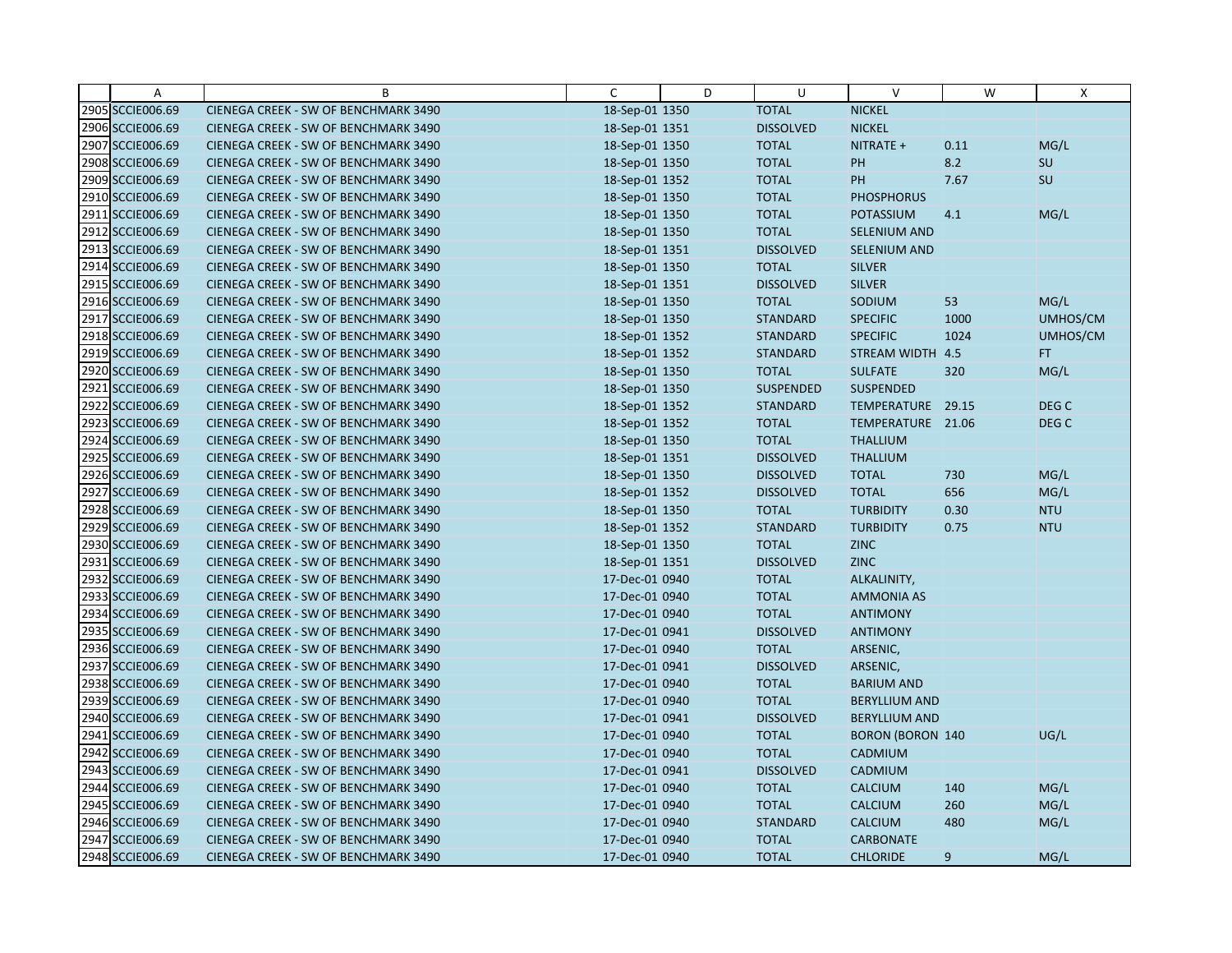| Α                | B                                    | C              | D | U                 | V                   | W    | X                |
|------------------|--------------------------------------|----------------|---|-------------------|---------------------|------|------------------|
| 2949 SCCIE006.69 | CIENEGA CREEK - SW OF BENCHMARK 3490 | 17-Dec-01 0940 |   | <b>TOTAL</b>      | <b>CHROMIUM</b>     |      |                  |
| 2950 SCCIE006.69 | CIENEGA CREEK - SW OF BENCHMARK 3490 | 17-Dec-01 0941 |   | <b>DISSOLVED</b>  | <b>CHROMIUM</b>     |      |                  |
| 2951 SCCIE006.69 | CIENEGA CREEK - SW OF BENCHMARK 3490 | 17-Dec-01 0940 |   | <b>TOTAL</b>      | <b>COPPER</b>       |      |                  |
| 2952 SCCIE006.69 | CIENEGA CREEK - SW OF BENCHMARK 3490 | 17-Dec-01 0941 |   | <b>DISSOLVED</b>  | <b>COPPER</b>       |      |                  |
| 2953 SCCIE006.69 | CIENEGA CREEK - SW OF BENCHMARK 3490 | 17-Dec-01 0942 |   | <b>STANDARD</b>   | <b>DEPTH</b>        | 0.23 | <b>FT</b>        |
| 2954 SCCIE006.69 | CIENEGA CREEK - SW OF BENCHMARK 3490 | 17-Dec-01 0942 |   | <b>DISSOLVED</b>  | <b>DISSOLVED</b>    | 9.22 | MG/L             |
| 2955 SCCIE006.69 | CIENEGA CREEK - SW OF BENCHMARK 3490 | 17-Dec-01 0942 |   | <b>STANDARD</b>   | <b>DISSOLVED</b>    | 92.0 | <b>PERCENT</b>   |
| 2956 SCCIE006.69 | CIENEGA CREEK - SW OF BENCHMARK 3490 | 17-Dec-01 0942 |   | <b>TOTAL</b>      | <b>FLOW</b>         | 0.75 | FT/SEC           |
| 2957 SCCIE006.69 | CIENEGA CREEK - SW OF BENCHMARK 3490 | 17-Dec-01 0942 |   | <b>STANDARD</b>   | <b>FLOW</b>         | 1.12 | <b>CFS</b>       |
| 2958 SCCIE006.69 | CIENEGA CREEK - SW OF BENCHMARK 3490 | 17-Dec-01 0940 |   | <b>TOTAL</b>      | <b>FLUORIDE</b>     | 0.69 | MG/L             |
| 2959 SCCIE006.69 | CIENEGA CREEK - SW OF BENCHMARK 3490 | 17-Dec-01 0940 |   | <b>CALCULATED</b> | <b>HARDNESS</b>     | 490  | MG/L             |
| 2960 SCCIE006.69 | CIENEGA CREEK - SW OF BENCHMARK 3490 | 17-Dec-01 0940 |   | <b>TOTAL</b>      | <b>HYDROGEN</b>     | 320  | MG/L             |
| 2961 SCCIE006.69 | CIENEGA CREEK - SW OF BENCHMARK 3490 | 17-Dec-01 0940 |   | <b>TOTAL</b>      | <b>IRON</b>         |      |                  |
| 2962 SCCIE006.69 | CIENEGA CREEK - SW OF BENCHMARK 3490 | 17-Dec-01 0940 |   | <b>TOTAL</b>      | KJELDAHL            |      |                  |
| 2963 SCCIE006.69 | CIENEGA CREEK - SW OF BENCHMARK 3490 | 17-Dec-01 0940 |   | <b>TOTAL</b>      | <b>LEAD AND</b>     |      |                  |
| 2964 SCCIE006.69 | CIENEGA CREEK - SW OF BENCHMARK 3490 | 17-Dec-01 0941 |   | <b>DISSOLVED</b>  | <b>LEAD AND</b>     |      |                  |
| 2965 SCCIE006.69 | CIENEGA CREEK - SW OF BENCHMARK 3490 | 17-Dec-01 0940 |   | <b>TOTAL</b>      | <b>MAGNESIUM</b>    | 34   | MG/L             |
| 2966 SCCIE006.69 | CIENEGA CREEK - SW OF BENCHMARK 3490 | 17-Dec-01 0940 |   | <b>TOTAL</b>      | <b>MANGANESE</b>    |      |                  |
| 2967 SCCIE006.69 | CIENEGA CREEK - SW OF BENCHMARK 3490 | 17-Dec-01 0940 |   | <b>TOTAL</b>      | MERCURY,            |      |                  |
| 2968 SCCIE006.69 | CIENEGA CREEK - SW OF BENCHMARK 3490 | 17-Dec-01 0941 |   | <b>DISSOLVED</b>  | MERCURY,            |      |                  |
| 2969 SCCIE006.69 | CIENEGA CREEK - SW OF BENCHMARK 3490 | 17-Dec-01 0940 |   | <b>TOTAL</b>      | <b>NICKEL</b>       |      |                  |
| 2970 SCCIE006.69 | CIENEGA CREEK - SW OF BENCHMARK 3490 | 17-Dec-01 0941 |   | <b>DISSOLVED</b>  | <b>NICKEL</b>       |      |                  |
| 2971 SCCIE006.69 | CIENEGA CREEK - SW OF BENCHMARK 3490 | 17-Dec-01 0940 |   | <b>TOTAL</b>      | NITRATE AS N        | 0.10 | MG/L             |
| 2972 SCCIE006.69 | CIENEGA CREEK - SW OF BENCHMARK 3490 | 17-Dec-01 0940 |   | <b>TOTAL</b>      | <b>NITRITE AS N</b> |      |                  |
| 2973 SCCIE006.69 | CIENEGA CREEK - SW OF BENCHMARK 3490 | 17-Dec-01 0942 |   | <b>TOTAL</b>      | PH                  | 7.88 | <b>SU</b>        |
| 2974 SCCIE006.69 | CIENEGA CREEK - SW OF BENCHMARK 3490 | 17-Dec-01 0940 |   | <b>TOTAL</b>      | <b>PH</b>           | 8.0  | SU               |
| 2975 SCCIE006.69 | CIENEGA CREEK - SW OF BENCHMARK 3490 | 17-Dec-01 0940 |   | <b>TOTAL</b>      | <b>PHOSPHORUS</b>   |      |                  |
| 2976 SCCIE006.69 | CIENEGA CREEK - SW OF BENCHMARK 3490 | 17-Dec-01 0940 |   | <b>TOTAL</b>      | <b>POTASSIUM</b>    | 3.4  | MG/L             |
| 2977 SCCIE006.69 | CIENEGA CREEK - SW OF BENCHMARK 3490 | 17-Dec-01 0940 |   | <b>TOTAL</b>      | <b>SELENIUM AND</b> |      |                  |
| 2978 SCCIE006.69 | CIENEGA CREEK - SW OF BENCHMARK 3490 | 17-Dec-01 0941 |   | <b>DISSOLVED</b>  | SELENIUM AND        |      |                  |
| 2979 SCCIE006.69 | CIENEGA CREEK - SW OF BENCHMARK 3490 | 17-Dec-01 0940 |   | <b>TOTAL</b>      | <b>SILVER</b>       |      |                  |
| 2980 SCCIE006.69 | CIENEGA CREEK - SW OF BENCHMARK 3490 | 17-Dec-01 0941 |   | <b>DISSOLVED</b>  | <b>SILVER</b>       |      |                  |
| 2981 SCCIE006.69 | CIENEGA CREEK - SW OF BENCHMARK 3490 | 17-Dec-01 0940 |   | <b>TOTAL</b>      | SODIUM              | 49   | MG/L             |
| 2982 SCCIE006.69 | CIENEGA CREEK - SW OF BENCHMARK 3490 | 17-Dec-01 0942 |   | <b>STANDARD</b>   | <b>SPECIFIC</b>     | 997  | UMHOS/CM         |
| 2983 SCCIE006.69 | CIENEGA CREEK - SW OF BENCHMARK 3490 | 17-Dec-01 0940 |   | <b>STANDARD</b>   | <b>SPECIFIC</b>     | 1000 | UMHOS/CM         |
| 2984 SCCIE006.69 | CIENEGA CREEK - SW OF BENCHMARK 3490 | 17-Dec-01 0942 |   | <b>STANDARD</b>   | STREAM WIDTH 6.5    |      | FT.              |
| 2985 SCCIE006.69 | CIENEGA CREEK - SW OF BENCHMARK 3490 | 17-Dec-01 0940 |   | <b>TOTAL</b>      | <b>SULFATE</b>      | 300  | MG/L             |
| 2986 SCCIE006.69 | CIENEGA CREEK - SW OF BENCHMARK 3490 | 17-Dec-01 0940 |   | <b>SUSPENDED</b>  | <b>SUSPENDED</b>    |      |                  |
| 2987 SCCIE006.69 | CIENEGA CREEK - SW OF BENCHMARK 3490 | 17-Dec-01 0942 |   | <b>STANDARD</b>   | TEMPERATURE 5       |      | DEG C            |
| 2988 SCCIE006.69 | CIENEGA CREEK - SW OF BENCHMARK 3490 | 17-Dec-01 0942 |   | <b>TOTAL</b>      | TEMPERATURE 10.4    |      | DEG <sub>C</sub> |
| 2989 SCCIE006.69 | CIENEGA CREEK - SW OF BENCHMARK 3490 | 17-Dec-01 0940 |   | <b>TOTAL</b>      | <b>THALLIUM</b>     |      |                  |
| 2990 SCCIE006.69 | CIENEGA CREEK - SW OF BENCHMARK 3490 | 17-Dec-01 0941 |   | <b>DISSOLVED</b>  | <b>THALLIUM</b>     |      |                  |
| 2991 SCCIE006.69 | CIENEGA CREEK - SW OF BENCHMARK 3490 | 17-Dec-01 0942 |   | <b>DISSOLVED</b>  | <b>TOTAL</b>        | 639  | MG/L             |
| 2992 SCCIE006.69 | CIENEGA CREEK - SW OF BENCHMARK 3490 | 17-Dec-01 0940 |   | <b>DISSOLVED</b>  | <b>TOTAL</b>        | 720  | MG/L             |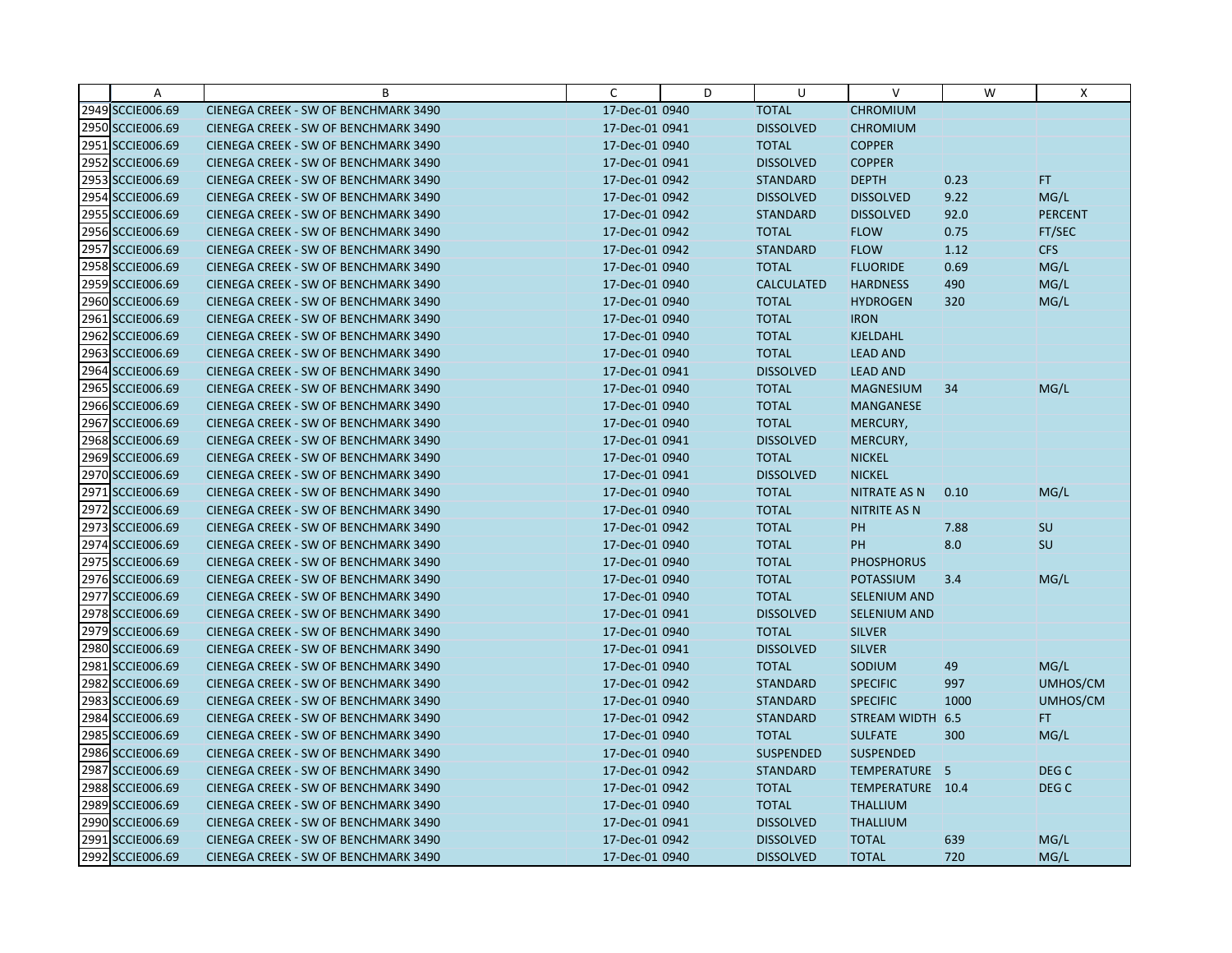| Α                | B                                    | C              | D | U                 | $\vee$                  | W     | Χ              |
|------------------|--------------------------------------|----------------|---|-------------------|-------------------------|-------|----------------|
| 2993 SCCIE006.69 | CIENEGA CREEK - SW OF BENCHMARK 3490 | 17-Dec-01 0942 |   | <b>STANDARD</b>   | <b>TURBIDITY</b>        | 0.77  | <b>NTU</b>     |
| 2994 SCCIE006.69 | CIENEGA CREEK - SW OF BENCHMARK 3490 | 17-Dec-01 0940 |   | <b>TOTAL</b>      | <b>ZINC</b>             |       |                |
| 2995 SCCIE006.69 | CIENEGA CREEK - SW OF BENCHMARK 3490 | 17-Dec-01 0941 |   | <b>DISSOLVED</b>  | <b>ZINC</b>             |       |                |
| 2996 SCCIE006.69 | CIENEGA CREEK - SW OF BENCHMARK 3490 | 20-Mar-02 0230 |   | <b>TOTAL</b>      | ALKALINITY,             |       |                |
| 2997 SCCIE006.69 | CIENEGA CREEK - SW OF BENCHMARK 3490 | 20-Mar-02 0230 |   | <b>TOTAL</b>      | <b>AMMONIA AS</b>       |       |                |
| 2998 SCCIE006.69 | CIENEGA CREEK - SW OF BENCHMARK 3490 | 20-Mar-02 0230 |   | <b>TOTAL</b>      | <b>ANTIMONY</b>         |       |                |
| 2999 SCCIE006.69 | CIENEGA CREEK - SW OF BENCHMARK 3490 | 20-Mar-02 0231 |   | <b>DISSOLVED</b>  | <b>ANTIMONY</b>         |       |                |
| 3000 SCCIE006.69 | CIENEGA CREEK - SW OF BENCHMARK 3490 | 20-Mar-02 0230 |   | <b>TOTAL</b>      | ARSENIC,                |       |                |
| 3001 SCCIE006.69 | CIENEGA CREEK - SW OF BENCHMARK 3490 | 20-Mar-02 0231 |   | <b>DISSOLVED</b>  | ARSENIC,                |       |                |
| 3002 SCCIE006.69 | CIENEGA CREEK - SW OF BENCHMARK 3490 | 20-Mar-02 0230 |   | <b>TOTAL</b>      | <b>BARIUM AND</b>       |       |                |
| 3003 SCCIE006.69 | CIENEGA CREEK - SW OF BENCHMARK 3490 | 20-Mar-02 0231 |   | <b>DISSOLVED</b>  | <b>BARIUM AND</b>       |       |                |
| 3004 SCCIE006.69 | CIENEGA CREEK - SW OF BENCHMARK 3490 | 20-Mar-02 0230 |   | <b>TOTAL</b>      | <b>BERYLLIUM AND</b>    |       |                |
| 3005 SCCIE006.69 | CIENEGA CREEK - SW OF BENCHMARK 3490 | 20-Mar-02 0231 |   | <b>DISSOLVED</b>  | <b>BERYLLIUM AND</b>    |       |                |
| 3006 SCCIE006.69 | CIENEGA CREEK - SW OF BENCHMARK 3490 | 20-Mar-02 0230 |   | <b>TOTAL</b>      | <b>BORON (BORON 120</b> |       | UG/L           |
| 3007 SCCIE006.69 | CIENEGA CREEK - SW OF BENCHMARK 3490 | 20-Mar-02 0230 |   | <b>TOTAL</b>      | CADMIUM                 |       |                |
| 3008 SCCIE006.69 | CIENEGA CREEK - SW OF BENCHMARK 3490 | 20-Mar-02 0231 |   | <b>DISSOLVED</b>  | CADMIUM                 |       |                |
| 3009 SCCIE006.69 | CIENEGA CREEK - SW OF BENCHMARK 3490 | 20-Mar-02 0230 |   | <b>TOTAL</b>      | <b>CALCIUM</b>          | 130   | MG/L           |
| 3010 SCCIE006.69 | CIENEGA CREEK - SW OF BENCHMARK 3490 | 20-Mar-02 0230 |   | <b>TOTAL</b>      | <b>CALCIUM</b>          | 250   | MG/L           |
| 3011 SCCIE006.69 | CIENEGA CREEK - SW OF BENCHMARK 3490 | 20-Mar-02 0230 |   | <b>STANDARD</b>   | <b>CALCIUM</b>          | 450   | MG/L           |
| 3012 SCCIE006.69 | CIENEGA CREEK - SW OF BENCHMARK 3490 | 20-Mar-02 0230 |   | <b>TOTAL</b>      | <b>CARBONATE</b>        |       |                |
| 3013 SCCIE006.69 | CIENEGA CREEK - SW OF BENCHMARK 3490 | 20-Mar-02 0230 |   | <b>TOTAL</b>      | <b>CHLORIDE</b>         | 6.3   | MG/L           |
| 3014 SCCIE006.69 | CIENEGA CREEK - SW OF BENCHMARK 3490 | 20-Mar-02 0230 |   | <b>TOTAL</b>      | <b>CHROMIUM</b>         |       |                |
| 3015 SCCIE006.69 | CIENEGA CREEK - SW OF BENCHMARK 3490 | 20-Mar-02 0231 |   | <b>DISSOLVED</b>  | <b>CHROMIUM</b>         |       |                |
| 3016 SCCIE006.69 | CIENEGA CREEK - SW OF BENCHMARK 3490 | 20-Mar-02 0230 |   | <b>TOTAL</b>      | <b>COPPER</b>           |       |                |
| 3017 SCCIE006.69 | CIENEGA CREEK - SW OF BENCHMARK 3490 | 20-Mar-02 0231 |   | <b>DISSOLVED</b>  | <b>COPPER</b>           |       |                |
| 3018 SCCIE006.69 | CIENEGA CREEK - SW OF BENCHMARK 3490 | 20-Mar-02 0232 |   | <b>STANDARD</b>   | <b>DEPTH</b>            | 0.27  | FT.            |
| 3019 SCCIE006.69 | CIENEGA CREEK - SW OF BENCHMARK 3490 | 20-Mar-02 0232 |   | <b>DISSOLVED</b>  | <b>DISSOLVED</b>        | 9.00  | MG/L           |
| 3020 SCCIE006.69 | CIENEGA CREEK - SW OF BENCHMARK 3490 | 20-Mar-02 0232 |   | <b>STANDARD</b>   | <b>DISSOLVED</b>        | 113.2 | <b>PERCENT</b> |
| 3021 SCCIE006.69 | CIENEGA CREEK - SW OF BENCHMARK 3490 | 20-Mar-02 0232 |   | <b>TOTAL</b>      | <b>FLOW</b>             | 0.74  | FT/SEC         |
| 3022 SCCIE006.69 | CIENEGA CREEK - SW OF BENCHMARK 3490 | 20-Mar-02 0232 |   | <b>STANDARD</b>   | <b>FLOW</b>             | 1.35  | <b>CFS</b>     |
| 3023 SCCIE006.69 | CIENEGA CREEK - SW OF BENCHMARK 3490 | 20-Mar-02 0230 |   | <b>TOTAL</b>      | <b>FLUORIDE</b>         | 1.4   | MG/L           |
| 3024 SCCIE006.69 | CIENEGA CREEK - SW OF BENCHMARK 3490 | 20-Mar-02 0230 |   | <b>CALCULATED</b> | <b>HARDNESS</b>         | 460   | MG/L           |
| 3025 SCCIE006.69 | CIENEGA CREEK - SW OF BENCHMARK 3490 | 20-Mar-02 0230 |   | <b>TOTAL</b>      | <b>HYDROGEN</b>         | 300   | MG/L           |
| 3026 SCCIE006.69 | CIENEGA CREEK - SW OF BENCHMARK 3490 | 20-Mar-02 0230 |   | <b>TOTAL</b>      | <b>IRON</b>             |       |                |
| 3027 SCCIE006.69 | CIENEGA CREEK - SW OF BENCHMARK 3490 | 20-Mar-02 0230 |   | <b>TOTAL</b>      | KJELDAHL                | 0.15  | MG/L           |
| 3028 SCCIE006.69 | CIENEGA CREEK - SW OF BENCHMARK 3490 | 20-Mar-02 0230 |   | <b>TOTAL</b>      | <b>LEAD AND</b>         |       |                |
| 3029 SCCIE006.69 | CIENEGA CREEK - SW OF BENCHMARK 3490 | 20-Mar-02 0231 |   | <b>DISSOLVED</b>  | <b>LEAD AND</b>         |       |                |
| 3030 SCCIE006.69 | CIENEGA CREEK - SW OF BENCHMARK 3490 | 20-Mar-02 0230 |   | <b>TOTAL</b>      | <b>MAGNESIUM</b>        | 33    | MG/L           |
| 3031 SCCIE006.69 | CIENEGA CREEK - SW OF BENCHMARK 3490 | 20-Mar-02 0230 |   | <b>TOTAL</b>      | <b>MANGANESE</b>        |       |                |
| 3032 SCCIE006.69 | CIENEGA CREEK - SW OF BENCHMARK 3490 | 20-Mar-02 0230 |   | <b>TOTAL</b>      | MERCURY,                |       |                |
| 3033 SCCIE006.69 | CIENEGA CREEK - SW OF BENCHMARK 3490 | 20-Mar-02 0231 |   | <b>DISSOLVED</b>  | MERCURY,                |       |                |
| 3034 SCCIE006.69 | CIENEGA CREEK - SW OF BENCHMARK 3490 | 20-Mar-02 0230 |   | <b>TOTAL</b>      | <b>NICKEL</b>           |       |                |
| 3035 SCCIE006.69 | CIENEGA CREEK - SW OF BENCHMARK 3490 | 20-Mar-02 0231 |   | <b>DISSOLVED</b>  | <b>NICKEL</b>           |       |                |
| 3036 SCCIE006.69 | CIENEGA CREEK - SW OF BENCHMARK 3490 | 20-Mar-02 0230 |   | <b>TOTAL</b>      | NITRATE AS N            | 0.047 | MG/L           |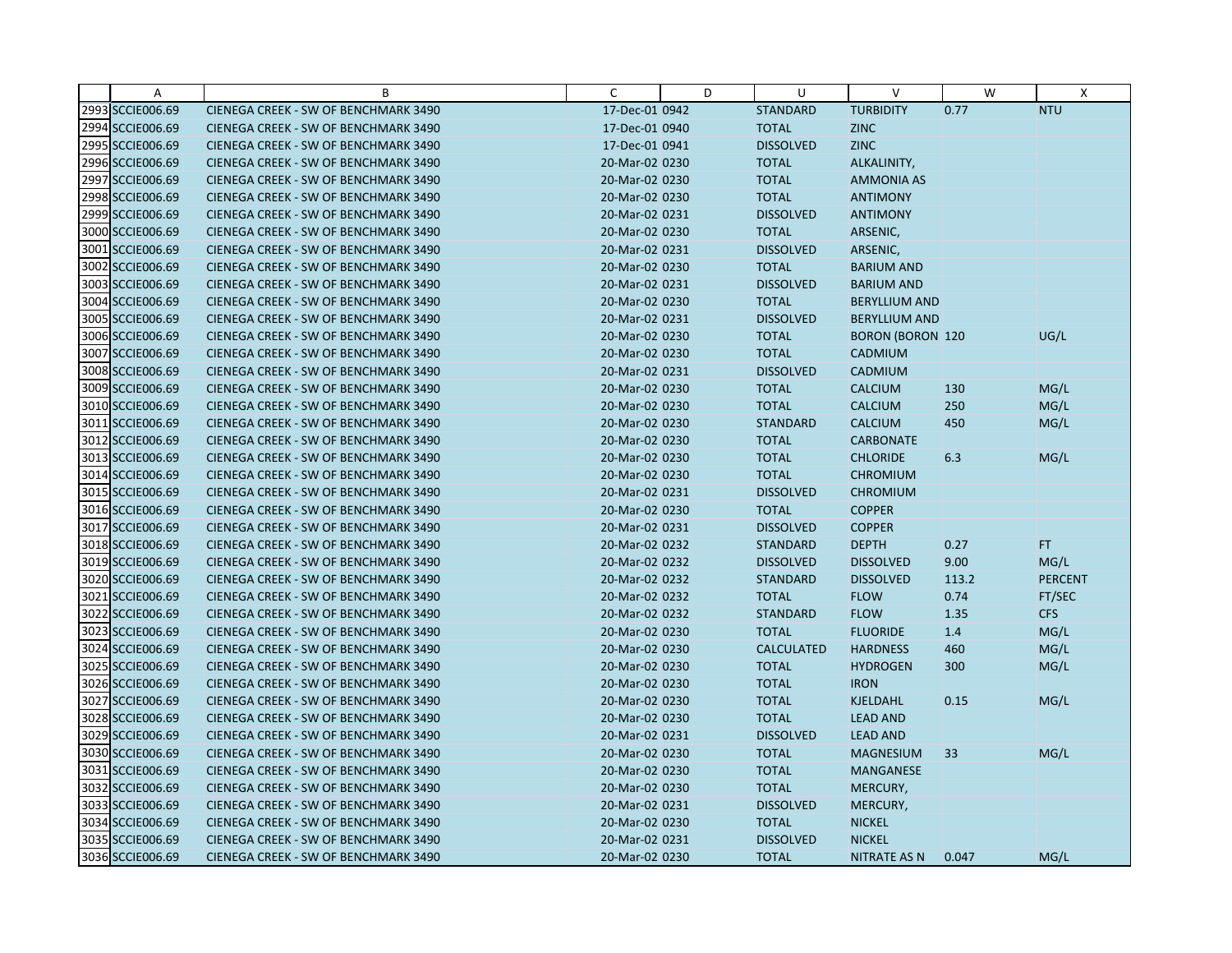| Α                | B                                                      | C              | D | U                | $\vee$                  | W    | X                |
|------------------|--------------------------------------------------------|----------------|---|------------------|-------------------------|------|------------------|
| 3037 SCCIE006.69 | CIENEGA CREEK - SW OF BENCHMARK 3490                   | 20-Mar-02 0230 |   | <b>TOTAL</b>     | <b>NITRITE AS N</b>     |      |                  |
| 3038 SCCIE006.69 | CIENEGA CREEK - SW OF BENCHMARK 3490                   | 20-Mar-02 0232 |   | <b>TOTAL</b>     | <b>PH</b>               | 8.05 | SU               |
| 3039 SCCIE006.69 | CIENEGA CREEK - SW OF BENCHMARK 3490                   | 20-Mar-02 0230 |   | <b>TOTAL</b>     | PH                      | 8.0  | SU               |
| 3040 SCCIE006.69 | CIENEGA CREEK - SW OF BENCHMARK 3490                   | 20-Mar-02 0230 |   | <b>TOTAL</b>     | <b>PHOSPHORUS</b>       |      |                  |
| 3041 SCCIE006.69 | CIENEGA CREEK - SW OF BENCHMARK 3490                   | 20-Mar-02 0230 |   | <b>TOTAL</b>     | <b>POTASSIUM</b>        | 3.4  | MG/L             |
| 3042 SCCIE006.69 | CIENEGA CREEK - SW OF BENCHMARK 3490                   | 20-Mar-02 0230 |   | <b>TOTAL</b>     | <b>SELENIUM AND</b>     |      |                  |
| 3043 SCCIE006.69 | CIENEGA CREEK - SW OF BENCHMARK 3490                   | 20-Mar-02 0231 |   | <b>DISSOLVED</b> | <b>SELENIUM AND</b>     |      |                  |
| 3044 SCCIE006.69 | CIENEGA CREEK - SW OF BENCHMARK 3490                   | 20-Mar-02 0230 |   | <b>TOTAL</b>     | <b>SILVER</b>           |      |                  |
| 3045 SCCIE006.69 | CIENEGA CREEK - SW OF BENCHMARK 3490                   | 20-Mar-02 0231 |   | <b>DISSOLVED</b> | <b>SILVER</b>           |      |                  |
| 3046 SCCIE006.69 | CIENEGA CREEK - SW OF BENCHMARK 3490                   | 20-Mar-02 0230 |   | <b>TOTAL</b>     | SODIUM                  | 50   | MG/L             |
| 3047 SCCIE006.69 | CIENEGA CREEK - SW OF BENCHMARK 3490                   | 20-Mar-02 0232 |   | <b>STANDARD</b>  | <b>SPECIFIC</b>         | 966  | UMHOS/CM         |
| 3048 SCCIE006.69 | CIENEGA CREEK - SW OF BENCHMARK 3490                   | 20-Mar-02 0230 |   | <b>STANDARD</b>  | <b>SPECIFIC</b>         | 1000 | UMHOS/CM         |
| 3049 SCCIE006.69 | CIENEGA CREEK - SW OF BENCHMARK 3490                   | 20-Mar-02 0232 |   | <b>STANDARD</b>  | <b>STREAM WIDTH</b>     | 4.6  | <b>FT</b>        |
| 3050 SCCIE006.69 | CIENEGA CREEK - SW OF BENCHMARK 3490                   | 20-Mar-02 0230 |   | <b>TOTAL</b>     | <b>SULFATE</b>          | 290  | MG/L             |
| 3051 SCCIE006.69 | CIENEGA CREEK - SW OF BENCHMARK 3490                   | 20-Mar-02 0230 |   | <b>SUSPENDED</b> | <b>SUSPENDED</b>        |      |                  |
| 3052 SCCIE006.69 | CIENEGA CREEK - SW OF BENCHMARK 3490                   | 20-Mar-02 0232 |   | <b>STANDARD</b>  | TEMPERATURE 24.5        |      | DEG C            |
| 3053 SCCIE006.69 | CIENEGA CREEK - SW OF BENCHMARK 3490                   | 20-Mar-02 0232 |   | <b>TOTAL</b>     | TEMPERATURE 20.4        |      | DEG <sub>C</sub> |
| 3054 SCCIE006.69 | CIENEGA CREEK - SW OF BENCHMARK 3490                   | 20-Mar-02 0230 |   | <b>TOTAL</b>     | <b>THALLIUM</b>         |      |                  |
| 3055 SCCIE006.69 | CIENEGA CREEK - SW OF BENCHMARK 3490                   | 20-Mar-02 0231 |   | <b>DISSOLVED</b> | <b>THALLIUM</b>         |      |                  |
| 3056 SCCIE006.69 | CIENEGA CREEK - SW OF BENCHMARK 3490                   | 20-Mar-02 0232 |   | <b>DISSOLVED</b> | <b>TOTAL</b>            | 619  | MG/L             |
| 3057 SCCIE006.69 | CIENEGA CREEK - SW OF BENCHMARK 3490                   | 20-Mar-02 0230 |   | <b>DISSOLVED</b> | <b>TOTAL</b>            | 640  | MG/L             |
| 3058 SCCIE006.69 | CIENEGA CREEK - SW OF BENCHMARK 3490                   | 20-Mar-02 0232 |   | <b>STANDARD</b>  | <b>TURBIDITY</b>        | 1.45 | <b>NTU</b>       |
| 3059 SCCIE006.69 | CIENEGA CREEK - SW OF BENCHMARK 3490                   | 20-Mar-02 0230 |   | <b>TOTAL</b>     | <b>ZINC</b>             |      |                  |
| 3060 SCCIE006.69 | CIENEGA CREEK - SW OF BENCHMARK 3490                   | 20-Mar-02 0231 |   | <b>DISSOLVED</b> | <b>ZINC</b>             |      |                  |
| 3061 SCCIE004.25 | CIENEGA CREEK - ABOVE DAVIDSON CANYON, SE OF BENCHMARK | 12-Dec-00 0830 |   | <b>TOTAL</b>     | ALKALINITY,             |      |                  |
| 3062 SCCIE004.25 | CIENEGA CREEK - ABOVE DAVIDSON CANYON, SE OF BENCHMARK | 12-Dec-00 0830 |   | <b>TOTAL</b>     | <b>AMMONIA AS</b>       |      |                  |
| 3063 SCCIE004.25 | CIENEGA CREEK - ABOVE DAVIDSON CANYON, SE OF BENCHMARK | 12-Dec-00 0830 |   | <b>TOTAL</b>     | <b>ANTIMONY</b>         |      |                  |
| 3064 SCCIE004.25 | CIENEGA CREEK - ABOVE DAVIDSON CANYON, SE OF BENCHMARK | 12-Dec-00 0831 |   | <b>DISSOLVED</b> | <b>ANTIMONY</b>         |      |                  |
| 3065 SCCIE004.25 | CIENEGA CREEK - ABOVE DAVIDSON CANYON, SE OF BENCHMARK | 12-Dec-00 0830 |   | <b>TOTAL</b>     | ARSENIC,                |      |                  |
| 3066 SCCIE004.25 | CIENEGA CREEK - ABOVE DAVIDSON CANYON, SE OF BENCHMARK | 12-Dec-00 0831 |   | <b>DISSOLVED</b> | ARSENIC,                |      |                  |
| 3067 SCCIE004.25 | CIENEGA CREEK - ABOVE DAVIDSON CANYON, SE OF BENCHMARK | 12-Dec-00 0830 |   | <b>TOTAL</b>     | <b>BARIUM AND</b>       | 120  | UG/L             |
| 3068 SCCIE004.25 | CIENEGA CREEK - ABOVE DAVIDSON CANYON, SE OF BENCHMARK | 12-Dec-00 0831 |   | <b>DISSOLVED</b> | <b>BARIUM AND</b>       | 120  | UG/L             |
| 3069 SCCIE004.25 | CIENEGA CREEK - ABOVE DAVIDSON CANYON, SE OF BENCHMARK | 12-Dec-00 0830 |   | <b>TOTAL</b>     | <b>BERYLLIUM AND</b>    |      |                  |
| 3070 SCCIE004.25 | CIENEGA CREEK - ABOVE DAVIDSON CANYON, SE OF BENCHMARK | 12-Dec-00 0831 |   | <b>DISSOLVED</b> | <b>BERYLLIUM AND</b>    |      |                  |
| 3071 SCCIE004.25 | CIENEGA CREEK - ABOVE DAVIDSON CANYON, SE OF BENCHMARK | 12-Dec-00 0830 |   | <b>TOTAL</b>     | <b>BORON (BORON 140</b> |      | UG/L             |
| 3072 SCCIE004.25 | CIENEGA CREEK - ABOVE DAVIDSON CANYON, SE OF BENCHMARK | 12-Dec-00 0830 |   | <b>TOTAL</b>     | CADMIUM                 |      |                  |
| 3073 SCCIE004.25 | CIENEGA CREEK - ABOVE DAVIDSON CANYON, SE OF BENCHMARK | 12-Dec-00 0831 |   | <b>DISSOLVED</b> | CADMIUM                 |      |                  |
| 3074 SCCIE004.25 | CIENEGA CREEK - ABOVE DAVIDSON CANYON, SE OF BENCHMARK | 12-Dec-00 0830 |   | <b>TOTAL</b>     | <b>CALCIUM</b>          | 150  | MG/L             |
| 3075 SCCIE004.25 | CIENEGA CREEK - ABOVE DAVIDSON CANYON, SE OF BENCHMARK | 12-Dec-00 0830 |   | <b>TOTAL</b>     | <b>CALCIUM</b>          | 270  | MG/L             |
| 3076 SCCIE004.25 | CIENEGA CREEK - ABOVE DAVIDSON CANYON, SE OF BENCHMARK | 12-Dec-00 0830 |   | <b>STANDARD</b>  | <b>CALCIUM</b>          | 630  | MG/L             |
| 3077 SCCIE004.25 | CIENEGA CREEK - ABOVE DAVIDSON CANYON, SE OF BENCHMARK | 12-Dec-00 0830 |   | <b>TOTAL</b>     | <b>CARBONATE</b>        |      |                  |
| 3078 SCCIE004.25 | CIENEGA CREEK - ABOVE DAVIDSON CANYON, SE OF BENCHMARK | 12-Dec-00 0830 |   | <b>TOTAL</b>     | <b>CHLORIDE</b>         | 8.2  | MG/L             |
| 3079 SCCIE004.25 | CIENEGA CREEK - ABOVE DAVIDSON CANYON, SE OF BENCHMARK | 12-Dec-00 0830 |   | <b>TOTAL</b>     | <b>CHROMIUM</b>         |      |                  |
| 3080 SCCIE004.25 | CIENEGA CREEK - ABOVE DAVIDSON CANYON, SE OF BENCHMARK | 12-Dec-00 0831 |   | <b>DISSOLVED</b> | <b>CHROMIUM</b>         |      |                  |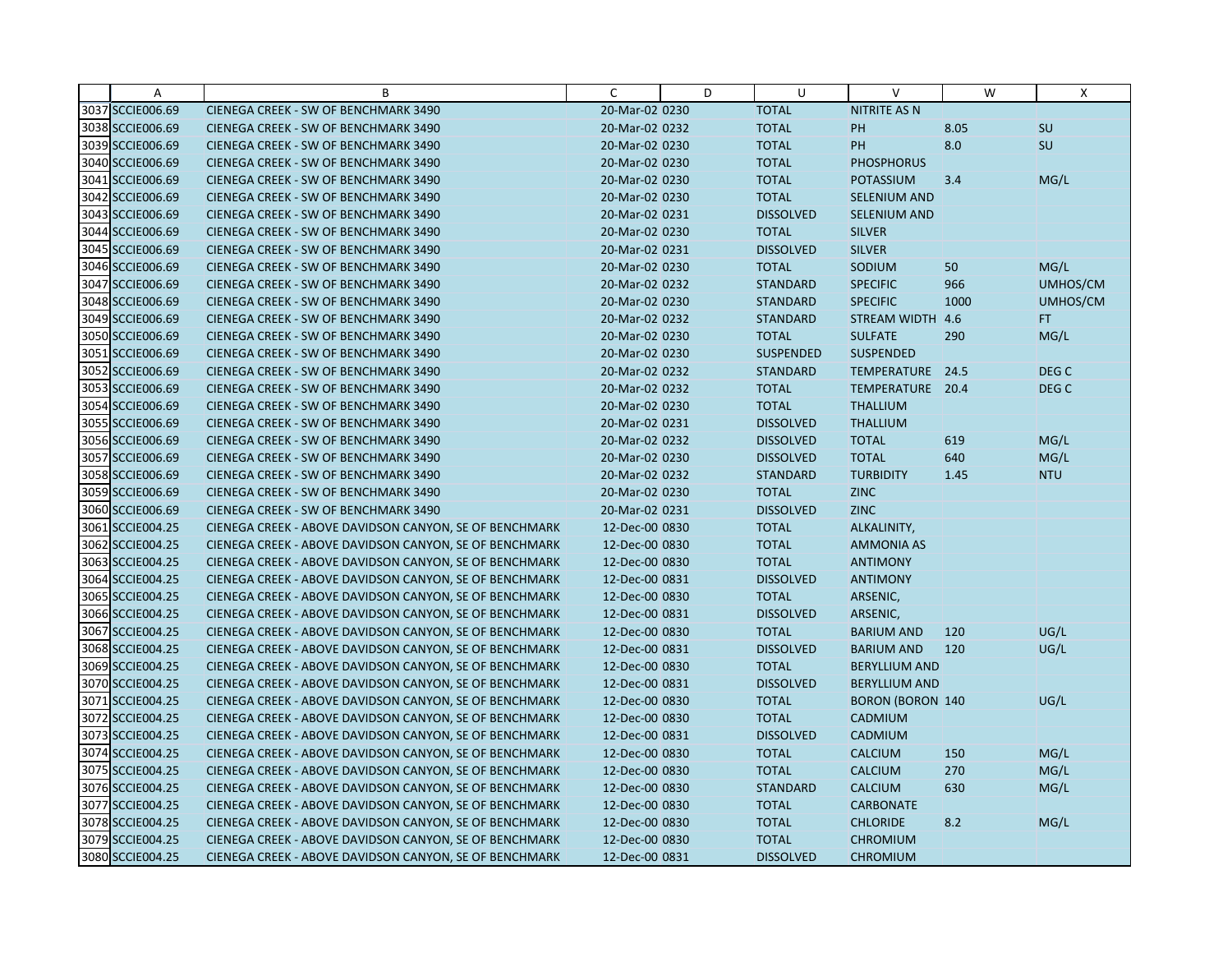| Α                | B                                                      | C              | D | U                 | $\vee$              | W     | X                |
|------------------|--------------------------------------------------------|----------------|---|-------------------|---------------------|-------|------------------|
| 3081 SCCIE004.25 | CIENEGA CREEK - ABOVE DAVIDSON CANYON, SE OF BENCHMARK | 12-Dec-00 0830 |   | <b>TOTAL</b>      | <b>COPPER</b>       |       |                  |
| 3082 SCCIE004.25 | CIENEGA CREEK - ABOVE DAVIDSON CANYON, SE OF BENCHMARK | 12-Dec-00 0831 |   | <b>DISSOLVED</b>  | <b>COPPER</b>       |       |                  |
| 3083 SCCIE004.25 | CIENEGA CREEK - ABOVE DAVIDSON CANYON, SE OF BENCHMARK | 12-Dec-00 0832 |   | <b>STANDARD</b>   | <b>DEPTH</b>        | 0.71  | FT.              |
| 3084 SCCIE004.25 | CIENEGA CREEK - ABOVE DAVIDSON CANYON, SE OF BENCHMARK | 12-Dec-00 0832 |   | <b>DISSOLVED</b>  | <b>DISSOLVED</b>    | 5.85  | MG/L             |
| 3085 SCCIE004.25 | CIENEGA CREEK - ABOVE DAVIDSON CANYON, SE OF BENCHMARK | 12-Dec-00 0832 |   | <b>STANDARD</b>   | <b>DISSOLVED</b>    | 59.4  | <b>PERCENT</b>   |
| 3086 SCCIE004.25 | CIENEGA CREEK - ABOVE DAVIDSON CANYON, SE OF BENCHMARK | 12-Dec-00 0832 |   | <b>TOTAL</b>      | <b>FLOW</b>         | 0.43  | FT/SEC           |
| 3087 SCCIE004.25 | CIENEGA CREEK - ABOVE DAVIDSON CANYON, SE OF BENCHMARK | 12-Dec-00 0832 |   | <b>STANDARD</b>   | <b>FLOW</b>         | 2.43  | <b>CFS</b>       |
| 3088 SCCIE004.25 | CIENEGA CREEK - ABOVE DAVIDSON CANYON, SE OF BENCHMARK | 12-Dec-00 0830 |   | <b>TOTAL</b>      | <b>FLUORIDE</b>     | 0.70  | MG/L             |
| 3089 SCCIE004.25 | CIENEGA CREEK - ABOVE DAVIDSON CANYON, SE OF BENCHMARK | 12-Dec-00 0830 |   | <b>CALCULATED</b> | <b>HARDNESS</b>     | 640   | MG/L             |
| 3090 SCCIE004.25 | CIENEGA CREEK - ABOVE DAVIDSON CANYON, SE OF BENCHMARK | 12-Dec-00 0830 |   | <b>TOTAL</b>      | <b>HYDROGEN</b>     | 330   | MG/L             |
| 3091 SCCIE004.25 | CIENEGA CREEK - ABOVE DAVIDSON CANYON, SE OF BENCHMARK | 12-Dec-00 0830 |   | <b>TOTAL</b>      | <b>IRON</b>         | 150   | UG/L             |
| 3092 SCCIE004.25 | CIENEGA CREEK - ABOVE DAVIDSON CANYON, SE OF BENCHMARK | 12-Dec-00 0830 |   | <b>TOTAL</b>      | KJELDAHL            | 140   | MG/L             |
| 3093 SCCIE004.25 | CIENEGA CREEK - ABOVE DAVIDSON CANYON, SE OF BENCHMARK | 12-Dec-00 0830 |   | <b>TOTAL</b>      | <b>LEAD AND</b>     |       |                  |
| 3094 SCCIE004.25 | CIENEGA CREEK - ABOVE DAVIDSON CANYON, SE OF BENCHMARK | 12-Dec-00 0831 |   | <b>DISSOLVED</b>  | <b>LEAD AND</b>     |       |                  |
| 3095 SCCIE004.25 | CIENEGA CREEK - ABOVE DAVIDSON CANYON, SE OF BENCHMARK | 12-Dec-00 0830 |   | <b>TOTAL</b>      | <b>MAGNESIUM</b>    | 42    | MG/L             |
| 3096 SCCIE004.25 | CIENEGA CREEK - ABOVE DAVIDSON CANYON, SE OF BENCHMARK | 12-Dec-00 0830 |   | <b>TOTAL</b>      | <b>MANGANESE</b>    | 240   | UG/L             |
| 3097 SCCIE004.25 | CIENEGA CREEK - ABOVE DAVIDSON CANYON, SE OF BENCHMARK | 12-Dec-00 0830 |   | <b>TOTAL</b>      | MERCURY,            |       |                  |
| 3098 SCCIE004.25 | CIENEGA CREEK - ABOVE DAVIDSON CANYON, SE OF BENCHMARK | 12-Dec-00 0831 |   | <b>DISSOLVED</b>  | MERCURY,            |       |                  |
| 3099 SCCIE004.25 | CIENEGA CREEK - ABOVE DAVIDSON CANYON, SE OF BENCHMARK | 12-Dec-00 0830 |   | <b>TOTAL</b>      | <b>NICKEL</b>       |       |                  |
| 3100 SCCIE004.25 | CIENEGA CREEK - ABOVE DAVIDSON CANYON, SE OF BENCHMARK | 12-Dec-00 0831 |   | <b>DISSOLVED</b>  | <b>NICKEL</b>       |       |                  |
| 3101 SCCIE004.25 | CIENEGA CREEK - ABOVE DAVIDSON CANYON, SE OF BENCHMARK | 12-Dec-00 0830 |   | <b>TOTAL</b>      | <b>NITRATE AS N</b> | 0.042 | MG/L             |
| 3102 SCCIE004.25 | CIENEGA CREEK - ABOVE DAVIDSON CANYON, SE OF BENCHMARK | 12-Dec-00 0830 |   | <b>TOTAL</b>      | <b>NITRITE AS N</b> | 7.9   | MG/L             |
| 3103 SCCIE004.25 | CIENEGA CREEK - ABOVE DAVIDSON CANYON, SE OF BENCHMARK | 12-Dec-00 0832 |   | <b>TOTAL</b>      | PH                  | 7.77  | SU               |
| 3104 SCCIE004.25 | CIENEGA CREEK - ABOVE DAVIDSON CANYON, SE OF BENCHMARK | 12-Dec-00 0830 |   | <b>TOTAL</b>      | <b>PHOSPHORUS</b>   | 22    | MG/L             |
| 3105 SCCIE004.25 | CIENEGA CREEK - ABOVE DAVIDSON CANYON, SE OF BENCHMARK | 12-Dec-00 0830 |   | <b>TOTAL</b>      | <b>POTASSIUM</b>    | 4.5   | MG/L             |
| 3106 SCCIE004.25 | CIENEGA CREEK - ABOVE DAVIDSON CANYON, SE OF BENCHMARK | 12-Dec-00 0830 |   | <b>TOTAL</b>      | <b>SELENIUM AND</b> |       |                  |
| 3107 SCCIE004.25 | CIENEGA CREEK - ABOVE DAVIDSON CANYON, SE OF BENCHMARK | 12-Dec-00 0831 |   | <b>DISSOLVED</b>  | SELENIUM AND        |       |                  |
| 3108 SCCIE004.25 | CIENEGA CREEK - ABOVE DAVIDSON CANYON, SE OF BENCHMARK | 12-Dec-00 0830 |   | <b>TOTAL</b>      | <b>SILVER</b>       |       |                  |
| 3109 SCCIE004.25 | CIENEGA CREEK - ABOVE DAVIDSON CANYON, SE OF BENCHMARK | 12-Dec-00 0831 |   | <b>DISSOLVED</b>  | <b>SILVER</b>       |       |                  |
| 3110 SCCIE004.25 | CIENEGA CREEK - ABOVE DAVIDSON CANYON, SE OF BENCHMARK | 12-Dec-00 0830 |   | <b>TOTAL</b>      | SODIUM              | 63    | MG/L             |
| 3111 SCCIE004.25 | CIENEGA CREEK - ABOVE DAVIDSON CANYON, SE OF BENCHMARK | 12-Dec-00 0832 |   | <b>STANDARD</b>   | <b>SPECIFIC</b>     | 698   | UMHOS/CM         |
| 3112 SCCIE004.25 | CIENEGA CREEK - ABOVE DAVIDSON CANYON, SE OF BENCHMARK | 12-Dec-00 0830 |   | <b>STANDARD</b>   | <b>SPECIFIC</b>     | 1200  | UMHOS/CM         |
| 3113 SCCIE004.25 | CIENEGA CREEK - ABOVE DAVIDSON CANYON, SE OF BENCHMARK | 12-Dec-00 0832 |   | <b>STANDARD</b>   | STREAM WIDTH 9.2    |       | FT.              |
| 3114 SCCIE004.25 | CIENEGA CREEK - ABOVE DAVIDSON CANYON, SE OF BENCHMARK | 12-Dec-00 0830 |   | <b>TOTAL</b>      | <b>SULFATE</b>      | 390   | MG/L             |
| 3115 SCCIE004.25 | CIENEGA CREEK - ABOVE DAVIDSON CANYON, SE OF BENCHMARK | 12-Dec-00 0830 |   | <b>SUSPENDED</b>  | <b>SUSPENDED</b>    | 5     | MG/L             |
| 3116 SCCIE004.25 | CIENEGA CREEK - ABOVE DAVIDSON CANYON, SE OF BENCHMARK | 12-Dec-00 0832 |   | <b>STANDARD</b>   | TEMPERATURE 4.0     |       | DEG C            |
| 3117 SCCIE004.25 | CIENEGA CREEK - ABOVE DAVIDSON CANYON, SE OF BENCHMARK | 12-Dec-00 0832 |   | <b>TOTAL</b>      | TEMPERATURE 10.7    |       | DEG <sub>C</sub> |
| 3118 SCCIE004.25 | CIENEGA CREEK - ABOVE DAVIDSON CANYON, SE OF BENCHMARK | 12-Dec-00 0830 |   | <b>TOTAL</b>      | <b>THALLIUM</b>     |       |                  |
| 3119 SCCIE004.25 | CIENEGA CREEK - ABOVE DAVIDSON CANYON, SE OF BENCHMARK | 12-Dec-00 0831 |   | <b>DISSOLVED</b>  | <b>THALLIUM</b>     |       |                  |
| 3120 SCCIE004.25 | CIENEGA CREEK - ABOVE DAVIDSON CANYON, SE OF BENCHMARK | 12-Dec-00 0830 |   | <b>DISSOLVED</b>  | <b>TOTAL</b>        | 890   | MG/L             |
| 3121 SCCIE004.25 | CIENEGA CREEK - ABOVE DAVIDSON CANYON, SE OF BENCHMARK | 12-Dec-00 0832 |   | <b>STANDARD</b>   | <b>TURBIDITY</b>    | 1.22  | <b>NTU</b>       |
| 3122 SCCIE004.25 | CIENEGA CREEK - ABOVE DAVIDSON CANYON, SE OF BENCHMARK | 12-Dec-00 0830 |   | <b>TOTAL</b>      | <b>TURBIDITY</b>    | 0.58  | <b>NTU</b>       |
| 3123 SCCIE004.25 | CIENEGA CREEK - ABOVE DAVIDSON CANYON, SE OF BENCHMARK | 12-Dec-00 0830 |   | <b>TOTAL</b>      | <b>ZINC</b>         |       |                  |
| 3124 SCCIE004.25 | CIENEGA CREEK - ABOVE DAVIDSON CANYON, SE OF BENCHMARK | 12-Dec-00 0831 |   | <b>DISSOLVED</b>  | <b>ZINC</b>         |       |                  |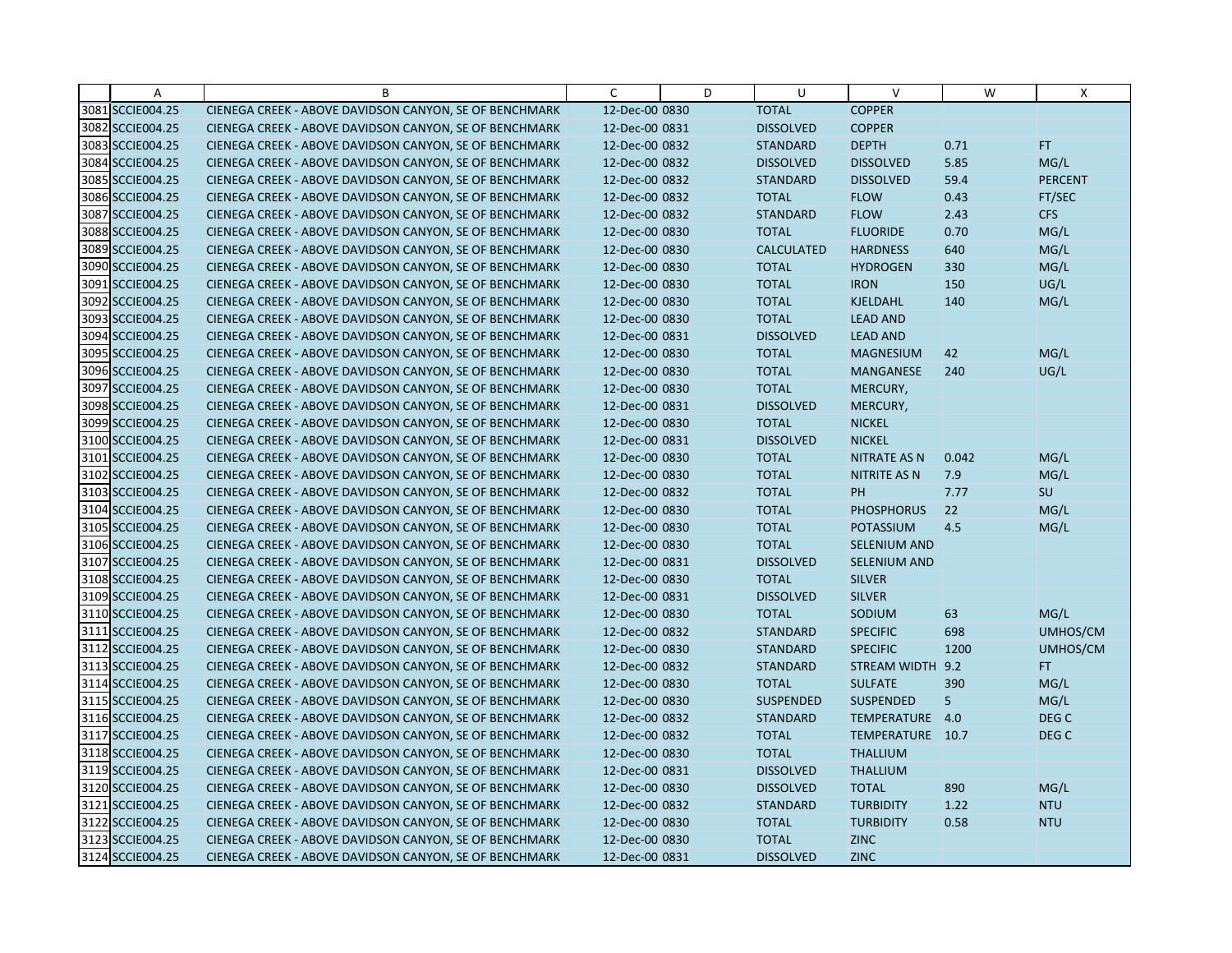| Α                | B                                                      | $\mathsf{C}$   | D | U                 | $\mathsf{V}$            | W    | Χ              |
|------------------|--------------------------------------------------------|----------------|---|-------------------|-------------------------|------|----------------|
| 3125 SCCIE004.25 | CIENEGA CREEK - ABOVE DAVIDSON CANYON, SE OF BENCHMARK | 22-Feb-01 1400 |   | <b>TOTAL</b>      | ALKALINITY,             |      |                |
| 3126 SCCIE004.25 | CIENEGA CREEK - ABOVE DAVIDSON CANYON, SE OF BENCHMARK | 22-Feb-01 1400 |   | <b>TOTAL</b>      | <b>AMMONIA AS</b>       |      |                |
| 3127 SCCIE004.25 | CIENEGA CREEK - ABOVE DAVIDSON CANYON, SE OF BENCHMARK | 22-Feb-01 1400 |   | <b>TOTAL</b>      | <b>ANTIMONY</b>         |      |                |
| 3128 SCCIE004.25 | CIENEGA CREEK - ABOVE DAVIDSON CANYON, SE OF BENCHMARK | 22-Feb-01 1400 |   | <b>DISSOLVED</b>  | <b>ANTIMONY</b>         |      |                |
| 3129 SCCIE004.25 | CIENEGA CREEK - ABOVE DAVIDSON CANYON, SE OF BENCHMARK | 22-Feb-01 1400 |   | <b>TOTAL</b>      | ARSENIC,                |      |                |
| 3130 SCCIE004.25 | CIENEGA CREEK - ABOVE DAVIDSON CANYON, SE OF BENCHMARK | 22-Feb-01 1400 |   | <b>DISSOLVED</b>  | ARSENIC,                |      |                |
| 3131 SCCIE004.25 | CIENEGA CREEK - ABOVE DAVIDSON CANYON, SE OF BENCHMARK | 22-Feb-01 1400 |   | <b>TOTAL</b>      | <b>BARIUM AND</b>       |      |                |
| 3132 SCCIE004.25 | CIENEGA CREEK - ABOVE DAVIDSON CANYON, SE OF BENCHMARK | 22-Feb-01 1400 |   | <b>DISSOLVED</b>  | <b>BARIUM AND</b>       |      |                |
| 3133 SCCIE004.25 | CIENEGA CREEK - ABOVE DAVIDSON CANYON, SE OF BENCHMARK | 22-Feb-01 1400 |   | <b>TOTAL</b>      | <b>BERYLLIUM AND</b>    |      |                |
| 3134 SCCIE004.25 | CIENEGA CREEK - ABOVE DAVIDSON CANYON, SE OF BENCHMARK | 22-Feb-01 1400 |   | <b>DISSOLVED</b>  | <b>BERYLLIUM AND</b>    |      |                |
| 3135 SCCIE004.25 | CIENEGA CREEK - ABOVE DAVIDSON CANYON, SE OF BENCHMARK | 22-Feb-01 1400 |   | <b>TOTAL</b>      | <b>BORON (BORON 130</b> |      | UG/L           |
| 3136 SCCIE004.25 | CIENEGA CREEK - ABOVE DAVIDSON CANYON, SE OF BENCHMARK | 22-Feb-01 1400 |   | <b>TOTAL</b>      | CADMIUM                 |      |                |
| 3137 SCCIE004.25 | CIENEGA CREEK - ABOVE DAVIDSON CANYON, SE OF BENCHMARK | 22-Feb-01 1400 |   | <b>DISSOLVED</b>  | <b>CADMIUM</b>          |      |                |
| 3138 SCCIE004.25 | CIENEGA CREEK - ABOVE DAVIDSON CANYON, SE OF BENCHMARK | 22-Feb-01 1400 |   | <b>TOTAL</b>      | <b>CALCIUM</b>          | 160  | MG/L           |
| 3139 SCCIE004.25 | CIENEGA CREEK - ABOVE DAVIDSON CANYON, SE OF BENCHMARK | 22-Feb-01 1400 |   | <b>TOTAL</b>      | <b>CALCIUM</b>          | 300  | MG/L           |
| 3140 SCCIE004.25 | CIENEGA CREEK - ABOVE DAVIDSON CANYON, SE OF BENCHMARK | 22-Feb-01 1400 |   | <b>STANDARD</b>   | <b>CALCIUM</b>          | 590  | MG/L           |
| 3141 SCCIE004.25 | CIENEGA CREEK - ABOVE DAVIDSON CANYON, SE OF BENCHMARK | 22-Feb-01 1400 |   | <b>TOTAL</b>      | <b>CARBONATE</b>        |      |                |
| 3142 SCCIE004.25 | CIENEGA CREEK - ABOVE DAVIDSON CANYON, SE OF BENCHMARK | 22-Feb-01 1400 |   | <b>TOTAL</b>      | <b>CHLORIDE</b>         | 10   | MG/L           |
| 3143 SCCIE004.25 | CIENEGA CREEK - ABOVE DAVIDSON CANYON, SE OF BENCHMARK | 22-Feb-01 1400 |   | <b>TOTAL</b>      | <b>CHROMIUM</b>         |      |                |
| 3144 SCCIE004.25 | CIENEGA CREEK - ABOVE DAVIDSON CANYON, SE OF BENCHMARK | 22-Feb-01 1400 |   | <b>DISSOLVED</b>  | <b>CHROMIUM</b>         |      |                |
| 3145 SCCIE004.25 | CIENEGA CREEK - ABOVE DAVIDSON CANYON, SE OF BENCHMARK | 22-Feb-01 1400 |   | <b>TOTAL</b>      | <b>COPPER</b>           |      |                |
| 3146 SCCIE004.25 | CIENEGA CREEK - ABOVE DAVIDSON CANYON, SE OF BENCHMARK | 22-Feb-01 1400 |   | <b>DISSOLVED</b>  | <b>COPPER</b>           |      |                |
| 3147 SCCIE004.25 | CIENEGA CREEK - ABOVE DAVIDSON CANYON, SE OF BENCHMARK | 22-Feb-01 1401 |   | <b>STANDARD</b>   | <b>DEPTH</b>            | 0.63 | FT.            |
| 3148 SCCIE004.25 | CIENEGA CREEK - ABOVE DAVIDSON CANYON, SE OF BENCHMARK | 22-Feb-01 1401 |   | <b>DISSOLVED</b>  | <b>DISSOLVED</b>        | 8.15 | MG/L           |
| 3149 SCCIE004.25 | CIENEGA CREEK - ABOVE DAVIDSON CANYON, SE OF BENCHMARK | 22-Feb-01 1401 |   | <b>STANDARD</b>   | <b>DISSOLVED</b>        | 96.1 | <b>PERCENT</b> |
| 3150 SCCIE004.25 | CIENEGA CREEK - ABOVE DAVIDSON CANYON, SE OF BENCHMARK | 22-Feb-01 1401 |   | <b>TOTAL</b>      | <b>FLOW</b>             | 0.32 | FT/SEC         |
| 3151 SCCIE004.25 | CIENEGA CREEK - ABOVE DAVIDSON CANYON, SE OF BENCHMARK | 22-Feb-01 1401 |   | <b>STANDARD</b>   | <b>FLOW</b>             | 1.95 | <b>CFS</b>     |
| 3152 SCCIE004.25 | CIENEGA CREEK - ABOVE DAVIDSON CANYON, SE OF BENCHMARK | 22-Feb-01 1400 |   | <b>TOTAL</b>      | <b>FLUORIDE</b>         | 0.67 | MG/L           |
| 3153 SCCIE004.25 | CIENEGA CREEK - ABOVE DAVIDSON CANYON, SE OF BENCHMARK | 22-Feb-01 1400 |   | <b>CALCULATED</b> | <b>HARDNESS</b>         | 580  | MG/L           |
| 3154 SCCIE004.25 | CIENEGA CREEK - ABOVE DAVIDSON CANYON, SE OF BENCHMARK | 22-Feb-01 1400 |   | <b>TOTAL</b>      | <b>HYDROGEN</b>         | 370  | MG/L           |
| 3155 SCCIE004.25 | CIENEGA CREEK - ABOVE DAVIDSON CANYON, SE OF BENCHMARK | 22-Feb-01 1400 |   | <b>TOTAL</b>      | <b>IRON</b>             |      |                |
| 3156 SCCIE004.25 | CIENEGA CREEK - ABOVE DAVIDSON CANYON, SE OF BENCHMARK | 22-Feb-01 1400 |   | <b>TOTAL</b>      | KJELDAHL                | 0.12 | MG/L           |
| 3157 SCCIE004.25 | CIENEGA CREEK - ABOVE DAVIDSON CANYON, SE OF BENCHMARK | 22-Feb-01 1400 |   | <b>TOTAL</b>      | <b>LEAD AND</b>         |      |                |
| 3158 SCCIE004.25 | CIENEGA CREEK - ABOVE DAVIDSON CANYON, SE OF BENCHMARK | 22-Feb-01 1400 |   | <b>DISSOLVED</b>  | <b>LEAD AND</b>         |      |                |
| 3159 SCCIE004.25 | CIENEGA CREEK - ABOVE DAVIDSON CANYON, SE OF BENCHMARK | 22-Feb-01 1400 |   | <b>TOTAL</b>      | <b>MAGNESIUM</b>        | 43   | MG/L           |
| 3160 SCCIE004.25 | CIENEGA CREEK - ABOVE DAVIDSON CANYON, SE OF BENCHMARK | 22-Feb-01 1400 |   | <b>TOTAL</b>      | <b>MANGANESE</b>        | 61   | UG/L           |
| 3161 SCCIE004.25 | CIENEGA CREEK - ABOVE DAVIDSON CANYON, SE OF BENCHMARK | 22-Feb-01 1400 |   | <b>TOTAL</b>      | MERCURY,                |      |                |
| 3162 SCCIE004.25 | CIENEGA CREEK - ABOVE DAVIDSON CANYON, SE OF BENCHMARK | 22-Feb-01 1400 |   | <b>DISSOLVED</b>  | MERCURY,                |      |                |
| 3163 SCCIE004.25 | CIENEGA CREEK - ABOVE DAVIDSON CANYON, SE OF BENCHMARK | 22-Feb-01 1400 |   | <b>TOTAL</b>      | <b>NICKEL</b>           |      |                |
| 3164 SCCIE004.25 | CIENEGA CREEK - ABOVE DAVIDSON CANYON, SE OF BENCHMARK | 22-Feb-01 1400 |   | <b>DISSOLVED</b>  | <b>NICKEL</b>           |      |                |
| 3165 SCCIE004.25 | CIENEGA CREEK - ABOVE DAVIDSON CANYON, SE OF BENCHMARK | 22-Feb-01 1400 |   | <b>TOTAL</b>      | <b>NITRATE AS N</b>     |      |                |
| 3166 SCCIE004.25 | CIENEGA CREEK - ABOVE DAVIDSON CANYON, SE OF BENCHMARK | 22-Feb-01 1400 |   | <b>TOTAL</b>      | PH                      | 8.2  | SU             |
| 3167 SCCIE004.25 | CIENEGA CREEK - ABOVE DAVIDSON CANYON, SE OF BENCHMARK | 22-Feb-01 1401 |   | <b>TOTAL</b>      | PH                      | 7.78 | SU             |
| 3168 SCCIE004.25 | CIENEGA CREEK - ABOVE DAVIDSON CANYON, SE OF BENCHMARK | 22-Feb-01 1400 |   | <b>TOTAL</b>      | <b>PHOSPHORUS</b>       |      |                |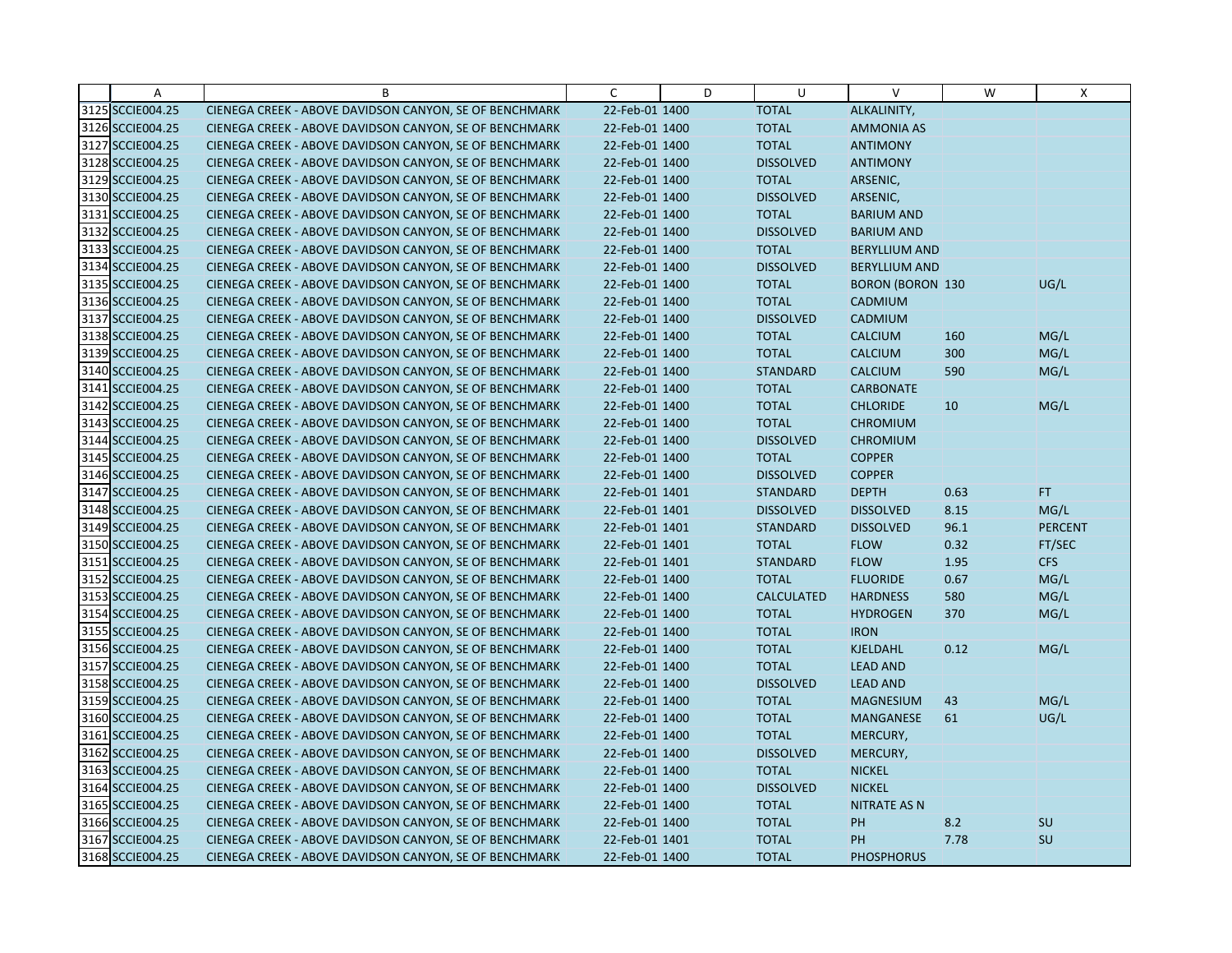| Α                | B                                                      | C              | D | U                | V                       | W    | X                |
|------------------|--------------------------------------------------------|----------------|---|------------------|-------------------------|------|------------------|
| 3169 SCCIE004.25 | CIENEGA CREEK - ABOVE DAVIDSON CANYON, SE OF BENCHMARK | 22-Feb-01 1400 |   | <b>TOTAL</b>     | POTASSIUM               | 4.0  | MG/L             |
| 3170 SCCIE004.25 | CIENEGA CREEK - ABOVE DAVIDSON CANYON, SE OF BENCHMARK | 22-Feb-01 1400 |   | <b>TOTAL</b>     | SELENIUM AND            |      |                  |
| 3171 SCCIE004.25 | CIENEGA CREEK - ABOVE DAVIDSON CANYON, SE OF BENCHMARK | 22-Feb-01 1400 |   | <b>DISSOLVED</b> | <b>SELENIUM AND</b>     |      |                  |
| 3172 SCCIE004.25 | CIENEGA CREEK - ABOVE DAVIDSON CANYON, SE OF BENCHMARK | 22-Feb-01 1400 |   | <b>TOTAL</b>     | <b>SILVER</b>           |      |                  |
| 3173 SCCIE004.25 | CIENEGA CREEK - ABOVE DAVIDSON CANYON, SE OF BENCHMARK | 22-Feb-01 1400 |   | <b>DISSOLVED</b> | <b>SILVER</b>           |      |                  |
| 3174 SCCIE004.25 | CIENEGA CREEK - ABOVE DAVIDSON CANYON, SE OF BENCHMARK | 22-Feb-01 1400 |   | <b>TOTAL</b>     | SODIUM                  | 65   | MG/L             |
| 3175 SCCIE004.25 | CIENEGA CREEK - ABOVE DAVIDSON CANYON, SE OF BENCHMARK | 22-Feb-01 1400 |   | <b>STANDARD</b>  | <b>SPECIFIC</b>         | 1200 | UMHOS/CM         |
| 3176 SCCIE004.25 | CIENEGA CREEK - ABOVE DAVIDSON CANYON, SE OF BENCHMARK | 22-Feb-01 1401 |   | <b>STANDARD</b>  | <b>SPECIFIC</b>         | 1228 | UMHOS/CM         |
| 3177 SCCIE004.25 | CIENEGA CREEK - ABOVE DAVIDSON CANYON, SE OF BENCHMARK | 22-Feb-01 1401 |   | <b>STANDARD</b>  | STREAM WIDTH 11.3       |      | FT.              |
| 3178 SCCIE004.25 | CIENEGA CREEK - ABOVE DAVIDSON CANYON, SE OF BENCHMARK | 22-Feb-01 1400 |   | <b>TOTAL</b>     | <b>SULFATE</b>          | 420  | MG/L             |
| 3179 SCCIE004.25 | CIENEGA CREEK - ABOVE DAVIDSON CANYON, SE OF BENCHMARK | 22-Feb-01 1400 |   | <b>SUSPENDED</b> | <b>SUSPENDED</b>        |      |                  |
| 3180 SCCIE004.25 | CIENEGA CREEK - ABOVE DAVIDSON CANYON, SE OF BENCHMARK | 22-Feb-01 1401 |   | <b>STANDARD</b>  | TEMPERATURE 19          |      | DEG <sub>C</sub> |
| 3181 SCCIE004.25 | CIENEGA CREEK - ABOVE DAVIDSON CANYON, SE OF BENCHMARK | 22-Feb-01 1401 |   | <b>TOTAL</b>     | TEMPERATURE 15.5        |      | DEG <sub>C</sub> |
| 3182 SCCIE004.25 | CIENEGA CREEK - ABOVE DAVIDSON CANYON, SE OF BENCHMARK | 22-Feb-01 1400 |   | <b>TOTAL</b>     | <b>THALLIUM</b>         |      |                  |
| 3183 SCCIE004.25 | CIENEGA CREEK - ABOVE DAVIDSON CANYON, SE OF BENCHMARK | 22-Feb-01 1400 |   | <b>DISSOLVED</b> | <b>THALLIUM</b>         |      |                  |
| 3184 SCCIE004.25 | CIENEGA CREEK - ABOVE DAVIDSON CANYON, SE OF BENCHMARK | 22-Feb-01 1400 |   | <b>DISSOLVED</b> | <b>TOTAL</b>            | 920  | MG/L             |
| 3185 SCCIE004.25 | CIENEGA CREEK - ABOVE DAVIDSON CANYON, SE OF BENCHMARK | 22-Feb-01 1401 |   | <b>DISSOLVED</b> | <b>TOTAL</b>            | 786  | MG/L             |
| 3186 SCCIE004.25 | CIENEGA CREEK - ABOVE DAVIDSON CANYON, SE OF BENCHMARK | 22-Feb-01 1400 |   | <b>TOTAL</b>     | <b>TURBIDITY</b>        | 0.38 | <b>NTU</b>       |
| 3187 SCCIE004.25 | CIENEGA CREEK - ABOVE DAVIDSON CANYON, SE OF BENCHMARK | 22-Feb-01 1401 |   | <b>STANDARD</b>  | <b>TURBIDITY</b>        | 0.85 | <b>NTU</b>       |
| 3188 SCCIE004.25 | CIENEGA CREEK - ABOVE DAVIDSON CANYON, SE OF BENCHMARK | 22-Feb-01 1400 |   | <b>TOTAL</b>     | <b>ZINC</b>             |      |                  |
| 3189 SCCIE004.25 | CIENEGA CREEK - ABOVE DAVIDSON CANYON, SE OF BENCHMARK | 22-Feb-01 1400 |   | <b>DISSOLVED</b> | <b>ZINC</b>             | 83   | UG/L             |
| 3190 SCCIE004.25 | CIENEGA CREEK - ABOVE DAVIDSON CANYON, SE OF BENCHMARK | 17-Apr-01 1000 |   | <b>TOTAL</b>     | ALKALINITY,             |      |                  |
| 3191 SCCIE004.25 | CIENEGA CREEK - ABOVE DAVIDSON CANYON, SE OF BENCHMARK | 17-Apr-01 1001 |   | <b>TOTAL</b>     | <b>AMMONIA AS</b>       |      |                  |
| 3192 SCCIE004.25 | CIENEGA CREEK - ABOVE DAVIDSON CANYON, SE OF BENCHMARK | 17-Apr-01 1000 |   | <b>TOTAL</b>     | <b>ANTIMONY</b>         |      |                  |
| 3193 SCCIE004.25 | CIENEGA CREEK - ABOVE DAVIDSON CANYON, SE OF BENCHMARK | 17-Apr-01 1000 |   | <b>DISSOLVED</b> | <b>ANTIMONY</b>         |      |                  |
| 3194 SCCIE004.25 | CIENEGA CREEK - ABOVE DAVIDSON CANYON, SE OF BENCHMARK | 17-Apr-01 1000 |   | <b>TOTAL</b>     | ARSENIC,                |      |                  |
| 3195 SCCIE004.25 | CIENEGA CREEK - ABOVE DAVIDSON CANYON, SE OF BENCHMARK | 17-Apr-01 1000 |   | <b>DISSOLVED</b> | ARSENIC,                |      |                  |
| 3196 SCCIE004.25 | CIENEGA CREEK - ABOVE DAVIDSON CANYON, SE OF BENCHMARK | 17-Apr-01 1000 |   | <b>TOTAL</b>     | <b>BARIUM AND</b>       |      |                  |
| 3197 SCCIE004.25 | CIENEGA CREEK - ABOVE DAVIDSON CANYON, SE OF BENCHMARK | 17-Apr-01 1001 |   | <b>DISSOLVED</b> | <b>BARIUM AND</b>       |      |                  |
| 3198 SCCIE004.25 | CIENEGA CREEK - ABOVE DAVIDSON CANYON, SE OF BENCHMARK | 17-Apr-01 1000 |   | <b>TOTAL</b>     | <b>BERYLLIUM AND</b>    |      |                  |
| 3199 SCCIE004.25 | CIENEGA CREEK - ABOVE DAVIDSON CANYON, SE OF BENCHMARK | 17-Apr-01 1000 |   | <b>DISSOLVED</b> | <b>BERYLLIUM AND</b>    |      |                  |
| 3200 SCCIE004.25 | CIENEGA CREEK - ABOVE DAVIDSON CANYON, SE OF BENCHMARK | 17-Apr-01 1000 |   | <b>TOTAL</b>     | <b>BORON (BORON 140</b> |      | UG/L             |
| 3201 SCCIE004.25 | CIENEGA CREEK - ABOVE DAVIDSON CANYON, SE OF BENCHMARK | 17-Apr-01 1000 |   | <b>TOTAL</b>     | CADMIUM                 |      |                  |
| 3202 SCCIE004.25 | CIENEGA CREEK - ABOVE DAVIDSON CANYON, SE OF BENCHMARK | 17-Apr-01 1000 |   | <b>DISSOLVED</b> | CADMIUM                 |      |                  |
| 3203 SCCIE004.25 | CIENEGA CREEK - ABOVE DAVIDSON CANYON, SE OF BENCHMARK | 17-Apr-01 1000 |   | <b>TOTAL</b>     | <b>CALCIUM</b>          | 150  | MG/L             |
| 3204 SCCIE004.25 | CIENEGA CREEK - ABOVE DAVIDSON CANYON, SE OF BENCHMARK | 17-Apr-01 1000 |   | <b>TOTAL</b>     | <b>CALCIUM</b>          | 300  | MG/L             |
| 3205 SCCIE004.25 | CIENEGA CREEK - ABOVE DAVIDSON CANYON, SE OF BENCHMARK | 17-Apr-01 1000 |   | <b>STANDARD</b>  | <b>CALCIUM</b>          | 600  | MG/L             |
| 3206 SCCIE004.25 | CIENEGA CREEK - ABOVE DAVIDSON CANYON, SE OF BENCHMARK | 17-Apr-01 1000 |   | <b>TOTAL</b>     | <b>CARBONATE</b>        |      |                  |
| 3207 SCCIE004.25 | CIENEGA CREEK - ABOVE DAVIDSON CANYON, SE OF BENCHMARK | 17-Apr-01 1000 |   | <b>TOTAL</b>     | <b>CHLORIDE</b>         | 12   | MG/L             |
| 3208 SCCIE004.25 | CIENEGA CREEK - ABOVE DAVIDSON CANYON, SE OF BENCHMARK | 17-Apr-01 1000 |   | <b>TOTAL</b>     | <b>CHROMIUM</b>         |      |                  |
| 3209 SCCIE004.25 | CIENEGA CREEK - ABOVE DAVIDSON CANYON, SE OF BENCHMARK | 17-Apr-01 1000 |   | <b>DISSOLVED</b> | <b>CHROMIUM</b>         |      |                  |
| 3210 SCCIE004.25 | CIENEGA CREEK - ABOVE DAVIDSON CANYON, SE OF BENCHMARK | 17-Apr-01 1000 |   | <b>TOTAL</b>     | <b>COPPER</b>           |      |                  |
| 3211 SCCIE004.25 | CIENEGA CREEK - ABOVE DAVIDSON CANYON, SE OF BENCHMARK | 17-Apr-01 1000 |   | <b>DISSOLVED</b> | <b>COPPER</b>           |      |                  |
| 3212 SCCIE004.25 | CIENEGA CREEK - ABOVE DAVIDSON CANYON, SE OF BENCHMARK | 17-Apr-01 1002 |   | <b>STANDARD</b>  | <b>DEPTH</b>            | 0.16 | <b>FT</b>        |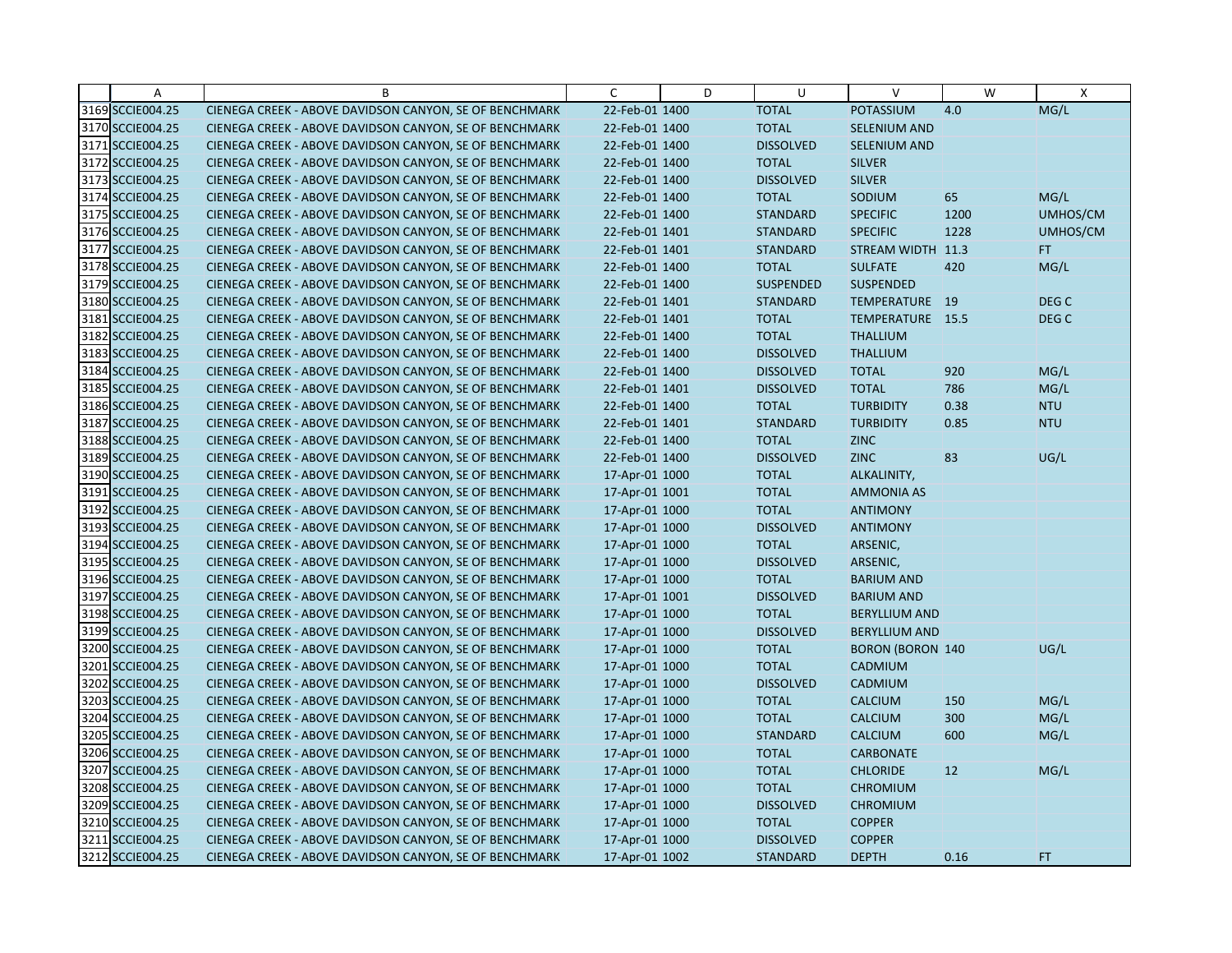| $\overline{A}$   | B                                                      | C              | D | U                 | $\vee$              | W     | X                |
|------------------|--------------------------------------------------------|----------------|---|-------------------|---------------------|-------|------------------|
| 3213 SCCIE004.25 | CIENEGA CREEK - ABOVE DAVIDSON CANYON, SE OF BENCHMARK | 17-Apr-01 1002 |   | <b>DISSOLVED</b>  | <b>DISSOLVED</b>    | 7.12  | MG/L             |
| 3214 SCCIE004.25 | CIENEGA CREEK - ABOVE DAVIDSON CANYON, SE OF BENCHMARK | 17-Apr-01 1002 |   | <b>STANDARD</b>   | <b>DISSOLVED</b>    | 81.2  | <b>PERCENT</b>   |
| 3215 SCCIE004.25 | CIENEGA CREEK - ABOVE DAVIDSON CANYON, SE OF BENCHMARK | 17-Apr-01 1002 |   | <b>TOTAL</b>      | <b>FLOW</b>         | 0.68  | FT/SEC           |
| 3216 SCCIE004.25 | CIENEGA CREEK - ABOVE DAVIDSON CANYON, SE OF BENCHMARK | 17-Apr-01 1002 |   | <b>STANDARD</b>   | <b>FLOW</b>         | 1.2   | <b>CFS</b>       |
| 3217 SCCIE004.25 | CIENEGA CREEK - ABOVE DAVIDSON CANYON, SE OF BENCHMARK | 17-Apr-01 1000 |   | <b>TOTAL</b>      | <b>FLUORIDE</b>     | 0.61  | MG/L             |
| 3218 SCCIE004.25 | CIENEGA CREEK - ABOVE DAVIDSON CANYON, SE OF BENCHMARK | 17-Apr-01 1000 |   | <b>CALCULATED</b> | <b>HARDNESS</b>     | 540   | MG/L             |
| 3219 SCCIE004.25 | CIENEGA CREEK - ABOVE DAVIDSON CANYON, SE OF BENCHMARK | 17-Apr-01 1000 |   | <b>TOTAL</b>      | <b>HYDROGEN</b>     | 370   | MG/L             |
| 3220 SCCIE004.25 | CIENEGA CREEK - ABOVE DAVIDSON CANYON, SE OF BENCHMARK | 17-Apr-01 1000 |   | <b>TOTAL</b>      | <b>IRON</b>         |       |                  |
| 3221 SCCIE004.25 | CIENEGA CREEK - ABOVE DAVIDSON CANYON, SE OF BENCHMARK | 17-Apr-01 1001 |   | <b>TOTAL</b>      | <b>KJELDAHL</b>     | 0.14  | MG/L             |
| 3222 SCCIE004.25 | CIENEGA CREEK - ABOVE DAVIDSON CANYON, SE OF BENCHMARK | 17-Apr-01 1000 |   | <b>TOTAL</b>      | <b>LEAD AND</b>     |       |                  |
| 3223 SCCIE004.25 | CIENEGA CREEK - ABOVE DAVIDSON CANYON, SE OF BENCHMARK | 17-Apr-01 1000 |   | <b>DISSOLVED</b>  | <b>LEAD AND</b>     |       |                  |
| 3224 SCCIE004.25 | CIENEGA CREEK - ABOVE DAVIDSON CANYON, SE OF BENCHMARK | 17-Apr-01 1000 |   | <b>TOTAL</b>      | <b>MAGNESIUM</b>    | 40    | MG/L             |
| 3225 SCCIE004.25 | CIENEGA CREEK - ABOVE DAVIDSON CANYON, SE OF BENCHMARK | 17-Apr-01 1000 |   | <b>TOTAL</b>      | <b>MANGANESE</b>    | 72    | UG/L             |
| 3226 SCCIE004.25 | CIENEGA CREEK - ABOVE DAVIDSON CANYON, SE OF BENCHMARK | 17-Apr-01 1000 |   | <b>TOTAL</b>      | MERCURY,            |       |                  |
| 3227 SCCIE004.25 | CIENEGA CREEK - ABOVE DAVIDSON CANYON, SE OF BENCHMARK | 17-Apr-01 1000 |   | <b>DISSOLVED</b>  | MERCURY,            |       |                  |
| 3228 SCCIE004.25 | CIENEGA CREEK - ABOVE DAVIDSON CANYON, SE OF BENCHMARK | 17-Apr-01 1000 |   | <b>TOTAL</b>      | <b>NICKEL</b>       |       |                  |
| 3229 SCCIE004.25 | CIENEGA CREEK - ABOVE DAVIDSON CANYON, SE OF BENCHMARK | 17-Apr-01 1000 |   | <b>DISSOLVED</b>  | <b>NICKEL</b>       |       |                  |
| 3230 SCCIE004.25 | CIENEGA CREEK - ABOVE DAVIDSON CANYON, SE OF BENCHMARK | 17-Apr-01 1000 |   | <b>TOTAL</b>      | <b>NITRITE AS N</b> |       |                  |
| 3231 SCCIE004.25 | CIENEGA CREEK - ABOVE DAVIDSON CANYON, SE OF BENCHMARK | 17-Apr-01 1000 |   | <b>TOTAL</b>      | PH                  | 8.0   | <b>SU</b>        |
| 3232 SCCIE004.25 | CIENEGA CREEK - ABOVE DAVIDSON CANYON, SE OF BENCHMARK | 17-Apr-01 1002 |   | <b>TOTAL</b>      | PH                  | 7.53  | SU               |
| 3233 SCCIE004.25 | CIENEGA CREEK - ABOVE DAVIDSON CANYON, SE OF BENCHMARK | 17-Apr-01 1001 |   | <b>TOTAL</b>      | <b>PHOSPHORUS</b>   | 0.020 | MG/L             |
| 3234 SCCIE004.25 | CIENEGA CREEK - ABOVE DAVIDSON CANYON, SE OF BENCHMARK | 17-Apr-01 1000 |   | <b>TOTAL</b>      | <b>POTASSIUM</b>    | 3.4   | MG/L             |
| 3235 SCCIE004.25 | CIENEGA CREEK - ABOVE DAVIDSON CANYON, SE OF BENCHMARK | 17-Apr-01 1000 |   | <b>TOTAL</b>      | SELENIUM AND        |       |                  |
| 3236 SCCIE004.25 | CIENEGA CREEK - ABOVE DAVIDSON CANYON, SE OF BENCHMARK | 17-Apr-01 1000 |   | <b>DISSOLVED</b>  | <b>SELENIUM AND</b> |       |                  |
| 3237 SCCIE004.25 | CIENEGA CREEK - ABOVE DAVIDSON CANYON, SE OF BENCHMARK | 17-Apr-01 1000 |   | <b>TOTAL</b>      | <b>SILVER</b>       |       |                  |
| 3238 SCCIE004.25 | CIENEGA CREEK - ABOVE DAVIDSON CANYON, SE OF BENCHMARK | 17-Apr-01 1000 |   | <b>DISSOLVED</b>  | <b>SILVER</b>       |       |                  |
| 3239 SCCIE004.25 | CIENEGA CREEK - ABOVE DAVIDSON CANYON, SE OF BENCHMARK | 17-Apr-01 1000 |   | <b>TOTAL</b>      | SODIUM              | 62    | MG/L             |
| 3240 SCCIE004.25 | CIENEGA CREEK - ABOVE DAVIDSON CANYON, SE OF BENCHMARK | 17-Apr-01 1000 |   | <b>STANDARD</b>   | <b>SPECIFIC</b>     | 1300  | UMHOS/CM         |
| 3241 SCCIE004.25 | CIENEGA CREEK - ABOVE DAVIDSON CANYON, SE OF BENCHMARK | 17-Apr-01 1002 |   | <b>STANDARD</b>   | <b>SPECIFIC</b>     | 1246  | UMHOS/CM         |
| 3242 SCCIE004.25 | CIENEGA CREEK - ABOVE DAVIDSON CANYON, SE OF BENCHMARK | 17-Apr-01 1002 |   | <b>STANDARD</b>   | <b>STREAM WIDTH</b> | 9.0   | FT.              |
| 3243 SCCIE004.25 | CIENEGA CREEK - ABOVE DAVIDSON CANYON, SE OF BENCHMARK | 17-Apr-01 1000 |   | <b>TOTAL</b>      | <b>SULFATE</b>      | 460   | MG/L             |
| 3244 SCCIE004.25 | CIENEGA CREEK - ABOVE DAVIDSON CANYON, SE OF BENCHMARK | 17-Apr-01 1000 |   | <b>SUSPENDED</b>  | <b>SUSPENDED</b>    |       |                  |
| 3245 SCCIE004.25 | CIENEGA CREEK - ABOVE DAVIDSON CANYON, SE OF BENCHMARK | 17-Apr-01 1002 |   | <b>STANDARD</b>   | TEMPERATURE 23      |       | DEG <sub>C</sub> |
| 3246 SCCIE004.25 | CIENEGA CREEK - ABOVE DAVIDSON CANYON, SE OF BENCHMARK | 17-Apr-01 1002 |   | <b>TOTAL</b>      | TEMPERATURE 16.0    |       | DEG <sub>C</sub> |
| 3247 SCCIE004.25 | CIENEGA CREEK - ABOVE DAVIDSON CANYON, SE OF BENCHMARK | 17-Apr-01 1000 |   | <b>TOTAL</b>      | <b>THALLIUM</b>     |       |                  |
| 3248 SCCIE004.25 | CIENEGA CREEK - ABOVE DAVIDSON CANYON, SE OF BENCHMARK | 17-Apr-01 1000 |   | <b>DISSOLVED</b>  | <b>THALLIUM</b>     |       |                  |
| 3249 SCCIE004.25 | CIENEGA CREEK - ABOVE DAVIDSON CANYON, SE OF BENCHMARK | 17-Apr-01 1000 |   | <b>DISSOLVED</b>  | <b>TOTAL</b>        | 960   | MG/L             |
| 3250 SCCIE004.25 | CIENEGA CREEK - ABOVE DAVIDSON CANYON, SE OF BENCHMARK | 17-Apr-01 1002 |   | <b>DISSOLVED</b>  | <b>TOTAL</b>        | 797   | MG/L             |
| 3251 SCCIE004.25 | CIENEGA CREEK - ABOVE DAVIDSON CANYON, SE OF BENCHMARK | 17-Apr-01 1000 |   | <b>TOTAL</b>      | <b>TURBIDITY</b>    | 1.1   | <b>NTU</b>       |
| 3252 SCCIE004.25 | CIENEGA CREEK - ABOVE DAVIDSON CANYON, SE OF BENCHMARK | 17-Apr-01 1002 |   | <b>STANDARD</b>   | <b>TURBIDITY</b>    | 1.14  | <b>NTU</b>       |
| 3253 SCCIE004.25 | CIENEGA CREEK - ABOVE DAVIDSON CANYON, SE OF BENCHMARK | 17-Apr-01 1000 |   | <b>TOTAL</b>      | <b>ZINC</b>         |       |                  |
| 3254 SCCIE004.25 | CIENEGA CREEK - ABOVE DAVIDSON CANYON, SE OF BENCHMARK | 17-Apr-01 1000 |   | <b>DISSOLVED</b>  | <b>ZINC</b>         |       |                  |
| 3255 SCCIE004.25 | CIENEGA CREEK - ABOVE DAVIDSON CANYON, SE OF BENCHMARK | 18-Sep-01 1525 |   | <b>TOTAL</b>      | ALKALINITY,         |       |                  |
| 3256 SCCIE004.25 | CIENEGA CREEK - ABOVE DAVIDSON CANYON, SE OF BENCHMARK | 18-Sep-01 1525 |   | <b>TOTAL</b>      | <b>AMMONIA AS</b>   |       |                  |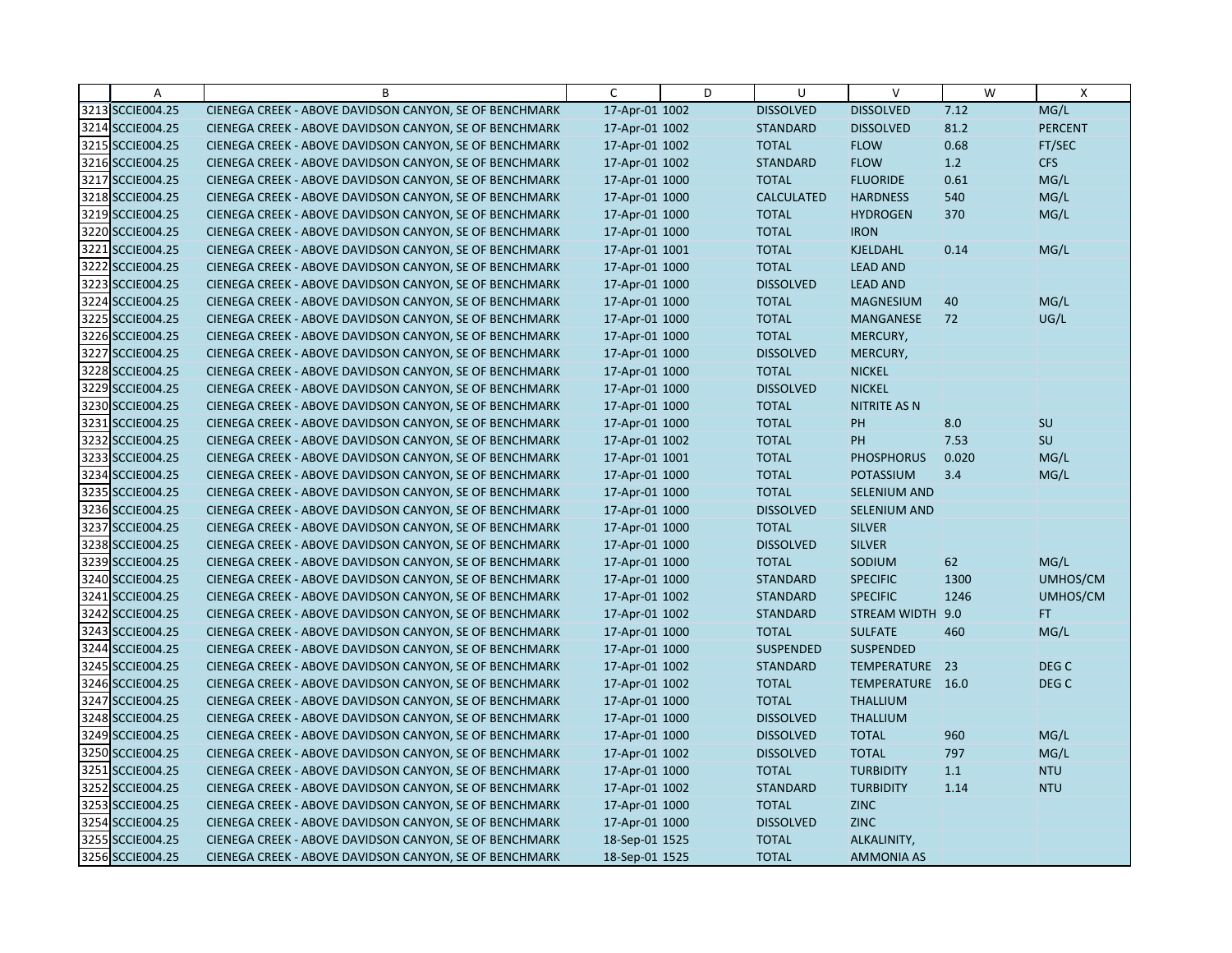| Α                | B                                                      | $\mathsf{C}$   | D | U                 | $\vee$                  | W    | X              |
|------------------|--------------------------------------------------------|----------------|---|-------------------|-------------------------|------|----------------|
| 3257 SCCIE004.25 | CIENEGA CREEK - ABOVE DAVIDSON CANYON, SE OF BENCHMARK | 18-Sep-01 1525 |   | <b>TOTAL</b>      | <b>ANTIMONY</b>         |      |                |
| 3258 SCCIE004.25 | CIENEGA CREEK - ABOVE DAVIDSON CANYON, SE OF BENCHMARK | 18-Sep-01 1526 |   | <b>DISSOLVED</b>  | <b>ANTIMONY</b>         |      |                |
| 3259 SCCIE004.25 | CIENEGA CREEK - ABOVE DAVIDSON CANYON, SE OF BENCHMARK | 18-Sep-01 1525 |   | <b>TOTAL</b>      | ARSENIC,                |      |                |
| 3260 SCCIE004.25 | CIENEGA CREEK - ABOVE DAVIDSON CANYON, SE OF BENCHMARK | 18-Sep-01 1526 |   | <b>DISSOLVED</b>  | ARSENIC,                |      |                |
| 3261 SCCIE004.25 | CIENEGA CREEK - ABOVE DAVIDSON CANYON, SE OF BENCHMARK | 18-Sep-01 1525 |   | <b>TOTAL</b>      | <b>BARIUM AND</b>       |      |                |
| 3262 SCCIE004.25 | CIENEGA CREEK - ABOVE DAVIDSON CANYON, SE OF BENCHMARK | 18-Sep-01 1526 |   | <b>DISSOLVED</b>  | <b>BARIUM AND</b>       |      |                |
| 3263 SCCIE004.25 | CIENEGA CREEK - ABOVE DAVIDSON CANYON, SE OF BENCHMARK | 18-Sep-01 1525 |   | <b>TOTAL</b>      | <b>BERYLLIUM AND</b>    |      |                |
| 3264 SCCIE004.25 | CIENEGA CREEK - ABOVE DAVIDSON CANYON, SE OF BENCHMARK | 18-Sep-01 1526 |   | <b>DISSOLVED</b>  | <b>BERYLLIUM AND</b>    |      |                |
| 3265 SCCIE004.25 | CIENEGA CREEK - ABOVE DAVIDSON CANYON, SE OF BENCHMARK | 18-Sep-01 1525 |   | <b>TOTAL</b>      | <b>BORON (BORON 150</b> |      | UG/L           |
| 3266 SCCIE004.25 | CIENEGA CREEK - ABOVE DAVIDSON CANYON, SE OF BENCHMARK | 18-Sep-01 1525 |   | <b>TOTAL</b>      | CADMIUM                 |      |                |
| 3267 SCCIE004.25 | CIENEGA CREEK - ABOVE DAVIDSON CANYON, SE OF BENCHMARK | 18-Sep-01 1526 |   | <b>DISSOLVED</b>  | CADMIUM                 |      |                |
| 3268 SCCIE004.25 | CIENEGA CREEK - ABOVE DAVIDSON CANYON, SE OF BENCHMARK | 18-Sep-01 1525 |   | <b>TOTAL</b>      | <b>CALCIUM</b>          | 180  | MG/L           |
| 3269 SCCIE004.25 | CIENEGA CREEK - ABOVE DAVIDSON CANYON, SE OF BENCHMARK | 18-Sep-01 1525 |   | <b>TOTAL</b>      | <b>CALCIUM</b>          | 330  | MG/L           |
| 3270 SCCIE004.25 | CIENEGA CREEK - ABOVE DAVIDSON CANYON, SE OF BENCHMARK | 18-Sep-01 1525 |   | <b>STANDARD</b>   | <b>CALCIUM</b>          | 660  | MG/L           |
| 3271 SCCIE004.25 | CIENEGA CREEK - ABOVE DAVIDSON CANYON, SE OF BENCHMARK | 18-Sep-01 1525 |   | <b>TOTAL</b>      | <b>CARBONATE</b>        |      |                |
| 3272 SCCIE004.25 | CIENEGA CREEK - ABOVE DAVIDSON CANYON, SE OF BENCHMARK | 18-Sep-01 1525 |   | <b>TOTAL</b>      | <b>CHLORIDE</b>         | 18   | MG/L           |
| 3273 SCCIE004.25 | CIENEGA CREEK - ABOVE DAVIDSON CANYON, SE OF BENCHMARK | 18-Sep-01 1525 |   | <b>TOTAL</b>      | <b>CHROMIUM</b>         |      |                |
| 3274 SCCIE004.25 | CIENEGA CREEK - ABOVE DAVIDSON CANYON, SE OF BENCHMARK | 18-Sep-01 1526 |   | <b>DISSOLVED</b>  | <b>CHROMIUM</b>         |      |                |
| 3275 SCCIE004.25 | CIENEGA CREEK - ABOVE DAVIDSON CANYON, SE OF BENCHMARK | 18-Sep-01 1525 |   | <b>TOTAL</b>      | <b>COPPER</b>           |      |                |
| 3276 SCCIE004.25 | CIENEGA CREEK - ABOVE DAVIDSON CANYON, SE OF BENCHMARK | 18-Sep-01 1526 |   | <b>DISSOLVED</b>  | <b>COPPER</b>           |      |                |
| 3277 SCCIE004.25 | CIENEGA CREEK - ABOVE DAVIDSON CANYON, SE OF BENCHMARK | 18-Sep-01 1527 |   | <b>STANDARD</b>   | <b>DEPTH</b>            | 0.14 | FT.            |
| 3278 SCCIE004.25 | CIENEGA CREEK - ABOVE DAVIDSON CANYON, SE OF BENCHMARK | 18-Sep-01 1527 |   | <b>DISSOLVED</b>  | <b>DISSOLVED</b>        | 6.42 | MG/L           |
| 3279 SCCIE004.25 | CIENEGA CREEK - ABOVE DAVIDSON CANYON, SE OF BENCHMARK | 18-Sep-01 1527 |   | <b>STANDARD</b>   | <b>DISSOLVED</b>        | 85.0 | <b>PERCENT</b> |
| 3280 SCCIE004.25 | CIENEGA CREEK - ABOVE DAVIDSON CANYON, SE OF BENCHMARK | 18-Sep-01 1527 |   | <b>TOTAL</b>      | <b>FLOW</b>             | 0.53 | FT/SEC         |
| 3281 SCCIE004.25 | CIENEGA CREEK - ABOVE DAVIDSON CANYON, SE OF BENCHMARK | 18-Sep-01 1527 |   | <b>STANDARD</b>   | <b>FLOW</b>             | .55  | <b>CFS</b>     |
| 3282 SCCIE004.25 | CIENEGA CREEK - ABOVE DAVIDSON CANYON, SE OF BENCHMARK | 18-Sep-01 1525 |   | <b>TOTAL</b>      | <b>FLUORIDE</b>         | 0.68 | MG/L           |
| 3283 SCCIE004.25 | CIENEGA CREEK - ABOVE DAVIDSON CANYON, SE OF BENCHMARK | 18-Sep-01 1525 |   | <b>CALCULATED</b> | <b>HARDNESS</b>         | 640  | MG/L           |
| 3284 SCCIE004.25 | CIENEGA CREEK - ABOVE DAVIDSON CANYON, SE OF BENCHMARK | 18-Sep-01 1525 |   | <b>TOTAL</b>      | <b>HYDROGEN</b>         | 400  | MG/L           |
| 3285 SCCIE004.25 | CIENEGA CREEK - ABOVE DAVIDSON CANYON, SE OF BENCHMARK | 18-Sep-01 1525 |   | <b>TOTAL</b>      | <b>IRON</b>             | 130  | UG/L           |
| 3286 SCCIE004.25 | CIENEGA CREEK - ABOVE DAVIDSON CANYON, SE OF BENCHMARK | 18-Sep-01 1525 |   | <b>TOTAL</b>      | <b>KJELDAHL</b>         | 130  | MG/L           |
| 3287 SCCIE004.25 | CIENEGA CREEK - ABOVE DAVIDSON CANYON, SE OF BENCHMARK | 18-Sep-01 1525 |   | <b>TOTAL</b>      | <b>LEAD AND</b>         |      |                |
| 3288 SCCIE004.25 | CIENEGA CREEK - ABOVE DAVIDSON CANYON, SE OF BENCHMARK | 18-Sep-01 1526 |   | <b>DISSOLVED</b>  | <b>LEAD AND</b>         |      |                |
| 3289 SCCIE004.25 | CIENEGA CREEK - ABOVE DAVIDSON CANYON, SE OF BENCHMARK | 18-Sep-01 1525 |   | <b>TOTAL</b>      | <b>MAGNESIUM</b>        | 47   | MG/L           |
| 3290 SCCIE004.25 | CIENEGA CREEK - ABOVE DAVIDSON CANYON, SE OF BENCHMARK | 18-Sep-01 1525 |   | <b>TOTAL</b>      | <b>MANGANESE</b>        | 230  | UG/L           |
| 3291 SCCIE004.25 | CIENEGA CREEK - ABOVE DAVIDSON CANYON, SE OF BENCHMARK | 18-Sep-01 1525 |   | <b>TOTAL</b>      | MERCURY,                |      |                |
| 3292 SCCIE004.25 | CIENEGA CREEK - ABOVE DAVIDSON CANYON, SE OF BENCHMARK | 18-Sep-01 1526 |   | <b>DISSOLVED</b>  | MERCURY,                |      |                |
| 3293 SCCIE004.25 | CIENEGA CREEK - ABOVE DAVIDSON CANYON, SE OF BENCHMARK | 18-Sep-01 1525 |   | <b>TOTAL</b>      | <b>NICKEL</b>           |      |                |
| 3294 SCCIE004.25 | CIENEGA CREEK - ABOVE DAVIDSON CANYON, SE OF BENCHMARK | 18-Sep-01 1526 |   | <b>DISSOLVED</b>  | <b>NICKEL</b>           |      |                |
| 3295 SCCIE004.25 | CIENEGA CREEK - ABOVE DAVIDSON CANYON, SE OF BENCHMARK | 18-Sep-01 1525 |   | <b>TOTAL</b>      | NITRATE +               |      |                |
| 3296 SCCIE004.25 | CIENEGA CREEK - ABOVE DAVIDSON CANYON, SE OF BENCHMARK | 18-Sep-01 1525 |   | <b>TOTAL</b>      | PH                      | 8.2  | SU             |
| 3297 SCCIE004.25 | CIENEGA CREEK - ABOVE DAVIDSON CANYON, SE OF BENCHMARK | 18-Sep-01 1527 |   | <b>TOTAL</b>      | <b>PH</b>               | 7.77 | SU             |
| 3298 SCCIE004.25 | CIENEGA CREEK - ABOVE DAVIDSON CANYON, SE OF BENCHMARK | 18-Sep-01 1525 |   | <b>TOTAL</b>      | <b>PHOSPHORUS</b>       | 30   | MG/L           |
| 3299 SCCIE004.25 | CIENEGA CREEK - ABOVE DAVIDSON CANYON, SE OF BENCHMARK | 18-Sep-01 1525 |   | <b>TOTAL</b>      | POTASSIUM               | 4.8  | MG/L           |
| 3300 SCCIE004.25 | CIENEGA CREEK - ABOVE DAVIDSON CANYON, SE OF BENCHMARK | 18-Sep-01 1525 |   | <b>TOTAL</b>      | <b>SELENIUM AND</b>     |      |                |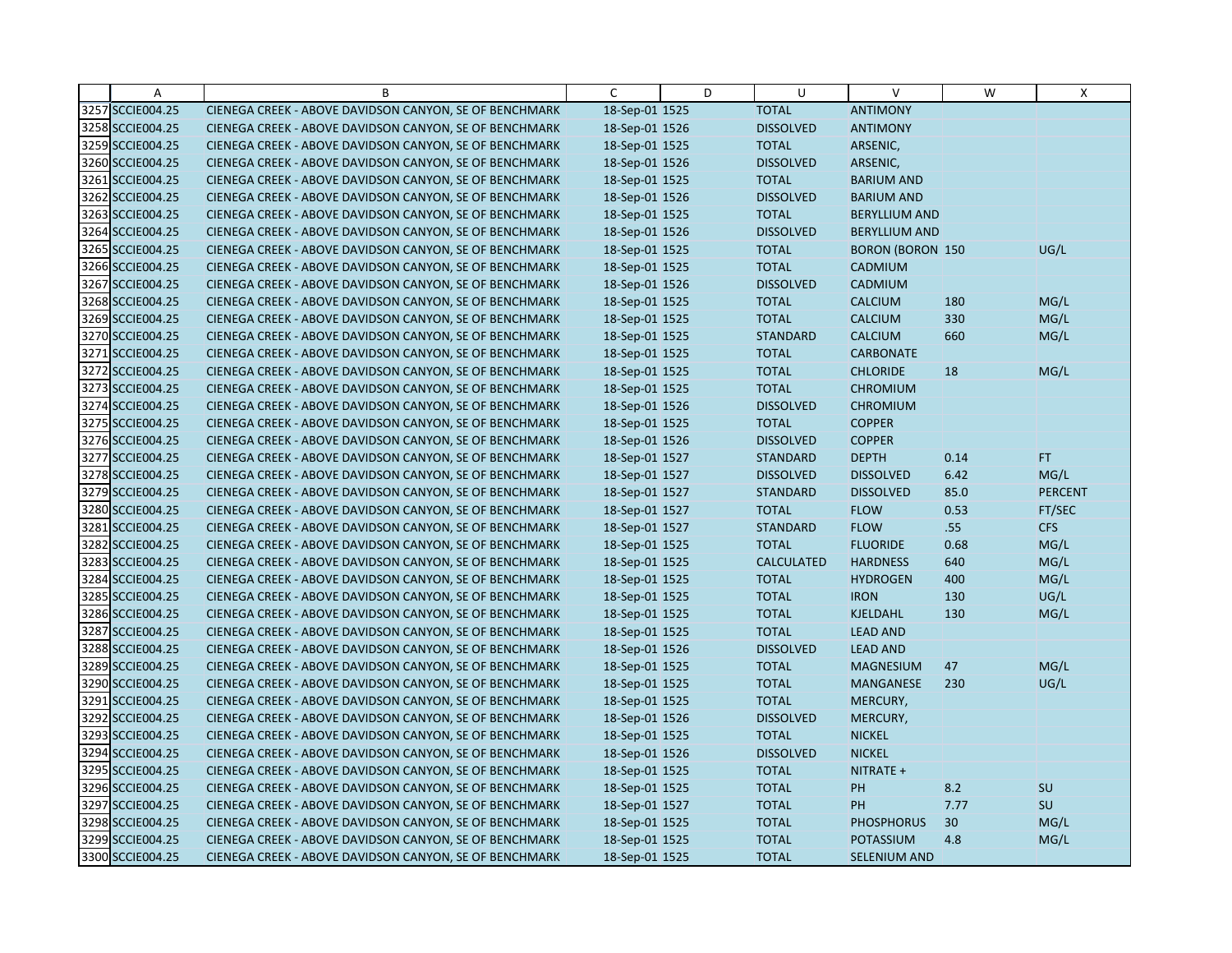| Α                | B                                                      | C                | D | U                | $\vee$                  | W    | X                |
|------------------|--------------------------------------------------------|------------------|---|------------------|-------------------------|------|------------------|
| 3301 SCCIE004.25 | CIENEGA CREEK - ABOVE DAVIDSON CANYON, SE OF BENCHMARK | 18-Sep-01 1526   |   | <b>DISSOLVED</b> | <b>SELENIUM AND</b>     |      |                  |
| 3302 SCCIE004.25 | CIENEGA CREEK - ABOVE DAVIDSON CANYON, SE OF BENCHMARK | 18-Sep-01 1525   |   | <b>TOTAL</b>     | <b>SILVER</b>           |      |                  |
| 3303 SCCIE004.25 | CIENEGA CREEK - ABOVE DAVIDSON CANYON, SE OF BENCHMARK | 18-Sep-01 1526   |   | <b>DISSOLVED</b> | <b>SILVER</b>           |      |                  |
| 3304 SCCIE004.25 | CIENEGA CREEK - ABOVE DAVIDSON CANYON, SE OF BENCHMARK | 18-Sep-01 1525   |   | <b>TOTAL</b>     | SODIUM                  | 75   | MG/L             |
| 3305 SCCIE004.25 | CIENEGA CREEK - ABOVE DAVIDSON CANYON, SE OF BENCHMARK | 18-Sep-01 1525   |   | <b>STANDARD</b>  | <b>SPECIFIC</b>         | 1400 | UMHOS/CM         |
| 3306 SCCIE004.25 | CIENEGA CREEK - ABOVE DAVIDSON CANYON, SE OF BENCHMARK | 18-Sep-01 1527   |   | <b>STANDARD</b>  | <b>SPECIFIC</b>         | 1377 | UMHOS/CM         |
| 3307 SCCIE004.25 | CIENEGA CREEK - ABOVE DAVIDSON CANYON, SE OF BENCHMARK | 18-Sep-01 1527   |   | <b>STANDARD</b>  | STREAM WIDTH 4.8        |      | FT.              |
| 3308 SCCIE004.25 | CIENEGA CREEK - ABOVE DAVIDSON CANYON, SE OF BENCHMARK | 18-Sep-01 1525   |   | <b>TOTAL</b>     | <b>SULFATE</b>          | 470  | MG/L             |
| 3309 SCCIE004.25 | CIENEGA CREEK - ABOVE DAVIDSON CANYON, SE OF BENCHMARK | 18-Sep-01 1525   |   | <b>SUSPENDED</b> | <b>SUSPENDED</b>        |      |                  |
| 3310 SCCIE004.25 | CIENEGA CREEK - ABOVE DAVIDSON CANYON, SE OF BENCHMARK | 18-Sep-01 1527   |   | <b>STANDARD</b>  | TEMPERATURE 27.0        |      | DEG <sub>C</sub> |
| 3311 SCCIE004.25 | CIENEGA CREEK - ABOVE DAVIDSON CANYON, SE OF BENCHMARK | 18-Sep-01 1527   |   | <b>TOTAL</b>     | TEMPERATURE 22.8        |      | DEG <sub>C</sub> |
| 3312 SCCIE004.25 | CIENEGA CREEK - ABOVE DAVIDSON CANYON, SE OF BENCHMARK | 18-Sep-01 1525   |   | <b>TOTAL</b>     | <b>THALLIUM</b>         |      |                  |
| 3313 SCCIE004.25 | CIENEGA CREEK - ABOVE DAVIDSON CANYON, SE OF BENCHMARK | 18-Sep-01 1526   |   | <b>DISSOLVED</b> | <b>THALLIUM</b>         |      |                  |
| 3314 SCCIE004.25 | CIENEGA CREEK - ABOVE DAVIDSON CANYON, SE OF BENCHMARK | 18-Sep-01 1525   |   | <b>DISSOLVED</b> | <b>TOTAL</b>            | 1000 | MG/L             |
| 3315 SCCIE004.25 | CIENEGA CREEK - ABOVE DAVIDSON CANYON, SE OF BENCHMARK | 18-Sep-01 1527   |   | <b>DISSOLVED</b> | <b>TOTAL</b>            | 882  | MG/L             |
| 3316 SCCIE004.25 | CIENEGA CREEK - ABOVE DAVIDSON CANYON, SE OF BENCHMARK | 18-Sep-01 1525   |   | <b>TOTAL</b>     | <b>TURBIDITY</b>        | 0.70 | <b>NTU</b>       |
| 3317 SCCIE004.25 | CIENEGA CREEK - ABOVE DAVIDSON CANYON, SE OF BENCHMARK | 18-Sep-01 1527   |   | <b>STANDARD</b>  | <b>TURBIDITY</b>        | 1.20 | <b>NTU</b>       |
| 3318 SCCIE004.25 | CIENEGA CREEK - ABOVE DAVIDSON CANYON, SE OF BENCHMARK | 18-Sep-01 1525   |   | <b>TOTAL</b>     | <b>ZINC</b>             |      |                  |
| 3319 SCCIE004.25 | CIENEGA CREEK - ABOVE DAVIDSON CANYON, SE OF BENCHMARK | 18-Sep-01 1526   |   | <b>DISSOLVED</b> | <b>ZINC</b>             |      |                  |
| 3320 SCCIE004.25 | CIENEGA CREEK - ABOVE DAVIDSON CANYON, SE OF BENCHMARK | 17-Dec-01 1100   |   | <b>TOTAL</b>     | ALKALINITY,             |      |                  |
| 3321 SCCIE004.25 | CIENEGA CREEK - ABOVE DAVIDSON CANYON, SE OF BENCHMARK | 17-Dec-01 1100   |   | <b>TOTAL</b>     | <b>AMMONIA AS</b>       |      |                  |
| 3322 SCCIE004.25 | CIENEGA CREEK - ABOVE DAVIDSON CANYON, SE OF BENCHMARK | 17-Dec-01 1100   |   | <b>TOTAL</b>     | <b>ANTIMONY</b>         |      |                  |
| 3323 SCCIE004.25 | CIENEGA CREEK - ABOVE DAVIDSON CANYON, SE OF BENCHMARK | 17-Dec-01 1101   |   | <b>DISSOLVED</b> | <b>ANTIMONY</b>         |      |                  |
| 3324 SCCIE004.25 | CIENEGA CREEK - ABOVE DAVIDSON CANYON, SE OF BENCHMARK | 17-Dec-01 1100   |   | <b>TOTAL</b>     | ARSENIC,                |      |                  |
| 3325 SCCIE004.25 | CIENEGA CREEK - ABOVE DAVIDSON CANYON, SE OF BENCHMARK | 17-Dec-01 1101   |   | <b>DISSOLVED</b> | ARSENIC,                |      |                  |
| 3326 SCCIE004.25 | CIENEGA CREEK - ABOVE DAVIDSON CANYON, SE OF BENCHMARK | 17-Dec-01 1100   |   | <b>TOTAL</b>     | <b>BARIUM AND</b>       |      |                  |
| 3327 SCCIE004.25 | CIENEGA CREEK - ABOVE DAVIDSON CANYON, SE OF BENCHMARK | 17-Dec-01 1100   |   | <b>TOTAL</b>     | <b>BERYLLIUM AND</b>    |      |                  |
| 3328 SCCIE004.25 | CIENEGA CREEK - ABOVE DAVIDSON CANYON, SE OF BENCHMARK | 17-Dec-01 1101   |   | <b>DISSOLVED</b> | <b>BERYLLIUM AND</b>    |      |                  |
| 3329 SCCIE004.25 | CIENEGA CREEK - ABOVE DAVIDSON CANYON, SE OF BENCHMARK | 17-Dec-01 1100   |   | <b>TOTAL</b>     | <b>BORON (BORON 160</b> |      | UG/L             |
| 3330 SCCIE004.25 | CIENEGA CREEK - ABOVE DAVIDSON CANYON, SE OF BENCHMARK | 17-Dec-01 1100   |   | <b>TOTAL</b>     | CADMIUM                 |      |                  |
| 3331 SCCIE004.25 | CIENEGA CREEK - ABOVE DAVIDSON CANYON, SE OF BENCHMARK | 17-Dec-01 1101   |   | <b>DISSOLVED</b> | CADMIUM                 |      |                  |
| 3332 SCCIE004.25 | CIENEGA CREEK - ABOVE DAVIDSON CANYON, SE OF BENCHMARK | 17-Dec-01 1100   |   | <b>TOTAL</b>     | <b>CALCIUM</b>          | 170  | MG/L             |
| 3333 SCCIE004.25 | CIENEGA CREEK - ABOVE DAVIDSON CANYON, SE OF BENCHMARK | 17-Dec-01 1100   |   | <b>TOTAL</b>     | <b>CALCIUM</b>          | 290  | MG/L             |
| 3334 SCCIE004.25 | CIENEGA CREEK - ABOVE DAVIDSON CANYON, SE OF BENCHMARK | 17-Dec-01 1100   |   | <b>STANDARD</b>  | CALCIUM                 | 600  | MG/L             |
| 3335 SCCIE004.25 | CIENEGA CREEK - ABOVE DAVIDSON CANYON, SE OF BENCHMARK | 17-Dec-01 1100   |   | <b>TOTAL</b>     | <b>CARBONATE</b>        |      |                  |
| 3336 SCCIE004.25 | CIENEGA CREEK - ABOVE DAVIDSON CANYON, SE OF BENCHMARK | 17-Dec-01 1100   |   | <b>TOTAL</b>     | <b>CHLORIDE</b>         | 12   | MG/L             |
| 3337 SCCIE004.25 | CIENEGA CREEK - ABOVE DAVIDSON CANYON, SE OF BENCHMARK | 17-Dec-01 1100   |   | <b>TOTAL</b>     | <b>CHROMIUM</b>         |      |                  |
| 3338 SCCIE004.25 | CIENEGA CREEK - ABOVE DAVIDSON CANYON, SE OF BENCHMARK | 17-Dec-01 1101   |   | <b>DISSOLVED</b> | <b>CHROMIUM</b>         |      |                  |
| 3339 SCCIE004.25 | CIENEGA CREEK - ABOVE DAVIDSON CANYON, SE OF BENCHMARK | 17-Dec-01 1100   |   | <b>TOTAL</b>     | <b>COPPER</b>           |      |                  |
| 3340 SCCIE004.25 | CIENEGA CREEK - ABOVE DAVIDSON CANYON, SE OF BENCHMARK | 17-Dec-01 1101   |   | <b>DISSOLVED</b> | <b>COPPER</b>           |      |                  |
| 3341 SCCIE004.25 | CIENEGA CREEK - ABOVE DAVIDSON CANYON, SE OF BENCHMARK | 17-Dec-01 000000 |   | <b>STANDARD</b>  | <b>DEPTH</b>            | 0.23 | FT.              |
| 3342 SCCIE004.25 | CIENEGA CREEK - ABOVE DAVIDSON CANYON, SE OF BENCHMARK | 17-Dec-01 000000 |   | <b>DISSOLVED</b> | <b>DISSOLVED</b>        | 8.29 | MG/L             |
| 3343 SCCIE004.25 | CIENEGA CREEK - ABOVE DAVIDSON CANYON, SE OF BENCHMARK | 17-Dec-01 000000 |   | <b>STANDARD</b>  | <b>DISSOLVED</b>        | 81.0 | <b>PERCENT</b>   |
| 3344 SCCIE004.25 | CIENEGA CREEK - ABOVE DAVIDSON CANYON, SE OF BENCHMARK | 17-Dec-01 000000 |   | <b>TOTAL</b>     | <b>FLOW</b>             | 0.82 | FT/SEC           |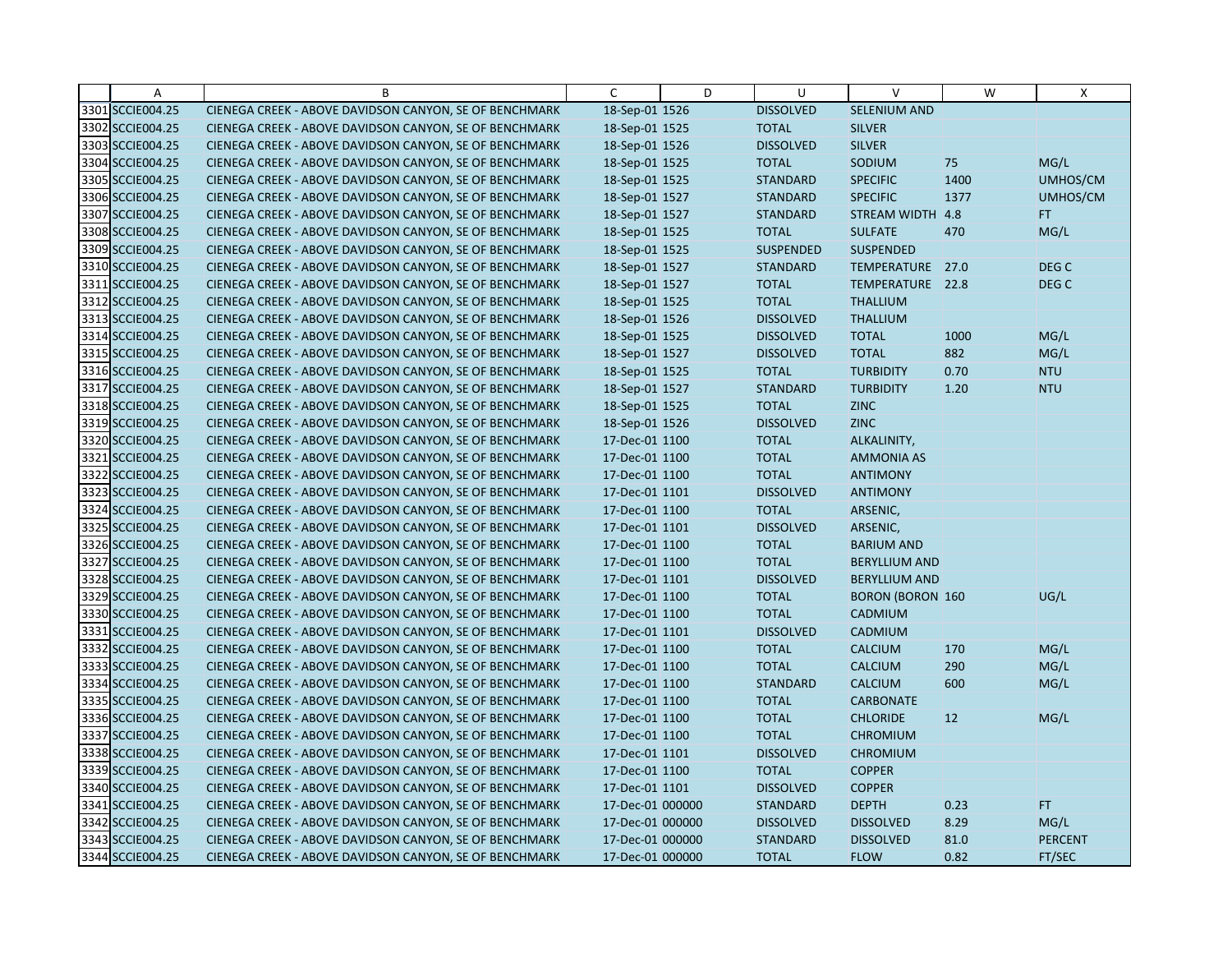| Α                | B                                                      | C                | D | U                 | $\mathsf{V}$        | W     | X                |
|------------------|--------------------------------------------------------|------------------|---|-------------------|---------------------|-------|------------------|
| 3345 SCCIE004.25 | CIENEGA CREEK - ABOVE DAVIDSON CANYON, SE OF BENCHMARK | 17-Dec-01 000000 |   | <b>STANDARD</b>   | <b>FLOW</b>         | 1.76  | <b>CFS</b>       |
| 3346 SCCIE004.25 | CIENEGA CREEK - ABOVE DAVIDSON CANYON, SE OF BENCHMARK | 17-Dec-01 1100   |   | <b>TOTAL</b>      | <b>FLUORIDE</b>     | 0.66  | MG/L             |
| 3347 SCCIE004.25 | CIENEGA CREEK - ABOVE DAVIDSON CANYON, SE OF BENCHMARK | 17-Dec-01 1100   |   | <b>CALCULATED</b> | <b>HARDNESS</b>     | 600   | MG/L             |
| 3348 SCCIE004.25 | CIENEGA CREEK - ABOVE DAVIDSON CANYON, SE OF BENCHMARK | 17-Dec-01 1100   |   | <b>TOTAL</b>      | <b>HYDROGEN</b>     | 350   | MG/L             |
| 3349 SCCIE004.25 | CIENEGA CREEK - ABOVE DAVIDSON CANYON, SE OF BENCHMARK | 17-Dec-01 1100   |   | <b>TOTAL</b>      | <b>IRON</b>         | 150   | UG/L             |
| 3350 SCCIE004.25 | CIENEGA CREEK - ABOVE DAVIDSON CANYON, SE OF BENCHMARK | 17-Dec-01 1100   |   | <b>TOTAL</b>      | <b>KJELDAHL</b>     | 0.068 | MG/L             |
| 3351 SCCIE004.25 | CIENEGA CREEK - ABOVE DAVIDSON CANYON, SE OF BENCHMARK | 17-Dec-01 1100   |   | <b>TOTAL</b>      | <b>LEAD AND</b>     |       |                  |
| 3352 SCCIE004.25 | CIENEGA CREEK - ABOVE DAVIDSON CANYON, SE OF BENCHMARK | 17-Dec-01 1101   |   | <b>DISSOLVED</b>  | <b>LEAD AND</b>     |       |                  |
| 3353 SCCIE004.25 | CIENEGA CREEK - ABOVE DAVIDSON CANYON, SE OF BENCHMARK | 17-Dec-01 1100   |   | <b>TOTAL</b>      | <b>MAGNESIUM</b>    | 44    | MG/L             |
| 3354 SCCIE004.25 | CIENEGA CREEK - ABOVE DAVIDSON CANYON, SE OF BENCHMARK | 17-Dec-01 1100   |   | <b>TOTAL</b>      | <b>MANGANESE</b>    | 90    | UG/L             |
| 3355 SCCIE004.25 | CIENEGA CREEK - ABOVE DAVIDSON CANYON, SE OF BENCHMARK | 17-Dec-01 1100   |   | <b>TOTAL</b>      | MERCURY,            |       |                  |
| 3356 SCCIE004.25 | CIENEGA CREEK - ABOVE DAVIDSON CANYON, SE OF BENCHMARK | 17-Dec-01 1101   |   | <b>DISSOLVED</b>  | MERCURY,            |       |                  |
| 3357 SCCIE004.25 | CIENEGA CREEK - ABOVE DAVIDSON CANYON, SE OF BENCHMARK | 17-Dec-01 1100   |   | <b>TOTAL</b>      | <b>NICKEL</b>       |       |                  |
| 3358 SCCIE004.25 | CIENEGA CREEK - ABOVE DAVIDSON CANYON, SE OF BENCHMARK | 17-Dec-01 1101   |   | <b>DISSOLVED</b>  | <b>NICKEL</b>       |       |                  |
| 3359 SCCIE004.25 | CIENEGA CREEK - ABOVE DAVIDSON CANYON, SE OF BENCHMARK | 17-Dec-01 1100   |   | <b>TOTAL</b>      | <b>NITRATE AS N</b> |       |                  |
| 3360 SCCIE004.25 | CIENEGA CREEK - ABOVE DAVIDSON CANYON, SE OF BENCHMARK | 17-Dec-01 1100   |   | <b>TOTAL</b>      | <b>NITRITE AS N</b> |       |                  |
| 3361 SCCIE004.25 | CIENEGA CREEK - ABOVE DAVIDSON CANYON, SE OF BENCHMARK | 17-Dec-01 000000 |   | <b>TOTAL</b>      | PH                  | 7.94  | <b>SU</b>        |
| 3362 SCCIE004.25 | CIENEGA CREEK - ABOVE DAVIDSON CANYON, SE OF BENCHMARK | 17-Dec-01 1100   |   | <b>TOTAL</b>      | PH                  | 7.9   | SU               |
| 3363 SCCIE004.25 | CIENEGA CREEK - ABOVE DAVIDSON CANYON, SE OF BENCHMARK | 17-Dec-01 1100   |   | <b>TOTAL</b>      | <b>PHOSPHORUS</b>   |       |                  |
| 3364 SCCIE004.25 | CIENEGA CREEK - ABOVE DAVIDSON CANYON, SE OF BENCHMARK | 17-Dec-01 1100   |   | <b>TOTAL</b>      | POTASSIUM           | 4.3   | MG/L             |
| 3365 SCCIE004.25 | CIENEGA CREEK - ABOVE DAVIDSON CANYON, SE OF BENCHMARK | 17-Dec-01 1100   |   | <b>TOTAL</b>      | <b>SELENIUM AND</b> |       |                  |
| 3366 SCCIE004.25 | CIENEGA CREEK - ABOVE DAVIDSON CANYON, SE OF BENCHMARK | 17-Dec-01 1101   |   | <b>DISSOLVED</b>  | <b>SELENIUM AND</b> |       |                  |
| 3367 SCCIE004.25 | CIENEGA CREEK - ABOVE DAVIDSON CANYON, SE OF BENCHMARK | 17-Dec-01 1100   |   | <b>TOTAL</b>      | <b>SILVER</b>       |       |                  |
| 3368 SCCIE004.25 | CIENEGA CREEK - ABOVE DAVIDSON CANYON, SE OF BENCHMARK | 17-Dec-01 1101   |   | <b>DISSOLVED</b>  | <b>SILVER</b>       |       |                  |
| 3369 SCCIE004.25 | CIENEGA CREEK - ABOVE DAVIDSON CANYON, SE OF BENCHMARK | 17-Dec-01 1100   |   | <b>TOTAL</b>      | SODIUM              | 71    | MG/L             |
| 3370 SCCIE004.25 | CIENEGA CREEK - ABOVE DAVIDSON CANYON, SE OF BENCHMARK | 17-Dec-01 000000 |   | <b>STANDARD</b>   | <b>SPECIFIC</b>     | 1270  | UMHOS/CM         |
| 3371 SCCIE004.25 | CIENEGA CREEK - ABOVE DAVIDSON CANYON, SE OF BENCHMARK | 17-Dec-01 1100   |   | <b>STANDARD</b>   | <b>SPECIFIC</b>     | 1300  | UMHOS/CM         |
| 3372 SCCIE004.25 | CIENEGA CREEK - ABOVE DAVIDSON CANYON, SE OF BENCHMARK | 17-Dec-01 000000 |   | <b>STANDARD</b>   | STREAM WIDTH 7.8    |       | FT.              |
| 3373 SCCIE004.25 | CIENEGA CREEK - ABOVE DAVIDSON CANYON, SE OF BENCHMARK | 17-Dec-01 1100   |   | <b>TOTAL</b>      | <b>SULFATE</b>      | 420   | MG/L             |
| 3374 SCCIE004.25 | CIENEGA CREEK - ABOVE DAVIDSON CANYON, SE OF BENCHMARK | 17-Dec-01 1100   |   | <b>SUSPENDED</b>  | <b>SUSPENDED</b>    |       |                  |
| 3375 SCCIE004.25 | CIENEGA CREEK - ABOVE DAVIDSON CANYON, SE OF BENCHMARK | 17-Dec-01 000000 |   | <b>STANDARD</b>   | TEMPERATURE 8       |       | DEG <sub>C</sub> |
| 3376 SCCIE004.25 | CIENEGA CREEK - ABOVE DAVIDSON CANYON, SE OF BENCHMARK | 17-Dec-01 000000 |   | <b>TOTAL</b>      | TEMPERATURE 9.2     |       | DEG <sub>C</sub> |
| 3377 SCCIE004.25 | CIENEGA CREEK - ABOVE DAVIDSON CANYON, SE OF BENCHMARK | 17-Dec-01 1100   |   | <b>TOTAL</b>      | <b>THALLIUM</b>     |       |                  |
| 3378 SCCIE004.25 | CIENEGA CREEK - ABOVE DAVIDSON CANYON, SE OF BENCHMARK | 17-Dec-01 1101   |   | <b>DISSOLVED</b>  | <b>THALLIUM</b>     |       |                  |
| 3379 SCCIE004.25 | CIENEGA CREEK - ABOVE DAVIDSON CANYON, SE OF BENCHMARK | 17-Dec-01 000000 |   | <b>DISSOLVED</b>  | <b>TOTAL</b>        | 813   | MG/L             |
| 3380 SCCIE004.25 | CIENEGA CREEK - ABOVE DAVIDSON CANYON, SE OF BENCHMARK | 17-Dec-01 1100   |   | <b>DISSOLVED</b>  | <b>TOTAL</b>        | 960   | MG/L             |
| 3381 SCCIE004.25 | CIENEGA CREEK - ABOVE DAVIDSON CANYON, SE OF BENCHMARK | 17-Dec-01 000000 |   | <b>STANDARD</b>   | <b>TURBIDITY</b>    | 0.71  | <b>NTU</b>       |
| 3382 SCCIE004.25 | CIENEGA CREEK - ABOVE DAVIDSON CANYON, SE OF BENCHMARK | 17-Dec-01 1100   |   | <b>TOTAL</b>      | <b>ZINC</b>         |       |                  |
| 3383 SCCIE004.25 | CIENEGA CREEK - ABOVE DAVIDSON CANYON, SE OF BENCHMARK | 17-Dec-01 1101   |   | <b>DISSOLVED</b>  | <b>ZINC</b>         |       |                  |
| 3384 SCCIE004.25 | CIENEGA CREEK - ABOVE DAVIDSON CANYON, SE OF BENCHMARK | 20-Mar-02 0330   |   | <b>TOTAL</b>      | ALKALINITY,         |       |                  |
| 3385 SCCIE004.25 | CIENEGA CREEK - ABOVE DAVIDSON CANYON, SE OF BENCHMARK | 20-Mar-02 0330   |   | <b>TOTAL</b>      | <b>AMMONIA AS</b>   |       |                  |
| 3386 SCCIE004.25 | CIENEGA CREEK - ABOVE DAVIDSON CANYON, SE OF BENCHMARK | 20-Mar-02 0330   |   | <b>TOTAL</b>      | <b>ANTIMONY</b>     |       |                  |
| 3387 SCCIE004.25 | CIENEGA CREEK - ABOVE DAVIDSON CANYON, SE OF BENCHMARK | 20-Mar-02 0331   |   | <b>DISSOLVED</b>  | <b>ANTIMONY</b>     |       |                  |
| 3388 SCCIE004.25 | CIENEGA CREEK - ABOVE DAVIDSON CANYON, SE OF BENCHMARK | 20-Mar-02 0330   |   | <b>TOTAL</b>      | ARSENIC,            |       |                  |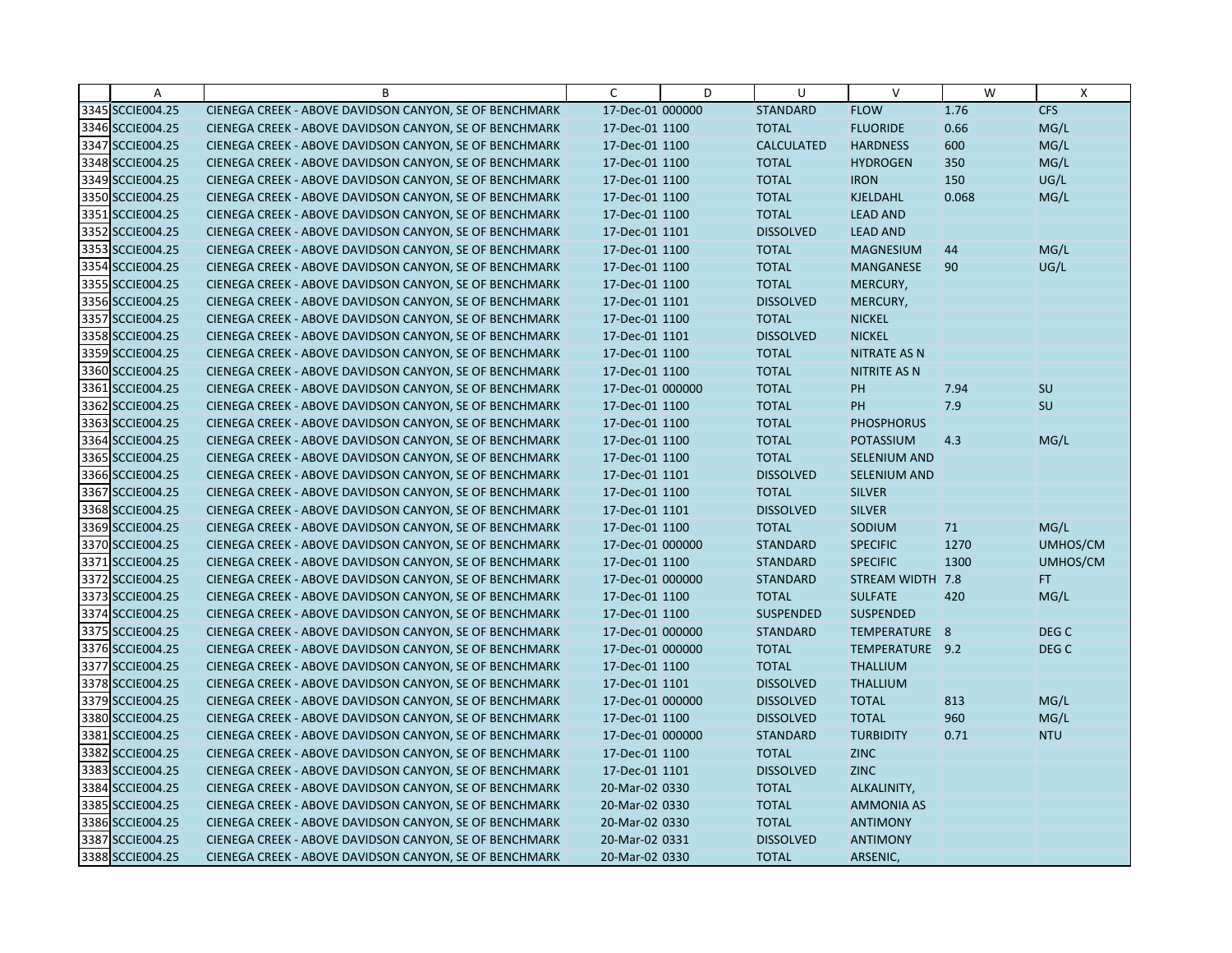| Α                | B                                                      | C              | D | U                 | $\vee$                  | W     | X              |
|------------------|--------------------------------------------------------|----------------|---|-------------------|-------------------------|-------|----------------|
| 3389 SCCIE004.25 | CIENEGA CREEK - ABOVE DAVIDSON CANYON, SE OF BENCHMARK | 20-Mar-02 0331 |   | <b>DISSOLVED</b>  | ARSENIC,                |       |                |
| 3390 SCCIE004.25 | CIENEGA CREEK - ABOVE DAVIDSON CANYON, SE OF BENCHMARK | 20-Mar-02 0331 |   | <b>DISSOLVED</b>  | <b>BARIUM AND</b>       |       |                |
| 3391 SCCIE004.25 | CIENEGA CREEK - ABOVE DAVIDSON CANYON, SE OF BENCHMARK | 20-Mar-02 0330 |   | <b>TOTAL</b>      | <b>BERYLLIUM AND</b>    |       |                |
| 3392 SCCIE004.25 | CIENEGA CREEK - ABOVE DAVIDSON CANYON, SE OF BENCHMARK | 20-Mar-02 0331 |   | <b>DISSOLVED</b>  | <b>BERYLLIUM AND</b>    |       |                |
| 3393 SCCIE004.25 | CIENEGA CREEK - ABOVE DAVIDSON CANYON, SE OF BENCHMARK | 20-Mar-02 0330 |   | <b>TOTAL</b>      | <b>BORON (BORON 140</b> |       | UG/L           |
| 3394 SCCIE004.25 | CIENEGA CREEK - ABOVE DAVIDSON CANYON, SE OF BENCHMARK | 20-Mar-02 0330 |   | <b>TOTAL</b>      | <b>CADMIUM</b>          |       |                |
| 3395 SCCIE004.25 | CIENEGA CREEK - ABOVE DAVIDSON CANYON, SE OF BENCHMARK | 20-Mar-02 0331 |   | <b>DISSOLVED</b>  | <b>CADMIUM</b>          |       |                |
| 3396 SCCIE004.25 | CIENEGA CREEK - ABOVE DAVIDSON CANYON, SE OF BENCHMARK | 20-Mar-02 0330 |   | <b>TOTAL</b>      | <b>CALCIUM</b>          | 150   | MG/L           |
| 3397 SCCIE004.25 | CIENEGA CREEK - ABOVE DAVIDSON CANYON, SE OF BENCHMARK | 20-Mar-02 0330 |   | <b>TOTAL</b>      | <b>CALCIUM</b>          | 260   | MG/L           |
| 3398 SCCIE004.25 | CIENEGA CREEK - ABOVE DAVIDSON CANYON, SE OF BENCHMARK | 20-Mar-02 0330 |   | <b>STANDARD</b>   | <b>CALCIUM</b>          | 540   | MG/L           |
| 3399 SCCIE004.25 | CIENEGA CREEK - ABOVE DAVIDSON CANYON, SE OF BENCHMARK | 20-Mar-02 0330 |   | <b>TOTAL</b>      | <b>CARBONATE</b>        |       |                |
| 3400 SCCIE004.25 | CIENEGA CREEK - ABOVE DAVIDSON CANYON, SE OF BENCHMARK | 20-Mar-02 0330 |   | <b>TOTAL</b>      | <b>CHLORIDE</b>         | 9.8   | MG/L           |
| 3401 SCCIE004.25 | CIENEGA CREEK - ABOVE DAVIDSON CANYON, SE OF BENCHMARK | 20-Mar-02 0330 |   | <b>TOTAL</b>      | <b>CHROMIUM</b>         |       |                |
| 3402 SCCIE004.25 | CIENEGA CREEK - ABOVE DAVIDSON CANYON, SE OF BENCHMARK | 20-Mar-02 0331 |   | <b>DISSOLVED</b>  | <b>CHROMIUM</b>         |       |                |
| 3403 SCCIE004.25 | CIENEGA CREEK - ABOVE DAVIDSON CANYON, SE OF BENCHMARK | 20-Mar-02 0330 |   | <b>TOTAL</b>      | <b>COPPER</b>           |       |                |
| 3404 SCCIE004.25 | CIENEGA CREEK - ABOVE DAVIDSON CANYON, SE OF BENCHMARK | 20-Mar-02 0331 |   | <b>DISSOLVED</b>  | <b>COPPER</b>           |       |                |
| 3405 SCCIE004.25 | CIENEGA CREEK - ABOVE DAVIDSON CANYON, SE OF BENCHMARK | 20-Mar-02 1532 |   | <b>STANDARD</b>   | <b>DEPTH</b>            | 0.24  | FT.            |
| 3406 SCCIE004.25 | CIENEGA CREEK - ABOVE DAVIDSON CANYON, SE OF BENCHMARK | 20-Mar-02 1532 |   | <b>DISSOLVED</b>  | <b>DISSOLVED</b>        | 8.15  | MG/L           |
| 3407 SCCIE004.25 | CIENEGA CREEK - ABOVE DAVIDSON CANYON, SE OF BENCHMARK | 20-Mar-02 1532 |   | <b>STANDARD</b>   | <b>DISSOLVED</b>        | 95.4  | <b>PERCENT</b> |
| 3408 SCCIE004.25 | CIENEGA CREEK - ABOVE DAVIDSON CANYON, SE OF BENCHMARK | 20-Mar-02 1532 |   | <b>TOTAL</b>      | <b>FLOW</b>             | 0.92  | FT/SEC         |
| 3409 SCCIE004.25 | CIENEGA CREEK - ABOVE DAVIDSON CANYON, SE OF BENCHMARK | 20-Mar-02 1532 |   | <b>STANDARD</b>   | <b>FLOW</b>             | 1.75  | CFS            |
| 3410 SCCIE004.25 | CIENEGA CREEK - ABOVE DAVIDSON CANYON, SE OF BENCHMARK | 20-Mar-02 0330 |   | <b>TOTAL</b>      | <b>FLUORIDE</b>         | 0.80  | MG/L           |
| 3411 SCCIE004.25 | CIENEGA CREEK - ABOVE DAVIDSON CANYON, SE OF BENCHMARK | 20-Mar-02 0330 |   | <b>CALCULATED</b> | <b>HARDNESS</b>         | 540   | MG/L           |
| 3412 SCCIE004.25 | CIENEGA CREEK - ABOVE DAVIDSON CANYON, SE OF BENCHMARK | 20-Mar-02 0330 |   | <b>TOTAL</b>      | <b>HYDROGEN</b>         | 320   | MG/L           |
| 3413 SCCIE004.25 | CIENEGA CREEK - ABOVE DAVIDSON CANYON, SE OF BENCHMARK | 20-Mar-02 0330 |   | <b>TOTAL</b>      | <b>IRON</b>             |       |                |
| 3414 SCCIE004.25 | CIENEGA CREEK - ABOVE DAVIDSON CANYON, SE OF BENCHMARK | 20-Mar-02 0330 |   | <b>TOTAL</b>      | KJELDAHL                |       |                |
| 3415 SCCIE004.25 | CIENEGA CREEK - ABOVE DAVIDSON CANYON, SE OF BENCHMARK | 20-Mar-02 0330 |   | <b>TOTAL</b>      | <b>LEAD AND</b>         |       |                |
| 3416 SCCIE004.25 | CIENEGA CREEK - ABOVE DAVIDSON CANYON, SE OF BENCHMARK | 20-Mar-02 0331 |   | <b>DISSOLVED</b>  | <b>LEAD AND</b>         |       |                |
| 3417 SCCIE004.25 | CIENEGA CREEK - ABOVE DAVIDSON CANYON, SE OF BENCHMARK | 20-Mar-02 0330 |   | <b>TOTAL</b>      | <b>MAGNESIUM</b>        | 39    | MG/L           |
| 3418 SCCIE004.25 | CIENEGA CREEK - ABOVE DAVIDSON CANYON, SE OF BENCHMARK | 20-Mar-02 0330 |   | <b>TOTAL</b>      | MANGANESE               |       |                |
| 3419 SCCIE004.25 | CIENEGA CREEK - ABOVE DAVIDSON CANYON, SE OF BENCHMARK | 20-Mar-02 0330 |   | <b>TOTAL</b>      | MERCURY,                |       |                |
| 3420 SCCIE004.25 | CIENEGA CREEK - ABOVE DAVIDSON CANYON, SE OF BENCHMARK | 20-Mar-02 0331 |   | <b>DISSOLVED</b>  | MERCURY,                |       |                |
| 3421 SCCIE004.25 | CIENEGA CREEK - ABOVE DAVIDSON CANYON, SE OF BENCHMARK | 20-Mar-02 0330 |   | <b>TOTAL</b>      | <b>NICKEL</b>           |       |                |
| 3422 SCCIE004.25 | CIENEGA CREEK - ABOVE DAVIDSON CANYON, SE OF BENCHMARK | 20-Mar-02 0331 |   | <b>DISSOLVED</b>  | <b>NICKEL</b>           |       |                |
| 3423 SCCIE004.25 | CIENEGA CREEK - ABOVE DAVIDSON CANYON, SE OF BENCHMARK | 20-Mar-02 0330 |   | <b>TOTAL</b>      | <b>NITRATE AS N</b>     |       |                |
| 3424 SCCIE004.25 | CIENEGA CREEK - ABOVE DAVIDSON CANYON, SE OF BENCHMARK | 20-Mar-02 0330 |   | <b>TOTAL</b>      | <b>NITRITE AS N</b>     |       |                |
| 3425 SCCIE004.25 | CIENEGA CREEK - ABOVE DAVIDSON CANYON, SE OF BENCHMARK | 20-Mar-02 1532 |   | <b>TOTAL</b>      | <b>PH</b>               | 8.07  | SU             |
| 3426 SCCIE004.25 | CIENEGA CREEK - ABOVE DAVIDSON CANYON, SE OF BENCHMARK | 20-Mar-02 0330 |   | <b>TOTAL</b>      | PH                      | 8.0   | SU             |
| 3427 SCCIE004.25 | CIENEGA CREEK - ABOVE DAVIDSON CANYON, SE OF BENCHMARK | 20-Mar-02 0330 |   | <b>TOTAL</b>      | <b>PHOSPHORUS</b>       | 0.032 | MG/L           |
| 3428 SCCIE004.25 | CIENEGA CREEK - ABOVE DAVIDSON CANYON, SE OF BENCHMARK | 20-Mar-02 0330 |   | <b>TOTAL</b>      | POTASSIUM               | 3.8   | MG/L           |
| 3429 SCCIE004.25 | CIENEGA CREEK - ABOVE DAVIDSON CANYON, SE OF BENCHMARK | 20-Mar-02 0330 |   | <b>TOTAL</b>      | <b>SELENIUM AND</b>     |       |                |
| 3430 SCCIE004.25 | CIENEGA CREEK - ABOVE DAVIDSON CANYON, SE OF BENCHMARK | 20-Mar-02 0331 |   | <b>DISSOLVED</b>  | <b>SELENIUM AND</b>     |       |                |
| 3431 SCCIE004.25 | CIENEGA CREEK - ABOVE DAVIDSON CANYON, SE OF BENCHMARK | 20-Mar-02 0330 |   | <b>TOTAL</b>      | <b>SILVER</b>           |       |                |
| 3432 SCCIE004.25 | CIENEGA CREEK - ABOVE DAVIDSON CANYON, SE OF BENCHMARK | 20-Mar-02 0331 |   | <b>DISSOLVED</b>  | <b>SILVER</b>           |       |                |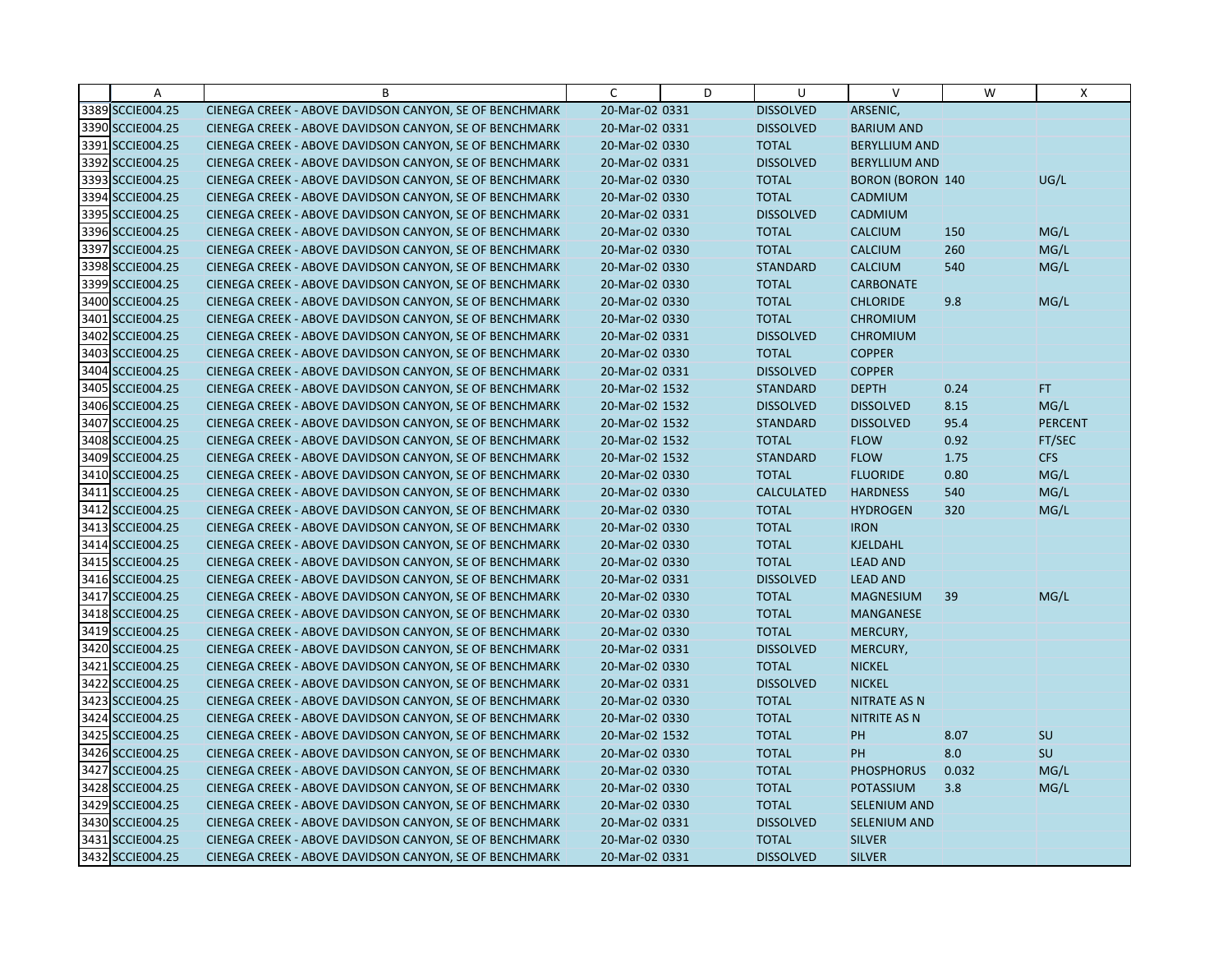| Α                | B                                                      | C              | D | U                 | $\vee$                   | W     | X                |
|------------------|--------------------------------------------------------|----------------|---|-------------------|--------------------------|-------|------------------|
| 3433 SCCIE004.25 | CIENEGA CREEK - ABOVE DAVIDSON CANYON, SE OF BENCHMARK | 20-Mar-02 0330 |   | <b>TOTAL</b>      | SODIUM                   | 65    | MG/L             |
| 3434 SCCIE004.25 | CIENEGA CREEK - ABOVE DAVIDSON CANYON, SE OF BENCHMARK | 20-Mar-02 1532 |   | <b>STANDARD</b>   | <b>SPECIFIC</b>          | 1159  | UMHOS/CM         |
| 3435 SCCIE004.25 | CIENEGA CREEK - ABOVE DAVIDSON CANYON, SE OF BENCHMARK | 20-Mar-02 0330 |   | <b>STANDARD</b>   | <b>SPECIFIC</b>          | 1200  | UMHOS/CM         |
| 3436 SCCIE004.25 | CIENEGA CREEK - ABOVE DAVIDSON CANYON, SE OF BENCHMARK | 20-Mar-02 1532 |   | <b>STANDARD</b>   | STREAM WIDTH 7.3         |       | FT.              |
| 3437 SCCIE004.25 | CIENEGA CREEK - ABOVE DAVIDSON CANYON, SE OF BENCHMARK | 20-Mar-02 0330 |   | <b>TOTAL</b>      | <b>SULFATE</b>           | 380   | MG/L             |
| 3438 SCCIE004.25 | CIENEGA CREEK - ABOVE DAVIDSON CANYON, SE OF BENCHMARK | 20-Mar-02 0330 |   | <b>SUSPENDED</b>  | <b>SUSPENDED</b>         |       |                  |
| 3439 SCCIE004.25 | CIENEGA CREEK - ABOVE DAVIDSON CANYON, SE OF BENCHMARK | 20-Mar-02 1532 |   | <b>STANDARD</b>   | TEMPERATURE 24.5         |       | DEG <sub>C</sub> |
| 3440 SCCIE004.25 | CIENEGA CREEK - ABOVE DAVIDSON CANYON, SE OF BENCHMARK | 20-Mar-02 1532 |   | <b>TOTAL</b>      | TEMPERATURE 16.92        |       | DEG <sub>C</sub> |
| 3441 SCCIE004.25 | CIENEGA CREEK - ABOVE DAVIDSON CANYON, SE OF BENCHMARK | 20-Mar-02 0330 |   | <b>TOTAL</b>      | <b>THALLIUM</b>          |       |                  |
| 3442 SCCIE004.25 | CIENEGA CREEK - ABOVE DAVIDSON CANYON, SE OF BENCHMARK | 20-Mar-02 0331 |   | <b>DISSOLVED</b>  | <b>THALLIUM</b>          |       |                  |
| 3443 SCCIE004.25 | CIENEGA CREEK - ABOVE DAVIDSON CANYON, SE OF BENCHMARK | 20-Mar-02 1532 |   | <b>DISSOLVED</b>  | <b>TOTAL</b>             | 742   | MG/L             |
| 3444 SCCIE004.25 | CIENEGA CREEK - ABOVE DAVIDSON CANYON, SE OF BENCHMARK | 20-Mar-02 0330 |   | <b>DISSOLVED</b>  | <b>TOTAL</b>             | 810   | MG/L             |
| 3445 SCCIE004.25 | CIENEGA CREEK - ABOVE DAVIDSON CANYON, SE OF BENCHMARK | 20-Mar-02 1532 |   | <b>STANDARD</b>   | <b>TURBIDITY</b>         | 1.05  | <b>NTU</b>       |
| 3446 SCCIE004.25 | CIENEGA CREEK - ABOVE DAVIDSON CANYON, SE OF BENCHMARK | 20-Mar-02 0330 |   | <b>TOTAL</b>      | <b>ZINC</b>              |       |                  |
| 3447 SCCIE004.25 | CIENEGA CREEK - ABOVE DAVIDSON CANYON, SE OF BENCHMARK | 20-Mar-02 0331 |   | <b>DISSOLVED</b>  | <b>ZINC</b>              |       |                  |
| 3448 SCCIE004.25 | CIENEGA CREEK - ABOVE DAVIDSON CANYON, SE OF BENCHMARK | 26-Sep-05 1345 |   | <b>TOTAL</b>      | ALKALINITY,              |       |                  |
| 3449 SCCIE004.25 | CIENEGA CREEK - ABOVE DAVIDSON CANYON, SE OF BENCHMARK | 26-Sep-05 1345 |   | <b>TOTAL</b>      | <b>AMMONIA AS</b>        |       |                  |
| 3450 SCCIE004.25 | CIENEGA CREEK - ABOVE DAVIDSON CANYON, SE OF BENCHMARK | 26-Sep-05 1345 |   | <b>TOTAL</b>      | <b>ANTIMONY</b>          |       |                  |
| 3451 SCCIE004.25 | CIENEGA CREEK - ABOVE DAVIDSON CANYON, SE OF BENCHMARK | 26-Sep-05 1345 |   | <b>DISSOLVED</b>  | <b>ANTIMONY</b>          |       |                  |
| 3452 SCCIE004.25 | CIENEGA CREEK - ABOVE DAVIDSON CANYON, SE OF BENCHMARK | 26-Sep-05 1345 |   | <b>TOTAL</b>      | ARSENIC,                 |       |                  |
| 3453 SCCIE004.25 | CIENEGA CREEK - ABOVE DAVIDSON CANYON, SE OF BENCHMARK | 26-Sep-05 1345 |   | <b>DISSOLVED</b>  | ARSENIC,                 |       |                  |
| 3454 SCCIE004.25 | CIENEGA CREEK - ABOVE DAVIDSON CANYON, SE OF BENCHMARK | 26-Sep-05 1345 |   | <b>TOTAL</b>      | <b>BERYLLIUM AND</b>     |       |                  |
| 3455 SCCIE004.25 | CIENEGA CREEK - ABOVE DAVIDSON CANYON, SE OF BENCHMARK | 26-Sep-05 1345 |   | <b>DISSOLVED</b>  | <b>BERYLLIUM AND</b>     |       |                  |
| 3456 SCCIE004.25 | CIENEGA CREEK - ABOVE DAVIDSON CANYON, SE OF BENCHMARK | 26-Sep-05 1345 |   | <b>TOTAL</b>      | <b>BORON (BORON 0.14</b> |       | MG/L             |
| 3457 SCCIE004.25 | CIENEGA CREEK - ABOVE DAVIDSON CANYON, SE OF BENCHMARK | 26-Sep-05 1345 |   | <b>TOTAL</b>      | CADMIUM                  |       |                  |
| 3458 SCCIE004.25 | CIENEGA CREEK - ABOVE DAVIDSON CANYON, SE OF BENCHMARK | 26-Sep-05 1345 |   | <b>DISSOLVED</b>  | CADMIUM                  |       |                  |
| 3459 SCCIE004.25 | CIENEGA CREEK - ABOVE DAVIDSON CANYON, SE OF BENCHMARK | 26-Sep-05 1345 |   | <b>TOTAL</b>      | <b>CALCIUM</b>           | 180   | MG/L             |
| 3460 SCCIE004.25 | CIENEGA CREEK - ABOVE DAVIDSON CANYON, SE OF BENCHMARK | 26-Sep-05 1345 |   | <b>TOTAL</b>      | <b>CALCIUM</b>           | 330   | MG/L             |
| 3461 SCCIE004.25 | CIENEGA CREEK - ABOVE DAVIDSON CANYON, SE OF BENCHMARK | 26-Sep-05 1345 |   | <b>STANDARD</b>   | <b>CALCIUM</b>           | 630   | MG/L             |
| 3462 SCCIE004.25 | CIENEGA CREEK - ABOVE DAVIDSON CANYON, SE OF BENCHMARK | 26-Sep-05 1345 |   | <b>TOTAL</b>      | <b>CARBONATE</b>         |       |                  |
| 3463 SCCIE004.25 | CIENEGA CREEK - ABOVE DAVIDSON CANYON, SE OF BENCHMARK | 26-Sep-05 1345 |   | <b>TOTAL</b>      | <b>CHLORIDE</b>          | 11    | MG/L             |
| 3464 SCCIE004.25 | CIENEGA CREEK - ABOVE DAVIDSON CANYON, SE OF BENCHMARK | 26-Sep-05 1345 |   | <b>TOTAL</b>      | <b>CHROMIUM</b>          |       |                  |
| 3465 SCCIE004.25 | CIENEGA CREEK - ABOVE DAVIDSON CANYON, SE OF BENCHMARK | 26-Sep-05 1345 |   | <b>TOTAL</b>      | <b>COPPER</b>            |       |                  |
| 3466 SCCIE004.25 | CIENEGA CREEK - ABOVE DAVIDSON CANYON, SE OF BENCHMARK | 26-Sep-05 1345 |   | <b>DISSOLVED</b>  | <b>COPPER</b>            | 1.05  | UG/L             |
| 3467 SCCIE004.25 | CIENEGA CREEK - ABOVE DAVIDSON CANYON, SE OF BENCHMARK | 26-Sep-05 1345 |   | <b>CALCULATED</b> | CROSS-                   | 2.19  | <b>OTHERS</b>    |
| 3468 SCCIE004.25 | CIENEGA CREEK - ABOVE DAVIDSON CANYON, SE OF BENCHMARK | 26-Sep-05 1345 |   | <b>STANDARD</b>   | <b>DEPTH</b>             | 0.23  | FT.              |
| 3469 SCCIE004.25 | CIENEGA CREEK - ABOVE DAVIDSON CANYON, SE OF BENCHMARK | 26-Sep-05 1345 |   | <b>DISSOLVED</b>  | <b>DISSOLVED</b>         | 8.27  | MG/L             |
| 3470 SCCIE004.25 | CIENEGA CREEK - ABOVE DAVIDSON CANYON, SE OF BENCHMARK | 26-Sep-05 1345 |   | <b>STANDARD</b>   | <b>DISSOLVED</b>         | 112.9 | <b>PERCENT</b>   |
| 3471 SCCIE004.25 | CIENEGA CREEK - ABOVE DAVIDSON CANYON, SE OF BENCHMARK | 26-Sep-05 1345 |   | <b>TOTAL</b>      | E. COLI                  | 35    | CFU/100          |
| 3472 SCCIE004.25 | CIENEGA CREEK - ABOVE DAVIDSON CANYON, SE OF BENCHMARK | 26-Sep-05 1345 |   | <b>TOTAL</b>      | <b>FLOW</b>              | 0.28  | FT/SEC           |
| 3473 SCCIE004.25 | CIENEGA CREEK - ABOVE DAVIDSON CANYON, SE OF BENCHMARK | 26-Sep-05 1345 |   | <b>STANDARD</b>   | <b>FLOW</b>              | .65   | <b>CFS</b>       |
| 3474 SCCIE004.25 | CIENEGA CREEK - ABOVE DAVIDSON CANYON, SE OF BENCHMARK | 26-Sep-05 1345 |   | <b>TOTAL</b>      | <b>FLUORIDE</b>          | 0.70  | MG/L             |
| 3475 SCCIE004.25 | CIENEGA CREEK - ABOVE DAVIDSON CANYON, SE OF BENCHMARK | 26-Sep-05 1345 |   | <b>CALCULATED</b> | <b>HARDNESS</b>          | 640   | MG/L             |
| 3476 SCCIE004.25 | CIENEGA CREEK - ABOVE DAVIDSON CANYON, SE OF BENCHMARK | 26-Sep-05 1345 |   | <b>TOTAL</b>      | <b>HYDROGEN</b>          | 400   | MG/L             |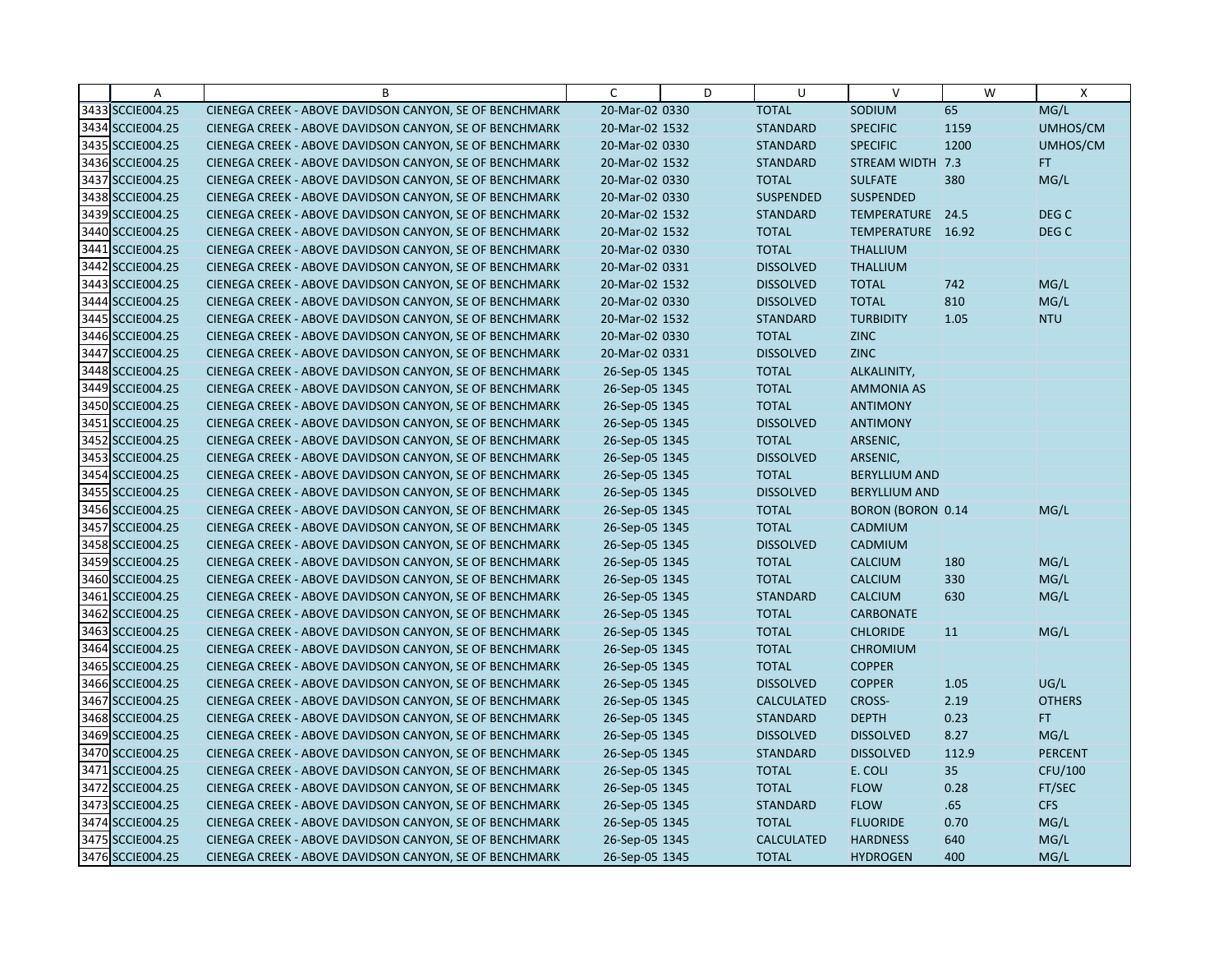| Α                | B                                                      | C              | D | U                | $\vee$                   | W         | X                |
|------------------|--------------------------------------------------------|----------------|---|------------------|--------------------------|-----------|------------------|
| 3477 SCCIE004.25 | CIENEGA CREEK - ABOVE DAVIDSON CANYON, SE OF BENCHMARK | 26-Sep-05 1345 |   | <b>TOTAL</b>     | KJELDAHL                 | 0.25      | MG/L             |
| 3478 SCCIE004.25 | CIENEGA CREEK - ABOVE DAVIDSON CANYON, SE OF BENCHMARK | 26-Sep-05 1345 |   | <b>TOTAL</b>     | <b>LEAD AND</b>          |           |                  |
| 3479 SCCIE004.25 | CIENEGA CREEK - ABOVE DAVIDSON CANYON, SE OF BENCHMARK | 26-Sep-05 1345 |   | <b>DISSOLVED</b> | <b>LEAD AND</b>          |           |                  |
| 3480 SCCIE004.25 | CIENEGA CREEK - ABOVE DAVIDSON CANYON, SE OF BENCHMARK | 26-Sep-05 1345 |   | <b>TOTAL</b>     | <b>MAGNESIUM</b>         | 45        | MG/L             |
| 3481 SCCIE004.25 | CIENEGA CREEK - ABOVE DAVIDSON CANYON, SE OF BENCHMARK | 26-Sep-05 1345 |   | <b>TOTAL</b>     | MANGANESE                | 0.15      | MG/L             |
| 3482 SCCIE004.25 | CIENEGA CREEK - ABOVE DAVIDSON CANYON, SE OF BENCHMARK | 26-Sep-05 1345 |   | <b>TOTAL</b>     | MERCURY,                 |           |                  |
| 3483 SCCIE004.25 | CIENEGA CREEK - ABOVE DAVIDSON CANYON, SE OF BENCHMARK | 26-Sep-05 1345 |   | <b>DISSOLVED</b> | MERCURY,                 | 1.09      | NG/L             |
| 3484 SCCIE004.25 | CIENEGA CREEK - ABOVE DAVIDSON CANYON, SE OF BENCHMARK | 26-Sep-05 1345 |   | <b>TOTAL</b>     | NITRATE +                | 0.10      | MG/L             |
| 3485 SCCIE004.25 | CIENEGA CREEK - ABOVE DAVIDSON CANYON, SE OF BENCHMARK | 26-Sep-05 1345 |   | <b>TOTAL</b>     | PH                       | 8.55      | SU               |
| 3486 SCCIE004.25 | CIENEGA CREEK - ABOVE DAVIDSON CANYON, SE OF BENCHMARK | 26-Sep-05 1345 |   | <b>TOTAL</b>     | <b>PH</b>                | 8.2       | SU               |
| 3487 SCCIE004.25 | CIENEGA CREEK - ABOVE DAVIDSON CANYON, SE OF BENCHMARK | 26-Sep-05 1345 |   | <b>TOTAL</b>     | <b>PHOSPHORUS</b>        | 0.045     | MG/L             |
| 3488 SCCIE004.25 | CIENEGA CREEK - ABOVE DAVIDSON CANYON, SE OF BENCHMARK | 26-Sep-05 1345 |   | <b>TOTAL</b>     | <b>POTASSIUM</b>         | 4.8       | MG/L             |
| 3489 SCCIE004.25 | CIENEGA CREEK - ABOVE DAVIDSON CANYON, SE OF BENCHMARK | 26-Sep-05 1345 |   | <b>TOTAL</b>     | <b>SELENIUM AND</b>      |           |                  |
| 3490 SCCIE004.25 | CIENEGA CREEK - ABOVE DAVIDSON CANYON, SE OF BENCHMARK | 26-Sep-05 1345 |   | <b>TOTAL</b>     | SODIUM                   | 68        | MG/L             |
| 3491 SCCIE004.25 | CIENEGA CREEK - ABOVE DAVIDSON CANYON, SE OF BENCHMARK | 26-Sep-05 1345 |   | <b>STANDARD</b>  | <b>SPECIFIC</b>          | 1298      | UMHOS/CM         |
| 3492 SCCIE004.25 | CIENEGA CREEK - ABOVE DAVIDSON CANYON, SE OF BENCHMARK | 26-Sep-05 1345 |   | <b>STANDARD</b>  | <b>SPECIFIC</b>          | 1300      | UMHOS/CM         |
| 3493 SCCIE004.25 | CIENEGA CREEK - ABOVE DAVIDSON CANYON, SE OF BENCHMARK | 26-Sep-05 1345 |   | <b>STANDARD</b>  | STREAM WIDTH             | 9.0       | FT.              |
| 3494 SCCIE004.25 | CIENEGA CREEK - ABOVE DAVIDSON CANYON, SE OF BENCHMARK | 26-Sep-05 1345 |   | <b>TOTAL</b>     | <b>SULFATE</b>           | 410       | MG/L             |
| 3495 SCCIE004.25 | CIENEGA CREEK - ABOVE DAVIDSON CANYON, SE OF BENCHMARK | 26-Sep-05 1345 |   | SUSPENDED -      | <b>SUSPENDED</b>         |           |                  |
| 3496 SCCIE004.25 | CIENEGA CREEK - ABOVE DAVIDSON CANYON, SE OF BENCHMARK | 26-Sep-05 1345 |   | <b>SUSPENDED</b> | <b>SUSPENDED</b>         |           |                  |
| 3497 SCCIE004.25 | CIENEGA CREEK - ABOVE DAVIDSON CANYON, SE OF BENCHMARK | 26-Sep-05 1345 |   | SUSPENDED -      | SUSPENDED                |           |                  |
| 3498 SCCIE004.25 | CIENEGA CREEK - ABOVE DAVIDSON CANYON, SE OF BENCHMARK | 26-Sep-05 1345 |   | <b>STANDARD</b>  | TEMPERATURE              | 34.4      | DEG <sub>C</sub> |
| 3499 SCCIE004.25 | CIENEGA CREEK - ABOVE DAVIDSON CANYON, SE OF BENCHMARK | 26-Sep-05 1345 |   | <b>TOTAL</b>     | TEMPERATURE 24.7         |           | DEG <sub>C</sub> |
| 3500 SCCIE004.25 | CIENEGA CREEK - ABOVE DAVIDSON CANYON, SE OF BENCHMARK | 26-Sep-05 1345 |   | <b>DISSOLVED</b> | <b>TOTAL</b>             | 830       | MG/L             |
| 3501 SCCIE004.25 | CIENEGA CREEK - ABOVE DAVIDSON CANYON, SE OF BENCHMARK | 26-Sep-05 1345 |   | <b>DISSOLVED</b> | <b>TOTAL</b>             | 980       | MG/L             |
| 3502 SCCIE004.25 | CIENEGA CREEK - ABOVE DAVIDSON CANYON, SE OF BENCHMARK | 26-Sep-05 1345 |   | <b>STANDARD</b>  | <b>TURBIDITY</b>         | 5.11      | <b>NTU</b>       |
| 3503 SCCIE004.25 | CIENEGA CREEK - ABOVE DAVIDSON CANYON, SE OF BENCHMARK | 26-Sep-05 1345 |   | <b>TOTAL</b>     | <b>ZINC</b>              |           |                  |
| 3504 SCCIE004.25 | CIENEGA CREEK - ABOVE DAVIDSON CANYON, SE OF BENCHMARK | 26-Sep-05 1345 |   | <b>DISSOLVED</b> | <b>ZINC</b>              |           |                  |
| 3505 SCCIE004.25 | CIENEGA CREEK - ABOVE DAVIDSON CANYON, SE OF BENCHMARK | 06-Dec-05 1315 |   | <b>TOTAL</b>     | ALKALINITY,              |           |                  |
| 3506 SCCIE004.25 | CIENEGA CREEK - ABOVE DAVIDSON CANYON, SE OF BENCHMARK | 06-Dec-05 1315 |   | <b>TOTAL</b>     | <b>AMMONIA AS</b>        |           |                  |
| 3507 SCCIE004.25 | CIENEGA CREEK - ABOVE DAVIDSON CANYON, SE OF BENCHMARK | 06-Dec-05 1315 |   | <b>TOTAL</b>     | <b>ANTIMONY</b>          |           |                  |
| 3508 SCCIE004.25 | CIENEGA CREEK - ABOVE DAVIDSON CANYON, SE OF BENCHMARK | 06-Dec-05 1315 |   | <b>DISSOLVED</b> | <b>ANTIMONY</b>          |           |                  |
| 3509 SCCIE004.25 | CIENEGA CREEK - ABOVE DAVIDSON CANYON, SE OF BENCHMARK | 06-Dec-05 1315 |   | <b>TOTAL</b>     | ARSENIC,                 |           |                  |
| 3510 SCCIE004.25 | CIENEGA CREEK - ABOVE DAVIDSON CANYON, SE OF BENCHMARK | 06-Dec-05 1315 |   | <b>DISSOLVED</b> | ARSENIC,                 |           |                  |
| 3511 SCCIE004.25 | CIENEGA CREEK - ABOVE DAVIDSON CANYON, SE OF BENCHMARK | 06-Dec-05 1315 |   | <b>TOTAL</b>     | <b>BERYLLIUM AND</b>     |           |                  |
| 3512 SCCIE004.25 | CIENEGA CREEK - ABOVE DAVIDSON CANYON, SE OF BENCHMARK | 06-Dec-05 1315 |   | <b>DISSOLVED</b> | <b>BERYLLIUM AND</b>     |           |                  |
| 3513 SCCIE004.25 | CIENEGA CREEK - ABOVE DAVIDSON CANYON, SE OF BENCHMARK | 06-Dec-05 1315 |   | <b>TOTAL</b>     | <b>BORON (BORON 0.14</b> |           | MG/L             |
| 3514 SCCIE004.25 | CIENEGA CREEK - ABOVE DAVIDSON CANYON, SE OF BENCHMARK | 06-Dec-05 1315 |   | <b>TOTAL</b>     | CADMIUM                  |           |                  |
| 3515 SCCIE004.25 | CIENEGA CREEK - ABOVE DAVIDSON CANYON, SE OF BENCHMARK | 06-Dec-05 1315 |   | <b>DISSOLVED</b> | CADMIUM                  |           |                  |
| 3516 SCCIE004.25 | CIENEGA CREEK - ABOVE DAVIDSON CANYON, SE OF BENCHMARK | 06-Dec-05 1315 |   | <b>TOTAL</b>     | <b>CALCIUM</b>           | 170       | MG/L             |
| 3517 SCCIE004.25 | CIENEGA CREEK - ABOVE DAVIDSON CANYON, SE OF BENCHMARK | 06-Dec-05 1315 |   | <b>TOTAL</b>     | <b>CALCIUM</b>           | 320       | MG/L             |
| 3518 SCCIE004.25 | CIENEGA CREEK - ABOVE DAVIDSON CANYON, SE OF BENCHMARK | 06-Dec-05 1315 |   | <b>STANDARD</b>  | <b>CALCIUM</b>           | 630       | MG/L             |
| 3519 SCCIE004.25 | CIENEGA CREEK - ABOVE DAVIDSON CANYON, SE OF BENCHMARK | 06-Dec-05 1315 |   | <b>TOTAL</b>     | <b>CARBONATE</b>         |           |                  |
| 3520 SCCIE004.25 | CIENEGA CREEK - ABOVE DAVIDSON CANYON, SE OF BENCHMARK | 06-Dec-05 1315 |   | <b>TOTAL</b>     | <b>CHLORIDE</b>          | <b>12</b> | MG/L             |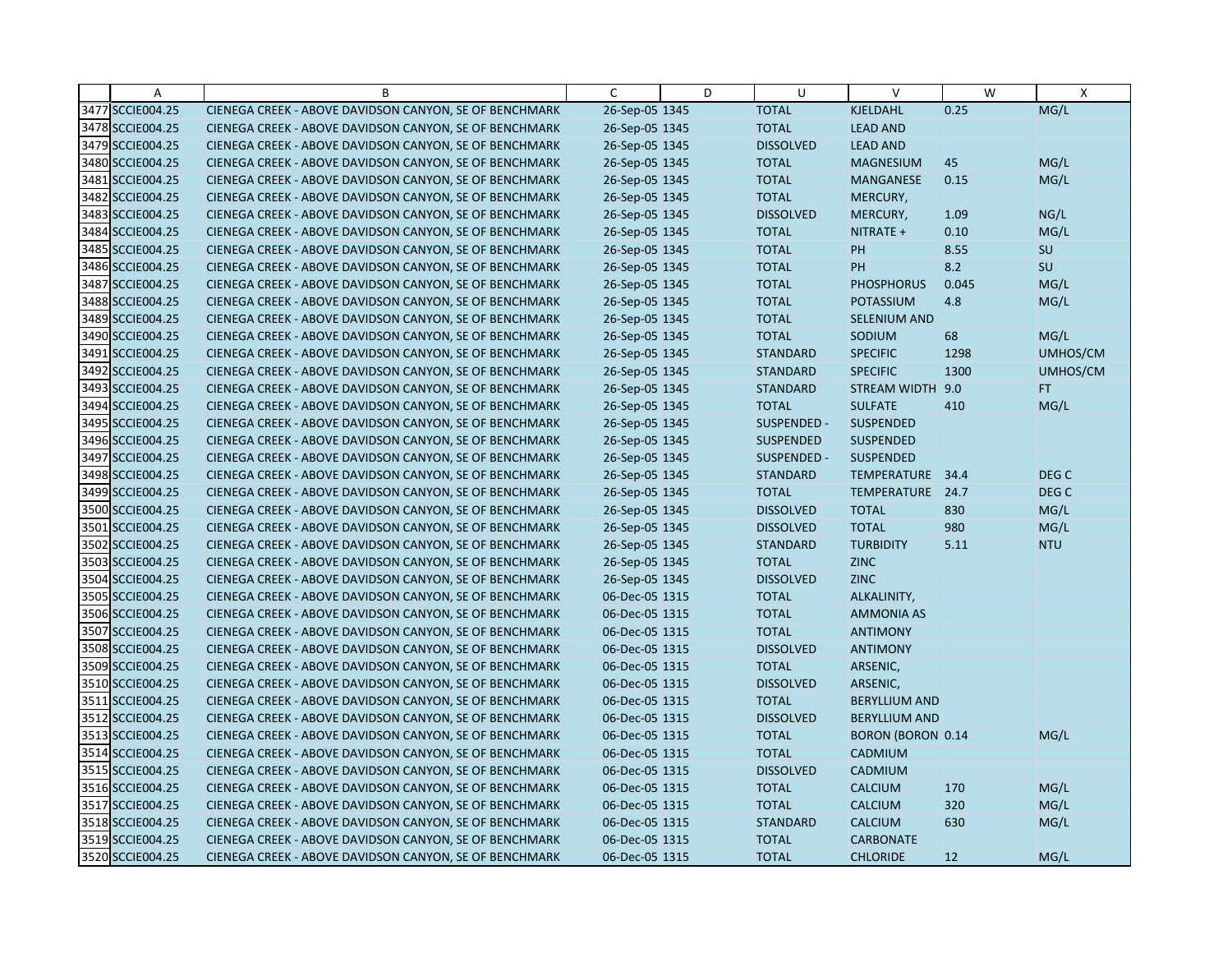| Α                | B                                                      | $\mathsf{C}$   | D | U                 | $\vee$              | W     | X              |
|------------------|--------------------------------------------------------|----------------|---|-------------------|---------------------|-------|----------------|
| 3521 SCCIE004.25 | CIENEGA CREEK - ABOVE DAVIDSON CANYON, SE OF BENCHMARK | 06-Dec-05 1315 |   | <b>TOTAL</b>      | <b>CHROMIUM</b>     |       |                |
| 3522 SCCIE004.25 | CIENEGA CREEK - ABOVE DAVIDSON CANYON, SE OF BENCHMARK | 06-Dec-05 1315 |   | <b>TOTAL</b>      | <b>COPPER</b>       |       |                |
| 3523 SCCIE004.25 | CIENEGA CREEK - ABOVE DAVIDSON CANYON, SE OF BENCHMARK | 06-Dec-05 1315 |   | <b>DISSOLVED</b>  | <b>COPPER</b>       | 0.954 | UG/L           |
| 3524 SCCIE004.25 | CIENEGA CREEK - ABOVE DAVIDSON CANYON, SE OF BENCHMARK | 06-Dec-05 1315 |   | <b>CALCULATED</b> | CROSS-              | 3.57  | <b>OTHERS</b>  |
| 3525 SCCIE004.25 | CIENEGA CREEK - ABOVE DAVIDSON CANYON, SE OF BENCHMARK | 06-Dec-05 1315 |   | <b>STANDARD</b>   | <b>DEPTH</b>        | 0.32  | FT.            |
| 3526 SCCIE004.25 | CIENEGA CREEK - ABOVE DAVIDSON CANYON, SE OF BENCHMARK | 06-Dec-05 1315 |   | <b>DISSOLVED</b>  | <b>DISSOLVED</b>    | 9.33  | MG/L           |
| 3527 SCCIE004.25 | CIENEGA CREEK - ABOVE DAVIDSON CANYON, SE OF BENCHMARK | 06-Dec-05 1315 |   | <b>STANDARD</b>   | <b>DISSOLVED</b>    | 101.7 | <b>PERCENT</b> |
| 3528 SCCIE004.25 | CIENEGA CREEK - ABOVE DAVIDSON CANYON, SE OF BENCHMARK | 06-Dec-05 1315 |   | <b>TOTAL</b>      | E. COLI             | 6     | CFU/100        |
| 3529 SCCIE004.25 | CIENEGA CREEK - ABOVE DAVIDSON CANYON, SE OF BENCHMARK | 06-Dec-05 1315 |   | <b>TOTAL</b>      | <b>FLOW</b>         | 0.17  | FT/SEC         |
| 3530 SCCIE004.25 | CIENEGA CREEK - ABOVE DAVIDSON CANYON, SE OF BENCHMARK | 06-Dec-05 1315 |   | <b>STANDARD</b>   | <b>FLOW</b>         | .72   | <b>CFS</b>     |
| 3531 SCCIE004.25 | CIENEGA CREEK - ABOVE DAVIDSON CANYON, SE OF BENCHMARK | 06-Dec-05 1315 |   | <b>TOTAL</b>      | <b>FLUORIDE</b>     | 0.67  | MG/L           |
| 3532 SCCIE004.25 | CIENEGA CREEK - ABOVE DAVIDSON CANYON, SE OF BENCHMARK | 06-Dec-05 1315 |   | <b>CALCULATED</b> | <b>HARDNESS</b>     | 610   | MG/L           |
| 3533 SCCIE004.25 | CIENEGA CREEK - ABOVE DAVIDSON CANYON, SE OF BENCHMARK | 06-Dec-05 1315 |   | <b>TOTAL</b>      | <b>HYDROGEN</b>     | 390   | MG/L           |
| 3534 SCCIE004.25 | CIENEGA CREEK - ABOVE DAVIDSON CANYON, SE OF BENCHMARK | 06-Dec-05 1315 |   | <b>TOTAL</b>      | <b>KJELDAHL</b>     | 0.22  | MG/L           |
| 3535 SCCIE004.25 | CIENEGA CREEK - ABOVE DAVIDSON CANYON, SE OF BENCHMARK | 06-Dec-05 1315 |   | <b>TOTAL</b>      | <b>LEAD AND</b>     |       |                |
| 3536 SCCIE004.25 | CIENEGA CREEK - ABOVE DAVIDSON CANYON, SE OF BENCHMARK | 06-Dec-05 1315 |   | <b>DISSOLVED</b>  | <b>LEAD AND</b>     |       |                |
| 3537 SCCIE004.25 | CIENEGA CREEK - ABOVE DAVIDSON CANYON, SE OF BENCHMARK | 06-Dec-05 1315 |   | <b>TOTAL</b>      | <b>MAGNESIUM</b>    | 44    | MG/L           |
| 3538 SCCIE004.25 | CIENEGA CREEK - ABOVE DAVIDSON CANYON, SE OF BENCHMARK | 06-Dec-05 1315 |   | <b>TOTAL</b>      | <b>MANGANESE</b>    |       |                |
| 3539 SCCIE004.25 | CIENEGA CREEK - ABOVE DAVIDSON CANYON, SE OF BENCHMARK | 06-Dec-05 1315 |   | <b>TOTAL</b>      | MERCURY,            |       |                |
| 3540 SCCIE004.25 | CIENEGA CREEK - ABOVE DAVIDSON CANYON, SE OF BENCHMARK | 06-Dec-05 1315 |   | <b>DISSOLVED</b>  | MERCURY,            |       |                |
| 3541 SCCIE004.25 | CIENEGA CREEK - ABOVE DAVIDSON CANYON, SE OF BENCHMARK | 06-Dec-05 1315 |   | <b>TOTAL</b>      | NITRATE +           |       |                |
| 3542 SCCIE004.25 | CIENEGA CREEK - ABOVE DAVIDSON CANYON, SE OF BENCHMARK | 06-Dec-05 1315 |   | <b>TOTAL</b>      | PH                  | 8.04  | SU             |
| 3543 SCCIE004.25 | CIENEGA CREEK - ABOVE DAVIDSON CANYON, SE OF BENCHMARK | 06-Dec-05 1315 |   | <b>TOTAL</b>      | PH                  | 8.2   | SU             |
| 3544 SCCIE004.25 | CIENEGA CREEK - ABOVE DAVIDSON CANYON, SE OF BENCHMARK | 06-Dec-05 1315 |   | <b>TOTAL</b>      | <b>PHOSPHORUS</b>   |       |                |
| 3545 SCCIE004.25 | CIENEGA CREEK - ABOVE DAVIDSON CANYON, SE OF BENCHMARK | 06-Dec-05 1315 |   | <b>TOTAL</b>      | <b>POTASSIUM</b>    | 4.1   | MG/L           |
| 3546 SCCIE004.25 | CIENEGA CREEK - ABOVE DAVIDSON CANYON, SE OF BENCHMARK | 06-Dec-05 1315 |   | <b>TOTAL</b>      | <b>SELENIUM AND</b> |       |                |
| 3547 SCCIE004.25 | CIENEGA CREEK - ABOVE DAVIDSON CANYON, SE OF BENCHMARK | 06-Dec-05 1315 |   | <b>TOTAL</b>      | SODIUM              | 62    | MG/L           |
| 3548 SCCIE004.25 | CIENEGA CREEK - ABOVE DAVIDSON CANYON, SE OF BENCHMARK | 06-Dec-05 1315 |   | <b>STANDARD</b>   | <b>SPECIFIC</b>     | 1274  | UMHOS/CM       |
| 3549 SCCIE004.25 | CIENEGA CREEK - ABOVE DAVIDSON CANYON, SE OF BENCHMARK | 06-Dec-05 1315 |   | <b>STANDARD</b>   | <b>SPECIFIC</b>     | 1300  | UMHOS/CM       |
| 3550 SCCIE004.25 | CIENEGA CREEK - ABOVE DAVIDSON CANYON, SE OF BENCHMARK | 06-Dec-05 1315 |   | <b>STANDARD</b>   | STREAM WIDTH 10     |       | FT.            |
| 3551 SCCIE004.25 | CIENEGA CREEK - ABOVE DAVIDSON CANYON, SE OF BENCHMARK | 06-Dec-05 1315 |   | <b>TOTAL</b>      | <b>SULFATE</b>      | 450   | MG/L           |
| 3552 SCCIE004.25 | CIENEGA CREEK - ABOVE DAVIDSON CANYON, SE OF BENCHMARK | 06-Dec-05 1315 |   | SUSPENDED -       | <b>SUSPENDED</b>    |       |                |
| 3553 SCCIE004.25 | CIENEGA CREEK - ABOVE DAVIDSON CANYON, SE OF BENCHMARK | 06-Dec-05 1315 |   | <b>SUSPENDED</b>  | SUSPENDED           |       |                |
| 3554 SCCIE004.25 | CIENEGA CREEK - ABOVE DAVIDSON CANYON, SE OF BENCHMARK | 06-Dec-05 1315 |   | SUSPENDED -       | <b>SUSPENDED</b>    |       |                |
| 3555 SCCIE004.25 | CIENEGA CREEK - ABOVE DAVIDSON CANYON, SE OF BENCHMARK | 06-Dec-05 1315 |   | <b>STANDARD</b>   | TEMPERATURE 13.8    |       | DEG C          |
| 3556 SCCIE004.25 | CIENEGA CREEK - ABOVE DAVIDSON CANYON, SE OF BENCHMARK | 06-Dec-05 1315 |   | <b>TOTAL</b>      | TEMPERATURE 14.1    |       | DEG C          |
| 3557 SCCIE004.25 | CIENEGA CREEK - ABOVE DAVIDSON CANYON, SE OF BENCHMARK | 06-Dec-05 1315 |   | <b>DISSOLVED</b>  | <b>TOTAL</b>        | 816   | MG/L           |
| 3558 SCCIE004.25 | CIENEGA CREEK - ABOVE DAVIDSON CANYON, SE OF BENCHMARK | 06-Dec-05 1315 |   | <b>DISSOLVED</b>  | <b>TOTAL</b>        | 980   | MG/L           |
| 3559 SCCIE004.25 | CIENEGA CREEK - ABOVE DAVIDSON CANYON, SE OF BENCHMARK | 06-Dec-05 1315 |   | <b>STANDARD</b>   | <b>TURBIDITY</b>    | 0.36  | <b>NTU</b>     |
| 3560 SCCIE004.25 | CIENEGA CREEK - ABOVE DAVIDSON CANYON, SE OF BENCHMARK | 06-Dec-05 1315 |   | <b>TOTAL</b>      | <b>ZINC</b>         |       |                |
| 3561 SCCIE004.25 | CIENEGA CREEK - ABOVE DAVIDSON CANYON, SE OF BENCHMARK | 06-Dec-05 1315 |   | <b>DISSOLVED</b>  | <b>ZINC</b>         |       |                |
| 3562 SCCIE004.25 | CIENEGA CREEK - ABOVE DAVIDSON CANYON, SE OF BENCHMARK | 14-Feb-06 1445 |   | <b>TOTAL</b>      | ALKALINITY,         |       |                |
| 3563 SCCIE004.25 | CIENEGA CREEK - ABOVE DAVIDSON CANYON, SE OF BENCHMARK | 14-Feb-06 1445 |   | <b>TOTAL</b>      | <b>AMMONIA AS</b>   |       |                |
| 3564 SCCIE004.25 | CIENEGA CREEK - ABOVE DAVIDSON CANYON, SE OF BENCHMARK | 14-Feb-06 1445 |   | <b>TOTAL</b>      | <b>ANTIMONY</b>     |       |                |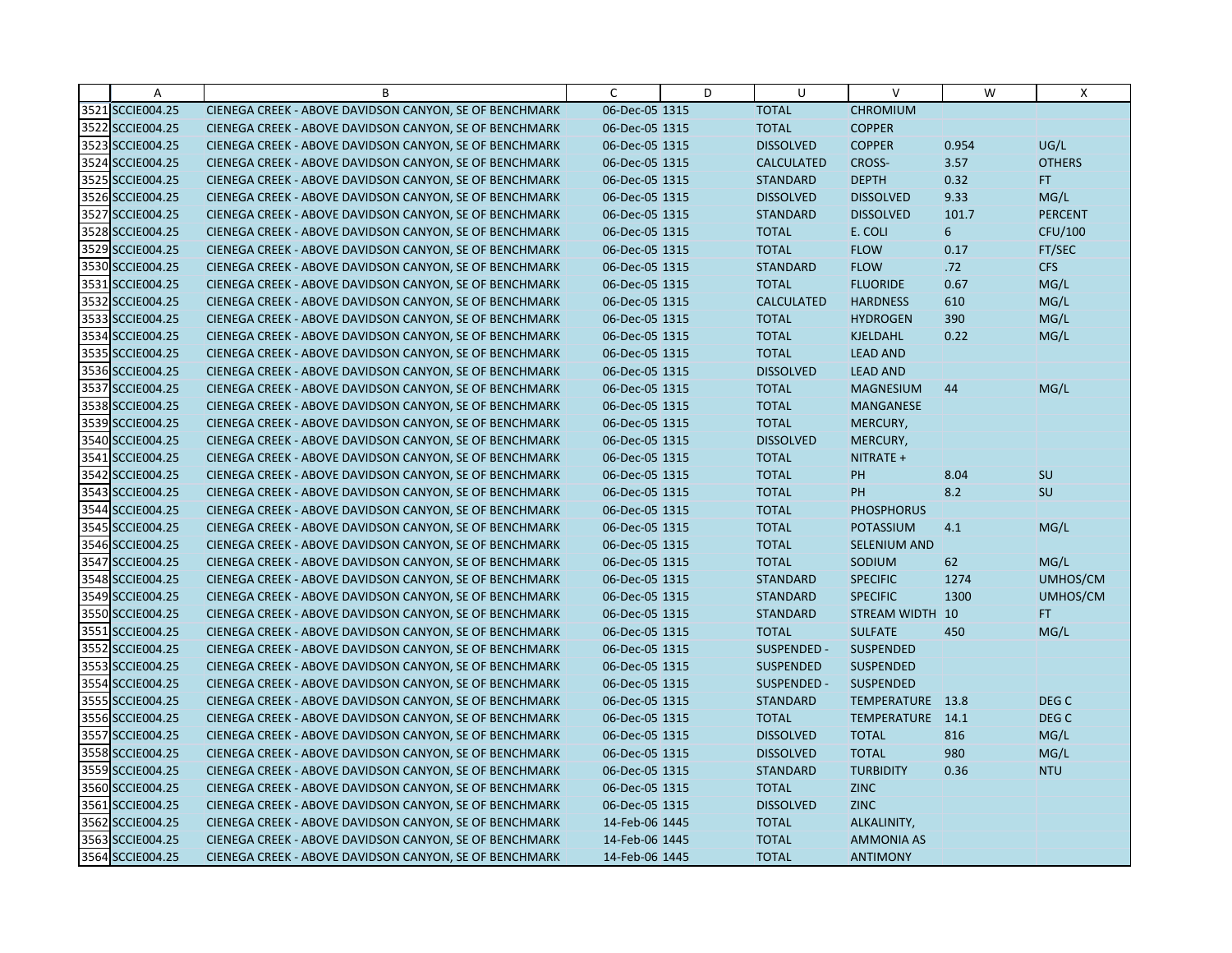| Α                | B                                                      | C              | D | U                 | $\vee$                   | W              | Χ              |
|------------------|--------------------------------------------------------|----------------|---|-------------------|--------------------------|----------------|----------------|
| 3565 SCCIE004.25 | CIENEGA CREEK - ABOVE DAVIDSON CANYON, SE OF BENCHMARK | 14-Feb-06 1445 |   | <b>DISSOLVED</b>  | <b>ANTIMONY</b>          |                |                |
| 3566 SCCIE004.25 | CIENEGA CREEK - ABOVE DAVIDSON CANYON, SE OF BENCHMARK | 14-Feb-06 1445 |   | <b>TOTAL</b>      | ARSENIC,                 |                |                |
| 3567 SCCIE004.25 | CIENEGA CREEK - ABOVE DAVIDSON CANYON, SE OF BENCHMARK | 14-Feb-06 1445 |   | <b>DISSOLVED</b>  | ARSENIC,                 |                |                |
| 3568 SCCIE004.25 | CIENEGA CREEK - ABOVE DAVIDSON CANYON, SE OF BENCHMARK | 14-Feb-06 1445 |   | <b>TOTAL</b>      | <b>BERYLLIUM AND</b>     |                |                |
| 3569 SCCIE004.25 | CIENEGA CREEK - ABOVE DAVIDSON CANYON, SE OF BENCHMARK | 14-Feb-06 1445 |   | <b>DISSOLVED</b>  | <b>BERYLLIUM AND</b>     |                |                |
| 3570 SCCIE004.25 | CIENEGA CREEK - ABOVE DAVIDSON CANYON, SE OF BENCHMARK | 14-Feb-06 1445 |   | <b>TOTAL</b>      | <b>BORON (BORON 0.13</b> |                | MG/L           |
| 3571 SCCIE004.25 | CIENEGA CREEK - ABOVE DAVIDSON CANYON, SE OF BENCHMARK | 14-Feb-06 1445 |   | <b>TOTAL</b>      | <b>CADMIUM</b>           |                |                |
| 3572 SCCIE004.25 | CIENEGA CREEK - ABOVE DAVIDSON CANYON, SE OF BENCHMARK | 14-Feb-06 1445 |   | <b>DISSOLVED</b>  | CADMIUM                  |                |                |
| 3573 SCCIE004.25 | CIENEGA CREEK - ABOVE DAVIDSON CANYON, SE OF BENCHMARK | 14-Feb-06 1445 |   | <b>TOTAL</b>      | <b>CALCIUM</b>           | 170            | MG/L           |
| 3574 SCCIE004.25 | CIENEGA CREEK - ABOVE DAVIDSON CANYON, SE OF BENCHMARK | 14-Feb-06 1445 |   | <b>TOTAL</b>      | <b>CALCIUM</b>           | 300            | MG/L           |
| 3575 SCCIE004.25 | CIENEGA CREEK - ABOVE DAVIDSON CANYON, SE OF BENCHMARK | 14-Feb-06 1445 |   | <b>STANDARD</b>   | <b>CALCIUM</b>           | 580            | MG/L           |
| 3576 SCCIE004.25 | CIENEGA CREEK - ABOVE DAVIDSON CANYON, SE OF BENCHMARK | 14-Feb-06 1445 |   | <b>TOTAL</b>      | <b>CARBONATE</b>         |                |                |
| 3577 SCCIE004.25 | CIENEGA CREEK - ABOVE DAVIDSON CANYON, SE OF BENCHMARK | 14-Feb-06 1445 |   | <b>TOTAL</b>      | <b>CHLORIDE</b>          | 12             | MG/L           |
| 3578 SCCIE004.25 | CIENEGA CREEK - ABOVE DAVIDSON CANYON, SE OF BENCHMARK | 14-Feb-06 1445 |   | <b>TOTAL</b>      | <b>CHROMIUM</b>          |                |                |
| 3579 SCCIE004.25 | CIENEGA CREEK - ABOVE DAVIDSON CANYON, SE OF BENCHMARK | 14-Feb-06 1445 |   | <b>TOTAL</b>      | <b>COPPER</b>            |                |                |
| 3580 SCCIE004.25 | CIENEGA CREEK - ABOVE DAVIDSON CANYON, SE OF BENCHMARK | 14-Feb-06 1445 |   | <b>DISSOLVED</b>  | <b>COPPER</b>            | 0.951          | UG/L           |
| 3581 SCCIE004.25 | CIENEGA CREEK - ABOVE DAVIDSON CANYON, SE OF BENCHMARK | 14-Feb-06 1445 |   | <b>CALCULATED</b> | <b>CROSS-</b>            | 3.48           | <b>OTHERS</b>  |
| 3582 SCCIE004.25 | CIENEGA CREEK - ABOVE DAVIDSON CANYON, SE OF BENCHMARK | 14-Feb-06 1445 |   | <b>STANDARD</b>   | <b>DEPTH</b>             | 0.36           | FT.            |
| 3583 SCCIE004.25 | CIENEGA CREEK - ABOVE DAVIDSON CANYON, SE OF BENCHMARK | 14-Feb-06 1445 |   | <b>DISSOLVED</b>  | <b>DISSOLVED</b>         | 11.8           | MG/L           |
| 3584 SCCIE004.25 | CIENEGA CREEK - ABOVE DAVIDSON CANYON, SE OF BENCHMARK | 14-Feb-06 1445 |   | <b>STANDARD</b>   | <b>DISSOLVED</b>         | 138.9          | <b>PERCENT</b> |
| 3585 SCCIE004.25 | CIENEGA CREEK - ABOVE DAVIDSON CANYON, SE OF BENCHMARK | 14-Feb-06 1445 |   | <b>TOTAL</b>      | E. COLI                  | 2 <sup>7</sup> | CFU/100        |
| 3586 SCCIE004.25 | CIENEGA CREEK - ABOVE DAVIDSON CANYON, SE OF BENCHMARK | 14-Feb-06 1445 |   | <b>TOTAL</b>      | <b>FLOW</b>              | 0.21           | FT/SEC         |
| 3587 SCCIE004.25 | CIENEGA CREEK - ABOVE DAVIDSON CANYON, SE OF BENCHMARK | 14-Feb-06 1445 |   | <b>STANDARD</b>   | <b>FLOW</b>              | .74            | <b>CFS</b>     |
| 3588 SCCIE004.25 | CIENEGA CREEK - ABOVE DAVIDSON CANYON, SE OF BENCHMARK | 14-Feb-06 1445 |   | <b>TOTAL</b>      | <b>FLUORIDE</b>          | 0.64           | MG/L           |
| 3589 SCCIE004.25 | CIENEGA CREEK - ABOVE DAVIDSON CANYON, SE OF BENCHMARK | 14-Feb-06 1445 |   | <b>CALCULATED</b> | <b>HARDNESS</b>          | 600            | MG/L           |
| 3590 SCCIE004.25 | CIENEGA CREEK - ABOVE DAVIDSON CANYON, SE OF BENCHMARK | 14-Feb-06 1445 |   | <b>TOTAL</b>      | <b>HYDROGEN</b>          | 360            | MG/L           |
| 3591 SCCIE004.25 | CIENEGA CREEK - ABOVE DAVIDSON CANYON, SE OF BENCHMARK | 14-Feb-06 1445 |   | <b>TOTAL</b>      | KJELDAHL                 | 0.084          | MG/L           |
| 3592 SCCIE004.25 | CIENEGA CREEK - ABOVE DAVIDSON CANYON, SE OF BENCHMARK | 14-Feb-06 1445 |   | <b>TOTAL</b>      | <b>LEAD AND</b>          |                |                |
| 3593 SCCIE004.25 | CIENEGA CREEK - ABOVE DAVIDSON CANYON, SE OF BENCHMARK | 14-Feb-06 1445 |   | <b>DISSOLVED</b>  | <b>LEAD AND</b>          |                |                |
| 3594 SCCIE004.25 | CIENEGA CREEK - ABOVE DAVIDSON CANYON, SE OF BENCHMARK | 14-Feb-06 1445 |   | <b>TOTAL</b>      | <b>MAGNESIUM</b>         | 43             | MG/L           |
| 3595 SCCIE004.25 | CIENEGA CREEK - ABOVE DAVIDSON CANYON, SE OF BENCHMARK | 14-Feb-06 1445 |   | <b>TOTAL</b>      | MANGANESE                |                |                |
| 3596 SCCIE004.25 | CIENEGA CREEK - ABOVE DAVIDSON CANYON, SE OF BENCHMARK | 14-Feb-06 1445 |   | <b>TOTAL</b>      | MERCURY,                 |                |                |
| 3597 SCCIE004.25 | CIENEGA CREEK - ABOVE DAVIDSON CANYON, SE OF BENCHMARK | 14-Feb-06 1445 |   | <b>DISSOLVED</b>  | MERCURY,                 |                |                |
| 3598 SCCIE004.25 | CIENEGA CREEK - ABOVE DAVIDSON CANYON, SE OF BENCHMARK | 14-Feb-06 1445 |   | <b>TOTAL</b>      | NITRATE +                |                |                |
| 3599 SCCIE004.25 | CIENEGA CREEK - ABOVE DAVIDSON CANYON, SE OF BENCHMARK | 14-Feb-06 1445 |   | <b>TOTAL</b>      | PH                       | 8.2            | SU             |
| 3600 SCCIE004.25 | CIENEGA CREEK - ABOVE DAVIDSON CANYON, SE OF BENCHMARK | 14-Feb-06 1445 |   | <b>TOTAL</b>      | <b>PH</b>                | 7.99           | SU             |
| 3601 SCCIE004.25 | CIENEGA CREEK - ABOVE DAVIDSON CANYON, SE OF BENCHMARK | 14-Feb-06 1445 |   | <b>TOTAL</b>      | <b>PHOSPHORUS</b>        |                |                |
| 3602 SCCIE004.25 | CIENEGA CREEK - ABOVE DAVIDSON CANYON, SE OF BENCHMARK | 14-Feb-06 1445 |   | <b>TOTAL</b>      | POTASSIUM                | 4.1            | MG/L           |
| 3603 SCCIE004.25 | CIENEGA CREEK - ABOVE DAVIDSON CANYON, SE OF BENCHMARK | 14-Feb-06 1445 |   | <b>TOTAL</b>      | <b>SELENIUM AND</b>      |                |                |
| 3604 SCCIE004.25 | CIENEGA CREEK - ABOVE DAVIDSON CANYON, SE OF BENCHMARK | 14-Feb-06 1445 |   | <b>TOTAL</b>      | SODIUM                   | 65             | MG/L           |
| 3605 SCCIE004.25 | CIENEGA CREEK - ABOVE DAVIDSON CANYON, SE OF BENCHMARK | 14-Feb-06 1445 |   | <b>STANDARD</b>   | <b>SPECIFIC</b>          | 1230           | UMHOS/CM       |
| 3606 SCCIE004.25 | CIENEGA CREEK - ABOVE DAVIDSON CANYON, SE OF BENCHMARK | 14-Feb-06 1445 |   | <b>STANDARD</b>   | <b>SPECIFIC</b>          | 1202           | UMHOS/CM       |
| 3607 SCCIE004.25 | CIENEGA CREEK - ABOVE DAVIDSON CANYON, SE OF BENCHMARK | 14-Feb-06 1445 |   | <b>STANDARD</b>   | STREAM WIDTH 10          |                | FT.            |
| 3608 SCCIE004.25 | CIENEGA CREEK - ABOVE DAVIDSON CANYON, SE OF BENCHMARK | 14-Feb-06 1445 |   | <b>TOTAL</b>      | <b>SULFATE</b>           | 440            | MG/L           |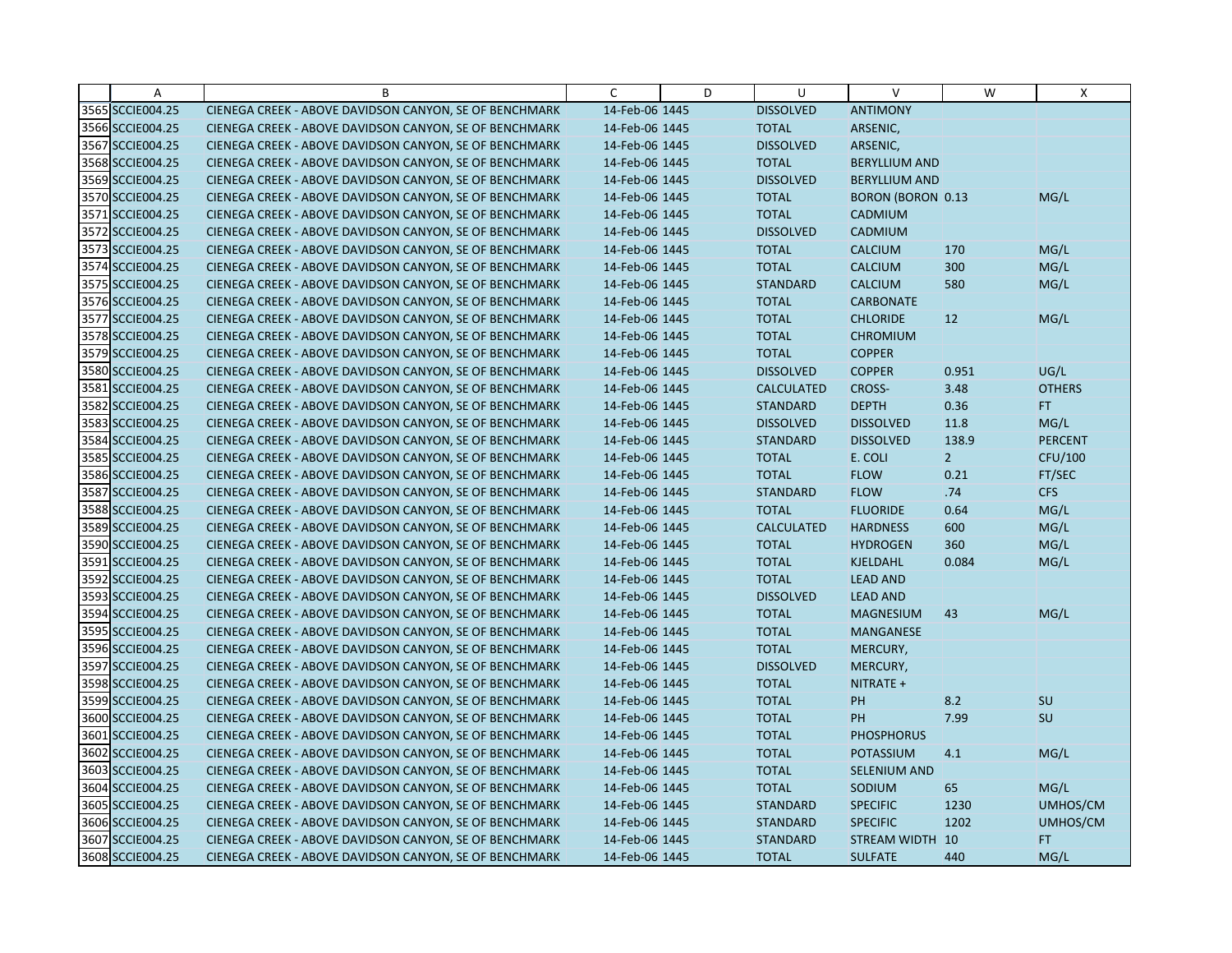| A                | B                                                      | C              | D | U                 | V                        | W              | X                |
|------------------|--------------------------------------------------------|----------------|---|-------------------|--------------------------|----------------|------------------|
| 3609 SCCIE004.25 | CIENEGA CREEK - ABOVE DAVIDSON CANYON, SE OF BENCHMARK | 14-Feb-06 1445 |   | SUSPENDED -       | SUSPENDED                | $\overline{5}$ | MG/L             |
| 3610 SCCIE004.25 | CIENEGA CREEK - ABOVE DAVIDSON CANYON, SE OF BENCHMARK | 14-Feb-06 1445 |   | <b>SUSPENDED</b>  | <b>SUSPENDED</b>         |                |                  |
| 3611 SCCIE004.25 | CIENEGA CREEK - ABOVE DAVIDSON CANYON, SE OF BENCHMARK | 14-Feb-06 1445 |   | SUSPENDED -       | <b>SUSPENDED</b>         |                |                  |
| 3612 SCCIE004.25 | CIENEGA CREEK - ABOVE DAVIDSON CANYON, SE OF BENCHMARK | 14-Feb-06 1445 |   | <b>STANDARD</b>   | TEMPERATURE 24.4         |                | DEG <sub>C</sub> |
| 3613 SCCIE004.25 | CIENEGA CREEK - ABOVE DAVIDSON CANYON, SE OF BENCHMARK | 14-Feb-06 1445 |   | <b>TOTAL</b>      | <b>TEMPERATURE</b>       | 16.8           | DEG C            |
| 3614 SCCIE004.25 | CIENEGA CREEK - ABOVE DAVIDSON CANYON, SE OF BENCHMARK | 14-Feb-06 1445 |   | <b>DISSOLVED</b>  | <b>TOTAL</b>             | 910            | MG/L             |
| 3615 SCCIE004.25 | CIENEGA CREEK - ABOVE DAVIDSON CANYON, SE OF BENCHMARK | 14-Feb-06 1445 |   | <b>DISSOLVED</b>  | <b>TOTAL</b>             | 769            | MG/L             |
| 3616 SCCIE004.25 | CIENEGA CREEK - ABOVE DAVIDSON CANYON, SE OF BENCHMARK | 14-Feb-06 1445 |   | <b>STANDARD</b>   | <b>TURBIDITY</b>         | 0.49           | <b>NTU</b>       |
| 3617 SCCIE004.25 | CIENEGA CREEK - ABOVE DAVIDSON CANYON, SE OF BENCHMARK | 14-Feb-06 1445 |   | <b>TOTAL</b>      | <b>ZINC</b>              |                |                  |
| 3618 SCCIE004.25 | CIENEGA CREEK - ABOVE DAVIDSON CANYON, SE OF BENCHMARK | 14-Feb-06 1445 |   | <b>DISSOLVED</b>  | <b>ZINC</b>              |                |                  |
| 3619 SCCIE004.25 | CIENEGA CREEK - ABOVE DAVIDSON CANYON, SE OF BENCHMARK | 10-Apr-06 1200 |   | <b>TOTAL</b>      | ALKALINITY,              |                |                  |
| 3620 SCCIE004.25 | CIENEGA CREEK - ABOVE DAVIDSON CANYON, SE OF BENCHMARK | 10-Apr-06 1200 |   | <b>TOTAL</b>      | <b>AMMONIA AS</b>        |                |                  |
| 3621 SCCIE004.25 | CIENEGA CREEK - ABOVE DAVIDSON CANYON, SE OF BENCHMARK | 10-Apr-06 1200 |   | <b>TOTAL</b>      | <b>ANTIMONY</b>          |                |                  |
| 3622 SCCIE004.25 | CIENEGA CREEK - ABOVE DAVIDSON CANYON, SE OF BENCHMARK | 10-Apr-06 1200 |   | <b>DISSOLVED</b>  | <b>ANTIMONY</b>          |                |                  |
| 3623 SCCIE004.25 | CIENEGA CREEK - ABOVE DAVIDSON CANYON, SE OF BENCHMARK | 10-Apr-06 1200 |   | <b>TOTAL</b>      | ARSENIC,                 |                |                  |
| 3624 SCCIE004.25 | CIENEGA CREEK - ABOVE DAVIDSON CANYON, SE OF BENCHMARK | 10-Apr-06 1200 |   | <b>DISSOLVED</b>  | ARSENIC,                 |                |                  |
| 3625 SCCIE004.25 | CIENEGA CREEK - ABOVE DAVIDSON CANYON, SE OF BENCHMARK | 10-Apr-06 1200 |   | <b>TOTAL</b>      | <b>BERYLLIUM AND</b>     |                |                  |
| 3626 SCCIE004.25 | CIENEGA CREEK - ABOVE DAVIDSON CANYON, SE OF BENCHMARK | 10-Apr-06 1200 |   | <b>DISSOLVED</b>  | <b>BERYLLIUM AND</b>     |                |                  |
| 3627 SCCIE004.25 | CIENEGA CREEK - ABOVE DAVIDSON CANYON, SE OF BENCHMARK | 10-Apr-06 1200 |   | <b>TOTAL</b>      | <b>BORON (BORON 0.11</b> |                | MG/L             |
| 3628 SCCIE004.25 | CIENEGA CREEK - ABOVE DAVIDSON CANYON, SE OF BENCHMARK | 10-Apr-06 1200 |   | <b>TOTAL</b>      | CADMIUM                  |                |                  |
| 3629 SCCIE004.25 | CIENEGA CREEK - ABOVE DAVIDSON CANYON, SE OF BENCHMARK | 10-Apr-06 1200 |   | <b>DISSOLVED</b>  | CADMIUM                  |                |                  |
| 3630 SCCIE004.25 | CIENEGA CREEK - ABOVE DAVIDSON CANYON, SE OF BENCHMARK | 10-Apr-06 1200 |   | <b>TOTAL</b>      | <b>CALCIUM</b>           | 180            | MG/L             |
| 3631 SCCIE004.25 | CIENEGA CREEK - ABOVE DAVIDSON CANYON, SE OF BENCHMARK | 10-Apr-06 1200 |   | <b>TOTAL</b>      | <b>CALCIUM</b>           | 320            | MG/L             |
| 3632 SCCIE004.25 | CIENEGA CREEK - ABOVE DAVIDSON CANYON, SE OF BENCHMARK | 10-Apr-06 1200 |   | <b>STANDARD</b>   | <b>CALCIUM</b>           | 610            | MG/L             |
| 3633 SCCIE004.25 | CIENEGA CREEK - ABOVE DAVIDSON CANYON, SE OF BENCHMARK | 10-Apr-06 1200 |   | <b>TOTAL</b>      | <b>CARBONATE</b>         |                |                  |
| 3634 SCCIE004.25 | CIENEGA CREEK - ABOVE DAVIDSON CANYON, SE OF BENCHMARK | 10-Apr-06 1200 |   | <b>TOTAL</b>      | <b>CHLORIDE</b>          | 13             | MG/L             |
| 3635 SCCIE004.25 | CIENEGA CREEK - ABOVE DAVIDSON CANYON, SE OF BENCHMARK | 10-Apr-06 1200 |   | <b>TOTAL</b>      | <b>CHROMIUM</b>          |                |                  |
| 3636 SCCIE004.25 | CIENEGA CREEK - ABOVE DAVIDSON CANYON, SE OF BENCHMARK | 10-Apr-06 1200 |   | <b>TOTAL</b>      | <b>COPPER</b>            |                |                  |
| 3637 SCCIE004.25 | CIENEGA CREEK - ABOVE DAVIDSON CANYON, SE OF BENCHMARK | 10-Apr-06 1200 |   | <b>DISSOLVED</b>  | <b>COPPER</b>            | 0.942          | UG/L             |
| 3638 SCCIE004.25 | CIENEGA CREEK - ABOVE DAVIDSON CANYON, SE OF BENCHMARK | 10-Apr-06 1200 |   | <b>CALCULATED</b> | CROSS-                   | 2.6            | <b>OTHERS</b>    |
| 3639 SCCIE004.25 | CIENEGA CREEK - ABOVE DAVIDSON CANYON, SE OF BENCHMARK | 10-Apr-06 1200 |   | <b>STANDARD</b>   | <b>DEPTH</b>             | 0.24           | FT.              |
| 3640 SCCIE004.25 | CIENEGA CREEK - ABOVE DAVIDSON CANYON, SE OF BENCHMARK | 10-Apr-06 1200 |   | <b>DISSOLVED</b>  | <b>DISSOLVED</b>         | 7.43           | MG/L             |
| 3641 SCCIE004.25 | CIENEGA CREEK - ABOVE DAVIDSON CANYON, SE OF BENCHMARK | 10-Apr-06 1200 |   | <b>STANDARD</b>   | <b>DISSOLVED</b>         | 88.9           | <b>PERCENT</b>   |
| 3642 SCCIE004.25 | CIENEGA CREEK - ABOVE DAVIDSON CANYON, SE OF BENCHMARK | 10-Apr-06 1200 |   | <b>TOTAL</b>      | E. COLI                  | 6              | CFU/100          |
| 3643 SCCIE004.25 | CIENEGA CREEK - ABOVE DAVIDSON CANYON, SE OF BENCHMARK | 10-Apr-06 1200 |   | <b>TOTAL</b>      | <b>FLOW</b>              | 0.18           | FT/SEC           |
| 3644 SCCIE004.25 | CIENEGA CREEK - ABOVE DAVIDSON CANYON, SE OF BENCHMARK | 10-Apr-06 1200 |   | <b>STANDARD</b>   | <b>FLOW</b>              | .61            | <b>CFS</b>       |
| 3645 SCCIE004.25 | CIENEGA CREEK - ABOVE DAVIDSON CANYON, SE OF BENCHMARK | 10-Apr-06 1200 |   | <b>TOTAL</b>      | <b>FLUORIDE</b>          | 0.66           | MG/L             |
| 3646 SCCIE004.25 | CIENEGA CREEK - ABOVE DAVIDSON CANYON, SE OF BENCHMARK | 10-Apr-06 1200 |   | <b>CALCULATED</b> | <b>HARDNESS</b>          | 630            | MG/L             |
| 3647 SCCIE004.25 | CIENEGA CREEK - ABOVE DAVIDSON CANYON, SE OF BENCHMARK | 10-Apr-06 1200 |   | <b>TOTAL</b>      | <b>HYDROGEN</b>          | 390            | MG/L             |
| 3648 SCCIE004.25 | CIENEGA CREEK - ABOVE DAVIDSON CANYON, SE OF BENCHMARK | 10-Apr-06 1200 |   | <b>TOTAL</b>      | <b>KJELDAHL</b>          | 0.13           | MG/L             |
| 3649 SCCIE004.25 | CIENEGA CREEK - ABOVE DAVIDSON CANYON, SE OF BENCHMARK | 10-Apr-06 1200 |   | <b>TOTAL</b>      | <b>LEAD AND</b>          |                |                  |
| 3650 SCCIE004.25 | CIENEGA CREEK - ABOVE DAVIDSON CANYON, SE OF BENCHMARK | 10-Apr-06 1200 |   | <b>DISSOLVED</b>  | <b>LEAD AND</b>          |                |                  |
| 3651 SCCIE004.25 | CIENEGA CREEK - ABOVE DAVIDSON CANYON, SE OF BENCHMARK | 10-Apr-06 1200 |   | <b>TOTAL</b>      | <b>MAGNESIUM</b>         | 44             | MG/L             |
| 3652 SCCIE004.25 | CIENEGA CREEK - ABOVE DAVIDSON CANYON, SE OF BENCHMARK | 10-Apr-06 1200 |   | <b>TOTAL</b>      | MANGANESE                |                |                  |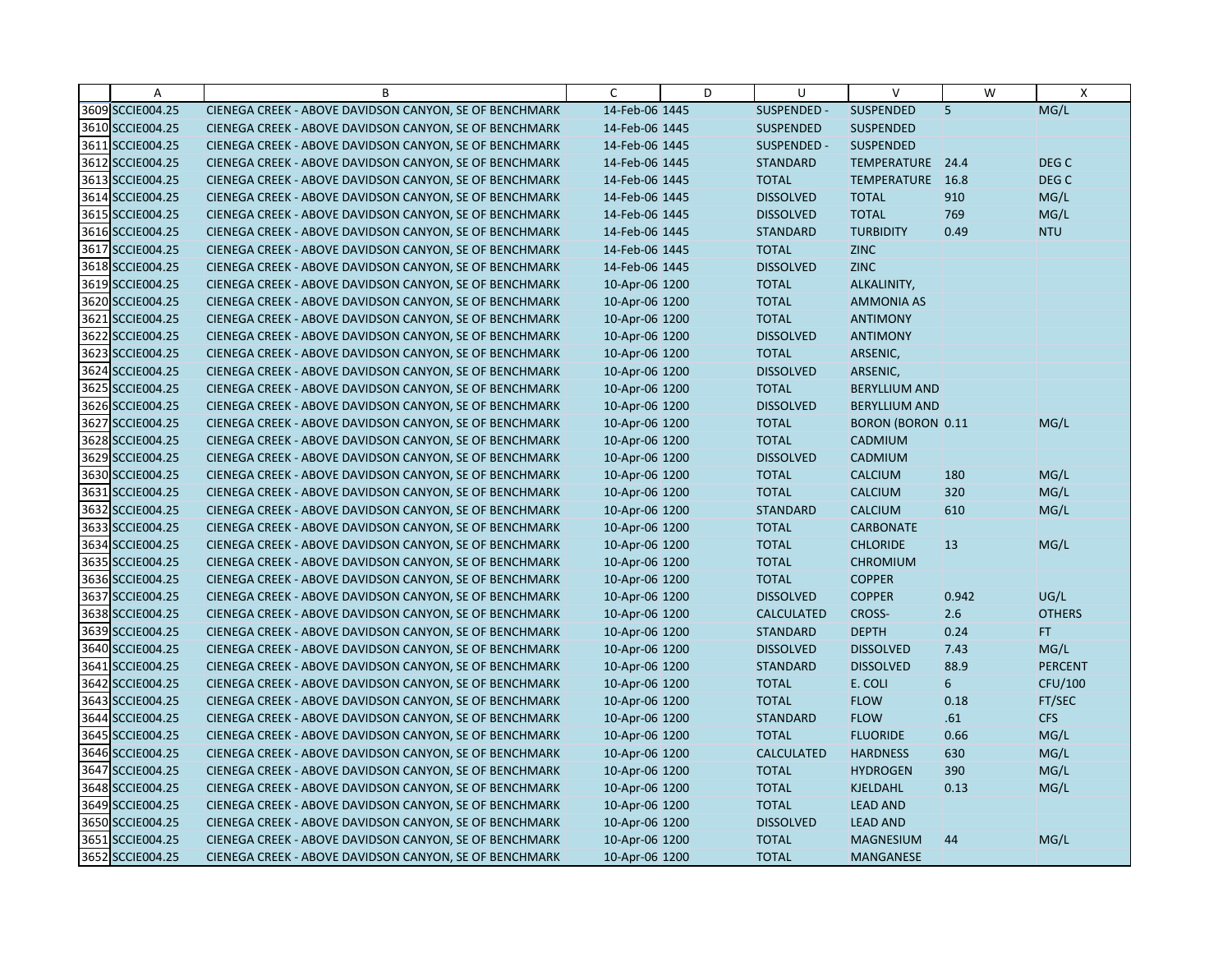| A                | B                                                      | $\mathsf{C}$   | D | U                | $\vee$                  | W    | X                |
|------------------|--------------------------------------------------------|----------------|---|------------------|-------------------------|------|------------------|
| 3653 SCCIE004.25 | CIENEGA CREEK - ABOVE DAVIDSON CANYON, SE OF BENCHMARK | 10-Apr-06 1200 |   | <b>TOTAL</b>     | MERCURY,                |      |                  |
| 3654 SCCIE004.25 | CIENEGA CREEK - ABOVE DAVIDSON CANYON, SE OF BENCHMARK | 10-Apr-06 1200 |   | <b>DISSOLVED</b> | MERCURY,                |      |                  |
| 3655 SCCIE004.25 | CIENEGA CREEK - ABOVE DAVIDSON CANYON, SE OF BENCHMARK | 10-Apr-06 1200 |   | <b>TOTAL</b>     | NITRATE +               |      |                  |
| 3656 SCCIE004.25 | CIENEGA CREEK - ABOVE DAVIDSON CANYON, SE OF BENCHMARK | 10-Apr-06 1200 |   | <b>TOTAL</b>     | PH                      | 8.2  | SU               |
| 3657 SCCIE004.25 | CIENEGA CREEK - ABOVE DAVIDSON CANYON, SE OF BENCHMARK | 10-Apr-06 1200 |   | <b>TOTAL</b>     | PH                      | 7.84 | SU               |
| 3658 SCCIE004.25 | CIENEGA CREEK - ABOVE DAVIDSON CANYON, SE OF BENCHMARK | 10-Apr-06 1200 |   | <b>TOTAL</b>     | <b>PHOSPHORUS</b>       |      |                  |
| 3659 SCCIE004.25 | CIENEGA CREEK - ABOVE DAVIDSON CANYON, SE OF BENCHMARK | 10-Apr-06 1200 |   | <b>TOTAL</b>     | <b>POTASSIUM</b>        | 4.0  | MG/L             |
| 3660 SCCIE004.25 | CIENEGA CREEK - ABOVE DAVIDSON CANYON, SE OF BENCHMARK | 10-Apr-06 1200 |   | <b>TOTAL</b>     | SELENIUM AND            |      |                  |
| 3661 SCCIE004.25 | CIENEGA CREEK - ABOVE DAVIDSON CANYON, SE OF BENCHMARK | 10-Apr-06 1200 |   | <b>TOTAL</b>     | SODIUM                  | 63   | MG/L             |
| 3662 SCCIE004.25 | CIENEGA CREEK - ABOVE DAVIDSON CANYON, SE OF BENCHMARK | 10-Apr-06 1200 |   | <b>STANDARD</b>  | <b>SPECIFIC</b>         | 1300 | UMHOS/CM         |
| 3663 SCCIE004.25 | CIENEGA CREEK - ABOVE DAVIDSON CANYON, SE OF BENCHMARK | 10-Apr-06 1200 |   | <b>STANDARD</b>  | <b>SPECIFIC</b>         | 1269 | UMHOS/CM         |
| 3664 SCCIE004.25 | CIENEGA CREEK - ABOVE DAVIDSON CANYON, SE OF BENCHMARK | 10-Apr-06 1200 |   | <b>STANDARD</b>  | STREAM WIDTH            | 9.6  | FT.              |
| 3665 SCCIE004.25 | CIENEGA CREEK - ABOVE DAVIDSON CANYON, SE OF BENCHMARK | 10-Apr-06 1200 |   | <b>TOTAL</b>     | <b>SULFATE</b>          | 440  | MG/L             |
| 3666 SCCIE004.25 | CIENEGA CREEK - ABOVE DAVIDSON CANYON, SE OF BENCHMARK | 10-Apr-06 1200 |   | SUSPENDED -      | <b>SUSPENDED</b>        |      |                  |
| 3667 SCCIE004.25 | CIENEGA CREEK - ABOVE DAVIDSON CANYON, SE OF BENCHMARK | 10-Apr-06 1200 |   | <b>SUSPENDED</b> | <b>SUSPENDED</b>        |      |                  |
| 3668 SCCIE004.25 | CIENEGA CREEK - ABOVE DAVIDSON CANYON, SE OF BENCHMARK | 10-Apr-06 1200 |   | SUSPENDED -      | <b>SUSPENDED</b>        |      |                  |
| 3669 SCCIE004.25 | CIENEGA CREEK - ABOVE DAVIDSON CANYON, SE OF BENCHMARK | 10-Apr-06 1200 |   | <b>STANDARD</b>  | TEMPERATURE 23.5        |      | DEG <sub>C</sub> |
| 3670 SCCIE004.25 | CIENEGA CREEK - ABOVE DAVIDSON CANYON, SE OF BENCHMARK | 10-Apr-06 1200 |   | <b>TOTAL</b>     | TEMPERATURE             | 18.0 | DEG <sub>C</sub> |
| 3671 SCCIE004.25 | CIENEGA CREEK - ABOVE DAVIDSON CANYON, SE OF BENCHMARK | 10-Apr-06 1200 |   | <b>DISSOLVED</b> | <b>TOTAL</b>            | 920  | MG/L             |
| 3672 SCCIE004.25 | CIENEGA CREEK - ABOVE DAVIDSON CANYON, SE OF BENCHMARK | 10-Apr-06 1200 |   | <b>DISSOLVED</b> | <b>TOTAL</b>            | 811  | MG/L             |
| 3673 SCCIE004.25 | CIENEGA CREEK - ABOVE DAVIDSON CANYON, SE OF BENCHMARK | 10-Apr-06 1200 |   | <b>STANDARD</b>  | <b>TURBIDITY</b>        | 0.94 | <b>NTU</b>       |
| 3674 SCCIE004.25 | CIENEGA CREEK - ABOVE DAVIDSON CANYON, SE OF BENCHMARK | 10-Apr-06 1200 |   | <b>TOTAL</b>     | <b>ZINC</b>             |      |                  |
| 3675 SCCIE004.25 | CIENEGA CREEK - ABOVE DAVIDSON CANYON, SE OF BENCHMARK | 10-Apr-06 1200 |   | <b>DISSOLVED</b> | <b>ZINC</b>             |      |                  |
| 3676 SCCIE003.26 | CIENEGA CREEK - ABOVE DAVIDSON CANYON                  | 28-Sep-98 1400 |   | <b>TOTAL</b>     | ALKALINITY,             |      |                  |
| 3677 SCCIE003.26 | CIENEGA CREEK - ABOVE DAVIDSON CANYON                  | 28-Sep-98 1405 |   | <b>TOTAL</b>     | ALKALINITY,             |      |                  |
| 3678 SCCIE003.26 | CIENEGA CREEK - ABOVE DAVIDSON CANYON                  | 28-Sep-98 1400 |   | <b>TOTAL</b>     | <b>AMMONIA AS</b>       |      |                  |
| 3679 SCCIE003.26 | CIENEGA CREEK - ABOVE DAVIDSON CANYON                  | 28-Sep-98 1405 |   | <b>TOTAL</b>     | <b>AMMONIA AS</b>       |      |                  |
| 3680 SCCIE003.26 | CIENEGA CREEK - ABOVE DAVIDSON CANYON                  | 28-Sep-98 1405 |   | <b>TOTAL</b>     | <b>ANTIMONY</b>         |      |                  |
| 3681 SCCIE003.26 | CIENEGA CREEK - ABOVE DAVIDSON CANYON                  | 28-Sep-98 1400 |   | <b>TOTAL</b>     | ARSENIC,                |      |                  |
| 3682 SCCIE003.26 | CIENEGA CREEK - ABOVE DAVIDSON CANYON                  | 28-Sep-98 1400 |   | <b>DISSOLVED</b> | ARSENIC,                |      |                  |
| 3683 SCCIE003.26 | CIENEGA CREEK - ABOVE DAVIDSON CANYON                  | 28-Sep-98 1405 |   | <b>TOTAL</b>     | ARSENIC,                |      |                  |
| 3684 SCCIE003.26 | CIENEGA CREEK - ABOVE DAVIDSON CANYON                  | 28-Sep-98 1400 |   | <b>TOTAL</b>     | <b>BARIUM AND</b>       |      |                  |
| 3685 SCCIE003.26 | CIENEGA CREEK - ABOVE DAVIDSON CANYON                  | 28-Sep-98 1400 |   | <b>DISSOLVED</b> | <b>BARIUM AND</b>       |      |                  |
| 3686 SCCIE003.26 | CIENEGA CREEK - ABOVE DAVIDSON CANYON                  | 28-Sep-98 1405 |   | <b>TOTAL</b>     | <b>BARIUM AND</b>       | 100  | UG/L             |
| 3687 SCCIE003.26 | CIENEGA CREEK - ABOVE DAVIDSON CANYON                  | 28-Sep-98 1400 |   | <b>TOTAL</b>     | <b>BERYLLIUM AND</b>    |      |                  |
| 3688 SCCIE003.26 | CIENEGA CREEK - ABOVE DAVIDSON CANYON                  | 28-Sep-98 1400 |   | <b>DISSOLVED</b> | <b>BERYLLIUM AND</b>    |      |                  |
| 3689 SCCIE003.26 | CIENEGA CREEK - ABOVE DAVIDSON CANYON                  | 28-Sep-98 1405 |   | <b>TOTAL</b>     | <b>BERYLLIUM AND</b>    |      |                  |
| 3690 SCCIE003.26 | CIENEGA CREEK - ABOVE DAVIDSON CANYON                  | 28-Sep-98 1400 |   | <b>TOTAL</b>     | <b>BORON (BORON 150</b> |      | UG/L             |
| 3691 SCCIE003.26 | CIENEGA CREEK - ABOVE DAVIDSON CANYON                  | 28-Sep-98 1400 |   | <b>DISSOLVED</b> | <b>BORON (BORON 140</b> |      | UG/L             |
| 3692 SCCIE003.26 | CIENEGA CREEK - ABOVE DAVIDSON CANYON                  | 28-Sep-98 1405 |   | <b>TOTAL</b>     | <b>BORON (BORON 140</b> |      | UG/L             |
| 3693 SCCIE003.26 | CIENEGA CREEK - ABOVE DAVIDSON CANYON                  | 28-Sep-98 1400 |   | <b>TOTAL</b>     | CADMIUM                 |      |                  |
| 3694 SCCIE003.26 | CIENEGA CREEK - ABOVE DAVIDSON CANYON                  | 28-Sep-98 1400 |   | <b>DISSOLVED</b> | CADMIUM                 |      |                  |
| 3695 SCCIE003.26 | CIENEGA CREEK - ABOVE DAVIDSON CANYON                  | 28-Sep-98 1405 |   | <b>TOTAL</b>     | CADMIUM                 |      |                  |
| 3696 SCCIE003.26 | CIENEGA CREEK - ABOVE DAVIDSON CANYON                  | 28-Sep-98 1400 |   | <b>TOTAL</b>     | <b>CALCIUM</b>          | 130  | MG/L             |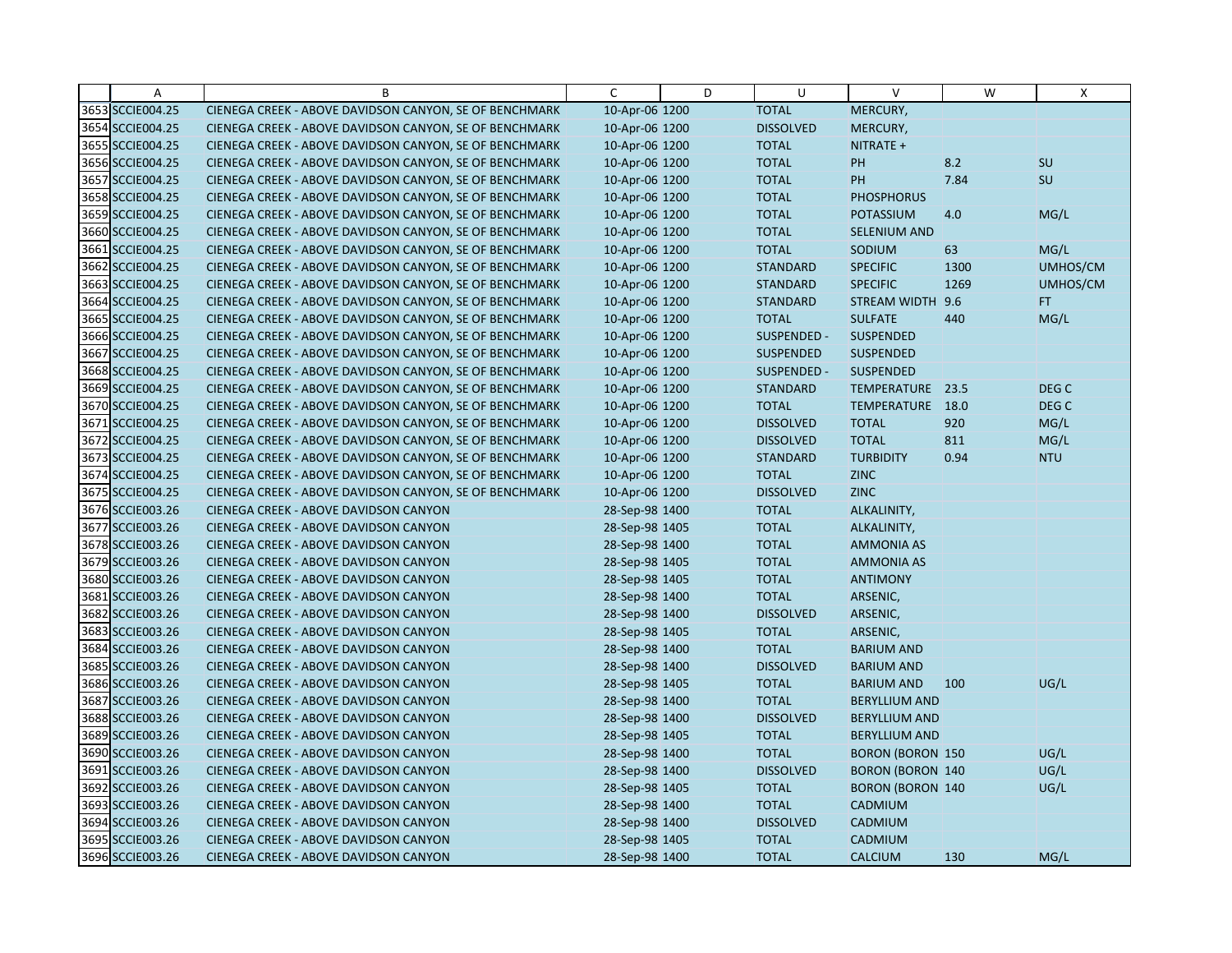| A                | B                                     | C              | D | U                | $\vee$           | W     | $\mathsf{X}$   |
|------------------|---------------------------------------|----------------|---|------------------|------------------|-------|----------------|
| 3697 SCCIE003.26 | CIENEGA CREEK - ABOVE DAVIDSON CANYON | 28-Sep-98 1405 |   | <b>TOTAL</b>     | <b>CALCIUM</b>   | 130   | MG/L           |
| 3698 SCCIE003.26 | CIENEGA CREEK - ABOVE DAVIDSON CANYON | 28-Sep-98 1400 |   | <b>TOTAL</b>     | <b>CALCIUM</b>   | 280   | MG/L           |
| 3699 SCCIE003.26 | CIENEGA CREEK - ABOVE DAVIDSON CANYON | 28-Sep-98 1400 |   | <b>STANDARD</b>  | <b>CALCIUM</b>   | 460   | MG/L           |
| 3700 SCCIE003.26 | CIENEGA CREEK - ABOVE DAVIDSON CANYON | 28-Sep-98 1405 |   | <b>TOTAL</b>     | <b>CALCIUM</b>   | 290   | MG/L           |
| 3701 SCCIE003.26 | CIENEGA CREEK - ABOVE DAVIDSON CANYON | 28-Sep-98 1405 |   | <b>STANDARD</b>  | <b>CALCIUM</b>   | 450   | MG/L           |
| 3702 SCCIE003.26 | CIENEGA CREEK - ABOVE DAVIDSON CANYON | 28-Sep-98 1400 |   | <b>TOTAL</b>     | <b>CARBONATE</b> |       |                |
| 3703 SCCIE003.26 | CIENEGA CREEK - ABOVE DAVIDSON CANYON | 28-Sep-98 1405 |   | <b>TOTAL</b>     | <b>CARBONATE</b> |       |                |
| 3704 SCCIE003.26 | CIENEGA CREEK - ABOVE DAVIDSON CANYON | 28-Sep-98 1400 |   | <b>TOTAL</b>     | <b>CHLORIDE</b>  | 12    | MG/L           |
| 3705 SCCIE003.26 | CIENEGA CREEK - ABOVE DAVIDSON CANYON | 28-Sep-98 1405 |   | <b>TOTAL</b>     | <b>CHLORIDE</b>  | 12    | MG/L           |
| 3706 SCCIE003.26 | CIENEGA CREEK - ABOVE DAVIDSON CANYON | 28-Sep-98 1400 |   | <b>TOTAL</b>     | <b>CHROMIUM</b>  |       |                |
| 3707 SCCIE003.26 | CIENEGA CREEK - ABOVE DAVIDSON CANYON | 28-Sep-98 1400 |   | <b>DISSOLVED</b> | <b>CHROMIUM</b>  |       |                |
| 3708 SCCIE003.26 | CIENEGA CREEK - ABOVE DAVIDSON CANYON | 28-Sep-98 1405 |   | <b>TOTAL</b>     | <b>CHROMIUM</b>  |       |                |
| 3709 SCCIE003.26 | CIENEGA CREEK - ABOVE DAVIDSON CANYON | 28-Sep-98 1400 |   | <b>TOTAL</b>     | <b>COPPER</b>    |       |                |
| 3710 SCCIE003.26 | CIENEGA CREEK - ABOVE DAVIDSON CANYON | 28-Sep-98 1400 |   | <b>DISSOLVED</b> | <b>COPPER</b>    |       |                |
| 3711 SCCIE003.26 | CIENEGA CREEK - ABOVE DAVIDSON CANYON | 28-Sep-98 1405 |   | <b>TOTAL</b>     | <b>COPPER</b>    |       |                |
| 3712 SCCIE003.26 | CIENEGA CREEK - ABOVE DAVIDSON CANYON | 28-Sep-98 1402 |   | <b>STANDARD</b>  | <b>DEPTH</b>     | 0.13  | FT.            |
| 3713 SCCIE003.26 | CIENEGA CREEK - ABOVE DAVIDSON CANYON | 28-Sep-98 1402 |   | <b>DISSOLVED</b> | <b>DISSOLVED</b> | 5.4   | MG/L           |
| 3714 SCCIE003.26 | CIENEGA CREEK - ABOVE DAVIDSON CANYON | 28-Sep-98 1402 |   | <b>STANDARD</b>  | <b>DISSOLVED</b> | 65.1  | <b>PERCENT</b> |
| 3715 SCCIE003.26 | CIENEGA CREEK - ABOVE DAVIDSON CANYON | 28-Sep-98 1402 |   | <b>TOTAL</b>     | <b>FLOW</b>      | 0.34  | FT/SEC         |
| 3716 SCCIE003.26 | CIENEGA CREEK - ABOVE DAVIDSON CANYON | 28-Sep-98 1402 |   | <b>STANDARD</b>  | <b>FLOW</b>      | .35   | <b>CFS</b>     |
| 3717 SCCIE003.26 | CIENEGA CREEK - ABOVE DAVIDSON CANYON | 28-Sep-98 1400 |   | <b>TOTAL</b>     | <b>FLUORIDE</b>  | 0.68  | MG/L           |
| 3718 SCCIE003.26 | CIENEGA CREEK - ABOVE DAVIDSON CANYON | 28-Sep-98 1405 |   | <b>TOTAL</b>     | <b>FLUORIDE</b>  | 0.67  | MG/L           |
| 3719 SCCIE003.26 | CIENEGA CREEK - ABOVE DAVIDSON CANYON | 28-Sep-98 1400 |   | <b>TOTAL</b>     | <b>HYDROGEN</b>  | 340   | MG/L           |
| 3720 SCCIE003.26 | CIENEGA CREEK - ABOVE DAVIDSON CANYON | 28-Sep-98 1405 |   | <b>TOTAL</b>     | <b>HYDROGEN</b>  | 350   | MG/L           |
| 3721 SCCIE003.26 | CIENEGA CREEK - ABOVE DAVIDSON CANYON | 28-Sep-98 1400 |   | <b>TOTAL</b>     | <b>IRON</b>      |       |                |
| 3722 SCCIE003.26 | CIENEGA CREEK - ABOVE DAVIDSON CANYON | 28-Sep-98 1400 |   | <b>DISSOLVED</b> | <b>IRON</b>      |       |                |
| 3723 SCCIE003.26 | CIENEGA CREEK - ABOVE DAVIDSON CANYON | 28-Sep-98 1405 |   | <b>TOTAL</b>     | <b>IRON</b>      |       |                |
| 3724 SCCIE003.26 | CIENEGA CREEK - ABOVE DAVIDSON CANYON | 28-Sep-98 1400 |   | <b>TOTAL</b>     | KJELDAHL         | 0.09  | MG/L           |
| 3725 SCCIE003.26 | CIENEGA CREEK - ABOVE DAVIDSON CANYON | 28-Sep-98 1405 |   | <b>TOTAL</b>     | KJELDAHL         | 0.092 | MG/L           |
| 3726 SCCIE003.26 | CIENEGA CREEK - ABOVE DAVIDSON CANYON | 28-Sep-98 1400 |   | <b>TOTAL</b>     | <b>LEAD AND</b>  |       |                |
| 3727 SCCIE003.26 | CIENEGA CREEK - ABOVE DAVIDSON CANYON | 28-Sep-98 1400 |   | <b>DISSOLVED</b> | <b>LEAD AND</b>  |       |                |
| 3728 SCCIE003.26 | CIENEGA CREEK - ABOVE DAVIDSON CANYON | 28-Sep-98 1405 |   | <b>TOTAL</b>     | <b>LEAD AND</b>  |       |                |
| 3729 SCCIE003.26 | CIENEGA CREEK - ABOVE DAVIDSON CANYON | 28-Sep-98 1400 |   | <b>TOTAL</b>     | <b>MAGNESIUM</b> | 37    | MG/L           |
| 3730 SCCIE003.26 | CIENEGA CREEK - ABOVE DAVIDSON CANYON | 28-Sep-98 1405 |   | <b>TOTAL</b>     | <b>MAGNESIUM</b> | 35    | MG/L           |
| 3731 SCCIE003.26 | CIENEGA CREEK - ABOVE DAVIDSON CANYON | 28-Sep-98 1400 |   | <b>TOTAL</b>     | <b>MANGANESE</b> |       |                |
| 3732 SCCIE003.26 | CIENEGA CREEK - ABOVE DAVIDSON CANYON | 28-Sep-98 1400 |   | <b>DISSOLVED</b> | <b>MANGANESE</b> |       |                |
| 3733 SCCIE003.26 | CIENEGA CREEK - ABOVE DAVIDSON CANYON | 28-Sep-98 1405 |   | <b>TOTAL</b>     | <b>MANGANESE</b> | 67    | UG/L           |
| 3734 SCCIE003.26 | CIENEGA CREEK - ABOVE DAVIDSON CANYON | 28-Sep-98 1400 |   | <b>TOTAL</b>     | MERCURY,         |       |                |
| 3735 SCCIE003.26 | CIENEGA CREEK - ABOVE DAVIDSON CANYON | 28-Sep-98 1400 |   | <b>DISSOLVED</b> | MERCURY,         |       |                |
| 3736 SCCIE003.26 | CIENEGA CREEK - ABOVE DAVIDSON CANYON | 28-Sep-98 1405 |   | <b>TOTAL</b>     | MERCURY,         |       |                |
| 3737 SCCIE003.26 | CIENEGA CREEK - ABOVE DAVIDSON CANYON | 28-Sep-98 1400 |   | <b>TOTAL</b>     | <b>NICKEL</b>    |       |                |
| 3738 SCCIE003.26 | CIENEGA CREEK - ABOVE DAVIDSON CANYON | 28-Sep-98 1400 |   | <b>DISSOLVED</b> | <b>NICKEL</b>    |       |                |
| 3739 SCCIE003.26 | CIENEGA CREEK - ABOVE DAVIDSON CANYON | 28-Sep-98 1405 |   | <b>TOTAL</b>     | <b>NICKEL</b>    |       |                |
| 3740 SCCIE003.26 | CIENEGA CREEK - ABOVE DAVIDSON CANYON | 28-Sep-98 1400 |   | <b>TOTAL</b>     | NITRATE +        | 0.2   | MG/L           |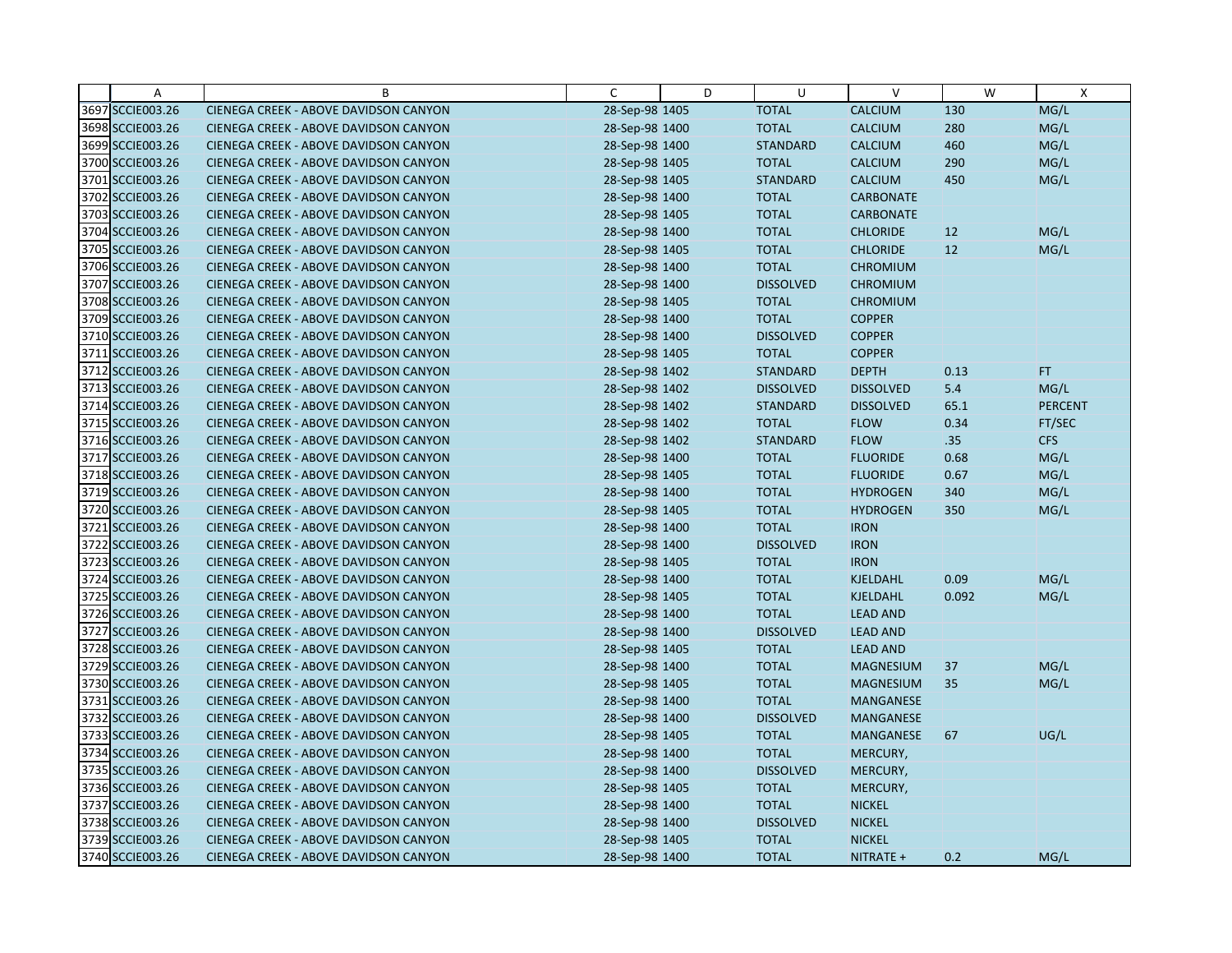| A                | B                                            | C              | D | U                | $\vee$              | W              | $\mathsf{X}$     |
|------------------|----------------------------------------------|----------------|---|------------------|---------------------|----------------|------------------|
| 3741 SCCIE003.26 | CIENEGA CREEK - ABOVE DAVIDSON CANYON        | 28-Sep-98 1405 |   | <b>TOTAL</b>     | NITRATE +           | 0.16           | MG/L             |
| 3742 SCCIE003.26 | CIENEGA CREEK - ABOVE DAVIDSON CANYON        | 28-Sep-98 1402 |   | <b>TOTAL</b>     | PH                  | 7.51           | SU               |
| 3743 SCCIE003.26 | CIENEGA CREEK - ABOVE DAVIDSON CANYON        | 28-Sep-98 1400 |   | <b>TOTAL</b>     | PH                  | 7.9            | SU               |
| 3744 SCCIE003.26 | CIENEGA CREEK - ABOVE DAVIDSON CANYON        | 28-Sep-98 1405 |   | <b>TOTAL</b>     | PH                  | 8.0            | SU               |
| 3745 SCCIE003.26 | CIENEGA CREEK - ABOVE DAVIDSON CANYON        | 28-Sep-98 1400 |   | <b>TOTAL</b>     | <b>PHOSPHORUS</b>   |                |                  |
| 3746 SCCIE003.26 | CIENEGA CREEK - ABOVE DAVIDSON CANYON        | 28-Sep-98 1405 |   | <b>TOTAL</b>     | <b>PHOSPHORUS</b>   |                |                  |
| 3747 SCCIE003.26 | CIENEGA CREEK - ABOVE DAVIDSON CANYON        | 28-Sep-98 1400 |   | <b>TOTAL</b>     | POTASSIUM           | 4.1            | MG/L             |
| 3748 SCCIE003.26 | CIENEGA CREEK - ABOVE DAVIDSON CANYON        | 28-Sep-98 1405 |   | <b>TOTAL</b>     | <b>POTASSIUM</b>    | 2.4            | MG/L             |
| 3749 SCCIE003.26 | CIENEGA CREEK - ABOVE DAVIDSON CANYON        | 28-Sep-98 1400 |   | <b>TOTAL</b>     | <b>SELENIUM AND</b> |                |                  |
| 3750 SCCIE003.26 | CIENEGA CREEK - ABOVE DAVIDSON CANYON        | 28-Sep-98 1400 |   | <b>DISSOLVED</b> | SELENIUM AND        |                |                  |
| 3751 SCCIE003.26 | CIENEGA CREEK - ABOVE DAVIDSON CANYON        | 28-Sep-98 1405 |   | <b>TOTAL</b>     | SELENIUM AND        |                |                  |
| 3752 SCCIE003.26 | CIENEGA CREEK - ABOVE DAVIDSON CANYON        | 28-Sep-98 1400 |   | <b>TOTAL</b>     | <b>SILVER</b>       |                |                  |
| 3753 SCCIE003.26 | CIENEGA CREEK - ABOVE DAVIDSON CANYON        | 28-Sep-98 1400 |   | <b>DISSOLVED</b> | <b>SILVER</b>       |                |                  |
| 3754 SCCIE003.26 | CIENEGA CREEK - ABOVE DAVIDSON CANYON        | 28-Sep-98 1405 |   | <b>TOTAL</b>     | <b>SILVER</b>       |                |                  |
| 3755 SCCIE003.26 | CIENEGA CREEK - ABOVE DAVIDSON CANYON        | 28-Sep-98 1400 |   | <b>TOTAL</b>     | SODIUM              | 65             | MG/L             |
| 3756 SCCIE003.26 | CIENEGA CREEK - ABOVE DAVIDSON CANYON        | 28-Sep-98 1405 |   | <b>TOTAL</b>     | SODIUM              | 62             | MG/L             |
| 3757 SCCIE003.26 | CIENEGA CREEK - ABOVE DAVIDSON CANYON        | 28-Sep-98 1402 |   | <b>STANDARD</b>  | <b>SPECIFIC</b>     | 1013           | UMHOS/CM         |
| 3758 SCCIE003.26 | CIENEGA CREEK - ABOVE DAVIDSON CANYON        | 28-Sep-98 1400 |   | <b>STANDARD</b>  | <b>SPECIFIC</b>     | 1000           | UMHOS/CM         |
| 3759 SCCIE003.26 | CIENEGA CREEK - ABOVE DAVIDSON CANYON        | 28-Sep-98 1405 |   | <b>STANDARD</b>  | <b>SPECIFIC</b>     | 980            | UMHOS/CM         |
| 3760 SCCIE003.26 | CIENEGA CREEK - ABOVE DAVIDSON CANYON        | 28-Sep-98 1402 |   | <b>STANDARD</b>  | STREAM WIDTH 3.1    |                | FT.              |
| 3761 SCCIE003.26 | CIENEGA CREEK - ABOVE DAVIDSON CANYON        | 28-Sep-98 1400 |   | <b>TOTAL</b>     | <b>SULFATE</b>      | 320            | MG/L             |
| 3762 SCCIE003.26 | CIENEGA CREEK - ABOVE DAVIDSON CANYON        | 28-Sep-98 1405 |   | <b>TOTAL</b>     | <b>SULFATE</b>      | 270            | MG/L             |
| 3763 SCCIE003.26 | CIENEGA CREEK - ABOVE DAVIDSON CANYON        | 28-Sep-98 1400 |   | <b>SUSPENDED</b> | <b>SUSPENDED</b>    |                |                  |
| 3764 SCCIE003.26 | CIENEGA CREEK - ABOVE DAVIDSON CANYON        | 28-Sep-98 1405 |   | <b>SUSPENDED</b> | <b>SUSPENDED</b>    | 5              | MG/L             |
| 3765 SCCIE003.26 | CIENEGA CREEK - ABOVE DAVIDSON CANYON        | 28-Sep-98 1402 |   | <b>TOTAL</b>     | TEMPERATURE 20.12   |                | DEG <sub>C</sub> |
| 3766 SCCIE003.26 | CIENEGA CREEK - ABOVE DAVIDSON CANYON        | 28-Sep-98 1400 |   | <b>TOTAL</b>     | <b>THALLIUM</b>     |                |                  |
| 3767 SCCIE003.26 | CIENEGA CREEK - ABOVE DAVIDSON CANYON        | 28-Sep-98 1400 |   | <b>DISSOLVED</b> | <b>THALLIUM</b>     |                |                  |
| 3768 SCCIE003.26 | CIENEGA CREEK - ABOVE DAVIDSON CANYON        | 28-Sep-98 1405 |   | <b>TOTAL</b>     | <b>THALLIUM</b>     |                |                  |
| 3769 SCCIE003.26 | CIENEGA CREEK - ABOVE DAVIDSON CANYON        | 28-Sep-98 1400 |   | <b>DISSOLVED</b> | <b>TOTAL</b>        | 720            | MG/L             |
| 3770 SCCIE003.26 | CIENEGA CREEK - ABOVE DAVIDSON CANYON        | 28-Sep-98 1405 |   | <b>DISSOLVED</b> | <b>TOTAL</b>        | 710            | MG/L             |
| 3771 SCCIE003.26 | CIENEGA CREEK - ABOVE DAVIDSON CANYON        | 28-Sep-98 1402 |   | <b>TOTAL</b>     | <b>TURBIDITY</b>    | 0.89           | <b>NTU</b>       |
| 3772 SCCIE003.26 | CIENEGA CREEK - ABOVE DAVIDSON CANYON        | 28-Sep-98 1400 |   | <b>TOTAL</b>     | <b>TURBIDITY</b>    | 0.24           | <b>NTU</b>       |
| 3773 SCCIE003.26 | CIENEGA CREEK - ABOVE DAVIDSON CANYON        | 28-Sep-98 1405 |   | <b>TOTAL</b>     | <b>TURBIDITY</b>    | 0.38           | <b>NTU</b>       |
| 3774 SCCIE003.26 | CIENEGA CREEK - ABOVE DAVIDSON CANYON        | 28-Sep-98 1400 |   | <b>TOTAL</b>     | <b>ZINC</b>         |                |                  |
| 3775 SCCIE003.26 | CIENEGA CREEK - ABOVE DAVIDSON CANYON        | 28-Sep-98 1400 |   | <b>DISSOLVED</b> | <b>ZINC</b>         |                |                  |
| 3776 SCCIE003.26 | CIENEGA CREEK - ABOVE DAVIDSON CANYON        | 28-Sep-98 1405 |   | <b>TOTAL</b>     | <b>ZINC</b>         |                |                  |
| 3777 SCCIE002.89 | <b>CIENEGA CREEK - AT MARSH STATION ROAD</b> | 29-May-87 1120 |   | <b>TOTAL</b>     | ARSENIC,            |                |                  |
| 3778 SCCIE002.89 | CIENEGA CREEK - AT MARSH STATION ROAD        | 29-May-87 1120 |   | <b>TOTAL</b>     | <b>BARIUM AND</b>   |                |                  |
| 3779 SCCIE002.89 | CIENEGA CREEK - AT MARSH STATION ROAD        | 29-May-87 1120 |   | <b>TOTAL</b>     | CADMIUM             | $\overline{2}$ | UG/L             |
| 3780 SCCIE002.89 | <b>CIENEGA CREEK - AT MARSH STATION ROAD</b> | 29-May-87 1120 |   | <b>TOTAL</b>     | <b>CALCIUM</b>      | 109            | MG/L             |
| 3781 SCCIE002.89 | <b>CIENEGA CREEK - AT MARSH STATION ROAD</b> | 29-May-87 1120 |   | <b>TOTAL</b>     | <b>CALCIUM</b>      | 227            | MG/L             |
| 3782 SCCIE002.89 | CIENEGA CREEK - AT MARSH STATION ROAD        | 29-May-87 1120 |   | <b>TOTAL</b>     | <b>CHLORIDE</b>     | 13             | MG/L             |
| 3783 SCCIE002.89 | <b>CIENEGA CREEK - AT MARSH STATION ROAD</b> | 29-May-87 1120 |   | <b>TOTAL</b>     | <b>CHROMIUM</b>     | 10             | UG/L             |
| 3784 SCCIE002.89 | CIENEGA CREEK - AT MARSH STATION ROAD        | 29-May-87 1120 |   | <b>TOTAL</b>     | <b>COPPER</b>       |                |                  |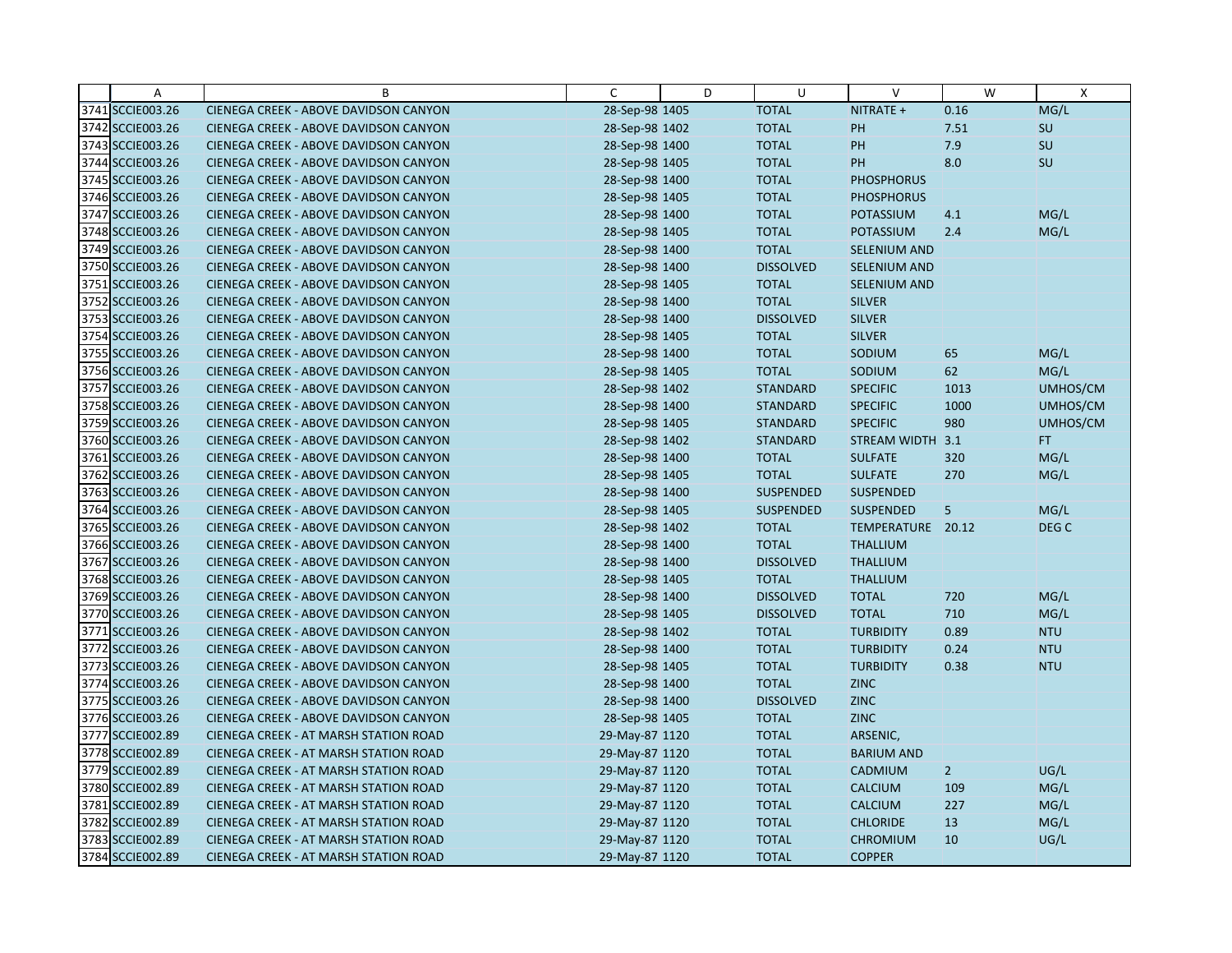| A                | B                                            | C              | D | U                | $\vee$                  | W              | Χ                |
|------------------|----------------------------------------------|----------------|---|------------------|-------------------------|----------------|------------------|
| 3785 SCCIE002.89 | CIENEGA CREEK - AT MARSH STATION ROAD        | 29-May-87 1122 |   | <b>STANDARD</b>  | <b>DEPTH</b>            | 0.3            | <b>FT</b>        |
| 3786 SCCIE002.89 | CIENEGA CREEK - AT MARSH STATION ROAD        | 29-May-87 1122 |   | <b>DISSOLVED</b> | <b>DISSOLVED</b>        | 8.4            | MG/L             |
| 3787 SCCIE002.89 | <b>CIENEGA CREEK - AT MARSH STATION ROAD</b> | 29-May-87 1122 |   | <b>STANDARD</b>  | <b>DISSOLVED</b>        | 112.0          | <b>PERCENT</b>   |
| 3788 SCCIE002.89 | <b>CIENEGA CREEK - AT MARSH STATION ROAD</b> | 29-May-87 1122 |   | <b>TOTAL</b>     | <b>FLOW</b>             | 0.5            | FT/SEC           |
| 3789 SCCIE002.89 | <b>CIENEGA CREEK - AT MARSH STATION ROAD</b> | 29-May-87 1122 |   | <b>STANDARD</b>  | <b>FLOW</b>             | $ 1\rangle$    | <b>CFS</b>       |
| 3790 SCCIE002.89 | <b>CIENEGA CREEK - AT MARSH STATION ROAD</b> | 29-May-87 1120 |   | <b>TOTAL</b>     | <b>HYDROGEN</b>         | 227            | MG/L             |
| 3791 SCCIE002.89 | <b>CIENEGA CREEK - AT MARSH STATION ROAD</b> | 29-May-87 1120 |   | <b>TOTAL</b>     | <b>IRON</b>             |                |                  |
| 3792 SCCIE002.89 | <b>CIENEGA CREEK - AT MARSH STATION ROAD</b> | 29-May-87 1120 |   | <b>TOTAL</b>     | <b>LEAD AND</b>         | 13             | UG/L             |
| 3793 SCCIE002.89 | CIENEGA CREEK - AT MARSH STATION ROAD        | 29-May-87 1120 |   | <b>TOTAL</b>     | <b>MAGNESIUM</b>        | 32.4           | MG/L             |
| 3794 SCCIE002.89 | <b>CIENEGA CREEK - AT MARSH STATION ROAD</b> | 29-May-87 1120 |   | <b>TOTAL</b>     | <b>MANGANESE</b>        | $\overline{4}$ | UG/L             |
| 3795 SCCIE002.89 | <b>CIENEGA CREEK - AT MARSH STATION ROAD</b> | 29-May-87 1120 |   | <b>TOTAL</b>     | MERCURY,                |                |                  |
| 3796 SCCIE002.89 | CIENEGA CREEK - AT MARSH STATION ROAD        | 29-May-87 1120 |   | <b>TOTAL</b>     | NITRATE +               |                |                  |
| 3797 SCCIE002.89 | <b>CIENEGA CREEK - AT MARSH STATION ROAD</b> | 29-May-87 1120 |   | <b>TOTAL</b>     | PH                      | 8.10           | SU               |
| 3798 SCCIE002.89 | <b>CIENEGA CREEK - AT MARSH STATION ROAD</b> | 29-May-87 1122 |   | <b>TOTAL</b>     | PH                      | 8.05           | SU               |
| 3799 SCCIE002.89 | <b>CIENEGA CREEK - AT MARSH STATION ROAD</b> | 29-May-87 1120 |   | <b>TOTAL</b>     | <b>PHOSPHORUS</b>       | 0.08           | MG/L             |
| 3800 SCCIE002.89 | <b>CIENEGA CREEK - AT MARSH STATION ROAD</b> | 29-May-87 1120 |   | <b>TOTAL</b>     | <b>POTASSIUM</b>        | 6              | MG/L             |
| 3801 SCCIE002.89 | CIENEGA CREEK - AT MARSH STATION ROAD        | 29-May-87 1120 |   | <b>TOTAL</b>     | <b>SILVER</b>           |                |                  |
| 3802 SCCIE002.89 | <b>CIENEGA CREEK - AT MARSH STATION ROAD</b> | 29-May-87 1120 |   | <b>TOTAL</b>     | SODIUM                  | 56.8           | MG/L             |
| 3803 SCCIE002.89 | <b>CIENEGA CREEK - AT MARSH STATION ROAD</b> | 29-May-87 1122 |   | <b>STANDARD</b>  | <b>SPECIFIC</b>         | 936            | UMHOS/CM         |
| 3804 SCCIE002.89 | <b>CIENEGA CREEK - AT MARSH STATION ROAD</b> | 29-May-87 1122 |   | <b>STANDARD</b>  | STREAM WIDTH            | 6              | FT.              |
| 3805 SCCIE002.89 | <b>CIENEGA CREEK - AT MARSH STATION ROAD</b> | 29-May-87 1120 |   | <b>TOTAL</b>     | <b>SULFATE</b>          | 216            | MG/L             |
| 3806 SCCIE002.89 | <b>CIENEGA CREEK - AT MARSH STATION ROAD</b> | 29-May-87 1120 |   | <b>SUSPENDED</b> | <b>SUSPENDED</b>        | 6              | MG/L             |
| 3807 SCCIE002.89 | CIENEGA CREEK - AT MARSH STATION ROAD        | 29-May-87 1122 |   | <b>STANDARD</b>  | TEMPERATURE 35          |                | DEG C            |
| 3808 SCCIE002.89 | <b>CIENEGA CREEK - AT MARSH STATION ROAD</b> | 29-May-87 1122 |   | <b>TOTAL</b>     | TEMPERATURE             | 23             | DEG <sub>C</sub> |
| 3809 SCCIE002.89 | CIENEGA CREEK - AT MARSH STATION ROAD        | 29-May-87 1120 |   | <b>DISSOLVED</b> | <b>TOTAL</b>            | 731            | MG/L             |
| 3810 SCCIE002.89 | CIENEGA CREEK - AT MARSH STATION ROAD        | 29-May-87 1120 |   | <b>TOTAL</b>     | <b>ZINC</b>             |                |                  |
| 3811 SCCIE002.89 | CIENEGA CREEK - AT MARSH STATION ROAD        | 21-Aug-87 1122 |   | <b>DISSOLVED</b> | <b>DISSOLVED</b>        | 6.9            | MG/L             |
| 3812 SCCIE002.89 | CIENEGA CREEK - AT MARSH STATION ROAD        | 21-Aug-87 1122 |   | <b>STANDARD</b>  | <b>DISSOLVED</b>        | 89.0           | <b>PERCENT</b>   |
| 3813 SCCIE002.89 | <b>CIENEGA CREEK - AT MARSH STATION ROAD</b> | 21-Aug-87 1122 |   | <b>TOTAL</b>     | PH                      | 7.81           | SU               |
| 3814 SCCIE002.89 | <b>CIENEGA CREEK - AT MARSH STATION ROAD</b> | 21-Aug-87 1122 |   | <b>STANDARD</b>  | <b>SPECIFIC</b>         | 770            | UMHOS/CM         |
| 3815 SCCIE002.89 | CIENEGA CREEK - AT MARSH STATION ROAD        | 21-Aug-87 1122 |   | <b>STANDARD</b>  | TEMPERATURE             | 27             | DEG <sub>C</sub> |
| 3816 SCCIE002.89 | <b>CIENEGA CREEK - AT MARSH STATION ROAD</b> | 21-Aug-87 1122 |   | <b>TOTAL</b>     | TEMPERATURE 21.5        |                | DEG <sub>C</sub> |
| 3817 SCCIE002.89 | CIENEGA CREEK - AT MARSH STATION ROAD        | 15-Oct-87 1650 |   | <b>TOTAL</b>     | ARSENIC,                | $\overline{9}$ | UG/L             |
| 3818 SCCIE002.89 | <b>CIENEGA CREEK - AT MARSH STATION ROAD</b> | 15-Oct-87 1650 |   | <b>TOTAL</b>     | <b>BARIUM AND</b>       |                |                  |
| 3819 SCCIE002.89 | CIENEGA CREEK - AT MARSH STATION ROAD        | 15-Oct-87 1650 |   | <b>TOTAL</b>     | <b>BORON (BORON 190</b> |                | UG/L             |
| 3820 SCCIE002.89 | <b>CIENEGA CREEK - AT MARSH STATION ROAD</b> | 15-Oct-87 1650 |   | <b>TOTAL</b>     | CADMIUM                 | 46             | UG/L             |
| 3821 SCCIE002.89 | <b>CIENEGA CREEK - AT MARSH STATION ROAD</b> | 15-Oct-87 1650 |   | <b>TOTAL</b>     | <b>CALCIUM</b>          | 61.4           | MG/L             |
| 3822 SCCIE002.89 | CIENEGA CREEK - AT MARSH STATION ROAD        | 15-Oct-87 1650 |   | <b>TOTAL</b>     | <b>CALCIUM</b>          | 235            | MG/L             |
| 3823 SCCIE002.89 | CIENEGA CREEK - AT MARSH STATION ROAD        | 15-Oct-87 1650 |   | <b>TOTAL</b>     | <b>CHLORIDE</b>         | 20.7           | MG/L             |
| 3824 SCCIE002.89 | <b>CIENEGA CREEK - AT MARSH STATION ROAD</b> | 15-Oct-87 1650 |   | <b>TOTAL</b>     | <b>CHROMIUM</b>         | 12             | UG/L             |
| 3825 SCCIE002.89 | <b>CIENEGA CREEK - AT MARSH STATION ROAD</b> | 15-Oct-87 1650 |   | <b>TOTAL</b>     | <b>COPPER</b>           | 10             | UG/L             |
| 3826 SCCIE002.89 | <b>CIENEGA CREEK - AT MARSH STATION ROAD</b> | 15-Oct-87 1652 |   | <b>STANDARD</b>  | <b>DEPTH</b>            | 0.2            | FT.              |
| 3827 SCCIE002.89 | CIENEGA CREEK - AT MARSH STATION ROAD        | 15-Oct-87 1652 |   | <b>DISSOLVED</b> | <b>DISSOLVED</b>        | 7.1            | MG/L             |
| 3828 SCCIE002.89 | CIENEGA CREEK - AT MARSH STATION ROAD        | 15-Oct-87 1652 |   | <b>STANDARD</b>  | <b>DISSOLVED</b>        | 88.0           | <b>PERCENT</b>   |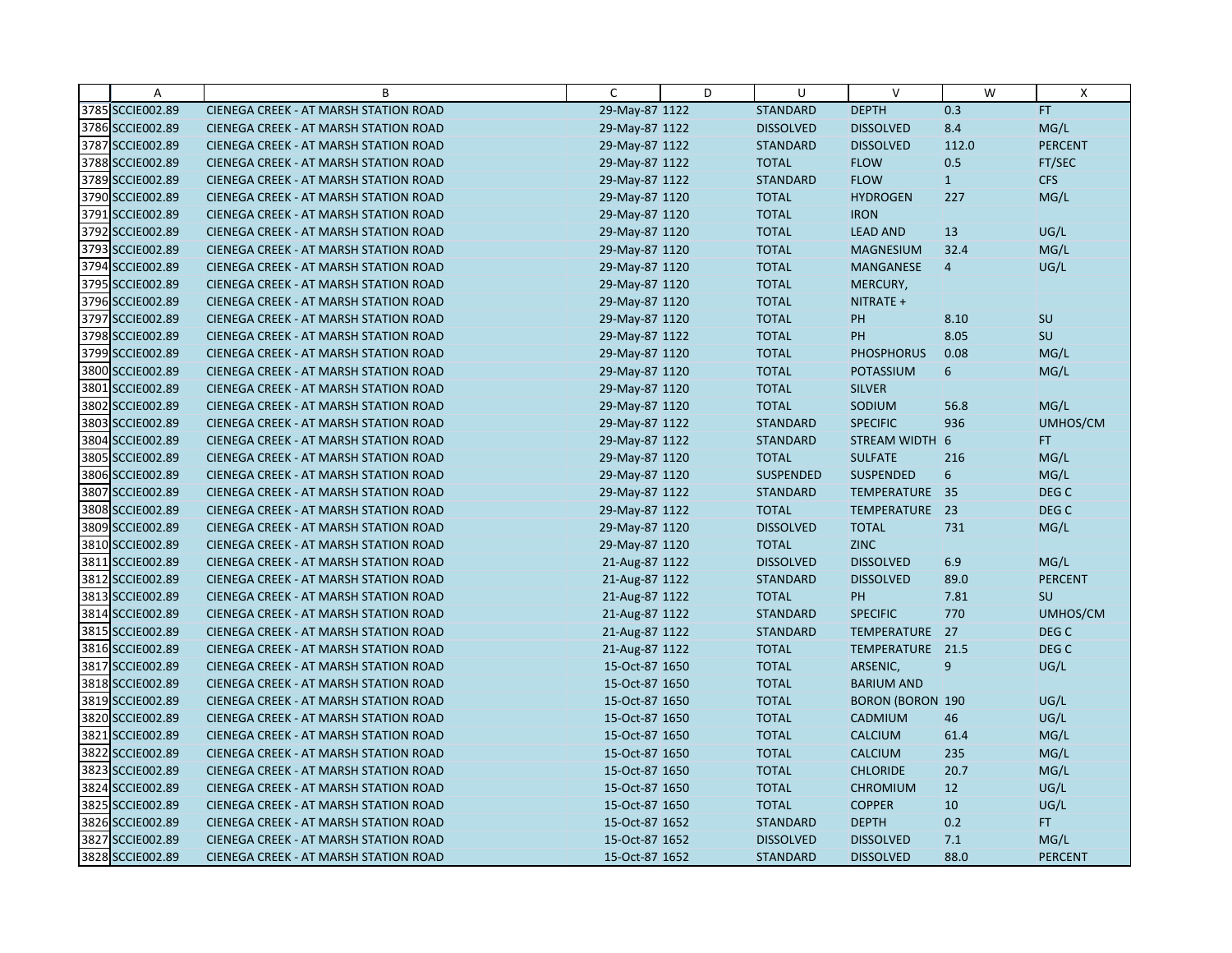| A                | B                                            | C              | D | U                | $\vee$                  | W              | Χ                |
|------------------|----------------------------------------------|----------------|---|------------------|-------------------------|----------------|------------------|
| 3829 SCCIE002.89 | CIENEGA CREEK - AT MARSH STATION ROAD        | 15-Oct-87 1652 |   | <b>TOTAL</b>     | <b>FLOW</b>             | 1              | FT/SEC           |
| 3830 SCCIE002.89 | <b>CIENEGA CREEK - AT MARSH STATION ROAD</b> | 15-Oct-87 1652 |   | <b>STANDARD</b>  | <b>FLOW</b>             | $\overline{2}$ | <b>CFS</b>       |
| 3831 SCCIE002.89 | <b>CIENEGA CREEK - AT MARSH STATION ROAD</b> | 15-Oct-87 1650 |   | <b>TOTAL</b>     | <b>FLUORIDE</b>         | 0.8            | MG/L             |
| 3832 SCCIE002.89 | <b>CIENEGA CREEK - AT MARSH STATION ROAD</b> | 15-Oct-87 1650 |   | <b>TOTAL</b>     | <b>HYDROGEN</b>         | 235            | MG/L             |
| 3833 SCCIE002.89 | <b>CIENEGA CREEK - AT MARSH STATION ROAD</b> | 15-Oct-87 1650 |   | <b>TOTAL</b>     | <b>IRON</b>             | 770            | UG/L             |
| 3834 SCCIE002.89 | <b>CIENEGA CREEK - AT MARSH STATION ROAD</b> | 15-Oct-87 1650 |   | <b>TOTAL</b>     | <b>KJELDAHL</b>         |                |                  |
| 3835 SCCIE002.89 | <b>CIENEGA CREEK - AT MARSH STATION ROAD</b> | 15-Oct-87 1650 |   | <b>TOTAL</b>     | <b>LEAD AND</b>         |                |                  |
| 3836 SCCIE002.89 | <b>CIENEGA CREEK - AT MARSH STATION ROAD</b> | 15-Oct-87 1650 |   | <b>TOTAL</b>     | <b>MAGNESIUM</b>        | 24.4           | MG/L             |
| 3837 SCCIE002.89 | CIENEGA CREEK - AT MARSH STATION ROAD        | 15-Oct-87 1650 |   | <b>TOTAL</b>     | <b>MANGANESE</b>        | 43             | UG/L             |
| 3838 SCCIE002.89 | <b>CIENEGA CREEK - AT MARSH STATION ROAD</b> | 15-Oct-87 1650 |   | <b>TOTAL</b>     | MERCURY,                |                |                  |
| 3839 SCCIE002.89 | <b>CIENEGA CREEK - AT MARSH STATION ROAD</b> | 15-Oct-87 1650 |   | <b>TOTAL</b>     | NITRATE +               | 0.54           | MG/L             |
| 3840 SCCIE002.89 | CIENEGA CREEK - AT MARSH STATION ROAD        | 15-Oct-87 1650 |   | <b>TOTAL</b>     | PH                      | 8.00           | SU               |
| 3841 SCCIE002.89 | <b>CIENEGA CREEK - AT MARSH STATION ROAD</b> | 15-Oct-87 1652 |   | <b>TOTAL</b>     | PH                      | 7.38           | SU               |
| 3842 SCCIE002.89 | <b>CIENEGA CREEK - AT MARSH STATION ROAD</b> | 15-Oct-87 1650 |   | <b>TOTAL</b>     | <b>PHOSPHORUS</b>       | 0.07           | MG/L             |
| 3843 SCCIE002.89 | <b>CIENEGA CREEK - AT MARSH STATION ROAD</b> | 15-Oct-87 1650 |   | <b>TOTAL</b>     | <b>POTASSIUM</b>        | 4.9            | MG/L             |
| 3844 SCCIE002.89 | <b>CIENEGA CREEK - AT MARSH STATION ROAD</b> | 15-Oct-87 1650 |   | <b>TOTAL</b>     | <b>SELENIUM AND</b>     |                |                  |
| 3845 SCCIE002.89 | CIENEGA CREEK - AT MARSH STATION ROAD        | 15-Oct-87 1650 |   | <b>TOTAL</b>     | <b>SILVER</b>           |                |                  |
| 3846 SCCIE002.89 | <b>CIENEGA CREEK - AT MARSH STATION ROAD</b> | 15-Oct-87 1650 |   | <b>TOTAL</b>     | SODIUM                  | 58.1           | MG/L             |
| 3847 SCCIE002.89 | <b>CIENEGA CREEK - AT MARSH STATION ROAD</b> | 15-Oct-87 1650 |   | <b>STANDARD</b>  | <b>SPECIFIC</b>         | 1045           | UMHOS/CM         |
| 3848 SCCIE002.89 | <b>CIENEGA CREEK - AT MARSH STATION ROAD</b> | 15-Oct-87 1652 |   | <b>STANDARD</b>  | <b>SPECIFIC</b>         | 896            | UMHOS/CM         |
| 3849 SCCIE002.89 | <b>CIENEGA CREEK - AT MARSH STATION ROAD</b> | 15-Oct-87 1652 |   | <b>STANDARD</b>  | STREAM WIDTH            | <b>10</b>      | FT.              |
| 3850 SCCIE002.89 | <b>CIENEGA CREEK - AT MARSH STATION ROAD</b> | 15-Oct-87 1650 |   | <b>TOTAL</b>     | <b>SULFATE</b>          | 306            | MG/L             |
| 3851 SCCIE002.89 | <b>CIENEGA CREEK - AT MARSH STATION ROAD</b> | 15-Oct-87 1650 |   | SUSPENDED        | SUSPENDED               | $\overline{4}$ | MG/L             |
| 3852 SCCIE002.89 | <b>CIENEGA CREEK - AT MARSH STATION ROAD</b> | 15-Oct-87 1652 |   | <b>STANDARD</b>  | TEMPERATURE 23          |                | DEG <sub>C</sub> |
| 3853 SCCIE002.89 | CIENEGA CREEK - AT MARSH STATION ROAD        | 15-Oct-87 1652 |   | <b>TOTAL</b>     | TEMPERATURE 19.5        |                | DEG <sub>C</sub> |
| 3854 SCCIE002.89 | <b>CIENEGA CREEK - AT MARSH STATION ROAD</b> | 15-Oct-87 1650 |   | <b>DISSOLVED</b> | <b>TOTAL</b>            | 731            | MG/L             |
| 3855 SCCIE002.89 | CIENEGA CREEK - AT MARSH STATION ROAD        | 15-Oct-87 1650 |   | <b>TOTAL</b>     | <b>ZINC</b>             | 10             | UG/L             |
| 3856 SCCIE002.89 | CIENEGA CREEK - AT MARSH STATION ROAD        | 24-Nov-87 1005 |   | <b>TOTAL</b>     | ARSENIC,                |                |                  |
| 3857 SCCIE002.89 | <b>CIENEGA CREEK - AT MARSH STATION ROAD</b> | 24-Nov-87 1005 |   | <b>TOTAL</b>     | <b>BARIUM AND</b>       | 240            | UG/L             |
| 3858 SCCIE002.89 | <b>CIENEGA CREEK - AT MARSH STATION ROAD</b> | 24-Nov-87 1005 |   | <b>TOTAL</b>     | <b>BORON (BORON 390</b> |                | UG/L             |
| 3859 SCCIE002.89 | CIENEGA CREEK - AT MARSH STATION ROAD        | 24-Nov-87 1005 |   | <b>TOTAL</b>     | CADMIUM                 |                |                  |
| 3860 SCCIE002.89 | <b>CIENEGA CREEK - AT MARSH STATION ROAD</b> | 24-Nov-87 1005 |   | <b>TOTAL</b>     | <b>CALCIUM</b>          | 92.1           | MG/L             |
| 3861 SCCIE002.89 | <b>CIENEGA CREEK - AT MARSH STATION ROAD</b> | 24-Nov-87 1005 |   | <b>TOTAL</b>     | <b>CALCIUM</b>          | 233            | MG/L             |
| 3862 SCCIE002.89 | <b>CIENEGA CREEK - AT MARSH STATION ROAD</b> | 24-Nov-87 1005 |   | <b>TOTAL</b>     | <b>CHLORIDE</b>         | 17.5           | MG/L             |
| 3863 SCCIE002.89 | <b>CIENEGA CREEK - AT MARSH STATION ROAD</b> | 24-Nov-87 1005 |   | <b>TOTAL</b>     | <b>CHROMIUM</b>         | 31             | UG/L             |
| 3864 SCCIE002.89 | <b>CIENEGA CREEK - AT MARSH STATION ROAD</b> | 24-Nov-87 1005 |   | <b>TOTAL</b>     | <b>COPPER</b>           | 9              | UG/L             |
| 3865 SCCIE002.89 | <b>CIENEGA CREEK - AT MARSH STATION ROAD</b> | 24-Nov-87 1007 |   | <b>STANDARD</b>  | <b>DEPTH</b>            | 0.4            | <b>FT</b>        |
| 3866 SCCIE002.89 | CIENEGA CREEK - AT MARSH STATION ROAD        | 24-Nov-87 1007 |   | <b>DISSOLVED</b> | <b>DISSOLVED</b>        | 9.0            | MG/L             |
| 3867 SCCIE002.89 | <b>CIENEGA CREEK - AT MARSH STATION ROAD</b> | 24-Nov-87 1007 |   | <b>STANDARD</b>  | <b>DISSOLVED</b>        | 106.0          | <b>PERCENT</b>   |
| 3868 SCCIE002.89 | <b>CIENEGA CREEK - AT MARSH STATION ROAD</b> | 24-Nov-87 1007 |   | <b>TOTAL</b>     | <b>FLOW</b>             | 1.6            | FT/SEC           |
| 3869 SCCIE002.89 | <b>CIENEGA CREEK - AT MARSH STATION ROAD</b> | 24-Nov-87 1007 |   | <b>STANDARD</b>  | <b>FLOW</b>             | 1.92           | <b>CFS</b>       |
| 3870 SCCIE002.89 | <b>CIENEGA CREEK - AT MARSH STATION ROAD</b> | 24-Nov-87 1005 |   | <b>TOTAL</b>     | <b>FLUORIDE</b>         | 1.1            | MG/L             |
| 3871 SCCIE002.89 | <b>CIENEGA CREEK - AT MARSH STATION ROAD</b> | 24-Nov-87 1005 |   | <b>TOTAL</b>     | <b>HYDROGEN</b>         | 233            | MG/L             |
| 3872 SCCIE002.89 | CIENEGA CREEK - AT MARSH STATION ROAD        | 24-Nov-87 1005 |   | <b>TOTAL</b>     | <b>IRON</b>             | 290            | UG/L             |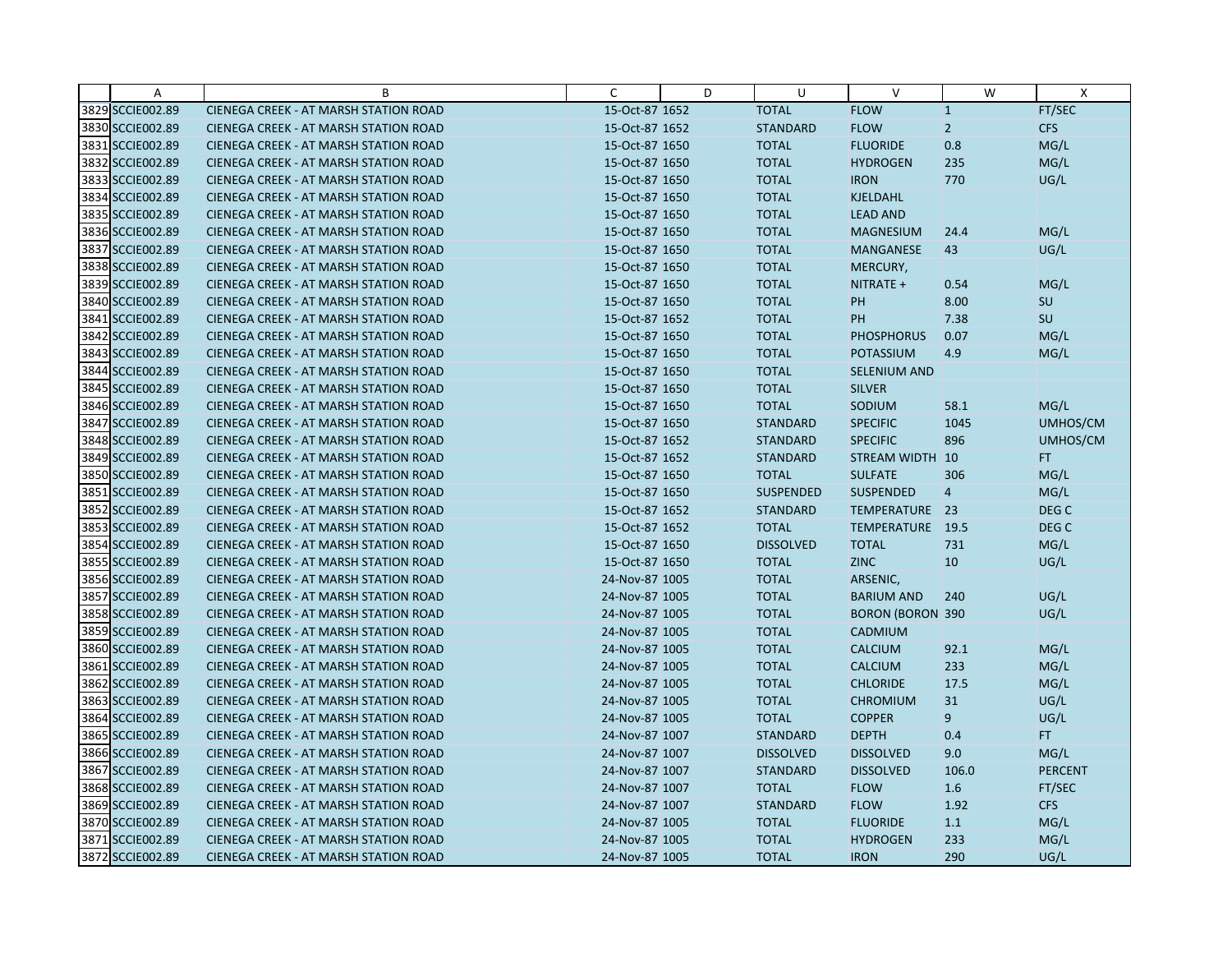| A                | B                                            | C              | D | U                | $\vee$                  | W    | X                |
|------------------|----------------------------------------------|----------------|---|------------------|-------------------------|------|------------------|
| 3873 SCCIE002.89 | CIENEGA CREEK - AT MARSH STATION ROAD        | 24-Nov-87 1005 |   | <b>TOTAL</b>     | <b>LEAD AND</b>         |      |                  |
| 3874 SCCIE002.89 | <b>CIENEGA CREEK - AT MARSH STATION ROAD</b> | 24-Nov-87 1005 |   | <b>TOTAL</b>     | <b>MAGNESIUM</b>        | 29.5 | MG/L             |
| 3875 SCCIE002.89 | <b>CIENEGA CREEK - AT MARSH STATION ROAD</b> | 24-Nov-87 1005 |   | <b>TOTAL</b>     | <b>MANGANESE</b>        | 10   | UG/L             |
| 3876 SCCIE002.89 | <b>CIENEGA CREEK - AT MARSH STATION ROAD</b> | 24-Nov-87 1005 |   | <b>TOTAL</b>     | MERCURY,                |      |                  |
| 3877 SCCIE002.89 | <b>CIENEGA CREEK - AT MARSH STATION ROAD</b> | 24-Nov-87 1005 |   | <b>TOTAL</b>     | NITRATE +               | 0.51 | MG/L             |
| 3878 SCCIE002.89 | <b>CIENEGA CREEK - AT MARSH STATION ROAD</b> | 24-Nov-87 1005 |   | <b>TOTAL</b>     | PH                      | 8.00 | SU               |
| 3879 SCCIE002.89 | <b>CIENEGA CREEK - AT MARSH STATION ROAD</b> | 24-Nov-87 1007 |   | <b>TOTAL</b>     | PH                      | 7.49 | SU               |
| 3880 SCCIE002.89 | <b>CIENEGA CREEK - AT MARSH STATION ROAD</b> | 24-Nov-87 1005 |   | <b>TOTAL</b>     | <b>PHOSPHORUS</b>       |      |                  |
| 3881 SCCIE002.89 | CIENEGA CREEK - AT MARSH STATION ROAD        | 24-Nov-87 1005 |   | <b>TOTAL</b>     | <b>POTASSIUM</b>        | 4.5  | MG/L             |
| 3882 SCCIE002.89 | <b>CIENEGA CREEK - AT MARSH STATION ROAD</b> | 24-Nov-87 1005 |   | <b>TOTAL</b>     | <b>SELENIUM AND</b>     |      |                  |
| 3883 SCCIE002.89 | <b>CIENEGA CREEK - AT MARSH STATION ROAD</b> | 24-Nov-87 1005 |   | <b>TOTAL</b>     | <b>SILVER</b>           |      |                  |
| 3884 SCCIE002.89 | CIENEGA CREEK - AT MARSH STATION ROAD        | 24-Nov-87 1005 |   | <b>TOTAL</b>     | SODIUM                  | 62.7 | MG/L             |
| 3885 SCCIE002.89 | <b>CIENEGA CREEK - AT MARSH STATION ROAD</b> | 24-Nov-87 1005 |   | <b>STANDARD</b>  | <b>SPECIFIC</b>         | 1037 | UMHOS/CM         |
| 3886 SCCIE002.89 | <b>CIENEGA CREEK - AT MARSH STATION ROAD</b> | 24-Nov-87 1007 |   | <b>STANDARD</b>  | <b>SPECIFIC</b>         | 944  | UMHOS/CM         |
| 3887 SCCIE002.89 | <b>CIENEGA CREEK - AT MARSH STATION ROAD</b> | 24-Nov-87 1007 |   | <b>STANDARD</b>  | STREAM WIDTH 3          |      | FT.              |
| 3888 SCCIE002.89 | <b>CIENEGA CREEK - AT MARSH STATION ROAD</b> | 24-Nov-87 1005 |   | <b>TOTAL</b>     | <b>SULFATE</b>          | 300. | MG/L             |
| 3889 SCCIE002.89 | CIENEGA CREEK - AT MARSH STATION ROAD        | 24-Nov-87 1005 |   | <b>SUSPENDED</b> | SUSPENDED               | 13   | MG/L             |
| 3890 SCCIE002.89 | <b>CIENEGA CREEK - AT MARSH STATION ROAD</b> | 24-Nov-87 1007 |   | <b>STANDARD</b>  | TEMPERATURE 11          |      | DEG <sub>C</sub> |
| 3891 SCCIE002.89 | <b>CIENEGA CREEK - AT MARSH STATION ROAD</b> | 24-Nov-87 1007 |   | <b>TOTAL</b>     | TEMPERATURE 17          |      | DEG <sub>C</sub> |
| 3892 SCCIE002.89 | <b>CIENEGA CREEK - AT MARSH STATION ROAD</b> | 24-Nov-87 1005 |   | <b>DISSOLVED</b> | <b>TOTAL</b>            | 748  | MG/L             |
| 3893 SCCIE002.89 | <b>CIENEGA CREEK - AT MARSH STATION ROAD</b> | 24-Nov-87 1005 |   | <b>TOTAL</b>     | <b>ZINC</b>             |      |                  |
| 3894 SCCIE002.89 | <b>CIENEGA CREEK - AT MARSH STATION ROAD</b> | 18-Jan-88 1450 |   | <b>TOTAL</b>     | ALKALINITY,             |      |                  |
| 3895 SCCIE002.89 | CIENEGA CREEK - AT MARSH STATION ROAD        | 18-Jan-88 1450 |   | <b>TOTAL</b>     | <b>AMMONIA AS</b>       |      |                  |
| 3896 SCCIE002.89 | <b>CIENEGA CREEK - AT MARSH STATION ROAD</b> | 18-Jan-88 1450 |   | <b>TOTAL</b>     | ARSENIC,                |      |                  |
| 3897 SCCIE002.89 | CIENEGA CREEK - AT MARSH STATION ROAD        | 18-Jan-88 1450 |   | <b>TOTAL</b>     | <b>BARIUM AND</b>       |      |                  |
| 3898 SCCIE002.89 | <b>CIENEGA CREEK - AT MARSH STATION ROAD</b> | 18-Jan-88 1450 |   | <b>TOTAL</b>     | <b>BORON (BORON 230</b> |      | UG/L             |
| 3899 SCCIE002.89 | <b>CIENEGA CREEK - AT MARSH STATION ROAD</b> | 18-Jan-88 1450 |   | <b>TOTAL</b>     | CADMIUM                 |      |                  |
| 3900 SCCIE002.89 | CIENEGA CREEK - AT MARSH STATION ROAD        | 18-Jan-88 1450 |   | <b>TOTAL</b>     | <b>CALCIUM</b>          | 123  | MG/L             |
| 3901 SCCIE002.89 | <b>CIENEGA CREEK - AT MARSH STATION ROAD</b> | 18-Jan-88 1450 |   | <b>TOTAL</b>     | <b>CALCIUM</b>          | 229  | MG/L             |
| 3902 SCCIE002.89 | <b>CIENEGA CREEK - AT MARSH STATION ROAD</b> | 18-Jan-88 1450 |   | <b>TOTAL</b>     | <b>CARBONATE</b>        |      |                  |
| 3903 SCCIE002.89 | CIENEGA CREEK - AT MARSH STATION ROAD        | 18-Jan-88 1450 |   | <b>TOTAL</b>     | <b>CHLORIDE</b>         | 17.8 | MG/L             |
| 3904 SCCIE002.89 | <b>CIENEGA CREEK - AT MARSH STATION ROAD</b> | 18-Jan-88 1450 |   | <b>TOTAL</b>     | <b>CHROMIUM</b>         |      |                  |
| 3905 SCCIE002.89 | <b>CIENEGA CREEK - AT MARSH STATION ROAD</b> | 18-Jan-88 1450 |   | <b>TOTAL</b>     | <b>COPPER</b>           | 18   | UG/L             |
| 3906 SCCIE002.89 | <b>CIENEGA CREEK - AT MARSH STATION ROAD</b> | 18-Jan-88 1452 |   | <b>STANDARD</b>  | <b>DEPTH</b>            | 0.4  | FT.              |
| 3907 SCCIE002.89 | <b>CIENEGA CREEK - AT MARSH STATION ROAD</b> | 18-Jan-88 1452 |   | <b>DISSOLVED</b> | <b>DISSOLVED</b>        | 7.3  | MG/L             |
| 3908 SCCIE002.89 | <b>CIENEGA CREEK - AT MARSH STATION ROAD</b> | 18-Jan-88 1452 |   | <b>STANDARD</b>  | <b>DISSOLVED</b>        | 81.0 | <b>PERCENT</b>   |
| 3909 SCCIE002.89 | <b>CIENEGA CREEK - AT MARSH STATION ROAD</b> | 18-Jan-88 1452 |   | <b>TOTAL</b>     | <b>FLOW</b>             | 1.5  | FT/SEC           |
| 3910 SCCIE002.89 | CIENEGA CREEK - AT MARSH STATION ROAD        | 18-Jan-88 1452 |   | <b>STANDARD</b>  | <b>FLOW</b>             | 3    | <b>CFS</b>       |
| 3911 SCCIE002.89 | CIENEGA CREEK - AT MARSH STATION ROAD        | 18-Jan-88 1450 |   | <b>TOTAL</b>     | <b>FLUORIDE</b>         | 0.71 | MG/L             |
| 3912 SCCIE002.89 | <b>CIENEGA CREEK - AT MARSH STATION ROAD</b> | 18-Jan-88 1450 |   | <b>TOTAL</b>     | <b>HYDROGEN</b>         | 279  | MG/L             |
| 3913 SCCIE002.89 | <b>CIENEGA CREEK - AT MARSH STATION ROAD</b> | 18-Jan-88 1450 |   | <b>TOTAL</b>     | <b>IRON</b>             | 130  | UG/L             |
| 3914 SCCIE002.89 | <b>CIENEGA CREEK - AT MARSH STATION ROAD</b> | 18-Jan-88 1450 |   | <b>TOTAL</b>     | KJELDAHL                |      |                  |
| 3915 SCCIE002.89 | <b>CIENEGA CREEK - AT MARSH STATION ROAD</b> | 18-Jan-88 1450 |   | <b>TOTAL</b>     | <b>LEAD AND</b>         |      |                  |
| 3916 SCCIE002.89 | CIENEGA CREEK - AT MARSH STATION ROAD        | 18-Jan-88 1450 |   | <b>TOTAL</b>     | <b>MAGNESIUM</b>        | 32.5 | MG/L             |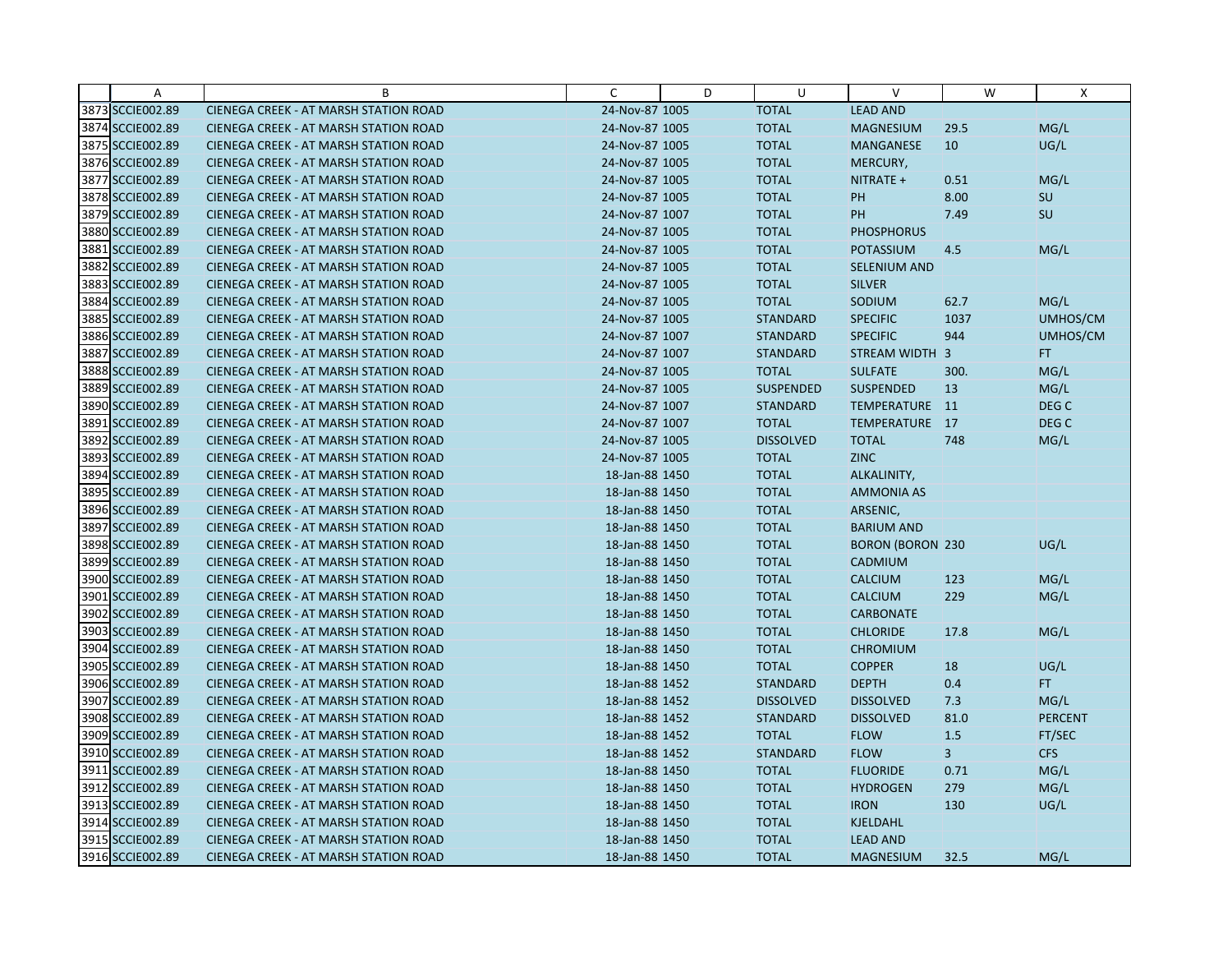| A                | B                                            | C              | D | U                | $\vee$                  | W              | X                |
|------------------|----------------------------------------------|----------------|---|------------------|-------------------------|----------------|------------------|
| 3917 SCCIE002.89 | CIENEGA CREEK - AT MARSH STATION ROAD        | 18-Jan-88 1450 |   | <b>TOTAL</b>     | MANGANESE               |                |                  |
| 3918 SCCIE002.89 | <b>CIENEGA CREEK - AT MARSH STATION ROAD</b> | 18-Jan-88 1450 |   | <b>TOTAL</b>     | MERCURY,                |                |                  |
| 3919 SCCIE002.89 | <b>CIENEGA CREEK - AT MARSH STATION ROAD</b> | 18-Jan-88 1450 |   | <b>TOTAL</b>     | NITRATE +               |                |                  |
| 3920 SCCIE002.89 | CIENEGA CREEK - AT MARSH STATION ROAD        | 18-Jan-88 1450 |   | <b>TOTAL</b>     | PH                      | 8.19           | SU               |
| 3921 SCCIE002.89 | <b>CIENEGA CREEK - AT MARSH STATION ROAD</b> | 18-Jan-88 1452 |   | <b>TOTAL</b>     | PH                      | 7.16           | SU               |
| 3922 SCCIE002.89 | <b>CIENEGA CREEK - AT MARSH STATION ROAD</b> | 18-Jan-88 1450 |   | <b>TOTAL</b>     | <b>PHOSPHORUS</b>       |                |                  |
| 3923 SCCIE002.89 | <b>CIENEGA CREEK - AT MARSH STATION ROAD</b> | 18-Jan-88 1450 |   | <b>TOTAL</b>     | <b>POTASSIUM</b>        | 5.77           | MG/L             |
| 3924 SCCIE002.89 | <b>CIENEGA CREEK - AT MARSH STATION ROAD</b> | 18-Jan-88 1450 |   | <b>TOTAL</b>     | SELENIUM AND            |                |                  |
| 3925 SCCIE002.89 | CIENEGA CREEK - AT MARSH STATION ROAD        | 18-Jan-88 1450 |   | <b>TOTAL</b>     | <b>SILVER</b>           |                |                  |
| 3926 SCCIE002.89 | <b>CIENEGA CREEK - AT MARSH STATION ROAD</b> | 18-Jan-88 1450 |   | <b>TOTAL</b>     | SODIUM                  | 60             | MG/L             |
| 3927 SCCIE002.89 | <b>CIENEGA CREEK - AT MARSH STATION ROAD</b> | 18-Jan-88 1450 |   | <b>STANDARD</b>  | <b>SPECIFIC</b>         | 944            | UMHOS/CM         |
| 3928 SCCIE002.89 | CIENEGA CREEK - AT MARSH STATION ROAD        | 18-Jan-88 1452 |   | <b>STANDARD</b>  | <b>SPECIFIC</b>         | 914            | UMHOS/CM         |
| 3929 SCCIE002.89 | <b>CIENEGA CREEK - AT MARSH STATION ROAD</b> | 18-Jan-88 1452 |   | <b>STANDARD</b>  | <b>STREAM WIDTH</b>     | 5              | FT.              |
| 3930 SCCIE002.89 | <b>CIENEGA CREEK - AT MARSH STATION ROAD</b> | 18-Jan-88 1450 |   | <b>TOTAL</b>     | <b>SULFATE</b>          | 311            | MG/L             |
| 3931 SCCIE002.89 | <b>CIENEGA CREEK - AT MARSH STATION ROAD</b> | 18-Jan-88 1450 |   | <b>SUSPENDED</b> | <b>SUSPENDED</b>        | $\overline{4}$ | MG/L             |
| 3932 SCCIE002.89 | <b>CIENEGA CREEK - AT MARSH STATION ROAD</b> | 18-Jan-88 1452 |   | <b>STANDARD</b>  | TEMPERATURE 5           |                | DEG <sub>C</sub> |
| 3933 SCCIE002.89 | CIENEGA CREEK - AT MARSH STATION ROAD        | 18-Jan-88 1452 |   | <b>TOTAL</b>     | TEMPERATURE 14          |                | DEG C            |
| 3934 SCCIE002.89 | <b>CIENEGA CREEK - AT MARSH STATION ROAD</b> | 18-Jan-88 1450 |   | <b>DISSOLVED</b> | <b>TOTAL</b>            | 697            | MG/L             |
| 3935 SCCIE002.89 | <b>CIENEGA CREEK - AT MARSH STATION ROAD</b> | 18-Jan-88 1450 |   | <b>TOTAL</b>     | <b>TURBIDITY</b>        | 3.3            | <b>NTU</b>       |
| 3936 SCCIE002.89 | CIENEGA CREEK - AT MARSH STATION ROAD        | 18-Jan-88 1450 |   | <b>TOTAL</b>     | <b>ZINC</b>             |                |                  |
| 3937 SCCIE002.89 | <b>CIENEGA CREEK - AT MARSH STATION ROAD</b> | 05-Apr-88 1005 |   | <b>TOTAL</b>     | <b>AMMONIA AS</b>       | 0.4            | MG/L             |
| 3938 SCCIE002.89 | <b>CIENEGA CREEK - AT MARSH STATION ROAD</b> | 05-Apr-88 1005 |   | <b>TOTAL</b>     | ARSENIC,                |                |                  |
| 3939 SCCIE002.89 | CIENEGA CREEK - AT MARSH STATION ROAD        | 05-Apr-88 1005 |   | <b>TOTAL</b>     | <b>BARIUM AND</b>       |                |                  |
| 3940 SCCIE002.89 | <b>CIENEGA CREEK - AT MARSH STATION ROAD</b> | 05-Apr-88 1005 |   | <b>TOTAL</b>     | <b>BORON (BORON 210</b> |                | UG/L             |
| 3941 SCCIE002.89 | CIENEGA CREEK - AT MARSH STATION ROAD        | 05-Apr-88 1005 |   | <b>TOTAL</b>     | CADMIUM                 |                |                  |
| 3942 SCCIE002.89 | <b>CIENEGA CREEK - AT MARSH STATION ROAD</b> | 05-Apr-88 1005 |   | <b>TOTAL</b>     | <b>CALCIUM</b>          | 101.           | MG/L             |
| 3943 SCCIE002.89 | <b>CIENEGA CREEK - AT MARSH STATION ROAD</b> | 05-Apr-88 1005 |   | <b>TOTAL</b>     | <b>CALCIUM</b>          | 225            | MG/L             |
| 3944 SCCIE002.89 | CIENEGA CREEK - AT MARSH STATION ROAD        | 05-Apr-88 1005 |   | <b>TOTAL</b>     | <b>CHLORIDE</b>         | 17.9           | MG/L             |
| 3945 SCCIE002.89 | <b>CIENEGA CREEK - AT MARSH STATION ROAD</b> | 05-Apr-88 1005 |   | <b>TOTAL</b>     | <b>CHROMIUM</b>         | 12             | UG/L             |
| 3946 SCCIE002.89 | <b>CIENEGA CREEK - AT MARSH STATION ROAD</b> | 05-Apr-88 1005 |   | <b>TOTAL</b>     | <b>COPPER</b>           | 18             | UG/L             |
| 3947 SCCIE002.89 | CIENEGA CREEK - AT MARSH STATION ROAD        | 05-Apr-88 1007 |   | <b>STANDARD</b>  | <b>DEPTH</b>            | 0.2            | FT.              |
| 3948 SCCIE002.89 | <b>CIENEGA CREEK - AT MARSH STATION ROAD</b> | 05-Apr-88 1007 |   | <b>DISSOLVED</b> | <b>DISSOLVED</b>        | 8.6            | MG/L             |
| 3949 SCCIE002.89 | <b>CIENEGA CREEK - AT MARSH STATION ROAD</b> | 05-Apr-88 1007 |   | <b>STANDARD</b>  | <b>DISSOLVED</b>        | 102.0          | <b>PERCENT</b>   |
| 3950 SCCIE002.89 | <b>CIENEGA CREEK - AT MARSH STATION ROAD</b> | 05-Apr-88 1005 |   | <b>TOTAL</b>     | <b>FECAL</b>            | 2 <sup>1</sup> | CFU/100          |
| 3951 SCCIE002.89 | <b>CIENEGA CREEK - AT MARSH STATION ROAD</b> | 05-Apr-88 1007 |   | <b>TOTAL</b>     | <b>FLOW</b>             | 1.3            | FT/SEC           |
| 3952 SCCIE002.89 | <b>CIENEGA CREEK - AT MARSH STATION ROAD</b> | 05-Apr-88 1007 |   | <b>STANDARD</b>  | <b>FLOW</b>             | 1.62           | <b>CFS</b>       |
| 3953 SCCIE002.89 | <b>CIENEGA CREEK - AT MARSH STATION ROAD</b> | 05-Apr-88 1005 |   | <b>TOTAL</b>     | <b>FLUORIDE</b>         | 1.14           | MG/L             |
| 3954 SCCIE002.89 | <b>CIENEGA CREEK - AT MARSH STATION ROAD</b> | 05-Apr-88 1005 |   | <b>TOTAL</b>     | <b>HYDROGEN</b>         | 225            | MG/L             |
| 3955 SCCIE002.89 | CIENEGA CREEK - AT MARSH STATION ROAD        | 05-Apr-88 1005 |   | <b>TOTAL</b>     | <b>IRON</b>             | 90             | UG/L             |
| 3956 SCCIE002.89 | <b>CIENEGA CREEK - AT MARSH STATION ROAD</b> | 05-Apr-88 1005 |   | <b>TOTAL</b>     | <b>LEAD AND</b>         |                |                  |
| 3957 SCCIE002.89 | <b>CIENEGA CREEK - AT MARSH STATION ROAD</b> | 05-Apr-88 1005 |   | <b>TOTAL</b>     | <b>MAGNESIUM</b>        | 30.8           | MG/L             |
| 3958 SCCIE002.89 | CIENEGA CREEK - AT MARSH STATION ROAD        | 05-Apr-88 1005 |   | <b>TOTAL</b>     | <b>MANGANESE</b>        |                |                  |
| 3959 SCCIE002.89 | CIENEGA CREEK - AT MARSH STATION ROAD        | 05-Apr-88 1005 |   | <b>TOTAL</b>     | NITRATE +               |                |                  |
| 3960 SCCIE002.89 | CIENEGA CREEK - AT MARSH STATION ROAD        | 05-Apr-88 1005 |   | <b>TOTAL</b>     | PH                      | 8.10           | <b>SU</b>        |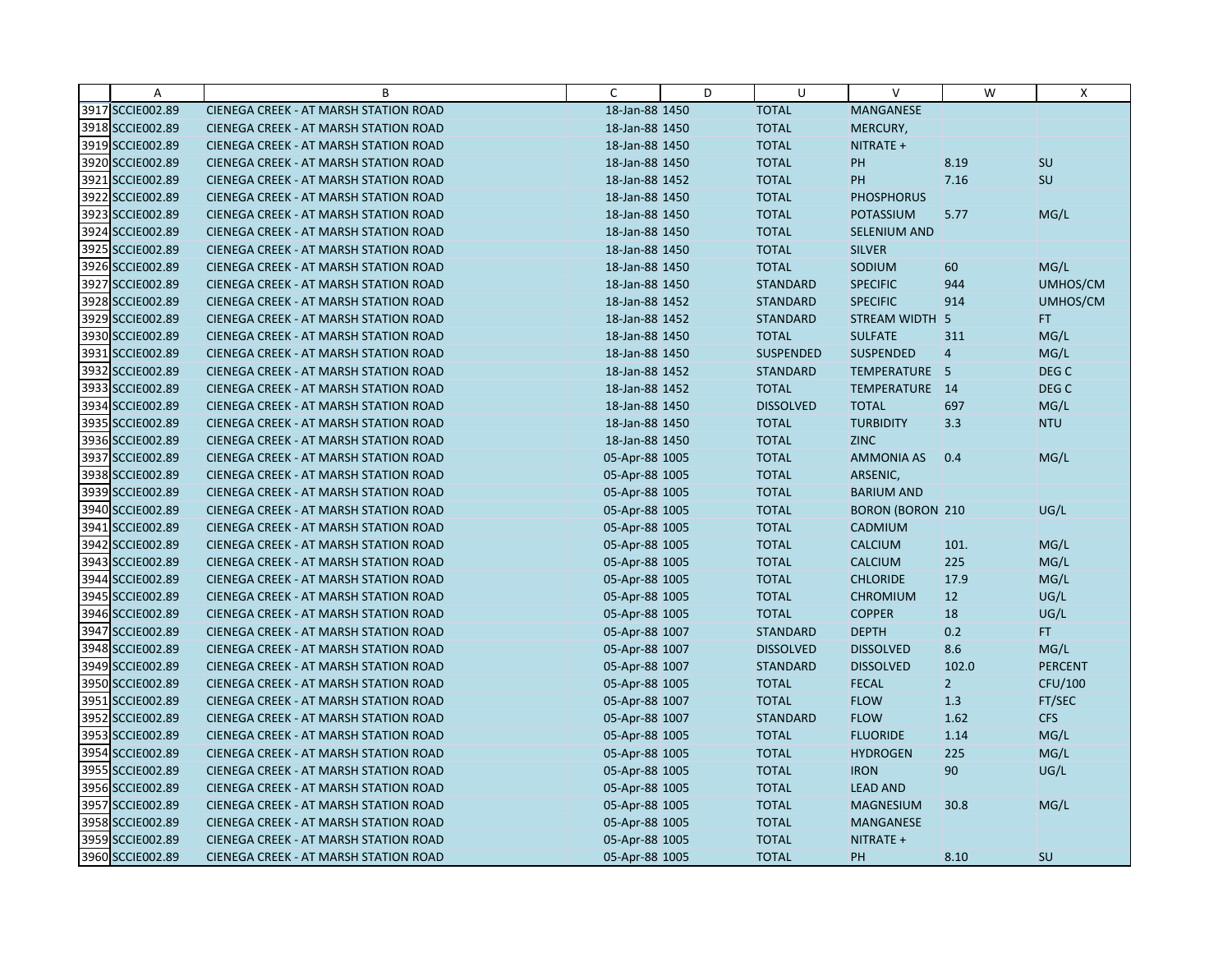| A                | B                                            | C              | D | U                | $\vee$               | W              | X                |
|------------------|----------------------------------------------|----------------|---|------------------|----------------------|----------------|------------------|
| 3961 SCCIE002.89 | CIENEGA CREEK - AT MARSH STATION ROAD        | 05-Apr-88 1007 |   | <b>TOTAL</b>     | PH                   | 5.20           | SU               |
| 3962 SCCIE002.89 | <b>CIENEGA CREEK - AT MARSH STATION ROAD</b> | 05-Apr-88 1005 |   | <b>TOTAL</b>     | <b>PHOSPHORUS</b>    | 0.23           | MG/L             |
| 3963 SCCIE002.89 | <b>CIENEGA CREEK - AT MARSH STATION ROAD</b> | 05-Apr-88 1005 |   | <b>TOTAL</b>     | <b>POTASSIUM</b>     | 3.9            | MG/L             |
| 3964 SCCIE002.89 | CIENEGA CREEK - AT MARSH STATION ROAD        | 05-Apr-88 1005 |   | <b>TOTAL</b>     | <b>SELENIUM AND</b>  |                |                  |
| 3965 SCCIE002.89 | <b>CIENEGA CREEK - AT MARSH STATION ROAD</b> | 05-Apr-88 1005 |   | <b>TOTAL</b>     | <b>SILVER</b>        |                |                  |
| 3966 SCCIE002.89 | <b>CIENEGA CREEK - AT MARSH STATION ROAD</b> | 05-Apr-88 1005 |   | <b>TOTAL</b>     | SODIUM               | 50.1           | MG/L             |
| 3967 SCCIE002.89 | <b>CIENEGA CREEK - AT MARSH STATION ROAD</b> | 05-Apr-88 1005 |   | <b>STANDARD</b>  | <b>SPECIFIC</b>      | 1033           | UMHOS/CM         |
| 3968 SCCIE002.89 | <b>CIENEGA CREEK - AT MARSH STATION ROAD</b> | 05-Apr-88 1007 |   | <b>STANDARD</b>  | <b>SPECIFIC</b>      | 842            | UMHOS/CM         |
| 3969 SCCIE002.89 | CIENEGA CREEK - AT MARSH STATION ROAD        | 05-Apr-88 1007 |   | <b>STANDARD</b>  | STREAM WIDTH 5       |                | FT.              |
| 3970 SCCIE002.89 | <b>CIENEGA CREEK - AT MARSH STATION ROAD</b> | 05-Apr-88 1005 |   | <b>TOTAL</b>     | <b>SULFATE</b>       | 361            | MG/L             |
| 3971 SCCIE002.89 | <b>CIENEGA CREEK - AT MARSH STATION ROAD</b> | 05-Apr-88 1005 |   | <b>SUSPENDED</b> | <b>SUSPENDED</b>     | $\overline{4}$ | MG/L             |
| 3972 SCCIE002.89 | CIENEGA CREEK - AT MARSH STATION ROAD        | 05-Apr-88 1007 |   | <b>STANDARD</b>  | TEMPERATURE 25       |                | DEG <sub>C</sub> |
| 3973 SCCIE002.89 | <b>CIENEGA CREEK - AT MARSH STATION ROAD</b> | 05-Apr-88 1007 |   | <b>TOTAL</b>     | TEMPERATURE 17.5     |                | DEG C            |
| 3974 SCCIE002.89 | <b>CIENEGA CREEK - AT MARSH STATION ROAD</b> | 05-Apr-88 1005 |   | <b>DISSOLVED</b> | <b>TOTAL</b>         | 776            | MG/L             |
| 3975 SCCIE002.89 | <b>CIENEGA CREEK - AT MARSH STATION ROAD</b> | 05-Apr-88 1005 |   | <b>TOTAL</b>     | <b>TURBIDITY</b>     | 0.3            | <b>NTU</b>       |
| 3976 SCCIE002.89 | CIENEGA CREEK - AT MARSH STATION ROAD        | 05-Apr-88 1005 |   | <b>TOTAL</b>     | <b>ZINC</b>          | 17             | UG/L             |
| 3977 SCCIE002.89 | CIENEGA CREEK - AT MARSH STATION ROAD        | 04-May-88 1127 |   | <b>DISSOLVED</b> | <b>DISSOLVED</b>     | 8              | MG/L             |
| 3978 SCCIE002.89 | <b>CIENEGA CREEK - AT MARSH STATION ROAD</b> | 04-May-88 1127 |   | <b>STANDARD</b>  | <b>DISSOLVED</b>     | 98.0           | <b>PERCENT</b>   |
| 3979 SCCIE002.89 | <b>CIENEGA CREEK - AT MARSH STATION ROAD</b> | 04-May-88 1125 |   | <b>TOTAL</b>     | <b>FECAL</b>         | 30             | CFU/100          |
| 3980 SCCIE002.89 | CIENEGA CREEK - AT MARSH STATION ROAD        | 04-May-88 1127 |   | <b>TOTAL</b>     | PH                   | 8.06           | SU               |
| 3981 SCCIE002.89 | <b>CIENEGA CREEK - AT MARSH STATION ROAD</b> | 04-May-88 1127 |   | <b>STANDARD</b>  | <b>SPECIFIC</b>      | 904            | UMHOS/CM         |
| 3982 SCCIE002.89 | <b>CIENEGA CREEK - AT MARSH STATION ROAD</b> | 04-May-88 1127 |   | <b>STANDARD</b>  | TEMPERATURE          | 27.5           | DEG <sub>C</sub> |
| 3983 SCCIE002.89 | <b>CIENEGA CREEK - AT MARSH STATION ROAD</b> | 04-May-88 1127 |   | <b>TOTAL</b>     | TEMPERATURE 19       |                | DEG C            |
| 3984 SCCIE002.89 | <b>CIENEGA CREEK - AT MARSH STATION ROAD</b> | 20-Jul-88 0940 |   | <b>TOTAL</b>     | <b>AMMONIA AS</b>    | 0.06           | MG/L             |
| 3985 SCCIE002.89 | CIENEGA CREEK - AT MARSH STATION ROAD        | 20-Jul-88 0940 |   | <b>TOTAL</b>     | <b>ANTIMONY</b>      |                |                  |
| 3986 SCCIE002.89 | <b>CIENEGA CREEK - AT MARSH STATION ROAD</b> | 20-Jul-88 0940 |   | <b>TOTAL</b>     | ARSENIC,             | 55             | UG/L             |
| 3987 SCCIE002.89 | <b>CIENEGA CREEK - AT MARSH STATION ROAD</b> | 20-Jul-88 0940 |   | <b>TOTAL</b>     | <b>BARIUM AND</b>    | 120            | UG/L             |
| 3988 SCCIE002.89 | CIENEGA CREEK - AT MARSH STATION ROAD        | 20-Jul-88 0940 |   | <b>TOTAL</b>     | <b>BERYLLIUM AND</b> |                |                  |
| 3989 SCCIE002.89 | <b>CIENEGA CREEK - AT MARSH STATION ROAD</b> | 20-Jul-88 0940 |   | <b>TOTAL</b>     | <b>BORON (BORON</b>  |                |                  |
| 3990 SCCIE002.89 | <b>CIENEGA CREEK - AT MARSH STATION ROAD</b> | 20-Jul-88 0940 |   | <b>TOTAL</b>     | CADMIUM              | 5              | UG/L             |
| 3991 SCCIE002.89 | CIENEGA CREEK - AT MARSH STATION ROAD        | 20-Jul-88 0940 |   | <b>TOTAL</b>     | <b>CALCIUM</b>       | 70             | MG/L             |
| 3992 SCCIE002.89 | <b>CIENEGA CREEK - AT MARSH STATION ROAD</b> | 20-Jul-88 0940 |   | <b>STANDARD</b>  | <b>CALCIUM</b>       | 319            | MG/L             |
| 3993 SCCIE002.89 | <b>CIENEGA CREEK - AT MARSH STATION ROAD</b> | 20-Jul-88 0940 |   | <b>TOTAL</b>     | <b>CALCIUM</b>       | 138            | MG/L             |
| 3994 SCCIE002.89 | <b>CIENEGA CREEK - AT MARSH STATION ROAD</b> | 20-Jul-88 0940 |   | <b>TOTAL</b>     | <b>CHLORIDE</b>      | 6.7            | MG/L             |
| 3995 SCCIE002.89 | <b>CIENEGA CREEK - AT MARSH STATION ROAD</b> | 20-Jul-88 0940 |   | <b>TOTAL</b>     | <b>CHROMIUM</b>      | 42             | UG/L             |
| 3996 SCCIE002.89 | <b>CIENEGA CREEK - AT MARSH STATION ROAD</b> | 20-Jul-88 0940 |   | <b>TOTAL</b>     | <b>COPPER</b>        | 12             | UG/L             |
| 3997 SCCIE002.89 | <b>CIENEGA CREEK - AT MARSH STATION ROAD</b> | 20-Jul-88 0942 |   | <b>STANDARD</b>  | <b>DEPTH</b>         | 0.4            | FT.              |
| 3998 SCCIE002.89 | CIENEGA CREEK - AT MARSH STATION ROAD        | 20-Jul-88 0942 |   | <b>DISSOLVED</b> | <b>DISSOLVED</b>     | 6.3            | MG/L             |
| 3999 SCCIE002.89 | CIENEGA CREEK - AT MARSH STATION ROAD        | 20-Jul-88 0942 |   | <b>STANDARD</b>  | <b>DISSOLVED</b>     | 82.0           | <b>PERCENT</b>   |
| 4000 SCCIE002.89 | <b>CIENEGA CREEK - AT MARSH STATION ROAD</b> | 20-Jul-88 0942 |   | <b>TOTAL</b>     | <b>FLOW</b>          | 2.4            | FT/SEC           |
| 4001 SCCIE002.89 | <b>CIENEGA CREEK - AT MARSH STATION ROAD</b> | 20-Jul-88 0942 |   | <b>STANDARD</b>  | <b>FLOW</b>          | 10.7           | <b>CFS</b>       |
| 4002 SCCIE002.89 | <b>CIENEGA CREEK - AT MARSH STATION ROAD</b> | 20-Jul-88 0940 |   | <b>TOTAL</b>     | <b>FLUORIDE</b>      | 0.31           | MG/L             |
| 4003 SCCIE002.89 | <b>CIENEGA CREEK - AT MARSH STATION ROAD</b> | 20-Jul-88 0940 |   | <b>TOTAL</b>     | <b>HYDROGEN</b>      | 138            | MG/L             |
| 4004 SCCIE002.89 | CIENEGA CREEK - AT MARSH STATION ROAD        | 20-Jul-88 0940 |   | <b>TOTAL</b>     | <b>IRON</b>          | 45050          | UG/L             |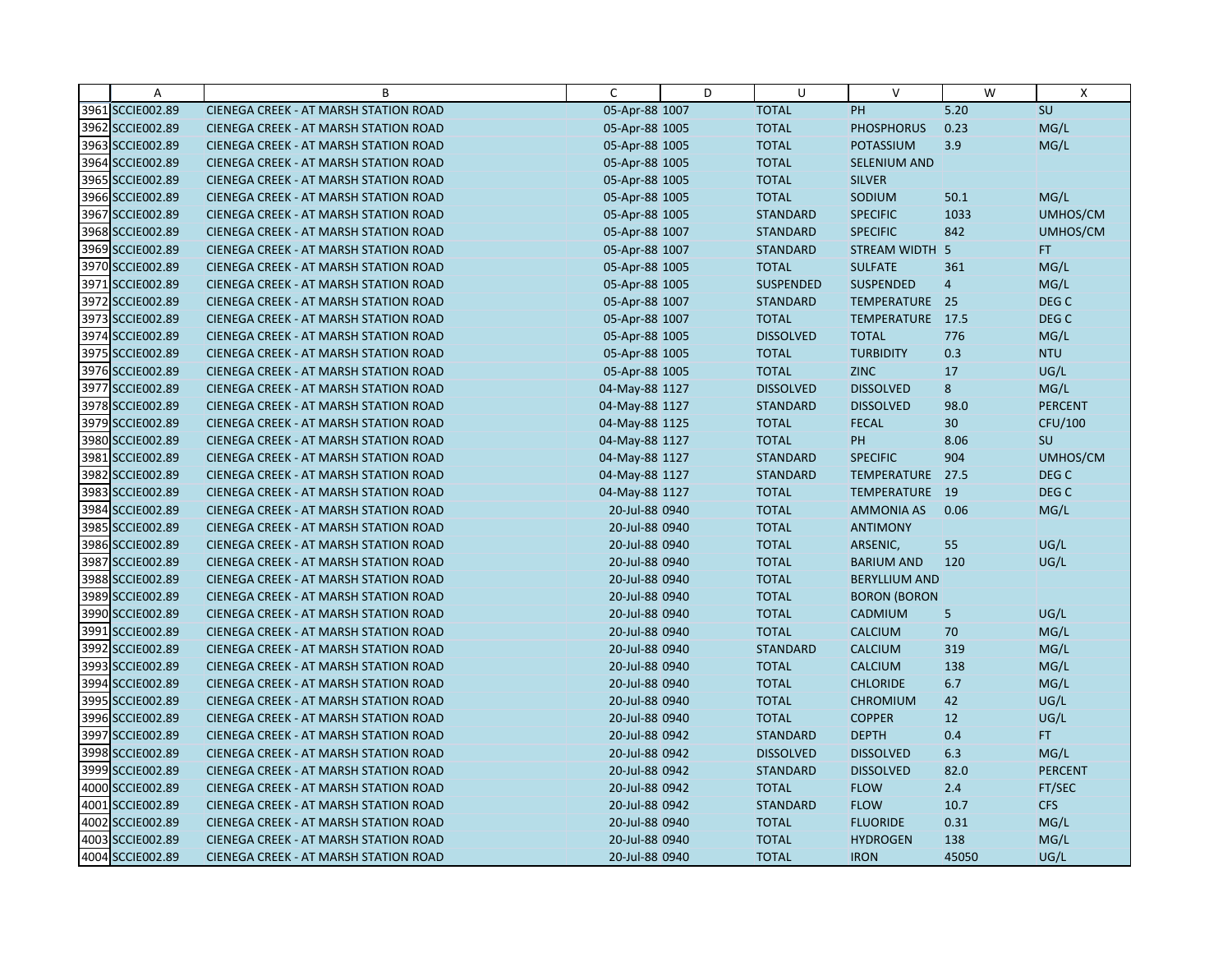| $\overline{A}$   | B                                            | C              | D | U                | $\vee$               | W            | X                |
|------------------|----------------------------------------------|----------------|---|------------------|----------------------|--------------|------------------|
| 4005 SCCIE002.89 | CIENEGA CREEK - AT MARSH STATION ROAD        | 20-Jul-88 0940 |   | <b>TOTAL</b>     | KJELDAHL             |              |                  |
| 4006 SCCIE002.89 | CIENEGA CREEK - AT MARSH STATION ROAD        | 20-Jul-88 0940 |   | <b>TOTAL</b>     | <b>LEAD AND</b>      | 52           | UG/L             |
| 4007 SCCIE002.89 | <b>CIENEGA CREEK - AT MARSH STATION ROAD</b> | 20-Jul-88 0940 |   | <b>TOTAL</b>     | <b>MAGNESIUM</b>     | 35           | MG/L             |
| 4008 SCCIE002.89 | <b>CIENEGA CREEK - AT MARSH STATION ROAD</b> | 20-Jul-88 0940 |   | <b>TOTAL</b>     | <b>MANGANESE</b>     | 1975         | UG/L             |
| 4009 SCCIE002.89 | CIENEGA CREEK - AT MARSH STATION ROAD        | 20-Jul-88 0940 |   | <b>TOTAL</b>     | MERCURY,             |              |                  |
| 4010 SCCIE002.89 | <b>CIENEGA CREEK - AT MARSH STATION ROAD</b> | 20-Jul-88 0940 |   | <b>TOTAL</b>     | <b>NICKEL</b>        | 42           | UG/L             |
| 4011 SCCIE002.89 | <b>CIENEGA CREEK - AT MARSH STATION ROAD</b> | 20-Jul-88 0940 |   | <b>TOTAL</b>     | NITRATE +            | 0.63         | MG/L             |
| 4012 SCCIE002.89 | <b>CIENEGA CREEK - AT MARSH STATION ROAD</b> | 20-Jul-88 0940 |   | <b>TOTAL</b>     | PH                   | 8.2          | <b>SU</b>        |
| 4013 SCCIE002.89 | CIENEGA CREEK - AT MARSH STATION ROAD        | 20-Jul-88 0942 |   | <b>TOTAL</b>     | PH                   | 7.52         | SU               |
| 4014 SCCIE002.89 | <b>CIENEGA CREEK - AT MARSH STATION ROAD</b> | 20-Jul-88 0940 |   | <b>TOTAL</b>     | <b>PHOSPHORUS</b>    |              |                  |
| 4015 SCCIE002.89 | <b>CIENEGA CREEK - AT MARSH STATION ROAD</b> | 20-Jul-88 0940 |   | <b>TOTAL</b>     | <b>POTASSIUM</b>     | 17.8         | MG/L             |
| 4016 SCCIE002.89 | CIENEGA CREEK - AT MARSH STATION ROAD        | 20-Jul-88 0940 |   | <b>TOTAL</b>     | SELENIUM AND         |              |                  |
| 4017 SCCIE002.89 | <b>CIENEGA CREEK - AT MARSH STATION ROAD</b> | 20-Jul-88 0940 |   | <b>TOTAL</b>     | <b>SILVER</b>        |              |                  |
| 4018 SCCIE002.89 | <b>CIENEGA CREEK - AT MARSH STATION ROAD</b> | 20-Jul-88 0940 |   | <b>TOTAL</b>     | SODIUM               | 27.3         | MG/L             |
| 4019 SCCIE002.89 | <b>CIENEGA CREEK - AT MARSH STATION ROAD</b> | 20-Jul-88 0940 |   | <b>STANDARD</b>  | <b>SPECIFIC</b>      | 620          | UMHOS/CM         |
| 4020 SCCIE002.89 | CIENEGA CREEK - AT MARSH STATION ROAD        | 20-Jul-88 0942 |   | <b>STANDARD</b>  | <b>SPECIFIC</b>      | 382          | UMHOS/CM         |
| 4021 SCCIE002.89 | CIENEGA CREEK - AT MARSH STATION ROAD        | 20-Jul-88 0942 |   | <b>STANDARD</b>  | STREAM WIDTH 12.5    |              | FT.              |
| 4022 SCCIE002.89 | CIENEGA CREEK - AT MARSH STATION ROAD        | 20-Jul-88 0940 |   | <b>TOTAL</b>     | <b>SULFATE</b>       | 108          | MG/L             |
| 4023 SCCIE002.89 | <b>CIENEGA CREEK - AT MARSH STATION ROAD</b> | 20-Jul-88 0940 |   | <b>SUSPENDED</b> | <b>SUSPENDED</b>     | 2440         | MG/L             |
| 4024 SCCIE002.89 | <b>CIENEGA CREEK - AT MARSH STATION ROAD</b> | 20-Jul-88 0942 |   | <b>STANDARD</b>  | TEMPERATURE 26       |              | DEG C            |
| 4025 SCCIE002.89 | <b>CIENEGA CREEK - AT MARSH STATION ROAD</b> | 20-Jul-88 0942 |   | <b>TOTAL</b>     | TEMPERATURE 22       |              | DEG <sub>C</sub> |
| 4026 SCCIE002.89 | <b>CIENEGA CREEK - AT MARSH STATION ROAD</b> | 20-Jul-88 0940 |   | <b>TOTAL</b>     | <b>THALLIUM</b>      |              |                  |
| 4027 SCCIE002.89 | CIENEGA CREEK - AT MARSH STATION ROAD        | 20-Jul-88 0940 |   | <b>DISSOLVED</b> | <b>TOTAL</b>         | 320          | MG/L             |
| 4028 SCCIE002.89 | <b>CIENEGA CREEK - AT MARSH STATION ROAD</b> | 20-Jul-88 0940 |   | <b>TOTAL</b>     | <b>TURBIDITY</b>     | 526          | <b>NTU</b>       |
| 4029 SCCIE002.89 | CIENEGA CREEK - AT MARSH STATION ROAD        | 20-Jul-88 0940 |   | <b>TOTAL</b>     | <b>ZINC</b>          | 204          | UG/L             |
| 4030 SCCIE002.89 | <b>CIENEGA CREEK - AT MARSH STATION ROAD</b> | 21-Sep-88 0940 |   | <b>TOTAL</b>     | ALKALINITY,          |              |                  |
| 4031 SCCIE002.89 | CIENEGA CREEK - AT MARSH STATION ROAD        | 21-Sep-88 0940 |   | <b>TOTAL</b>     | <b>AMMONIA AS</b>    | 0.07         | MG/L             |
| 4032 SCCIE002.89 | CIENEGA CREEK - AT MARSH STATION ROAD        | 21-Sep-88 0940 |   | <b>TOTAL</b>     | <b>ANTIMONY</b>      |              |                  |
| 4033 SCCIE002.89 | <b>CIENEGA CREEK - AT MARSH STATION ROAD</b> | 21-Sep-88 0940 |   | <b>TOTAL</b>     | ARSENIC,             |              |                  |
| 4034 SCCIE002.89 | <b>CIENEGA CREEK - AT MARSH STATION ROAD</b> | 21-Sep-88 0940 |   | <b>TOTAL</b>     | <b>BARIUM AND</b>    | 80           | UG/L             |
| 4035 SCCIE002.89 | CIENEGA CREEK - AT MARSH STATION ROAD        | 21-Sep-88 0940 |   | <b>TOTAL</b>     | <b>BERYLLIUM AND</b> |              |                  |
| 4036 SCCIE002.89 | <b>CIENEGA CREEK - AT MARSH STATION ROAD</b> | 21-Sep-88 0940 |   | <b>TOTAL</b>     | <b>BORON (BORON</b>  |              |                  |
| 4037 SCCIE002.89 | <b>CIENEGA CREEK - AT MARSH STATION ROAD</b> | 21-Sep-88 0940 |   | <b>TOTAL</b>     | CADMIUM              |              |                  |
| 4038 SCCIE002.89 | <b>CIENEGA CREEK - AT MARSH STATION ROAD</b> | 21-Sep-88 0940 |   | <b>TOTAL</b>     | <b>CALCIUM</b>       | 93           | MG/L             |
| 4039 SCCIE002.89 | CIENEGA CREEK - AT MARSH STATION ROAD        | 21-Sep-88 0940 |   | <b>STANDARD</b>  | <b>CALCIUM</b>       | 339          | MG/L             |
| 4040 SCCIE002.89 | <b>CIENEGA CREEK - AT MARSH STATION ROAD</b> | 21-Sep-88 0940 |   | <b>TOTAL</b>     | <b>CALCIUM</b>       | 220          | MG/L             |
| 4041 SCCIE002.89 | <b>CIENEGA CREEK - AT MARSH STATION ROAD</b> | 21-Sep-88 0940 |   | <b>TOTAL</b>     | <b>CARBONATE</b>     |              |                  |
| 4042 SCCIE002.89 | CIENEGA CREEK - AT MARSH STATION ROAD        | 21-Sep-88 0940 |   | <b>TOTAL</b>     | <b>CHLORIDE</b>      | 15.8         | MG/L             |
| 4043 SCCIE002.89 | CIENEGA CREEK - AT MARSH STATION ROAD        | 21-Sep-88 0940 |   | <b>TOTAL</b>     | <b>CHROMIUM</b>      |              |                  |
| 4044 SCCIE002.89 | <b>CIENEGA CREEK - AT MARSH STATION ROAD</b> | 21-Sep-88 0940 |   | <b>TOTAL</b>     | <b>COPPER</b>        |              |                  |
| 4045 SCCIE002.89 | <b>CIENEGA CREEK - AT MARSH STATION ROAD</b> | 21-Sep-88 0942 |   | <b>STANDARD</b>  | <b>DEPTH</b>         | 0.3          | FT.              |
| 4046 SCCIE002.89 | CIENEGA CREEK - AT MARSH STATION ROAD        | 21-Sep-88 0942 |   | <b>TOTAL</b>     | <b>FLOW</b>          | $\mathbf{1}$ | FT/SEC           |
| 4047 SCCIE002.89 | CIENEGA CREEK - AT MARSH STATION ROAD        | 21-Sep-88 0942 |   | <b>STANDARD</b>  | <b>FLOW</b>          | 1.74         | <b>CFS</b>       |
| 4048 SCCIE002.89 | CIENEGA CREEK - AT MARSH STATION ROAD        | 21-Sep-88 0940 |   | <b>TOTAL</b>     | <b>FLUORIDE</b>      | 0.73         | MG/L             |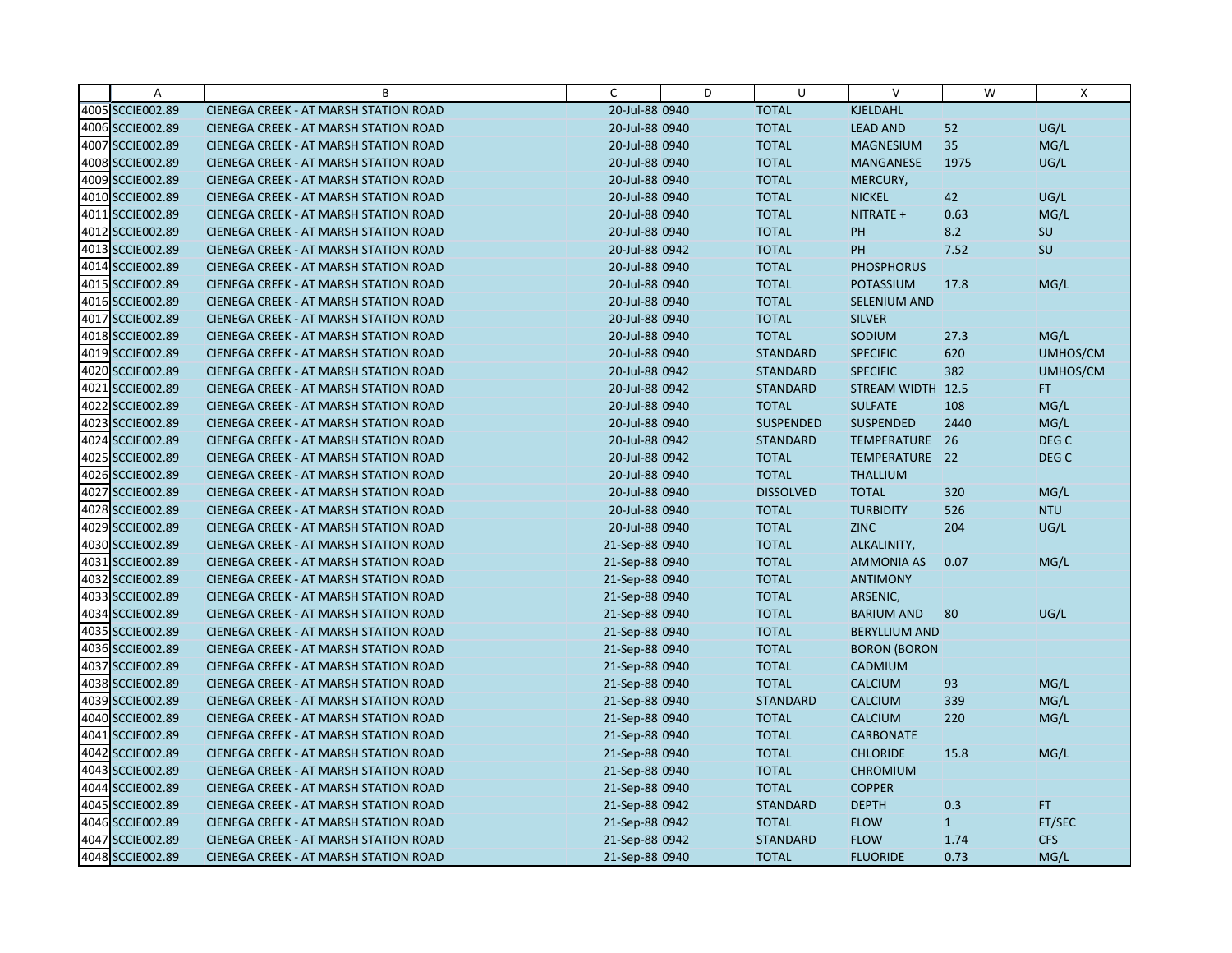| $\overline{A}$   | B                                            | C              | D | U                | $\vee$               | W     | X                |
|------------------|----------------------------------------------|----------------|---|------------------|----------------------|-------|------------------|
| 4049 SCCIE002.89 | CIENEGA CREEK - AT MARSH STATION ROAD        | 21-Sep-88 0940 |   | <b>TOTAL</b>     | <b>HYDROGEN</b>      | 220   | MG/L             |
| 4050 SCCIE002.89 | CIENEGA CREEK - AT MARSH STATION ROAD        | 21-Sep-88 0940 |   | <b>TOTAL</b>     | <b>HYDROXIDE</b>     |       |                  |
| 4051 SCCIE002.89 | <b>CIENEGA CREEK - AT MARSH STATION ROAD</b> | 21-Sep-88 0940 |   | <b>TOTAL</b>     | <b>IRON</b>          | 52    | UG/L             |
| 4052 SCCIE002.89 | <b>CIENEGA CREEK - AT MARSH STATION ROAD</b> | 21-Sep-88 0940 |   | <b>TOTAL</b>     | <b>KJELDAHL</b>      |       |                  |
| 4053 SCCIE002.89 | CIENEGA CREEK - AT MARSH STATION ROAD        | 21-Sep-88 0940 |   | <b>TOTAL</b>     | <b>LEAD AND</b>      |       |                  |
| 4054 SCCIE002.89 | <b>CIENEGA CREEK - AT MARSH STATION ROAD</b> | 21-Sep-88 0940 |   | <b>TOTAL</b>     | <b>MAGNESIUM</b>     | 25.9  | MG/L             |
| 4055 SCCIE002.89 | <b>CIENEGA CREEK - AT MARSH STATION ROAD</b> | 21-Sep-88 0940 |   | <b>TOTAL</b>     | <b>MANGANESE</b>     | 90    | UG/L             |
| 4056 SCCIE002.89 | <b>CIENEGA CREEK - AT MARSH STATION ROAD</b> | 21-Sep-88 0940 |   | <b>TOTAL</b>     | MERCURY,             |       |                  |
| 4057 SCCIE002.89 | CIENEGA CREEK - AT MARSH STATION ROAD        | 21-Sep-88 0940 |   | <b>TOTAL</b>     | <b>NICKEL</b>        |       |                  |
| 4058 SCCIE002.89 | <b>CIENEGA CREEK - AT MARSH STATION ROAD</b> | 21-Sep-88 0940 |   | <b>TOTAL</b>     | NITRATE +            | 0.26  | MG/L             |
| 4059 SCCIE002.89 | <b>CIENEGA CREEK - AT MARSH STATION ROAD</b> | 21-Sep-88 0940 |   | <b>TOTAL</b>     | PH                   | 8.2   | SU               |
| 4060 SCCIE002.89 | CIENEGA CREEK - AT MARSH STATION ROAD        | 21-Sep-88 0942 |   | <b>TOTAL</b>     | <b>PH</b>            | 8     | SU               |
| 4061 SCCIE002.89 | <b>CIENEGA CREEK - AT MARSH STATION ROAD</b> | 21-Sep-88 0940 |   | <b>TOTAL</b>     | <b>PHOSPHORUS</b>    | 0.066 | MG/L             |
| 4062 SCCIE002.89 | <b>CIENEGA CREEK - AT MARSH STATION ROAD</b> | 21-Sep-88 0940 |   | <b>TOTAL</b>     | <b>POTASSIUM</b>     | 3.9   | MG/L             |
| 4063 SCCIE002.89 | <b>CIENEGA CREEK - AT MARSH STATION ROAD</b> | 21-Sep-88 0940 |   | <b>TOTAL</b>     | <b>SELENIUM AND</b>  |       |                  |
| 4064 SCCIE002.89 | CIENEGA CREEK - AT MARSH STATION ROAD        | 21-Sep-88 0940 |   | <b>TOTAL</b>     | <b>SILVER</b>        |       |                  |
| 4065 SCCIE002.89 | CIENEGA CREEK - AT MARSH STATION ROAD        | 21-Sep-88 0940 |   | <b>TOTAL</b>     | SODIUM               | 50.1  | MG/L             |
| 4066 SCCIE002.89 | CIENEGA CREEK - AT MARSH STATION ROAD        | 21-Sep-88 0940 |   | <b>STANDARD</b>  | <b>SPECIFIC</b>      | 812   | UMHOS/CM         |
| 4067 SCCIE002.89 | <b>CIENEGA CREEK - AT MARSH STATION ROAD</b> | 21-Sep-88 0942 |   | <b>STANDARD</b>  | <b>SPECIFIC</b>      | 876   | UMHOS/CM         |
| 4068 SCCIE002.89 | <b>CIENEGA CREEK - AT MARSH STATION ROAD</b> | 21-Sep-88 0942 |   | <b>STANDARD</b>  | STREAM WIDTH 5.8     |       | FT.              |
| 4069 SCCIE002.89 | <b>CIENEGA CREEK - AT MARSH STATION ROAD</b> | 21-Sep-88 0940 |   | <b>TOTAL</b>     | <b>SULFATE</b>       | 268   | MG/L             |
| 4070 SCCIE002.89 | <b>CIENEGA CREEK - AT MARSH STATION ROAD</b> | 21-Sep-88 0940 |   | <b>SUSPENDED</b> | <b>SUSPENDED</b>     |       |                  |
| 4071 SCCIE002.89 | CIENEGA CREEK - AT MARSH STATION ROAD        | 21-Sep-88 0942 |   | <b>STANDARD</b>  | TEMPERATURE          | 30.7  | DEG C            |
| 4072 SCCIE002.89 | <b>CIENEGA CREEK - AT MARSH STATION ROAD</b> | 21-Sep-88 0942 |   | <b>TOTAL</b>     | TEMPERATURE 23.5     |       | DEG <sub>C</sub> |
| 4073 SCCIE002.89 | CIENEGA CREEK - AT MARSH STATION ROAD        | 21-Sep-88 0940 |   | <b>TOTAL</b>     | <b>THALLIUM</b>      |       |                  |
| 4074 SCCIE002.89 | CIENEGA CREEK - AT MARSH STATION ROAD        | 21-Sep-88 0940 |   | <b>DISSOLVED</b> | <b>TOTAL</b>         | 718   | MG/L             |
| 4075 SCCIE002.89 | CIENEGA CREEK - AT MARSH STATION ROAD        | 21-Sep-88 0940 |   | <b>TOTAL</b>     | <b>TURBIDITY</b>     | 0.38  | <b>NTU</b>       |
| 4076 SCCIE002.89 | CIENEGA CREEK - AT MARSH STATION ROAD        | 21-Sep-88 0940 |   | <b>TOTAL</b>     | <b>ZINC</b>          |       |                  |
| 4077 SCCIE002.89 | <b>CIENEGA CREEK - AT MARSH STATION ROAD</b> | 22-Nov-88 1035 |   | <b>TOTAL</b>     | ALKALINITY,          |       |                  |
| 4078 SCCIE002.89 | <b>CIENEGA CREEK - AT MARSH STATION ROAD</b> | 22-Nov-88 1035 |   | <b>TOTAL</b>     | <b>AMMONIA AS</b>    |       |                  |
| 4079 SCCIE002.89 | CIENEGA CREEK - AT MARSH STATION ROAD        | 22-Nov-88 1035 |   | <b>TOTAL</b>     | ARSENIC,             |       |                  |
| 4080 SCCIE002.89 | <b>CIENEGA CREEK - AT MARSH STATION ROAD</b> | 22-Nov-88 1035 |   | <b>TOTAL</b>     | <b>BARIUM AND</b>    | 80    | UG/L             |
| 4081 SCCIE002.89 | <b>CIENEGA CREEK - AT MARSH STATION ROAD</b> | 22-Nov-88 1035 |   | <b>TOTAL</b>     | <b>BERYLLIUM AND</b> |       |                  |
| 4082 SCCIE002.89 | <b>CIENEGA CREEK - AT MARSH STATION ROAD</b> | 22-Nov-88 1035 |   | <b>TOTAL</b>     | <b>BORON (BORON</b>  |       |                  |
| 4083 SCCIE002.89 | CIENEGA CREEK - AT MARSH STATION ROAD        | 22-Nov-88 1035 |   | <b>TOTAL</b>     | CADMIUM              |       |                  |
| 4084 SCCIE002.89 | <b>CIENEGA CREEK - AT MARSH STATION ROAD</b> | 22-Nov-88 1035 |   | <b>TOTAL</b>     | <b>CALCIUM</b>       | 106   | MG/L             |
| 4085 SCCIE002.89 | <b>CIENEGA CREEK - AT MARSH STATION ROAD</b> | 22-Nov-88 1035 |   | <b>STANDARD</b>  | <b>CALCIUM</b>       | 370   | MG/L             |
| 4086 SCCIE002.89 | CIENEGA CREEK - AT MARSH STATION ROAD        | 22-Nov-88 1035 |   | <b>TOTAL</b>     | <b>CALCIUM</b>       | 206   | MG/L             |
| 4087 SCCIE002.89 | CIENEGA CREEK - AT MARSH STATION ROAD        | 22-Nov-88 1035 |   | <b>TOTAL</b>     | <b>CARBONATE</b>     |       |                  |
| 4088 SCCIE002.89 | <b>CIENEGA CREEK - AT MARSH STATION ROAD</b> | 22-Nov-88 1035 |   | <b>TOTAL</b>     | <b>CHLORIDE</b>      | 16    | MG/L             |
| 4089 SCCIE002.89 | <b>CIENEGA CREEK - AT MARSH STATION ROAD</b> | 22-Nov-88 1035 |   | <b>TOTAL</b>     | <b>CHROMIUM</b>      |       |                  |
| 4090 SCCIE002.89 | CIENEGA CREEK - AT MARSH STATION ROAD        | 22-Nov-88 1035 |   | <b>TOTAL</b>     | <b>COPPER</b>        | 16    | UG/L             |
| 4091 SCCIE002.89 | CIENEGA CREEK - AT MARSH STATION ROAD        | 22-Nov-88 1037 |   | <b>STANDARD</b>  | <b>DEPTH</b>         | 0.3   | FT.              |
| 4092 SCCIE002.89 | CIENEGA CREEK - AT MARSH STATION ROAD        | 22-Nov-88 1037 |   | <b>DISSOLVED</b> | <b>DISSOLVED</b>     | 8.4   | MG/L             |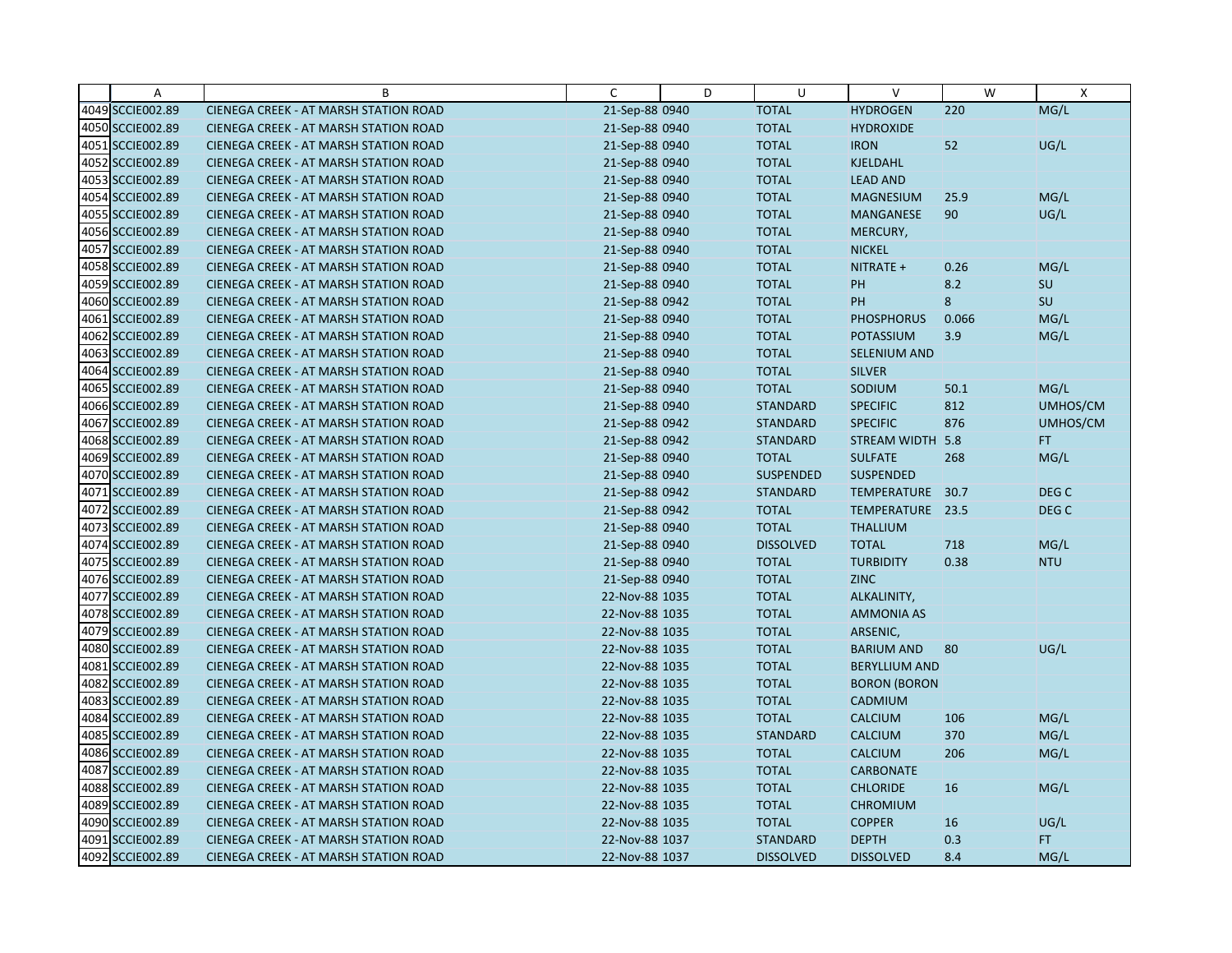| A                | B                                            | C              | D | U                | $\vee$               | W            | X                |
|------------------|----------------------------------------------|----------------|---|------------------|----------------------|--------------|------------------|
| 4093 SCCIE002.89 | CIENEGA CREEK - AT MARSH STATION ROAD        | 22-Nov-88 1037 |   | <b>STANDARD</b>  | <b>DISSOLVED</b>     | 99.0         | <b>PERCENT</b>   |
| 4094 SCCIE002.89 | <b>CIENEGA CREEK - AT MARSH STATION ROAD</b> | 22-Nov-88 1037 |   | <b>TOTAL</b>     | <b>FLOW</b>          | 0.9          | FT/SEC           |
| 4095 SCCIE002.89 | <b>CIENEGA CREEK - AT MARSH STATION ROAD</b> | 22-Nov-88 1037 |   | <b>STANDARD</b>  | <b>FLOW</b>          | 2.04         | <b>CFS</b>       |
| 4096 SCCIE002.89 | CIENEGA CREEK - AT MARSH STATION ROAD        | 22-Nov-88 1035 |   | <b>TOTAL</b>     | <b>FLUORIDE</b>      | 0.69         | MG/L             |
| 4097 SCCIE002.89 | CIENEGA CREEK - AT MARSH STATION ROAD        | 22-Nov-88 1035 |   | <b>TOTAL</b>     | <b>HYDROGEN</b>      | 206          | MG/L             |
| 4098 SCCIE002.89 | <b>CIENEGA CREEK - AT MARSH STATION ROAD</b> | 22-Nov-88 1035 |   | <b>TOTAL</b>     | <b>HYDROXIDE</b>     |              |                  |
| 4099 SCCIE002.89 | CIENEGA CREEK - AT MARSH STATION ROAD        | 22-Nov-88 1035 |   | <b>TOTAL</b>     | <b>IRON</b>          | 145          | UG/L             |
| 4100 SCCIE002.89 | <b>CIENEGA CREEK - AT MARSH STATION ROAD</b> | 22-Nov-88 1035 |   | <b>TOTAL</b>     | <b>KJELDAHL</b>      | $\mathbf{1}$ | MG/L             |
| 4101 SCCIE002.89 | CIENEGA CREEK - AT MARSH STATION ROAD        | 22-Nov-88 1035 |   | <b>TOTAL</b>     | <b>LEAD AND</b>      |              |                  |
| 4102 SCCIE002.89 | <b>CIENEGA CREEK - AT MARSH STATION ROAD</b> | 22-Nov-88 1035 |   | <b>TOTAL</b>     | <b>MAGNESIUM</b>     | 26.9         | MG/L             |
| 4103 SCCIE002.89 | <b>CIENEGA CREEK - AT MARSH STATION ROAD</b> | 22-Nov-88 1035 |   | <b>TOTAL</b>     | <b>MANGANESE</b>     | 51           | UG/L             |
| 4104 SCCIE002.89 | CIENEGA CREEK - AT MARSH STATION ROAD        | 22-Nov-88 1035 |   | <b>TOTAL</b>     | MERCURY,             |              |                  |
| 4105 SCCIE002.89 | <b>CIENEGA CREEK - AT MARSH STATION ROAD</b> | 22-Nov-88 1035 |   | <b>TOTAL</b>     | <b>NICKEL</b>        | 48           | UG/L             |
| 4106 SCCIE002.89 | <b>CIENEGA CREEK - AT MARSH STATION ROAD</b> | 22-Nov-88 1035 |   | <b>TOTAL</b>     | NITRATE +            |              |                  |
| 4107 SCCIE002.89 | <b>CIENEGA CREEK - AT MARSH STATION ROAD</b> | 22-Nov-88 1035 |   | <b>TOTAL</b>     | PH                   | 8.1          | SU               |
| 4108 SCCIE002.89 | <b>CIENEGA CREEK - AT MARSH STATION ROAD</b> | 22-Nov-88 1037 |   | <b>TOTAL</b>     | PH                   | 7.75         | <b>SU</b>        |
| 4109 SCCIE002.89 | CIENEGA CREEK - AT MARSH STATION ROAD        | 22-Nov-88 1035 |   | <b>TOTAL</b>     | <b>PHOSPHORUS</b>    |              |                  |
| 4110 SCCIE002.89 | <b>CIENEGA CREEK - AT MARSH STATION ROAD</b> | 22-Nov-88 1035 |   | <b>TOTAL</b>     | <b>POTASSIUM</b>     | 4.4          | MG/L             |
| 4111 SCCIE002.89 | <b>CIENEGA CREEK - AT MARSH STATION ROAD</b> | 22-Nov-88 1035 |   | <b>TOTAL</b>     | <b>SELENIUM AND</b>  |              |                  |
| 4112 SCCIE002.89 | <b>CIENEGA CREEK - AT MARSH STATION ROAD</b> | 22-Nov-88 1035 |   | <b>TOTAL</b>     | SODIUM               | 50.5         | MG/L             |
| 4113 SCCIE002.89 | <b>CIENEGA CREEK - AT MARSH STATION ROAD</b> | 22-Nov-88 1035 |   | <b>STANDARD</b>  | <b>SPECIFIC</b>      | 971          | UMHOS/CM         |
| 4114 SCCIE002.89 | <b>CIENEGA CREEK - AT MARSH STATION ROAD</b> | 22-Nov-88 1037 |   | <b>STANDARD</b>  | <b>SPECIFIC</b>      | 979          | UMHOS/CM         |
| 4115 SCCIE002.89 | CIENEGA CREEK - AT MARSH STATION ROAD        | 22-Nov-88 1037 |   | <b>STANDARD</b>  | STREAM WIDTH 11.1    |              | FT.              |
| 4116 SCCIE002.89 | <b>CIENEGA CREEK - AT MARSH STATION ROAD</b> | 22-Nov-88 1035 |   | <b>TOTAL</b>     | <b>STRONTIUM</b>     | 162          | UG/L             |
| 4117 SCCIE002.89 | CIENEGA CREEK - AT MARSH STATION ROAD        | 22-Nov-88 1035 |   | <b>TOTAL</b>     | <b>SULFATE</b>       | 304          | MG/L             |
| 4118 SCCIE002.89 | <b>CIENEGA CREEK - AT MARSH STATION ROAD</b> | 22-Nov-88 1035 |   | <b>SUSPENDED</b> | <b>SUSPENDED</b>     |              |                  |
| 4119 SCCIE002.89 | CIENEGA CREEK - AT MARSH STATION ROAD        | 22-Nov-88 1037 |   | <b>STANDARD</b>  | TEMPERATURE 14       |              | DEG C            |
| 4120 SCCIE002.89 | CIENEGA CREEK - AT MARSH STATION ROAD        | 22-Nov-88 1037 |   | <b>TOTAL</b>     | TEMPERATURE 17       |              | DEG <sub>C</sub> |
| 4121 SCCIE002.89 | <b>CIENEGA CREEK - AT MARSH STATION ROAD</b> | 22-Nov-88 1035 |   | <b>TOTAL</b>     | <b>THALLIUM</b>      |              |                  |
| 4122 SCCIE002.89 | <b>CIENEGA CREEK - AT MARSH STATION ROAD</b> | 22-Nov-88 1035 |   | <b>DISSOLVED</b> | <b>TOTAL</b>         | 684          | MG/L             |
| 4123 SCCIE002.89 | CIENEGA CREEK - AT MARSH STATION ROAD        | 22-Nov-88 1035 |   | <b>TOTAL</b>     | <b>TURBIDITY</b>     | 0.84         | <b>NTU</b>       |
| 4124 SCCIE002.89 | <b>CIENEGA CREEK - AT MARSH STATION ROAD</b> | 22-Nov-88 1035 |   | <b>TOTAL</b>     | <b>ZINC</b>          | 15           | UG/L             |
| 4125 SCCIE002.89 | <b>CIENEGA CREEK - AT MARSH STATION ROAD</b> | 25-Jan-89 0920 |   | <b>TOTAL</b>     | ALKALINITY,          |              |                  |
| 4126 SCCIE002.89 | <b>CIENEGA CREEK - AT MARSH STATION ROAD</b> | 25-Jan-89 0920 |   | <b>TOTAL</b>     | <b>ANTIMONY</b>      |              |                  |
| 4127 SCCIE002.89 | <b>CIENEGA CREEK - AT MARSH STATION ROAD</b> | 25-Jan-89 0920 |   | <b>TOTAL</b>     | ARSENIC,             |              |                  |
| 4128 SCCIE002.89 | <b>CIENEGA CREEK - AT MARSH STATION ROAD</b> | 25-Jan-89 0920 |   | <b>TOTAL</b>     | <b>BARIUM AND</b>    | 60           | UG/L             |
| 4129 SCCIE002.89 | <b>CIENEGA CREEK - AT MARSH STATION ROAD</b> | 25-Jan-89 0920 |   | <b>TOTAL</b>     | <b>BERYLLIUM AND</b> |              |                  |
| 4130 SCCIE002.89 | CIENEGA CREEK - AT MARSH STATION ROAD        | 25-Jan-89 0920 |   | <b>TOTAL</b>     | <b>BORON (BORON</b>  |              |                  |
| 4131 SCCIE002.89 | CIENEGA CREEK - AT MARSH STATION ROAD        | 25-Jan-89 0920 |   | <b>TOTAL</b>     | CADMIUM              |              |                  |
| 4132 SCCIE002.89 | <b>CIENEGA CREEK - AT MARSH STATION ROAD</b> | 25-Jan-89 0920 |   | <b>TOTAL</b>     | <b>CALCIUM</b>       | 115          | MG/L             |
| 4133 SCCIE002.89 | <b>CIENEGA CREEK - AT MARSH STATION ROAD</b> | 25-Jan-89 0920 |   | <b>STANDARD</b>  | <b>CALCIUM</b>       | 416          | MG/L             |
| 4134 SCCIE002.89 | CIENEGA CREEK - AT MARSH STATION ROAD        | 25-Jan-89 0920 |   | <b>TOTAL</b>     | <b>CALCIUM</b>       | 229          | MG/L             |
| 4135 SCCIE002.89 | <b>CIENEGA CREEK - AT MARSH STATION ROAD</b> | 25-Jan-89 0920 |   | <b>TOTAL</b>     | <b>CARBONATE</b>     |              |                  |
| 4136 SCCIE002.89 | CIENEGA CREEK - AT MARSH STATION ROAD        | 25-Jan-89 0920 |   | <b>TOTAL</b>     | <b>CHLORIDE</b>      | 18.5         | MG/L             |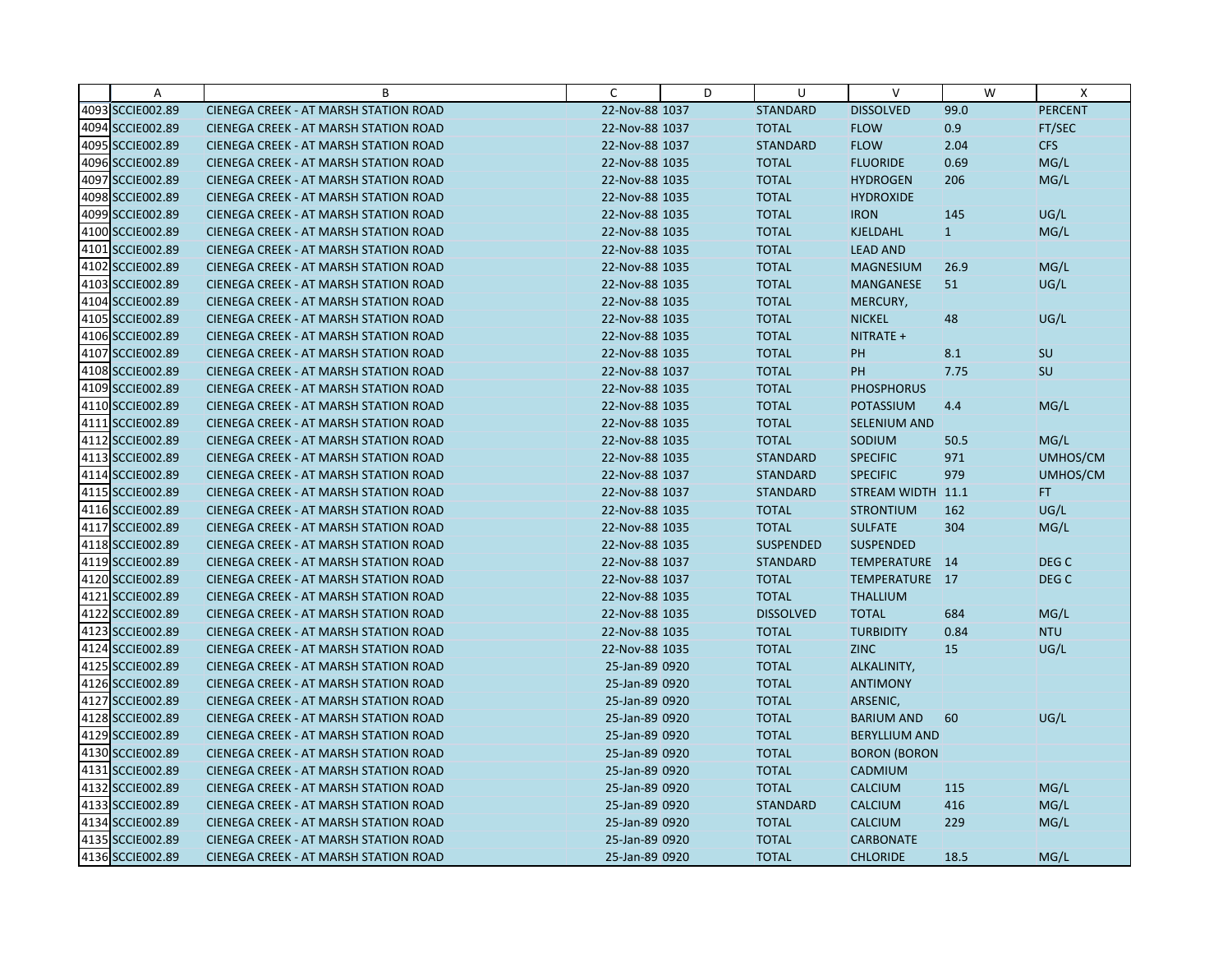| A                | B                                            | C              | D | U                | $\vee$               | W     | X                |
|------------------|----------------------------------------------|----------------|---|------------------|----------------------|-------|------------------|
| 4137 SCCIE002.89 | CIENEGA CREEK - AT MARSH STATION ROAD        | 25-Jan-89 0920 |   | <b>TOTAL</b>     | <b>CHROMIUM</b>      |       |                  |
| 4138 SCCIE002.89 | CIENEGA CREEK - AT MARSH STATION ROAD        | 25-Jan-89 0920 |   | <b>TOTAL</b>     | <b>COPPER</b>        | 12    | UG/L             |
| 4139 SCCIE002.89 | <b>CIENEGA CREEK - AT MARSH STATION ROAD</b> | 25-Jan-89 0922 |   | <b>STANDARD</b>  | <b>DEPTH</b>         | 0.2   | FT.              |
| 4140 SCCIE002.89 | <b>CIENEGA CREEK - AT MARSH STATION ROAD</b> | 25-Jan-89 0922 |   | <b>DISSOLVED</b> | <b>DISSOLVED</b>     | 9.5   | MG/L             |
| 4141 SCCIE002.89 | <b>CIENEGA CREEK - AT MARSH STATION ROAD</b> | 25-Jan-89 0922 |   | <b>STANDARD</b>  | <b>DISSOLVED</b>     | 103.0 | <b>PERCENT</b>   |
| 4142 SCCIE002.89 | CIENEGA CREEK - AT MARSH STATION ROAD        | 25-Jan-89 0922 |   | <b>TOTAL</b>     | <b>FLOW</b>          | 0.6   | FT/SEC           |
| 4143 SCCIE002.89 | <b>CIENEGA CREEK - AT MARSH STATION ROAD</b> | 25-Jan-89 0922 |   | <b>STANDARD</b>  | <b>FLOW</b>          | 1.8   | <b>CFS</b>       |
| 4144 SCCIE002.89 | CIENEGA CREEK - AT MARSH STATION ROAD        | 25-Jan-89 0920 |   | <b>TOTAL</b>     | <b>FLUORIDE</b>      | 0.56  | MG/L             |
| 4145 SCCIE002.89 | <b>CIENEGA CREEK - AT MARSH STATION ROAD</b> | 25-Jan-89 0920 |   | <b>TOTAL</b>     | <b>HYDROGEN</b>      | 229   | MG/L             |
| 4146 SCCIE002.89 | <b>CIENEGA CREEK - AT MARSH STATION ROAD</b> | 25-Jan-89 0920 |   | <b>TOTAL</b>     | <b>HYDROXIDE</b>     |       |                  |
| 4147 SCCIE002.89 | <b>CIENEGA CREEK - AT MARSH STATION ROAD</b> | 25-Jan-89 0920 |   | <b>TOTAL</b>     | <b>IRON</b>          |       |                  |
| 4148 SCCIE002.89 | CIENEGA CREEK - AT MARSH STATION ROAD        | 25-Jan-89 0920 |   | <b>TOTAL</b>     | <b>KJELDAHL</b>      | 1     | MG/L             |
| 4149 SCCIE002.89 | CIENEGA CREEK - AT MARSH STATION ROAD        | 25-Jan-89 0920 |   | <b>TOTAL</b>     | <b>LEAD AND</b>      |       |                  |
| 4150 SCCIE002.89 | CIENEGA CREEK - AT MARSH STATION ROAD        | 25-Jan-89 0920 |   | <b>TOTAL</b>     | <b>MAGNESIUM</b>     | 31.4  | MG/L             |
| 4151 SCCIE002.89 | <b>CIENEGA CREEK - AT MARSH STATION ROAD</b> | 25-Jan-89 0920 |   | <b>TOTAL</b>     | <b>MANGANESE</b>     |       |                  |
| 4152 SCCIE002.89 | CIENEGA CREEK - AT MARSH STATION ROAD        | 25-Jan-89 0920 |   | <b>TOTAL</b>     | MERCURY,             |       |                  |
| 4153 SCCIE002.89 | CIENEGA CREEK - AT MARSH STATION ROAD        | 25-Jan-89 0920 |   | <b>TOTAL</b>     | <b>NICKEL</b>        |       |                  |
| 4154 SCCIE002.89 | CIENEGA CREEK - AT MARSH STATION ROAD        | 25-Jan-89 0920 |   | <b>TOTAL</b>     | NITRATE +            |       |                  |
| 4155 SCCIE002.89 | <b>CIENEGA CREEK - AT MARSH STATION ROAD</b> | 25-Jan-89 0920 |   | <b>TOTAL</b>     | PH                   | 8.3   | SU               |
| 4156 SCCIE002.89 | CIENEGA CREEK - AT MARSH STATION ROAD        | 25-Jan-89 0922 |   | <b>TOTAL</b>     | <b>PH</b>            | 8.13  | SU               |
| 4157 SCCIE002.89 | CIENEGA CREEK - AT MARSH STATION ROAD        | 25-Jan-89 0920 |   | <b>TOTAL</b>     | <b>PHOSPHORUS</b>    |       |                  |
| 4158 SCCIE002.89 | CIENEGA CREEK - AT MARSH STATION ROAD        | 25-Jan-89 0920 |   | <b>TOTAL</b>     | <b>POTASSIUM</b>     | 3.6   | MG/L             |
| 4159 SCCIE002.89 | <b>CIENEGA CREEK - AT MARSH STATION ROAD</b> | 25-Jan-89 0920 |   | <b>TOTAL</b>     | SELENIUM AND         |       |                  |
| 4160 SCCIE002.89 | <b>CIENEGA CREEK - AT MARSH STATION ROAD</b> | 25-Jan-89 0920 |   | <b>TOTAL</b>     | <b>SILVER</b>        |       |                  |
| 4161 SCCIE002.89 | CIENEGA CREEK - AT MARSH STATION ROAD        | 25-Jan-89 0920 |   | <b>TOTAL</b>     | SODIUM               | 56.2  | MG/L             |
| 4162 SCCIE002.89 | CIENEGA CREEK - AT MARSH STATION ROAD        | 25-Jan-89 0920 |   | <b>STANDARD</b>  | <b>SPECIFIC</b>      | 1032  | UMHOS/CM         |
| 4163 SCCIE002.89 | CIENEGA CREEK - AT MARSH STATION ROAD        | 25-Jan-89 0922 |   | <b>STANDARD</b>  | <b>SPECIFIC</b>      | 884   | UMHOS/CM         |
| 4164 SCCIE002.89 | <b>CIENEGA CREEK - AT MARSH STATION ROAD</b> | 25-Jan-89 0922 |   | <b>STANDARD</b>  | STREAM WIDTH 11.6    |       | FT.              |
| 4165 SCCIE002.89 | <b>CIENEGA CREEK - AT MARSH STATION ROAD</b> | 25-Jan-89 0920 |   | <b>TOTAL</b>     | <b>STRONTIUM</b>     | 171   | UG/L             |
| 4166 SCCIE002.89 | CIENEGA CREEK - AT MARSH STATION ROAD        | 25-Jan-89 0920 |   | <b>TOTAL</b>     | <b>SULFATE</b>       | 296   | MG/L             |
| 4167 SCCIE002.89 | CIENEGA CREEK - AT MARSH STATION ROAD        | 25-Jan-89 0920 |   | <b>SUSPENDED</b> | <b>SUSPENDED</b>     |       |                  |
| 4168 SCCIE002.89 | <b>CIENEGA CREEK - AT MARSH STATION ROAD</b> | 25-Jan-89 0922 |   | <b>STANDARD</b>  | TEMPERATURE 5        |       | DEG C            |
| 4169 SCCIE002.89 | <b>CIENEGA CREEK - AT MARSH STATION ROAD</b> | 25-Jan-89 0922 |   | <b>TOTAL</b>     | TEMPERATURE 13       |       | DEG <sub>C</sub> |
| 4170 SCCIE002.89 | <b>CIENEGA CREEK - AT MARSH STATION ROAD</b> | 25-Jan-89 0920 |   | <b>TOTAL</b>     | <b>THALLIUM</b>      |       |                  |
| 4171 SCCIE002.89 | CIENEGA CREEK - AT MARSH STATION ROAD        | 25-Jan-89 0920 |   | <b>DISSOLVED</b> | <b>TOTAL</b>         | 720   | MG/L             |
| 4172 SCCIE002.89 | <b>CIENEGA CREEK - AT MARSH STATION ROAD</b> | 25-Jan-89 0920 |   | <b>TOTAL</b>     | <b>TURBIDITY</b>     | 0.44  | <b>NTU</b>       |
| 4173 SCCIE002.89 | CIENEGA CREEK - AT MARSH STATION ROAD        | 25-Jan-89 0920 |   | <b>TOTAL</b>     | <b>ZINC</b>          | 22    | UG/L             |
| 4174 SCCIE002.89 | CIENEGA CREEK - AT MARSH STATION ROAD        | 30-Mar-89 1130 |   | <b>TOTAL</b>     | ALKALINITY,          |       |                  |
| 4175 SCCIE002.89 | <b>CIENEGA CREEK - AT MARSH STATION ROAD</b> | 30-Mar-89 1130 |   | <b>TOTAL</b>     | <b>AMMONIA AS</b>    | 0.04  | MG/L             |
| 4176 SCCIE002.89 | CIENEGA CREEK - AT MARSH STATION ROAD        | 30-Mar-89 1130 |   | <b>TOTAL</b>     | <b>ANTIMONY</b>      |       |                  |
| 4177 SCCIE002.89 | CIENEGA CREEK - AT MARSH STATION ROAD        | 30-Mar-89 1130 |   | <b>TOTAL</b>     | ARSENIC,             |       |                  |
| 4178 SCCIE002.89 | CIENEGA CREEK - AT MARSH STATION ROAD        | 30-Mar-89 1130 |   | <b>TOTAL</b>     | <b>BARIUM AND</b>    | 60    | UG/L             |
| 4179 SCCIE002.89 | <b>CIENEGA CREEK - AT MARSH STATION ROAD</b> | 30-Mar-89 1130 |   | <b>TOTAL</b>     | <b>BERYLLIUM AND</b> |       |                  |
| 4180 SCCIE002.89 | CIENEGA CREEK - AT MARSH STATION ROAD        | 30-Mar-89 1130 |   | <b>TOTAL</b>     | <b>BORON (BORON</b>  |       |                  |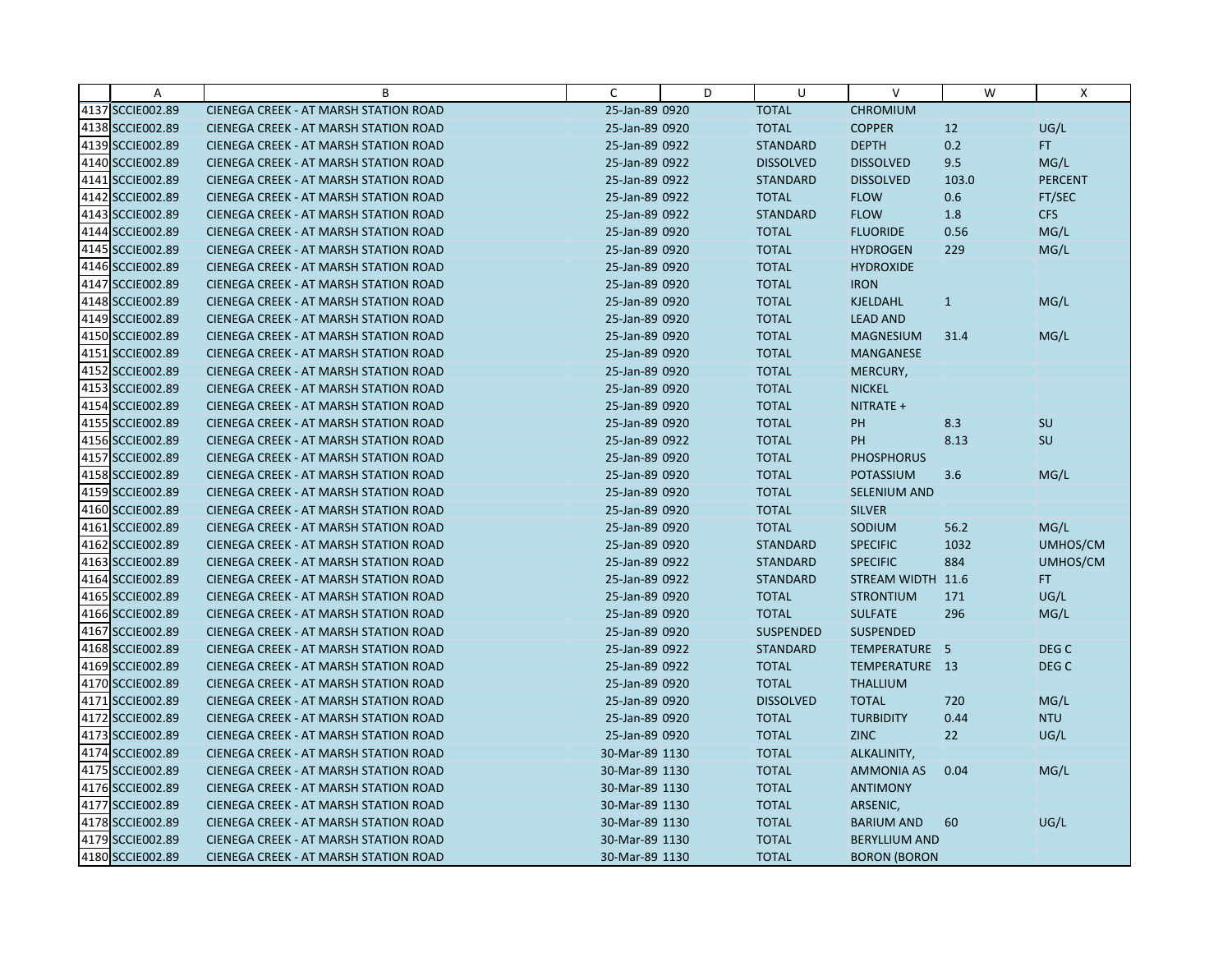| A                | B                                            | C              | D | U                | $\vee$              | W              | X              |
|------------------|----------------------------------------------|----------------|---|------------------|---------------------|----------------|----------------|
| 4181 SCCIE002.89 | CIENEGA CREEK - AT MARSH STATION ROAD        | 30-Mar-89 1130 |   | <b>TOTAL</b>     | CADMIUM             |                |                |
| 4182 SCCIE002.89 | <b>CIENEGA CREEK - AT MARSH STATION ROAD</b> | 30-Mar-89 1130 |   | <b>TOTAL</b>     | <b>CALCIUM</b>      | 107            | MG/L           |
| 4183 SCCIE002.89 | <b>CIENEGA CREEK - AT MARSH STATION ROAD</b> | 30-Mar-89 1130 |   | <b>STANDARD</b>  | <b>CALCIUM</b>      | 392            | MG/L           |
| 4184 SCCIE002.89 | <b>CIENEGA CREEK - AT MARSH STATION ROAD</b> | 30-Mar-89 1130 |   | <b>TOTAL</b>     | <b>CALCIUM</b>      | 224            | MG/L           |
| 4185 SCCIE002.89 | <b>CIENEGA CREEK - AT MARSH STATION ROAD</b> | 30-Mar-89 1130 |   | <b>TOTAL</b>     | <b>CARBONATE</b>    |                |                |
| 4186 SCCIE002.89 | <b>CIENEGA CREEK - AT MARSH STATION ROAD</b> | 30-Mar-89 1130 |   | <b>TOTAL</b>     | <b>CHLORIDE</b>     | 17.8           | MG/L           |
| 4187 SCCIE002.89 | <b>CIENEGA CREEK - AT MARSH STATION ROAD</b> | 30-Mar-89 1130 |   | <b>TOTAL</b>     | <b>CHROMIUM</b>     |                |                |
| 4188 SCCIE002.89 | <b>CIENEGA CREEK - AT MARSH STATION ROAD</b> | 30-Mar-89 1130 |   | <b>TOTAL</b>     | <b>COPPER</b>       |                |                |
| 4189 SCCIE002.89 | <b>CIENEGA CREEK - AT MARSH STATION ROAD</b> | 30-Mar-89 1132 |   | <b>STANDARD</b>  | <b>DEPTH</b>        | 0.3            | FT.            |
| 4190 SCCIE002.89 | <b>CIENEGA CREEK - AT MARSH STATION ROAD</b> | 30-Mar-89 1132 |   | <b>DISSOLVED</b> | <b>DISSOLVED</b>    | 8.7            | MG/L           |
| 4191 SCCIE002.89 | <b>CIENEGA CREEK - AT MARSH STATION ROAD</b> | 30-Mar-89 1132 |   | <b>STANDARD</b>  | <b>DISSOLVED</b>    | 106.8          | <b>PERCENT</b> |
| 4192 SCCIE002.89 | <b>CIENEGA CREEK - AT MARSH STATION ROAD</b> | 30-Mar-89 1132 |   | <b>TOTAL</b>     | <b>FLOW</b>         | 1.3            | FT/SEC         |
| 4193 SCCIE002.89 | <b>CIENEGA CREEK - AT MARSH STATION ROAD</b> | 30-Mar-89 1132 |   | <b>STANDARD</b>  | <b>FLOW</b>         | 2.04           | <b>CFS</b>     |
| 4194 SCCIE002.89 | <b>CIENEGA CREEK - AT MARSH STATION ROAD</b> | 30-Mar-89 1130 |   | <b>TOTAL</b>     | <b>FLUORIDE</b>     | 0.72           | MG/L           |
| 4195 SCCIE002.89 | <b>CIENEGA CREEK - AT MARSH STATION ROAD</b> | 30-Mar-89 1130 |   | <b>TOTAL</b>     | <b>HYDROGEN</b>     | 224            | MG/L           |
| 4196 SCCIE002.89 | <b>CIENEGA CREEK - AT MARSH STATION ROAD</b> | 30-Mar-89 1130 |   | <b>TOTAL</b>     | <b>HYDROXIDE</b>    |                |                |
| 4197 SCCIE002.89 | <b>CIENEGA CREEK - AT MARSH STATION ROAD</b> | 30-Mar-89 1130 |   | <b>TOTAL</b>     | <b>IRON</b>         |                |                |
| 4198 SCCIE002.89 | <b>CIENEGA CREEK - AT MARSH STATION ROAD</b> | 30-Mar-89 1130 |   | <b>TOTAL</b>     | <b>KJELDAHL</b>     | 0.4            | MG/L           |
| 4199 SCCIE002.89 | <b>CIENEGA CREEK - AT MARSH STATION ROAD</b> | 30-Mar-89 1130 |   | <b>TOTAL</b>     | <b>LEAD AND</b>     |                |                |
| 4200 SCCIE002.89 | <b>CIENEGA CREEK - AT MARSH STATION ROAD</b> | 30-Mar-89 1130 |   | <b>TOTAL</b>     | <b>MAGNESIUM</b>    | 30.3           | MG/L           |
| 4201 SCCIE002.89 | <b>CIENEGA CREEK - AT MARSH STATION ROAD</b> | 30-Mar-89 1130 |   | <b>TOTAL</b>     | <b>MANGANESE</b>    |                |                |
| 4202 SCCIE002.89 | <b>CIENEGA CREEK - AT MARSH STATION ROAD</b> | 30-Mar-89 1130 |   | <b>TOTAL</b>     | MERCURY,            |                |                |
| 4203 SCCIE002.89 | CIENEGA CREEK - AT MARSH STATION ROAD        | 30-Mar-89 1130 |   | <b>TOTAL</b>     | <b>NICKEL</b>       |                |                |
| 4204 SCCIE002.89 | <b>CIENEGA CREEK - AT MARSH STATION ROAD</b> | 30-Mar-89 1130 |   | <b>TOTAL</b>     | NITRATE +           |                |                |
| 4205 SCCIE002.89 | CIENEGA CREEK - AT MARSH STATION ROAD        | 30-Mar-89 1130 |   | <b>TOTAL</b>     | PH                  | 8.3            | <b>SU</b>      |
| 4206 SCCIE002.89 | CIENEGA CREEK - AT MARSH STATION ROAD        | 30-Mar-89 1132 |   | <b>TOTAL</b>     | <b>PH</b>           | 8.08           | SU             |
| 4207 SCCIE002.89 | <b>CIENEGA CREEK - AT MARSH STATION ROAD</b> | 30-Mar-89 1130 |   | <b>TOTAL</b>     | <b>PHOSPHORUS</b>   |                |                |
| 4208 SCCIE002.89 | CIENEGA CREEK - AT MARSH STATION ROAD        | 30-Mar-89 1130 |   | <b>TOTAL</b>     | <b>POTASSIUM</b>    | 3.8            | MG/L           |
| 4209 SCCIE002.89 | <b>CIENEGA CREEK - AT MARSH STATION ROAD</b> | 30-Mar-89 1130 |   | <b>TOTAL</b>     | <b>SELENIUM AND</b> |                |                |
| 4210 SCCIE002.89 | <b>CIENEGA CREEK - AT MARSH STATION ROAD</b> | 30-Mar-89 1130 |   | <b>TOTAL</b>     | <b>SILVER</b>       |                |                |
| 4211 SCCIE002.89 | CIENEGA CREEK - AT MARSH STATION ROAD        | 30-Mar-89 1130 |   | <b>TOTAL</b>     | SODIUM              | 56.7           | MG/L           |
| 4212 SCCIE002.89 | <b>CIENEGA CREEK - AT MARSH STATION ROAD</b> | 30-Mar-89 1130 |   | <b>STANDARD</b>  | <b>SPECIFIC</b>     | 1030           | UMHOS/CM       |
| 4213 SCCIE002.89 | <b>CIENEGA CREEK - AT MARSH STATION ROAD</b> | 30-Mar-89 1132 |   | <b>STANDARD</b>  | <b>SPECIFIC</b>     | 1017           | UMHOS/CM       |
| 4214 SCCIE002.89 | <b>CIENEGA CREEK - AT MARSH STATION ROAD</b> | 30-Mar-89 1132 |   | <b>STANDARD</b>  | STREAM WIDTH 7.5    |                | FT.            |
| 4215 SCCIE002.89 | <b>CIENEGA CREEK - AT MARSH STATION ROAD</b> | 30-Mar-89 1130 |   | <b>TOTAL</b>     | <b>STRONTIUM</b>    | 167            | UG/L           |
| 4216 SCCIE002.89 | <b>CIENEGA CREEK - AT MARSH STATION ROAD</b> | 30-Mar-89 1130 |   | <b>TOTAL</b>     | <b>SULFATE</b>      | 308            | MG/L           |
| 4217 SCCIE002.89 | <b>CIENEGA CREEK - AT MARSH STATION ROAD</b> | 30-Mar-89 1130 |   | <b>SUSPENDED</b> | <b>SUSPENDED</b>    | $\overline{4}$ | MG/L           |
| 4218 SCCIE002.89 | CIENEGA CREEK - AT MARSH STATION ROAD        | 30-Mar-89 1132 |   | <b>STANDARD</b>  | TEMPERATURE 26      |                | DEG C          |
| 4219 SCCIE002.89 | CIENEGA CREEK - AT MARSH STATION ROAD        | 30-Mar-89 1132 |   | <b>TOTAL</b>     | TEMPERATURE 19      |                | DEG C          |
| 4220 SCCIE002.89 | <b>CIENEGA CREEK - AT MARSH STATION ROAD</b> | 30-Mar-89 1130 |   | <b>TOTAL</b>     | <b>THALLIUM</b>     |                |                |
| 4221 SCCIE002.89 | <b>CIENEGA CREEK - AT MARSH STATION ROAD</b> | 30-Mar-89 1130 |   | <b>DISSOLVED</b> | <b>TOTAL</b>        | 760            | MG/L           |
| 4222 SCCIE002.89 | CIENEGA CREEK - AT MARSH STATION ROAD        | 30-Mar-89 1130 |   | <b>TOTAL</b>     | <b>TURBIDITY</b>    | 0.36           | <b>NTU</b>     |
| 4223 SCCIE002.89 | <b>CIENEGA CREEK - AT MARSH STATION ROAD</b> | 30-Mar-89 1130 |   | <b>TOTAL</b>     | <b>ZINC</b>         |                |                |
| 4224 SCCIE002.89 | CIENEGA CREEK - AT MARSH STATION ROAD        | 23-May-89 1110 |   | <b>TOTAL</b>     | ALKALINITY,         |                |                |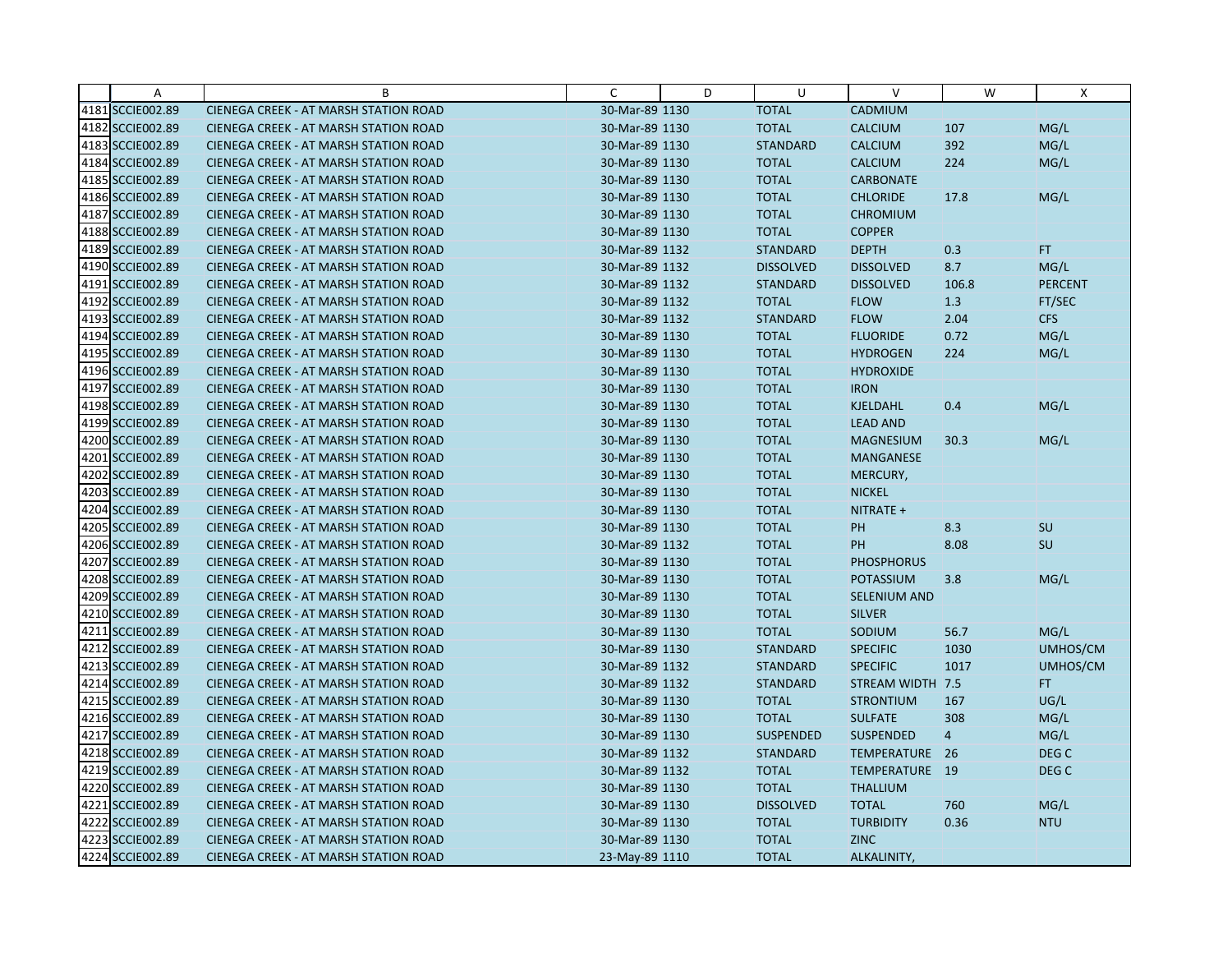| Α                | B                                            | C              | D | U                | V                    | W     | X              |
|------------------|----------------------------------------------|----------------|---|------------------|----------------------|-------|----------------|
| 4225 SCCIE002.89 | CIENEGA CREEK - AT MARSH STATION ROAD        | 23-May-89 1110 |   | <b>TOTAL</b>     | <b>AMMONIA AS</b>    | 0.05  | MG/L           |
| 4226 SCCIE002.89 | CIENEGA CREEK - AT MARSH STATION ROAD        | 23-May-89 1110 |   | <b>TOTAL</b>     | <b>ANTIMONY</b>      |       |                |
| 4227 SCCIE002.89 | <b>CIENEGA CREEK - AT MARSH STATION ROAD</b> | 23-May-89 1110 |   | <b>DISSOLVED</b> | <b>ANTIMONY</b>      |       |                |
| 4228 SCCIE002.89 | <b>CIENEGA CREEK - AT MARSH STATION ROAD</b> | 23-May-89 1110 |   | <b>TOTAL</b>     | ARSENIC,             |       |                |
| 4229 SCCIE002.89 | CIENEGA CREEK - AT MARSH STATION ROAD        | 23-May-89 1110 |   | <b>DISSOLVED</b> | ARSENIC,             |       |                |
| 4230 SCCIE002.89 | CIENEGA CREEK - AT MARSH STATION ROAD        | 23-May-89 1110 |   | <b>TOTAL</b>     | <b>BARIUM AND</b>    | 60    | UG/L           |
| 4231 SCCIE002.89 | <b>CIENEGA CREEK - AT MARSH STATION ROAD</b> | 23-May-89 1110 |   | <b>DISSOLVED</b> | <b>BARIUM AND</b>    | 50    | UG/L           |
| 4232 SCCIE002.89 | CIENEGA CREEK - AT MARSH STATION ROAD        | 23-May-89 1110 |   | <b>TOTAL</b>     | <b>BERYLLIUM AND</b> |       |                |
| 4233 SCCIE002.89 | CIENEGA CREEK - AT MARSH STATION ROAD        | 23-May-89 1110 |   | <b>DISSOLVED</b> | <b>BERYLLIUM AND</b> |       |                |
| 4234 SCCIE002.89 | CIENEGA CREEK - AT MARSH STATION ROAD        | 23-May-89 1110 |   | <b>TOTAL</b>     | <b>BORON (BORON</b>  |       |                |
| 4235 SCCIE002.89 | CIENEGA CREEK - AT MARSH STATION ROAD        | 23-May-89 1110 |   | <b>DISSOLVED</b> | <b>BORON (BORON</b>  |       |                |
| 4236 SCCIE002.89 | CIENEGA CREEK - AT MARSH STATION ROAD        | 23-May-89 1110 |   | <b>TOTAL</b>     | CADMIUM              |       |                |
| 4237 SCCIE002.89 | CIENEGA CREEK - AT MARSH STATION ROAD        | 23-May-89 1110 |   | <b>DISSOLVED</b> | CADMIUM              |       |                |
| 4238 SCCIE002.89 | CIENEGA CREEK - AT MARSH STATION ROAD        | 23-May-89 1110 |   | <b>TOTAL</b>     | <b>CALCIUM</b>       | 129   | MG/L           |
| 4239 SCCIE002.89 | <b>CIENEGA CREEK - AT MARSH STATION ROAD</b> | 23-May-89 1110 |   | <b>STANDARD</b>  | <b>CALCIUM</b>       | 466   | MG/L           |
| 4240 SCCIE002.89 | CIENEGA CREEK - AT MARSH STATION ROAD        | 23-May-89 1110 |   | <b>TOTAL</b>     | <b>CALCIUM</b>       | 232   | MG/L           |
| 4241 SCCIE002.89 | CIENEGA CREEK - AT MARSH STATION ROAD        | 23-May-89 1110 |   | <b>TOTAL</b>     | <b>CARBONATE</b>     |       |                |
| 4242 SCCIE002.89 | CIENEGA CREEK - AT MARSH STATION ROAD        | 23-May-89 1110 |   | <b>TOTAL</b>     | <b>CHLORIDE</b>      | 17.8  | MG/L           |
| 4243 SCCIE002.89 | <b>CIENEGA CREEK - AT MARSH STATION ROAD</b> | 23-May-89 1110 |   | <b>TOTAL</b>     | <b>CHROMIUM</b>      |       |                |
| 4244 SCCIE002.89 | CIENEGA CREEK - AT MARSH STATION ROAD        | 23-May-89 1110 |   | <b>DISSOLVED</b> | <b>CHROMIUM</b>      |       |                |
| 4245 SCCIE002.89 | CIENEGA CREEK - AT MARSH STATION ROAD        | 23-May-89 1110 |   | <b>TOTAL</b>     | <b>COPPER</b>        |       |                |
| 4246 SCCIE002.89 | CIENEGA CREEK - AT MARSH STATION ROAD        | 23-May-89 1110 |   | <b>DISSOLVED</b> | <b>COPPER</b>        |       |                |
| 4247 SCCIE002.89 | CIENEGA CREEK - AT MARSH STATION ROAD        | 23-May-89 1112 |   | <b>STANDARD</b>  | <b>DEPTH</b>         | 0.3   | FT.            |
| 4248 SCCIE002.89 | CIENEGA CREEK - AT MARSH STATION ROAD        | 23-May-89 1112 |   | <b>DISSOLVED</b> | <b>DISSOLVED</b>     | 8.28  | MG/L           |
| 4249 SCCIE002.89 | CIENEGA CREEK - AT MARSH STATION ROAD        | 23-May-89 1112 |   | <b>STANDARD</b>  | <b>DISSOLVED</b>     | 109.9 | <b>PERCENT</b> |
| 4250 SCCIE002.89 | CIENEGA CREEK - AT MARSH STATION ROAD        | 23-May-89 1112 |   | <b>TOTAL</b>     | <b>FLOW</b>          | 0.9   | FT/SEC         |
| 4251 SCCIE002.89 | CIENEGA CREEK - AT MARSH STATION ROAD        | 23-May-89 1112 |   | <b>STANDARD</b>  | <b>FLOW</b>          | 1.11  | <b>CFS</b>     |
| 4252 SCCIE002.89 | CIENEGA CREEK - AT MARSH STATION ROAD        | 23-May-89 1110 |   | <b>TOTAL</b>     | <b>FLUORIDE</b>      | 0.82  | MG/L           |
| 4253 SCCIE002.89 | CIENEGA CREEK - AT MARSH STATION ROAD        | 23-May-89 1110 |   | <b>TOTAL</b>     | <b>HYDROGEN</b>      | 232   | MG/L           |
| 4254 SCCIE002.89 | <b>CIENEGA CREEK - AT MARSH STATION ROAD</b> | 23-May-89 1110 |   | <b>TOTAL</b>     | <b>HYDROXIDE</b>     |       |                |
| 4255 SCCIE002.89 | CIENEGA CREEK - AT MARSH STATION ROAD        | 23-May-89 1110 |   | <b>TOTAL</b>     | <b>IRON</b>          |       |                |
| 4256 SCCIE002.89 | CIENEGA CREEK - AT MARSH STATION ROAD        | 23-May-89 1110 |   | <b>DISSOLVED</b> | <b>IRON</b>          |       |                |
| 4257 SCCIE002.89 | CIENEGA CREEK - AT MARSH STATION ROAD        | 23-May-89 1110 |   | <b>TOTAL</b>     | KJELDAHL             |       |                |
| 4258 SCCIE002.89 | CIENEGA CREEK - AT MARSH STATION ROAD        | 23-May-89 1110 |   | <b>TOTAL</b>     | <b>LEAD AND</b>      |       |                |
| 4259 SCCIE002.89 | CIENEGA CREEK - AT MARSH STATION ROAD        | 23-May-89 1110 |   | <b>DISSOLVED</b> | <b>LEAD AND</b>      |       |                |
| 4260 SCCIE002.89 | CIENEGA CREEK - AT MARSH STATION ROAD        | 23-May-89 1110 |   | <b>TOTAL</b>     | <b>MAGNESIUM</b>     | 35    | MG/L           |
| 4261 SCCIE002.89 | <b>CIENEGA CREEK - AT MARSH STATION ROAD</b> | 23-May-89 1110 |   | <b>TOTAL</b>     | <b>MANGANESE</b>     |       |                |
| 4262 SCCIE002.89 | CIENEGA CREEK - AT MARSH STATION ROAD        | 23-May-89 1110 |   | <b>DISSOLVED</b> | MANGANESE            |       |                |
| 4263 SCCIE002.89 | CIENEGA CREEK - AT MARSH STATION ROAD        | 23-May-89 1110 |   | <b>TOTAL</b>     | MERCURY,             |       |                |
| 4264 SCCIE002.89 | <b>CIENEGA CREEK - AT MARSH STATION ROAD</b> | 23-May-89 1110 |   | <b>DISSOLVED</b> | MERCURY,             |       |                |
| 4265 SCCIE002.89 | <b>CIENEGA CREEK - AT MARSH STATION ROAD</b> | 23-May-89 1110 |   | <b>TOTAL</b>     | <b>NICKEL</b>        |       |                |
| 4266 SCCIE002.89 | CIENEGA CREEK - AT MARSH STATION ROAD        | 23-May-89 1110 |   | <b>DISSOLVED</b> | <b>NICKEL</b>        |       |                |
| 4267 SCCIE002.89 | CIENEGA CREEK - AT MARSH STATION ROAD        | 23-May-89 1110 |   | <b>TOTAL</b>     | NITRATE +            |       |                |
| 4268 SCCIE002.89 | CIENEGA CREEK - AT MARSH STATION ROAD        | 23-May-89 1110 |   | <b>TOTAL</b>     | PH                   | 8.3   | <b>SU</b>      |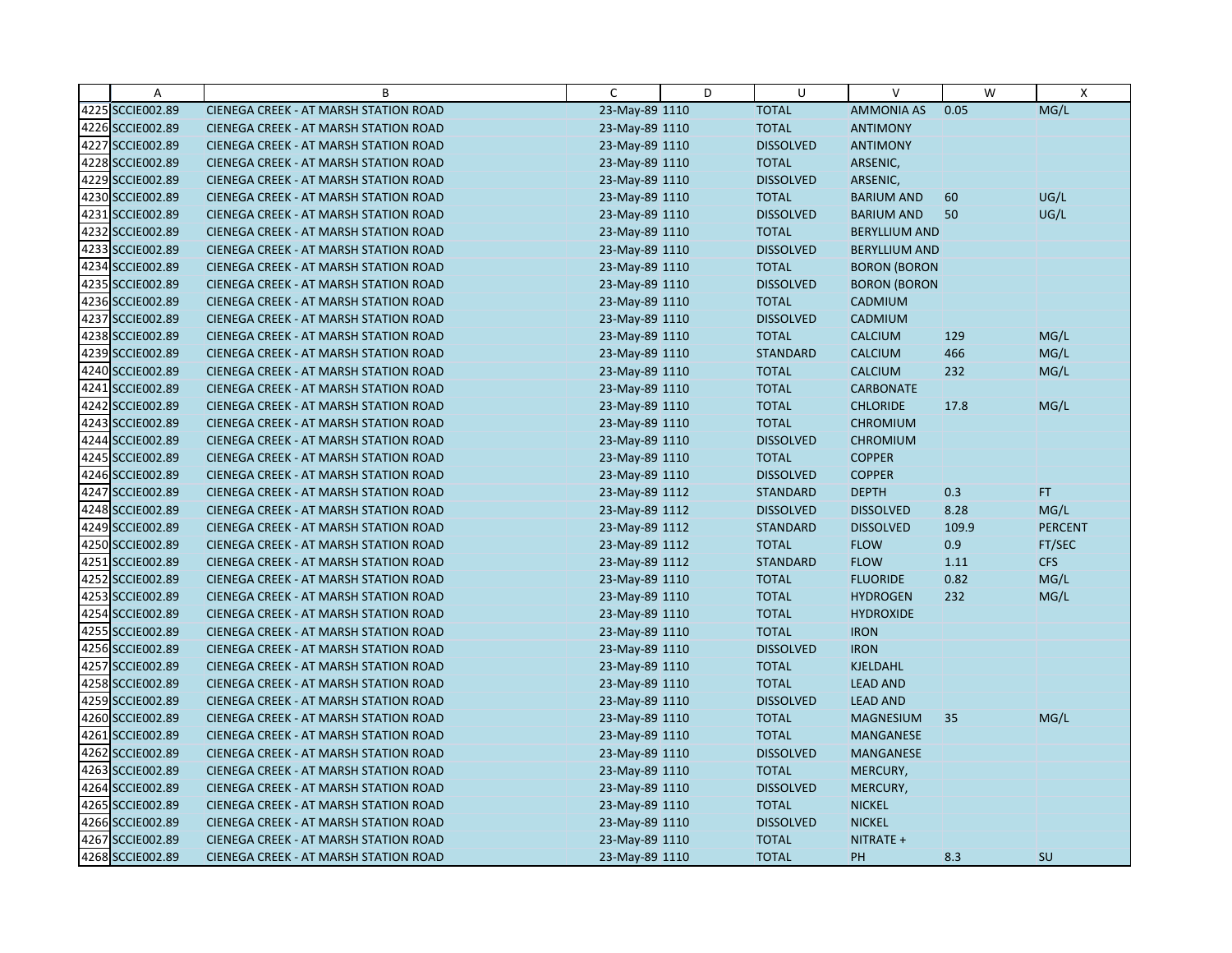| Α                | B                                            | C              | D | U                | $\vee$                  | W    | X                |
|------------------|----------------------------------------------|----------------|---|------------------|-------------------------|------|------------------|
| 4269 SCCIE002.89 | CIENEGA CREEK - AT MARSH STATION ROAD        | 23-May-89 1112 |   | <b>TOTAL</b>     | PH                      | 8.15 | SU               |
| 4270 SCCIE002.89 | <b>CIENEGA CREEK - AT MARSH STATION ROAD</b> | 23-May-89 1110 |   | <b>TOTAL</b>     | <b>PHOSPHORUS</b>       |      |                  |
| 4271 SCCIE002.89 | <b>CIENEGA CREEK - AT MARSH STATION ROAD</b> | 23-May-89 1110 |   | <b>TOTAL</b>     | <b>POTASSIUM</b>        | 4.4  | MG/L             |
| 4272 SCCIE002.89 | <b>CIENEGA CREEK - AT MARSH STATION ROAD</b> | 23-May-89 1110 |   | <b>TOTAL</b>     | <b>SELENIUM AND</b>     |      |                  |
| 4273 SCCIE002.89 | <b>CIENEGA CREEK - AT MARSH STATION ROAD</b> | 23-May-89 1110 |   | <b>DISSOLVED</b> | SELENIUM AND            |      |                  |
| 4274 SCCIE002.89 | CIENEGA CREEK - AT MARSH STATION ROAD        | 23-May-89 1110 |   | <b>TOTAL</b>     | <b>SILVER</b>           |      |                  |
| 4275 SCCIE002.89 | <b>CIENEGA CREEK - AT MARSH STATION ROAD</b> | 23-May-89 1110 |   | <b>DISSOLVED</b> | <b>SILVER</b>           |      |                  |
| 4276 SCCIE002.89 | <b>CIENEGA CREEK - AT MARSH STATION ROAD</b> | 23-May-89 1110 |   | <b>TOTAL</b>     | SODIUM                  | 64.6 | MG/L             |
| 4277 SCCIE002.89 | CIENEGA CREEK - AT MARSH STATION ROAD        | 23-May-89 1110 |   | <b>STANDARD</b>  | <b>SPECIFIC</b>         | 1020 | UMHOS/CM         |
| 4278 SCCIE002.89 | CIENEGA CREEK - AT MARSH STATION ROAD        | 23-May-89 1112 |   | <b>STANDARD</b>  | <b>SPECIFIC</b>         | 988  | UMHOS/CM         |
| 4279 SCCIE002.89 | <b>CIENEGA CREEK - AT MARSH STATION ROAD</b> | 23-May-89 1112 |   | <b>STANDARD</b>  | STREAM WIDTH 5.8        |      | FT.              |
| 4280 SCCIE002.89 | <b>CIENEGA CREEK - AT MARSH STATION ROAD</b> | 23-May-89 1110 |   | <b>TOTAL</b>     | <b>STRONTIUM</b>        | 188  | UG/L             |
| 4281 SCCIE002.89 | CIENEGA CREEK - AT MARSH STATION ROAD        | 23-May-89 1110 |   | <b>DISSOLVED</b> | <b>STRONTIUM</b>        | 184  | UG/L             |
| 4282 SCCIE002.89 | <b>CIENEGA CREEK - AT MARSH STATION ROAD</b> | 23-May-89 1110 |   | <b>TOTAL</b>     | <b>SULFATE</b>          | 327  | MG/L             |
| 4283 SCCIE002.89 | <b>CIENEGA CREEK - AT MARSH STATION ROAD</b> | 23-May-89 1110 |   | <b>SUSPENDED</b> | <b>SUSPENDED</b>        |      |                  |
| 4284 SCCIE002.89 | <b>CIENEGA CREEK - AT MARSH STATION ROAD</b> | 23-May-89 1112 |   | <b>STANDARD</b>  | TEMPERATURE 36          |      | DEG <sub>C</sub> |
| 4285 SCCIE002.89 | CIENEGA CREEK - AT MARSH STATION ROAD        | 23-May-89 1112 |   | <b>TOTAL</b>     | TEMPERATURE 23          |      | DEG C            |
| 4286 SCCIE002.89 | <b>CIENEGA CREEK - AT MARSH STATION ROAD</b> | 23-May-89 1110 |   | <b>TOTAL</b>     | <b>THALLIUM</b>         |      |                  |
| 4287 SCCIE002.89 | <b>CIENEGA CREEK - AT MARSH STATION ROAD</b> | 23-May-89 1110 |   | <b>DISSOLVED</b> | <b>THALLIUM</b>         |      |                  |
| 4288 SCCIE002.89 | CIENEGA CREEK - AT MARSH STATION ROAD        | 23-May-89 1110 |   | <b>DISSOLVED</b> | <b>TOTAL</b>            | 750  | MG/L             |
| 4289 SCCIE002.89 | <b>CIENEGA CREEK - AT MARSH STATION ROAD</b> | 23-May-89 1110 |   | <b>TOTAL</b>     | <b>TURBIDITY</b>        | 0.4  | <b>NTU</b>       |
| 4290 SCCIE002.89 | CIENEGA CREEK - AT MARSH STATION ROAD        | 23-May-89 1110 |   | <b>TOTAL</b>     | <b>ZINC</b>             |      |                  |
| 4291 SCCIE002.89 | CIENEGA CREEK - AT MARSH STATION ROAD        | 23-May-89 1110 |   | <b>DISSOLVED</b> | <b>ZINC</b>             |      |                  |
| 4292 SCCIE002.89 | <b>CIENEGA CREEK - AT MARSH STATION ROAD</b> | 25-Jul-89 0950 |   | <b>TOTAL</b>     | ALKALINITY,             |      |                  |
| 4293 SCCIE002.89 | <b>CIENEGA CREEK - AT MARSH STATION ROAD</b> | 25-Jul-89 0950 |   | <b>TOTAL</b>     | <b>AMMONIA AS</b>       | 0.4  | MG/L             |
| 4294 SCCIE002.89 | CIENEGA CREEK - AT MARSH STATION ROAD        | 25-Jul-89 0950 |   | <b>TOTAL</b>     | <b>ANTIMONY</b>         |      |                  |
| 4295 SCCIE002.89 | <b>CIENEGA CREEK - AT MARSH STATION ROAD</b> | 25-Jul-89 0950 |   | <b>TOTAL</b>     | ARSENIC,                |      |                  |
| 4296 SCCIE002.89 | <b>CIENEGA CREEK - AT MARSH STATION ROAD</b> | 25-Jul-89 0950 |   | <b>TOTAL</b>     | <b>BARIUM AND</b>       | 110  | UG/L             |
| 4297 SCCIE002.89 | <b>CIENEGA CREEK - AT MARSH STATION ROAD</b> | 25-Jul-89 0950 |   | <b>TOTAL</b>     | <b>BERYLLIUM AND</b>    |      |                  |
| 4298 SCCIE002.89 | <b>CIENEGA CREEK - AT MARSH STATION ROAD</b> | 25-Jul-89 0950 |   | <b>TOTAL</b>     | <b>BORON (BORON 180</b> |      | UG/L             |
| 4299 SCCIE002.89 | <b>CIENEGA CREEK - AT MARSH STATION ROAD</b> | 25-Jul-89 0950 |   | <b>TOTAL</b>     | CADMIUM                 |      |                  |
| 4300 SCCIE002.89 | <b>CIENEGA CREEK - AT MARSH STATION ROAD</b> | 25-Jul-89 0950 |   | <b>TOTAL</b>     | <b>CALCIUM</b>          | 130  | MG/L             |
| 4301 SCCIE002.89 | CIENEGA CREEK - AT MARSH STATION ROAD        | 25-Jul-89 0950 |   | <b>STANDARD</b>  | <b>CALCIUM</b>          | 455  | MG/L             |
| 4302 SCCIE002.89 | <b>CIENEGA CREEK - AT MARSH STATION ROAD</b> | 25-Jul-89 0950 |   | <b>TOTAL</b>     | <b>CALCIUM</b>          | 238  | MG/L             |
| 4303 SCCIE002.89 | <b>CIENEGA CREEK - AT MARSH STATION ROAD</b> | 25-Jul-89 0950 |   | <b>TOTAL</b>     | <b>CARBONATE</b>        |      |                  |
| 4304 SCCIE002.89 | <b>CIENEGA CREEK - AT MARSH STATION ROAD</b> | 25-Jul-89 0950 |   | <b>TOTAL</b>     | <b>CHLORIDE</b>         | 18   | MG/L             |
| 4305 SCCIE002.89 | <b>CIENEGA CREEK - AT MARSH STATION ROAD</b> | 25-Jul-89 0950 |   | <b>TOTAL</b>     | <b>CHROMIUM</b>         |      |                  |
| 4306 SCCIE002.89 | <b>CIENEGA CREEK - AT MARSH STATION ROAD</b> | 25-Jul-89 0950 |   | <b>TOTAL</b>     | <b>COPPER</b>           |      |                  |
| 4307 SCCIE002.89 | CIENEGA CREEK - AT MARSH STATION ROAD        | 25-Jul-89 0952 |   | <b>STANDARD</b>  | <b>DEPTH</b>            | 0.16 | FT.              |
| 4308 SCCIE002.89 | <b>CIENEGA CREEK - AT MARSH STATION ROAD</b> | 25-Jul-89 0952 |   | <b>DISSOLVED</b> | <b>DISSOLVED</b>        | 5.32 | MG/L             |
| 4309 SCCIE002.89 | <b>CIENEGA CREEK - AT MARSH STATION ROAD</b> | 25-Jul-89 0952 |   | <b>STANDARD</b>  | <b>DISSOLVED</b>        | 73.4 | <b>PERCENT</b>   |
| 4310 SCCIE002.89 | CIENEGA CREEK - AT MARSH STATION ROAD        | 25-Jul-89 0950 |   | <b>TOTAL</b>     | <b>FECAL</b>            | 3000 | CFU/100          |
| 4311 SCCIE002.89 | <b>CIENEGA CREEK - AT MARSH STATION ROAD</b> | 25-Jul-89 0950 |   | <b>TOTAL</b>     | <b>FECAL</b>            | 1110 | CFU/100          |
| 4312 SCCIE002.89 | CIENEGA CREEK - AT MARSH STATION ROAD        | 25-Jul-89 0952 |   | <b>TOTAL</b>     | <b>FLOW</b>             | 1.16 | FT/SEC           |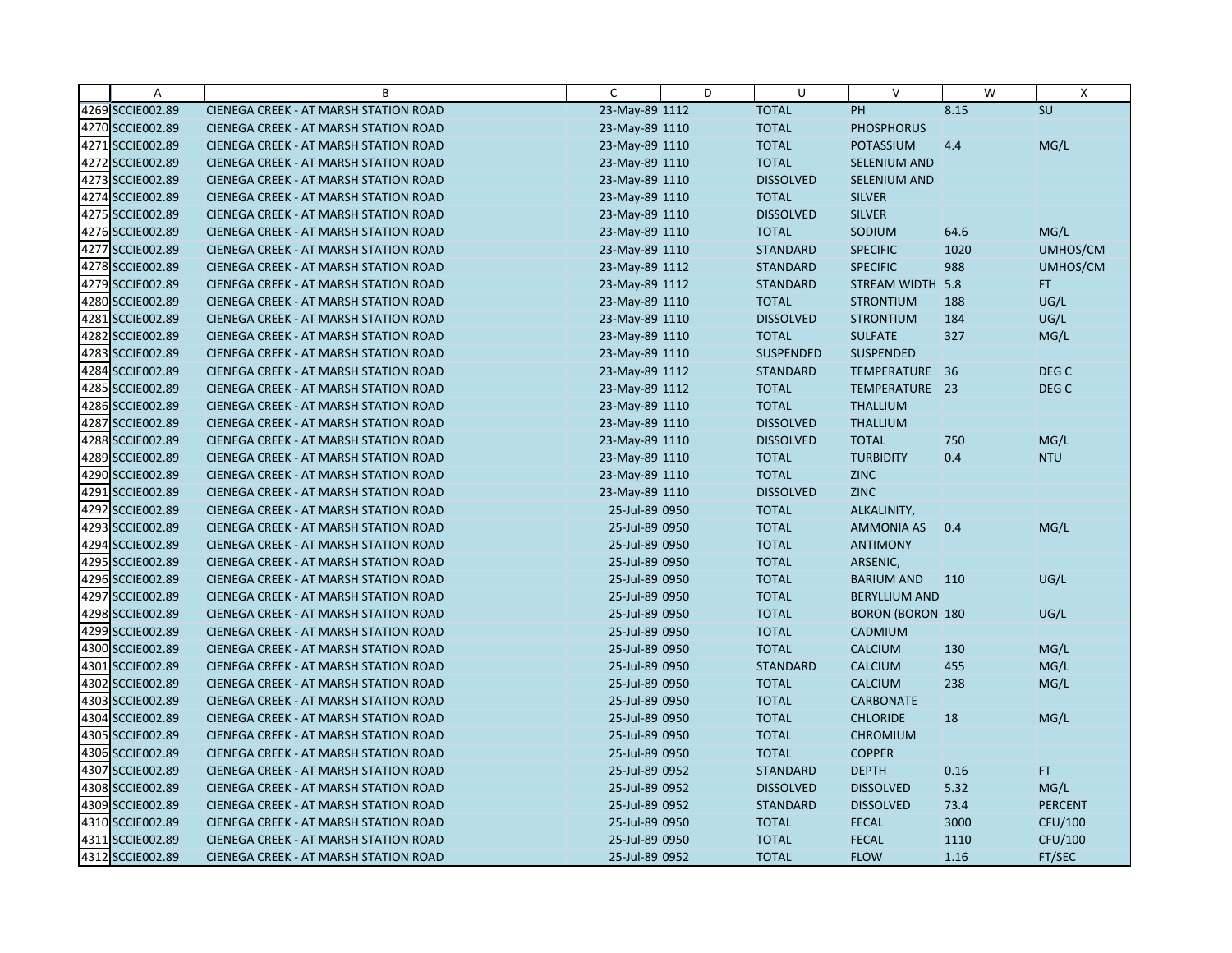| Α                | B                                            | C              | D | U                | $\mathsf{V}$            | W              | X          |
|------------------|----------------------------------------------|----------------|---|------------------|-------------------------|----------------|------------|
| 4313 SCCIE002.89 | CIENEGA CREEK - AT MARSH STATION ROAD        | 25-Jul-89 0952 |   | <b>STANDARD</b>  | <b>FLOW</b>             | .72            | <b>CFS</b> |
| 4314 SCCIE002.89 | <b>CIENEGA CREEK - AT MARSH STATION ROAD</b> | 25-Jul-89 0950 |   | <b>TOTAL</b>     | <b>FLUORIDE</b>         | 0.77           | MG/L       |
| 4315 SCCIE002.89 | <b>CIENEGA CREEK - AT MARSH STATION ROAD</b> | 25-Jul-89 0950 |   | <b>TOTAL</b>     | <b>HYDROGEN</b>         | 238            | MG/L       |
| 4316 SCCIE002.89 | CIENEGA CREEK - AT MARSH STATION ROAD        | 25-Jul-89 0950 |   | <b>TOTAL</b>     | <b>HYDROXIDE</b>        |                |            |
| 4317 SCCIE002.89 | CIENEGA CREEK - AT MARSH STATION ROAD        | 25-Jul-89 0950 |   | <b>TOTAL</b>     | <b>IRON</b>             | 16             | UG/L       |
| 4318 SCCIE002.89 | <b>CIENEGA CREEK - AT MARSH STATION ROAD</b> | 25-Jul-89 0950 |   | <b>TOTAL</b>     | <b>KJELDAHL</b>         |                |            |
| 4319 SCCIE002.89 | CIENEGA CREEK - AT MARSH STATION ROAD        | 25-Jul-89 0950 |   | <b>TOTAL</b>     | <b>LEAD AND</b>         | $\overline{2}$ | UG/L       |
| 4320 SCCIE002.89 | CIENEGA CREEK - AT MARSH STATION ROAD        | 25-Jul-89 0950 |   | <b>TOTAL</b>     | <b>MAGNESIUM</b>        | 31.7           | MG/L       |
| 4321 SCCIE002.89 | CIENEGA CREEK - AT MARSH STATION ROAD        | 25-Jul-89 0950 |   | <b>TOTAL</b>     | <b>MANGANESE</b>        | 126            | UG/L       |
| 4322 SCCIE002.89 | <b>CIENEGA CREEK - AT MARSH STATION ROAD</b> | 25-Jul-89 0950 |   | <b>TOTAL</b>     | MERCURY,                |                |            |
| 4323 SCCIE002.89 | <b>CIENEGA CREEK - AT MARSH STATION ROAD</b> | 25-Jul-89 0950 |   | <b>TOTAL</b>     | <b>NICKEL</b>           |                |            |
| 4324 SCCIE002.89 | CIENEGA CREEK - AT MARSH STATION ROAD        | 25-Jul-89 0950 |   | <b>TOTAL</b>     | NITRATE +               | 0.15           | MG/L       |
| 4325 SCCIE002.89 | CIENEGA CREEK - AT MARSH STATION ROAD        | 25-Jul-89 0950 |   | <b>TOTAL</b>     | PH                      | 8.3            | SU         |
| 4326 SCCIE002.89 | CIENEGA CREEK - AT MARSH STATION ROAD        | 25-Jul-89 0952 |   | <b>TOTAL</b>     | PH                      | 7.53           | SU         |
| 4327 SCCIE002.89 | CIENEGA CREEK - AT MARSH STATION ROAD        | 25-Jul-89 0950 |   | <b>TOTAL</b>     | <b>PHOSPHORUS</b>       |                |            |
| 4328 SCCIE002.89 | <b>CIENEGA CREEK - AT MARSH STATION ROAD</b> | 25-Jul-89 0950 |   | <b>TOTAL</b>     | <b>POTASSIUM</b>        | 4.8            | MG/L       |
| 4329 SCCIE002.89 | <b>CIENEGA CREEK - AT MARSH STATION ROAD</b> | 25-Jul-89 0950 |   | <b>TOTAL</b>     | SELENIUM AND            |                |            |
| 4330 SCCIE002.89 | CIENEGA CREEK - AT MARSH STATION ROAD        | 25-Jul-89 0950 |   | <b>TOTAL</b>     | <b>SILVER</b>           |                |            |
| 4331 SCCIE002.89 | <b>CIENEGA CREEK - AT MARSH STATION ROAD</b> | 25-Jul-89 0950 |   | <b>TOTAL</b>     | SODIUM                  | 67.8           | MG/L       |
| 4332 SCCIE002.89 | <b>CIENEGA CREEK - AT MARSH STATION ROAD</b> | 25-Jul-89 0950 |   | <b>STANDARD</b>  | <b>SPECIFIC</b>         | 1050           | UMHOS/CM   |
| 4333 SCCIE002.89 | CIENEGA CREEK - AT MARSH STATION ROAD        | 25-Jul-89 0952 |   | <b>STANDARD</b>  | <b>SPECIFIC</b>         | 950            | UMHOS/CM   |
| 4334 SCCIE002.89 | CIENEGA CREEK - AT MARSH STATION ROAD        | 25-Jul-89 0952 |   | <b>STANDARD</b>  | STREAM WIDTH 5.4        |                | FT.        |
| 4335 SCCIE002.89 | <b>CIENEGA CREEK - AT MARSH STATION ROAD</b> | 25-Jul-89 0950 |   | <b>TOTAL</b>     | <b>STRONTIUM</b>        | 170            | UG/L       |
| 4336 SCCIE002.89 | <b>CIENEGA CREEK - AT MARSH STATION ROAD</b> | 25-Jul-89 0950 |   | <b>TOTAL</b>     | <b>SULFATE</b>          | 320            | MG/L       |
| 4337 SCCIE002.89 | CIENEGA CREEK - AT MARSH STATION ROAD        | 25-Jul-89 0950 |   | SUSPENDED        | SUSPENDED               |                |            |
| 4338 SCCIE002.89 | CIENEGA CREEK - AT MARSH STATION ROAD        | 25-Jul-89 0952 |   | <b>STANDARD</b>  | TEMPERATURE 31.5        |                | DEG C      |
| 4339 SCCIE002.89 | <b>CIENEGA CREEK - AT MARSH STATION ROAD</b> | 25-Jul-89 0952 |   | <b>TOTAL</b>     | TEMPERATURE 25          |                | DEG C      |
| 4340 SCCIE002.89 | CIENEGA CREEK - AT MARSH STATION ROAD        | 25-Jul-89 0950 |   | <b>TOTAL</b>     | <b>THALLIUM</b>         |                |            |
| 4341 SCCIE002.89 | CIENEGA CREEK - AT MARSH STATION ROAD        | 25-Jul-89 0950 |   | <b>DISSOLVED</b> | <b>TOTAL</b>            | 740            | MG/L       |
| 4342 SCCIE002.89 | <b>CIENEGA CREEK - AT MARSH STATION ROAD</b> | 25-Jul-89 0950 |   | <b>TOTAL</b>     | <b>TURBIDITY</b>        | 4.9            | <b>NTU</b> |
| 4343 SCCIE002.89 | <b>CIENEGA CREEK - AT MARSH STATION ROAD</b> | 25-Jul-89 0950 |   | <b>TOTAL</b>     | <b>ZINC</b>             |                |            |
| 4344 SCCIE002.89 | CIENEGA CREEK - AT MARSH STATION ROAD        | 24-Sep-89 0930 |   | <b>TOTAL</b>     | ALKALINITY,             |                |            |
| 4345 SCCIE002.89 | CIENEGA CREEK - AT MARSH STATION ROAD        | 24-Sep-89 0930 |   | <b>TOTAL</b>     | <b>AMMONIA AS</b>       |                |            |
| 4346 SCCIE002.89 | CIENEGA CREEK - AT MARSH STATION ROAD        | 24-Sep-89 0930 |   | <b>TOTAL</b>     | <b>ANTIMONY</b>         |                |            |
| 4347 SCCIE002.89 | CIENEGA CREEK - AT MARSH STATION ROAD        | 24-Sep-89 0930 |   | <b>DISSOLVED</b> | <b>ANTIMONY</b>         |                |            |
| 4348 SCCIE002.89 | CIENEGA CREEK - AT MARSH STATION ROAD        | 24-Sep-89 0930 |   | <b>TOTAL</b>     | ARSENIC,                |                |            |
| 4349 SCCIE002.89 | <b>CIENEGA CREEK - AT MARSH STATION ROAD</b> | 24-Sep-89 0930 |   | <b>DISSOLVED</b> | ARSENIC,                |                |            |
| 4350 SCCIE002.89 | <b>CIENEGA CREEK - AT MARSH STATION ROAD</b> | 24-Sep-89 0930 |   | <b>TOTAL</b>     | <b>BERYLLIUM AND</b>    |                |            |
| 4351 SCCIE002.89 | CIENEGA CREEK - AT MARSH STATION ROAD        | 24-Sep-89 0930 |   | <b>DISSOLVED</b> | <b>BERYLLIUM AND</b>    |                |            |
| 4352 SCCIE002.89 | <b>CIENEGA CREEK - AT MARSH STATION ROAD</b> | 24-Sep-89 0930 |   | <b>TOTAL</b>     | <b>BORON (BORON 140</b> |                | UG/L       |
| 4353 SCCIE002.89 | <b>CIENEGA CREEK - AT MARSH STATION ROAD</b> | 24-Sep-89 0930 |   | <b>DISSOLVED</b> | <b>BORON (BORON 120</b> |                | UG/L       |
| 4354 SCCIE002.89 | CIENEGA CREEK - AT MARSH STATION ROAD        | 24-Sep-89 0930 |   | <b>TOTAL</b>     | CADMIUM                 |                |            |
| 4355 SCCIE002.89 | CIENEGA CREEK - AT MARSH STATION ROAD        | 24-Sep-89 0930 |   | <b>DISSOLVED</b> | CADMIUM                 |                |            |
| 4356 SCCIE002.89 | CIENEGA CREEK - AT MARSH STATION ROAD        | 24-Sep-89 0930 |   | <b>TOTAL</b>     | <b>CALCIUM</b>          | 126            | MG/L       |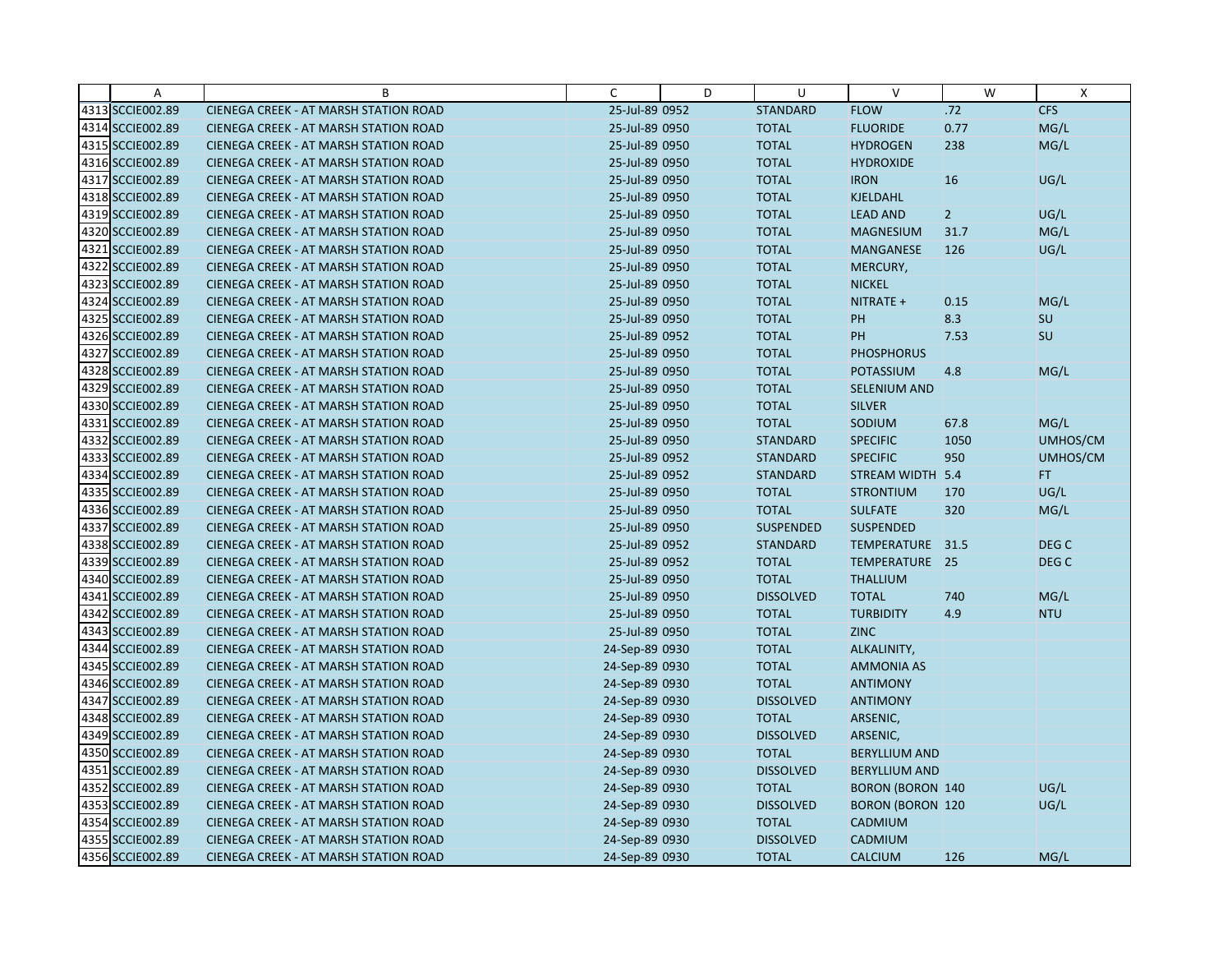| Α                | B                                            | C              | D | U                | $\vee$              | W     | $\boldsymbol{\mathsf{X}}$ |
|------------------|----------------------------------------------|----------------|---|------------------|---------------------|-------|---------------------------|
| 4357 SCCIE002.89 | CIENEGA CREEK - AT MARSH STATION ROAD        | 24-Sep-89 0930 |   | <b>STANDARD</b>  | CALCIUM             | 453   | MG/L                      |
| 4358 SCCIE002.89 | CIENEGA CREEK - AT MARSH STATION ROAD        | 24-Sep-89 0930 |   | <b>TOTAL</b>     | <b>CALCIUM</b>      | 222   | MG/L                      |
| 4359 SCCIE002.89 | <b>CIENEGA CREEK - AT MARSH STATION ROAD</b> | 24-Sep-89 0930 |   | <b>TOTAL</b>     | <b>CARBONATE</b>    |       |                           |
| 4360 SCCIE002.89 | CIENEGA CREEK - AT MARSH STATION ROAD        | 24-Sep-89 0930 |   | <b>TOTAL</b>     | <b>CHLORIDE</b>     | 17.2  | MG/L                      |
| 4361 SCCIE002.89 | <b>CIENEGA CREEK - AT MARSH STATION ROAD</b> | 24-Sep-89 0930 |   | <b>TOTAL</b>     | <b>CHROMIUM</b>     |       |                           |
| 4362 SCCIE002.89 | CIENEGA CREEK - AT MARSH STATION ROAD        | 24-Sep-89 0930 |   | <b>DISSOLVED</b> | <b>CHROMIUM</b>     |       |                           |
| 4363 SCCIE002.89 | <b>CIENEGA CREEK - AT MARSH STATION ROAD</b> | 24-Sep-89 0930 |   | <b>TOTAL</b>     | <b>COPPER</b>       | 28    | UG/L                      |
| 4364 SCCIE002.89 | CIENEGA CREEK - AT MARSH STATION ROAD        | 24-Sep-89 0930 |   | <b>DISSOLVED</b> | <b>COPPER</b>       |       |                           |
| 4365 SCCIE002.89 | <b>CIENEGA CREEK - AT MARSH STATION ROAD</b> | 24-Sep-89 0932 |   | <b>STANDARD</b>  | <b>DEPTH</b>        | 0.16  | FT.                       |
| 4366 SCCIE002.89 | CIENEGA CREEK - AT MARSH STATION ROAD        | 24-Sep-89 0932 |   | <b>DISSOLVED</b> | <b>DISSOLVED</b>    | 9.53  | MG/L                      |
| 4367 SCCIE002.89 | <b>CIENEGA CREEK - AT MARSH STATION ROAD</b> | 24-Sep-89 0932 |   | <b>STANDARD</b>  | <b>DISSOLVED</b>    | 121.7 | <b>PERCENT</b>            |
| 4368 SCCIE002.89 | CIENEGA CREEK - AT MARSH STATION ROAD        | 24-Sep-89 0932 |   | <b>TOTAL</b>     | <b>FLOW</b>         | 0.74  | FT/SEC                    |
| 4369 SCCIE002.89 | <b>CIENEGA CREEK - AT MARSH STATION ROAD</b> | 24-Sep-89 0932 |   | <b>STANDARD</b>  | <b>FLOW</b>         | .67   | <b>CFS</b>                |
| 4370 SCCIE002.89 | CIENEGA CREEK - AT MARSH STATION ROAD        | 24-Sep-89 0930 |   | <b>TOTAL</b>     | <b>FLUORIDE</b>     | 0.71  | MG/L                      |
| 4371 SCCIE002.89 | CIENEGA CREEK - AT MARSH STATION ROAD        | 24-Sep-89 0930 |   | <b>TOTAL</b>     | <b>HYDROGEN</b>     | 222   | MG/L                      |
| 4372 SCCIE002.89 | <b>CIENEGA CREEK - AT MARSH STATION ROAD</b> | 24-Sep-89 0930 |   | <b>TOTAL</b>     | <b>HYDROXIDE</b>    |       |                           |
| 4373 SCCIE002.89 | <b>CIENEGA CREEK - AT MARSH STATION ROAD</b> | 24-Sep-89 0930 |   | <b>TOTAL</b>     | <b>IRON</b>         | 433   | UG/L                      |
| 4374 SCCIE002.89 | CIENEGA CREEK - AT MARSH STATION ROAD        | 24-Sep-89 0930 |   | <b>DISSOLVED</b> | <b>IRON</b>         |       |                           |
| 4375 SCCIE002.89 | <b>CIENEGA CREEK - AT MARSH STATION ROAD</b> | 24-Sep-89 0930 |   | <b>TOTAL</b>     | KJELDAHL            | 0.1   | MG/L                      |
| 4376 SCCIE002.89 | <b>CIENEGA CREEK - AT MARSH STATION ROAD</b> | 24-Sep-89 0930 |   | <b>TOTAL</b>     | <b>LEAD AND</b>     |       |                           |
| 4377 SCCIE002.89 | <b>CIENEGA CREEK - AT MARSH STATION ROAD</b> | 24-Sep-89 0930 |   | <b>DISSOLVED</b> | <b>LEAD AND</b>     |       |                           |
| 4378 SCCIE002.89 | CIENEGA CREEK - AT MARSH STATION ROAD        | 24-Sep-89 0930 |   | <b>TOTAL</b>     | <b>MAGNESIUM</b>    | 33.2  | MG/L                      |
| 4379 SCCIE002.89 | CIENEGA CREEK - AT MARSH STATION ROAD        | 24-Sep-89 0930 |   | <b>TOTAL</b>     | <b>MANGANESE</b>    | 16    | UG/L                      |
| 4380 SCCIE002.89 | <b>CIENEGA CREEK - AT MARSH STATION ROAD</b> | 24-Sep-89 0930 |   | <b>DISSOLVED</b> | <b>MANGANESE</b>    | 14    | UG/L                      |
| 4381 SCCIE002.89 | <b>CIENEGA CREEK - AT MARSH STATION ROAD</b> | 24-Sep-89 0930 |   | <b>TOTAL</b>     | <b>NICKEL</b>       |       |                           |
| 4382 SCCIE002.89 | CIENEGA CREEK - AT MARSH STATION ROAD        | 24-Sep-89 0930 |   | <b>DISSOLVED</b> | <b>NICKEL</b>       |       |                           |
| 4383 SCCIE002.89 | <b>CIENEGA CREEK - AT MARSH STATION ROAD</b> | 24-Sep-89 0930 |   | <b>TOTAL</b>     | NITRATE +           | 0.08  | MG/L                      |
| 4384 SCCIE002.89 | <b>CIENEGA CREEK - AT MARSH STATION ROAD</b> | 24-Sep-89 0930 |   | <b>TOTAL</b>     | PH                  | 8.2   | SU                        |
| 4385 SCCIE002.89 | <b>CIENEGA CREEK - AT MARSH STATION ROAD</b> | 24-Sep-89 0932 |   | <b>TOTAL</b>     | PH                  | 8.3   | SU                        |
| 4386 SCCIE002.89 | CIENEGA CREEK - AT MARSH STATION ROAD        | 24-Sep-89 0930 |   | <b>TOTAL</b>     | <b>PHOSPHORUS</b>   |       |                           |
| 4387 SCCIE002.89 | CIENEGA CREEK - AT MARSH STATION ROAD        | 24-Sep-89 0930 |   | <b>TOTAL</b>     | <b>POTASSIUM</b>    | 4.3   | MG/L                      |
| 4388 SCCIE002.89 | <b>CIENEGA CREEK - AT MARSH STATION ROAD</b> | 24-Sep-89 0930 |   | <b>TOTAL</b>     | <b>SELENIUM AND</b> |       |                           |
| 4389 SCCIE002.89 | <b>CIENEGA CREEK - AT MARSH STATION ROAD</b> | 24-Sep-89 0930 |   | <b>DISSOLVED</b> | <b>SELENIUM AND</b> |       |                           |
| 4390 SCCIE002.89 | CIENEGA CREEK - AT MARSH STATION ROAD        | 24-Sep-89 0930 |   | <b>TOTAL</b>     | <b>SILVER</b>       |       |                           |
| 4391 SCCIE002.89 | CIENEGA CREEK - AT MARSH STATION ROAD        | 24-Sep-89 0930 |   | <b>DISSOLVED</b> | <b>SILVER</b>       |       |                           |
| 4392 SCCIE002.89 | <b>CIENEGA CREEK - AT MARSH STATION ROAD</b> | 24-Sep-89 0930 |   | <b>TOTAL</b>     | SODIUM              | 65.1  | MG/L                      |
| 4393 SCCIE002.89 | CIENEGA CREEK - AT MARSH STATION ROAD        | 24-Sep-89 0930 |   | <b>STANDARD</b>  | <b>SPECIFIC</b>     | 970   | UMHOS/CM                  |
| 4394 SCCIE002.89 | CIENEGA CREEK - AT MARSH STATION ROAD        | 24-Sep-89 0932 |   | <b>STANDARD</b>  | <b>SPECIFIC</b>     | 864   | UMHOS/CM                  |
| 4395 SCCIE002.89 | CIENEGA CREEK - AT MARSH STATION ROAD        | 24-Sep-89 0932 |   | <b>STANDARD</b>  | STREAM WIDTH 5.8    |       | FT.                       |
| 4396 SCCIE002.89 | <b>CIENEGA CREEK - AT MARSH STATION ROAD</b> | 24-Sep-89 0930 |   | <b>TOTAL</b>     | <b>STRONTIUM</b>    | 115   | UG/L                      |
| 4397 SCCIE002.89 | <b>CIENEGA CREEK - AT MARSH STATION ROAD</b> | 24-Sep-89 0930 |   | <b>TOTAL</b>     | <b>SULFATE</b>      | 350   | MG/L                      |
| 4398 SCCIE002.89 | CIENEGA CREEK - AT MARSH STATION ROAD        | 24-Sep-89 0930 |   | <b>SUSPENDED</b> | <b>SUSPENDED</b>    |       |                           |
| 4399 SCCIE002.89 | CIENEGA CREEK - AT MARSH STATION ROAD        | 24-Sep-89 0932 |   | <b>STANDARD</b>  | TEMPERATURE 26      |       | DEG C                     |
| 4400 SCCIE002.89 | CIENEGA CREEK - AT MARSH STATION ROAD        | 24-Sep-89 0932 |   | <b>TOTAL</b>     | TEMPERATURE 21      |       | DEG C                     |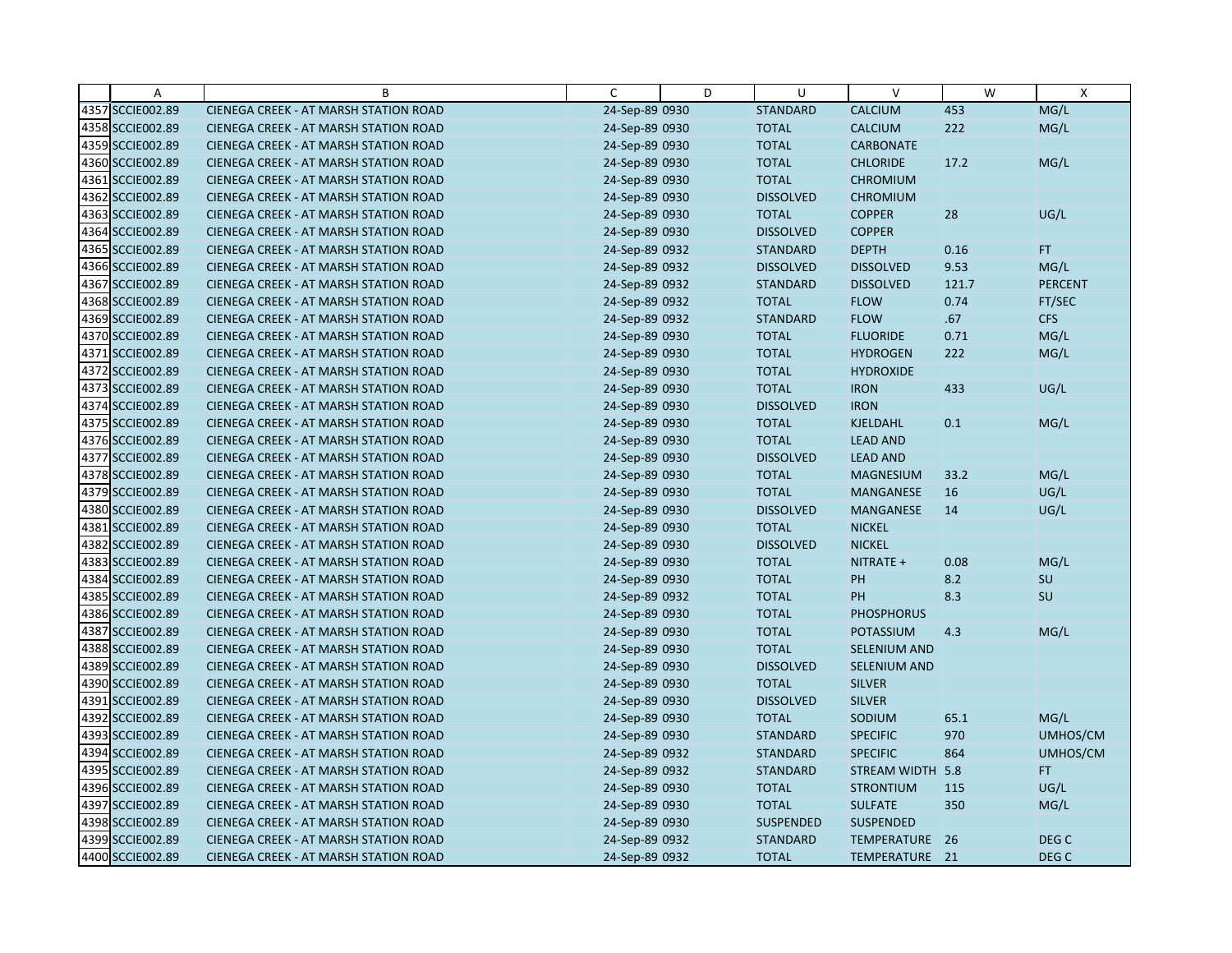| $\overline{A}$   | B                                            | C              | D | U                | $\vee$                  | W              | X              |
|------------------|----------------------------------------------|----------------|---|------------------|-------------------------|----------------|----------------|
| 4401 SCCIE002.89 | CIENEGA CREEK - AT MARSH STATION ROAD        | 24-Sep-89 0930 |   | <b>TOTAL</b>     | <b>THALLIUM</b>         |                |                |
| 4402 SCCIE002.89 | <b>CIENEGA CREEK - AT MARSH STATION ROAD</b> | 24-Sep-89 0930 |   | <b>DISSOLVED</b> | <b>THALLIUM</b>         |                |                |
| 4403 SCCIE002.89 | <b>CIENEGA CREEK - AT MARSH STATION ROAD</b> | 24-Sep-89 0930 |   | <b>DISSOLVED</b> | <b>TOTAL</b>            | 710            | MG/L           |
| 4404 SCCIE002.89 | <b>CIENEGA CREEK - AT MARSH STATION ROAD</b> | 24-Sep-89 0930 |   | <b>TOTAL</b>     | <b>TURBIDITY</b>        | 0.48           | <b>NTU</b>     |
| 4405 SCCIE002.89 | <b>CIENEGA CREEK - AT MARSH STATION ROAD</b> | 24-Sep-89 0930 |   | <b>TOTAL</b>     | <b>ZINC</b>             | 11             | UG/L           |
| 4406 SCCIE002.89 | <b>CIENEGA CREEK - AT MARSH STATION ROAD</b> | 24-Sep-89 0930 |   | <b>DISSOLVED</b> | <b>ZINC</b>             | 10             | UG/L           |
| 4407 SCCIE002.89 | <b>CIENEGA CREEK - AT MARSH STATION ROAD</b> | 21-Nov-89 1030 |   | <b>TOTAL</b>     | ALKALINITY,             |                |                |
| 4408 SCCIE002.89 | <b>CIENEGA CREEK - AT MARSH STATION ROAD</b> | 21-Nov-89 1031 |   | <b>TOTAL</b>     | ALKALINITY,             |                |                |
| 4409 SCCIE002.89 | CIENEGA CREEK - AT MARSH STATION ROAD        | 21-Nov-89 1030 |   | <b>TOTAL</b>     | <b>AMMONIA AS</b>       |                |                |
| 4410 SCCIE002.89 | <b>CIENEGA CREEK - AT MARSH STATION ROAD</b> | 21-Nov-89 1031 |   | <b>TOTAL</b>     | <b>AMMONIA AS</b>       | 0.08           | MG/L           |
| 4411 SCCIE002.89 | CIENEGA CREEK - AT MARSH STATION ROAD        | 21-Nov-89 1030 |   | <b>TOTAL</b>     | <b>ANTIMONY</b>         |                |                |
| 4412 SCCIE002.89 | CIENEGA CREEK - AT MARSH STATION ROAD        | 21-Nov-89 1031 |   | <b>TOTAL</b>     | <b>ANTIMONY</b>         |                |                |
| 4413 SCCIE002.89 | <b>CIENEGA CREEK - AT MARSH STATION ROAD</b> | 21-Nov-89 1030 |   | <b>TOTAL</b>     | ARSENIC,                |                |                |
| 4414 SCCIE002.89 | <b>CIENEGA CREEK - AT MARSH STATION ROAD</b> | 21-Nov-89 1031 |   | <b>TOTAL</b>     | ARSENIC,                | 5              | UG/L           |
| 4415 SCCIE002.89 | <b>CIENEGA CREEK - AT MARSH STATION ROAD</b> | 21-Nov-89 1030 |   | <b>TOTAL</b>     | <b>BARIUM AND</b>       | 63             | UG/L           |
| 4416 SCCIE002.89 | <b>CIENEGA CREEK - AT MARSH STATION ROAD</b> | 21-Nov-89 1031 |   | <b>TOTAL</b>     | <b>BARIUM AND</b>       | 63             | UG/L           |
| 4417 SCCIE002.89 | <b>CIENEGA CREEK - AT MARSH STATION ROAD</b> | 21-Nov-89 1030 |   | <b>TOTAL</b>     | <b>BERYLLIUM AND</b>    |                |                |
| 4418 SCCIE002.89 | <b>CIENEGA CREEK - AT MARSH STATION ROAD</b> | 21-Nov-89 1031 |   | <b>TOTAL</b>     | <b>BERYLLIUM AND</b>    |                |                |
| 4419 SCCIE002.89 | <b>CIENEGA CREEK - AT MARSH STATION ROAD</b> | 21-Nov-89 1030 |   | <b>TOTAL</b>     | <b>BORON (BORON 140</b> |                | UG/L           |
| 4420 SCCIE002.89 | <b>CIENEGA CREEK - AT MARSH STATION ROAD</b> | 21-Nov-89 1031 |   | <b>TOTAL</b>     | <b>BORON (BORON 180</b> |                | UG/L           |
| 4421 SCCIE002.89 | <b>CIENEGA CREEK - AT MARSH STATION ROAD</b> | 21-Nov-89 1030 |   | <b>TOTAL</b>     | <b>CADMIUM</b>          |                |                |
| 4422 SCCIE002.89 | <b>CIENEGA CREEK - AT MARSH STATION ROAD</b> | 21-Nov-89 1031 |   | <b>TOTAL</b>     | CADMIUM                 |                |                |
| 4423 SCCIE002.89 | CIENEGA CREEK - AT MARSH STATION ROAD        | 21-Nov-89 1030 |   | <b>TOTAL</b>     | <b>CALCIUM</b>          | 115            | MG/L           |
| 4424 SCCIE002.89 | <b>CIENEGA CREEK - AT MARSH STATION ROAD</b> | 21-Nov-89 1031 |   | <b>TOTAL</b>     | <b>CALCIUM</b>          | 116            | MG/L           |
| 4425 SCCIE002.89 | CIENEGA CREEK - AT MARSH STATION ROAD        | 21-Nov-89 1030 |   | <b>STANDARD</b>  | <b>CALCIUM</b>          | 426            | MG/L           |
| 4426 SCCIE002.89 | <b>CIENEGA CREEK - AT MARSH STATION ROAD</b> | 21-Nov-89 1031 |   | <b>STANDARD</b>  | <b>CALCIUM</b>          | 426            | MG/L           |
| 4427 SCCIE002.89 | <b>CIENEGA CREEK - AT MARSH STATION ROAD</b> | 21-Nov-89 1030 |   | <b>TOTAL</b>     | <b>CALCIUM</b>          | 227            | MG/L           |
| 4428 SCCIE002.89 | <b>CIENEGA CREEK - AT MARSH STATION ROAD</b> | 21-Nov-89 1031 |   | <b>TOTAL</b>     | <b>CALCIUM</b>          | 229            | MG/L           |
| 4429 SCCIE002.89 | <b>CIENEGA CREEK - AT MARSH STATION ROAD</b> | 21-Nov-89 1030 |   | <b>TOTAL</b>     | <b>CARBONATE</b>        |                |                |
| 4430 SCCIE002.89 | <b>CIENEGA CREEK - AT MARSH STATION ROAD</b> | 21-Nov-89 1031 |   | <b>TOTAL</b>     | <b>CARBONATE</b>        |                |                |
| 4431 SCCIE002.89 | CIENEGA CREEK - AT MARSH STATION ROAD        | 21-Nov-89 1030 |   | <b>TOTAL</b>     | <b>CHLORIDE</b>         | 19.3           | MG/L           |
| 4432 SCCIE002.89 | <b>CIENEGA CREEK - AT MARSH STATION ROAD</b> | 21-Nov-89 1031 |   | <b>TOTAL</b>     | <b>CHLORIDE</b>         | 19.3           | MG/L           |
| 4433 SCCIE002.89 | <b>CIENEGA CREEK - AT MARSH STATION ROAD</b> | 21-Nov-89 1030 |   | <b>TOTAL</b>     | <b>CHROMIUM</b>         |                |                |
| 4434 SCCIE002.89 | <b>CIENEGA CREEK - AT MARSH STATION ROAD</b> | 21-Nov-89 1031 |   | <b>TOTAL</b>     | <b>CHROMIUM</b>         | 60             | UG/L           |
| 4435 SCCIE002.89 | <b>CIENEGA CREEK - AT MARSH STATION ROAD</b> | 21-Nov-89 1030 |   | <b>TOTAL</b>     | <b>COPPER</b>           |                |                |
| 4436 SCCIE002.89 | <b>CIENEGA CREEK - AT MARSH STATION ROAD</b> | 21-Nov-89 1031 |   | <b>TOTAL</b>     | <b>COPPER</b>           |                |                |
| 4437 SCCIE002.89 | <b>CIENEGA CREEK - AT MARSH STATION ROAD</b> | 21-Nov-89 1032 |   | <b>STANDARD</b>  | <b>DEPTH</b>            | 0.19           | FT.            |
| 4438 SCCIE002.89 | CIENEGA CREEK - AT MARSH STATION ROAD        | 21-Nov-89 1032 |   | <b>DISSOLVED</b> | <b>DISSOLVED</b>        | 10.1           | MG/L           |
| 4439 SCCIE002.89 | CIENEGA CREEK - AT MARSH STATION ROAD        | 21-Nov-89 1032 |   | <b>STANDARD</b>  | <b>DISSOLVED</b>        | 119.0          | <b>PERCENT</b> |
| 4440 SCCIE002.89 | <b>CIENEGA CREEK - AT MARSH STATION ROAD</b> | 21-Nov-89 1030 |   | <b>TOTAL</b>     | <b>FECAL</b>            | 30             | CFU/100        |
| 4441 SCCIE002.89 | <b>CIENEGA CREEK - AT MARSH STATION ROAD</b> | 21-Nov-89 1031 |   | <b>TOTAL</b>     | <b>FECAL</b>            | $\overline{4}$ | CFU/100        |
| 4442 SCCIE002.89 | CIENEGA CREEK - AT MARSH STATION ROAD        | 21-Nov-89 1030 |   | <b>TOTAL</b>     | <b>FECAL</b>            | 30             | CFU/100        |
| 4443 SCCIE002.89 | <b>CIENEGA CREEK - AT MARSH STATION ROAD</b> | 21-Nov-89 1031 |   | <b>TOTAL</b>     | <b>FECAL</b>            | 30             | CFU/100        |
| 4444 SCCIE002.89 | CIENEGA CREEK - AT MARSH STATION ROAD        | 21-Nov-89 1032 |   | <b>TOTAL</b>     | <b>FLOW</b>             | 1.00           | FT/SEC         |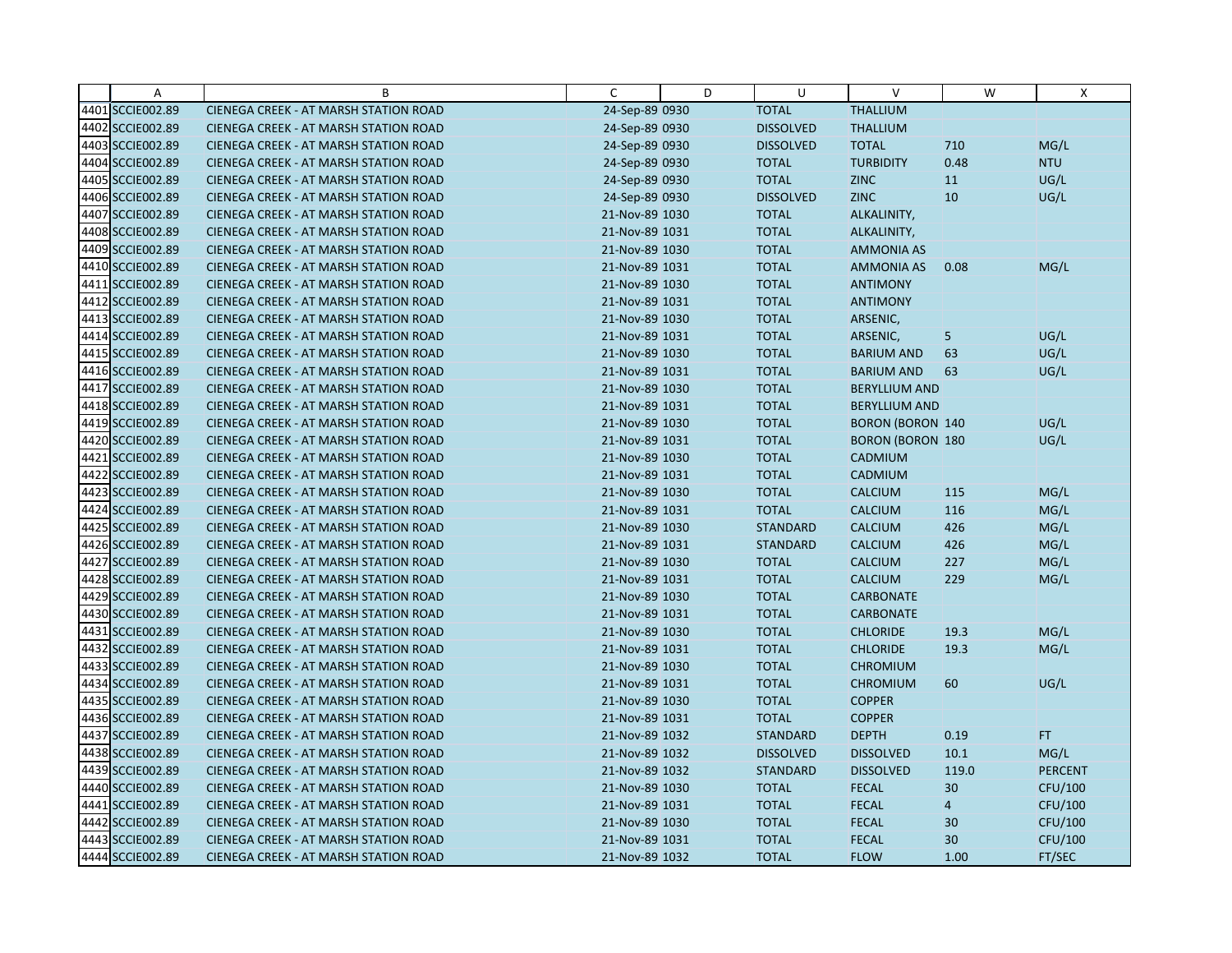| A                | B                                            | C              | D | U               | V                   | W    | X          |
|------------------|----------------------------------------------|----------------|---|-----------------|---------------------|------|------------|
| 4445 SCCIE002.89 | CIENEGA CREEK - AT MARSH STATION ROAD        | 21-Nov-89 1032 |   | <b>STANDARD</b> | <b>FLOW</b>         | 1.07 | <b>CFS</b> |
| 4446 SCCIE002.89 | <b>CIENEGA CREEK - AT MARSH STATION ROAD</b> | 21-Nov-89 1030 |   | <b>TOTAL</b>    | <b>FLUORIDE</b>     | 0.74 | MG/L       |
| 4447 SCCIE002.89 | <b>CIENEGA CREEK - AT MARSH STATION ROAD</b> | 21-Nov-89 1031 |   | <b>TOTAL</b>    | <b>FLUORIDE</b>     | 0.75 | MG/L       |
| 4448 SCCIE002.89 | <b>CIENEGA CREEK - AT MARSH STATION ROAD</b> | 21-Nov-89 1030 |   | <b>TOTAL</b>    | <b>HYDROGEN</b>     | 227  | MG/L       |
| 4449 SCCIE002.89 | <b>CIENEGA CREEK - AT MARSH STATION ROAD</b> | 21-Nov-89 1031 |   | <b>TOTAL</b>    | <b>HYDROGEN</b>     | 229  | MG/L       |
| 4450 SCCIE002.89 | <b>CIENEGA CREEK - AT MARSH STATION ROAD</b> | 21-Nov-89 1030 |   | <b>TOTAL</b>    | <b>HYDROXIDE</b>    |      |            |
| 4451 SCCIE002.89 | <b>CIENEGA CREEK - AT MARSH STATION ROAD</b> | 21-Nov-89 1031 |   | <b>TOTAL</b>    | <b>HYDROXIDE</b>    |      |            |
| 4452 SCCIE002.89 | <b>CIENEGA CREEK - AT MARSH STATION ROAD</b> | 21-Nov-89 1030 |   | <b>TOTAL</b>    | <b>IRON</b>         | 17   | UG/L       |
| 4453 SCCIE002.89 | <b>CIENEGA CREEK - AT MARSH STATION ROAD</b> | 21-Nov-89 1031 |   | <b>TOTAL</b>    | <b>IRON</b>         | 238  | UG/L       |
| 4454 SCCIE002.89 | <b>CIENEGA CREEK - AT MARSH STATION ROAD</b> | 21-Nov-89 1030 |   | <b>TOTAL</b>    | KJELDAHL            |      |            |
| 4455 SCCIE002.89 | <b>CIENEGA CREEK - AT MARSH STATION ROAD</b> | 21-Nov-89 1031 |   | <b>TOTAL</b>    | <b>KJELDAHL</b>     | 0.1  | MG/L       |
| 4456 SCCIE002.89 | <b>CIENEGA CREEK - AT MARSH STATION ROAD</b> | 21-Nov-89 1030 |   | <b>TOTAL</b>    | <b>LEAD AND</b>     |      |            |
| 4457 SCCIE002.89 | <b>CIENEGA CREEK - AT MARSH STATION ROAD</b> | 21-Nov-89 1031 |   | <b>TOTAL</b>    | <b>LEAD AND</b>     |      |            |
| 4458 SCCIE002.89 | <b>CIENEGA CREEK - AT MARSH STATION ROAD</b> | 21-Nov-89 1030 |   | <b>TOTAL</b>    | <b>MAGNESIUM</b>    | 33.6 | MG/L       |
| 4459 SCCIE002.89 | <b>CIENEGA CREEK - AT MARSH STATION ROAD</b> | 21-Nov-89 1031 |   | <b>TOTAL</b>    | <b>MAGNESIUM</b>    | 33.2 | MG/L       |
| 4460 SCCIE002.89 | <b>CIENEGA CREEK - AT MARSH STATION ROAD</b> | 21-Nov-89 1030 |   | <b>TOTAL</b>    | <b>MANGANESE</b>    | 10   | UG/L       |
| 4461 SCCIE002.89 | CIENEGA CREEK - AT MARSH STATION ROAD        | 21-Nov-89 1031 |   | <b>TOTAL</b>    | MANGANESE           |      |            |
| 4462 SCCIE002.89 | <b>CIENEGA CREEK - AT MARSH STATION ROAD</b> | 21-Nov-89 1030 |   | <b>TOTAL</b>    | MERCURY,            |      |            |
| 4463 SCCIE002.89 | <b>CIENEGA CREEK - AT MARSH STATION ROAD</b> | 21-Nov-89 1031 |   | <b>TOTAL</b>    | MERCURY,            |      |            |
| 4464 SCCIE002.89 | <b>CIENEGA CREEK - AT MARSH STATION ROAD</b> | 21-Nov-89 1030 |   | <b>TOTAL</b>    | <b>NICKEL</b>       |      |            |
| 4465 SCCIE002.89 | <b>CIENEGA CREEK - AT MARSH STATION ROAD</b> | 21-Nov-89 1031 |   | <b>TOTAL</b>    | <b>NICKEL</b>       |      |            |
| 4466 SCCIE002.89 | <b>CIENEGA CREEK - AT MARSH STATION ROAD</b> | 21-Nov-89 1030 |   | <b>TOTAL</b>    | NITRATE +           |      |            |
| 4467 SCCIE002.89 | CIENEGA CREEK - AT MARSH STATION ROAD        | 21-Nov-89 1031 |   | <b>TOTAL</b>    | NITRATE +           |      |            |
| 4468 SCCIE002.89 | <b>CIENEGA CREEK - AT MARSH STATION ROAD</b> | 21-Nov-89 1030 |   | <b>TOTAL</b>    | PH                  | 8.3  | SU         |
| 4469 SCCIE002.89 | CIENEGA CREEK - AT MARSH STATION ROAD        | 21-Nov-89 1031 |   | <b>TOTAL</b>    | PH                  | 8.3  | SU         |
| 4470 SCCIE002.89 | <b>CIENEGA CREEK - AT MARSH STATION ROAD</b> | 21-Nov-89 1032 |   | <b>TOTAL</b>    | PH                  | 8.21 | <b>SU</b>  |
| 4471 SCCIE002.89 | <b>CIENEGA CREEK - AT MARSH STATION ROAD</b> | 21-Nov-89 1030 |   | <b>TOTAL</b>    | <b>PHOSPHORUS</b>   |      |            |
| 4472 SCCIE002.89 | <b>CIENEGA CREEK - AT MARSH STATION ROAD</b> | 21-Nov-89 1031 |   | <b>TOTAL</b>    | <b>PHOSPHORUS</b>   |      |            |
| 4473 SCCIE002.89 | <b>CIENEGA CREEK - AT MARSH STATION ROAD</b> | 21-Nov-89 1030 |   | <b>TOTAL</b>    | <b>POTASSIUM</b>    | 3.7  | MG/L       |
| 4474 SCCIE002.89 | <b>CIENEGA CREEK - AT MARSH STATION ROAD</b> | 21-Nov-89 1031 |   | <b>TOTAL</b>    | <b>POTASSIUM</b>    | 3.5  | MG/L       |
| 4475 SCCIE002.89 | CIENEGA CREEK - AT MARSH STATION ROAD        | 21-Nov-89 1030 |   | <b>TOTAL</b>    | SELENIUM AND        |      |            |
| 4476 SCCIE002.89 | <b>CIENEGA CREEK - AT MARSH STATION ROAD</b> | 21-Nov-89 1031 |   | <b>TOTAL</b>    | <b>SELENIUM AND</b> |      |            |
| 4477 SCCIE002.89 | <b>CIENEGA CREEK - AT MARSH STATION ROAD</b> | 21-Nov-89 1030 |   | <b>TOTAL</b>    | <b>SILVER</b>       |      |            |
| 4478 SCCIE002.89 | <b>CIENEGA CREEK - AT MARSH STATION ROAD</b> | 21-Nov-89 1031 |   | <b>TOTAL</b>    | <b>SILVER</b>       |      |            |
| 4479 SCCIE002.89 | <b>CIENEGA CREEK - AT MARSH STATION ROAD</b> | 21-Nov-89 1030 |   | <b>TOTAL</b>    | SODIUM              | 69.5 | MG/L       |
| 4480 SCCIE002.89 | <b>CIENEGA CREEK - AT MARSH STATION ROAD</b> | 21-Nov-89 1031 |   | <b>TOTAL</b>    | SODIUM              | 66.9 | MG/L       |
| 4481 SCCIE002.89 | <b>CIENEGA CREEK - AT MARSH STATION ROAD</b> | 21-Nov-89 1030 |   | <b>STANDARD</b> | <b>SPECIFIC</b>     | 934  | UMHOS/CM   |
| 4482 SCCIE002.89 | <b>CIENEGA CREEK - AT MARSH STATION ROAD</b> | 21-Nov-89 1031 |   | <b>STANDARD</b> | <b>SPECIFIC</b>     | 941  | UMHOS/CM   |
| 4483 SCCIE002.89 | <b>CIENEGA CREEK - AT MARSH STATION ROAD</b> | 21-Nov-89 1032 |   | <b>STANDARD</b> | <b>SPECIFIC</b>     | 936  | UMHOS/CM   |
| 4484 SCCIE002.89 | <b>CIENEGA CREEK - AT MARSH STATION ROAD</b> | 21-Nov-89 1032 |   | <b>STANDARD</b> | STREAM WIDTH 7.1    |      | FT.        |
| 4485 SCCIE002.89 | <b>CIENEGA CREEK - AT MARSH STATION ROAD</b> | 21-Nov-89 1030 |   | <b>TOTAL</b>    | <b>STRONTIUM</b>    | 160  | UG/L       |
| 4486 SCCIE002.89 | <b>CIENEGA CREEK - AT MARSH STATION ROAD</b> | 21-Nov-89 1031 |   | <b>TOTAL</b>    | <b>STRONTIUM</b>    | 161  | UG/L       |
| 4487 SCCIE002.89 | CIENEGA CREEK - AT MARSH STATION ROAD        | 21-Nov-89 1030 |   | <b>TOTAL</b>    | <b>SULFATE</b>      | 310  | MG/L       |
| 4488 SCCIE002.89 | CIENEGA CREEK - AT MARSH STATION ROAD        | 21-Nov-89 1031 |   | <b>TOTAL</b>    | <b>SULFATE</b>      | 320  | MG/L       |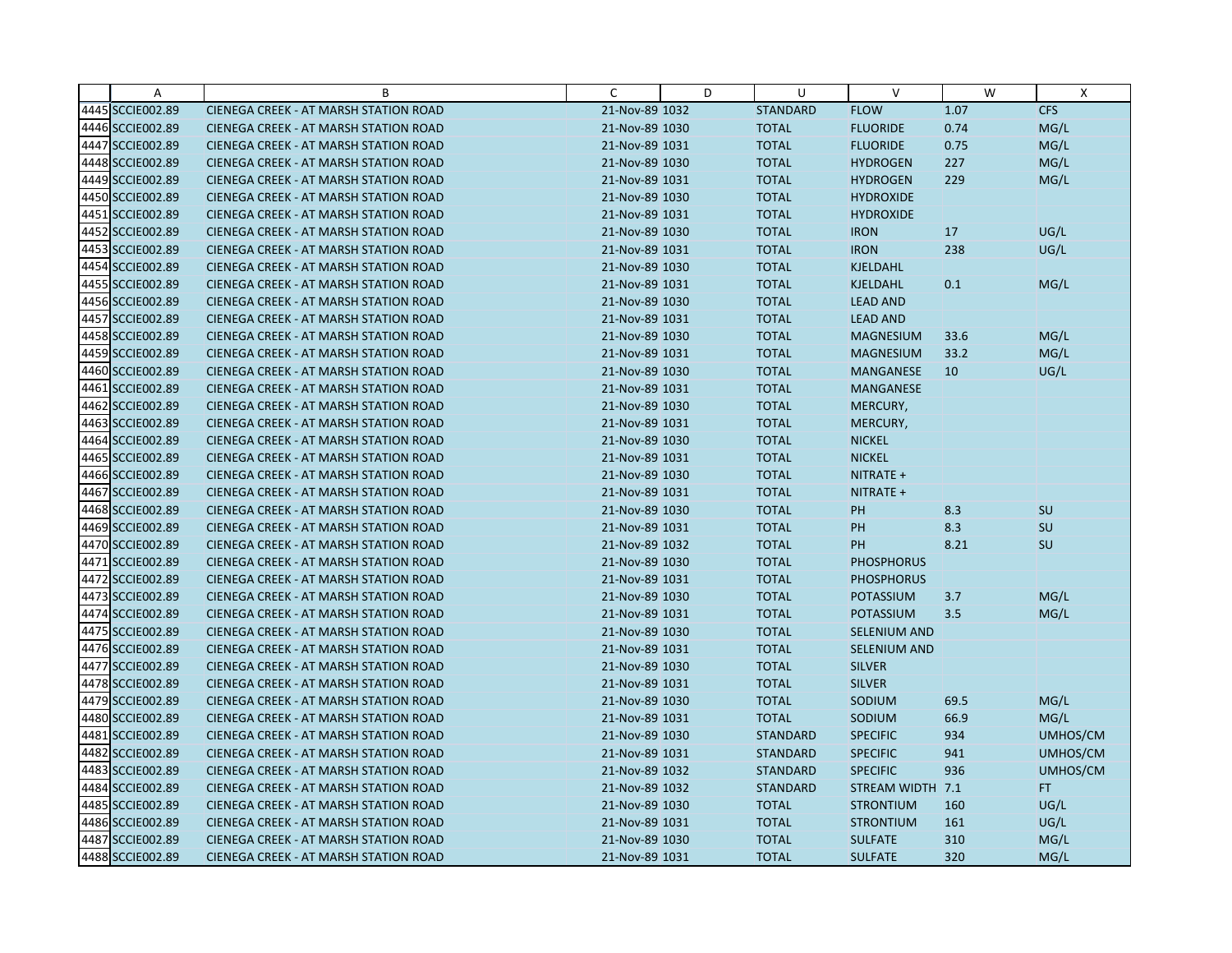| $\overline{A}$   | B                                            | C              | D | U                | V                    | W    | X                |
|------------------|----------------------------------------------|----------------|---|------------------|----------------------|------|------------------|
| 4489 SCCIE002.89 | CIENEGA CREEK - AT MARSH STATION ROAD        | 21-Nov-89 1030 |   | <b>SUSPENDED</b> | SUSPENDED            |      |                  |
| 4490 SCCIE002.89 | <b>CIENEGA CREEK - AT MARSH STATION ROAD</b> | 21-Nov-89 1031 |   | <b>SUSPENDED</b> | <b>SUSPENDED</b>     | 20   | MG/L             |
| 4491 SCCIE002.89 | <b>CIENEGA CREEK - AT MARSH STATION ROAD</b> | 21-Nov-89 1032 |   | <b>STANDARD</b>  | TEMPERATURE 15.0     |      | DEG <sub>C</sub> |
| 4492 SCCIE002.89 | <b>CIENEGA CREEK - AT MARSH STATION ROAD</b> | 21-Nov-89 1032 |   | <b>TOTAL</b>     | TEMPERATURE 17.5     |      | DEG <sub>C</sub> |
| 4493 SCCIE002.89 | CIENEGA CREEK - AT MARSH STATION ROAD        | 21-Nov-89 1030 |   | <b>TOTAL</b>     | <b>THALLIUM</b>      |      |                  |
| 4494 SCCIE002.89 | <b>CIENEGA CREEK - AT MARSH STATION ROAD</b> | 21-Nov-89 1031 |   | <b>TOTAL</b>     | <b>THALLIUM</b>      |      |                  |
| 4495 SCCIE002.89 | <b>CIENEGA CREEK - AT MARSH STATION ROAD</b> | 21-Nov-89 1030 |   | <b>DISSOLVED</b> | <b>TOTAL</b>         | 740  | MG/L             |
| 4496 SCCIE002.89 | <b>CIENEGA CREEK - AT MARSH STATION ROAD</b> | 21-Nov-89 1031 |   | <b>DISSOLVED</b> | <b>TOTAL</b>         | 710  | MG/L             |
| 4497 SCCIE002.89 | CIENEGA CREEK - AT MARSH STATION ROAD        | 21-Nov-89 1030 |   | <b>TOTAL</b>     | <b>TURBIDITY</b>     | 2.7  | <b>NTU</b>       |
| 4498 SCCIE002.89 | <b>CIENEGA CREEK - AT MARSH STATION ROAD</b> | 21-Nov-89 1031 |   | <b>TOTAL</b>     | <b>TURBIDITY</b>     | 0.52 | <b>NTU</b>       |
| 4499 SCCIE002.89 | <b>CIENEGA CREEK - AT MARSH STATION ROAD</b> | 21-Nov-89 1030 |   | <b>TOTAL</b>     | <b>ZINC</b>          | 11   | UG/L             |
| 4500 SCCIE002.89 | CIENEGA CREEK - AT MARSH STATION ROAD        | 21-Nov-89 1031 |   | <b>TOTAL</b>     | <b>ZINC</b>          | 24   | UG/L             |
| 4501 SCCIE002.89 | <b>CIENEGA CREEK - AT MARSH STATION ROAD</b> | 31-Jan-90 1145 |   | <b>TOTAL</b>     | ALKALINITY,          |      |                  |
| 4502 SCCIE002.89 | <b>CIENEGA CREEK - AT MARSH STATION ROAD</b> | 31-Jan-90 1145 |   | <b>TOTAL</b>     | <b>AMMONIA AS</b>    | 0.20 | MG/L             |
| 4503 SCCIE002.89 | <b>CIENEGA CREEK - AT MARSH STATION ROAD</b> | 31-Jan-90 1145 |   | <b>TOTAL</b>     | <b>ANTIMONY</b>      |      |                  |
| 4504 SCCIE002.89 | <b>CIENEGA CREEK - AT MARSH STATION ROAD</b> | 31-Jan-90 1145 |   | <b>DISSOLVED</b> | <b>ANTIMONY</b>      |      |                  |
| 4505 SCCIE002.89 | CIENEGA CREEK - AT MARSH STATION ROAD        | 31-Jan-90 1145 |   | <b>TOTAL</b>     | ARSENIC,             |      |                  |
| 4506 SCCIE002.89 | <b>CIENEGA CREEK - AT MARSH STATION ROAD</b> | 31-Jan-90 1145 |   | <b>DISSOLVED</b> | ARSENIC,             |      |                  |
| 4507 SCCIE002.89 | <b>CIENEGA CREEK - AT MARSH STATION ROAD</b> | 31-Jan-90 1145 |   | <b>TOTAL</b>     | <b>BARIUM AND</b>    |      |                  |
| 4508 SCCIE002.89 | <b>CIENEGA CREEK - AT MARSH STATION ROAD</b> | 31-Jan-90 1145 |   | <b>DISSOLVED</b> | <b>BARIUM AND</b>    |      |                  |
| 4509 SCCIE002.89 | <b>CIENEGA CREEK - AT MARSH STATION ROAD</b> | 31-Jan-90 1145 |   | <b>TOTAL</b>     | <b>BERYLLIUM AND</b> |      |                  |
| 4510 SCCIE002.89 | <b>CIENEGA CREEK - AT MARSH STATION ROAD</b> | 31-Jan-90 1145 |   | <b>DISSOLVED</b> | <b>BERYLLIUM AND</b> |      |                  |
| 4511 SCCIE002.89 | CIENEGA CREEK - AT MARSH STATION ROAD        | 31-Jan-90 1145 |   | <b>TOTAL</b>     | <b>BORON (BORON</b>  |      |                  |
| 4512 SCCIE002.89 | <b>CIENEGA CREEK - AT MARSH STATION ROAD</b> | 31-Jan-90 1145 |   | <b>DISSOLVED</b> | <b>BORON (BORON</b>  |      |                  |
| 4513 SCCIE002.89 | CIENEGA CREEK - AT MARSH STATION ROAD        | 31-Jan-90 1145 |   | <b>TOTAL</b>     | CADMIUM              |      |                  |
| 4514 SCCIE002.89 | <b>CIENEGA CREEK - AT MARSH STATION ROAD</b> | 31-Jan-90 1145 |   | <b>DISSOLVED</b> | CADMIUM              |      |                  |
| 4515 SCCIE002.89 | <b>CIENEGA CREEK - AT MARSH STATION ROAD</b> | 31-Jan-90 1145 |   | <b>TOTAL</b>     | <b>CALCIUM</b>       | 119  | MG/L             |
| 4516 SCCIE002.89 | CIENEGA CREEK - AT MARSH STATION ROAD        | 31-Jan-90 1145 |   | <b>STANDARD</b>  | <b>CALCIUM</b>       | 447  | MG/L             |
| 4517 SCCIE002.89 | <b>CIENEGA CREEK - AT MARSH STATION ROAD</b> | 31-Jan-90 1145 |   | <b>TOTAL</b>     | <b>CALCIUM</b>       | 214  | MG/L             |
| 4518 SCCIE002.89 | <b>CIENEGA CREEK - AT MARSH STATION ROAD</b> | 31-Jan-90 1145 |   | <b>TOTAL</b>     | <b>CARBONATE</b>     |      |                  |
| 4519 SCCIE002.89 | CIENEGA CREEK - AT MARSH STATION ROAD        | 31-Jan-90 1145 |   | <b>TOTAL</b>     | <b>CHLORIDE</b>      | 15.6 | MG/L             |
| 4520 SCCIE002.89 | <b>CIENEGA CREEK - AT MARSH STATION ROAD</b> | 31-Jan-90 1145 |   | <b>TOTAL</b>     | <b>CHROMIUM</b>      |      |                  |
| 4521 SCCIE002.89 | <b>CIENEGA CREEK - AT MARSH STATION ROAD</b> | 31-Jan-90 1145 |   | <b>DISSOLVED</b> | <b>CHROMIUM</b>      |      |                  |
| 4522 SCCIE002.89 | <b>CIENEGA CREEK - AT MARSH STATION ROAD</b> | 31-Jan-90 1145 |   | <b>TOTAL</b>     | <b>COPPER</b>        |      |                  |
| 4523 SCCIE002.89 | <b>CIENEGA CREEK - AT MARSH STATION ROAD</b> | 31-Jan-90 1145 |   | <b>DISSOLVED</b> | <b>COPPER</b>        |      |                  |
| 4524 SCCIE002.89 | <b>CIENEGA CREEK - AT MARSH STATION ROAD</b> | 31-Jan-90 1147 |   | <b>STANDARD</b>  | <b>DEPTH</b>         | 0.16 | FT.              |
| 4525 SCCIE002.89 | <b>CIENEGA CREEK - AT MARSH STATION ROAD</b> | 31-Jan-90 1147 |   | <b>DISSOLVED</b> | <b>DISSOLVED</b>     | 8.88 | MG/L             |
| 4526 SCCIE002.89 | CIENEGA CREEK - AT MARSH STATION ROAD        | 31-Jan-90 1147 |   | <b>STANDARD</b>  | <b>DISSOLVED</b>     | 91.6 | <b>PERCENT</b>   |
| 4527 SCCIE002.89 | CIENEGA CREEK - AT MARSH STATION ROAD        | 31-Jan-90 1147 |   | <b>TOTAL</b>     | <b>FLOW</b>          | 1.24 | FT/SEC           |
| 4528 SCCIE002.89 | <b>CIENEGA CREEK - AT MARSH STATION ROAD</b> | 31-Jan-90 1147 |   | <b>STANDARD</b>  | <b>FLOW</b>          | 1.98 | <b>CFS</b>       |
| 4529 SCCIE002.89 | <b>CIENEGA CREEK - AT MARSH STATION ROAD</b> | 31-Jan-90 1145 |   | <b>TOTAL</b>     | <b>FLUORIDE</b>      | 0.72 | MG/L             |
| 4530 SCCIE002.89 | CIENEGA CREEK - AT MARSH STATION ROAD        | 31-Jan-90 1145 |   | <b>TOTAL</b>     | <b>HYDROGEN</b>      | 261  | MG/L             |
| 4531 SCCIE002.89 | <b>CIENEGA CREEK - AT MARSH STATION ROAD</b> | 31-Jan-90 1145 |   | <b>TOTAL</b>     | <b>IRON</b>          |      |                  |
| 4532 SCCIE002.89 | CIENEGA CREEK - AT MARSH STATION ROAD        | 31-Jan-90 1145 |   | <b>DISSOLVED</b> | <b>IRON</b>          |      |                  |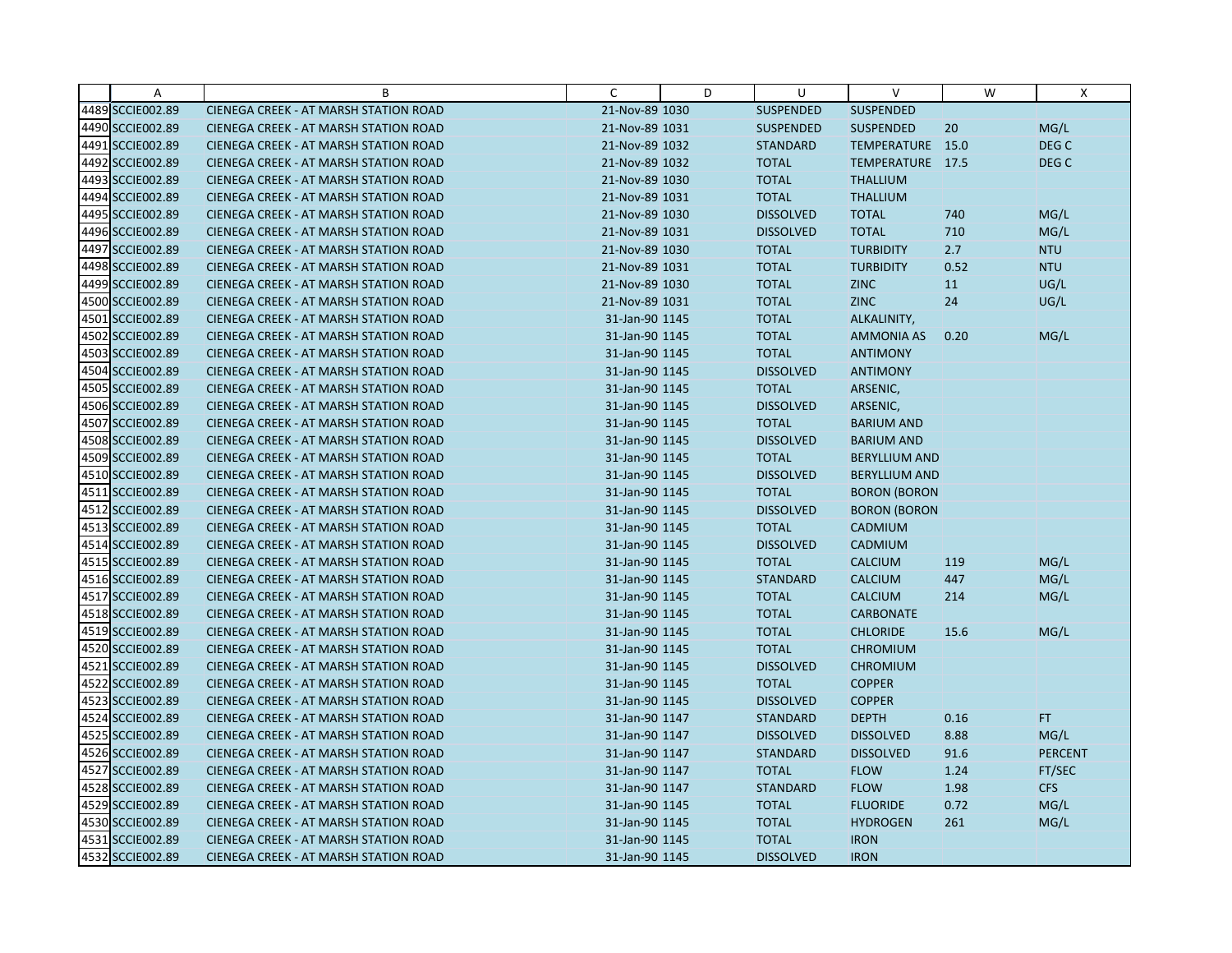| Α                | B                                            | C              | D | U                | $\vee$               | W    | X                |
|------------------|----------------------------------------------|----------------|---|------------------|----------------------|------|------------------|
| 4533 SCCIE002.89 | CIENEGA CREEK - AT MARSH STATION ROAD        | 31-Jan-90 1145 |   | <b>TOTAL</b>     | KJELDAHL             |      |                  |
| 4534 SCCIE002.89 | <b>CIENEGA CREEK - AT MARSH STATION ROAD</b> | 31-Jan-90 1145 |   | <b>TOTAL</b>     | <b>LEAD AND</b>      |      |                  |
| 4535 SCCIE002.89 | <b>CIENEGA CREEK - AT MARSH STATION ROAD</b> | 31-Jan-90 1145 |   | <b>DISSOLVED</b> | <b>LEAD AND</b>      |      |                  |
| 4536 SCCIE002.89 | CIENEGA CREEK - AT MARSH STATION ROAD        | 31-Jan-90 1145 |   | <b>TOTAL</b>     | <b>MAGNESIUM</b>     | 31.9 | MG/L             |
| 4537 SCCIE002.89 | <b>CIENEGA CREEK - AT MARSH STATION ROAD</b> | 31-Jan-90 1145 |   | <b>TOTAL</b>     | <b>MANGANESE</b>     |      |                  |
| 4538 SCCIE002.89 | <b>CIENEGA CREEK - AT MARSH STATION ROAD</b> | 31-Jan-90 1145 |   | <b>DISSOLVED</b> | <b>MANGANESE</b>     |      |                  |
| 4539 SCCIE002.89 | <b>CIENEGA CREEK - AT MARSH STATION ROAD</b> | 31-Jan-90 1145 |   | <b>TOTAL</b>     | MERCURY,             |      |                  |
| 4540 SCCIE002.89 | <b>CIENEGA CREEK - AT MARSH STATION ROAD</b> | 31-Jan-90 1145 |   | <b>DISSOLVED</b> | MERCURY,             |      |                  |
| 4541 SCCIE002.89 | CIENEGA CREEK - AT MARSH STATION ROAD        | 31-Jan-90 1145 |   | <b>TOTAL</b>     | <b>NICKEL</b>        |      |                  |
| 4542 SCCIE002.89 | CIENEGA CREEK - AT MARSH STATION ROAD        | 31-Jan-90 1145 |   | <b>DISSOLVED</b> | <b>NICKEL</b>        |      |                  |
| 4543 SCCIE002.89 | <b>CIENEGA CREEK - AT MARSH STATION ROAD</b> | 31-Jan-90 1145 |   | <b>TOTAL</b>     | NITRATE +            |      |                  |
| 4544 SCCIE002.89 | CIENEGA CREEK - AT MARSH STATION ROAD        | 31-Jan-90 1145 |   | <b>TOTAL</b>     | PH                   | 8.14 | <b>SU</b>        |
| 4545 SCCIE002.89 | <b>CIENEGA CREEK - AT MARSH STATION ROAD</b> | 31-Jan-90 1147 |   | <b>TOTAL</b>     | PH                   | 8.15 | SU               |
| 4546 SCCIE002.89 | <b>CIENEGA CREEK - AT MARSH STATION ROAD</b> | 31-Jan-90 1145 |   | <b>TOTAL</b>     | <b>PHOSPHORUS</b>    |      |                  |
| 4547 SCCIE002.89 | <b>CIENEGA CREEK - AT MARSH STATION ROAD</b> | 31-Jan-90 1145 |   | <b>TOTAL</b>     | <b>POTASSIUM</b>     | 6.5  | MG/L             |
| 4548 SCCIE002.89 | CIENEGA CREEK - AT MARSH STATION ROAD        | 31-Jan-90 1145 |   | <b>TOTAL</b>     | SELENIUM AND         |      |                  |
| 4549 SCCIE002.89 | CIENEGA CREEK - AT MARSH STATION ROAD        | 31-Jan-90 1145 |   | <b>DISSOLVED</b> | SELENIUM AND         |      |                  |
| 4550 SCCIE002.89 | <b>CIENEGA CREEK - AT MARSH STATION ROAD</b> | 31-Jan-90 1145 |   | <b>TOTAL</b>     | <b>SILVER</b>        |      |                  |
| 4551 SCCIE002.89 | <b>CIENEGA CREEK - AT MARSH STATION ROAD</b> | 31-Jan-90 1145 |   | <b>DISSOLVED</b> | <b>SILVER</b>        |      |                  |
| 4552 SCCIE002.89 | <b>CIENEGA CREEK - AT MARSH STATION ROAD</b> | 31-Jan-90 1145 |   | <b>TOTAL</b>     | SODIUM               | 62.1 | MG/L             |
| 4553 SCCIE002.89 | <b>CIENEGA CREEK - AT MARSH STATION ROAD</b> | 31-Jan-90 1145 |   | <b>STANDARD</b>  | <b>SPECIFIC</b>      | 963  | UMHOS/CM         |
| 4554 SCCIE002.89 | <b>CIENEGA CREEK - AT MARSH STATION ROAD</b> | 31-Jan-90 1147 |   | <b>STANDARD</b>  | <b>SPECIFIC</b>      | 950  | UMHOS/CM         |
| 4555 SCCIE002.89 | <b>CIENEGA CREEK - AT MARSH STATION ROAD</b> | 31-Jan-90 1147 |   | <b>STANDARD</b>  | STREAM WIDTH 7.0     |      | FT.              |
| 4556 SCCIE002.89 | <b>CIENEGA CREEK - AT MARSH STATION ROAD</b> | 31-Jan-90 1145 |   | <b>TOTAL</b>     | <b>STRONTIUM</b>     | 220  | UG/L             |
| 4557 SCCIE002.89 | CIENEGA CREEK - AT MARSH STATION ROAD        | 31-Jan-90 1145 |   | <b>DISSOLVED</b> | <b>STRONTIUM</b>     | 190  | UG/L             |
| 4558 SCCIE002.89 | <b>CIENEGA CREEK - AT MARSH STATION ROAD</b> | 31-Jan-90 1145 |   | <b>TOTAL</b>     | <b>SULFATE</b>       | 349  | MG/L             |
| 4559 SCCIE002.89 | <b>CIENEGA CREEK - AT MARSH STATION ROAD</b> | 31-Jan-90 1145 |   | <b>SUSPENDED</b> | <b>SUSPENDED</b>     |      |                  |
| 4560 SCCIE002.89 | CIENEGA CREEK - AT MARSH STATION ROAD        | 31-Jan-90 1147 |   | <b>STANDARD</b>  | TEMPERATURE 11.0     |      | DEG C            |
| 4561 SCCIE002.89 | <b>CIENEGA CREEK - AT MARSH STATION ROAD</b> | 31-Jan-90 1147 |   | <b>TOTAL</b>     | TEMPERATURE 14.5     |      | DEG <sub>C</sub> |
| 4562 SCCIE002.89 | <b>CIENEGA CREEK - AT MARSH STATION ROAD</b> | 31-Jan-90 1145 |   | <b>TOTAL</b>     | <b>THALLIUM</b>      |      |                  |
| 4563 SCCIE002.89 | CIENEGA CREEK - AT MARSH STATION ROAD        | 31-Jan-90 1145 |   | <b>DISSOLVED</b> | <b>THALLIUM</b>      |      |                  |
| 4564 SCCIE002.89 | <b>CIENEGA CREEK - AT MARSH STATION ROAD</b> | 31-Jan-90 1145 |   | <b>DISSOLVED</b> | <b>TOTAL</b>         | 745  | MG/L             |
| 4565 SCCIE002.89 | CIENEGA CREEK - AT MARSH STATION ROAD        | 31-Jan-90 1145 |   | <b>TOTAL</b>     | <b>TURBIDITY</b>     | 0.64 | <b>NTU</b>       |
| 4566 SCCIE002.89 | <b>CIENEGA CREEK - AT MARSH STATION ROAD</b> | 31-Jan-90 1145 |   | <b>TOTAL</b>     | <b>ZINC</b>          |      |                  |
| 4567 SCCIE002.89 | <b>CIENEGA CREEK - AT MARSH STATION ROAD</b> | 31-Jan-90 1145 |   | <b>DISSOLVED</b> | <b>ZINC</b>          |      |                  |
| 4568 SCCIE002.89 | <b>CIENEGA CREEK - AT MARSH STATION ROAD</b> | 27-Mar-90 1215 |   | <b>TOTAL</b>     | ALKALINITY,          |      |                  |
| 4569 SCCIE002.89 | <b>CIENEGA CREEK - AT MARSH STATION ROAD</b> | 27-Mar-90 1215 |   | <b>TOTAL</b>     | <b>AMMONIA AS</b>    |      |                  |
| 4570 SCCIE002.89 | CIENEGA CREEK - AT MARSH STATION ROAD        | 27-Mar-90 1215 |   | <b>TOTAL</b>     | <b>ANTIMONY</b>      |      |                  |
| 4571 SCCIE002.89 | CIENEGA CREEK - AT MARSH STATION ROAD        | 27-Mar-90 1215 |   | <b>TOTAL</b>     | ARSENIC,             |      |                  |
| 4572 SCCIE002.89 | <b>CIENEGA CREEK - AT MARSH STATION ROAD</b> | 27-Mar-90 1215 |   | <b>TOTAL</b>     | <b>BARIUM AND</b>    |      |                  |
| 4573 SCCIE002.89 | <b>CIENEGA CREEK - AT MARSH STATION ROAD</b> | 27-Mar-90 1215 |   | <b>TOTAL</b>     | <b>BERYLLIUM AND</b> |      |                  |
| 4574 SCCIE002.89 | CIENEGA CREEK - AT MARSH STATION ROAD        | 27-Mar-90 1215 |   | <b>TOTAL</b>     | <b>BORON (BORON</b>  |      |                  |
| 4575 SCCIE002.89 | CIENEGA CREEK - AT MARSH STATION ROAD        | 27-Mar-90 1215 |   | <b>TOTAL</b>     | CADMIUM              |      |                  |
| 4576 SCCIE002.89 | CIENEGA CREEK - AT MARSH STATION ROAD        | 27-Mar-90 1215 |   | <b>TOTAL</b>     | <b>CALCIUM</b>       | 117  | MG/L             |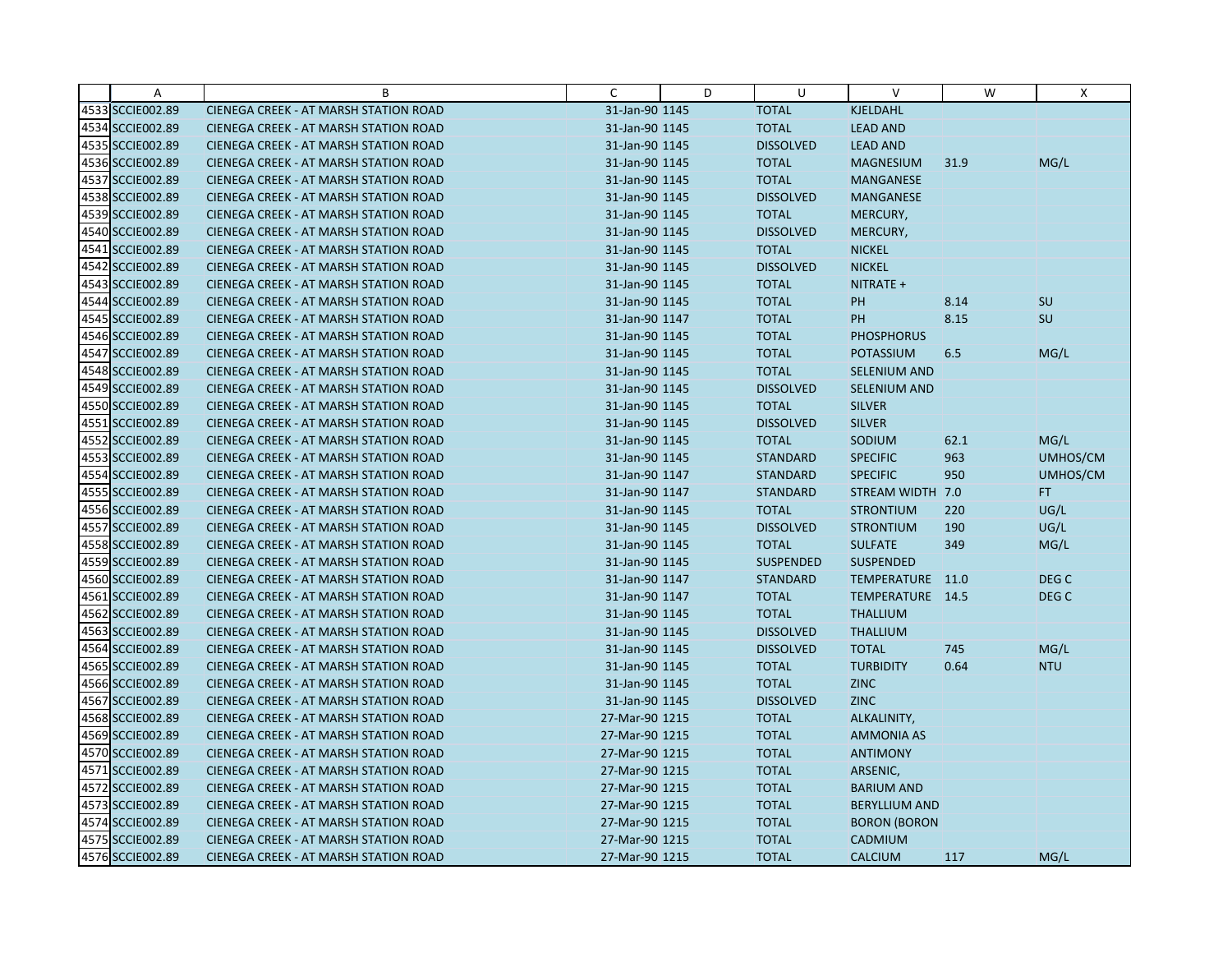| Α                | B                                            | C              | D | U                | $\vee$            | W              | Χ                |
|------------------|----------------------------------------------|----------------|---|------------------|-------------------|----------------|------------------|
| 4577 SCCIE002.89 | CIENEGA CREEK - AT MARSH STATION ROAD        | 27-Mar-90 1215 |   | <b>STANDARD</b>  | <b>CALCIUM</b>    | 426            | MG/L             |
| 4578 SCCIE002.89 | <b>CIENEGA CREEK - AT MARSH STATION ROAD</b> | 27-Mar-90 1215 |   | <b>TOTAL</b>     | CALCIUM           | 209            | MG/L             |
| 4579 SCCIE002.89 | <b>CIENEGA CREEK - AT MARSH STATION ROAD</b> | 27-Mar-90 1215 |   | <b>TOTAL</b>     | <b>CARBONATE</b>  |                |                  |
| 4580 SCCIE002.89 | <b>CIENEGA CREEK - AT MARSH STATION ROAD</b> | 27-Mar-90 1215 |   | <b>TOTAL</b>     | <b>CHLORIDE</b>   | 14.1           | MG/L             |
| 4581 SCCIE002.89 | <b>CIENEGA CREEK - AT MARSH STATION ROAD</b> | 27-Mar-90 1215 |   | <b>TOTAL</b>     | <b>CHROMIUM</b>   |                |                  |
| 4582 SCCIE002.89 | <b>CIENEGA CREEK - AT MARSH STATION ROAD</b> | 27-Mar-90 1215 |   | <b>TOTAL</b>     | <b>COPPER</b>     |                |                  |
| 4583 SCCIE002.89 | <b>CIENEGA CREEK - AT MARSH STATION ROAD</b> | 27-Mar-90 1217 |   | <b>STANDARD</b>  | <b>DEPTH</b>      | 0.25           | <b>FT</b>        |
| 4584 SCCIE002.89 | <b>CIENEGA CREEK - AT MARSH STATION ROAD</b> | 27-Mar-90 1217 |   | <b>DISSOLVED</b> | <b>DISSOLVED</b>  | 9.60           | MG/L             |
| 4585 SCCIE002.89 | CIENEGA CREEK - AT MARSH STATION ROAD        | 27-Mar-90 1217 |   | <b>STANDARD</b>  | <b>DISSOLVED</b>  | 114.3          | <b>PERCENT</b>   |
| 4586 SCCIE002.89 | <b>CIENEGA CREEK - AT MARSH STATION ROAD</b> | 27-Mar-90 1215 |   | <b>TOTAL</b>     | <b>FECAL</b>      | 13             | CFU/100          |
| 4587 SCCIE002.89 | <b>CIENEGA CREEK - AT MARSH STATION ROAD</b> | 27-Mar-90 1215 |   | <b>TOTAL</b>     | <b>FECAL</b>      | $\vert$ 1      | CFU/100          |
| 4588 SCCIE002.89 | CIENEGA CREEK - AT MARSH STATION ROAD        | 27-Mar-90 1217 |   | <b>TOTAL</b>     | <b>FLOW</b>       | 1.27           | FT/SEC           |
| 4589 SCCIE002.89 | <b>CIENEGA CREEK - AT MARSH STATION ROAD</b> | 27-Mar-90 1217 |   | <b>STANDARD</b>  | <b>FLOW</b>       | 1.7            | <b>CFS</b>       |
| 4590 SCCIE002.89 | <b>CIENEGA CREEK - AT MARSH STATION ROAD</b> | 27-Mar-90 1215 |   | <b>TOTAL</b>     | <b>FLUORIDE</b>   | 0.64           | MG/L             |
| 4591 SCCIE002.89 | <b>CIENEGA CREEK - AT MARSH STATION ROAD</b> | 27-Mar-90 1215 |   | <b>TOTAL</b>     | <b>HYDROGEN</b>   | 255            | MG/L             |
| 4592 SCCIE002.89 | <b>CIENEGA CREEK - AT MARSH STATION ROAD</b> | 27-Mar-90 1215 |   | <b>TOTAL</b>     | <b>IRON</b>       |                |                  |
| 4593 SCCIE002.89 | CIENEGA CREEK - AT MARSH STATION ROAD        | 27-Mar-90 1215 |   | <b>TOTAL</b>     | <b>KJELDAHL</b>   |                |                  |
| 4594 SCCIE002.89 | <b>CIENEGA CREEK - AT MARSH STATION ROAD</b> | 27-Mar-90 1215 |   | <b>TOTAL</b>     | <b>LEAD AND</b>   |                |                  |
| 4595 SCCIE002.89 | <b>CIENEGA CREEK - AT MARSH STATION ROAD</b> | 27-Mar-90 1215 |   | <b>TOTAL</b>     | <b>MAGNESIUM</b>  | 31.7           | MG/L             |
| 4596 SCCIE002.89 | <b>CIENEGA CREEK - AT MARSH STATION ROAD</b> | 27-Mar-90 1215 |   | <b>TOTAL</b>     | MANGANESE         |                |                  |
| 4597 SCCIE002.89 | <b>CIENEGA CREEK - AT MARSH STATION ROAD</b> | 27-Mar-90 1215 |   | <b>TOTAL</b>     | MERCURY,          |                |                  |
| 4598 SCCIE002.89 | <b>CIENEGA CREEK - AT MARSH STATION ROAD</b> | 27-Mar-90 1215 |   | <b>TOTAL</b>     | <b>NICKEL</b>     |                |                  |
| 4599 SCCIE002.89 | CIENEGA CREEK - AT MARSH STATION ROAD        | 27-Mar-90 1215 |   | <b>TOTAL</b>     | NITRATE +         |                |                  |
| 4600 SCCIE002.89 | <b>CIENEGA CREEK - AT MARSH STATION ROAD</b> | 27-Mar-90 1215 |   | <b>TOTAL</b>     | PH                | 8.28           | SU               |
| 4601 SCCIE002.89 | CIENEGA CREEK - AT MARSH STATION ROAD        | 27-Mar-90 1217 |   | <b>TOTAL</b>     | PH                | 8.64           | SU               |
| 4602 SCCIE002.89 | <b>CIENEGA CREEK - AT MARSH STATION ROAD</b> | 27-Mar-90 1215 |   | <b>TOTAL</b>     | <b>PHOSPHORUS</b> |                |                  |
| 4603 SCCIE002.89 | CIENEGA CREEK - AT MARSH STATION ROAD        | 27-Mar-90 1215 |   | <b>TOTAL</b>     | <b>POTASSIUM</b>  | 3.8            | MG/L             |
| 4604 SCCIE002.89 | CIENEGA CREEK - AT MARSH STATION ROAD        | 27-Mar-90 1215 |   | <b>TOTAL</b>     | SELENIUM AND      |                |                  |
| 4605 SCCIE002.89 | <b>CIENEGA CREEK - AT MARSH STATION ROAD</b> | 27-Mar-90 1215 |   | <b>TOTAL</b>     | <b>SILVER</b>     |                |                  |
| 4606 SCCIE002.89 | <b>CIENEGA CREEK - AT MARSH STATION ROAD</b> | 27-Mar-90 1215 |   | <b>TOTAL</b>     | SODIUM            | 64.5           | MG/L             |
| 4607 SCCIE002.89 | CIENEGA CREEK - AT MARSH STATION ROAD        | 27-Mar-90 1215 |   | <b>STANDARD</b>  | <b>SPECIFIC</b>   | 968            | UMHOS/CM         |
| 4608 SCCIE002.89 | <b>CIENEGA CREEK - AT MARSH STATION ROAD</b> | 27-Mar-90 1217 |   | <b>STANDARD</b>  | <b>SPECIFIC</b>   | 899            | UMHOS/CM         |
| 4609 SCCIE002.89 | <b>CIENEGA CREEK - AT MARSH STATION ROAD</b> | 27-Mar-90 1217 |   | <b>STANDARD</b>  | STREAM WIDTH 5.0  |                | FT.              |
| 4610 SCCIE002.89 | <b>CIENEGA CREEK - AT MARSH STATION ROAD</b> | 27-Mar-90 1215 |   | <b>TOTAL</b>     | <b>STRONTIUM</b>  | 175            | UG/L             |
| 4611 SCCIE002.89 | <b>CIENEGA CREEK - AT MARSH STATION ROAD</b> | 27-Mar-90 1215 |   | <b>TOTAL</b>     | <b>SULFATE</b>    | 314            | MG/L             |
| 4612 SCCIE002.89 | <b>CIENEGA CREEK - AT MARSH STATION ROAD</b> | 27-Mar-90 1215 |   | <b>SUSPENDED</b> | <b>SUSPENDED</b>  |                |                  |
| 4613 SCCIE002.89 | <b>CIENEGA CREEK - AT MARSH STATION ROAD</b> | 27-Mar-90 1217 |   | <b>STANDARD</b>  | TEMPERATURE 28.0  |                | DEG C            |
| 4614 SCCIE002.89 | CIENEGA CREEK - AT MARSH STATION ROAD        | 27-Mar-90 1217 |   | <b>TOTAL</b>     | TEMPERATURE       | 20.0           | DEG <sub>C</sub> |
| 4615 SCCIE002.89 | CIENEGA CREEK - AT MARSH STATION ROAD        | 27-Mar-90 1215 |   | <b>TOTAL</b>     | <b>THALLIUM</b>   |                |                  |
| 4616 SCCIE002.89 | <b>CIENEGA CREEK - AT MARSH STATION ROAD</b> | 27-Mar-90 1215 |   | <b>DISSOLVED</b> | <b>TOTAL</b>      | 663            | MG/L             |
| 4617 SCCIE002.89 | <b>CIENEGA CREEK - AT MARSH STATION ROAD</b> | 27-Mar-90 1215 |   | <b>TOTAL</b>     | <b>TURBIDITY</b>  | 0.20           | <b>NTU</b>       |
| 4618 SCCIE002.89 | <b>CIENEGA CREEK - AT MARSH STATION ROAD</b> | 27-Mar-90 1215 |   | <b>TOTAL</b>     | <b>ZINC</b>       |                |                  |
| 4619 SCCIE002.89 | CIENEGA CREEK - AT MARSH STATION ROAD        | 30-May-90 1045 |   | <b>TOTAL</b>     | ALKALINITY,       | $\overline{2}$ | MG/L             |
| 4620 SCCIE002.89 | CIENEGA CREEK - AT MARSH STATION ROAD        | 30-May-90 1045 |   | <b>TOTAL</b>     | AMMONIA AS        | 0.03           | MG/L             |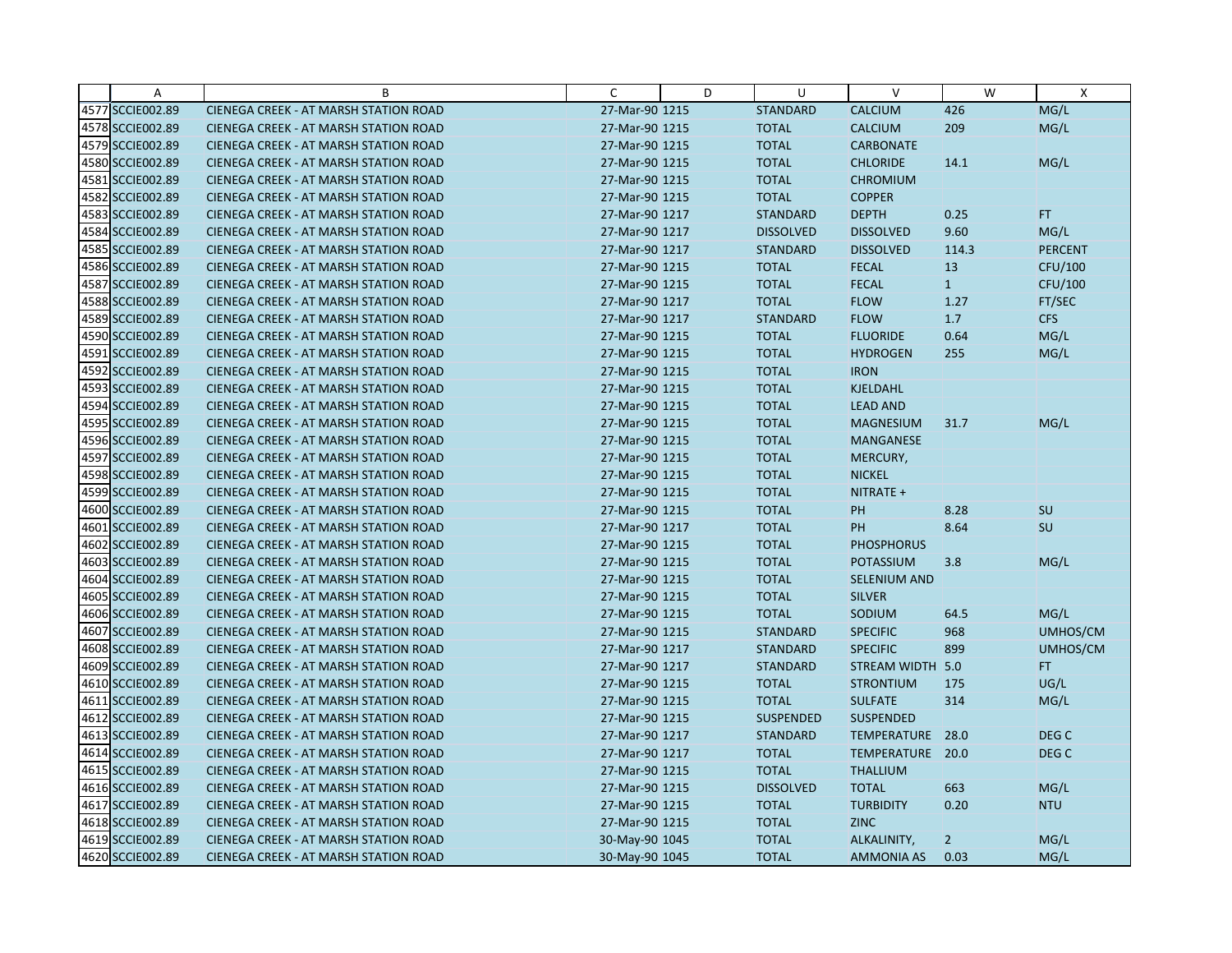| Α                | B                                            | C              | D | U                | $\vee$               | W              | Χ              |
|------------------|----------------------------------------------|----------------|---|------------------|----------------------|----------------|----------------|
| 4621 SCCIE002.89 | CIENEGA CREEK - AT MARSH STATION ROAD        | 30-May-90 1045 |   | <b>TOTAL</b>     | <b>ANTIMONY</b>      |                |                |
| 4622 SCCIE002.89 | CIENEGA CREEK - AT MARSH STATION ROAD        | 30-May-90 1045 |   | <b>DISSOLVED</b> | <b>ANTIMONY</b>      |                |                |
| 4623 SCCIE002.89 | <b>CIENEGA CREEK - AT MARSH STATION ROAD</b> | 30-May-90 1045 |   | <b>TOTAL</b>     | ARSENIC,             |                |                |
| 4624 SCCIE002.89 | <b>CIENEGA CREEK - AT MARSH STATION ROAD</b> | 30-May-90 1045 |   | <b>TOTAL</b>     | <b>BARIUM AND</b>    | 60             | UG/L           |
| 4625 SCCIE002.89 | CIENEGA CREEK - AT MARSH STATION ROAD        | 30-May-90 1045 |   | <b>DISSOLVED</b> | <b>BARIUM AND</b>    | 57             | UG/L           |
| 4626 SCCIE002.89 | CIENEGA CREEK - AT MARSH STATION ROAD        | 30-May-90 1045 |   | <b>TOTAL</b>     | <b>BERYLLIUM AND</b> |                |                |
| 4627 SCCIE002.89 | <b>CIENEGA CREEK - AT MARSH STATION ROAD</b> | 30-May-90 1045 |   | <b>DISSOLVED</b> | <b>BERYLLIUM AND</b> |                |                |
| 4628 SCCIE002.89 | <b>CIENEGA CREEK - AT MARSH STATION ROAD</b> | 30-May-90 1045 |   | <b>TOTAL</b>     | <b>BORON (BORON</b>  |                |                |
| 4629 SCCIE002.89 | CIENEGA CREEK - AT MARSH STATION ROAD        | 30-May-90 1045 |   | <b>DISSOLVED</b> | <b>BORON (BORON</b>  |                |                |
| 4630 SCCIE002.89 | CIENEGA CREEK - AT MARSH STATION ROAD        | 30-May-90 1045 |   | <b>TOTAL</b>     | <b>CADMIUM</b>       |                |                |
| 4631 SCCIE002.89 | <b>CIENEGA CREEK - AT MARSH STATION ROAD</b> | 30-May-90 1045 |   | <b>DISSOLVED</b> | CADMIUM              |                |                |
| 4632 SCCIE002.89 | CIENEGA CREEK - AT MARSH STATION ROAD        | 30-May-90 1045 |   | <b>TOTAL</b>     | <b>CALCIUM</b>       | 123            | MG/L           |
| 4633 SCCIE002.89 | CIENEGA CREEK - AT MARSH STATION ROAD        | 30-May-90 1045 |   | <b>STANDARD</b>  | <b>CALCIUM</b>       | 445            | MG/L           |
| 4634 SCCIE002.89 | CIENEGA CREEK - AT MARSH STATION ROAD        | 30-May-90 1045 |   | <b>TOTAL</b>     | <b>CALCIUM</b>       | 217            | MG/L           |
| 4635 SCCIE002.89 | <b>CIENEGA CREEK - AT MARSH STATION ROAD</b> | 30-May-90 1045 |   | <b>TOTAL</b>     | <b>CARBONATE</b>     | $\overline{4}$ | MG/L           |
| 4636 SCCIE002.89 | CIENEGA CREEK - AT MARSH STATION ROAD        | 30-May-90 1045 |   | <b>TOTAL</b>     | <b>CHLORIDE</b>      | 16             | MG/L           |
| 4637 SCCIE002.89 | CIENEGA CREEK - AT MARSH STATION ROAD        | 30-May-90 1045 |   | <b>TOTAL</b>     | <b>CHROMIUM</b>      |                |                |
| 4638 SCCIE002.89 | CIENEGA CREEK - AT MARSH STATION ROAD        | 30-May-90 1045 |   | <b>DISSOLVED</b> | <b>CHROMIUM</b>      |                |                |
| 4639 SCCIE002.89 | <b>CIENEGA CREEK - AT MARSH STATION ROAD</b> | 30-May-90 1045 |   | <b>TOTAL</b>     | <b>COPPER</b>        |                |                |
| 4640 SCCIE002.89 | CIENEGA CREEK - AT MARSH STATION ROAD        | 30-May-90 1045 |   | <b>DISSOLVED</b> | <b>COPPER</b>        |                |                |
| 4641 SCCIE002.89 | <b>CIENEGA CREEK - AT MARSH STATION ROAD</b> | 30-May-90 1047 |   | <b>STANDARD</b>  | <b>DEPTH</b>         | 0.24           | FT.            |
| 4642 SCCIE002.89 | CIENEGA CREEK - AT MARSH STATION ROAD        | 30-May-90 1047 |   | <b>DISSOLVED</b> | <b>DISSOLVED</b>     | 8.72           | MG/L           |
| 4643 SCCIE002.89 | CIENEGA CREEK - AT MARSH STATION ROAD        | 30-May-90 1047 |   | <b>STANDARD</b>  | <b>DISSOLVED</b>     | 125.8          | <b>PERCENT</b> |
| 4644 SCCIE002.89 | <b>CIENEGA CREEK - AT MARSH STATION ROAD</b> | 30-May-90 1047 |   | <b>TOTAL</b>     | <b>FLOW</b>          | 1.04           | FT/SEC         |
| 4645 SCCIE002.89 | CIENEGA CREEK - AT MARSH STATION ROAD        | 30-May-90 1047 |   | <b>STANDARD</b>  | <b>FLOW</b>          | 1.03           | <b>CFS</b>     |
| 4646 SCCIE002.89 | CIENEGA CREEK - AT MARSH STATION ROAD        | 30-May-90 1045 |   | <b>TOTAL</b>     | <b>FLUORIDE</b>      | 0.69           | MG/L           |
| 4647 SCCIE002.89 | CIENEGA CREEK - AT MARSH STATION ROAD        | 30-May-90 1045 |   | <b>TOTAL</b>     | <b>HYDROGEN</b>      | 213            | MG/L           |
| 4648 SCCIE002.89 | CIENEGA CREEK - AT MARSH STATION ROAD        | 30-May-90 1045 |   | <b>TOTAL</b>     | <b>HYDROXIDE</b>     |                |                |
| 4649 SCCIE002.89 | CIENEGA CREEK - AT MARSH STATION ROAD        | 30-May-90 1045 |   | <b>TOTAL</b>     | <b>IRON</b>          | 43             | UG/L           |
| 4650 SCCIE002.89 | <b>CIENEGA CREEK - AT MARSH STATION ROAD</b> | 30-May-90 1045 |   | <b>DISSOLVED</b> | <b>IRON</b>          |                |                |
| 4651 SCCIE002.89 | CIENEGA CREEK - AT MARSH STATION ROAD        | 30-May-90 1045 |   | <b>TOTAL</b>     | KJELDAHL             |                |                |
| 4652 SCCIE002.89 | CIENEGA CREEK - AT MARSH STATION ROAD        | 30-May-90 1045 |   | <b>TOTAL</b>     | <b>LEAD AND</b>      |                |                |
| 4653 SCCIE002.89 | CIENEGA CREEK - AT MARSH STATION ROAD        | 30-May-90 1045 |   | <b>DISSOLVED</b> | <b>LEAD AND</b>      |                |                |
| 4654 SCCIE002.89 | CIENEGA CREEK - AT MARSH STATION ROAD        | 30-May-90 1045 |   | <b>TOTAL</b>     | <b>MAGNESIUM</b>     | 33.4           | MG/L           |
| 4655 SCCIE002.89 | CIENEGA CREEK - AT MARSH STATION ROAD        | 30-May-90 1045 |   | <b>TOTAL</b>     | <b>MANGANESE</b>     |                |                |
| 4656 SCCIE002.89 | <b>CIENEGA CREEK - AT MARSH STATION ROAD</b> | 30-May-90 1045 |   | <b>DISSOLVED</b> | <b>MANGANESE</b>     |                |                |
| 4657 SCCIE002.89 | <b>CIENEGA CREEK - AT MARSH STATION ROAD</b> | 30-May-90 1045 |   | <b>TOTAL</b>     | MERCURY,             |                |                |
| 4658 SCCIE002.89 | CIENEGA CREEK - AT MARSH STATION ROAD        | 30-May-90 1045 |   | <b>DISSOLVED</b> | MERCURY,             |                |                |
| 4659 SCCIE002.89 | CIENEGA CREEK - AT MARSH STATION ROAD        | 30-May-90 1045 |   | <b>TOTAL</b>     | <b>NICKEL</b>        |                |                |
| 4660 SCCIE002.89 | <b>CIENEGA CREEK - AT MARSH STATION ROAD</b> | 30-May-90 1045 |   | <b>DISSOLVED</b> | <b>NICKEL</b>        |                |                |
| 4661 SCCIE002.89 | <b>CIENEGA CREEK - AT MARSH STATION ROAD</b> | 30-May-90 1045 |   | <b>TOTAL</b>     | NITRATE +            |                |                |
| 4662 SCCIE002.89 | CIENEGA CREEK - AT MARSH STATION ROAD        | 30-May-90 1045 |   | <b>TOTAL</b>     | PH                   | 8.4            | <b>SU</b>      |
| 4663 SCCIE002.89 | CIENEGA CREEK - AT MARSH STATION ROAD        | 30-May-90 1047 |   | <b>TOTAL</b>     | PH                   | 8.75           | SU             |
| 4664 SCCIE002.89 | CIENEGA CREEK - AT MARSH STATION ROAD        | 30-May-90 1045 |   | <b>TOTAL</b>     | <b>PHOSPHORUS</b>    |                |                |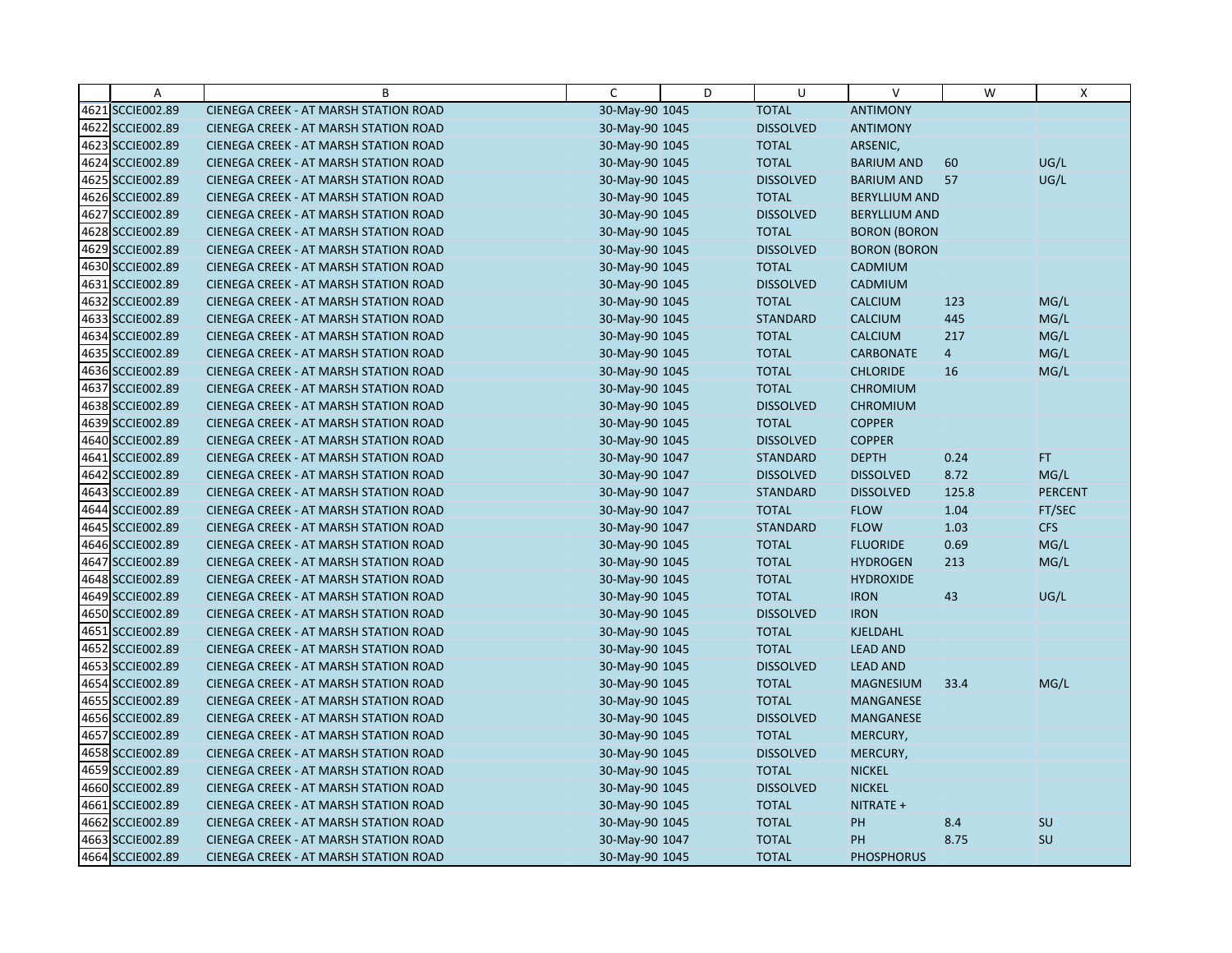| $\overline{A}$   | B                                            | C              | D | U                | $\vee$                  | W    | X                |
|------------------|----------------------------------------------|----------------|---|------------------|-------------------------|------|------------------|
| 4665 SCCIE002.89 | CIENEGA CREEK - AT MARSH STATION ROAD        | 30-May-90 1045 |   | <b>TOTAL</b>     | POTASSIUM               | 3.8  | MG/L             |
| 4666 SCCIE002.89 | CIENEGA CREEK - AT MARSH STATION ROAD        | 30-May-90 1045 |   | <b>TOTAL</b>     | SELENIUM AND            |      |                  |
| 4667 SCCIE002.89 | <b>CIENEGA CREEK - AT MARSH STATION ROAD</b> | 30-May-90 1045 |   | <b>DISSOLVED</b> | <b>SELENIUM AND</b>     |      |                  |
| 4668 SCCIE002.89 | <b>CIENEGA CREEK - AT MARSH STATION ROAD</b> | 30-May-90 1045 |   | <b>TOTAL</b>     | <b>SILVER</b>           |      |                  |
| 4669 SCCIE002.89 | CIENEGA CREEK - AT MARSH STATION ROAD        | 30-May-90 1045 |   | <b>DISSOLVED</b> | <b>SILVER</b>           |      |                  |
| 4670 SCCIE002.89 | <b>CIENEGA CREEK - AT MARSH STATION ROAD</b> | 30-May-90 1045 |   | <b>TOTAL</b>     | SODIUM                  | 61.3 | MG/L             |
| 4671 SCCIE002.89 | <b>CIENEGA CREEK - AT MARSH STATION ROAD</b> | 30-May-90 1045 |   | <b>STANDARD</b>  | <b>SPECIFIC</b>         | 1000 | UMHOS/CM         |
| 4672 SCCIE002.89 | <b>CIENEGA CREEK - AT MARSH STATION ROAD</b> | 30-May-90 1047 |   | <b>STANDARD</b>  | <b>SPECIFIC</b>         | 931  | UMHOS/CM         |
| 4673 SCCIE002.89 | CIENEGA CREEK - AT MARSH STATION ROAD        | 30-May-90 1047 |   | <b>STANDARD</b>  | STREAM WIDTH 3.8        |      | FT.              |
| 4674 SCCIE002.89 | CIENEGA CREEK - AT MARSH STATION ROAD        | 30-May-90 1045 |   | <b>TOTAL</b>     | <b>STRONTIUM</b>        | 181  | UG/L             |
| 4675 SCCIE002.89 | <b>CIENEGA CREEK - AT MARSH STATION ROAD</b> | 30-May-90 1045 |   | <b>DISSOLVED</b> | <b>STRONTIUM</b>        | 175  | UG/L             |
| 4676 SCCIE002.89 | CIENEGA CREEK - AT MARSH STATION ROAD        | 30-May-90 1045 |   | <b>TOTAL</b>     | <b>SULFATE</b>          | 380  | MG/L             |
| 4677 SCCIE002.89 | <b>CIENEGA CREEK - AT MARSH STATION ROAD</b> | 30-May-90 1045 |   | <b>SUSPENDED</b> | <b>SUSPENDED</b>        | 10   | MG/L             |
| 4678 SCCIE002.89 | <b>CIENEGA CREEK - AT MARSH STATION ROAD</b> | 30-May-90 1047 |   | <b>STANDARD</b>  | TEMPERATURE 26.0        |      | DEG C            |
| 4679 SCCIE002.89 | <b>CIENEGA CREEK - AT MARSH STATION ROAD</b> | 30-May-90 1047 |   | <b>TOTAL</b>     | TEMPERATURE 21.5        |      | DEG <sub>C</sub> |
| 4680 SCCIE002.89 | CIENEGA CREEK - AT MARSH STATION ROAD        | 30-May-90 1045 |   | <b>TOTAL</b>     | <b>THALLIUM</b>         |      |                  |
| 4681 SCCIE002.89 | CIENEGA CREEK - AT MARSH STATION ROAD        | 30-May-90 1045 |   | <b>DISSOLVED</b> | <b>THALLIUM</b>         |      |                  |
| 4682 SCCIE002.89 | CIENEGA CREEK - AT MARSH STATION ROAD        | 30-May-90 1045 |   | <b>DISSOLVED</b> | <b>TOTAL</b>            | 760  | MG/L             |
| 4683 SCCIE002.89 | <b>CIENEGA CREEK - AT MARSH STATION ROAD</b> | 30-May-90 1045 |   | <b>TOTAL</b>     | <b>TURBIDITY</b>        | 0.18 | <b>NTU</b>       |
| 4684 SCCIE002.89 | <b>CIENEGA CREEK - AT MARSH STATION ROAD</b> | 30-May-90 1045 |   | <b>TOTAL</b>     | <b>ZINC</b>             | 5    | UG/L             |
| 4685 SCCIE002.89 | <b>CIENEGA CREEK - AT MARSH STATION ROAD</b> | 30-May-90 1045 |   | <b>DISSOLVED</b> | <b>ZINC</b>             |      |                  |
| 4686 SCCIE002.89 | <b>CIENEGA CREEK - AT MARSH STATION ROAD</b> | 10-Jul-90 1400 |   | <b>TOTAL</b>     | ALKALINITY,             |      |                  |
| 4687 SCCIE002.89 | CIENEGA CREEK - AT MARSH STATION ROAD        | 10-Jul-90 1400 |   | <b>TOTAL</b>     | <b>AMMONIA AS</b>       |      |                  |
| 4688 SCCIE002.89 | <b>CIENEGA CREEK - AT MARSH STATION ROAD</b> | 10-Jul-90 1400 |   | <b>TOTAL</b>     | <b>ANTIMONY</b>         |      |                  |
| 4689 SCCIE002.89 | CIENEGA CREEK - AT MARSH STATION ROAD        | 10-Jul-90 1400 |   | <b>TOTAL</b>     | ARSENIC,                |      |                  |
| 4690 SCCIE002.89 | <b>CIENEGA CREEK - AT MARSH STATION ROAD</b> | 10-Jul-90 1400 |   | <b>TOTAL</b>     | <b>BARIUM AND</b>       | 105  | UG/L             |
| 4691 SCCIE002.89 | CIENEGA CREEK - AT MARSH STATION ROAD        | 10-Jul-90 1400 |   | <b>TOTAL</b>     | <b>BERYLLIUM AND</b>    |      |                  |
| 4692 SCCIE002.89 | CIENEGA CREEK - AT MARSH STATION ROAD        | 10-Jul-90 1400 |   | <b>TOTAL</b>     | <b>BORON (BORON 130</b> |      | UG/L             |
| 4693 SCCIE002.89 | <b>CIENEGA CREEK - AT MARSH STATION ROAD</b> | 10-Jul-90 1400 |   | <b>TOTAL</b>     | CADMIUM                 |      |                  |
| 4694 SCCIE002.89 | <b>CIENEGA CREEK - AT MARSH STATION ROAD</b> | 10-Jul-90 1400 |   | <b>TOTAL</b>     | <b>CALCIUM</b>          | 130  | MG/L             |
| 4695 SCCIE002.89 | CIENEGA CREEK - AT MARSH STATION ROAD        | 10-Jul-90 1400 |   | <b>STANDARD</b>  | <b>CALCIUM</b>          | 458  | MG/L             |
| 4696 SCCIE002.89 | <b>CIENEGA CREEK - AT MARSH STATION ROAD</b> | 10-Jul-90 1400 |   | <b>TOTAL</b>     | <b>CALCIUM</b>          | 232  | MG/L             |
| 4697 SCCIE002.89 | <b>CIENEGA CREEK - AT MARSH STATION ROAD</b> | 10-Jul-90 1400 |   | <b>TOTAL</b>     | <b>CARBONATE</b>        |      |                  |
| 4698 SCCIE002.89 | <b>CIENEGA CREEK - AT MARSH STATION ROAD</b> | 10-Jul-90 1400 |   | <b>TOTAL</b>     | <b>CHLORIDE</b>         | 16   | MG/L             |
| 4699 SCCIE002.89 | CIENEGA CREEK - AT MARSH STATION ROAD        | 10-Jul-90 1400 |   | <b>TOTAL</b>     | <b>CHROMIUM</b>         |      |                  |
| 4700 SCCIE002.89 | <b>CIENEGA CREEK - AT MARSH STATION ROAD</b> | 10-Jul-90 1400 |   | <b>TOTAL</b>     | <b>COPPER</b>           |      |                  |
| 4701 SCCIE002.89 | <b>CIENEGA CREEK - AT MARSH STATION ROAD</b> | 10-Jul-90 1402 |   | <b>STANDARD</b>  | <b>DEPTH</b>            | 0.14 | FT.              |
| 4702 SCCIE002.89 | CIENEGA CREEK - AT MARSH STATION ROAD        | 10-Jul-90 1402 |   | <b>DISSOLVED</b> | <b>DISSOLVED</b>        | 5.58 | MG/L             |
| 4703 SCCIE002.89 | CIENEGA CREEK - AT MARSH STATION ROAD        | 10-Jul-90 1402 |   | <b>STANDARD</b>  | <b>DISSOLVED</b>        | 78.4 | <b>PERCENT</b>   |
| 4704 SCCIE002.89 | <b>CIENEGA CREEK - AT MARSH STATION ROAD</b> | 10-Jul-90 1400 |   | <b>TOTAL</b>     | <b>FECAL</b>            | 240  | CFU/100          |
| 4705 SCCIE002.89 | <b>CIENEGA CREEK - AT MARSH STATION ROAD</b> | 10-Jul-90 1400 |   | <b>TOTAL</b>     | <b>FECAL</b>            | 560  | CFU/100          |
| 4706 SCCIE002.89 | CIENEGA CREEK - AT MARSH STATION ROAD        | 10-Jul-90 1402 |   | <b>TOTAL</b>     | <b>FLOW</b>             | 1.15 | FT/SEC           |
| 4707 SCCIE002.89 | <b>CIENEGA CREEK - AT MARSH STATION ROAD</b> | 10-Jul-90 1402 |   | <b>STANDARD</b>  | <b>FLOW</b>             | 1.38 | <b>CFS</b>       |
| 4708 SCCIE002.89 | CIENEGA CREEK - AT MARSH STATION ROAD        | 10-Jul-90 1400 |   | <b>TOTAL</b>     | <b>FLUORIDE</b>         | 0.62 | MG/L             |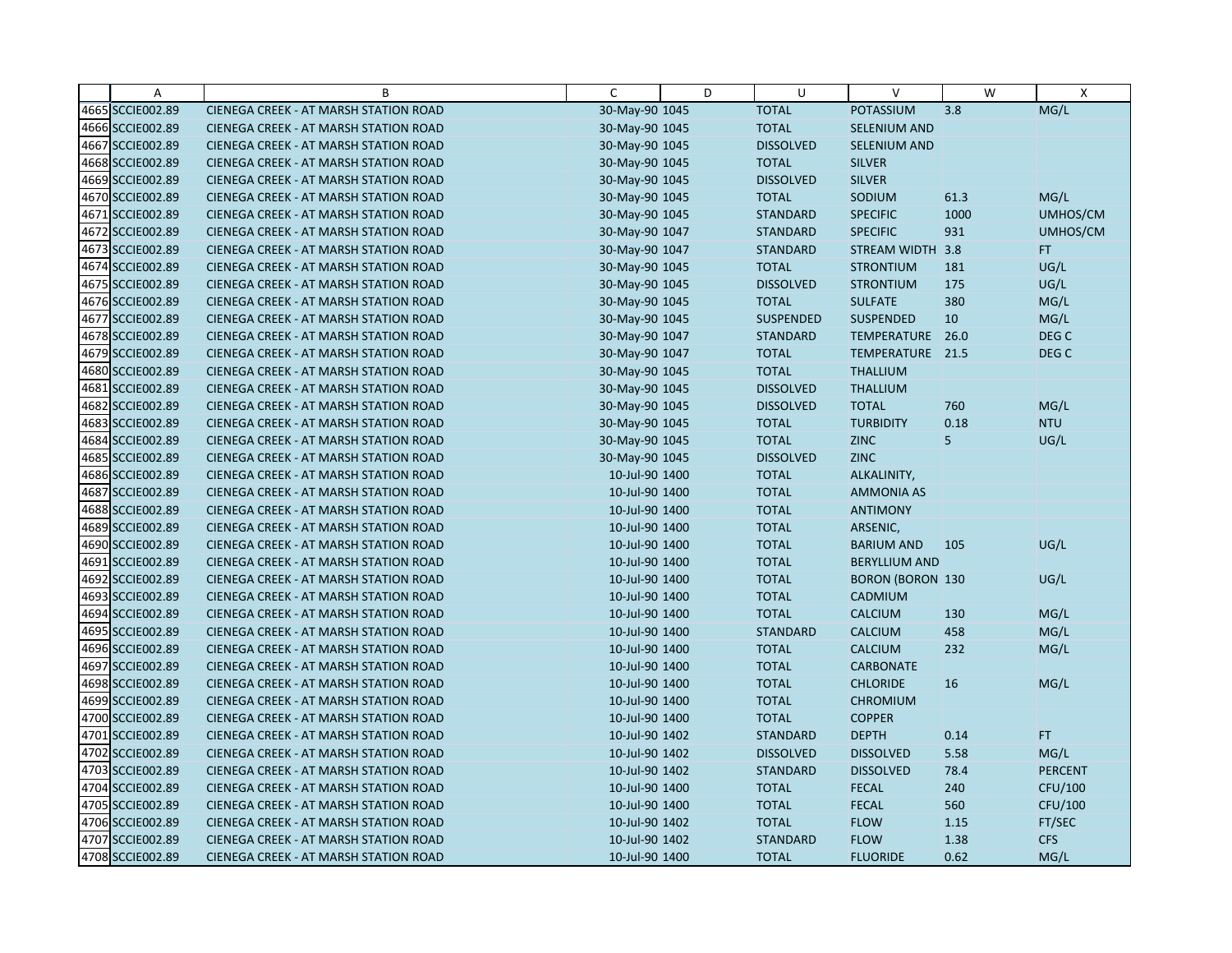| $\mathsf{A}$     | B                                            | C              | D | U                | V                    | W    | X                |
|------------------|----------------------------------------------|----------------|---|------------------|----------------------|------|------------------|
| 4709 SCCIE002.89 | CIENEGA CREEK - AT MARSH STATION ROAD        | 10-Jul-90 1400 |   | <b>TOTAL</b>     | <b>HYDROGEN</b>      | 232  | MG/L             |
| 4710 SCCIE002.89 | <b>CIENEGA CREEK - AT MARSH STATION ROAD</b> | 10-Jul-90 1400 |   | <b>TOTAL</b>     | <b>HYDROXIDE</b>     |      |                  |
| 4711 SCCIE002.89 | <b>CIENEGA CREEK - AT MARSH STATION ROAD</b> | 10-Jul-90 1400 |   | <b>TOTAL</b>     | <b>IRON</b>          | 980  | UG/L             |
| 4712 SCCIE002.89 | <b>CIENEGA CREEK - AT MARSH STATION ROAD</b> | 10-Jul-90 1400 |   | <b>TOTAL</b>     | KJELDAHL             | 0.3  | MG/L             |
| 4713 SCCIE002.89 | <b>CIENEGA CREEK - AT MARSH STATION ROAD</b> | 10-Jul-90 1400 |   | <b>TOTAL</b>     | <b>LEAD AND</b>      |      |                  |
| 4714 SCCIE002.89 | <b>CIENEGA CREEK - AT MARSH STATION ROAD</b> | 10-Jul-90 1400 |   | <b>TOTAL</b>     | <b>MAGNESIUM</b>     | 32.5 | MG/L             |
| 4715 SCCIE002.89 | <b>CIENEGA CREEK - AT MARSH STATION ROAD</b> | 10-Jul-90 1400 |   | <b>TOTAL</b>     | <b>MANGANESE</b>     | 522  | UG/L             |
| 4716 SCCIE002.89 | <b>CIENEGA CREEK - AT MARSH STATION ROAD</b> | 10-Jul-90 1400 |   | <b>TOTAL</b>     | MERCURY,             |      |                  |
| 4717 SCCIE002.89 | CIENEGA CREEK - AT MARSH STATION ROAD        | 10-Jul-90 1400 |   | <b>TOTAL</b>     | <b>NICKEL</b>        |      |                  |
| 4718 SCCIE002.89 | <b>CIENEGA CREEK - AT MARSH STATION ROAD</b> | 10-Jul-90 1400 |   | <b>TOTAL</b>     | NITRATE +            |      |                  |
| 4719 SCCIE002.89 | <b>CIENEGA CREEK - AT MARSH STATION ROAD</b> | 10-Jul-90 1400 |   | <b>TOTAL</b>     | <b>PH</b>            | 8.3  | SU               |
| 4720 SCCIE002.89 | CIENEGA CREEK - AT MARSH STATION ROAD        | 10-Jul-90 1402 |   | <b>TOTAL</b>     | <b>PH</b>            | 8.39 | SU               |
| 4721 SCCIE002.89 | <b>CIENEGA CREEK - AT MARSH STATION ROAD</b> | 10-Jul-90 1400 |   | <b>TOTAL</b>     | <b>PHOSPHORUS</b>    | 0.09 | MG/L             |
| 4722 SCCIE002.89 | <b>CIENEGA CREEK - AT MARSH STATION ROAD</b> | 10-Jul-90 1400 |   | <b>TOTAL</b>     | <b>POTASSIUM</b>     | 5.4  | MG/L             |
| 4723 SCCIE002.89 | <b>CIENEGA CREEK - AT MARSH STATION ROAD</b> | 10-Jul-90 1400 |   | <b>TOTAL</b>     | SELENIUM AND         |      |                  |
| 4724 SCCIE002.89 | <b>CIENEGA CREEK - AT MARSH STATION ROAD</b> | 10-Jul-90 1400 |   | <b>TOTAL</b>     | <b>SILVER</b>        |      |                  |
| 4725 SCCIE002.89 | CIENEGA CREEK - AT MARSH STATION ROAD        | 10-Jul-90 1400 |   | <b>TOTAL</b>     | SODIUM               | 60.6 | MG/L             |
| 4726 SCCIE002.89 | <b>CIENEGA CREEK - AT MARSH STATION ROAD</b> | 10-Jul-90 1400 |   | <b>STANDARD</b>  | <b>SPECIFIC</b>      | 910  | UMHOS/CM         |
| 4727 SCCIE002.89 | <b>CIENEGA CREEK - AT MARSH STATION ROAD</b> | 10-Jul-90 1402 |   | <b>STANDARD</b>  | <b>SPECIFIC</b>      | 960  | UMHOS/CM         |
| 4728 SCCIE002.89 | <b>CIENEGA CREEK - AT MARSH STATION ROAD</b> | 10-Jul-90 1402 |   | <b>STANDARD</b>  | STREAM WIDTH 5.2     |      | FT.              |
| 4729 SCCIE002.89 | <b>CIENEGA CREEK - AT MARSH STATION ROAD</b> | 10-Jul-90 1400 |   | <b>TOTAL</b>     | <b>STRONTIUM</b>     | 154  | UG/L             |
| 4730 SCCIE002.89 | <b>CIENEGA CREEK - AT MARSH STATION ROAD</b> | 10-Jul-90 1400 |   | <b>TOTAL</b>     | <b>SULFATE</b>       | 280  | MG/L             |
| 4731 SCCIE002.89 | <b>CIENEGA CREEK - AT MARSH STATION ROAD</b> | 10-Jul-90 1400 |   | SUSPENDED        | <b>SUSPENDED</b>     | 36   | MG/L             |
| 4732 SCCIE002.89 | <b>CIENEGA CREEK - AT MARSH STATION ROAD</b> | 10-Jul-90 1402 |   | <b>STANDARD</b>  | TEMPERATURE 32.0     |      | DEG <sub>C</sub> |
| 4733 SCCIE002.89 | CIENEGA CREEK - AT MARSH STATION ROAD        | 10-Jul-90 1402 |   | <b>TOTAL</b>     | TEMPERATURE 27.5     |      | DEG <sub>C</sub> |
| 4734 SCCIE002.89 | <b>CIENEGA CREEK - AT MARSH STATION ROAD</b> | 10-Jul-90 1400 |   | <b>TOTAL</b>     | <b>THALLIUM</b>      |      |                  |
| 4735 SCCIE002.89 | <b>CIENEGA CREEK - AT MARSH STATION ROAD</b> | 10-Jul-90 1400 |   | <b>DISSOLVED</b> | <b>TOTAL</b>         | 820  | MG/L             |
| 4736 SCCIE002.89 | <b>CIENEGA CREEK - AT MARSH STATION ROAD</b> | 10-Jul-90 1400 |   | <b>TOTAL</b>     | <b>TURBIDITY</b>     | 9.0  | <b>NTU</b>       |
| 4737 SCCIE002.89 | <b>CIENEGA CREEK - AT MARSH STATION ROAD</b> | 10-Jul-90 1400 |   | <b>TOTAL</b>     | <b>ZINC</b>          | 14   | UG/L             |
| 4738 SCCIE002.89 | <b>CIENEGA CREEK - AT MARSH STATION ROAD</b> | 01-Oct-90 1505 |   | <b>TOTAL</b>     | ALKALINITY,          |      |                  |
| 4739 SCCIE002.89 | CIENEGA CREEK - AT MARSH STATION ROAD        | 01-Oct-90 1505 |   | <b>TOTAL</b>     | <b>AMMONIA AS</b>    |      |                  |
| 4740 SCCIE002.89 | <b>CIENEGA CREEK - AT MARSH STATION ROAD</b> | 01-Oct-90 1505 |   | <b>TOTAL</b>     | <b>ANTIMONY</b>      |      |                  |
| 4741 SCCIE002.89 | <b>CIENEGA CREEK - AT MARSH STATION ROAD</b> | 01-Oct-90 1505 |   | <b>DISSOLVED</b> | <b>ANTIMONY</b>      |      |                  |
| 4742 SCCIE002.89 | <b>CIENEGA CREEK - AT MARSH STATION ROAD</b> | 01-Oct-90 1505 |   | <b>TOTAL</b>     | ARSENIC,             | 4    | UG/L             |
| 4743 SCCIE002.89 | <b>CIENEGA CREEK - AT MARSH STATION ROAD</b> | 01-Oct-90 1505 |   | <b>DISSOLVED</b> | ARSENIC,             | 3    | UG/L             |
| 4744 SCCIE002.89 | <b>CIENEGA CREEK - AT MARSH STATION ROAD</b> | 01-Oct-90 1505 |   | <b>TOTAL</b>     | <b>BERYLLIUM AND</b> |      |                  |
| 4745 SCCIE002.89 | <b>CIENEGA CREEK - AT MARSH STATION ROAD</b> | 01-Oct-90 1505 |   | <b>DISSOLVED</b> | <b>BERYLLIUM AND</b> |      |                  |
| 4746 SCCIE002.89 | <b>CIENEGA CREEK - AT MARSH STATION ROAD</b> | 01-Oct-90 1505 |   | <b>TOTAL</b>     | CADMIUM              |      |                  |
| 4747 SCCIE002.89 | CIENEGA CREEK - AT MARSH STATION ROAD        | 01-Oct-90 1505 |   | <b>DISSOLVED</b> | CADMIUM              |      |                  |
| 4748 SCCIE002.89 | <b>CIENEGA CREEK - AT MARSH STATION ROAD</b> | 01-Oct-90 1505 |   | <b>TOTAL</b>     | <b>CALCIUM</b>       | 99.9 | MG/L             |
| 4749 SCCIE002.89 | <b>CIENEGA CREEK - AT MARSH STATION ROAD</b> | 01-Oct-90 1505 |   | <b>STANDARD</b>  | <b>CALCIUM</b>       | 372  | MG/L             |
| 4750 SCCIE002.89 | CIENEGA CREEK - AT MARSH STATION ROAD        | 01-Oct-90 1505 |   | <b>TOTAL</b>     | <b>CALCIUM</b>       | 237  | MG/L             |
| 4751 SCCIE002.89 | <b>CIENEGA CREEK - AT MARSH STATION ROAD</b> | 01-Oct-90 1505 |   | <b>TOTAL</b>     | <b>CARBONATE</b>     |      |                  |
| 4752 SCCIE002.89 | CIENEGA CREEK - AT MARSH STATION ROAD        | 01-Oct-90 1505 |   | <b>TOTAL</b>     | <b>CHLORIDE</b>      | 14.4 | MG/L             |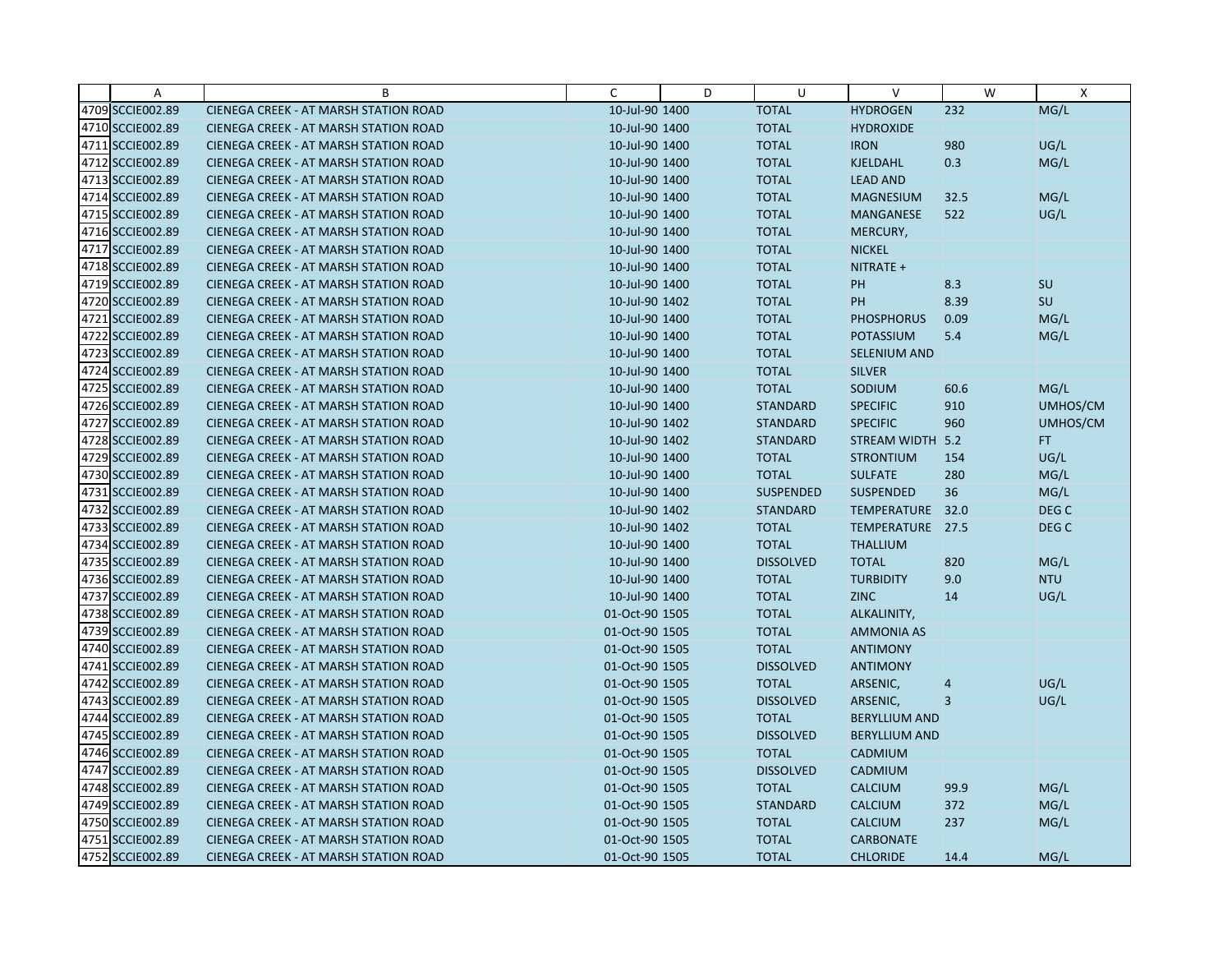| Α                | B                                            | C              | D | U                | V                   | W    | X                |
|------------------|----------------------------------------------|----------------|---|------------------|---------------------|------|------------------|
| 4753 SCCIE002.89 | CIENEGA CREEK - AT MARSH STATION ROAD        | 01-Oct-90 1505 |   | <b>TOTAL</b>     | <b>CHROMIUM</b>     |      |                  |
| 4754 SCCIE002.89 | <b>CIENEGA CREEK - AT MARSH STATION ROAD</b> | 01-Oct-90 1505 |   | <b>DISSOLVED</b> | <b>CHROMIUM</b>     |      |                  |
| 4755 SCCIE002.89 | <b>CIENEGA CREEK - AT MARSH STATION ROAD</b> | 01-Oct-90 1505 |   | <b>TOTAL</b>     | <b>COPPER</b>       |      |                  |
| 4756 SCCIE002.89 | <b>CIENEGA CREEK - AT MARSH STATION ROAD</b> | 01-Oct-90 1505 |   | <b>DISSOLVED</b> | <b>COPPER</b>       |      |                  |
| 4757 SCCIE002.89 | CIENEGA CREEK - AT MARSH STATION ROAD        | 01-Oct-90 1507 |   | <b>STANDARD</b>  | <b>DEPTH</b>        | 0.24 | FT.              |
| 4758 SCCIE002.89 | <b>CIENEGA CREEK - AT MARSH STATION ROAD</b> | 01-Oct-90 1507 |   | <b>DISSOLVED</b> | <b>DISSOLVED</b>    | 7.65 | MG/L             |
| 4759 SCCIE002.89 | <b>CIENEGA CREEK - AT MARSH STATION ROAD</b> | 01-Oct-90 1507 |   | <b>STANDARD</b>  | <b>DISSOLVED</b>    | 93.9 | <b>PERCENT</b>   |
| 4760 SCCIE002.89 | <b>CIENEGA CREEK - AT MARSH STATION ROAD</b> | 01-Oct-90 1505 |   | <b>TOTAL</b>     | <b>FECAL</b>        | 12   | <b>CFU/100</b>   |
| 4761 SCCIE002.89 | CIENEGA CREEK - AT MARSH STATION ROAD        | 01-Oct-90 1505 |   | <b>TOTAL</b>     | <b>FECAL</b>        | 64   | CFU/100          |
| 4762 SCCIE002.89 | <b>CIENEGA CREEK - AT MARSH STATION ROAD</b> | 01-Oct-90 1507 |   | <b>TOTAL</b>     | <b>FLOW</b>         | 1.34 | FT/SEC           |
| 4763 SCCIE002.89 | <b>CIENEGA CREEK - AT MARSH STATION ROAD</b> | 01-Oct-90 1507 |   | <b>STANDARD</b>  | <b>FLOW</b>         | 1.79 | <b>CFS</b>       |
| 4764 SCCIE002.89 | CIENEGA CREEK - AT MARSH STATION ROAD        | 01-Oct-90 1505 |   | <b>TOTAL</b>     | <b>FLUORIDE</b>     | 0.66 | MG/L             |
| 4765 SCCIE002.89 | <b>CIENEGA CREEK - AT MARSH STATION ROAD</b> | 01-Oct-90 1505 |   | <b>TOTAL</b>     | <b>HYDROGEN</b>     | 237  | MG/L             |
| 4766 SCCIE002.89 | <b>CIENEGA CREEK - AT MARSH STATION ROAD</b> | 01-Oct-90 1505 |   | <b>TOTAL</b>     | <b>HYDROXIDE</b>    |      |                  |
| 4767 SCCIE002.89 | <b>CIENEGA CREEK - AT MARSH STATION ROAD</b> | 01-Oct-90 1505 |   | <b>TOTAL</b>     | <b>IRON</b>         | 69   | UG/L             |
| 4768 SCCIE002.89 | <b>CIENEGA CREEK - AT MARSH STATION ROAD</b> | 01-Oct-90 1505 |   | <b>DISSOLVED</b> | <b>IRON</b>         | 11   | UG/L             |
| 4769 SCCIE002.89 | CIENEGA CREEK - AT MARSH STATION ROAD        | 01-Oct-90 1505 |   | <b>TOTAL</b>     | <b>KJELDAHL</b>     |      |                  |
| 4770 SCCIE002.89 | <b>CIENEGA CREEK - AT MARSH STATION ROAD</b> | 01-Oct-90 1505 |   | <b>TOTAL</b>     | <b>LEAD AND</b>     |      |                  |
| 4771 SCCIE002.89 | <b>CIENEGA CREEK - AT MARSH STATION ROAD</b> | 01-Oct-90 1505 |   | <b>DISSOLVED</b> | <b>LEAD AND</b>     |      |                  |
| 4772 SCCIE002.89 | CIENEGA CREEK - AT MARSH STATION ROAD        | 01-Oct-90 1505 |   | <b>TOTAL</b>     | <b>MAGNESIUM</b>    | 29.7 | MG/L             |
| 4773 SCCIE002.89 | <b>CIENEGA CREEK - AT MARSH STATION ROAD</b> | 01-Oct-90 1505 |   | <b>TOTAL</b>     | <b>MANGANESE</b>    | 147  | UG/L             |
| 4774 SCCIE002.89 | <b>CIENEGA CREEK - AT MARSH STATION ROAD</b> | 01-Oct-90 1505 |   | <b>DISSOLVED</b> | <b>MANGANESE</b>    | 143  | UG/L             |
| 4775 SCCIE002.89 | CIENEGA CREEK - AT MARSH STATION ROAD        | 01-Oct-90 1505 |   | <b>TOTAL</b>     | MERCURY,            |      |                  |
| 4776 SCCIE002.89 | <b>CIENEGA CREEK - AT MARSH STATION ROAD</b> | 01-Oct-90 1505 |   | <b>TOTAL</b>     | <b>NICKEL</b>       |      |                  |
| 4777 SCCIE002.89 | CIENEGA CREEK - AT MARSH STATION ROAD        | 01-Oct-90 1505 |   | <b>DISSOLVED</b> | <b>NICKEL</b>       |      |                  |
| 4778 SCCIE002.89 | <b>CIENEGA CREEK - AT MARSH STATION ROAD</b> | 01-Oct-90 1505 |   | <b>TOTAL</b>     | NITRATE +           | 0.06 | MG/L             |
| 4779 SCCIE002.89 | CIENEGA CREEK - AT MARSH STATION ROAD        | 01-Oct-90 1505 |   | <b>TOTAL</b>     | PH                  | 8.3  | SU               |
| 4780 SCCIE002.89 | CIENEGA CREEK - AT MARSH STATION ROAD        | 01-Oct-90 1507 |   | <b>TOTAL</b>     | PH                  | 7.87 | SU               |
| 4781 SCCIE002.89 | <b>CIENEGA CREEK - AT MARSH STATION ROAD</b> | 01-Oct-90 1505 |   | <b>TOTAL</b>     | <b>PHOSPHORUS</b>   |      |                  |
| 4782 SCCIE002.89 | <b>CIENEGA CREEK - AT MARSH STATION ROAD</b> | 01-Oct-90 1505 |   | <b>TOTAL</b>     | <b>POTASSIUM</b>    | 4.3  | MG/L             |
| 4783 SCCIE002.89 | <b>CIENEGA CREEK - AT MARSH STATION ROAD</b> | 01-Oct-90 1505 |   | <b>TOTAL</b>     | SELENIUM AND        |      |                  |
| 4784 SCCIE002.89 | <b>CIENEGA CREEK - AT MARSH STATION ROAD</b> | 01-Oct-90 1505 |   | <b>DISSOLVED</b> | <b>SELENIUM AND</b> |      |                  |
| 4785 SCCIE002.89 | <b>CIENEGA CREEK - AT MARSH STATION ROAD</b> | 01-Oct-90 1505 |   | <b>TOTAL</b>     | <b>SILVER</b>       |      |                  |
| 4786 SCCIE002.89 | <b>CIENEGA CREEK - AT MARSH STATION ROAD</b> | 01-Oct-90 1505 |   | <b>DISSOLVED</b> | <b>SILVER</b>       |      |                  |
| 4787 SCCIE002.89 | <b>CIENEGA CREEK - AT MARSH STATION ROAD</b> | 01-Oct-90 1505 |   | <b>TOTAL</b>     | SODIUM              | 58.5 | MG/L             |
| 4788 SCCIE002.89 | CIENEGA CREEK - AT MARSH STATION ROAD        | 01-Oct-90 1505 |   | <b>STANDARD</b>  | <b>SPECIFIC</b>     | 912  | UMHOS/CM         |
| 4789 SCCIE002.89 | <b>CIENEGA CREEK - AT MARSH STATION ROAD</b> | 01-Oct-90 1507 |   | <b>STANDARD</b>  | <b>SPECIFIC</b>     | 961  | UMHOS/CM         |
| 4790 SCCIE002.89 | <b>CIENEGA CREEK - AT MARSH STATION ROAD</b> | 01-Oct-90 1507 |   | <b>STANDARD</b>  | STREAM WIDTH 4.5    |      | FT.              |
| 4791 SCCIE002.89 | CIENEGA CREEK - AT MARSH STATION ROAD        | 01-Oct-90 1505 |   | <b>TOTAL</b>     | <b>SULFATE</b>      | 280  | MG/L             |
| 4792 SCCIE002.89 | <b>CIENEGA CREEK - AT MARSH STATION ROAD</b> | 01-Oct-90 1505 |   | <b>SUSPENDED</b> | <b>SUSPENDED</b>    |      |                  |
| 4793 SCCIE002.89 | <b>CIENEGA CREEK - AT MARSH STATION ROAD</b> | 01-Oct-90 1507 |   | <b>STANDARD</b>  | TEMPERATURE         | 20.0 | DEG <sub>C</sub> |
| 4794 SCCIE002.89 | <b>CIENEGA CREEK - AT MARSH STATION ROAD</b> | 01-Oct-90 1507 |   | <b>TOTAL</b>     | TEMPERATURE 19.0    |      | DEG <sub>C</sub> |
| 4795 SCCIE002.89 | <b>CIENEGA CREEK - AT MARSH STATION ROAD</b> | 01-Oct-90 1505 |   | <b>TOTAL</b>     | <b>THALLIUM</b>     |      |                  |
| 4796 SCCIE002.89 | CIENEGA CREEK - AT MARSH STATION ROAD        | 01-Oct-90 1505 |   | <b>DISSOLVED</b> | <b>THALLIUM</b>     |      |                  |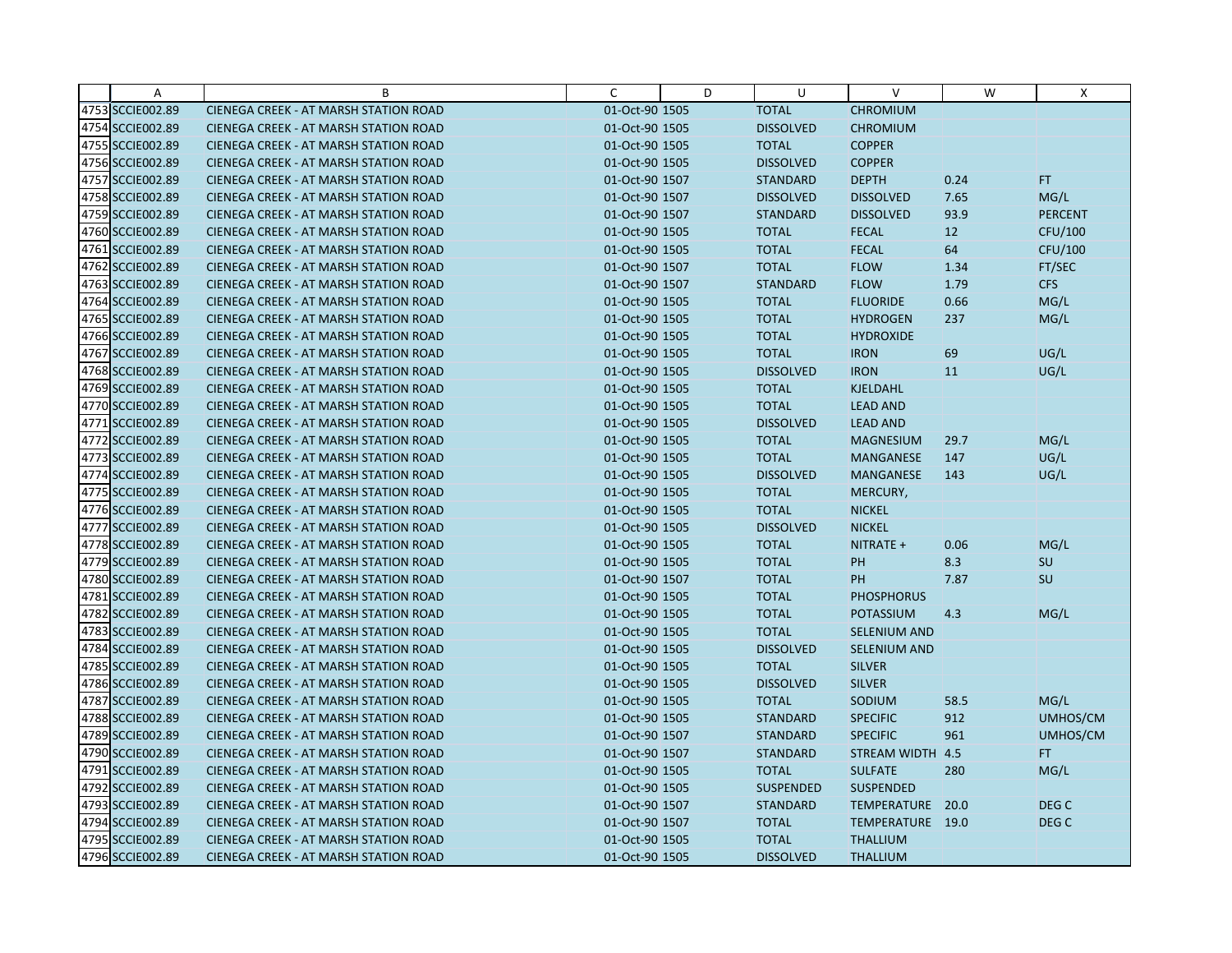| A                | B                                            | C              | D | U                | $\vee$                  | W     | X              |
|------------------|----------------------------------------------|----------------|---|------------------|-------------------------|-------|----------------|
| 4797 SCCIE002.89 | CIENEGA CREEK - AT MARSH STATION ROAD        | 01-Oct-90 1505 |   | <b>DISSOLVED</b> | <b>TOTAL</b>            | 700   | MG/L           |
| 4798 SCCIE002.89 | <b>CIENEGA CREEK - AT MARSH STATION ROAD</b> | 01-Oct-90 1505 |   | <b>TOTAL</b>     | <b>TURBIDITY</b>        | 0.57  | <b>NTU</b>     |
| 4799 SCCIE002.89 | <b>CIENEGA CREEK - AT MARSH STATION ROAD</b> | 01-Oct-90 1505 |   | <b>TOTAL</b>     | <b>ZINC</b>             |       |                |
| 4800 SCCIE002.89 | CIENEGA CREEK - AT MARSH STATION ROAD        | 13-Nov-90 1345 |   | <b>TOTAL</b>     | ALKALINITY,             |       |                |
| 4801 SCCIE002.89 | <b>CIENEGA CREEK - AT MARSH STATION ROAD</b> | 13-Nov-90 1345 |   | <b>TOTAL</b>     | <b>AMMONIA AS</b>       | 0.03  | MG/L           |
| 4802 SCCIE002.89 | <b>CIENEGA CREEK - AT MARSH STATION ROAD</b> | 13-Nov-90 1345 |   | <b>TOTAL</b>     | <b>ANTIMONY</b>         |       |                |
| 4803 SCCIE002.89 | <b>CIENEGA CREEK - AT MARSH STATION ROAD</b> | 13-Nov-90 1345 |   | <b>TOTAL</b>     | ARSENIC,                |       |                |
| 4804 SCCIE002.89 | <b>CIENEGA CREEK - AT MARSH STATION ROAD</b> | 13-Nov-90 1345 |   | <b>TOTAL</b>     | <b>BARIUM AND</b>       | 63    | UG/L           |
| 4805 SCCIE002.89 | CIENEGA CREEK - AT MARSH STATION ROAD        | 13-Nov-90 1345 |   | <b>TOTAL</b>     | <b>BERYLLIUM AND</b>    |       |                |
| 4806 SCCIE002.89 | <b>CIENEGA CREEK - AT MARSH STATION ROAD</b> | 13-Nov-90 1345 |   | <b>TOTAL</b>     | <b>BORON (BORON 120</b> |       | UG/L           |
| 4807 SCCIE002.89 | <b>CIENEGA CREEK - AT MARSH STATION ROAD</b> | 13-Nov-90 1345 |   | <b>TOTAL</b>     | CADMIUM                 |       |                |
| 4808 SCCIE002.89 | CIENEGA CREEK - AT MARSH STATION ROAD        | 13-Nov-90 1345 |   | <b>TOTAL</b>     | <b>CALCIUM</b>          | 122   | MG/L           |
| 4809 SCCIE002.89 | <b>CIENEGA CREEK - AT MARSH STATION ROAD</b> | 13-Nov-90 1345 |   | <b>STANDARD</b>  | <b>CALCIUM</b>          | 439   | MG/L           |
| 4810 SCCIE002.89 | <b>CIENEGA CREEK - AT MARSH STATION ROAD</b> | 13-Nov-90 1345 |   | <b>TOTAL</b>     | <b>CALCIUM</b>          | 254   | MG/L           |
| 4811 SCCIE002.89 | <b>CIENEGA CREEK - AT MARSH STATION ROAD</b> | 13-Nov-90 1345 |   | <b>TOTAL</b>     | <b>CARBONATE</b>        |       |                |
| 4812 SCCIE002.89 | <b>CIENEGA CREEK - AT MARSH STATION ROAD</b> | 13-Nov-90 1345 |   | <b>TOTAL</b>     | <b>CHLORIDE</b>         | 14    | MG/L           |
| 4813 SCCIE002.89 | CIENEGA CREEK - AT MARSH STATION ROAD        | 13-Nov-90 1345 |   | <b>TOTAL</b>     | <b>CHROMIUM</b>         |       |                |
| 4814 SCCIE002.89 | <b>CIENEGA CREEK - AT MARSH STATION ROAD</b> | 13-Nov-90 1345 |   | <b>TOTAL</b>     | <b>COPPER</b>           |       |                |
| 4815 SCCIE002.89 | <b>CIENEGA CREEK - AT MARSH STATION ROAD</b> | 13-Nov-90 1347 |   | <b>STANDARD</b>  | <b>DEPTH</b>            | 0.18  | FT.            |
| 4816 SCCIE002.89 | <b>CIENEGA CREEK - AT MARSH STATION ROAD</b> | 13-Nov-90 1347 |   | <b>DISSOLVED</b> | <b>DISSOLVED</b>        | 8.10  | MG/L           |
| 4817 SCCIE002.89 | <b>CIENEGA CREEK - AT MARSH STATION ROAD</b> | 13-Nov-90 1347 |   | <b>STANDARD</b>  | <b>DISSOLVED</b>        | 101.5 | <b>PERCENT</b> |
| 4818 SCCIE002.89 | <b>CIENEGA CREEK - AT MARSH STATION ROAD</b> | 13-Nov-90 1345 |   | <b>TOTAL</b>     | <b>FECAL</b>            | 110   | CFU/100        |
| 4819 SCCIE002.89 | CIENEGA CREEK - AT MARSH STATION ROAD        | 13-Nov-90 1345 |   | <b>TOTAL</b>     | <b>FECAL</b>            | 50    | <b>CFU/100</b> |
| 4820 SCCIE002.89 | <b>CIENEGA CREEK - AT MARSH STATION ROAD</b> | 13-Nov-90 1347 |   | <b>TOTAL</b>     | <b>FLOW</b>             | 0.69  | FT/SEC         |
| 4821 SCCIE002.89 | CIENEGA CREEK - AT MARSH STATION ROAD        | 13-Nov-90 1347 |   | <b>STANDARD</b>  | <b>FLOW</b>             | 1.32  | <b>CFS</b>     |
| 4822 SCCIE002.89 | <b>CIENEGA CREEK - AT MARSH STATION ROAD</b> | 13-Nov-90 1345 |   | <b>TOTAL</b>     | <b>FLUORIDE</b>         | 0.77  | MG/L           |
| 4823 SCCIE002.89 | CIENEGA CREEK - AT MARSH STATION ROAD        | 13-Nov-90 1345 |   | <b>TOTAL</b>     | <b>HYDROGEN</b>         | 254   | MG/L           |
| 4824 SCCIE002.89 | CIENEGA CREEK - AT MARSH STATION ROAD        | 13-Nov-90 1345 |   | <b>TOTAL</b>     | <b>HYDROXIDE</b>        |       |                |
| 4825 SCCIE002.89 | <b>CIENEGA CREEK - AT MARSH STATION ROAD</b> | 13-Nov-90 1345 |   | <b>TOTAL</b>     | <b>IRON</b>             | 40    | UG/L           |
| 4826 SCCIE002.89 | <b>CIENEGA CREEK - AT MARSH STATION ROAD</b> | 13-Nov-90 1345 |   | <b>TOTAL</b>     | <b>KJELDAHL</b>         | 0.1   | MG/L           |
| 4827 SCCIE002.89 | CIENEGA CREEK - AT MARSH STATION ROAD        | 13-Nov-90 1345 |   | <b>TOTAL</b>     | <b>LEAD AND</b>         |       |                |
| 4828 SCCIE002.89 | <b>CIENEGA CREEK - AT MARSH STATION ROAD</b> | 13-Nov-90 1345 |   | <b>TOTAL</b>     | <b>MAGNESIUM</b>        | 32.8  | MG/L           |
| 4829 SCCIE002.89 | <b>CIENEGA CREEK - AT MARSH STATION ROAD</b> | 13-Nov-90 1345 |   | <b>TOTAL</b>     | <b>MANGANESE</b>        | 53    | UG/L           |
| 4830 SCCIE002.89 | <b>CIENEGA CREEK - AT MARSH STATION ROAD</b> | 13-Nov-90 1345 |   | <b>TOTAL</b>     | MERCURY,                |       |                |
| 4831 SCCIE002.89 | CIENEGA CREEK - AT MARSH STATION ROAD        | 13-Nov-90 1345 |   | <b>TOTAL</b>     | <b>NICKEL</b>           |       |                |
| 4832 SCCIE002.89 | <b>CIENEGA CREEK - AT MARSH STATION ROAD</b> | 13-Nov-90 1345 |   | <b>TOTAL</b>     | NITRATE +               |       |                |
| 4833 SCCIE002.89 | <b>CIENEGA CREEK - AT MARSH STATION ROAD</b> | 13-Nov-90 1345 |   | <b>TOTAL</b>     | PH                      | 8.3   | SU             |
| 4834 SCCIE002.89 | CIENEGA CREEK - AT MARSH STATION ROAD        | 13-Nov-90 1347 |   | <b>TOTAL</b>     | <b>PH</b>               | 8.26  | <b>SU</b>      |
| 4835 SCCIE002.89 | CIENEGA CREEK - AT MARSH STATION ROAD        | 13-Nov-90 1345 |   | <b>TOTAL</b>     | <b>PHOSPHORUS</b>       |       |                |
| 4836 SCCIE002.89 | <b>CIENEGA CREEK - AT MARSH STATION ROAD</b> | 13-Nov-90 1345 |   | <b>TOTAL</b>     | <b>POTASSIUM</b>        | 4.5   | MG/L           |
| 4837 SCCIE002.89 | <b>CIENEGA CREEK - AT MARSH STATION ROAD</b> | 13-Nov-90 1345 |   | <b>TOTAL</b>     | <b>SELENIUM AND</b>     |       |                |
| 4838 SCCIE002.89 | <b>CIENEGA CREEK - AT MARSH STATION ROAD</b> | 13-Nov-90 1345 |   | <b>TOTAL</b>     | <b>SILVER</b>           |       |                |
| 4839 SCCIE002.89 | CIENEGA CREEK - AT MARSH STATION ROAD        | 13-Nov-90 1345 |   | <b>TOTAL</b>     | SODIUM                  | 63.8  | MG/L           |
| 4840 SCCIE002.89 | CIENEGA CREEK - AT MARSH STATION ROAD        | 13-Nov-90 1345 |   | <b>STANDARD</b>  | <b>SPECIFIC</b>         | 955   | UMHOS/CM       |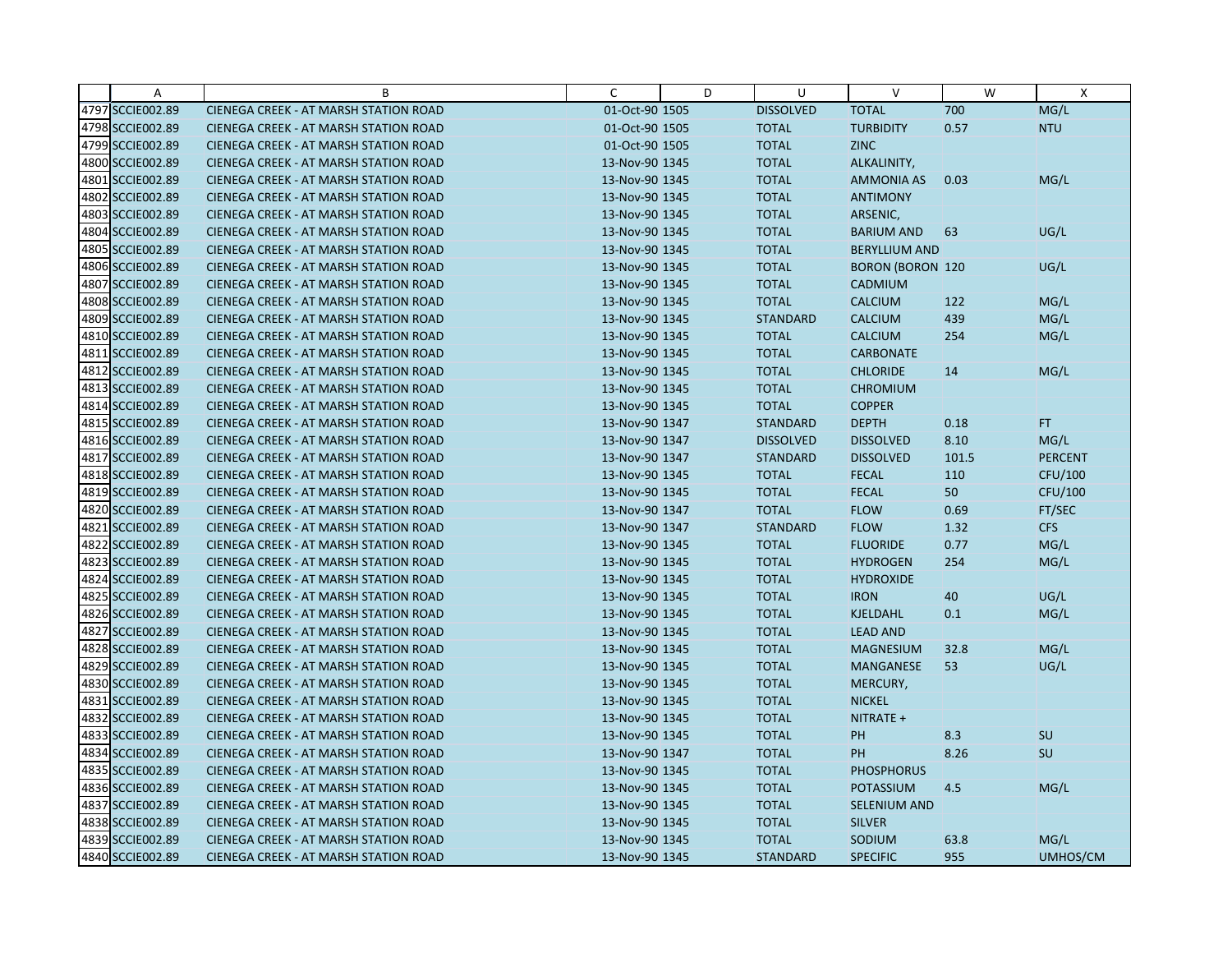| A                | B                                            | C              | D | U                | $\vee$               | W    | X                |
|------------------|----------------------------------------------|----------------|---|------------------|----------------------|------|------------------|
| 4841 SCCIE002.89 | CIENEGA CREEK - AT MARSH STATION ROAD        | 13-Nov-90 1347 |   | <b>STANDARD</b>  | <b>SPECIFIC</b>      | 869  | UMHOS/CM         |
| 4842 SCCIE002.89 | <b>CIENEGA CREEK - AT MARSH STATION ROAD</b> | 13-Nov-90 1347 |   | <b>STANDARD</b>  | STREAM WIDTH 9.8     |      | FT.              |
| 4843 SCCIE002.89 | <b>CIENEGA CREEK - AT MARSH STATION ROAD</b> | 13-Nov-90 1345 |   | <b>TOTAL</b>     | <b>STRONTIUM</b>     | 182  | UG/L             |
| 4844 SCCIE002.89 | <b>CIENEGA CREEK - AT MARSH STATION ROAD</b> | 13-Nov-90 1345 |   | <b>TOTAL</b>     | <b>SULFATE</b>       | 280  | MG/L             |
| 4845 SCCIE002.89 | CIENEGA CREEK - AT MARSH STATION ROAD        | 13-Nov-90 1345 |   | <b>SUSPENDED</b> | <b>SUSPENDED</b>     |      |                  |
| 4846 SCCIE002.89 | <b>CIENEGA CREEK - AT MARSH STATION ROAD</b> | 13-Nov-90 1347 |   | <b>STANDARD</b>  | TEMPERATURE          | 25.0 | DEG C            |
| 4847 SCCIE002.89 | <b>CIENEGA CREEK - AT MARSH STATION ROAD</b> | 13-Nov-90 1347 |   | <b>TOTAL</b>     | TEMPERATURE 21.0     |      | DEG <sub>C</sub> |
| 4848 SCCIE002.89 | <b>CIENEGA CREEK - AT MARSH STATION ROAD</b> | 13-Nov-90 1345 |   | <b>TOTAL</b>     | <b>THALLIUM</b>      |      |                  |
| 4849 SCCIE002.89 | CIENEGA CREEK - AT MARSH STATION ROAD        | 13-Nov-90 1345 |   | <b>DISSOLVED</b> | <b>TOTAL</b>         | 710  | MG/L             |
| 4850 SCCIE002.89 | <b>CIENEGA CREEK - AT MARSH STATION ROAD</b> | 13-Nov-90 1345 |   | <b>TOTAL</b>     | <b>TURBIDITY</b>     | 0.36 | <b>NTU</b>       |
| 4851 SCCIE002.89 | <b>CIENEGA CREEK - AT MARSH STATION ROAD</b> | 13-Nov-90 1345 |   | <b>TOTAL</b>     | <b>ZINC</b>          |      |                  |
| 4852 SCCIE002.89 | CIENEGA CREEK - AT MARSH STATION ROAD        | 14-Nov-90 1330 |   | <b>TOTAL</b>     | ALKALINITY,          |      |                  |
| 4853 SCCIE002.89 | <b>CIENEGA CREEK - AT MARSH STATION ROAD</b> | 14-Nov-90 1330 |   | <b>TOTAL</b>     | <b>AMMONIA AS</b>    |      |                  |
| 4854 SCCIE002.89 | <b>CIENEGA CREEK - AT MARSH STATION ROAD</b> | 14-Nov-90 1330 |   | <b>TOTAL</b>     | ARSENIC,             |      |                  |
| 4855 SCCIE002.89 | <b>CIENEGA CREEK - AT MARSH STATION ROAD</b> | 14-Nov-90 1330 |   | <b>TOTAL</b>     | <b>BERYLLIUM AND</b> |      |                  |
| 4856 SCCIE002.89 | <b>CIENEGA CREEK - AT MARSH STATION ROAD</b> | 14-Nov-90 1330 |   | <b>TOTAL</b>     | <b>CALCIUM</b>       | 124  | MG/L             |
| 4857 SCCIE002.89 | CIENEGA CREEK - AT MARSH STATION ROAD        | 14-Nov-90 1330 |   | <b>STANDARD</b>  | <b>CALCIUM</b>       | 419  | MG/L             |
| 4858 SCCIE002.89 | <b>CIENEGA CREEK - AT MARSH STATION ROAD</b> | 14-Nov-90 1330 |   | <b>TOTAL</b>     | <b>CALCIUM</b>       | 247  | MG/L             |
| 4859 SCCIE002.89 | CIENEGA CREEK - AT MARSH STATION ROAD        | 14-Nov-90 1330 |   | <b>TOTAL</b>     | <b>CARBONATE</b>     |      |                  |
| 4860 SCCIE002.89 | <b>CIENEGA CREEK - AT MARSH STATION ROAD</b> | 14-Nov-90 1330 |   | <b>TOTAL</b>     | <b>CHLORIDE</b>      | 15.6 | MG/L             |
| 4861 SCCIE002.89 | <b>CIENEGA CREEK - AT MARSH STATION ROAD</b> | 14-Nov-90 1332 |   | <b>STANDARD</b>  | <b>DEPTH</b>         | 0.21 | FT.              |
| 4862 SCCIE002.89 | <b>CIENEGA CREEK - AT MARSH STATION ROAD</b> | 14-Nov-90 1330 |   | <b>TOTAL</b>     | <b>FECAL</b>         | 88   | CFU/100          |
| 4863 SCCIE002.89 | CIENEGA CREEK - AT MARSH STATION ROAD        | 14-Nov-90 1330 |   | <b>TOTAL</b>     | <b>FECAL</b>         | 44   | CFU/100          |
| 4864 SCCIE002.89 | <b>CIENEGA CREEK - AT MARSH STATION ROAD</b> | 14-Nov-90 1332 |   | <b>TOTAL</b>     | <b>FLOW</b>          | 0.54 | FT/SEC           |
| 4865 SCCIE002.89 | CIENEGA CREEK - AT MARSH STATION ROAD        | 14-Nov-90 1332 |   | <b>STANDARD</b>  | <b>FLOW</b>          | 1.78 | <b>CFS</b>       |
| 4866 SCCIE002.89 | <b>CIENEGA CREEK - AT MARSH STATION ROAD</b> | 14-Nov-90 1330 |   | <b>TOTAL</b>     | <b>FLUORIDE</b>      | 0.74 | MG/L             |
| 4867 SCCIE002.89 | CIENEGA CREEK - AT MARSH STATION ROAD        | 14-Nov-90 1330 |   | <b>TOTAL</b>     | <b>HYDROGEN</b>      | 301  | MG/L             |
| 4868 SCCIE002.89 | CIENEGA CREEK - AT MARSH STATION ROAD        | 14-Nov-90 1330 |   | <b>TOTAL</b>     | <b>IRON</b>          | 160  | UG/L             |
| 4869 SCCIE002.89 | <b>CIENEGA CREEK - AT MARSH STATION ROAD</b> | 14-Nov-90 1330 |   | <b>TOTAL</b>     | KJELDAHL             |      |                  |
| 4870 SCCIE002.89 | <b>CIENEGA CREEK - AT MARSH STATION ROAD</b> | 14-Nov-90 1330 |   | <b>TOTAL</b>     | <b>LEAD AND</b>      |      |                  |
| 4871 SCCIE002.89 | CIENEGA CREEK - AT MARSH STATION ROAD        | 14-Nov-90 1330 |   | <b>TOTAL</b>     | <b>MANGANESE</b>     |      |                  |
| 4872 SCCIE002.89 | <b>CIENEGA CREEK - AT MARSH STATION ROAD</b> | 14-Nov-90 1330 |   | <b>TOTAL</b>     | MERCURY,             |      |                  |
| 4873 SCCIE002.89 | <b>CIENEGA CREEK - AT MARSH STATION ROAD</b> | 14-Nov-90 1330 |   | <b>TOTAL</b>     | <b>NICKEL</b>        |      |                  |
| 4874 SCCIE002.89 | <b>CIENEGA CREEK - AT MARSH STATION ROAD</b> | 14-Nov-90 1330 |   | <b>TOTAL</b>     | NITRATE +            |      |                  |
| 4875 SCCIE002.89 | <b>CIENEGA CREEK - AT MARSH STATION ROAD</b> | 14-Nov-90 1330 |   | <b>TOTAL</b>     | PH                   | 8.12 | SU               |
| 4876 SCCIE002.89 | <b>CIENEGA CREEK - AT MARSH STATION ROAD</b> | 14-Nov-90 1332 |   | <b>TOTAL</b>     | PH                   | 8.28 | SU               |
| 4877 SCCIE002.89 | <b>CIENEGA CREEK - AT MARSH STATION ROAD</b> | 14-Nov-90 1330 |   | <b>TOTAL</b>     | <b>PHOSPHORUS</b>    |      |                  |
| 4878 SCCIE002.89 | CIENEGA CREEK - AT MARSH STATION ROAD        | 14-Nov-90 1330 |   | <b>TOTAL</b>     | POTASSIUM            | 6.0  | MG/L             |
| 4879 SCCIE002.89 | CIENEGA CREEK - AT MARSH STATION ROAD        | 14-Nov-90 1330 |   | <b>TOTAL</b>     | <b>SELENIUM AND</b>  |      |                  |
| 4880 SCCIE002.89 | <b>CIENEGA CREEK - AT MARSH STATION ROAD</b> | 14-Nov-90 1330 |   | <b>TOTAL</b>     | SODIUM               | 62.3 | MG/L             |
| 4881 SCCIE002.89 | <b>CIENEGA CREEK - AT MARSH STATION ROAD</b> | 14-Nov-90 1330 |   | <b>STANDARD</b>  | <b>SPECIFIC</b>      | 981  | UMHOS/CM         |
| 4882 SCCIE002.89 | CIENEGA CREEK - AT MARSH STATION ROAD        | 14-Nov-90 1332 |   | <b>STANDARD</b>  | <b>SPECIFIC</b>      | 986  | UMHOS/CM         |
| 4883 SCCIE002.89 | <b>CIENEGA CREEK - AT MARSH STATION ROAD</b> | 14-Nov-90 1332 |   | <b>STANDARD</b>  | STREAM WIDTH 8.5     |      | FT.              |
| 4884 SCCIE002.89 | CIENEGA CREEK - AT MARSH STATION ROAD        | 14-Nov-90 1330 |   | <b>TOTAL</b>     | <b>SULFATE</b>       | 301  | MG/L             |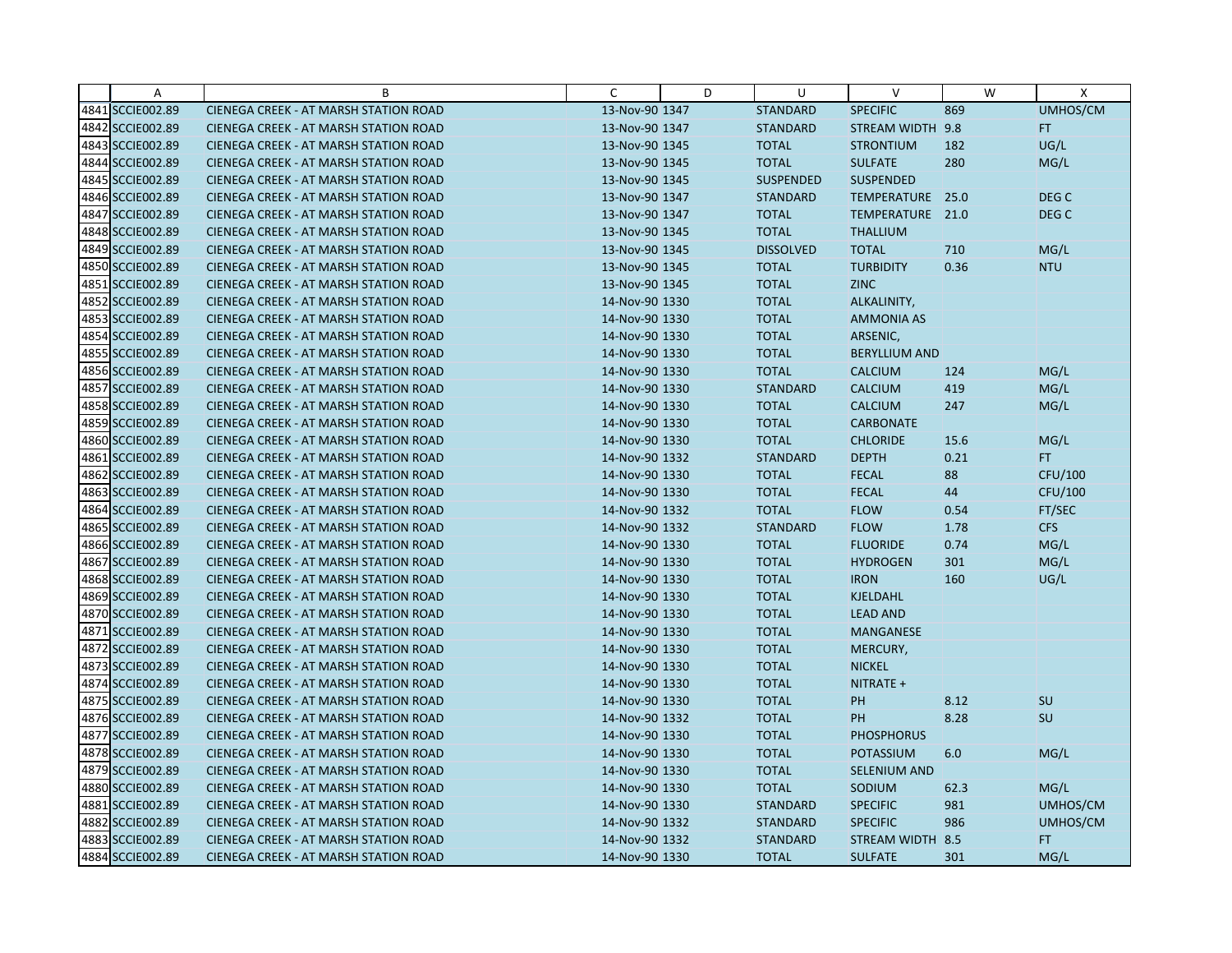| Α                | B                                            | C              | D | U                | $\vee$               | W    | X              |
|------------------|----------------------------------------------|----------------|---|------------------|----------------------|------|----------------|
| 4885 SCCIE002.89 | CIENEGA CREEK - AT MARSH STATION ROAD        | 14-Nov-90 1330 |   | <b>SUSPENDED</b> | <b>SUSPENDED</b>     |      |                |
| 4886 SCCIE002.89 | <b>CIENEGA CREEK - AT MARSH STATION ROAD</b> | 14-Nov-90 1332 |   | <b>STANDARD</b>  | TEMPERATURE 25.0     |      | DEG C          |
| 4887 SCCIE002.89 | <b>CIENEGA CREEK - AT MARSH STATION ROAD</b> | 14-Nov-90 1332 |   | <b>TOTAL</b>     | TEMPERATURE 22.0     |      | DEG C          |
| 4888 SCCIE002.89 | CIENEGA CREEK - AT MARSH STATION ROAD        | 14-Nov-90 1330 |   | <b>DISSOLVED</b> | <b>TOTAL</b>         | 702  | MG/L           |
| 4889 SCCIE002.89 | CIENEGA CREEK - AT MARSH STATION ROAD        | 14-Nov-90 1330 |   | <b>TOTAL</b>     | <b>TURBIDITY</b>     | 0.95 | <b>NTU</b>     |
| 4890 SCCIE002.89 | <b>CIENEGA CREEK - AT MARSH STATION ROAD</b> | 14-Nov-90 1330 |   | <b>TOTAL</b>     | <b>ZINC</b>          |      |                |
| 4891 SCCIE002.89 | <b>CIENEGA CREEK - AT MARSH STATION ROAD</b> | 14-Jan-91 0845 |   | <b>TOTAL</b>     | ALKALINITY,          |      |                |
| 4892 SCCIE002.89 | CIENEGA CREEK - AT MARSH STATION ROAD        | 14-Jan-91 0845 |   | <b>TOTAL</b>     | <b>AMMONIA AS</b>    |      |                |
| 4893 SCCIE002.89 | CIENEGA CREEK - AT MARSH STATION ROAD        | 14-Jan-91 0845 |   | <b>TOTAL</b>     | <b>ANTIMONY</b>      |      |                |
| 4894 SCCIE002.89 | <b>CIENEGA CREEK - AT MARSH STATION ROAD</b> | 14-Jan-91 0845 |   | <b>DISSOLVED</b> | <b>ANTIMONY</b>      |      |                |
| 4895 SCCIE002.89 | <b>CIENEGA CREEK - AT MARSH STATION ROAD</b> | 14-Jan-91 0845 |   | <b>TOTAL</b>     | ARSENIC,             |      |                |
| 4896 SCCIE002.89 | CIENEGA CREEK - AT MARSH STATION ROAD        | 14-Jan-91 0845 |   | <b>DISSOLVED</b> | ARSENIC,             |      |                |
| 4897 SCCIE002.89 | <b>CIENEGA CREEK - AT MARSH STATION ROAD</b> | 14-Jan-91 0845 |   | <b>TOTAL</b>     | <b>BARIUM AND</b>    | 46   | UG/L           |
| 4898 SCCIE002.89 | <b>CIENEGA CREEK - AT MARSH STATION ROAD</b> | 14-Jan-91 0845 |   | <b>DISSOLVED</b> | <b>BARIUM AND</b>    | 46   | UG/L           |
| 4899 SCCIE002.89 | <b>CIENEGA CREEK - AT MARSH STATION ROAD</b> | 14-Jan-91 0845 |   | <b>TOTAL</b>     | <b>BERYLLIUM AND</b> |      |                |
| 4900 SCCIE002.89 | CIENEGA CREEK - AT MARSH STATION ROAD        | 14-Jan-91 0845 |   | <b>DISSOLVED</b> | <b>BERYLLIUM AND</b> |      |                |
| 4901 SCCIE002.89 | CIENEGA CREEK - AT MARSH STATION ROAD        | 14-Jan-91 0845 |   | <b>TOTAL</b>     | <b>BORON (BORON</b>  |      |                |
| 4902 SCCIE002.89 | <b>CIENEGA CREEK - AT MARSH STATION ROAD</b> | 14-Jan-91 0845 |   | <b>DISSOLVED</b> | <b>BORON (BORON</b>  |      |                |
| 4903 SCCIE002.89 | <b>CIENEGA CREEK - AT MARSH STATION ROAD</b> | 14-Jan-91 0845 |   | <b>TOTAL</b>     | CADMIUM              |      |                |
| 4904 SCCIE002.89 | <b>CIENEGA CREEK - AT MARSH STATION ROAD</b> | 14-Jan-91 0845 |   | <b>DISSOLVED</b> | CADMIUM              |      |                |
| 4905 SCCIE002.89 | <b>CIENEGA CREEK - AT MARSH STATION ROAD</b> | 14-Jan-91 0845 |   | <b>TOTAL</b>     | <b>CALCIUM</b>       | 129  | MG/L           |
| 4906 SCCIE002.89 | <b>CIENEGA CREEK - AT MARSH STATION ROAD</b> | 14-Jan-91 0845 |   | <b>STANDARD</b>  | <b>CALCIUM</b>       | 458  | MG/L           |
| 4907 SCCIE002.89 | CIENEGA CREEK - AT MARSH STATION ROAD        | 14-Jan-91 0845 |   | <b>TOTAL</b>     | <b>CALCIUM</b>       | 245  | MG/L           |
| 4908 SCCIE002.89 | <b>CIENEGA CREEK - AT MARSH STATION ROAD</b> | 14-Jan-91 0845 |   | <b>TOTAL</b>     | <b>CARBONATE</b>     |      |                |
| 4909 SCCIE002.89 | CIENEGA CREEK - AT MARSH STATION ROAD        | 14-Jan-91 0845 |   | <b>TOTAL</b>     | <b>CHLORIDE</b>      | 14   | MG/L           |
| 4910 SCCIE002.89 | CIENEGA CREEK - AT MARSH STATION ROAD        | 14-Jan-91 0845 |   | <b>TOTAL</b>     | <b>CHROMIUM</b>      |      |                |
| 4911 SCCIE002.89 | CIENEGA CREEK - AT MARSH STATION ROAD        | 14-Jan-91 0845 |   | <b>DISSOLVED</b> | <b>CHROMIUM</b>      |      |                |
| 4912 SCCIE002.89 | CIENEGA CREEK - AT MARSH STATION ROAD        | 14-Jan-91 0845 |   | <b>TOTAL</b>     | <b>COPPER</b>        |      |                |
| 4913 SCCIE002.89 | <b>CIENEGA CREEK - AT MARSH STATION ROAD</b> | 14-Jan-91 0845 |   | <b>DISSOLVED</b> | <b>COPPER</b>        |      |                |
| 4914 SCCIE002.89 | <b>CIENEGA CREEK - AT MARSH STATION ROAD</b> | 14-Jan-91 0847 |   | <b>STANDARD</b>  | <b>DEPTH</b>         | 0.21 | FT.            |
| 4915 SCCIE002.89 | CIENEGA CREEK - AT MARSH STATION ROAD        | 14-Jan-91 0847 |   | <b>DISSOLVED</b> | <b>DISSOLVED</b>     | 9.07 | MG/L           |
| 4916 SCCIE002.89 | <b>CIENEGA CREEK - AT MARSH STATION ROAD</b> | 14-Jan-91 0847 |   | <b>STANDARD</b>  | <b>DISSOLVED</b>     | 92.6 | <b>PERCENT</b> |
| 4917 SCCIE002.89 | <b>CIENEGA CREEK - AT MARSH STATION ROAD</b> | 14-Jan-91 0847 |   | <b>TOTAL</b>     | <b>FLOW</b>          | 0.85 | FT/SEC         |
| 4918 SCCIE002.89 | CIENEGA CREEK - AT MARSH STATION ROAD        | 14-Jan-91 0847 |   | <b>STANDARD</b>  | <b>FLOW</b>          | 2.25 | <b>CFS</b>     |
| 4919 SCCIE002.89 | CIENEGA CREEK - AT MARSH STATION ROAD        | 14-Jan-91 0845 |   | <b>TOTAL</b>     | <b>FLUORIDE</b>      | 0.75 | MG/L           |
| 4920 SCCIE002.89 | <b>CIENEGA CREEK - AT MARSH STATION ROAD</b> | 14-Jan-91 0845 |   | <b>TOTAL</b>     | <b>HYDROGEN</b>      | 245  | MG/L           |
| 4921 SCCIE002.89 | <b>CIENEGA CREEK - AT MARSH STATION ROAD</b> | 14-Jan-91 0845 |   | <b>TOTAL</b>     | <b>HYDROXIDE</b>     |      |                |
| 4922 SCCIE002.89 | CIENEGA CREEK - AT MARSH STATION ROAD        | 14-Jan-91 0845 |   | <b>TOTAL</b>     | <b>IRON</b>          |      |                |
| 4923 SCCIE002.89 | CIENEGA CREEK - AT MARSH STATION ROAD        | 14-Jan-91 0845 |   | <b>DISSOLVED</b> | <b>IRON</b>          |      |                |
| 4924 SCCIE002.89 | <b>CIENEGA CREEK - AT MARSH STATION ROAD</b> | 14-Jan-91 0845 |   | <b>TOTAL</b>     | KJELDAHL             |      |                |
| 4925 SCCIE002.89 | <b>CIENEGA CREEK - AT MARSH STATION ROAD</b> | 14-Jan-91 0845 |   | <b>TOTAL</b>     | <b>LEAD AND</b>      |      |                |
| 4926 SCCIE002.89 | <b>CIENEGA CREEK - AT MARSH STATION ROAD</b> | 14-Jan-91 0845 |   | <b>DISSOLVED</b> | <b>LEAD AND</b>      |      |                |
| 4927 SCCIE002.89 | <b>CIENEGA CREEK - AT MARSH STATION ROAD</b> | 14-Jan-91 0845 |   | <b>TOTAL</b>     | <b>MAGNESIUM</b>     | 33.1 | MG/L           |
| 4928 SCCIE002.89 | CIENEGA CREEK - AT MARSH STATION ROAD        | 14-Jan-91 0845 |   | <b>TOTAL</b>     | MANGANESE            | 13   | UG/L           |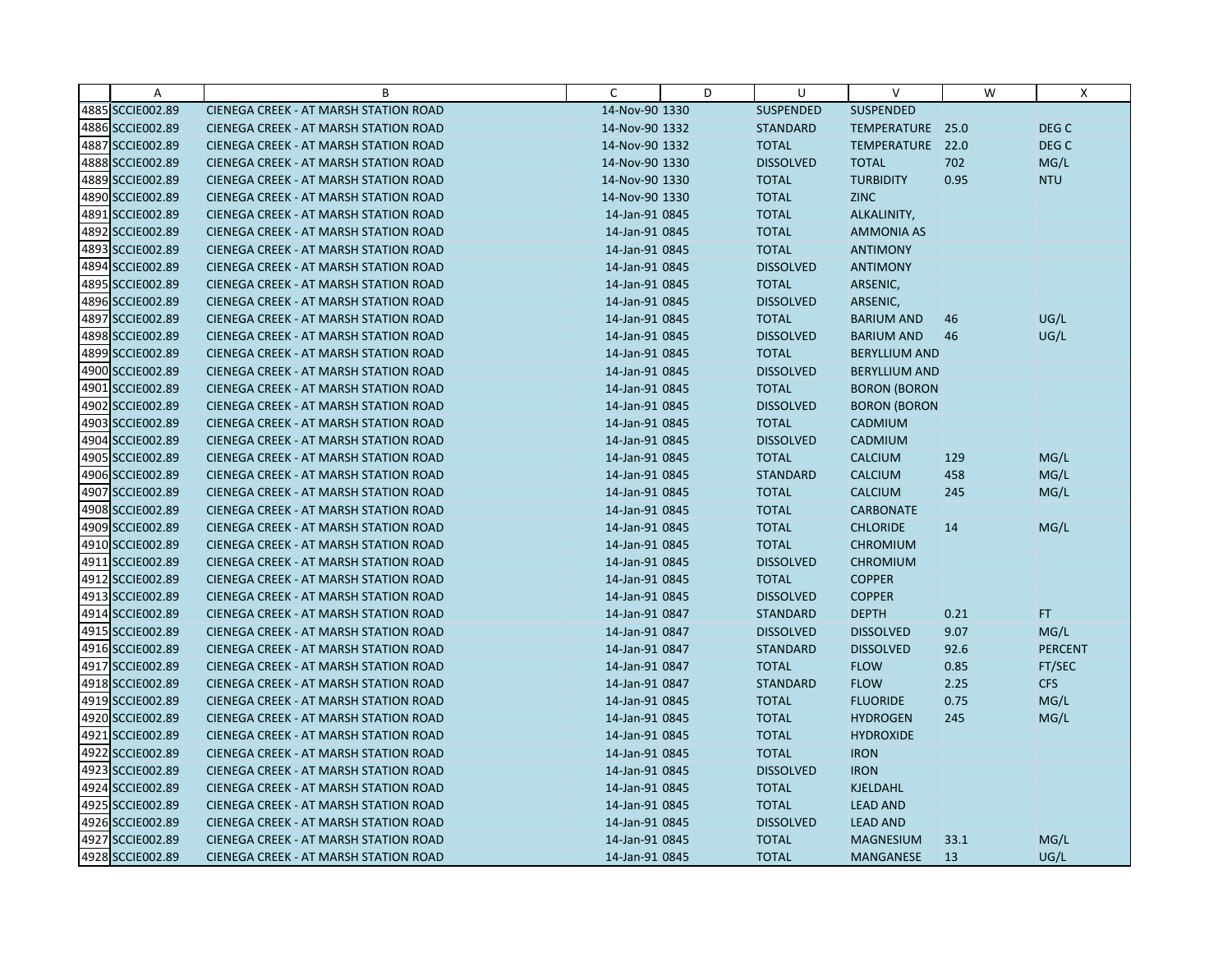| Α                | B                                            | C              | D | U                | V                    | W    | X                |
|------------------|----------------------------------------------|----------------|---|------------------|----------------------|------|------------------|
| 4929 SCCIE002.89 | CIENEGA CREEK - AT MARSH STATION ROAD        | 14-Jan-91 0845 |   | <b>DISSOLVED</b> | MANGANESE            |      |                  |
| 4930 SCCIE002.89 | <b>CIENEGA CREEK - AT MARSH STATION ROAD</b> | 14-Jan-91 0845 |   | <b>TOTAL</b>     | MERCURY,             |      |                  |
| 4931 SCCIE002.89 | <b>CIENEGA CREEK - AT MARSH STATION ROAD</b> | 14-Jan-91 0845 |   | <b>DISSOLVED</b> | MERCURY,             |      |                  |
| 4932 SCCIE002.89 | <b>CIENEGA CREEK - AT MARSH STATION ROAD</b> | 14-Jan-91 0845 |   | <b>TOTAL</b>     | <b>NICKEL</b>        |      |                  |
| 4933 SCCIE002.89 | <b>CIENEGA CREEK - AT MARSH STATION ROAD</b> | 14-Jan-91 0845 |   | <b>DISSOLVED</b> | <b>NICKEL</b>        |      |                  |
| 4934 SCCIE002.89 | <b>CIENEGA CREEK - AT MARSH STATION ROAD</b> | 14-Jan-91 0845 |   | <b>TOTAL</b>     | NITRATE +            |      |                  |
| 4935 SCCIE002.89 | CIENEGA CREEK - AT MARSH STATION ROAD        | 14-Jan-91 0845 |   | <b>TOTAL</b>     | PH                   | 8.3  | SU               |
| 4936 SCCIE002.89 | CIENEGA CREEK - AT MARSH STATION ROAD        | 14-Jan-91 0847 |   | <b>TOTAL</b>     | <b>PH</b>            | 8.24 | SU               |
| 4937 SCCIE002.89 | <b>CIENEGA CREEK - AT MARSH STATION ROAD</b> | 14-Jan-91 0845 |   | <b>TOTAL</b>     | <b>PHOSPHORUS</b>    |      |                  |
| 4938 SCCIE002.89 | <b>CIENEGA CREEK - AT MARSH STATION ROAD</b> | 14-Jan-91 0845 |   | <b>TOTAL</b>     | <b>POTASSIUM</b>     | 4.1  | MG/L             |
| 4939 SCCIE002.89 | <b>CIENEGA CREEK - AT MARSH STATION ROAD</b> | 14-Jan-91 0845 |   | <b>TOTAL</b>     | SELENIUM AND         |      |                  |
| 4940 SCCIE002.89 | <b>CIENEGA CREEK - AT MARSH STATION ROAD</b> | 14-Jan-91 0845 |   | <b>DISSOLVED</b> | SELENIUM AND         |      |                  |
| 4941 SCCIE002.89 | <b>CIENEGA CREEK - AT MARSH STATION ROAD</b> | 14-Jan-91 0845 |   | <b>TOTAL</b>     | <b>SILVER</b>        |      |                  |
| 4942 SCCIE002.89 | <b>CIENEGA CREEK - AT MARSH STATION ROAD</b> | 14-Jan-91 0845 |   | <b>DISSOLVED</b> | <b>SILVER</b>        |      |                  |
| 4943 SCCIE002.89 | <b>CIENEGA CREEK - AT MARSH STATION ROAD</b> | 14-Jan-91 0845 |   | <b>TOTAL</b>     | SODIUM               | 59.1 | MG/L             |
| 4944 SCCIE002.89 | <b>CIENEGA CREEK - AT MARSH STATION ROAD</b> | 14-Jan-91 0845 |   | <b>STANDARD</b>  | <b>SPECIFIC</b>      | 1250 | UMHOS/CM         |
| 4945 SCCIE002.89 | CIENEGA CREEK - AT MARSH STATION ROAD        | 14-Jan-91 0847 |   | <b>STANDARD</b>  | <b>SPECIFIC</b>      | 945  | UMHOS/CM         |
| 4946 SCCIE002.89 | <b>CIENEGA CREEK - AT MARSH STATION ROAD</b> | 14-Jan-91 0847 |   | <b>STANDARD</b>  | STREAM WIDTH 14.2    |      | FT.              |
| 4947 SCCIE002.89 | <b>CIENEGA CREEK - AT MARSH STATION ROAD</b> | 14-Jan-91 0845 |   | <b>TOTAL</b>     | <b>STRONTIUM</b>     | 188  | UG/L             |
| 4948 SCCIE002.89 | <b>CIENEGA CREEK - AT MARSH STATION ROAD</b> | 14-Jan-91 0845 |   | <b>DISSOLVED</b> | <b>STRONTIUM</b>     | 179  | UG/L             |
| 4949 SCCIE002.89 | <b>CIENEGA CREEK - AT MARSH STATION ROAD</b> | 14-Jan-91 0845 |   | <b>TOTAL</b>     | <b>SULFATE</b>       | 320  | MG/L             |
| 4950 SCCIE002.89 | <b>CIENEGA CREEK - AT MARSH STATION ROAD</b> | 14-Jan-91 0845 |   | <b>SUSPENDED</b> | <b>SUSPENDED</b>     |      |                  |
| 4951 SCCIE002.89 | <b>CIENEGA CREEK - AT MARSH STATION ROAD</b> | 14-Jan-91 0847 |   | <b>STANDARD</b>  | TEMPERATURE 2.0      |      | DEG <sub>C</sub> |
| 4952 SCCIE002.89 | <b>CIENEGA CREEK - AT MARSH STATION ROAD</b> | 14-Jan-91 0847 |   | <b>TOTAL</b>     | TEMPERATURE 11.5     |      | DEG <sub>C</sub> |
| 4953 SCCIE002.89 | CIENEGA CREEK - AT MARSH STATION ROAD        | 14-Jan-91 0845 |   | <b>TOTAL</b>     | <b>THALLIUM</b>      |      |                  |
| 4954 SCCIE002.89 | CIENEGA CREEK - AT MARSH STATION ROAD        | 14-Jan-91 0845 |   | <b>DISSOLVED</b> | <b>THALLIUM</b>      |      |                  |
| 4955 SCCIE002.89 | <b>CIENEGA CREEK - AT MARSH STATION ROAD</b> | 14-Jan-91 0845 |   | <b>DISSOLVED</b> | <b>TOTAL</b>         | 760  | MG/L             |
| 4956 SCCIE002.89 | <b>CIENEGA CREEK - AT MARSH STATION ROAD</b> | 14-Jan-91 0845 |   | <b>TOTAL</b>     | <b>TURBIDITY</b>     | 1.1  | <b>NTU</b>       |
| 4957 SCCIE002.89 | <b>CIENEGA CREEK - AT MARSH STATION ROAD</b> | 14-Jan-91 0845 |   | <b>TOTAL</b>     | <b>ZINC</b>          |      |                  |
| 4958 SCCIE002.89 | <b>CIENEGA CREEK - AT MARSH STATION ROAD</b> | 14-Jan-91 0845 |   | <b>DISSOLVED</b> | <b>ZINC</b>          |      |                  |
| 4959 SCCIE002.89 | CIENEGA CREEK - AT MARSH STATION ROAD        | 06-Mar-91 1145 |   | <b>TOTAL</b>     | ALKALINITY,          |      |                  |
| 4960 SCCIE002.89 | <b>CIENEGA CREEK - AT MARSH STATION ROAD</b> | 06-Mar-91 1145 |   | <b>TOTAL</b>     | <b>AMMONIA AS</b>    |      |                  |
| 4961 SCCIE002.89 | <b>CIENEGA CREEK - AT MARSH STATION ROAD</b> | 06-Mar-91 1145 |   | <b>TOTAL</b>     | <b>ANTIMONY</b>      |      |                  |
| 4962 SCCIE002.89 | <b>CIENEGA CREEK - AT MARSH STATION ROAD</b> | 06-Mar-91 1145 |   | <b>TOTAL</b>     | ARSENIC,             |      |                  |
| 4963 SCCIE002.89 | <b>CIENEGA CREEK - AT MARSH STATION ROAD</b> | 06-Mar-91 1145 |   | <b>TOTAL</b>     | <b>BARIUM AND</b>    | 85   | UG/L             |
| 4964 SCCIE002.89 | CIENEGA CREEK - AT MARSH STATION ROAD        | 06-Mar-91 1145 |   | <b>TOTAL</b>     | <b>BERYLLIUM AND</b> |      |                  |
| 4965 SCCIE002.89 | <b>CIENEGA CREEK - AT MARSH STATION ROAD</b> | 06-Mar-91 1145 |   | <b>TOTAL</b>     | <b>BORON (BORON</b>  |      |                  |
| 4966 SCCIE002.89 | <b>CIENEGA CREEK - AT MARSH STATION ROAD</b> | 06-Mar-91 1145 |   | <b>TOTAL</b>     | CADMIUM              |      |                  |
| 4967 SCCIE002.89 | CIENEGA CREEK - AT MARSH STATION ROAD        | 06-Mar-91 1145 |   | <b>TOTAL</b>     | <b>CALCIUM</b>       | 134  | MG/L             |
| 4968 SCCIE002.89 | <b>CIENEGA CREEK - AT MARSH STATION ROAD</b> | 06-Mar-91 1145 |   | <b>STANDARD</b>  | <b>CALCIUM</b>       | 473  | MG/L             |
| 4969 SCCIE002.89 | <b>CIENEGA CREEK - AT MARSH STATION ROAD</b> | 06-Mar-91 1145 |   | <b>TOTAL</b>     | <b>CALCIUM</b>       | 236  | MG/L             |
| 4970 SCCIE002.89 | CIENEGA CREEK - AT MARSH STATION ROAD        | 06-Mar-91 1145 |   | <b>TOTAL</b>     | <b>CARBONATE</b>     |      |                  |
| 4971 SCCIE002.89 | <b>CIENEGA CREEK - AT MARSH STATION ROAD</b> | 06-Mar-91 1145 |   | <b>TOTAL</b>     | <b>CHLORIDE</b>      | 14.1 | MG/L             |
| 4972 SCCIE002.89 | CIENEGA CREEK - AT MARSH STATION ROAD        | 06-Mar-91 1145 |   | <b>TOTAL</b>     | <b>CHROMIUM</b>      |      |                  |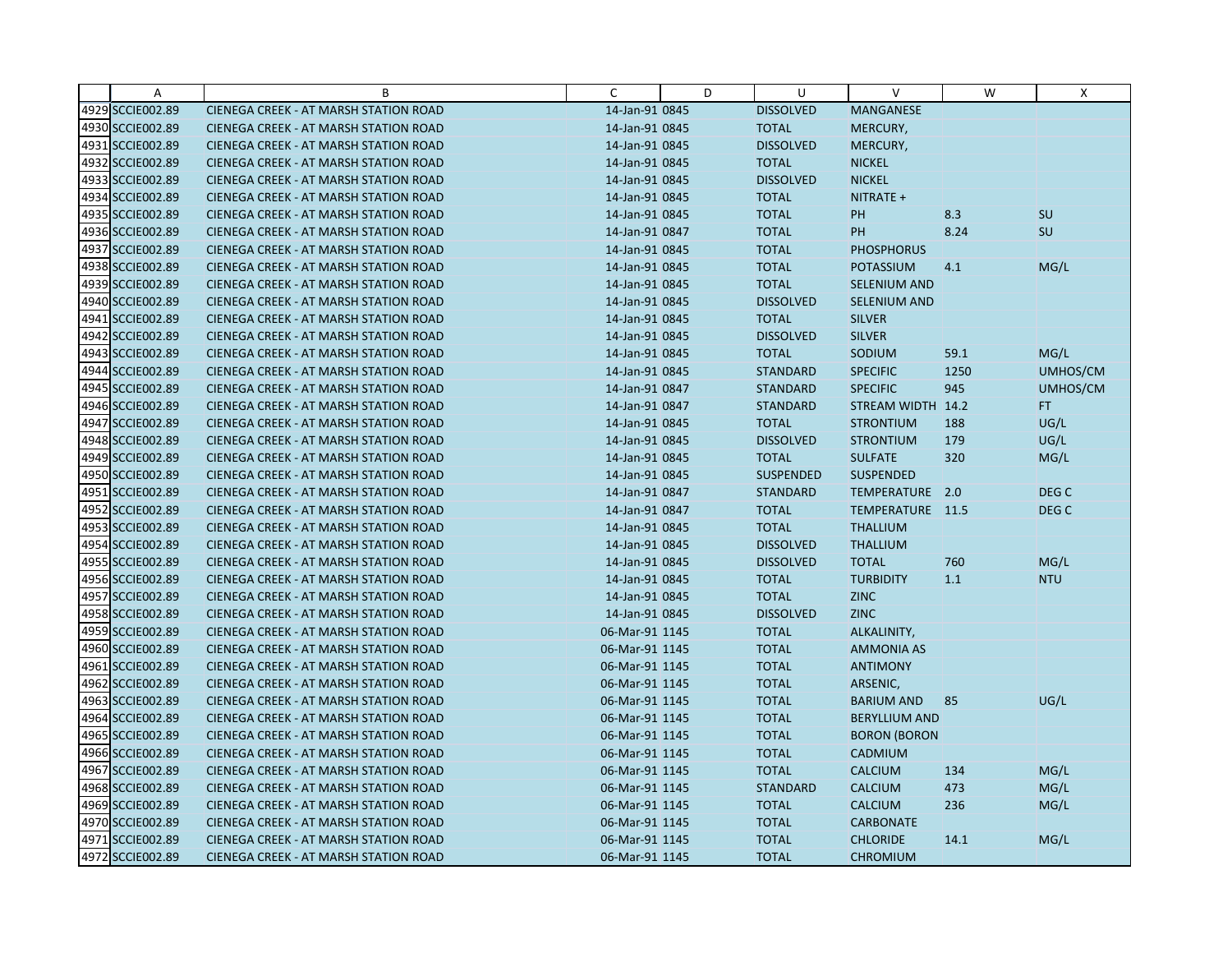| Α                | B                                            | C              | D | U                | $\vee$              | W    | X                |
|------------------|----------------------------------------------|----------------|---|------------------|---------------------|------|------------------|
| 4973 SCCIE002.89 | CIENEGA CREEK - AT MARSH STATION ROAD        | 06-Mar-91 1145 |   | <b>TOTAL</b>     | <b>COPPER</b>       |      |                  |
| 4974 SCCIE002.89 | CIENEGA CREEK - AT MARSH STATION ROAD        | 06-Mar-91 1147 |   | <b>STANDARD</b>  | <b>DEPTH</b>        | 0.24 | <b>FT</b>        |
| 4975 SCCIE002.89 | <b>CIENEGA CREEK - AT MARSH STATION ROAD</b> | 06-Mar-91 1147 |   | <b>DISSOLVED</b> | <b>DISSOLVED</b>    | 7.54 | MG/L             |
| 4976 SCCIE002.89 | <b>CIENEGA CREEK - AT MARSH STATION ROAD</b> | 06-Mar-91 1147 |   | <b>STANDARD</b>  | <b>DISSOLVED</b>    | 88.8 | <b>PERCENT</b>   |
| 4977 SCCIE002.89 | <b>CIENEGA CREEK - AT MARSH STATION ROAD</b> | 06-Mar-91 1145 |   | <b>TOTAL</b>     | <b>FECAL</b>        | 8    | CFU/100          |
| 4978 SCCIE002.89 | <b>CIENEGA CREEK - AT MARSH STATION ROAD</b> | 06-Mar-91 1145 |   | <b>TOTAL</b>     | <b>FECAL</b>        | 120  | CFU/100          |
| 4979 SCCIE002.89 | <b>CIENEGA CREEK - AT MARSH STATION ROAD</b> | 06-Mar-91 1147 |   | <b>TOTAL</b>     | <b>FLOW</b>         | 1.22 | FT/SEC           |
| 4980 SCCIE002.89 | <b>CIENEGA CREEK - AT MARSH STATION ROAD</b> | 06-Mar-91 1147 |   | <b>STANDARD</b>  | <b>FLOW</b>         | 2.41 | <b>CFS</b>       |
| 4981 SCCIE002.89 | CIENEGA CREEK - AT MARSH STATION ROAD        | 06-Mar-91 1145 |   | <b>TOTAL</b>     | <b>FLUORIDE</b>     | 0.72 | MG/L             |
| 4982 SCCIE002.89 | <b>CIENEGA CREEK - AT MARSH STATION ROAD</b> | 06-Mar-91 1145 |   | <b>TOTAL</b>     | <b>HYDROGEN</b>     | 236  | MG/L             |
| 4983 SCCIE002.89 | <b>CIENEGA CREEK - AT MARSH STATION ROAD</b> | 06-Mar-91 1145 |   | <b>TOTAL</b>     | <b>HYDROXIDE</b>    |      |                  |
| 4984 SCCIE002.89 | CIENEGA CREEK - AT MARSH STATION ROAD        | 06-Mar-91 1145 |   | <b>TOTAL</b>     | <b>IRON</b>         | 76   | UG/L             |
| 4985 SCCIE002.89 | <b>CIENEGA CREEK - AT MARSH STATION ROAD</b> | 06-Mar-91 1145 |   | <b>TOTAL</b>     | <b>KJELDAHL</b>     |      |                  |
| 4986 SCCIE002.89 | <b>CIENEGA CREEK - AT MARSH STATION ROAD</b> | 06-Mar-91 1145 |   | <b>TOTAL</b>     | <b>LEAD AND</b>     |      |                  |
| 4987 SCCIE002.89 | <b>CIENEGA CREEK - AT MARSH STATION ROAD</b> | 06-Mar-91 1145 |   | <b>TOTAL</b>     | <b>MAGNESIUM</b>    | 33.7 | MG/L             |
| 4988 SCCIE002.89 | CIENEGA CREEK - AT MARSH STATION ROAD        | 06-Mar-91 1145 |   | <b>TOTAL</b>     | <b>MANGANESE</b>    | 59   | UG/L             |
| 4989 SCCIE002.89 | CIENEGA CREEK - AT MARSH STATION ROAD        | 06-Mar-91 1145 |   | <b>TOTAL</b>     | MERCURY,            |      |                  |
| 4990 SCCIE002.89 | <b>CIENEGA CREEK - AT MARSH STATION ROAD</b> | 06-Mar-91 1145 |   | <b>TOTAL</b>     | <b>NICKEL</b>       |      |                  |
| 4991 SCCIE002.89 | <b>CIENEGA CREEK - AT MARSH STATION ROAD</b> | 06-Mar-91 1145 |   | <b>TOTAL</b>     | NITRATE +           | 0.08 | MG/L             |
| 4992 SCCIE002.89 | <b>CIENEGA CREEK - AT MARSH STATION ROAD</b> | 06-Mar-91 1145 |   | <b>TOTAL</b>     | PH                  | 8.1  | SU               |
| 4993 SCCIE002.89 | <b>CIENEGA CREEK - AT MARSH STATION ROAD</b> | 06-Mar-91 1147 |   | <b>TOTAL</b>     | PH                  | 8.34 | SU               |
| 4994 SCCIE002.89 | <b>CIENEGA CREEK - AT MARSH STATION ROAD</b> | 06-Mar-91 1145 |   | <b>TOTAL</b>     | <b>PHOSPHORUS</b>   |      |                  |
| 4995 SCCIE002.89 | CIENEGA CREEK - AT MARSH STATION ROAD        | 06-Mar-91 1145 |   | <b>TOTAL</b>     | <b>POTASSIUM</b>    | 4.0  | MG/L             |
| 4996 SCCIE002.89 | <b>CIENEGA CREEK - AT MARSH STATION ROAD</b> | 06-Mar-91 1145 |   | <b>TOTAL</b>     | <b>SELENIUM AND</b> |      |                  |
| 4997 SCCIE002.89 | CIENEGA CREEK - AT MARSH STATION ROAD        | 06-Mar-91 1145 |   | <b>TOTAL</b>     | <b>SILVER</b>       |      |                  |
| 4998 SCCIE002.89 | <b>CIENEGA CREEK - AT MARSH STATION ROAD</b> | 06-Mar-91 1145 |   | <b>TOTAL</b>     | SODIUM              | 61.3 | MG/L             |
| 4999 SCCIE002.89 | CIENEGA CREEK - AT MARSH STATION ROAD        | 06-Mar-91 1145 |   | <b>STANDARD</b>  | <b>SPECIFIC</b>     | 973  | UMHOS/CM         |
| 5000 SCCIE002.89 | CIENEGA CREEK - AT MARSH STATION ROAD        | 06-Mar-91 1147 |   | <b>STANDARD</b>  | <b>SPECIFIC</b>     | 836  | UMHOS/CM         |
| 5001 SCCIE002.89 | <b>CIENEGA CREEK - AT MARSH STATION ROAD</b> | 06-Mar-91 1147 |   | <b>STANDARD</b>  | STREAM WIDTH 6.8    |      | FT.              |
| 5002 SCCIE002.89 | <b>CIENEGA CREEK - AT MARSH STATION ROAD</b> | 06-Mar-91 1145 |   | <b>TOTAL</b>     | <b>STRONTIUM</b>    | 189  | UG/L             |
| 5003 SCCIE002.89 | CIENEGA CREEK - AT MARSH STATION ROAD        | 06-Mar-91 1145 |   | <b>TOTAL</b>     | <b>SULFATE</b>      | 300  | MG/L             |
| 5004 SCCIE002.89 | <b>CIENEGA CREEK - AT MARSH STATION ROAD</b> | 06-Mar-91 1145 |   | <b>SUSPENDED</b> | <b>SUSPENDED</b>    |      |                  |
| 5005 SCCIE002.89 | CIENEGA CREEK - AT MARSH STATION ROAD        | 06-Mar-91 1147 |   | <b>STANDARD</b>  | TEMPERATURE 16.0    |      | DEG <sub>C</sub> |
| 5006 SCCIE002.89 | CIENEGA CREEK - AT MARSH STATION ROAD        | 06-Mar-91 1147 |   | <b>TOTAL</b>     | TEMPERATURE 17.0    |      | DEG <sub>C</sub> |
| 5007 SCCIE002.89 | CIENEGA CREEK - AT MARSH STATION ROAD        | 06-Mar-91 1145 |   | <b>TOTAL</b>     | <b>THALLIUM</b>     |      |                  |
| 5008 SCCIE002.89 | <b>CIENEGA CREEK - AT MARSH STATION ROAD</b> | 06-Mar-91 1145 |   | <b>DISSOLVED</b> | <b>TOTAL</b>        | 720  | MG/L             |
| 5009 SCCIE002.89 | <b>CIENEGA CREEK - AT MARSH STATION ROAD</b> | 06-Mar-91 1145 |   | <b>TOTAL</b>     | <b>TURBIDITY</b>    | 0.86 | <b>NTU</b>       |
| 5010 SCCIE002.89 | CIENEGA CREEK - AT MARSH STATION ROAD        | 06-Mar-91 1145 |   | <b>TOTAL</b>     | <b>ZINC</b>         | 24   | UG/L             |
| 5011 SCCIE002.89 | CIENEGA CREEK - AT MARSH STATION ROAD        | 28-May-91 1245 |   | <b>TOTAL</b>     | ALKALINITY,         |      |                  |
| 5012 SCCIE002.89 | <b>CIENEGA CREEK - AT MARSH STATION ROAD</b> | 28-May-91 1245 |   | <b>TOTAL</b>     | <b>AMMONIA AS</b>   | 0.05 | MG/L             |
| 5013 SCCIE002.89 | <b>CIENEGA CREEK - AT MARSH STATION ROAD</b> | 28-May-91 1245 |   | <b>TOTAL</b>     | <b>ANTIMONY</b>     |      |                  |
| 5014 SCCIE002.89 | CIENEGA CREEK - AT MARSH STATION ROAD        | 28-May-91 1245 |   | <b>DISSOLVED</b> | <b>ANTIMONY</b>     |      |                  |
| 5015 SCCIE002.89 | CIENEGA CREEK - AT MARSH STATION ROAD        | 28-May-91 1246 |   | <b>DISSOLVED</b> | <b>ANTIMONY</b>     |      |                  |
| 5016 SCCIE002.89 | CIENEGA CREEK - AT MARSH STATION ROAD        | 28-May-91 1245 |   | <b>TOTAL</b>     | ARSENIC,            |      |                  |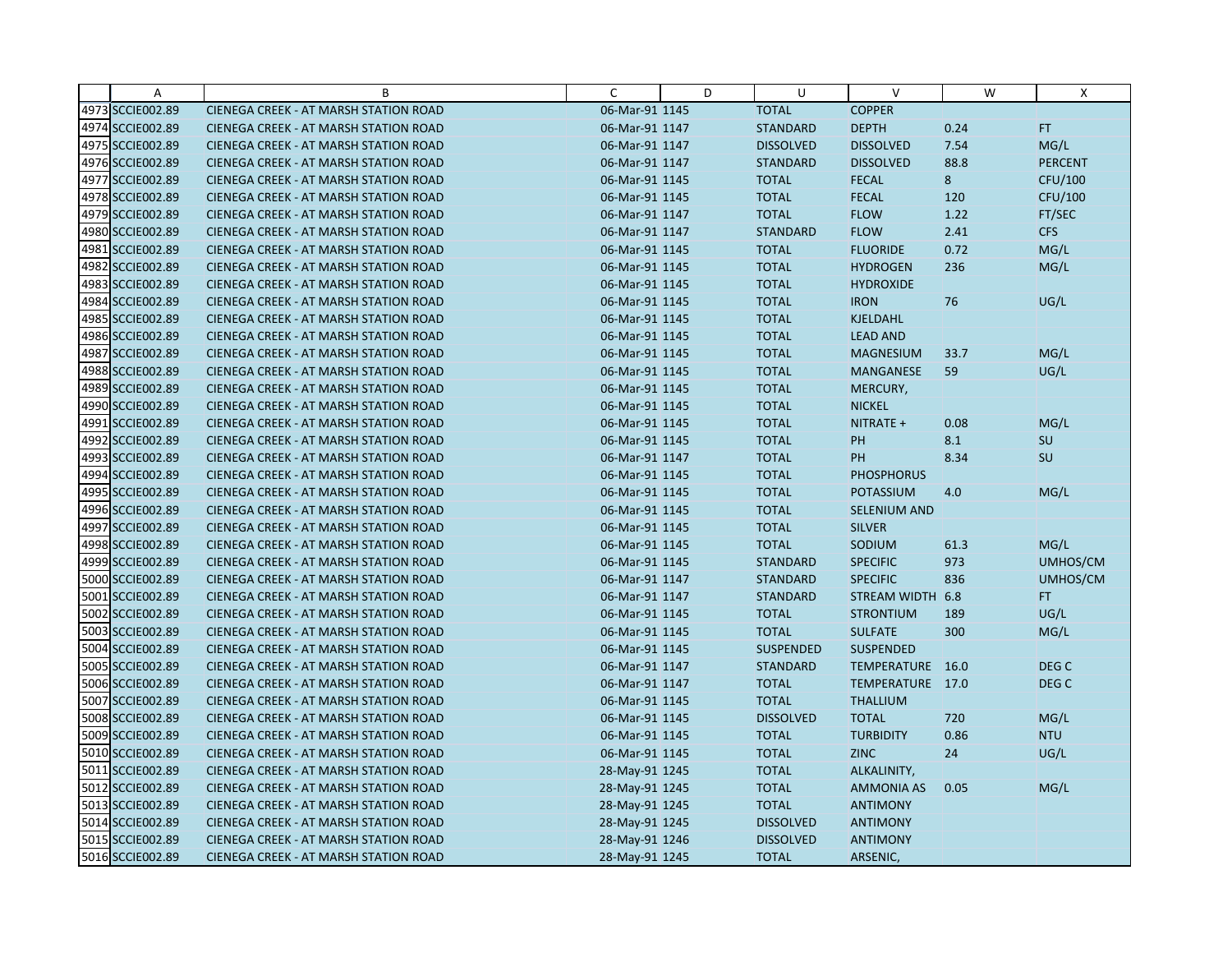| Α                | B                                            | C              | D | U                | V                    | W     | X              |
|------------------|----------------------------------------------|----------------|---|------------------|----------------------|-------|----------------|
| 5017 SCCIE002.89 | CIENEGA CREEK - AT MARSH STATION ROAD        | 28-May-91 1245 |   | <b>DISSOLVED</b> | ARSENIC,             |       |                |
| 5018 SCCIE002.89 | CIENEGA CREEK - AT MARSH STATION ROAD        | 28-May-91 1246 |   | <b>DISSOLVED</b> | ARSENIC,             |       |                |
| 5019 SCCIE002.89 | <b>CIENEGA CREEK - AT MARSH STATION ROAD</b> | 28-May-91 1245 |   | <b>TOTAL</b>     | <b>BARIUM AND</b>    | 67    | UG/L           |
| 5020 SCCIE002.89 | <b>CIENEGA CREEK - AT MARSH STATION ROAD</b> | 28-May-91 1245 |   | <b>DISSOLVED</b> | <b>BARIUM AND</b>    | 67    | UG/L           |
| 5021 SCCIE002.89 | CIENEGA CREEK - AT MARSH STATION ROAD        | 28-May-91 1246 |   | <b>DISSOLVED</b> | <b>BARIUM AND</b>    | 66    | UG/L           |
| 5022 SCCIE002.89 | CIENEGA CREEK - AT MARSH STATION ROAD        | 28-May-91 1245 |   | <b>TOTAL</b>     | <b>BERYLLIUM AND</b> |       |                |
| 5023 SCCIE002.89 | CIENEGA CREEK - AT MARSH STATION ROAD        | 28-May-91 1245 |   | <b>DISSOLVED</b> | <b>BERYLLIUM AND</b> |       |                |
| 5024 SCCIE002.89 | CIENEGA CREEK - AT MARSH STATION ROAD        | 28-May-91 1246 |   | <b>DISSOLVED</b> | <b>BERYLLIUM AND</b> |       |                |
| 5025 SCCIE002.89 | CIENEGA CREEK - AT MARSH STATION ROAD        | 28-May-91 1245 |   | <b>TOTAL</b>     | <b>BORON (BORON</b>  |       |                |
| 5026 SCCIE002.89 | CIENEGA CREEK - AT MARSH STATION ROAD        | 28-May-91 1245 |   | <b>DISSOLVED</b> | <b>BORON (BORON</b>  |       |                |
| 5027 SCCIE002.89 | CIENEGA CREEK - AT MARSH STATION ROAD        | 28-May-91 1246 |   | <b>DISSOLVED</b> | <b>BORON (BORON</b>  |       |                |
| 5028 SCCIE002.89 | CIENEGA CREEK - AT MARSH STATION ROAD        | 28-May-91 1245 |   | <b>TOTAL</b>     | CADMIUM              | 5     | UG/L           |
| 5029 SCCIE002.89 | CIENEGA CREEK - AT MARSH STATION ROAD        | 28-May-91 1245 |   | <b>DISSOLVED</b> | CADMIUM              |       |                |
| 5030 SCCIE002.89 | CIENEGA CREEK - AT MARSH STATION ROAD        | 28-May-91 1246 |   | <b>DISSOLVED</b> | CADMIUM              |       |                |
| 5031 SCCIE002.89 | CIENEGA CREEK - AT MARSH STATION ROAD        | 28-May-91 1245 |   | <b>TOTAL</b>     | <b>CALCIUM</b>       | 125   | MG/L           |
| 5032 SCCIE002.89 | CIENEGA CREEK - AT MARSH STATION ROAD        | 28-May-91 1245 |   | <b>STANDARD</b>  | <b>CALCIUM</b>       | 454   | MG/L           |
| 5033 SCCIE002.89 | CIENEGA CREEK - AT MARSH STATION ROAD        | 28-May-91 1245 |   | <b>TOTAL</b>     | <b>CALCIUM</b>       | 229   | MG/L           |
| 5034 SCCIE002.89 | CIENEGA CREEK - AT MARSH STATION ROAD        | 28-May-91 1245 |   | <b>TOTAL</b>     | <b>CARBONATE</b>     |       |                |
| 5035 SCCIE002.89 | <b>CIENEGA CREEK - AT MARSH STATION ROAD</b> | 28-May-91 1245 |   | <b>TOTAL</b>     | <b>CHLORIDE</b>      | 16    | MG/L           |
| 5036 SCCIE002.89 | CIENEGA CREEK - AT MARSH STATION ROAD        | 28-May-91 1245 |   | <b>TOTAL</b>     | <b>CHROMIUM</b>      |       |                |
| 5037 SCCIE002.89 | CIENEGA CREEK - AT MARSH STATION ROAD        | 28-May-91 1245 |   | <b>DISSOLVED</b> | <b>CHROMIUM</b>      |       |                |
| 5038 SCCIE002.89 | CIENEGA CREEK - AT MARSH STATION ROAD        | 28-May-91 1246 |   | <b>DISSOLVED</b> | <b>CHROMIUM</b>      |       |                |
| 5039 SCCIE002.89 | CIENEGA CREEK - AT MARSH STATION ROAD        | 28-May-91 1245 |   | <b>TOTAL</b>     | <b>COPPER</b>        |       |                |
| 5040 SCCIE002.89 | CIENEGA CREEK - AT MARSH STATION ROAD        | 28-May-91 1245 |   | <b>DISSOLVED</b> | <b>COPPER</b>        |       |                |
| 5041 SCCIE002.89 | CIENEGA CREEK - AT MARSH STATION ROAD        | 28-May-91 1246 |   | <b>DISSOLVED</b> | <b>COPPER</b>        |       |                |
| 5042 SCCIE002.89 | CIENEGA CREEK - AT MARSH STATION ROAD        | 28-May-91 1247 |   | <b>STANDARD</b>  | <b>DEPTH</b>         | 0.23  | FT.            |
| 5043 SCCIE002.89 | <b>CIENEGA CREEK - AT MARSH STATION ROAD</b> | 28-May-91 1247 |   | <b>DISSOLVED</b> | <b>DISSOLVED</b>     | 7.87  | MG/L           |
| 5044 SCCIE002.89 | CIENEGA CREEK - AT MARSH STATION ROAD        | 28-May-91 1247 |   | <b>STANDARD</b>  | <b>DISSOLVED</b>     | 105.5 | <b>PERCENT</b> |
| 5045 SCCIE002.89 | <b>CIENEGA CREEK - AT MARSH STATION ROAD</b> | 28-May-91 1247 |   | <b>TOTAL</b>     | <b>FLOW</b>          | 0.85  | FT/SEC         |
| 5046 SCCIE002.89 | <b>CIENEGA CREEK - AT MARSH STATION ROAD</b> | 28-May-91 1247 |   | <b>STANDARD</b>  | <b>FLOW</b>          | 1.57  | <b>CFS</b>     |
| 5047 SCCIE002.89 | CIENEGA CREEK - AT MARSH STATION ROAD        | 28-May-91 1245 |   | <b>TOTAL</b>     | <b>FLUORIDE</b>      | 0.63  | MG/L           |
| 5048 SCCIE002.89 | <b>CIENEGA CREEK - AT MARSH STATION ROAD</b> | 28-May-91 1245 |   | <b>TOTAL</b>     | <b>HYDROGEN</b>      | 229   | MG/L           |
| 5049 SCCIE002.89 | CIENEGA CREEK - AT MARSH STATION ROAD        | 28-May-91 1245 |   | <b>TOTAL</b>     | <b>HYDROXIDE</b>     |       |                |
| 5050 SCCIE002.89 | CIENEGA CREEK - AT MARSH STATION ROAD        | 28-May-91 1245 |   | <b>TOTAL</b>     | <b>IRON</b>          | 453   | UG/L           |
| 5051 SCCIE002.89 | <b>CIENEGA CREEK - AT MARSH STATION ROAD</b> | 28-May-91 1245 |   | <b>DISSOLVED</b> | <b>IRON</b>          |       |                |
| 5052 SCCIE002.89 | CIENEGA CREEK - AT MARSH STATION ROAD        | 28-May-91 1246 |   | <b>DISSOLVED</b> | <b>IRON</b>          |       |                |
| 5053 SCCIE002.89 | <b>CIENEGA CREEK - AT MARSH STATION ROAD</b> | 28-May-91 1245 |   | <b>TOTAL</b>     | <b>KJELDAHL</b>      |       |                |
| 5054 SCCIE002.89 | CIENEGA CREEK - AT MARSH STATION ROAD        | 28-May-91 1245 |   | <b>TOTAL</b>     | <b>LEAD AND</b>      |       |                |
| 5055 SCCIE002.89 | CIENEGA CREEK - AT MARSH STATION ROAD        | 28-May-91 1245 |   | <b>DISSOLVED</b> | <b>LEAD AND</b>      |       |                |
| 5056 SCCIE002.89 | <b>CIENEGA CREEK - AT MARSH STATION ROAD</b> | 28-May-91 1246 |   | <b>DISSOLVED</b> | <b>LEAD AND</b>      |       |                |
| 5057 SCCIE002.89 | <b>CIENEGA CREEK - AT MARSH STATION ROAD</b> | 28-May-91 1245 |   | <b>TOTAL</b>     | <b>MAGNESIUM</b>     | 34.5  | MG/L           |
| 5058 SCCIE002.89 | CIENEGA CREEK - AT MARSH STATION ROAD        | 28-May-91 1245 |   | <b>TOTAL</b>     | MANGANESE            | 10    | UG/L           |
| 5059 SCCIE002.89 | CIENEGA CREEK - AT MARSH STATION ROAD        | 28-May-91 1245 |   | <b>DISSOLVED</b> | MANGANESE            |       |                |
| 5060 SCCIE002.89 | CIENEGA CREEK - AT MARSH STATION ROAD        | 28-May-91 1246 |   | <b>DISSOLVED</b> | MANGANESE            |       |                |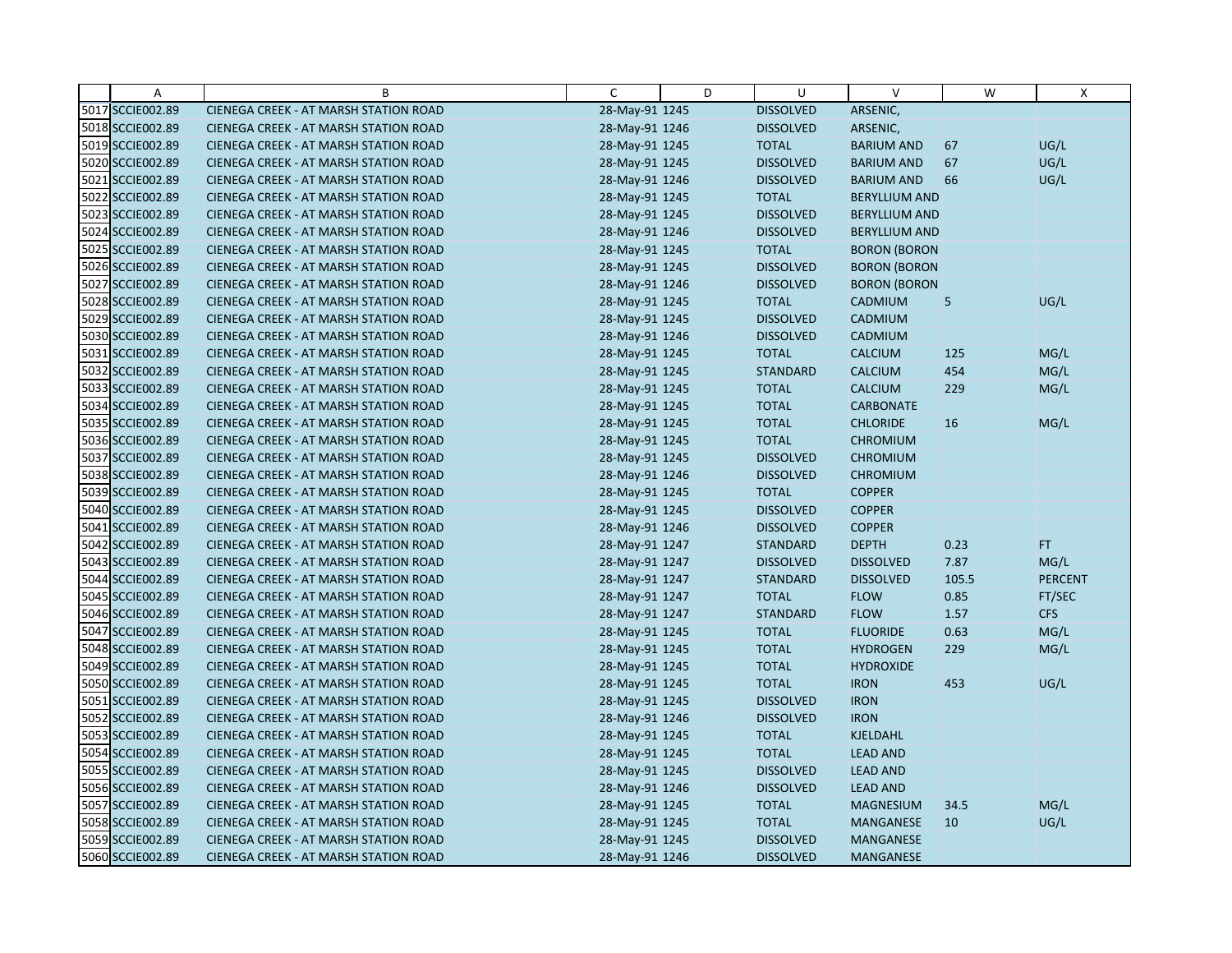| Α                | B                                            | C              | D | U                | $\vee$                  | W    | Χ          |
|------------------|----------------------------------------------|----------------|---|------------------|-------------------------|------|------------|
| 5061 SCCIE002.89 | CIENEGA CREEK - AT MARSH STATION ROAD        | 28-May-91 1245 |   | <b>TOTAL</b>     | MERCURY,                |      |            |
| 5062 SCCIE002.89 | CIENEGA CREEK - AT MARSH STATION ROAD        | 28-May-91 1245 |   | <b>DISSOLVED</b> | MERCURY,                |      |            |
| 5063 SCCIE002.89 | <b>CIENEGA CREEK - AT MARSH STATION ROAD</b> | 28-May-91 1246 |   | <b>DISSOLVED</b> | MERCURY,                |      |            |
| 5064 SCCIE002.89 | <b>CIENEGA CREEK - AT MARSH STATION ROAD</b> | 28-May-91 1245 |   | <b>TOTAL</b>     | <b>NICKEL</b>           |      |            |
| 5065 SCCIE002.89 | <b>CIENEGA CREEK - AT MARSH STATION ROAD</b> | 28-May-91 1245 |   | <b>DISSOLVED</b> | <b>NICKEL</b>           |      |            |
| 5066 SCCIE002.89 | CIENEGA CREEK - AT MARSH STATION ROAD        | 28-May-91 1246 |   | <b>DISSOLVED</b> | <b>NICKEL</b>           |      |            |
| 5067 SCCIE002.89 | <b>CIENEGA CREEK - AT MARSH STATION ROAD</b> | 28-May-91 1245 |   | <b>TOTAL</b>     | NITRATE +               |      |            |
| 5068 SCCIE002.89 | CIENEGA CREEK - AT MARSH STATION ROAD        | 28-May-91 1245 |   | <b>TOTAL</b>     | <b>PH</b>               | 8.3  | <b>SU</b>  |
| 5069 SCCIE002.89 | CIENEGA CREEK - AT MARSH STATION ROAD        | 28-May-91 1247 |   | <b>TOTAL</b>     | PH                      | 8.03 | SU         |
| 5070 SCCIE002.89 | CIENEGA CREEK - AT MARSH STATION ROAD        | 28-May-91 1245 |   | <b>TOTAL</b>     | <b>PHOSPHORUS</b>       |      |            |
| 5071 SCCIE002.89 | CIENEGA CREEK - AT MARSH STATION ROAD        | 28-May-91 1245 |   | <b>TOTAL</b>     | POTASSIUM               | 3.7  | MG/L       |
| 5072 SCCIE002.89 | CIENEGA CREEK - AT MARSH STATION ROAD        | 28-May-91 1245 |   | <b>TOTAL</b>     | <b>SELENIUM AND</b>     |      |            |
| 5073 SCCIE002.89 | CIENEGA CREEK - AT MARSH STATION ROAD        | 28-May-91 1245 |   | <b>DISSOLVED</b> | <b>SELENIUM AND</b>     |      |            |
| 5074 SCCIE002.89 | CIENEGA CREEK - AT MARSH STATION ROAD        | 28-May-91 1246 |   | <b>DISSOLVED</b> | <b>SELENIUM AND</b>     |      |            |
| 5075 SCCIE002.89 | <b>CIENEGA CREEK - AT MARSH STATION ROAD</b> | 28-May-91 1245 |   | <b>TOTAL</b>     | <b>SILVER</b>           |      |            |
| 5076 SCCIE002.89 | CIENEGA CREEK - AT MARSH STATION ROAD        | 28-May-91 1245 |   | <b>DISSOLVED</b> | <b>SILVER</b>           |      |            |
| 5077 SCCIE002.89 | CIENEGA CREEK - AT MARSH STATION ROAD        | 28-May-91 1246 |   | <b>DISSOLVED</b> | <b>SILVER</b>           |      |            |
| 5078 SCCIE002.89 | CIENEGA CREEK - AT MARSH STATION ROAD        | 28-May-91 1245 |   | <b>TOTAL</b>     | SODIUM                  | 61.1 | MG/L       |
| 5079 SCCIE002.89 | <b>CIENEGA CREEK - AT MARSH STATION ROAD</b> | 28-May-91 1245 |   | <b>STANDARD</b>  | <b>SPECIFIC</b>         | 923  | UMHOS/CM   |
| 5080 SCCIE002.89 | CIENEGA CREEK - AT MARSH STATION ROAD        | 28-May-91 1247 |   | <b>STANDARD</b>  | <b>SPECIFIC</b>         | 937  | UMHOS/CM   |
| 5081 SCCIE002.89 | <b>CIENEGA CREEK - AT MARSH STATION ROAD</b> | 28-May-91 1247 |   | <b>STANDARD</b>  | <b>STREAM WIDTH</b>     | 6.5  | FT.        |
| 5082 SCCIE002.89 | CIENEGA CREEK - AT MARSH STATION ROAD        | 28-May-91 1245 |   | <b>TOTAL</b>     | <b>STRONTIUM</b>        | 186  | UG/L       |
| 5083 SCCIE002.89 | CIENEGA CREEK - AT MARSH STATION ROAD        | 28-May-91 1245 |   | <b>DISSOLVED</b> | <b>STRONTIUM</b>        | 179  | UG/L       |
| 5084 SCCIE002.89 | <b>CIENEGA CREEK - AT MARSH STATION ROAD</b> | 28-May-91 1246 |   | <b>DISSOLVED</b> | <b>STRONTIUM</b>        | 179  | UG/L       |
| 5085 SCCIE002.89 | CIENEGA CREEK - AT MARSH STATION ROAD        | 28-May-91 1245 |   | <b>TOTAL</b>     | <b>SULFATE</b>          | 270  | MG/L       |
| 5086 SCCIE002.89 | CIENEGA CREEK - AT MARSH STATION ROAD        | 28-May-91 1245 |   | <b>SUSPENDED</b> | <b>SUSPENDED</b>        |      |            |
| 5087 SCCIE002.89 | CIENEGA CREEK - AT MARSH STATION ROAD        | 28-May-91 1247 |   | <b>STANDARD</b>  | TEMPERATURE 27.0        |      | DEG C      |
| 5088 SCCIE002.89 | CIENEGA CREEK - AT MARSH STATION ROAD        | 28-May-91 1247 |   | <b>TOTAL</b>     | TEMPERATURE 23.5        |      | DEG C      |
| 5089 SCCIE002.89 | CIENEGA CREEK - AT MARSH STATION ROAD        | 28-May-91 1245 |   | <b>TOTAL</b>     | <b>THALLIUM</b>         |      |            |
| 5090 SCCIE002.89 | <b>CIENEGA CREEK - AT MARSH STATION ROAD</b> | 28-May-91 1245 |   | <b>DISSOLVED</b> | <b>THALLIUM</b>         |      |            |
| 5091 SCCIE002.89 | CIENEGA CREEK - AT MARSH STATION ROAD        | 28-May-91 1246 |   | <b>DISSOLVED</b> | <b>THALLIUM</b>         |      |            |
| 5092 SCCIE002.89 | CIENEGA CREEK - AT MARSH STATION ROAD        | 28-May-91 1245 |   | <b>DISSOLVED</b> | <b>TOTAL</b>            | 660  | MG/L       |
| 5093 SCCIE002.89 | CIENEGA CREEK - AT MARSH STATION ROAD        | 28-May-91 1245 |   | <b>TOTAL</b>     | <b>TURBIDITY</b>        | 0.22 | <b>NTU</b> |
| 5094 SCCIE002.89 | CIENEGA CREEK - AT MARSH STATION ROAD        | 28-May-91 1245 |   | <b>TOTAL</b>     | <b>ZINC</b>             |      |            |
| 5095 SCCIE002.89 | CIENEGA CREEK - AT MARSH STATION ROAD        | 28-May-91 1245 |   | <b>DISSOLVED</b> | <b>ZINC</b>             |      |            |
| 5096 SCCIE002.89 | <b>CIENEGA CREEK - AT MARSH STATION ROAD</b> | 28-May-91 1246 |   | <b>DISSOLVED</b> | <b>ZINC</b>             |      |            |
| 5097 SCCIE002.89 | <b>CIENEGA CREEK - AT MARSH STATION ROAD</b> | 16-Jul-91 0950 |   | <b>TOTAL</b>     | ALKALINITY,             |      |            |
| 5098 SCCIE002.89 | CIENEGA CREEK - AT MARSH STATION ROAD        | 16-Jul-91 0950 |   | <b>TOTAL</b>     | <b>AMMONIA AS</b>       |      |            |
| 5099 SCCIE002.89 | CIENEGA CREEK - AT MARSH STATION ROAD        | 16-Jul-91 0950 |   | <b>TOTAL</b>     | <b>ANTIMONY</b>         |      |            |
| 5100 SCCIE002.89 | <b>CIENEGA CREEK - AT MARSH STATION ROAD</b> | 16-Jul-91 0950 |   | <b>TOTAL</b>     | ARSENIC,                |      |            |
| 5101 SCCIE002.89 | <b>CIENEGA CREEK - AT MARSH STATION ROAD</b> | 16-Jul-91 0950 |   | <b>TOTAL</b>     | <b>BARIUM AND</b>       | 61   | UG/L       |
| 5102 SCCIE002.89 | CIENEGA CREEK - AT MARSH STATION ROAD        | 16-Jul-91 0950 |   | <b>TOTAL</b>     | <b>BERYLLIUM AND</b>    |      |            |
| 5103 SCCIE002.89 | CIENEGA CREEK - AT MARSH STATION ROAD        | 16-Jul-91 0950 |   | <b>TOTAL</b>     | <b>BORON (BORON 120</b> |      | UG/L       |
| 5104 SCCIE002.89 | CIENEGA CREEK - AT MARSH STATION ROAD        | 16-Jul-91 0950 |   | <b>TOTAL</b>     | CADMIUM                 |      |            |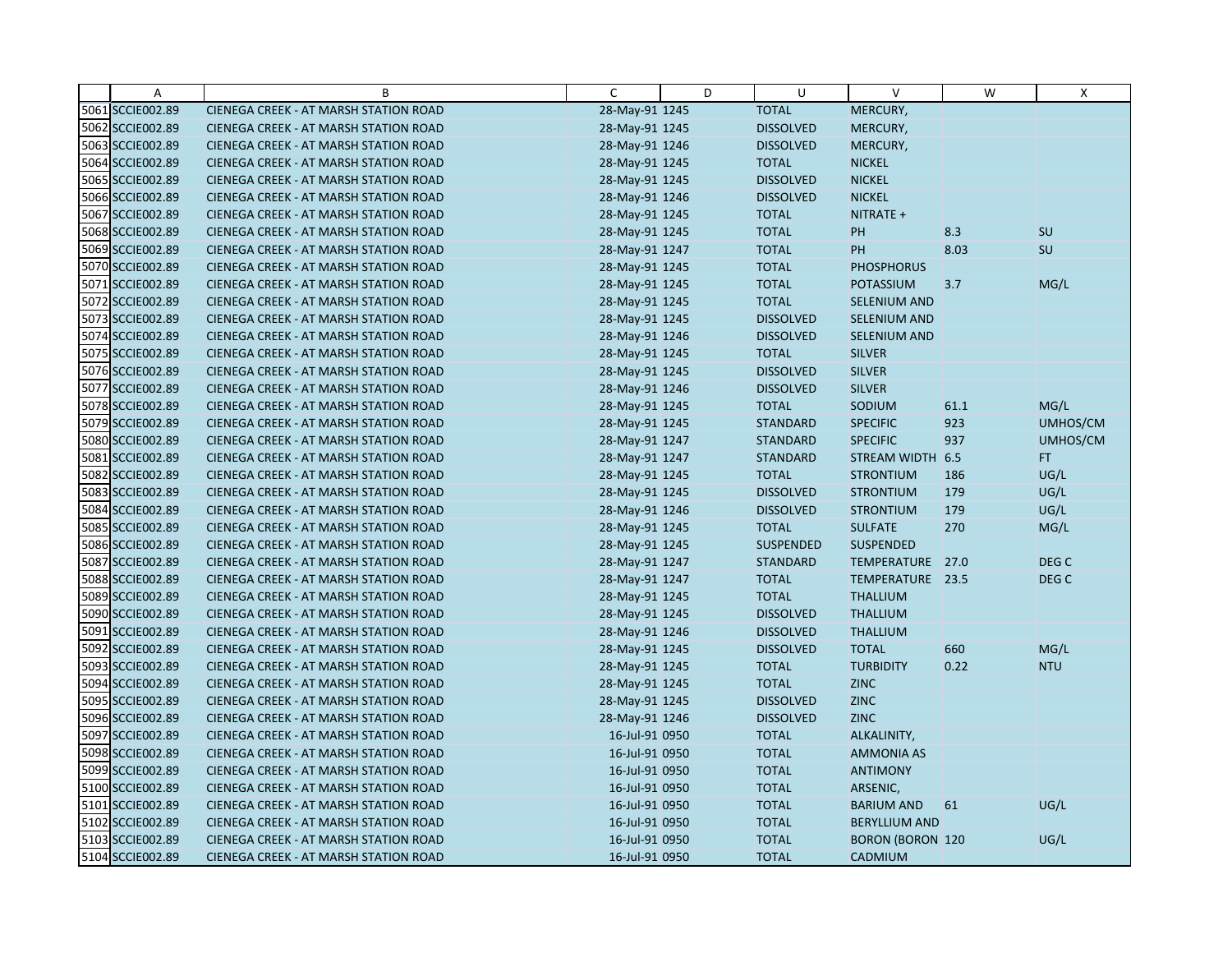| Α                | B                                            | C              | D | U                | $\vee$              | W    | X                |
|------------------|----------------------------------------------|----------------|---|------------------|---------------------|------|------------------|
| 5105 SCCIE002.89 | CIENEGA CREEK - AT MARSH STATION ROAD        | 16-Jul-91 0950 |   | <b>TOTAL</b>     | <b>CALCIUM</b>      | 120  | MG/L             |
| 5106 SCCIE002.89 | <b>CIENEGA CREEK - AT MARSH STATION ROAD</b> | 16-Jul-91 0950 |   | <b>STANDARD</b>  | <b>CALCIUM</b>      | 430  | MG/L             |
| 5107 SCCIE002.89 | <b>CIENEGA CREEK - AT MARSH STATION ROAD</b> | 16-Jul-91 0950 |   | <b>TOTAL</b>     | <b>CALCIUM</b>      | 242  | MG/L             |
| 5108 SCCIE002.89 | CIENEGA CREEK - AT MARSH STATION ROAD        | 16-Jul-91 0950 |   | <b>TOTAL</b>     | <b>CARBONATE</b>    |      |                  |
| 5109 SCCIE002.89 | CIENEGA CREEK - AT MARSH STATION ROAD        | 16-Jul-91 0950 |   | <b>TOTAL</b>     | <b>CHLORIDE</b>     | 16   | MG/L             |
| 5110 SCCIE002.89 | <b>CIENEGA CREEK - AT MARSH STATION ROAD</b> | 16-Jul-91 0950 |   | <b>TOTAL</b>     | <b>CHROMIUM</b>     |      |                  |
| 5111 SCCIE002.89 | CIENEGA CREEK - AT MARSH STATION ROAD        | 16-Jul-91 0950 |   | <b>TOTAL</b>     | <b>COPPER</b>       |      |                  |
| 5112 SCCIE002.89 | CIENEGA CREEK - AT MARSH STATION ROAD        | 16-Jul-91 0952 |   | <b>STANDARD</b>  | <b>DEPTH</b>        | 0.19 | FT.              |
| 5113 SCCIE002.89 | <b>CIENEGA CREEK - AT MARSH STATION ROAD</b> | 16-Jul-91 0950 |   | <b>TOTAL</b>     | <b>FECAL</b>        | 160  | CFU/100          |
| 5114 SCCIE002.89 | <b>CIENEGA CREEK - AT MARSH STATION ROAD</b> | 16-Jul-91 0952 |   | <b>TOTAL</b>     | <b>FLOW</b>         | 0.93 | FT/SEC           |
| 5115 SCCIE002.89 | <b>CIENEGA CREEK - AT MARSH STATION ROAD</b> | 16-Jul-91 0952 |   | <b>STANDARD</b>  | <b>FLOW</b>         | .98  | <b>CFS</b>       |
| 5116 SCCIE002.89 | CIENEGA CREEK - AT MARSH STATION ROAD        | 16-Jul-91 0950 |   | <b>TOTAL</b>     | <b>FLUORIDE</b>     | 0.69 | MG/L             |
| 5117 SCCIE002.89 | <b>CIENEGA CREEK - AT MARSH STATION ROAD</b> | 16-Jul-91 0950 |   | <b>TOTAL</b>     | <b>HYDROGEN</b>     | 242  | MG/L             |
| 5118 SCCIE002.89 | CIENEGA CREEK - AT MARSH STATION ROAD        | 16-Jul-91 0950 |   | <b>TOTAL</b>     | <b>HYDROXIDE</b>    |      |                  |
| 5119 SCCIE002.89 | CIENEGA CREEK - AT MARSH STATION ROAD        | 16-Jul-91 0950 |   | <b>TOTAL</b>     | <b>IRON</b>         | 31   | UG/L             |
| 5120 SCCIE002.89 | <b>CIENEGA CREEK - AT MARSH STATION ROAD</b> | 16-Jul-91 0950 |   | <b>TOTAL</b>     | KJELDAHL            |      |                  |
| 5121 SCCIE002.89 | <b>CIENEGA CREEK - AT MARSH STATION ROAD</b> | 16-Jul-91 0950 |   | <b>TOTAL</b>     | <b>LEAD AND</b>     |      |                  |
| 5122 SCCIE002.89 | CIENEGA CREEK - AT MARSH STATION ROAD        | 16-Jul-91 0950 |   | <b>TOTAL</b>     | <b>MAGNESIUM</b>    | 31.7 | MG/L             |
| 5123 SCCIE002.89 | <b>CIENEGA CREEK - AT MARSH STATION ROAD</b> | 16-Jul-91 0950 |   | <b>TOTAL</b>     | <b>MANGANESE</b>    |      |                  |
| 5124 SCCIE002.89 | <b>CIENEGA CREEK - AT MARSH STATION ROAD</b> | 16-Jul-91 0950 |   | <b>TOTAL</b>     | MERCURY,            |      |                  |
| 5125 SCCIE002.89 | CIENEGA CREEK - AT MARSH STATION ROAD        | 16-Jul-91 0950 |   | <b>TOTAL</b>     | <b>NICKEL</b>       |      |                  |
| 5126 SCCIE002.89 | CIENEGA CREEK - AT MARSH STATION ROAD        | 16-Jul-91 0950 |   | <b>TOTAL</b>     | NITRATE +           |      |                  |
| 5127 SCCIE002.89 | <b>CIENEGA CREEK - AT MARSH STATION ROAD</b> | 16-Jul-91 0950 |   | <b>TOTAL</b>     | <b>PH</b>           | 8.2  | SU               |
| 5128 SCCIE002.89 | <b>CIENEGA CREEK - AT MARSH STATION ROAD</b> | 16-Jul-91 0952 |   | <b>TOTAL</b>     | PH                  | 7.79 | SU               |
| 5129 SCCIE002.89 | CIENEGA CREEK - AT MARSH STATION ROAD        | 16-Jul-91 0950 |   | <b>TOTAL</b>     | <b>PHOSPHORUS</b>   | 0.22 | MG/L             |
| 5130 SCCIE002.89 | CIENEGA CREEK - AT MARSH STATION ROAD        | 16-Jul-91 0950 |   | <b>TOTAL</b>     | <b>POTASSIUM</b>    | 4.0  | MG/L             |
| 5131 SCCIE002.89 | <b>CIENEGA CREEK - AT MARSH STATION ROAD</b> | 16-Jul-91 0950 |   | <b>TOTAL</b>     | <b>SELENIUM AND</b> |      |                  |
| 5132 SCCIE002.89 | CIENEGA CREEK - AT MARSH STATION ROAD        | 16-Jul-91 0950 |   | <b>TOTAL</b>     | <b>SILVER</b>       |      |                  |
| 5133 SCCIE002.89 | CIENEGA CREEK - AT MARSH STATION ROAD        | 16-Jul-91 0950 |   | <b>TOTAL</b>     | SODIUM              | 60.8 | MG/L             |
| 5134 SCCIE002.89 | <b>CIENEGA CREEK - AT MARSH STATION ROAD</b> | 16-Jul-91 0950 |   | <b>STANDARD</b>  | <b>SPECIFIC</b>     | 960  | UMHOS/CM         |
| 5135 SCCIE002.89 | <b>CIENEGA CREEK - AT MARSH STATION ROAD</b> | 16-Jul-91 0952 |   | <b>STANDARD</b>  | <b>SPECIFIC</b>     | 980  | UMHOS/CM         |
| 5136 SCCIE002.89 | <b>CIENEGA CREEK - AT MARSH STATION ROAD</b> | 16-Jul-91 0952 |   | <b>STANDARD</b>  | STREAM WIDTH 6.1    |      | FT.              |
| 5137 SCCIE002.89 | CIENEGA CREEK - AT MARSH STATION ROAD        | 16-Jul-91 0950 |   | <b>TOTAL</b>     | <b>STRONTIUM</b>    | 176  | UG/L             |
| 5138 SCCIE002.89 | <b>CIENEGA CREEK - AT MARSH STATION ROAD</b> | 16-Jul-91 0950 |   | <b>TOTAL</b>     | <b>SULFATE</b>      | 280  | MG/L             |
| 5139 SCCIE002.89 | <b>CIENEGA CREEK - AT MARSH STATION ROAD</b> | 16-Jul-91 0950 |   | <b>SUSPENDED</b> | <b>SUSPENDED</b>    |      |                  |
| 5140 SCCIE002.89 | <b>CIENEGA CREEK - AT MARSH STATION ROAD</b> | 16-Jul-91 0952 |   | <b>STANDARD</b>  | TEMPERATURE 23.0    |      | DEG <sub>C</sub> |
| 5141 SCCIE002.89 | <b>CIENEGA CREEK - AT MARSH STATION ROAD</b> | 16-Jul-91 0952 |   | <b>TOTAL</b>     | TEMPERATURE 20.5    |      | DEG <sub>C</sub> |
| 5142 SCCIE002.89 | <b>CIENEGA CREEK - AT MARSH STATION ROAD</b> | 16-Jul-91 0950 |   | <b>TOTAL</b>     | <b>THALLIUM</b>     |      |                  |
| 5143 SCCIE002.89 | CIENEGA CREEK - AT MARSH STATION ROAD        | 16-Jul-91 0950 |   | <b>DISSOLVED</b> | <b>TOTAL</b>        | 680  | MG/L             |
| 5144 SCCIE002.89 | <b>CIENEGA CREEK - AT MARSH STATION ROAD</b> | 16-Jul-91 0950 |   | <b>TOTAL</b>     | <b>TURBIDITY</b>    | 0.18 | <b>NTU</b>       |
| 5145 SCCIE002.89 | <b>CIENEGA CREEK - AT MARSH STATION ROAD</b> | 16-Jul-91 0950 |   | <b>TOTAL</b>     | <b>ZINC</b>         |      |                  |
| 5146 SCCIE002.89 | CIENEGA CREEK - AT MARSH STATION ROAD        | 25-Sep-91 0840 |   | <b>TOTAL</b>     | ALKALINITY,         |      |                  |
| 5147 SCCIE002.89 | CIENEGA CREEK - AT MARSH STATION ROAD        | 25-Sep-91 0841 |   | <b>TOTAL</b>     | ALKALINITY,         |      |                  |
| 5148 SCCIE002.89 | CIENEGA CREEK - AT MARSH STATION ROAD        | 25-Sep-91 0840 |   | <b>TOTAL</b>     | <b>AMMONIA AS</b>   |      |                  |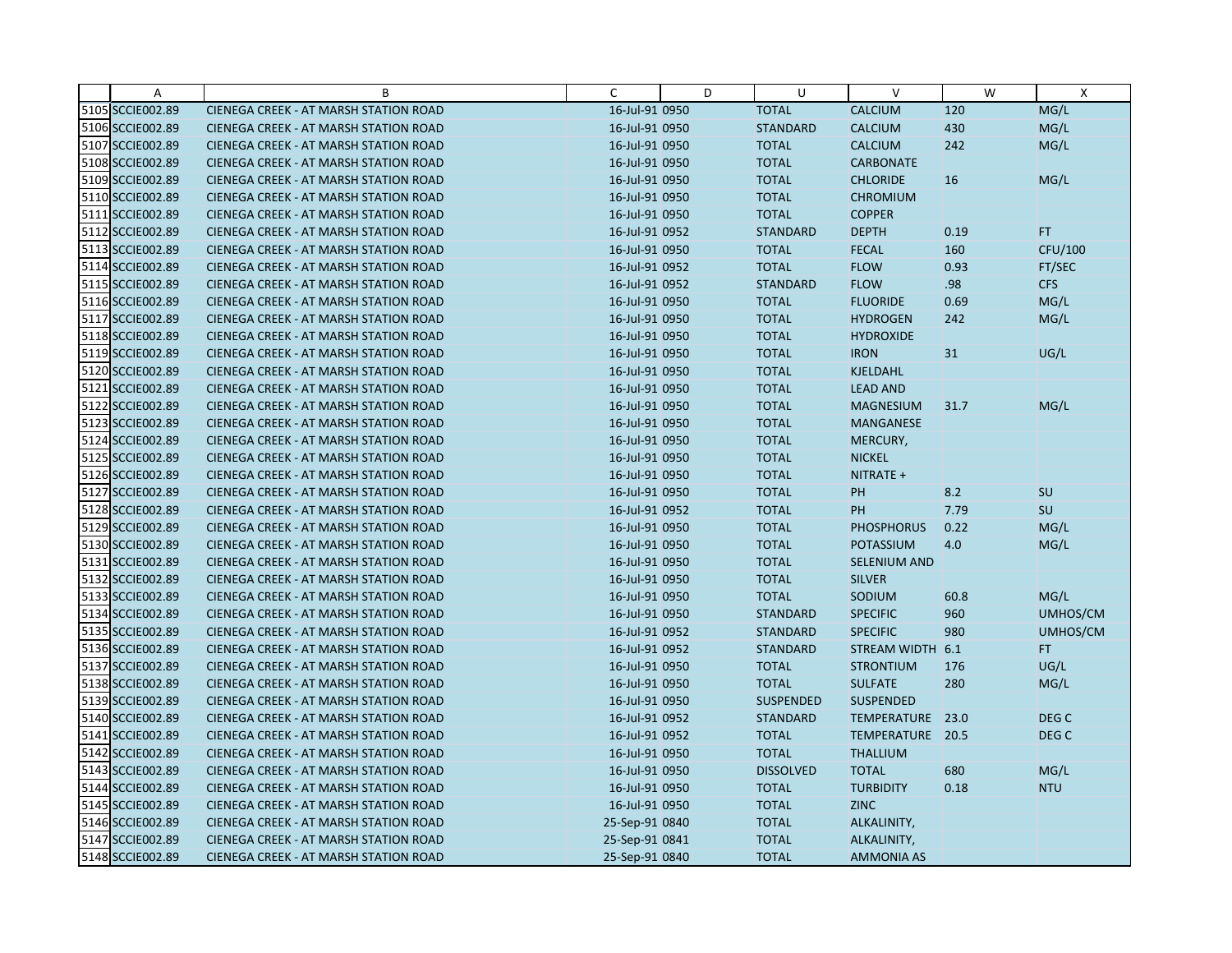| $\overline{A}$   | B                                            | $\mathsf{C}$   | D | U                | V                       | W    | Χ    |
|------------------|----------------------------------------------|----------------|---|------------------|-------------------------|------|------|
| 5149 SCCIE002.89 | CIENEGA CREEK - AT MARSH STATION ROAD        | 25-Sep-91 0841 |   | <b>TOTAL</b>     | <b>AMMONIA AS</b>       |      |      |
| 5150 SCCIE002.89 | CIENEGA CREEK - AT MARSH STATION ROAD        | 25-Sep-91 0840 |   | <b>TOTAL</b>     | <b>ANTIMONY</b>         |      |      |
| 5151 SCCIE002.89 | <b>CIENEGA CREEK - AT MARSH STATION ROAD</b> | 25-Sep-91 0841 |   | <b>TOTAL</b>     | <b>ANTIMONY</b>         |      |      |
| 5152 SCCIE002.89 | <b>CIENEGA CREEK - AT MARSH STATION ROAD</b> | 25-Sep-91 0840 |   | <b>DISSOLVED</b> | <b>ANTIMONY</b>         |      |      |
| 5153 SCCIE002.89 | CIENEGA CREEK - AT MARSH STATION ROAD        | 25-Sep-91 0841 |   | <b>DISSOLVED</b> | <b>ANTIMONY</b>         |      |      |
| 5154 SCCIE002.89 | <b>CIENEGA CREEK - AT MARSH STATION ROAD</b> | 25-Sep-91 0840 |   | <b>TOTAL</b>     | ARSENIC,                |      |      |
| 5155 SCCIE002.89 | <b>CIENEGA CREEK - AT MARSH STATION ROAD</b> | 25-Sep-91 0841 |   | <b>TOTAL</b>     | ARSENIC,                |      |      |
| 5156 SCCIE002.89 | CIENEGA CREEK - AT MARSH STATION ROAD        | 25-Sep-91 0840 |   | <b>DISSOLVED</b> | ARSENIC,                |      |      |
| 5157 SCCIE002.89 | CIENEGA CREEK - AT MARSH STATION ROAD        | 25-Sep-91 0841 |   | <b>DISSOLVED</b> | ARSENIC,                |      |      |
| 5158 SCCIE002.89 | CIENEGA CREEK - AT MARSH STATION ROAD        | 25-Sep-91 0840 |   | <b>TOTAL</b>     | <b>BARIUM AND</b>       | 70   | UG/L |
| 5159 SCCIE002.89 | <b>CIENEGA CREEK - AT MARSH STATION ROAD</b> | 25-Sep-91 0841 |   | <b>TOTAL</b>     | <b>BARIUM AND</b>       | 67   | UG/L |
| 5160 SCCIE002.89 | CIENEGA CREEK - AT MARSH STATION ROAD        | 25-Sep-91 0840 |   | <b>DISSOLVED</b> | <b>BARIUM AND</b>       | 68   | UG/L |
| 5161 SCCIE002.89 | CIENEGA CREEK - AT MARSH STATION ROAD        | 25-Sep-91 0841 |   | <b>DISSOLVED</b> | <b>BARIUM AND</b>       | 66   | UG/L |
| 5162 SCCIE002.89 | <b>CIENEGA CREEK - AT MARSH STATION ROAD</b> | 25-Sep-91 0840 |   | <b>TOTAL</b>     | <b>BERYLLIUM AND</b>    |      |      |
| 5163 SCCIE002.89 | <b>CIENEGA CREEK - AT MARSH STATION ROAD</b> | 25-Sep-91 0841 |   | <b>TOTAL</b>     | <b>BERYLLIUM AND</b>    |      |      |
| 5164 SCCIE002.89 | CIENEGA CREEK - AT MARSH STATION ROAD        | 25-Sep-91 0840 |   | <b>DISSOLVED</b> | <b>BERYLLIUM AND</b>    |      |      |
| 5165 SCCIE002.89 | CIENEGA CREEK - AT MARSH STATION ROAD        | 25-Sep-91 0841 |   | <b>DISSOLVED</b> | <b>BERYLLIUM AND</b>    |      |      |
| 5166 SCCIE002.89 | CIENEGA CREEK - AT MARSH STATION ROAD        | 25-Sep-91 0840 |   | <b>TOTAL</b>     | <b>BORON (BORON</b>     |      |      |
| 5167 SCCIE002.89 | <b>CIENEGA CREEK - AT MARSH STATION ROAD</b> | 25-Sep-91 0841 |   | <b>TOTAL</b>     | <b>BORON (BORON 130</b> |      | UG/L |
| 5168 SCCIE002.89 | CIENEGA CREEK - AT MARSH STATION ROAD        | 25-Sep-91 0840 |   | <b>DISSOLVED</b> | <b>BORON (BORON</b>     |      |      |
| 5169 SCCIE002.89 | CIENEGA CREEK - AT MARSH STATION ROAD        | 25-Sep-91 0841 |   | <b>DISSOLVED</b> | <b>BORON (BORON 130</b> |      | UG/L |
| 5170 SCCIE002.89 | <b>CIENEGA CREEK - AT MARSH STATION ROAD</b> | 25-Sep-91 0840 |   | <b>TOTAL</b>     | CADMIUM                 |      |      |
| 5171 SCCIE002.89 | CIENEGA CREEK - AT MARSH STATION ROAD        | 25-Sep-91 0841 |   | <b>TOTAL</b>     | CADMIUM                 |      |      |
| 5172 SCCIE002.89 | <b>CIENEGA CREEK - AT MARSH STATION ROAD</b> | 25-Sep-91 0840 |   | <b>DISSOLVED</b> | CADMIUM                 |      |      |
| 5173 SCCIE002.89 | CIENEGA CREEK - AT MARSH STATION ROAD        | 25-Sep-91 0841 |   | <b>DISSOLVED</b> | CADMIUM                 |      |      |
| 5174 SCCIE002.89 | CIENEGA CREEK - AT MARSH STATION ROAD        | 25-Sep-91 0840 |   | <b>TOTAL</b>     | <b>CALCIUM</b>          | 125  | MG/L |
| 5175 SCCIE002.89 | CIENEGA CREEK - AT MARSH STATION ROAD        | 25-Sep-91 0841 |   | <b>TOTAL</b>     | <b>CALCIUM</b>          | 128  | MG/L |
| 5176 SCCIE002.89 | CIENEGA CREEK - AT MARSH STATION ROAD        | 25-Sep-91 0840 |   | <b>STANDARD</b>  | <b>CALCIUM</b>          | 459  | MG/L |
| 5177 SCCIE002.89 | CIENEGA CREEK - AT MARSH STATION ROAD        | 25-Sep-91 0841 |   | <b>STANDARD</b>  | <b>CALCIUM</b>          | 469  | MG/L |
| 5178 SCCIE002.89 | <b>CIENEGA CREEK - AT MARSH STATION ROAD</b> | 25-Sep-91 0840 |   | <b>TOTAL</b>     | <b>CALCIUM</b>          | 246  | MG/L |
| 5179 SCCIE002.89 | CIENEGA CREEK - AT MARSH STATION ROAD        | 25-Sep-91 0841 |   | <b>TOTAL</b>     | <b>CALCIUM</b>          | 251  | MG/L |
| 5180 SCCIE002.89 | <b>CIENEGA CREEK - AT MARSH STATION ROAD</b> | 25-Sep-91 0840 |   | <b>TOTAL</b>     | <b>CARBONATE</b>        |      |      |
| 5181 SCCIE002.89 | CIENEGA CREEK - AT MARSH STATION ROAD        | 25-Sep-91 0841 |   | <b>TOTAL</b>     | <b>CARBONATE</b>        |      |      |
| 5182 SCCIE002.89 | CIENEGA CREEK - AT MARSH STATION ROAD        | 25-Sep-91 0840 |   | <b>TOTAL</b>     | <b>CHLORIDE</b>         | 15   | MG/L |
| 5183 SCCIE002.89 | CIENEGA CREEK - AT MARSH STATION ROAD        | 25-Sep-91 0841 |   | <b>TOTAL</b>     | <b>CHLORIDE</b>         | 15   | MG/L |
| 5184 SCCIE002.89 | <b>CIENEGA CREEK - AT MARSH STATION ROAD</b> | 25-Sep-91 0840 |   | <b>TOTAL</b>     | <b>CHROMIUM</b>         |      |      |
| 5185 SCCIE002.89 | <b>CIENEGA CREEK - AT MARSH STATION ROAD</b> | 25-Sep-91 0841 |   | <b>TOTAL</b>     | <b>CHROMIUM</b>         |      |      |
| 5186 SCCIE002.89 | CIENEGA CREEK - AT MARSH STATION ROAD        | 25-Sep-91 0840 |   | <b>DISSOLVED</b> | <b>CHROMIUM</b>         |      |      |
| 5187 SCCIE002.89 | CIENEGA CREEK - AT MARSH STATION ROAD        | 25-Sep-91 0841 |   | <b>DISSOLVED</b> | <b>CHROMIUM</b>         |      |      |
| 5188 SCCIE002.89 | <b>CIENEGA CREEK - AT MARSH STATION ROAD</b> | 25-Sep-91 0840 |   | <b>TOTAL</b>     | <b>COPPER</b>           |      |      |
| 5189 SCCIE002.89 | <b>CIENEGA CREEK - AT MARSH STATION ROAD</b> | 25-Sep-91 0841 |   | <b>TOTAL</b>     | <b>COPPER</b>           |      |      |
| 5190 SCCIE002.89 | CIENEGA CREEK - AT MARSH STATION ROAD        | 25-Sep-91 0840 |   | <b>DISSOLVED</b> | <b>COPPER</b>           |      |      |
| 5191 SCCIE002.89 | CIENEGA CREEK - AT MARSH STATION ROAD        | 25-Sep-91 0841 |   | <b>DISSOLVED</b> | <b>COPPER</b>           |      |      |
| 5192 SCCIE002.89 | CIENEGA CREEK - AT MARSH STATION ROAD        | 25-Sep-91 0842 |   | <b>STANDARD</b>  | <b>DEPTH</b>            | 0.30 | FT.  |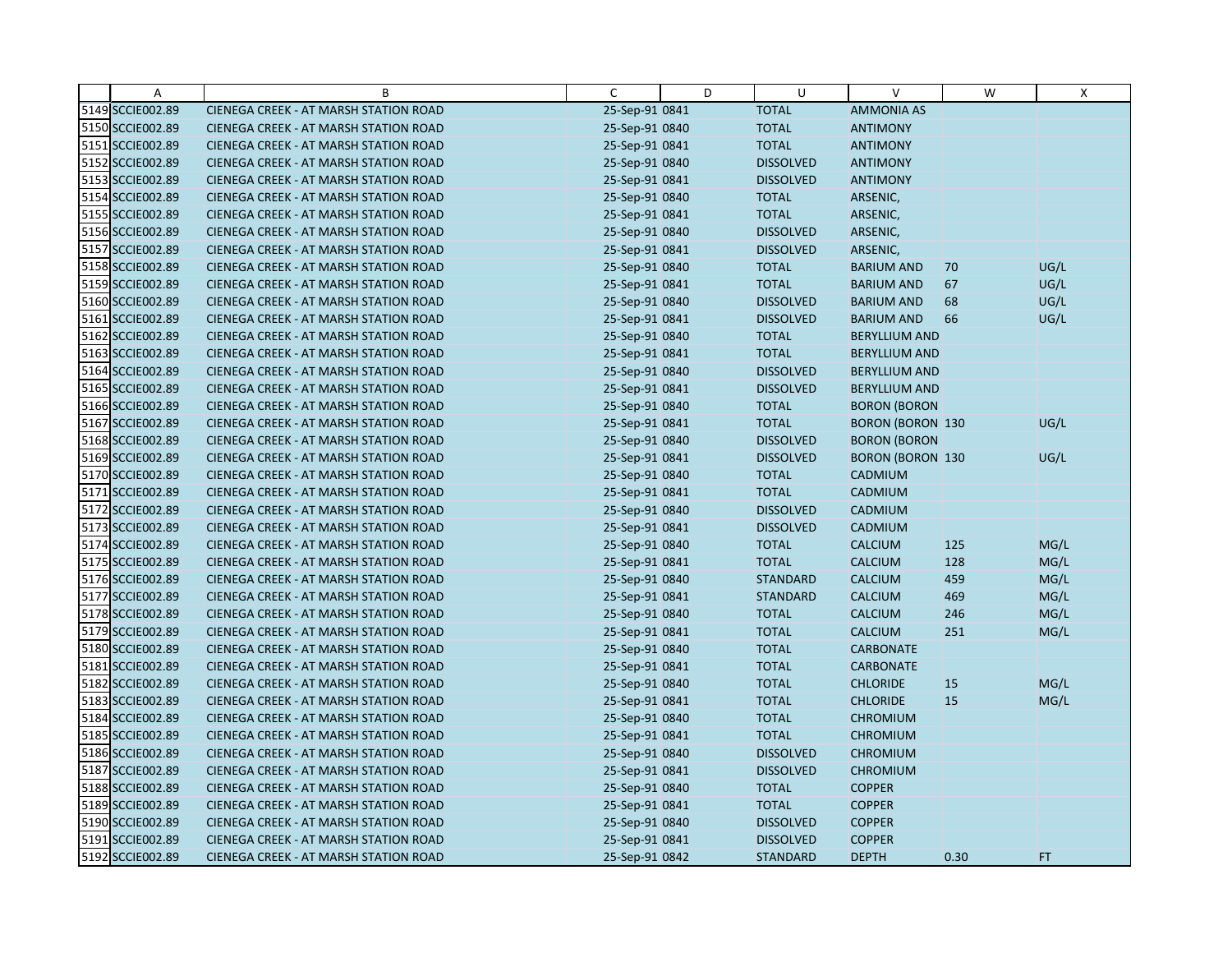| Α                | B                                            | C              | D | U                | $\vee$              | W    | $\boldsymbol{\mathsf{X}}$ |
|------------------|----------------------------------------------|----------------|---|------------------|---------------------|------|---------------------------|
| 5193 SCCIE002.89 | CIENEGA CREEK - AT MARSH STATION ROAD        | 25-Sep-91 0842 |   | <b>DISSOLVED</b> | <b>DISSOLVED</b>    | 7.70 | MG/L                      |
| 5194 SCCIE002.89 | CIENEGA CREEK - AT MARSH STATION ROAD        | 25-Sep-91 0842 |   | <b>STANDARD</b>  | <b>DISSOLVED</b>    | 95.4 | <b>PERCENT</b>            |
| 5195 SCCIE002.89 | <b>CIENEGA CREEK - AT MARSH STATION ROAD</b> | 25-Sep-91 0842 |   | <b>TOTAL</b>     | <b>FLOW</b>         | 0.87 | FT/SEC                    |
| 5196 SCCIE002.89 | <b>CIENEGA CREEK - AT MARSH STATION ROAD</b> | 25-Sep-91 0842 |   | <b>STANDARD</b>  | <b>FLOW</b>         | 6.6  | <b>CFS</b>                |
| 5197 SCCIE002.89 | CIENEGA CREEK - AT MARSH STATION ROAD        | 25-Sep-91 0840 |   | <b>TOTAL</b>     | <b>FLUORIDE</b>     | 0.65 | MG/L                      |
| 5198 SCCIE002.89 | CIENEGA CREEK - AT MARSH STATION ROAD        | 25-Sep-91 0841 |   | <b>TOTAL</b>     | <b>FLUORIDE</b>     | 0.62 | MG/L                      |
| 5199 SCCIE002.89 | <b>CIENEGA CREEK - AT MARSH STATION ROAD</b> | 25-Sep-91 0840 |   | <b>TOTAL</b>     | <b>HYDROGEN</b>     | 246  | MG/L                      |
| 5200 SCCIE002.89 | CIENEGA CREEK - AT MARSH STATION ROAD        | 25-Sep-91 0841 |   | <b>TOTAL</b>     | <b>HYDROGEN</b>     | 251  | MG/L                      |
| 5201 SCCIE002.89 | CIENEGA CREEK - AT MARSH STATION ROAD        | 25-Sep-91 0840 |   | <b>TOTAL</b>     | <b>HYDROXIDE</b>    |      |                           |
| 5202 SCCIE002.89 | CIENEGA CREEK - AT MARSH STATION ROAD        | 25-Sep-91 0841 |   | <b>TOTAL</b>     | <b>HYDROXIDE</b>    |      |                           |
| 5203 SCCIE002.89 | <b>CIENEGA CREEK - AT MARSH STATION ROAD</b> | 25-Sep-91 0840 |   | <b>TOTAL</b>     | <b>IRON</b>         | 26   | UG/L                      |
| 5204 SCCIE002.89 | CIENEGA CREEK - AT MARSH STATION ROAD        | 25-Sep-91 0841 |   | <b>TOTAL</b>     | <b>IRON</b>         | 27   | UG/L                      |
| 5205 SCCIE002.89 | CIENEGA CREEK - AT MARSH STATION ROAD        | 25-Sep-91 0840 |   | <b>DISSOLVED</b> | <b>IRON</b>         |      |                           |
| 5206 SCCIE002.89 | <b>CIENEGA CREEK - AT MARSH STATION ROAD</b> | 25-Sep-91 0841 |   | <b>DISSOLVED</b> | <b>IRON</b>         |      |                           |
| 5207 SCCIE002.89 | <b>CIENEGA CREEK - AT MARSH STATION ROAD</b> | 25-Sep-91 0840 |   | <b>TOTAL</b>     | KJELDAHL            |      |                           |
| 5208 SCCIE002.89 | CIENEGA CREEK - AT MARSH STATION ROAD        | 25-Sep-91 0841 |   | <b>TOTAL</b>     | KJELDAHL            |      |                           |
| 5209 SCCIE002.89 | CIENEGA CREEK - AT MARSH STATION ROAD        | 25-Sep-91 0840 |   | <b>TOTAL</b>     | <b>LEAD AND</b>     |      |                           |
| 5210 SCCIE002.89 | CIENEGA CREEK - AT MARSH STATION ROAD        | 25-Sep-91 0841 |   | <b>TOTAL</b>     | <b>LEAD AND</b>     | 11   | UG/L                      |
| 5211 SCCIE002.89 | <b>CIENEGA CREEK - AT MARSH STATION ROAD</b> | 25-Sep-91 0840 |   | <b>DISSOLVED</b> | <b>LEAD AND</b>     |      |                           |
| 5212 SCCIE002.89 | CIENEGA CREEK - AT MARSH STATION ROAD        | 25-Sep-91 0841 |   | <b>DISSOLVED</b> | <b>LEAD AND</b>     |      |                           |
| 5213 SCCIE002.89 | CIENEGA CREEK - AT MARSH STATION ROAD        | 25-Sep-91 0840 |   | <b>TOTAL</b>     | <b>MAGNESIUM</b>    | 35.8 | MG/L                      |
| 5214 SCCIE002.89 | CIENEGA CREEK - AT MARSH STATION ROAD        | 25-Sep-91 0841 |   | <b>TOTAL</b>     | <b>MAGNESIUM</b>    | 36.4 | MG/L                      |
| 5215 SCCIE002.89 | CIENEGA CREEK - AT MARSH STATION ROAD        | 25-Sep-91 0840 |   | <b>TOTAL</b>     | MANGANESE           |      |                           |
| 5216 SCCIE002.89 | <b>CIENEGA CREEK - AT MARSH STATION ROAD</b> | 25-Sep-91 0841 |   | <b>TOTAL</b>     | <b>MANGANESE</b>    |      |                           |
| 5217 SCCIE002.89 | CIENEGA CREEK - AT MARSH STATION ROAD        | 25-Sep-91 0840 |   | <b>DISSOLVED</b> | <b>MANGANESE</b>    |      |                           |
| 5218 SCCIE002.89 | CIENEGA CREEK - AT MARSH STATION ROAD        | 25-Sep-91 0841 |   | <b>DISSOLVED</b> | <b>MANGANESE</b>    |      |                           |
| 5219 SCCIE002.89 | CIENEGA CREEK - AT MARSH STATION ROAD        | 25-Sep-91 0840 |   | <b>TOTAL</b>     | MERCURY,            |      |                           |
| 5220 SCCIE002.89 | CIENEGA CREEK - AT MARSH STATION ROAD        | 25-Sep-91 0841 |   | <b>TOTAL</b>     | MERCURY,            |      |                           |
| 5221 SCCIE002.89 | CIENEGA CREEK - AT MARSH STATION ROAD        | 25-Sep-91 0840 |   | <b>DISSOLVED</b> | MERCURY,            |      |                           |
| 5222 SCCIE002.89 | <b>CIENEGA CREEK - AT MARSH STATION ROAD</b> | 25-Sep-91 0841 |   | <b>DISSOLVED</b> | MERCURY,            |      |                           |
| 5223 SCCIE002.89 | CIENEGA CREEK - AT MARSH STATION ROAD        | 25-Sep-91 0840 |   | <b>TOTAL</b>     | <b>NICKEL</b>       |      |                           |
| 5224 SCCIE002.89 | <b>CIENEGA CREEK - AT MARSH STATION ROAD</b> | 25-Sep-91 0841 |   | <b>TOTAL</b>     | <b>NICKEL</b>       |      |                           |
| 5225 SCCIE002.89 | CIENEGA CREEK - AT MARSH STATION ROAD        | 25-Sep-91 0840 |   | <b>DISSOLVED</b> | <b>NICKEL</b>       |      |                           |
| 5226 SCCIE002.89 | <b>CIENEGA CREEK - AT MARSH STATION ROAD</b> | 25-Sep-91 0841 |   | <b>DISSOLVED</b> | <b>NICKEL</b>       |      |                           |
| 5227 SCCIE002.89 | CIENEGA CREEK - AT MARSH STATION ROAD        | 25-Sep-91 0840 |   | <b>TOTAL</b>     | NITRATE +           |      |                           |
| 5228 SCCIE002.89 | <b>CIENEGA CREEK - AT MARSH STATION ROAD</b> | 25-Sep-91 0841 |   | <b>TOTAL</b>     | NITRATE +           |      |                           |
| 5229 SCCIE002.89 | <b>CIENEGA CREEK - AT MARSH STATION ROAD</b> | 25-Sep-91 0840 |   | <b>TOTAL</b>     | PH                  | 8.1  | SU                        |
| 5230 SCCIE002.89 | CIENEGA CREEK - AT MARSH STATION ROAD        | 25-Sep-91 0841 |   | <b>TOTAL</b>     | PH                  | 8.1  | SU                        |
| 5231 SCCIE002.89 | CIENEGA CREEK - AT MARSH STATION ROAD        | 25-Sep-91 0842 |   | <b>TOTAL</b>     | PH                  | 7.95 | SU                        |
| 5232 SCCIE002.89 | <b>CIENEGA CREEK - AT MARSH STATION ROAD</b> | 25-Sep-91 0840 |   | <b>TOTAL</b>     | <b>PHOSPHORUS</b>   |      |                           |
| 5233 SCCIE002.89 | <b>CIENEGA CREEK - AT MARSH STATION ROAD</b> | 25-Sep-91 0841 |   | <b>TOTAL</b>     | <b>PHOSPHORUS</b>   |      |                           |
| 5234 SCCIE002.89 | CIENEGA CREEK - AT MARSH STATION ROAD        | 25-Sep-91 0840 |   | <b>TOTAL</b>     | <b>POTASSIUM</b>    | 3.7  | MG/L                      |
| 5235 SCCIE002.89 | CIENEGA CREEK - AT MARSH STATION ROAD        | 25-Sep-91 0841 |   | <b>TOTAL</b>     | POTASSIUM           | 3.2  | MG/L                      |
| 5236 SCCIE002.89 | CIENEGA CREEK - AT MARSH STATION ROAD        | 25-Sep-91 0840 |   | <b>TOTAL</b>     | <b>SELENIUM AND</b> |      |                           |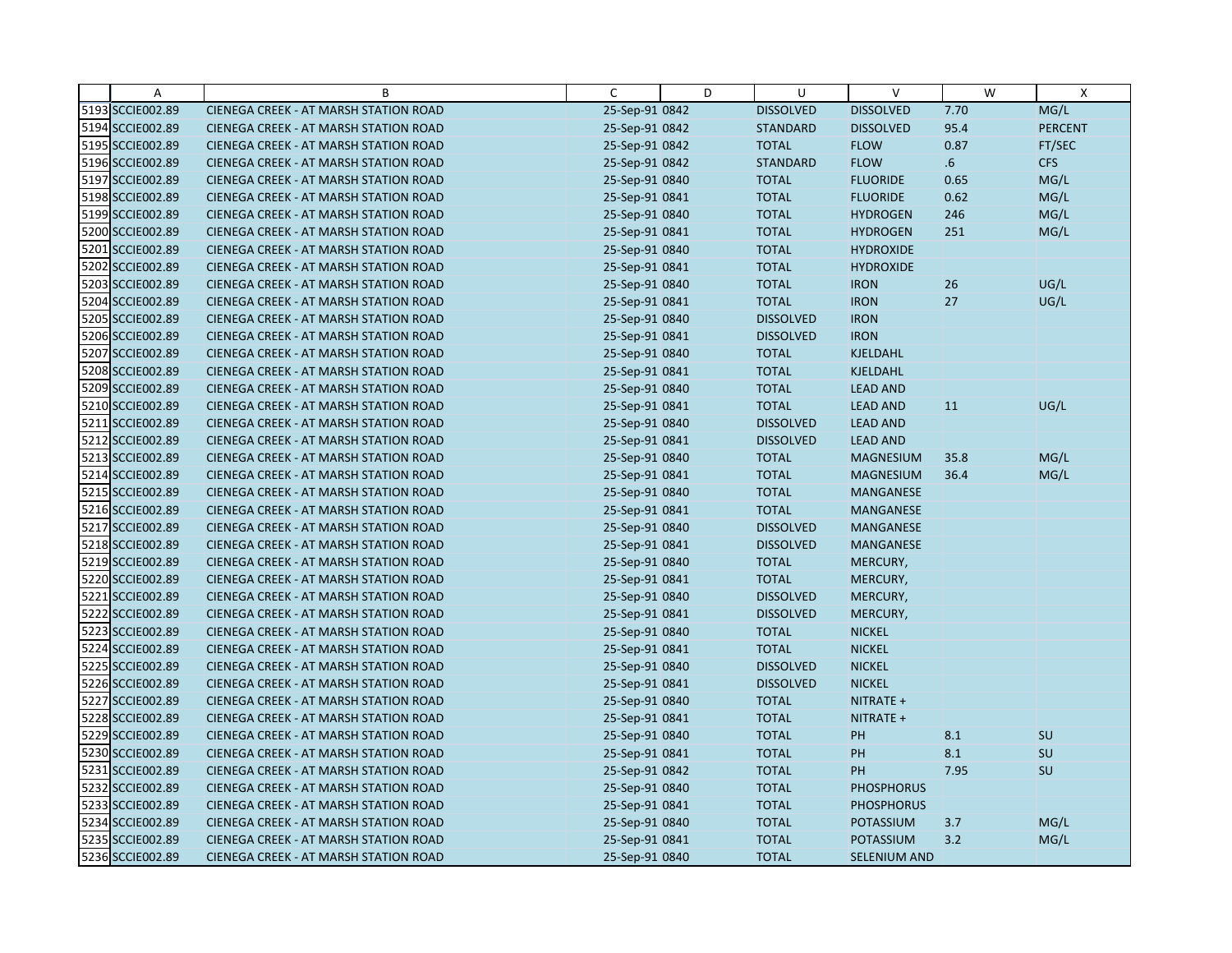| Α                | В                                            | C              | D | U                | V                       | W    | Χ                |
|------------------|----------------------------------------------|----------------|---|------------------|-------------------------|------|------------------|
| 5237 SCCIE002.89 | CIENEGA CREEK - AT MARSH STATION ROAD        | 25-Sep-91 0841 |   | <b>TOTAL</b>     | SELENIUM AND            |      |                  |
| 5238 SCCIE002.89 | <b>CIENEGA CREEK - AT MARSH STATION ROAD</b> | 25-Sep-91 0840 |   | <b>DISSOLVED</b> | <b>SELENIUM AND</b>     |      |                  |
| 5239 SCCIE002.89 | <b>CIENEGA CREEK - AT MARSH STATION ROAD</b> | 25-Sep-91 0841 |   | <b>DISSOLVED</b> | SELENIUM AND            |      |                  |
| 5240 SCCIE002.89 | CIENEGA CREEK - AT MARSH STATION ROAD        | 25-Sep-91 0840 |   | <b>TOTAL</b>     | <b>SILVER</b>           |      |                  |
| 5241 SCCIE002.89 | <b>CIENEGA CREEK - AT MARSH STATION ROAD</b> | 25-Sep-91 0841 |   | <b>TOTAL</b>     | <b>SILVER</b>           |      |                  |
| 5242 SCCIE002.89 | CIENEGA CREEK - AT MARSH STATION ROAD        | 25-Sep-91 0840 |   | <b>DISSOLVED</b> | <b>SILVER</b>           |      |                  |
| 5243 SCCIE002.89 | <b>CIENEGA CREEK - AT MARSH STATION ROAD</b> | 25-Sep-91 0841 |   | <b>DISSOLVED</b> | <b>SILVER</b>           |      |                  |
| 5244 SCCIE002.89 | CIENEGA CREEK - AT MARSH STATION ROAD        | 25-Sep-91 0840 |   | <b>TOTAL</b>     | SODIUM                  | 62.2 | MG/L             |
| 5245 SCCIE002.89 | <b>CIENEGA CREEK - AT MARSH STATION ROAD</b> | 25-Sep-91 0841 |   | <b>TOTAL</b>     | SODIUM                  | 62.9 | MG/L             |
| 5246 SCCIE002.89 | CIENEGA CREEK - AT MARSH STATION ROAD        | 25-Sep-91 0840 |   | <b>STANDARD</b>  | <b>SPECIFIC</b>         | 1010 | UMHOS/CM         |
| 5247 SCCIE002.89 | <b>CIENEGA CREEK - AT MARSH STATION ROAD</b> | 25-Sep-91 0841 |   | <b>STANDARD</b>  | <b>SPECIFIC</b>         | 1010 | UMHOS/CM         |
| 5248 SCCIE002.89 | CIENEGA CREEK - AT MARSH STATION ROAD        | 25-Sep-91 0842 |   | <b>STANDARD</b>  | <b>SPECIFIC</b>         | 1008 | UMHOS/CM         |
| 5249 SCCIE002.89 | <b>CIENEGA CREEK - AT MARSH STATION ROAD</b> | 25-Sep-91 0842 |   | <b>STANDARD</b>  | STREAM WIDTH 2.9        |      | FT.              |
| 5250 SCCIE002.89 | CIENEGA CREEK - AT MARSH STATION ROAD        | 25-Sep-91 0840 |   | <b>TOTAL</b>     | <b>STRONTIUM</b>        | 181  | UG/L             |
| 5251 SCCIE002.89 | CIENEGA CREEK - AT MARSH STATION ROAD        | 25-Sep-91 0841 |   | <b>TOTAL</b>     | <b>STRONTIUM</b>        | 185  | UG/L             |
| 5252 SCCIE002.89 | <b>CIENEGA CREEK - AT MARSH STATION ROAD</b> | 25-Sep-91 0840 |   | <b>DISSOLVED</b> | <b>STRONTIUM</b>        | 178  | UG/L             |
| 5253 SCCIE002.89 | <b>CIENEGA CREEK - AT MARSH STATION ROAD</b> | 25-Sep-91 0841 |   | <b>DISSOLVED</b> | <b>STRONTIUM</b>        | 181  | UG/L             |
| 5254 SCCIE002.89 | CIENEGA CREEK - AT MARSH STATION ROAD        | 25-Sep-91 0840 |   | <b>TOTAL</b>     | <b>SULFATE</b>          | 300  | MG/L             |
| 5255 SCCIE002.89 | <b>CIENEGA CREEK - AT MARSH STATION ROAD</b> | 25-Sep-91 0841 |   | <b>TOTAL</b>     | <b>SULFATE</b>          | 310  | MG/L             |
| 5256 SCCIE002.89 | <b>CIENEGA CREEK - AT MARSH STATION ROAD</b> | 25-Sep-91 0840 |   | <b>SUSPENDED</b> | <b>SUSPENDED</b>        |      |                  |
| 5257 SCCIE002.89 | CIENEGA CREEK - AT MARSH STATION ROAD        | 25-Sep-91 0841 |   | <b>SUSPENDED</b> | SUSPENDED               |      |                  |
| 5258 SCCIE002.89 | CIENEGA CREEK - AT MARSH STATION ROAD        | 25-Sep-91 0842 |   | <b>STANDARD</b>  | TEMPERATURE 24.5        |      | DEG <sub>C</sub> |
| 5259 SCCIE002.89 | CIENEGA CREEK - AT MARSH STATION ROAD        | 25-Sep-91 0842 |   | <b>TOTAL</b>     | TEMPERATURE 19.5        |      | DEG <sub>C</sub> |
| 5260 SCCIE002.89 | CIENEGA CREEK - AT MARSH STATION ROAD        | 25-Sep-91 0840 |   | <b>TOTAL</b>     | <b>THALLIUM</b>         |      |                  |
| 5261 SCCIE002.89 | <b>CIENEGA CREEK - AT MARSH STATION ROAD</b> | 25-Sep-91 0841 |   | <b>TOTAL</b>     | <b>THALLIUM</b>         |      |                  |
| 5262 SCCIE002.89 | CIENEGA CREEK - AT MARSH STATION ROAD        | 25-Sep-91 0840 |   | <b>DISSOLVED</b> | <b>THALLIUM</b>         |      |                  |
| 5263 SCCIE002.89 | <b>CIENEGA CREEK - AT MARSH STATION ROAD</b> | 25-Sep-91 0841 |   | <b>DISSOLVED</b> | <b>THALLIUM</b>         |      |                  |
| 5264 SCCIE002.89 | <b>CIENEGA CREEK - AT MARSH STATION ROAD</b> | 25-Sep-91 0840 |   | <b>DISSOLVED</b> | <b>TOTAL</b>            | 700  | MG/L             |
| 5265 SCCIE002.89 | CIENEGA CREEK - AT MARSH STATION ROAD        | 25-Sep-91 0841 |   | <b>DISSOLVED</b> | <b>TOTAL</b>            | 750  | MG/L             |
| 5266 SCCIE002.89 | CIENEGA CREEK - AT MARSH STATION ROAD        | 25-Sep-91 0840 |   | <b>TOTAL</b>     | <b>TURBIDITY</b>        | 0.37 | <b>NTU</b>       |
| 5267 SCCIE002.89 | CIENEGA CREEK - AT MARSH STATION ROAD        | 25-Sep-91 0841 |   | <b>TOTAL</b>     | <b>TURBIDITY</b>        | 0.38 | <b>NTU</b>       |
| 5268 SCCIE002.89 | <b>CIENEGA CREEK - AT MARSH STATION ROAD</b> | 25-Sep-91 0840 |   | <b>TOTAL</b>     | <b>ZINC</b>             | 11   | UG/L             |
| 5269 SCCIE002.89 | <b>CIENEGA CREEK - AT MARSH STATION ROAD</b> | 25-Sep-91 0841 |   | <b>TOTAL</b>     | <b>ZINC</b>             |      |                  |
| 5270 SCCIE002.89 | CIENEGA CREEK - AT MARSH STATION ROAD        | 25-Sep-91 0840 |   | <b>DISSOLVED</b> | <b>ZINC</b>             |      |                  |
| 5271 SCCIE002.89 | <b>CIENEGA CREEK - AT MARSH STATION ROAD</b> | 25-Sep-91 0841 |   | <b>DISSOLVED</b> | <b>ZINC</b>             |      |                  |
| 5272 SCCIE002.89 | <b>CIENEGA CREEK - AT MARSH STATION ROAD</b> | 20-Nov-91 1050 |   | <b>TOTAL</b>     | ALKALINITY,             |      |                  |
| 5273 SCCIE002.89 | CIENEGA CREEK - AT MARSH STATION ROAD        | 20-Nov-91 1050 |   | <b>TOTAL</b>     | <b>AMMONIA AS</b>       |      |                  |
| 5274 SCCIE002.89 | CIENEGA CREEK - AT MARSH STATION ROAD        | 20-Nov-91 1050 |   | <b>TOTAL</b>     | <b>ANTIMONY</b>         |      |                  |
| 5275 SCCIE002.89 | CIENEGA CREEK - AT MARSH STATION ROAD        | 20-Nov-91 1050 |   | <b>TOTAL</b>     | ARSENIC,                |      |                  |
| 5276 SCCIE002.89 | <b>CIENEGA CREEK - AT MARSH STATION ROAD</b> | 20-Nov-91 1050 |   | <b>TOTAL</b>     | <b>BARIUM AND</b>       | 62   | UG/L             |
| 5277 SCCIE002.89 | <b>CIENEGA CREEK - AT MARSH STATION ROAD</b> | 20-Nov-91 1050 |   | <b>TOTAL</b>     | <b>BERYLLIUM AND</b>    |      |                  |
| 5278 SCCIE002.89 | CIENEGA CREEK - AT MARSH STATION ROAD        | 20-Nov-91 1050 |   | <b>TOTAL</b>     | <b>BORON (BORON 130</b> |      | UG/L             |
| 5279 SCCIE002.89 | CIENEGA CREEK - AT MARSH STATION ROAD        | 20-Nov-91 1050 |   | <b>TOTAL</b>     | CADMIUM                 |      |                  |
| 5280 SCCIE002.89 | CIENEGA CREEK - AT MARSH STATION ROAD        | 20-Nov-91 1050 |   | <b>TOTAL</b>     | <b>CALCIUM</b>          | 126  | MG/L             |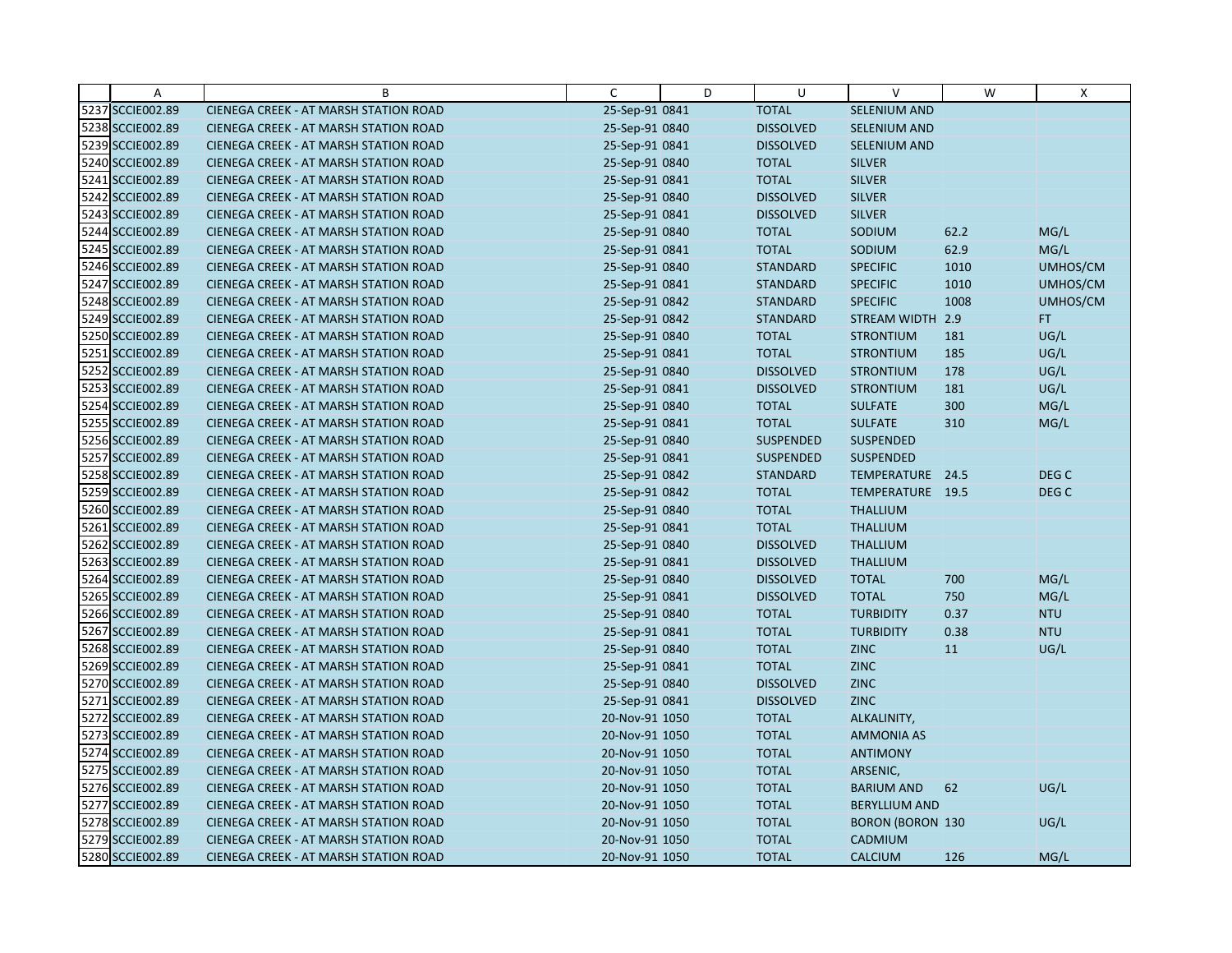| A                | B                                            | C              | D | U                | $\vee$              | W              | $\mathsf{X}$     |
|------------------|----------------------------------------------|----------------|---|------------------|---------------------|----------------|------------------|
| 5281 SCCIE002.89 | CIENEGA CREEK - AT MARSH STATION ROAD        | 20-Nov-91 1050 |   | <b>STANDARD</b>  | <b>CALCIUM</b>      | 457            | MG/L             |
| 5282 SCCIE002.89 | <b>CIENEGA CREEK - AT MARSH STATION ROAD</b> | 20-Nov-91 1050 |   | <b>TOTAL</b>     | <b>CALCIUM</b>      | 238            | MG/L             |
| 5283 SCCIE002.89 | <b>CIENEGA CREEK - AT MARSH STATION ROAD</b> | 20-Nov-91 1050 |   | <b>TOTAL</b>     | <b>CARBONATE</b>    |                |                  |
| 5284 SCCIE002.89 | <b>CIENEGA CREEK - AT MARSH STATION ROAD</b> | 20-Nov-91 1050 |   | <b>TOTAL</b>     | <b>CHLORIDE</b>     | 15             | MG/L             |
| 5285 SCCIE002.89 | <b>CIENEGA CREEK - AT MARSH STATION ROAD</b> | 20-Nov-91 1050 |   | <b>TOTAL</b>     | <b>CHROMIUM</b>     | 17             | UG/L             |
| 5286 SCCIE002.89 | <b>CIENEGA CREEK - AT MARSH STATION ROAD</b> | 20-Nov-91 1050 |   | <b>TOTAL</b>     | <b>COPPER</b>       |                |                  |
| 5287 SCCIE002.89 | <b>CIENEGA CREEK - AT MARSH STATION ROAD</b> | 20-Nov-91 1052 |   | <b>STANDARD</b>  | <b>DEPTH</b>        | 0.44           | <b>FT</b>        |
| 5288 SCCIE002.89 | <b>CIENEGA CREEK - AT MARSH STATION ROAD</b> | 20-Nov-91 1052 |   | <b>DISSOLVED</b> | <b>DISSOLVED</b>    | 9.43           | MG/L             |
| 5289 SCCIE002.89 | CIENEGA CREEK - AT MARSH STATION ROAD        | 20-Nov-91 1052 |   | <b>STANDARD</b>  | <b>DISSOLVED</b>    | 99.6           | <b>PERCENT</b>   |
| 5290 SCCIE002.89 | <b>CIENEGA CREEK - AT MARSH STATION ROAD</b> | 20-Nov-91 1050 |   | <b>TOTAL</b>     | <b>FECAL</b>        | $\overline{4}$ | CFU/100          |
| 5291 SCCIE002.89 | <b>CIENEGA CREEK - AT MARSH STATION ROAD</b> | 20-Nov-91 1050 |   | <b>TOTAL</b>     | <b>FECAL</b>        | 64             | CFU/100          |
| 5292 SCCIE002.89 | <b>CIENEGA CREEK - AT MARSH STATION ROAD</b> | 20-Nov-91 1052 |   | <b>TOTAL</b>     | <b>FLOW</b>         | 0.37           | FT/SEC           |
| 5293 SCCIE002.89 | CIENEGA CREEK - AT MARSH STATION ROAD        | 20-Nov-91 1052 |   | <b>STANDARD</b>  | <b>FLOW</b>         | .95            | <b>CFS</b>       |
| 5294 SCCIE002.89 | <b>CIENEGA CREEK - AT MARSH STATION ROAD</b> | 20-Nov-91 1050 |   | <b>TOTAL</b>     | <b>FLUORIDE</b>     | 0.68           | MG/L             |
| 5295 SCCIE002.89 | <b>CIENEGA CREEK - AT MARSH STATION ROAD</b> | 20-Nov-91 1050 |   | <b>TOTAL</b>     | <b>HYDROGEN</b>     | 238            | MG/L             |
| 5296 SCCIE002.89 | <b>CIENEGA CREEK - AT MARSH STATION ROAD</b> | 20-Nov-91 1050 |   | <b>TOTAL</b>     | <b>HYDROXIDE</b>    |                |                  |
| 5297 SCCIE002.89 | CIENEGA CREEK - AT MARSH STATION ROAD        | 20-Nov-91 1050 |   | <b>TOTAL</b>     | <b>IRON</b>         | 82             | UG/L             |
| 5298 SCCIE002.89 | <b>CIENEGA CREEK - AT MARSH STATION ROAD</b> | 20-Nov-91 1050 |   | <b>TOTAL</b>     | <b>KJELDAHL</b>     |                |                  |
| 5299 SCCIE002.89 | <b>CIENEGA CREEK - AT MARSH STATION ROAD</b> | 20-Nov-91 1050 |   | <b>TOTAL</b>     | <b>LEAD AND</b>     |                |                  |
| 5300 SCCIE002.89 | <b>CIENEGA CREEK - AT MARSH STATION ROAD</b> | 20-Nov-91 1050 |   | <b>TOTAL</b>     | <b>MAGNESIUM</b>    | 34.6           | MG/L             |
| 5301 SCCIE002.89 | <b>CIENEGA CREEK - AT MARSH STATION ROAD</b> | 20-Nov-91 1050 |   | <b>TOTAL</b>     | <b>MANGANESE</b>    |                |                  |
| 5302 SCCIE002.89 | <b>CIENEGA CREEK - AT MARSH STATION ROAD</b> | 20-Nov-91 1050 |   | <b>TOTAL</b>     | MERCURY,            |                |                  |
| 5303 SCCIE002.89 | <b>CIENEGA CREEK - AT MARSH STATION ROAD</b> | 20-Nov-91 1050 |   | <b>TOTAL</b>     | <b>NICKEL</b>       |                |                  |
| 5304 SCCIE002.89 | <b>CIENEGA CREEK - AT MARSH STATION ROAD</b> | 20-Nov-91 1050 |   | <b>TOTAL</b>     | NITRATE +           |                |                  |
| 5305 SCCIE002.89 | CIENEGA CREEK - AT MARSH STATION ROAD        | 20-Nov-91 1050 |   | <b>TOTAL</b>     | PH                  | 8.2            | <b>SU</b>        |
| 5306 SCCIE002.89 | <b>CIENEGA CREEK - AT MARSH STATION ROAD</b> | 20-Nov-91 1052 |   | <b>TOTAL</b>     | PH                  | 8.09           | SU               |
| 5307 SCCIE002.89 | <b>CIENEGA CREEK - AT MARSH STATION ROAD</b> | 20-Nov-91 1050 |   | <b>TOTAL</b>     | <b>PHOSPHORUS</b>   |                |                  |
| 5308 SCCIE002.89 | CIENEGA CREEK - AT MARSH STATION ROAD        | 20-Nov-91 1050 |   | <b>TOTAL</b>     | <b>POTASSIUM</b>    | 4.1            | MG/L             |
| 5309 SCCIE002.89 | <b>CIENEGA CREEK - AT MARSH STATION ROAD</b> | 20-Nov-91 1050 |   | <b>TOTAL</b>     | <b>SELENIUM AND</b> |                |                  |
| 5310 SCCIE002.89 | <b>CIENEGA CREEK - AT MARSH STATION ROAD</b> | 20-Nov-91 1050 |   | <b>TOTAL</b>     | <b>SILVER</b>       |                |                  |
| 5311 SCCIE002.89 | CIENEGA CREEK - AT MARSH STATION ROAD        | 20-Nov-91 1050 |   | <b>TOTAL</b>     | SODIUM              | 64.3           | MG/L             |
| 5312 SCCIE002.89 | <b>CIENEGA CREEK - AT MARSH STATION ROAD</b> | 20-Nov-91 1050 |   | <b>STANDARD</b>  | <b>SPECIFIC</b>     | 1040           | UMHOS/CM         |
| 5313 SCCIE002.89 | <b>CIENEGA CREEK - AT MARSH STATION ROAD</b> | 20-Nov-91 1052 |   | <b>STANDARD</b>  | <b>SPECIFIC</b>     | 1031           | UMHOS/CM         |
| 5314 SCCIE002.89 | <b>CIENEGA CREEK - AT MARSH STATION ROAD</b> | 20-Nov-91 1052 |   | <b>STANDARD</b>  | STREAM WIDTH        | 6.5            | FT.              |
| 5315 SCCIE002.89 | <b>CIENEGA CREEK - AT MARSH STATION ROAD</b> | 20-Nov-91 1050 |   | <b>TOTAL</b>     | <b>STRONTIUM</b>    | 190            | UG/L             |
| 5316 SCCIE002.89 | <b>CIENEGA CREEK - AT MARSH STATION ROAD</b> | 20-Nov-91 1050 |   | <b>TOTAL</b>     | <b>SULFATE</b>      | 300            | MG/L             |
| 5317 SCCIE002.89 | <b>CIENEGA CREEK - AT MARSH STATION ROAD</b> | 20-Nov-91 1050 |   | <b>SUSPENDED</b> | <b>SUSPENDED</b>    |                |                  |
| 5318 SCCIE002.89 | CIENEGA CREEK - AT MARSH STATION ROAD        | 20-Nov-91 1052 |   | <b>STANDARD</b>  | TEMPERATURE 17.5    |                | DEG C            |
| 5319 SCCIE002.89 | <b>CIENEGA CREEK - AT MARSH STATION ROAD</b> | 20-Nov-91 1052 |   | <b>TOTAL</b>     | TEMPERATURE 12.0    |                | DEG <sub>C</sub> |
| 5320 SCCIE002.89 | <b>CIENEGA CREEK - AT MARSH STATION ROAD</b> | 20-Nov-91 1050 |   | <b>TOTAL</b>     | <b>THALLIUM</b>     |                |                  |
| 5321 SCCIE002.89 | <b>CIENEGA CREEK - AT MARSH STATION ROAD</b> | 20-Nov-91 1050 |   | <b>DISSOLVED</b> | <b>TOTAL</b>        | 760            | MG/L             |
| 5322 SCCIE002.89 | <b>CIENEGA CREEK - AT MARSH STATION ROAD</b> | 20-Nov-91 1050 |   | <b>TOTAL</b>     | <b>TURBIDITY</b>    | 0.28           | <b>NTU</b>       |
| 5323 SCCIE002.89 | CIENEGA CREEK - AT MARSH STATION ROAD        | 20-Nov-91 1052 |   | <b>TOTAL</b>     | <b>TURBIDITY</b>    | 1.5            | <b>NTU</b>       |
| 5324 SCCIE002.89 | CIENEGA CREEK - AT MARSH STATION ROAD        | 20-Nov-91 1050 |   | <b>TOTAL</b>     | <b>ZINC</b>         |                |                  |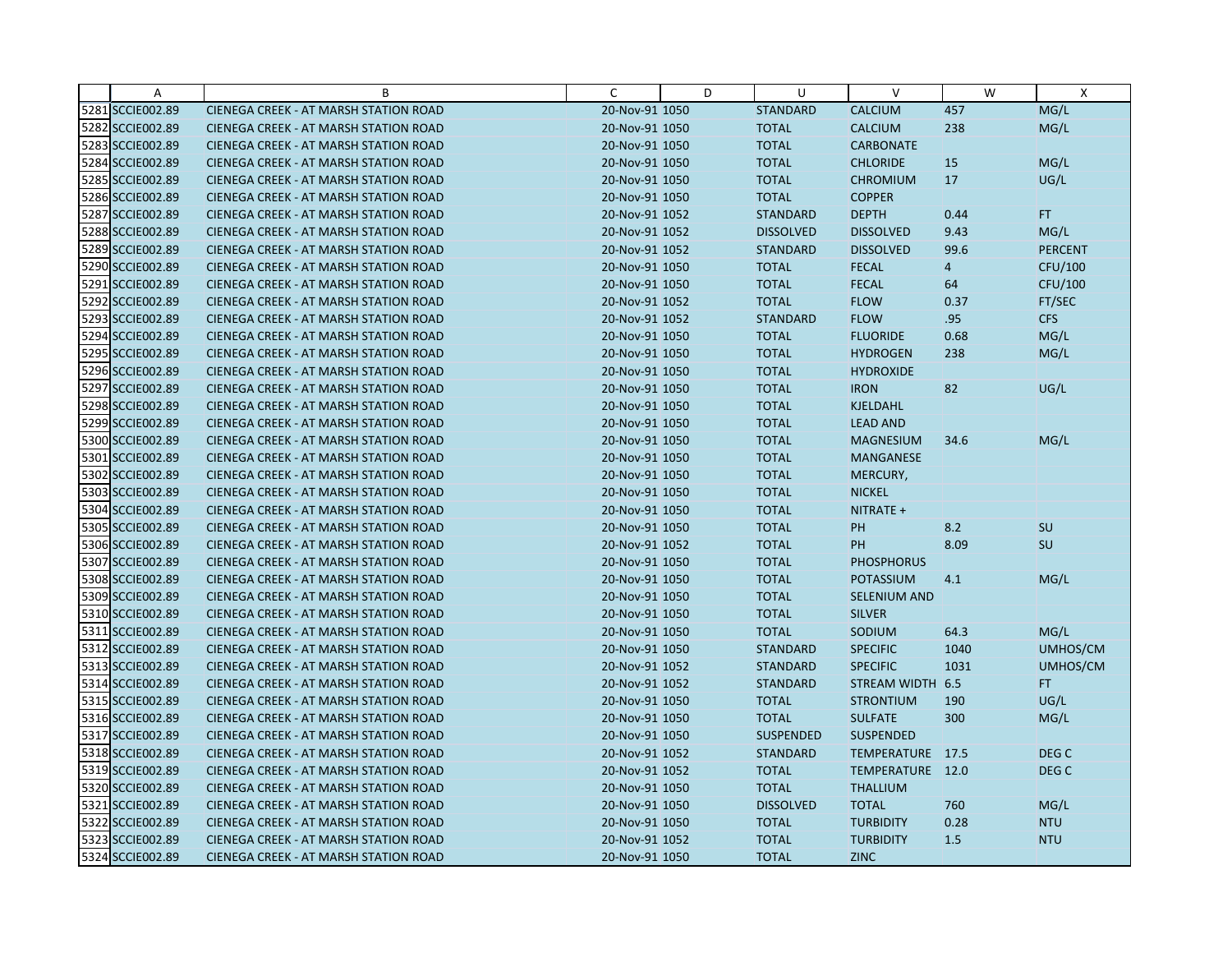| Α                | B                                            | C              | D | U                | $\vee$               | W     | Χ              |
|------------------|----------------------------------------------|----------------|---|------------------|----------------------|-------|----------------|
| 5325 SCCIE002.89 | CIENEGA CREEK - AT MARSH STATION ROAD        | 30-Jan-92 1345 |   | <b>TOTAL</b>     | ALKALINITY,          |       |                |
| 5326 SCCIE002.89 | <b>CIENEGA CREEK - AT MARSH STATION ROAD</b> | 30-Jan-92 1345 |   | <b>TOTAL</b>     | <b>AMMONIA AS</b>    |       |                |
| 5327 SCCIE002.89 | <b>CIENEGA CREEK - AT MARSH STATION ROAD</b> | 30-Jan-92 1345 |   | <b>TOTAL</b>     | <b>ANTIMONY</b>      |       |                |
| 5328 SCCIE002.89 | <b>CIENEGA CREEK - AT MARSH STATION ROAD</b> | 30-Jan-92 1345 |   | <b>DISSOLVED</b> | <b>ANTIMONY</b>      |       |                |
| 5329 SCCIE002.89 | <b>CIENEGA CREEK - AT MARSH STATION ROAD</b> | 30-Jan-92 1345 |   | <b>TOTAL</b>     | ARSENIC,             |       |                |
| 5330 SCCIE002.89 | <b>CIENEGA CREEK - AT MARSH STATION ROAD</b> | 30-Jan-92 1345 |   | <b>DISSOLVED</b> | ARSENIC,             |       |                |
| 5331 SCCIE002.89 | <b>CIENEGA CREEK - AT MARSH STATION ROAD</b> | 30-Jan-92 1345 |   | <b>TOTAL</b>     | <b>BARIUM AND</b>    | 55    | UG/L           |
| 5332 SCCIE002.89 | <b>CIENEGA CREEK - AT MARSH STATION ROAD</b> | 30-Jan-92 1345 |   | <b>DISSOLVED</b> | <b>BARIUM AND</b>    | 54    | UG/L           |
| 5333 SCCIE002.89 | CIENEGA CREEK - AT MARSH STATION ROAD        | 30-Jan-92 1345 |   | <b>TOTAL</b>     | <b>BERYLLIUM AND</b> |       |                |
| 5334 SCCIE002.89 | <b>CIENEGA CREEK - AT MARSH STATION ROAD</b> | 30-Jan-92 1345 |   | <b>DISSOLVED</b> | <b>BERYLLIUM AND</b> |       |                |
| 5335 SCCIE002.89 | <b>CIENEGA CREEK - AT MARSH STATION ROAD</b> | 30-Jan-92 1345 |   | <b>TOTAL</b>     | <b>BORON (BORON</b>  |       |                |
| 5336 SCCIE002.89 | CIENEGA CREEK - AT MARSH STATION ROAD        | 30-Jan-92 1345 |   | <b>DISSOLVED</b> | <b>BORON (BORON</b>  |       |                |
| 5337 SCCIE002.89 | <b>CIENEGA CREEK - AT MARSH STATION ROAD</b> | 30-Jan-92 1345 |   | <b>TOTAL</b>     | CADMIUM              |       |                |
| 5338 SCCIE002.89 | <b>CIENEGA CREEK - AT MARSH STATION ROAD</b> | 30-Jan-92 1345 |   | <b>DISSOLVED</b> | CADMIUM              |       |                |
| 5339 SCCIE002.89 | <b>CIENEGA CREEK - AT MARSH STATION ROAD</b> | 30-Jan-92 1345 |   | <b>TOTAL</b>     | <b>CALCIUM</b>       | 122   | MG/L           |
| 5340 SCCIE002.89 | <b>CIENEGA CREEK - AT MARSH STATION ROAD</b> | 30-Jan-92 1345 |   | <b>STANDARD</b>  | <b>CALCIUM</b>       | 449   | MG/L           |
| 5341 SCCIE002.89 | CIENEGA CREEK - AT MARSH STATION ROAD        | 30-Jan-92 1345 |   | <b>TOTAL</b>     | <b>CALCIUM</b>       | 222   | MG/L           |
| 5342 SCCIE002.89 | <b>CIENEGA CREEK - AT MARSH STATION ROAD</b> | 30-Jan-92 1345 |   | <b>TOTAL</b>     | <b>CARBONATE</b>     |       |                |
| 5343 SCCIE002.89 | <b>CIENEGA CREEK - AT MARSH STATION ROAD</b> | 30-Jan-92 1345 |   | <b>TOTAL</b>     | <b>CHLORIDE</b>      | 12    | MG/L           |
| 5344 SCCIE002.89 | <b>CIENEGA CREEK - AT MARSH STATION ROAD</b> | 30-Jan-92 1345 |   | <b>TOTAL</b>     | <b>CHROMIUM</b>      | 20    | UG/L           |
| 5345 SCCIE002.89 | <b>CIENEGA CREEK - AT MARSH STATION ROAD</b> | 30-Jan-92 1345 |   | <b>DISSOLVED</b> | <b>CHROMIUM</b>      |       |                |
| 5346 SCCIE002.89 | <b>CIENEGA CREEK - AT MARSH STATION ROAD</b> | 30-Jan-92 1345 |   | <b>TOTAL</b>     | <b>COPPER</b>        | 11    | UG/L           |
| 5347 SCCIE002.89 | CIENEGA CREEK - AT MARSH STATION ROAD        | 30-Jan-92 1345 |   | <b>DISSOLVED</b> | <b>COPPER</b>        |       |                |
| 5348 SCCIE002.89 | <b>CIENEGA CREEK - AT MARSH STATION ROAD</b> | 30-Jan-92 1347 |   | <b>STANDARD</b>  | <b>DEPTH</b>         | 0.54  | FT.            |
| 5349 SCCIE002.89 | CIENEGA CREEK - AT MARSH STATION ROAD        | 30-Jan-92 1347 |   | <b>DISSOLVED</b> | <b>DISSOLVED</b>     | 9.80  | MG/L           |
| 5350 SCCIE002.89 | <b>CIENEGA CREEK - AT MARSH STATION ROAD</b> | 30-Jan-92 1347 |   | <b>STANDARD</b>  | <b>DISSOLVED</b>     | 111.9 | <b>PERCENT</b> |
| 5351 SCCIE002.89 | CIENEGA CREEK - AT MARSH STATION ROAD        | 30-Jan-92 1347 |   | <b>TOTAL</b>     | <b>FLOW</b>          | 0.24  | FT/SEC         |
| 5352 SCCIE002.89 | CIENEGA CREEK - AT MARSH STATION ROAD        | 30-Jan-92 1347 |   | <b>STANDARD</b>  | <b>FLOW</b>          | 1.82  | <b>CFS</b>     |
| 5353 SCCIE002.89 | <b>CIENEGA CREEK - AT MARSH STATION ROAD</b> | 30-Jan-92 1345 |   | <b>TOTAL</b>     | <b>FLUORIDE</b>      | 0.69  | MG/L           |
| 5354 SCCIE002.89 | <b>CIENEGA CREEK - AT MARSH STATION ROAD</b> | 30-Jan-92 1345 |   | <b>TOTAL</b>     | <b>HYDROGEN</b>      | 222   | MG/L           |
| 5355 SCCIE002.89 | CIENEGA CREEK - AT MARSH STATION ROAD        | 30-Jan-92 1345 |   | <b>TOTAL</b>     | <b>HYDROXIDE</b>     |       |                |
| 5356 SCCIE002.89 | <b>CIENEGA CREEK - AT MARSH STATION ROAD</b> | 30-Jan-92 1345 |   | <b>TOTAL</b>     | <b>IRON</b>          | 514   | UG/L           |
| 5357 SCCIE002.89 | <b>CIENEGA CREEK - AT MARSH STATION ROAD</b> | 30-Jan-92 1345 |   | <b>DISSOLVED</b> | <b>IRON</b>          | 76    | UG/L           |
| 5358 SCCIE002.89 | <b>CIENEGA CREEK - AT MARSH STATION ROAD</b> | 30-Jan-92 1345 |   | <b>TOTAL</b>     | KJELDAHL             | 0.4   | MG/L           |
| 5359 SCCIE002.89 | <b>CIENEGA CREEK - AT MARSH STATION ROAD</b> | 30-Jan-92 1345 |   | <b>TOTAL</b>     | <b>LEAD AND</b>      |       |                |
| 5360 SCCIE002.89 | <b>CIENEGA CREEK - AT MARSH STATION ROAD</b> | 30-Jan-92 1345 |   | <b>DISSOLVED</b> | <b>LEAD AND</b>      |       |                |
| 5361 SCCIE002.89 | <b>CIENEGA CREEK - AT MARSH STATION ROAD</b> | 30-Jan-92 1345 |   | <b>TOTAL</b>     | <b>MAGNESIUM</b>     | 35.0  | MG/L           |
| 5362 SCCIE002.89 | CIENEGA CREEK - AT MARSH STATION ROAD        | 30-Jan-92 1345 |   | <b>TOTAL</b>     | MANGANESE            |       |                |
| 5363 SCCIE002.89 | CIENEGA CREEK - AT MARSH STATION ROAD        | 30-Jan-92 1345 |   | <b>DISSOLVED</b> | <b>MANGANESE</b>     |       |                |
| 5364 SCCIE002.89 | <b>CIENEGA CREEK - AT MARSH STATION ROAD</b> | 30-Jan-92 1345 |   | <b>TOTAL</b>     | MERCURY,             |       |                |
| 5365 SCCIE002.89 | <b>CIENEGA CREEK - AT MARSH STATION ROAD</b> | 30-Jan-92 1345 |   | <b>DISSOLVED</b> | MERCURY,             |       |                |
| 5366 SCCIE002.89 | CIENEGA CREEK - AT MARSH STATION ROAD        | 30-Jan-92 1345 |   | <b>TOTAL</b>     | <b>NICKEL</b>        |       |                |
| 5367 SCCIE002.89 | CIENEGA CREEK - AT MARSH STATION ROAD        | 30-Jan-92 1345 |   | <b>DISSOLVED</b> | <b>NICKEL</b>        |       |                |
| 5368 SCCIE002.89 | CIENEGA CREEK - AT MARSH STATION ROAD        | 30-Jan-92 1345 |   | <b>TOTAL</b>     | NITRATE +            |       |                |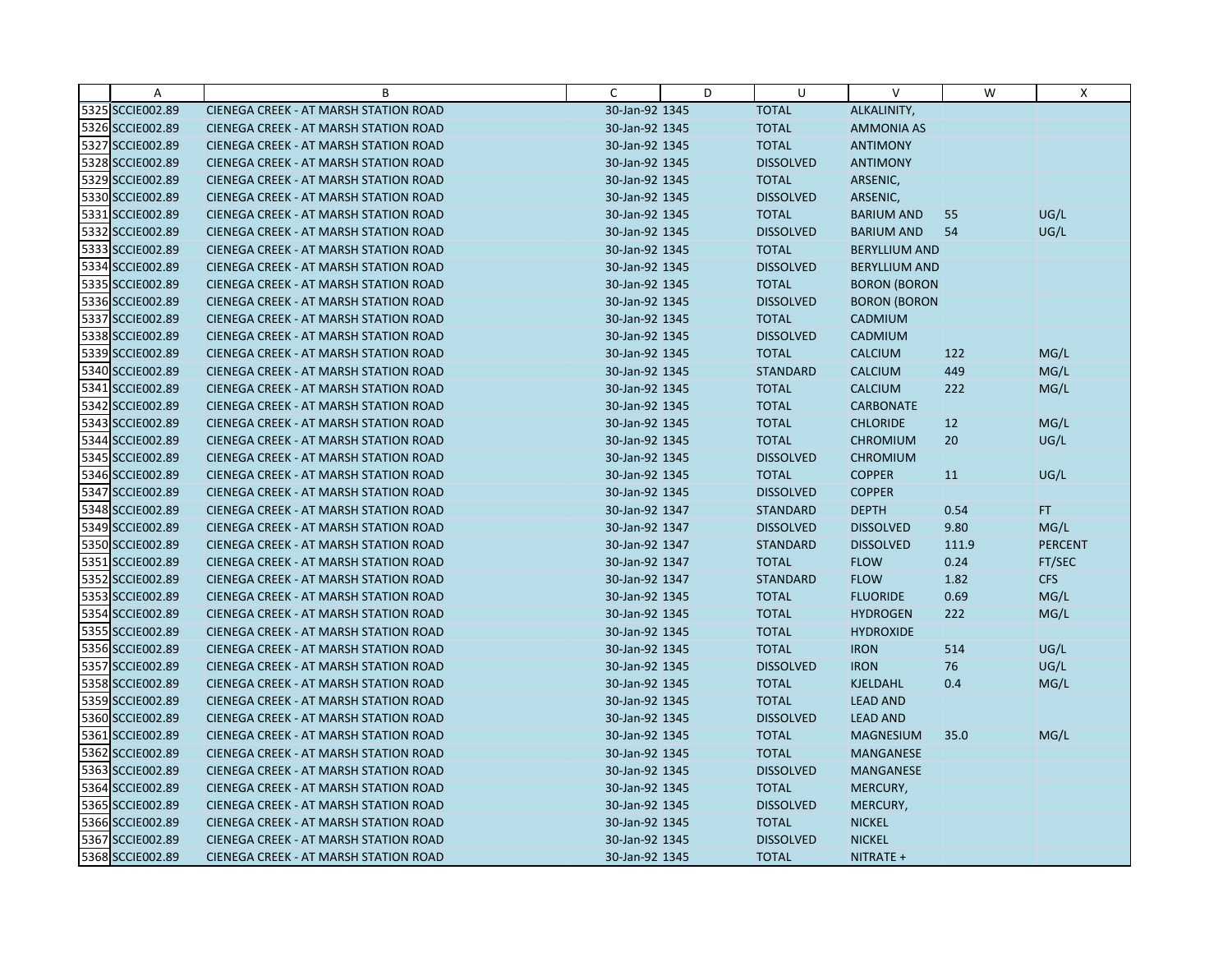| A                | B                                            | C              | D | U                | $\vee$                  | W    | X                |
|------------------|----------------------------------------------|----------------|---|------------------|-------------------------|------|------------------|
| 5369 SCCIE002.89 | CIENEGA CREEK - AT MARSH STATION ROAD        | 30-Jan-92 1345 |   | <b>TOTAL</b>     | PH                      | 8.3  | SU               |
| 5370 SCCIE002.89 | <b>CIENEGA CREEK - AT MARSH STATION ROAD</b> | 30-Jan-92 1347 |   | <b>TOTAL</b>     | PH                      | 8.11 | SU               |
| 5371 SCCIE002.89 | <b>CIENEGA CREEK - AT MARSH STATION ROAD</b> | 30-Jan-92 1345 |   | <b>TOTAL</b>     | <b>PHOSPHORUS</b>       |      |                  |
| 5372 SCCIE002.89 | <b>CIENEGA CREEK - AT MARSH STATION ROAD</b> | 30-Jan-92 1345 |   | <b>TOTAL</b>     | <b>POTASSIUM</b>        | 4.5  | MG/L             |
| 5373 SCCIE002.89 | <b>CIENEGA CREEK - AT MARSH STATION ROAD</b> | 30-Jan-92 1345 |   | <b>TOTAL</b>     | <b>SELENIUM AND</b>     |      |                  |
| 5374 SCCIE002.89 | <b>CIENEGA CREEK - AT MARSH STATION ROAD</b> | 30-Jan-92 1345 |   | <b>DISSOLVED</b> | SELENIUM AND            |      |                  |
| 5375 SCCIE002.89 | <b>CIENEGA CREEK - AT MARSH STATION ROAD</b> | 30-Jan-92 1345 |   | <b>TOTAL</b>     | <b>SILVER</b>           |      |                  |
| 5376 SCCIE002.89 | <b>CIENEGA CREEK - AT MARSH STATION ROAD</b> | 30-Jan-92 1345 |   | <b>DISSOLVED</b> | <b>SILVER</b>           |      |                  |
| 5377 SCCIE002.89 | CIENEGA CREEK - AT MARSH STATION ROAD        | 30-Jan-92 1345 |   | <b>TOTAL</b>     | SODIUM                  | 63.9 | MG/L             |
| 5378 SCCIE002.89 | <b>CIENEGA CREEK - AT MARSH STATION ROAD</b> | 30-Jan-92 1345 |   | <b>STANDARD</b>  | <b>SPECIFIC</b>         | 1010 | UMHOS/CM         |
| 5379 SCCIE002.89 | <b>CIENEGA CREEK - AT MARSH STATION ROAD</b> | 30-Jan-92 1347 |   | <b>STANDARD</b>  | <b>SPECIFIC</b>         | 927  | UMHOS/CM         |
| 5380 SCCIE002.89 | CIENEGA CREEK - AT MARSH STATION ROAD        | 30-Jan-92 1347 |   | <b>STANDARD</b>  | STREAM WIDTH 12.8       |      | FT.              |
| 5381 SCCIE002.89 | <b>CIENEGA CREEK - AT MARSH STATION ROAD</b> | 30-Jan-92 1345 |   | <b>TOTAL</b>     | <b>STRONTIUM</b>        | 192  | UG/L             |
| 5382 SCCIE002.89 | <b>CIENEGA CREEK - AT MARSH STATION ROAD</b> | 30-Jan-92 1345 |   | <b>DISSOLVED</b> | <b>STRONTIUM</b>        | 192  | UG/L             |
| 5383 SCCIE002.89 | <b>CIENEGA CREEK - AT MARSH STATION ROAD</b> | 30-Jan-92 1345 |   | <b>TOTAL</b>     | <b>SULFATE</b>          | 340  | MG/L             |
| 5384 SCCIE002.89 | <b>CIENEGA CREEK - AT MARSH STATION ROAD</b> | 30-Jan-92 1345 |   | <b>SUSPENDED</b> | <b>SUSPENDED</b>        |      |                  |
| 5385 SCCIE002.89 | CIENEGA CREEK - AT MARSH STATION ROAD        | 30-Jan-92 1347 |   | <b>STANDARD</b>  | TEMPERATURE 18.0        |      | DEG C            |
| 5386 SCCIE002.89 | <b>CIENEGA CREEK - AT MARSH STATION ROAD</b> | 30-Jan-92 1347 |   | <b>TOTAL</b>     | TEMPERATURE 15.5        |      | DEG <sub>C</sub> |
| 5387 SCCIE002.89 | <b>CIENEGA CREEK - AT MARSH STATION ROAD</b> | 30-Jan-92 1345 |   | <b>TOTAL</b>     | <b>THALLIUM</b>         |      |                  |
| 5388 SCCIE002.89 | <b>CIENEGA CREEK - AT MARSH STATION ROAD</b> | 30-Jan-92 1345 |   | <b>DISSOLVED</b> | <b>THALLIUM</b>         |      |                  |
| 5389 SCCIE002.89 | <b>CIENEGA CREEK - AT MARSH STATION ROAD</b> | 30-Jan-92 1345 |   | <b>DISSOLVED</b> | <b>TOTAL</b>            | 740  | MG/L             |
| 5390 SCCIE002.89 | <b>CIENEGA CREEK - AT MARSH STATION ROAD</b> | 30-Jan-92 1345 |   | <b>TOTAL</b>     | <b>TURBIDITY</b>        | 0.29 | <b>NTU</b>       |
| 5391 SCCIE002.89 | CIENEGA CREEK - AT MARSH STATION ROAD        | 30-Jan-92 1347 |   | <b>TOTAL</b>     | <b>TURBIDITY</b>        | 0.8  | <b>NTU</b>       |
| 5392 SCCIE002.89 | <b>CIENEGA CREEK - AT MARSH STATION ROAD</b> | 30-Jan-92 1345 |   | <b>TOTAL</b>     | <b>ZINC</b>             | 18   | UG/L             |
| 5393 SCCIE002.89 | CIENEGA CREEK - AT MARSH STATION ROAD        | 30-Jan-92 1345 |   | <b>DISSOLVED</b> | <b>ZINC</b>             |      |                  |
| 5394 SCCIE002.89 | <b>CIENEGA CREEK - AT MARSH STATION ROAD</b> | 19-Mar-92 0840 |   | <b>TOTAL</b>     | ALKALINITY,             |      |                  |
| 5395 SCCIE002.89 | CIENEGA CREEK - AT MARSH STATION ROAD        | 19-Mar-92 0841 |   | <b>TOTAL</b>     | ALKALINITY,             |      |                  |
| 5396 SCCIE002.89 | CIENEGA CREEK - AT MARSH STATION ROAD        | 19-Mar-92 0840 |   | <b>TOTAL</b>     | <b>AMMONIA AS</b>       |      |                  |
| 5397 SCCIE002.89 | <b>CIENEGA CREEK - AT MARSH STATION ROAD</b> | 19-Mar-92 0841 |   | <b>TOTAL</b>     | <b>AMMONIA AS</b>       |      |                  |
| 5398 SCCIE002.89 | <b>CIENEGA CREEK - AT MARSH STATION ROAD</b> | 19-Mar-92 0840 |   | <b>TOTAL</b>     | <b>ANTIMONY</b>         |      |                  |
| 5399 SCCIE002.89 | CIENEGA CREEK - AT MARSH STATION ROAD        | 19-Mar-92 0841 |   | <b>TOTAL</b>     | <b>ANTIMONY</b>         |      |                  |
| 5400 SCCIE002.89 | <b>CIENEGA CREEK - AT MARSH STATION ROAD</b> | 19-Mar-92 0840 |   | <b>TOTAL</b>     | ARSENIC,                |      |                  |
| 5401 SCCIE002.89 | <b>CIENEGA CREEK - AT MARSH STATION ROAD</b> | 19-Mar-92 0841 |   | <b>TOTAL</b>     | ARSENIC,                |      |                  |
| 5402 SCCIE002.89 | <b>CIENEGA CREEK - AT MARSH STATION ROAD</b> | 19-Mar-92 0840 |   | <b>TOTAL</b>     | <b>BARIUM AND</b>       |      |                  |
| 5403 SCCIE002.89 | <b>CIENEGA CREEK - AT MARSH STATION ROAD</b> | 19-Mar-92 0841 |   | <b>TOTAL</b>     | <b>BARIUM AND</b>       |      |                  |
| 5404 SCCIE002.89 | <b>CIENEGA CREEK - AT MARSH STATION ROAD</b> | 19-Mar-92 0840 |   | <b>TOTAL</b>     | <b>BERYLLIUM AND</b>    |      |                  |
| 5405 SCCIE002.89 | <b>CIENEGA CREEK - AT MARSH STATION ROAD</b> | 19-Mar-92 0841 |   | <b>TOTAL</b>     | <b>BERYLLIUM AND</b>    |      |                  |
| 5406 SCCIE002.89 | CIENEGA CREEK - AT MARSH STATION ROAD        | 19-Mar-92 0840 |   | <b>TOTAL</b>     | <b>BORON (BORON 110</b> |      | UG/L             |
| 5407 SCCIE002.89 | CIENEGA CREEK - AT MARSH STATION ROAD        | 19-Mar-92 0841 |   | <b>TOTAL</b>     | <b>BORON (BORON 130</b> |      | UG/L             |
| 5408 SCCIE002.89 | <b>CIENEGA CREEK - AT MARSH STATION ROAD</b> | 19-Mar-92 0840 |   | <b>TOTAL</b>     | CADMIUM                 |      |                  |
| 5409 SCCIE002.89 | <b>CIENEGA CREEK - AT MARSH STATION ROAD</b> | 19-Mar-92 0841 |   | <b>TOTAL</b>     | CADMIUM                 |      |                  |
| 5410 SCCIE002.89 | CIENEGA CREEK - AT MARSH STATION ROAD        | 19-Mar-92 0840 |   | <b>TOTAL</b>     | <b>CALCIUM</b>          | 111  | MG/L             |
| 5411 SCCIE002.89 | <b>CIENEGA CREEK - AT MARSH STATION ROAD</b> | 19-Mar-92 0841 |   | <b>TOTAL</b>     | <b>CALCIUM</b>          | 119  | MG/L             |
| 5412 SCCIE002.89 | CIENEGA CREEK - AT MARSH STATION ROAD        | 19-Mar-92 0840 |   | <b>STANDARD</b>  | <b>CALCIUM</b>          | 438  | MG/L             |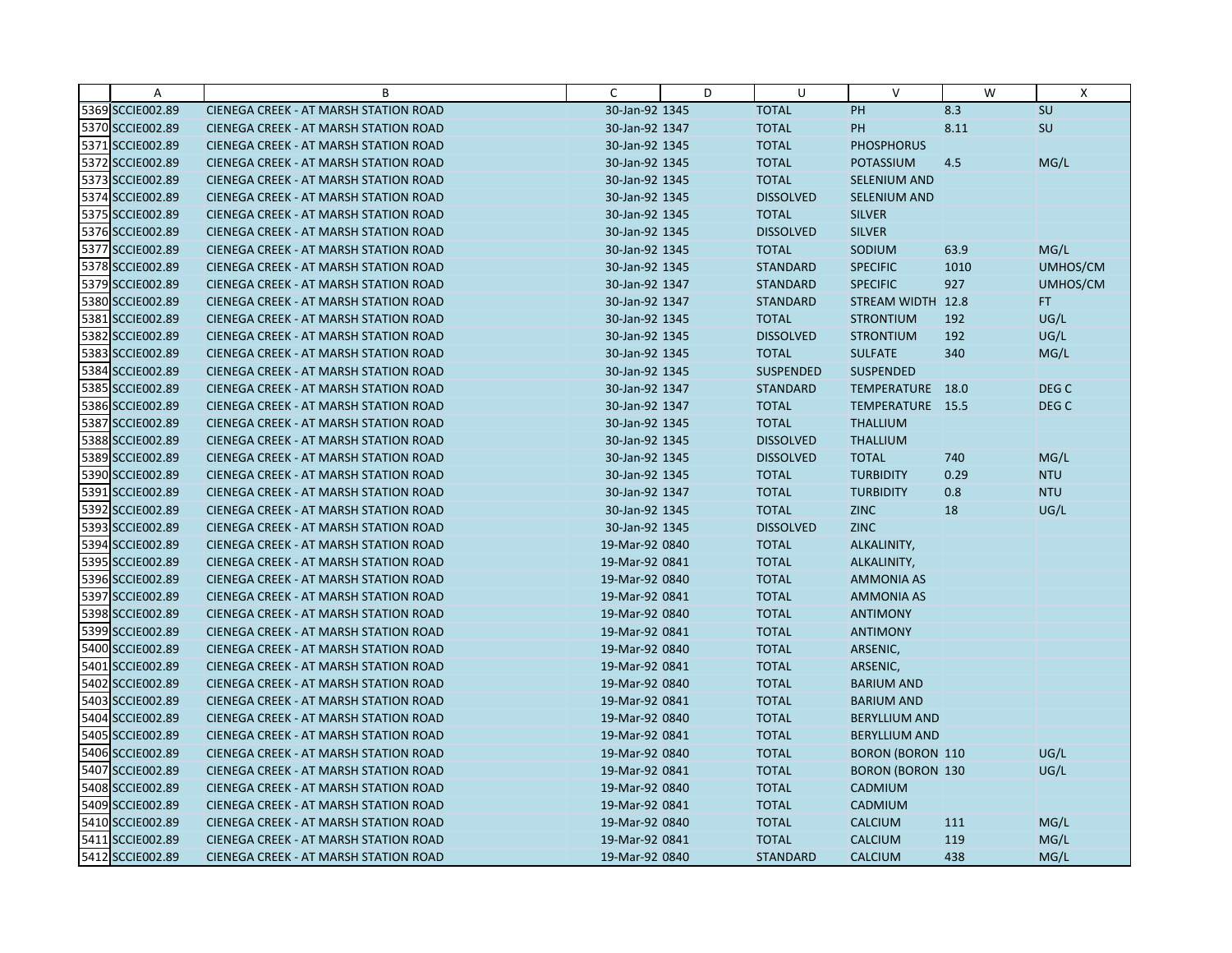| A                | B                                            | C              | D | U                | $\vee$            | W    | Χ              |
|------------------|----------------------------------------------|----------------|---|------------------|-------------------|------|----------------|
| 5413 SCCIE002.89 | CIENEGA CREEK - AT MARSH STATION ROAD        | 19-Mar-92 0841 |   | <b>STANDARD</b>  | <b>CALCIUM</b>    | 448  | MG/L           |
| 5414 SCCIE002.89 | <b>CIENEGA CREEK - AT MARSH STATION ROAD</b> | 19-Mar-92 0840 |   | <b>TOTAL</b>     | <b>CALCIUM</b>    | 224  | MG/L           |
| 5415 SCCIE002.89 | <b>CIENEGA CREEK - AT MARSH STATION ROAD</b> | 19-Mar-92 0841 |   | <b>TOTAL</b>     | <b>CALCIUM</b>    | 222  | MG/L           |
| 5416 SCCIE002.89 | <b>CIENEGA CREEK - AT MARSH STATION ROAD</b> | 19-Mar-92 0840 |   | <b>TOTAL</b>     | <b>CARBONATE</b>  |      |                |
| 5417 SCCIE002.89 | CIENEGA CREEK - AT MARSH STATION ROAD        | 19-Mar-92 0841 |   | <b>TOTAL</b>     | <b>CARBONATE</b>  |      |                |
| 5418 SCCIE002.89 | <b>CIENEGA CREEK - AT MARSH STATION ROAD</b> | 19-Mar-92 0840 |   | <b>TOTAL</b>     | <b>CHLORIDE</b>   | 12.1 | MG/L           |
| 5419 SCCIE002.89 | <b>CIENEGA CREEK - AT MARSH STATION ROAD</b> | 19-Mar-92 0841 |   | <b>TOTAL</b>     | <b>CHLORIDE</b>   | 12.0 | MG/L           |
| 5420 SCCIE002.89 | <b>CIENEGA CREEK - AT MARSH STATION ROAD</b> | 19-Mar-92 0840 |   | <b>TOTAL</b>     | <b>CHROMIUM</b>   |      |                |
| 5421 SCCIE002.89 | CIENEGA CREEK - AT MARSH STATION ROAD        | 19-Mar-92 0841 |   | <b>TOTAL</b>     | <b>CHROMIUM</b>   |      |                |
| 5422 SCCIE002.89 | <b>CIENEGA CREEK - AT MARSH STATION ROAD</b> | 19-Mar-92 0840 |   | <b>TOTAL</b>     | <b>COPPER</b>     |      |                |
| 5423 SCCIE002.89 | <b>CIENEGA CREEK - AT MARSH STATION ROAD</b> | 19-Mar-92 0841 |   | <b>TOTAL</b>     | <b>COPPER</b>     |      |                |
| 5424 SCCIE002.89 | CIENEGA CREEK - AT MARSH STATION ROAD        | 19-Mar-92 0842 |   | <b>STANDARD</b>  | <b>DEPTH</b>      | 0.58 | <b>FT</b>      |
| 5425 SCCIE002.89 | <b>CIENEGA CREEK - AT MARSH STATION ROAD</b> | 19-Mar-92 0842 |   | <b>DISSOLVED</b> | <b>DISSOLVED</b>  | 9.50 | MG/L           |
| 5426 SCCIE002.89 | <b>CIENEGA CREEK - AT MARSH STATION ROAD</b> | 19-Mar-92 0842 |   | <b>STANDARD</b>  | <b>DISSOLVED</b>  | 77.9 | <b>PERCENT</b> |
| 5427 SCCIE002.89 | <b>CIENEGA CREEK - AT MARSH STATION ROAD</b> | 19-Mar-92 0840 |   | <b>TOTAL</b>     | <b>FECAL</b>      |      |                |
| 5428 SCCIE002.89 | <b>CIENEGA CREEK - AT MARSH STATION ROAD</b> | 19-Mar-92 0840 |   | <b>TOTAL</b>     | <b>FECAL</b>      | 56   | CFU/100        |
| 5429 SCCIE002.89 | CIENEGA CREEK - AT MARSH STATION ROAD        | 19-Mar-92 0842 |   | <b>TOTAL</b>     | <b>FLOW</b>       | 0.28 | FT/SEC         |
| 5430 SCCIE002.89 | <b>CIENEGA CREEK - AT MARSH STATION ROAD</b> | 19-Mar-92 0842 |   | <b>STANDARD</b>  | <b>FLOW</b>       | 1.72 | <b>CFS</b>     |
| 5431 SCCIE002.89 | <b>CIENEGA CREEK - AT MARSH STATION ROAD</b> | 19-Mar-92 0840 |   | <b>TOTAL</b>     | <b>FLUORIDE</b>   | 0.68 | MG/L           |
| 5432 SCCIE002.89 | <b>CIENEGA CREEK - AT MARSH STATION ROAD</b> | 19-Mar-92 0841 |   | <b>TOTAL</b>     | <b>FLUORIDE</b>   | 0.68 | MG/L           |
| 5433 SCCIE002.89 | <b>CIENEGA CREEK - AT MARSH STATION ROAD</b> | 19-Mar-92 0840 |   | <b>TOTAL</b>     | <b>HYDROGEN</b>   | 273  | MG/L           |
| 5434 SCCIE002.89 | <b>CIENEGA CREEK - AT MARSH STATION ROAD</b> | 19-Mar-92 0841 |   | <b>TOTAL</b>     | <b>HYDROGEN</b>   | 271  | MG/L           |
| 5435 SCCIE002.89 | CIENEGA CREEK - AT MARSH STATION ROAD        | 19-Mar-92 0840 |   | <b>TOTAL</b>     | <b>IRON</b>       |      |                |
| 5436 SCCIE002.89 | <b>CIENEGA CREEK - AT MARSH STATION ROAD</b> | 19-Mar-92 0841 |   | <b>TOTAL</b>     | <b>IRON</b>       |      |                |
| 5437 SCCIE002.89 | CIENEGA CREEK - AT MARSH STATION ROAD        | 19-Mar-92 0840 |   | <b>TOTAL</b>     | <b>KJELDAHL</b>   | 0.20 | MG/L           |
| 5438 SCCIE002.89 | <b>CIENEGA CREEK - AT MARSH STATION ROAD</b> | 19-Mar-92 0841 |   | <b>TOTAL</b>     | <b>KJELDAHL</b>   | 0.21 | MG/L           |
| 5439 SCCIE002.89 | CIENEGA CREEK - AT MARSH STATION ROAD        | 19-Mar-92 0840 |   | <b>TOTAL</b>     | <b>LEAD AND</b>   |      |                |
| 5440 SCCIE002.89 | CIENEGA CREEK - AT MARSH STATION ROAD        | 19-Mar-92 0841 |   | <b>TOTAL</b>     | <b>LEAD AND</b>   |      |                |
| 5441 SCCIE002.89 | <b>CIENEGA CREEK - AT MARSH STATION ROAD</b> | 19-Mar-92 0840 |   | <b>TOTAL</b>     | <b>MAGNESIUM</b>  | 31.7 | MG/L           |
| 5442 SCCIE002.89 | <b>CIENEGA CREEK - AT MARSH STATION ROAD</b> | 19-Mar-92 0841 |   | <b>TOTAL</b>     | <b>MAGNESIUM</b>  | 33.2 | MG/L           |
| 5443 SCCIE002.89 | CIENEGA CREEK - AT MARSH STATION ROAD        | 19-Mar-92 0840 |   | <b>TOTAL</b>     | <b>MANGANESE</b>  |      |                |
| 5444 SCCIE002.89 | <b>CIENEGA CREEK - AT MARSH STATION ROAD</b> | 19-Mar-92 0841 |   | <b>TOTAL</b>     | <b>MANGANESE</b>  |      |                |
| 5445 SCCIE002.89 | <b>CIENEGA CREEK - AT MARSH STATION ROAD</b> | 19-Mar-92 0840 |   | <b>TOTAL</b>     | MERCURY,          |      |                |
| 5446 SCCIE002.89 | <b>CIENEGA CREEK - AT MARSH STATION ROAD</b> | 19-Mar-92 0841 |   | <b>TOTAL</b>     | MERCURY,          |      |                |
| 5447 SCCIE002.89 | <b>CIENEGA CREEK - AT MARSH STATION ROAD</b> | 19-Mar-92 0840 |   | <b>TOTAL</b>     | <b>NICKEL</b>     |      |                |
| 5448 SCCIE002.89 | <b>CIENEGA CREEK - AT MARSH STATION ROAD</b> | 19-Mar-92 0841 |   | <b>TOTAL</b>     | <b>NICKEL</b>     |      |                |
| 5449 SCCIE002.89 | <b>CIENEGA CREEK - AT MARSH STATION ROAD</b> | 19-Mar-92 0840 |   | <b>TOTAL</b>     | NITRATE +         |      |                |
| 5450 SCCIE002.89 | CIENEGA CREEK - AT MARSH STATION ROAD        | 19-Mar-92 0841 |   | <b>TOTAL</b>     | NITRATE +         |      |                |
| 5451 SCCIE002.89 | CIENEGA CREEK - AT MARSH STATION ROAD        | 19-Mar-92 0840 |   | <b>TOTAL</b>     | PH                | 8.13 | SU             |
| 5452 SCCIE002.89 | <b>CIENEGA CREEK - AT MARSH STATION ROAD</b> | 19-Mar-92 0841 |   | <b>TOTAL</b>     | PH                | 8.18 | SU             |
| 5453 SCCIE002.89 | <b>CIENEGA CREEK - AT MARSH STATION ROAD</b> | 19-Mar-92 0842 |   | <b>TOTAL</b>     | PH                | 8.18 | SU             |
| 5454 SCCIE002.89 | CIENEGA CREEK - AT MARSH STATION ROAD        | 19-Mar-92 0840 |   | <b>TOTAL</b>     | <b>PHOSPHORUS</b> |      |                |
| 5455 SCCIE002.89 | <b>CIENEGA CREEK - AT MARSH STATION ROAD</b> | 19-Mar-92 0841 |   | <b>TOTAL</b>     | <b>PHOSPHORUS</b> |      |                |
| 5456 SCCIE002.89 | CIENEGA CREEK - AT MARSH STATION ROAD        | 19-Mar-92 0840 |   | <b>TOTAL</b>     | <b>POTASSIUM</b>  | 4.53 | MG/L           |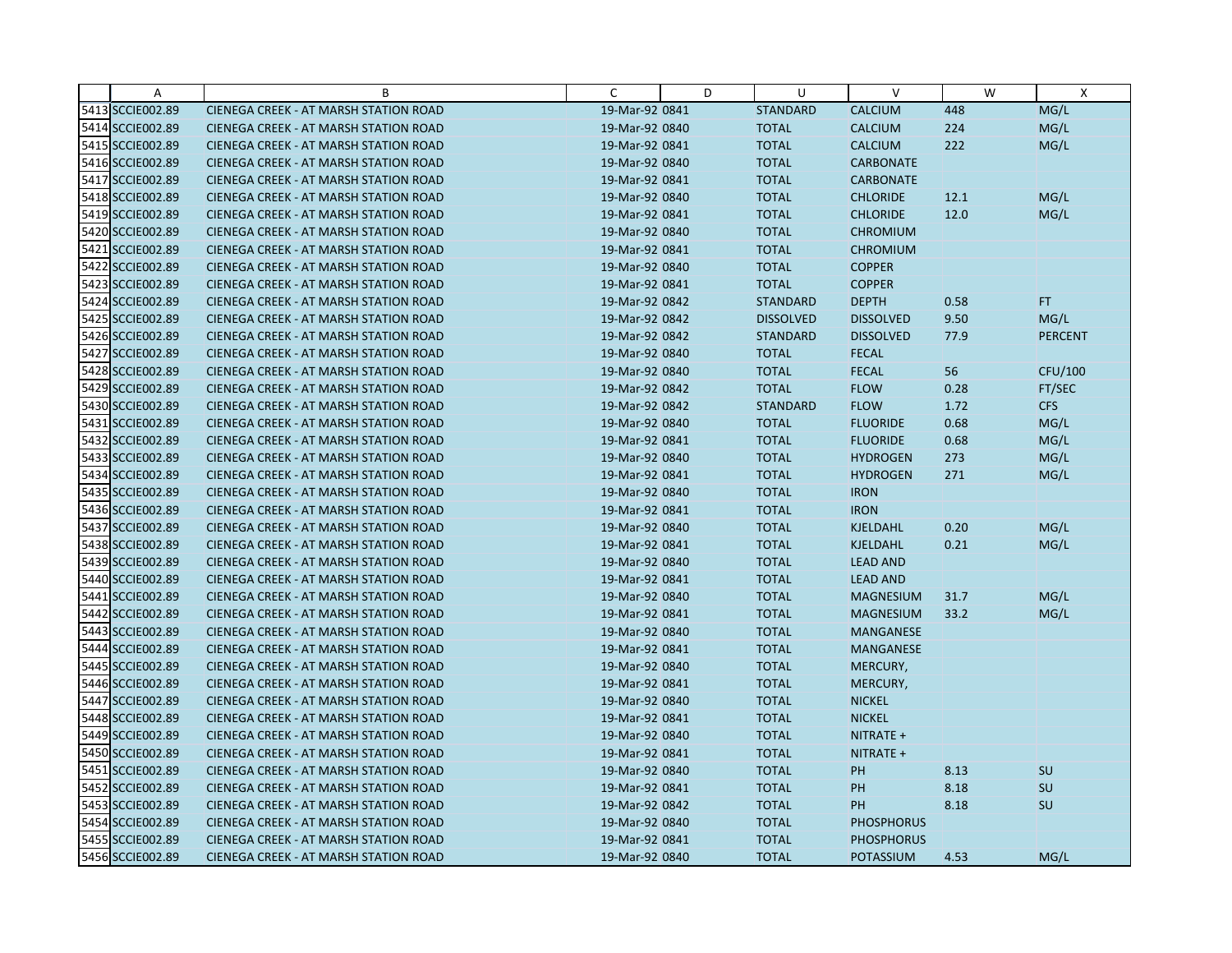| $\overline{A}$   | B                                            | C              | D | U                | v                       | W    | X                |
|------------------|----------------------------------------------|----------------|---|------------------|-------------------------|------|------------------|
| 5457 SCCIE002.89 | CIENEGA CREEK - AT MARSH STATION ROAD        | 19-Mar-92 0841 |   | <b>TOTAL</b>     | POTASSIUM               | 4.70 | MG/L             |
| 5458 SCCIE002.89 | CIENEGA CREEK - AT MARSH STATION ROAD        | 19-Mar-92 0840 |   | <b>TOTAL</b>     | SELENIUM AND            |      |                  |
| 5459 SCCIE002.89 | <b>CIENEGA CREEK - AT MARSH STATION ROAD</b> | 19-Mar-92 0841 |   | <b>TOTAL</b>     | <b>SELENIUM AND</b>     |      |                  |
| 5460 SCCIE002.89 | <b>CIENEGA CREEK - AT MARSH STATION ROAD</b> | 19-Mar-92 0840 |   | <b>TOTAL</b>     | <b>SILVER</b>           |      |                  |
| 5461 SCCIE002.89 | CIENEGA CREEK - AT MARSH STATION ROAD        | 19-Mar-92 0841 |   | <b>TOTAL</b>     | <b>SILVER</b>           |      |                  |
| 5462 SCCIE002.89 | <b>CIENEGA CREEK - AT MARSH STATION ROAD</b> | 19-Mar-92 0840 |   | <b>TOTAL</b>     | SODIUM                  | 54.3 | MG/L             |
| 5463 SCCIE002.89 | <b>CIENEGA CREEK - AT MARSH STATION ROAD</b> | 19-Mar-92 0841 |   | <b>TOTAL</b>     | SODIUM                  | 60.1 | MG/L             |
| 5464 SCCIE002.89 | <b>CIENEGA CREEK - AT MARSH STATION ROAD</b> | 19-Mar-92 0840 |   | <b>STANDARD</b>  | <b>SPECIFIC</b>         | 990  | UMHOS/CM         |
| 5465 SCCIE002.89 | CIENEGA CREEK - AT MARSH STATION ROAD        | 19-Mar-92 0841 |   | <b>STANDARD</b>  | <b>SPECIFIC</b>         | 1000 | UMHOS/CM         |
| 5466 SCCIE002.89 | <b>CIENEGA CREEK - AT MARSH STATION ROAD</b> | 19-Mar-92 0842 |   | <b>STANDARD</b>  | <b>SPECIFIC</b>         | 971  | UMHOS/CM         |
| 5467 SCCIE002.89 | <b>CIENEGA CREEK - AT MARSH STATION ROAD</b> | 19-Mar-92 0842 |   | <b>STANDARD</b>  | STREAM WIDTH 12.5       |      | FT.              |
| 5468 SCCIE002.89 | CIENEGA CREEK - AT MARSH STATION ROAD        | 19-Mar-92 0840 |   | <b>TOTAL</b>     | <b>SULFATE</b>          | 337  | MG/L             |
| 5469 SCCIE002.89 | <b>CIENEGA CREEK - AT MARSH STATION ROAD</b> | 19-Mar-92 0841 |   | <b>TOTAL</b>     | <b>SULFATE</b>          | 332  | MG/L             |
| 5470 SCCIE002.89 | <b>CIENEGA CREEK - AT MARSH STATION ROAD</b> | 19-Mar-92 0840 |   | <b>SUSPENDED</b> | SUSPENDED               |      |                  |
| 5471 SCCIE002.89 | <b>CIENEGA CREEK - AT MARSH STATION ROAD</b> | 19-Mar-92 0841 |   | <b>SUSPENDED</b> | <b>SUSPENDED</b>        |      |                  |
| 5472 SCCIE002.89 | <b>CIENEGA CREEK - AT MARSH STATION ROAD</b> | 19-Mar-92 0842 |   | <b>STANDARD</b>  | TEMPERATURE 11.0        |      | DEG C            |
| 5473 SCCIE002.89 | CIENEGA CREEK - AT MARSH STATION ROAD        | 19-Mar-92 0842 |   | <b>TOTAL</b>     | TEMPERATURE 12.0        |      | DEG <sub>C</sub> |
| 5474 SCCIE002.89 | <b>CIENEGA CREEK - AT MARSH STATION ROAD</b> | 19-Mar-92 0840 |   | <b>TOTAL</b>     | <b>THALLIUM</b>         |      |                  |
| 5475 SCCIE002.89 | <b>CIENEGA CREEK - AT MARSH STATION ROAD</b> | 19-Mar-92 0841 |   | <b>TOTAL</b>     | <b>THALLIUM</b>         |      |                  |
| 5476 SCCIE002.89 | <b>CIENEGA CREEK - AT MARSH STATION ROAD</b> | 19-Mar-92 0840 |   | <b>DISSOLVED</b> | <b>TOTAL</b>            | 751  | MG/L             |
| 5477 SCCIE002.89 | <b>CIENEGA CREEK - AT MARSH STATION ROAD</b> | 19-Mar-92 0841 |   | <b>DISSOLVED</b> | <b>TOTAL</b>            | 722  | MG/L             |
| 5478 SCCIE002.89 | <b>CIENEGA CREEK - AT MARSH STATION ROAD</b> | 19-Mar-92 0840 |   | <b>TOTAL</b>     | <b>TURBIDITY</b>        | 0.31 | <b>NTU</b>       |
| 5479 SCCIE002.89 | CIENEGA CREEK - AT MARSH STATION ROAD        | 19-Mar-92 0841 |   | <b>TOTAL</b>     | <b>TURBIDITY</b>        | 0.36 | <b>NTU</b>       |
| 5480 SCCIE002.89 | <b>CIENEGA CREEK - AT MARSH STATION ROAD</b> | 19-Mar-92 0842 |   | <b>TOTAL</b>     | <b>TURBIDITY</b>        | 0.6  | <b>NTU</b>       |
| 5481 SCCIE002.89 | CIENEGA CREEK - AT MARSH STATION ROAD        | 19-Mar-92 0840 |   | <b>TOTAL</b>     | <b>ZINC</b>             | 50   | UG/L             |
| 5482 SCCIE002.89 | <b>CIENEGA CREEK - AT MARSH STATION ROAD</b> | 19-Mar-92 0841 |   | <b>TOTAL</b>     | <b>ZINC</b>             |      |                  |
| 5483 SCCIE002.89 | <b>CIENEGA CREEK - AT MARSH STATION ROAD</b> | 27-May-92 1140 |   | <b>TOTAL</b>     | ALKALINITY,             |      |                  |
| 5484 SCCIE002.89 | CIENEGA CREEK - AT MARSH STATION ROAD        | 27-May-92 1140 |   | <b>TOTAL</b>     | <b>AMMONIA AS</b>       |      |                  |
| 5485 SCCIE002.89 | <b>CIENEGA CREEK - AT MARSH STATION ROAD</b> | 27-May-92 1140 |   | <b>TOTAL</b>     | <b>ANTIMONY</b>         |      |                  |
| 5486 SCCIE002.89 | <b>CIENEGA CREEK - AT MARSH STATION ROAD</b> | 27-May-92 1140 |   | <b>DISSOLVED</b> | <b>ANTIMONY</b>         |      |                  |
| 5487 SCCIE002.89 | CIENEGA CREEK - AT MARSH STATION ROAD        | 27-May-92 1140 |   | <b>TOTAL</b>     | ARSENIC,                | 5    | UG/L             |
| 5488 SCCIE002.89 | <b>CIENEGA CREEK - AT MARSH STATION ROAD</b> | 27-May-92 1140 |   | <b>DISSOLVED</b> | ARSENIC,                |      |                  |
| 5489 SCCIE002.89 | <b>CIENEGA CREEK - AT MARSH STATION ROAD</b> | 27-May-92 1140 |   | <b>TOTAL</b>     | <b>BARIUM AND</b>       | 57   | UG/L             |
| 5490 SCCIE002.89 | <b>CIENEGA CREEK - AT MARSH STATION ROAD</b> | 27-May-92 1140 |   | <b>DISSOLVED</b> | <b>BARIUM AND</b>       | 59   | UG/L             |
| 5491 SCCIE002.89 | <b>CIENEGA CREEK - AT MARSH STATION ROAD</b> | 27-May-92 1140 |   | <b>TOTAL</b>     | <b>BERYLLIUM AND</b>    |      |                  |
| 5492 SCCIE002.89 | <b>CIENEGA CREEK - AT MARSH STATION ROAD</b> | 27-May-92 1140 |   | <b>DISSOLVED</b> | <b>BERYLLIUM AND</b>    |      |                  |
| 5493 SCCIE002.89 | <b>CIENEGA CREEK - AT MARSH STATION ROAD</b> | 27-May-92 1140 |   | <b>TOTAL</b>     | <b>BORON (BORON 120</b> |      | UG/L             |
| 5494 SCCIE002.89 | CIENEGA CREEK - AT MARSH STATION ROAD        | 27-May-92 1140 |   | <b>DISSOLVED</b> | <b>BORON (BORON 100</b> |      | UG/L             |
| 5495 SCCIE002.89 | CIENEGA CREEK - AT MARSH STATION ROAD        | 27-May-92 1140 |   | <b>TOTAL</b>     | CADMIUM                 |      |                  |
| 5496 SCCIE002.89 | <b>CIENEGA CREEK - AT MARSH STATION ROAD</b> | 27-May-92 1140 |   | <b>DISSOLVED</b> | CADMIUM                 |      |                  |
| 5497 SCCIE002.89 | <b>CIENEGA CREEK - AT MARSH STATION ROAD</b> | 27-May-92 1140 |   | <b>TOTAL</b>     | <b>CALCIUM</b>          | 119  | MG/L             |
| 5498 SCCIE002.89 | CIENEGA CREEK - AT MARSH STATION ROAD        | 27-May-92 1140 |   | <b>STANDARD</b>  | <b>CALCIUM</b>          | 433  | MG/L             |
| 5499 SCCIE002.89 | CIENEGA CREEK - AT MARSH STATION ROAD        | 27-May-92 1140 |   | <b>TOTAL</b>     | <b>CALCIUM</b>          | 216  | MG/L             |
| 5500 SCCIE002.89 | CIENEGA CREEK - AT MARSH STATION ROAD        | 27-May-92 1140 |   | <b>TOTAL</b>     | <b>CARBONATE</b>        |      |                  |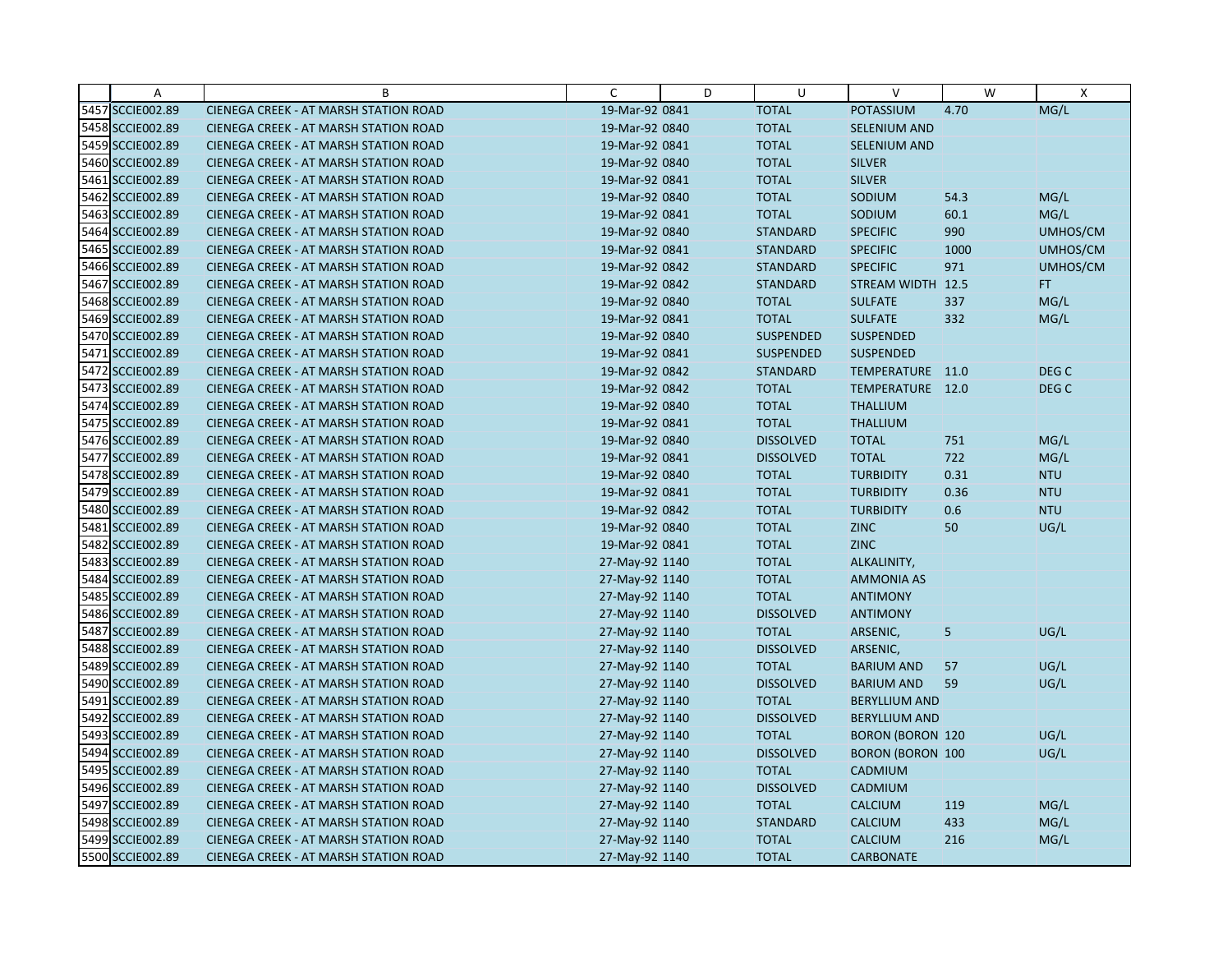| Α                | B                                            | C              | D | U                | $\vee$              | W              | $\mathsf{X}$     |
|------------------|----------------------------------------------|----------------|---|------------------|---------------------|----------------|------------------|
| 5501 SCCIE002.89 | CIENEGA CREEK - AT MARSH STATION ROAD        | 27-May-92 1140 |   | <b>TOTAL</b>     | <b>CHLORIDE</b>     | 13             | MG/L             |
| 5502 SCCIE002.89 | CIENEGA CREEK - AT MARSH STATION ROAD        | 27-May-92 1140 |   | <b>TOTAL</b>     | <b>CHROMIUM</b>     |                |                  |
| 5503 SCCIE002.89 | <b>CIENEGA CREEK - AT MARSH STATION ROAD</b> | 27-May-92 1140 |   | <b>DISSOLVED</b> | <b>CHROMIUM</b>     |                |                  |
| 5504 SCCIE002.89 | <b>CIENEGA CREEK - AT MARSH STATION ROAD</b> | 27-May-92 1140 |   | <b>TOTAL</b>     | <b>COPPER</b>       | 11             | UG/L             |
| 5505 SCCIE002.89 | <b>CIENEGA CREEK - AT MARSH STATION ROAD</b> | 27-May-92 1140 |   | <b>DISSOLVED</b> | <b>COPPER</b>       |                |                  |
| 5506 SCCIE002.89 | <b>CIENEGA CREEK - AT MARSH STATION ROAD</b> | 27-May-92 1142 |   | <b>STANDARD</b>  | <b>DEPTH</b>        | 0.59           | <b>FT</b>        |
| 5507 SCCIE002.89 | <b>CIENEGA CREEK - AT MARSH STATION ROAD</b> | 27-May-92 1142 |   | <b>DISSOLVED</b> | <b>DISSOLVED</b>    | 11.2           | MG/L             |
| 5508 SCCIE002.89 | CIENEGA CREEK - AT MARSH STATION ROAD        | 27-May-92 1142 |   | <b>STANDARD</b>  | <b>DISSOLVED</b>    | 140.4          | <b>PERCENT</b>   |
| 5509 SCCIE002.89 | CIENEGA CREEK - AT MARSH STATION ROAD        | 27-May-92 1142 |   | <b>TOTAL</b>     | <b>FLOW</b>         | 0.04           | FT/SEC           |
| 5510 SCCIE002.89 | <b>CIENEGA CREEK - AT MARSH STATION ROAD</b> | 27-May-92 1142 |   | <b>STANDARD</b>  | <b>FLOW</b>         | $\overline{2}$ | <b>CFS</b>       |
| 5511 SCCIE002.89 | <b>CIENEGA CREEK - AT MARSH STATION ROAD</b> | 27-May-92 1140 |   | <b>TOTAL</b>     | <b>FLUORIDE</b>     | 0.8            | MG/L             |
| 5512 SCCIE002.89 | CIENEGA CREEK - AT MARSH STATION ROAD        | 27-May-92 1140 |   | <b>TOTAL</b>     | <b>HYDROGEN</b>     | 216            | MG/L             |
| 5513 SCCIE002.89 | <b>CIENEGA CREEK - AT MARSH STATION ROAD</b> | 27-May-92 1140 |   | <b>TOTAL</b>     | <b>HYDROXIDE</b>    |                |                  |
| 5514 SCCIE002.89 | <b>CIENEGA CREEK - AT MARSH STATION ROAD</b> | 27-May-92 1140 |   | <b>TOTAL</b>     | <b>IRON</b>         |                |                  |
| 5515 SCCIE002.89 | <b>CIENEGA CREEK - AT MARSH STATION ROAD</b> | 27-May-92 1140 |   | <b>DISSOLVED</b> | <b>IRON</b>         |                |                  |
| 5516 SCCIE002.89 | <b>CIENEGA CREEK - AT MARSH STATION ROAD</b> | 27-May-92 1140 |   | <b>TOTAL</b>     | <b>KJELDAHL</b>     |                |                  |
| 5517 SCCIE002.89 | CIENEGA CREEK - AT MARSH STATION ROAD        | 27-May-92 1140 |   | <b>TOTAL</b>     | <b>LEAD AND</b>     |                |                  |
| 5518 SCCIE002.89 | <b>CIENEGA CREEK - AT MARSH STATION ROAD</b> | 27-May-92 1140 |   | <b>DISSOLVED</b> | <b>LEAD AND</b>     |                |                  |
| 5519 SCCIE002.89 | <b>CIENEGA CREEK - AT MARSH STATION ROAD</b> | 27-May-92 1140 |   | <b>TOTAL</b>     | <b>MAGNESIUM</b>    | 33.1           | MG/L             |
| 5520 SCCIE002.89 | CIENEGA CREEK - AT MARSH STATION ROAD        | 27-May-92 1140 |   | <b>TOTAL</b>     | <b>MANGANESE</b>    |                |                  |
| 5521 SCCIE002.89 | <b>CIENEGA CREEK - AT MARSH STATION ROAD</b> | 27-May-92 1140 |   | <b>DISSOLVED</b> | <b>MANGANESE</b>    |                |                  |
| 5522 SCCIE002.89 | CIENEGA CREEK - AT MARSH STATION ROAD        | 27-May-92 1140 |   | <b>TOTAL</b>     | MERCURY,            |                |                  |
| 5523 SCCIE002.89 | <b>CIENEGA CREEK - AT MARSH STATION ROAD</b> | 27-May-92 1140 |   | <b>DISSOLVED</b> | MERCURY,            |                |                  |
| 5524 SCCIE002.89 | <b>CIENEGA CREEK - AT MARSH STATION ROAD</b> | 27-May-92 1140 |   | <b>TOTAL</b>     | <b>NICKEL</b>       |                |                  |
| 5525 SCCIE002.89 | CIENEGA CREEK - AT MARSH STATION ROAD        | 27-May-92 1140 |   | <b>DISSOLVED</b> | <b>NICKEL</b>       |                |                  |
| 5526 SCCIE002.89 | CIENEGA CREEK - AT MARSH STATION ROAD        | 27-May-92 1140 |   | <b>TOTAL</b>     | NITRATE +           |                |                  |
| 5527 SCCIE002.89 | <b>CIENEGA CREEK - AT MARSH STATION ROAD</b> | 27-May-92 1140 |   | <b>TOTAL</b>     | PH                  | 8.1            | SU               |
| 5528 SCCIE002.89 | <b>CIENEGA CREEK - AT MARSH STATION ROAD</b> | 27-May-92 1142 |   | <b>TOTAL</b>     | PH                  | 8.18           | SU               |
| 5529 SCCIE002.89 | <b>CIENEGA CREEK - AT MARSH STATION ROAD</b> | 27-May-92 1140 |   | <b>TOTAL</b>     | <b>PHOSPHORUS</b>   |                |                  |
| 5530 SCCIE002.89 | <b>CIENEGA CREEK - AT MARSH STATION ROAD</b> | 27-May-92 1140 |   | <b>TOTAL</b>     | <b>POTASSIUM</b>    | 3.9            | MG/L             |
| 5531 SCCIE002.89 | CIENEGA CREEK - AT MARSH STATION ROAD        | 27-May-92 1140 |   | <b>TOTAL</b>     | SELENIUM AND        |                |                  |
| 5532 SCCIE002.89 | <b>CIENEGA CREEK - AT MARSH STATION ROAD</b> | 27-May-92 1140 |   | <b>DISSOLVED</b> | <b>SELENIUM AND</b> |                |                  |
| 5533 SCCIE002.89 | <b>CIENEGA CREEK - AT MARSH STATION ROAD</b> | 27-May-92 1140 |   | <b>TOTAL</b>     | <b>SILVER</b>       |                |                  |
| 5534 SCCIE002.89 | CIENEGA CREEK - AT MARSH STATION ROAD        | 27-May-92 1140 |   | <b>DISSOLVED</b> | <b>SILVER</b>       |                |                  |
| 5535 SCCIE002.89 | <b>CIENEGA CREEK - AT MARSH STATION ROAD</b> | 27-May-92 1140 |   | <b>TOTAL</b>     | SODIUM              | 63.4           | MG/L             |
| 5536 SCCIE002.89 | <b>CIENEGA CREEK - AT MARSH STATION ROAD</b> | 27-May-92 1140 |   | <b>STANDARD</b>  | <b>SPECIFIC</b>     | 961            | UMHOS/CM         |
| 5537 SCCIE002.89 | <b>CIENEGA CREEK - AT MARSH STATION ROAD</b> | 27-May-92 1142 |   | <b>STANDARD</b>  | <b>SPECIFIC</b>     | 1054           | UMHOS/CM         |
| 5538 SCCIE002.89 | CIENEGA CREEK - AT MARSH STATION ROAD        | 27-May-92 1142 |   | <b>STANDARD</b>  | STREAM WIDTH 12.0   |                | FT.              |
| 5539 SCCIE002.89 | CIENEGA CREEK - AT MARSH STATION ROAD        | 27-May-92 1140 |   | <b>TOTAL</b>     | <b>STRONTIUM</b>    | 184            | UG/L             |
| 5540 SCCIE002.89 | <b>CIENEGA CREEK - AT MARSH STATION ROAD</b> | 27-May-92 1140 |   | <b>DISSOLVED</b> | <b>STRONTIUM</b>    | 183            | UG/L             |
| 5541 SCCIE002.89 | <b>CIENEGA CREEK - AT MARSH STATION ROAD</b> | 27-May-92 1140 |   | <b>TOTAL</b>     | <b>SULFATE</b>      | 310            | MG/L             |
| 5542 SCCIE002.89 | CIENEGA CREEK - AT MARSH STATION ROAD        | 27-May-92 1140 |   | <b>SUSPENDED</b> | <b>SUSPENDED</b>    | 10             | MG/L             |
| 5543 SCCIE002.89 | CIENEGA CREEK - AT MARSH STATION ROAD        | 27-May-92 1142 |   | <b>STANDARD</b>  | TEMPERATURE         | 25.5           | DEG <sub>C</sub> |
| 5544 SCCIE002.89 | CIENEGA CREEK - AT MARSH STATION ROAD        | 27-May-92 1142 |   | <b>TOTAL</b>     | TEMPERATURE 20.0    |                | DEG C            |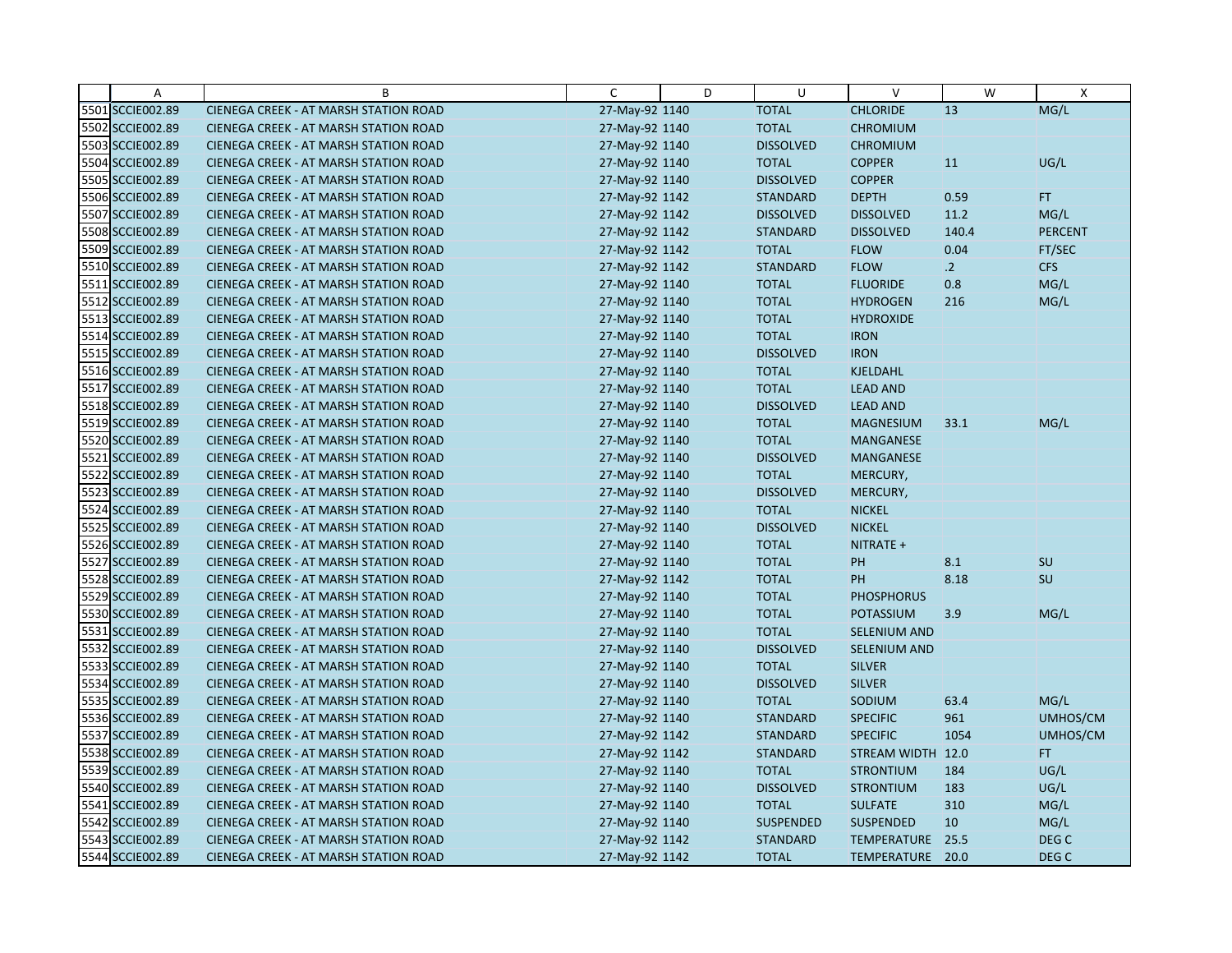| Α                | B                                            | C              | D | U                | $\vee$                  | W     | X              |
|------------------|----------------------------------------------|----------------|---|------------------|-------------------------|-------|----------------|
| 5545 SCCIE002.89 | CIENEGA CREEK - AT MARSH STATION ROAD        | 27-May-92 1140 |   | <b>TOTAL</b>     | <b>THALLIUM</b>         |       |                |
| 5546 SCCIE002.89 | CIENEGA CREEK - AT MARSH STATION ROAD        | 27-May-92 1140 |   | <b>DISSOLVED</b> | <b>THALLIUM</b>         |       |                |
| 5547 SCCIE002.89 | <b>CIENEGA CREEK - AT MARSH STATION ROAD</b> | 27-May-92 1140 |   | <b>DISSOLVED</b> | <b>TOTAL</b>            | 710   | MG/L           |
| 5548 SCCIE002.89 | <b>CIENEGA CREEK - AT MARSH STATION ROAD</b> | 27-May-92 1140 |   | <b>TOTAL</b>     | <b>TURBIDITY</b>        | 0.27  | <b>NTU</b>     |
| 5549 SCCIE002.89 | <b>CIENEGA CREEK - AT MARSH STATION ROAD</b> | 27-May-92 1142 |   | <b>TOTAL</b>     | <b>TURBIDITY</b>        | $1.6$ | <b>NTU</b>     |
| 5550 SCCIE002.89 | CIENEGA CREEK - AT MARSH STATION ROAD        | 27-May-92 1140 |   | <b>TOTAL</b>     | <b>ZINC</b>             | 72    | UG/L           |
| 5551 SCCIE002.89 | CIENEGA CREEK - AT MARSH STATION ROAD        | 27-May-92 1140 |   | <b>DISSOLVED</b> | <b>ZINC</b>             |       |                |
| 5552 SCCIE002.89 | <b>CIENEGA CREEK - AT MARSH STATION ROAD</b> | 20-Jul-92 1115 |   | <b>TOTAL</b>     | ALKALINITY,             |       |                |
| 5553 SCCIE002.89 | CIENEGA CREEK - AT MARSH STATION ROAD        | 20-Jul-92 1115 |   | <b>TOTAL</b>     | <b>AMMONIA AS</b>       |       |                |
| 5554 SCCIE002.89 | CIENEGA CREEK - AT MARSH STATION ROAD        | 20-Jul-92 1115 |   | <b>TOTAL</b>     | <b>ANTIMONY</b>         |       |                |
| 5555 SCCIE002.89 | <b>CIENEGA CREEK - AT MARSH STATION ROAD</b> | 20-Jul-92 1115 |   | <b>TOTAL</b>     | ARSENIC,                |       |                |
| 5556 SCCIE002.89 | <b>CIENEGA CREEK - AT MARSH STATION ROAD</b> | 20-Jul-92 1115 |   | <b>TOTAL</b>     | <b>BARIUM AND</b>       | 100   | UG/L           |
| 5557 SCCIE002.89 | CIENEGA CREEK - AT MARSH STATION ROAD        | 20-Jul-92 1115 |   | <b>TOTAL</b>     | <b>BERYLLIUM AND</b>    |       |                |
| 5558 SCCIE002.89 | CIENEGA CREEK - AT MARSH STATION ROAD        | 20-Jul-92 1115 |   | <b>TOTAL</b>     | <b>BORON (BORON 140</b> |       | UG/L           |
| 5559 SCCIE002.89 | CIENEGA CREEK - AT MARSH STATION ROAD        | 20-Jul-92 1115 |   | <b>TOTAL</b>     | CADMIUM                 |       |                |
| 5560 SCCIE002.89 | CIENEGA CREEK - AT MARSH STATION ROAD        | 20-Jul-92 1115 |   | <b>TOTAL</b>     | <b>CALCIUM</b>          | 119   | MG/L           |
| 5561 SCCIE002.89 | CIENEGA CREEK - AT MARSH STATION ROAD        | 20-Jul-92 1115 |   | <b>TOTAL</b>     | <b>CALCIUM</b>          | 235   | MG/L           |
| 5562 SCCIE002.89 | <b>CIENEGA CREEK - AT MARSH STATION ROAD</b> | 20-Jul-92 1115 |   | <b>STANDARD</b>  | <b>CALCIUM</b>          | 418   | MG/L           |
| 5563 SCCIE002.89 | <b>CIENEGA CREEK - AT MARSH STATION ROAD</b> | 20-Jul-92 1115 |   | <b>TOTAL</b>     | <b>CARBONATE</b>        |       |                |
| 5564 SCCIE002.89 | CIENEGA CREEK - AT MARSH STATION ROAD        | 20-Jul-92 1115 |   | <b>TOTAL</b>     | <b>CHLORIDE</b>         | 14    | MG/L           |
| 5565 SCCIE002.89 | <b>CIENEGA CREEK - AT MARSH STATION ROAD</b> | 20-Jul-92 1115 |   | <b>TOTAL</b>     | <b>CHROMIUM</b>         |       |                |
| 5566 SCCIE002.89 | CIENEGA CREEK - AT MARSH STATION ROAD        | 20-Jul-92 1115 |   | <b>TOTAL</b>     | <b>COPPER</b>           |       |                |
| 5567 SCCIE002.89 | CIENEGA CREEK - AT MARSH STATION ROAD        | 20-Jul-92 1117 |   | <b>STANDARD</b>  | <b>DEPTH</b>            | 0.21  | FT.            |
| 5568 SCCIE002.89 | <b>CIENEGA CREEK - AT MARSH STATION ROAD</b> | 20-Jul-92 1117 |   | <b>DISSOLVED</b> | <b>DISSOLVED</b>        | 6.51  | MG/L           |
| 5569 SCCIE002.89 | CIENEGA CREEK - AT MARSH STATION ROAD        | 20-Jul-92 1117 |   | <b>STANDARD</b>  | <b>DISSOLVED</b>        | 88.9  | <b>PERCENT</b> |
| 5570 SCCIE002.89 | <b>CIENEGA CREEK - AT MARSH STATION ROAD</b> | 20-Jul-92 1115 |   | <b>TOTAL</b>     | <b>FECAL</b>            | 20    | CFU/100        |
| 5571 SCCIE002.89 | <b>CIENEGA CREEK - AT MARSH STATION ROAD</b> | 20-Jul-92 1115 |   | <b>TOTAL</b>     | <b>FECAL</b>            | 104   | CFU/100        |
| 5572 SCCIE002.89 | CIENEGA CREEK - AT MARSH STATION ROAD        | 20-Jul-92 1117 |   | <b>TOTAL</b>     | <b>FLOW</b>             | 0.71  | FT/SEC         |
| 5573 SCCIE002.89 | <b>CIENEGA CREEK - AT MARSH STATION ROAD</b> | 20-Jul-92 1117 |   | <b>STANDARD</b>  | <b>FLOW</b>             | .69   | <b>CFS</b>     |
| 5574 SCCIE002.89 | <b>CIENEGA CREEK - AT MARSH STATION ROAD</b> | 20-Jul-92 1115 |   | <b>TOTAL</b>     | <b>FLUORIDE</b>         | 0.76  | MG/L           |
| 5575 SCCIE002.89 | CIENEGA CREEK - AT MARSH STATION ROAD        | 20-Jul-92 1115 |   | <b>TOTAL</b>     | <b>HYDROGEN</b>         | 287   | MG/L           |
| 5576 SCCIE002.89 | <b>CIENEGA CREEK - AT MARSH STATION ROAD</b> | 20-Jul-92 1115 |   | <b>TOTAL</b>     | <b>IRON</b>             | 320   | UG/L           |
| 5577 SCCIE002.89 | CIENEGA CREEK - AT MARSH STATION ROAD        | 20-Jul-92 1115 |   | <b>TOTAL</b>     | KJELDAHL                | 0.18  | MG/L           |
| 5578 SCCIE002.89 | <b>CIENEGA CREEK - AT MARSH STATION ROAD</b> | 20-Jul-92 1115 |   | <b>TOTAL</b>     | <b>LEAD AND</b>         |       |                |
| 5579 SCCIE002.89 | <b>CIENEGA CREEK - AT MARSH STATION ROAD</b> | 20-Jul-92 1115 |   | <b>TOTAL</b>     | <b>MAGNESIUM</b>        | 31.0  | MG/L           |
| 5580 SCCIE002.89 | CIENEGA CREEK - AT MARSH STATION ROAD        | 20-Jul-92 1115 |   | <b>TOTAL</b>     | <b>MANGANESE</b>        | 140   | UG/L           |
| 5581 SCCIE002.89 | <b>CIENEGA CREEK - AT MARSH STATION ROAD</b> | 20-Jul-92 1115 |   | <b>TOTAL</b>     | MERCURY,                |       |                |
| 5582 SCCIE002.89 | <b>CIENEGA CREEK - AT MARSH STATION ROAD</b> | 20-Jul-92 1115 |   | <b>TOTAL</b>     | <b>NICKEL</b>           |       |                |
| 5583 SCCIE002.89 | CIENEGA CREEK - AT MARSH STATION ROAD        | 20-Jul-92 1115 |   | <b>TOTAL</b>     | NITRATE +               |       |                |
| 5584 SCCIE002.89 | <b>CIENEGA CREEK - AT MARSH STATION ROAD</b> | 20-Jul-92 1115 |   | <b>TOTAL</b>     | PH                      | 8.03  | SU             |
| 5585 SCCIE002.89 | <b>CIENEGA CREEK - AT MARSH STATION ROAD</b> | 20-Jul-92 1117 |   | <b>TOTAL</b>     | PH                      | 7.82  | SU             |
| 5586 SCCIE002.89 | CIENEGA CREEK - AT MARSH STATION ROAD        | 20-Jul-92 1115 |   | <b>TOTAL</b>     | <b>PHOSPHORUS</b>       |       |                |
| 5587 SCCIE002.89 | CIENEGA CREEK - AT MARSH STATION ROAD        | 20-Jul-92 1115 |   | <b>TOTAL</b>     | <b>POTASSIUM</b>        | 6.56  | MG/L           |
| 5588 SCCIE002.89 | CIENEGA CREEK - AT MARSH STATION ROAD        | 20-Jul-92 1115 |   | <b>TOTAL</b>     | SELENIUM AND            |       |                |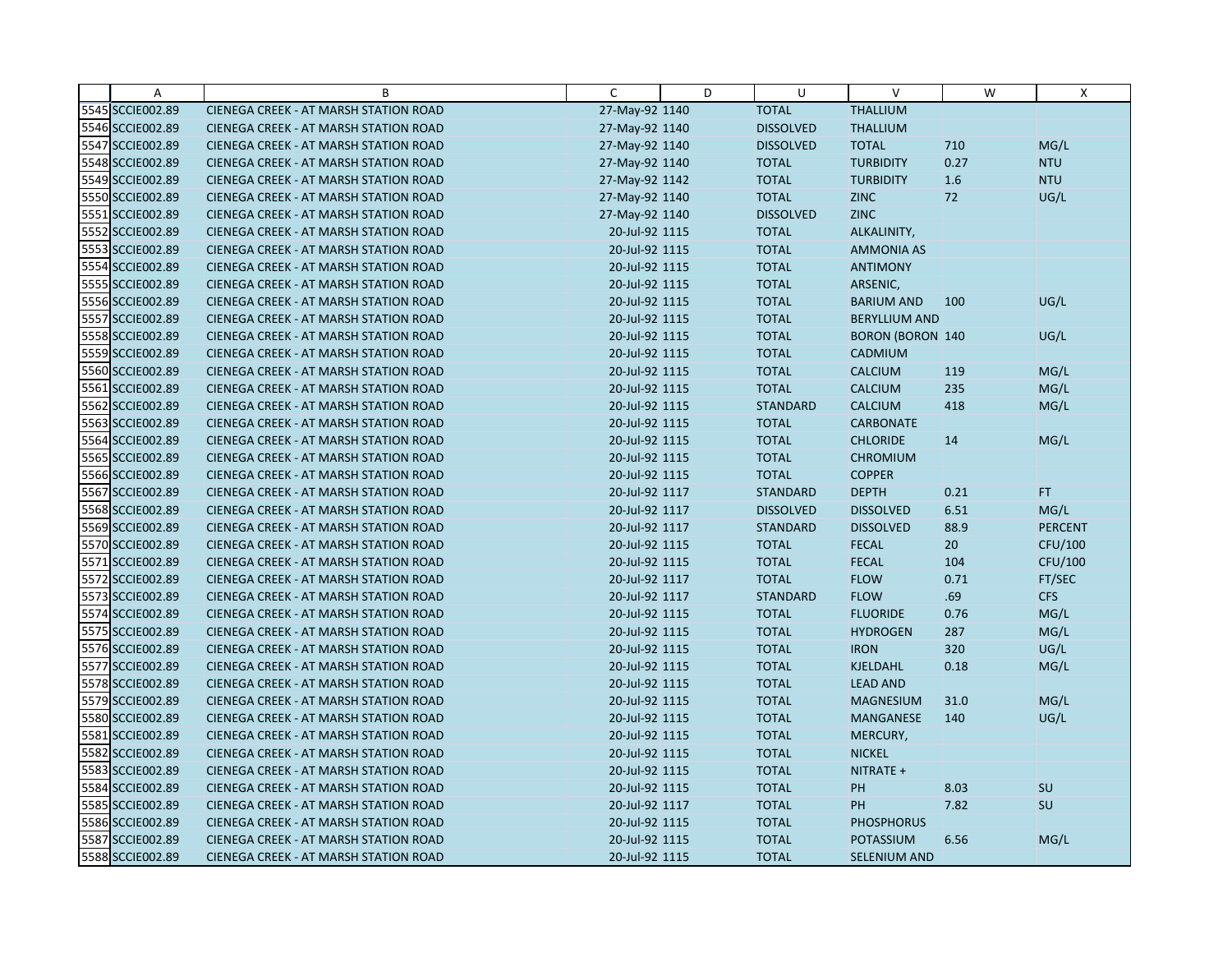| Α                | B                                            | C              | D | U                | $\vee$                  | W    | X                |
|------------------|----------------------------------------------|----------------|---|------------------|-------------------------|------|------------------|
| 5589 SCCIE002.89 | CIENEGA CREEK - AT MARSH STATION ROAD        | 20-Jul-92 1115 |   | <b>TOTAL</b>     | <b>SILVER</b>           |      |                  |
| 5590 SCCIE002.89 | CIENEGA CREEK - AT MARSH STATION ROAD        | 20-Jul-92 1115 |   | <b>TOTAL</b>     | SODIUM                  | 68.3 | MG/L             |
| 5591 SCCIE002.89 | <b>CIENEGA CREEK - AT MARSH STATION ROAD</b> | 20-Jul-92 1115 |   | <b>STANDARD</b>  | <b>SPECIFIC</b>         | 1000 | UMHOS/CM         |
| 5592 SCCIE002.89 | <b>CIENEGA CREEK - AT MARSH STATION ROAD</b> | 20-Jul-92 1117 |   | <b>STANDARD</b>  | <b>SPECIFIC</b>         | 1025 | UMHOS/CM         |
| 5593 SCCIE002.89 | <b>CIENEGA CREEK - AT MARSH STATION ROAD</b> | 20-Jul-92 1117 |   | <b>STANDARD</b>  | STREAM WIDTH 3.3        |      | FT.              |
| 5594 SCCIE002.89 | <b>CIENEGA CREEK - AT MARSH STATION ROAD</b> | 20-Jul-92 1115 |   | <b>TOTAL</b>     | <b>STRONTIUM</b>        | 171  | UG/L             |
| 5595 SCCIE002.89 | <b>CIENEGA CREEK - AT MARSH STATION ROAD</b> | 20-Jul-92 1115 |   | <b>TOTAL</b>     | <b>SULFATE</b>          | 354  | MG/L             |
| 5596 SCCIE002.89 | <b>CIENEGA CREEK - AT MARSH STATION ROAD</b> | 20-Jul-92 1115 |   | <b>SUSPENDED</b> | <b>SUSPENDED</b>        | 11   | MG/L             |
| 5597 SCCIE002.89 | CIENEGA CREEK - AT MARSH STATION ROAD        | 20-Jul-92 1117 |   | <b>STANDARD</b>  | <b>TEMPERATURE</b>      | 31.0 | DEG <sub>C</sub> |
| 5598 SCCIE002.89 | CIENEGA CREEK - AT MARSH STATION ROAD        | 20-Jul-92 1117 |   | <b>TOTAL</b>     | TEMPERATURE 24.5        |      | DEG <sub>C</sub> |
| 5599 SCCIE002.89 | <b>CIENEGA CREEK - AT MARSH STATION ROAD</b> | 20-Jul-92 1115 |   | <b>TOTAL</b>     | <b>THALLIUM</b>         |      |                  |
| 5600 SCCIE002.89 | CIENEGA CREEK - AT MARSH STATION ROAD        | 20-Jul-92 1115 |   | <b>DISSOLVED</b> | <b>TOTAL</b>            | 772  | MG/L             |
| 5601 SCCIE002.89 | CIENEGA CREEK - AT MARSH STATION ROAD        | 20-Jul-92 1115 |   | <b>TOTAL</b>     | <b>TURBIDITY</b>        | 3.3  | <b>NTU</b>       |
| 5602 SCCIE002.89 | <b>CIENEGA CREEK - AT MARSH STATION ROAD</b> | 20-Jul-92 1117 |   | <b>TOTAL</b>     | <b>TURBIDITY</b>        | 3.82 | <b>NTU</b>       |
| 5603 SCCIE002.89 | <b>CIENEGA CREEK - AT MARSH STATION ROAD</b> | 20-Jul-92 1115 |   | <b>TOTAL</b>     | <b>ZINC</b>             |      |                  |
| 5604 SCCIE002.89 | CIENEGA CREEK - AT MARSH STATION ROAD        | 18-Sep-92 1100 |   | <b>TOTAL</b>     | ALKALINITY,             |      |                  |
| 5605 SCCIE002.89 | CIENEGA CREEK - AT MARSH STATION ROAD        | 18-Sep-92 1100 |   | <b>TOTAL</b>     | <b>AMMONIA AS</b>       |      |                  |
| 5606 SCCIE002.89 | <b>CIENEGA CREEK - AT MARSH STATION ROAD</b> | 18-Sep-92 1100 |   | <b>TOTAL</b>     | <b>ANTIMONY</b>         |      |                  |
| 5607 SCCIE002.89 | <b>CIENEGA CREEK - AT MARSH STATION ROAD</b> | 18-Sep-92 1100 |   | <b>DISSOLVED</b> | <b>ANTIMONY</b>         |      |                  |
| 5608 SCCIE002.89 | CIENEGA CREEK - AT MARSH STATION ROAD        | 18-Sep-92 1100 |   | <b>TOTAL</b>     | ARSENIC,                |      |                  |
| 5609 SCCIE002.89 | <b>CIENEGA CREEK - AT MARSH STATION ROAD</b> | 18-Sep-92 1100 |   | <b>DISSOLVED</b> | ARSENIC,                |      |                  |
| 5610 SCCIE002.89 | <b>CIENEGA CREEK - AT MARSH STATION ROAD</b> | 18-Sep-92 1100 |   | <b>TOTAL</b>     | <b>BARIUM AND</b>       |      |                  |
| 5611 SCCIE002.89 | CIENEGA CREEK - AT MARSH STATION ROAD        | 18-Sep-92 1100 |   | <b>DISSOLVED</b> | <b>BARIUM AND</b>       |      |                  |
| 5612 SCCIE002.89 | <b>CIENEGA CREEK - AT MARSH STATION ROAD</b> | 18-Sep-92 1100 |   | <b>TOTAL</b>     | <b>BERYLLIUM AND</b>    |      |                  |
| 5613 SCCIE002.89 | CIENEGA CREEK - AT MARSH STATION ROAD        | 18-Sep-92 1100 |   | <b>DISSOLVED</b> | <b>BERYLLIUM AND</b>    |      |                  |
| 5614 SCCIE002.89 | CIENEGA CREEK - AT MARSH STATION ROAD        | 18-Sep-92 1100 |   | <b>TOTAL</b>     | <b>BORON (BORON 130</b> |      | UG/L             |
| 5615 SCCIE002.89 | CIENEGA CREEK - AT MARSH STATION ROAD        | 18-Sep-92 1100 |   | <b>DISSOLVED</b> | <b>BORON (BORON 100</b> |      | UG/L             |
| 5616 SCCIE002.89 | CIENEGA CREEK - AT MARSH STATION ROAD        | 18-Sep-92 1100 |   | <b>TOTAL</b>     | CADMIUM                 |      |                  |
| 5617 SCCIE002.89 | <b>CIENEGA CREEK - AT MARSH STATION ROAD</b> | 18-Sep-92 1100 |   | <b>DISSOLVED</b> | CADMIUM                 |      |                  |
| 5618 SCCIE002.89 | <b>CIENEGA CREEK - AT MARSH STATION ROAD</b> | 18-Sep-92 1100 |   | <b>TOTAL</b>     | <b>CALCIUM</b>          | 109  | MG/L             |
| 5619 SCCIE002.89 | CIENEGA CREEK - AT MARSH STATION ROAD        | 18-Sep-92 1100 |   | <b>STANDARD</b>  | <b>CALCIUM</b>          | 408  | MG/L             |
| 5620 SCCIE002.89 | <b>CIENEGA CREEK - AT MARSH STATION ROAD</b> | 18-Sep-92 1100 |   | <b>TOTAL</b>     | <b>CALCIUM</b>          | 237  | MG/L             |
| 5621 SCCIE002.89 | <b>CIENEGA CREEK - AT MARSH STATION ROAD</b> | 18-Sep-92 1100 |   | <b>TOTAL</b>     | <b>CARBONATE</b>        |      |                  |
| 5622 SCCIE002.89 | <b>CIENEGA CREEK - AT MARSH STATION ROAD</b> | 18-Sep-92 1100 |   | <b>TOTAL</b>     | <b>CHLORIDE</b>         | 11   | MG/L             |
| 5623 SCCIE002.89 | CIENEGA CREEK - AT MARSH STATION ROAD        | 18-Sep-92 1100 |   | <b>TOTAL</b>     | <b>CHROMIUM</b>         |      |                  |
| 5624 SCCIE002.89 | <b>CIENEGA CREEK - AT MARSH STATION ROAD</b> | 18-Sep-92 1100 |   | <b>DISSOLVED</b> | <b>CHROMIUM</b>         |      |                  |
| 5625 SCCIE002.89 | <b>CIENEGA CREEK - AT MARSH STATION ROAD</b> | 18-Sep-92 1100 |   | <b>TOTAL</b>     | <b>COPPER</b>           |      |                  |
| 5626 SCCIE002.89 | CIENEGA CREEK - AT MARSH STATION ROAD        | 18-Sep-92 1100 |   | <b>DISSOLVED</b> | <b>COPPER</b>           |      |                  |
| 5627 SCCIE002.89 | CIENEGA CREEK - AT MARSH STATION ROAD        | 18-Sep-92 1102 |   | <b>STANDARD</b>  | <b>DEPTH</b>            | 0.13 | FT.              |
| 5628 SCCIE002.89 | <b>CIENEGA CREEK - AT MARSH STATION ROAD</b> | 18-Sep-92 1102 |   | <b>DISSOLVED</b> | <b>DISSOLVED</b>        | 6.46 | MG/L             |
| 5629 SCCIE002.89 | <b>CIENEGA CREEK - AT MARSH STATION ROAD</b> | 18-Sep-92 1102 |   | <b>STANDARD</b>  | <b>DISSOLVED</b>        | 81.8 | <b>PERCENT</b>   |
| 5630 SCCIE002.89 | CIENEGA CREEK - AT MARSH STATION ROAD        | 18-Sep-92 1102 |   | <b>TOTAL</b>     | <b>FLOW</b>             | 0.60 | FT/SEC           |
| 5631 SCCIE002.89 | CIENEGA CREEK - AT MARSH STATION ROAD        | 18-Sep-92 1102 |   | <b>STANDARD</b>  | <b>FLOW</b>             | .55  | <b>CFS</b>       |
| 5632 SCCIE002.89 | <b>CIENEGA CREEK - AT MARSH STATION ROAD</b> | 18-Sep-92 1100 |   | <b>TOTAL</b>     | <b>FLUORIDE</b>         | 0.76 | MG/L             |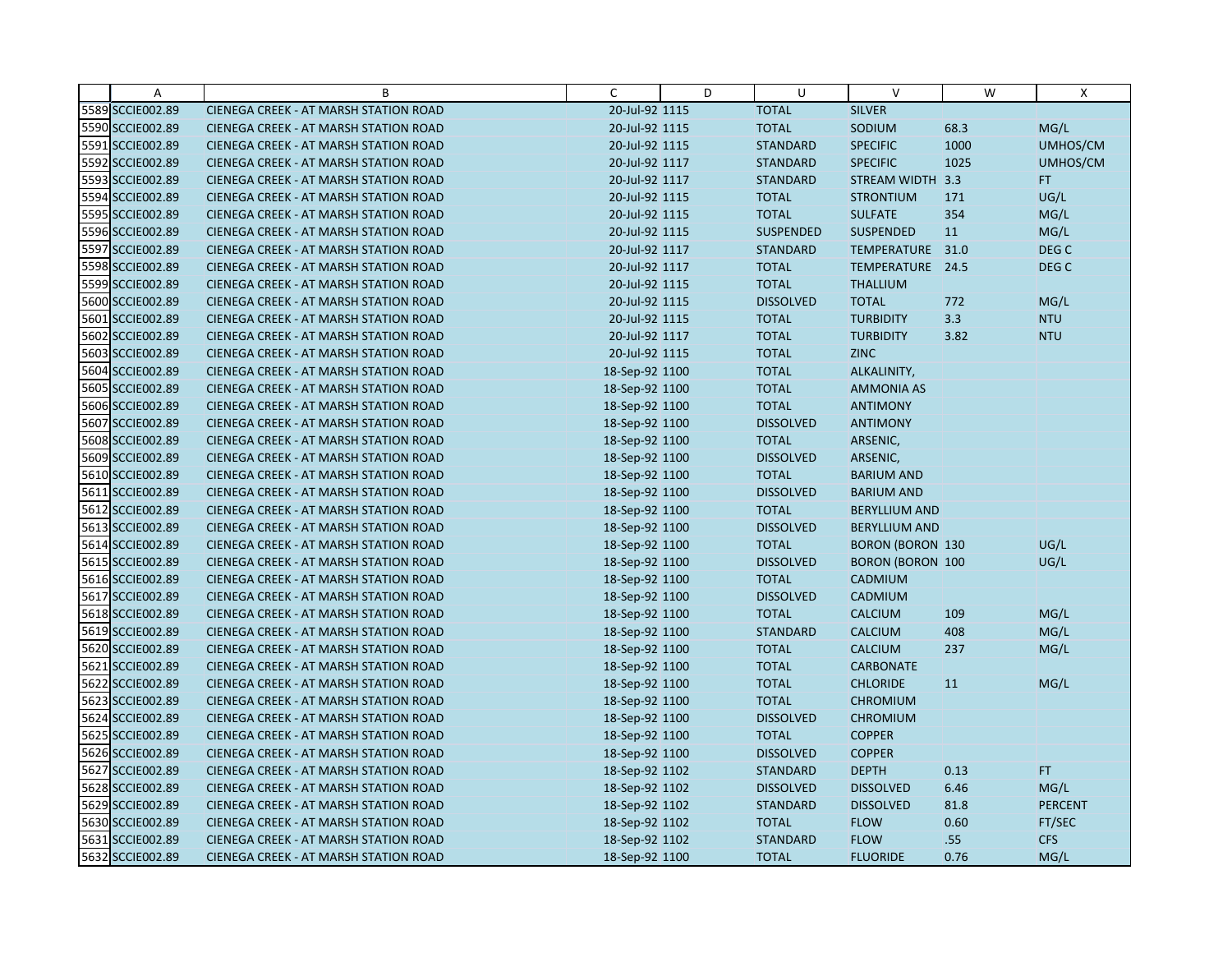| $\overline{A}$   | B                                            | $\mathsf{C}$   | D | U                | $\vee$               | W    | $\mathsf{X}$     |
|------------------|----------------------------------------------|----------------|---|------------------|----------------------|------|------------------|
| 5633 SCCIE002.89 | CIENEGA CREEK - AT MARSH STATION ROAD        | 18-Sep-92 1100 |   | <b>TOTAL</b>     | <b>HYDROGEN</b>      | 284  | MG/L             |
| 5634 SCCIE002.89 | CIENEGA CREEK - AT MARSH STATION ROAD        | 18-Sep-92 1100 |   | <b>TOTAL</b>     | <b>IRON</b>          |      |                  |
| 5635 SCCIE002.89 | <b>CIENEGA CREEK - AT MARSH STATION ROAD</b> | 18-Sep-92 1100 |   | <b>DISSOLVED</b> | <b>IRON</b>          |      |                  |
| 5636 SCCIE002.89 | <b>CIENEGA CREEK - AT MARSH STATION ROAD</b> | 18-Sep-92 1100 |   | <b>TOTAL</b>     | KJELDAHL             |      |                  |
| 5637 SCCIE002.89 | CIENEGA CREEK - AT MARSH STATION ROAD        | 18-Sep-92 1100 |   | <b>TOTAL</b>     | <b>LEAD AND</b>      |      |                  |
| 5638 SCCIE002.89 | <b>CIENEGA CREEK - AT MARSH STATION ROAD</b> | 18-Sep-92 1100 |   | <b>DISSOLVED</b> | <b>LEAD AND</b>      |      |                  |
| 5639 SCCIE002.89 | <b>CIENEGA CREEK - AT MARSH STATION ROAD</b> | 18-Sep-92 1100 |   | <b>TOTAL</b>     | <b>MAGNESIUM</b>     | 28.2 | MG/L             |
| 5640 SCCIE002.89 | <b>CIENEGA CREEK - AT MARSH STATION ROAD</b> | 18-Sep-92 1100 |   | <b>TOTAL</b>     | <b>MANGANESE</b>     | 90   | UG/L             |
| 5641 SCCIE002.89 | CIENEGA CREEK - AT MARSH STATION ROAD        | 18-Sep-92 1100 |   | <b>DISSOLVED</b> | <b>MANGANESE</b>     | 90   | UG/L             |
| 5642 SCCIE002.89 | <b>CIENEGA CREEK - AT MARSH STATION ROAD</b> | 18-Sep-92 1100 |   | <b>TOTAL</b>     | MERCURY,             |      |                  |
| 5643 SCCIE002.89 | <b>CIENEGA CREEK - AT MARSH STATION ROAD</b> | 18-Sep-92 1100 |   | <b>DISSOLVED</b> | MERCURY,             |      |                  |
| 5644 SCCIE002.89 | CIENEGA CREEK - AT MARSH STATION ROAD        | 18-Sep-92 1100 |   | <b>TOTAL</b>     | <b>NICKEL</b>        |      |                  |
| 5645 SCCIE002.89 | CIENEGA CREEK - AT MARSH STATION ROAD        | 18-Sep-92 1100 |   | <b>DISSOLVED</b> | <b>NICKEL</b>        |      |                  |
| 5646 SCCIE002.89 | <b>CIENEGA CREEK - AT MARSH STATION ROAD</b> | 18-Sep-92 1100 |   | <b>TOTAL</b>     | NITRATE +            |      |                  |
| 5647 SCCIE002.89 | <b>CIENEGA CREEK - AT MARSH STATION ROAD</b> | 18-Sep-92 1100 |   | <b>TOTAL</b>     | PH                   | 8.12 | SU               |
| 5648 SCCIE002.89 | <b>CIENEGA CREEK - AT MARSH STATION ROAD</b> | 18-Sep-92 1102 |   | <b>TOTAL</b>     | <b>PH</b>            | 7.94 | SU               |
| 5649 SCCIE002.89 | CIENEGA CREEK - AT MARSH STATION ROAD        | 18-Sep-92 1100 |   | <b>TOTAL</b>     | <b>PHOSPHORUS</b>    |      |                  |
| 5650 SCCIE002.89 | CIENEGA CREEK - AT MARSH STATION ROAD        | 18-Sep-92 1100 |   | <b>TOTAL</b>     | <b>POTASSIUM</b>     | 6.02 | MG/L             |
| 5651 SCCIE002.89 | <b>CIENEGA CREEK - AT MARSH STATION ROAD</b> | 18-Sep-92 1100 |   | <b>TOTAL</b>     | SELENIUM AND         |      |                  |
| 5652 SCCIE002.89 | <b>CIENEGA CREEK - AT MARSH STATION ROAD</b> | 18-Sep-92 1100 |   | <b>DISSOLVED</b> | SELENIUM AND         |      |                  |
| 5653 SCCIE002.89 | <b>CIENEGA CREEK - AT MARSH STATION ROAD</b> | 18-Sep-92 1100 |   | <b>TOTAL</b>     | <b>SILVER</b>        |      |                  |
| 5654 SCCIE002.89 | <b>CIENEGA CREEK - AT MARSH STATION ROAD</b> | 18-Sep-92 1100 |   | <b>DISSOLVED</b> | <b>SILVER</b>        |      |                  |
| 5655 SCCIE002.89 | CIENEGA CREEK - AT MARSH STATION ROAD        | 18-Sep-92 1100 |   | <b>TOTAL</b>     | SODIUM               | 55.6 | MG/L             |
| 5656 SCCIE002.89 | <b>CIENEGA CREEK - AT MARSH STATION ROAD</b> | 18-Sep-92 1100 |   | <b>STANDARD</b>  | <b>SPECIFIC</b>      | 938  | UMHOS/CM         |
| 5657 SCCIE002.89 | CIENEGA CREEK - AT MARSH STATION ROAD        | 18-Sep-92 1102 |   | <b>STANDARD</b>  | <b>SPECIFIC</b>      | 1003 | UMHOS/CM         |
| 5658 SCCIE002.89 | CIENEGA CREEK - AT MARSH STATION ROAD        | 18-Sep-92 1102 |   | <b>STANDARD</b>  | STREAM WIDTH 6.6     |      | FT.              |
| 5659 SCCIE002.89 | CIENEGA CREEK - AT MARSH STATION ROAD        | 18-Sep-92 1100 |   | <b>TOTAL</b>     | <b>STRONTIUM</b>     | 159  | UG/L             |
| 5660 SCCIE002.89 | CIENEGA CREEK - AT MARSH STATION ROAD        | 18-Sep-92 1100 |   | <b>DISSOLVED</b> | <b>STRONTIUM</b>     | 173  | UG/L             |
| 5661 SCCIE002.89 | <b>CIENEGA CREEK - AT MARSH STATION ROAD</b> | 18-Sep-92 1100 |   | <b>TOTAL</b>     | <b>SULFATE</b>       | 269  | MG/L             |
| 5662 SCCIE002.89 | <b>CIENEGA CREEK - AT MARSH STATION ROAD</b> | 18-Sep-92 1100 |   | <b>SUSPENDED</b> | <b>SUSPENDED</b>     |      |                  |
| 5663 SCCIE002.89 | CIENEGA CREEK - AT MARSH STATION ROAD        | 18-Sep-92 1102 |   | <b>STANDARD</b>  | TEMPERATURE          | 29.0 | DEG <sub>C</sub> |
| 5664 SCCIE002.89 | <b>CIENEGA CREEK - AT MARSH STATION ROAD</b> | 18-Sep-92 1102 |   | <b>TOTAL</b>     | TEMPERATURE 20.5     |      | DEG <sub>C</sub> |
| 5665 SCCIE002.89 | <b>CIENEGA CREEK - AT MARSH STATION ROAD</b> | 18-Sep-92 1100 |   | <b>TOTAL</b>     | <b>THALLIUM</b>      |      |                  |
| 5666 SCCIE002.89 | <b>CIENEGA CREEK - AT MARSH STATION ROAD</b> | 18-Sep-92 1100 |   | <b>DISSOLVED</b> | <b>THALLIUM</b>      |      |                  |
| 5667 SCCIE002.89 | <b>CIENEGA CREEK - AT MARSH STATION ROAD</b> | 18-Sep-92 1100 |   | <b>DISSOLVED</b> | <b>TOTAL</b>         | 678  | MG/L             |
| 5668 SCCIE002.89 | <b>CIENEGA CREEK - AT MARSH STATION ROAD</b> | 18-Sep-92 1100 |   | <b>TOTAL</b>     | <b>TURBIDITY</b>     | 0.31 | <b>NTU</b>       |
| 5669 SCCIE002.89 | <b>CIENEGA CREEK - AT MARSH STATION ROAD</b> | 18-Sep-92 1102 |   | <b>TOTAL</b>     | <b>TURBIDITY</b>     | 1.63 | <b>NTU</b>       |
| 5670 SCCIE002.89 | CIENEGA CREEK - AT MARSH STATION ROAD        | 18-Sep-92 1100 |   | <b>TOTAL</b>     | <b>ZINC</b>          |      |                  |
| 5671 SCCIE002.89 | CIENEGA CREEK - AT MARSH STATION ROAD        | 18-Sep-92 1100 |   | <b>DISSOLVED</b> | <b>ZINC</b>          |      |                  |
| 5672 SCCIE002.89 | <b>CIENEGA CREEK - AT MARSH STATION ROAD</b> | 06-Nov-92 0955 |   | <b>TOTAL</b>     | <b>AMMONIA AS</b>    |      |                  |
| 5673 SCCIE002.89 | <b>CIENEGA CREEK - AT MARSH STATION ROAD</b> | 06-Nov-92 0955 |   | <b>TOTAL</b>     | <b>ANTIMONY</b>      |      |                  |
| 5674 SCCIE002.89 | CIENEGA CREEK - AT MARSH STATION ROAD        | 06-Nov-92 0955 |   | <b>TOTAL</b>     | ARSENIC,             |      |                  |
| 5675 SCCIE002.89 | CIENEGA CREEK - AT MARSH STATION ROAD        | 06-Nov-92 0955 |   | <b>TOTAL</b>     | <b>BARIUM AND</b>    | 60   | UG/L             |
| 5676 SCCIE002.89 | CIENEGA CREEK - AT MARSH STATION ROAD        | 06-Nov-92 0955 |   | <b>TOTAL</b>     | <b>BERYLLIUM AND</b> |      |                  |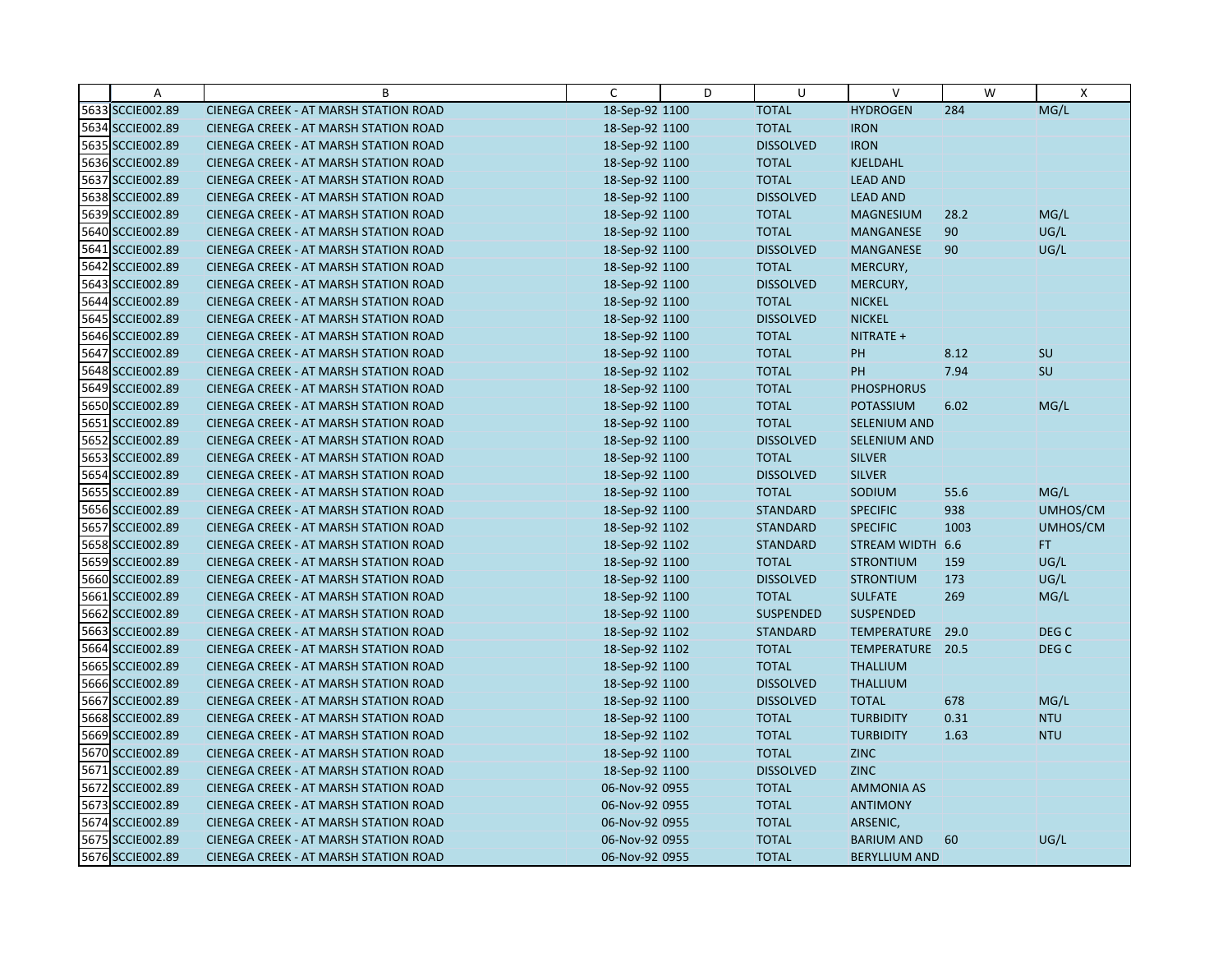| A                | B                                            | C              | D | U                | $\vee$                  | W              | $\boldsymbol{\mathsf{X}}$ |
|------------------|----------------------------------------------|----------------|---|------------------|-------------------------|----------------|---------------------------|
| 5677 SCCIE002.89 | CIENEGA CREEK - AT MARSH STATION ROAD        | 06-Nov-92 0955 |   | <b>TOTAL</b>     | <b>BORON (BORON 106</b> |                | UG/L                      |
| 5678 SCCIE002.89 | <b>CIENEGA CREEK - AT MARSH STATION ROAD</b> | 06-Nov-92 0955 |   | <b>TOTAL</b>     | CADMIUM                 |                |                           |
| 5679 SCCIE002.89 | <b>CIENEGA CREEK - AT MARSH STATION ROAD</b> | 06-Nov-92 0955 |   | <b>TOTAL</b>     | <b>CALCIUM</b>          | 120            | MG/L                      |
| 5680 SCCIE002.89 | <b>CIENEGA CREEK - AT MARSH STATION ROAD</b> | 06-Nov-92 0955 |   | <b>STANDARD</b>  | <b>CALCIUM</b>          | 449            | MG/L                      |
| 5681 SCCIE002.89 | CIENEGA CREEK - AT MARSH STATION ROAD        | 06-Nov-92 0955 |   | <b>TOTAL</b>     | <b>CALCIUM</b>          | 260            | MG/L                      |
| 5682 SCCIE002.89 | <b>CIENEGA CREEK - AT MARSH STATION ROAD</b> | 06-Nov-92 0955 |   | <b>TOTAL</b>     | <b>CARBONATE</b>        |                |                           |
| 5683 SCCIE002.89 | CIENEGA CREEK - AT MARSH STATION ROAD        | 06-Nov-92 0955 |   | <b>TOTAL</b>     | <b>CHLORIDE</b>         | 12.4           | MG/L                      |
| 5684 SCCIE002.89 | <b>CIENEGA CREEK - AT MARSH STATION ROAD</b> | 06-Nov-92 0955 |   | <b>TOTAL</b>     | <b>CHROMIUM</b>         |                |                           |
| 5685 SCCIE002.89 | CIENEGA CREEK - AT MARSH STATION ROAD        | 06-Nov-92 0955 |   | <b>TOTAL</b>     | <b>COPPER</b>           | $\overline{4}$ | UG/L                      |
| 5686 SCCIE002.89 | <b>CIENEGA CREEK - AT MARSH STATION ROAD</b> | 06-Nov-92 0957 |   | <b>STANDARD</b>  | <b>DEPTH</b>            | 0.11           | FT.                       |
| 5687 SCCIE002.89 | <b>CIENEGA CREEK - AT MARSH STATION ROAD</b> | 06-Nov-92 0957 |   | <b>DISSOLVED</b> | <b>DISSOLVED</b>        | 7.60           | MG/L                      |
| 5688 SCCIE002.89 | CIENEGA CREEK - AT MARSH STATION ROAD        | 06-Nov-92 0957 |   | <b>STANDARD</b>  | <b>DISSOLVED</b>        | 86.8           | <b>PERCENT</b>            |
| 5689 SCCIE002.89 | <b>CIENEGA CREEK - AT MARSH STATION ROAD</b> | 06-Nov-92 0955 |   | <b>TOTAL</b>     | <b>FECAL</b>            | 6              | CFU/100                   |
| 5690 SCCIE002.89 | <b>CIENEGA CREEK - AT MARSH STATION ROAD</b> | 06-Nov-92 0955 |   | <b>TOTAL</b>     | <b>FECAL</b>            | 34             | CFU/100                   |
| 5691 SCCIE002.89 | <b>CIENEGA CREEK - AT MARSH STATION ROAD</b> | 06-Nov-92 0957 |   | <b>TOTAL</b>     | <b>FLOW</b>             | 0.72           | FT/SEC                    |
| 5692 SCCIE002.89 | <b>CIENEGA CREEK - AT MARSH STATION ROAD</b> | 06-Nov-92 0957 |   | <b>STANDARD</b>  | <b>FLOW</b>             | .41            | <b>CFS</b>                |
| 5693 SCCIE002.89 | CIENEGA CREEK - AT MARSH STATION ROAD        | 06-Nov-92 0955 |   | <b>TOTAL</b>     | <b>FLUORIDE</b>         | 0.83           | MG/L                      |
| 5694 SCCIE002.89 | <b>CIENEGA CREEK - AT MARSH STATION ROAD</b> | 06-Nov-92 0955 |   | <b>TOTAL</b>     | <b>HYDROGEN</b>         | 314            | MG/L                      |
| 5695 SCCIE002.89 | CIENEGA CREEK - AT MARSH STATION ROAD        | 06-Nov-92 0955 |   | <b>TOTAL</b>     | <b>HYDROXIDE</b>        |                |                           |
| 5696 SCCIE002.89 | <b>CIENEGA CREEK - AT MARSH STATION ROAD</b> | 06-Nov-92 0955 |   | <b>TOTAL</b>     | <b>IRON</b>             | 51             | UG/L                      |
| 5697 SCCIE002.89 | <b>CIENEGA CREEK - AT MARSH STATION ROAD</b> | 06-Nov-92 0955 |   | <b>TOTAL</b>     | <b>KJELDAHL</b>         | 0.45           | MG/L                      |
| 5698 SCCIE002.89 | <b>CIENEGA CREEK - AT MARSH STATION ROAD</b> | 06-Nov-92 0955 |   | <b>TOTAL</b>     | <b>LEAD AND</b>         | 43             | UG/L                      |
| 5699 SCCIE002.89 | CIENEGA CREEK - AT MARSH STATION ROAD        | 06-Nov-92 0955 |   | <b>TOTAL</b>     | <b>MAGNESIUM</b>        | 30.5           | MG/L                      |
| 5700 SCCIE002.89 | <b>CIENEGA CREEK - AT MARSH STATION ROAD</b> | 06-Nov-92 0955 |   | <b>TOTAL</b>     | <b>MANGANESE</b>        | 32             | UG/L                      |
| 5701 SCCIE002.89 | CIENEGA CREEK - AT MARSH STATION ROAD        | 06-Nov-92 0955 |   | <b>TOTAL</b>     | MERCURY,                |                |                           |
| 5702 SCCIE002.89 | <b>CIENEGA CREEK - AT MARSH STATION ROAD</b> | 06-Nov-92 0955 |   | <b>TOTAL</b>     | <b>NICKEL</b>           |                |                           |
| 5703 SCCIE002.89 | CIENEGA CREEK - AT MARSH STATION ROAD        | 06-Nov-92 0955 |   | <b>TOTAL</b>     | NITRATE +               |                |                           |
| 5704 SCCIE002.89 | CIENEGA CREEK - AT MARSH STATION ROAD        | 06-Nov-92 0956 |   | <b>TOTAL</b>     | <b>NITRATE AS N</b>     | 0.20           | MG/L                      |
| 5705 SCCIE002.89 | <b>CIENEGA CREEK - AT MARSH STATION ROAD</b> | 06-Nov-92 0955 |   | <b>TOTAL</b>     | PH                      | 7.9            | SU                        |
| 5706 SCCIE002.89 | <b>CIENEGA CREEK - AT MARSH STATION ROAD</b> | 06-Nov-92 0957 |   | <b>TOTAL</b>     | PH                      | 8.04           | SU                        |
| 5707 SCCIE002.89 | CIENEGA CREEK - AT MARSH STATION ROAD        | 06-Nov-92 0955 |   | <b>TOTAL</b>     | <b>PHOSPHORUS</b>       |                |                           |
| 5708 SCCIE002.89 | <b>CIENEGA CREEK - AT MARSH STATION ROAD</b> | 06-Nov-92 0955 |   | <b>TOTAL</b>     | <b>POTASSIUM</b>        | 4.14           | MG/L                      |
| 5709 SCCIE002.89 | <b>CIENEGA CREEK - AT MARSH STATION ROAD</b> | 06-Nov-92 0955 |   | <b>TOTAL</b>     | <b>SELENIUM AND</b>     |                |                           |
| 5710 SCCIE002.89 | <b>CIENEGA CREEK - AT MARSH STATION ROAD</b> | 06-Nov-92 0955 |   | <b>TOTAL</b>     | <b>SILVER</b>           | $\overline{2}$ | UG/L                      |
| 5711 SCCIE002.89 | <b>CIENEGA CREEK - AT MARSH STATION ROAD</b> | 06-Nov-92 0955 |   | <b>TOTAL</b>     | SODIUM                  | 60.7           | MG/L                      |
| 5712 SCCIE002.89 | CIENEGA CREEK - AT MARSH STATION ROAD        | 06-Nov-92 0955 |   | <b>STANDARD</b>  | <b>SPECIFIC</b>         | 975            | UMHOS/CM                  |
| 5713 SCCIE002.89 | <b>CIENEGA CREEK - AT MARSH STATION ROAD</b> | 06-Nov-92 0957 |   | <b>STANDARD</b>  | <b>SPECIFIC</b>         | 976            | UMHOS/CM                  |
| 5714 SCCIE002.89 | CIENEGA CREEK - AT MARSH STATION ROAD        | 06-Nov-92 0957 |   | <b>STANDARD</b>  | STREAM WIDTH 4.1        |                | FT.                       |
| 5715 SCCIE002.89 | CIENEGA CREEK - AT MARSH STATION ROAD        | 06-Nov-92 0955 |   | <b>TOTAL</b>     | <b>STRONTIUM</b>        | 149            | UG/L                      |
| 5716 SCCIE002.89 | <b>CIENEGA CREEK - AT MARSH STATION ROAD</b> | 06-Nov-92 0955 |   | <b>TOTAL</b>     | <b>SULFATE</b>          | 301            | MG/L                      |
| 5717 SCCIE002.89 | <b>CIENEGA CREEK - AT MARSH STATION ROAD</b> | 06-Nov-92 0955 |   | <b>SUSPENDED</b> | <b>SUSPENDED</b>        |                |                           |
| 5718 SCCIE002.89 | CIENEGA CREEK - AT MARSH STATION ROAD        | 06-Nov-92 0957 |   | <b>STANDARD</b>  | TEMPERATURE 14.5        |                | DEG C                     |
| 5719 SCCIE002.89 | <b>CIENEGA CREEK - AT MARSH STATION ROAD</b> | 06-Nov-92 0957 |   | <b>TOTAL</b>     | TEMPERATURE 15.5        |                | DEG <sub>C</sub>          |
| 5720 SCCIE002.89 | CIENEGA CREEK - AT MARSH STATION ROAD        | 06-Nov-92 0955 |   | <b>TOTAL</b>     | <b>THALLIUM</b>         |                |                           |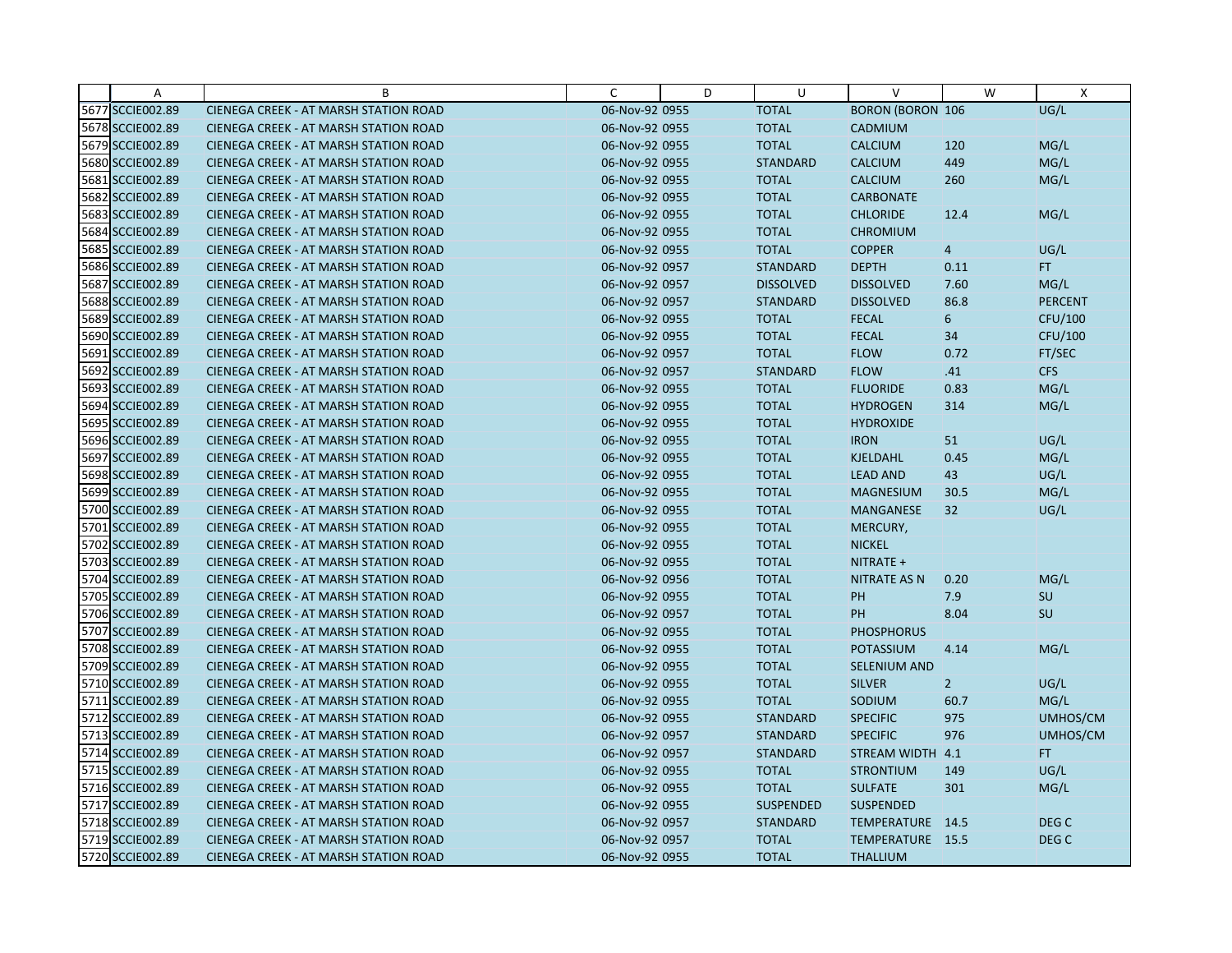| A                | B                                            | $\mathsf{C}$   | D | U                | $\vee$                  | W     | $\mathsf{x}$   |
|------------------|----------------------------------------------|----------------|---|------------------|-------------------------|-------|----------------|
| 5721 SCCIE002.89 | CIENEGA CREEK - AT MARSH STATION ROAD        | 06-Nov-92 0955 |   | <b>DISSOLVED</b> | <b>TOTAL</b>            | 715   | MG/L           |
| 5722 SCCIE002.89 | <b>CIENEGA CREEK - AT MARSH STATION ROAD</b> | 06-Nov-92 0955 |   | <b>TOTAL</b>     | <b>TURBIDITY</b>        | 0.40  | <b>NTU</b>     |
| 5723 SCCIE002.89 | <b>CIENEGA CREEK - AT MARSH STATION ROAD</b> | 06-Nov-92 0957 |   | <b>TOTAL</b>     | <b>TURBIDITY</b>        | 0.72  | <b>NTU</b>     |
| 5724 SCCIE002.89 | <b>CIENEGA CREEK - AT MARSH STATION ROAD</b> | 06-Nov-92 0955 |   | <b>TOTAL</b>     | <b>ZINC</b>             |       |                |
| 5725 SCCIE002.89 | <b>CIENEGA CREEK - AT MARSH STATION ROAD</b> | 16-Feb-93 0945 |   | <b>TOTAL</b>     | ALKALINITY,             |       |                |
| 5726 SCCIE002.89 | <b>CIENEGA CREEK - AT MARSH STATION ROAD</b> | 16-Feb-93 0945 |   | <b>TOTAL</b>     | <b>AMMONIA AS</b>       |       |                |
| 5727 SCCIE002.89 | <b>CIENEGA CREEK - AT MARSH STATION ROAD</b> | 16-Feb-93 0945 |   | <b>TOTAL</b>     | <b>ANTIMONY</b>         |       |                |
| 5728 SCCIE002.89 | <b>CIENEGA CREEK - AT MARSH STATION ROAD</b> | 16-Feb-93 0945 |   | <b>DISSOLVED</b> | <b>ANTIMONY</b>         |       |                |
| 5729 SCCIE002.89 | CIENEGA CREEK - AT MARSH STATION ROAD        | 16-Feb-93 0945 |   | <b>TOTAL</b>     | ARSENIC,                |       |                |
| 5730 SCCIE002.89 | <b>CIENEGA CREEK - AT MARSH STATION ROAD</b> | 16-Feb-93 0945 |   | <b>DISSOLVED</b> | ARSENIC,                |       |                |
| 5731 SCCIE002.89 | <b>CIENEGA CREEK - AT MARSH STATION ROAD</b> | 16-Feb-93 0945 |   | <b>TOTAL</b>     | <b>BARIUM AND</b>       |       |                |
| 5732 SCCIE002.89 | CIENEGA CREEK - AT MARSH STATION ROAD        | 16-Feb-93 0945 |   | <b>TOTAL</b>     | <b>BERYLLIUM AND</b>    |       |                |
| 5733 SCCIE002.89 | <b>CIENEGA CREEK - AT MARSH STATION ROAD</b> | 16-Feb-93 0945 |   | <b>DISSOLVED</b> | <b>BERYLLIUM AND</b>    |       |                |
| 5734 SCCIE002.89 | <b>CIENEGA CREEK - AT MARSH STATION ROAD</b> | 16-Feb-93 0945 |   | <b>TOTAL</b>     | <b>BORON (BORON 120</b> |       | UG/L           |
| 5735 SCCIE002.89 | <b>CIENEGA CREEK - AT MARSH STATION ROAD</b> | 16-Feb-93 0945 |   | <b>TOTAL</b>     | <b>CADMIUM</b>          |       |                |
| 5736 SCCIE002.89 | <b>CIENEGA CREEK - AT MARSH STATION ROAD</b> | 16-Feb-93 0945 |   | <b>DISSOLVED</b> | CADMIUM                 |       |                |
| 5737 SCCIE002.89 | <b>CIENEGA CREEK - AT MARSH STATION ROAD</b> | 16-Feb-93 0945 |   | <b>TOTAL</b>     | <b>CALCIUM</b>          | 115   | MG/L           |
| 5738 SCCIE002.89 | <b>CIENEGA CREEK - AT MARSH STATION ROAD</b> | 16-Feb-93 0945 |   | <b>STANDARD</b>  | <b>CALCIUM</b>          | 425   | MG/L           |
| 5739 SCCIE002.89 | <b>CIENEGA CREEK - AT MARSH STATION ROAD</b> | 16-Feb-93 0945 |   | <b>TOTAL</b>     | <b>CALCIUM</b>          | 229   | MG/L           |
| 5740 SCCIE002.89 | <b>CIENEGA CREEK - AT MARSH STATION ROAD</b> | 16-Feb-93 0945 |   | <b>TOTAL</b>     | <b>CARBONATE</b>        |       |                |
| 5741 SCCIE002.89 | <b>CIENEGA CREEK - AT MARSH STATION ROAD</b> | 16-Feb-93 0945 |   | <b>TOTAL</b>     | <b>CHLORIDE</b>         | 12.0  | MG/L           |
| 5742 SCCIE002.89 | <b>CIENEGA CREEK - AT MARSH STATION ROAD</b> | 16-Feb-93 0945 |   | <b>TOTAL</b>     | <b>CHROMIUM</b>         |       |                |
| 5743 SCCIE002.89 | CIENEGA CREEK - AT MARSH STATION ROAD        | 16-Feb-93 0945 |   | <b>DISSOLVED</b> | <b>CHROMIUM</b>         |       |                |
| 5744 SCCIE002.89 | <b>CIENEGA CREEK - AT MARSH STATION ROAD</b> | 16-Feb-93 0945 |   | <b>TOTAL</b>     | <b>COPPER</b>           |       |                |
| 5745 SCCIE002.89 | CIENEGA CREEK - AT MARSH STATION ROAD        | 16-Feb-93 0945 |   | <b>DISSOLVED</b> | <b>COPPER</b>           |       |                |
| 5746 SCCIE002.89 | <b>CIENEGA CREEK - AT MARSH STATION ROAD</b> | 16-Feb-93 0947 |   | <b>STANDARD</b>  | <b>DEPTH</b>            | 0.37  | FT.            |
| 5747 SCCIE002.89 | CIENEGA CREEK - AT MARSH STATION ROAD        | 16-Feb-93 0947 |   | <b>DISSOLVED</b> | <b>DISSOLVED</b>        | 9.2   | MG/L           |
| 5748 SCCIE002.89 | <b>CIENEGA CREEK - AT MARSH STATION ROAD</b> | 16-Feb-93 0947 |   | <b>STANDARD</b>  | <b>DISSOLVED</b>        | 100.4 | <b>PERCENT</b> |
| 5749 SCCIE002.89 | <b>CIENEGA CREEK - AT MARSH STATION ROAD</b> | 16-Feb-93 0947 |   | <b>TOTAL</b>     | <b>FLOW</b>             | 1.06  | FT/SEC         |
| 5750 SCCIE002.89 | <b>CIENEGA CREEK - AT MARSH STATION ROAD</b> | 16-Feb-93 0947 |   | <b>STANDARD</b>  | <b>FLOW</b>             | 2.55  | <b>CFS</b>     |
| 5751 SCCIE002.89 | CIENEGA CREEK - AT MARSH STATION ROAD        | 16-Feb-93 0945 |   | <b>TOTAL</b>     | <b>FLUORIDE</b>         | 0.66  | MG/L           |
| 5752 SCCIE002.89 | <b>CIENEGA CREEK - AT MARSH STATION ROAD</b> | 16-Feb-93 0945 |   | <b>TOTAL</b>     | <b>HYDROGEN</b>         | 279   | MG/L           |
| 5753 SCCIE002.89 | <b>CIENEGA CREEK - AT MARSH STATION ROAD</b> | 16-Feb-93 0945 |   | <b>TOTAL</b>     | <b>IRON</b>             |       |                |
| 5754 SCCIE002.89 | <b>CIENEGA CREEK - AT MARSH STATION ROAD</b> | 16-Feb-93 0945 |   | <b>DISSOLVED</b> | <b>IRON</b>             |       |                |
| 5755 SCCIE002.89 | <b>CIENEGA CREEK - AT MARSH STATION ROAD</b> | 16-Feb-93 0945 |   | <b>TOTAL</b>     | KJELDAHL                | 0.11  | MG/L           |
| 5756 SCCIE002.89 | <b>CIENEGA CREEK - AT MARSH STATION ROAD</b> | 16-Feb-93 0945 |   | <b>TOTAL</b>     | <b>LEAD AND</b>         |       |                |
| 5757 SCCIE002.89 | <b>CIENEGA CREEK - AT MARSH STATION ROAD</b> | 16-Feb-93 0945 |   | <b>DISSOLVED</b> | <b>LEAD AND</b>         |       |                |
| 5758 SCCIE002.89 | CIENEGA CREEK - AT MARSH STATION ROAD        | 16-Feb-93 0945 |   | <b>TOTAL</b>     | <b>MAGNESIUM</b>        | 31.2  | MG/L           |
| 5759 SCCIE002.89 | CIENEGA CREEK - AT MARSH STATION ROAD        | 16-Feb-93 0945 |   | <b>TOTAL</b>     | MANGANESE               |       |                |
| 5760 SCCIE002.89 | <b>CIENEGA CREEK - AT MARSH STATION ROAD</b> | 16-Feb-93 0945 |   | <b>DISSOLVED</b> | <b>MANGANESE</b>        |       |                |
| 5761 SCCIE002.89 | <b>CIENEGA CREEK - AT MARSH STATION ROAD</b> | 16-Feb-93 0945 |   | <b>TOTAL</b>     | MERCURY,                |       |                |
| 5762 SCCIE002.89 | CIENEGA CREEK - AT MARSH STATION ROAD        | 16-Feb-93 0945 |   | <b>DISSOLVED</b> | MERCURY,                |       |                |
| 5763 SCCIE002.89 | <b>CIENEGA CREEK - AT MARSH STATION ROAD</b> | 16-Feb-93 0945 |   | <b>TOTAL</b>     | <b>NICKEL</b>           |       |                |
| 5764 SCCIE002.89 | <b>CIENEGA CREEK - AT MARSH STATION ROAD</b> | 16-Feb-93 0945 |   | <b>DISSOLVED</b> | <b>NICKEL</b>           |       |                |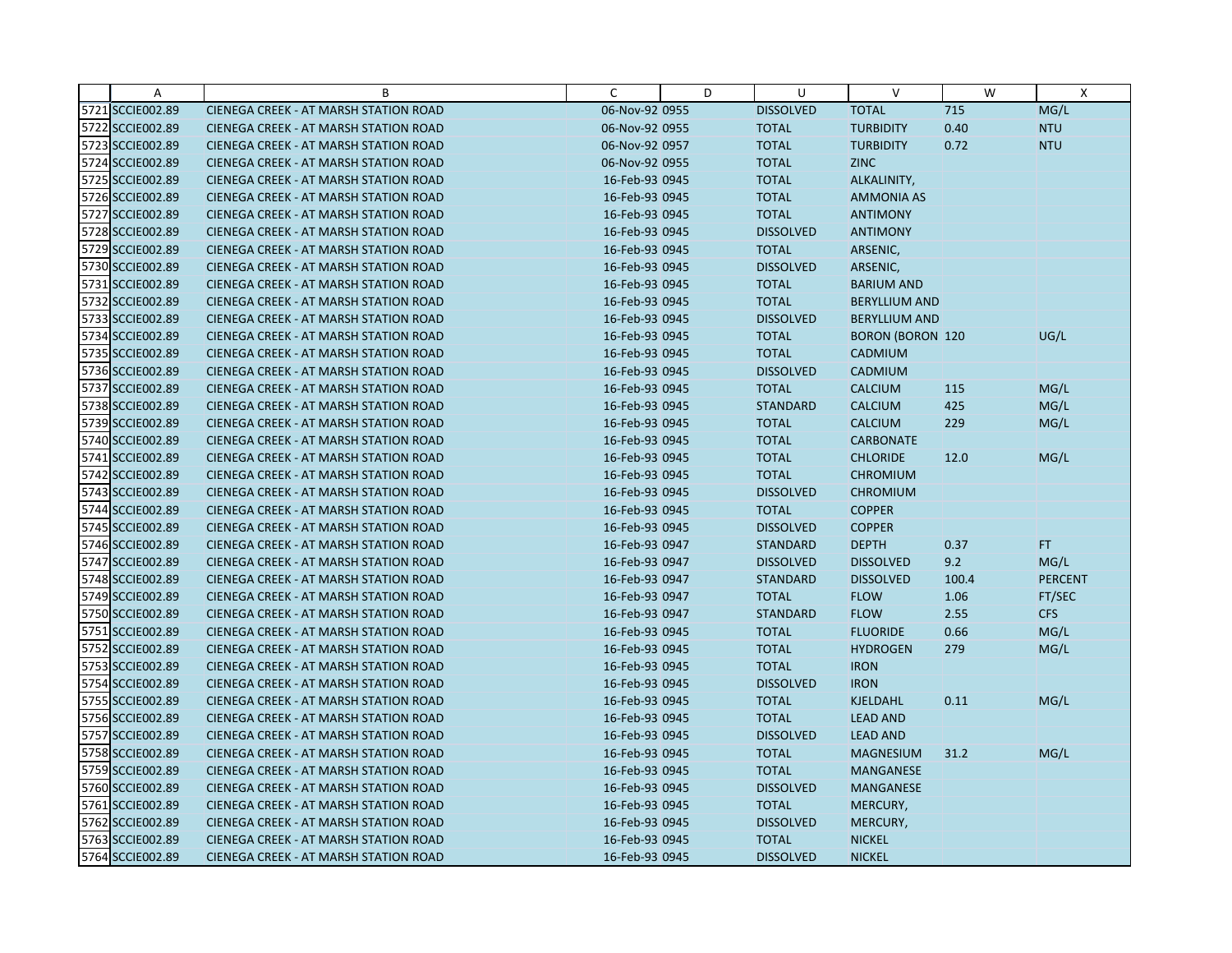| A                | B                                            | C              | D | U                | $\vee$                 | W    | X                |
|------------------|----------------------------------------------|----------------|---|------------------|------------------------|------|------------------|
| 5765 SCCIE002.89 | CIENEGA CREEK - AT MARSH STATION ROAD        | 16-Feb-93 0945 |   | <b>TOTAL</b>     | NITRATE +              |      |                  |
| 5766 SCCIE002.89 | <b>CIENEGA CREEK - AT MARSH STATION ROAD</b> | 16-Feb-93 0946 |   | <b>TOTAL</b>     | <b>NITRATE AS N</b>    |      |                  |
| 5767 SCCIE002.89 | <b>CIENEGA CREEK - AT MARSH STATION ROAD</b> | 16-Feb-93 0945 |   | <b>TOTAL</b>     | PH                     | 8.22 | SU               |
| 5768 SCCIE002.89 | <b>CIENEGA CREEK - AT MARSH STATION ROAD</b> | 16-Feb-93 0945 |   | <b>TOTAL</b>     | <b>PHOSPHORUS</b>      | 0.16 | MG/L             |
| 5769 SCCIE002.89 | <b>CIENEGA CREEK - AT MARSH STATION ROAD</b> | 16-Feb-93 0945 |   | <b>TOTAL</b>     | <b>POTASSIUM</b>       | 3.94 | MG/L             |
| 5770 SCCIE002.89 | <b>CIENEGA CREEK - AT MARSH STATION ROAD</b> | 16-Feb-93 0945 |   | <b>TOTAL</b>     | <b>SELENIUM AND</b>    |      |                  |
| 5771 SCCIE002.89 | <b>CIENEGA CREEK - AT MARSH STATION ROAD</b> | 16-Feb-93 0945 |   | <b>DISSOLVED</b> | <b>SELENIUM AND</b>    |      |                  |
| 5772 SCCIE002.89 | <b>CIENEGA CREEK - AT MARSH STATION ROAD</b> | 16-Feb-93 0945 |   | <b>TOTAL</b>     | <b>SILVER</b>          |      |                  |
| 5773 SCCIE002.89 | CIENEGA CREEK - AT MARSH STATION ROAD        | 16-Feb-93 0945 |   | <b>DISSOLVED</b> | <b>SILVER</b>          |      |                  |
| 5774 SCCIE002.89 | <b>CIENEGA CREEK - AT MARSH STATION ROAD</b> | 16-Feb-93 0945 |   | <b>TOTAL</b>     | SODIUM                 | 65.0 | MG/L             |
| 5775 SCCIE002.89 | <b>CIENEGA CREEK - AT MARSH STATION ROAD</b> | 16-Feb-93 0945 |   | <b>STANDARD</b>  | <b>SPECIFIC</b>        | 951  | UMHOS/CM         |
| 5776 SCCIE002.89 | CIENEGA CREEK - AT MARSH STATION ROAD        | 16-Feb-93 0947 |   | <b>STANDARD</b>  | <b>SPECIFIC</b>        | 1003 | UMHOS/CM         |
| 5777 SCCIE002.89 | <b>CIENEGA CREEK - AT MARSH STATION ROAD</b> | 16-Feb-93 0947 |   | <b>STANDARD</b>  | STREAM WIDTH 5.2       |      | <b>FT</b>        |
| 5778 SCCIE002.89 | <b>CIENEGA CREEK - AT MARSH STATION ROAD</b> | 16-Feb-93 0945 |   | <b>TOTAL</b>     | <b>STRONTIUM</b>       | 164  | UG/L             |
| 5779 SCCIE002.89 | <b>CIENEGA CREEK - AT MARSH STATION ROAD</b> | 16-Feb-93 0945 |   | <b>DISSOLVED</b> | <b>STRONTIUM</b>       | 176  | UG/L             |
| 5780 SCCIE002.89 | CIENEGA CREEK - AT MARSH STATION ROAD        | 16-Feb-93 0945 |   | <b>TOTAL</b>     | <b>SULFATE</b>         | 294  | MG/L             |
| 5781 SCCIE002.89 | CIENEGA CREEK - AT MARSH STATION ROAD        | 16-Feb-93 0945 |   | <b>SUSPENDED</b> | SUSPENDED              |      |                  |
| 5782 SCCIE002.89 | <b>CIENEGA CREEK - AT MARSH STATION ROAD</b> | 16-Feb-93 0947 |   | <b>STANDARD</b>  | TEMPERATURE 9.0        |      | DEG C            |
| 5783 SCCIE002.89 | <b>CIENEGA CREEK - AT MARSH STATION ROAD</b> | 16-Feb-93 0947 |   | <b>TOTAL</b>     | TEMPERATURE 14.0       |      | DEG <sub>C</sub> |
| 5784 SCCIE002.89 | <b>CIENEGA CREEK - AT MARSH STATION ROAD</b> | 16-Feb-93 0945 |   | <b>TOTAL</b>     | <b>THALLIUM</b>        |      |                  |
| 5785 SCCIE002.89 | <b>CIENEGA CREEK - AT MARSH STATION ROAD</b> | 16-Feb-93 0945 |   | <b>DISSOLVED</b> | <b>THALLIUM</b>        |      |                  |
| 5786 SCCIE002.89 | <b>CIENEGA CREEK - AT MARSH STATION ROAD</b> | 16-Feb-93 0945 |   | <b>DISSOLVED</b> | <b>TOTAL</b>           | 700  | MG/L             |
| 5787 SCCIE002.89 | CIENEGA CREEK - AT MARSH STATION ROAD        | 16-Feb-93 0945 |   | <b>TOTAL</b>     | <b>TURBIDITY</b>       | 0.30 | <b>NTU</b>       |
| 5788 SCCIE002.89 | <b>CIENEGA CREEK - AT MARSH STATION ROAD</b> | 16-Feb-93 0947 |   | <b>TOTAL</b>     | <b>TURBIDITY</b>       | 0.47 | <b>NTU</b>       |
| 5789 SCCIE002.89 | CIENEGA CREEK - AT MARSH STATION ROAD        | 16-Feb-93 0945 |   | <b>TOTAL</b>     | <b>ZINC</b>            |      |                  |
| 5790 SCCIE002.89 | <b>CIENEGA CREEK - AT MARSH STATION ROAD</b> | 16-Feb-93 0945 |   | <b>DISSOLVED</b> | <b>ZINC</b>            |      |                  |
| 5791 SCCIE002.89 | <b>CIENEGA CREEK - AT MARSH STATION ROAD</b> | 21-Apr-93 1130 |   | <b>TOTAL</b>     | <b>AMMONIA AS</b>      |      |                  |
| 5792 SCCIE002.89 | CIENEGA CREEK - AT MARSH STATION ROAD        | 21-Apr-93 1130 |   | <b>TOTAL</b>     | <b>ANTIMONY</b>        |      |                  |
| 5793 SCCIE002.89 | <b>CIENEGA CREEK - AT MARSH STATION ROAD</b> | 21-Apr-93 1130 |   | <b>DISSOLVED</b> | <b>ANTIMONY</b>        |      |                  |
| 5794 SCCIE002.89 | <b>CIENEGA CREEK - AT MARSH STATION ROAD</b> | 21-Apr-93 1130 |   | <b>TOTAL</b>     | ARSENIC,               |      |                  |
| 5795 SCCIE002.89 | CIENEGA CREEK - AT MARSH STATION ROAD        | 21-Apr-93 1130 |   | <b>DISSOLVED</b> | ARSENIC,               |      |                  |
| 5796 SCCIE002.89 | <b>CIENEGA CREEK - AT MARSH STATION ROAD</b> | 21-Apr-93 1130 |   | <b>TOTAL</b>     | <b>BARIUM AND</b>      | 57   | UG/L             |
| 5797 SCCIE002.89 | <b>CIENEGA CREEK - AT MARSH STATION ROAD</b> | 21-Apr-93 1130 |   | <b>DISSOLVED</b> | <b>BARIUM AND</b>      | 53   | UG/L             |
| 5798 SCCIE002.89 | <b>CIENEGA CREEK - AT MARSH STATION ROAD</b> | 21-Apr-93 1130 |   | <b>TOTAL</b>     | <b>BERYLLIUM AND</b>   |      |                  |
| 5799 SCCIE002.89 | <b>CIENEGA CREEK - AT MARSH STATION ROAD</b> | 21-Apr-93 1130 |   | <b>DISSOLVED</b> | <b>BERYLLIUM AND</b>   |      |                  |
| 5800 SCCIE002.89 | <b>CIENEGA CREEK - AT MARSH STATION ROAD</b> | 21-Apr-93 1130 |   | <b>TOTAL</b>     | <b>BORON (BORON 97</b> |      | UG/L             |
| 5801 SCCIE002.89 | <b>CIENEGA CREEK - AT MARSH STATION ROAD</b> | 21-Apr-93 1130 |   | <b>DISSOLVED</b> | <b>BORON (BORON 97</b> |      | UG/L             |
| 5802 SCCIE002.89 | CIENEGA CREEK - AT MARSH STATION ROAD        | 21-Apr-93 1130 |   | <b>TOTAL</b>     | CADMIUM                |      |                  |
| 5803 SCCIE002.89 | CIENEGA CREEK - AT MARSH STATION ROAD        | 21-Apr-93 1130 |   | <b>DISSOLVED</b> | CADMIUM                |      |                  |
| 5804 SCCIE002.89 | <b>CIENEGA CREEK - AT MARSH STATION ROAD</b> | 21-Apr-93 1130 |   | <b>TOTAL</b>     | <b>CALCIUM</b>         | 151  | MG/L             |
| 5805 SCCIE002.89 | <b>CIENEGA CREEK - AT MARSH STATION ROAD</b> | 21-Apr-93 1130 |   | <b>STANDARD</b>  | <b>CALCIUM</b>         | 499  | MG/L             |
| 5806 SCCIE002.89 | CIENEGA CREEK - AT MARSH STATION ROAD        | 21-Apr-93 1130 |   | <b>TOTAL</b>     | <b>CALCIUM</b>         | 232  | MG/L             |
| 5807 SCCIE002.89 | CIENEGA CREEK - AT MARSH STATION ROAD        | 21-Apr-93 1130 |   | <b>TOTAL</b>     | <b>CARBONATE</b>       |      |                  |
| 5808 SCCIE002.89 | CIENEGA CREEK - AT MARSH STATION ROAD        | 21-Apr-93 1130 |   | <b>TOTAL</b>     | <b>CHLORIDE</b>        | 15.4 | MG/L             |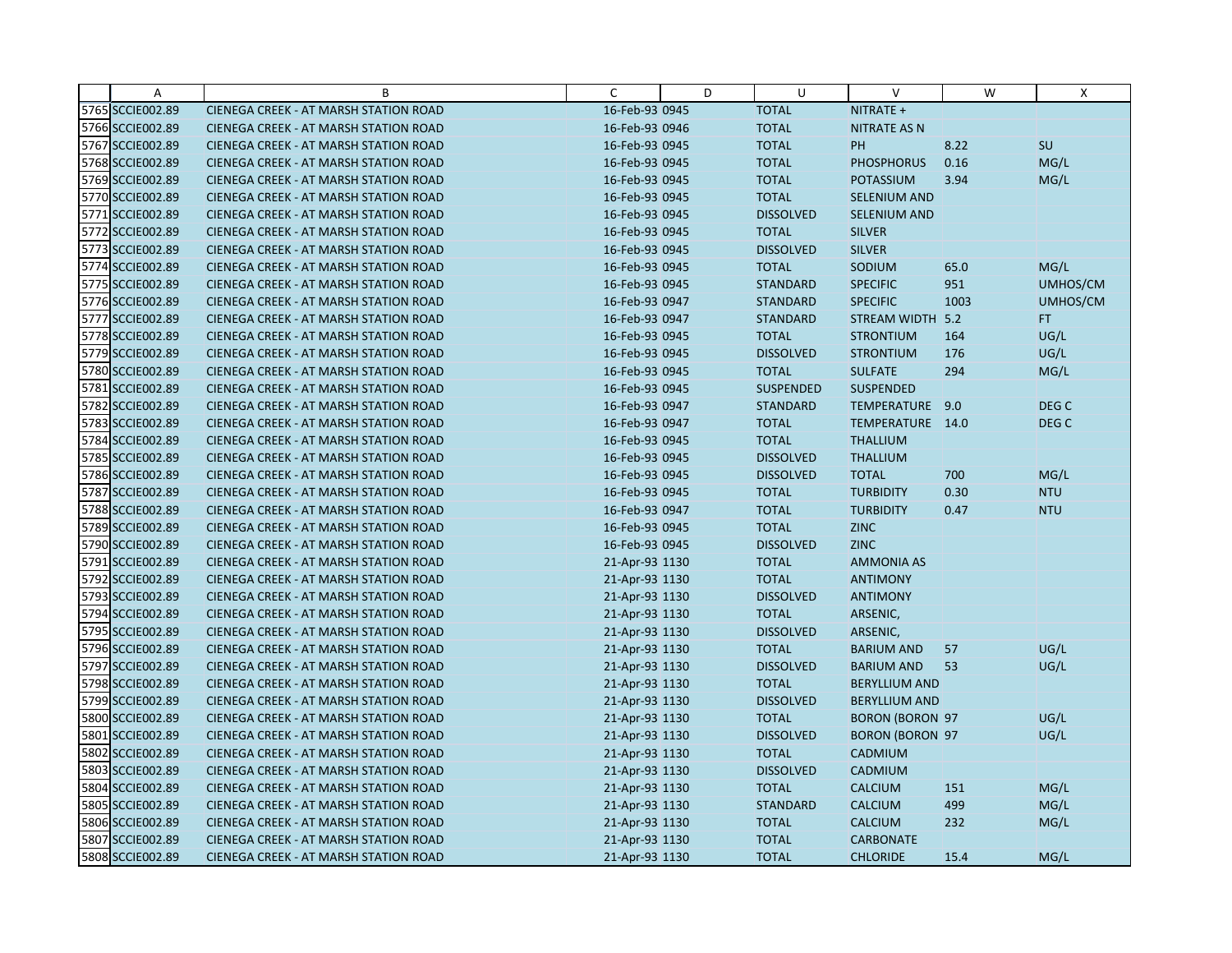| A                | B                                            | $\mathsf{C}$   | D | U                | V                   | W           | X              |
|------------------|----------------------------------------------|----------------|---|------------------|---------------------|-------------|----------------|
| 5809 SCCIE002.89 | CIENEGA CREEK - AT MARSH STATION ROAD        | 21-Apr-93 1130 |   | <b>TOTAL</b>     | <b>CHROMIUM</b>     |             |                |
| 5810 SCCIE002.89 | <b>CIENEGA CREEK - AT MARSH STATION ROAD</b> | 21-Apr-93 1130 |   | <b>DISSOLVED</b> | <b>CHROMIUM</b>     |             |                |
| 5811 SCCIE002.89 | <b>CIENEGA CREEK - AT MARSH STATION ROAD</b> | 21-Apr-93 1130 |   | <b>TOTAL</b>     | <b>COPPER</b>       | $\boxed{7}$ | UG/L           |
| 5812 SCCIE002.89 | CIENEGA CREEK - AT MARSH STATION ROAD        | 21-Apr-93 1130 |   | <b>DISSOLVED</b> | <b>COPPER</b>       | 5           | UG/L           |
| 5813 SCCIE002.89 | <b>CIENEGA CREEK - AT MARSH STATION ROAD</b> | 21-Apr-93 1132 |   | <b>STANDARD</b>  | <b>DEPTH</b>        | 0.36        | FT.            |
| 5814 SCCIE002.89 | CIENEGA CREEK - AT MARSH STATION ROAD        | 21-Apr-93 1132 |   | <b>DISSOLVED</b> | <b>DISSOLVED</b>    | 9.25        | MG/L           |
| 5815 SCCIE002.89 | <b>CIENEGA CREEK - AT MARSH STATION ROAD</b> | 21-Apr-93 1132 |   | <b>STANDARD</b>  | <b>DISSOLVED</b>    | 110.0       | <b>PERCENT</b> |
| 5816 SCCIE002.89 | <b>CIENEGA CREEK - AT MARSH STATION ROAD</b> | 21-Apr-93 1132 |   | <b>TOTAL</b>     | <b>FLOW</b>         | 0.62        | FT/SEC         |
| 5817 SCCIE002.89 | CIENEGA CREEK - AT MARSH STATION ROAD        | 21-Apr-93 1132 |   | <b>STANDARD</b>  | <b>FLOW</b>         | 1.45        | <b>CFS</b>     |
| 5818 SCCIE002.89 | CIENEGA CREEK - AT MARSH STATION ROAD        | 21-Apr-93 1130 |   | <b>TOTAL</b>     | <b>FLUORIDE</b>     | 0.73        | MG/L           |
| 5819 SCCIE002.89 | <b>CIENEGA CREEK - AT MARSH STATION ROAD</b> | 21-Apr-93 1130 |   | <b>TOTAL</b>     | <b>HYDROGEN</b>     | 294         | MG/L           |
| 5820 SCCIE002.89 | CIENEGA CREEK - AT MARSH STATION ROAD        | 21-Apr-93 1130 |   | <b>TOTAL</b>     | <b>HYDROXIDE</b>    |             |                |
| 5821 SCCIE002.89 | CIENEGA CREEK - AT MARSH STATION ROAD        | 21-Apr-93 1130 |   | <b>TOTAL</b>     | <b>IRON</b>         | 31          | UG/L           |
| 5822 SCCIE002.89 | CIENEGA CREEK - AT MARSH STATION ROAD        | 21-Apr-93 1130 |   | <b>DISSOLVED</b> | <b>IRON</b>         | 30          | UG/L           |
| 5823 SCCIE002.89 | <b>CIENEGA CREEK - AT MARSH STATION ROAD</b> | 21-Apr-93 1130 |   | <b>TOTAL</b>     | <b>KJELDAHL</b>     |             |                |
| 5824 SCCIE002.89 | <b>CIENEGA CREEK - AT MARSH STATION ROAD</b> | 21-Apr-93 1130 |   | <b>TOTAL</b>     | <b>LEAD AND</b>     |             |                |
| 5825 SCCIE002.89 | CIENEGA CREEK - AT MARSH STATION ROAD        | 21-Apr-93 1130 |   | <b>DISSOLVED</b> | <b>LEAD AND</b>     |             |                |
| 5826 SCCIE002.89 | <b>CIENEGA CREEK - AT MARSH STATION ROAD</b> | 21-Apr-93 1130 |   | <b>TOTAL</b>     | <b>MAGNESIUM</b>    | 40.4        | MG/L           |
| 5827 SCCIE002.89 | <b>CIENEGA CREEK - AT MARSH STATION ROAD</b> | 21-Apr-93 1130 |   | <b>TOTAL</b>     | <b>MANGANESE</b>    | 10          | UG/L           |
| 5828 SCCIE002.89 | CIENEGA CREEK - AT MARSH STATION ROAD        | 21-Apr-93 1130 |   | <b>DISSOLVED</b> | MANGANESE           | 9           | UG/L           |
| 5829 SCCIE002.89 | <b>CIENEGA CREEK - AT MARSH STATION ROAD</b> | 21-Apr-93 1130 |   | <b>TOTAL</b>     | MERCURY,            |             |                |
| 5830 SCCIE002.89 | CIENEGA CREEK - AT MARSH STATION ROAD        | 21-Apr-93 1130 |   | <b>DISSOLVED</b> | MERCURY,            |             |                |
| 5831 SCCIE002.89 | CIENEGA CREEK - AT MARSH STATION ROAD        | 21-Apr-93 1130 |   | <b>TOTAL</b>     | <b>NICKEL</b>       |             |                |
| 5832 SCCIE002.89 | <b>CIENEGA CREEK - AT MARSH STATION ROAD</b> | 21-Apr-93 1130 |   | <b>DISSOLVED</b> | <b>NICKEL</b>       |             |                |
| 5833 SCCIE002.89 | CIENEGA CREEK - AT MARSH STATION ROAD        | 21-Apr-93 1131 |   | <b>TOTAL</b>     | NITRATE AS N        | 0.2         | MG/L           |
| 5834 SCCIE002.89 | CIENEGA CREEK - AT MARSH STATION ROAD        | 21-Apr-93 1130 |   | <b>TOTAL</b>     | PH                  | 8.2         | SU             |
| 5835 SCCIE002.89 | <b>CIENEGA CREEK - AT MARSH STATION ROAD</b> | 21-Apr-93 1132 |   | <b>TOTAL</b>     | PH                  | 8.03        | SU             |
| 5836 SCCIE002.89 | <b>CIENEGA CREEK - AT MARSH STATION ROAD</b> | 21-Apr-93 1130 |   | <b>TOTAL</b>     | <b>PHOSPHORUS</b>   |             |                |
| 5837 SCCIE002.89 | <b>CIENEGA CREEK - AT MARSH STATION ROAD</b> | 21-Apr-93 1130 |   | <b>TOTAL</b>     | <b>POTASSIUM</b>    | 4.18        | MG/L           |
| 5838 SCCIE002.89 | CIENEGA CREEK - AT MARSH STATION ROAD        | 21-Apr-93 1130 |   | <b>TOTAL</b>     | <b>SELENIUM AND</b> |             |                |
| 5839 SCCIE002.89 | CIENEGA CREEK - AT MARSH STATION ROAD        | 21-Apr-93 1130 |   | <b>DISSOLVED</b> | SELENIUM AND        |             |                |
| 5840 SCCIE002.89 | <b>CIENEGA CREEK - AT MARSH STATION ROAD</b> | 21-Apr-93 1130 |   | <b>TOTAL</b>     | <b>SILVER</b>       | $\vert$ 2   | UG/L           |
| 5841 SCCIE002.89 | CIENEGA CREEK - AT MARSH STATION ROAD        | 21-Apr-93 1130 |   | <b>DISSOLVED</b> | <b>SILVER</b>       |             |                |
| 5842 SCCIE002.89 | <b>CIENEGA CREEK - AT MARSH STATION ROAD</b> | 21-Apr-93 1130 |   | <b>TOTAL</b>     | SODIUM              | 79.6        | MG/L           |
| 5843 SCCIE002.89 | CIENEGA CREEK - AT MARSH STATION ROAD        | 21-Apr-93 1130 |   | <b>STANDARD</b>  | <b>SPECIFIC</b>     | 1170        | UMHOS/CM       |
| 5844 SCCIE002.89 | <b>CIENEGA CREEK - AT MARSH STATION ROAD</b> | 21-Apr-93 1132 |   | <b>STANDARD</b>  | <b>SPECIFIC</b>     | 1150        | UMHOS/CM       |
| 5845 SCCIE002.89 | <b>CIENEGA CREEK - AT MARSH STATION ROAD</b> | 21-Apr-93 1132 |   | <b>STANDARD</b>  | STREAM WIDTH 6.0    |             | FT.            |
| 5846 SCCIE002.89 | CIENEGA CREEK - AT MARSH STATION ROAD        | 21-Apr-93 1130 |   | <b>TOTAL</b>     | <b>STRONTIUM</b>    | 293         | UG/L           |
| 5847 SCCIE002.89 | CIENEGA CREEK - AT MARSH STATION ROAD        | 21-Apr-93 1130 |   | <b>DISSOLVED</b> | <b>STRONTIUM</b>    | 195         | UG/L           |
| 5848 SCCIE002.89 | <b>CIENEGA CREEK - AT MARSH STATION ROAD</b> | 21-Apr-93 1130 |   | <b>TOTAL</b>     | <b>SULFATE</b>      | 370         | MG/L           |
| 5849 SCCIE002.89 | <b>CIENEGA CREEK - AT MARSH STATION ROAD</b> | 21-Apr-93 1130 |   | <b>SUSPENDED</b> | <b>SUSPENDED</b>    |             |                |
| 5850 SCCIE002.89 | CIENEGA CREEK - AT MARSH STATION ROAD        | 21-Apr-93 1132 |   | <b>STANDARD</b>  | TEMPERATURE 28.5    |             | DEG C          |
| 5851 SCCIE002.89 | CIENEGA CREEK - AT MARSH STATION ROAD        | 21-Apr-93 1132 |   | <b>TOTAL</b>     | TEMPERATURE 18.0    |             | DEG C          |
| 5852 SCCIE002.89 | CIENEGA CREEK - AT MARSH STATION ROAD        | 21-Apr-93 1130 |   | <b>TOTAL</b>     | <b>THALLIUM</b>     |             |                |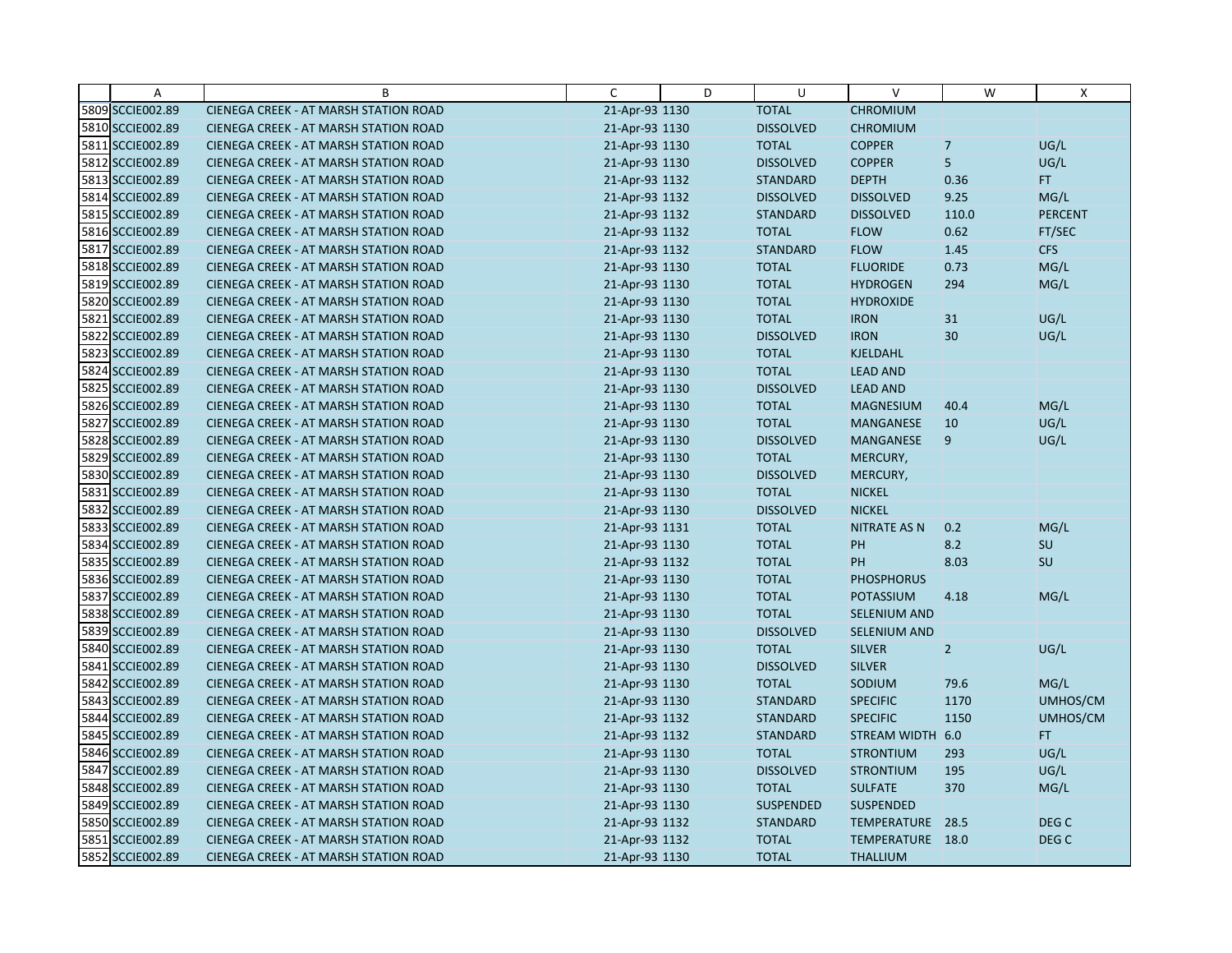| $\overline{A}$   | B                                            | C              | D | U                | $\vee$                  | W               | X              |
|------------------|----------------------------------------------|----------------|---|------------------|-------------------------|-----------------|----------------|
| 5853 SCCIE002.89 | CIENEGA CREEK - AT MARSH STATION ROAD        | 21-Apr-93 1130 |   | <b>DISSOLVED</b> | <b>THALLIUM</b>         |                 |                |
| 5854 SCCIE002.89 | CIENEGA CREEK - AT MARSH STATION ROAD        | 21-Apr-93 1130 |   | <b>DISSOLVED</b> | <b>TOTAL</b>            | 778             | MG/L           |
| 5855 SCCIE002.89 | <b>CIENEGA CREEK - AT MARSH STATION ROAD</b> | 21-Apr-93 1130 |   | <b>TOTAL</b>     | <b>TURBIDITY</b>        | 0.09            | <b>NTU</b>     |
| 5856 SCCIE002.89 | <b>CIENEGA CREEK - AT MARSH STATION ROAD</b> | 21-Apr-93 1132 |   | <b>TOTAL</b>     | <b>TURBIDITY</b>        | 0.82            | <b>NTU</b>     |
| 5857 SCCIE002.89 | CIENEGA CREEK - AT MARSH STATION ROAD        | 21-Apr-93 1130 |   | <b>TOTAL</b>     | <b>ZINC</b>             | 20              | UG/L           |
| 5858 SCCIE002.89 | <b>CIENEGA CREEK - AT MARSH STATION ROAD</b> | 21-Apr-93 1130 |   | <b>DISSOLVED</b> | <b>ZINC</b>             | $7\overline{ }$ | UG/L           |
| 5859 SCCIE002.89 | <b>CIENEGA CREEK - AT MARSH STATION ROAD</b> | 25-Aug-93 1055 |   | <b>TOTAL</b>     | ALKALINITY,             |                 |                |
| 5860 SCCIE002.89 | <b>CIENEGA CREEK - AT MARSH STATION ROAD</b> | 25-Aug-93 1055 |   | <b>TOTAL</b>     | <b>AMMONIA AS</b>       |                 |                |
| 5861 SCCIE002.89 | CIENEGA CREEK - AT MARSH STATION ROAD        | 25-Aug-93 1055 |   | <b>TOTAL</b>     | <b>ANTIMONY</b>         |                 |                |
| 5862 SCCIE002.89 | <b>CIENEGA CREEK - AT MARSH STATION ROAD</b> | 25-Aug-93 1055 |   | <b>TOTAL</b>     | ARSENIC,                |                 |                |
| 5863 SCCIE002.89 | <b>CIENEGA CREEK - AT MARSH STATION ROAD</b> | 25-Aug-93 1055 |   | <b>TOTAL</b>     | <b>BARIUM AND</b>       | 160             | UG/L           |
| 5864 SCCIE002.89 | CIENEGA CREEK - AT MARSH STATION ROAD        | 25-Aug-93 1055 |   | <b>TOTAL</b>     | <b>BERYLLIUM AND</b>    |                 |                |
| 5865 SCCIE002.89 | CIENEGA CREEK - AT MARSH STATION ROAD        | 25-Aug-93 1055 |   | <b>TOTAL</b>     | <b>BORON (BORON 160</b> |                 | UG/L           |
| 5866 SCCIE002.89 | <b>CIENEGA CREEK - AT MARSH STATION ROAD</b> | 25-Aug-93 1055 |   | <b>TOTAL</b>     | CADMIUM                 |                 |                |
| 5867 SCCIE002.89 | <b>CIENEGA CREEK - AT MARSH STATION ROAD</b> | 25-Aug-93 1055 |   | <b>TOTAL</b>     | <b>CALCIUM</b>          | 121             | MG/L           |
| 5868 SCCIE002.89 | CIENEGA CREEK - AT MARSH STATION ROAD        | 25-Aug-93 1055 |   | <b>STANDARD</b>  | <b>CALCIUM</b>          | 457             | MG/L           |
| 5869 SCCIE002.89 | CIENEGA CREEK - AT MARSH STATION ROAD        | 25-Aug-93 1055 |   | <b>TOTAL</b>     | <b>CALCIUM</b>          | 234             | MG/L           |
| 5870 SCCIE002.89 | <b>CIENEGA CREEK - AT MARSH STATION ROAD</b> | 25-Aug-93 1055 |   | <b>TOTAL</b>     | <b>CARBONATE</b>        |                 |                |
| 5871 SCCIE002.89 | <b>CIENEGA CREEK - AT MARSH STATION ROAD</b> | 25-Aug-93 1055 |   | <b>TOTAL</b>     | <b>CHLORIDE</b>         | 14.4            | MG/L           |
| 5872 SCCIE002.89 | CIENEGA CREEK - AT MARSH STATION ROAD        | 25-Aug-93 1055 |   | <b>TOTAL</b>     | <b>CHROMIUM</b>         |                 |                |
| 5873 SCCIE002.89 | <b>CIENEGA CREEK - AT MARSH STATION ROAD</b> | 25-Aug-93 1055 |   | <b>TOTAL</b>     | <b>COPPER</b>           |                 |                |
| 5874 SCCIE002.89 | <b>CIENEGA CREEK - AT MARSH STATION ROAD</b> | 25-Aug-93 1057 |   | <b>STANDARD</b>  | <b>DEPTH</b>            | 0.08            | FT.            |
| 5875 SCCIE002.89 | CIENEGA CREEK - AT MARSH STATION ROAD        | 25-Aug-93 1057 |   | <b>DISSOLVED</b> | <b>DISSOLVED</b>        | 6.01            | MG/L           |
| 5876 SCCIE002.89 | <b>CIENEGA CREEK - AT MARSH STATION ROAD</b> | 25-Aug-93 1057 |   | <b>STANDARD</b>  | <b>DISSOLVED</b>        | 77.5            | <b>PERCENT</b> |
| 5877 SCCIE002.89 | CIENEGA CREEK - AT MARSH STATION ROAD        | 25-Aug-93 1057 |   | <b>TOTAL</b>     | <b>FLOW</b>             | 0.95            | FT/SEC         |
| 5878 SCCIE002.89 | CIENEGA CREEK - AT MARSH STATION ROAD        | 25-Aug-93 1057 |   | <b>STANDARD</b>  | <b>FLOW</b>             | .89             | <b>CFS</b>     |
| 5879 SCCIE002.89 | CIENEGA CREEK - AT MARSH STATION ROAD        | 25-Aug-93 1055 |   | <b>TOTAL</b>     | <b>FLUORIDE</b>         | 0.62            | MG/L           |
| 5880 SCCIE002.89 | CIENEGA CREEK - AT MARSH STATION ROAD        | 25-Aug-93 1055 |   | <b>TOTAL</b>     | <b>HYDROGEN</b>         | 285             | MG/L           |
| 5881 SCCIE002.89 | <b>CIENEGA CREEK - AT MARSH STATION ROAD</b> | 25-Aug-93 1055 |   | <b>TOTAL</b>     | <b>IRON</b>             | 600             | UG/L           |
| 5882 SCCIE002.89 | <b>CIENEGA CREEK - AT MARSH STATION ROAD</b> | 25-Aug-93 1055 |   | <b>TOTAL</b>     | <b>KJELDAHL</b>         | 0.36            | MG/L           |
| 5883 SCCIE002.89 | CIENEGA CREEK - AT MARSH STATION ROAD        | 25-Aug-93 1055 |   | <b>TOTAL</b>     | <b>LEAD AND</b>         |                 |                |
| 5884 SCCIE002.89 | <b>CIENEGA CREEK - AT MARSH STATION ROAD</b> | 25-Aug-93 1055 |   | <b>TOTAL</b>     | <b>MAGNESIUM</b>        | 30.4            | MG/L           |
| 5885 SCCIE002.89 | CIENEGA CREEK - AT MARSH STATION ROAD        | 25-Aug-93 1055 |   | <b>TOTAL</b>     | <b>MANGANESE</b>        | 90              | UG/L           |
| 5886 SCCIE002.89 | <b>CIENEGA CREEK - AT MARSH STATION ROAD</b> | 25-Aug-93 1055 |   | <b>TOTAL</b>     | MERCURY,                |                 |                |
| 5887 SCCIE002.89 | CIENEGA CREEK - AT MARSH STATION ROAD        | 25-Aug-93 1055 |   | <b>TOTAL</b>     | <b>NICKEL</b>           |                 |                |
| 5888 SCCIE002.89 | <b>CIENEGA CREEK - AT MARSH STATION ROAD</b> | 25-Aug-93 1055 |   | <b>TOTAL</b>     | PH                      | 8.12            | SU             |
| 5889 SCCIE002.89 | <b>CIENEGA CREEK - AT MARSH STATION ROAD</b> | 25-Aug-93 1057 |   | <b>TOTAL</b>     | PH                      | 7.46            | SU             |
| 5890 SCCIE002.89 | CIENEGA CREEK - AT MARSH STATION ROAD        | 25-Aug-93 1055 |   | <b>TOTAL</b>     | <b>PHOSPHORUS</b>       |                 |                |
| 5891 SCCIE002.89 | CIENEGA CREEK - AT MARSH STATION ROAD        | 25-Aug-93 1055 |   | <b>TOTAL</b>     | POTASSIUM               | 5.3             | MG/L           |
| 5892 SCCIE002.89 | <b>CIENEGA CREEK - AT MARSH STATION ROAD</b> | 25-Aug-93 1055 |   | <b>TOTAL</b>     | <b>SELENIUM AND</b>     |                 |                |
| 5893 SCCIE002.89 | <b>CIENEGA CREEK - AT MARSH STATION ROAD</b> | 25-Aug-93 1055 |   | <b>TOTAL</b>     | <b>SILVER</b>           |                 |                |
| 5894 SCCIE002.89 | CIENEGA CREEK - AT MARSH STATION ROAD        | 25-Aug-93 1055 |   | <b>TOTAL</b>     | SODIUM                  | 57.4            | MG/L           |
| 5895 SCCIE002.89 | CIENEGA CREEK - AT MARSH STATION ROAD        | 25-Aug-93 1055 |   | <b>STANDARD</b>  | <b>SPECIFIC</b>         | 990             | UMHOS/CM       |
| 5896 SCCIE002.89 | CIENEGA CREEK - AT MARSH STATION ROAD        | 25-Aug-93 1057 |   | <b>STANDARD</b>  | <b>SPECIFIC</b>         | 995             | UMHOS/CM       |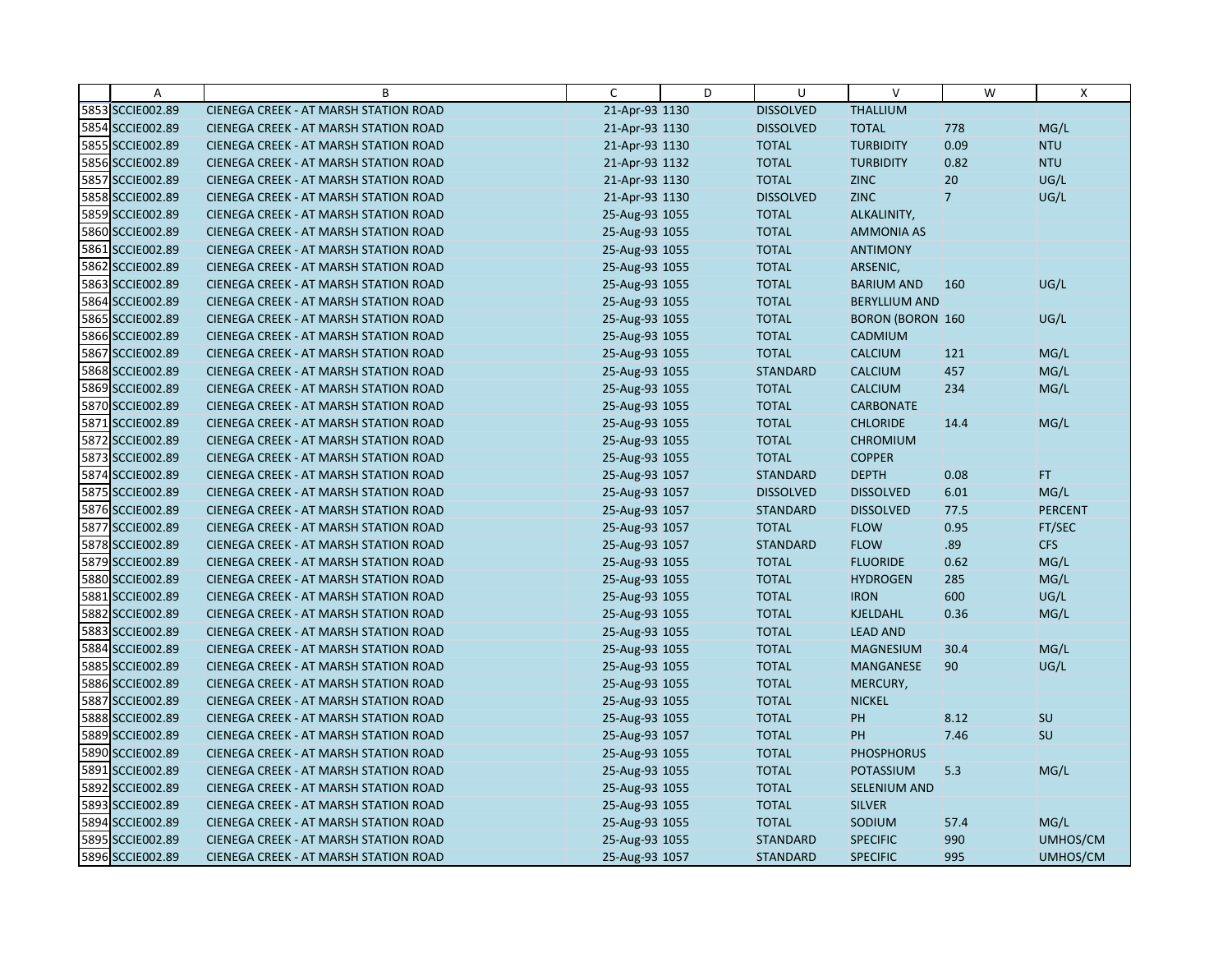| A                | B                                            | C              | D | U                | V                       | W    | X                |
|------------------|----------------------------------------------|----------------|---|------------------|-------------------------|------|------------------|
| 5897 SCCIE002.89 | CIENEGA CREEK - AT MARSH STATION ROAD        | 25-Aug-93 1057 |   | <b>STANDARD</b>  | STREAM WIDTH 13.1       |      | FT.              |
| 5898 SCCIE002.89 | CIENEGA CREEK - AT MARSH STATION ROAD        | 25-Aug-93 1055 |   | <b>TOTAL</b>     | <b>STRONTIUM</b>        | 173  | UG/L             |
| 5899 SCCIE002.89 | <b>CIENEGA CREEK - AT MARSH STATION ROAD</b> | 25-Aug-93 1055 |   | <b>TOTAL</b>     | <b>SULFATE</b>          | 316  | MG/L             |
| 5900 SCCIE002.89 | <b>CIENEGA CREEK - AT MARSH STATION ROAD</b> | 25-Aug-93 1055 |   | <b>SUSPENDED</b> | <b>SUSPENDED</b>        | 42   | MG/L             |
| 5901 SCCIE002.89 | CIENEGA CREEK - AT MARSH STATION ROAD        | 25-Aug-93 1057 |   | <b>STANDARD</b>  | TEMPERATURE 24.5        |      | DEG C            |
| 5902 SCCIE002.89 | <b>CIENEGA CREEK - AT MARSH STATION ROAD</b> | 25-Aug-93 1057 |   | <b>TOTAL</b>     | TEMPERATURE 21.5        |      | DEG <sub>C</sub> |
| 5903 SCCIE002.89 | <b>CIENEGA CREEK - AT MARSH STATION ROAD</b> | 25-Aug-93 1055 |   | <b>TOTAL</b>     | <b>THALLIUM</b>         |      |                  |
| 5904 SCCIE002.89 | <b>CIENEGA CREEK - AT MARSH STATION ROAD</b> | 25-Aug-93 1055 |   | <b>DISSOLVED</b> | <b>TOTAL</b>            | 748  | MG/L             |
| 5905 SCCIE002.89 | CIENEGA CREEK - AT MARSH STATION ROAD        | 25-Aug-93 1055 |   | <b>TOTAL</b>     | <b>TURBIDITY</b>        | 21   | <b>NTU</b>       |
| 5906 SCCIE002.89 | <b>CIENEGA CREEK - AT MARSH STATION ROAD</b> | 25-Aug-93 1057 |   | <b>TOTAL</b>     | <b>TURBIDITY</b>        | 34.9 | <b>NTU</b>       |
| 5907 SCCIE002.89 | <b>CIENEGA CREEK - AT MARSH STATION ROAD</b> | 25-Aug-93 1055 |   | <b>TOTAL</b>     | <b>ZINC</b>             |      |                  |
| 5908 SCCIE002.89 | CIENEGA CREEK - AT MARSH STATION ROAD        | 29-Nov-93 0920 |   | <b>TOTAL</b>     | ALKALINITY,             |      |                  |
| 5909 SCCIE002.89 | <b>CIENEGA CREEK - AT MARSH STATION ROAD</b> | 29-Nov-93 0920 |   | <b>TOTAL</b>     | <b>AMMONIA AS</b>       |      |                  |
| 5910 SCCIE002.89 | <b>CIENEGA CREEK - AT MARSH STATION ROAD</b> | 29-Nov-93 0920 |   | <b>TOTAL</b>     | <b>ANTIMONY</b>         |      |                  |
| 5911 SCCIE002.89 | <b>CIENEGA CREEK - AT MARSH STATION ROAD</b> | 29-Nov-93 0920 |   | <b>DISSOLVED</b> | <b>ANTIMONY</b>         |      |                  |
| 5912 SCCIE002.89 | CIENEGA CREEK - AT MARSH STATION ROAD        | 29-Nov-93 0920 |   | <b>TOTAL</b>     | ARSENIC,                |      |                  |
| 5913 SCCIE002.89 | CIENEGA CREEK - AT MARSH STATION ROAD        | 29-Nov-93 0920 |   | <b>DISSOLVED</b> | ARSENIC,                |      |                  |
| 5914 SCCIE002.89 | <b>CIENEGA CREEK - AT MARSH STATION ROAD</b> | 29-Nov-93 0920 |   | <b>TOTAL</b>     | <b>BARIUM AND</b>       |      |                  |
| 5915 SCCIE002.89 | <b>CIENEGA CREEK - AT MARSH STATION ROAD</b> | 29-Nov-93 0920 |   | <b>DISSOLVED</b> | <b>BARIUM AND</b>       |      |                  |
| 5916 SCCIE002.89 | <b>CIENEGA CREEK - AT MARSH STATION ROAD</b> | 29-Nov-93 0920 |   | <b>TOTAL</b>     | <b>BERYLLIUM AND</b>    |      |                  |
| 5917 SCCIE002.89 | <b>CIENEGA CREEK - AT MARSH STATION ROAD</b> | 29-Nov-93 0920 |   | <b>DISSOLVED</b> | <b>BERYLLIUM AND</b>    |      |                  |
| 5918 SCCIE002.89 | <b>CIENEGA CREEK - AT MARSH STATION ROAD</b> | 29-Nov-93 0920 |   | <b>TOTAL</b>     | <b>BORON (BORON 190</b> |      | UG/L             |
| 5919 SCCIE002.89 | CIENEGA CREEK - AT MARSH STATION ROAD        | 29-Nov-93 0920 |   | <b>DISSOLVED</b> | <b>BORON (BORON 140</b> |      | UG/L             |
| 5920 SCCIE002.89 | <b>CIENEGA CREEK - AT MARSH STATION ROAD</b> | 29-Nov-93 0920 |   | <b>TOTAL</b>     | CADMIUM                 |      |                  |
| 5921 SCCIE002.89 | CIENEGA CREEK - AT MARSH STATION ROAD        | 29-Nov-93 0920 |   | <b>DISSOLVED</b> | CADMIUM                 |      |                  |
| 5922 SCCIE002.89 | CIENEGA CREEK - AT MARSH STATION ROAD        | 29-Nov-93 0920 |   | <b>TOTAL</b>     | <b>CALCIUM</b>          | 130  | MG/L             |
| 5923 SCCIE002.89 | CIENEGA CREEK - AT MARSH STATION ROAD        | 29-Nov-93 0920 |   | <b>STANDARD</b>  | <b>CALCIUM</b>          | 510  | MG/L             |
| 5924 SCCIE002.89 | CIENEGA CREEK - AT MARSH STATION ROAD        | 29-Nov-93 0920 |   | <b>TOTAL</b>     | <b>CALCIUM</b>          | 254  | MG/L             |
| 5925 SCCIE002.89 | <b>CIENEGA CREEK - AT MARSH STATION ROAD</b> | 29-Nov-93 0920 |   | <b>TOTAL</b>     | <b>CARBONATE</b>        |      |                  |
| 5926 SCCIE002.89 | <b>CIENEGA CREEK - AT MARSH STATION ROAD</b> | 29-Nov-93 0920 |   | <b>TOTAL</b>     | <b>CHLORIDE</b>         | 13.5 | MG/L             |
| 5927 SCCIE002.89 | CIENEGA CREEK - AT MARSH STATION ROAD        | 29-Nov-93 0920 |   | <b>TOTAL</b>     | <b>CHROMIUM</b>         |      |                  |
| 5928 SCCIE002.89 | <b>CIENEGA CREEK - AT MARSH STATION ROAD</b> | 29-Nov-93 0920 |   | <b>DISSOLVED</b> | <b>CHROMIUM</b>         |      |                  |
| 5929 SCCIE002.89 | <b>CIENEGA CREEK - AT MARSH STATION ROAD</b> | 29-Nov-93 0920 |   | <b>TOTAL</b>     | <b>COPPER</b>           |      |                  |
| 5930 SCCIE002.89 | <b>CIENEGA CREEK - AT MARSH STATION ROAD</b> | 29-Nov-93 0920 |   | <b>DISSOLVED</b> | <b>COPPER</b>           |      |                  |
| 5931 SCCIE002.89 | CIENEGA CREEK - AT MARSH STATION ROAD        | 29-Nov-93 0922 |   | <b>STANDARD</b>  | <b>DEPTH</b>            | 0.18 | FT.              |
| 5932 SCCIE002.89 | <b>CIENEGA CREEK - AT MARSH STATION ROAD</b> | 29-Nov-93 0922 |   | <b>DISSOLVED</b> | <b>DISSOLVED</b>        | 8.6  | MG/L             |
| 5933 SCCIE002.89 | <b>CIENEGA CREEK - AT MARSH STATION ROAD</b> | 29-Nov-93 0922 |   | <b>STANDARD</b>  | <b>DISSOLVED</b>        | 93.9 | <b>PERCENT</b>   |
| 5934 SCCIE002.89 | CIENEGA CREEK - AT MARSH STATION ROAD        | 29-Nov-93 0922 |   | <b>TOTAL</b>     | <b>FLOW</b>             | 0.83 | FT/SEC           |
| 5935 SCCIE002.89 | CIENEGA CREEK - AT MARSH STATION ROAD        | 29-Nov-93 0922 |   | <b>STANDARD</b>  | <b>FLOW</b>             | 1.23 | <b>CFS</b>       |
| 5936 SCCIE002.89 | <b>CIENEGA CREEK - AT MARSH STATION ROAD</b> | 29-Nov-93 0920 |   | <b>TOTAL</b>     | <b>FLUORIDE</b>         | 0.64 | MG/L             |
| 5937 SCCIE002.89 | <b>CIENEGA CREEK - AT MARSH STATION ROAD</b> | 29-Nov-93 0920 |   | <b>TOTAL</b>     | <b>HYDROGEN</b>         | 310  | MG/L             |
| 5938 SCCIE002.89 | CIENEGA CREEK - AT MARSH STATION ROAD        | 29-Nov-93 0920 |   | <b>TOTAL</b>     | <b>IRON</b>             | 130  | UG/L             |
| 5939 SCCIE002.89 | <b>CIENEGA CREEK - AT MARSH STATION ROAD</b> | 29-Nov-93 0920 |   | <b>DISSOLVED</b> | <b>IRON</b>             |      |                  |
| 5940 SCCIE002.89 | CIENEGA CREEK - AT MARSH STATION ROAD        | 29-Nov-93 0920 |   | <b>TOTAL</b>     | <b>KJELDAHL</b>         | 0.13 | MG/L             |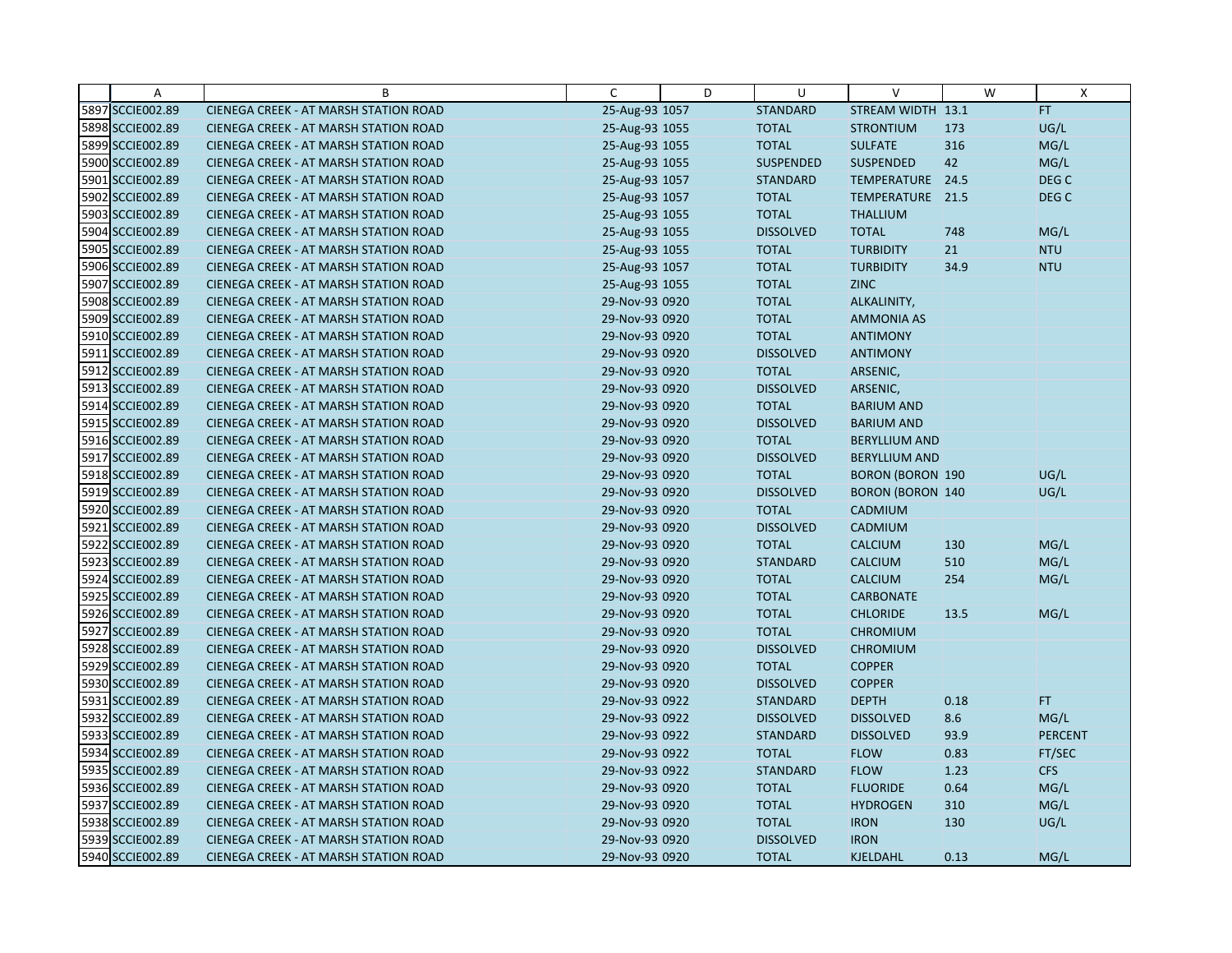| Α                | B                                            | C              | D | U                | V                       | W    | X                |
|------------------|----------------------------------------------|----------------|---|------------------|-------------------------|------|------------------|
| 5941 SCCIE002.89 | CIENEGA CREEK - AT MARSH STATION ROAD        | 29-Nov-93 0920 |   | <b>TOTAL</b>     | <b>LEAD AND</b>         |      |                  |
| 5942 SCCIE002.89 | <b>CIENEGA CREEK - AT MARSH STATION ROAD</b> | 29-Nov-93 0920 |   | <b>DISSOLVED</b> | <b>LEAD AND</b>         |      |                  |
| 5943 SCCIE002.89 | <b>CIENEGA CREEK - AT MARSH STATION ROAD</b> | 29-Nov-93 0920 |   | <b>TOTAL</b>     | <b>MAGNESIUM</b>        | 34.6 | MG/L             |
| 5944 SCCIE002.89 | <b>CIENEGA CREEK - AT MARSH STATION ROAD</b> | 29-Nov-93 0920 |   | <b>TOTAL</b>     | <b>MANGANESE</b>        |      |                  |
| 5945 SCCIE002.89 | CIENEGA CREEK - AT MARSH STATION ROAD        | 29-Nov-93 0920 |   | <b>DISSOLVED</b> | <b>MANGANESE</b>        |      |                  |
| 5946 SCCIE002.89 | <b>CIENEGA CREEK - AT MARSH STATION ROAD</b> | 29-Nov-93 0920 |   | <b>TOTAL</b>     | MERCURY,                |      |                  |
| 5947 SCCIE002.89 | <b>CIENEGA CREEK - AT MARSH STATION ROAD</b> | 29-Nov-93 0920 |   | <b>DISSOLVED</b> | MERCURY,                |      |                  |
| 5948 SCCIE002.89 | <b>CIENEGA CREEK - AT MARSH STATION ROAD</b> | 29-Nov-93 0920 |   | <b>TOTAL</b>     | <b>NICKEL</b>           |      |                  |
| 5949 SCCIE002.89 | <b>CIENEGA CREEK - AT MARSH STATION ROAD</b> | 29-Nov-93 0920 |   | <b>DISSOLVED</b> | <b>NICKEL</b>           |      |                  |
| 5950 SCCIE002.89 | <b>CIENEGA CREEK - AT MARSH STATION ROAD</b> | 29-Nov-93 0920 |   | <b>TOTAL</b>     | PH                      | 8.16 | SU               |
| 5951 SCCIE002.89 | <b>CIENEGA CREEK - AT MARSH STATION ROAD</b> | 29-Nov-93 0922 |   | <b>TOTAL</b>     | <b>PH</b>               | 8.01 | SU               |
| 5952 SCCIE002.89 | CIENEGA CREEK - AT MARSH STATION ROAD        | 29-Nov-93 0920 |   | <b>TOTAL</b>     | <b>PHOSPHORUS</b>       |      |                  |
| 5953 SCCIE002.89 | CIENEGA CREEK - AT MARSH STATION ROAD        | 29-Nov-93 0920 |   | <b>TOTAL</b>     | <b>POTASSIUM</b>        | 5.82 | MG/L             |
| 5954 SCCIE002.89 | CIENEGA CREEK - AT MARSH STATION ROAD        | 29-Nov-93 0920 |   | <b>TOTAL</b>     | <b>SELENIUM AND</b>     |      |                  |
| 5955 SCCIE002.89 | <b>CIENEGA CREEK - AT MARSH STATION ROAD</b> | 29-Nov-93 0920 |   | <b>DISSOLVED</b> | SELENIUM AND            |      |                  |
| 5956 SCCIE002.89 | CIENEGA CREEK - AT MARSH STATION ROAD        | 29-Nov-93 0920 |   | <b>TOTAL</b>     | <b>SILVER</b>           |      |                  |
| 5957 SCCIE002.89 | <b>CIENEGA CREEK - AT MARSH STATION ROAD</b> | 29-Nov-93 0920 |   | <b>DISSOLVED</b> | <b>SILVER</b>           |      |                  |
| 5958 SCCIE002.89 | <b>CIENEGA CREEK - AT MARSH STATION ROAD</b> | 29-Nov-93 0920 |   | <b>TOTAL</b>     | SODIUM                  | 63.8 | MG/L             |
| 5959 SCCIE002.89 | <b>CIENEGA CREEK - AT MARSH STATION ROAD</b> | 29-Nov-93 0920 |   | <b>STANDARD</b>  | <b>SPECIFIC</b>         | 1063 | UMHOS/CM         |
| 5960 SCCIE002.89 | <b>CIENEGA CREEK - AT MARSH STATION ROAD</b> | 29-Nov-93 0922 |   | <b>STANDARD</b>  | <b>SPECIFIC</b>         | 1130 | UMHOS/CM         |
| 5961 SCCIE002.89 | <b>CIENEGA CREEK - AT MARSH STATION ROAD</b> | 29-Nov-93 0922 |   | <b>STANDARD</b>  | STREAM WIDTH 6.8        |      | FT.              |
| 5962 SCCIE002.89 | CIENEGA CREEK - AT MARSH STATION ROAD        | 29-Nov-93 0920 |   | <b>TOTAL</b>     | <b>SULFATE</b>          | 393  | MG/L             |
| 5963 SCCIE002.89 | <b>CIENEGA CREEK - AT MARSH STATION ROAD</b> | 29-Nov-93 0920 |   | <b>SUSPENDED</b> | <b>SUSPENDED</b>        |      |                  |
| 5964 SCCIE002.89 | <b>CIENEGA CREEK - AT MARSH STATION ROAD</b> | 29-Nov-93 0922 |   | <b>STANDARD</b>  | TEMPERATURE 12.5        |      | DEG <sub>C</sub> |
| 5965 SCCIE002.89 | <b>CIENEGA CREEK - AT MARSH STATION ROAD</b> | 29-Nov-93 0922 |   | <b>TOTAL</b>     | TEMPERATURE 14          |      | DEG C            |
| 5966 SCCIE002.89 | CIENEGA CREEK - AT MARSH STATION ROAD        | 29-Nov-93 0920 |   | <b>TOTAL</b>     | <b>THALLIUM</b>         |      |                  |
| 5967 SCCIE002.89 | <b>CIENEGA CREEK - AT MARSH STATION ROAD</b> | 29-Nov-93 0920 |   | <b>DISSOLVED</b> | <b>THALLIUM</b>         |      |                  |
| 5968 SCCIE002.89 | <b>CIENEGA CREEK - AT MARSH STATION ROAD</b> | 29-Nov-93 0920 |   | <b>DISSOLVED</b> | <b>TOTAL</b>            | 837  | MG/L             |
| 5969 SCCIE002.89 | <b>CIENEGA CREEK - AT MARSH STATION ROAD</b> | 29-Nov-93 0920 |   | <b>TOTAL</b>     | <b>TURBIDITY</b>        | 0.2  | <b>NTU</b>       |
| 5970 SCCIE002.89 | <b>CIENEGA CREEK - AT MARSH STATION ROAD</b> | 29-Nov-93 0922 |   | <b>TOTAL</b>     | <b>TURBIDITY</b>        | 0.83 | <b>NTU</b>       |
| 5971 SCCIE002.89 | CIENEGA CREEK - AT MARSH STATION ROAD        | 29-Nov-93 0920 |   | <b>TOTAL</b>     | <b>ZINC</b>             |      |                  |
| 5972 SCCIE002.89 | <b>CIENEGA CREEK - AT MARSH STATION ROAD</b> | 29-Nov-93 0920 |   | <b>DISSOLVED</b> | <b>ZINC</b>             |      |                  |
| 5973 SCCIE002.89 | <b>CIENEGA CREEK - AT MARSH STATION ROAD</b> | 25-Jan-94 0920 |   | <b>TOTAL</b>     | ALKALINITY,             |      |                  |
| 5974 SCCIE002.89 | <b>CIENEGA CREEK - AT MARSH STATION ROAD</b> | 25-Jan-94 0920 |   | <b>TOTAL</b>     | AMMONIA AS              |      |                  |
| 5975 SCCIE002.89 | CIENEGA CREEK - AT MARSH STATION ROAD        | 25-Jan-94 0920 |   | <b>TOTAL</b>     | <b>ANTIMONY</b>         |      |                  |
| 5976 SCCIE002.89 | <b>CIENEGA CREEK - AT MARSH STATION ROAD</b> | 25-Jan-94 0920 |   | <b>TOTAL</b>     | ARSENIC,                |      |                  |
| 5977 SCCIE002.89 | CIENEGA CREEK - AT MARSH STATION ROAD        | 25-Jan-94 0920 |   | <b>TOTAL</b>     | <b>BARIUM AND</b>       |      |                  |
| 5978 SCCIE002.89 | CIENEGA CREEK - AT MARSH STATION ROAD        | 25-Jan-94 0920 |   | <b>TOTAL</b>     | <b>BERYLLIUM AND</b>    |      |                  |
| 5979 SCCIE002.89 | <b>CIENEGA CREEK - AT MARSH STATION ROAD</b> | 25-Jan-94 0920 |   | <b>TOTAL</b>     | <b>BORON (BORON 120</b> |      | UG/L             |
| 5980 SCCIE002.89 | CIENEGA CREEK - AT MARSH STATION ROAD        | 25-Jan-94 0920 |   | <b>TOTAL</b>     | CADMIUM                 |      |                  |
| 5981 SCCIE002.89 | CIENEGA CREEK - AT MARSH STATION ROAD        | 25-Jan-94 0920 |   | <b>TOTAL</b>     | <b>CALCIUM</b>          | 134  | MG/L             |
| 5982 SCCIE002.89 | CIENEGA CREEK - AT MARSH STATION ROAD        | 25-Jan-94 0920 |   | <b>STANDARD</b>  | <b>CALCIUM</b>          | 507  | MG/L             |
| 5983 SCCIE002.89 | <b>CIENEGA CREEK - AT MARSH STATION ROAD</b> | 25-Jan-94 0920 |   | <b>TOTAL</b>     | <b>CALCIUM</b>          | 259  | MG/L             |
| 5984 SCCIE002.89 | <b>CIENEGA CREEK - AT MARSH STATION ROAD</b> | 25-Jan-94 0920 |   | <b>TOTAL</b>     | <b>CARBONATE</b>        |      |                  |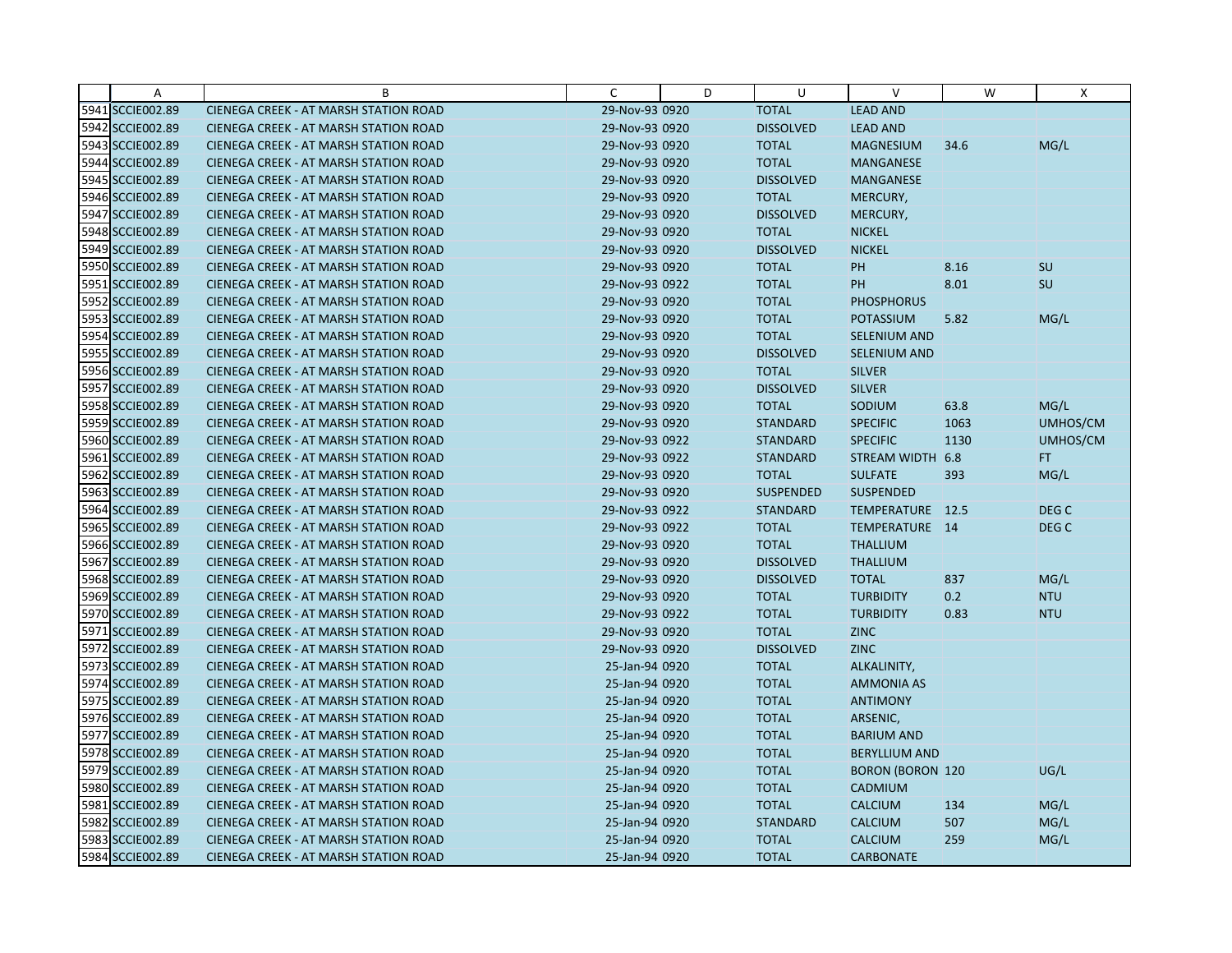| A                | B                                            | C              | D | U                | V                   | W              | X                |
|------------------|----------------------------------------------|----------------|---|------------------|---------------------|----------------|------------------|
| 5985 SCCIE002.89 | CIENEGA CREEK - AT MARSH STATION ROAD        | 25-Jan-94 0920 |   | <b>TOTAL</b>     | <b>CHLORIDE</b>     | 13.5           | MG/L             |
| 5986 SCCIE002.89 | <b>CIENEGA CREEK - AT MARSH STATION ROAD</b> | 25-Jan-94 0920 |   | <b>TOTAL</b>     | <b>CHROMIUM</b>     |                |                  |
| 5987 SCCIE002.89 | <b>CIENEGA CREEK - AT MARSH STATION ROAD</b> | 25-Jan-94 0920 |   | <b>TOTAL</b>     | <b>COPPER</b>       |                |                  |
| 5988 SCCIE002.89 | <b>CIENEGA CREEK - AT MARSH STATION ROAD</b> | 25-Jan-94 0922 |   | <b>STANDARD</b>  | <b>DEPTH</b>        | 0.29           | <b>FT</b>        |
| 5989 SCCIE002.89 | <b>CIENEGA CREEK - AT MARSH STATION ROAD</b> | 25-Jan-94 0922 |   | <b>DISSOLVED</b> | <b>DISSOLVED</b>    | 7.99           | MG/L             |
| 5990 SCCIE002.89 | <b>CIENEGA CREEK - AT MARSH STATION ROAD</b> | 25-Jan-94 0922 |   | <b>STANDARD</b>  | <b>DISSOLVED</b>    | 83.3           | <b>PERCENT</b>   |
| 5991 SCCIE002.89 | <b>CIENEGA CREEK - AT MARSH STATION ROAD</b> | 25-Jan-94 0920 |   | <b>TOTAL</b>     | E. COLI             | $\overline{2}$ | CFU/100          |
| 5992 SCCIE002.89 | <b>CIENEGA CREEK - AT MARSH STATION ROAD</b> | 25-Jan-94 0920 |   | <b>TOTAL</b>     | <b>FECAL</b>        | $\overline{4}$ | CFU/100          |
| 5993 SCCIE002.89 | <b>CIENEGA CREEK - AT MARSH STATION ROAD</b> | 25-Jan-94 0920 |   | <b>TOTAL</b>     | <b>FECAL</b>        | 11             | CFU/100          |
| 5994 SCCIE002.89 | <b>CIENEGA CREEK - AT MARSH STATION ROAD</b> | 25-Jan-94 0922 |   | <b>TOTAL</b>     | <b>FLOW</b>         | 0.96           | FT/SEC           |
| 5995 SCCIE002.89 | <b>CIENEGA CREEK - AT MARSH STATION ROAD</b> | 25-Jan-94 0922 |   | <b>STANDARD</b>  | <b>FLOW</b>         | 1.76           | <b>CFS</b>       |
| 5996 SCCIE002.89 | CIENEGA CREEK - AT MARSH STATION ROAD        | 25-Jan-94 0920 |   | <b>TOTAL</b>     | <b>FLUORIDE</b>     | 0.69           | MG/L             |
| 5997 SCCIE002.89 | <b>CIENEGA CREEK - AT MARSH STATION ROAD</b> | 25-Jan-94 0920 |   | <b>TOTAL</b>     | <b>HYDROGEN</b>     | 316            | MG/L             |
| 5998 SCCIE002.89 | <b>CIENEGA CREEK - AT MARSH STATION ROAD</b> | 25-Jan-94 0920 |   | <b>TOTAL</b>     | <b>IRON</b>         |                |                  |
| 5999 SCCIE002.89 | <b>CIENEGA CREEK - AT MARSH STATION ROAD</b> | 25-Jan-94 0920 |   | <b>TOTAL</b>     | <b>KJELDAHL</b>     | 0.12           | MG/L             |
| 6000 SCCIE002.89 | <b>CIENEGA CREEK - AT MARSH STATION ROAD</b> | 25-Jan-94 0920 |   | <b>TOTAL</b>     | <b>LEAD AND</b>     |                |                  |
| 6001 SCCIE002.89 | <b>CIENEGA CREEK - AT MARSH STATION ROAD</b> | 25-Jan-94 0920 |   | <b>TOTAL</b>     | <b>MAGNESIUM</b>    | 36.2           | MG/L             |
| 6002 SCCIE002.89 | <b>CIENEGA CREEK - AT MARSH STATION ROAD</b> | 25-Jan-94 0920 |   | <b>TOTAL</b>     | <b>MANGANESE</b>    |                |                  |
| 6003 SCCIE002.89 | <b>CIENEGA CREEK - AT MARSH STATION ROAD</b> | 25-Jan-94 0920 |   | <b>TOTAL</b>     | MERCURY,            |                |                  |
| 6004 SCCIE002.89 | <b>CIENEGA CREEK - AT MARSH STATION ROAD</b> | 25-Jan-94 0920 |   | <b>TOTAL</b>     | <b>NICKEL</b>       |                |                  |
| 6005 SCCIE002.89 | <b>CIENEGA CREEK - AT MARSH STATION ROAD</b> | 25-Jan-94 0920 |   | <b>TOTAL</b>     | PH                  | 8.05           | SU               |
| 6006 SCCIE002.89 | <b>CIENEGA CREEK - AT MARSH STATION ROAD</b> | 25-Jan-94 0922 |   | <b>TOTAL</b>     | PH                  | 7.96           | SU               |
| 6007 SCCIE002.89 | CIENEGA CREEK - AT MARSH STATION ROAD        | 25-Jan-94 0920 |   | <b>TOTAL</b>     | <b>PHOSPHORUS</b>   |                |                  |
| 6008 SCCIE002.89 | <b>CIENEGA CREEK - AT MARSH STATION ROAD</b> | 25-Jan-94 0920 |   | <b>TOTAL</b>     | <b>POTASSIUM</b>    | 5.47           | MG/L             |
| 6009 SCCIE002.89 | CIENEGA CREEK - AT MARSH STATION ROAD        | 25-Jan-94 0920 |   | <b>TOTAL</b>     | <b>SELENIUM AND</b> |                |                  |
| 6010 SCCIE002.89 | <b>CIENEGA CREEK - AT MARSH STATION ROAD</b> | 25-Jan-94 0920 |   | <b>TOTAL</b>     | <b>SILVER</b>       |                |                  |
| 6011 SCCIE002.89 | <b>CIENEGA CREEK - AT MARSH STATION ROAD</b> | 25-Jan-94 0920 |   | <b>TOTAL</b>     | SODIUM              | 68.9           | MG/L             |
| 6012 SCCIE002.89 | <b>CIENEGA CREEK - AT MARSH STATION ROAD</b> | 25-Jan-94 0920 |   | <b>STANDARD</b>  | <b>SPECIFIC</b>     | 1067           | UMHOS/CM         |
| 6013 SCCIE002.89 | <b>CIENEGA CREEK - AT MARSH STATION ROAD</b> | 25-Jan-94 0922 |   | <b>STANDARD</b>  | <b>SPECIFIC</b>     | 1126           | UMHOS/CM         |
| 6014 SCCIE002.89 | <b>CIENEGA CREEK - AT MARSH STATION ROAD</b> | 25-Jan-94 0922 |   | <b>STANDARD</b>  | STREAM WIDTH 5.6    |                | FT.              |
| 6015 SCCIE002.89 | CIENEGA CREEK - AT MARSH STATION ROAD        | 25-Jan-94 0920 |   | <b>TOTAL</b>     | <b>SULFATE</b>      | 351            | MG/L             |
| 6016 SCCIE002.89 | <b>CIENEGA CREEK - AT MARSH STATION ROAD</b> | 25-Jan-94 0920 |   | <b>SUSPENDED</b> | <b>SUSPENDED</b>    |                |                  |
| 6017 SCCIE002.89 | <b>CIENEGA CREEK - AT MARSH STATION ROAD</b> | 25-Jan-94 0922 |   | <b>STANDARD</b>  | TEMPERATURE 9.5     |                | DEG <sub>C</sub> |
| 6018 SCCIE002.89 | <b>CIENEGA CREEK - AT MARSH STATION ROAD</b> | 25-Jan-94 0922 |   | <b>TOTAL</b>     | TEMPERATURE 13.5    |                | DEG <sub>C</sub> |
| 6019 SCCIE002.89 | <b>CIENEGA CREEK - AT MARSH STATION ROAD</b> | 25-Jan-94 0920 |   | <b>TOTAL</b>     | <b>THALLIUM</b>     |                |                  |
| 6020 SCCIE002.89 | <b>CIENEGA CREEK - AT MARSH STATION ROAD</b> | 25-Jan-94 0920 |   | <b>DISSOLVED</b> | <b>TOTAL</b>        | 830            | MG/L             |
| 6021 SCCIE002.89 | <b>CIENEGA CREEK - AT MARSH STATION ROAD</b> | 25-Jan-94 0920 |   | <b>TOTAL</b>     | <b>TURBIDITY</b>    | 0.34           | <b>NTU</b>       |
| 6022 SCCIE002.89 | CIENEGA CREEK - AT MARSH STATION ROAD        | 25-Jan-94 0922 |   | <b>TOTAL</b>     | <b>TURBIDITY</b>    | 0.86           | <b>NTU</b>       |
| 6023 SCCIE002.89 | CIENEGA CREEK - AT MARSH STATION ROAD        | 25-Jan-94 0920 |   | <b>TOTAL</b>     | <b>ZINC</b>         |                |                  |
| 6024 SCCIE002.89 | <b>CIENEGA CREEK - AT MARSH STATION ROAD</b> | 10-Mar-94 0810 |   | <b>TOTAL</b>     | ALKALINITY,         |                |                  |
| 6025 SCCIE002.89 | <b>CIENEGA CREEK - AT MARSH STATION ROAD</b> | 10-Mar-94 0810 |   | <b>TOTAL</b>     | <b>AMMONIA AS</b>   |                |                  |
| 6026 SCCIE002.89 | CIENEGA CREEK - AT MARSH STATION ROAD        | 10-Mar-94 0810 |   | <b>TOTAL</b>     | <b>ANTIMONY</b>     |                |                  |
| 6027 SCCIE002.89 | <b>CIENEGA CREEK - AT MARSH STATION ROAD</b> | 10-Mar-94 0810 |   | <b>DISSOLVED</b> | <b>ANTIMONY</b>     |                |                  |
| 6028 SCCIE002.89 | CIENEGA CREEK - AT MARSH STATION ROAD        | 10-Mar-94 0810 |   | <b>TOTAL</b>     | ARSENIC,            |                |                  |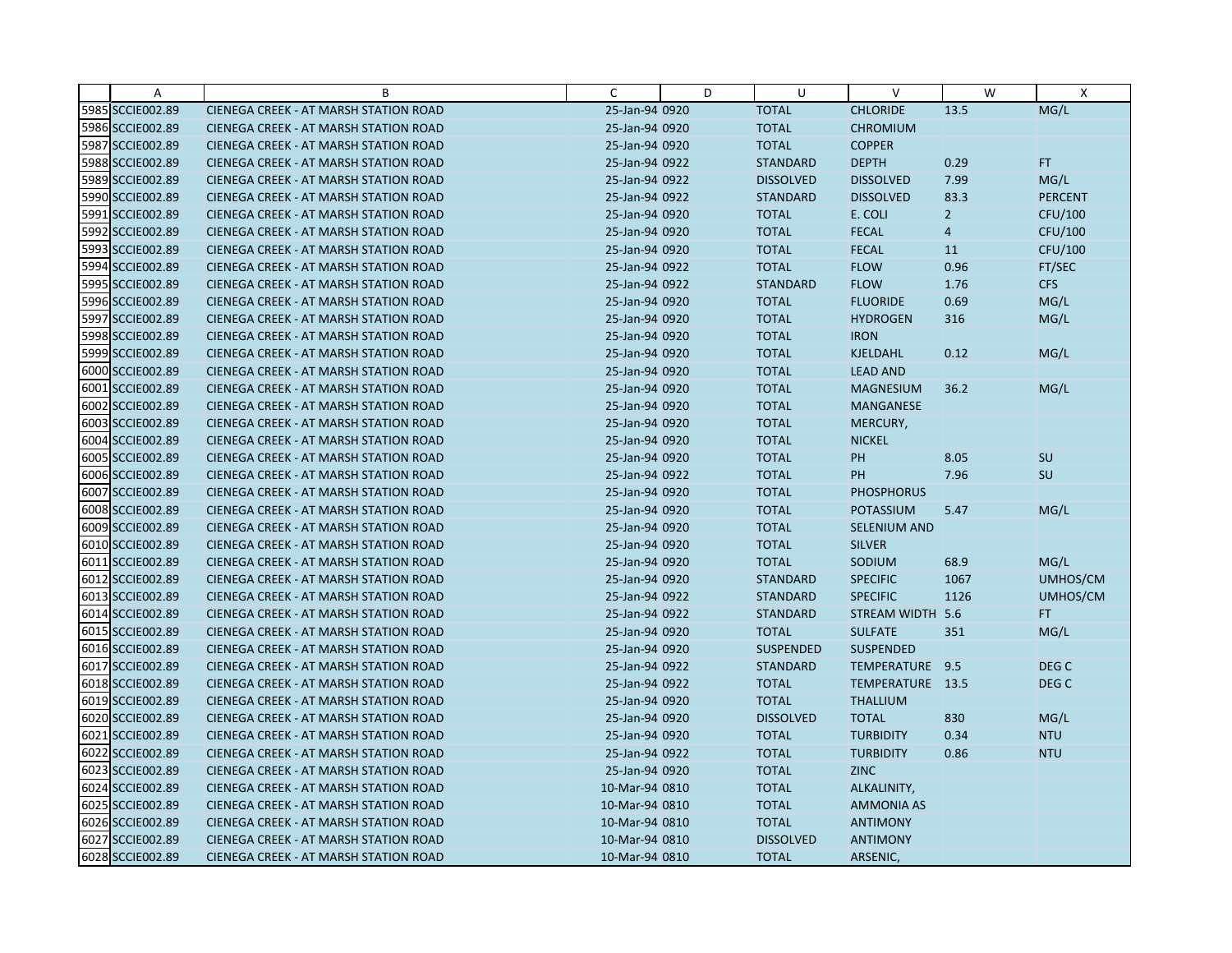| A                | B                                            | C              | D | U                | $\vee$                  | W    | X              |
|------------------|----------------------------------------------|----------------|---|------------------|-------------------------|------|----------------|
| 6029 SCCIE002.89 | CIENEGA CREEK - AT MARSH STATION ROAD        | 10-Mar-94 0810 |   | <b>DISSOLVED</b> | ARSENIC,                |      |                |
| 6030 SCCIE002.89 | <b>CIENEGA CREEK - AT MARSH STATION ROAD</b> | 10-Mar-94 0810 |   | <b>TOTAL</b>     | <b>BARIUM AND</b>       |      |                |
| 6031 SCCIE002.89 | <b>CIENEGA CREEK - AT MARSH STATION ROAD</b> | 10-Mar-94 0810 |   | <b>DISSOLVED</b> | <b>BARIUM AND</b>       |      |                |
| 6032 SCCIE002.89 | <b>CIENEGA CREEK - AT MARSH STATION ROAD</b> | 10-Mar-94 0810 |   | <b>TOTAL</b>     | <b>BERYLLIUM AND</b>    |      |                |
| 6033 SCCIE002.89 | <b>CIENEGA CREEK - AT MARSH STATION ROAD</b> | 10-Mar-94 0810 |   | <b>DISSOLVED</b> | <b>BERYLLIUM AND</b>    |      |                |
| 6034 SCCIE002.89 | <b>CIENEGA CREEK - AT MARSH STATION ROAD</b> | 10-Mar-94 0810 |   | <b>TOTAL</b>     | <b>BORON (BORON 160</b> |      | UG/L           |
| 6035 SCCIE002.89 | CIENEGA CREEK - AT MARSH STATION ROAD        | 10-Mar-94 0810 |   | <b>DISSOLVED</b> | <b>BORON (BORON</b>     |      |                |
| 6036 SCCIE002.89 | CIENEGA CREEK - AT MARSH STATION ROAD        | 10-Mar-94 0810 |   | <b>TOTAL</b>     | <b>CADMIUM</b>          |      |                |
| 6037 SCCIE002.89 | CIENEGA CREEK - AT MARSH STATION ROAD        | 10-Mar-94 0810 |   | <b>DISSOLVED</b> | CADMIUM                 |      |                |
| 6038 SCCIE002.89 | <b>CIENEGA CREEK - AT MARSH STATION ROAD</b> | 10-Mar-94 0810 |   | <b>TOTAL</b>     | <b>CALCIUM</b>          | 128  | MG/L           |
| 6039 SCCIE002.89 | CIENEGA CREEK - AT MARSH STATION ROAD        | 10-Mar-94 0810 |   | <b>TOTAL</b>     | <b>CALCIUM</b>          | 238  | MG/L           |
| 6040 SCCIE002.89 | CIENEGA CREEK - AT MARSH STATION ROAD        | 10-Mar-94 0810 |   | <b>STANDARD</b>  | <b>CALCIUM</b>          | 474  | MG/L           |
| 6041 SCCIE002.89 | <b>CIENEGA CREEK - AT MARSH STATION ROAD</b> | 10-Mar-94 0810 |   | <b>TOTAL</b>     | <b>CARBONATE</b>        |      |                |
| 6042 SCCIE002.89 | <b>CIENEGA CREEK - AT MARSH STATION ROAD</b> | 10-Mar-94 0810 |   | <b>TOTAL</b>     | <b>CHLORIDE</b>         | 11.8 | MG/L           |
| 6043 SCCIE002.89 | <b>CIENEGA CREEK - AT MARSH STATION ROAD</b> | 10-Mar-94 0810 |   | <b>TOTAL</b>     | <b>CHROMIUM</b>         |      |                |
| 6044 SCCIE002.89 | CIENEGA CREEK - AT MARSH STATION ROAD        | 10-Mar-94 0810 |   | <b>DISSOLVED</b> | <b>CHROMIUM</b>         |      |                |
| 6045 SCCIE002.89 | CIENEGA CREEK - AT MARSH STATION ROAD        | 10-Mar-94 0810 |   | <b>TOTAL</b>     | <b>COPPER</b>           |      |                |
| 6046 SCCIE002.89 | <b>CIENEGA CREEK - AT MARSH STATION ROAD</b> | 10-Mar-94 0810 |   | <b>DISSOLVED</b> | <b>COPPER</b>           |      |                |
| 6047 SCCIE002.89 | <b>CIENEGA CREEK - AT MARSH STATION ROAD</b> | 10-Mar-94 0812 |   | <b>STANDARD</b>  | <b>DEPTH</b>            | 0.3  | FT.            |
| 6048 SCCIE002.89 | <b>CIENEGA CREEK - AT MARSH STATION ROAD</b> | 10-Mar-94 0812 |   | <b>DISSOLVED</b> | <b>DISSOLVED</b>        | 8.49 | MG/L           |
| 6049 SCCIE002.89 | <b>CIENEGA CREEK - AT MARSH STATION ROAD</b> | 10-Mar-94 0812 |   | <b>STANDARD</b>  | <b>DISSOLVED</b>        | 87.6 | <b>PERCENT</b> |
| 6050 SCCIE002.89 | CIENEGA CREEK - AT MARSH STATION ROAD        | 10-Mar-94 0812 |   | <b>TOTAL</b>     | <b>FLOW</b>             | 1.02 | FT/SEC         |
| 6051 SCCIE002.89 | CIENEGA CREEK - AT MARSH STATION ROAD        | 10-Mar-94 0812 |   | <b>STANDARD</b>  | <b>FLOW</b>             | 2.18 | <b>CFS</b>     |
| 6052 SCCIE002.89 | <b>CIENEGA CREEK - AT MARSH STATION ROAD</b> | 10-Mar-94 0810 |   | <b>TOTAL</b>     | <b>FLUORIDE</b>         | 0.66 | MG/L           |
| 6053 SCCIE002.89 | CIENEGA CREEK - AT MARSH STATION ROAD        | 10-Mar-94 0810 |   | <b>TOTAL</b>     | <b>HYDROGEN</b>         | 290  | MG/L           |
| 6054 SCCIE002.89 | CIENEGA CREEK - AT MARSH STATION ROAD        | 10-Mar-94 0810 |   | <b>TOTAL</b>     | <b>IRON</b>             |      |                |
| 6055 SCCIE002.89 | CIENEGA CREEK - AT MARSH STATION ROAD        | 10-Mar-94 0810 |   | <b>DISSOLVED</b> | <b>IRON</b>             |      |                |
| 6056 SCCIE002.89 | CIENEGA CREEK - AT MARSH STATION ROAD        | 10-Mar-94 0810 |   | <b>TOTAL</b>     | KJELDAHL                |      |                |
| 6057 SCCIE002.89 | <b>CIENEGA CREEK - AT MARSH STATION ROAD</b> | 10-Mar-94 0810 |   | <b>TOTAL</b>     | <b>LEAD AND</b>         |      |                |
| 6058 SCCIE002.89 | <b>CIENEGA CREEK - AT MARSH STATION ROAD</b> | 10-Mar-94 0810 |   | <b>DISSOLVED</b> | <b>LEAD AND</b>         |      |                |
| 6059 SCCIE002.89 | CIENEGA CREEK - AT MARSH STATION ROAD        | 10-Mar-94 0810 |   | <b>TOTAL</b>     | <b>MAGNESIUM</b>        | 35.7 | MG/L           |
| 6060 SCCIE002.89 | <b>CIENEGA CREEK - AT MARSH STATION ROAD</b> | 10-Mar-94 0810 |   | <b>TOTAL</b>     | <b>MANGANESE</b>        |      |                |
| 6061 SCCIE002.89 | <b>CIENEGA CREEK - AT MARSH STATION ROAD</b> | 10-Mar-94 0810 |   | <b>DISSOLVED</b> | MANGANESE               |      |                |
| 6062 SCCIE002.89 | CIENEGA CREEK - AT MARSH STATION ROAD        | 10-Mar-94 0810 |   | <b>TOTAL</b>     | MERCURY,                |      |                |
| 6063 SCCIE002.89 | <b>CIENEGA CREEK - AT MARSH STATION ROAD</b> | 10-Mar-94 0810 |   | <b>DISSOLVED</b> | MERCURY,                |      |                |
| 6064 SCCIE002.89 | CIENEGA CREEK - AT MARSH STATION ROAD        | 10-Mar-94 0810 |   | <b>TOTAL</b>     | <b>NICKEL</b>           |      |                |
| 6065 SCCIE002.89 | <b>CIENEGA CREEK - AT MARSH STATION ROAD</b> | 10-Mar-94 0810 |   | <b>DISSOLVED</b> | <b>NICKEL</b>           |      |                |
| 6066 SCCIE002.89 | CIENEGA CREEK - AT MARSH STATION ROAD        | 10-Mar-94 0810 |   | <b>TOTAL</b>     | PH                      | 8.34 | SU             |
| 6067 SCCIE002.89 | CIENEGA CREEK - AT MARSH STATION ROAD        | 10-Mar-94 0812 |   | <b>TOTAL</b>     | <b>PH</b>               | 7.63 | SU             |
| 6068 SCCIE002.89 | <b>CIENEGA CREEK - AT MARSH STATION ROAD</b> | 10-Mar-94 0810 |   | <b>TOTAL</b>     | <b>PHOSPHORUS</b>       |      |                |
| 6069 SCCIE002.89 | <b>CIENEGA CREEK - AT MARSH STATION ROAD</b> | 10-Mar-94 0810 |   | <b>TOTAL</b>     | <b>POTASSIUM</b>        | 5.14 | MG/L           |
| 6070 SCCIE002.89 | CIENEGA CREEK - AT MARSH STATION ROAD        | 10-Mar-94 0810 |   | <b>TOTAL</b>     | <b>SELENIUM AND</b>     |      |                |
| 6071 SCCIE002.89 | <b>CIENEGA CREEK - AT MARSH STATION ROAD</b> | 10-Mar-94 0810 |   | <b>DISSOLVED</b> | <b>SELENIUM AND</b>     |      |                |
| 6072 SCCIE002.89 | CIENEGA CREEK - AT MARSH STATION ROAD        | 10-Mar-94 0810 |   | <b>TOTAL</b>     | <b>SILVER</b>           |      |                |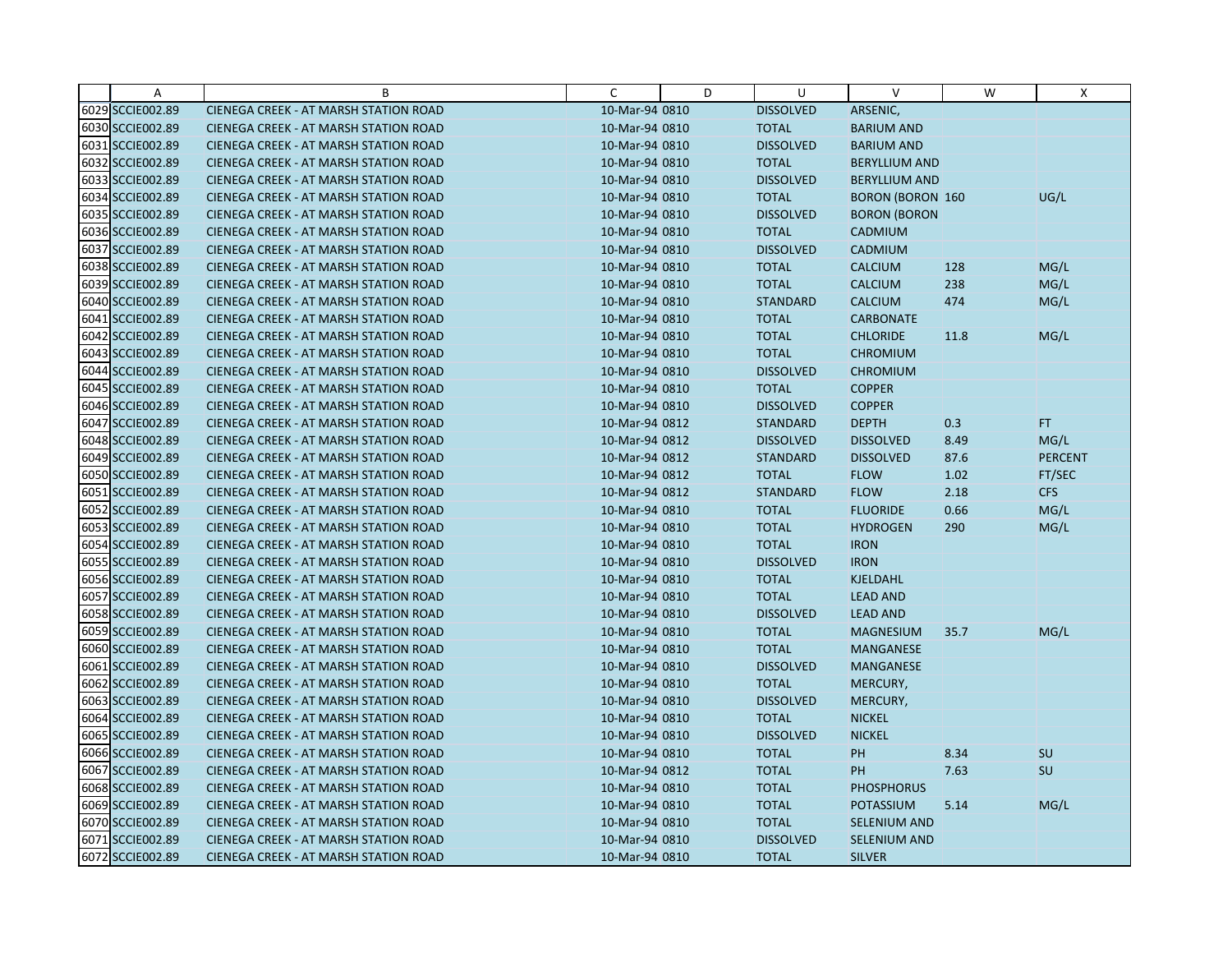| A                | B                                            | C              | D | U                | $\vee$                  | W              | X                |
|------------------|----------------------------------------------|----------------|---|------------------|-------------------------|----------------|------------------|
| 6073 SCCIE002.89 | CIENEGA CREEK - AT MARSH STATION ROAD        | 10-Mar-94 0810 |   | <b>DISSOLVED</b> | <b>SILVER</b>           |                |                  |
| 6074 SCCIE002.89 | CIENEGA CREEK - AT MARSH STATION ROAD        | 10-Mar-94 0810 |   | <b>TOTAL</b>     | SODIUM                  | 65.9           | MG/L             |
| 6075 SCCIE002.89 | <b>CIENEGA CREEK - AT MARSH STATION ROAD</b> | 10-Mar-94 0810 |   | <b>STANDARD</b>  | <b>SPECIFIC</b>         | 998            | UMHOS/CM         |
| 6076 SCCIE002.89 | CIENEGA CREEK - AT MARSH STATION ROAD        | 10-Mar-94 0812 |   | <b>STANDARD</b>  | <b>SPECIFIC</b>         | 1080           | UMHOS/CM         |
| 6077 SCCIE002.89 | CIENEGA CREEK - AT MARSH STATION ROAD        | 10-Mar-94 0812 |   | <b>STANDARD</b>  | STREAM WIDTH            | 6.4            | FT.              |
| 6078 SCCIE002.89 | <b>CIENEGA CREEK - AT MARSH STATION ROAD</b> | 10-Mar-94 0810 |   | <b>TOTAL</b>     | <b>SULFATE</b>          | 330            | MG/L             |
| 6079 SCCIE002.89 | <b>CIENEGA CREEK - AT MARSH STATION ROAD</b> | 10-Mar-94 0810 |   | <b>SUSPENDED</b> | <b>SUSPENDED</b>        | $\overline{4}$ | MG/L             |
| 6080 SCCIE002.89 | <b>CIENEGA CREEK - AT MARSH STATION ROAD</b> | 10-Mar-94 0812 |   | <b>STANDARD</b>  | TEMPERATURE 10          |                | DEG <sub>C</sub> |
| 6081 SCCIE002.89 | CIENEGA CREEK - AT MARSH STATION ROAD        | 10-Mar-94 0812 |   | <b>TOTAL</b>     | TEMPERATURE 11.1        |                | DEG <sub>C</sub> |
| 6082 SCCIE002.89 | CIENEGA CREEK - AT MARSH STATION ROAD        | 10-Mar-94 0810 |   | <b>TOTAL</b>     | <b>THALLIUM</b>         |                |                  |
| 6083 SCCIE002.89 | <b>CIENEGA CREEK - AT MARSH STATION ROAD</b> | 10-Mar-94 0810 |   | <b>DISSOLVED</b> | <b>THALLIUM</b>         |                |                  |
| 6084 SCCIE002.89 | CIENEGA CREEK - AT MARSH STATION ROAD        | 10-Mar-94 0810 |   | <b>DISSOLVED</b> | <b>TOTAL</b>            | 785            | MG/L             |
| 6085 SCCIE002.89 | CIENEGA CREEK - AT MARSH STATION ROAD        | 10-Mar-94 0810 |   | <b>TOTAL</b>     | <b>TURBIDITY</b>        | 0.44           | <b>NTU</b>       |
| 6086 SCCIE002.89 | <b>CIENEGA CREEK - AT MARSH STATION ROAD</b> | 10-Mar-94 0812 |   | <b>TOTAL</b>     | <b>TURBIDITY</b>        | 0.32           | <b>NTU</b>       |
| 6087 SCCIE002.89 | <b>CIENEGA CREEK - AT MARSH STATION ROAD</b> | 10-Mar-94 0810 |   | <b>TOTAL</b>     | <b>ZINC</b>             |                |                  |
| 6088 SCCIE002.89 | CIENEGA CREEK - AT MARSH STATION ROAD        | 10-Mar-94 0810 |   | <b>DISSOLVED</b> | <b>ZINC</b>             |                |                  |
| 6089 SCCIE002.89 | CIENEGA CREEK - AT MARSH STATION ROAD        | 25-May-94 0820 |   | <b>TOTAL</b>     | ALKALINITY,             |                |                  |
| 6090 SCCIE002.89 | CIENEGA CREEK - AT MARSH STATION ROAD        | 25-May-94 0820 |   | <b>TOTAL</b>     | <b>AMMONIA AS</b>       |                |                  |
| 6091 SCCIE002.89 | <b>CIENEGA CREEK - AT MARSH STATION ROAD</b> | 25-May-94 0820 |   | <b>TOTAL</b>     | <b>ANTIMONY</b>         |                |                  |
| 6092 SCCIE002.89 | CIENEGA CREEK - AT MARSH STATION ROAD        | 25-May-94 0820 |   | <b>TOTAL</b>     | ARSENIC,                |                |                  |
| 6093 SCCIE002.89 | CIENEGA CREEK - AT MARSH STATION ROAD        | 25-May-94 0820 |   | <b>TOTAL</b>     | <b>BARIUM AND</b>       |                |                  |
| 6094 SCCIE002.89 | CIENEGA CREEK - AT MARSH STATION ROAD        | 25-May-94 0820 |   | <b>TOTAL</b>     | <b>BERYLLIUM AND</b>    |                |                  |
| 6095 SCCIE002.89 | CIENEGA CREEK - AT MARSH STATION ROAD        | 25-May-94 0820 |   | <b>TOTAL</b>     | <b>BORON (BORON 140</b> |                | UG/L             |
| 6096 SCCIE002.89 | <b>CIENEGA CREEK - AT MARSH STATION ROAD</b> | 25-May-94 0820 |   | <b>TOTAL</b>     | CADMIUM                 |                |                  |
| 6097 SCCIE002.89 | CIENEGA CREEK - AT MARSH STATION ROAD        | 25-May-94 0820 |   | <b>TOTAL</b>     | <b>CALCIUM</b>          | 124            | MG/L             |
| 6098 SCCIE002.89 | CIENEGA CREEK - AT MARSH STATION ROAD        | 25-May-94 0820 |   | <b>STANDARD</b>  | CALCIUM                 | 453            | MG/L             |
| 6099 SCCIE002.89 | CIENEGA CREEK - AT MARSH STATION ROAD        | 25-May-94 0820 |   | <b>TOTAL</b>     | <b>CALCIUM</b>          | 244            | MG/L             |
| 6100 SCCIE002.89 | CIENEGA CREEK - AT MARSH STATION ROAD        | 25-May-94 0820 |   | <b>TOTAL</b>     | <b>CARBONATE</b>        |                |                  |
| 6101 SCCIE002.89 | CIENEGA CREEK - AT MARSH STATION ROAD        | 25-May-94 0820 |   | <b>TOTAL</b>     | <b>CHLORIDE</b>         | 13.2           | MG/L             |
| 6102 SCCIE002.89 | <b>CIENEGA CREEK - AT MARSH STATION ROAD</b> | 25-May-94 0820 |   | <b>TOTAL</b>     | <b>CHROMIUM</b>         |                |                  |
| 6103 SCCIE002.89 | CIENEGA CREEK - AT MARSH STATION ROAD        | 25-May-94 0820 |   | <b>TOTAL</b>     | <b>COPPER</b>           |                |                  |
| 6104 SCCIE002.89 | <b>CIENEGA CREEK - AT MARSH STATION ROAD</b> | 25-May-94 0822 |   | <b>STANDARD</b>  | <b>DEPTH</b>            | 0.22           | FT.              |
| 6105 SCCIE002.89 | CIENEGA CREEK - AT MARSH STATION ROAD        | 25-May-94 0822 |   | <b>DISSOLVED</b> | <b>DISSOLVED</b>        | 8.1            | MG/L             |
| 6106 SCCIE002.89 | <b>CIENEGA CREEK - AT MARSH STATION ROAD</b> | 25-May-94 0822 |   | <b>STANDARD</b>  | <b>DISSOLVED</b>        | 88.4           | <b>PERCENT</b>   |
| 6107 SCCIE002.89 | CIENEGA CREEK - AT MARSH STATION ROAD        | 25-May-94 0820 |   | <b>TOTAL</b>     | E. COLI                 | 19             | CFU/100          |
| 6108 SCCIE002.89 | <b>CIENEGA CREEK - AT MARSH STATION ROAD</b> | 25-May-94 0820 |   | <b>TOTAL</b>     | <b>FECAL</b>            | 22             | CFU/100          |
| 6109 SCCIE002.89 | <b>CIENEGA CREEK - AT MARSH STATION ROAD</b> | 25-May-94 0820 |   | <b>TOTAL</b>     | <b>FECAL</b>            | 56             | CFU/100          |
| 6110 SCCIE002.89 | CIENEGA CREEK - AT MARSH STATION ROAD        | 25-May-94 0822 |   | <b>TOTAL</b>     | <b>FLOW</b>             | 0.96           | FT/SEC           |
| 6111 SCCIE002.89 | CIENEGA CREEK - AT MARSH STATION ROAD        | 25-May-94 0822 |   | <b>STANDARD</b>  | <b>FLOW</b>             | 1.56           | <b>CFS</b>       |
| 6112 SCCIE002.89 | <b>CIENEGA CREEK - AT MARSH STATION ROAD</b> | 25-May-94 0820 |   | <b>TOTAL</b>     | <b>FLUORIDE</b>         | 0.67           | MG/L             |
| 6113 SCCIE002.89 | <b>CIENEGA CREEK - AT MARSH STATION ROAD</b> | 25-May-94 0820 |   | <b>TOTAL</b>     | <b>HYDROGEN</b>         | 298            | MG/L             |
| 6114 SCCIE002.89 | CIENEGA CREEK - AT MARSH STATION ROAD        | 25-May-94 0820 |   | <b>TOTAL</b>     | <b>IRON</b>             |                |                  |
| 6115 SCCIE002.89 | CIENEGA CREEK - AT MARSH STATION ROAD        | 25-May-94 0820 |   | <b>TOTAL</b>     | KJELDAHL                |                |                  |
| 6116 SCCIE002.89 | CIENEGA CREEK - AT MARSH STATION ROAD        | 25-May-94 0820 |   | <b>TOTAL</b>     | <b>LEAD AND</b>         |                |                  |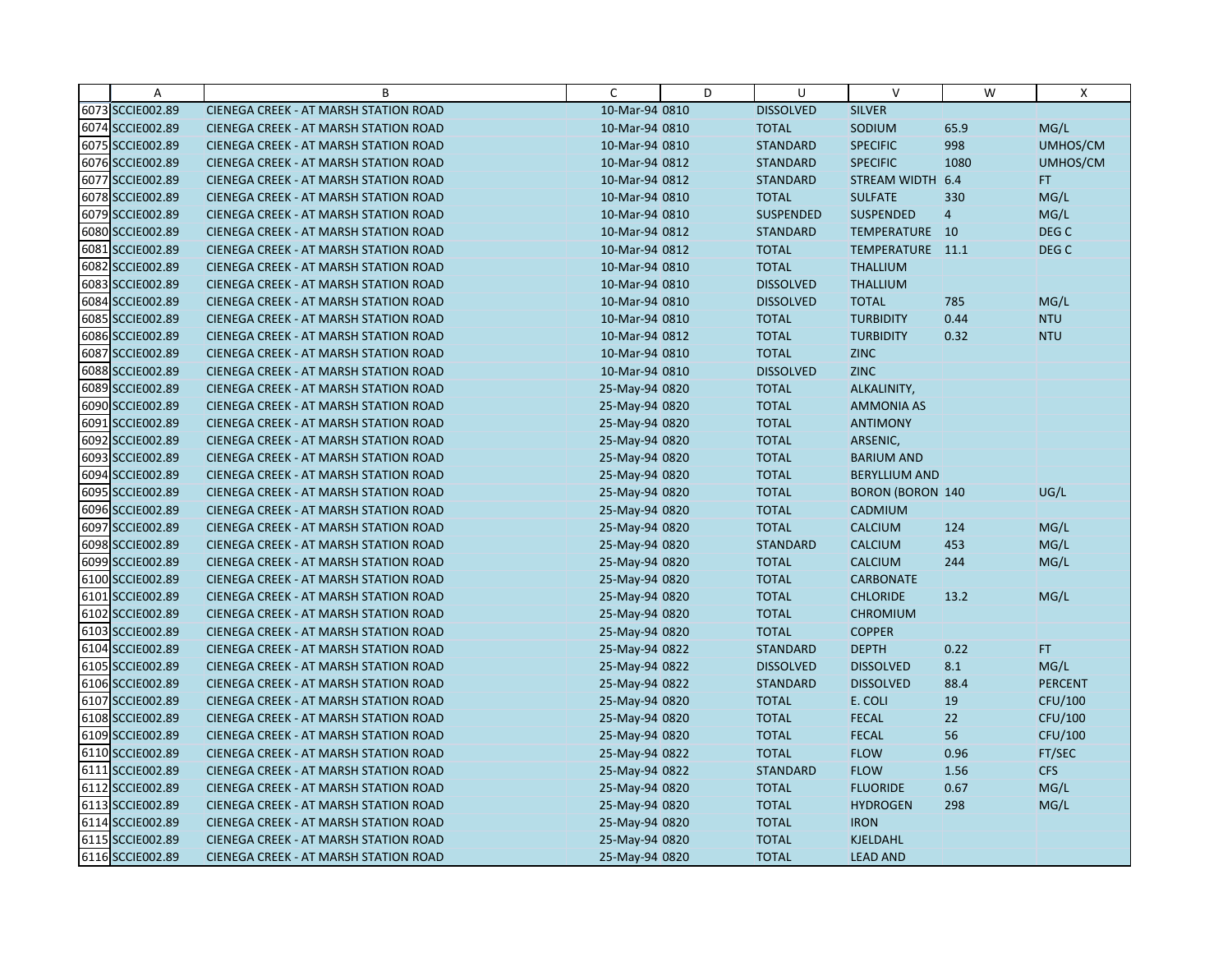| $\overline{A}$   | B                                            | $\mathsf{C}$   | D | U                | $\vee$                  | W    | X          |
|------------------|----------------------------------------------|----------------|---|------------------|-------------------------|------|------------|
| 6117 SCCIE002.89 | CIENEGA CREEK - AT MARSH STATION ROAD        | 25-May-94 0820 |   | <b>TOTAL</b>     | <b>MAGNESIUM</b>        | 33.6 | MG/L       |
| 6118 SCCIE002.89 | CIENEGA CREEK - AT MARSH STATION ROAD        | 25-May-94 0820 |   | <b>TOTAL</b>     | MANGANESE               |      |            |
| 6119 SCCIE002.89 | <b>CIENEGA CREEK - AT MARSH STATION ROAD</b> | 25-May-94 0820 |   | <b>TOTAL</b>     | MERCURY,                |      |            |
| 6120 SCCIE002.89 | <b>CIENEGA CREEK - AT MARSH STATION ROAD</b> | 25-May-94 0820 |   | <b>TOTAL</b>     | <b>NICKEL</b>           |      |            |
| 6121 SCCIE002.89 | CIENEGA CREEK - AT MARSH STATION ROAD        | 25-May-94 0820 |   | <b>TOTAL</b>     | NITRATE +               |      |            |
| 6122 SCCIE002.89 | <b>CIENEGA CREEK - AT MARSH STATION ROAD</b> | 25-May-94 0820 |   | <b>TOTAL</b>     | PH                      | 7.99 | SU         |
| 6123 SCCIE002.89 | <b>CIENEGA CREEK - AT MARSH STATION ROAD</b> | 25-May-94 0822 |   | <b>TOTAL</b>     | PH                      | 7.94 | SU         |
| 6124 SCCIE002.89 | <b>CIENEGA CREEK - AT MARSH STATION ROAD</b> | 25-May-94 0820 |   | <b>TOTAL</b>     | <b>PHOSPHORUS</b>       |      |            |
| 6125 SCCIE002.89 | CIENEGA CREEK - AT MARSH STATION ROAD        | 25-May-94 0820 |   | <b>TOTAL</b>     | POTASSIUM               | 4.65 | MG/L       |
| 6126 SCCIE002.89 | CIENEGA CREEK - AT MARSH STATION ROAD        | 25-May-94 0820 |   | <b>TOTAL</b>     | <b>SELENIUM AND</b>     |      |            |
| 6127 SCCIE002.89 | <b>CIENEGA CREEK - AT MARSH STATION ROAD</b> | 25-May-94 0820 |   | <b>TOTAL</b>     | <b>SILVER</b>           |      |            |
| 6128 SCCIE002.89 | CIENEGA CREEK - AT MARSH STATION ROAD        | 25-May-94 0820 |   | <b>TOTAL</b>     | SODIUM                  | 65.1 | MG/L       |
| 6129 SCCIE002.89 | CIENEGA CREEK - AT MARSH STATION ROAD        | 25-May-94 0820 |   | <b>STANDARD</b>  | <b>SPECIFIC</b>         | 996  | UMHOS/CM   |
| 6130 SCCIE002.89 | CIENEGA CREEK - AT MARSH STATION ROAD        | 25-May-94 0822 |   | <b>STANDARD</b>  | <b>SPECIFIC</b>         | 1118 | UMHOS/CM   |
| 6131 SCCIE002.89 | <b>CIENEGA CREEK - AT MARSH STATION ROAD</b> | 25-May-94 0822 |   | <b>STANDARD</b>  | STREAM WIDTH 6.7        |      | FT.        |
| 6132 SCCIE002.89 | CIENEGA CREEK - AT MARSH STATION ROAD        | 25-May-94 0820 |   | <b>TOTAL</b>     | <b>SULFATE</b>          | 150  | MG/L       |
| 6133 SCCIE002.89 | CIENEGA CREEK - AT MARSH STATION ROAD        | 25-May-94 0820 |   | <b>SUSPENDED</b> | SUSPENDED               |      |            |
| 6134 SCCIE002.89 | CIENEGA CREEK - AT MARSH STATION ROAD        | 25-May-94 0822 |   | <b>STANDARD</b>  | TEMPERATURE 16          |      | DEG C      |
| 6135 SCCIE002.89 | <b>CIENEGA CREEK - AT MARSH STATION ROAD</b> | 25-May-94 0822 |   | <b>TOTAL</b>     | TEMPERATURE 14          |      | DEG C      |
| 6136 SCCIE002.89 | CIENEGA CREEK - AT MARSH STATION ROAD        | 25-May-94 0820 |   | <b>TOTAL</b>     | <b>THALLIUM</b>         |      |            |
| 6137 SCCIE002.89 | CIENEGA CREEK - AT MARSH STATION ROAD        | 25-May-94 0820 |   | <b>DISSOLVED</b> | <b>TOTAL</b>            | 757  | MG/L       |
| 6138 SCCIE002.89 | CIENEGA CREEK - AT MARSH STATION ROAD        | 25-May-94 0820 |   | <b>TOTAL</b>     | <b>TURBIDITY</b>        | 0.1  | <b>NTU</b> |
| 6139 SCCIE002.89 | CIENEGA CREEK - AT MARSH STATION ROAD        | 25-May-94 0822 |   | <b>TOTAL</b>     | <b>TURBIDITY</b>        | 0.19 | <b>NTU</b> |
| 6140 SCCIE002.89 | <b>CIENEGA CREEK - AT MARSH STATION ROAD</b> | 25-May-94 0820 |   | <b>TOTAL</b>     | <b>ZINC</b>             |      |            |
| 6141 SCCIE002.89 | CIENEGA CREEK - AT MARSH STATION ROAD        | 01-Aug-94 1330 |   | <b>TOTAL</b>     | ALKALINITY,             |      |            |
| 6142 SCCIE002.89 | CIENEGA CREEK - AT MARSH STATION ROAD        | 01-Aug-94 1330 |   | <b>TOTAL</b>     | <b>AMMONIA AS</b>       |      |            |
| 6143 SCCIE002.89 | CIENEGA CREEK - AT MARSH STATION ROAD        | 01-Aug-94 1330 |   | <b>TOTAL</b>     | <b>ANTIMONY</b>         |      |            |
| 6144 SCCIE002.89 | CIENEGA CREEK - AT MARSH STATION ROAD        | 01-Aug-94 1330 |   | <b>DISSOLVED</b> | <b>ANTIMONY</b>         |      |            |
| 6145 SCCIE002.89 | CIENEGA CREEK - AT MARSH STATION ROAD        | 01-Aug-94 1330 |   | <b>TOTAL</b>     | ARSENIC,                |      |            |
| 6146 SCCIE002.89 | <b>CIENEGA CREEK - AT MARSH STATION ROAD</b> | 01-Aug-94 1330 |   | <b>DISSOLVED</b> | ARSENIC,                |      |            |
| 6147 SCCIE002.89 | CIENEGA CREEK - AT MARSH STATION ROAD        | 01-Aug-94 1330 |   | <b>TOTAL</b>     | <b>BARIUM AND</b>       |      |            |
| 6148 SCCIE002.89 | <b>CIENEGA CREEK - AT MARSH STATION ROAD</b> | 01-Aug-94 1330 |   | <b>DISSOLVED</b> | <b>BARIUM AND</b>       |      |            |
| 6149 SCCIE002.89 | CIENEGA CREEK - AT MARSH STATION ROAD        | 01-Aug-94 1330 |   | <b>TOTAL</b>     | <b>BERYLLIUM AND</b>    |      |            |
| 6150 SCCIE002.89 | <b>CIENEGA CREEK - AT MARSH STATION ROAD</b> | 01-Aug-94 1330 |   | <b>DISSOLVED</b> | <b>BERYLLIUM AND</b>    |      |            |
| 6151 SCCIE002.89 | CIENEGA CREEK - AT MARSH STATION ROAD        | 01-Aug-94 1330 |   | <b>TOTAL</b>     | <b>BORON (BORON 170</b> |      | UG/L       |
| 6152 SCCIE002.89 | <b>CIENEGA CREEK - AT MARSH STATION ROAD</b> | 01-Aug-94 1330 |   | <b>DISSOLVED</b> | <b>BORON (BORON</b>     |      |            |
| 6153 SCCIE002.89 | <b>CIENEGA CREEK - AT MARSH STATION ROAD</b> | 01-Aug-94 1330 |   | <b>TOTAL</b>     | CADMIUM                 |      |            |
| 6154 SCCIE002.89 | CIENEGA CREEK - AT MARSH STATION ROAD        | 01-Aug-94 1330 |   | <b>DISSOLVED</b> | CADMIUM                 |      |            |
| 6155 SCCIE002.89 | CIENEGA CREEK - AT MARSH STATION ROAD        | 01-Aug-94 1330 |   | <b>TOTAL</b>     | <b>CALCIUM</b>          | 128  | MG/L       |
| 6156 SCCIE002.89 | <b>CIENEGA CREEK - AT MARSH STATION ROAD</b> | 01-Aug-94 1330 |   | <b>STANDARD</b>  | <b>CALCIUM</b>          | 456  | MG/L       |
| 6157 SCCIE002.89 | <b>CIENEGA CREEK - AT MARSH STATION ROAD</b> | 01-Aug-94 1330 |   | <b>TOTAL</b>     | <b>CALCIUM</b>          | 238  | MG/L       |
| 6158 SCCIE002.89 | CIENEGA CREEK - AT MARSH STATION ROAD        | 01-Aug-94 1330 |   | <b>TOTAL</b>     | <b>CARBONATE</b>        |      |            |
| 6159 SCCIE002.89 | CIENEGA CREEK - AT MARSH STATION ROAD        | 01-Aug-94 1330 |   | <b>TOTAL</b>     | <b>CHLORIDE</b>         | 13.0 | MG/L       |
| 6160 SCCIE002.89 | CIENEGA CREEK - AT MARSH STATION ROAD        | 01-Aug-94 1330 |   | <b>TOTAL</b>     | <b>CHROMIUM</b>         |      |            |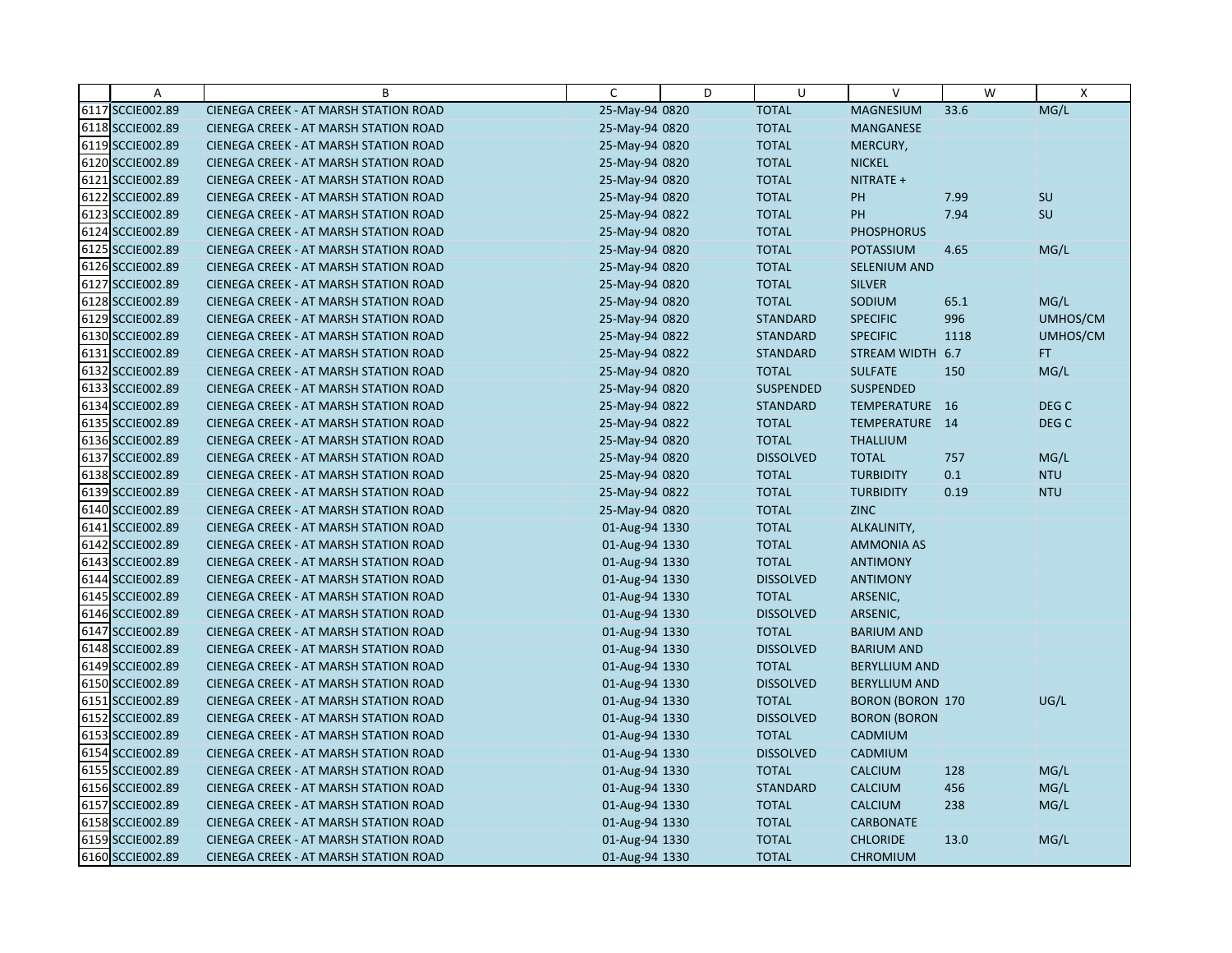| $\overline{A}$   | B                                            | C              | D | U                | $\vee$              | W    | X                |
|------------------|----------------------------------------------|----------------|---|------------------|---------------------|------|------------------|
| 6161 SCCIE002.89 | CIENEGA CREEK - AT MARSH STATION ROAD        | 01-Aug-94 1330 |   | <b>DISSOLVED</b> | <b>CHROMIUM</b>     |      |                  |
| 6162 SCCIE002.89 | CIENEGA CREEK - AT MARSH STATION ROAD        | 01-Aug-94 1330 |   | <b>TOTAL</b>     | <b>COPPER</b>       |      |                  |
| 6163 SCCIE002.89 | <b>CIENEGA CREEK - AT MARSH STATION ROAD</b> | 01-Aug-94 1330 |   | <b>DISSOLVED</b> | <b>COPPER</b>       |      |                  |
| 6164 SCCIE002.89 | <b>CIENEGA CREEK - AT MARSH STATION ROAD</b> | 01-Aug-94 1332 |   | <b>STANDARD</b>  | <b>DEPTH</b>        | 0.32 | <b>FT</b>        |
| 6165 SCCIE002.89 | <b>CIENEGA CREEK - AT MARSH STATION ROAD</b> | 01-Aug-94 1332 |   | <b>DISSOLVED</b> | <b>DISSOLVED</b>    | 6.9  | MG/L             |
| 6166 SCCIE002.89 | <b>CIENEGA CREEK - AT MARSH STATION ROAD</b> | 01-Aug-94 1332 |   | <b>STANDARD</b>  | <b>DISSOLVED</b>    | 94.5 | <b>PERCENT</b>   |
| 6167 SCCIE002.89 | <b>CIENEGA CREEK - AT MARSH STATION ROAD</b> | 01-Aug-94 1332 |   | <b>TOTAL</b>     | <b>FLOW</b>         | 0.19 | FT/SEC           |
| 6168 SCCIE002.89 | <b>CIENEGA CREEK - AT MARSH STATION ROAD</b> | 01-Aug-94 1332 |   | <b>STANDARD</b>  | <b>FLOW</b>         | .42  | <b>CFS</b>       |
| 6169 SCCIE002.89 | CIENEGA CREEK - AT MARSH STATION ROAD        | 01-Aug-94 1330 |   | <b>TOTAL</b>     | <b>FLUORIDE</b>     | 0.64 | MG/L             |
| 6170 SCCIE002.89 | <b>CIENEGA CREEK - AT MARSH STATION ROAD</b> | 01-Aug-94 1330 |   | <b>TOTAL</b>     | <b>HYDROGEN</b>     | 290  | MG/L             |
| 6171 SCCIE002.89 | <b>CIENEGA CREEK - AT MARSH STATION ROAD</b> | 01-Aug-94 1330 |   | <b>TOTAL</b>     | <b>IRON</b>         |      |                  |
| 6172 SCCIE002.89 | CIENEGA CREEK - AT MARSH STATION ROAD        | 01-Aug-94 1330 |   | <b>DISSOLVED</b> | <b>IRON</b>         |      |                  |
| 6173 SCCIE002.89 | CIENEGA CREEK - AT MARSH STATION ROAD        | 01-Aug-94 1330 |   | <b>TOTAL</b>     | KJELDAHL            |      |                  |
| 6174 SCCIE002.89 | <b>CIENEGA CREEK - AT MARSH STATION ROAD</b> | 01-Aug-94 1330 |   | <b>TOTAL</b>     | <b>LEAD AND</b>     |      |                  |
| 6175 SCCIE002.89 | <b>CIENEGA CREEK - AT MARSH STATION ROAD</b> | 01-Aug-94 1330 |   | <b>DISSOLVED</b> | <b>LEAD AND</b>     |      |                  |
| 6176 SCCIE002.89 | CIENEGA CREEK - AT MARSH STATION ROAD        | 01-Aug-94 1330 |   | <b>TOTAL</b>     | <b>MAGNESIUM</b>    | 36.2 | MG/L             |
| 6177 SCCIE002.89 | CIENEGA CREEK - AT MARSH STATION ROAD        | 01-Aug-94 1330 |   | <b>TOTAL</b>     | <b>MANGANESE</b>    |      |                  |
| 6178 SCCIE002.89 | CIENEGA CREEK - AT MARSH STATION ROAD        | 01-Aug-94 1330 |   | <b>DISSOLVED</b> | <b>MANGANESE</b>    |      |                  |
| 6179 SCCIE002.89 | <b>CIENEGA CREEK - AT MARSH STATION ROAD</b> | 01-Aug-94 1330 |   | <b>TOTAL</b>     | MERCURY,            |      |                  |
| 6180 SCCIE002.89 | <b>CIENEGA CREEK - AT MARSH STATION ROAD</b> | 01-Aug-94 1330 |   | <b>DISSOLVED</b> | MERCURY,            |      |                  |
| 6181 SCCIE002.89 | <b>CIENEGA CREEK - AT MARSH STATION ROAD</b> | 01-Aug-94 1330 |   | <b>TOTAL</b>     | <b>NICKEL</b>       |      |                  |
| 6182 SCCIE002.89 | <b>CIENEGA CREEK - AT MARSH STATION ROAD</b> | 01-Aug-94 1330 |   | <b>DISSOLVED</b> | <b>NICKEL</b>       |      |                  |
| 6183 SCCIE002.89 | CIENEGA CREEK - AT MARSH STATION ROAD        | 01-Aug-94 1330 |   | <b>TOTAL</b>     | NITRATE +           |      |                  |
| 6184 SCCIE002.89 | <b>CIENEGA CREEK - AT MARSH STATION ROAD</b> | 01-Aug-94 1330 |   | <b>TOTAL</b>     | PH                  | 7.39 | SU               |
| 6185 SCCIE002.89 | CIENEGA CREEK - AT MARSH STATION ROAD        | 01-Aug-94 1332 |   | <b>TOTAL</b>     | PH                  | 7.74 | SU               |
| 6186 SCCIE002.89 | CIENEGA CREEK - AT MARSH STATION ROAD        | 01-Aug-94 1330 |   | <b>TOTAL</b>     | <b>PHOSPHORUS</b>   |      |                  |
| 6187 SCCIE002.89 | CIENEGA CREEK - AT MARSH STATION ROAD        | 01-Aug-94 1330 |   | <b>TOTAL</b>     | <b>POTASSIUM</b>    | 5.08 | MG/L             |
| 6188 SCCIE002.89 | CIENEGA CREEK - AT MARSH STATION ROAD        | 01-Aug-94 1330 |   | <b>TOTAL</b>     | <b>SELENIUM AND</b> |      |                  |
| 6189 SCCIE002.89 | <b>CIENEGA CREEK - AT MARSH STATION ROAD</b> | 01-Aug-94 1330 |   | <b>DISSOLVED</b> | <b>SELENIUM AND</b> |      |                  |
| 6190 SCCIE002.89 | <b>CIENEGA CREEK - AT MARSH STATION ROAD</b> | 01-Aug-94 1330 |   | <b>TOTAL</b>     | <b>SILVER</b>       |      |                  |
| 6191 SCCIE002.89 | CIENEGA CREEK - AT MARSH STATION ROAD        | 01-Aug-94 1330 |   | <b>DISSOLVED</b> | <b>SILVER</b>       |      |                  |
| 6192 SCCIE002.89 | <b>CIENEGA CREEK - AT MARSH STATION ROAD</b> | 01-Aug-94 1330 |   | <b>TOTAL</b>     | SODIUM              | 66.6 | MG/L             |
| 6193 SCCIE002.89 | <b>CIENEGA CREEK - AT MARSH STATION ROAD</b> | 01-Aug-94 1330 |   | <b>STANDARD</b>  | <b>SPECIFIC</b>     | 1034 | UMHOS/CM         |
| 6194 SCCIE002.89 | <b>CIENEGA CREEK - AT MARSH STATION ROAD</b> | 01-Aug-94 1332 |   | <b>STANDARD</b>  | <b>SPECIFIC</b>     | 1100 | UMHOS/CM         |
| 6195 SCCIE002.89 | CIENEGA CREEK - AT MARSH STATION ROAD        | 01-Aug-94 1332 |   | <b>STANDARD</b>  | STREAM WIDTH 6.0    |      | FT.              |
| 6196 SCCIE002.89 | <b>CIENEGA CREEK - AT MARSH STATION ROAD</b> | 01-Aug-94 1330 |   | <b>TOTAL</b>     | <b>SULFATE</b>      | 384  | MG/L             |
| 6197 SCCIE002.89 | <b>CIENEGA CREEK - AT MARSH STATION ROAD</b> | 01-Aug-94 1330 |   | <b>SUSPENDED</b> | <b>SUSPENDED</b>    | 11   | MG/L             |
| 6198 SCCIE002.89 | CIENEGA CREEK - AT MARSH STATION ROAD        | 01-Aug-94 1332 |   | <b>STANDARD</b>  | TEMPERATURE         | 33.5 | DEG <sub>C</sub> |
| 6199 SCCIE002.89 | CIENEGA CREEK - AT MARSH STATION ROAD        | 01-Aug-94 1332 |   | <b>TOTAL</b>     | TEMPERATURE 25.0    |      | DEG C            |
| 6200 SCCIE002.89 | <b>CIENEGA CREEK - AT MARSH STATION ROAD</b> | 01-Aug-94 1330 |   | <b>TOTAL</b>     | <b>THALLIUM</b>     |      |                  |
| 6201 SCCIE002.89 | <b>CIENEGA CREEK - AT MARSH STATION ROAD</b> | 01-Aug-94 1330 |   | <b>DISSOLVED</b> | <b>THALLIUM</b>     |      |                  |
| 6202 SCCIE002.89 | CIENEGA CREEK - AT MARSH STATION ROAD        | 01-Aug-94 1330 |   | <b>DISSOLVED</b> | <b>TOTAL</b>        | 792  | MG/L             |
| 6203 SCCIE002.89 | CIENEGA CREEK - AT MARSH STATION ROAD        | 01-Aug-94 1330 |   | <b>TOTAL</b>     | <b>TURBIDITY</b>    | 0.56 | <b>NTU</b>       |
| 6204 SCCIE002.89 | CIENEGA CREEK - AT MARSH STATION ROAD        | 01-Aug-94 1332 |   | <b>TOTAL</b>     | <b>TURBIDITY</b>    | 2.08 | <b>NTU</b>       |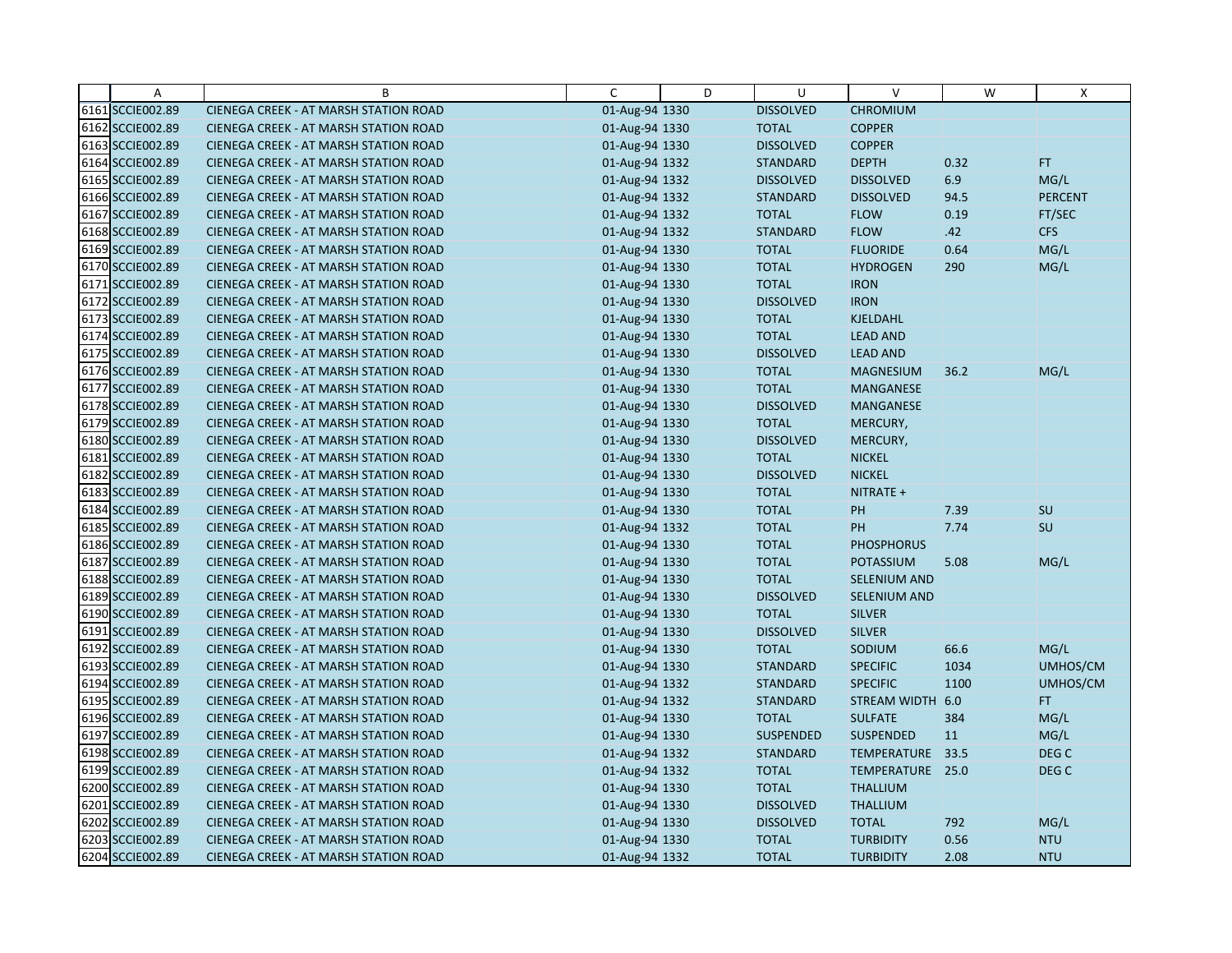| A                | B                                            | C              | D | U                | $\vee$                  | W    | Χ              |
|------------------|----------------------------------------------|----------------|---|------------------|-------------------------|------|----------------|
| 6205 SCCIE002.89 | CIENEGA CREEK - AT MARSH STATION ROAD        | 01-Aug-94 1330 |   | <b>TOTAL</b>     | ZINC                    |      |                |
| 6206 SCCIE002.89 | CIENEGA CREEK - AT MARSH STATION ROAD        | 01-Aug-94 1330 |   | <b>DISSOLVED</b> | ZINC                    |      |                |
| 6207 SCCIE002.89 | <b>CIENEGA CREEK - AT MARSH STATION ROAD</b> | 27-Sep-94 1340 |   | <b>TOTAL</b>     | ALKALINITY,             |      |                |
| 6208 SCCIE002.89 | <b>CIENEGA CREEK - AT MARSH STATION ROAD</b> | 27-Sep-94 1340 |   | <b>TOTAL</b>     | <b>AMMONIA AS</b>       |      |                |
| 6209 SCCIE002.89 | <b>CIENEGA CREEK - AT MARSH STATION ROAD</b> | 27-Sep-94 1340 |   | <b>TOTAL</b>     | <b>ANTIMONY</b>         |      |                |
| 6210 SCCIE002.89 | CIENEGA CREEK - AT MARSH STATION ROAD        | 27-Sep-94 1340 |   | <b>TOTAL</b>     | ARSENIC,                |      |                |
| 6211 SCCIE002.89 | CIENEGA CREEK - AT MARSH STATION ROAD        | 27-Sep-94 1340 |   | <b>TOTAL</b>     | <b>BARIUM AND</b>       | 110  | UG/L           |
| 6212 SCCIE002.89 | CIENEGA CREEK - AT MARSH STATION ROAD        | 27-Sep-94 1340 |   | <b>TOTAL</b>     | <b>BERYLLIUM AND</b>    |      |                |
| 6213 SCCIE002.89 | CIENEGA CREEK - AT MARSH STATION ROAD        | 27-Sep-94 1340 |   | <b>TOTAL</b>     | <b>BORON (BORON 160</b> |      | UG/L           |
| 6214 SCCIE002.89 | CIENEGA CREEK - AT MARSH STATION ROAD        | 27-Sep-94 1340 |   | <b>TOTAL</b>     | CADMIUM                 |      |                |
| 6215 SCCIE002.89 | <b>CIENEGA CREEK - AT MARSH STATION ROAD</b> | 27-Sep-94 1340 |   | <b>TOTAL</b>     | <b>CALCIUM</b>          | 125  | MG/L           |
| 6216 SCCIE002.89 | CIENEGA CREEK - AT MARSH STATION ROAD        | 27-Sep-94 1340 |   | <b>STANDARD</b>  | <b>CALCIUM</b>          | 440  | MG/L           |
| 6217 SCCIE002.89 | CIENEGA CREEK - AT MARSH STATION ROAD        | 27-Sep-94 1340 |   | <b>TOTAL</b>     | <b>CALCIUM</b>          | 272  | MG/L           |
| 6218 SCCIE002.89 | CIENEGA CREEK - AT MARSH STATION ROAD        | 27-Sep-94 1340 |   | <b>TOTAL</b>     | <b>CARBONATE</b>        |      |                |
| 6219 SCCIE002.89 | <b>CIENEGA CREEK - AT MARSH STATION ROAD</b> | 27-Sep-94 1340 |   | <b>TOTAL</b>     | <b>CHLORIDE</b>         | 12.1 | MG/L           |
| 6220 SCCIE002.89 | CIENEGA CREEK - AT MARSH STATION ROAD        | 27-Sep-94 1340 |   | <b>TOTAL</b>     | <b>CHROMIUM</b>         |      |                |
| 6221 SCCIE002.89 | CIENEGA CREEK - AT MARSH STATION ROAD        | 27-Sep-94 1340 |   | <b>TOTAL</b>     | <b>COPPER</b>           |      |                |
| 6222 SCCIE002.89 | CIENEGA CREEK - AT MARSH STATION ROAD        | 27-Sep-94 1342 |   | <b>STANDARD</b>  | <b>DEPTH</b>            | 0.12 | FT.            |
| 6223 SCCIE002.89 | <b>CIENEGA CREEK - AT MARSH STATION ROAD</b> | 27-Sep-94 1342 |   | <b>DISSOLVED</b> | <b>DISSOLVED</b>        | 4.75 | MG/L           |
| 6224 SCCIE002.89 | CIENEGA CREEK - AT MARSH STATION ROAD        | 27-Sep-94 1342 |   | <b>STANDARD</b>  | <b>DISSOLVED</b>        | 60.6 | <b>PERCENT</b> |
| 6225 SCCIE002.89 | <b>CIENEGA CREEK - AT MARSH STATION ROAD</b> | 27-Sep-94 1340 |   | <b>TOTAL</b>     | E. COLI                 | 32   | CFU/100        |
| 6226 SCCIE002.89 | CIENEGA CREEK - AT MARSH STATION ROAD        | 27-Sep-94 1340 |   | <b>TOTAL</b>     | <b>FECAL</b>            | 84   | CFU/100        |
| 6227 SCCIE002.89 | CIENEGA CREEK - AT MARSH STATION ROAD        | 27-Sep-94 1340 |   | <b>TOTAL</b>     | <b>FECAL</b>            | 124  | CFU/100        |
| 6228 SCCIE002.89 | <b>CIENEGA CREEK - AT MARSH STATION ROAD</b> | 27-Sep-94 1342 |   | <b>TOTAL</b>     | <b>FLOW</b>             | 0.73 | FT/SEC         |
| 6229 SCCIE002.89 | CIENEGA CREEK - AT MARSH STATION ROAD        | 27-Sep-94 1342 |   | <b>STANDARD</b>  | <b>FLOW</b>             | .63  | CFS            |
| 6230 SCCIE002.89 | CIENEGA CREEK - AT MARSH STATION ROAD        | 27-Sep-94 1340 |   | <b>TOTAL</b>     | <b>FLUORIDE</b>         | 0.65 | MG/L           |
| 6231 SCCIE002.89 | CIENEGA CREEK - AT MARSH STATION ROAD        | 27-Sep-94 1340 |   | <b>TOTAL</b>     | <b>HYDROGEN</b>         | 332  | MG/L           |
| 6232 SCCIE002.89 | CIENEGA CREEK - AT MARSH STATION ROAD        | 27-Sep-94 1340 |   | <b>TOTAL</b>     | <b>IRON</b>             | 100  | UG/L           |
| 6233 SCCIE002.89 | CIENEGA CREEK - AT MARSH STATION ROAD        | 27-Sep-94 1340 |   | <b>TOTAL</b>     | KJELDAHL                | 0.17 | MG/L           |
| 6234 SCCIE002.89 | <b>CIENEGA CREEK - AT MARSH STATION ROAD</b> | 27-Sep-94 1340 |   | <b>TOTAL</b>     | <b>LEAD AND</b>         |      |                |
| 6235 SCCIE002.89 | CIENEGA CREEK - AT MARSH STATION ROAD        | 27-Sep-94 1340 |   | <b>TOTAL</b>     | <b>MAGNESIUM</b>        | 31.3 | MG/L           |
| 6236 SCCIE002.89 | CIENEGA CREEK - AT MARSH STATION ROAD        | 27-Sep-94 1340 |   | <b>TOTAL</b>     | <b>MANGANESE</b>        |      |                |
| 6237 SCCIE002.89 | CIENEGA CREEK - AT MARSH STATION ROAD        | 27-Sep-94 1340 |   | <b>TOTAL</b>     | MERCURY,                |      |                |
| 6238 SCCIE002.89 | CIENEGA CREEK - AT MARSH STATION ROAD        | 27-Sep-94 1340 |   | <b>TOTAL</b>     | <b>NICKEL</b>           |      |                |
| 6239 SCCIE002.89 | CIENEGA CREEK - AT MARSH STATION ROAD        | 27-Sep-94 1340 |   | <b>TOTAL</b>     | NITRATE +               | 0.20 | MG/L           |
| 6240 SCCIE002.89 | <b>CIENEGA CREEK - AT MARSH STATION ROAD</b> | 27-Sep-94 1340 |   | <b>TOTAL</b>     | PH                      | 8.05 | SU             |
| 6241 SCCIE002.89 | <b>CIENEGA CREEK - AT MARSH STATION ROAD</b> | 27-Sep-94 1342 |   | <b>TOTAL</b>     | PH                      | 7.66 | SU             |
| 6242 SCCIE002.89 | CIENEGA CREEK - AT MARSH STATION ROAD        | 27-Sep-94 1340 |   | <b>TOTAL</b>     | <b>PHOSPHORUS</b>       |      |                |
| 6243 SCCIE002.89 | CIENEGA CREEK - AT MARSH STATION ROAD        | 27-Sep-94 1340 |   | <b>TOTAL</b>     | POTASSIUM               | 5.55 | MG/L           |
| 6244 SCCIE002.89 | <b>CIENEGA CREEK - AT MARSH STATION ROAD</b> | 27-Sep-94 1340 |   | <b>TOTAL</b>     | <b>SELENIUM AND</b>     |      |                |
| 6245 SCCIE002.89 | <b>CIENEGA CREEK - AT MARSH STATION ROAD</b> | 27-Sep-94 1340 |   | <b>TOTAL</b>     | <b>SILVER</b>           |      |                |
| 6246 SCCIE002.89 | CIENEGA CREEK - AT MARSH STATION ROAD        | 27-Sep-94 1340 |   | <b>TOTAL</b>     | SODIUM                  | 60.3 | MG/L           |
| 6247 SCCIE002.89 | CIENEGA CREEK - AT MARSH STATION ROAD        | 27-Sep-94 1340 |   | <b>STANDARD</b>  | <b>SPECIFIC</b>         | 966  | UMHOS/CM       |
| 6248 SCCIE002.89 | CIENEGA CREEK - AT MARSH STATION ROAD        | 27-Sep-94 1342 |   | <b>STANDARD</b>  | <b>SPECIFIC</b>         | 984  | UMHOS/CM       |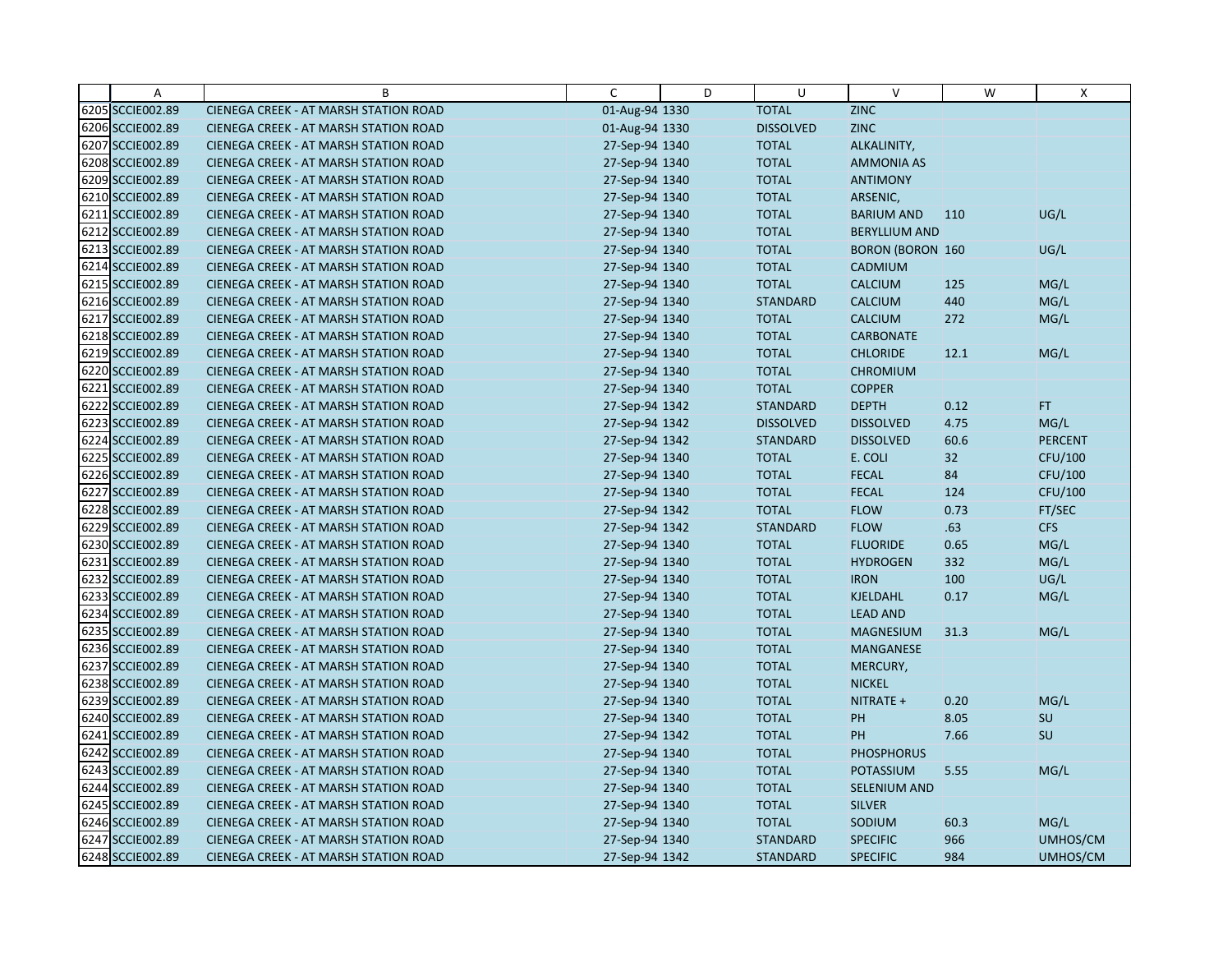| Α                | B                                            | C              | D | U                | $\vee$                  | W         | Χ                |
|------------------|----------------------------------------------|----------------|---|------------------|-------------------------|-----------|------------------|
| 6249 SCCIE002.89 | CIENEGA CREEK - AT MARSH STATION ROAD        | 27-Sep-94 1342 |   | <b>STANDARD</b>  | STREAM WIDTH 6.0        |           | FT.              |
| 6250 SCCIE002.89 | CIENEGA CREEK - AT MARSH STATION ROAD        | 27-Sep-94 1340 |   | <b>TOTAL</b>     | <b>SULFATE</b>          | 313       | MG/L             |
| 6251 SCCIE002.89 | <b>CIENEGA CREEK - AT MARSH STATION ROAD</b> | 27-Sep-94 1340 |   | <b>SUSPENDED</b> | <b>SUSPENDED</b>        |           |                  |
| 6252 SCCIE002.89 | <b>CIENEGA CREEK - AT MARSH STATION ROAD</b> | 27-Sep-94 1342 |   | <b>STANDARD</b>  | TEMPERATURE 31.1        |           | DEG C            |
| 6253 SCCIE002.89 | CIENEGA CREEK - AT MARSH STATION ROAD        | 27-Sep-94 1342 |   | <b>TOTAL</b>     | TEMPERATURE 21.4        |           | DEG <sub>C</sub> |
| 6254 SCCIE002.89 | <b>CIENEGA CREEK - AT MARSH STATION ROAD</b> | 27-Sep-94 1340 |   | <b>TOTAL</b>     | <b>THALLIUM</b>         |           |                  |
| 6255 SCCIE002.89 | <b>CIENEGA CREEK - AT MARSH STATION ROAD</b> | 27-Sep-94 1340 |   | <b>DISSOLVED</b> | <b>TOTAL</b>            | 712       | MG/L             |
| 6256 SCCIE002.89 | CIENEGA CREEK - AT MARSH STATION ROAD        | 27-Sep-94 1340 |   | <b>TOTAL</b>     | <b>TURBIDITY</b>        | 0.74      | <b>NTU</b>       |
| 6257 SCCIE002.89 | CIENEGA CREEK - AT MARSH STATION ROAD        | 27-Sep-94 1342 |   | <b>TOTAL</b>     | <b>TURBIDITY</b>        | 1.48      | <b>NTU</b>       |
| 6258 SCCIE002.89 | <b>CIENEGA CREEK - AT MARSH STATION ROAD</b> | 27-Sep-94 1340 |   | <b>TOTAL</b>     | <b>ZINC</b>             |           |                  |
| 6259 SCCIE002.89 | <b>CIENEGA CREEK - AT MARSH STATION ROAD</b> | 30-Nov-94 1420 |   | <b>TOTAL</b>     | ALKALINITY,             |           |                  |
| 6260 SCCIE002.89 | CIENEGA CREEK - AT MARSH STATION ROAD        | 30-Nov-94 1420 |   | <b>TOTAL</b>     | <b>AMMONIA AS</b>       |           |                  |
| 6261 SCCIE002.89 | CIENEGA CREEK - AT MARSH STATION ROAD        | 30-Nov-94 1420 |   | <b>TOTAL</b>     | <b>ANTIMONY</b>         |           |                  |
| 6262 SCCIE002.89 | <b>CIENEGA CREEK - AT MARSH STATION ROAD</b> | 30-Nov-94 1420 |   | <b>DISSOLVED</b> | <b>ANTIMONY</b>         |           |                  |
| 6263 SCCIE002.89 | <b>CIENEGA CREEK - AT MARSH STATION ROAD</b> | 30-Nov-94 1420 |   | <b>TOTAL</b>     | ARSENIC,                |           |                  |
| 6264 SCCIE002.89 | CIENEGA CREEK - AT MARSH STATION ROAD        | 30-Nov-94 1420 |   | <b>DISSOLVED</b> | ARSENIC,                |           |                  |
| 6265 SCCIE002.89 | CIENEGA CREEK - AT MARSH STATION ROAD        | 30-Nov-94 1420 |   | <b>TOTAL</b>     | <b>BARIUM AND</b>       |           |                  |
| 6266 SCCIE002.89 | <b>CIENEGA CREEK - AT MARSH STATION ROAD</b> | 30-Nov-94 1420 |   | <b>DISSOLVED</b> | <b>BARIUM AND</b>       |           |                  |
| 6267 SCCIE002.89 | <b>CIENEGA CREEK - AT MARSH STATION ROAD</b> | 30-Nov-94 1420 |   | <b>TOTAL</b>     | <b>BERYLLIUM AND</b>    |           |                  |
| 6268 SCCIE002.89 | <b>CIENEGA CREEK - AT MARSH STATION ROAD</b> | 30-Nov-94 1420 |   | <b>DISSOLVED</b> | <b>BERYLLIUM AND</b>    |           |                  |
| 6269 SCCIE002.89 | <b>CIENEGA CREEK - AT MARSH STATION ROAD</b> | 30-Nov-94 1420 |   | <b>TOTAL</b>     | <b>BORON (BORON 180</b> |           | UG/L             |
| 6270 SCCIE002.89 | <b>CIENEGA CREEK - AT MARSH STATION ROAD</b> | 30-Nov-94 1420 |   | <b>TOTAL</b>     | <b>CADMIUM</b>          |           |                  |
| 6271 SCCIE002.89 | CIENEGA CREEK - AT MARSH STATION ROAD        | 30-Nov-94 1420 |   | <b>DISSOLVED</b> | CADMIUM                 |           |                  |
| 6272 SCCIE002.89 | <b>CIENEGA CREEK - AT MARSH STATION ROAD</b> | 30-Nov-94 1420 |   | <b>TOTAL</b>     | <b>CALCIUM</b>          | 121       | MG/L             |
| 6273 SCCIE002.89 | CIENEGA CREEK - AT MARSH STATION ROAD        | 30-Nov-94 1420 |   | <b>STANDARD</b>  | <b>CALCIUM</b>          | 434       | MG/L             |
| 6274 SCCIE002.89 | CIENEGA CREEK - AT MARSH STATION ROAD        | 30-Nov-94 1420 |   | <b>TOTAL</b>     | <b>CALCIUM</b>          | 258       | MG/L             |
| 6275 SCCIE002.89 | CIENEGA CREEK - AT MARSH STATION ROAD        | 30-Nov-94 1420 |   | <b>TOTAL</b>     | <b>CARBONATE</b>        |           |                  |
| 6276 SCCIE002.89 | CIENEGA CREEK - AT MARSH STATION ROAD        | 30-Nov-94 1420 |   | <b>TOTAL</b>     | <b>CHLORIDE</b>         | 10.3      | MG/L             |
| 6277 SCCIE002.89 | <b>CIENEGA CREEK - AT MARSH STATION ROAD</b> | 30-Nov-94 1420 |   | <b>TOTAL</b>     | <b>CHROMIUM</b>         |           |                  |
| 6278 SCCIE002.89 | <b>CIENEGA CREEK - AT MARSH STATION ROAD</b> | 30-Nov-94 1420 |   | <b>DISSOLVED</b> | <b>CHROMIUM</b>         |           |                  |
| 6279 SCCIE002.89 | CIENEGA CREEK - AT MARSH STATION ROAD        | 30-Nov-94 1420 |   | <b>TOTAL</b>     | <b>COPPER</b>           | <b>10</b> | UG/L             |
| 6280 SCCIE002.89 | <b>CIENEGA CREEK - AT MARSH STATION ROAD</b> | 30-Nov-94 1420 |   | <b>DISSOLVED</b> | <b>COPPER</b>           |           |                  |
| 6281 SCCIE002.89 | <b>CIENEGA CREEK - AT MARSH STATION ROAD</b> | 30-Nov-94 1422 |   | <b>STANDARD</b>  | <b>DEPTH</b>            | 0.29      | FT.              |
| 6282 SCCIE002.89 | CIENEGA CREEK - AT MARSH STATION ROAD        | 30-Nov-94 1422 |   | <b>DISSOLVED</b> | <b>DISSOLVED</b>        | 6.92      | MG/L             |
| 6283 SCCIE002.89 | <b>CIENEGA CREEK - AT MARSH STATION ROAD</b> | 30-Nov-94 1422 |   | <b>STANDARD</b>  | <b>DISSOLVED</b>        | 78.9      | <b>PERCENT</b>   |
| 6284 SCCIE002.89 | <b>CIENEGA CREEK - AT MARSH STATION ROAD</b> | 30-Nov-94 1422 |   | <b>TOTAL</b>     | <b>FLOW</b>             | 0.73      | FT/SEC           |
| 6285 SCCIE002.89 | <b>CIENEGA CREEK - AT MARSH STATION ROAD</b> | 30-Nov-94 1422 |   | <b>STANDARD</b>  | <b>FLOW</b>             | 1.1       | <b>CFS</b>       |
| 6286 SCCIE002.89 | CIENEGA CREEK - AT MARSH STATION ROAD        | 30-Nov-94 1420 |   | <b>TOTAL</b>     | <b>FLUORIDE</b>         | 0.76      | MG/L             |
| 6287 SCCIE002.89 | <b>CIENEGA CREEK - AT MARSH STATION ROAD</b> | 30-Nov-94 1420 |   | <b>TOTAL</b>     | <b>HYDROGEN</b>         | 315       | MG/L             |
| 6288 SCCIE002.89 | <b>CIENEGA CREEK - AT MARSH STATION ROAD</b> | 30-Nov-94 1420 |   | <b>TOTAL</b>     | <b>IRON</b>             |           |                  |
| 6289 SCCIE002.89 | <b>CIENEGA CREEK - AT MARSH STATION ROAD</b> | 30-Nov-94 1420 |   | <b>DISSOLVED</b> | <b>IRON</b>             |           |                  |
| 6290 SCCIE002.89 | <b>CIENEGA CREEK - AT MARSH STATION ROAD</b> | 30-Nov-94 1420 |   | <b>TOTAL</b>     | <b>KJELDAHL</b>         |           |                  |
| 6291 SCCIE002.89 | CIENEGA CREEK - AT MARSH STATION ROAD        | 30-Nov-94 1420 |   | <b>TOTAL</b>     | <b>LEAD AND</b>         |           |                  |
| 6292 SCCIE002.89 | CIENEGA CREEK - AT MARSH STATION ROAD        | 30-Nov-94 1420 |   | <b>DISSOLVED</b> | <b>LEAD AND</b>         |           |                  |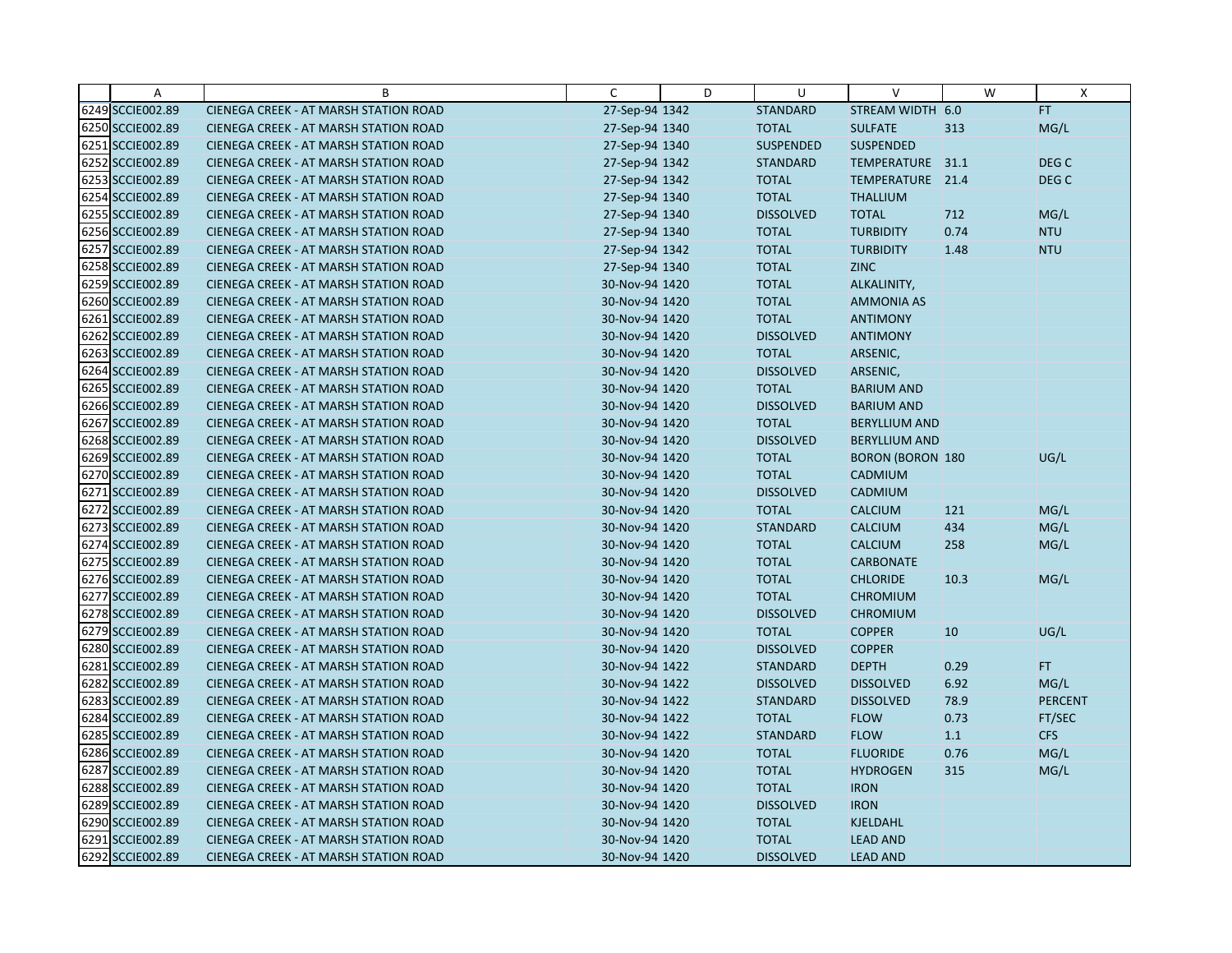| A                | B                                            | C              | D | U                | $\vee$                  | W    | Χ                |
|------------------|----------------------------------------------|----------------|---|------------------|-------------------------|------|------------------|
| 6293 SCCIE002.89 | CIENEGA CREEK - AT MARSH STATION ROAD        | 30-Nov-94 1420 |   | <b>TOTAL</b>     | <b>MAGNESIUM</b>        | 33.2 | MG/L             |
| 6294 SCCIE002.89 | <b>CIENEGA CREEK - AT MARSH STATION ROAD</b> | 30-Nov-94 1420 |   | <b>TOTAL</b>     | <b>MANGANESE</b>        |      |                  |
| 6295 SCCIE002.89 | <b>CIENEGA CREEK - AT MARSH STATION ROAD</b> | 30-Nov-94 1420 |   | <b>TOTAL</b>     | MERCURY,                |      |                  |
| 6296 SCCIE002.89 | <b>CIENEGA CREEK - AT MARSH STATION ROAD</b> | 30-Nov-94 1420 |   | <b>DISSOLVED</b> | MERCURY,                |      |                  |
| 6297 SCCIE002.89 | <b>CIENEGA CREEK - AT MARSH STATION ROAD</b> | 30-Nov-94 1420 |   | <b>TOTAL</b>     | <b>NICKEL</b>           |      |                  |
| 6298 SCCIE002.89 | <b>CIENEGA CREEK - AT MARSH STATION ROAD</b> | 30-Nov-94 1420 |   | <b>DISSOLVED</b> | <b>NICKEL</b>           |      |                  |
| 6299 SCCIE002.89 | CIENEGA CREEK - AT MARSH STATION ROAD        | 30-Nov-94 1420 |   | <b>TOTAL</b>     | NITRATE +               |      |                  |
| 6300 SCCIE002.89 | CIENEGA CREEK - AT MARSH STATION ROAD        | 30-Nov-94 1420 |   | <b>TOTAL</b>     | <b>PH</b>               | 8.02 | <b>SU</b>        |
| 6301 SCCIE002.89 | CIENEGA CREEK - AT MARSH STATION ROAD        | 30-Nov-94 1422 |   | <b>TOTAL</b>     | PH                      | 7.68 | SU               |
| 6302 SCCIE002.89 | <b>CIENEGA CREEK - AT MARSH STATION ROAD</b> | 30-Nov-94 1420 |   | <b>TOTAL</b>     | <b>PHOSPHORUS</b>       |      |                  |
| 6303 SCCIE002.89 | <b>CIENEGA CREEK - AT MARSH STATION ROAD</b> | 30-Nov-94 1420 |   | <b>TOTAL</b>     | POTASSIUM               | 4.58 | MG/L             |
| 6304 SCCIE002.89 | CIENEGA CREEK - AT MARSH STATION ROAD        | 30-Nov-94 1420 |   | <b>TOTAL</b>     | <b>SELENIUM AND</b>     |      |                  |
| 6305 SCCIE002.89 | <b>CIENEGA CREEK - AT MARSH STATION ROAD</b> | 30-Nov-94 1420 |   | <b>TOTAL</b>     | <b>SILVER</b>           |      |                  |
| 6306 SCCIE002.89 | <b>CIENEGA CREEK - AT MARSH STATION ROAD</b> | 30-Nov-94 1420 |   | <b>DISSOLVED</b> | <b>SILVER</b>           |      |                  |
| 6307 SCCIE002.89 | <b>CIENEGA CREEK - AT MARSH STATION ROAD</b> | 30-Nov-94 1420 |   | <b>TOTAL</b>     | SODIUM                  | 62.8 | MG/L             |
| 6308 SCCIE002.89 | CIENEGA CREEK - AT MARSH STATION ROAD        | 30-Nov-94 1420 |   | <b>STANDARD</b>  | <b>SPECIFIC</b>         | 987  | UMHOS/CM         |
| 6309 SCCIE002.89 | CIENEGA CREEK - AT MARSH STATION ROAD        | 30-Nov-94 1422 |   | <b>STANDARD</b>  | <b>SPECIFIC</b>         | 883  | UMHOS/CM         |
| 6310 SCCIE002.89 | <b>CIENEGA CREEK - AT MARSH STATION ROAD</b> | 30-Nov-94 1422 |   | <b>STANDARD</b>  | STREAM WIDTH 3.8        |      | FT.              |
| 6311 SCCIE002.89 | <b>CIENEGA CREEK - AT MARSH STATION ROAD</b> | 30-Nov-94 1420 |   | <b>TOTAL</b>     | <b>SULFATE</b>          | 306  | MG/L             |
| 6312 SCCIE002.89 | CIENEGA CREEK - AT MARSH STATION ROAD        | 30-Nov-94 1420 |   | <b>SUSPENDED</b> | SUSPENDED               |      |                  |
| 6313 SCCIE002.89 | <b>CIENEGA CREEK - AT MARSH STATION ROAD</b> | 30-Nov-94 1422 |   | <b>STANDARD</b>  | TEMPERATURE 17.5        |      | DEG <sub>C</sub> |
| 6314 SCCIE002.89 | <b>CIENEGA CREEK - AT MARSH STATION ROAD</b> | 30-Nov-94 1422 |   | <b>TOTAL</b>     | TEMPERATURE 15.8        |      | DEG C            |
| 6315 SCCIE002.89 | CIENEGA CREEK - AT MARSH STATION ROAD        | 30-Nov-94 1420 |   | <b>TOTAL</b>     | <b>THALLIUM</b>         |      |                  |
| 6316 SCCIE002.89 | <b>CIENEGA CREEK - AT MARSH STATION ROAD</b> | 30-Nov-94 1420 |   | <b>DISSOLVED</b> | <b>THALLIUM</b>         |      |                  |
| 6317 SCCIE002.89 | CIENEGA CREEK - AT MARSH STATION ROAD        | 30-Nov-94 1420 |   | <b>DISSOLVED</b> | <b>TOTAL</b>            | 718  | MG/L             |
| 6318 SCCIE002.89 | CIENEGA CREEK - AT MARSH STATION ROAD        | 30-Nov-94 1420 |   | <b>TOTAL</b>     | <b>TURBIDITY</b>        | 0.34 | <b>NTU</b>       |
| 6319 SCCIE002.89 | CIENEGA CREEK - AT MARSH STATION ROAD        | 30-Nov-94 1422 |   | <b>TOTAL</b>     | <b>TURBIDITY</b>        | 0.69 | <b>NTU</b>       |
| 6320 SCCIE002.89 | CIENEGA CREEK - AT MARSH STATION ROAD        | 30-Nov-94 1420 |   | <b>TOTAL</b>     | <b>ZINC</b>             |      |                  |
| 6321 SCCIE002.89 | <b>CIENEGA CREEK - AT MARSH STATION ROAD</b> | 30-Nov-94 1420 |   | <b>DISSOLVED</b> | <b>ZINC</b>             |      |                  |
| 6322 SCCIE002.89 | <b>CIENEGA CREEK - AT MARSH STATION ROAD</b> | 17-Mar-95 1320 |   | <b>TOTAL</b>     | ALKALINITY,             |      |                  |
| 6323 SCCIE002.89 | CIENEGA CREEK - AT MARSH STATION ROAD        | 17-Mar-95 1320 |   | <b>TOTAL</b>     | <b>AMMONIA AS</b>       |      |                  |
| 6324 SCCIE002.89 | <b>CIENEGA CREEK - AT MARSH STATION ROAD</b> | 17-Mar-95 1320 |   | <b>TOTAL</b>     | <b>ANTIMONY</b>         |      |                  |
| 6325 SCCIE002.89 | <b>CIENEGA CREEK - AT MARSH STATION ROAD</b> | 17-Mar-95 1320 |   | <b>DISSOLVED</b> | <b>ANTIMONY</b>         |      |                  |
| 6326 SCCIE002.89 | <b>CIENEGA CREEK - AT MARSH STATION ROAD</b> | 17-Mar-95 1320 |   | <b>TOTAL</b>     | ARSENIC,                |      |                  |
| 6327 SCCIE002.89 | <b>CIENEGA CREEK - AT MARSH STATION ROAD</b> | 17-Mar-95 1320 |   | <b>DISSOLVED</b> | ARSENIC,                |      |                  |
| 6328 SCCIE002.89 | CIENEGA CREEK - AT MARSH STATION ROAD        | 17-Mar-95 1320 |   | <b>TOTAL</b>     | <b>BARIUM AND</b>       |      |                  |
| 6329 SCCIE002.89 | <b>CIENEGA CREEK - AT MARSH STATION ROAD</b> | 17-Mar-95 1320 |   | <b>DISSOLVED</b> | <b>BARIUM AND</b>       |      |                  |
| 6330 SCCIE002.89 | CIENEGA CREEK - AT MARSH STATION ROAD        | 17-Mar-95 1320 |   | <b>TOTAL</b>     | <b>BERYLLIUM AND</b>    |      |                  |
| 6331 SCCIE002.89 | CIENEGA CREEK - AT MARSH STATION ROAD        | 17-Mar-95 1320 |   | <b>DISSOLVED</b> | <b>BERYLLIUM AND</b>    |      |                  |
| 6332 SCCIE002.89 | <b>CIENEGA CREEK - AT MARSH STATION ROAD</b> | 17-Mar-95 1320 |   | <b>TOTAL</b>     | <b>BORON (BORON 170</b> |      | UG/L             |
| 6333 SCCIE002.89 | <b>CIENEGA CREEK - AT MARSH STATION ROAD</b> | 17-Mar-95 1320 |   | <b>DISSOLVED</b> | <b>BORON (BORON 120</b> |      | UG/L             |
| 6334 SCCIE002.89 | CIENEGA CREEK - AT MARSH STATION ROAD        | 17-Mar-95 1320 |   | <b>TOTAL</b>     | CADMIUM                 |      |                  |
| 6335 SCCIE002.89 | <b>CIENEGA CREEK - AT MARSH STATION ROAD</b> | 17-Mar-95 1320 |   | <b>DISSOLVED</b> | CADMIUM                 |      |                  |
| 6336 SCCIE002.89 | CIENEGA CREEK - AT MARSH STATION ROAD        | 17-Mar-95 1320 |   | <b>TOTAL</b>     | <b>CALCIUM</b>          | 117  | MG/L             |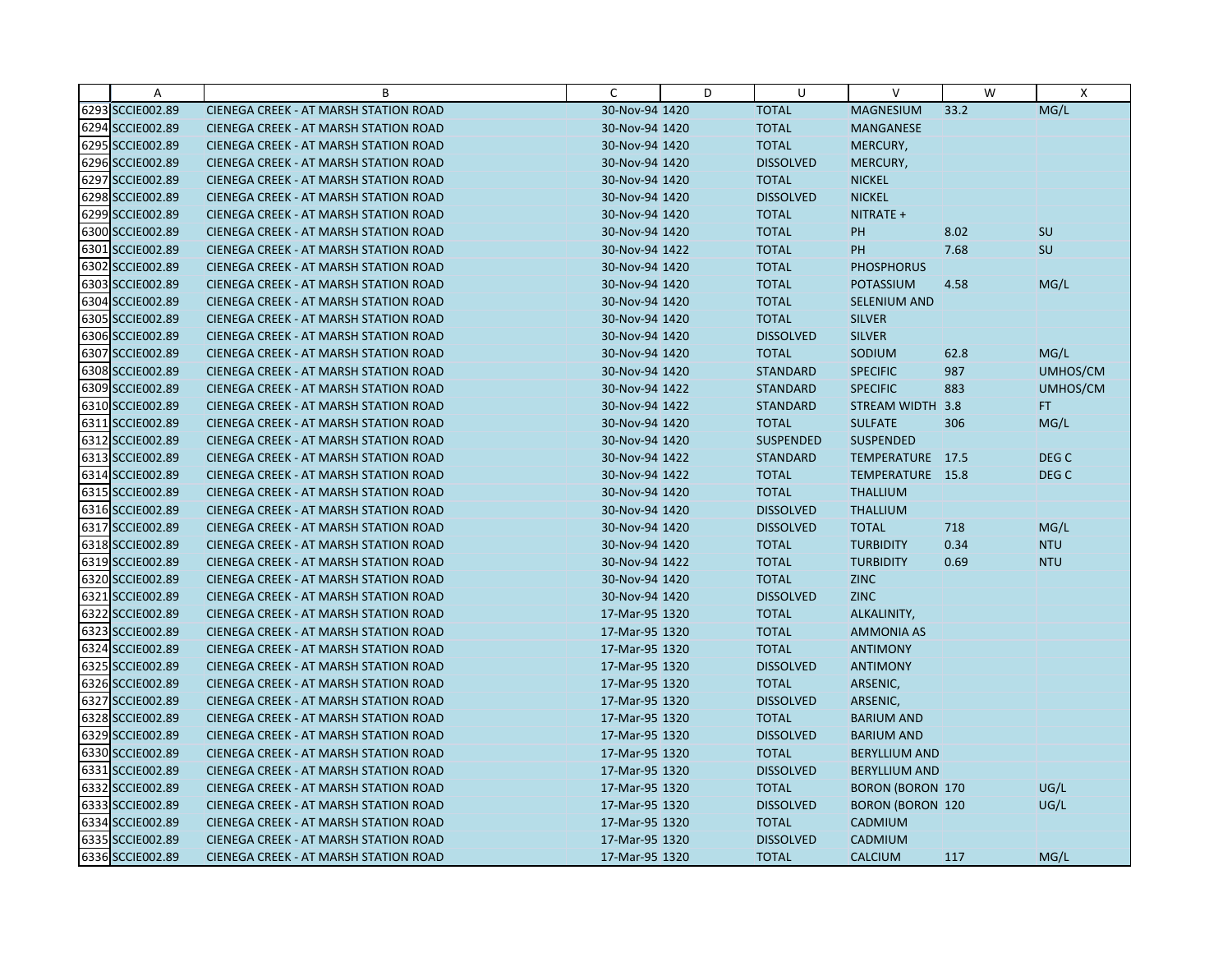| Α                | B                                            | C              | D | U                | $\vee$              | W    | X              |
|------------------|----------------------------------------------|----------------|---|------------------|---------------------|------|----------------|
| 6337 SCCIE002.89 | CIENEGA CREEK - AT MARSH STATION ROAD        | 17-Mar-95 1320 |   | <b>STANDARD</b>  | <b>CALCIUM</b>      | 429  | MG/L           |
| 6338 SCCIE002.89 | CIENEGA CREEK - AT MARSH STATION ROAD        | 17-Mar-95 1320 |   | <b>TOTAL</b>     | <b>CALCIUM</b>      | 245  | MG/L           |
| 6339 SCCIE002.89 | <b>CIENEGA CREEK - AT MARSH STATION ROAD</b> | 17-Mar-95 1320 |   | <b>TOTAL</b>     | <b>CARBONATE</b>    |      |                |
| 6340 SCCIE002.89 | <b>CIENEGA CREEK - AT MARSH STATION ROAD</b> | 17-Mar-95 1320 |   | <b>TOTAL</b>     | <b>CHLORIDE</b>     | 11.3 | MG/L           |
| 6341 SCCIE002.89 | <b>CIENEGA CREEK - AT MARSH STATION ROAD</b> | 17-Mar-95 1320 |   | <b>TOTAL</b>     | <b>CHROMIUM</b>     |      |                |
| 6342 SCCIE002.89 | <b>CIENEGA CREEK - AT MARSH STATION ROAD</b> | 17-Mar-95 1320 |   | <b>DISSOLVED</b> | <b>CHROMIUM</b>     |      |                |
| 6343 SCCIE002.89 | <b>CIENEGA CREEK - AT MARSH STATION ROAD</b> | 17-Mar-95 1320 |   | <b>TOTAL</b>     | <b>COPPER</b>       |      |                |
| 6344 SCCIE002.89 | CIENEGA CREEK - AT MARSH STATION ROAD        | 17-Mar-95 1320 |   | <b>DISSOLVED</b> | <b>COPPER</b>       |      |                |
| 6345 SCCIE002.89 | CIENEGA CREEK - AT MARSH STATION ROAD        | 17-Mar-95 1322 |   | <b>STANDARD</b>  | <b>DEPTH</b>        | 0.3  | FT.            |
| 6346 SCCIE002.89 | <b>CIENEGA CREEK - AT MARSH STATION ROAD</b> | 17-Mar-95 1322 |   | <b>DISSOLVED</b> | <b>DISSOLVED</b>    | 8.2  | MG/L           |
| 6347 SCCIE002.89 | <b>CIENEGA CREEK - AT MARSH STATION ROAD</b> | 17-Mar-95 1322 |   | <b>STANDARD</b>  | <b>DISSOLVED</b>    | 90.9 | <b>PERCENT</b> |
| 6348 SCCIE002.89 | CIENEGA CREEK - AT MARSH STATION ROAD        | 17-Mar-95 1322 |   | <b>TOTAL</b>     | <b>FLOW</b>         | 1.1  | FT/SEC         |
| 6349 SCCIE002.89 | CIENEGA CREEK - AT MARSH STATION ROAD        | 17-Mar-95 1322 |   | <b>STANDARD</b>  | <b>FLOW</b>         | 2.55 | <b>CFS</b>     |
| 6350 SCCIE002.89 | <b>CIENEGA CREEK - AT MARSH STATION ROAD</b> | 17-Mar-95 1320 |   | <b>TOTAL</b>     | <b>FLUORIDE</b>     | 0.67 | MG/L           |
| 6351 SCCIE002.89 | <b>CIENEGA CREEK - AT MARSH STATION ROAD</b> | 17-Mar-95 1320 |   | <b>TOTAL</b>     | <b>HYDROGEN</b>     | 299  | MG/L           |
| 6352 SCCIE002.89 | CIENEGA CREEK - AT MARSH STATION ROAD        | 17-Mar-95 1320 |   | <b>TOTAL</b>     | <b>IRON</b>         |      |                |
| 6353 SCCIE002.89 | CIENEGA CREEK - AT MARSH STATION ROAD        | 17-Mar-95 1320 |   | <b>DISSOLVED</b> | <b>IRON</b>         |      |                |
| 6354 SCCIE002.89 | <b>CIENEGA CREEK - AT MARSH STATION ROAD</b> | 17-Mar-95 1320 |   | <b>TOTAL</b>     | <b>KJELDAHL</b>     | 0.14 | MG/L           |
| 6355 SCCIE002.89 | <b>CIENEGA CREEK - AT MARSH STATION ROAD</b> | 17-Mar-95 1320 |   | <b>TOTAL</b>     | <b>LEAD AND</b>     |      |                |
| 6356 SCCIE002.89 | CIENEGA CREEK - AT MARSH STATION ROAD        | 17-Mar-95 1320 |   | <b>DISSOLVED</b> | <b>LEAD AND</b>     |      |                |
| 6357 SCCIE002.89 | <b>CIENEGA CREEK - AT MARSH STATION ROAD</b> | 17-Mar-95 1320 |   | <b>TOTAL</b>     | <b>MAGNESIUM</b>    | 33.5 | MG/L           |
| 6358 SCCIE002.89 | <b>CIENEGA CREEK - AT MARSH STATION ROAD</b> | 17-Mar-95 1320 |   | <b>TOTAL</b>     | <b>MANGANESE</b>    |      |                |
| 6359 SCCIE002.89 | <b>CIENEGA CREEK - AT MARSH STATION ROAD</b> | 17-Mar-95 1320 |   | <b>DISSOLVED</b> | MANGANESE           |      |                |
| 6360 SCCIE002.89 | <b>CIENEGA CREEK - AT MARSH STATION ROAD</b> | 17-Mar-95 1320 |   | <b>TOTAL</b>     | MERCURY,            |      |                |
| 6361 SCCIE002.89 | CIENEGA CREEK - AT MARSH STATION ROAD        | 17-Mar-95 1320 |   | <b>DISSOLVED</b> | MERCURY,            |      |                |
| 6362 SCCIE002.89 | CIENEGA CREEK - AT MARSH STATION ROAD        | 17-Mar-95 1320 |   | <b>TOTAL</b>     | <b>NICKEL</b>       |      |                |
| 6363 SCCIE002.89 | CIENEGA CREEK - AT MARSH STATION ROAD        | 17-Mar-95 1320 |   | <b>DISSOLVED</b> | <b>NICKEL</b>       |      |                |
| 6364 SCCIE002.89 | CIENEGA CREEK - AT MARSH STATION ROAD        | 17-Mar-95 1320 |   | <b>TOTAL</b>     | NITRATE +           |      |                |
| 6365 SCCIE002.89 | <b>CIENEGA CREEK - AT MARSH STATION ROAD</b> | 17-Mar-95 1320 |   | <b>TOTAL</b>     | PH                  | 8.16 | SU             |
| 6366 SCCIE002.89 | <b>CIENEGA CREEK - AT MARSH STATION ROAD</b> | 17-Mar-95 1322 |   | <b>TOTAL</b>     | <b>PH</b>           | 7.85 | SU             |
| 6367 SCCIE002.89 | CIENEGA CREEK - AT MARSH STATION ROAD        | 17-Mar-95 1320 |   | <b>TOTAL</b>     | <b>PHOSPHORUS</b>   |      |                |
| 6368 SCCIE002.89 | <b>CIENEGA CREEK - AT MARSH STATION ROAD</b> | 17-Mar-95 1320 |   | <b>TOTAL</b>     | <b>POTASSIUM</b>    | 3.89 | MG/L           |
| 6369 SCCIE002.89 | <b>CIENEGA CREEK - AT MARSH STATION ROAD</b> | 17-Mar-95 1320 |   | <b>TOTAL</b>     | <b>SELENIUM AND</b> |      |                |
| 6370 SCCIE002.89 | CIENEGA CREEK - AT MARSH STATION ROAD        | 17-Mar-95 1320 |   | <b>DISSOLVED</b> | <b>SELENIUM AND</b> |      |                |
| 6371 SCCIE002.89 | <b>CIENEGA CREEK - AT MARSH STATION ROAD</b> | 17-Mar-95 1320 |   | <b>TOTAL</b>     | <b>SILVER</b>       |      |                |
| 6372 SCCIE002.89 | <b>CIENEGA CREEK - AT MARSH STATION ROAD</b> | 17-Mar-95 1320 |   | <b>DISSOLVED</b> | <b>SILVER</b>       |      |                |
| 6373 SCCIE002.89 | <b>CIENEGA CREEK - AT MARSH STATION ROAD</b> | 17-Mar-95 1320 |   | <b>TOTAL</b>     | SODIUM              | 63.4 | MG/L           |
| 6374 SCCIE002.89 | CIENEGA CREEK - AT MARSH STATION ROAD        | 17-Mar-95 1320 |   | <b>STANDARD</b>  | <b>SPECIFIC</b>     | 1030 | UMHOS/CM       |
| 6375 SCCIE002.89 | CIENEGA CREEK - AT MARSH STATION ROAD        | 17-Mar-95 1322 |   | <b>STANDARD</b>  | <b>SPECIFIC</b>     | 945  | UMHOS/CM       |
| 6376 SCCIE002.89 | <b>CIENEGA CREEK - AT MARSH STATION ROAD</b> | 17-Mar-95 1322 |   | <b>STANDARD</b>  | STREAM WIDTH 7.5    |      | FT.            |
| 6377 SCCIE002.89 | <b>CIENEGA CREEK - AT MARSH STATION ROAD</b> | 17-Mar-95 1320 |   | <b>TOTAL</b>     | <b>SULFATE</b>      | 287  | MG/L           |
| 6378 SCCIE002.89 | <b>CIENEGA CREEK - AT MARSH STATION ROAD</b> | 17-Mar-95 1320 |   | <b>SUSPENDED</b> | <b>SUSPENDED</b>    |      |                |
| 6379 SCCIE002.89 | CIENEGA CREEK - AT MARSH STATION ROAD        | 17-Mar-95 1322 |   | <b>STANDARD</b>  | TEMPERATURE 23.5    |      | DEG C          |
| 6380 SCCIE002.89 | CIENEGA CREEK - AT MARSH STATION ROAD        | 17-Mar-95 1322 |   | <b>TOTAL</b>     | TEMPERATURE 20.4    |      | DEG C          |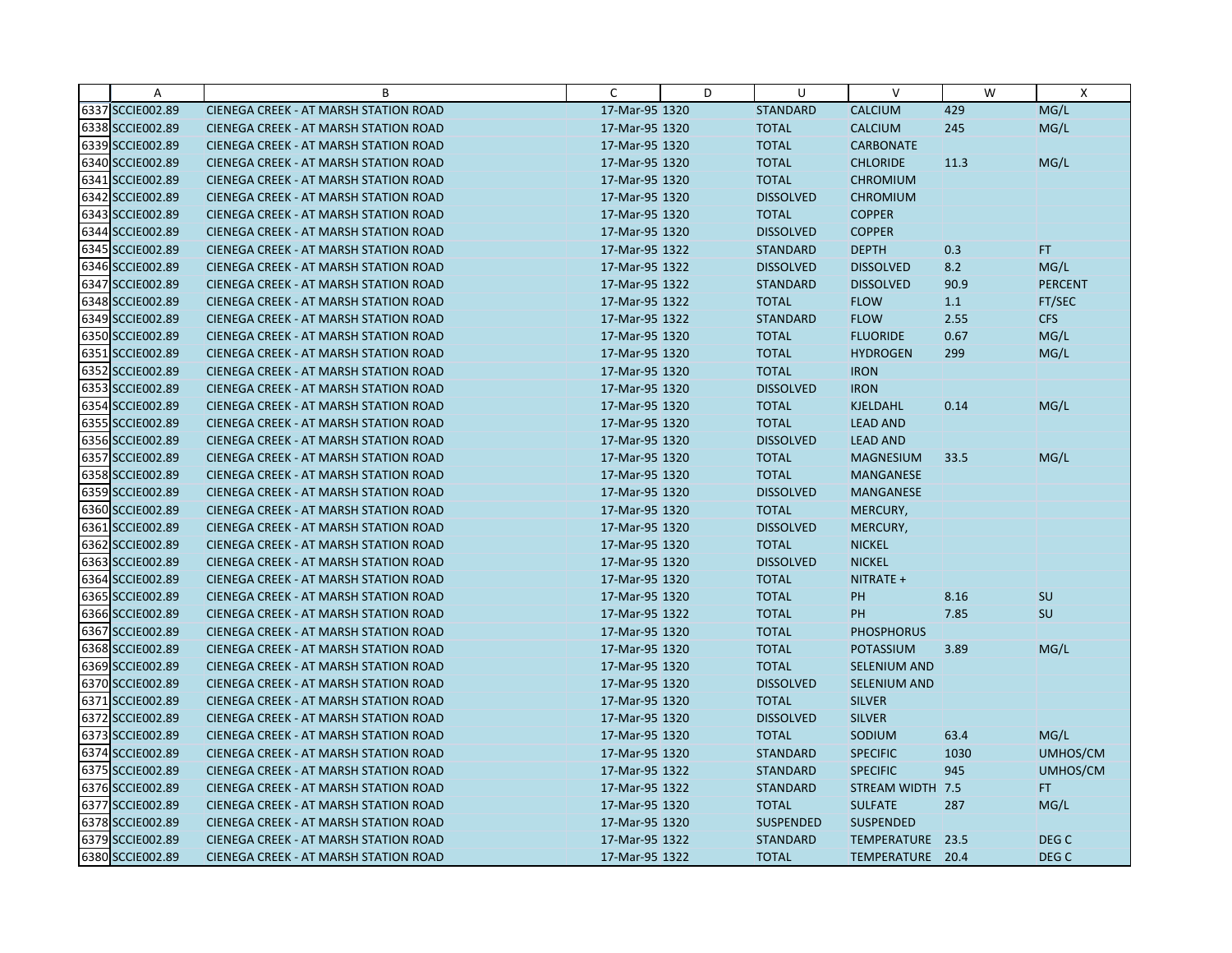| Α                | B                                            | C              | D | U                | V                       | W              | X              |
|------------------|----------------------------------------------|----------------|---|------------------|-------------------------|----------------|----------------|
| 6381 SCCIE002.89 | CIENEGA CREEK - AT MARSH STATION ROAD        | 17-Mar-95 1320 |   | <b>TOTAL</b>     | <b>THALLIUM</b>         |                |                |
| 6382 SCCIE002.89 | CIENEGA CREEK - AT MARSH STATION ROAD        | 17-Mar-95 1320 |   | <b>DISSOLVED</b> | <b>THALLIUM</b>         |                |                |
| 6383 SCCIE002.89 | <b>CIENEGA CREEK - AT MARSH STATION ROAD</b> | 17-Mar-95 1320 |   | <b>DISSOLVED</b> | <b>TOTAL</b>            | 689            | MG/L           |
| 6384 SCCIE002.89 | <b>CIENEGA CREEK - AT MARSH STATION ROAD</b> | 17-Mar-95 1320 |   | <b>TOTAL</b>     | <b>TURBIDITY</b>        | 0.92           | <b>NTU</b>     |
| 6385 SCCIE002.89 | <b>CIENEGA CREEK - AT MARSH STATION ROAD</b> | 17-Mar-95 1322 |   | <b>TOTAL</b>     | <b>TURBIDITY</b>        | 1.62           | <b>NTU</b>     |
| 6386 SCCIE002.89 | CIENEGA CREEK - AT MARSH STATION ROAD        | 17-Mar-95 1320 |   | <b>TOTAL</b>     | <b>ZINC</b>             |                |                |
| 6387 SCCIE002.89 | CIENEGA CREEK - AT MARSH STATION ROAD        | 17-Mar-95 1320 |   | <b>DISSOLVED</b> | <b>ZINC</b>             |                |                |
| 6388 SCCIE002.89 | <b>CIENEGA CREEK - AT MARSH STATION ROAD</b> | 17-May-95 1205 |   | <b>TOTAL</b>     | ALKALINITY,             | 10.            | MG/L           |
| 6389 SCCIE002.89 | <b>CIENEGA CREEK - AT MARSH STATION ROAD</b> | 17-May-95 1205 |   | <b>TOTAL</b>     | <b>AMMONIA AS</b>       |                |                |
| 6390 SCCIE002.89 | CIENEGA CREEK - AT MARSH STATION ROAD        | 17-May-95 1205 |   | <b>TOTAL</b>     | <b>ANTIMONY</b>         |                |                |
| 6391 SCCIE002.89 | <b>CIENEGA CREEK - AT MARSH STATION ROAD</b> | 17-May-95 1205 |   | <b>TOTAL</b>     | ARSENIC,                |                |                |
| 6392 SCCIE002.89 | <b>CIENEGA CREEK - AT MARSH STATION ROAD</b> | 17-May-95 1205 |   | <b>TOTAL</b>     | <b>BARIUM AND</b>       |                |                |
| 6393 SCCIE002.89 | CIENEGA CREEK - AT MARSH STATION ROAD        | 17-May-95 1205 |   | <b>TOTAL</b>     | <b>BERYLLIUM AND</b>    |                |                |
| 6394 SCCIE002.89 | CIENEGA CREEK - AT MARSH STATION ROAD        | 17-May-95 1205 |   | <b>TOTAL</b>     | <b>BORON (BORON 150</b> |                | UG/L           |
| 6395 SCCIE002.89 | <b>CIENEGA CREEK - AT MARSH STATION ROAD</b> | 17-May-95 1205 |   | <b>TOTAL</b>     | CADMIUM                 |                |                |
| 6396 SCCIE002.89 | <b>CIENEGA CREEK - AT MARSH STATION ROAD</b> | 17-May-95 1205 |   | <b>TOTAL</b>     | <b>CALCIUM</b>          | 123            | MG/L           |
| 6397 SCCIE002.89 | CIENEGA CREEK - AT MARSH STATION ROAD        | 17-May-95 1205 |   | <b>STANDARD</b>  | <b>CALCIUM</b>          | 415            | MG/L           |
| 6398 SCCIE002.89 | <b>CIENEGA CREEK - AT MARSH STATION ROAD</b> | 17-May-95 1205 |   | <b>TOTAL</b>     | <b>CALCIUM</b>          | 234            | MG/L           |
| 6399 SCCIE002.89 | <b>CIENEGA CREEK - AT MARSH STATION ROAD</b> | 17-May-95 1205 |   | <b>TOTAL</b>     | <b>CARBONATE</b>        | 12.            | MG/L           |
| 6400 SCCIE002.89 | CIENEGA CREEK - AT MARSH STATION ROAD        | 17-May-95 1205 |   | <b>TOTAL</b>     | <b>CHLORIDE</b>         | 11.5           | MG/L           |
| 6401 SCCIE002.89 | <b>CIENEGA CREEK - AT MARSH STATION ROAD</b> | 17-May-95 1205 |   | <b>TOTAL</b>     | <b>CHROMIUM</b>         |                |                |
| 6402 SCCIE002.89 | CIENEGA CREEK - AT MARSH STATION ROAD        | 17-May-95 1205 |   | <b>TOTAL</b>     | <b>COPPER</b>           |                |                |
| 6403 SCCIE002.89 | CIENEGA CREEK - AT MARSH STATION ROAD        | 17-May-95 1207 |   | <b>STANDARD</b>  | <b>DEPTH</b>            | 0.27           | FT.            |
| 6404 SCCIE002.89 | <b>CIENEGA CREEK - AT MARSH STATION ROAD</b> | 17-May-95 1207 |   | <b>DISSOLVED</b> | <b>DISSOLVED</b>        | 7.88           | MG/L           |
| 6405 SCCIE002.89 | CIENEGA CREEK - AT MARSH STATION ROAD        | 17-May-95 1207 |   | <b>STANDARD</b>  | <b>DISSOLVED</b>        | 99.2           | <b>PERCENT</b> |
| 6406 SCCIE002.89 | CIENEGA CREEK - AT MARSH STATION ROAD        | 17-May-95 1205 |   | <b>TOTAL</b>     | E. COLI                 | $\overline{2}$ | CFU/100        |
| 6407 SCCIE002.89 | <b>CIENEGA CREEK - AT MARSH STATION ROAD</b> | 17-May-95 1205 |   | <b>TOTAL</b>     | <b>FECAL</b>            | 8              | <b>CFU/100</b> |
| 6408 SCCIE002.89 | CIENEGA CREEK - AT MARSH STATION ROAD        | 17-May-95 1205 |   | <b>TOTAL</b>     | <b>FECAL</b>            | 36             | CFU/100        |
| 6409 SCCIE002.89 | <b>CIENEGA CREEK - AT MARSH STATION ROAD</b> | 17-May-95 1207 |   | <b>TOTAL</b>     | <b>FLOW</b>             | 0.23           | FT/SEC         |
| 6410 SCCIE002.89 | <b>CIENEGA CREEK - AT MARSH STATION ROAD</b> | 17-May-95 1207 |   | <b>STANDARD</b>  | <b>FLOW</b>             | .43            | <b>CFS</b>     |
| 6411 SCCIE002.89 | CIENEGA CREEK - AT MARSH STATION ROAD        | 17-May-95 1205 |   | <b>TOTAL</b>     | <b>FLUORIDE</b>         | 0.52           | MG/L           |
| 6412 SCCIE002.89 | <b>CIENEGA CREEK - AT MARSH STATION ROAD</b> | 17-May-95 1205 |   | <b>TOTAL</b>     | <b>HYDROGEN</b>         | 260            | MG/L           |
| 6413 SCCIE002.89 | CIENEGA CREEK - AT MARSH STATION ROAD        | 17-May-95 1205 |   | <b>TOTAL</b>     | <b>IRON</b>             | 180            | UG/L           |
| 6414 SCCIE002.89 | <b>CIENEGA CREEK - AT MARSH STATION ROAD</b> | 17-May-95 1205 |   | <b>TOTAL</b>     | <b>KJELDAHL</b>         |                |                |
| 6415 SCCIE002.89 | <b>CIENEGA CREEK - AT MARSH STATION ROAD</b> | 17-May-95 1205 |   | <b>TOTAL</b>     | <b>LEAD AND</b>         | 5              | UG/L           |
| 6416 SCCIE002.89 | CIENEGA CREEK - AT MARSH STATION ROAD        | 17-May-95 1205 |   | <b>TOTAL</b>     | <b>MAGNESIUM</b>        | 33.7           | MG/L           |
| 6417 SCCIE002.89 | <b>CIENEGA CREEK - AT MARSH STATION ROAD</b> | 17-May-95 1205 |   | <b>TOTAL</b>     | <b>MANGANESE</b>        |                |                |
| 6418 SCCIE002.89 | <b>CIENEGA CREEK - AT MARSH STATION ROAD</b> | 17-May-95 1205 |   | <b>TOTAL</b>     | MERCURY,                |                |                |
| 6419 SCCIE002.89 | CIENEGA CREEK - AT MARSH STATION ROAD        | 17-May-95 1205 |   | <b>TOTAL</b>     | <b>NICKEL</b>           |                |                |
| 6420 SCCIE002.89 | <b>CIENEGA CREEK - AT MARSH STATION ROAD</b> | 17-May-95 1205 |   | <b>TOTAL</b>     | NITRATE +               |                |                |
| 6421 SCCIE002.89 | <b>CIENEGA CREEK - AT MARSH STATION ROAD</b> | 17-May-95 1205 |   | <b>TOTAL</b>     | PH                      | 8.48           | <b>SU</b>      |
| 6422 SCCIE002.89 | CIENEGA CREEK - AT MARSH STATION ROAD        | 17-May-95 1207 |   | <b>TOTAL</b>     | PH                      | 8.03           | SU             |
| 6423 SCCIE002.89 | <b>CIENEGA CREEK - AT MARSH STATION ROAD</b> | 17-May-95 1205 |   | <b>TOTAL</b>     | <b>PHOSPHORUS</b>       |                |                |
| 6424 SCCIE002.89 | CIENEGA CREEK - AT MARSH STATION ROAD        | 17-May-95 1205 |   | <b>TOTAL</b>     | <b>POTASSIUM</b>        | 3.81           | MG/L           |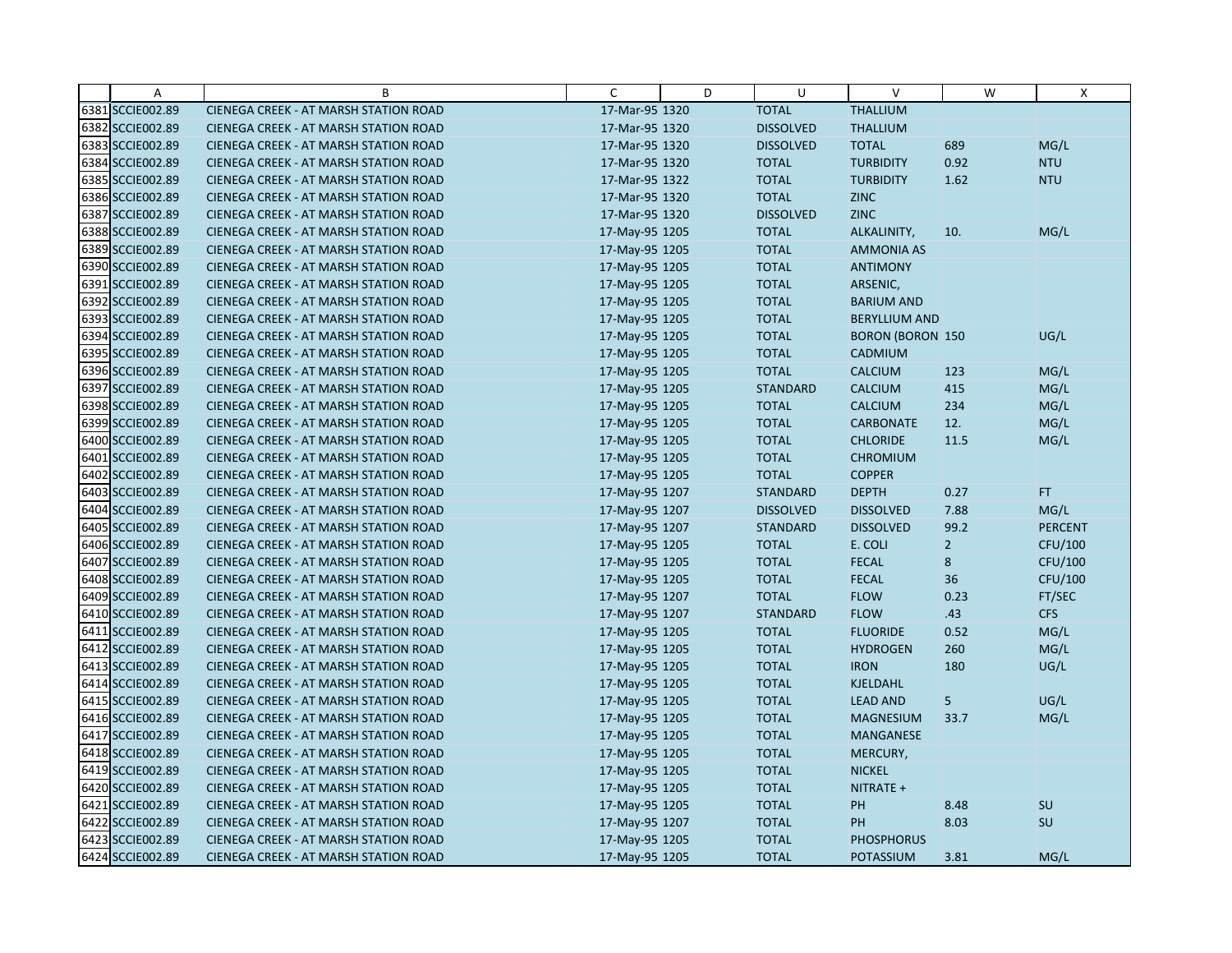| Α                | B                                            | C              | D | U                | $\vee$                  | W    | X                |
|------------------|----------------------------------------------|----------------|---|------------------|-------------------------|------|------------------|
| 6425 SCCIE002.89 | CIENEGA CREEK - AT MARSH STATION ROAD        | 17-May-95 1205 |   | <b>TOTAL</b>     | SELENIUM AND            |      |                  |
| 6426 SCCIE002.89 | CIENEGA CREEK - AT MARSH STATION ROAD        | 17-May-95 1205 |   | <b>TOTAL</b>     | <b>SILVER</b>           |      |                  |
| 6427 SCCIE002.89 | <b>CIENEGA CREEK - AT MARSH STATION ROAD</b> | 17-May-95 1205 |   | <b>TOTAL</b>     | SODIUM                  | 61.9 | MG/L             |
| 6428 SCCIE002.89 | CIENEGA CREEK - AT MARSH STATION ROAD        | 17-May-95 1205 |   | <b>STANDARD</b>  | <b>SPECIFIC</b>         | 948  | UMHOS/CM         |
| 6429 SCCIE002.89 | CIENEGA CREEK - AT MARSH STATION ROAD        | 17-May-95 1207 |   | <b>STANDARD</b>  | <b>SPECIFIC</b>         | 781  | UMHOS/CM         |
| 6430 SCCIE002.89 | CIENEGA CREEK - AT MARSH STATION ROAD        | 17-May-95 1207 |   | <b>STANDARD</b>  | STREAM WIDTH 6.5        |      | FT.              |
| 6431 SCCIE002.89 | <b>CIENEGA CREEK - AT MARSH STATION ROAD</b> | 17-May-95 1205 |   | <b>TOTAL</b>     | <b>SULFATE</b>          | 274  | MG/L             |
| 6432 SCCIE002.89 | <b>CIENEGA CREEK - AT MARSH STATION ROAD</b> | 17-May-95 1205 |   | <b>SUSPENDED</b> | <b>SUSPENDED</b>        |      |                  |
| 6433 SCCIE002.89 | CIENEGA CREEK - AT MARSH STATION ROAD        | 17-May-95 1207 |   | <b>STANDARD</b>  | TEMPERATURE 18.5        |      | DEG <sub>C</sub> |
| 6434 SCCIE002.89 | CIENEGA CREEK - AT MARSH STATION ROAD        | 17-May-95 1207 |   | <b>TOTAL</b>     | TEMPERATURE 21.1        |      | DEG <sub>C</sub> |
| 6435 SCCIE002.89 | <b>CIENEGA CREEK - AT MARSH STATION ROAD</b> | 17-May-95 1205 |   | <b>TOTAL</b>     | <b>THALLIUM</b>         |      |                  |
| 6436 SCCIE002.89 | CIENEGA CREEK - AT MARSH STATION ROAD        | 17-May-95 1205 |   | <b>DISSOLVED</b> | <b>TOTAL</b>            | 691  | MG/L             |
| 6437 SCCIE002.89 | CIENEGA CREEK - AT MARSH STATION ROAD        | 17-May-95 1205 |   | <b>TOTAL</b>     | <b>TURBIDITY</b>        | 0.3  | <b>NTU</b>       |
| 6438 SCCIE002.89 | <b>CIENEGA CREEK - AT MARSH STATION ROAD</b> | 17-May-95 1207 |   | <b>TOTAL</b>     | <b>TURBIDITY</b>        | 1.46 | <b>NTU</b>       |
| 6439 SCCIE002.89 | <b>CIENEGA CREEK - AT MARSH STATION ROAD</b> | 17-May-95 1205 |   | <b>TOTAL</b>     | <b>ZINC</b>             |      |                  |
| 6440 SCCIE002.89 | CIENEGA CREEK - AT MARSH STATION ROAD        | 20-Jul-95 1510 |   | <b>TOTAL</b>     | ALKALINITY,             |      |                  |
| 6441 SCCIE002.89 | CIENEGA CREEK - AT MARSH STATION ROAD        | 20-Jul-95 1510 |   | <b>TOTAL</b>     | <b>AMMONIA AS</b>       |      |                  |
| 6442 SCCIE002.89 | CIENEGA CREEK - AT MARSH STATION ROAD        | 20-Jul-95 1510 |   | <b>TOTAL</b>     | <b>ANTIMONY</b>         |      |                  |
| 6443 SCCIE002.89 | <b>CIENEGA CREEK - AT MARSH STATION ROAD</b> | 20-Jul-95 1510 |   | <b>DISSOLVED</b> | <b>ANTIMONY</b>         |      |                  |
| 6444 SCCIE002.89 | CIENEGA CREEK - AT MARSH STATION ROAD        | 20-Jul-95 1510 |   | <b>TOTAL</b>     | ARSENIC,                |      |                  |
| 6445 SCCIE002.89 | CIENEGA CREEK - AT MARSH STATION ROAD        | 20-Jul-95 1510 |   | <b>DISSOLVED</b> | ARSENIC,                |      |                  |
| 6446 SCCIE002.89 | CIENEGA CREEK - AT MARSH STATION ROAD        | 20-Jul-95 1510 |   | <b>TOTAL</b>     | <b>BARIUM AND</b>       |      |                  |
| 6447 SCCIE002.89 | CIENEGA CREEK - AT MARSH STATION ROAD        | 20-Jul-95 1510 |   | <b>DISSOLVED</b> | <b>BARIUM AND</b>       |      |                  |
| 6448 SCCIE002.89 | <b>CIENEGA CREEK - AT MARSH STATION ROAD</b> | 20-Jul-95 1510 |   | <b>TOTAL</b>     | <b>BERYLLIUM AND</b>    |      |                  |
| 6449 SCCIE002.89 | CIENEGA CREEK - AT MARSH STATION ROAD        | 20-Jul-95 1510 |   | <b>DISSOLVED</b> | <b>BERYLLIUM AND</b>    |      |                  |
| 6450 SCCIE002.89 | CIENEGA CREEK - AT MARSH STATION ROAD        | 20-Jul-95 1510 |   | <b>TOTAL</b>     | <b>BORON (BORON</b>     |      |                  |
| 6451 SCCIE002.89 | CIENEGA CREEK - AT MARSH STATION ROAD        | 20-Jul-95 1510 |   | <b>DISSOLVED</b> | <b>BORON (BORON 130</b> |      | UG/L             |
| 6452 SCCIE002.89 | CIENEGA CREEK - AT MARSH STATION ROAD        | 20-Jul-95 1510 |   | <b>TOTAL</b>     | CADMIUM                 |      |                  |
| 6453 SCCIE002.89 | <b>CIENEGA CREEK - AT MARSH STATION ROAD</b> | 20-Jul-95 1510 |   | <b>DISSOLVED</b> | CADMIUM                 |      |                  |
| 6454 SCCIE002.89 | <b>CIENEGA CREEK - AT MARSH STATION ROAD</b> | 20-Jul-95 1510 |   | <b>TOTAL</b>     | <b>CALCIUM</b>          | 132  | MG/L             |
| 6455 SCCIE002.89 | CIENEGA CREEK - AT MARSH STATION ROAD        | 20-Jul-95 1510 |   | <b>STANDARD</b>  | <b>CALCIUM</b>          | 427  | MG/L             |
| 6456 SCCIE002.89 | <b>CIENEGA CREEK - AT MARSH STATION ROAD</b> | 20-Jul-95 1510 |   | <b>TOTAL</b>     | <b>CALCIUM</b>          | 254  | MG/L             |
| 6457 SCCIE002.89 | CIENEGA CREEK - AT MARSH STATION ROAD        | 20-Jul-95 1510 |   | <b>TOTAL</b>     | <b>CARBONATE</b>        |      |                  |
| 6458 SCCIE002.89 | <b>CIENEGA CREEK - AT MARSH STATION ROAD</b> | 20-Jul-95 1510 |   | <b>TOTAL</b>     | <b>CHLORIDE</b>         | 11.8 | MG/L             |
| 6459 SCCIE002.89 | CIENEGA CREEK - AT MARSH STATION ROAD        | 20-Jul-95 1510 |   | <b>TOTAL</b>     | <b>CHROMIUM</b>         |      |                  |
| 6460 SCCIE002.89 | <b>CIENEGA CREEK - AT MARSH STATION ROAD</b> | 20-Jul-95 1510 |   | <b>DISSOLVED</b> | <b>CHROMIUM</b>         |      |                  |
| 6461 SCCIE002.89 | <b>CIENEGA CREEK - AT MARSH STATION ROAD</b> | 20-Jul-95 1510 |   | <b>TOTAL</b>     | <b>COPPER</b>           |      |                  |
| 6462 SCCIE002.89 | CIENEGA CREEK - AT MARSH STATION ROAD        | 20-Jul-95 1510 |   | <b>DISSOLVED</b> | <b>COPPER</b>           |      |                  |
| 6463 SCCIE002.89 | CIENEGA CREEK - AT MARSH STATION ROAD        | 20-Jul-95 1512 |   | <b>STANDARD</b>  | <b>DEPTH</b>            | 0.15 | FT.              |
| 6464 SCCIE002.89 | <b>CIENEGA CREEK - AT MARSH STATION ROAD</b> | 20-Jul-95 1512 |   | <b>DISSOLVED</b> | <b>DISSOLVED</b>        | 7.32 | MG/L             |
| 6465 SCCIE002.89 | <b>CIENEGA CREEK - AT MARSH STATION ROAD</b> | 20-Jul-95 1512 |   | <b>STANDARD</b>  | <b>DISSOLVED</b>        | 99.2 | <b>PERCENT</b>   |
| 6466 SCCIE002.89 | CIENEGA CREEK - AT MARSH STATION ROAD        | 20-Jul-95 1512 |   | <b>TOTAL</b>     | <b>FLOW</b>             | 0.09 | FT/SEC           |
| 6467 SCCIE002.89 | CIENEGA CREEK - AT MARSH STATION ROAD        | 20-Jul-95 1512 |   | <b>STANDARD</b>  | <b>FLOW</b>             | .08  | <b>CFS</b>       |
| 6468 SCCIE002.89 | CIENEGA CREEK - AT MARSH STATION ROAD        | 20-Jul-95 1510 |   | <b>TOTAL</b>     | <b>FLUORIDE</b>         | 0.66 | MG/L             |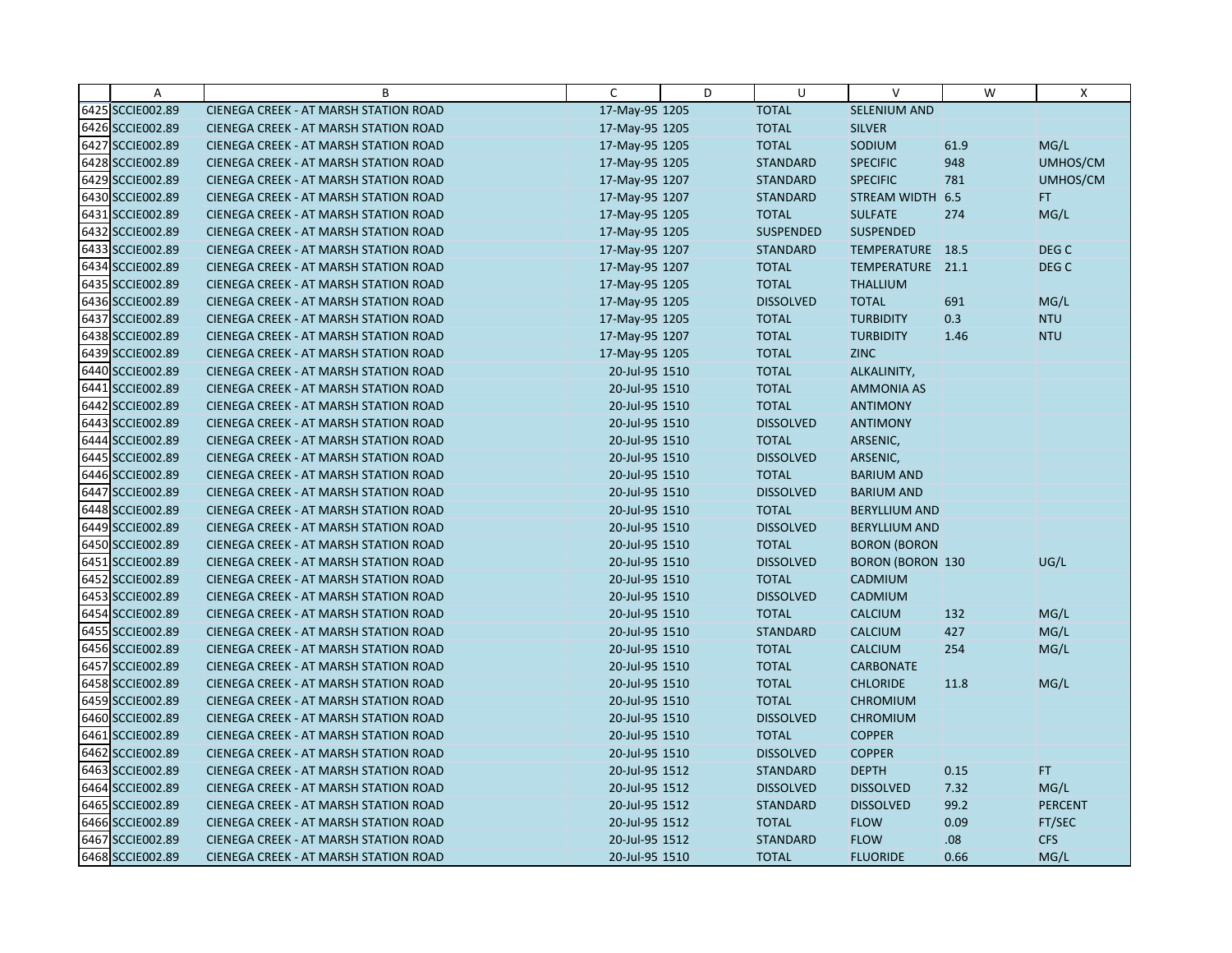| A                | B                                            | C              | D | U                | V                    | W              | $\mathsf{X}$     |
|------------------|----------------------------------------------|----------------|---|------------------|----------------------|----------------|------------------|
| 6469 SCCIE002.89 | CIENEGA CREEK - AT MARSH STATION ROAD        | 20-Jul-95 1510 |   | <b>TOTAL</b>     | <b>HYDROGEN</b>      | 310            | MG/L             |
| 6470 SCCIE002.89 | <b>CIENEGA CREEK - AT MARSH STATION ROAD</b> | 20-Jul-95 1510 |   | <b>TOTAL</b>     | <b>IRON</b>          |                |                  |
| 6471 SCCIE002.89 | <b>CIENEGA CREEK - AT MARSH STATION ROAD</b> | 20-Jul-95 1510 |   | <b>DISSOLVED</b> | <b>IRON</b>          |                |                  |
| 6472 SCCIE002.89 | <b>CIENEGA CREEK - AT MARSH STATION ROAD</b> | 20-Jul-95 1510 |   | <b>TOTAL</b>     | KJELDAHL             | 0.14           | MG/L             |
| 6473 SCCIE002.89 | <b>CIENEGA CREEK - AT MARSH STATION ROAD</b> | 20-Jul-95 1510 |   | <b>TOTAL</b>     | <b>LEAD AND</b>      |                |                  |
| 6474 SCCIE002.89 | <b>CIENEGA CREEK - AT MARSH STATION ROAD</b> | 20-Jul-95 1510 |   | <b>DISSOLVED</b> | <b>LEAD AND</b>      |                |                  |
| 6475 SCCIE002.89 | <b>CIENEGA CREEK - AT MARSH STATION ROAD</b> | 20-Jul-95 1510 |   | <b>TOTAL</b>     | <b>MAGNESIUM</b>     | 34.5           | MG/L             |
| 6476 SCCIE002.89 | <b>CIENEGA CREEK - AT MARSH STATION ROAD</b> | 20-Jul-95 1510 |   | <b>TOTAL</b>     | <b>MANGANESE</b>     |                |                  |
| 6477 SCCIE002.89 | <b>CIENEGA CREEK - AT MARSH STATION ROAD</b> | 20-Jul-95 1510 |   | <b>DISSOLVED</b> | MANGANESE            |                |                  |
| 6478 SCCIE002.89 | <b>CIENEGA CREEK - AT MARSH STATION ROAD</b> | 20-Jul-95 1510 |   | <b>TOTAL</b>     | MERCURY,             |                |                  |
| 6479 SCCIE002.89 | <b>CIENEGA CREEK - AT MARSH STATION ROAD</b> | 20-Jul-95 1510 |   | <b>DISSOLVED</b> | MERCURY,             |                |                  |
| 6480 SCCIE002.89 | <b>CIENEGA CREEK - AT MARSH STATION ROAD</b> | 20-Jul-95 1510 |   | <b>TOTAL</b>     | <b>NICKEL</b>        |                |                  |
| 6481 SCCIE002.89 | <b>CIENEGA CREEK - AT MARSH STATION ROAD</b> | 20-Jul-95 1510 |   | <b>DISSOLVED</b> | <b>NICKEL</b>        |                |                  |
| 6482 SCCIE002.89 | <b>CIENEGA CREEK - AT MARSH STATION ROAD</b> | 20-Jul-95 1510 |   | <b>TOTAL</b>     | NITRATE +            |                |                  |
| 6483 SCCIE002.89 | <b>CIENEGA CREEK - AT MARSH STATION ROAD</b> | 20-Jul-95 1510 |   | <b>TOTAL</b>     | PH                   | 8.14           | SU               |
| 6484 SCCIE002.89 | <b>CIENEGA CREEK - AT MARSH STATION ROAD</b> | 20-Jul-95 1512 |   | <b>TOTAL</b>     | PH                   | 7.67           | SU               |
| 6485 SCCIE002.89 | CIENEGA CREEK - AT MARSH STATION ROAD        | 20-Jul-95 1510 |   | <b>TOTAL</b>     | <b>PHOSPHORUS</b>    |                |                  |
| 6486 SCCIE002.89 | <b>CIENEGA CREEK - AT MARSH STATION ROAD</b> | 20-Jul-95 1510 |   | <b>TOTAL</b>     | <b>POTASSIUM</b>     | $\overline{4}$ | MG/L             |
| 6487 SCCIE002.89 | <b>CIENEGA CREEK - AT MARSH STATION ROAD</b> | 20-Jul-95 1510 |   | <b>TOTAL</b>     | <b>SELENIUM AND</b>  |                |                  |
| 6488 SCCIE002.89 | CIENEGA CREEK - AT MARSH STATION ROAD        | 20-Jul-95 1510 |   | <b>DISSOLVED</b> | SELENIUM AND         |                |                  |
| 6489 SCCIE002.89 | <b>CIENEGA CREEK - AT MARSH STATION ROAD</b> | 20-Jul-95 1510 |   | <b>TOTAL</b>     | <b>SILVER</b>        |                |                  |
| 6490 SCCIE002.89 | <b>CIENEGA CREEK - AT MARSH STATION ROAD</b> | 20-Jul-95 1510 |   | <b>DISSOLVED</b> | <b>SILVER</b>        |                |                  |
| 6491 SCCIE002.89 | <b>CIENEGA CREEK - AT MARSH STATION ROAD</b> | 20-Jul-95 1510 |   | <b>TOTAL</b>     | SODIUM               | 61.5           | MG/L             |
| 6492 SCCIE002.89 | <b>CIENEGA CREEK - AT MARSH STATION ROAD</b> | 20-Jul-95 1510 |   | <b>STANDARD</b>  | <b>SPECIFIC</b>      | 994            | UMHOS/CM         |
| 6493 SCCIE002.89 | CIENEGA CREEK - AT MARSH STATION ROAD        | 20-Jul-95 1512 |   | <b>STANDARD</b>  | <b>SPECIFIC</b>      | 975            | UMHOS/CM         |
| 6494 SCCIE002.89 | <b>CIENEGA CREEK - AT MARSH STATION ROAD</b> | 20-Jul-95 1512 |   | <b>STANDARD</b>  | STREAM WIDTH 6.5     |                | FT.              |
| 6495 SCCIE002.89 | <b>CIENEGA CREEK - AT MARSH STATION ROAD</b> | 20-Jul-95 1510 |   | <b>TOTAL</b>     | <b>SULFATE</b>       | 303            | MG/L             |
| 6496 SCCIE002.89 | CIENEGA CREEK - AT MARSH STATION ROAD        | 20-Jul-95 1510 |   | SUSPENDED        | <b>SUSPENDED</b>     | 5 <sup>1</sup> | MG/L             |
| 6497 SCCIE002.89 | <b>CIENEGA CREEK - AT MARSH STATION ROAD</b> | 20-Jul-95 1512 |   | <b>STANDARD</b>  | TEMPERATURE 31       |                | DEG <sub>C</sub> |
| 6498 SCCIE002.89 | <b>CIENEGA CREEK - AT MARSH STATION ROAD</b> | 20-Jul-95 1512 |   | <b>TOTAL</b>     | TEMPERATURE 25.3     |                | DEG <sub>C</sub> |
| 6499 SCCIE002.89 | CIENEGA CREEK - AT MARSH STATION ROAD        | 20-Jul-95 1510 |   | <b>TOTAL</b>     | <b>THALLIUM</b>      |                |                  |
| 6500 SCCIE002.89 | <b>CIENEGA CREEK - AT MARSH STATION ROAD</b> | 20-Jul-95 1510 |   | <b>DISSOLVED</b> | <b>THALLIUM</b>      |                |                  |
| 6501 SCCIE002.89 | <b>CIENEGA CREEK - AT MARSH STATION ROAD</b> | 20-Jul-95 1510 |   | <b>DISSOLVED</b> | <b>TOTAL</b>         | 733            | MG/L             |
| 6502 SCCIE002.89 | <b>CIENEGA CREEK - AT MARSH STATION ROAD</b> | 20-Jul-95 1510 |   | <b>TOTAL</b>     | <b>TURBIDITY</b>     | 0.56           | <b>NTU</b>       |
| 6503 SCCIE002.89 | <b>CIENEGA CREEK - AT MARSH STATION ROAD</b> | 20-Jul-95 1512 |   | <b>TOTAL</b>     | <b>TURBIDITY</b>     | 0.81           | <b>NTU</b>       |
| 6504 SCCIE002.89 | <b>CIENEGA CREEK - AT MARSH STATION ROAD</b> | 20-Jul-95 1510 |   | <b>TOTAL</b>     | <b>ZINC</b>          |                |                  |
| 6505 SCCIE002.89 | <b>CIENEGA CREEK - AT MARSH STATION ROAD</b> | 20-Jul-95 1510 |   | <b>DISSOLVED</b> | <b>ZINC</b>          |                |                  |
| 6506 SCCIE002.89 | <b>CIENEGA CREEK - AT MARSH STATION ROAD</b> | 27-Sep-95 1635 |   | <b>TOTAL</b>     | ALKALINITY,          |                |                  |
| 6507 SCCIE002.89 | <b>CIENEGA CREEK - AT MARSH STATION ROAD</b> | 27-Sep-95 1635 |   | <b>TOTAL</b>     | <b>AMMONIA AS</b>    |                |                  |
| 6508 SCCIE002.89 | <b>CIENEGA CREEK - AT MARSH STATION ROAD</b> | 27-Sep-95 1635 |   | <b>TOTAL</b>     | <b>ANTIMONY</b>      |                |                  |
| 6509 SCCIE002.89 | <b>CIENEGA CREEK - AT MARSH STATION ROAD</b> | 27-Sep-95 1635 |   | <b>TOTAL</b>     | ARSENIC,             |                |                  |
| 6510 SCCIE002.89 | <b>CIENEGA CREEK - AT MARSH STATION ROAD</b> | 27-Sep-95 1635 |   | <b>TOTAL</b>     | <b>BARIUM AND</b>    |                |                  |
| 6511 SCCIE002.89 | CIENEGA CREEK - AT MARSH STATION ROAD        | 27-Sep-95 1635 |   | <b>TOTAL</b>     | <b>BERYLLIUM AND</b> |                |                  |
| 6512 SCCIE002.89 | CIENEGA CREEK - AT MARSH STATION ROAD        | 27-Sep-95 1635 |   | <b>TOTAL</b>     | <b>BORON (BORON</b>  |                |                  |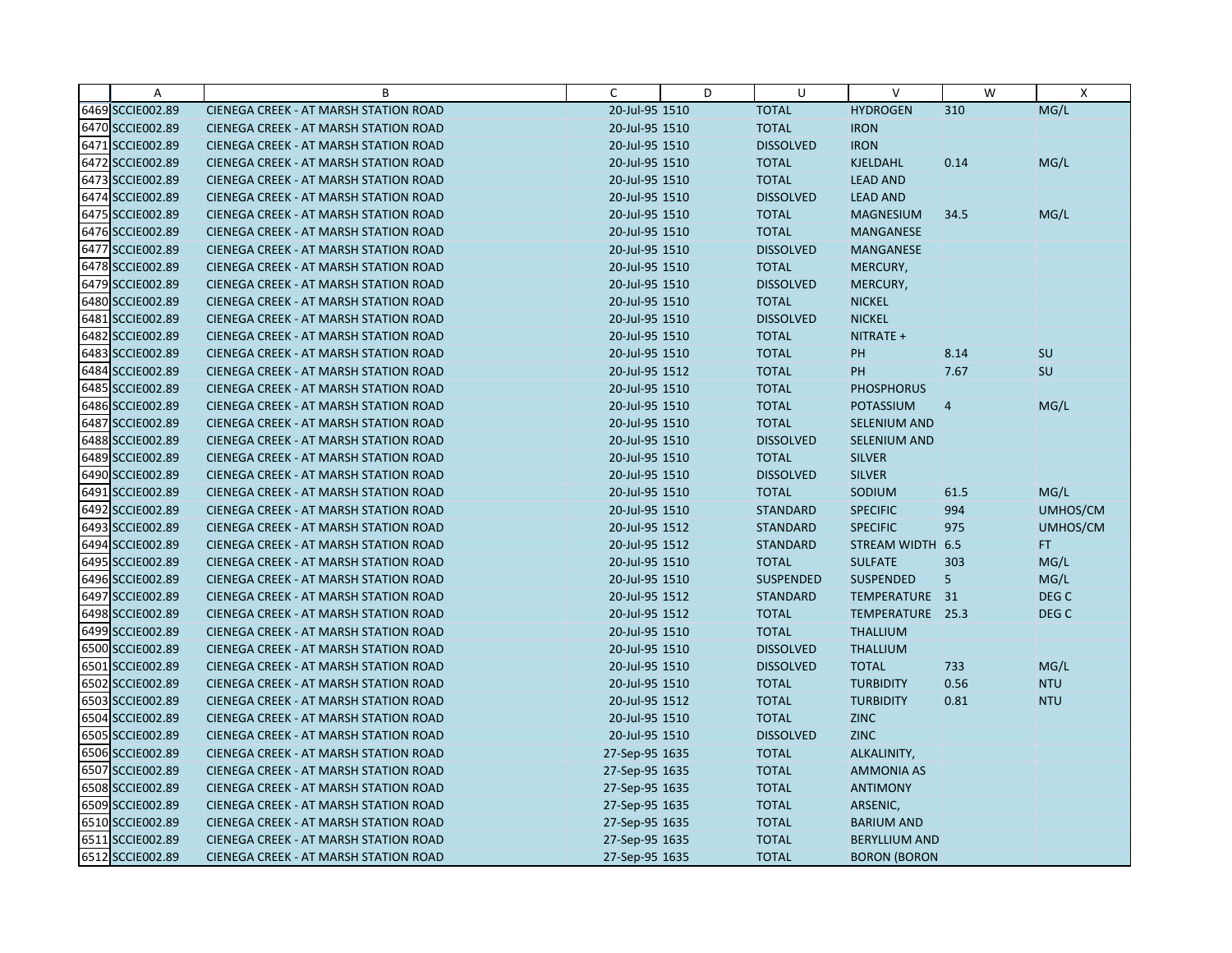| Α                | B                                            | C              | D | U                | $\vee$              | W    | X                |
|------------------|----------------------------------------------|----------------|---|------------------|---------------------|------|------------------|
| 6513 SCCIE002.89 | CIENEGA CREEK - AT MARSH STATION ROAD        | 27-Sep-95 1635 |   | <b>TOTAL</b>     | CADMIUM             |      |                  |
| 6514 SCCIE002.89 | CIENEGA CREEK - AT MARSH STATION ROAD        | 27-Sep-95 1635 |   | <b>TOTAL</b>     | CALCIUM             | 112  | MG/L             |
| 6515 SCCIE002.89 | <b>CIENEGA CREEK - AT MARSH STATION ROAD</b> | 27-Sep-95 1635 |   | <b>TOTAL</b>     | <b>CALCIUM</b>      | 247  | MG/L             |
| 6516 SCCIE002.89 | <b>CIENEGA CREEK - AT MARSH STATION ROAD</b> | 27-Sep-95 1635 |   | <b>STANDARD</b>  | CALCIUM             | 423  | MG/L             |
| 6517 SCCIE002.89 | CIENEGA CREEK - AT MARSH STATION ROAD        | 27-Sep-95 1635 |   | <b>TOTAL</b>     | <b>CARBONATE</b>    |      |                  |
| 6518 SCCIE002.89 | <b>CIENEGA CREEK - AT MARSH STATION ROAD</b> | 27-Sep-95 1635 |   | <b>TOTAL</b>     | <b>CHLORIDE</b>     | 8.3  | MG/L             |
| 6519 SCCIE002.89 | CIENEGA CREEK - AT MARSH STATION ROAD        | 27-Sep-95 1635 |   | <b>TOTAL</b>     | <b>CHROMIUM</b>     |      |                  |
| 6520 SCCIE002.89 | <b>CIENEGA CREEK - AT MARSH STATION ROAD</b> | 27-Sep-95 1635 |   | <b>TOTAL</b>     | <b>COPPER</b>       |      |                  |
| 6521 SCCIE002.89 | CIENEGA CREEK - AT MARSH STATION ROAD        | 27-Sep-95 1637 |   | <b>STANDARD</b>  | <b>DEPTH</b>        | 0.1  | FT.              |
| 6522 SCCIE002.89 | <b>CIENEGA CREEK - AT MARSH STATION ROAD</b> | 27-Sep-95 1637 |   | <b>DISSOLVED</b> | <b>DISSOLVED</b>    | 5.7  | MG/L             |
| 6523 SCCIE002.89 | <b>CIENEGA CREEK - AT MARSH STATION ROAD</b> | 27-Sep-95 1637 |   | <b>STANDARD</b>  | <b>DISSOLVED</b>    | 72.2 | <b>PERCENT</b>   |
| 6524 SCCIE002.89 | CIENEGA CREEK - AT MARSH STATION ROAD        | 27-Sep-95 1635 |   | <b>TOTAL</b>     | E. COLI             | 76   | CFU/100          |
| 6525 SCCIE002.89 | <b>CIENEGA CREEK - AT MARSH STATION ROAD</b> | 27-Sep-95 1635 |   | <b>TOTAL</b>     | <b>FECAL</b>        | 300  | CFU/100          |
| 6526 SCCIE002.89 | CIENEGA CREEK - AT MARSH STATION ROAD        | 27-Sep-95 1635 |   | <b>TOTAL</b>     | <b>FECAL</b>        | 2000 | CFU/100          |
| 6527 SCCIE002.89 | CIENEGA CREEK - AT MARSH STATION ROAD        | 27-Sep-95 1637 |   | <b>TOTAL</b>     | <b>FLOW</b>         | 0.45 | FT/SEC           |
| 6528 SCCIE002.89 | <b>CIENEGA CREEK - AT MARSH STATION ROAD</b> | 27-Sep-95 1637 |   | <b>STANDARD</b>  | <b>FLOW</b>         | .32  | <b>CFS</b>       |
| 6529 SCCIE002.89 | <b>CIENEGA CREEK - AT MARSH STATION ROAD</b> | 27-Sep-95 1635 |   | <b>TOTAL</b>     | <b>FLUORIDE</b>     | 0.64 | MG/L             |
| 6530 SCCIE002.89 | CIENEGA CREEK - AT MARSH STATION ROAD        | 27-Sep-95 1635 |   | <b>TOTAL</b>     | <b>HYDROGEN</b>     | 301  | MG/L             |
| 6531 SCCIE002.89 | <b>CIENEGA CREEK - AT MARSH STATION ROAD</b> | 27-Sep-95 1635 |   | <b>TOTAL</b>     | <b>IRON</b>         |      |                  |
| 6532 SCCIE002.89 | <b>CIENEGA CREEK - AT MARSH STATION ROAD</b> | 27-Sep-95 1635 |   | <b>TOTAL</b>     | <b>KJELDAHL</b>     | 0.12 | MG/L             |
| 6533 SCCIE002.89 | CIENEGA CREEK - AT MARSH STATION ROAD        | 27-Sep-95 1635 |   | <b>TOTAL</b>     | <b>LEAD AND</b>     |      |                  |
| 6534 SCCIE002.89 | CIENEGA CREEK - AT MARSH STATION ROAD        | 27-Sep-95 1635 |   | <b>TOTAL</b>     | <b>MAGNESIUM</b>    | 32   | MG/L             |
| 6535 SCCIE002.89 | <b>CIENEGA CREEK - AT MARSH STATION ROAD</b> | 27-Sep-95 1635 |   | <b>TOTAL</b>     | <b>MANGANESE</b>    |      |                  |
| 6536 SCCIE002.89 | <b>CIENEGA CREEK - AT MARSH STATION ROAD</b> | 27-Sep-95 1635 |   | <b>TOTAL</b>     | MERCURY,            |      |                  |
| 6537 SCCIE002.89 | CIENEGA CREEK - AT MARSH STATION ROAD        | 27-Sep-95 1635 |   | <b>TOTAL</b>     | <b>NICKEL</b>       |      |                  |
| 6538 SCCIE002.89 | CIENEGA CREEK - AT MARSH STATION ROAD        | 27-Sep-95 1635 |   | <b>TOTAL</b>     | NITRATE +           |      |                  |
| 6539 SCCIE002.89 | CIENEGA CREEK - AT MARSH STATION ROAD        | 27-Sep-95 1636 |   | <b>TOTAL</b>     | <b>NITRATE AS N</b> |      |                  |
| 6540 SCCIE002.89 | CIENEGA CREEK - AT MARSH STATION ROAD        | 27-Sep-95 1635 |   | <b>TOTAL</b>     | PH                  | 8    | <b>SU</b>        |
| 6541 SCCIE002.89 | CIENEGA CREEK - AT MARSH STATION ROAD        | 27-Sep-95 1637 |   | <b>TOTAL</b>     | PH                  | 7.62 | SU               |
| 6542 SCCIE002.89 | <b>CIENEGA CREEK - AT MARSH STATION ROAD</b> | 27-Sep-95 1635 |   | <b>TOTAL</b>     | <b>PHOSPHORUS</b>   |      |                  |
| 6543 SCCIE002.89 | <b>CIENEGA CREEK - AT MARSH STATION ROAD</b> | 27-Sep-95 1635 |   | <b>TOTAL</b>     | <b>POTASSIUM</b>    | 3.81 | MG/L             |
| 6544 SCCIE002.89 | CIENEGA CREEK - AT MARSH STATION ROAD        | 27-Sep-95 1635 |   | <b>TOTAL</b>     | <b>SELENIUM AND</b> |      |                  |
| 6545 SCCIE002.89 | CIENEGA CREEK - AT MARSH STATION ROAD        | 27-Sep-95 1635 |   | <b>TOTAL</b>     | <b>SILVER</b>       |      |                  |
| 6546 SCCIE002.89 | CIENEGA CREEK - AT MARSH STATION ROAD        | 27-Sep-95 1635 |   | <b>TOTAL</b>     | SODIUM              | 58.9 | MG/L             |
| 6547 SCCIE002.89 | CIENEGA CREEK - AT MARSH STATION ROAD        | 27-Sep-95 1635 |   | <b>STANDARD</b>  | <b>SPECIFIC</b>     | 960  | UMHOS/CM         |
| 6548 SCCIE002.89 | CIENEGA CREEK - AT MARSH STATION ROAD        | 27-Sep-95 1637 |   | <b>STANDARD</b>  | <b>SPECIFIC</b>     | 1003 | UMHOS/CM         |
| 6549 SCCIE002.89 | CIENEGA CREEK - AT MARSH STATION ROAD        | 27-Sep-95 1637 |   | <b>STANDARD</b>  | STREAM WIDTH        | 6.6  | <b>FT</b>        |
| 6550 SCCIE002.89 | <b>CIENEGA CREEK - AT MARSH STATION ROAD</b> | 27-Sep-95 1635 |   | <b>TOTAL</b>     | <b>SULFATE</b>      | 298  | MG/L             |
| 6551 SCCIE002.89 | CIENEGA CREEK - AT MARSH STATION ROAD        | 27-Sep-95 1635 |   | SUSPENDED        | <b>SUSPENDED</b>    | 5    | MG/L             |
| 6552 SCCIE002.89 | <b>CIENEGA CREEK - AT MARSH STATION ROAD</b> | 27-Sep-95 1637 |   | <b>STANDARD</b>  | TEMPERATURE 18.5    |      | DEG C            |
| 6553 SCCIE002.89 | <b>CIENEGA CREEK - AT MARSH STATION ROAD</b> | 27-Sep-95 1637 |   | <b>TOTAL</b>     | TEMPERATURE 21.3    |      | DEG <sub>C</sub> |
| 6554 SCCIE002.89 | CIENEGA CREEK - AT MARSH STATION ROAD        | 27-Sep-95 1635 |   | <b>TOTAL</b>     | <b>THALLIUM</b>     |      |                  |
| 6555 SCCIE002.89 | CIENEGA CREEK - AT MARSH STATION ROAD        | 27-Sep-95 1635 |   | <b>DISSOLVED</b> | <b>TOTAL</b>        | 671  | MG/L             |
| 6556 SCCIE002.89 | CIENEGA CREEK - AT MARSH STATION ROAD        | 27-Sep-95 1635 |   | <b>TOTAL</b>     | <b>TURBIDITY</b>    | 2.9  | <b>NTU</b>       |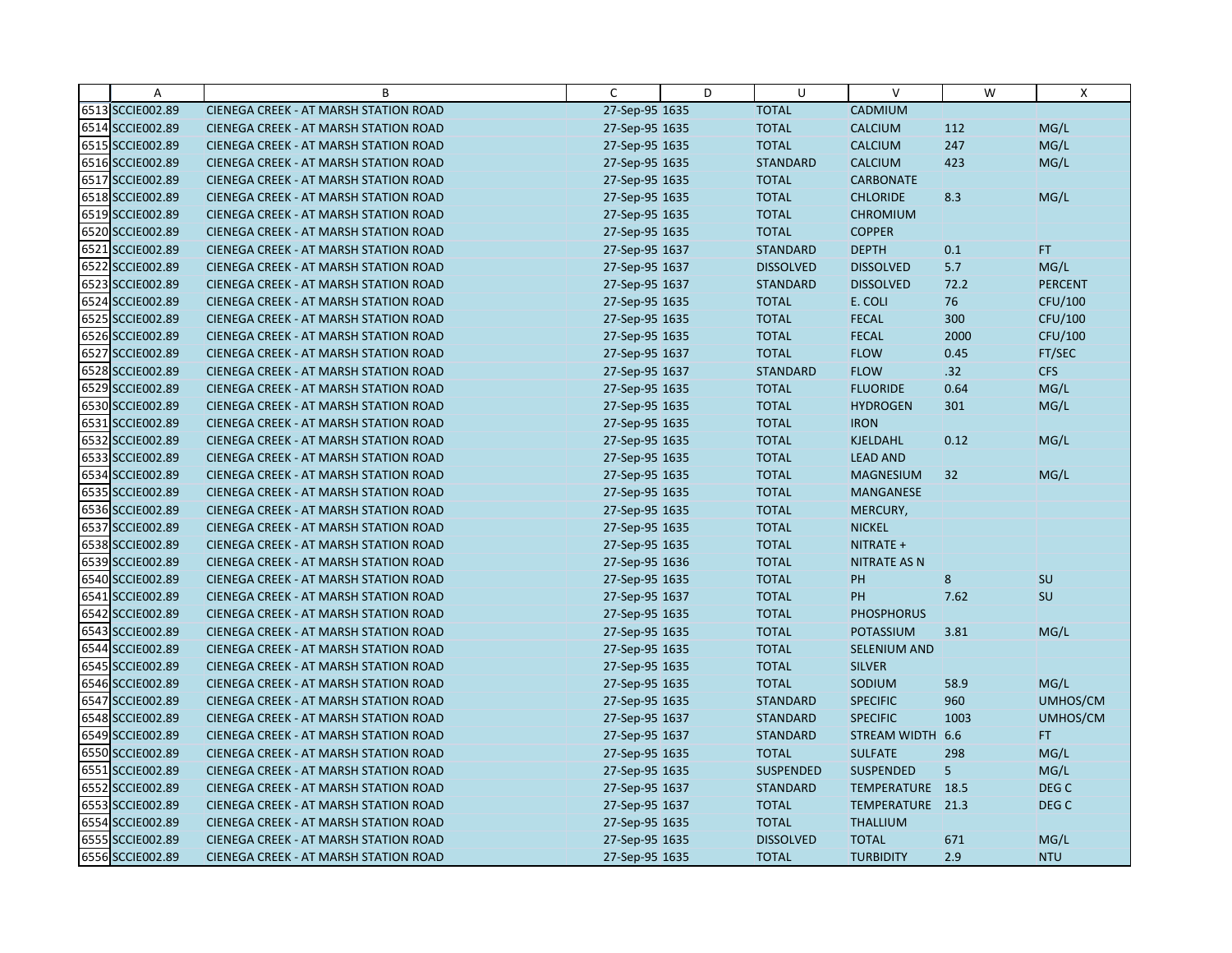| A                | B                                            | C                | D | U                | $\vee$                  | W    | X              |
|------------------|----------------------------------------------|------------------|---|------------------|-------------------------|------|----------------|
| 6557 SCCIE002.89 | CIENEGA CREEK - AT MARSH STATION ROAD        | 27-Sep-95 1637   |   | <b>TOTAL</b>     | <b>TURBIDITY</b>        | 49.2 | <b>NTU</b>     |
| 6558 SCCIE002.89 | CIENEGA CREEK - AT MARSH STATION ROAD        | 27-Sep-95 1635   |   | <b>TOTAL</b>     | <b>ZINC</b>             |      |                |
| 6559 SCCIE002.89 | <b>CIENEGA CREEK - AT MARSH STATION ROAD</b> | 28-Sep-98 0930   |   | <b>TOTAL</b>     | ALKALINITY,             |      |                |
| 6560 SCCIE002.89 | CIENEGA CREEK - AT MARSH STATION ROAD        | 28-Sep-98 0930   |   | <b>TOTAL</b>     | <b>AMMONIA AS</b>       |      |                |
| 6561 SCCIE002.89 | <b>CIENEGA CREEK - AT MARSH STATION ROAD</b> | 28-Sep-98 093030 |   | <b>DISSOLVED</b> | <b>ANTIMONY</b>         |      |                |
| 6562 SCCIE002.89 | CIENEGA CREEK - AT MARSH STATION ROAD        | 28-Sep-98 0930   |   | <b>DISSOLVED</b> | ARSENIC,                |      |                |
| 6563 SCCIE002.89 | CIENEGA CREEK - AT MARSH STATION ROAD        | 28-Sep-98 093030 |   | <b>DISSOLVED</b> | ARSENIC,                |      |                |
| 6564 SCCIE002.89 | CIENEGA CREEK - AT MARSH STATION ROAD        | 28-Sep-98 0930   |   | <b>TOTAL</b>     | ARSENIC,                |      |                |
| 6565 SCCIE002.89 | CIENEGA CREEK - AT MARSH STATION ROAD        | 28-Sep-98 0930   |   | <b>TOTAL</b>     | <b>BARIUM AND</b>       |      |                |
| 6566 SCCIE002.89 | CIENEGA CREEK - AT MARSH STATION ROAD        | 28-Sep-98 093030 |   | <b>DISSOLVED</b> | <b>BARIUM AND</b>       |      |                |
| 6567 SCCIE002.89 | CIENEGA CREEK - AT MARSH STATION ROAD        | 28-Sep-98 0930   |   | <b>DISSOLVED</b> | <b>BARIUM AND</b>       |      |                |
| 6568 SCCIE002.89 | CIENEGA CREEK - AT MARSH STATION ROAD        | 28-Sep-98 0930   |   | <b>TOTAL</b>     | <b>BERYLLIUM AND</b>    |      |                |
| 6569 SCCIE002.89 | CIENEGA CREEK - AT MARSH STATION ROAD        | 28-Sep-98 0930   |   | <b>DISSOLVED</b> | <b>BERYLLIUM AND</b>    |      |                |
| 6570 SCCIE002.89 | CIENEGA CREEK - AT MARSH STATION ROAD        | 28-Sep-98 093030 |   | <b>DISSOLVED</b> | <b>BERYLLIUM AND</b>    |      |                |
| 6571 SCCIE002.89 | CIENEGA CREEK - AT MARSH STATION ROAD        | 28-Sep-98 0930   |   | <b>TOTAL</b>     | <b>BORON (BORON 150</b> |      | UG/L           |
| 6572 SCCIE002.89 | CIENEGA CREEK - AT MARSH STATION ROAD        | 28-Sep-98 093030 |   | <b>DISSOLVED</b> | <b>BORON (BORON 130</b> |      | UG/L           |
| 6573 SCCIE002.89 | CIENEGA CREEK - AT MARSH STATION ROAD        | 28-Sep-98 0930   |   | <b>DISSOLVED</b> | <b>BORON (BORON 140</b> |      | UG/L           |
| 6574 SCCIE002.89 | CIENEGA CREEK - AT MARSH STATION ROAD        | 28-Sep-98 0930   |   | <b>TOTAL</b>     | CADMIUM                 |      |                |
| 6575 SCCIE002.89 | <b>CIENEGA CREEK - AT MARSH STATION ROAD</b> | 28-Sep-98 0930   |   | <b>DISSOLVED</b> | CADMIUM                 |      |                |
| 6576 SCCIE002.89 | CIENEGA CREEK - AT MARSH STATION ROAD        | 28-Sep-98 093030 |   | <b>DISSOLVED</b> | CADMIUM                 |      |                |
| 6577 SCCIE002.89 | <b>CIENEGA CREEK - AT MARSH STATION ROAD</b> | 28-Sep-98 0930   |   | <b>TOTAL</b>     | <b>CALCIUM</b>          | 130  | MG/L           |
| 6578 SCCIE002.89 | CIENEGA CREEK - AT MARSH STATION ROAD        | 28-Sep-98 0930   |   | <b>STANDARD</b>  | <b>CALCIUM</b>          | 440  | MG/L           |
| 6579 SCCIE002.89 | CIENEGA CREEK - AT MARSH STATION ROAD        | 28-Sep-98 0930   |   | <b>TOTAL</b>     | <b>CALCIUM</b>          | 290  | MG/L           |
| 6580 SCCIE002.89 | <b>CIENEGA CREEK - AT MARSH STATION ROAD</b> | 28-Sep-98 0930   |   | <b>TOTAL</b>     | <b>CARBONATE</b>        |      |                |
| 6581 SCCIE002.89 | CIENEGA CREEK - AT MARSH STATION ROAD        | 28-Sep-98 0930   |   | <b>TOTAL</b>     | <b>CHLORIDE</b>         | 12   | MG/L           |
| 6582 SCCIE002.89 | CIENEGA CREEK - AT MARSH STATION ROAD        | 28-Sep-98 0930   |   | <b>TOTAL</b>     | <b>CHROMIUM</b>         |      |                |
| 6583 SCCIE002.89 | CIENEGA CREEK - AT MARSH STATION ROAD        | 28-Sep-98 093030 |   | <b>DISSOLVED</b> | <b>CHROMIUM</b>         |      |                |
| 6584 SCCIE002.89 | CIENEGA CREEK - AT MARSH STATION ROAD        | 28-Sep-98 0930   |   | <b>DISSOLVED</b> | <b>CHROMIUM</b>         |      |                |
| 6585 SCCIE002.89 | CIENEGA CREEK - AT MARSH STATION ROAD        | 28-Sep-98 0930   |   | <b>TOTAL</b>     | <b>COPPER</b>           |      |                |
| 6586 SCCIE002.89 | <b>CIENEGA CREEK - AT MARSH STATION ROAD</b> | 28-Sep-98 0930   |   | <b>DISSOLVED</b> | <b>COPPER</b>           |      |                |
| 6587 SCCIE002.89 | CIENEGA CREEK - AT MARSH STATION ROAD        | 28-Sep-98 093030 |   | <b>DISSOLVED</b> | <b>COPPER</b>           |      |                |
| 6588 SCCIE002.89 | CIENEGA CREEK - AT MARSH STATION ROAD        | 28-Sep-98 0932   |   | <b>STANDARD</b>  | <b>DEPTH</b>            | 0.13 | FT.            |
| 6589 SCCIE002.89 | CIENEGA CREEK - AT MARSH STATION ROAD        | 28-Sep-98 0932   |   | <b>DISSOLVED</b> | <b>DISSOLVED</b>        | 8.13 | MG/L           |
| 6590 SCCIE002.89 | CIENEGA CREEK - AT MARSH STATION ROAD        | 28-Sep-98 0932   |   | <b>STANDARD</b>  | <b>DISSOLVED</b>        | 97.5 | <b>PERCENT</b> |
| 6591 SCCIE002.89 | <b>CIENEGA CREEK - AT MARSH STATION ROAD</b> | 28-Sep-98 0932   |   | <b>TOTAL</b>     | <b>FLOW</b>             | 0.53 | FT/SEC         |
| 6592 SCCIE002.89 | CIENEGA CREEK - AT MARSH STATION ROAD        | 28-Sep-98 0932   |   | <b>STANDARD</b>  | <b>FLOW</b>             | .26  | <b>CFS</b>     |
| 6593 SCCIE002.89 | CIENEGA CREEK - AT MARSH STATION ROAD        | 28-Sep-98 0930   |   | <b>TOTAL</b>     | <b>FLUORIDE</b>         | 0.68 | MG/L           |
| 6594 SCCIE002.89 | CIENEGA CREEK - AT MARSH STATION ROAD        | 28-Sep-98 0930   |   | <b>TOTAL</b>     | <b>HYDROGEN</b>         | 350  | MG/L           |
| 6595 SCCIE002.89 | CIENEGA CREEK - AT MARSH STATION ROAD        | 28-Sep-98 0930   |   | <b>TOTAL</b>     | <b>IRON</b>             |      |                |
| 6596 SCCIE002.89 | <b>CIENEGA CREEK - AT MARSH STATION ROAD</b> | 28-Sep-98 0930   |   | <b>DISSOLVED</b> | <b>IRON</b>             |      |                |
| 6597 SCCIE002.89 | <b>CIENEGA CREEK - AT MARSH STATION ROAD</b> | 28-Sep-98 093030 |   | <b>DISSOLVED</b> | <b>IRON</b>             |      |                |
| 6598 SCCIE002.89 | CIENEGA CREEK - AT MARSH STATION ROAD        | 28-Sep-98 0930   |   | <b>TOTAL</b>     | KJELDAHL                | 0.2  | MG/L           |
| 6599 SCCIE002.89 | CIENEGA CREEK - AT MARSH STATION ROAD        | 28-Sep-98 0930   |   | <b>TOTAL</b>     | <b>LEAD AND</b>         |      |                |
| 6600 SCCIE002.89 | <b>CIENEGA CREEK - AT MARSH STATION ROAD</b> | 28-Sep-98 0930   |   | <b>DISSOLVED</b> | <b>LEAD AND</b>         |      |                |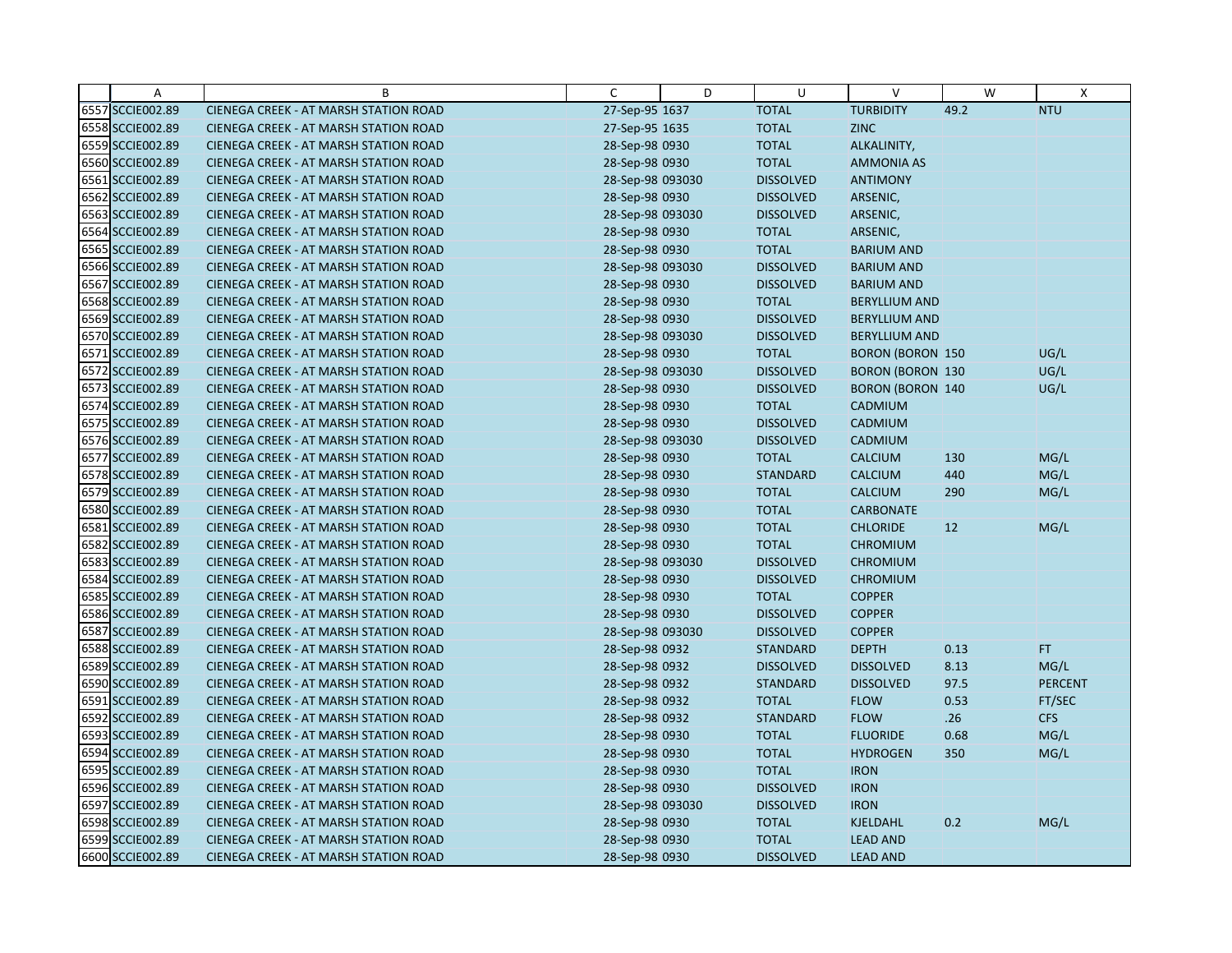| Α                | B                                            | C                | D | U                | $\vee$              | W    | X                |
|------------------|----------------------------------------------|------------------|---|------------------|---------------------|------|------------------|
| 6601 SCCIE002.89 | CIENEGA CREEK - AT MARSH STATION ROAD        | 28-Sep-98 093030 |   | <b>DISSOLVED</b> | <b>LEAD AND</b>     |      |                  |
| 6602 SCCIE002.89 | CIENEGA CREEK - AT MARSH STATION ROAD        | 28-Sep-98 0930   |   | <b>TOTAL</b>     | <b>MAGNESIUM</b>    | 36   | MG/L             |
| 6603 SCCIE002.89 | <b>CIENEGA CREEK - AT MARSH STATION ROAD</b> | 28-Sep-98 0930   |   | <b>TOTAL</b>     | <b>MANGANESE</b>    | 64   | UG/L             |
| 6604 SCCIE002.89 | CIENEGA CREEK - AT MARSH STATION ROAD        | 28-Sep-98 0930   |   | <b>DISSOLVED</b> | <b>MANGANESE</b>    | 51   | UG/L             |
| 6605 SCCIE002.89 | CIENEGA CREEK - AT MARSH STATION ROAD        | 28-Sep-98 093030 |   | <b>DISSOLVED</b> | MANGANESE           | 52   | UG/L             |
| 6606 SCCIE002.89 | CIENEGA CREEK - AT MARSH STATION ROAD        | 28-Sep-98 0930   |   | <b>TOTAL</b>     | MERCURY,            |      |                  |
| 6607 SCCIE002.89 | <b>CIENEGA CREEK - AT MARSH STATION ROAD</b> | 28-Sep-98 0930   |   | <b>DISSOLVED</b> | MERCURY,            |      |                  |
| 6608 SCCIE002.89 | CIENEGA CREEK - AT MARSH STATION ROAD        | 28-Sep-98 093030 |   | <b>DISSOLVED</b> | MERCURY,            |      |                  |
| 6609 SCCIE002.89 | CIENEGA CREEK - AT MARSH STATION ROAD        | 28-Sep-98 0930   |   | <b>TOTAL</b>     | <b>NICKEL</b>       |      |                  |
| 6610 SCCIE002.89 | CIENEGA CREEK - AT MARSH STATION ROAD        | 28-Sep-98 0930   |   | <b>DISSOLVED</b> | <b>NICKEL</b>       |      |                  |
| 6611 SCCIE002.89 | <b>CIENEGA CREEK - AT MARSH STATION ROAD</b> | 28-Sep-98 093030 |   | <b>DISSOLVED</b> | <b>NICKEL</b>       |      |                  |
| 6612 SCCIE002.89 | CIENEGA CREEK - AT MARSH STATION ROAD        | 28-Sep-98 0930   |   | <b>TOTAL</b>     | NITRATE +           | 0.14 | MG/L             |
| 6613 SCCIE002.89 | CIENEGA CREEK - AT MARSH STATION ROAD        | 28-Sep-98 0932   |   | <b>TOTAL</b>     | PH                  | 7.92 | <b>SU</b>        |
| 6614 SCCIE002.89 | CIENEGA CREEK - AT MARSH STATION ROAD        | 28-Sep-98 0930   |   | <b>TOTAL</b>     | PH                  | 8    | SU               |
| 6615 SCCIE002.89 | <b>CIENEGA CREEK - AT MARSH STATION ROAD</b> | 28-Sep-98 0930   |   | <b>TOTAL</b>     | <b>PHOSPHORUS</b>   |      |                  |
| 6616 SCCIE002.89 | CIENEGA CREEK - AT MARSH STATION ROAD        | 28-Sep-98 0930   |   | <b>TOTAL</b>     | POTASSIUM           | 4.2  | MG/L             |
| 6617 SCCIE002.89 | CIENEGA CREEK - AT MARSH STATION ROAD        | 28-Sep-98 0930   |   | <b>TOTAL</b>     | <b>SELENIUM AND</b> |      |                  |
| 6618 SCCIE002.89 | <b>CIENEGA CREEK - AT MARSH STATION ROAD</b> | 28-Sep-98 0930   |   | <b>DISSOLVED</b> | SELENIUM AND        |      |                  |
| 6619 SCCIE002.89 | <b>CIENEGA CREEK - AT MARSH STATION ROAD</b> | 28-Sep-98 093030 |   | <b>DISSOLVED</b> | <b>SELENIUM AND</b> |      |                  |
| 6620 SCCIE002.89 | <b>CIENEGA CREEK - AT MARSH STATION ROAD</b> | 28-Sep-98 0930   |   | <b>TOTAL</b>     | <b>SILVER</b>       |      |                  |
| 6621 SCCIE002.89 | <b>CIENEGA CREEK - AT MARSH STATION ROAD</b> | 28-Sep-98 0930   |   | <b>DISSOLVED</b> | <b>SILVER</b>       |      |                  |
| 6622 SCCIE002.89 | CIENEGA CREEK - AT MARSH STATION ROAD        | 28-Sep-98 093030 |   | <b>DISSOLVED</b> | <b>SILVER</b>       |      |                  |
| 6623 SCCIE002.89 | <b>CIENEGA CREEK - AT MARSH STATION ROAD</b> | 28-Sep-98 0930   |   | <b>TOTAL</b>     | SODIUM              | 64   | MG/L             |
| 6624 SCCIE002.89 | <b>CIENEGA CREEK - AT MARSH STATION ROAD</b> | 28-Sep-98 0932   |   | <b>STANDARD</b>  | <b>SPECIFIC</b>     | 993  | UMHOS/CM         |
| 6625 SCCIE002.89 | CIENEGA CREEK - AT MARSH STATION ROAD        | 28-Sep-98 0930   |   | <b>STANDARD</b>  | <b>SPECIFIC</b>     | 980. | UMHOS/CM         |
| 6626 SCCIE002.89 | CIENEGA CREEK - AT MARSH STATION ROAD        | 28-Sep-98 0932   |   | <b>STANDARD</b>  | <b>STREAM WIDTH</b> | 2.8  | FT.              |
| 6627 SCCIE002.89 | <b>CIENEGA CREEK - AT MARSH STATION ROAD</b> | 28-Sep-98 0930   |   | <b>TOTAL</b>     | <b>SULFATE</b>      | 270  | MG/L             |
| 6628 SCCIE002.89 | <b>CIENEGA CREEK - AT MARSH STATION ROAD</b> | 28-Sep-98 0930   |   | <b>SUSPENDED</b> | <b>SUSPENDED</b>    |      |                  |
| 6629 SCCIE002.89 | <b>CIENEGA CREEK - AT MARSH STATION ROAD</b> | 28-Sep-98 0932   |   | <b>STANDARD</b>  | TEMPERATURE         | 26.0 | DEG C            |
| 6630 SCCIE002.89 | <b>CIENEGA CREEK - AT MARSH STATION ROAD</b> | 28-Sep-98 0932   |   | <b>TOTAL</b>     | TEMPERATURE 19.7    |      | DEG <sub>C</sub> |
| 6631 SCCIE002.89 | CIENEGA CREEK - AT MARSH STATION ROAD        | 28-Sep-98 0930   |   | <b>TOTAL</b>     | <b>THALLIUM</b>     |      |                  |
| 6632 SCCIE002.89 | <b>CIENEGA CREEK - AT MARSH STATION ROAD</b> | 28-Sep-98 0930   |   | <b>DISSOLVED</b> | <b>THALLIUM</b>     |      |                  |
| 6633 SCCIE002.89 | <b>CIENEGA CREEK - AT MARSH STATION ROAD</b> | 28-Sep-98 093030 |   | <b>DISSOLVED</b> | <b>THALLIUM</b>     |      |                  |
| 6634 SCCIE002.89 | CIENEGA CREEK - AT MARSH STATION ROAD        | 28-Sep-98 0930   |   | <b>DISSOLVED</b> | <b>TOTAL</b>        | 700  | MG/L             |
| 6635 SCCIE002.89 | <b>CIENEGA CREEK - AT MARSH STATION ROAD</b> | 28-Sep-98 0932   |   | <b>TOTAL</b>     | <b>TURBIDITY</b>    | 1.04 | <b>NTU</b>       |
| 6636 SCCIE002.89 | CIENEGA CREEK - AT MARSH STATION ROAD        | 28-Sep-98 0930   |   | <b>TOTAL</b>     | <b>TURBIDITY</b>    | 0.57 | <b>NTU</b>       |
| 6637 SCCIE002.89 | <b>CIENEGA CREEK - AT MARSH STATION ROAD</b> | 28-Sep-98 0930   |   | <b>TOTAL</b>     | <b>ZINC</b>         |      |                  |
| 6638 SCCIE002.89 | CIENEGA CREEK - AT MARSH STATION ROAD        | 28-Sep-98 0930   |   | <b>DISSOLVED</b> | <b>ZINC</b>         |      |                  |
| 6639 SCCIE002.89 | CIENEGA CREEK - AT MARSH STATION ROAD        | 28-Sep-98 093030 |   | <b>DISSOLVED</b> | <b>ZINC</b>         |      |                  |
| 6640 SCCIE002.89 | <b>CIENEGA CREEK - AT MARSH STATION ROAD</b> | 10-Sep-12 1230   |   | <b>TOTAL</b>     | ALKALINITY,         |      |                  |
| 6641 SCCIE002.89 | <b>CIENEGA CREEK - AT MARSH STATION ROAD</b> | 10-Sep-12 1230   |   | <b>TOTAL</b>     | <b>AMMONIA AS</b>   | 0.19 | MG/L             |
| 6642 SCCIE002.89 | CIENEGA CREEK - AT MARSH STATION ROAD        | 10-Sep-12 1230   |   | <b>TOTAL</b>     | <b>ANTIMONY</b>     |      |                  |
| 6643 SCCIE002.89 | CIENEGA CREEK - AT MARSH STATION ROAD        | 10-Sep-12 1230   |   | <b>DISSOLVED</b> | <b>ANTIMONY</b>     |      |                  |
| 6644 SCCIE002.89 | <b>CIENEGA CREEK - AT MARSH STATION ROAD</b> | 10-Sep-12 1230   |   | <b>TOTAL</b>     | ARSENIC,            | 3.7  | UG/L             |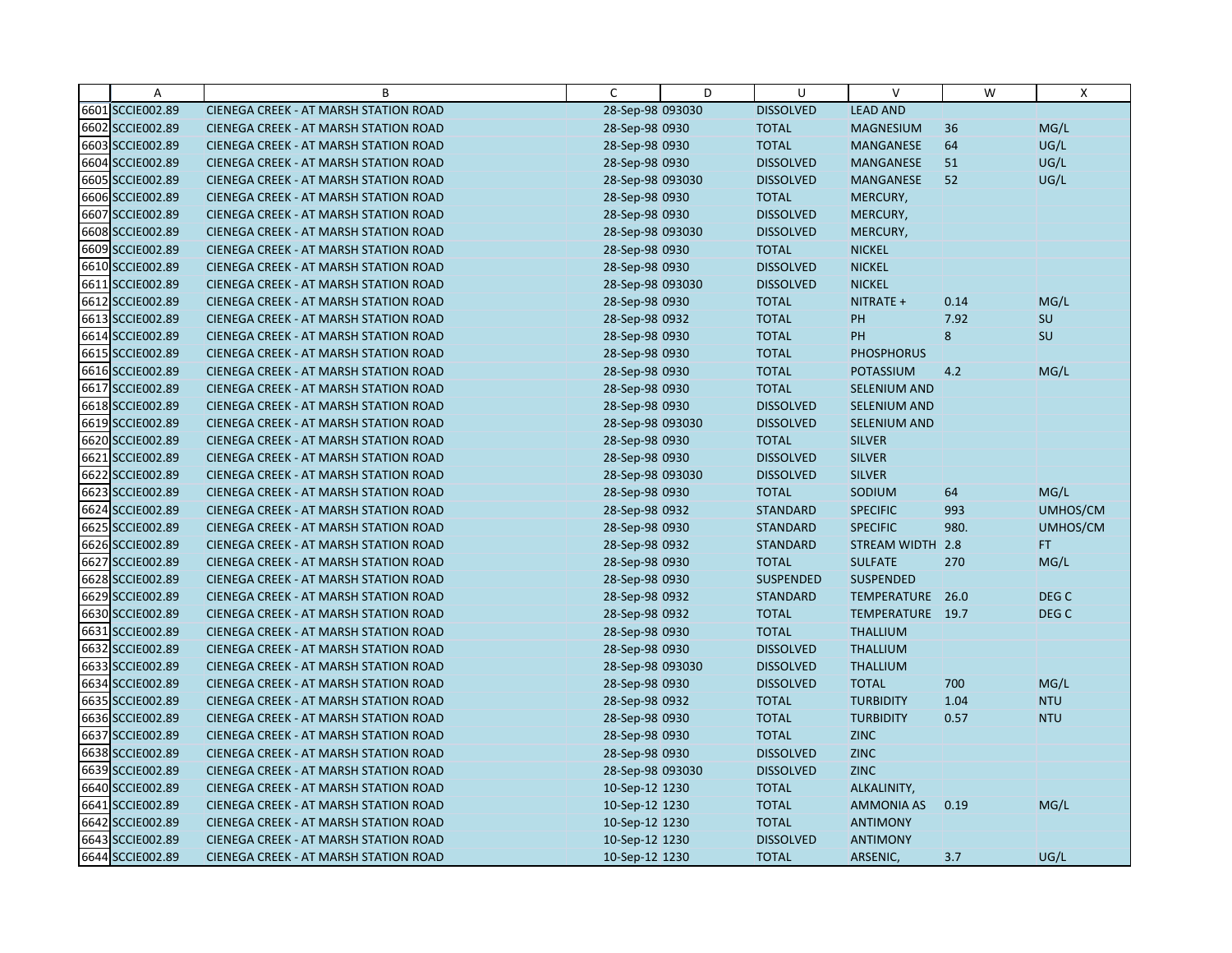| A                | B                                            | C              | D | U                 | V                    | W      | $\mathsf{X}$     |
|------------------|----------------------------------------------|----------------|---|-------------------|----------------------|--------|------------------|
| 6645 SCCIE002.89 | CIENEGA CREEK - AT MARSH STATION ROAD        | 10-Sep-12 1230 |   | <b>DISSOLVED</b>  | ARSENIC,             | 3.5    | UG/L             |
| 6646 SCCIE002.89 | <b>CIENEGA CREEK - AT MARSH STATION ROAD</b> | 10-Sep-12 1230 |   | <b>TOTAL</b>      | <b>BERYLLIUM AND</b> |        |                  |
| 6647 SCCIE002.89 | <b>CIENEGA CREEK - AT MARSH STATION ROAD</b> | 10-Sep-12 1230 |   | <b>TOTAL</b>      | <b>BORON (BORON</b>  |        |                  |
| 6648 SCCIE002.89 | <b>CIENEGA CREEK - AT MARSH STATION ROAD</b> | 10-Sep-12 1230 |   | <b>TOTAL</b>      | CADMIUM              |        |                  |
| 6649 SCCIE002.89 | <b>CIENEGA CREEK - AT MARSH STATION ROAD</b> | 10-Sep-12 1230 |   | <b>DISSOLVED</b>  | CADMIUM              |        |                  |
| 6650 SCCIE002.89 | <b>CIENEGA CREEK - AT MARSH STATION ROAD</b> | 10-Sep-12 1230 |   | <b>TOTAL</b>      | <b>CALCIUM</b>       | 170    | MG/L             |
| 6651 SCCIE002.89 | CIENEGA CREEK - AT MARSH STATION ROAD        | 10-Sep-12 1230 |   | <b>TOTAL</b>      | <b>CALCIUM</b>       | 300    | MG/L             |
| 6652 SCCIE002.89 | CIENEGA CREEK - AT MARSH STATION ROAD        | 10-Sep-12 1230 |   | <b>TOTAL</b>      | <b>CARBONATE</b>     |        |                  |
| 6653 SCCIE002.89 | CIENEGA CREEK - AT MARSH STATION ROAD        | 10-Sep-12 1230 |   | <b>TOTAL</b>      | <b>CHLORIDE</b>      | 11     | MG/L             |
| 6654 SCCIE002.89 | CIENEGA CREEK - AT MARSH STATION ROAD        | 10-Sep-12 1230 |   | <b>TOTAL</b>      | <b>CHROMIUM</b>      |        |                  |
| 6655 SCCIE002.89 | <b>CIENEGA CREEK - AT MARSH STATION ROAD</b> | 10-Sep-12 1230 |   | <b>TOTAL</b>      | <b>COPPER</b>        |        |                  |
| 6656 SCCIE002.89 | <b>CIENEGA CREEK - AT MARSH STATION ROAD</b> | 10-Sep-12 1230 |   | <b>DISSOLVED</b>  | <b>COPPER</b>        |        |                  |
| 6657 SCCIE002.89 | CIENEGA CREEK - AT MARSH STATION ROAD        | 10-Sep-12 1230 |   | <b>CALCULATED</b> | CROSS-               | 0.28   | <b>OTHERS</b>    |
| 6658 SCCIE002.89 | CIENEGA CREEK - AT MARSH STATION ROAD        | 10-Sep-12 1230 |   | <b>STANDARD</b>   | <b>DEPTH</b>         | 0.1    | FT.              |
| 6659 SCCIE002.89 | CIENEGA CREEK - AT MARSH STATION ROAD        | 10-Sep-12 1230 |   | <b>DISSOLVED</b>  | <b>DISSOLVED</b>     | 4.32   | MG/L             |
| 6660 SCCIE002.89 | <b>CIENEGA CREEK - AT MARSH STATION ROAD</b> | 10-Sep-12 1230 |   | <b>STANDARD</b>   | <b>DISSOLVED</b>     | 58     | <b>PERCENT</b>   |
| 6661 SCCIE002.89 | CIENEGA CREEK - AT MARSH STATION ROAD        | 10-Sep-12 1230 |   | <b>TOTAL</b>      | E. COLI              | 71.7   | CFU/100          |
| 6662 SCCIE002.89 | <b>CIENEGA CREEK - AT MARSH STATION ROAD</b> | 10-Sep-12 1230 |   | <b>TOTAL</b>      | <b>FLOW</b>          | 0.7    | FT/SEC           |
| 6663 SCCIE002.89 | <b>CIENEGA CREEK - AT MARSH STATION ROAD</b> | 10-Sep-12 1230 |   | <b>STANDARD</b>   | <b>FLOW</b>          | 0.28   | <b>CFS</b>       |
| 6664 SCCIE002.89 | CIENEGA CREEK - AT MARSH STATION ROAD        | 10-Sep-12 1230 |   | <b>TOTAL</b>      | <b>FLUORIDE</b>      | 0.56   | MG/L             |
| 6665 SCCIE002.89 | <b>CIENEGA CREEK - AT MARSH STATION ROAD</b> | 10-Sep-12 1230 |   | <b>CALCULATED</b> | <b>HARDNESS</b>      | 600    | MG/L             |
| 6666 SCCIE002.89 | CIENEGA CREEK - AT MARSH STATION ROAD        | 10-Sep-12 1230 |   | <b>TOTAL</b>      | <b>HYDROGEN</b>      | 300    | MG/L             |
| 6667 SCCIE002.89 | CIENEGA CREEK - AT MARSH STATION ROAD        | 10-Sep-12 1230 |   | <b>TOTAL</b>      | KJELDAHL             | 0.55   | MG/L             |
| 6668 SCCIE002.89 | CIENEGA CREEK - AT MARSH STATION ROAD        | 10-Sep-12 1230 |   | <b>TOTAL</b>      | <b>LEAD AND</b>      |        |                  |
| 6669 SCCIE002.89 | CIENEGA CREEK - AT MARSH STATION ROAD        | 10-Sep-12 1230 |   | <b>DISSOLVED</b>  | <b>LEAD AND</b>      |        |                  |
| 6670 SCCIE002.89 | CIENEGA CREEK - AT MARSH STATION ROAD        | 10-Sep-12 1230 |   | <b>TOTAL</b>      | <b>MAGNESIUM</b>     | 43     | MG/L             |
| 6671 SCCIE002.89 | CIENEGA CREEK - AT MARSH STATION ROAD        | 10-Sep-12 1230 |   | <b>TOTAL</b>      | MANGANESE            | 150    | UG/L             |
| 6672 SCCIE002.89 | CIENEGA CREEK - AT MARSH STATION ROAD        | 10-Sep-12 1230 |   | <b>TOTAL</b>      | MERCURY,             |        |                  |
| 6673 SCCIE002.89 | CIENEGA CREEK - AT MARSH STATION ROAD        | 10-Sep-12 1230 |   | <b>DISSOLVED</b>  | MERCURY,             |        |                  |
| 6674 SCCIE002.89 | <b>CIENEGA CREEK - AT MARSH STATION ROAD</b> | 10-Sep-12 1230 |   | <b>TOTAL</b>      | NITRATE +            | 0.28   | MG/L             |
| 6675 SCCIE002.89 | CIENEGA CREEK - AT MARSH STATION ROAD        | 10-Sep-12 1230 |   | <b>TOTAL</b>      | PH                   | 7.60   | SU               |
| 6676 SCCIE002.89 | <b>CIENEGA CREEK - AT MARSH STATION ROAD</b> | 10-Sep-12 1230 |   | <b>TOTAL</b>      | PH                   | 7.75   | SU               |
| 6677 SCCIE002.89 | CIENEGA CREEK - AT MARSH STATION ROAD        | 10-Sep-12 1230 |   | <b>TOTAL</b>      | <b>PHOSPHORUS</b>    |        |                  |
| 6678 SCCIE002.89 | <b>CIENEGA CREEK - AT MARSH STATION ROAD</b> | 10-Sep-12 1230 |   | <b>TOTAL</b>      | <b>POTASSIUM</b>     | 5.1    | MG/L             |
| 6679 SCCIE002.89 | CIENEGA CREEK - AT MARSH STATION ROAD        | 10-Sep-12 1230 |   | <b>TOTAL</b>      | <b>SELENIUM AND</b>  |        |                  |
| 6680 SCCIE002.89 | CIENEGA CREEK - AT MARSH STATION ROAD        | 10-Sep-12 1230 |   | <b>TOTAL</b>      | SODIUM               | 65     | MG/L             |
| 6681 SCCIE002.89 | <b>CIENEGA CREEK - AT MARSH STATION ROAD</b> | 10-Sep-12 1230 |   | <b>STANDARD</b>   | <b>SPECIFIC</b>      | 1110   | UMHOS/CM         |
| 6682 SCCIE002.89 | CIENEGA CREEK - AT MARSH STATION ROAD        | 10-Sep-12 1230 |   | <b>STANDARD</b>   | <b>SPECIFIC</b>      | 1200   | UMHOS/CM         |
| 6683 SCCIE002.89 | CIENEGA CREEK - AT MARSH STATION ROAD        | 10-Sep-12 1230 |   | <b>STANDARD</b>   | STREAM WIDTH 2.6     |        | FT.              |
| 6684 SCCIE002.89 | <b>CIENEGA CREEK - AT MARSH STATION ROAD</b> | 10-Sep-12 1230 |   | <b>TOTAL</b>      | <b>SULFATE</b>       | 400    | MG/L             |
| 6685 SCCIE002.89 | <b>CIENEGA CREEK - AT MARSH STATION ROAD</b> | 10-Sep-12 1230 |   | <b>SUSPENDED</b>  | <b>SUSPENDED</b>     | 4.5    | MG/L             |
| 6686 SCCIE002.89 | CIENEGA CREEK - AT MARSH STATION ROAD        | 10-Sep-12 1230 |   | <b>TOTAL</b>      | TEMPERATURE 24.2     |        | DEG <sub>C</sub> |
| 6687 SCCIE002.89 | CIENEGA CREEK - AT MARSH STATION ROAD        | 10-Sep-12 1230 |   | <b>DISSOLVED</b>  | <b>TOTAL</b>         | 1710.2 | MG/L             |
| 6688 SCCIE002.89 | CIENEGA CREEK - AT MARSH STATION ROAD        | 10-Sep-12 1230 |   | <b>DISSOLVED</b>  | <b>TOTAL</b>         | 860    | MG/L             |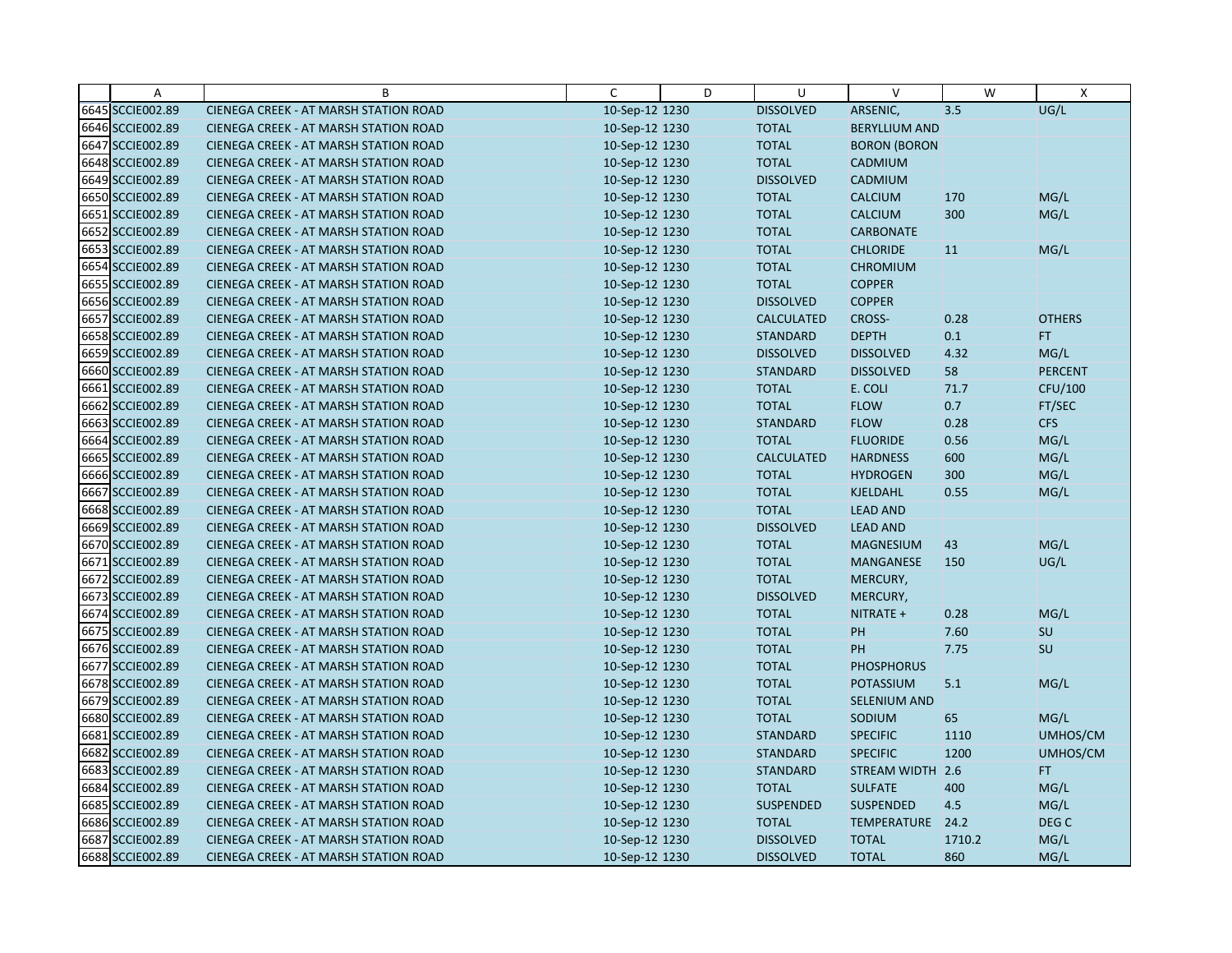| $\overline{A}$   | B                                            | $\mathsf{C}$   | D | U                 | $\vee$               | W     | X              |
|------------------|----------------------------------------------|----------------|---|-------------------|----------------------|-------|----------------|
| 6689 SCCIE002.89 | CIENEGA CREEK - AT MARSH STATION ROAD        | 10-Sep-12 1230 |   | <b>STANDARD</b>   | <b>TURBIDITY</b>     | 2.29  | <b>NTU</b>     |
| 6690 SCCIE002.89 | <b>CIENEGA CREEK - AT MARSH STATION ROAD</b> | 10-Sep-12 1230 |   | <b>TOTAL</b>      | <b>ZINC</b>          |       |                |
| 6691 SCCIE002.89 | <b>CIENEGA CREEK - AT MARSH STATION ROAD</b> | 10-Sep-12 1230 |   | <b>DISSOLVED</b>  | <b>ZINC</b>          |       |                |
| 6692 SCCIE002.89 | <b>CIENEGA CREEK - AT MARSH STATION ROAD</b> | 20-Nov-12 1230 |   | <b>TOTAL</b>      | ALKALINITY,          |       |                |
| 6693 SCCIE002.89 | <b>CIENEGA CREEK - AT MARSH STATION ROAD</b> | 20-Nov-12 1230 |   | <b>TOTAL</b>      | <b>AMMONIA AS</b>    |       |                |
| 6694 SCCIE002.89 | <b>CIENEGA CREEK - AT MARSH STATION ROAD</b> | 20-Nov-12 1230 |   | <b>TOTAL</b>      | <b>ANTIMONY</b>      |       |                |
| 6695 SCCIE002.89 | <b>CIENEGA CREEK - AT MARSH STATION ROAD</b> | 20-Nov-12 1230 |   | <b>DISSOLVED</b>  | <b>ANTIMONY</b>      |       |                |
| 6696 SCCIE002.89 | <b>CIENEGA CREEK - AT MARSH STATION ROAD</b> | 20-Nov-12 1230 |   | <b>TOTAL</b>      | ARSENIC,             | 2.3   | UG/L           |
| 6697 SCCIE002.89 | CIENEGA CREEK - AT MARSH STATION ROAD        | 20-Nov-12 1230 |   | <b>DISSOLVED</b>  | ARSENIC,             | 3.1   | UG/L           |
| 6698 SCCIE002.89 | <b>CIENEGA CREEK - AT MARSH STATION ROAD</b> | 20-Nov-12 1230 |   | <b>TOTAL</b>      | <b>BERYLLIUM AND</b> |       |                |
| 6699 SCCIE002.89 | <b>CIENEGA CREEK - AT MARSH STATION ROAD</b> | 20-Nov-12 1230 |   | <b>TOTAL</b>      | <b>BORON (BORON</b>  |       |                |
| 6700 SCCIE002.89 | CIENEGA CREEK - AT MARSH STATION ROAD        | 20-Nov-12 1230 |   | <b>TOTAL</b>      | CADMIUM              |       |                |
| 6701 SCCIE002.89 | <b>CIENEGA CREEK - AT MARSH STATION ROAD</b> | 20-Nov-12 1230 |   | <b>DISSOLVED</b>  | CADMIUM              |       |                |
| 6702 SCCIE002.89 | <b>CIENEGA CREEK - AT MARSH STATION ROAD</b> | 20-Nov-12 1230 |   | <b>TOTAL</b>      | <b>CALCIUM</b>       | 130   | MG/L           |
| 6703 SCCIE002.89 | <b>CIENEGA CREEK - AT MARSH STATION ROAD</b> | 20-Nov-12 1230 |   | <b>TOTAL</b>      | <b>CALCIUM</b>       | 300   | MG/L           |
| 6704 SCCIE002.89 | <b>CIENEGA CREEK - AT MARSH STATION ROAD</b> | 20-Nov-12 1230 |   | <b>TOTAL</b>      | <b>CARBONATE</b>     |       |                |
| 6705 SCCIE002.89 | <b>CIENEGA CREEK - AT MARSH STATION ROAD</b> | 20-Nov-12 1230 |   | <b>TOTAL</b>      | <b>CHLORIDE</b>      | 7.7   | MG/L           |
| 6706 SCCIE002.89 | <b>CIENEGA CREEK - AT MARSH STATION ROAD</b> | 20-Nov-12 1230 |   | <b>TOTAL</b>      | <b>CHROMIUM</b>      |       |                |
| 6707 SCCIE002.89 | <b>CIENEGA CREEK - AT MARSH STATION ROAD</b> | 20-Nov-12 1230 |   | <b>TOTAL</b>      | <b>COPPER</b>        |       |                |
| 6708 SCCIE002.89 | <b>CIENEGA CREEK - AT MARSH STATION ROAD</b> | 20-Nov-12 1230 |   | <b>DISSOLVED</b>  | <b>COPPER</b>        |       |                |
| 6709 SCCIE002.89 | <b>CIENEGA CREEK - AT MARSH STATION ROAD</b> | 20-Nov-12 1230 |   | <b>CALCULATED</b> | <b>CROSS-</b>        | 0.3   | <b>OTHERS</b>  |
| 6710 SCCIE002.89 | <b>CIENEGA CREEK - AT MARSH STATION ROAD</b> | 20-Nov-12 1230 |   | <b>STANDARD</b>   | <b>DEPTH</b>         | 0.1   | FT.            |
| 6711 SCCIE002.89 | CIENEGA CREEK - AT MARSH STATION ROAD        | 20-Nov-12 1230 |   | <b>DISSOLVED</b>  | <b>DISSOLVED</b>     | 6.6   | MG/L           |
| 6712 SCCIE002.89 | <b>CIENEGA CREEK - AT MARSH STATION ROAD</b> | 20-Nov-12 1230 |   | <b>STANDARD</b>   | <b>DISSOLVED</b>     | 69    | <b>PERCENT</b> |
| 6713 SCCIE002.89 | CIENEGA CREEK - AT MARSH STATION ROAD        | 20-Nov-12 1230 |   | <b>TOTAL</b>      | E. COLI              | 5.2   | CFU/100        |
| 6714 SCCIE002.89 | <b>CIENEGA CREEK - AT MARSH STATION ROAD</b> | 20-Nov-12 1230 |   | <b>TOTAL</b>      | E. COLI              |       |                |
| 6715 SCCIE002.89 | CIENEGA CREEK - AT MARSH STATION ROAD        | 20-Nov-12 1230 |   | <b>TOTAL</b>      | <b>FLOW</b>          | 0.5   | FT/SEC         |
| 6716 SCCIE002.89 | <b>CIENEGA CREEK - AT MARSH STATION ROAD</b> | 20-Nov-12 1230 |   | <b>STANDARD</b>   | <b>FLOW</b>          | 0.18  | <b>CFS</b>     |
| 6717 SCCIE002.89 | <b>CIENEGA CREEK - AT MARSH STATION ROAD</b> | 20-Nov-12 1230 |   | <b>TOTAL</b>      | <b>FLUORIDE</b>      | 0.56  | MG/L           |
| 6718 SCCIE002.89 | <b>CIENEGA CREEK - AT MARSH STATION ROAD</b> | 20-Nov-12 1230 |   | <b>CALCULATED</b> | <b>HARDNESS</b>      | 470   | MG/L           |
| 6719 SCCIE002.89 | CIENEGA CREEK - AT MARSH STATION ROAD        | 20-Nov-12 1230 |   | <b>TOTAL</b>      | <b>HYDROGEN</b>      | 300   | MG/L           |
| 6720 SCCIE002.89 | <b>CIENEGA CREEK - AT MARSH STATION ROAD</b> | 20-Nov-12 1230 |   | <b>TOTAL</b>      | KJELDAHL             | 0.066 | MG/L           |
| 6721 SCCIE002.89 | <b>CIENEGA CREEK - AT MARSH STATION ROAD</b> | 20-Nov-12 1230 |   | <b>TOTAL</b>      | <b>LEAD AND</b>      |       |                |
| 6722 SCCIE002.89 | <b>CIENEGA CREEK - AT MARSH STATION ROAD</b> | 20-Nov-12 1230 |   | <b>DISSOLVED</b>  | <b>LEAD AND</b>      |       |                |
| 6723 SCCIE002.89 | <b>CIENEGA CREEK - AT MARSH STATION ROAD</b> | 20-Nov-12 1230 |   | <b>TOTAL</b>      | <b>MAGNESIUM</b>     | 33    | MG/L           |
| 6724 SCCIE002.89 | <b>CIENEGA CREEK - AT MARSH STATION ROAD</b> | 20-Nov-12 1230 |   | <b>TOTAL</b>      | <b>MANGANESE</b>     | 20    | UG/L           |
| 6725 SCCIE002.89 | <b>CIENEGA CREEK - AT MARSH STATION ROAD</b> | 20-Nov-12 1230 |   | <b>TOTAL</b>      | MERCURY,             |       |                |
| 6726 SCCIE002.89 | CIENEGA CREEK - AT MARSH STATION ROAD        | 20-Nov-12 1230 |   | <b>DISSOLVED</b>  | MERCURY,             |       |                |
| 6727 SCCIE002.89 | <b>CIENEGA CREEK - AT MARSH STATION ROAD</b> | 20-Nov-12 1230 |   | <b>TOTAL</b>      | NITRATE +            | 0.34  | MG/L           |
| 6728 SCCIE002.89 | <b>CIENEGA CREEK - AT MARSH STATION ROAD</b> | 20-Nov-12 1230 |   | <b>TOTAL</b>      | PH                   | 7.53  | SU             |
| 6729 SCCIE002.89 | <b>CIENEGA CREEK - AT MARSH STATION ROAD</b> | 20-Nov-12 1230 |   | <b>TOTAL</b>      | PH                   | 7.62  | SU             |
| 6730 SCCIE002.89 | CIENEGA CREEK - AT MARSH STATION ROAD        | 20-Nov-12 1230 |   | <b>TOTAL</b>      | <b>PHOSPHORUS</b>    |       |                |
| 6731 SCCIE002.89 | <b>CIENEGA CREEK - AT MARSH STATION ROAD</b> | 20-Nov-12 1230 |   | <b>TOTAL</b>      | POTASSIUM            | 4.0   | MG/L           |
| 6732 SCCIE002.89 | CIENEGA CREEK - AT MARSH STATION ROAD        | 20-Nov-12 1230 |   | <b>TOTAL</b>      | <b>SELENIUM AND</b>  |       |                |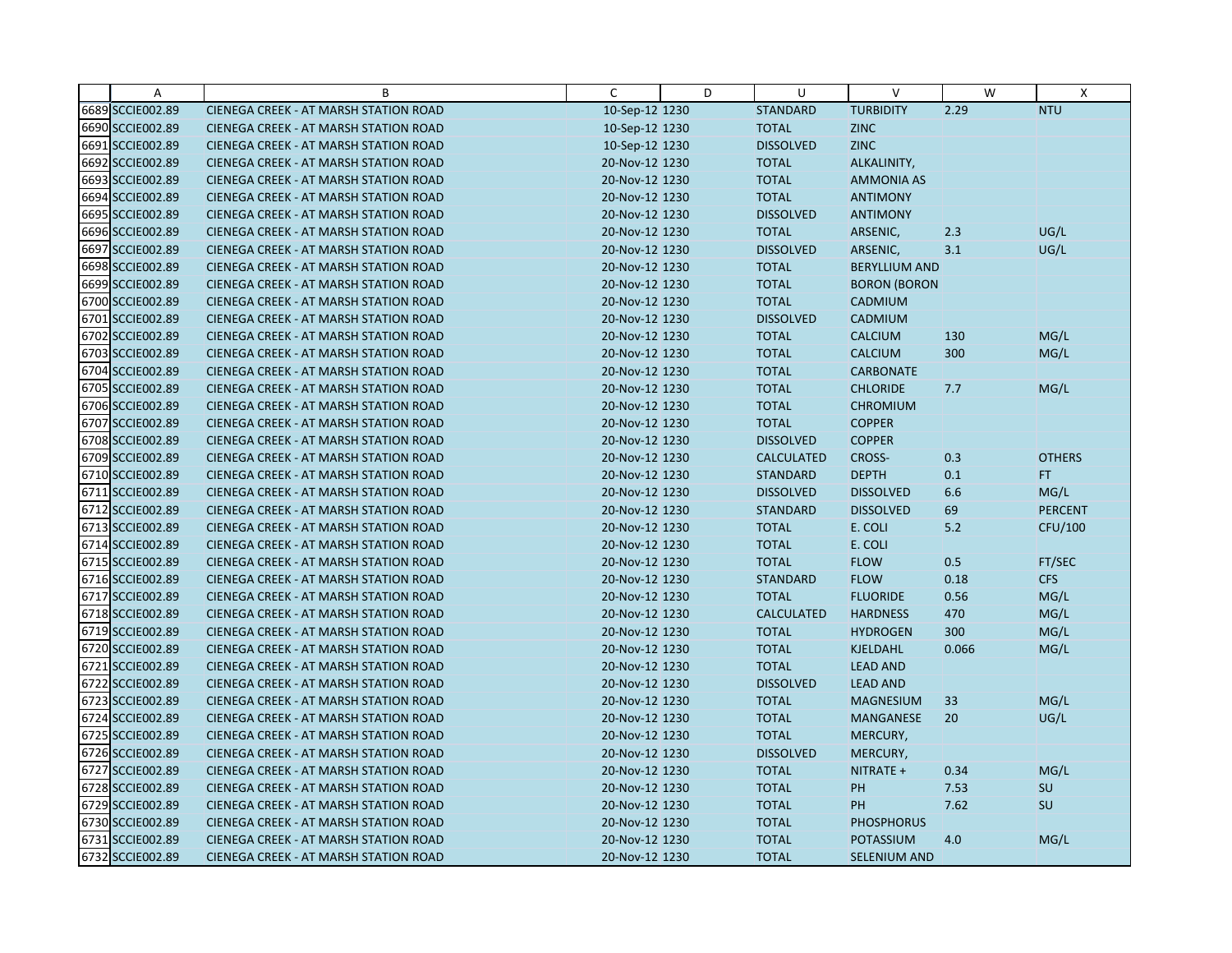| Α                | B                                            | C              | D | U                 | $\vee$               | W     | X                |
|------------------|----------------------------------------------|----------------|---|-------------------|----------------------|-------|------------------|
| 6733 SCCIE002.89 | <b>CIENEGA CREEK - AT MARSH STATION ROAD</b> | 20-Nov-12 1230 |   | <b>TOTAL</b>      | SODIUM               | 54    | MG/L             |
| 6734 SCCIE002.89 | <b>CIENEGA CREEK - AT MARSH STATION ROAD</b> | 20-Nov-12 1230 |   | <b>STANDARD</b>   | <b>SPECIFIC</b>      | 1010  | UMHOS/CM         |
| 6735 SCCIE002.89 | <b>CIENEGA CREEK - AT MARSH STATION ROAD</b> | 20-Nov-12 1230 |   | <b>STANDARD</b>   | <b>SPECIFIC</b>      | 1000  | UMHOS/CM         |
| 6736 SCCIE002.89 | <b>CIENEGA CREEK - AT MARSH STATION ROAD</b> | 20-Nov-12 1230 |   | <b>STANDARD</b>   | STREAM WIDTH 2.8     |       | FT.              |
| 6737 SCCIE002.89 | <b>CIENEGA CREEK - AT MARSH STATION ROAD</b> | 20-Nov-12 1230 |   | <b>TOTAL</b>      | <b>SULFATE</b>       | 270   | MG/L             |
| 6738 SCCIE002.89 | <b>CIENEGA CREEK - AT MARSH STATION ROAD</b> | 20-Nov-12 1230 |   | <b>SUSPENDED</b>  | <b>SUSPENDED</b>     | 0.77  | MG/L             |
| 6739 SCCIE002.89 | <b>CIENEGA CREEK - AT MARSH STATION ROAD</b> | 20-Nov-12 1230 |   | <b>STANDARD</b>   | TEMPERATURE 22.4     |       | DEG <sub>C</sub> |
| 6740 SCCIE002.89 | <b>CIENEGA CREEK - AT MARSH STATION ROAD</b> | 20-Nov-12 1230 |   | <b>TOTAL</b>      | TEMPERATURE 17.9     |       | DEG C            |
| 6741 SCCIE002.89 | CIENEGA CREEK - AT MARSH STATION ROAD        | 20-Nov-12 1230 |   | <b>DISSOLVED</b>  | <b>TOTAL</b>         | 656   | MG/L             |
| 6742 SCCIE002.89 | <b>CIENEGA CREEK - AT MARSH STATION ROAD</b> | 20-Nov-12 1230 |   | <b>DISSOLVED</b>  | <b>TOTAL</b>         | 740   | MG/L             |
| 6743 SCCIE002.89 | <b>CIENEGA CREEK - AT MARSH STATION ROAD</b> | 20-Nov-12 1230 |   | <b>STANDARD</b>   | <b>TURBIDITY</b>     | 0.7   | <b>NTU</b>       |
| 6744 SCCIE002.89 | <b>CIENEGA CREEK - AT MARSH STATION ROAD</b> | 20-Nov-12 1230 |   | <b>TOTAL</b>      | <b>ZINC</b>          |       |                  |
| 6745 SCCIE002.89 | <b>CIENEGA CREEK - AT MARSH STATION ROAD</b> | 20-Nov-12 1230 |   | <b>DISSOLVED</b>  | <b>ZINC</b>          |       |                  |
| 6746 SCCIE002.89 | <b>CIENEGA CREEK - AT MARSH STATION ROAD</b> | 27-Feb-13 1200 |   | <b>TOTAL</b>      | ALKALINITY,          |       |                  |
| 6747 SCCIE002.89 | <b>CIENEGA CREEK - AT MARSH STATION ROAD</b> | 27-Feb-13 1200 |   | <b>TOTAL</b>      | <b>ALUMINUM</b>      |       |                  |
| 6748 SCCIE002.89 | <b>CIENEGA CREEK - AT MARSH STATION ROAD</b> | 27-Feb-13 1200 |   | <b>TOTAL</b>      | <b>AMMONIA AS</b>    |       |                  |
| 6749 SCCIE002.89 | CIENEGA CREEK - AT MARSH STATION ROAD        | 27-Feb-13 1200 |   | <b>DISSOLVED</b>  | <b>ANTIMONY</b>      |       |                  |
| 6750 SCCIE002.89 | <b>CIENEGA CREEK - AT MARSH STATION ROAD</b> | 27-Feb-13 1200 |   | <b>TOTAL</b>      | <b>ANTIMONY</b>      |       |                  |
| 6751 SCCIE002.89 | <b>CIENEGA CREEK - AT MARSH STATION ROAD</b> | 27-Feb-13 1200 |   | <b>TOTAL</b>      | ARSENIC,             |       |                  |
| 6752 SCCIE002.89 | <b>CIENEGA CREEK - AT MARSH STATION ROAD</b> | 27-Feb-13 1200 |   | <b>DISSOLVED</b>  | ARSENIC,             |       |                  |
| 6753 SCCIE002.89 | <b>CIENEGA CREEK - AT MARSH STATION ROAD</b> | 27-Feb-13 1200 |   | <b>TOTAL</b>      | <b>BARIUM AND</b>    | 0.085 | MG/L             |
| 6754 SCCIE002.89 | <b>CIENEGA CREEK - AT MARSH STATION ROAD</b> | 27-Feb-13 1200 |   | <b>TOTAL</b>      | <b>BERYLLIUM AND</b> |       |                  |
| 6755 SCCIE002.89 | CIENEGA CREEK - AT MARSH STATION ROAD        | 27-Feb-13 1200 |   | <b>TOTAL</b>      | <b>BORON (BORON</b>  |       |                  |
| 6756 SCCIE002.89 | <b>CIENEGA CREEK - AT MARSH STATION ROAD</b> | 27-Feb-13 1200 |   | <b>DISSOLVED</b>  | CADMIUM              |       |                  |
| 6757 SCCIE002.89 | CIENEGA CREEK - AT MARSH STATION ROAD        | 27-Feb-13 1200 |   | <b>DISSOLVED</b>  | CADMIUM              |       |                  |
| 6758 SCCIE002.89 | CIENEGA CREEK - AT MARSH STATION ROAD        | 27-Feb-13 1200 |   | <b>TOTAL</b>      | <b>CADMIUM</b>       |       |                  |
| 6759 SCCIE002.89 | CIENEGA CREEK - AT MARSH STATION ROAD        | 27-Feb-13 1200 |   | <b>TOTAL</b>      | <b>CALCIUM</b>       | 170   | MG/L             |
| 6760 SCCIE002.89 | CIENEGA CREEK - AT MARSH STATION ROAD        | 27-Feb-13 1200 |   | <b>TOTAL</b>      | CALCIUM              | 310   | MG/L             |
| 6761 SCCIE002.89 | <b>CIENEGA CREEK - AT MARSH STATION ROAD</b> | 27-Feb-13 1200 |   | <b>TOTAL</b>      | <b>CALCIUM</b>       | 310   | MG/L             |
| 6762 SCCIE002.89 | <b>CIENEGA CREEK - AT MARSH STATION ROAD</b> | 27-Feb-13 1200 |   | <b>OTHER</b>      | <b>CALCIUM</b>       |       |                  |
| 6763 SCCIE002.89 | <b>CIENEGA CREEK - AT MARSH STATION ROAD</b> | 27-Feb-13 1200 |   | <b>TOTAL</b>      | <b>CALCIUM</b>       |       |                  |
| 6764 SCCIE002.89 | <b>CIENEGA CREEK - AT MARSH STATION ROAD</b> | 27-Feb-13 1200 |   | <b>TOTAL</b>      | <b>CHLORIDE</b>      | 9.6   | MG/L             |
| 6765 SCCIE002.89 | <b>CIENEGA CREEK - AT MARSH STATION ROAD</b> | 27-Feb-13 1200 |   | <b>TOTAL</b>      | <b>CHROMIUM</b>      |       |                  |
| 6766 SCCIE002.89 | <b>CIENEGA CREEK - AT MARSH STATION ROAD</b> | 27-Feb-13 1200 |   | <b>TOTAL</b>      | <b>COPPER</b>        |       |                  |
| 6767 SCCIE002.89 | <b>CIENEGA CREEK - AT MARSH STATION ROAD</b> | 27-Feb-13 1200 |   | <b>DISSOLVED</b>  | <b>COPPER</b>        |       |                  |
| 6768 SCCIE002.89 | <b>CIENEGA CREEK - AT MARSH STATION ROAD</b> | 27-Feb-13 1200 |   | <b>CALCULATED</b> | <b>CROSS-</b>        | 2.5   | <b>OTHERS</b>    |
| 6769 SCCIE002.89 | <b>CIENEGA CREEK - AT MARSH STATION ROAD</b> | 27-Feb-13 1200 |   | <b>STANDARD</b>   | <b>DEPTH</b>         | 0.3   | FT.              |
| 6770 SCCIE002.89 | CIENEGA CREEK - AT MARSH STATION ROAD        | 27-Feb-13 1200 |   | <b>DISSOLVED</b>  | <b>DISSOLVED</b>     | 9.76  | MG/L             |
| 6771 SCCIE002.89 | CIENEGA CREEK - AT MARSH STATION ROAD        | 27-Feb-13 1200 |   | <b>STANDARD</b>   | <b>DISSOLVED</b>     | 96    | <b>PERCENT</b>   |
| 6772 SCCIE002.89 | <b>CIENEGA CREEK - AT MARSH STATION ROAD</b> | 27-Feb-13 1200 |   | <b>TOTAL</b>      | E. COLI              | 1.0   | CFU/100          |
| 6773 SCCIE002.89 | <b>CIENEGA CREEK - AT MARSH STATION ROAD</b> | 27-Feb-13 1200 |   | <b>TOTAL</b>      | E. COLI              | 2.0   | CFU/100          |
| 6774 SCCIE002.89 | CIENEGA CREEK - AT MARSH STATION ROAD        | 27-Feb-13 1200 |   | <b>TOTAL</b>      | <b>FLOW</b>          | 0.28  | FT/SEC           |
| 6775 SCCIE002.89 | <b>CIENEGA CREEK - AT MARSH STATION ROAD</b> | 27-Feb-13 1200 |   | <b>STANDARD</b>   | <b>FLOW</b>          | 0.54  | <b>CFS</b>       |
| 6776 SCCIE002.89 | <b>CIENEGA CREEK - AT MARSH STATION ROAD</b> | 27-Feb-13 1200 |   | <b>TOTAL</b>      | <b>FLUORIDE</b>      | 0.49  | MG/L             |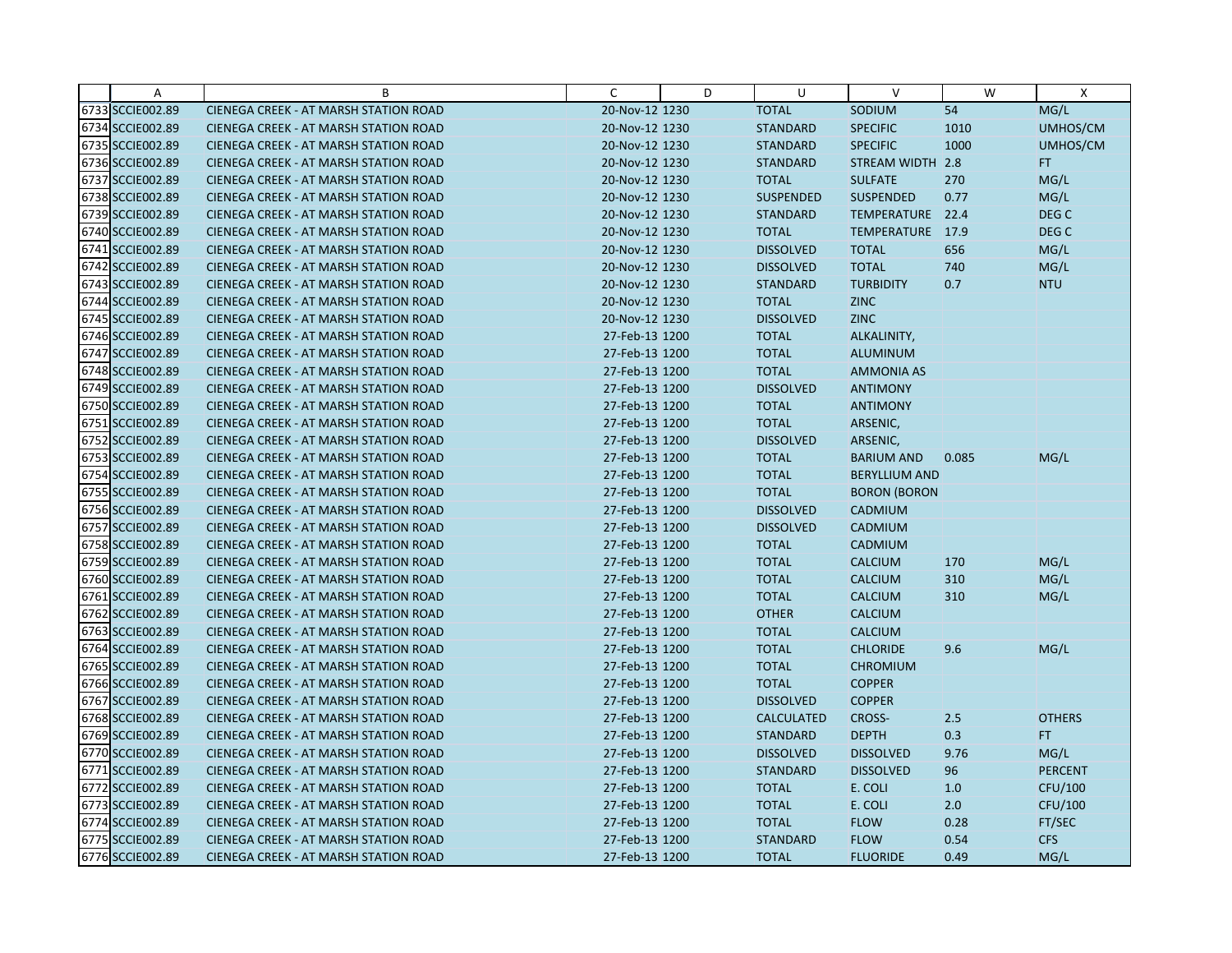| A                | B                                            | C              | D | U                 | $\vee$               | W    | X                |
|------------------|----------------------------------------------|----------------|---|-------------------|----------------------|------|------------------|
| 6777 SCCIE002.89 | CIENEGA CREEK - AT MARSH STATION ROAD        | 27-Feb-13 1200 |   | <b>CALCULATED</b> | <b>HARDNESS</b>      | 590  | MG/L             |
| 6778 SCCIE002.89 | CIENEGA CREEK - AT MARSH STATION ROAD        | 27-Feb-13 1200 |   | <b>DISSOLVED</b>  | <b>IRON</b>          |      |                  |
| 6779 SCCIE002.89 | <b>CIENEGA CREEK - AT MARSH STATION ROAD</b> | 27-Feb-13 1200 |   | <b>TOTAL</b>      | KJELDAHL             | 0.10 | MG/L             |
| 6780 SCCIE002.89 | <b>CIENEGA CREEK - AT MARSH STATION ROAD</b> | 27-Feb-13 1200 |   | <b>DISSOLVED</b>  | <b>LEAD AND</b>      |      |                  |
| 6781 SCCIE002.89 | CIENEGA CREEK - AT MARSH STATION ROAD        | 27-Feb-13 1200 |   | <b>TOTAL</b>      | <b>LEAD AND</b>      |      |                  |
| 6782 SCCIE002.89 | <b>CIENEGA CREEK - AT MARSH STATION ROAD</b> | 27-Feb-13 1200 |   | <b>TOTAL</b>      | <b>MAGNESIUM</b>     | 44   | MG/L             |
| 6783 SCCIE002.89 | <b>CIENEGA CREEK - AT MARSH STATION ROAD</b> | 27-Feb-13 1200 |   | <b>TOTAL</b>      | <b>MANGANESE</b>     |      |                  |
| 6784 SCCIE002.89 | <b>CIENEGA CREEK - AT MARSH STATION ROAD</b> | 27-Feb-13 1200 |   | <b>TOTAL</b>      | MERCURY,             |      |                  |
| 6785 SCCIE002.89 | CIENEGA CREEK - AT MARSH STATION ROAD        | 27-Feb-13 1200 |   | <b>DISSOLVED</b>  | MERCURY,             |      |                  |
| 6786 SCCIE002.89 | <b>CIENEGA CREEK - AT MARSH STATION ROAD</b> | 27-Feb-13 1200 |   | <b>TOTAL</b>      | <b>MOLYBDENUM</b>    |      |                  |
| 6787 SCCIE002.89 | <b>CIENEGA CREEK - AT MARSH STATION ROAD</b> | 27-Feb-13 1200 |   | <b>TOTAL</b>      | <b>NICKEL</b>        |      |                  |
| 6788 SCCIE002.89 | CIENEGA CREEK - AT MARSH STATION ROAD        | 27-Feb-13 1200 |   | <b>DISSOLVED</b>  | <b>NICKEL</b>        |      |                  |
| 6789 SCCIE002.89 | <b>CIENEGA CREEK - AT MARSH STATION ROAD</b> | 27-Feb-13 1200 |   | <b>TOTAL</b>      | NITRATE +            |      |                  |
| 6790 SCCIE002.89 | <b>CIENEGA CREEK - AT MARSH STATION ROAD</b> | 27-Feb-13 1200 |   | <b>TOTAL</b>      | PH                   | 7.97 | <b>SU</b>        |
| 6791 SCCIE002.89 | <b>CIENEGA CREEK - AT MARSH STATION ROAD</b> | 27-Feb-13 1200 |   | <b>TOTAL</b>      | PH                   | 7.63 | SU               |
| 6792 SCCIE002.89 | CIENEGA CREEK - AT MARSH STATION ROAD        | 27-Feb-13 1200 |   | <b>TOTAL</b>      | <b>PHOSPHORUS</b>    |      |                  |
| 6793 SCCIE002.89 | CIENEGA CREEK - AT MARSH STATION ROAD        | 27-Feb-13 1200 |   | <b>TOTAL</b>      | <b>POTASSIUM</b>     | 4.7  | MG/L             |
| 6794 SCCIE002.89 | <b>CIENEGA CREEK - AT MARSH STATION ROAD</b> | 27-Feb-13 1200 |   | <b>TOTAL</b>      | <b>SELENIUM AND</b>  |      |                  |
| 6795 SCCIE002.89 | <b>CIENEGA CREEK - AT MARSH STATION ROAD</b> | 27-Feb-13 1200 |   | <b>DISSOLVED</b>  | <b>SILVER</b>        |      |                  |
| 6796 SCCIE002.89 | <b>CIENEGA CREEK - AT MARSH STATION ROAD</b> | 27-Feb-13 1200 |   | <b>TOTAL</b>      | <b>SILVER</b>        |      |                  |
| 6797 SCCIE002.89 | <b>CIENEGA CREEK - AT MARSH STATION ROAD</b> | 27-Feb-13 1200 |   | <b>TOTAL</b>      | SODIUM               | 67   | MG/L             |
| 6798 SCCIE002.89 | <b>CIENEGA CREEK - AT MARSH STATION ROAD</b> | 27-Feb-13 1200 |   | <b>STANDARD</b>   | <b>SPECIFIC</b>      | 1200 | UMHOS/CM         |
| 6799 SCCIE002.89 | CIENEGA CREEK - AT MARSH STATION ROAD        | 27-Feb-13 1200 |   | <b>STANDARD</b>   | <b>SPECIFIC</b>      | 977  | UMHOS/CM         |
| 6800 SCCIE002.89 | <b>CIENEGA CREEK - AT MARSH STATION ROAD</b> | 27-Feb-13 1200 |   | <b>STANDARD</b>   | STREAM WIDTH 15.3    |      | FT.              |
| 6801 SCCIE002.89 | CIENEGA CREEK - AT MARSH STATION ROAD        | 27-Feb-13 1200 |   | <b>TOTAL</b>      | <b>SULFATE</b>       | 370  | MG/L             |
| 6802 SCCIE002.89 | CIENEGA CREEK - AT MARSH STATION ROAD        | 27-Feb-13 1200 |   | <b>SUSPENDED</b>  | <b>SUSPENDED</b>     | 0.70 | MG/L             |
| 6803 SCCIE002.89 | CIENEGA CREEK - AT MARSH STATION ROAD        | 27-Feb-13 1200 |   | <b>STANDARD</b>   | TEMPERATURE 15.7     |      | DEG C            |
| 6804 SCCIE002.89 | CIENEGA CREEK - AT MARSH STATION ROAD        | 27-Feb-13 1200 |   | <b>TOTAL</b>      | TEMPERATURE 15.03    |      | DEG <sub>C</sub> |
| 6805 SCCIE002.89 | <b>CIENEGA CREEK - AT MARSH STATION ROAD</b> | 27-Feb-13 1200 |   | <b>DISSOLVED</b>  | <b>THALLIUM</b>      |      |                  |
| 6806 SCCIE002.89 | <b>CIENEGA CREEK - AT MARSH STATION ROAD</b> | 27-Feb-13 1200 |   | <b>DISSOLVED</b>  | <b>TOTAL</b>         | 860  | MG/L             |
| 6807 SCCIE002.89 | CIENEGA CREEK - AT MARSH STATION ROAD        | 27-Feb-13 1200 |   | <b>DISSOLVED</b>  | <b>TOTAL</b>         | 635  | MG/L             |
| 6808 SCCIE002.89 | <b>CIENEGA CREEK - AT MARSH STATION ROAD</b> | 27-Feb-13 1200 |   | <b>STANDARD</b>   | <b>TURBIDITY</b>     | 0.87 | <b>NTU</b>       |
| 6809 SCCIE002.89 | <b>CIENEGA CREEK - AT MARSH STATION ROAD</b> | 27-Feb-13 1200 |   | <b>TOTAL</b>      | <b>ZINC</b>          |      |                  |
| 6810 SCCIE002.89 | <b>CIENEGA CREEK - AT MARSH STATION ROAD</b> | 27-Feb-13 1200 |   | <b>DISSOLVED</b>  | <b>ZINC</b>          |      |                  |
| 6811 SCCIE002.89 | <b>CIENEGA CREEK - AT MARSH STATION ROAD</b> | 18-Apr-13 1200 |   | <b>TOTAL</b>      | ALKALINITY,          |      |                  |
| 6812 SCCIE002.89 | <b>CIENEGA CREEK - AT MARSH STATION ROAD</b> | 18-Apr-13 1200 |   | <b>TOTAL</b>      | <b>AMMONIA AS</b>    |      |                  |
| 6813 SCCIE002.89 | <b>CIENEGA CREEK - AT MARSH STATION ROAD</b> | 18-Apr-13 1200 |   | <b>TOTAL</b>      | <b>ANTIMONY</b>      |      |                  |
| 6814 SCCIE002.89 | CIENEGA CREEK - AT MARSH STATION ROAD        | 18-Apr-13 1200 |   | <b>DISSOLVED</b>  | <b>ANTIMONY</b>      |      |                  |
| 6815 SCCIE002.89 | CIENEGA CREEK - AT MARSH STATION ROAD        | 18-Apr-13 1200 |   | <b>DISSOLVED</b>  | ARSENIC,             |      |                  |
| 6816 SCCIE002.89 | <b>CIENEGA CREEK - AT MARSH STATION ROAD</b> | 18-Apr-13 1200 |   | <b>TOTAL</b>      | ARSENIC,             |      |                  |
| 6817 SCCIE002.89 | <b>CIENEGA CREEK - AT MARSH STATION ROAD</b> | 18-Apr-13 1200 |   | <b>TOTAL</b>      | <b>BERYLLIUM AND</b> |      |                  |
| 6818 SCCIE002.89 | CIENEGA CREEK - AT MARSH STATION ROAD        | 18-Apr-13 1200 |   | <b>TOTAL</b>      | <b>BORON (BORON</b>  |      |                  |
| 6819 SCCIE002.89 | CIENEGA CREEK - AT MARSH STATION ROAD        | 18-Apr-13 1200 |   | <b>TOTAL</b>      | CADMIUM              |      |                  |
| 6820 SCCIE002.89 | CIENEGA CREEK - AT MARSH STATION ROAD        | 18-Apr-13 1200 |   | <b>DISSOLVED</b>  | CADMIUM              |      |                  |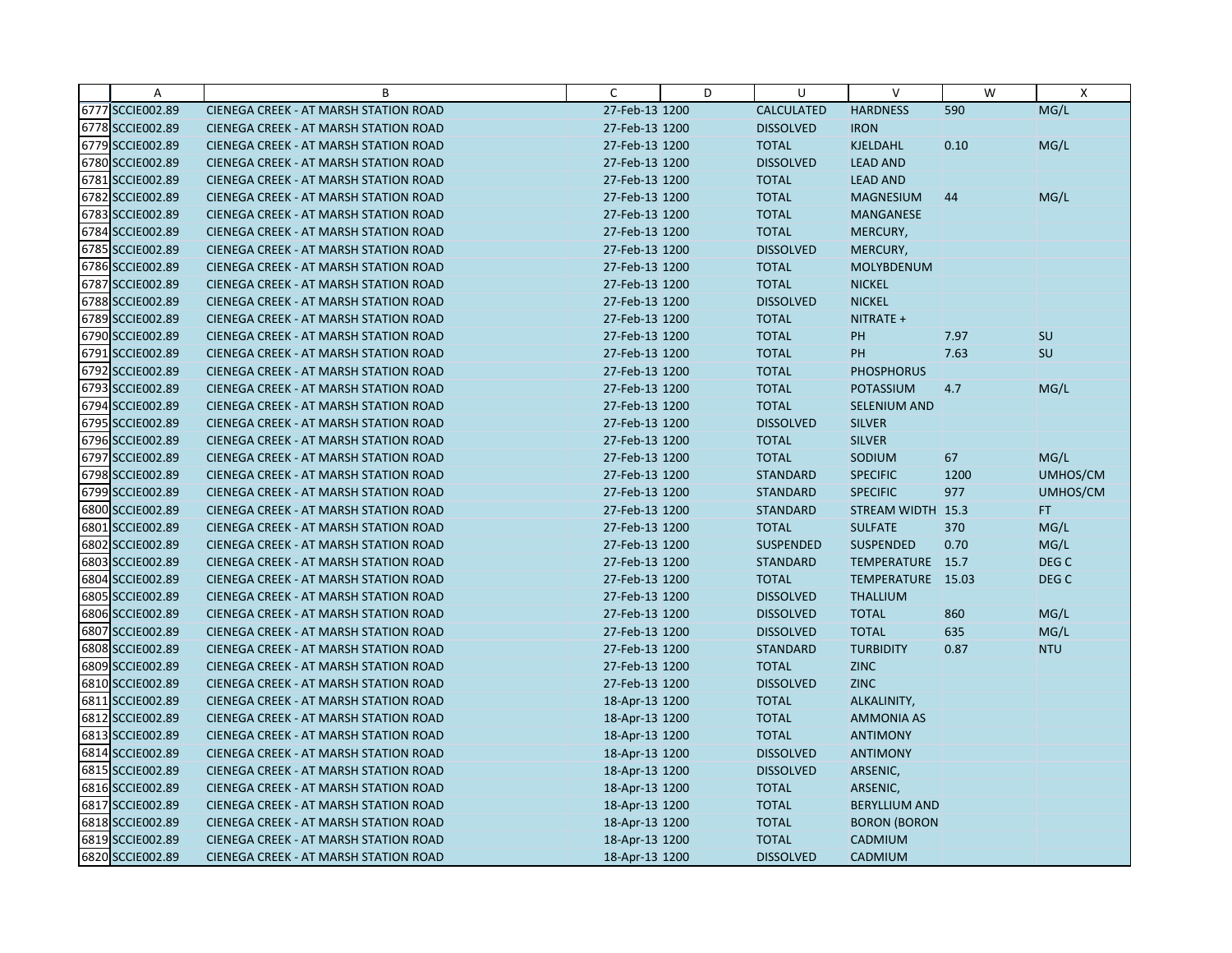| A                | B                                            | C              | D | U                 | v                   | W     | X              |
|------------------|----------------------------------------------|----------------|---|-------------------|---------------------|-------|----------------|
| 6821 SCCIE002.89 | CIENEGA CREEK - AT MARSH STATION ROAD        | 18-Apr-13 1200 |   | <b>TOTAL</b>      | CALCIUM             | 160   | MG/L           |
| 6822 SCCIE002.89 | CIENEGA CREEK - AT MARSH STATION ROAD        | 18-Apr-13 1200 |   | <b>OTHER</b>      | <b>CALCIUM</b>      |       |                |
| 6823 SCCIE002.89 | <b>CIENEGA CREEK - AT MARSH STATION ROAD</b> | 18-Apr-13 1200 |   | <b>TOTAL</b>      | <b>CALCIUM</b>      |       |                |
| 6824 SCCIE002.89 | CIENEGA CREEK - AT MARSH STATION ROAD        | 18-Apr-13 1200 |   | <b>TOTAL</b>      | <b>CALCIUM</b>      | 310   | MG/L           |
| 6825 SCCIE002.89 | CIENEGA CREEK - AT MARSH STATION ROAD        | 18-Apr-13 1200 |   | <b>TOTAL</b>      | <b>CALCIUM</b>      | 310   | MG/L           |
| 6826 SCCIE002.89 | CIENEGA CREEK - AT MARSH STATION ROAD        | 18-Apr-13 1200 |   | <b>TOTAL</b>      | <b>CHLORIDE</b>     | 10    | MG/L           |
| 6827 SCCIE002.89 | <b>CIENEGA CREEK - AT MARSH STATION ROAD</b> | 18-Apr-13 1200 |   | <b>TOTAL</b>      | <b>CHROMIUM</b>     |       |                |
| 6828 SCCIE002.89 | <b>CIENEGA CREEK - AT MARSH STATION ROAD</b> | 18-Apr-13 1200 |   | <b>TOTAL</b>      | <b>COPPER</b>       |       |                |
| 6829 SCCIE002.89 | CIENEGA CREEK - AT MARSH STATION ROAD        | 18-Apr-13 1200 |   | <b>DISSOLVED</b>  | <b>COPPER</b>       |       |                |
| 6830 SCCIE002.89 | CIENEGA CREEK - AT MARSH STATION ROAD        | 18-Apr-13 1200 |   | <b>CALCULATED</b> | CROSS-              | 1.2   | <b>OTHERS</b>  |
| 6831 SCCIE002.89 | <b>CIENEGA CREEK - AT MARSH STATION ROAD</b> | 18-Apr-13 1200 |   | <b>STANDARD</b>   | <b>DEPTH</b>        | 0.18  | FT.            |
| 6832 SCCIE002.89 | CIENEGA CREEK - AT MARSH STATION ROAD        | 18-Apr-13 1200 |   | <b>DISSOLVED</b>  | <b>DISSOLVED</b>    | 4.89  | MG/L           |
| 6833 SCCIE002.89 | <b>CIENEGA CREEK - AT MARSH STATION ROAD</b> | 18-Apr-13 1200 |   | <b>STANDARD</b>   | <b>DISSOLVED</b>    | 58.3  | <b>PERCENT</b> |
| 6834 SCCIE002.89 | <b>CIENEGA CREEK - AT MARSH STATION ROAD</b> | 18-Apr-13 1200 |   | <b>TOTAL</b>      | E. COLI             | 7.5   | CFU/100        |
| 6835 SCCIE002.89 | <b>CIENEGA CREEK - AT MARSH STATION ROAD</b> | 18-Apr-13 1200 |   | <b>TOTAL</b>      | <b>FLOW</b>         | 0.2   | FT/SEC         |
| 6836 SCCIE002.89 | <b>CIENEGA CREEK - AT MARSH STATION ROAD</b> | 18-Apr-13 1200 |   | <b>STANDARD</b>   | <b>FLOW</b>         | 0.32  | <b>CFS</b>     |
| 6837 SCCIE002.89 | CIENEGA CREEK - AT MARSH STATION ROAD        | 18-Apr-13 1200 |   | <b>TOTAL</b>      | <b>FLUORIDE</b>     | 0.57  | MG/L           |
| 6838 SCCIE002.89 | <b>CIENEGA CREEK - AT MARSH STATION ROAD</b> | 18-Apr-13 1200 |   | <b>CALCULATED</b> | <b>HARDNESS</b>     | 580   | MG/L           |
| 6839 SCCIE002.89 | <b>CIENEGA CREEK - AT MARSH STATION ROAD</b> | 18-Apr-13 1200 |   | <b>TOTAL</b>      | <b>KJELDAHL</b>     | 0.15  | MG/L           |
| 6840 SCCIE002.89 | CIENEGA CREEK - AT MARSH STATION ROAD        | 18-Apr-13 1200 |   | <b>TOTAL</b>      | <b>LEAD AND</b>     |       |                |
| 6841 SCCIE002.89 | <b>CIENEGA CREEK - AT MARSH STATION ROAD</b> | 18-Apr-13 1200 |   | <b>DISSOLVED</b>  | <b>LEAD AND</b>     |       |                |
| 6842 SCCIE002.89 | CIENEGA CREEK - AT MARSH STATION ROAD        | 18-Apr-13 1200 |   | <b>TOTAL</b>      | <b>MAGNESIUM</b>    | 43    | MG/L           |
| 6843 SCCIE002.89 | CIENEGA CREEK - AT MARSH STATION ROAD        | 18-Apr-13 1200 |   | <b>TOTAL</b>      | MANGANESE           |       |                |
| 6844 SCCIE002.89 | <b>CIENEGA CREEK - AT MARSH STATION ROAD</b> | 18-Apr-13 1200 |   | <b>DISSOLVED</b>  | MERCURY,            |       |                |
| 6845 SCCIE002.89 | CIENEGA CREEK - AT MARSH STATION ROAD        | 18-Apr-13 1200 |   | <b>TOTAL</b>      | MERCURY,            |       |                |
| 6846 SCCIE002.89 | CIENEGA CREEK - AT MARSH STATION ROAD        | 18-Apr-13 1200 |   | <b>TOTAL</b>      | NITRATE +           |       |                |
| 6847 SCCIE002.89 | <b>CIENEGA CREEK - AT MARSH STATION ROAD</b> | 18-Apr-13 1200 |   | <b>TOTAL</b>      | PH                  | 7.66  | SU             |
| 6848 SCCIE002.89 | <b>CIENEGA CREEK - AT MARSH STATION ROAD</b> | 18-Apr-13 1200 |   | <b>TOTAL</b>      | PH                  | 7.72  | SU             |
| 6849 SCCIE002.89 | <b>CIENEGA CREEK - AT MARSH STATION ROAD</b> | 18-Apr-13 1200 |   | <b>TOTAL</b>      | <b>PHOSPHORUS</b>   |       |                |
| 6850 SCCIE002.89 | CIENEGA CREEK - AT MARSH STATION ROAD        | 18-Apr-13 1200 |   | <b>TOTAL</b>      | <b>POTASSIUM</b>    | 4.4   | MG/L           |
| 6851 SCCIE002.89 | CIENEGA CREEK - AT MARSH STATION ROAD        | 18-Apr-13 1200 |   | <b>TOTAL</b>      | <b>SELENIUM AND</b> |       |                |
| 6852 SCCIE002.89 | <b>CIENEGA CREEK - AT MARSH STATION ROAD</b> | 18-Apr-13 1200 |   | <b>TOTAL</b>      | SODIUM              | 66    | MG/L           |
| 6853 SCCIE002.89 | CIENEGA CREEK - AT MARSH STATION ROAD        | 18-Apr-13 1200 |   | <b>STANDARD</b>   | <b>SPECIFIC</b>     | 1200  | UMHOS/CM       |
| 6854 SCCIE002.89 | <b>CIENEGA CREEK - AT MARSH STATION ROAD</b> | 18-Apr-13 1200 |   | <b>STANDARD</b>   | <b>SPECIFIC</b>     | 1181  | UMHOS/CM       |
| 6855 SCCIE002.89 | <b>CIENEGA CREEK - AT MARSH STATION ROAD</b> | 18-Apr-13 1200 |   | <b>STANDARD</b>   | STREAM WIDTH 6.8    |       | FT.            |
| 6856 SCCIE002.89 | <b>CIENEGA CREEK - AT MARSH STATION ROAD</b> | 18-Apr-13 1200 |   | <b>TOTAL</b>      | <b>SULFATE</b>      | 400   | MG/L           |
| 6857 SCCIE002.89 | <b>CIENEGA CREEK - AT MARSH STATION ROAD</b> | 18-Apr-13 1200 |   | <b>SUSPENDED</b>  | <b>SUSPENDED</b>    |       |                |
| 6858 SCCIE002.89 | CIENEGA CREEK - AT MARSH STATION ROAD        | 18-Apr-13 1200 |   | <b>STANDARD</b>   | TEMPERATURE         | 19.3  | DEG C          |
| 6859 SCCIE002.89 | CIENEGA CREEK - AT MARSH STATION ROAD        | 18-Apr-13 1200 |   | <b>TOTAL</b>      | TEMPERATURE 18.0    |       | DEG C          |
| 6860 SCCIE002.89 | <b>CIENEGA CREEK - AT MARSH STATION ROAD</b> | 18-Apr-13 1200 |   | <b>DISSOLVED</b>  | <b>TOTAL</b>        | 930   | MG/L           |
| 6861 SCCIE002.89 | <b>CIENEGA CREEK - AT MARSH STATION ROAD</b> | 18-Apr-13 1200 |   | <b>DISSOLVED</b>  | <b>TOTAL</b>        | 756.1 | MG/L           |
| 6862 SCCIE002.89 | CIENEGA CREEK - AT MARSH STATION ROAD        | 18-Apr-13 1200 |   | <b>STANDARD</b>   | <b>TURBIDITY</b>    | 0.17  | <b>NTU</b>     |
| 6863 SCCIE002.89 | CIENEGA CREEK - AT MARSH STATION ROAD        | 18-Apr-13 1200 |   | <b>TOTAL</b>      | <b>ZINC</b>         |       |                |
| 6864 SCCIE002.89 | CIENEGA CREEK - AT MARSH STATION ROAD        | 18-Apr-13 1200 |   | <b>DISSOLVED</b>  | <b>ZINC</b>         |       |                |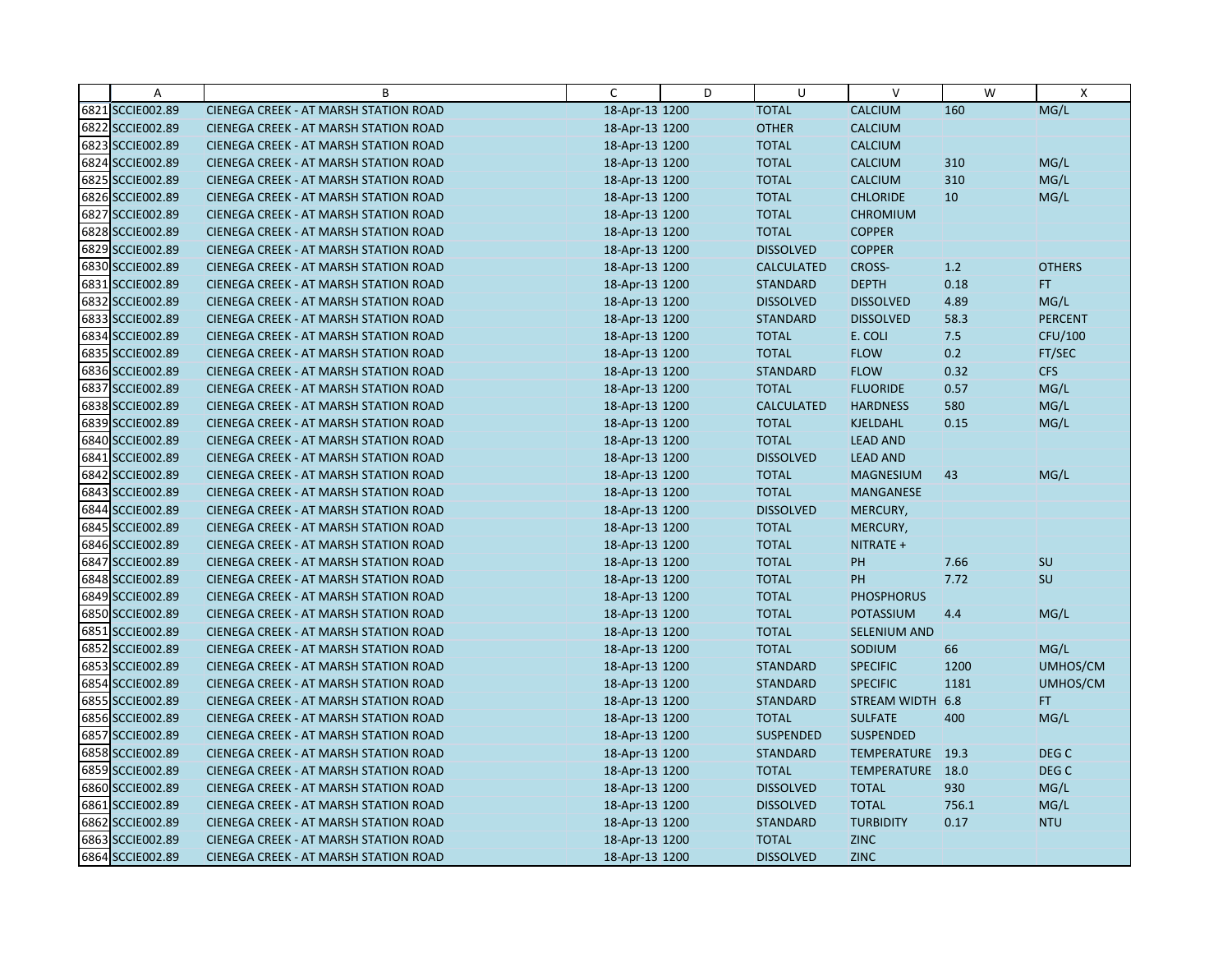| Α                | B                                    | C              | D | U                | $\vee$               | W     | X              |
|------------------|--------------------------------------|----------------|---|------------------|----------------------|-------|----------------|
| 6865 SCCIE000.70 | CIENEGA CREEK - NEAR AGUA VERDE WASH | 23-May-89 1210 |   | <b>TOTAL</b>     | ALKALINITY,          |       |                |
| 6866 SCCIE000.70 | CIENEGA CREEK - NEAR AGUA VERDE WASH | 23-May-89 1210 |   | <b>TOTAL</b>     | <b>AMMONIA AS</b>    | 0.06  | MG/L           |
| 6867 SCCIE000.70 | CIENEGA CREEK - NEAR AGUA VERDE WASH | 23-May-89 1210 |   | <b>TOTAL</b>     | <b>ANTIMONY</b>      |       |                |
| 6868 SCCIE000.70 | CIENEGA CREEK - NEAR AGUA VERDE WASH | 23-May-89 1210 |   | <b>TOTAL</b>     | ARSENIC,             |       |                |
| 6869 SCCIE000.70 | CIENEGA CREEK - NEAR AGUA VERDE WASH | 23-May-89 1210 |   | <b>TOTAL</b>     | <b>BARIUM AND</b>    | 60    | UG/L           |
| 6870 SCCIE000.70 | CIENEGA CREEK - NEAR AGUA VERDE WASH | 23-May-89 1210 |   | <b>TOTAL</b>     | <b>BERYLLIUM AND</b> |       |                |
| 6871 SCCIE000.70 | CIENEGA CREEK - NEAR AGUA VERDE WASH | 23-May-89 1210 |   | <b>TOTAL</b>     | <b>BORON (BORON</b>  |       |                |
| 6872 SCCIE000.70 | CIENEGA CREEK - NEAR AGUA VERDE WASH | 23-May-89 1210 |   | <b>TOTAL</b>     | CADMIUM              |       |                |
| 6873 SCCIE000.70 | CIENEGA CREEK - NEAR AGUA VERDE WASH | 23-May-89 1210 |   | <b>TOTAL</b>     | <b>CALCIUM</b>       | 135   | MG/L           |
| 6874 SCCIE000.70 | CIENEGA CREEK - NEAR AGUA VERDE WASH | 23-May-89 1210 |   | <b>STANDARD</b>  | <b>CALCIUM</b>       | 476   | MG/L           |
| 6875 SCCIE000.70 | CIENEGA CREEK - NEAR AGUA VERDE WASH | 23-May-89 1210 |   | <b>TOTAL</b>     | <b>CALCIUM</b>       | 212   | MG/L           |
| 6876 SCCIE000.70 | CIENEGA CREEK - NEAR AGUA VERDE WASH | 23-May-89 1210 |   | <b>TOTAL</b>     | <b>CARBONATE</b>     |       |                |
| 6877 SCCIE000.70 | CIENEGA CREEK - NEAR AGUA VERDE WASH | 23-May-89 1210 |   | <b>TOTAL</b>     | <b>CHLORIDE</b>      | 18.8  | MG/L           |
| 6878 SCCIE000.70 | CIENEGA CREEK - NEAR AGUA VERDE WASH | 23-May-89 1210 |   | <b>TOTAL</b>     | <b>CHROMIUM</b>      |       |                |
| 6879 SCCIE000.70 | CIENEGA CREEK - NEAR AGUA VERDE WASH | 23-May-89 1210 |   | <b>TOTAL</b>     | <b>COPPER</b>        |       |                |
| 6880 SCCIE000.70 | CIENEGA CREEK - NEAR AGUA VERDE WASH | 23-May-89 1212 |   | <b>STANDARD</b>  | <b>DEPTH</b>         | 0.2   | FT.            |
| 6881 SCCIE000.70 | CIENEGA CREEK - NEAR AGUA VERDE WASH | 23-May-89 1212 |   | <b>DISSOLVED</b> | <b>DISSOLVED</b>     | 8.47  | MG/L           |
| 6882 SCCIE000.70 | CIENEGA CREEK - NEAR AGUA VERDE WASH | 23-May-89 1212 |   | <b>STANDARD</b>  | <b>DISSOLVED</b>     | 112.4 | <b>PERCENT</b> |
| 6883 SCCIE000.70 | CIENEGA CREEK - NEAR AGUA VERDE WASH | 23-May-89 1212 |   | <b>TOTAL</b>     | <b>FLOW</b>          | 0.5   | FT/SEC         |
| 6884 SCCIE000.70 | CIENEGA CREEK - NEAR AGUA VERDE WASH | 23-May-89 1212 |   | <b>STANDARD</b>  | <b>FLOW</b>          | .45   | CFS            |
| 6885 SCCIE000.70 | CIENEGA CREEK - NEAR AGUA VERDE WASH | 23-May-89 1210 |   | <b>TOTAL</b>     | <b>FLUORIDE</b>      | 0.73  | MG/L           |
| 6886 SCCIE000.70 | CIENEGA CREEK - NEAR AGUA VERDE WASH | 23-May-89 1210 |   | <b>TOTAL</b>     | <b>HYDROGEN</b>      | 212   | MG/L           |
| 6887 SCCIE000.70 | CIENEGA CREEK - NEAR AGUA VERDE WASH | 23-May-89 1210 |   | <b>TOTAL</b>     | <b>HYDROXIDE</b>     |       |                |
| 6888 SCCIE000.70 | CIENEGA CREEK - NEAR AGUA VERDE WASH | 23-May-89 1210 |   | <b>TOTAL</b>     | <b>IRON</b>          |       |                |
| 6889 SCCIE000.70 | CIENEGA CREEK - NEAR AGUA VERDE WASH | 23-May-89 1210 |   | <b>TOTAL</b>     | KJELDAHL             |       |                |
| 6890 SCCIE000.70 | CIENEGA CREEK - NEAR AGUA VERDE WASH | 23-May-89 1210 |   | <b>TOTAL</b>     | <b>LEAD AND</b>      |       |                |
| 6891 SCCIE000.70 | CIENEGA CREEK - NEAR AGUA VERDE WASH | 23-May-89 1210 |   | <b>TOTAL</b>     | <b>MAGNESIUM</b>     | 33.7  | MG/L           |
| 6892 SCCIE000.70 | CIENEGA CREEK - NEAR AGUA VERDE WASH | 23-May-89 1210 |   | <b>TOTAL</b>     | MANGANESE            |       |                |
| 6893 SCCIE000.70 | CIENEGA CREEK - NEAR AGUA VERDE WASH | 23-May-89 1210 |   | <b>TOTAL</b>     | MERCURY,             | 0.2   | UG/L           |
| 6894 SCCIE000.70 | CIENEGA CREEK - NEAR AGUA VERDE WASH | 23-May-89 1210 |   | <b>TOTAL</b>     | <b>NICKEL</b>        |       |                |
| 6895 SCCIE000.70 | CIENEGA CREEK - NEAR AGUA VERDE WASH | 23-May-89 1210 |   | <b>TOTAL</b>     | NITRATE +            |       |                |
| 6896 SCCIE000.70 | CIENEGA CREEK - NEAR AGUA VERDE WASH | 23-May-89 1210 |   | <b>TOTAL</b>     | PH                   | 8.2   | <b>SU</b>      |
| 6897 SCCIE000.70 | CIENEGA CREEK - NEAR AGUA VERDE WASH | 23-May-89 1212 |   | <b>TOTAL</b>     | PH                   | 7.54  | SU             |
| 6898 SCCIE000.70 | CIENEGA CREEK - NEAR AGUA VERDE WASH | 23-May-89 1210 |   | <b>TOTAL</b>     | <b>PHOSPHORUS</b>    |       |                |
| 6899 SCCIE000.70 | CIENEGA CREEK - NEAR AGUA VERDE WASH | 23-May-89 1210 |   | <b>TOTAL</b>     | POTASSIUM            | 4.8   | MG/L           |
| 6900 SCCIE000.70 | CIENEGA CREEK - NEAR AGUA VERDE WASH | 23-May-89 1210 |   | <b>TOTAL</b>     | <b>SELENIUM AND</b>  |       |                |
| 6901 SCCIE000.70 | CIENEGA CREEK - NEAR AGUA VERDE WASH | 23-May-89 1210 |   | <b>TOTAL</b>     | <b>SILVER</b>        |       |                |
| 6902 SCCIE000.70 | CIENEGA CREEK - NEAR AGUA VERDE WASH | 23-May-89 1210 |   | <b>TOTAL</b>     | SODIUM               | 70.8  | MG/L           |
| 6903 SCCIE000.70 | CIENEGA CREEK - NEAR AGUA VERDE WASH | 23-May-89 1210 |   | <b>STANDARD</b>  | <b>SPECIFIC</b>      | 1010  | UMHOS/CM       |
| 6904 SCCIE000.70 | CIENEGA CREEK - NEAR AGUA VERDE WASH | 23-May-89 1212 |   | <b>STANDARD</b>  | <b>SPECIFIC</b>      | 946   | UMHOS/CM       |
| 6905 SCCIE000.70 | CIENEGA CREEK - NEAR AGUA VERDE WASH | 23-May-89 1212 |   | <b>STANDARD</b>  | <b>STREAM WIDTH</b>  | 5.5   | FT.            |
| 6906 SCCIE000.70 | CIENEGA CREEK - NEAR AGUA VERDE WASH | 23-May-89 1210 |   | <b>TOTAL</b>     | <b>STRONTIUM</b>     | 162   | UG/L           |
| 6907 SCCIE000.70 | CIENEGA CREEK - NEAR AGUA VERDE WASH | 23-May-89 1210 |   | <b>TOTAL</b>     | <b>SULFATE</b>       | 326   | MG/L           |
| 6908 SCCIE000.70 | CIENEGA CREEK - NEAR AGUA VERDE WASH | 23-May-89 1210 |   | <b>SUSPENDED</b> | <b>SUSPENDED</b>     |       |                |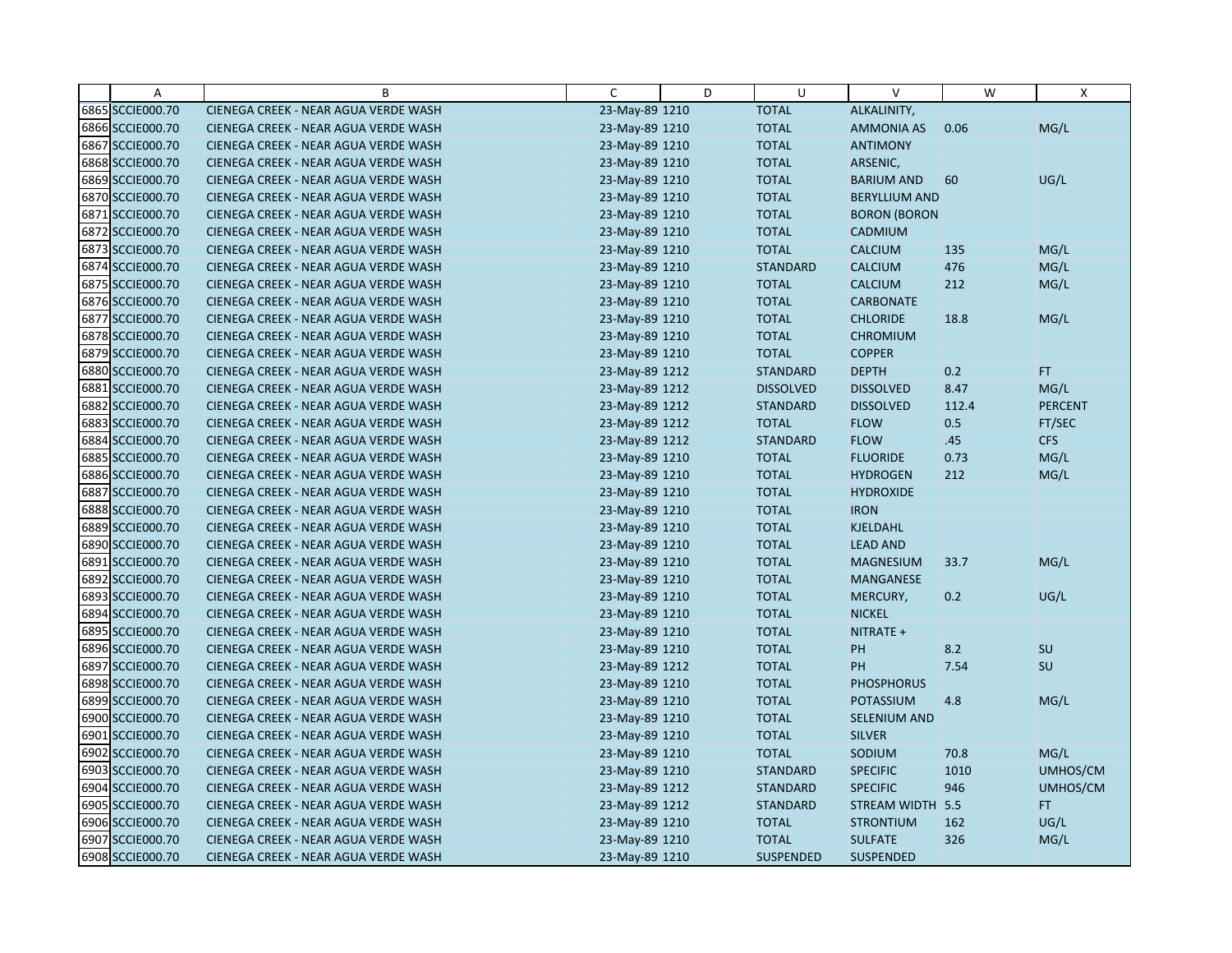| Α                | B                                    | C              | D | U                | $\vee$                  | W    | $\mathsf{x}$     |
|------------------|--------------------------------------|----------------|---|------------------|-------------------------|------|------------------|
| 6909 SCCIE000.70 | CIENEGA CREEK - NEAR AGUA VERDE WASH | 23-May-89 1212 |   | <b>STANDARD</b>  | TEMPERATURE 34          |      | DEG C            |
| 6910 SCCIE000.70 | CIENEGA CREEK - NEAR AGUA VERDE WASH | 23-May-89 1212 |   | <b>TOTAL</b>     | TEMPERATURE 23          |      | DEG <sub>C</sub> |
| 6911 SCCIE000.70 | CIENEGA CREEK - NEAR AGUA VERDE WASH | 23-May-89 1210 |   | <b>TOTAL</b>     | <b>THALLIUM</b>         |      |                  |
| 6912 SCCIE000.70 | CIENEGA CREEK - NEAR AGUA VERDE WASH | 23-May-89 1210 |   | <b>DISSOLVED</b> | <b>TOTAL</b>            | 690  | MG/L             |
| 6913 SCCIE000.70 | CIENEGA CREEK - NEAR AGUA VERDE WASH | 23-May-89 1210 |   | <b>TOTAL</b>     | <b>TURBIDITY</b>        | 0.19 | <b>NTU</b>       |
| 6914 SCCIE000.70 | CIENEGA CREEK - NEAR AGUA VERDE WASH | 23-May-89 1210 |   | <b>TOTAL</b>     | <b>ZINC</b>             |      |                  |
| 6915 SCCIE000.70 | CIENEGA CREEK - NEAR AGUA VERDE WASH | 25-Jul-89 1045 |   | <b>TOTAL</b>     | ALKALINITY,             |      |                  |
| 6916 SCCIE000.70 | CIENEGA CREEK - NEAR AGUA VERDE WASH | 25-Jul-89 1045 |   | <b>TOTAL</b>     | <b>AMMONIA AS</b>       | 0.07 | MG/L             |
| 6917 SCCIE000.70 | CIENEGA CREEK - NEAR AGUA VERDE WASH | 25-Jul-89 1045 |   | <b>TOTAL</b>     | <b>ANTIMONY</b>         |      |                  |
| 6918 SCCIE000.70 | CIENEGA CREEK - NEAR AGUA VERDE WASH | 25-Jul-89 1045 |   | <b>TOTAL</b>     | ARSENIC,                |      |                  |
| 6919 SCCIE000.70 | CIENEGA CREEK - NEAR AGUA VERDE WASH | 25-Jul-89 1045 |   | <b>TOTAL</b>     | <b>BARIUM AND</b>       | 110  | UG/L             |
| 6920 SCCIE000.70 | CIENEGA CREEK - NEAR AGUA VERDE WASH | 25-Jul-89 1045 |   | <b>TOTAL</b>     | <b>BERYLLIUM AND</b>    |      |                  |
| 6921 SCCIE000.70 | CIENEGA CREEK - NEAR AGUA VERDE WASH | 25-Jul-89 1045 |   | <b>TOTAL</b>     | <b>BORON (BORON 150</b> |      | UG/L             |
| 6922 SCCIE000.70 | CIENEGA CREEK - NEAR AGUA VERDE WASH | 25-Jul-89 1045 |   | <b>TOTAL</b>     | CADMIUM                 |      |                  |
| 6923 SCCIE000.70 | CIENEGA CREEK - NEAR AGUA VERDE WASH | 25-Jul-89 1045 |   | <b>TOTAL</b>     | <b>CALCIUM</b>          | 133  | MG/L             |
| 6924 SCCIE000.70 | CIENEGA CREEK - NEAR AGUA VERDE WASH | 25-Jul-89 1045 |   | <b>STANDARD</b>  | <b>CALCIUM</b>          | 462  | MG/L             |
| 6925 SCCIE000.70 | CIENEGA CREEK - NEAR AGUA VERDE WASH | 25-Jul-89 1045 |   | <b>TOTAL</b>     | <b>CALCIUM</b>          | 240  | MG/L             |
| 6926 SCCIE000.70 | CIENEGA CREEK - NEAR AGUA VERDE WASH | 25-Jul-89 1045 |   | <b>TOTAL</b>     | <b>CARBONATE</b>        |      |                  |
| 6927 SCCIE000.70 | CIENEGA CREEK - NEAR AGUA VERDE WASH | 25-Jul-89 1045 |   | <b>TOTAL</b>     | <b>CHLORIDE</b>         | 21   | MG/L             |
| 6928 SCCIE000.70 | CIENEGA CREEK - NEAR AGUA VERDE WASH | 25-Jul-89 1045 |   | <b>TOTAL</b>     | <b>CHROMIUM</b>         |      |                  |
| 6929 SCCIE000.70 | CIENEGA CREEK - NEAR AGUA VERDE WASH | 25-Jul-89 1045 |   | <b>TOTAL</b>     | <b>COPPER</b>           |      |                  |
| 6930 SCCIE000.70 | CIENEGA CREEK - NEAR AGUA VERDE WASH | 25-Jul-89 1047 |   | <b>STANDARD</b>  | <b>DEPTH</b>            | 0.13 | FT.              |
| 6931 SCCIE000.70 | CIENEGA CREEK - NEAR AGUA VERDE WASH | 25-Jul-89 1047 |   | <b>DISSOLVED</b> | <b>DISSOLVED</b>        | 4.5  | MG/L             |
| 6932 SCCIE000.70 | CIENEGA CREEK - NEAR AGUA VERDE WASH | 25-Jul-89 1047 |   | <b>STANDARD</b>  | <b>DISSOLVED</b>        | 60.9 | <b>PERCENT</b>   |
| 6933 SCCIE000.70 | CIENEGA CREEK - NEAR AGUA VERDE WASH | 25-Jul-89 1045 |   | <b>TOTAL</b>     | <b>FECAL</b>            | 700  | CFU/100          |
| 6934 SCCIE000.70 | CIENEGA CREEK - NEAR AGUA VERDE WASH | 25-Jul-89 1045 |   | <b>TOTAL</b>     | <b>FECAL</b>            | 600  | CFU/100          |
| 6935 SCCIE000.70 | CIENEGA CREEK - NEAR AGUA VERDE WASH | 25-Jul-89 1047 |   | <b>TOTAL</b>     | <b>FLOW</b>             | 0.6  | FT/SEC           |
| 6936 SCCIE000.70 | CIENEGA CREEK - NEAR AGUA VERDE WASH | 25-Jul-89 1047 |   | <b>STANDARD</b>  | <b>FLOW</b>             | .22  | <b>CFS</b>       |
| 6937 SCCIE000.70 | CIENEGA CREEK - NEAR AGUA VERDE WASH | 25-Jul-89 1045 |   | <b>TOTAL</b>     | <b>FLUORIDE</b>         | 0.69 | MG/L             |
| 6938 SCCIE000.70 | CIENEGA CREEK - NEAR AGUA VERDE WASH | 25-Jul-89 1045 |   | <b>TOTAL</b>     | <b>HYDROGEN</b>         | 240  | MG/L             |
| 6939 SCCIE000.70 | CIENEGA CREEK - NEAR AGUA VERDE WASH | 25-Jul-89 1045 |   | <b>TOTAL</b>     | <b>HYDROXIDE</b>        |      |                  |
| 6940 SCCIE000.70 | CIENEGA CREEK - NEAR AGUA VERDE WASH | 25-Jul-89 1045 |   | <b>TOTAL</b>     | <b>IRON</b>             | 34   | UG/L             |
| 6941 SCCIE000.70 | CIENEGA CREEK - NEAR AGUA VERDE WASH | 25-Jul-89 1045 |   | <b>TOTAL</b>     | <b>KJELDAHL</b>         |      |                  |
| 6942 SCCIE000.70 | CIENEGA CREEK - NEAR AGUA VERDE WASH | 25-Jul-89 1045 |   | <b>TOTAL</b>     | <b>LEAD AND</b>         |      |                  |
| 6943 SCCIE000.70 | CIENEGA CREEK - NEAR AGUA VERDE WASH | 25-Jul-89 1045 |   | <b>TOTAL</b>     | <b>MAGNESIUM</b>        | 31.5 | MG/L             |
| 6944 SCCIE000.70 | CIENEGA CREEK - NEAR AGUA VERDE WASH | 25-Jul-89 1045 |   | <b>TOTAL</b>     | <b>MANGANESE</b>        | 282  | UG/L             |
| 6945 SCCIE000.70 | CIENEGA CREEK - NEAR AGUA VERDE WASH | 25-Jul-89 1045 |   | <b>TOTAL</b>     | MERCURY,                |      |                  |
| 6946 SCCIE000.70 | CIENEGA CREEK - NEAR AGUA VERDE WASH | 25-Jul-89 1045 |   | <b>TOTAL</b>     | <b>NICKEL</b>           |      |                  |
| 6947 SCCIE000.70 | CIENEGA CREEK - NEAR AGUA VERDE WASH | 25-Jul-89 1045 |   | <b>TOTAL</b>     | NITRATE +               |      |                  |
| 6948 SCCIE000.70 | CIENEGA CREEK - NEAR AGUA VERDE WASH | 25-Jul-89 1045 |   | <b>TOTAL</b>     | PH                      | 8.3  | SU               |
| 6949 SCCIE000.70 | CIENEGA CREEK - NEAR AGUA VERDE WASH | 25-Jul-89 1047 |   | <b>TOTAL</b>     | PH                      | 7.63 | SU               |
| 6950 SCCIE000.70 | CIENEGA CREEK - NEAR AGUA VERDE WASH | 25-Jul-89 1045 |   | <b>TOTAL</b>     | <b>PHOSPHORUS</b>       | 0.06 | MG/L             |
| 6951 SCCIE000.70 | CIENEGA CREEK - NEAR AGUA VERDE WASH | 25-Jul-89 1045 |   | <b>TOTAL</b>     | POTASSIUM               | 5.1  | MG/L             |
| 6952 SCCIE000.70 | CIENEGA CREEK - NEAR AGUA VERDE WASH | 25-Jul-89 1045 |   | <b>TOTAL</b>     | SELENIUM AND            |      |                  |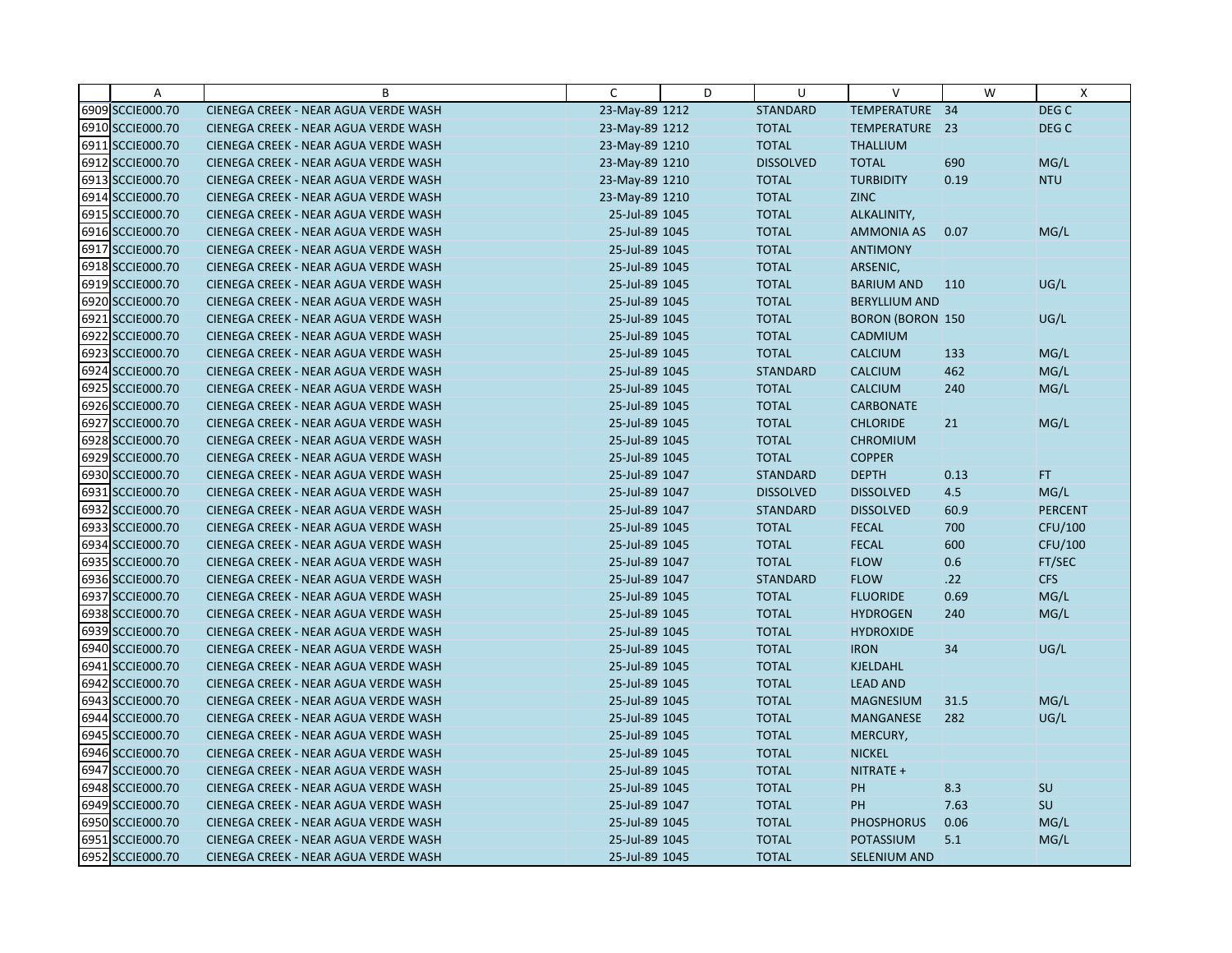| Α                | B                                    | C              | D | U                | $\vee$                  | W    | X                |
|------------------|--------------------------------------|----------------|---|------------------|-------------------------|------|------------------|
| 6953 SCCIE000.70 | CIENEGA CREEK - NEAR AGUA VERDE WASH | 25-Jul-89 1045 |   | <b>TOTAL</b>     | <b>SILVER</b>           |      |                  |
| 6954 SCCIE000.70 | CIENEGA CREEK - NEAR AGUA VERDE WASH | 25-Jul-89 1045 |   | <b>TOTAL</b>     | SODIUM                  | 75.7 | MG/L             |
| 6955 SCCIE000.70 | CIENEGA CREEK - NEAR AGUA VERDE WASH | 25-Jul-89 1045 |   | <b>STANDARD</b>  | <b>SPECIFIC</b>         | 1080 | UMHOS/CM         |
| 6956 SCCIE000.70 | CIENEGA CREEK - NEAR AGUA VERDE WASH | 25-Jul-89 1047 |   | <b>STANDARD</b>  | <b>SPECIFIC</b>         | 1000 | UMHOS/CM         |
| 6957 SCCIE000.70 | CIENEGA CREEK - NEAR AGUA VERDE WASH | 25-Jul-89 1047 |   | <b>STANDARD</b>  | STREAM WIDTH 3.5        |      | FT.              |
| 6958 SCCIE000.70 | CIENEGA CREEK - NEAR AGUA VERDE WASH | 25-Jul-89 1045 |   | <b>TOTAL</b>     | <b>STRONTIUM</b>        | 168  | UG/L             |
| 6959 SCCIE000.70 | CIENEGA CREEK - NEAR AGUA VERDE WASH | 25-Jul-89 1045 |   | <b>TOTAL</b>     | <b>SULFATE</b>          | 350  | MG/L             |
| 6960 SCCIE000.70 | CIENEGA CREEK - NEAR AGUA VERDE WASH | 25-Jul-89 1045 |   | <b>SUSPENDED</b> | <b>SUSPENDED</b>        |      |                  |
| 6961 SCCIE000.70 | CIENEGA CREEK - NEAR AGUA VERDE WASH | 25-Jul-89 1047 |   | <b>STANDARD</b>  | <b>TEMPERATURE</b>      | 31.5 | DEG <sub>C</sub> |
| 6962 SCCIE000.70 | CIENEGA CREEK - NEAR AGUA VERDE WASH | 25-Jul-89 1047 |   | <b>TOTAL</b>     | TEMPERATURE 24          |      | DEG <sub>C</sub> |
| 6963 SCCIE000.70 | CIENEGA CREEK - NEAR AGUA VERDE WASH | 25-Jul-89 1045 |   | <b>TOTAL</b>     | <b>THALLIUM</b>         |      |                  |
| 6964 SCCIE000.70 | CIENEGA CREEK - NEAR AGUA VERDE WASH | 25-Jul-89 1045 |   | <b>DISSOLVED</b> | <b>TOTAL</b>            | 780  | MG/L             |
| 6965 SCCIE000.70 | CIENEGA CREEK - NEAR AGUA VERDE WASH | 25-Jul-89 1045 |   | <b>TOTAL</b>     | <b>TURBIDITY</b>        | 4.4  | <b>NTU</b>       |
| 6966 SCCIE000.70 | CIENEGA CREEK - NEAR AGUA VERDE WASH | 25-Jul-89 1045 |   | <b>TOTAL</b>     | <b>ZINC</b>             |      |                  |
| 6967 SCCIE000.70 | CIENEGA CREEK - NEAR AGUA VERDE WASH | 24-Sep-89 1020 |   | <b>TOTAL</b>     | ALKALINITY,             |      |                  |
| 6968 SCCIE000.70 | CIENEGA CREEK - NEAR AGUA VERDE WASH | 24-Sep-89 1020 |   | <b>TOTAL</b>     | <b>AMMONIA AS</b>       |      |                  |
| 6969 SCCIE000.70 | CIENEGA CREEK - NEAR AGUA VERDE WASH | 24-Sep-89 1020 |   | <b>TOTAL</b>     | <b>ANTIMONY</b>         |      |                  |
| 6970 SCCIE000.70 | CIENEGA CREEK - NEAR AGUA VERDE WASH | 24-Sep-89 1020 |   | <b>TOTAL</b>     | ARSENIC,                |      |                  |
| 6971 SCCIE000.70 | CIENEGA CREEK - NEAR AGUA VERDE WASH | 24-Sep-89 1020 |   | <b>TOTAL</b>     | <b>BARIUM AND</b>       | 60   | UG/L             |
| 6972 SCCIE000.70 | CIENEGA CREEK - NEAR AGUA VERDE WASH | 24-Sep-89 1020 |   | <b>TOTAL</b>     | <b>BERYLLIUM AND</b>    |      |                  |
| 6973 SCCIE000.70 | CIENEGA CREEK - NEAR AGUA VERDE WASH | 24-Sep-89 1020 |   | <b>TOTAL</b>     | <b>BORON (BORON 120</b> |      | UG/L             |
| 6974 SCCIE000.70 | CIENEGA CREEK - NEAR AGUA VERDE WASH | 24-Sep-89 1020 |   | <b>TOTAL</b>     | CADMIUM                 |      |                  |
| 6975 SCCIE000.70 | CIENEGA CREEK - NEAR AGUA VERDE WASH | 24-Sep-89 1020 |   | <b>TOTAL</b>     | CALCIUM                 | 125  | MG/L             |
| 6976 SCCIE000.70 | CIENEGA CREEK - NEAR AGUA VERDE WASH | 24-Sep-89 1020 |   | <b>STANDARD</b>  | <b>CALCIUM</b>          | 450  | MG/L             |
| 6977 SCCIE000.70 | CIENEGA CREEK - NEAR AGUA VERDE WASH | 24-Sep-89 1020 |   | <b>TOTAL</b>     | CALCIUM                 | 228  | MG/L             |
| 6978 SCCIE000.70 | CIENEGA CREEK - NEAR AGUA VERDE WASH | 24-Sep-89 1020 |   | <b>TOTAL</b>     | <b>CARBONATE</b>        |      |                  |
| 6979 SCCIE000.70 | CIENEGA CREEK - NEAR AGUA VERDE WASH | 24-Sep-89 1020 |   | <b>TOTAL</b>     | <b>CHLORIDE</b>         | 18.4 | MG/L             |
| 6980 SCCIE000.70 | CIENEGA CREEK - NEAR AGUA VERDE WASH | 24-Sep-89 1020 |   | <b>TOTAL</b>     | <b>CHROMIUM</b>         |      |                  |
| 6981 SCCIE000.70 | CIENEGA CREEK - NEAR AGUA VERDE WASH | 24-Sep-89 1020 |   | <b>TOTAL</b>     | <b>COPPER</b>           | 26   | UG/L             |
| 6982 SCCIE000.70 | CIENEGA CREEK - NEAR AGUA VERDE WASH | 24-Sep-89 1022 |   | <b>STANDARD</b>  | <b>DEPTH</b>            | 0.09 | FT.              |
| 6983 SCCIE000.70 | CIENEGA CREEK - NEAR AGUA VERDE WASH | 24-Sep-89 1022 |   | <b>DISSOLVED</b> | <b>DISSOLVED</b>        | 7.6  | MG/L             |
| 6984 SCCIE000.70 | CIENEGA CREEK - NEAR AGUA VERDE WASH | 24-Sep-89 1022 |   | <b>STANDARD</b>  | <b>DISSOLVED</b>        | 98.0 | <b>PERCENT</b>   |
| 6985 SCCIE000.70 | CIENEGA CREEK - NEAR AGUA VERDE WASH | 24-Sep-89 1022 |   | <b>TOTAL</b>     | <b>FLOW</b>             | 0.15 | FT/SEC           |
| 6986 SCCIE000.70 | CIENEGA CREEK - NEAR AGUA VERDE WASH | 24-Sep-89 1022 |   | <b>STANDARD</b>  | <b>FLOW</b>             | .09  | <b>CFS</b>       |
| 6987 SCCIE000.70 | CIENEGA CREEK - NEAR AGUA VERDE WASH | 24-Sep-89 1020 |   | <b>TOTAL</b>     | <b>FLUORIDE</b>         | 0.71 | MG/L             |
| 6988 SCCIE000.70 | CIENEGA CREEK - NEAR AGUA VERDE WASH | 24-Sep-89 1020 |   | <b>TOTAL</b>     | <b>HYDROGEN</b>         | 228  | MG/L             |
| 6989 SCCIE000.70 | CIENEGA CREEK - NEAR AGUA VERDE WASH | 24-Sep-89 1020 |   | <b>TOTAL</b>     | <b>HYDROXIDE</b>        | 5    | MG/L             |
| 6990 SCCIE000.70 | CIENEGA CREEK - NEAR AGUA VERDE WASH | 24-Sep-89 1020 |   | <b>TOTAL</b>     | <b>IRON</b>             | 27   | UG/L             |
| 6991 SCCIE000.70 | CIENEGA CREEK - NEAR AGUA VERDE WASH | 24-Sep-89 1020 |   | <b>TOTAL</b>     | KJELDAHL                | 0.1  | MG/L             |
| 6992 SCCIE000.70 | CIENEGA CREEK - NEAR AGUA VERDE WASH | 24-Sep-89 1020 |   | <b>TOTAL</b>     | <b>LEAD AND</b>         |      |                  |
| 6993 SCCIE000.70 | CIENEGA CREEK - NEAR AGUA VERDE WASH | 24-Sep-89 1020 |   | <b>TOTAL</b>     | <b>MAGNESIUM</b>        | 33.6 | MG/L             |
| 6994 SCCIE000.70 | CIENEGA CREEK - NEAR AGUA VERDE WASH | 24-Sep-89 1020 |   | <b>TOTAL</b>     | MANGANESE               | 32   | UG/L             |
| 6995 SCCIE000.70 | CIENEGA CREEK - NEAR AGUA VERDE WASH | 24-Sep-89 1020 |   | <b>TOTAL</b>     | MERCURY,                | 0.3  | UG/L             |
| 6996 SCCIE000.70 | CIENEGA CREEK - NEAR AGUA VERDE WASH | 24-Sep-89 1020 |   | <b>TOTAL</b>     | <b>NICKEL</b>           |      |                  |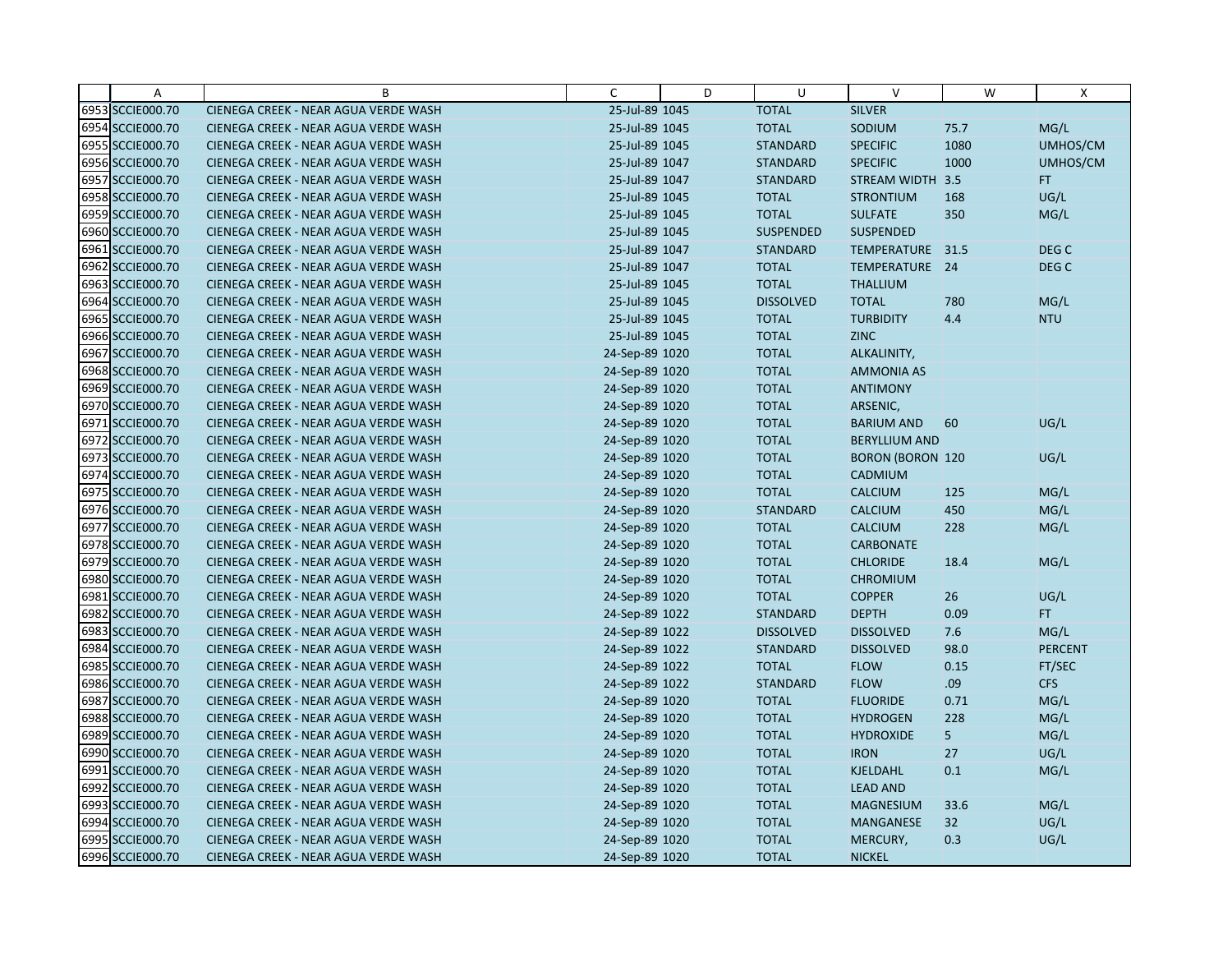| A                | B                                    | C              | D | U                | $\vee$                  | W    | $\mathsf{X}$     |
|------------------|--------------------------------------|----------------|---|------------------|-------------------------|------|------------------|
| 6997 SCCIE000.70 | CIENEGA CREEK - NEAR AGUA VERDE WASH | 24-Sep-89 1020 |   | <b>TOTAL</b>     | NITRATE +               | 0.14 | MG/L             |
| 6998 SCCIE000.70 | CIENEGA CREEK - NEAR AGUA VERDE WASH | 24-Sep-89 1020 |   | <b>TOTAL</b>     | PH                      | 8    | SU               |
| 6999 SCCIE000.70 | CIENEGA CREEK - NEAR AGUA VERDE WASH | 24-Sep-89 1022 |   | <b>TOTAL</b>     | PH                      | 8.05 | SU               |
| 7000 SCCIE000.70 | CIENEGA CREEK - NEAR AGUA VERDE WASH | 24-Sep-89 1020 |   | <b>TOTAL</b>     | <b>PHOSPHORUS</b>       |      |                  |
| 7001 SCCIE000.70 | CIENEGA CREEK - NEAR AGUA VERDE WASH | 24-Sep-89 1020 |   | <b>TOTAL</b>     | POTASSIUM               | 4.8  | MG/L             |
| 7002 SCCIE000.70 | CIENEGA CREEK - NEAR AGUA VERDE WASH | 24-Sep-89 1020 |   | <b>TOTAL</b>     | <b>SELENIUM AND</b>     |      |                  |
| 7003 SCCIE000.70 | CIENEGA CREEK - NEAR AGUA VERDE WASH | 24-Sep-89 1020 |   | <b>TOTAL</b>     | <b>SILVER</b>           |      |                  |
| 7004 SCCIE000.70 | CIENEGA CREEK - NEAR AGUA VERDE WASH | 24-Sep-89 1020 |   | <b>TOTAL</b>     | SODIUM                  | 69.9 | MG/L             |
| 7005 SCCIE000.70 | CIENEGA CREEK - NEAR AGUA VERDE WASH | 24-Sep-89 1020 |   | <b>STANDARD</b>  | <b>SPECIFIC</b>         | 996  | UMHOS/CM         |
| 7006 SCCIE000.70 | CIENEGA CREEK - NEAR AGUA VERDE WASH | 24-Sep-89 1022 |   | <b>STANDARD</b>  | <b>SPECIFIC</b>         | 947  | UMHOS/CM         |
| 7007 SCCIE000.70 | CIENEGA CREEK - NEAR AGUA VERDE WASH | 24-Sep-89 1022 |   | <b>STANDARD</b>  | STREAM WIDTH 5.6        |      | FT.              |
| 7008 SCCIE000.70 | CIENEGA CREEK - NEAR AGUA VERDE WASH | 24-Sep-89 1020 |   | <b>TOTAL</b>     | <b>STRONTIUM</b>        | 144  | UG/L             |
| 7009 SCCIE000.70 | CIENEGA CREEK - NEAR AGUA VERDE WASH | 24-Sep-89 1020 |   | <b>TOTAL</b>     | <b>SULFATE</b>          | 350  | MG/L             |
| 7010 SCCIE000.70 | CIENEGA CREEK - NEAR AGUA VERDE WASH | 24-Sep-89 1020 |   | <b>SUSPENDED</b> | <b>SUSPENDED</b>        |      |                  |
| 7011 SCCIE000.70 | CIENEGA CREEK - NEAR AGUA VERDE WASH | 24-Sep-89 1022 |   | <b>STANDARD</b>  | TEMPERATURE 28          |      | DEG <sub>C</sub> |
| 7012 SCCIE000.70 | CIENEGA CREEK - NEAR AGUA VERDE WASH | 24-Sep-89 1022 |   | <b>TOTAL</b>     | TEMPERATURE 21.5        |      | DEG <sub>C</sub> |
| 7013 SCCIE000.70 | CIENEGA CREEK - NEAR AGUA VERDE WASH | 24-Sep-89 1020 |   | <b>TOTAL</b>     | <b>THALLIUM</b>         |      |                  |
| 7014 SCCIE000.70 | CIENEGA CREEK - NEAR AGUA VERDE WASH | 24-Sep-89 1020 |   | <b>DISSOLVED</b> | <b>TOTAL</b>            | 710  | MG/L             |
| 7015 SCCIE000.70 | CIENEGA CREEK - NEAR AGUA VERDE WASH | 24-Sep-89 1020 |   | <b>TOTAL</b>     | <b>TURBIDITY</b>        | 0.33 | <b>NTU</b>       |
| 7016 SCCIE000.70 | CIENEGA CREEK - NEAR AGUA VERDE WASH | 24-Sep-89 1020 |   | <b>TOTAL</b>     | <b>ZINC</b>             | 11   | UG/L             |
| 7017 SCCIE000.70 | CIENEGA CREEK - NEAR AGUA VERDE WASH | 21-Nov-89 1145 |   | <b>TOTAL</b>     | ALKALINITY,             |      |                  |
| 7018 SCCIE000.70 | CIENEGA CREEK - NEAR AGUA VERDE WASH | 21-Nov-89 1145 |   | <b>TOTAL</b>     | <b>AMMONIA AS</b>       |      |                  |
| 7019 SCCIE000.70 | CIENEGA CREEK - NEAR AGUA VERDE WASH | 21-Nov-89 1145 |   | <b>TOTAL</b>     | <b>ANTIMONY</b>         |      |                  |
| 7020 SCCIE000.70 | CIENEGA CREEK - NEAR AGUA VERDE WASH | 21-Nov-89 1145 |   | <b>TOTAL</b>     | ARSENIC,                |      |                  |
| 7021 SCCIE000.70 | CIENEGA CREEK - NEAR AGUA VERDE WASH | 21-Nov-89 1145 |   | <b>TOTAL</b>     | <b>BARIUM AND</b>       | 62   | UG/L             |
| 7022 SCCIE000.70 | CIENEGA CREEK - NEAR AGUA VERDE WASH | 21-Nov-89 1145 |   | <b>TOTAL</b>     | <b>BERYLLIUM AND</b>    |      |                  |
| 7023 SCCIE000.70 | CIENEGA CREEK - NEAR AGUA VERDE WASH | 21-Nov-89 1145 |   | <b>TOTAL</b>     | <b>BORON (BORON 130</b> |      | UG/L             |
| 7024 SCCIE000.70 | CIENEGA CREEK - NEAR AGUA VERDE WASH | 21-Nov-89 1145 |   | <b>TOTAL</b>     | CADMIUM                 |      |                  |
| 7025 SCCIE000.70 | CIENEGA CREEK - NEAR AGUA VERDE WASH | 21-Nov-89 1145 |   | <b>TOTAL</b>     | <b>CALCIUM</b>          | 123  | MG/L             |
| 7026 SCCIE000.70 | CIENEGA CREEK - NEAR AGUA VERDE WASH | 21-Nov-89 1145 |   | <b>STANDARD</b>  | <b>CALCIUM</b>          | 442  | MG/L             |
| 7027 SCCIE000.70 | CIENEGA CREEK - NEAR AGUA VERDE WASH | 21-Nov-89 1145 |   | <b>TOTAL</b>     | <b>CALCIUM</b>          | 225  | MG/L             |
| 7028 SCCIE000.70 | CIENEGA CREEK - NEAR AGUA VERDE WASH | 21-Nov-89 1145 |   | <b>TOTAL</b>     | <b>CARBONATE</b>        |      |                  |
| 7029 SCCIE000.70 | CIENEGA CREEK - NEAR AGUA VERDE WASH | 21-Nov-89 1145 |   | <b>TOTAL</b>     | <b>CHLORIDE</b>         | 26   | MG/L             |
| 7030 SCCIE000.70 | CIENEGA CREEK - NEAR AGUA VERDE WASH | 21-Nov-89 1145 |   | <b>TOTAL</b>     | <b>CHROMIUM</b>         |      |                  |
| 7031 SCCIE000.70 | CIENEGA CREEK - NEAR AGUA VERDE WASH | 21-Nov-89 1145 |   | <b>TOTAL</b>     | <b>COPPER</b>           |      |                  |
| 7032 SCCIE000.70 | CIENEGA CREEK - NEAR AGUA VERDE WASH | 21-Nov-89 1147 |   | <b>STANDARD</b>  | <b>DEPTH</b>            | 0.27 | <b>FT</b>        |
| 7033 SCCIE000.70 | CIENEGA CREEK - NEAR AGUA VERDE WASH | 21-Nov-89 1147 |   | <b>DISSOLVED</b> | <b>DISSOLVED</b>        | 7.57 | MG/L             |
| 7034 SCCIE000.70 | CIENEGA CREEK - NEAR AGUA VERDE WASH | 21-Nov-89 1147 |   | <b>STANDARD</b>  | <b>DISSOLVED</b>        | 89.2 | <b>PERCENT</b>   |
| 7035 SCCIE000.70 | CIENEGA CREEK - NEAR AGUA VERDE WASH | 21-Nov-89 1147 |   | <b>TOTAL</b>     | <b>FLOW</b>             | 0.30 | FT/SEC           |
| 7036 SCCIE000.70 | CIENEGA CREEK - NEAR AGUA VERDE WASH | 21-Nov-89 1147 |   | <b>STANDARD</b>  | <b>FLOW</b>             | .15  | <b>CFS</b>       |
| 7037 SCCIE000.70 | CIENEGA CREEK - NEAR AGUA VERDE WASH | 21-Nov-89 1145 |   | <b>TOTAL</b>     | <b>FLUORIDE</b>         | 0.68 | MG/L             |
| 7038 SCCIE000.70 | CIENEGA CREEK - NEAR AGUA VERDE WASH | 21-Nov-89 1145 |   | <b>TOTAL</b>     | <b>HYDROGEN</b>         | 225  | MG/L             |
| 7039 SCCIE000.70 | CIENEGA CREEK - NEAR AGUA VERDE WASH | 21-Nov-89 1145 |   | <b>TOTAL</b>     | <b>HYDROXIDE</b>        |      |                  |
| 7040 SCCIE000.70 | CIENEGA CREEK - NEAR AGUA VERDE WASH | 21-Nov-89 1145 |   | <b>TOTAL</b>     | <b>IRON</b>             | 25   | UG/L             |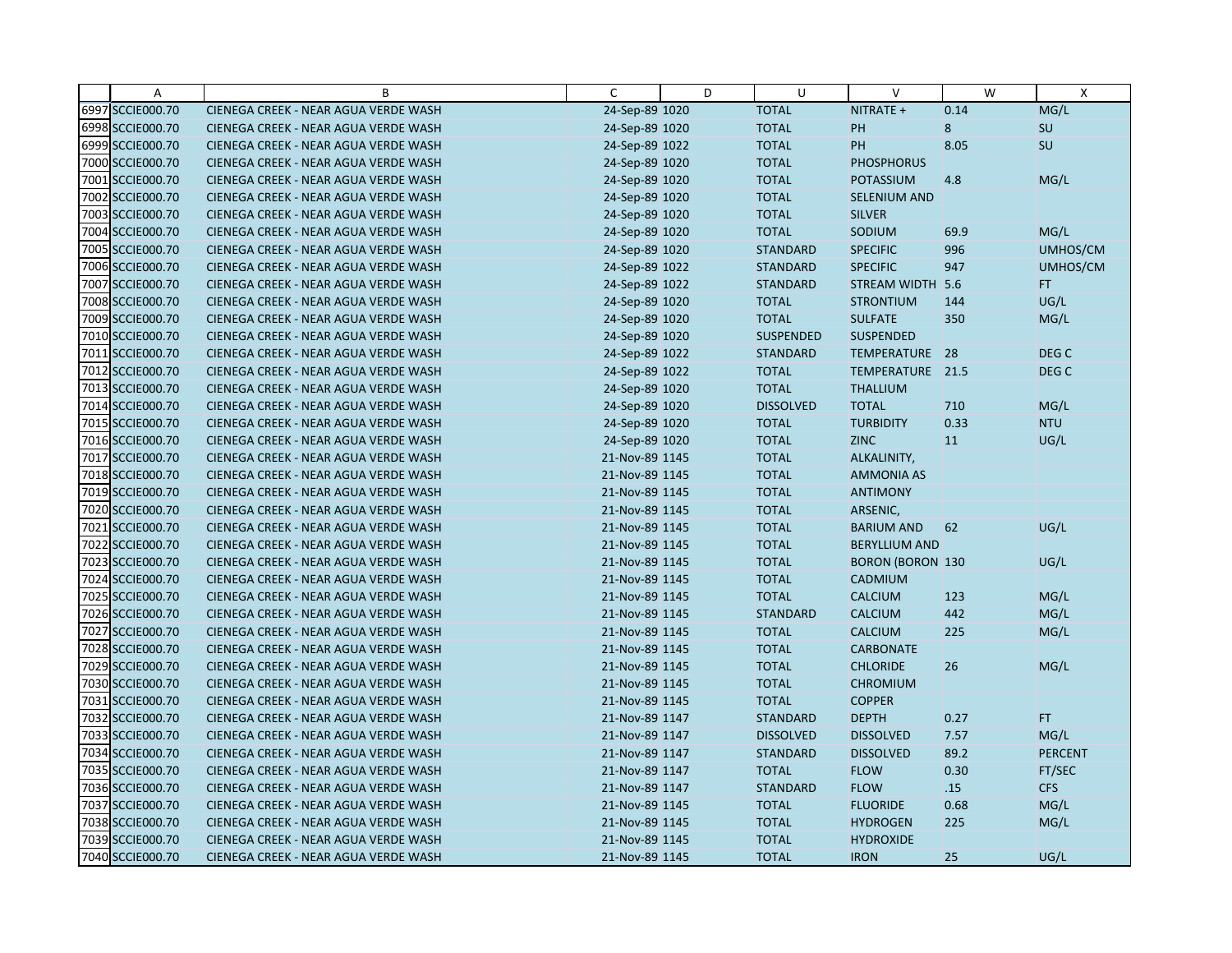| $\overline{A}$   | B                                    | C              | D | U                | $\vee$               | W            | X                |
|------------------|--------------------------------------|----------------|---|------------------|----------------------|--------------|------------------|
| 7041 SCCIE000.70 | CIENEGA CREEK - NEAR AGUA VERDE WASH | 21-Nov-89 1145 |   | <b>TOTAL</b>     | KJELDAHL             |              |                  |
| 7042 SCCIE000.70 | CIENEGA CREEK - NEAR AGUA VERDE WASH | 21-Nov-89 1145 |   | <b>TOTAL</b>     | <b>LEAD AND</b>      |              |                  |
| 7043 SCCIE000.70 | CIENEGA CREEK - NEAR AGUA VERDE WASH | 21-Nov-89 1145 |   | <b>TOTAL</b>     | <b>MAGNESIUM</b>     | 32.7         | MG/L             |
| 7044 SCCIE000.70 | CIENEGA CREEK - NEAR AGUA VERDE WASH | 21-Nov-89 1145 |   | <b>TOTAL</b>     | <b>MANGANESE</b>     | 19           | UG/L             |
| 7045 SCCIE000.70 | CIENEGA CREEK - NEAR AGUA VERDE WASH | 21-Nov-89 1145 |   | <b>TOTAL</b>     | MERCURY,             |              |                  |
| 7046 SCCIE000.70 | CIENEGA CREEK - NEAR AGUA VERDE WASH | 21-Nov-89 1145 |   | <b>TOTAL</b>     | <b>NICKEL</b>        |              |                  |
| 7047 SCCIE000.70 | CIENEGA CREEK - NEAR AGUA VERDE WASH | 21-Nov-89 1145 |   | <b>TOTAL</b>     | NITRATE +            | 0.16         | MG/L             |
| 7048 SCCIE000.70 | CIENEGA CREEK - NEAR AGUA VERDE WASH | 21-Nov-89 1145 |   | <b>TOTAL</b>     | PH                   | 8.1          | <b>SU</b>        |
| 7049 SCCIE000.70 | CIENEGA CREEK - NEAR AGUA VERDE WASH | 21-Nov-89 1147 |   | <b>TOTAL</b>     | PH                   | 7.64         | SU               |
| 7050 SCCIE000.70 | CIENEGA CREEK - NEAR AGUA VERDE WASH | 21-Nov-89 1145 |   | <b>TOTAL</b>     | <b>PHOSPHORUS</b>    |              |                  |
| 7051 SCCIE000.70 | CIENEGA CREEK - NEAR AGUA VERDE WASH | 21-Nov-89 1145 |   | <b>TOTAL</b>     | <b>POTASSIUM</b>     | 4.3          | MG/L             |
| 7052 SCCIE000.70 | CIENEGA CREEK - NEAR AGUA VERDE WASH | 21-Nov-89 1145 |   | <b>TOTAL</b>     | SELENIUM AND         |              |                  |
| 7053 SCCIE000.70 | CIENEGA CREEK - NEAR AGUA VERDE WASH | 21-Nov-89 1145 |   | <b>TOTAL</b>     | <b>SILVER</b>        |              |                  |
| 7054 SCCIE000.70 | CIENEGA CREEK - NEAR AGUA VERDE WASH | 21-Nov-89 1145 |   | <b>TOTAL</b>     | SODIUM               | 70.6         | MG/L             |
| 7055 SCCIE000.70 | CIENEGA CREEK - NEAR AGUA VERDE WASH | 21-Nov-89 1145 |   | <b>STANDARD</b>  | <b>SPECIFIC</b>      | 997          | UMHOS/CM         |
| 7056 SCCIE000.70 | CIENEGA CREEK - NEAR AGUA VERDE WASH | 21-Nov-89 1147 |   | <b>STANDARD</b>  | <b>SPECIFIC</b>      | 893          | UMHOS/CM         |
| 7057 SCCIE000.70 | CIENEGA CREEK - NEAR AGUA VERDE WASH | 21-Nov-89 1147 |   | <b>STANDARD</b>  | STREAM WIDTH 4.6     |              | FT.              |
| 7058 SCCIE000.70 | CIENEGA CREEK - NEAR AGUA VERDE WASH | 21-Nov-89 1145 |   | <b>TOTAL</b>     | <b>STRONTIUM</b>     | 142          | UG/L             |
| 7059 SCCIE000.70 | CIENEGA CREEK - NEAR AGUA VERDE WASH | 21-Nov-89 1145 |   | <b>TOTAL</b>     | <b>SULFATE</b>       | 300          | MG/L             |
| 7060 SCCIE000.70 | CIENEGA CREEK - NEAR AGUA VERDE WASH | 21-Nov-89 1145 |   | <b>SUSPENDED</b> | <b>SUSPENDED</b>     |              |                  |
| 7061 SCCIE000.70 | CIENEGA CREEK - NEAR AGUA VERDE WASH | 21-Nov-89 1147 |   | <b>STANDARD</b>  | TEMPERATURE 16.0     |              | DEG <sub>C</sub> |
| 7062 SCCIE000.70 | CIENEGA CREEK - NEAR AGUA VERDE WASH | 21-Nov-89 1147 |   | <b>TOTAL</b>     | TEMPERATURE 19.0     |              | DEG <sub>C</sub> |
| 7063 SCCIE000.70 | CIENEGA CREEK - NEAR AGUA VERDE WASH | 21-Nov-89 1145 |   | <b>TOTAL</b>     | <b>THALLIUM</b>      |              |                  |
| 7064 SCCIE000.70 | CIENEGA CREEK - NEAR AGUA VERDE WASH | 21-Nov-89 1145 |   | <b>DISSOLVED</b> | <b>TOTAL</b>         | 730          | MG/L             |
| 7065 SCCIE000.70 | CIENEGA CREEK - NEAR AGUA VERDE WASH | 21-Nov-89 1145 |   | <b>TOTAL</b>     | <b>TURBIDITY</b>     | 0.30         | <b>NTU</b>       |
| 7066 SCCIE000.70 | CIENEGA CREEK - NEAR AGUA VERDE WASH | 21-Nov-89 1145 |   | <b>TOTAL</b>     | <b>ZINC</b>          |              |                  |
| 7067 SCCIE000.70 | CIENEGA CREEK - NEAR AGUA VERDE WASH | 31-Jan-90 1315 |   | <b>TOTAL</b>     | ALKALINITY,          | $\vert$ 1    | MG/L             |
| 7068 SCCIE000.70 | CIENEGA CREEK - NEAR AGUA VERDE WASH | 31-Jan-90 1315 |   | <b>TOTAL</b>     | <b>AMMONIA AS</b>    |              |                  |
| 7069 SCCIE000.70 | CIENEGA CREEK - NEAR AGUA VERDE WASH | 31-Jan-90 1315 |   | <b>TOTAL</b>     | <b>ANTIMONY</b>      |              |                  |
| 7070 SCCIE000.70 | CIENEGA CREEK - NEAR AGUA VERDE WASH | 31-Jan-90 1315 |   | <b>TOTAL</b>     | ARSENIC,             |              |                  |
| 7071 SCCIE000.70 | CIENEGA CREEK - NEAR AGUA VERDE WASH | 31-Jan-90 1315 |   | <b>TOTAL</b>     | <b>BARIUM AND</b>    |              |                  |
| 7072 SCCIE000.70 | CIENEGA CREEK - NEAR AGUA VERDE WASH | 31-Jan-90 1315 |   | <b>TOTAL</b>     | <b>BERYLLIUM AND</b> |              |                  |
| 7073 SCCIE000.70 | CIENEGA CREEK - NEAR AGUA VERDE WASH | 31-Jan-90 1315 |   | <b>TOTAL</b>     | <b>BORON (BORON</b>  |              |                  |
| 7074 SCCIE000.70 | CIENEGA CREEK - NEAR AGUA VERDE WASH | 31-Jan-90 1315 |   | <b>TOTAL</b>     | CADMIUM              |              |                  |
| 7075 SCCIE000.70 | CIENEGA CREEK - NEAR AGUA VERDE WASH | 31-Jan-90 1315 |   | <b>TOTAL</b>     | <b>CALCIUM</b>       | 117          | MG/L             |
| 7076 SCCIE000.70 | CIENEGA CREEK - NEAR AGUA VERDE WASH | 31-Jan-90 1315 |   | <b>STANDARD</b>  | <b>CALCIUM</b>       | 452          | MG/L             |
| 7077 SCCIE000.70 | CIENEGA CREEK - NEAR AGUA VERDE WASH | 31-Jan-90 1315 |   | <b>TOTAL</b>     | <b>CALCIUM</b>       | 200          | MG/L             |
| 7078 SCCIE000.70 | CIENEGA CREEK - NEAR AGUA VERDE WASH | 31-Jan-90 1315 |   | <b>TOTAL</b>     | <b>CARBONATE</b>     | $\mathbf{1}$ | MG/L             |
| 7079 SCCIE000.70 | CIENEGA CREEK - NEAR AGUA VERDE WASH | 31-Jan-90 1315 |   | <b>TOTAL</b>     | <b>CHLORIDE</b>      | 18           | MG/L             |
| 7080 SCCIE000.70 | CIENEGA CREEK - NEAR AGUA VERDE WASH | 31-Jan-90 1315 |   | <b>TOTAL</b>     | <b>CHROMIUM</b>      |              |                  |
| 7081 SCCIE000.70 | CIENEGA CREEK - NEAR AGUA VERDE WASH | 31-Jan-90 1315 |   | <b>TOTAL</b>     | <b>COPPER</b>        |              |                  |
| 7082 SCCIE000.70 | CIENEGA CREEK - NEAR AGUA VERDE WASH | 31-Jan-90 1317 |   | <b>STANDARD</b>  | <b>DEPTH</b>         | 0.11         | FT.              |
| 7083 SCCIE000.70 | CIENEGA CREEK - NEAR AGUA VERDE WASH | 31-Jan-90 1317 |   | <b>DISSOLVED</b> | <b>DISSOLVED</b>     | 8.54         | MG/L             |
| 7084 SCCIE000.70 | CIENEGA CREEK - NEAR AGUA VERDE WASH | 31-Jan-90 1317 |   | <b>STANDARD</b>  | <b>DISSOLVED</b>     | 88.1         | <b>PERCENT</b>   |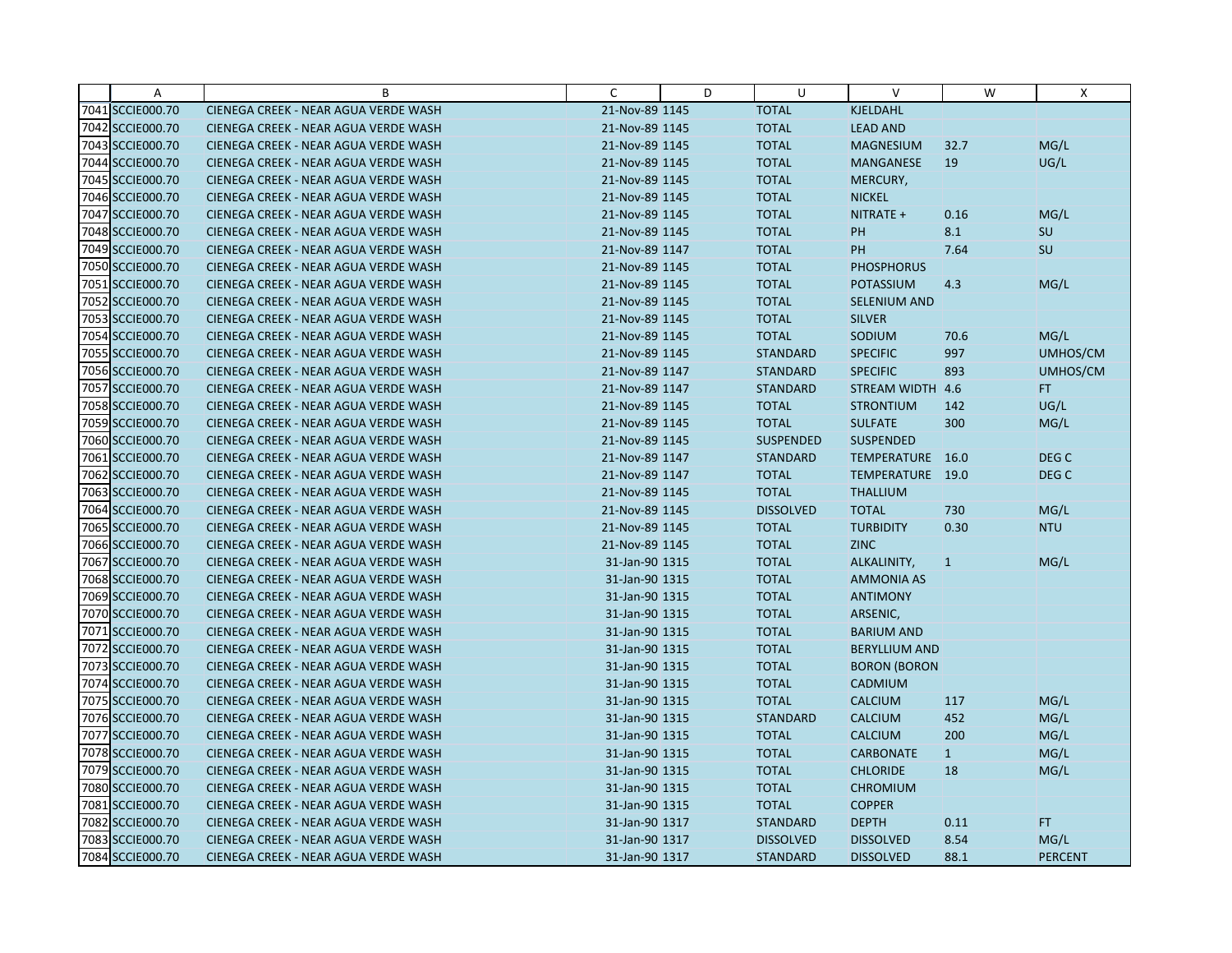| A                | B                                    | C              | D | U                | $\vee$               | W            | X                |
|------------------|--------------------------------------|----------------|---|------------------|----------------------|--------------|------------------|
| 7085 SCCIE000.70 | CIENEGA CREEK - NEAR AGUA VERDE WASH | 31-Jan-90 1317 |   | <b>TOTAL</b>     | <b>FLOW</b>          | 0.52         | FT/SEC           |
| 7086 SCCIE000.70 | CIENEGA CREEK - NEAR AGUA VERDE WASH | 31-Jan-90 1317 |   | <b>STANDARD</b>  | <b>FLOW</b>          | .34          | <b>CFS</b>       |
| 7087 SCCIE000.70 | CIENEGA CREEK - NEAR AGUA VERDE WASH | 31-Jan-90 1315 |   | <b>TOTAL</b>     | <b>FLUORIDE</b>      | 0.59         | MG/L             |
| 7088 SCCIE000.70 | CIENEGA CREEK - NEAR AGUA VERDE WASH | 31-Jan-90 1315 |   | <b>TOTAL</b>     | <b>HYDROGEN</b>      | 244          | MG/L             |
| 7089 SCCIE000.70 | CIENEGA CREEK - NEAR AGUA VERDE WASH | 31-Jan-90 1315 |   | <b>TOTAL</b>     | <b>IRON</b>          | 160          | UG/L             |
| 7090 SCCIE000.70 | CIENEGA CREEK - NEAR AGUA VERDE WASH | 31-Jan-90 1315 |   | <b>TOTAL</b>     | KJELDAHL             | 0.21         | MG/L             |
| 7091 SCCIE000.70 | CIENEGA CREEK - NEAR AGUA VERDE WASH | 31-Jan-90 1315 |   | <b>TOTAL</b>     | <b>LEAD AND</b>      |              |                  |
| 7092 SCCIE000.70 | CIENEGA CREEK - NEAR AGUA VERDE WASH | 31-Jan-90 1315 |   | <b>TOTAL</b>     | <b>MAGNESIUM</b>     | 30.9         | MG/L             |
| 7093 SCCIE000.70 | CIENEGA CREEK - NEAR AGUA VERDE WASH | 31-Jan-90 1315 |   | <b>TOTAL</b>     | <b>MANGANESE</b>     |              |                  |
| 7094 SCCIE000.70 | CIENEGA CREEK - NEAR AGUA VERDE WASH | 31-Jan-90 1315 |   | <b>TOTAL</b>     | MERCURY,             |              |                  |
| 7095 SCCIE000.70 | CIENEGA CREEK - NEAR AGUA VERDE WASH | 31-Jan-90 1315 |   | <b>TOTAL</b>     | <b>NICKEL</b>        |              |                  |
| 7096 SCCIE000.70 | CIENEGA CREEK - NEAR AGUA VERDE WASH | 31-Jan-90 1315 |   | <b>TOTAL</b>     | NITRATE +            |              |                  |
| 7097 SCCIE000.70 | CIENEGA CREEK - NEAR AGUA VERDE WASH | 31-Jan-90 1315 |   | <b>TOTAL</b>     | PH                   | 7.96         | SU               |
| 7098 SCCIE000.70 | CIENEGA CREEK - NEAR AGUA VERDE WASH | 31-Jan-90 1317 |   | <b>TOTAL</b>     | PH                   | 8.01         | <b>SU</b>        |
| 7099 SCCIE000.70 | CIENEGA CREEK - NEAR AGUA VERDE WASH | 31-Jan-90 1315 |   | <b>TOTAL</b>     | <b>PHOSPHORUS</b>    |              |                  |
| 7100 SCCIE000.70 | CIENEGA CREEK - NEAR AGUA VERDE WASH | 31-Jan-90 1315 |   | <b>TOTAL</b>     | <b>POTASSIUM</b>     | 7.8          | MG/L             |
| 7101 SCCIE000.70 | CIENEGA CREEK - NEAR AGUA VERDE WASH | 31-Jan-90 1315 |   | <b>TOTAL</b>     | SELENIUM AND         |              |                  |
| 7102 SCCIE000.70 | CIENEGA CREEK - NEAR AGUA VERDE WASH | 31-Jan-90 1315 |   | <b>TOTAL</b>     | <b>SILVER</b>        |              |                  |
| 7103 SCCIE000.70 | CIENEGA CREEK - NEAR AGUA VERDE WASH | 31-Jan-90 1315 |   | <b>TOTAL</b>     | SODIUM               | 64.6         | MG/L             |
| 7104 SCCIE000.70 | CIENEGA CREEK - NEAR AGUA VERDE WASH | 31-Jan-90 1315 |   | <b>STANDARD</b>  | <b>SPECIFIC</b>      | 973          | UMHOS/CM         |
| 7105 SCCIE000.70 | CIENEGA CREEK - NEAR AGUA VERDE WASH | 31-Jan-90 1317 |   | <b>STANDARD</b>  | <b>SPECIFIC</b>      | 925          | UMHOS/CM         |
| 7106 SCCIE000.70 | CIENEGA CREEK - NEAR AGUA VERDE WASH | 31-Jan-90 1317 |   | <b>STANDARD</b>  | STREAM WIDTH 4.5     |              | FT.              |
| 7107 SCCIE000.70 | CIENEGA CREEK - NEAR AGUA VERDE WASH | 31-Jan-90 1315 |   | <b>TOTAL</b>     | <b>STRONTIUM</b>     | 157          | UG/L             |
| 7108 SCCIE000.70 | CIENEGA CREEK - NEAR AGUA VERDE WASH | 31-Jan-90 1315 |   | <b>TOTAL</b>     | <b>SULFATE</b>       | 344          | MG/L             |
| 7109 SCCIE000.70 | CIENEGA CREEK - NEAR AGUA VERDE WASH | 31-Jan-90 1315 |   | <b>SUSPENDED</b> | <b>SUSPENDED</b>     | 10           | MG/L             |
| 7110 SCCIE000.70 | CIENEGA CREEK - NEAR AGUA VERDE WASH | 31-Jan-90 1317 |   | <b>STANDARD</b>  | TEMPERATURE 13.0     |              | DEG <sub>C</sub> |
| 7111 SCCIE000.70 | CIENEGA CREEK - NEAR AGUA VERDE WASH | 31-Jan-90 1317 |   | <b>TOTAL</b>     | TEMPERATURE 14.5     |              | DEG <sub>C</sub> |
| 7112 SCCIE000.70 | CIENEGA CREEK - NEAR AGUA VERDE WASH | 31-Jan-90 1315 |   | <b>TOTAL</b>     | <b>THALLIUM</b>      |              |                  |
| 7113 SCCIE000.70 | CIENEGA CREEK - NEAR AGUA VERDE WASH | 31-Jan-90 1315 |   | <b>DISSOLVED</b> | <b>TOTAL</b>         | 737          | MG/L             |
| 7114 SCCIE000.70 | CIENEGA CREEK - NEAR AGUA VERDE WASH | 31-Jan-90 1315 |   | <b>TOTAL</b>     | <b>TURBIDITY</b>     | 2.4          | <b>NTU</b>       |
| 7115 SCCIE000.70 | CIENEGA CREEK - NEAR AGUA VERDE WASH | 31-Jan-90 1315 |   | <b>TOTAL</b>     | <b>ZINC</b>          |              |                  |
| 7116 SCCIE000.70 | CIENEGA CREEK - NEAR AGUA VERDE WASH | 27-Mar-90 1345 |   | <b>TOTAL</b>     | ALKALINITY,          | $\mathbf{1}$ | MG/L             |
| 7117 SCCIE000.70 | CIENEGA CREEK - NEAR AGUA VERDE WASH | 27-Mar-90 1345 |   | <b>TOTAL</b>     | <b>AMMONIA AS</b>    |              |                  |
| 7118 SCCIE000.70 | CIENEGA CREEK - NEAR AGUA VERDE WASH | 27-Mar-90 1345 |   | <b>TOTAL</b>     | <b>ANTIMONY</b>      |              |                  |
| 7119 SCCIE000.70 | CIENEGA CREEK - NEAR AGUA VERDE WASH | 27-Mar-90 1345 |   | <b>TOTAL</b>     | ARSENIC,             |              |                  |
| 7120 SCCIE000.70 | CIENEGA CREEK - NEAR AGUA VERDE WASH | 27-Mar-90 1345 |   | <b>TOTAL</b>     | <b>BARIUM AND</b>    |              |                  |
| 7121 SCCIE000.70 | CIENEGA CREEK - NEAR AGUA VERDE WASH | 27-Mar-90 1345 |   | <b>TOTAL</b>     | <b>BERYLLIUM AND</b> |              |                  |
| 7122 SCCIE000.70 | CIENEGA CREEK - NEAR AGUA VERDE WASH | 27-Mar-90 1345 |   | <b>TOTAL</b>     | <b>BORON (BORON</b>  |              |                  |
| 7123 SCCIE000.70 | CIENEGA CREEK - NEAR AGUA VERDE WASH | 27-Mar-90 1345 |   | <b>TOTAL</b>     | CADMIUM              |              |                  |
| 7124 SCCIE000.70 | CIENEGA CREEK - NEAR AGUA VERDE WASH | 27-Mar-90 1345 |   | <b>TOTAL</b>     | <b>CALCIUM</b>       | 119          | MG/L             |
| 7125 SCCIE000.70 | CIENEGA CREEK - NEAR AGUA VERDE WASH | 27-Mar-90 1345 |   | <b>STANDARD</b>  | <b>CALCIUM</b>       | 429          | MG/L             |
| 7126 SCCIE000.70 | CIENEGA CREEK - NEAR AGUA VERDE WASH | 27-Mar-90 1345 |   | <b>TOTAL</b>     | <b>CALCIUM</b>       | 201          | MG/L             |
| 7127 SCCIE000.70 | CIENEGA CREEK - NEAR AGUA VERDE WASH | 27-Mar-90 1345 |   | <b>TOTAL</b>     | <b>CARBONATE</b>     | $\mathbf{1}$ | MG/L             |
| 7128 SCCIE000.70 | CIENEGA CREEK - NEAR AGUA VERDE WASH | 27-Mar-90 1345 |   | <b>TOTAL</b>     | <b>CHLORIDE</b>      | 17.1         | MG/L             |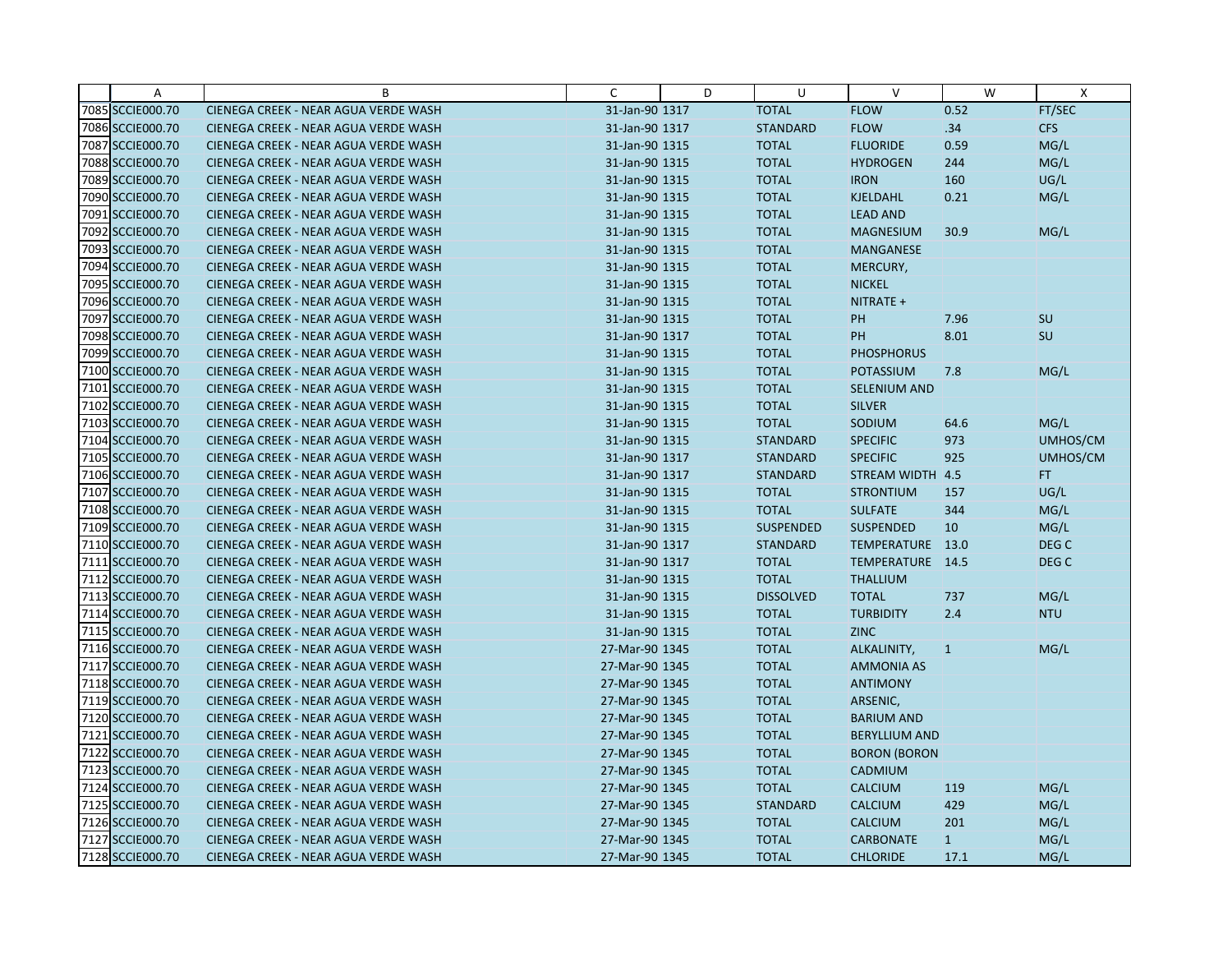| A                | B                                    | C              | D | U                | V                   | W              | X                |
|------------------|--------------------------------------|----------------|---|------------------|---------------------|----------------|------------------|
| 7129 SCCIE000.70 | CIENEGA CREEK - NEAR AGUA VERDE WASH | 27-Mar-90 1345 |   | <b>TOTAL</b>     | <b>CHROMIUM</b>     |                |                  |
| 7130 SCCIE000.70 | CIENEGA CREEK - NEAR AGUA VERDE WASH | 27-Mar-90 1345 |   | <b>TOTAL</b>     | <b>COPPER</b>       |                |                  |
| 7131 SCCIE000.70 | CIENEGA CREEK - NEAR AGUA VERDE WASH | 27-Mar-90 1347 |   | <b>STANDARD</b>  | <b>DEPTH</b>        | 0.12           | FT.              |
| 7132 SCCIE000.70 | CIENEGA CREEK - NEAR AGUA VERDE WASH | 27-Mar-90 1347 |   | <b>DISSOLVED</b> | <b>DISSOLVED</b>    | 9.38           | MG/L             |
| 7133 SCCIE000.70 | CIENEGA CREEK - NEAR AGUA VERDE WASH | 27-Mar-90 1347 |   | <b>STANDARD</b>  | <b>DISSOLVED</b>    | 111.7          | <b>PERCENT</b>   |
| 7134 SCCIE000.70 | CIENEGA CREEK - NEAR AGUA VERDE WASH | 27-Mar-90 1345 |   | <b>TOTAL</b>     | <b>FECAL</b>        | 13             | CFU/100          |
| 7135 SCCIE000.70 | CIENEGA CREEK - NEAR AGUA VERDE WASH | 27-Mar-90 1345 |   | <b>TOTAL</b>     | <b>FECAL</b>        | 10             | CFU/100          |
| 7136 SCCIE000.70 | CIENEGA CREEK - NEAR AGUA VERDE WASH | 27-Mar-90 1347 |   | <b>TOTAL</b>     | <b>FLOW</b>         | 0.91           | FT/SEC           |
| 7137 SCCIE000.70 | CIENEGA CREEK - NEAR AGUA VERDE WASH | 27-Mar-90 1347 |   | <b>STANDARD</b>  | <b>FLOW</b>         | .61            | <b>CFS</b>       |
| 7138 SCCIE000.70 | CIENEGA CREEK - NEAR AGUA VERDE WASH | 27-Mar-90 1345 |   | <b>TOTAL</b>     | <b>FLUORIDE</b>     | 0.59           | MG/L             |
| 7139 SCCIE000.70 | CIENEGA CREEK - NEAR AGUA VERDE WASH | 27-Mar-90 1345 |   | <b>TOTAL</b>     | <b>HYDROGEN</b>     | 245            | MG/L             |
| 7140 SCCIE000.70 | CIENEGA CREEK - NEAR AGUA VERDE WASH | 27-Mar-90 1345 |   | <b>TOTAL</b>     | <b>IRON</b>         |                |                  |
| 7141 SCCIE000.70 | CIENEGA CREEK - NEAR AGUA VERDE WASH | 27-Mar-90 1345 |   | <b>TOTAL</b>     | KJELDAHL            |                |                  |
| 7142 SCCIE000.70 | CIENEGA CREEK - NEAR AGUA VERDE WASH | 27-Mar-90 1345 |   | <b>TOTAL</b>     | <b>LEAD AND</b>     |                |                  |
| 7143 SCCIE000.70 | CIENEGA CREEK - NEAR AGUA VERDE WASH | 27-Mar-90 1345 |   | <b>TOTAL</b>     | <b>MAGNESIUM</b>    | 34.3           | MG/L             |
| 7144 SCCIE000.70 | CIENEGA CREEK - NEAR AGUA VERDE WASH | 27-Mar-90 1345 |   | <b>TOTAL</b>     | <b>MANGANESE</b>    |                |                  |
| 7145 SCCIE000.70 | CIENEGA CREEK - NEAR AGUA VERDE WASH | 27-Mar-90 1345 |   | <b>TOTAL</b>     | MERCURY,            |                |                  |
| 7146 SCCIE000.70 | CIENEGA CREEK - NEAR AGUA VERDE WASH | 27-Mar-90 1345 |   | <b>TOTAL</b>     | <b>NICKEL</b>       |                |                  |
| 7147 SCCIE000.70 | CIENEGA CREEK - NEAR AGUA VERDE WASH | 27-Mar-90 1345 |   | <b>TOTAL</b>     | NITRATE +           |                |                  |
| 7148 SCCIE000.70 | CIENEGA CREEK - NEAR AGUA VERDE WASH | 27-Mar-90 1345 |   | <b>TOTAL</b>     | PH                  | 8.1            | <b>SU</b>        |
| 7149 SCCIE000.70 | CIENEGA CREEK - NEAR AGUA VERDE WASH | 27-Mar-90 1347 |   | <b>TOTAL</b>     | PH                  | 8.24           | SU               |
| 7150 SCCIE000.70 | CIENEGA CREEK - NEAR AGUA VERDE WASH | 27-Mar-90 1345 |   | <b>TOTAL</b>     | <b>PHOSPHORUS</b>   |                |                  |
| 7151 SCCIE000.70 | CIENEGA CREEK - NEAR AGUA VERDE WASH | 27-Mar-90 1345 |   | <b>TOTAL</b>     | POTASSIUM           | 4.7            | MG/L             |
| 7152 SCCIE000.70 | CIENEGA CREEK - NEAR AGUA VERDE WASH | 27-Mar-90 1345 |   | <b>TOTAL</b>     | <b>SELENIUM AND</b> |                |                  |
| 7153 SCCIE000.70 | CIENEGA CREEK - NEAR AGUA VERDE WASH | 27-Mar-90 1345 |   | <b>TOTAL</b>     | <b>SILVER</b>       |                |                  |
| 7154 SCCIE000.70 | CIENEGA CREEK - NEAR AGUA VERDE WASH | 27-Mar-90 1345 |   | <b>TOTAL</b>     | SODIUM              | 69.5           | MG/L             |
| 7155 SCCIE000.70 | CIENEGA CREEK - NEAR AGUA VERDE WASH | 27-Mar-90 1345 |   | <b>STANDARD</b>  | <b>SPECIFIC</b>     | 989            | UMHOS/CM         |
| 7156 SCCIE000.70 | CIENEGA CREEK - NEAR AGUA VERDE WASH | 27-Mar-90 1347 |   | <b>STANDARD</b>  | <b>SPECIFIC</b>     | 963            | UMHOS/CM         |
| 7157 SCCIE000.70 | CIENEGA CREEK - NEAR AGUA VERDE WASH | 27-Mar-90 1347 |   | <b>STANDARD</b>  | STREAM WIDTH 4.0    |                | FT.              |
| 7158 SCCIE000.70 | CIENEGA CREEK - NEAR AGUA VERDE WASH | 27-Mar-90 1345 |   | <b>TOTAL</b>     | <b>STRONTIUM</b>    | 149            | UG/L             |
| 7159 SCCIE000.70 | CIENEGA CREEK - NEAR AGUA VERDE WASH | 27-Mar-90 1345 |   | <b>TOTAL</b>     | <b>SULFATE</b>      | 155            | MG/L             |
| 7160 SCCIE000.70 | CIENEGA CREEK - NEAR AGUA VERDE WASH | 27-Mar-90 1345 |   | <b>SUSPENDED</b> | <b>SUSPENDED</b>    | $\overline{2}$ | MG/L             |
| 7161 SCCIE000.70 | CIENEGA CREEK - NEAR AGUA VERDE WASH | 27-Mar-90 1347 |   | <b>STANDARD</b>  | TEMPERATURE 24.5    |                | DEG <sub>C</sub> |
| 7162 SCCIE000.70 | CIENEGA CREEK - NEAR AGUA VERDE WASH | 27-Mar-90 1347 |   | <b>TOTAL</b>     | TEMPERATURE 19.5    |                | DEG <sub>C</sub> |
| 7163 SCCIE000.70 | CIENEGA CREEK - NEAR AGUA VERDE WASH | 27-Mar-90 1345 |   | <b>TOTAL</b>     | <b>THALLIUM</b>     |                |                  |
| 7164 SCCIE000.70 | CIENEGA CREEK - NEAR AGUA VERDE WASH | 27-Mar-90 1345 |   | <b>DISSOLVED</b> | <b>TOTAL</b>        | 678            | MG/L             |
| 7165 SCCIE000.70 | CIENEGA CREEK - NEAR AGUA VERDE WASH | 27-Mar-90 1345 |   | <b>TOTAL</b>     | <b>TURBIDITY</b>    | 0.35           | <b>NTU</b>       |
| 7166 SCCIE000.70 | CIENEGA CREEK - NEAR AGUA VERDE WASH | 27-Mar-90 1345 |   | <b>TOTAL</b>     | <b>ZINC</b>         |                |                  |
| 7167 SCCIE000.43 | CIENEGA CREEK - ABOVE DIVERSION DAM  | 29-Sep-98 1331 |   | <b>TOTAL</b>     | ALKALINITY,         |                |                  |
| 7168 SCCIE000.43 | CIENEGA CREEK - ABOVE DIVERSION DAM  | 29-Sep-98 1331 |   | <b>TOTAL</b>     | <b>AMMONIA AS</b>   |                |                  |
| 7169 SCCIE000.43 | CIENEGA CREEK - ABOVE DIVERSION DAM  | 29-Sep-98 1331 |   | <b>TOTAL</b>     | ARSENIC,            |                |                  |
| 7170 SCCIE000.43 | CIENEGA CREEK - ABOVE DIVERSION DAM  | 29-Sep-98 1331 |   | <b>DISSOLVED</b> | ARSENIC,            |                |                  |
| 7171 SCCIE000.43 | CIENEGA CREEK - ABOVE DIVERSION DAM  | 29-Sep-98 1331 |   | <b>TOTAL</b>     | <b>BARIUM AND</b>   |                |                  |
| 7172 SCCIE000.43 | CIENEGA CREEK - ABOVE DIVERSION DAM  | 29-Sep-98 1331 |   | <b>DISSOLVED</b> | <b>BARIUM AND</b>   |                |                  |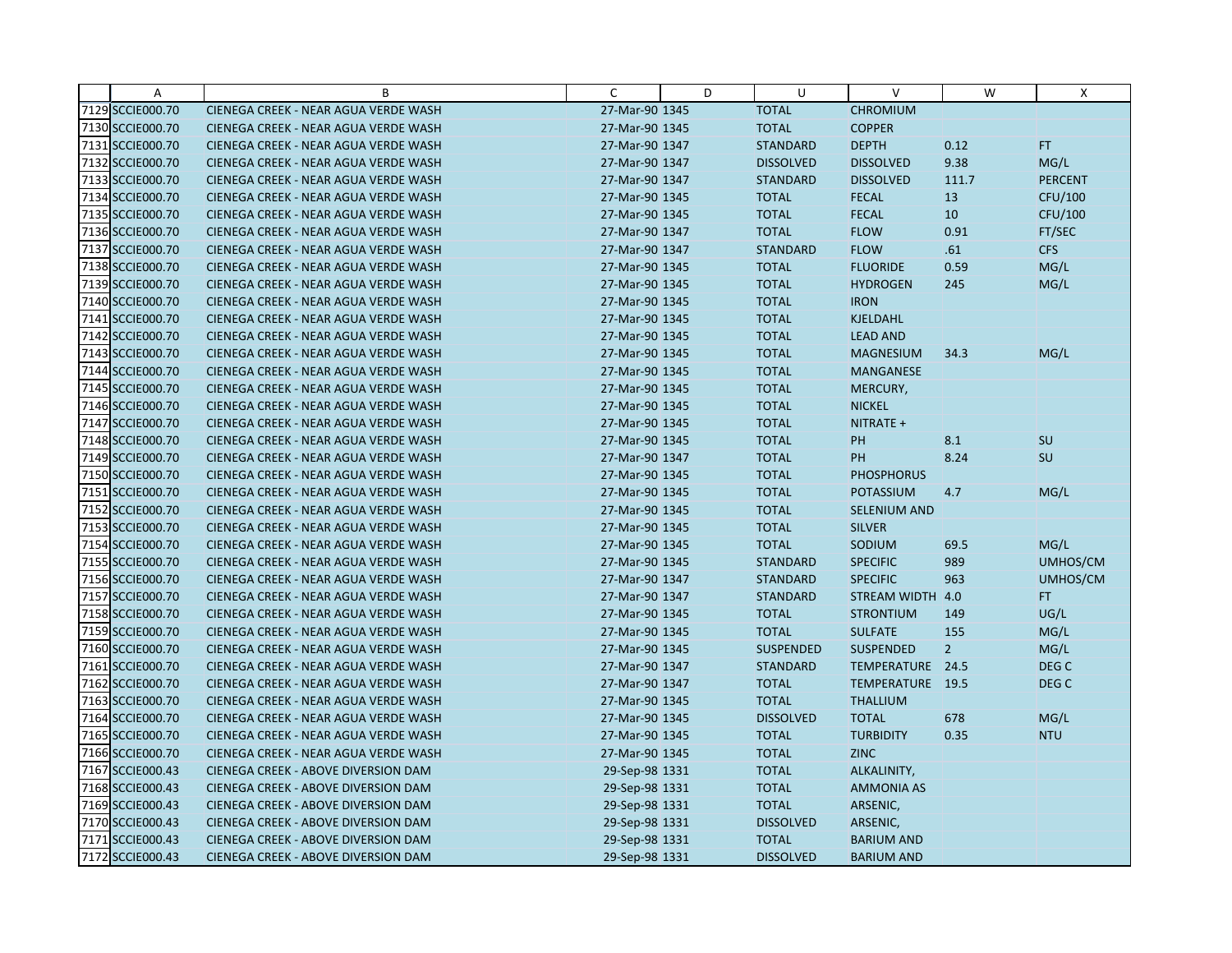| Α                | B                                   | C              | D | U                | V                       | W     | X              |
|------------------|-------------------------------------|----------------|---|------------------|-------------------------|-------|----------------|
| 7173 SCCIE000.43 | CIENEGA CREEK - ABOVE DIVERSION DAM | 29-Sep-98 1331 |   | <b>TOTAL</b>     | <b>BERYLLIUM AND</b>    |       |                |
| 7174 SCCIE000.43 | CIENEGA CREEK - ABOVE DIVERSION DAM | 29-Sep-98 1331 |   | <b>DISSOLVED</b> | <b>BERYLLIUM AND</b>    |       |                |
| 7175 SCCIE000.43 | CIENEGA CREEK - ABOVE DIVERSION DAM | 29-Sep-98 1331 |   | <b>TOTAL</b>     | <b>BORON (BORON 130</b> |       | UG/L           |
| 7176 SCCIE000.43 | CIENEGA CREEK - ABOVE DIVERSION DAM | 29-Sep-98 1331 |   | <b>DISSOLVED</b> | <b>BORON (BORON 110</b> |       | UG/L           |
| 7177 SCCIE000.43 | CIENEGA CREEK - ABOVE DIVERSION DAM | 29-Sep-98 1331 |   | <b>TOTAL</b>     | CADMIUM                 |       |                |
| 7178 SCCIE000.43 | CIENEGA CREEK - ABOVE DIVERSION DAM | 29-Sep-98 1331 |   | <b>DISSOLVED</b> | CADMIUM                 |       |                |
| 7179 SCCIE000.43 | CIENEGA CREEK - ABOVE DIVERSION DAM | 29-Sep-98 1331 |   | <b>TOTAL</b>     | <b>CALCIUM</b>          | 110   | MG/L           |
| 7180 SCCIE000.43 | CIENEGA CREEK - ABOVE DIVERSION DAM | 29-Sep-98 1331 |   | <b>STANDARD</b>  | CALCIUM                 | 390   | MG/L           |
| 7181 SCCIE000.43 | CIENEGA CREEK - ABOVE DIVERSION DAM | 29-Sep-98 1331 |   | <b>TOTAL</b>     | <b>CALCIUM</b>          | 260   | MG/L           |
| 7182 SCCIE000.43 | CIENEGA CREEK - ABOVE DIVERSION DAM | 29-Sep-98 1331 |   | <b>TOTAL</b>     | <b>CARBONATE</b>        |       |                |
| 7183 SCCIE000.43 | CIENEGA CREEK - ABOVE DIVERSION DAM | 29-Sep-98 1331 |   | <b>TOTAL</b>     | <b>CHLORIDE</b>         | 12    | MG/L           |
| 7184 SCCIE000.43 | CIENEGA CREEK - ABOVE DIVERSION DAM | 29-Sep-98 1331 |   | <b>TOTAL</b>     | <b>CHROMIUM</b>         |       |                |
| 7185 SCCIE000.43 | CIENEGA CREEK - ABOVE DIVERSION DAM | 29-Sep-98 1331 |   | <b>DISSOLVED</b> | <b>CHROMIUM</b>         |       |                |
| 7186 SCCIE000.43 | CIENEGA CREEK - ABOVE DIVERSION DAM | 29-Sep-98 1331 |   | <b>TOTAL</b>     | <b>COPPER</b>           |       |                |
| 7187 SCCIE000.43 | CIENEGA CREEK - ABOVE DIVERSION DAM | 29-Sep-98 1331 |   | <b>DISSOLVED</b> | <b>COPPER</b>           |       |                |
| 7188 SCCIE000.43 | CIENEGA CREEK - ABOVE DIVERSION DAM | 29-Sep-98 1332 |   | <b>STANDARD</b>  | <b>DEPTH</b>            | 0.1   | FT.            |
| 7189 SCCIE000.43 | CIENEGA CREEK - ABOVE DIVERSION DAM | 29-Sep-98 1332 |   | <b>DISSOLVED</b> | <b>DISSOLVED</b>        | 4.59  | MG/L           |
| 7190 SCCIE000.43 | CIENEGA CREEK - ABOVE DIVERSION DAM | 29-Sep-98 1332 |   | <b>STANDARD</b>  | <b>DISSOLVED</b>        | 57.4  | <b>PERCENT</b> |
| 7191 SCCIE000.43 | CIENEGA CREEK - ABOVE DIVERSION DAM | 29-Sep-98 1332 |   | <b>TOTAL</b>     | <b>FLOW</b>             | 0.09  | FT/SEC         |
| 7192 SCCIE000.43 | CIENEGA CREEK - ABOVE DIVERSION DAM | 29-Sep-98 1332 |   | <b>STANDARD</b>  | <b>FLOW</b>             | .07   | <b>CFS</b>     |
| 7193 SCCIE000.43 | CIENEGA CREEK - ABOVE DIVERSION DAM | 29-Sep-98 1331 |   | <b>TOTAL</b>     | <b>FLUORIDE</b>         | 0.59  | MG/L           |
| 7194 SCCIE000.43 | CIENEGA CREEK - ABOVE DIVERSION DAM | 29-Sep-98 1331 |   | <b>TOTAL</b>     | <b>HYDROGEN</b>         | 320   | MG/L           |
| 7195 SCCIE000.43 | CIENEGA CREEK - ABOVE DIVERSION DAM | 29-Sep-98 1331 |   | <b>TOTAL</b>     | <b>IRON</b>             |       |                |
| 7196 SCCIE000.43 | CIENEGA CREEK - ABOVE DIVERSION DAM | 29-Sep-98 1331 |   | <b>DISSOLVED</b> | <b>IRON</b>             |       |                |
| 7197 SCCIE000.43 | CIENEGA CREEK - ABOVE DIVERSION DAM | 29-Sep-98 1331 |   | <b>TOTAL</b>     | KJELDAHL                | 0.15  | MG/L           |
| 7198 SCCIE000.43 | CIENEGA CREEK - ABOVE DIVERSION DAM | 29-Sep-98 1331 |   | <b>TOTAL</b>     | <b>LEAD AND</b>         |       |                |
| 7199 SCCIE000.43 | CIENEGA CREEK - ABOVE DIVERSION DAM | 29-Sep-98 1331 |   | <b>DISSOLVED</b> | <b>LEAD AND</b>         |       |                |
| 7200 SCCIE000.43 | CIENEGA CREEK - ABOVE DIVERSION DAM | 29-Sep-98 1331 |   | <b>TOTAL</b>     | <b>MAGNESIUM</b>        | 29    | MG/L           |
| 7201 SCCIE000.43 | CIENEGA CREEK - ABOVE DIVERSION DAM | 29-Sep-98 1331 |   | <b>TOTAL</b>     | <b>MANGANESE</b>        |       |                |
| 7202 SCCIE000.43 | CIENEGA CREEK - ABOVE DIVERSION DAM | 29-Sep-98 1331 |   | <b>DISSOLVED</b> | <b>MANGANESE</b>        |       |                |
| 7203 SCCIE000.43 | CIENEGA CREEK - ABOVE DIVERSION DAM | 29-Sep-98 1331 |   | <b>TOTAL</b>     | MERCURY,                |       |                |
| 7204 SCCIE000.43 | CIENEGA CREEK - ABOVE DIVERSION DAM | 29-Sep-98 1331 |   | <b>DISSOLVED</b> | MERCURY,                |       |                |
| 7205 SCCIE000.43 | CIENEGA CREEK - ABOVE DIVERSION DAM | 29-Sep-98 1331 |   | <b>TOTAL</b>     | <b>NICKEL</b>           |       |                |
| 7206 SCCIE000.43 | CIENEGA CREEK - ABOVE DIVERSION DAM | 29-Sep-98 1331 |   | <b>DISSOLVED</b> | <b>NICKEL</b>           |       |                |
| 7207 SCCIE000.43 | CIENEGA CREEK - ABOVE DIVERSION DAM | 29-Sep-98 1331 |   | <b>TOTAL</b>     | NITRATE +               | 0.09  | MG/L           |
| 7208 SCCIE000.43 | CIENEGA CREEK - ABOVE DIVERSION DAM | 29-Sep-98 1332 |   | <b>TOTAL</b>     | PH                      | 7.6   | SU             |
| 7209 SCCIE000.43 | CIENEGA CREEK - ABOVE DIVERSION DAM | 29-Sep-98 1331 |   | <b>TOTAL</b>     | PH                      | 7.8   | SU             |
| 7210 SCCIE000.43 | CIENEGA CREEK - ABOVE DIVERSION DAM | 29-Sep-98 1331 |   | <b>TOTAL</b>     | <b>PHOSPHORUS</b>       | 0.031 | MG/L           |
| 7211 SCCIE000.43 | CIENEGA CREEK - ABOVE DIVERSION DAM | 29-Sep-98 1331 |   | <b>TOTAL</b>     | POTASSIUM               | 4.2   | MG/L           |
| 7212 SCCIE000.43 | CIENEGA CREEK - ABOVE DIVERSION DAM | 29-Sep-98 1331 |   | <b>TOTAL</b>     | <b>SELENIUM AND</b>     |       |                |
| 7213 SCCIE000.43 | CIENEGA CREEK - ABOVE DIVERSION DAM | 29-Sep-98 1331 |   | <b>DISSOLVED</b> | SELENIUM AND            |       |                |
| 7214 SCCIE000.43 | CIENEGA CREEK - ABOVE DIVERSION DAM | 29-Sep-98 1331 |   | <b>TOTAL</b>     | <b>SILVER</b>           |       |                |
| 7215 SCCIE000.43 | CIENEGA CREEK - ABOVE DIVERSION DAM | 29-Sep-98 1331 |   | <b>DISSOLVED</b> | <b>SILVER</b>           |       |                |
| 7216 SCCIE000.43 | CIENEGA CREEK - ABOVE DIVERSION DAM | 29-Sep-98 1331 |   | <b>TOTAL</b>     | SODIUM                  | 56    | MG/L           |